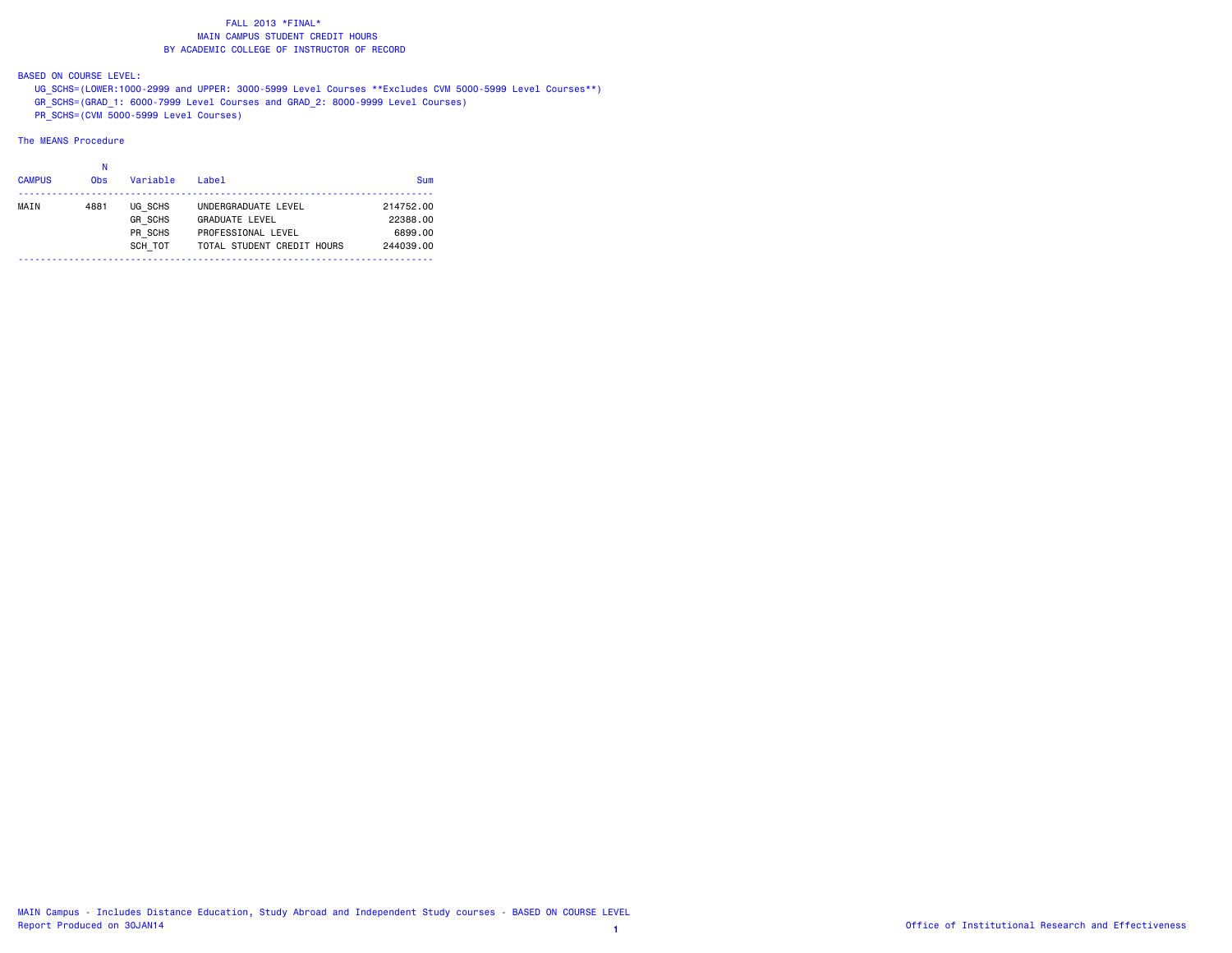# BASED ON COURSE LEVEL:

 UG\_SCHS=(LOWER:1000-2999 and UPPER: 3000-5999 Level Courses \*\*Excludes CVM 5000-5999 Level Courses\*\*) GR\_SCHS=(GRAD\_1: 6000-7999 Level Courses and GRAD\_2: 8000-9999 Level Courses)  $P$ R $\overline{\phantom{0}}$ SCHS=(CVM 5000-5999 Level Courses)

| <b>COURSE CAMPUS</b> | N<br><b>Obs</b> | Variable | Label                      | Sum       |
|----------------------|-----------------|----------|----------------------------|-----------|
| Starkville           | 4534            | UG SCHS  | UNDERGRADUATE LEVEL        | 206832.00 |
|                      |                 | GR SCHS  | <b>GRADUATE LEVEL</b>      | 16958.00  |
|                      |                 | PR SCHS  | PROFESSIONAL LEVEL         | 6899,00   |
|                      |                 | SCH TOT  | TOTAL STUDENT CREDIT HOURS | 230689.00 |
| Distance Education   | 345             | UG SCHS  | UNDERGRADUATE LEVEL        | 7833.00   |
|                      |                 | GR SCHS  | <b>GRADUATE LEVEL</b>      | 5430.00   |
|                      |                 | PR SCHS  | PROFESSIONAL LEVEL         | 0.00      |
|                      |                 | SCH TOT  | TOTAL STUDENT CREDIT HOURS | 13263.00  |
| Study Abroad         | $\overline{2}$  | UG SCHS  | UNDERGRADUATE LEVEL        | 87.00     |
|                      |                 | GR SCHS  | <b>GRADUATE LEVEL</b>      | 0.00      |
|                      |                 | PR SCHS  | PROFESSIONAL LEVEL         | 0.00      |
|                      |                 | SCH TOT  | TOTAL STUDENT CREDIT HOURS | 87.00     |
|                      |                 |          |                            |           |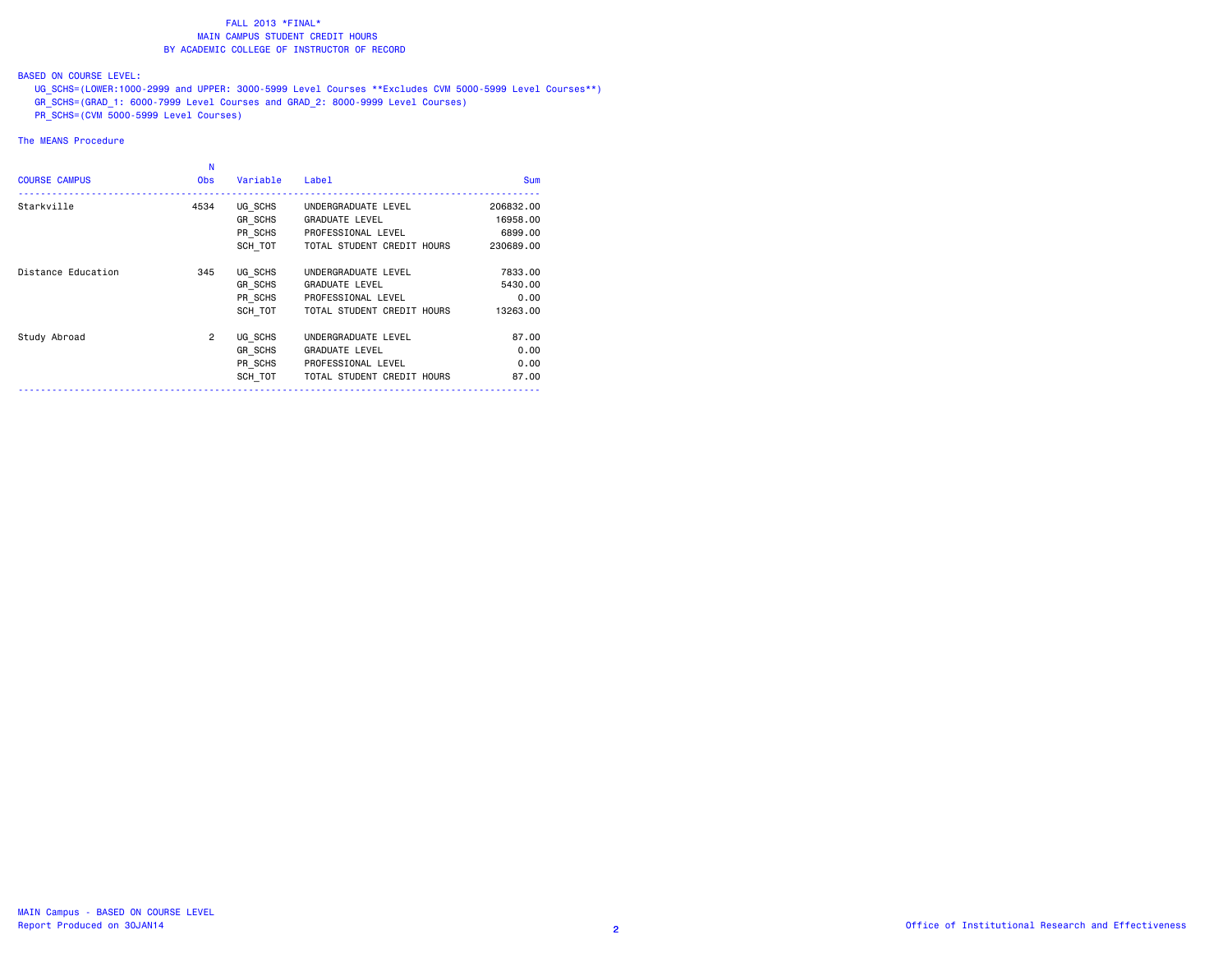# BASED ON COURSE LEVEL:

 UG\_SCHS=(LOWER:1000-2999 and UPPER: 3000-5999 Level Courses \*\*Excludes CVM 5000-5999 Level Courses\*\*) GR\_SCHS=(GRAD\_1: 6000-7999 Level Courses and GRAD\_2: 8000-9999 Level Courses)  $\overline{PR}$  SCHS=(CVM 5000-5999 Level Courses)

|                                  | N              |          |                            |           |
|----------------------------------|----------------|----------|----------------------------|-----------|
| <b>ACADEMIC COLLEGE</b>          | <b>Obs</b>     | Variable | Label                      | Sum       |
| AG & LIFE SCIENCES               | 631            | UG SCHS  | UNDERGRADUATE LEVEL        | 15815.60  |
|                                  |                | GR SCHS  | GRADUATE LEVEL             | 3065.00   |
|                                  |                | PR_SCHS  | PROFESSIONAL LEVEL         | 0.00      |
|                                  |                | SCH TOT  | TOTAL STUDENT CREDIT HOURS | 18880.60  |
| ARCHITECTURE, ART & DESIGN       | 176            | UG SCHS  | UNDERGRADUATE LEVEL        | 8032.00   |
|                                  |                | GR SCHS  | GRADUATE LEVEL             | 22.00     |
|                                  |                | PR_SCHS  | PROFESSIONAL LEVEL         | 0.00      |
|                                  |                | SCH TOT  | TOTAL STUDENT CREDIT HOURS | 8054.00   |
| ARTS & SCIENCES                  | 2076           | UG SCHS  | UNDERGRADUATE LEVEL        | 113032.90 |
|                                  |                | GR SCHS  | <b>GRADUATE LEVEL</b>      | 7625.00   |
|                                  |                | PR SCHS  | PROFESSIONAL LEVEL         | 0.00      |
|                                  |                | SCH TOT  | TOTAL STUDENT CREDIT HOURS | 120657.90 |
| <b>BUSINESS</b>                  | 248            | UG SCHS  | UNDERGRADUATE LEVEL        | 25061.80  |
|                                  |                | GR_SCHS  | GRADUATE LEVEL             | 2096.00   |
|                                  |                | PR SCHS  | PROFESSIONAL LEVEL         | 0.00      |
|                                  |                | SCH TOT  | TOTAL STUDENT CREDIT HOURS | 27157.80  |
| EDUCATION                        | 723            | UG SCHS  | UNDERGRADUATE LEVEL        | 29426.20  |
|                                  |                | GR SCHS  | GRADUATE LEVEL             | 4271.00   |
|                                  |                | PR_SCHS  | PROFESSIONAL LEVEL         | 0.00      |
|                                  |                | SCH TOT  | TOTAL STUDENT CREDIT HOURS | 33697.20  |
| ENGINEERING                      | 654            | UG SCHS  | UNDERGRADUATE LEVEL        | 20254.50  |
|                                  |                | GR SCHS  | GRADUATE LEVEL             | 3819.00   |
|                                  |                | PR SCHS  | PROFESSIONAL LEVEL         | 0.00      |
|                                  |                | SCH TOT  | TOTAL STUDENT CREDIT HOURS | 24073.50  |
| FOREST RESOURCES                 | 160            | UG SCHS  | UNDERGRADUATE LEVEL        | 2429.00   |
|                                  |                | GR SCHS  | GRADUATE LEVEL             | 1119.00   |
|                                  |                | PR_SCHS  | PROFESSIONAL LEVEL         | 0.00      |
|                                  |                | SCH TOT  | TOTAL STUDENT CREDIT HOURS | 3548.00   |
| VETERINARY MEDICINE              | 209            | UG SCHS  | UNDERGRADUATE LEVEL        | 469.00    |
|                                  |                | GR SCHS  | GRADUATE LEVEL             | 371.00    |
|                                  |                | PR SCHS  | PROFESSIONAL LEVEL         | 6899.00   |
|                                  |                | SCH TOT  | TOTAL STUDENT CREDIT HOURS | 7739.00   |
| ACADEMIC AFFAIRS                 | $\overline{4}$ | UG SCHS  | UNDERGRADUATE LEVEL        | 231.00    |
|                                  |                | GR_SCHS  | GRADUATE LEVEL             | 0.00      |
|                                  |                | PR SCHS  | PROFESSIONAL LEVEL         | 0.00      |
|                                  |                | SCH_TOT  | TOTAL STUDENT CREDIT HOURS | 231.00    |
| -------------------------------- |                |          |                            | --------- |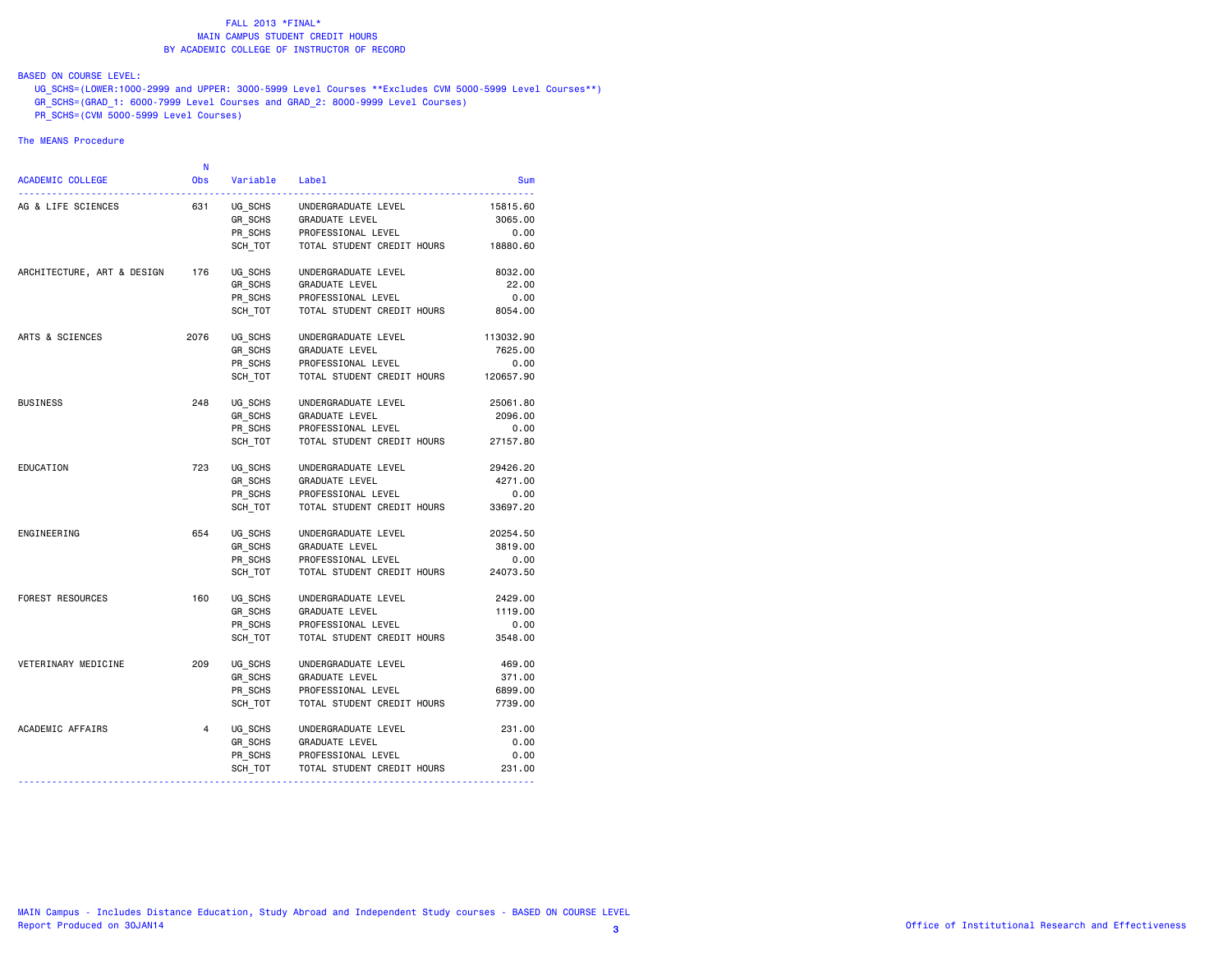BASED ON COURSE LEVEL:

 UG\_SCHS=(LOWER:1000-2999 and UPPER: 3000-5999 Level Courses \*\*Excludes CVM 5000-5999 Level Courses\*\*) GR\_SCHS=(GRAD\_1: 6000-7999 Level Courses and GRAD\_2: 8000-9999 Level Courses)  $P$ R $\overline{\phantom{0}}$ SCHS=(CVM 5000-5999 Level Courses)

|                            |                      | -N         |                |                            |            |
|----------------------------|----------------------|------------|----------------|----------------------------|------------|
| ACADEMIC COLLEGE           | <b>COURSE CAMPUS</b> | <b>Obs</b> | Variable Label |                            | <b>Sum</b> |
| AG & LIFE SCIENCES         | Starkville           | 605        | UG_SCHS        | UNDERGRADUATE LEVEL        | 15320.60   |
|                            |                      |            | GR_SCHS        | GRADUATE LEVEL             | 2707.00    |
|                            |                      |            | PR SCHS        | PROFESSIONAL LEVEL         | 0.00       |
|                            |                      |            | SCH_TOT        | TOTAL STUDENT CREDIT HOURS | 18027.60   |
|                            |                      |            |                |                            |            |
|                            | Distance Education   | 26         | UG_SCHS        | UNDERGRADUATE LEVEL        | 495.00     |
|                            |                      |            | GR SCHS        | GRADUATE LEVEL             | 358,00     |
|                            |                      |            | PR_SCHS        | PROFESSIONAL LEVEL         | 0.00       |
|                            |                      |            | SCH TOT        | TOTAL STUDENT CREDIT HOURS | 853.00     |
| ARCHITECTURE, ART & DESIGN | Starkville           | 172        | UG SCHS        | UNDERGRADUATE LEVEL        | 7879.00    |
|                            |                      |            | GR_SCHS        | <b>GRADUATE LEVEL</b>      | 12.00      |
|                            |                      |            | PR SCHS        | PROFESSIONAL LEVEL         | 0.00       |
|                            |                      |            |                |                            |            |
|                            |                      |            | SCH TOT        | TOTAL STUDENT CREDIT HOURS | 7891.00    |
|                            | Distance Education   | $4 \quad$  | UG SCHS        | UNDERGRADUATE LEVEL        | 153.00     |
|                            |                      |            | GR_SCHS        | GRADUATE LEVEL             | 10.00      |
|                            |                      |            | PR_SCHS        | PROFESSIONAL LEVEL         | 0.00       |
|                            |                      |            | SCH TOT        | TOTAL STUDENT CREDIT HOURS | 163.00     |
| ARTS & SCIENCES            | Starkville           | 1962       | UG SCHS        | UNDERGRADUATE LEVEL        | 108539.90  |
|                            |                      |            | GR_SCHS        | GRADUATE LEVEL             | 5895.00    |
|                            |                      |            | PR_SCHS        | PROFESSIONAL LEVEL         | 0.00       |
|                            |                      |            |                |                            |            |
|                            |                      |            | SCH_TOT        | TOTAL STUDENT CREDIT HOURS | 114434.90  |
|                            | Distance Education   | 114        | UG SCHS        | UNDERGRADUATE LEVEL        | 4493.00    |
|                            |                      |            | GR SCHS        | GRADUATE LEVEL             | 1730.00    |
|                            |                      |            | PR_SCHS        | PROFESSIONAL LEVEL         | 0.00       |
|                            |                      |            | SCH TOT        | TOTAL STUDENT CREDIT HOURS | 6223.00    |
| <b>BUSINESS</b>            | Starkville           | 220        | UG SCHS        | UNDERGRADUATE LEVEL        | 24206.80   |
|                            |                      |            | GR SCHS        | GRADUATE LEVEL             | 1143.00    |
|                            |                      |            | PR_SCHS        | PROFESSIONAL LEVEL         | 0.00       |
|                            |                      |            | SCH_TOT        | TOTAL STUDENT CREDIT HOURS | 25349.80   |
|                            |                      |            |                |                            |            |
|                            | Distance Education   | 28         | UG SCHS        | UNDERGRADUATE LEVEL        | 855.00     |
|                            |                      |            | GR SCHS        | GRADUATE LEVEL             | 953.00     |
|                            |                      |            | PR_SCHS        | PROFESSIONAL LEVEL         | 0.00       |
|                            |                      |            | SCH TOT        | TOTAL STUDENT CREDIT HOURS | 1808.00    |
| EDUCATION                  | Starkville           | 630        | UG_SCHS        | UNDERGRADUATE LEVEL        | 27613.20   |
|                            |                      |            | GR SCHS        | <b>GRADUATE LEVEL</b>      | 2689.00    |
|                            |                      |            | PR_SCHS        | PROFESSIONAL LEVEL         | 0.00       |
|                            |                      |            | SCH_TOT        | TOTAL STUDENT CREDIT HOURS | 30302.20   |
|                            |                      |            |                |                            |            |
|                            | Distance Education   | 93         | UG_SCHS        | UNDERGRADUATE LEVEL        | 1813.00    |
|                            |                      |            | GR_SCHS        | GRADUATE LEVEL             | 1582.00    |
|                            |                      |            | PR_SCHS        | PROFESSIONAL LEVEL         | 0.00       |
|                            |                      |            | SCH TOT        | TOTAL STUDENT CREDIT HOURS | 3395.00    |
| ENGINEERING                | Starkville           | 584        | UG_SCHS        | UNDERGRADUATE LEVEL        | 20230.50   |
|                            |                      |            | GR_SCHS        | GRADUATE LEVEL             | 3085.00    |
|                            |                      |            |                |                            |            |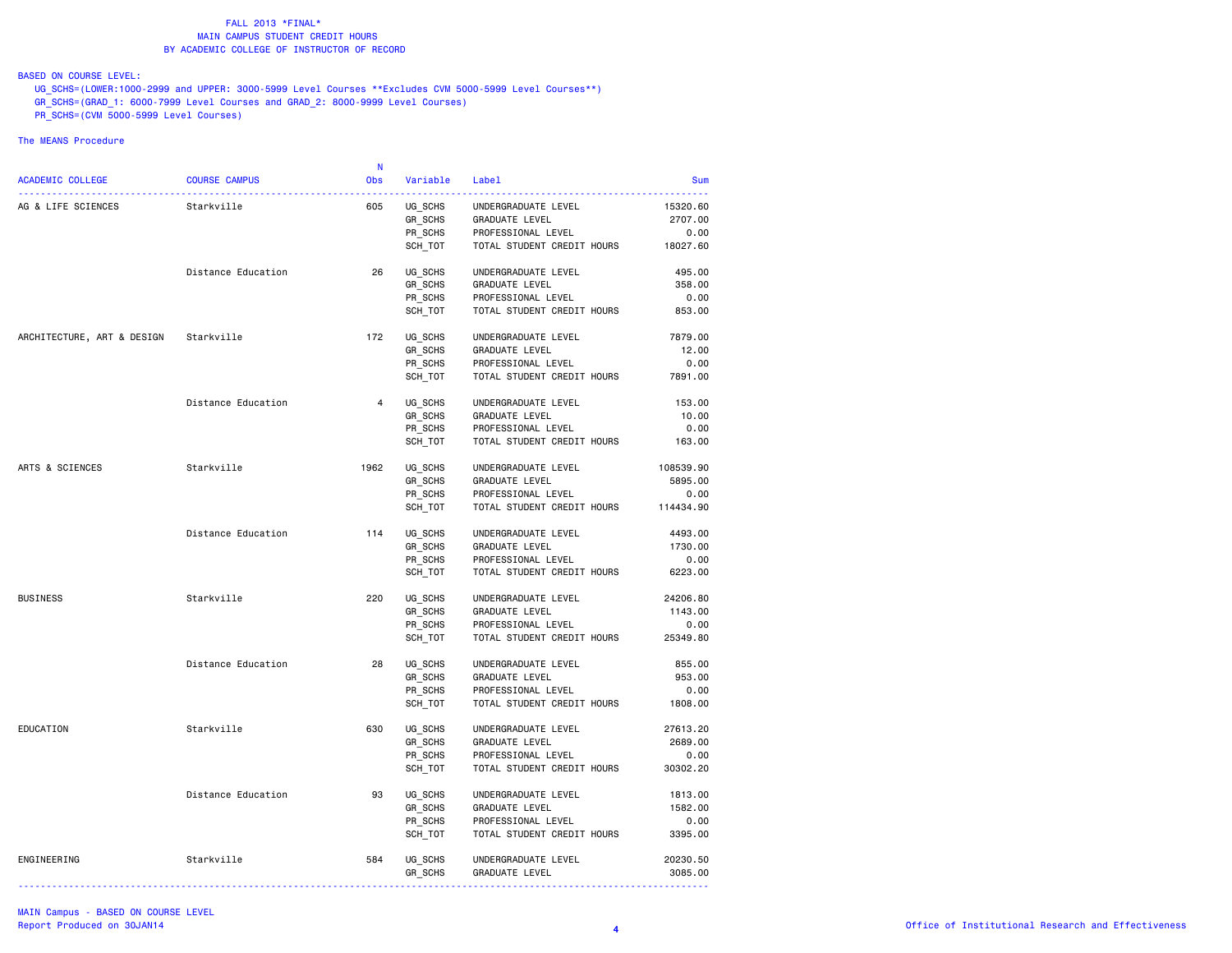# BASED ON COURSE LEVEL:

 UG\_SCHS=(LOWER:1000-2999 and UPPER: 3000-5999 Level Courses \*\*Excludes CVM 5000-5999 Level Courses\*\*) GR\_SCHS=(GRAD\_1: 6000-7999 Level Courses and GRAD\_2: 8000-9999 Level Courses)  $P$ R $\overline{\phantom{0}}$ SCHS=(CVM 5000-5999 Level Courses)

|                         |                      | N              |          |                                    |            |
|-------------------------|----------------------|----------------|----------|------------------------------------|------------|
| <b>ACADEMIC COLLEGE</b> | <b>COURSE CAMPUS</b> | Obs            | Variable | Label                              | <b>Sum</b> |
| ENGINEERING             | Starkville           | 584            |          | PR_SCHS PROFESSIONAL LEVEL         | 0.00       |
|                         |                      |                |          | SCH_TOT TOTAL STUDENT CREDIT HOURS | 23315.50   |
|                         | Distance Education   | 70             | UG_SCHS  | UNDERGRADUATE LEVEL                | 24.00      |
|                         |                      |                |          | GR_SCHS GRADUATE LEVEL             | 734.00     |
|                         |                      |                |          | PR SCHS PROFESSIONAL LEVEL         | 0.00       |
|                         |                      |                | SCH_TOT  | TOTAL STUDENT CREDIT HOURS         | 758.00     |
| <b>FOREST RESOURCES</b> | Starkville           | 150            |          | UG SCHS UNDERGRADUATE LEVEL        | 2429.00    |
|                         |                      |                |          | GR_SCHS GRADUATE LEVEL             | 1056.00    |
|                         |                      |                |          | PR_SCHS PROFESSIONAL LEVEL         | 0.00       |
|                         |                      |                | SCH TOT  | TOTAL STUDENT CREDIT HOURS         | 3485.00    |
|                         | Distance Education   | 10             |          | UG_SCHS UNDERGRADUATE LEVEL        | 0.00       |
|                         |                      |                |          | GR_SCHS GRADUATE LEVEL             | 63.00      |
|                         |                      |                |          | PR_SCHS PROFESSIONAL LEVEL         | 0.00       |
|                         |                      |                | SCH_TOT  | TOTAL STUDENT CREDIT HOURS         | 63.00      |
| VETERINARY MEDICINE     | Starkville           | 209            |          | UG SCHS UNDERGRADUATE LEVEL        | 469.00     |
|                         |                      |                |          | GR_SCHS GRADUATE LEVEL             | 371.00     |
|                         |                      |                | PR_SCHS  | PROFESSIONAL LEVEL                 | 6899.00    |
|                         |                      |                | SCH TOT  | TOTAL STUDENT CREDIT HOURS         | 7739.00    |
| ACADEMIC AFFAIRS        | Starkville           | $2^{\circ}$    | UG SCHS  | UNDERGRADUATE LEVEL                | 144.00     |
|                         |                      |                |          | GR_SCHS GRADUATE LEVEL             | 0.00       |
|                         |                      |                |          | PR SCHS PROFESSIONAL LEVEL         | 0.00       |
|                         |                      |                | SCH TOT  | TOTAL STUDENT CREDIT HOURS         | 144.00     |
|                         | Study Abroad         | $\overline{2}$ |          | UG SCHS UNDERGRADUATE LEVEL        | 87.00      |
|                         |                      |                |          | GR_SCHS GRADUATE LEVEL             | 0.00       |
|                         |                      |                |          | PR_SCHS PROFESSIONAL LEVEL         | 0.00       |
|                         |                      |                | SCH TOT  | TOTAL STUDENT CREDIT HOURS         | 87.00      |
|                         |                      |                |          |                                    |            |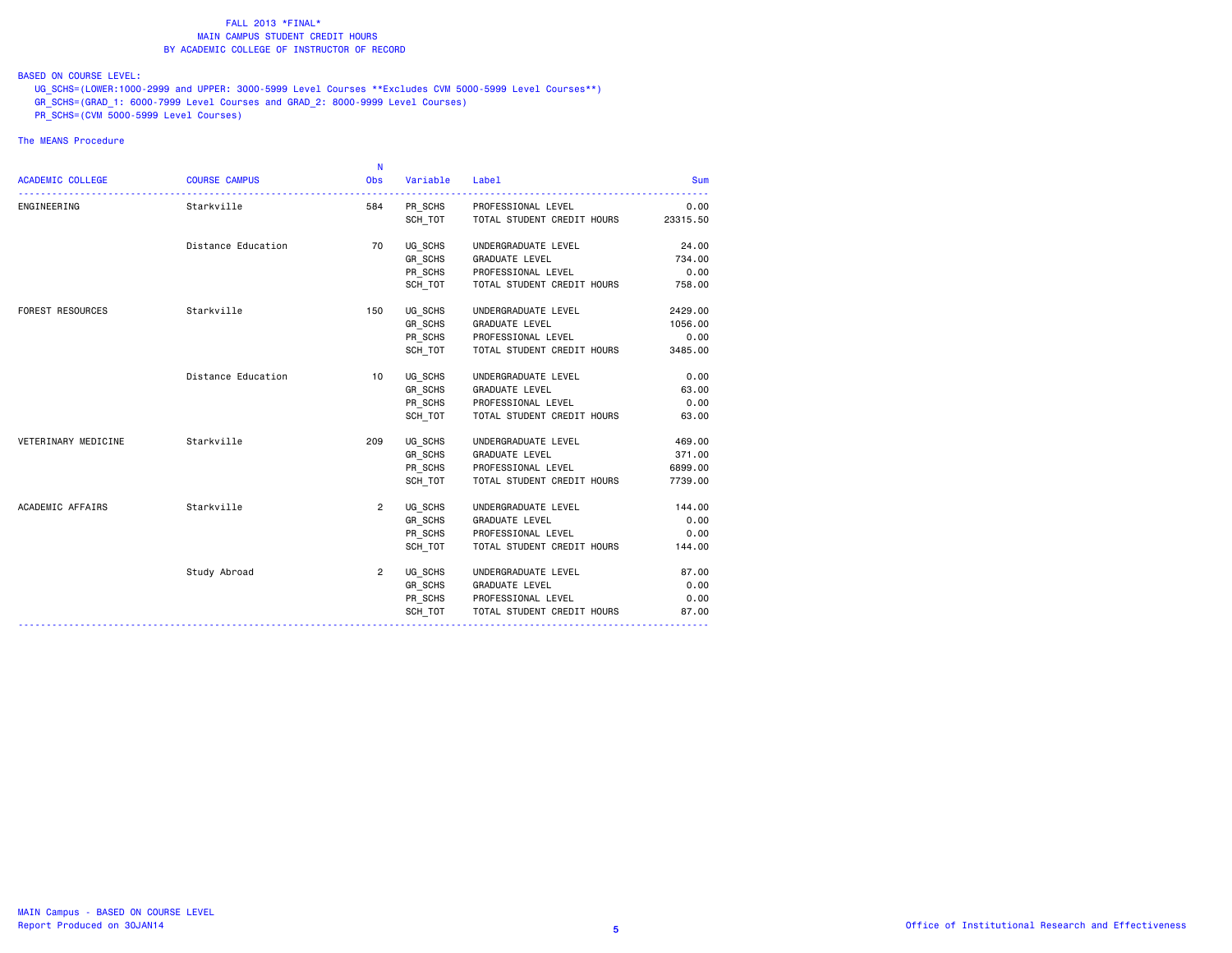# BASED ON COURSE LEVEL:

 UG\_SCHS=(LOWER:1000-2999 and UPPER: 3000-5999 Level Courses \*\*Excludes CVM 5000-5999 Level Courses\*\*) GR\_SCHS=(GRAD\_1: 6000-7999 Level Courses and GRAD\_2: 8000-9999 Level Courses) PR\_SCHS=(CVM 5000-5999 Level Courses)

| ACADEMIC DEPARTMENT                                           | <b>UNDERGRADUATE</b><br><b>LEVEL</b> | <b>GRADUATE</b><br>LEVEL | PROFESSIONAL<br><b>LEVEL</b> | <b>TOTAL</b> |
|---------------------------------------------------------------|--------------------------------------|--------------------------|------------------------------|--------------|
|                                                               |                                      |                          |                              |              |
| Ag & Bio Engineering                                          | 420.00                               | 91.00                    | 0.00                         | 511.00       |
| Agricultural Economics                                        | 1303.00                              | 219.00                   | 0.00                         | 1522.00      |
| Animal Dairy Science                                          | 2030.00                              | 178,00                   | 0.00                         | 2208.00      |
| Biochemistry, Molecular Biology, Entomology & Plant Pathology | 1990.00                              | 643.00                   | 0.00                         | 2633.00      |
| Food Science, Nutrition & Health Promotion                    | 2667.00                              | 662.00                   | 0.00                         | 3329.00      |
| Landscape Architecture                                        | 1270.80                              | 158,00                   | 0.00                         | 1428.80      |
| Plant & Soil Sciences                                         | 1903.80                              | 495.00                   | 0.00                         | 2398.80      |
| Poultry Science                                               | 964.00                               | 74.00                    | 0.00                         | 1038.00      |
| School of Human Sciences                                      | 3267.00                              | 545.00                   | 0.00                         | 3812.00      |
|                                                               |                                      |                          |                              |              |
|                                                               | 15815.60                             | 3065.00                  | 0.00                         | 18880.60     |
|                                                               |                                      | --------------           |                              |              |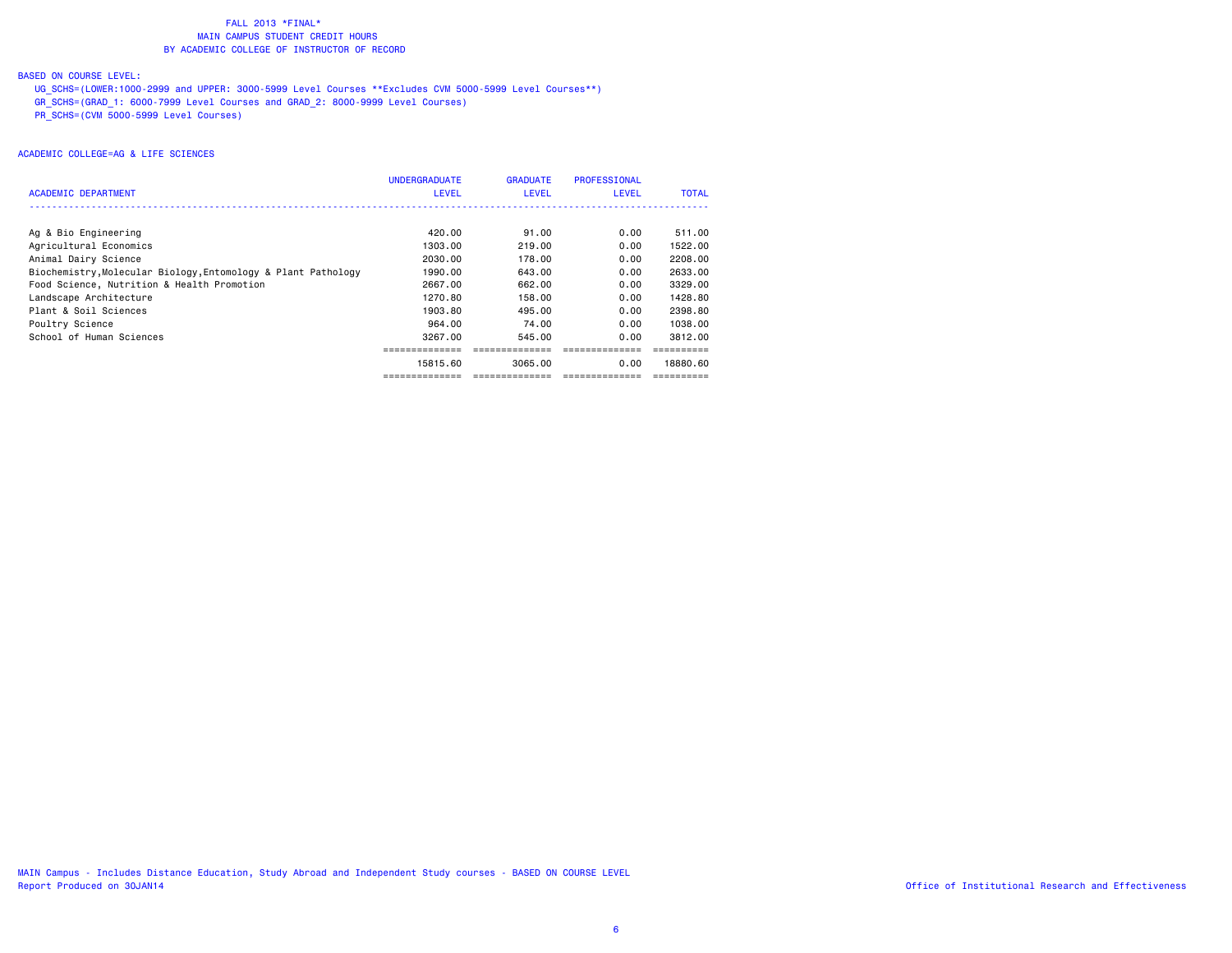# BASED ON COURSE LEVEL:

 UG\_SCHS=(LOWER:1000-2999 and UPPER: 3000-5999 Level Courses \*\*Excludes CVM 5000-5999 Level Courses\*\*) GR\_SCHS=(GRAD\_1: 6000-7999 Level Courses and GRAD\_2: 8000-9999 Level Courses)  $\overline{C}$ CVM 5000-5999 Level Courses)

ACADEMIC COLLEGE=ARCHITECTURE, ART & DESIGN

|                               | <b>UNDERGRADUATE</b> | <b>GRADUATE</b> | <b>PROFESSIONAL</b> |              |
|-------------------------------|----------------------|-----------------|---------------------|--------------|
| <b>ACADEMIC DEPARTMENT</b>    | <b>LEVEL</b>         | <b>LEVEL</b>    | <b>LEVEL</b>        | <b>TOTAL</b> |
|                               |                      |                 |                     |              |
| Art AAD                       | 3751.00              | 6.00            | 0.00                | 3757.00      |
| Building Construction Science | 525,00               | 16.00           | 0.00                | 541.00       |
| Design                        | 718,00               | 0.00            | 0.00                | 718,00       |
| School of Architecture        | 3038,00              | 0.00            | 0.00                | 3038,00      |
|                               |                      |                 |                     |              |
|                               | 8032,00              | 22.00           | 0.00                | 8054.00      |
|                               |                      |                 |                     |              |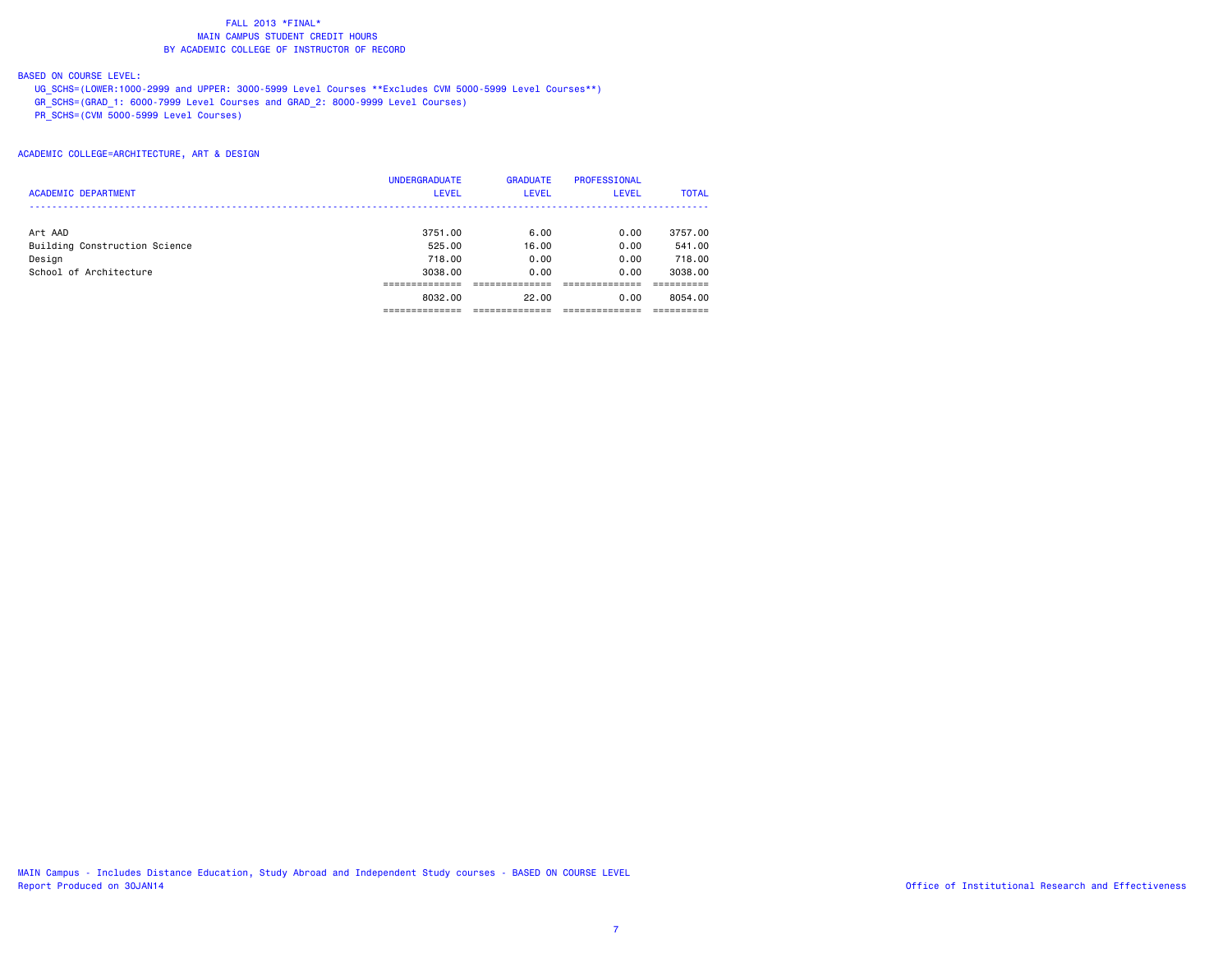# BASED ON COURSE LEVEL:

 UG\_SCHS=(LOWER:1000-2999 and UPPER: 3000-5999 Level Courses \*\*Excludes CVM 5000-5999 Level Courses\*\*) GR\_SCHS=(GRAD\_1: 6000-7999 Level Courses and GRAD\_2: 8000-9999 Level Courses) PR\_SCHS=(CVM 5000-5999 Level Courses)

# ACADEMIC COLLEGE=ARTS & SCIENCES

|                                            | <b>UNDERGRADUATE</b> | <b>GRADUATE</b> | <b>PROFESSIONAL</b>                  |              |
|--------------------------------------------|----------------------|-----------------|--------------------------------------|--------------|
| <b>ACADEMIC DEPARTMENT</b>                 | LEVEL                | LEVEL           | <b>LEVEL</b>                         | <b>TOTAL</b> |
|                                            |                      |                 |                                      |              |
| Aerospace Studies                          | 221.00               | 0.00            | 0.00                                 | 221,00       |
| Anthropology & Middle Eastern Cultures     | 1849.00              | 212,00          | 0.00                                 | 2061.00      |
| Biological Sciences                        | 11396.00             | 790.00          | 0.00                                 | 12186.00     |
| Chemistry                                  | 9015.00              | 703.00          | 0.00                                 | 9718.00      |
| Classical & Modern Languages & Literatures | 5513.00              | 90.00           | 0.00                                 | 5603.00      |
| Communication                              | 8473.00              | 99.00           | 0.00                                 | 8572.00      |
| English                                    | 13079.00             | 430,00          | 0.00                                 | 13509.00     |
| Geosciences                                | 7964.00              | 1844.00         | 0.00                                 | 9808.00      |
| History                                    | 6563.00              | 558.00          | 0.00                                 | 7121.00      |
| Mathematics & Statistics                   | 16887.20             | 948.00          | 0.00                                 | 17835.20     |
| Military Science                           | 341.00               | 0.00            | 0.00                                 | 341.00       |
| Philosophy & Religion                      | 4457.00              | 40.00           | 0.00                                 | 4497.00      |
| Physics & Astronomy                        | 4547.00              | 462,00          | 0.00                                 | 5009.00      |
| Political Science & Public Administration  | 4864.70              | 758.00          | 0.00                                 | 5622.70      |
| Psychology                                 | 9313.00              | 367.00          | 0.00                                 | 9680.00      |
| Sociology                                  | 8550.00              | 324,00          | 0.00                                 | 8874.00      |
|                                            | ==============       | ==============  | ==============                       |              |
|                                            | 113032.9             | 7625.00         | 0.00                                 | 120657.90    |
|                                            | ==============       |                 | ____________________________________ | ==========   |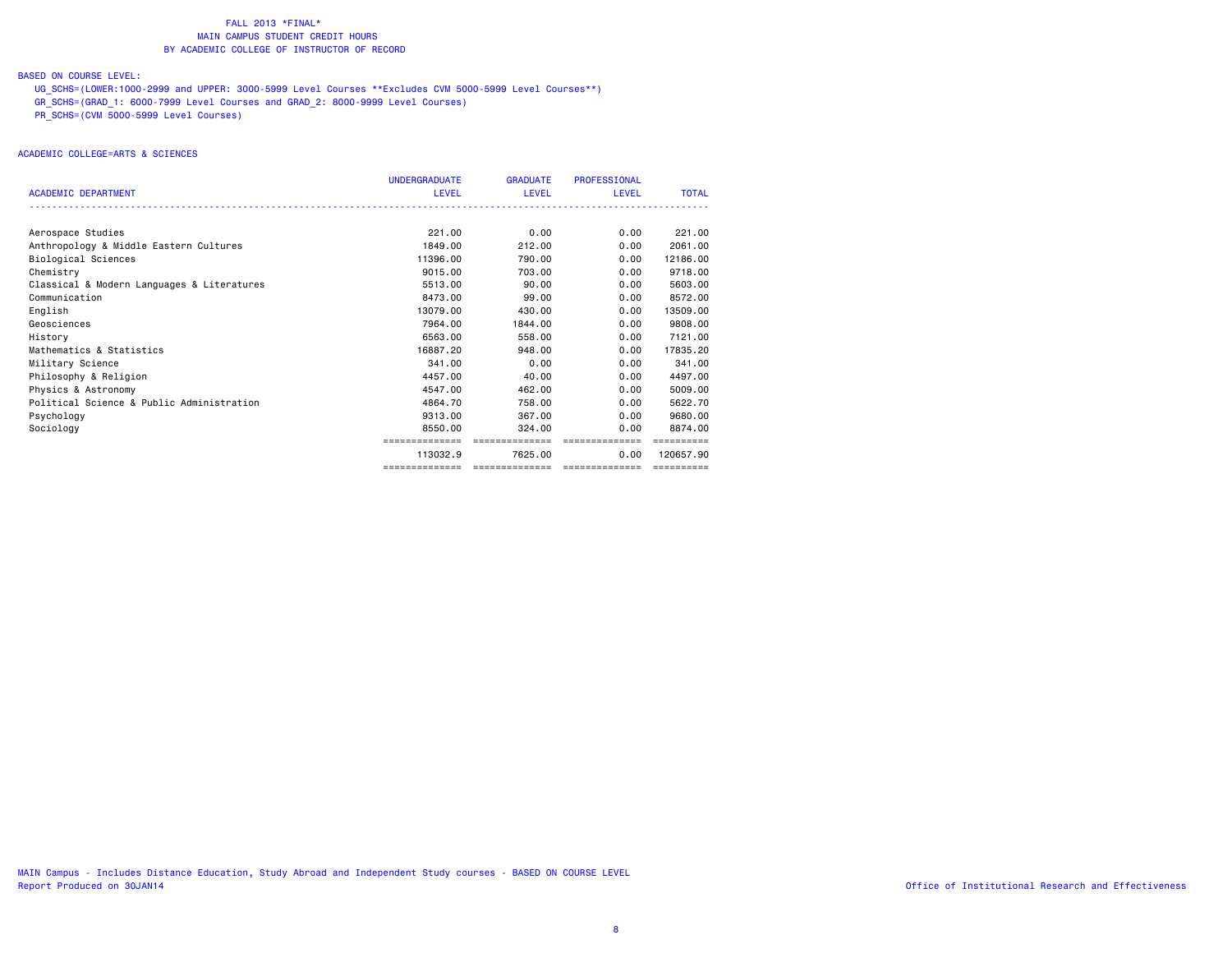# BASED ON COURSE LEVEL:

 UG\_SCHS=(LOWER:1000-2999 and UPPER: 3000-5999 Level Courses \*\*Excludes CVM 5000-5999 Level Courses\*\*) GR\_SCHS=(GRAD\_1: 6000-7999 Level Courses and GRAD\_2: 8000-9999 Level Courses) PR\_SCHS=(CVM 5000-5999 Level Courses)

## ACADEMIC COLLEGE=BUSINESS

| <b>ACADEMIC DEPARTMENT</b>                      | <b>UNDERGRADUATE</b><br>LEVEL | <b>GRADUATE</b><br>LEVEL | PROFESSIONAL<br><b>LEVEL</b> | <b>TOTAL</b> |
|-------------------------------------------------|-------------------------------|--------------------------|------------------------------|--------------|
| Finance & Economics                             | 6963.80                       | 463.00                   | 0.00                         | 7426.80      |
| Management & Information Systems                | 7643.00                       | 709.00                   | 0.00                         | 8352.00      |
| Marketing, Quantitative Analysis & Business Law | 6757.00                       | 511.00                   | 0.00                         | 7268.00      |
| School of Accountancy                           | 3698.00                       | 413.00                   | 0.00                         | 4111.00      |
|                                                 |                               |                          |                              |              |
|                                                 | 25061.80                      | 2096.00                  | 0.00                         | 27157.80     |
|                                                 |                               |                          |                              |              |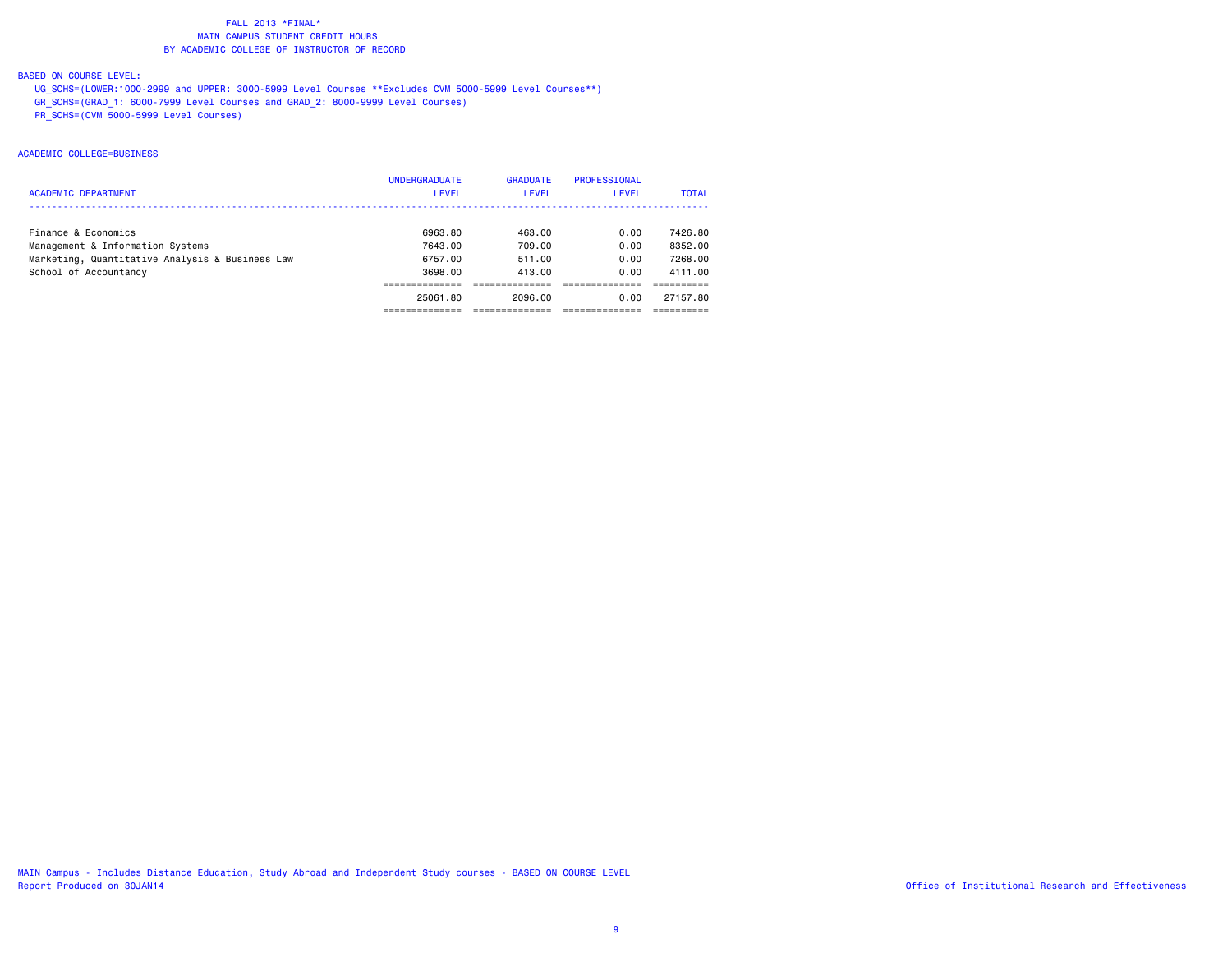# BASED ON COURSE LEVEL:

 UG\_SCHS=(LOWER:1000-2999 and UPPER: 3000-5999 Level Courses \*\*Excludes CVM 5000-5999 Level Courses\*\*) GR\_SCHS=(GRAD\_1: 6000-7999 Level Courses and GRAD\_2: 8000-9999 Level Courses) PR\_SCHS=(CVM 5000-5999 Level Courses)

# ACADEMIC COLLEGE=EDUCATION

| <b>ACADEMIC DEPARTMENT</b>                    | <b>UNDERGRADUATE</b><br><b>LEVEL</b> | <b>GRADUATE</b><br><b>LEVEL</b> | <b>PROFESSIONAL</b><br>LEVEL | <b>TOTAL</b> |
|-----------------------------------------------|--------------------------------------|---------------------------------|------------------------------|--------------|
|                                               |                                      |                                 |                              |              |
| Counseling & Educational Psychology           | 4498.20                              | 1408.00                         | 0.00                         | 5906.20      |
| Curriculum, Instruction & Special Education   | 7872.50                              | 1123.00                         | 0.00                         | 8995.50      |
| Dean of Education                             | 43.50                                | 0.00                            | 0.00                         | 43.50        |
| Instructional Systems & Workforce Development | 3688,00                              | 562.00                          | 0.00                         | 4250.00      |
| Kinesiology                                   | 8756.00                              | 380.00                          | 0.00                         | 9136.00      |
| Leadership and Foundations                    | 1455.00                              | 798.00                          | 0.00                         | 2253.00      |
| Music                                         | 3113.00                              | 0.00                            | 0.00                         | 3113.00      |
|                                               |                                      |                                 |                              |              |
|                                               | 29426.20                             | 4271.00                         | 0.00                         | 33697.20     |
|                                               | -------------                        | -------------                   | -------------                |              |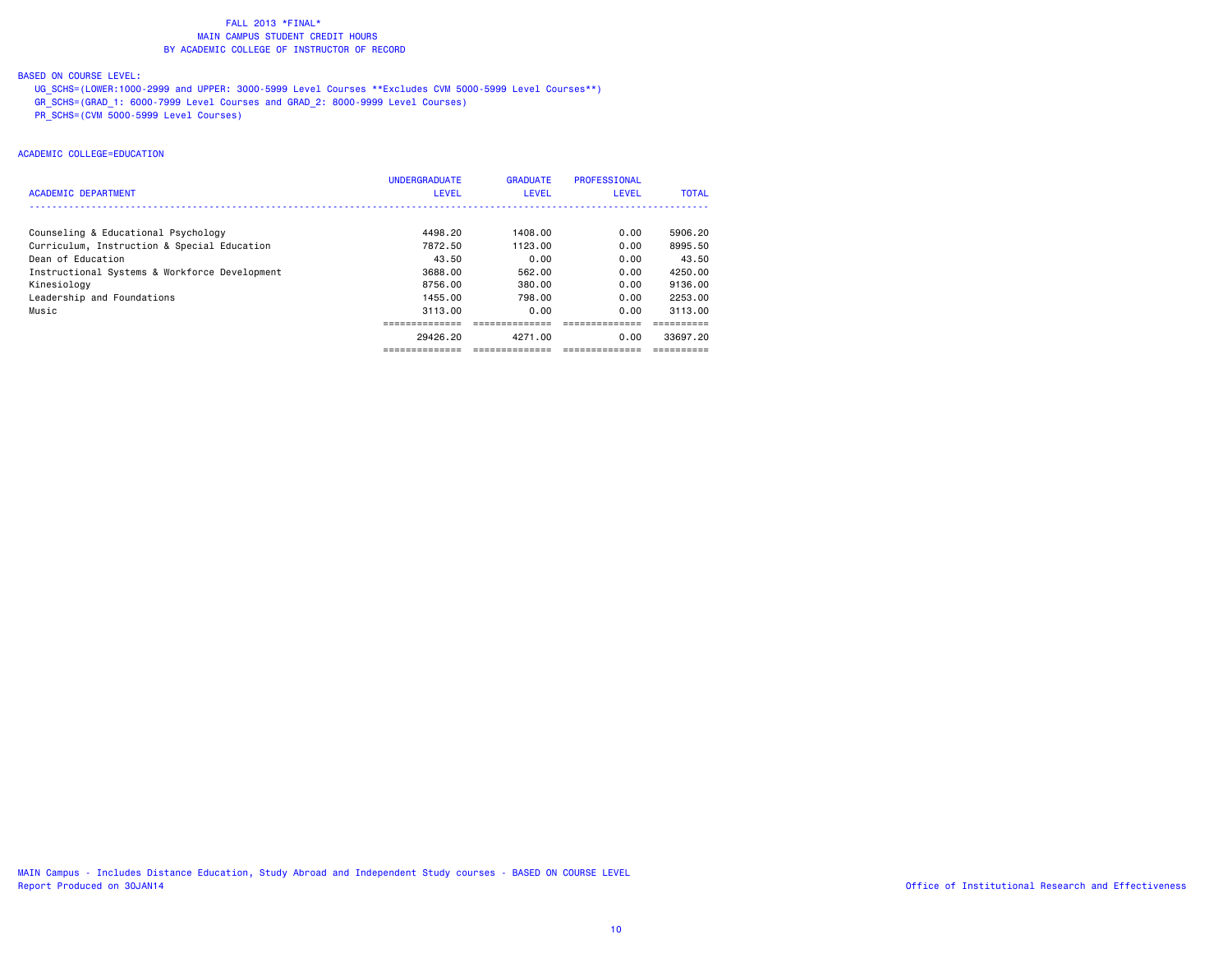# BASED ON COURSE LEVEL:

 UG\_SCHS=(LOWER:1000-2999 and UPPER: 3000-5999 Level Courses \*\*Excludes CVM 5000-5999 Level Courses\*\*) GR\_SCHS=(GRAD\_1: 6000-7999 Level Courses and GRAD\_2: 8000-9999 Level Courses) PR\_SCHS=(CVM 5000-5999 Level Courses)

# ACADEMIC COLLEGE=ENGINEERING

| ACADEMIC DEPARTMENT               | <b>UNDERGRADUATE</b><br><b>LEVEL</b> | <b>GRADUATE</b><br><b>LEVEL</b> | <b>PROFESSIONAL</b><br><b>LEVEL</b> | <b>TOTAL</b> |
|-----------------------------------|--------------------------------------|---------------------------------|-------------------------------------|--------------|
|                                   |                                      |                                 |                                     |              |
| Aerospace Engineering             | 3251.50                              | 377.00                          | 0.00                                | 3628.50      |
| Ag & Bio Engineering              | 1296.00                              | 108.00                          | 0.00                                | 1404.00      |
| Civil & Environmental Engineering | 2596.00                              | 406.00                          | 0.00                                | 3002.00      |
| Computer Science & Engineering    | 3179.00                              | 757.00                          | 0.00                                | 3936.00      |
| Electrical & Computer Engineering | 2785.50                              | 818.00                          | 0.00                                | 3603.50      |
| General Engineering               | 25.00                                | 0.00                            | 0.00                                | 25.00        |
| Industrial & Systems Engineering  | 2271.50                              | 501.00                          | 0.00                                | 2772.50      |
| Mechanical Engineering            | 3003.00                              | 699.00                          | 0.00                                | 3702.00      |
| School of Chemical Engineering    | 1847.00                              | 153,00                          | 0.00                                | 2000.00      |
|                                   |                                      |                                 | ===============                     |              |
|                                   | 20254.50                             | 3819.00                         | 0.00                                | 24073.50     |
|                                   | --------------                       | --------------                  |                                     |              |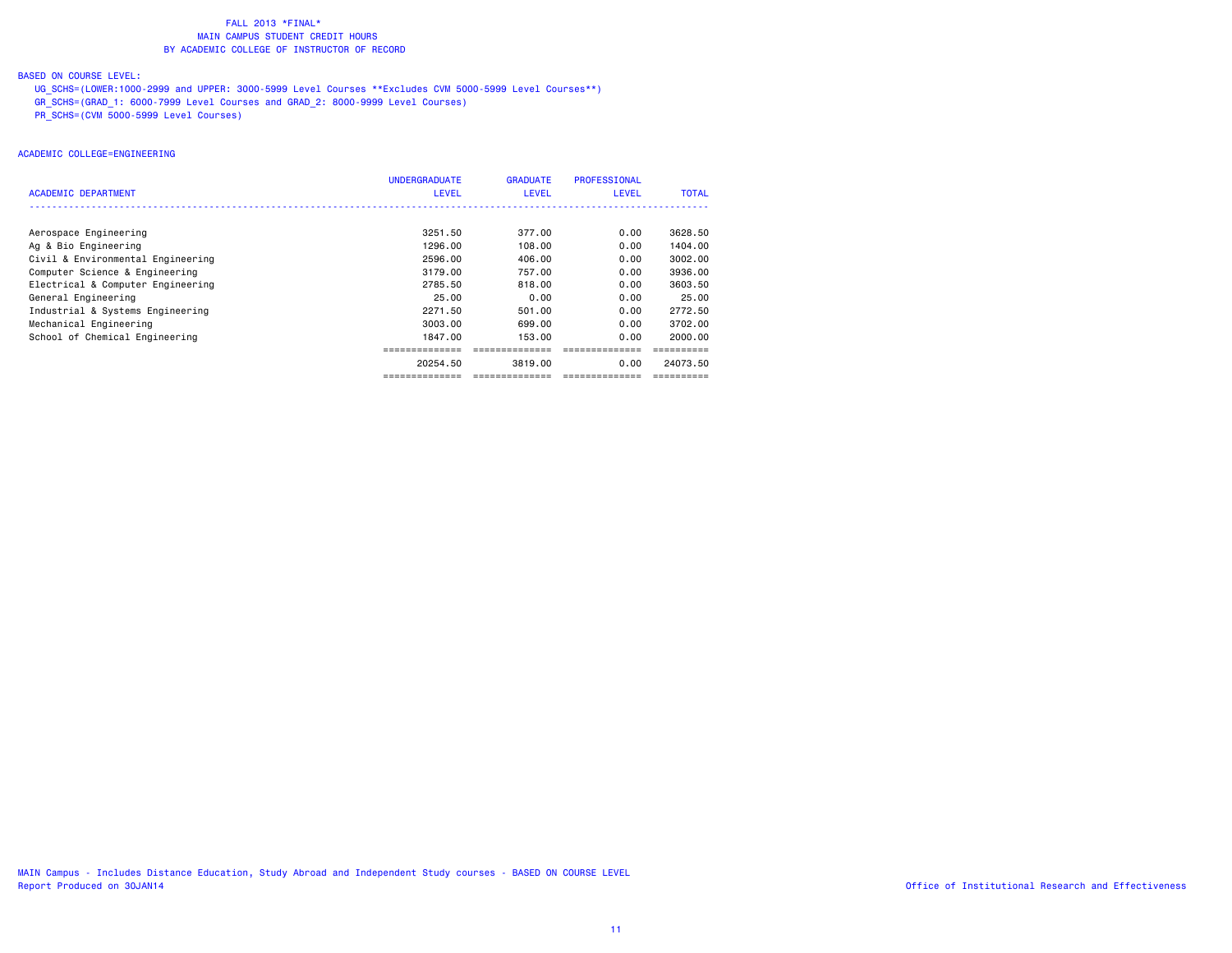# **BASED ON COURSE LEVEL:**

 **UG\_SCHS=(LOWER:1000-2999 and UPPER: 3000-5999 Level Courses \*\*Excludes CVM 5000-5999 Level Courses\*\*)**

 **GR\_SCHS=(GRAD\_1: 6000-7999 Level Courses and GRAD\_2: 8000-9999 Level Courses)**

 **PR\_SCHS=(CVM 5000-5999 Level Courses)**

# **ACADEMIC COLLEGE=08**

|                                   | <b>UNDERGRADUATE</b> | <b>GRADUATE</b> | <b>PROFESSIONAL</b> |              |
|-----------------------------------|----------------------|-----------------|---------------------|--------------|
| <b>ACADEMIC DEPARTMENT</b>        | <b>LEVEL</b>         | <b>LEVEL</b>    | <b>LEVEL</b>        | <b>TOTAL</b> |
|                                   |                      |                 |                     |              |
| Forestry                          | 845.00               | 366.00          | 0.00                | 1211.00      |
| Sustainable Bioproducts           | 72.00                | 167.00          | 0.00                | 239.00       |
| Wildlife, Fisheries & Aquaculture | 1512.00              | 586.00          | 0.00                | 2098.00      |
|                                   |                      |                 |                     |              |
|                                   | 2429.00              | 1119.00         | 0.00                | 3548.00      |
|                                   |                      |                 |                     |              |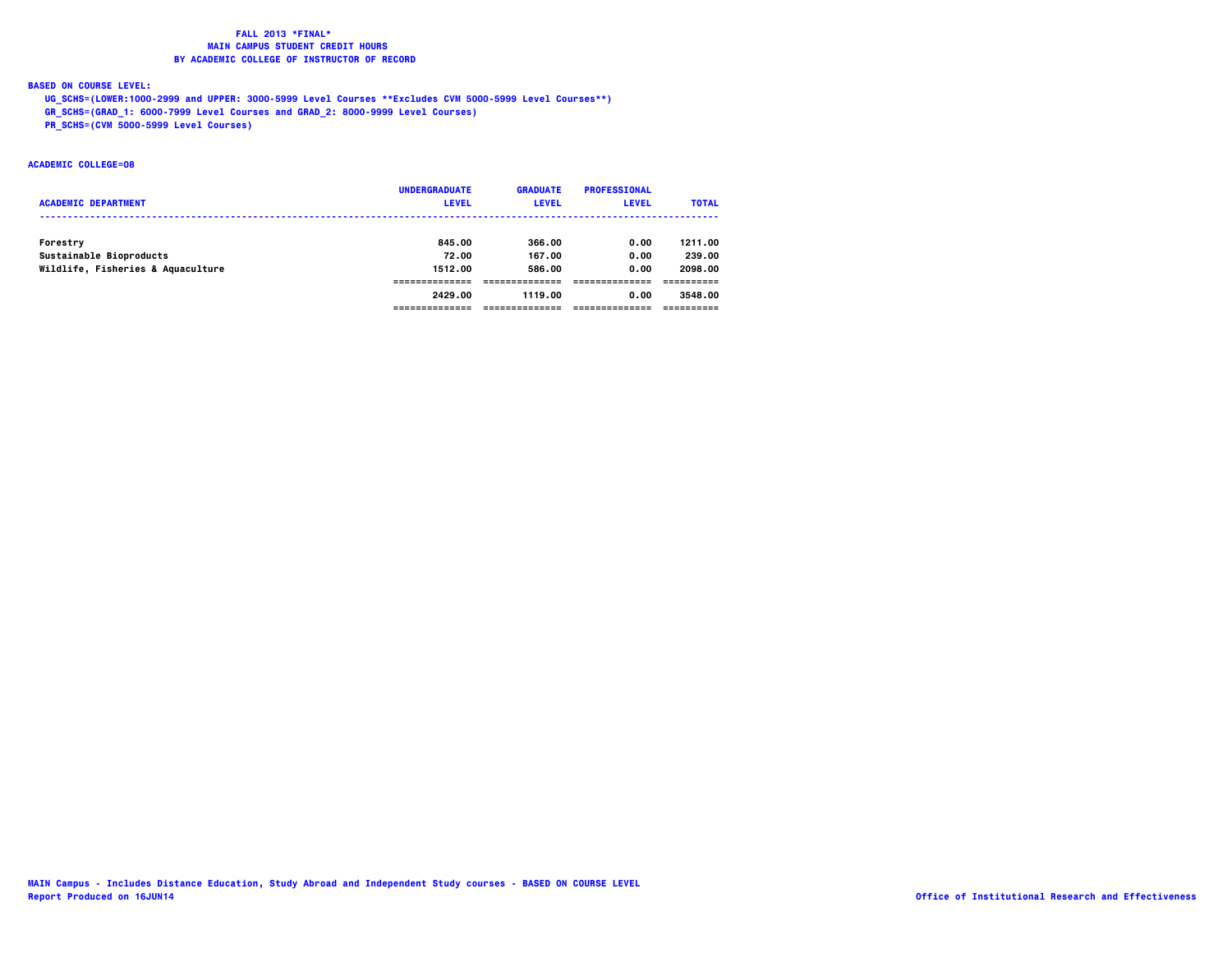# BASED ON COURSE LEVEL:

 UG\_SCHS=(LOWER:1000-2999 and UPPER: 3000-5999 Level Courses \*\*Excludes CVM 5000-5999 Level Courses\*\*) GR\_SCHS=(GRAD\_1: 6000-7999 Level Courses and GRAD\_2: 8000-9999 Level Courses) PR\_SCHS=(CVM 5000-5999 Level Courses)

## ACADEMIC COLLEGE=VETERINARY MEDICINE

| <b>UNDERGRADUATE</b> | <b>GRADUATE</b> | PROFESSIONAL | <b>TOTAL</b> |
|----------------------|-----------------|--------------|--------------|
| <b>LEVEL</b>         | <b>LEVEL</b>    | LEVEL        |              |
| 18.00                | 0.00            | 0.00         | 18,00        |
| 451.00               | 371.00          | 6899.00      | 7721.00      |
| 469.00               | 371.00          | 6899.00      | 7739.00      |
|                      |                 |              |              |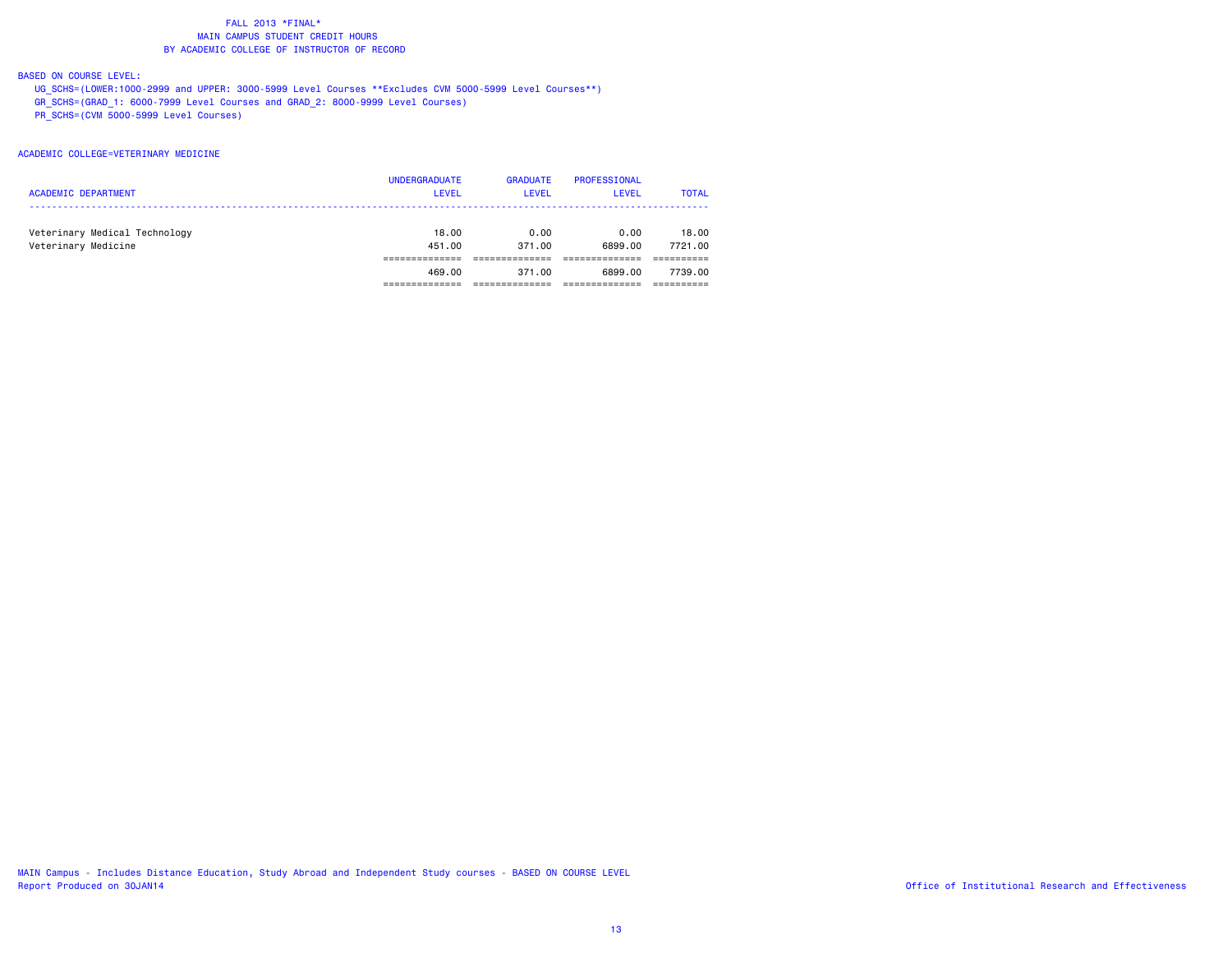# BASED ON COURSE LEVEL:

 UG\_SCHS=(LOWER:1000-2999 and UPPER: 3000-5999 Level Courses \*\*Excludes CVM 5000-5999 Level Courses\*\*) GR\_SCHS=(GRAD\_1: 6000-7999 Level Courses and GRAD\_2: 8000-9999 Level Courses) PR\_SCHS=(CVM 5000-5999 Level Courses)

# ACADEMIC COLLEGE=ACADEMIC AFFAIRS

| <b>ACADEMIC DEPARTMENT</b> | <b>UNDERGRADUATE</b><br><b>LEVEL</b> | <b>GRADUATE</b><br><b>LEVEL</b> | <b>PROFESSIONAL</b><br><b>LEVEL</b> | <b>TOTAL</b> |
|----------------------------|--------------------------------------|---------------------------------|-------------------------------------|--------------|
| African American Studies   | 129,00                               | 0.00                            | 0.00                                | 129,00       |
| Provost Office             | 87.00                                | 0.00                            | 0.00                                | 87.00        |
| Student Leadership         | 15.00                                | 0.00                            | 0.00                                | 15.00        |
|                            | 231,00                               | 0.00                            | 0.00                                | 231,00       |
|                            |                                      |                                 |                                     |              |

MAIN Campus - Includes Distance Education, Study Abroad and Independent Study courses - BASED ON COURSE LEVEL Report Produced on 30JAN14 **Contract and Effectiveness** of institutional Research and Effectiveness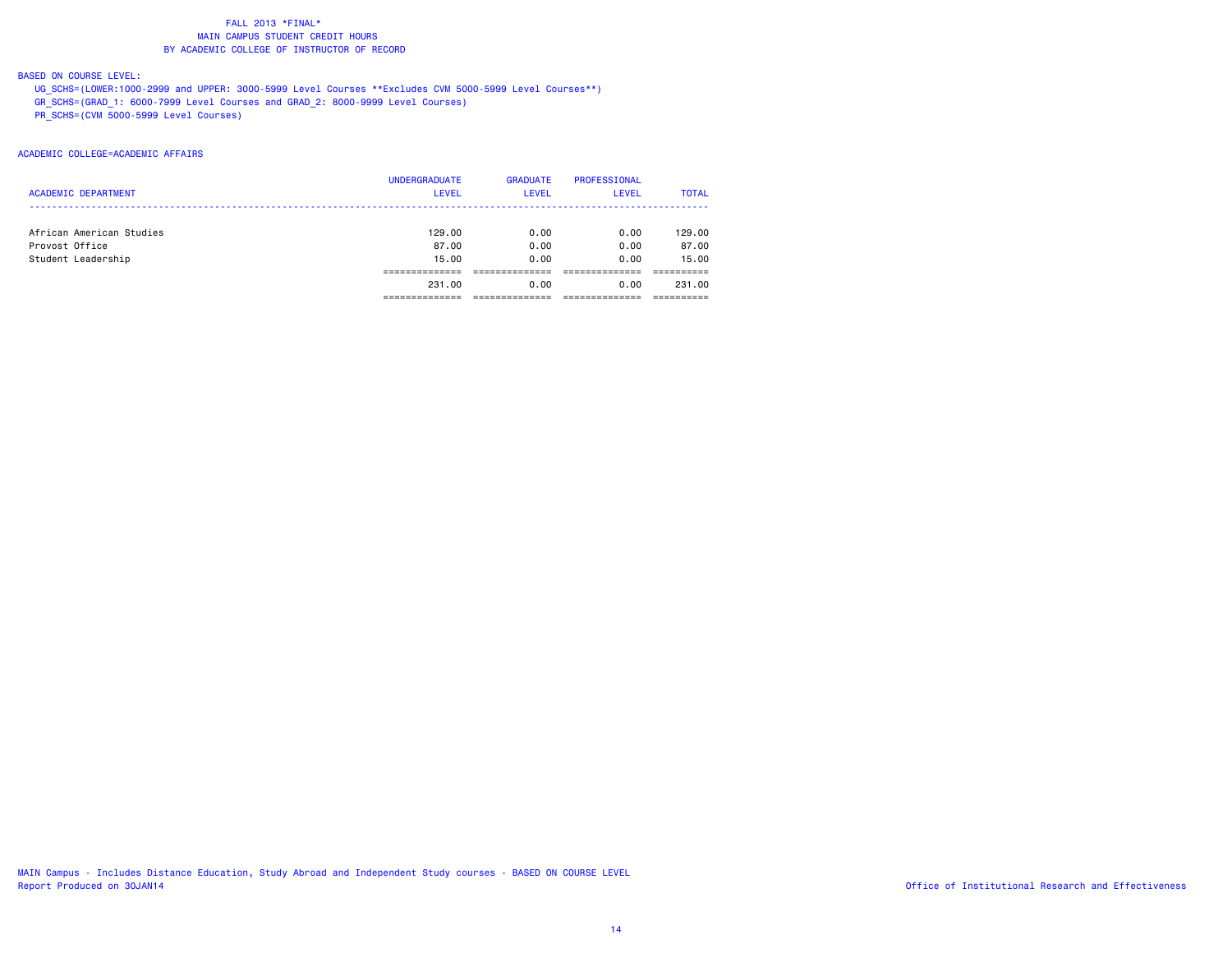#### ACADEMIC COLLEGE=AG & LIFE SCIENCES

| <b>ACADEMIC DEPARTMENT</b> |                    | Rank                              | <b>Tenure</b><br><b>Status</b> | <b>Course</b><br>Cip# | <b>CRN</b> |                       |        | Crs            | Sec Type Title            | Inst<br>Per | <b>UG</b><br><b>SCHS</b> | <b>GR</b><br><b>SCHS</b>                                                                                                                                     | <b>PR</b><br><b>SCHS</b> | Total<br><b>SCHS</b>                                                                                                      |
|----------------------------|--------------------|-----------------------------------|--------------------------------|-----------------------|------------|-----------------------|--------|----------------|---------------------------|-------------|--------------------------|--------------------------------------------------------------------------------------------------------------------------------------------------------------|--------------------------|---------------------------------------------------------------------------------------------------------------------------|
|                            | Instructor Name    |                                   |                                |                       |            | Course #              |        |                |                           |             |                          |                                                                                                                                                              |                          | .                                                                                                                         |
| Ag & Bio Engineering       | Chesser, Gary      | Non-Faculty                       | Not Applicable                 | 140301                | 30014      | ABE 1073              | 01     | C              | Ag Mechanics              | 1.00        | 57.00                    | 0.00                                                                                                                                                         | 0.00                     | 57.00                                                                                                                     |
|                            |                    |                                   |                                |                       | 30015      | ABE 1073              | 02     | К              | Ag Mechanics              | 1.00        | 0.00                     | 0.00                                                                                                                                                         | 0.00                     | 0.00                                                                                                                      |
|                            |                    |                                   |                                |                       |            | 30016 ABE 1073        | 03     | К              | Ag Mechanics              | 1.00        | 0.00                     | 0.00                                                                                                                                                         | 0.00                     | 0.00                                                                                                                      |
|                            |                    |                                   |                                |                       |            |                       |        |                |                           |             | --------<br>57.00        | $\frac{1}{2} \left( \frac{1}{2} \right) \left( \frac{1}{2} \right) \left( \frac{1}{2} \right) \left( \frac{1}{2} \right) \left( \frac{1}{2} \right)$<br>0.00 | .<br>0.00                | . <u>.</u> .<br>57.00                                                                                                     |
|                            | Davis, Jeremiah    | Associate Professor Tenured       |                                | 140301                | 34953      | ABE 8000              | 02     | $\Box$         | Research / Thesis         | 1.00        | 0.00                     | 10.00                                                                                                                                                        | 0.00                     | 10.00                                                                                                                     |
|                            |                    |                                   |                                |                       | 34965      | ABE 9000              | 02     | D              | Research / Diss           | 1.00        | 0.00                     | 12.00                                                                                                                                                        | 0.00                     | 12.00                                                                                                                     |
|                            |                    |                                   |                                | 150699                | 30029      | ABE 4383              | 01     | C              | <b>Bldg Const</b>         | 1.00        | 96.00                    | 0.00                                                                                                                                                         | 0.00                     | 96.00                                                                                                                     |
|                            |                    |                                   |                                |                       |            |                       |        |                |                           |             | .                        | .                                                                                                                                                            | -----                    | $\begin{array}{cccccccccccccc} \bullet & \bullet & \bullet & \bullet & \bullet & \bullet & \bullet & \bullet \end{array}$ |
|                            |                    |                                   |                                |                       |            |                       |        |                |                           |             | 96.00                    | 22.00                                                                                                                                                        | 0.00                     | 118.00                                                                                                                    |
|                            | Linhoss, Anna      | Assistant Professor Ten Track     |                                | 140501                |            | 34199 ABE 4803        | 01     | $\mathbf{C}$   | Biosyst Simulation        | 0.75        | 54.00<br>.               | 0.00<br>.                                                                                                                                                    | 0.00<br>.                | 54.00                                                                                                                     |
|                            |                    |                                   |                                |                       |            |                       |        |                |                           |             | 54.00                    | 0.00                                                                                                                                                         | 0.00                     | 54.00                                                                                                                     |
|                            | Paz, Joel          | Assistant Professor Ten Track     |                                | 140301                | 34957      | ABE 8000              | 06     | D              | Research / Thesis         | 1.00        | 0.00                     | 4.00                                                                                                                                                         | 0.00                     | 4.00                                                                                                                      |
|                            |                    |                                   |                                |                       | 34969      | ABE 9000              | 06     | D              | Research / Diss           | 1.00        | 0.00                     | 3.00                                                                                                                                                         | 0.00                     | 3.00                                                                                                                      |
|                            |                    |                                   |                                |                       | 36413      | ABE 4000              | 06 I   |                | Directed Indiv Study      | 1.00        | 3.00                     | 0.00                                                                                                                                                         | 0.00                     | 3.00                                                                                                                      |
|                            |                    |                                   |                                | 150699                | 30020      | ABE 2873              | 01     | $\mathbf{C}$   | Land Surveying            | 1.00        | 93.00                    | 0.00                                                                                                                                                         | 0.00                     | 93.00                                                                                                                     |
|                            |                    |                                   |                                |                       | 30021      | ABE 2873              | 02     | $\mathsf{K}$   | Land Surveying            | 1.00        | 0.00                     | 0.00                                                                                                                                                         | 0.00                     | 0.00                                                                                                                      |
|                            |                    |                                   |                                |                       |            | 30022 ABE 2873        | 03     | $\mathsf{K}$   | Land Surveying            | 1.00        | 0.00                     | 0.00                                                                                                                                                         | 0.00                     | 0.00                                                                                                                      |
|                            |                    |                                   |                                |                       |            |                       |        |                |                           |             | .<br>96.00               | .<br>7.00                                                                                                                                                    | -----<br>0.00            | .<br>103.00                                                                                                               |
|                            | Simpson, Chartrisa | Assistant Professor Ten Track     |                                | 140301                | 30038      | ABE 4911              | 01     | - S            | Engineering Seminar       | 1.00        | 54.00                    | 0.00                                                                                                                                                         | 0.00                     | 54.00                                                                                                                     |
|                            |                    |                                   |                                |                       | 35769      | ABE 4000              | 02     | $\mathbf{I}$   | Directed Indiv Study 1.00 |             | 2.00                     | 0.00                                                                                                                                                         | 0.00                     | 2.00                                                                                                                      |
|                            |                    |                                   |                                |                       | 36085      | ABE 9000              | 12     | $\Box$         | Research / Diss           | 1.00        | 0.00                     | 9.00                                                                                                                                                         | 0.00                     | 9.00                                                                                                                      |
|                            |                    |                                   |                                | 140501                | 30032      | ABE 4523              | 01     | C              | Biomedical Materials      | 0.50        | 30.00                    | 0.00                                                                                                                                                         | 0.00                     | 30.00                                                                                                                     |
|                            |                    |                                   |                                | 150699                |            | 30039 ABE 4961        | 01     | - S            | Seminar                   | 1.00        | 28.00                    | 0.00                                                                                                                                                         | 0.00                     | 28.00                                                                                                                     |
|                            |                    |                                   |                                |                       |            |                       |        |                |                           |             | <u>.</u><br>114.00       | .<br>9.00                                                                                                                                                    | .<br>0.00                | .<br>123.00                                                                                                               |
|                            |                    |                                   |                                |                       |            |                       |        |                |                           |             |                          |                                                                                                                                                              |                          |                                                                                                                           |
|                            | Ward, Jason        | Extension Assist Pr Non-Ten Track |                                |                       |            | 140301 36536 ABE 4000 | 08     | $\blacksquare$ | Directed Indiv Study 1.00 |             | 3.00<br>. <b>.</b>       | 0.00<br>-----                                                                                                                                                | 0.00<br>-----            | 3.00<br>.                                                                                                                 |
|                            |                    |                                   |                                |                       |            |                       |        |                |                           |             | 3.00                     | 0.00                                                                                                                                                         | 0.00                     | 3.00                                                                                                                      |
|                            | Yu, Fei            | Assistant Professor Ten Track     |                                | 140301                | 34671      | ABE 8990              | 01     | C              | Special Topic In ABE 1.00 |             | 0.00                     | 12.00                                                                                                                                                        | 0.00                     | 12.00                                                                                                                     |
|                            |                    |                                   |                                |                       | 34963      | ABE 8000              | 12     | D              | Research / Thesis         | 1.00        | 0.00                     | 9.00                                                                                                                                                         | 0.00                     | 9.00                                                                                                                      |
|                            |                    |                                   |                                |                       | 34974      | ABE 9000              | $11$ D |                | Research / Diss           | 1.00        | 0.00                     | 32.00                                                                                                                                                        | 0.00                     | 32.00                                                                                                                     |
|                            |                    |                                   |                                |                       |            |                       |        |                |                           |             | .<br>0.00                | .<br>53.00                                                                                                                                                   | -----<br>0.00            | .<br>53.00                                                                                                                |
|                            |                    |                                   |                                |                       |            |                       |        |                |                           |             | $=$ =======              | <b>EEEEEEE</b>                                                                                                                                               | <b>EDDEDED</b>           |                                                                                                                           |
| Ag & Bio Engineering       |                    |                                   |                                |                       |            |                       |        |                |                           |             | 420.00<br>========       | 91.00<br><b>EEEEEEEE</b>                                                                                                                                     | 0.00<br><b>ESSESSE</b>   | 511.00                                                                                                                    |

MAIN Campus - Includes Distance Education, Study Abroad and Independent Study courses - BASED ON COURSE LEVEL Report Produced on 30JAN14 **Office of Institutional Research and Effectiveness Office** of Institutional Research and Effectiveness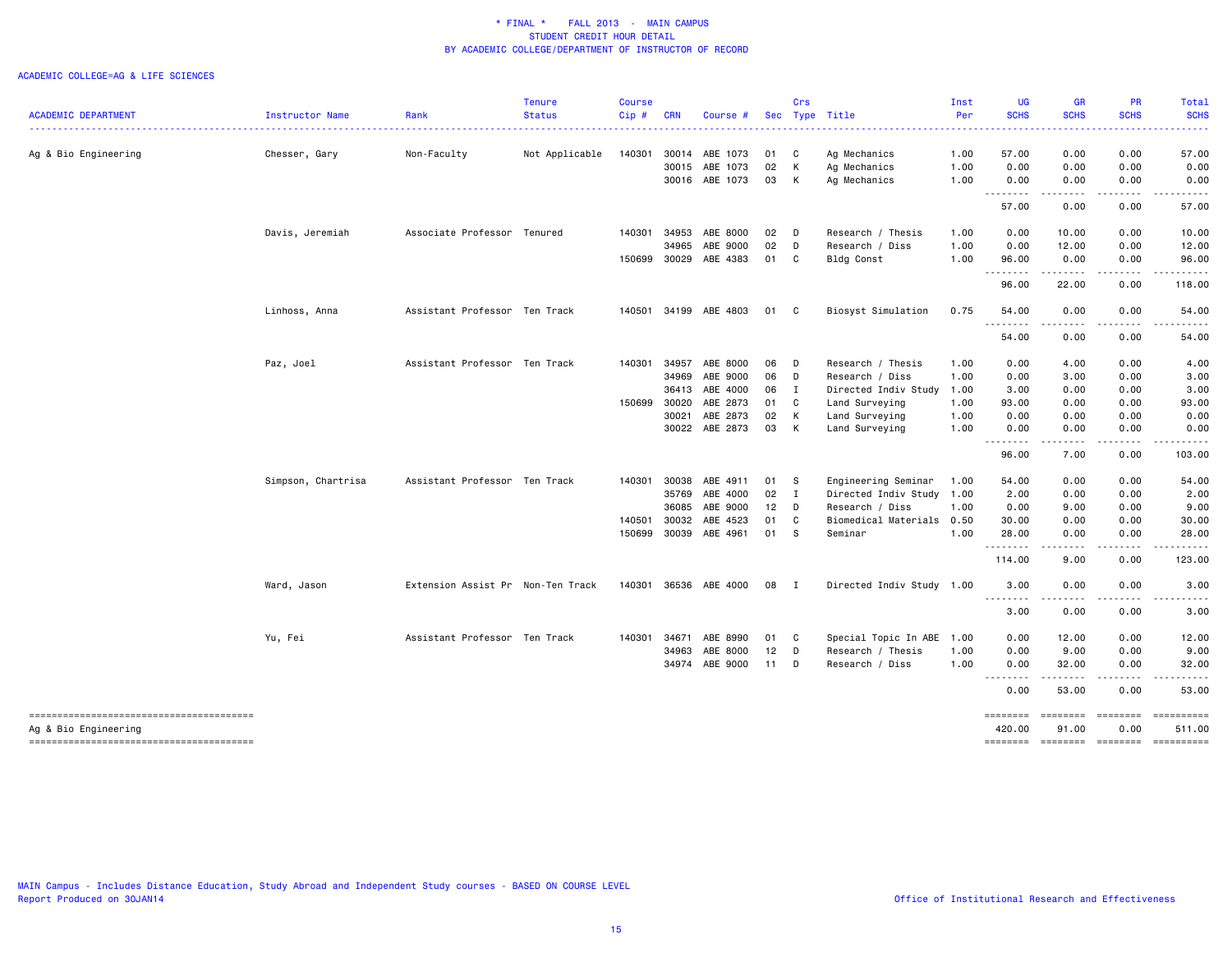#### ACADEMIC COLLEGE=AG & LIFE SCIENCES

|                            |                                                           |                                   | Tenure        | Course       |            |                       |                   | Crs          |                           | Inst | UG          | GR                                                                                                                                                   | PR                                                                                                                                                   | Total       |
|----------------------------|-----------------------------------------------------------|-----------------------------------|---------------|--------------|------------|-----------------------|-------------------|--------------|---------------------------|------|-------------|------------------------------------------------------------------------------------------------------------------------------------------------------|------------------------------------------------------------------------------------------------------------------------------------------------------|-------------|
| <b>ACADEMIC DEPARTMENT</b> | Instructor Name                                           | Rank                              | <b>Status</b> | $Cip$ #      | <b>CRN</b> | Course #              |                   | Sec Type     | Title                     | Per  | <b>SCHS</b> | <b>SCHS</b>                                                                                                                                          | <b>SCHS</b>                                                                                                                                          | <b>SCHS</b> |
|                            |                                                           |                                   |               |              |            |                       |                   |              |                           |      | .           | $\frac{1}{2} \left( \frac{1}{2} \right) \left( \frac{1}{2} \right) \left( \frac{1}{2} \right) \left( \frac{1}{2} \right)$                            |                                                                                                                                                      |             |
| Agricultural Economics     | Barnes, James                                             | Extension Assist Pr Non-Ten Track |               |              |            | 010103 36518 AEC 4000 | 05                | $\mathbf{I}$ | Directed Indiv Study 1.00 |      | 3.00        | 0.00                                                                                                                                                 | 0.00                                                                                                                                                 | 3.00        |
|                            |                                                           |                                   |               |              | 36587      | AEC 4000              | 07                | $\mathbf{I}$ | Directed Indiv Study      | 1.00 | 2.00        | 0.00                                                                                                                                                 | 0.00                                                                                                                                                 | 2.00        |
|                            |                                                           |                                   |               | 520601       |            | 35072 AEC 6353        | 501 C             |              | Intro to Regional Ec 1.00 |      | 0.00        | 27.00                                                                                                                                                | 0.00                                                                                                                                                 | 27.00       |
|                            |                                                           |                                   |               |              |            |                       |                   |              |                           |      | .<br>5.00   | 27.00                                                                                                                                                | 0.00                                                                                                                                                 | 32.00       |
|                            |                                                           |                                   |               |              |            |                       |                   |              |                           |      |             |                                                                                                                                                      |                                                                                                                                                      |             |
|                            | Barnett, Barry                                            | Professor                         | Tenured       | 010103       |            | 30154 AEC 8611        | 01                | $\mathbf{C}$ | Research Seminar I        | 1.00 | 0.00        | 6.00                                                                                                                                                 | 0.00                                                                                                                                                 | 6.00        |
|                            |                                                           |                                   |               | 450601       |            | 30152 AEC 8163        | 01                | $\mathbf{C}$ | Consum, Produc, Mark 1.00 |      | 0.00<br>.   | 18.00<br>$- - - - -$                                                                                                                                 | 0.00                                                                                                                                                 | 18.00       |
|                            |                                                           |                                   |               |              |            |                       |                   |              |                           |      | 0.00        | 24.00                                                                                                                                                | 0.00                                                                                                                                                 | 24.00       |
|                            |                                                           |                                   |               |              |            |                       |                   |              |                           |      |             |                                                                                                                                                      |                                                                                                                                                      |             |
|                            | Coatney, Kalyn                                            | Assistant Professor Ten Track     |               | 010103       |            | 30137 AEC 4133        | 01                | C            | Food Markets & Price      | 1.00 | 84.00       | 0.00                                                                                                                                                 | 0.00                                                                                                                                                 | 84.00       |
|                            |                                                           |                                   |               |              | 30153      | AEC 8403              | 01                | C            | Game Theory               | 1.00 | 0.00        | 30.00                                                                                                                                                | 0.00                                                                                                                                                 | 30.00       |
|                            |                                                           |                                   |               |              | 35291      | AEC 8000              | 02                | $\mathsf{D}$ | Research / Thesis         | 1.00 | 0.00        | 6.00                                                                                                                                                 | 0.00                                                                                                                                                 | 6.00        |
|                            |                                                           |                                   |               |              |            |                       |                   |              |                           |      | .           | .                                                                                                                                                    | $\frac{1}{2} \left( \frac{1}{2} \right) \left( \frac{1}{2} \right) \left( \frac{1}{2} \right) \left( \frac{1}{2} \right) \left( \frac{1}{2} \right)$ | <u>.</u>    |
|                            |                                                           |                                   |               |              |            |                       |                   |              |                           |      | 84.00       | 36.00                                                                                                                                                | 0.00                                                                                                                                                 | 120.00      |
|                            | Coble, Keith                                              | Professor                         | Tenured       |              |            | 010103 35292 AEC 8000 | 03                | $\Box$       | Research / Thesis         | 1.00 | 0.00        | 6.00                                                                                                                                                 | 0.00                                                                                                                                                 | 6.00        |
|                            |                                                           |                                   |               |              |            |                       |                   |              |                           |      | .           | الأمالات الما                                                                                                                                        | $- - - - -$                                                                                                                                          |             |
|                            |                                                           |                                   |               |              |            |                       |                   |              |                           |      | 0.00        | 6.00                                                                                                                                                 | 0.00                                                                                                                                                 | 6.00        |
|                            |                                                           |                                   |               |              |            |                       |                   |              |                           |      |             |                                                                                                                                                      |                                                                                                                                                      |             |
|                            | Freeman, Matthew                                          | Assistant Professor Ten Track     |               |              |            | 010103 30130 AEC 2713 | 01                | $\mathbf{C}$ | Intro to Food & Reso      | 1.00 | 291.00      | 0.00                                                                                                                                                 | 0.00                                                                                                                                                 | 291.00      |
|                            |                                                           |                                   |               |              | 30131      | AEC 2713              | H01 C             |              | Hon Intro to Food &       | 1.00 | 36.00       | 0.00                                                                                                                                                 | 0.00                                                                                                                                                 | 36.00       |
|                            |                                                           |                                   |               |              | 30138      | AEC 4243              | 01                | C            | Natural Resource Eco 1.00 |      | 12.00       | 0.00                                                                                                                                                 | 0.00                                                                                                                                                 | 12.00       |
|                            |                                                           |                                   |               |              |            | 30147 AEC 6243        | 01                | C            | Natural Resource Eco      | 1.00 | 0.00        | 15.00                                                                                                                                                | 0.00                                                                                                                                                 | 15.00       |
|                            |                                                           |                                   |               |              | 35293      | AEC 8000              | 04                | D            | Research / Thesis         | 1.00 | 0.00        | 6.00                                                                                                                                                 | 0.00                                                                                                                                                 | 6.00        |
|                            |                                                           |                                   |               |              |            | 36296 AEC 4000        | 03                | I            | Directed Indiv Study      | 1.00 | 3.00        | 0.00                                                                                                                                                 | 0.00                                                                                                                                                 | 3.00        |
|                            |                                                           |                                   |               |              |            |                       |                   |              |                           |      | .<br>342.00 | 21.00                                                                                                                                                | 0.00                                                                                                                                                 | 363.00      |
|                            |                                                           |                                   |               |              |            |                       |                   |              |                           |      |             |                                                                                                                                                      |                                                                                                                                                      |             |
|                            | Gallardo Estrella, Robe Extension Assoc Pro Non-Ten Track |                                   |               | 440401       |            | 34564 PPA 8903        | 501 S             |              | Public Policy             | 1.00 | 0.00<br>.   | 33.00<br>.                                                                                                                                           | 0.00<br>.                                                                                                                                            | 33.00       |
|                            |                                                           |                                   |               |              |            |                       |                   |              |                           |      | 0.00        | 33.00                                                                                                                                                | 0.00                                                                                                                                                 | 33.00       |
|                            |                                                           |                                   |               |              |            |                       |                   |              |                           |      |             |                                                                                                                                                      |                                                                                                                                                      |             |
|                            | Harri, Ardian                                             | Associate Professor Tenured       |               | 010103       | 30136      | AEC 4123              | 01                | C            | Fin & Comm Futures M      | 1.00 | 93.00       | 0.00                                                                                                                                                 | 0.00                                                                                                                                                 | 93.00       |
|                            |                                                           |                                   |               |              | 30145      | AEC 6123              | 01                | C            | Fin & Comm Futures M      | 1.00 | 0.00        | 6.00                                                                                                                                                 | 0.00                                                                                                                                                 | 6.00        |
|                            |                                                           |                                   |               |              | 31821      | FIN 4123              | 01                | C            | Fin & Commodity Futu      | 1.00 | 45.00       | 0.00                                                                                                                                                 | 0.00                                                                                                                                                 | 45.00       |
|                            |                                                           |                                   |               |              | 35294      | AEC 8000              | 05                | D            | Research / Thesis         | 1.00 | 0.00        | 6.00                                                                                                                                                 | 0.00                                                                                                                                                 | 6.00        |
|                            |                                                           |                                   |               | 450603 30151 |            | AEC 6733              | 01                | C            | Economet Anal in Ag       | 1.00 | 0.00        | 27.00                                                                                                                                                | 0.00                                                                                                                                                 | 27.00       |
|                            |                                                           |                                   |               |              |            |                       |                   |              |                           |      | .           | $\frac{1}{2} \left( \frac{1}{2} \right) \left( \frac{1}{2} \right) \left( \frac{1}{2} \right) \left( \frac{1}{2} \right) \left( \frac{1}{2} \right)$ | $\frac{1}{2}$                                                                                                                                        |             |
|                            |                                                           |                                   |               |              |            |                       |                   |              |                           |      | 138.00      | 39.00                                                                                                                                                | 0.00                                                                                                                                                 | 177.00      |
|                            | Hood, Kenneth                                             | Extension Professor Non-Ten Track |               | 010103       |            | 30141 AEC 4711        | 01                | $\mathsf{L}$ | Agri-marketing Pract 1.00 |      | 22.00       | 0.00                                                                                                                                                 | 0.00                                                                                                                                                 | 22.00       |
|                            |                                                           |                                   |               |              |            | 30148 AEC 6343        | 01                | $\mathbf{C}$ | Adv Farm Management       | 1.00 | 0.00        | 9.00                                                                                                                                                 | 0.00                                                                                                                                                 | 9.00        |
|                            |                                                           |                                   |               |              | 36259      | AEC 4000              | 02                | $\mathbf{I}$ | Directed Indiv Study 1.00 |      | 4.00        | 0.00                                                                                                                                                 | 0.00                                                                                                                                                 | 4.00        |
|                            |                                                           |                                   |               |              |            | 36336 AEC 4000        | 04                | $\mathbf I$  | Directed Indiv Study 1.00 |      | 3.00        | 0.00                                                                                                                                                 | 0.00                                                                                                                                                 | 3.00        |
|                            |                                                           |                                   |               |              |            |                       |                   |              |                           |      |             | 0.00                                                                                                                                                 |                                                                                                                                                      |             |
|                            |                                                           |                                   |               |              |            | 010104 30139 AEC 4343 | 01                | $\mathbf{C}$ | Adv Farm Management       | 1.00 | 54.00<br>.  | $\omega$ is a $\omega$                                                                                                                               | 0.00<br>.                                                                                                                                            | 54.00<br>.  |
|                            |                                                           |                                   |               |              |            |                       |                   |              |                           |      | 83.00       | 9.00                                                                                                                                                 | 0.00                                                                                                                                                 | 92.00       |
|                            | Interis, Matthew                                          | Assistant Professor Ten Track     |               |              |            | 010103 35295 AEC 8000 | 06                | D            | Research / Thesis         | 1.00 | 0.00        | 6.00                                                                                                                                                 | 0.00                                                                                                                                                 | 6.00        |
|                            |                                                           |                                   |               |              |            |                       |                   |              |                           |      | .           | .                                                                                                                                                    |                                                                                                                                                      |             |
|                            |                                                           |                                   |               |              |            |                       |                   |              |                           |      | 0.00        | 6.00                                                                                                                                                 | 0.00                                                                                                                                                 | 6.00        |
|                            | Keenum, Mark                                              | Non-Faculty                       | Ten Track     |              |            | 240101 35810 HON 4990 | H <sub>01</sub> C |              | Special Topics in Ho 1.00 |      | 17.00       | 0.00                                                                                                                                                 | 0.00                                                                                                                                                 | 17.00       |
|                            |                                                           |                                   |               |              |            |                       |                   |              |                           |      |             |                                                                                                                                                      |                                                                                                                                                      |             |
|                            |                                                           |                                   |               |              |            |                       |                   |              |                           |      |             |                                                                                                                                                      |                                                                                                                                                      |             |

MAIN Campus - Includes Distance Education, Study Abroad and Independent Study courses - BASED ON COURSE LEVEL Report Produced on 30JAN14 **Office of Institutional Research and Effectiveness Office** of Institutional Research and Effectiveness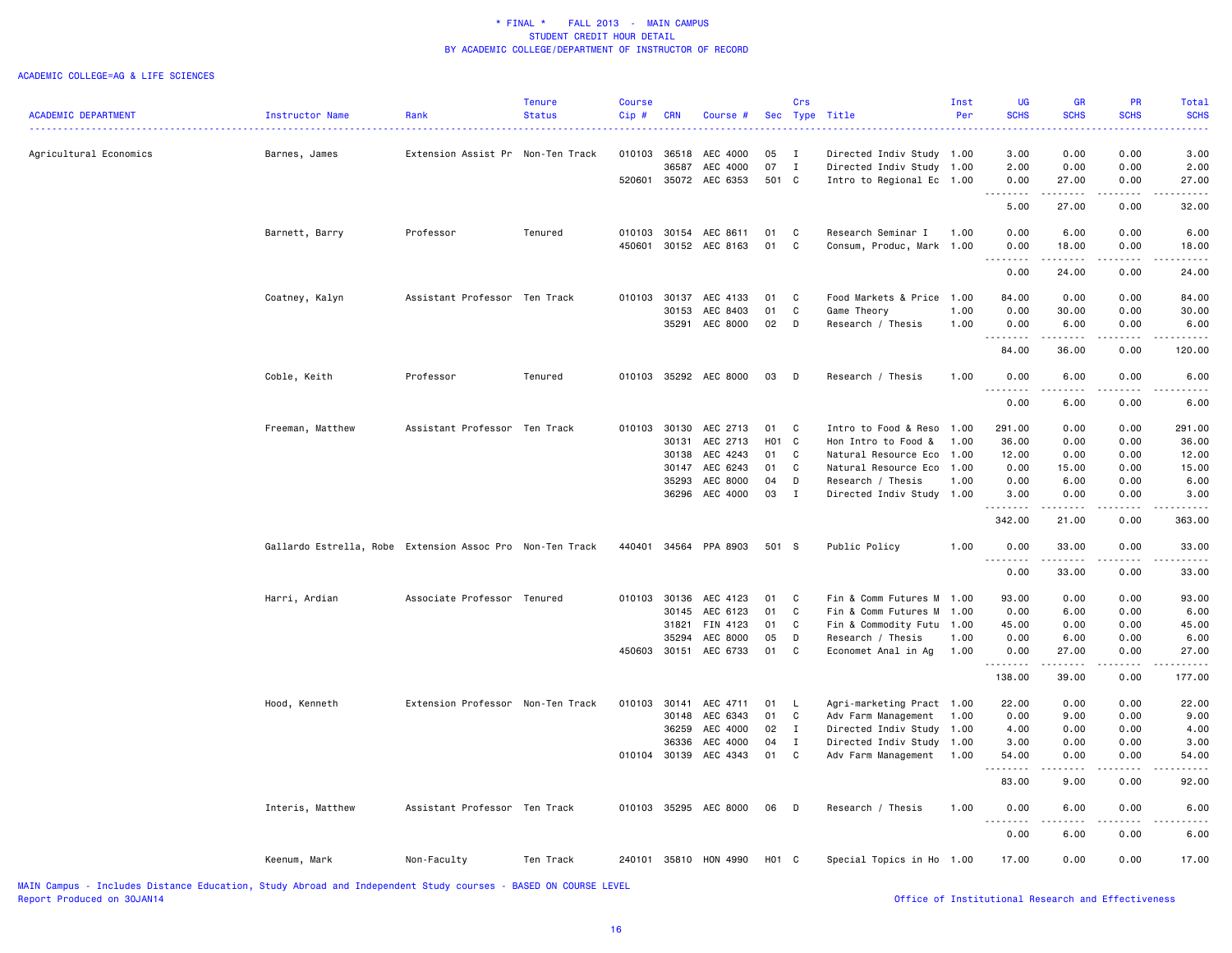|                            |                  |                               | <b>Tenure</b>  | <b>Course</b> |            |                       |      | Crs          |                           | Inst | UG                  | <b>GR</b>                    | <b>PR</b>        | Total                 |
|----------------------------|------------------|-------------------------------|----------------|---------------|------------|-----------------------|------|--------------|---------------------------|------|---------------------|------------------------------|------------------|-----------------------|
| <b>ACADEMIC DEPARTMENT</b> | Instructor Name  | Rank                          | <b>Status</b>  | Cip#          | <b>CRN</b> | Course #              | Sec  |              | Type Title                | Per  | <b>SCHS</b>         | <b>SCHS</b>                  | <b>SCHS</b>      | <b>SCHS</b>           |
|                            |                  |                               |                |               |            |                       |      |              |                           |      | --------<br>17.00   | --------<br>0.00             | .<br>0.00        | ----------<br>17.00   |
| Agricultural Economics     | Little, Randall  | Professor                     | Tenured        | 010101        | 30129      | AEC 2611              | 01   | $\mathbf{C}$ | Seminar I                 | 1.00 | 50.00               | 0.00                         | 0.00             | 50.00                 |
|                            |                  |                               |                |               |            | 30140 AEC 4530        | 01 E |              | Internship AEC-AGBM       | 1.00 | 65.00               | 0.00                         | 0.00             | 65.00                 |
|                            |                  |                               |                |               |            | 30149 AEC 6530        | 01 E |              | Internship AEC-AGBM       | 1.00 | 0.00                | 6.00                         | 0.00             | 6.00                  |
|                            |                  |                               |                | 010103        |            | 30132 AEC 3113        | 01 C |              | Intro To Quant Econ       | 1.00 | 78.00               | 0.00                         | 0.00             | 78.00                 |
|                            |                  |                               |                |               |            | 30134 AEC 3513        | 01 C |              | Food & Fiber Product      | 1.00 | 93.00               | 0.00                         | 0.00             | 93.00                 |
|                            |                  |                               |                |               |            | 35814 AEC 4000        | 01 I |              | Directed Indiv Study 1.00 |      | 1.00                | 0.00                         | 0.00             | 1.00                  |
|                            |                  |                               |                |               |            | 36590 AEC 4000        | 08 I |              | Directed Indiv Study 1.00 |      | 1.00                | 0.00                         | 0.00             | 1.00                  |
|                            |                  |                               |                |               |            |                       |      |              |                           |      | <u>.</u><br>288.00  | $\frac{1}{2}$<br>6.00        | 0.00             | 294.00                |
|                            | Petrolia, Daniel | Associate Professor Tenured   |                |               |            | 010103 35298 AEC 8000 | 09 D |              | Research / Thesis         | 1.00 | 0.00                | 6.00                         | 0.00             | 6.00                  |
|                            |                  |                               |                |               |            |                       |      |              |                           |      | --------<br>0.00    | $\frac{1}{2}$<br>6.00        | 0.00             | 6.00                  |
|                            | Sites, David     | Non-Faculty                   | Not Applicable |               |            | 010103 30128 AEC 1223 | 01 B |              | Comp App for Ag & Li 1.00 |      | 66.00               | 0.00                         | 0.00             | 66.00                 |
|                            |                  |                               |                |               |            |                       |      |              |                           |      | --------<br>66.00   | .<br>0.00                    | 0.00             | 66.00                 |
|                            | Turner, Steven   | Professor                     | Tenured        | 010103        | 30135      | AEC 4113              | 01 C |              | Agribusiness Firm Mg      | 1.00 | 69.00               | 0.00                         | 0.00             | 69.00                 |
|                            |                  |                               |                |               |            | 30144 AEC 6113        | 01 C |              | Agribus Firm Mgt          | 1.00 | 0.00                | 6.00                         | 0.00             | 6.00                  |
|                            |                  |                               |                | 521003        |            | 33368 SLCE 1001 F01 C |      |              | First Year Seminar        | 1.00 | 25.00               | 0.00<br>----                 | 0.00             | 25.00                 |
|                            |                  |                               |                |               |            |                       |      |              |                           |      | 94.00               | 6.00                         | -----<br>0.00    | 100.00                |
|                            | Walters, Lurleen | Assistant Professor Ten Track |                |               |            | 010103 30133 AEC 3133 | 01 C |              | Introductory Agribus 1.00 |      | 186.00              | 0.00                         | 0.00             | 186.00                |
|                            |                  |                               |                |               |            |                       |      |              |                           |      | --------<br>186.00  | $\sim$ $\sim$ $\sim$<br>0.00 | 0.00             | 186.00                |
| Agricultural Economics     |                  |                               |                |               |            |                       |      |              |                           |      | ========<br>1303.00 | ========<br>219.00           | ========<br>0.00 | ==========<br>1522.00 |
|                            |                  |                               |                |               |            |                       |      |              |                           |      | ========            | ========                     | ========         | ==========            |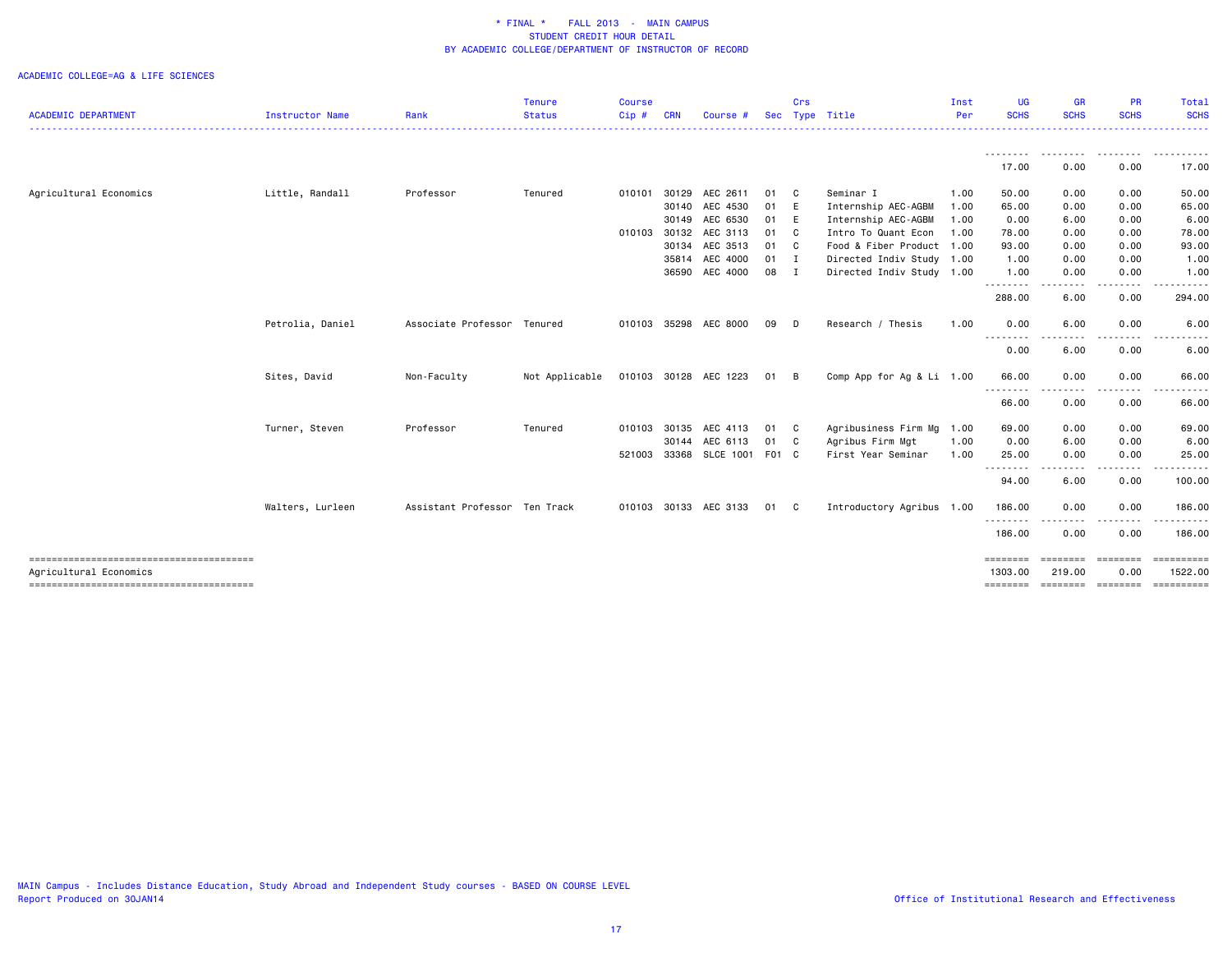#### ACADEMIC COLLEGE=AG & LIFE SCIENCES

|                            |                        |                                   | <b>Tenure</b> | <b>Course</b> |            |                |       | Crs          |                           | Inst | <b>UG</b>                          | <b>GR</b>       | <b>PR</b>     | Total       |
|----------------------------|------------------------|-----------------------------------|---------------|---------------|------------|----------------|-------|--------------|---------------------------|------|------------------------------------|-----------------|---------------|-------------|
| <b>ACADEMIC DEPARTMENT</b> | <b>Instructor Name</b> | Rank                              | <b>Status</b> | Cip#          | <b>CRN</b> | Course #       | Sec   |              | Type Title                | Per  | <b>SCHS</b>                        | <b>SCHS</b>     | <b>SCHS</b>   | <b>SCHS</b> |
| Animal Dairy Science       | Blanton, John          | Professor                         | Tenured       | 020299        | 30095      | ADS 3213       | 01    | C            | Growth Development E 1.00 |      | 60.00                              | 0.00            | 0.00          | 60.00       |
|                            |                        |                                   |               |               | 30096      | ADS 3213       | 02    | K            | Growth Development E      | 1.00 | 0.00                               | 0.00            | 0.00          | 0.00        |
|                            |                        |                                   |               | 190501        | 31963      | FNH 4333       | 01    | C            | Food Law                  | 1.00 | 36.00                              | 0.00            | 0.00          | 36.00       |
|                            |                        |                                   |               |               | 31964      | FNH 4333       | 02    | K            | Food Law                  | 1.00 | 0.00                               | 0.00            | 0.00          | 0.00        |
|                            |                        |                                   |               |               | 31976      | FNH 6333       | 01    | C            | Food Law                  | 1.00 | 0.00                               | 27.00           | 0.00          | 27.00       |
|                            |                        |                                   |               |               | 31977      | FNH 6333       | 02    | K            | Food Law                  | 1.00 | 0.00                               | 0.00            | 0.00          | 0.00        |
|                            |                        |                                   |               |               |            |                |       |              |                           |      | .                                  |                 |               | .           |
|                            |                        |                                   |               |               |            |                |       |              |                           |      | 96.00                              | 27.00           | 0.00          | 123.00      |
|                            | Crow, Brett            | Instructor                        | Non-Ten Track | 010101        | 30098      | ADS 3312       | 01    | L.           | Livestock Mgt Prac        | 1.00 | 48.00                              | 0.00            | 0.00          | 48.00       |
|                            |                        |                                   |               | 020202        |            | 30100 ADS 4212 | 01    | L.           | Livestock Eval            | 1.00 | 62.00                              | 0.00            | 0.00          | 62.00       |
|                            |                        |                                   |               |               |            |                |       |              |                           |      | .                                  | $\frac{1}{2}$   | $\frac{1}{2}$ | .           |
|                            |                        |                                   |               |               |            |                |       |              |                           |      | 110.00                             | 0.00            | 0.00          | 110.00      |
|                            | Edwards, Kristine      | Research Assist Pro Non-Ten Track |               | 011105        | 34784      | EPP 1001       | F02 C |              | First Year Experienc      | 1.00 | 13.00                              | 0.00            | 0.00          | 13.00       |
|                            |                        |                                   |               | 260505        | 30502      | BIO 3303       | 01    | $\mathbf C$  | Parasitology              | 1.00 | 117.00                             | 0.00            | 0.00          | 117.00      |
|                            |                        |                                   |               |               | 30503      | BIO 3303       | 02    | K            | Parasitology              | 1.00 | 0.00                               | 0.00            | 0.00          | 0.00        |
|                            |                        |                                   |               |               |            |                |       |              |                           |      | .                                  |                 |               | المتمامين   |
|                            |                        |                                   |               |               |            |                |       |              |                           |      | 130.00                             | 0.00            | 0.00          | 130.00      |
|                            | Graves, Jessica        | Instructor                        | Non-Ten Track | 010101        | 30106      | ADS 4423       | 01    | E            | ADS Internship            | 1.00 | 24.00                              | 0.00            | 0.00          | 24.00       |
|                            |                        |                                   |               | 010901        | 30084      | ADS 1114       | 01    | C            | Animal Science            | 1.00 | 300.00                             | 0.00            | 0.00          | 300.00      |
|                            |                        |                                   |               |               | 30085      | ADS 1114       | 02    | К            | Animal Science            | 1.00 | 0.00                               | 0.00            | 0.00          | 0.00        |
|                            |                        |                                   |               |               | 30086      | ADS 1114       | 03    | К            | Animal Science            | 1.00 | 0.00                               | 0.00            | 0.00          | 0.00        |
|                            |                        |                                   |               |               | 30087      | ADS 1114       | 04    | К            | Animal Science            | 1.00 | 0.00                               | 0.00            | 0.00          | 0.00        |
|                            |                        |                                   |               |               | 30088      | ADS 1114       | 05    | К            | Animal Science            | 1.00 | 0.00                               | 0.00            | 0.00          | 0.00        |
|                            |                        |                                   |               |               | 34323      | ADS 1111       | 01    | C            | Orientation to ADS        | 1.00 | 40.00                              | 0.00            | 0.00          | 40.00       |
|                            |                        |                                   |               |               | 35018      | ADS 1114       | 06    | C            | Animal Science            | 1.00 | 88.00                              | 0.00            | 0.00          | 88.00       |
|                            |                        |                                   |               |               | 35019      | ADS 1114       | 07    | К            | Animal Science            | 1.00 | 0.00                               | 0.00            | 0.00          | 0.00        |
|                            |                        |                                   |               |               |            | 35917 ADS 1114 | 08    | $\mathbf{C}$ | Animal Science            | 1.00 | 68.00                              | 0.00            | 0.00          | 68.00       |
|                            |                        |                                   |               |               |            |                |       |              |                           |      | 520.00                             | 0.00            | 0.00          | 520.00      |
|                            |                        |                                   |               |               |            |                |       |              |                           |      |                                    |                 |               |             |
|                            | Huntington, Carolyn    | Instructor                        | Non-Ten Track | 020101        |            | 35861 GA 2001  | 01    | $\mathbf{C}$ | CALS Amb. Leadership 1.00 |      | 35.00<br>.                         | 0.00<br>.       | 0.00<br>.     | 35.00<br>.  |
|                            |                        |                                   |               |               |            |                |       |              |                           |      | 35.00                              | 0.00            | 0.00          | 35.00       |
|                            | Karisch, Brandi        | Extension Assist Pr Non-Ten Track |               | 020201        | 35263      | ADS 8000       | 01    | D            | Research/Thesis           | 1.00 | 0.00                               | 1.00            | 0.00          | 1.00        |
|                            |                        |                                   |               |               | 35846      | ADS 4000       | 05    | $\mathbf I$  | Directed Indiv Study      | 1.00 | 3.00                               | 0.00            | 0.00          | 3.00        |
|                            |                        |                                   |               |               |            |                |       |              |                           |      | د د د د<br>$\sim$ $\sim$ .<br>3.00 | د د د د<br>1.00 | $  -$<br>0.00 | .<br>4.00   |
|                            | Larson, Jamie          | Assistant Professor Ten Track     |               | 010901        | 30107      | ADS 4611       | 01    | L.           | Prac In Phy & Repro       | 1.00 | 23.00                              | 0.00            | 0.00          | 23.00       |
|                            |                        |                                   |               |               | 30108      | ADS 4611       | 02    | L.           | Prac In Phy & Repro       | 1.00 | 12.00                              | 0.00            | 0.00          | 12.00       |
|                            |                        |                                   |               |               | 30109      | ADS 4613       | 01    | C            | Physiology Of Repro       | 1.00 | 126.00                             | 0.00            | 0.00          | 126.00      |
|                            |                        |                                   |               | 020201        | 36523      | ADS 4000       | 07    | $\mathbf{I}$ | Directed Indiv Study      | 1.00 | 2.00                               | 0.00            | 0.00          | 2.00        |
|                            |                        |                                   |               | 020205        | 30117      | ADS 6611       | 02    | L.           | Prac In Phy & Repro       | 1.00 | 0.00                               | 1.00            | 0.00          | 1.00        |
|                            |                        |                                   |               |               |            |                |       |              |                           |      | .                                  |                 |               |             |
|                            |                        |                                   |               |               |            |                |       |              |                           |      | 163.00                             | 1.00            | 0.00          | 164.00      |
|                            | Lemley, Caleb          | Assistant Professor Ten Track     |               | 010901        | 30110      | ADS 4623       | 01    | $\mathbf{C}$ | Physiol Of Lactation 1.00 |      | 141.00                             | 0.00            | 0.00          | 141.00      |
|                            |                        |                                   |               |               | 30111      | ADS 4623       | 02    | К            | Physiol Of Lactation 1.00 |      | 0.00                               | 0.00            | 0.00          | 0.00        |
|                            |                        |                                   |               |               | 30112      | ADS 4623       | 03    | К            | Physiol Of Lactation 1.00 |      | 0.00                               | 0.00            | 0.00          | 0.00        |
|                            |                        |                                   |               | 020201        | 35265      | ADS 8000       | 03    | D            | Research/Thesis           | 1.00 | 0.00                               | 5.00            | 0.00          | 5.00        |
|                            |                        |                                   |               | 020205        | 30119      | ADS 6623       | 01    | $\mathbb{C}$ | Physiol Of Lactation 1.00 |      | 0.00                               | 3.00            | 0.00          | 3.00        |

MAIN Campus - Includes Distance Education, Study Abroad and Independent Study courses - BASED ON COURSE LEVEL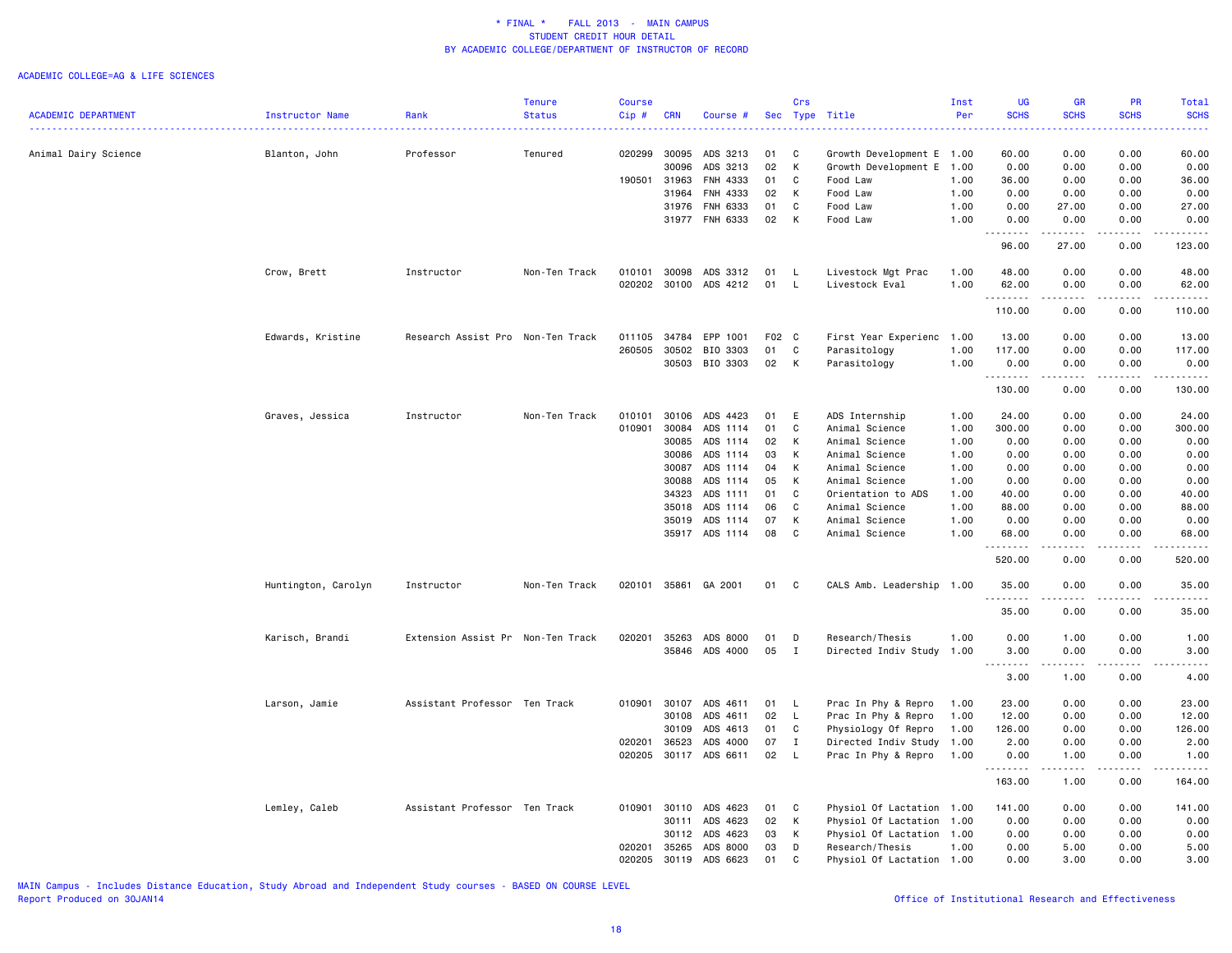#### ACADEMIC COLLEGE=AG & LIFE SCIENCES

|                            |                        |                                   | <b>Tenure</b> | <b>Course</b> |            |                       |            | Crs          |                            | Inst | <b>UG</b>                         | <b>GR</b>                                                                                                                                                     | PR          | Total                          |
|----------------------------|------------------------|-----------------------------------|---------------|---------------|------------|-----------------------|------------|--------------|----------------------------|------|-----------------------------------|---------------------------------------------------------------------------------------------------------------------------------------------------------------|-------------|--------------------------------|
| <b>ACADEMIC DEPARTMENT</b> | <b>Instructor Name</b> | Rank                              | <b>Status</b> | Cip#          | <b>CRN</b> | Course #              | <b>Sec</b> | Type         | Title                      | Per  | <b>SCHS</b>                       | <b>SCHS</b>                                                                                                                                                   | <b>SCHS</b> | <b>SCHS</b>                    |
| Animal Dairy Science       | Lemley, Caleb          | Assistant Professor Ten Track     |               | 020205 30121  |            | ADS 6623              | 03         | К            | Physiol Of Lactation 1.00  |      | 0.00                              | 0.00                                                                                                                                                          | 0.00        | 0.00                           |
|                            |                        |                                   |               |               |            |                       |            |              |                            |      | .<br>141.00                       | .<br>8.00                                                                                                                                                     | .<br>0.00   | .<br>149.00                    |
|                            | Liao, Shengfa          | Assistant Professor Ten Track     |               | 020201        | 35266      | ADS 8000              | 04         | D            | Research/Thesis            | 1.00 | 0.00                              | 3.00                                                                                                                                                          | 0.00        | 3.00                           |
|                            |                        |                                   |               |               | 36489      | ADS 9000              | 12         | D            | Research/Diss              | 1.00 | 0.00                              | 9.00                                                                                                                                                          | 0.00        | 9.00                           |
|                            |                        |                                   |               |               |            |                       |            |              |                            |      | 0.00                              | 12.00                                                                                                                                                         | 0.00        | 12.00                          |
|                            | Memili, Erdogan        | Associate Professor Tenured       |               | 010901        | 30101      | ADS 4221              | 01         | S            | Animal Sci Sr Sem          | 1.00 | 42.00                             | 0.00                                                                                                                                                          | 0.00        | 42.00                          |
|                            |                        |                                   |               |               | 30103      | ADS 4222              | 01         | C            | Small Livestock Prod       | 1.00 | 72.00                             | 0.00                                                                                                                                                          | 0.00        | 72.00                          |
|                            |                        |                                   |               | 020201        | 36620      | ADS 7000              | 04         | $\mathbf I$  | Directed Indiv Study       | 1.00 | 0.00                              | 3.00                                                                                                                                                          | 0.00        | 3.00                           |
|                            |                        |                                   |               | 020205        | 33098      | PHY 8133              | 01         | C            | Endocrine Secretions 1.00  |      | 0.00                              | 21.00                                                                                                                                                         | 0.00        | 21.00                          |
|                            |                        |                                   |               |               |            |                       |            |              |                            |      | .<br>114.00                       | .<br>24.00                                                                                                                                                    | .<br>0.00   | .<br>138.00                    |
|                            | Nicodemus, Molly       | Associate Professor Tenured       |               | 010507        | 30094      | ADS 2312              | 01         | B            | Advanced Horsemanshi 1.00  |      | 14.00                             | 0.00                                                                                                                                                          | 0.00        | 14.00                          |
|                            |                        |                                   |               | 020201        | 30092      | ADS 2122              | 01         | $\mathsf{L}$ | Adv Equine Eval            | 1.00 | 24.00                             | 0.00                                                                                                                                                          | 0.00        | 24.00                          |
|                            |                        |                                   |               |               | 35030      | ADS 4000              | 01         | Ι.           | Directed Indiv Study       | 1.00 | 2.00                              | 0.00                                                                                                                                                          | 0.00        | 2.00                           |
|                            |                        |                                   |               |               | 35073      | ADS 4000              | 02         | $\mathbf{I}$ | Directed Indiv Study       | 1.00 | 2.00                              | 0.00                                                                                                                                                          | 0.00        | 2.00                           |
|                            |                        |                                   |               |               | 35269      | ADS 8000              | 07         | D            | Research/Thesis            | 1.00 | 0.00                              | 9.00                                                                                                                                                          | 0.00        | 9.00                           |
|                            |                        |                                   |               |               | 35281      | ADS 9000              | 04         | D            | Research/Diss              | 1.00 | 0.00                              | 3.00                                                                                                                                                          | 0.00        | 3.00                           |
|                            |                        |                                   |               |               | 35771      | ADS 4000              | 03         | Ι.           | Directed Indiv Study       | 1.00 | 2.00                              | 0.00                                                                                                                                                          | 0.00        | 2.00                           |
|                            |                        |                                   |               |               | 35772      | ADS 4000              | 04         | I            | Directed Indiv Study 1.00  |      | 1.00                              | 0.00                                                                                                                                                          | 0.00        | 1.00                           |
|                            |                        |                                   |               |               | 36415      | ADS 7000              | 03         | $\mathbf{I}$ | Directed Indiv Study       | 1.00 | 0.00                              | 3.00                                                                                                                                                          | 0.00        | 3.00                           |
|                            |                        |                                   |               | 020299        | 30090      | ADS 1132              | 01         | C            | Intro to Horsemanshi 1.00  |      | 28.00                             | 0.00                                                                                                                                                          | 0.00        | 28.00                          |
|                            |                        |                                   |               |               | 30091      | ADS 1132              | 02         | K            | Intro to Horsemanshi 1.00  |      | 0.00                              | 0.00                                                                                                                                                          | 0.00        | 0.00                           |
|                            |                        |                                   |               |               | 30093      | ADS 2212              | 01         | $\mathsf{L}$ | Equine Behavior & Tra 1.00 |      | 38.00                             | 0.00                                                                                                                                                          | 0.00        | 38.00                          |
|                            |                        |                                   |               | 260706        | 30097      | ADS 3233              | 01         | B            | Equine Assisted Ther 1.00  |      | 45.00                             | 0.00                                                                                                                                                          | 0.00        | 45.00                          |
|                            |                        |                                   |               |               |            |                       |            |              |                            |      | <u>.</u><br>156.00                | 15.00                                                                                                                                                         | .<br>0.00   | . <b>.</b><br>171.00           |
|                            |                        |                                   |               |               |            |                       |            |              |                            |      |                                   |                                                                                                                                                               |             |                                |
|                            | Rivera, J.             | Extension Assist Pr Non-Ten Track |               | 020201        |            | 35271 ADS 8000        | 09         | D            | Research/Thesis            | 1.00 | 0.00<br><u>.</u>                  | 3.00                                                                                                                                                          | 0.00        | 3.00                           |
|                            |                        |                                   |               |               |            |                       |            |              |                            |      | 0.00                              | 3.00                                                                                                                                                          | 0.00        | 3.00                           |
|                            | Rude, Brian            | Professor                         | Tenured       | 010901        | 30099      | ADS 4115              | 01         | C            | Animal Nutrition           | 1.00 | 380.00                            | 0.00                                                                                                                                                          | 0.00        | 380.00                         |
|                            |                        |                                   |               | 011001        | 30123      | ADS 8111              | 01         | S            | Nutrition Seminar          | 1.00 | 0.00                              | 5.00                                                                                                                                                          | 0.00        | 5.00                           |
|                            |                        |                                   |               |               | 30124      | ADS 8121              | 01         | s            | Nutrition Seminar          | 1.00 | 0.00                              | 1.00                                                                                                                                                          | 0.00        | 1.00                           |
|                            |                        |                                   |               | 020201        | 35272      | ADS 8000              | 10         | D            | Research/Thesis            | 1.00 | 0.00                              | 5.00                                                                                                                                                          | 0.00        | 5.00                           |
|                            |                        |                                   |               |               | 35283      | ADS 9000              | 06         | D            | Research/Diss              | 1.00 | 0.00                              | 3.00                                                                                                                                                          | 0.00        | 3.00                           |
|                            |                        |                                   |               |               |            | 020202 30114 ADS 6115 | 01         | C            | Animal Nutrition           | 1.00 | 0.00<br>.                         | 20.00<br>$\frac{1}{2} \left( \frac{1}{2} \right) \left( \frac{1}{2} \right) \left( \frac{1}{2} \right) \left( \frac{1}{2} \right) \left( \frac{1}{2} \right)$ | 0.00<br>.   | 20.00                          |
|                            |                        |                                   |               |               |            |                       |            |              |                            |      | 380.00                            | 34.00                                                                                                                                                         | 0.00        | 414.00                         |
|                            | Ryan, Peter            | Non-Faculty                       | Tenured       | 260707        | 35711      | <b>PHY 9000</b>       | 03         | D            | Research / Diss            | 1.00 | 0.00                              | 1.00                                                                                                                                                          | 0.00        | 1.00                           |
|                            |                        |                                   |               | 512501        | 36297      | <b>CVM 8000</b>       | 10         | D            | Research / Thesis          | 1.00 | 0.00                              | 1.00                                                                                                                                                          | 0.00        | 1.00                           |
|                            |                        |                                   |               |               |            |                       |            |              |                            |      | .<br>$\sim$ $\sim$ $\sim$<br>0.00 | الدامات بال<br>2.00                                                                                                                                           | .<br>0.00   | $\omega$ is a $\omega$<br>2.00 |
|                            |                        |                                   |               |               |            |                       |            |              |                            |      |                                   |                                                                                                                                                               |             |                                |
|                            | Smith, Trent           | Associate Professor Tenured       |               | 010101        | 34321      | ADS 4412              | 01         | <b>L</b>     | Mng Lvstk Sales I          | 1.00 | 54.00                             | 0.00                                                                                                                                                          | 0.00        | 54.00                          |
|                            |                        |                                   |               | 010901        | 30105      | ADS 4324              | 01         | В            | Beef Cattle Producti       | 1.00 | 128.00                            | 0.00                                                                                                                                                          | 0.00        | 128.00                         |
|                            |                        |                                   |               | 020201        | 35285      | ADS 9000<br>ADS 7000  | 08<br>02   | D            | Research/Diss              | 1.00 | 0.00                              | 4.00                                                                                                                                                          | 0.00        | 4.00                           |
|                            |                        |                                   |               |               | 36401      |                       |            | I            | Directed Indiv Study       | 1.00 | 0.00                              | 1.00                                                                                                                                                          | 0.00        | 1.00                           |
|                            |                        |                                   |               | 020202        | 30126      | ADS 8233              | 01         | C            | Advanced Breeding          | 1.00 | 0.00                              | 6.00                                                                                                                                                          | 0.00        | 6.00                           |

MAIN Campus - Includes Distance Education, Study Abroad and Independent Study courses - BASED ON COURSE LEVEL

## Office of Institutional Research and Effectiveness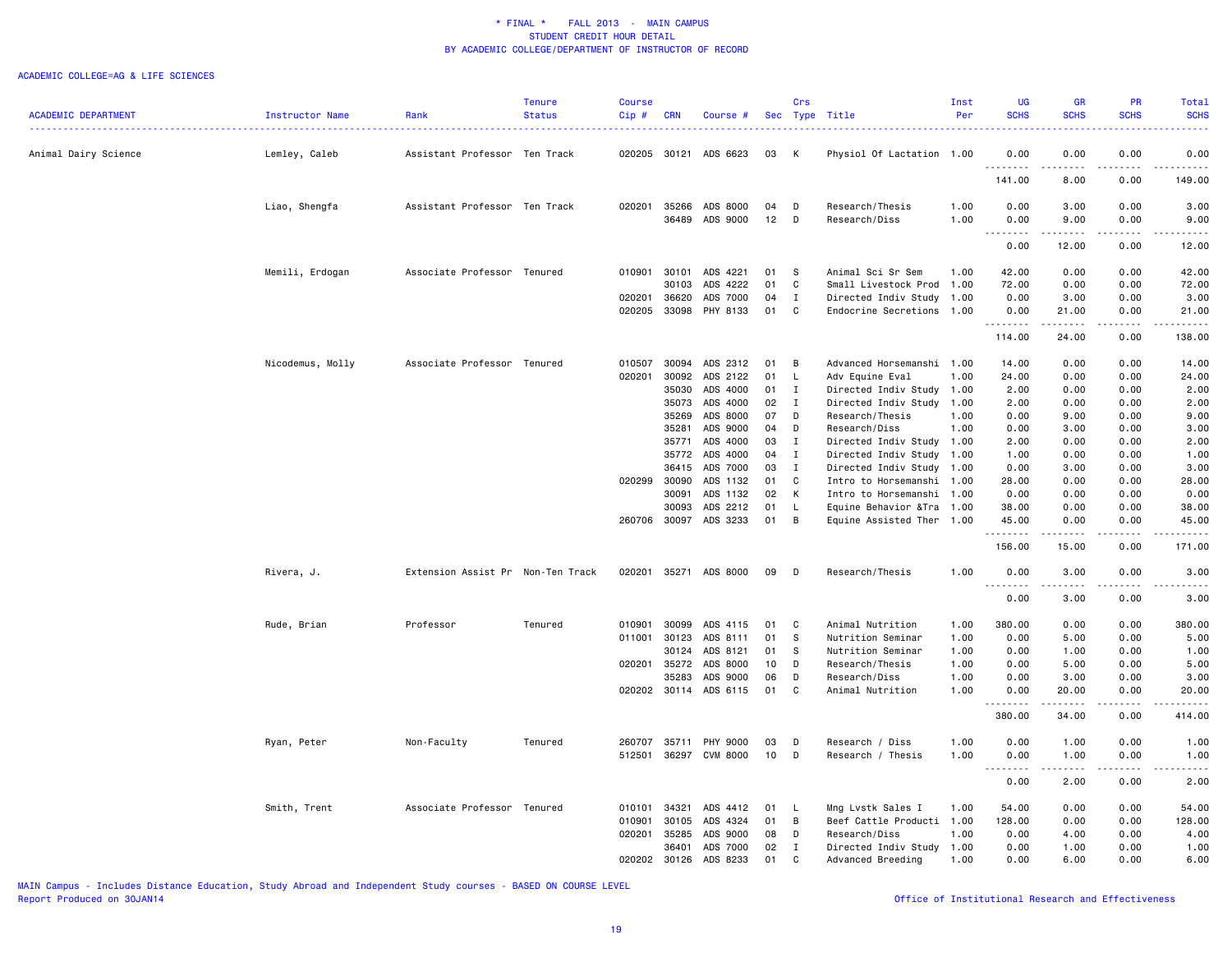| <b>ACADEMIC DEPARTMENT</b> | <b>Instructor Name</b> | Rank                          | Tenure<br>Status | Course<br>Cip #  | <b>CRN</b>              | Course #                         |                | Crs                      | Sec Type Title                                         | Inst<br>Per          | <b>UG</b><br><b>SCHS</b>                 | <b>GR</b><br><b>SCHS</b>             | <b>PR</b><br><b>SCHS</b>     | Total<br><b>SCHS</b>                 |
|----------------------------|------------------------|-------------------------------|------------------|------------------|-------------------------|----------------------------------|----------------|--------------------------|--------------------------------------------------------|----------------------|------------------------------------------|--------------------------------------|------------------------------|--------------------------------------|
|                            |                        |                               |                  |                  |                         |                                  |                |                          |                                                        |                      | 182.00                                   | 11.00                                | 0.00                         | 193.00                               |
| Animal Dairy Science       | Ward, Stephanie        | Assistant Professor Ten Track |                  | 011001<br>020201 | 35645<br>35276<br>35287 | ADS 8153<br>ADS 8000<br>ADS 9000 | 01<br>14<br>10 | $\mathbf{C}$<br>D.<br>D. | Ruminant Nutrition<br>Research/Thesis<br>Research/Diss | 1.00<br>1.00<br>1.00 | 0.00<br>0.00<br>0.00<br>.<br>0.00        | 27.00<br>12.00<br>1.00<br>.<br>40.00 | 0.00<br>0.00<br>0.00<br>0.00 | 27.00<br>12.00<br>1.00<br>.<br>40.00 |
| Animal Dairy Science       |                        |                               |                  |                  |                         |                                  |                |                          |                                                        |                      | $=$ = = = = = = =<br>2030.00<br>======== | ========<br>178.00<br>========       | ========<br>0.00<br>======== | 2208.00<br>==========                |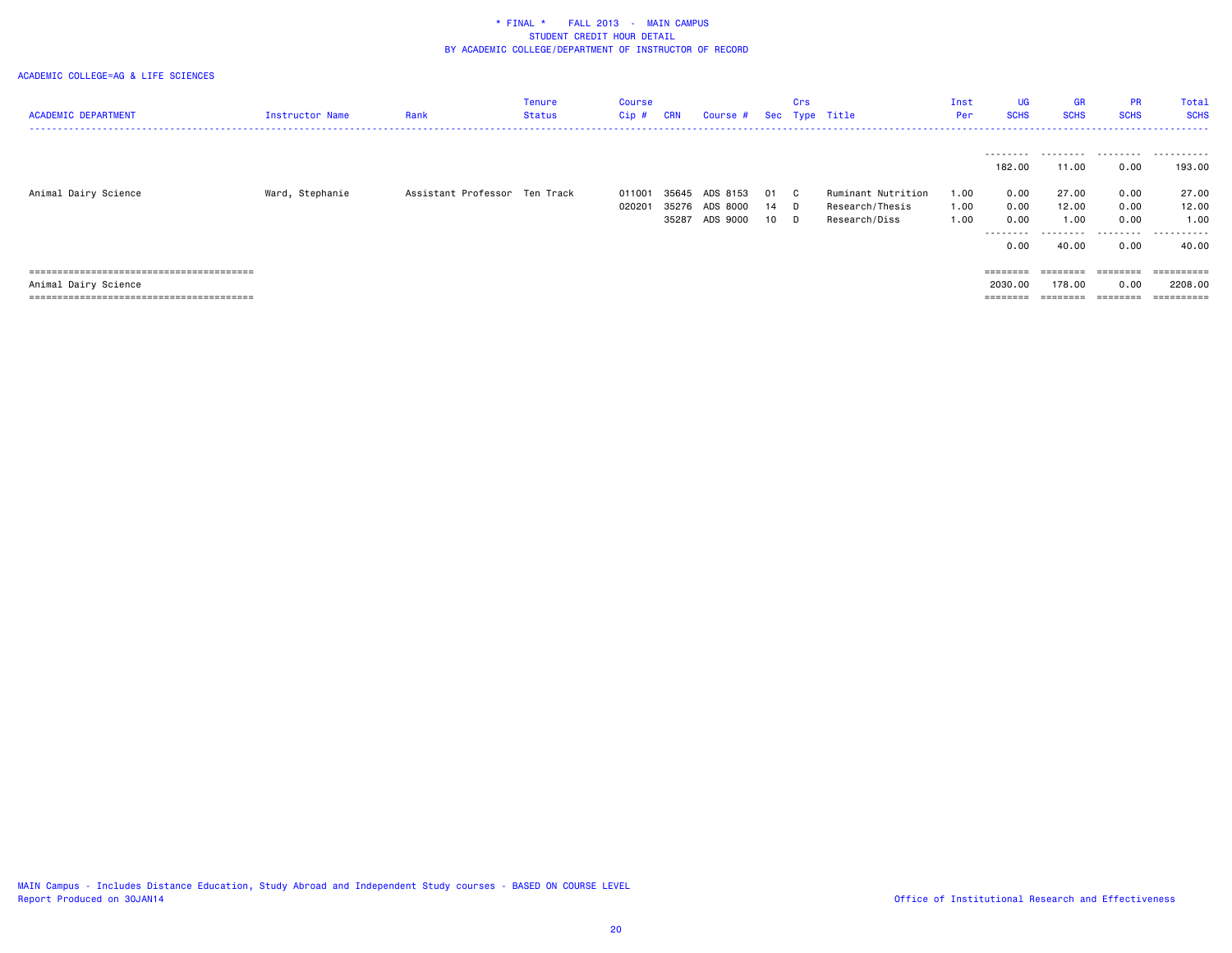|                                                          |                      |                                   | <b>Tenure</b> | <b>Course</b> |            |                 |       | Crs            |                           | Inst | UG            | GR                                                                                                                              | <b>PR</b>   | Total                                      |
|----------------------------------------------------------|----------------------|-----------------------------------|---------------|---------------|------------|-----------------|-------|----------------|---------------------------|------|---------------|---------------------------------------------------------------------------------------------------------------------------------|-------------|--------------------------------------------|
| <b>ACADEMIC DEPARTMENT</b>                               | Instructor Name      | Rank                              | <b>Status</b> | Cip#          | <b>CRN</b> | Course #        |       |                | Sec Type Title            | Per  | <b>SCHS</b>   | <b>SCHS</b>                                                                                                                     | <b>SCHS</b> | <b>SCHS</b>                                |
| Biochemistry, Molecular Biology, Entomolog Allen, Thomas |                      | Extension Professor Non-Ten Track |               | 260702 36237  |            | EPP 9000        | 20    | D              | Research / Diss           | 1.00 | 0.00          | 6.00                                                                                                                            | 0.00        | 6.00                                       |
|                                                          |                      |                                   |               |               |            |                 |       |                |                           |      | .<br>0.00     | .<br>6.00                                                                                                                       | .<br>0.00   | $- - - - -$<br>6.00                        |
|                                                          | Baker, Gerald        | Professor                         | Tenured       | 260702        | 31704      | EPP 2213        | 01    | C              | Intro To Insects          | 1.00 | 156.00        | 0.00                                                                                                                            | 0.00        | 156.00                                     |
|                                                          |                      |                                   |               |               | 31705      | EPP 2213        | 02    | K              | Intro To Insects          | 1.00 | 0.00          | 0.00                                                                                                                            | 0.00        | 0.00                                       |
|                                                          |                      |                                   |               |               | 31706      | EPP 2213        | 03    | K              | Intro To Insects          | 1.00 | 0.00          | 0.00                                                                                                                            | 0.00        | 0.00                                       |
|                                                          |                      |                                   |               |               | 31707      | EPP 2213        | 04    | K              | Intro To Insects          | 1.00 | 0.00          | 0.00                                                                                                                            | 0.00        | 0.00                                       |
|                                                          |                      |                                   |               |               | 31708      | EPP 2213        | 05    | K              | Intro To Insects          | 1.00 | 0.00          | 0.00                                                                                                                            | 0.00        | 0.00                                       |
|                                                          |                      |                                   |               |               | 31712      | EPP 3423        | 01    | C              | Ornamtl Turf Insects 1.00 |      | 84.00         | 0.00                                                                                                                            | 0.00        | 84.00                                      |
|                                                          |                      |                                   |               |               | 31713      | EPP 3423        | 02    | K              | Ornamtl Turf Insects      | 1.00 | 0.00          | 0.00                                                                                                                            | 0.00        | 0.00                                       |
|                                                          |                      |                                   |               |               | 31714      | EPP 3423        | 03    | K              | Ornamtl Turf Insects      | 1.00 | 0.00          | 0.00                                                                                                                            | 0.00        | 0.00                                       |
|                                                          |                      |                                   |               |               | 31718      | EPP 4154        | 01    | C              | General Entomology        | 1.00 | 28.00         | 0.00                                                                                                                            | 0.00        | 28.00                                      |
|                                                          |                      |                                   |               |               | 31719      | EPP 4154        | 02    | K              | General Entomology        | 1.00 | 0.00          | 0.00                                                                                                                            | 0.00        | 0.00                                       |
|                                                          |                      |                                   |               |               | 31728      | EPP 6154        | 01    | $\mathbf{C}$   | General Entomology        | 1.00 | 0.00          | 36.00                                                                                                                           | 0.00        | 36.00                                      |
|                                                          |                      |                                   |               |               | 31729      | EPP 6154        | 02    | K              | General Entomology        | 1.00 | 0.00          | 0.00                                                                                                                            | 0.00        | 0.00                                       |
|                                                          |                      |                                   |               |               | 31739      | EPP 8223        | 01    | C              | Scanning E M              | 1.00 | 0.00          | 30.00                                                                                                                           | 0.00        | 30.00                                      |
|                                                          |                      |                                   |               |               | 31740      | EPP 8223        | 02    | К              | Scanning E M              | 1.00 | 0.00<br>.     | 0.00<br>.                                                                                                                       | 0.00<br>.   | 0.00<br>.                                  |
|                                                          |                      |                                   |               |               |            |                 |       |                |                           |      | 268.00        | 66.00                                                                                                                           | 0.00        | 334.00                                     |
|                                                          | Brown Johnson, Ashli | Assistant Professor Ten Track     |               | 260202        | 30383      | BCH 4013        | H01 C |                | Principles of BCH-Ho      | 1.00 | 39.00         | 0.00                                                                                                                            | 0.00        | 39.00                                      |
|                                                          |                      |                                   |               |               | 30398      | BCH 6013        | 01    | C              | Principles of Bioche      | 1.00 | 0.00          | 9.00                                                                                                                            | 0.00        | 9.00                                       |
|                                                          |                      |                                   |               |               | 34769      | <b>BCH 9000</b> | 03    | D              | Research/Diss             | 1.00 | 0.00          | 12.00                                                                                                                           | 0.00        | 12.00                                      |
|                                                          |                      |                                   |               |               | 35838      | <b>BCH 4000</b> | 02    | $\mathbf{I}$   | Directed Indiv Study 1.00 |      | 3.00          | 0.00                                                                                                                            | 0.00        | 3.00                                       |
|                                                          |                      |                                   |               |               | 36398      | <b>BCH 7000</b> | 04    | $\mathbf I$    | Directed Indiv Study      | 1.00 | 0.00<br>.     | 1.00                                                                                                                            | 0.00        | 1.00                                       |
|                                                          |                      |                                   |               |               |            |                 |       |                |                           |      | 42.00         | 22.00                                                                                                                           | 0.00        | 64.00                                      |
|                                                          | Brown, Richard       | Professor                         | Tenured       | 260702 35375  |            | EPP 8000        | 03    | D              | Research / Thesis         | 1.00 | 0.00          | 8.00                                                                                                                            | 0.00        | 8.00                                       |
|                                                          |                      |                                   |               |               |            | 35394 EPP 9000  | 03    | D              | Research / Diss           | 1.00 | 0.00          | 3.00                                                                                                                            | 0.00        | 3.00                                       |
|                                                          |                      |                                   |               |               |            |                 |       |                |                           |      |               |                                                                                                                                 |             |                                            |
|                                                          |                      |                                   |               |               |            |                 |       |                |                           |      | 0.00          | 11.00                                                                                                                           | 0.00        | 11.00                                      |
|                                                          | Caprio, Michael      | Professor                         | Tenured       | 020499 31735  |            | EPP 8111        | 01    | - S            | Seminar                   | 1.00 | 0.00          | 8.00                                                                                                                            | 0.00        | 8.00                                       |
|                                                          |                      |                                   |               |               | 31737      | EPP 8121        | 01    | -S             | Seminar                   | 1.00 | 0.00          | 3.00                                                                                                                            | 0.00        | 3.00                                       |
|                                                          |                      |                                   |               | 260702 35395  |            | EPP 9000        | 04    | D              | Research / Diss           | 1.00 | 0.00          | 5.00                                                                                                                            | 0.00        | 5.00<br>$\sim$ $\sim$ $\sim$ $\sim$ $\sim$ |
|                                                          |                      |                                   |               |               |            |                 |       |                |                           |      | 0.00          | 16.00                                                                                                                           | 0.00        | 16.00                                      |
|                                                          | Catchot, Angus       | Extension Professor Non-Ten Track |               | 260702 35377  |            | EPP 8000        | 05    | D              | Research / Thesis         | 1.00 | 0.00          | 8.00                                                                                                                            | 0.00        | 8.00                                       |
|                                                          |                      |                                   |               |               |            | 35396 EPP 9000  | 05    | D              | Research / Diss           | 1.00 | 0.00          | 20.00                                                                                                                           | 0.00        | 20.00                                      |
|                                                          |                      |                                   |               |               |            |                 |       |                |                           |      | 1.1.1.1.1.1.1 | $\begin{array}{cccccccccc} \bullet & \bullet & \bullet & \bullet & \bullet & \bullet & \bullet & \bullet & \bullet \end{array}$ | $- - - - -$ | .                                          |
|                                                          |                      |                                   |               |               |            |                 |       |                |                           |      | 0.00          | 28.00                                                                                                                           | 0.00        | 28.00                                      |
|                                                          | Goddard, Jerome      | Extension Professor Non-Ten Track |               | 260702 31720  |            | EPP 4173        | 01    | $\overline{B}$ | Med & Veterinary Ent 1.00 |      | 12.00         | 0.00                                                                                                                            | 0.00        | 12.00                                      |
|                                                          |                      |                                   |               |               | 31730      | EPP 6173        | 01    | B              | Med & Veterinary Ent 1.00 |      | 0.00          | 36.00                                                                                                                           | 0.00        | 36.00                                      |
|                                                          |                      |                                   |               |               | 35380      | EPP 8000        | 08    | D              | Research / Thesis         | 1.00 | 0.00          | 6.00                                                                                                                            | 0.00        | 6.00                                       |
|                                                          |                      |                                   |               |               | 35399      | EPP 9000        | 08    | D              | Research / Diss           | 1.00 | 0.00          | 9.00                                                                                                                            | 0.00        | 9.00                                       |
|                                                          |                      |                                   |               |               | 35682      | EPP 7000        | 03    | $\mathbf{I}$   | Directed Indiv Study      | 1.00 | 0.00          | 3.00                                                                                                                            | 0.00        | 3.00                                       |
|                                                          |                      |                                   |               |               | 35770      | EPP 7000        | 04    | I              | Directed Indiv Study 1.00 |      | 0.00          | 3.00                                                                                                                            | 0.00        | 3.00                                       |
|                                                          |                      |                                   |               |               | 36233      | EPP 7000        | 07    | I              | Directed Indiv Study      | 1.00 | 0.00          | 3.00                                                                                                                            | 0.00        | 3.00                                       |
|                                                          |                      |                                   |               |               | 36235      | EPP 7000        | 09    | $\mathbf{I}$   | Directed Indiv Study 1.00 |      | 0.00          | 3.00                                                                                                                            | 0.00        | 3.00                                       |
|                                                          |                      |                                   |               |               | 36257      | EPP 7000        | 10    | I              | Directed Indiv Study 1.00 |      | 0.00          | 2.00                                                                                                                            | 0.00        | 2.00                                       |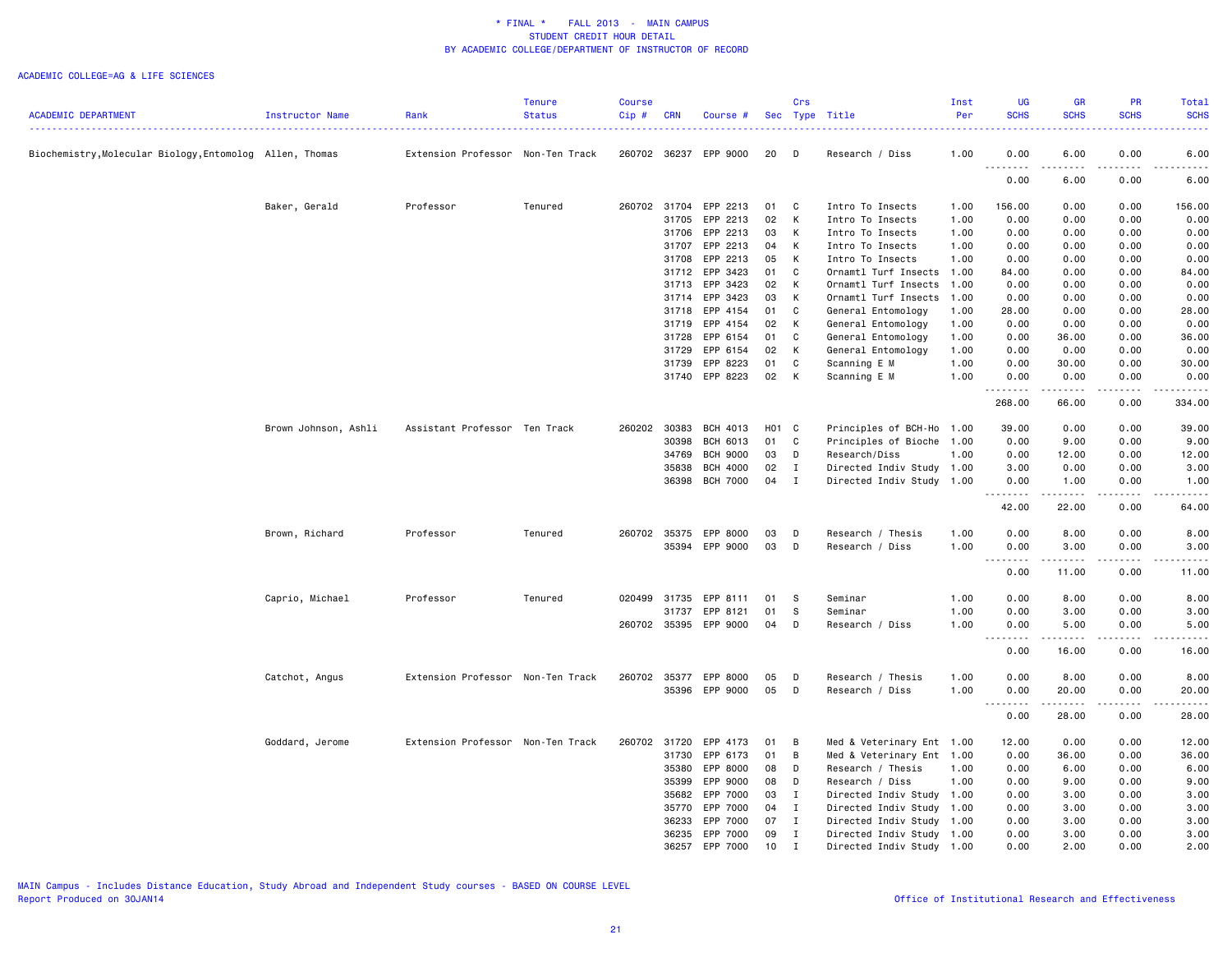#### ACADEMIC COLLEGE=AG & LIFE SCIENCES

|                                                               |                  |                               | Tenure        | <b>Course</b> |            |                       |                   | Crs          |                           | Inst | <b>UG</b>            | <b>GR</b>                                                                                                                                                    | <b>PR</b>     | Total                                                                                                                                                                                   |
|---------------------------------------------------------------|------------------|-------------------------------|---------------|---------------|------------|-----------------------|-------------------|--------------|---------------------------|------|----------------------|--------------------------------------------------------------------------------------------------------------------------------------------------------------|---------------|-----------------------------------------------------------------------------------------------------------------------------------------------------------------------------------------|
| <b>ACADEMIC DEPARTMENT</b>                                    | Instructor Name  | Rank                          | <b>Status</b> | Cip#          | <b>CRN</b> | Course #              |                   |              | Sec Type Title            | Per  | <b>SCHS</b>          | <b>SCHS</b>                                                                                                                                                  | <b>SCHS</b>   | <b>SCHS</b><br>.                                                                                                                                                                        |
|                                                               |                  |                               |               |               |            |                       |                   |              |                           |      | .                    | .                                                                                                                                                            | .             | .                                                                                                                                                                                       |
|                                                               |                  |                               |               |               |            |                       |                   |              |                           |      | 12.00                | 65.00                                                                                                                                                        | 0.00          | 77.00                                                                                                                                                                                   |
| Biochemistry, Molecular Biology, Entomolog Hoffmann, Federico |                  | Assistant Professor Ten Track |               | 260202        | 30381      | <b>BCH 3901</b>       | 01                | -S           | Senior Seminar            | 1.00 | 30.00                | 0.00                                                                                                                                                         | 0.00          | 30.00                                                                                                                                                                                   |
|                                                               |                  |                               |               |               | 30391      | <b>BCH 4503</b>       | 01                | C            | Sci Comm Skills           | 1.00 | 138.00               | 0.00                                                                                                                                                         | 0.00          | 138.00                                                                                                                                                                                  |
|                                                               |                  |                               |               |               | 30404      | <b>BCH 6503</b>       | 01                | C            | Sci Comm Skills           | 1.00 | 0.00                 | 6.00                                                                                                                                                         | 0.00          | 6.00                                                                                                                                                                                    |
|                                                               |                  |                               |               |               | 34753      | <b>BCH 8000</b>       | 04                | D            | Research / Thesis         | 1.00 | 0.00                 | 1.00                                                                                                                                                         | 0.00          | 1.00                                                                                                                                                                                    |
|                                                               |                  |                               |               |               | 34770      | <b>BCH 9000</b>       | 04                | D            | Research/Diss             | 1.00 | 0.00                 | 15.00                                                                                                                                                        | 0.00          | 15.00                                                                                                                                                                                   |
|                                                               |                  |                               |               |               | 34853      | <b>BCH 7000</b>       | 01                | $\mathbf I$  | Directed Indiv Study      | 1.00 | 0.00<br>.            | 3.00<br>.                                                                                                                                                    | 0.00<br>.     | 3.00<br>$\frac{1}{2} \left( \frac{1}{2} \right) \left( \frac{1}{2} \right) \left( \frac{1}{2} \right) \left( \frac{1}{2} \right) \left( \frac{1}{2} \right)$                            |
|                                                               |                  |                               |               |               |            |                       |                   |              |                           |      | 168.00               | 25.00                                                                                                                                                        | 0.00          | 193.00                                                                                                                                                                                  |
|                                                               | Krishnan, Natraj | Assistant Professor Ten Track |               | 260702        | 36009      | EPP 7000              | 05                | $\mathbf{I}$ | Directed Indiv Study 1.00 |      | 0.00                 | 3.00                                                                                                                                                         | 0.00          | 3.00                                                                                                                                                                                    |
|                                                               |                  |                               |               |               | 36101      | EPP 7000              | 06                | $\mathbf{I}$ | Directed Indiv Study 1.00 |      | 0.00                 | 2.00                                                                                                                                                         | 0.00          | 2.00                                                                                                                                                                                    |
|                                                               |                  |                               |               |               |            |                       |                   |              |                           |      | $\sim$ $\sim$ $\sim$ |                                                                                                                                                              |               |                                                                                                                                                                                         |
|                                                               |                  |                               |               |               |            |                       |                   |              |                           |      | 0.00                 | 5.00                                                                                                                                                         | 0.00          | 5.00                                                                                                                                                                                    |
|                                                               | Li, Jiaxu        | Associate Professor Tenured   |               | 260202        | 30382      | BCH 4013              | 01                | C            | Principles of Bioche      | 1.00 | 462.00               | 0.00                                                                                                                                                         | 0.00          | 462.00                                                                                                                                                                                  |
|                                                               |                  |                               |               |               |            | 34772 BCH 9000        | 06                | D            | Research/Diss             | 1.00 | 0.00                 | 18.00                                                                                                                                                        | 0.00          | 18.00                                                                                                                                                                                   |
|                                                               |                  |                               |               |               |            |                       |                   |              |                           |      | .                    | .                                                                                                                                                            | .             | .                                                                                                                                                                                       |
|                                                               |                  |                               |               |               |            |                       |                   |              |                           |      | 462.00               | 18.00                                                                                                                                                        | 0.00          | 480.00                                                                                                                                                                                  |
|                                                               | Lu, Shien        | Associate Professor Tenured   |               | 011105 34744  |            | EPP 1001              | F01 C             |              | First Year Experienc 1.00 |      | 11.00                | 0.00                                                                                                                                                         | 0.00          | 11.00                                                                                                                                                                                   |
|                                                               |                  |                               |               | 260305        | 31715      | EPP 4113              | 01                | C            | Principles of Plant       | 1.00 | 96.00                | 0.00                                                                                                                                                         | 0.00          | 96.00                                                                                                                                                                                   |
|                                                               |                  |                               |               |               | 31716      | EPP 4113              | 02                | К            | Principles of Plant       | 1.00 | 0.00                 | 0.00                                                                                                                                                         | 0.00          | 0.00                                                                                                                                                                                    |
|                                                               |                  |                               |               |               | 31725      | EPP 6113              | 01                | C            | Principle of Plant P 1.00 |      | 0.00                 | 33.00                                                                                                                                                        | 0.00          | 33.00                                                                                                                                                                                   |
|                                                               |                  |                               |               |               | 31726      | EPP 6113              | 02                | K            | Principle of Plant P 1.00 |      | 0.00                 | 0.00                                                                                                                                                         | 0.00          | 0.00                                                                                                                                                                                    |
|                                                               |                  |                               |               |               | 31727      | EPP 6113              | 03                | К            | Principle of Plant P      | 1.00 | 0.00                 | 0.00                                                                                                                                                         | 0.00          | 0.00                                                                                                                                                                                    |
|                                                               |                  |                               |               | 260702 35384  |            | EPP 8000              | 12                | D            | Research / Thesis         | 1.00 | 0.00                 | 9.00<br>$\frac{1}{2} \left( \frac{1}{2} \right) \left( \frac{1}{2} \right) \left( \frac{1}{2} \right) \left( \frac{1}{2} \right) \left( \frac{1}{2} \right)$ | 0.00<br>.     | 9.00                                                                                                                                                                                    |
|                                                               |                  |                               |               |               |            |                       |                   |              |                           |      | 107.00               | 42.00                                                                                                                                                        | 0.00          | 149.00                                                                                                                                                                                  |
|                                                               | Ma, Din-Pow      | Professor                     | Tenured       | 260202        | 30408      | <b>BCH 8101</b>       | 01                | S            | Seminar                   | 1.00 | 0.00                 | 6.00                                                                                                                                                         | 0.00          | 6.00                                                                                                                                                                                    |
|                                                               |                  |                               |               |               |            | 260613 34337 BCH 8643 | 01                | C            | Molecular Genetics        | 1.00 | 0.00                 | 27.00                                                                                                                                                        | 0.00          | 27.00                                                                                                                                                                                   |
|                                                               |                  |                               |               |               |            |                       |                   |              |                           |      | .<br>0.00            | ------<br>33.00                                                                                                                                              | -----<br>0.00 | .<br>33.00                                                                                                                                                                              |
|                                                               | Meyer, Florencia | Assistant Professor Ten Track |               | 260202 30386  |            | BCH 4333              | 01                | $\mathbf{C}$ | Adv Forensic Science      | 1.00 | 51.00                | 0.00                                                                                                                                                         | 0.00          | 51.00                                                                                                                                                                                   |
|                                                               |                  |                               |               |               | 30387      | <b>BCH 4333</b>       | H <sub>01</sub> C |              | Adv Forensic Science      | 1.00 | 3.00                 | 0.00                                                                                                                                                         | 0.00          | 3.00                                                                                                                                                                                    |
|                                                               |                  |                               |               |               | 30388      | BCH 4414              | 01                | C.           | Protein Methods           | 0.25 | 53.00                | 0.00                                                                                                                                                         | 0.00          | 53.00                                                                                                                                                                                   |
|                                                               |                  |                               |               |               | 30389      | <b>BCH 4414</b>       | 02                | К            | Protein Methods           | 0.25 | 0.00                 | 0.00                                                                                                                                                         | 0.00          | 0.00                                                                                                                                                                                    |
|                                                               |                  |                               |               |               | 30390      | BCH 4414              | 03                | K            | Protein Methods           | 0.25 | 0.00                 | 0.00                                                                                                                                                         | 0.00          | 0.00                                                                                                                                                                                    |
|                                                               |                  |                               |               |               | 30392      | <b>BCH 4603</b>       | 01                | C            | Gen Biochem               | 1.00 | 201.00               | 0.00                                                                                                                                                         | 0.00          | 201.00                                                                                                                                                                                  |
|                                                               |                  |                               |               |               | 30393      | <b>BCH 4603</b>       | H01 C             |              | Honors Gen Biochem        | 1.00 | 27.00                | 0.00                                                                                                                                                         | 0.00          | 27.00                                                                                                                                                                                   |
|                                                               |                  |                               |               |               | 30400      | <b>BCH 6333</b>       | 01                | C            | Adv Forensic Science      | 1.00 | 0.00                 | 3.00                                                                                                                                                         | 0.00          | 3.00                                                                                                                                                                                    |
|                                                               |                  |                               |               |               | 30401      | <b>BCH 6414</b>       | 01                | C            | Protein Methods           | 0.25 | 0.00                 | 5.00                                                                                                                                                         | 0.00          | 5.00                                                                                                                                                                                    |
|                                                               |                  |                               |               |               | 30402      | <b>BCH 6414</b>       | 02                | K            | Protein Methods           | 0.25 | 0.00                 | 0.00                                                                                                                                                         | 0.00          | 0.00                                                                                                                                                                                    |
|                                                               |                  |                               |               |               | 30405      | <b>BCH 6603</b>       | 01                | C            | Gen Biochem               | 1.00 | 0.00                 | 72.00                                                                                                                                                        | 0.00          | 72.00                                                                                                                                                                                   |
|                                                               |                  |                               |               |               |            | 34757 BCH 8000        | 08                | D            | Research / Thesis         | 1.00 | 0.00<br><u>.</u>     | 5.00<br>. <u>.</u>                                                                                                                                           | 0.00<br>.     | 5.00<br>$\frac{1}{2} \left( \frac{1}{2} \right) \left( \frac{1}{2} \right) \left( \frac{1}{2} \right) \left( \frac{1}{2} \right) \left( \frac{1}{2} \right) \left( \frac{1}{2} \right)$ |
|                                                               |                  |                               |               |               |            |                       |                   |              |                           |      | 335.00               | 85.00                                                                                                                                                        | 0.00          | 420.00                                                                                                                                                                                  |
|                                                               | Musser, Fred     | Associate Professor Tenured   |               | 260702 31721  |            | EPP 4234              | 01                | C            | Field Crop Insect         | 1.00 | 20.00                | 0.00                                                                                                                                                         | 0.00          | 20.00                                                                                                                                                                                   |
|                                                               |                  |                               |               |               | 31722      | EPP 4234              | 02                | К            | Field Crop Insect         | 1.00 | 0.00                 | 0.00                                                                                                                                                         | 0.00          | 0.00                                                                                                                                                                                    |
|                                                               |                  |                               |               |               | 31731      | EPP 6234              | 01                | C            | Field Crop Insect         | 1.00 | 0.00                 | 20.00                                                                                                                                                        | 0.00          | 20.00                                                                                                                                                                                   |

MAIN Campus - Includes Distance Education, Study Abroad and Independent Study courses - BASED ON COURSE LEVEL

# Office of Institutional Research and Effectiveness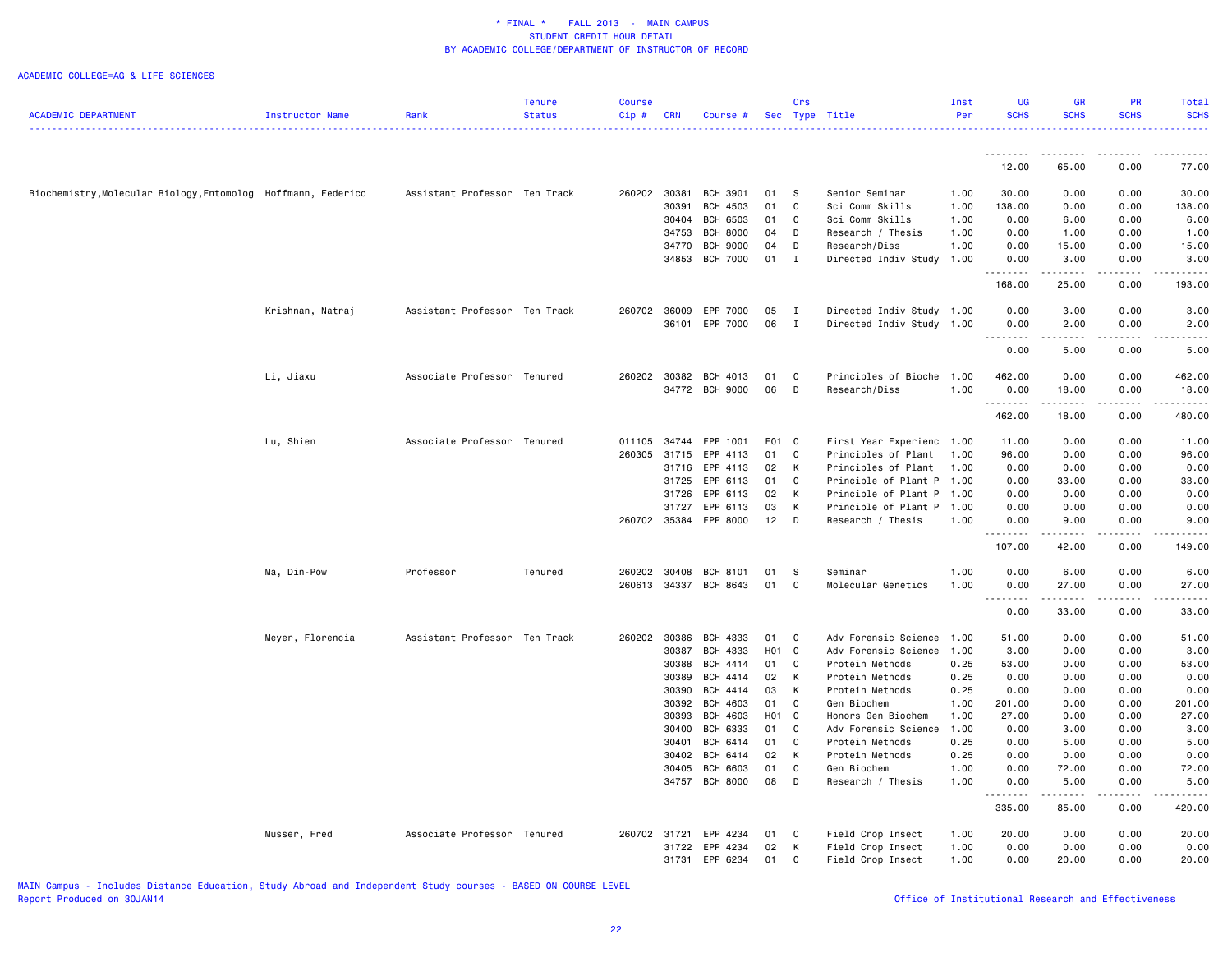#### ACADEMIC COLLEGE=AG & LIFE SCIENCES

|                                                                                          |                        |                                   | Tenure                       | Course       |            |                       |                   | Crs          |                      | Inst | UG                                                                                                                                                           | <b>GR</b>                                                                                                                                                     | PR                                                                                                                                                   | Total       |
|------------------------------------------------------------------------------------------|------------------------|-----------------------------------|------------------------------|--------------|------------|-----------------------|-------------------|--------------|----------------------|------|--------------------------------------------------------------------------------------------------------------------------------------------------------------|---------------------------------------------------------------------------------------------------------------------------------------------------------------|------------------------------------------------------------------------------------------------------------------------------------------------------|-------------|
| <b>ACADEMIC DEPARTMENT</b>                                                               | Instructor Name        | Rank                              | <b>Status</b>                | Cip#         | <b>CRN</b> | Course #              |                   | Sec Type     | Title                | Per  | <b>SCHS</b>                                                                                                                                                  | <b>SCHS</b>                                                                                                                                                   | <b>SCHS</b>                                                                                                                                          | <b>SCHS</b> |
|                                                                                          |                        |                                   | .                            |              |            |                       |                   |              |                      |      | .                                                                                                                                                            | $\frac{1}{2} \left( \frac{1}{2} \right) \left( \frac{1}{2} \right) \left( \frac{1}{2} \right) \left( \frac{1}{2} \right)$                                     |                                                                                                                                                      |             |
| Biochemistry, Molecular Biology, Entomolog Musser, Fred                                  |                        | Associate Professor Tenured       |                              |              |            | 260702 31732 EPP 6234 | 02                | $\mathsf{K}$ | Field Crop Insect    | 1.00 | 0.00                                                                                                                                                         | 0.00                                                                                                                                                          | 0.00                                                                                                                                                 | 0.00        |
|                                                                                          |                        |                                   |                              |              | 35386      | EPP 8000              | 14                | D            | Research / Thesis    | 1.00 | 0.00                                                                                                                                                         | 1.00                                                                                                                                                          | 0.00                                                                                                                                                 | 1.00        |
|                                                                                          |                        |                                   |                              |              |            | 35404 EPP 9000        | 13                | D            | Research / Diss      | 1.00 | 0.00                                                                                                                                                         | 12.00                                                                                                                                                         | 0.00                                                                                                                                                 | 12.00       |
|                                                                                          |                        |                                   |                              |              |            |                       |                   |              |                      |      | .<br>20.00                                                                                                                                                   | $\frac{1}{2} \left( \frac{1}{2} \right) \left( \frac{1}{2} \right) \left( \frac{1}{2} \right) \left( \frac{1}{2} \right) \left( \frac{1}{2} \right)$<br>33.00 | 0.00                                                                                                                                                 | 53.00       |
|                                                                                          | Peng, Zhaohua          | Professor                         | Tenured                      | 260202       | 34775      | <b>BCH 9000</b>       | 09                | D            | Research/Diss        | 1.00 | 0.00                                                                                                                                                         | 18.00                                                                                                                                                         | 0.00                                                                                                                                                 | 18.00       |
|                                                                                          |                        |                                   |                              | 260402       | 30396      | <b>BCH 4713</b>       | 01                | C            | Molecular Biology    | 1.00 | 171.00                                                                                                                                                       | 0.00                                                                                                                                                          | 0.00                                                                                                                                                 | 171.00      |
|                                                                                          |                        |                                   |                              |              | 30397      | <b>BCH 4713</b>       | H <sub>01</sub> C |              | Honors Molecular Bio | 1.00 | 21.00                                                                                                                                                        | 0.00                                                                                                                                                          | 0.00                                                                                                                                                 | 21.00       |
|                                                                                          |                        |                                   |                              |              |            | 30407 BCH 6713        | 01                | $\mathbf{C}$ | Molecular Biology    | 1.00 | 0.00                                                                                                                                                         | 51.00                                                                                                                                                         | 0.00                                                                                                                                                 | 51.00       |
|                                                                                          |                        |                                   |                              |              |            |                       |                   |              |                      |      | .                                                                                                                                                            | المتمالين                                                                                                                                                     | $- - - - -$                                                                                                                                          | .           |
|                                                                                          |                        |                                   |                              |              |            |                       |                   |              |                      |      | 192.00                                                                                                                                                       | 69.00                                                                                                                                                         | 0.00                                                                                                                                                 | 261.00      |
|                                                                                          | Riggins, John          | Assistant Professor Ten Track     |                              |              |            | 020408 31709 EPP 3124 | 01                | $\mathbf{C}$ | Forest Pest Mgt      | 1.00 | 132.00                                                                                                                                                       | 0.00                                                                                                                                                          | 0.00                                                                                                                                                 | 132.00      |
|                                                                                          |                        |                                   |                              |              | 31710      | EPP 3124              | 02                | К            | Forest Pest Mgt      | 1.00 | 0.00                                                                                                                                                         | 0.00                                                                                                                                                          | 0.00                                                                                                                                                 | 0.00        |
|                                                                                          |                        |                                   |                              |              | 31711      | EPP 3124              | 03                | К            | Forest Pest Mgt      | 1.00 | 0.00                                                                                                                                                         | 0.00                                                                                                                                                          | 0.00                                                                                                                                                 | 0.00        |
|                                                                                          |                        |                                   |                              |              |            | 260702 35405 EPP 9000 | 14 D              |              | Research / Diss      | 1.00 | 0.00<br><u>.</u>                                                                                                                                             | 3.00<br>$\frac{1}{2}$                                                                                                                                         | 0.00<br>.                                                                                                                                            | 3.00        |
|                                                                                          |                        |                                   |                              |              |            |                       |                   |              |                      |      | 132.00                                                                                                                                                       | 3.00                                                                                                                                                          | 0.00                                                                                                                                                 | 135.00      |
|                                                                                          | Sabanadzovic, Sead     | Professor                         | Tenured                      |              |            | 260702 35388 EPP 8000 | 16 D              |              | Research / Thesis    | 1.00 | 0.00                                                                                                                                                         | 9.00                                                                                                                                                          | 0.00                                                                                                                                                 | 9.00        |
|                                                                                          |                        |                                   |                              |              |            |                       |                   |              |                      |      | .<br>0.00                                                                                                                                                    | د د د د<br>9.00                                                                                                                                               | $- - - - -$<br>0.00                                                                                                                                  | 9.00        |
|                                                                                          | Shan, Xueyan           | Research Assist Pro Non-Ten Track |                              | 260202       | 34778      | <b>BCH 9000</b>       | 12 <sub>2</sub>   | $\mathsf{D}$ | Research/Diss        | 1.00 | 0.00                                                                                                                                                         | 6.00                                                                                                                                                          | 0.00                                                                                                                                                 | 6.00        |
|                                                                                          |                        |                                   |                              |              | 36327      | <b>BCH 4000</b>       | 04                | $\mathbf I$  | Directed Indiv Study | 1.00 | 3.00                                                                                                                                                         | 0.00                                                                                                                                                          | 0.00                                                                                                                                                 | 3.00        |
|                                                                                          |                        |                                   |                              |              | 36334      | <b>BCH 7000</b>       | 03                | $\mathbf{I}$ |                      | 1.00 | 0.00                                                                                                                                                         | 3.00                                                                                                                                                          | 0.00                                                                                                                                                 | 3.00        |
|                                                                                          |                        |                                   |                              |              |            |                       |                   |              | Directed Indiv Study |      | .                                                                                                                                                            | الأنابات                                                                                                                                                      | $\frac{1}{2} \left( \frac{1}{2} \right) \left( \frac{1}{2} \right) \left( \frac{1}{2} \right) \left( \frac{1}{2} \right) \left( \frac{1}{2} \right)$ | .           |
|                                                                                          |                        |                                   |                              |              |            |                       |                   |              |                      |      | 3.00                                                                                                                                                         | 9.00                                                                                                                                                          | 0.00                                                                                                                                                 | 12.00       |
|                                                                                          | Sparks, Darrell        | Assistant Professor Ten Track     |                              | 260202       | 30394      | BCH 4613              | 01                | $\mathbf{C}$ | Gen Biochem          | 1.00 | 48.00                                                                                                                                                        | 0.00                                                                                                                                                          | 0.00                                                                                                                                                 | 48.00       |
|                                                                                          |                        |                                   |                              |              | 30395      | BCH 4613              | H <sub>01</sub> C |              | Honors Gen Biochem   | 1.00 | 6.00                                                                                                                                                         | 0.00                                                                                                                                                          | 0.00                                                                                                                                                 | 6.00        |
|                                                                                          |                        |                                   |                              |              | 30406      | BCH 6613              | 01                | C            | Gen Biochem          | 1.00 | 0.00                                                                                                                                                         | 24.00                                                                                                                                                         | 0.00                                                                                                                                                 | 24.00       |
|                                                                                          |                        |                                   |                              |              | 34762      | <b>BCH 8000</b>       | 13                | D            | Research / Thesis    | 1.00 | 0.00                                                                                                                                                         | 9.00                                                                                                                                                          | 0.00                                                                                                                                                 | 9.00        |
|                                                                                          |                        |                                   |                              |              | 34779      | <b>BCH 9000</b>       | 13                | D            | Research/Diss        | 1.00 | 0.00                                                                                                                                                         | 9.00                                                                                                                                                          | 0.00                                                                                                                                                 | 9.00        |
|                                                                                          |                        |                                   |                              |              |            |                       |                   |              |                      |      | .                                                                                                                                                            | .                                                                                                                                                             | .                                                                                                                                                    | .           |
|                                                                                          |                        |                                   |                              |              |            |                       |                   |              |                      |      | 54.00                                                                                                                                                        | 42.00                                                                                                                                                         | 0.00                                                                                                                                                 | 96.00       |
|                                                                                          | Tomaso-Peterson, Maria | Research Assoc Prof Non-Ten Track |                              | 020406 31723 |            | EPP 4523              | 01                | $\mathbf{C}$ | Turfgrass Diseases   | 1.00 | 27.00                                                                                                                                                        | 0.00                                                                                                                                                          | 0.00                                                                                                                                                 | 27.00       |
|                                                                                          |                        |                                   |                              |              | 31724      | EPP 4523              | 02                | К            | Turfgrass Diseases   | 1.00 | 0.00                                                                                                                                                         | 0.00                                                                                                                                                          | 0.00                                                                                                                                                 | 0.00        |
|                                                                                          |                        |                                   |                              |              | 31733      | EPP 6523              | 01                | C            | Turfgrass Diseases   | 1.00 | 0.00                                                                                                                                                         | 6.00                                                                                                                                                          | 0.00                                                                                                                                                 | 6.00        |
|                                                                                          |                        |                                   |                              |              | 31734      | EPP 6523              | 02                | К            | Turfgrass Diseases   | 1.00 | 0.00                                                                                                                                                         | 0.00                                                                                                                                                          | 0.00                                                                                                                                                 | 0.00        |
|                                                                                          |                        |                                   |                              | 260702 35391 |            | EPP 8000              | 19                | D            | Research / Thesis    | 1.00 | 0.00                                                                                                                                                         | 3.00                                                                                                                                                          | 0.00                                                                                                                                                 | 3.00        |
|                                                                                          |                        |                                   |                              |              |            |                       |                   |              |                      |      | .<br>$\sim$ $\sim$<br>27.00                                                                                                                                  | د د د د<br>9.00                                                                                                                                               | -----<br>0.00                                                                                                                                        | 36.00       |
|                                                                                          | Willard, Scott         | Professor                         | Tenured                      | 260202 34763 |            | <b>BCH 8000</b>       | 14                | D            | Research / Thesis    | 1.00 | 0.00                                                                                                                                                         | 3.00                                                                                                                                                          | 0.00                                                                                                                                                 | 3.00        |
|                                                                                          |                        |                                   |                              |              | 34780      | <b>BCH 9000</b>       | 14                | D            | Research/Diss        | 1.00 | 0.00                                                                                                                                                         | 6.00                                                                                                                                                          | 0.00                                                                                                                                                 | 6.00        |
|                                                                                          |                        |                                   |                              |              | 35840      | <b>BCH 4000</b>       | 03                | $\mathbf{I}$ | Directed Indiv Study | 1.00 | 3.00                                                                                                                                                         | 0.00                                                                                                                                                          | 0.00                                                                                                                                                 | 3.00        |
|                                                                                          |                        |                                   |                              |              | 36501      | <b>BCH 4000</b>       | 06                | $\mathbf I$  | Directed Indiv Study | 1.00 | 3.00                                                                                                                                                         | 0.00                                                                                                                                                          | 0.00                                                                                                                                                 | 3.00        |
|                                                                                          |                        |                                   |                              |              |            | 260707 35713 PHY 9000 | 05                | $\mathsf{D}$ | Research / Diss      | 1.00 | 0.00                                                                                                                                                         | 13.00                                                                                                                                                         | 0.00                                                                                                                                                 | 13.00       |
|                                                                                          |                        |                                   |                              |              |            |                       |                   |              |                      |      | $\frac{1}{2} \left( \frac{1}{2} \right) \left( \frac{1}{2} \right) \left( \frac{1}{2} \right) \left( \frac{1}{2} \right) \left( \frac{1}{2} \right)$<br>6.00 | .<br>22.00                                                                                                                                                    | 0.00                                                                                                                                                 | 28.00       |
|                                                                                          | Willeford, Kenneth     | Professor                         | Tenured                      |              |            | 260202 30388 BCH 4414 | 01 C              |              | Protein Methods      | 0.75 | 159.00                                                                                                                                                       | 0.00                                                                                                                                                          | 0.00                                                                                                                                                 | 159.00      |
| UATH Compus - The Ludes Distance Education - Ctudy Abossed and Tedescodent Ctudy severes |                        |                                   | <b>DAOED ON COURSE LEVEL</b> |              |            |                       |                   |              |                      |      |                                                                                                                                                              |                                                                                                                                                               |                                                                                                                                                      |             |

MAIN Campus - Includes Distance Education, Study Abroad and Independent Study courses - BASED ON COURSE LEVEL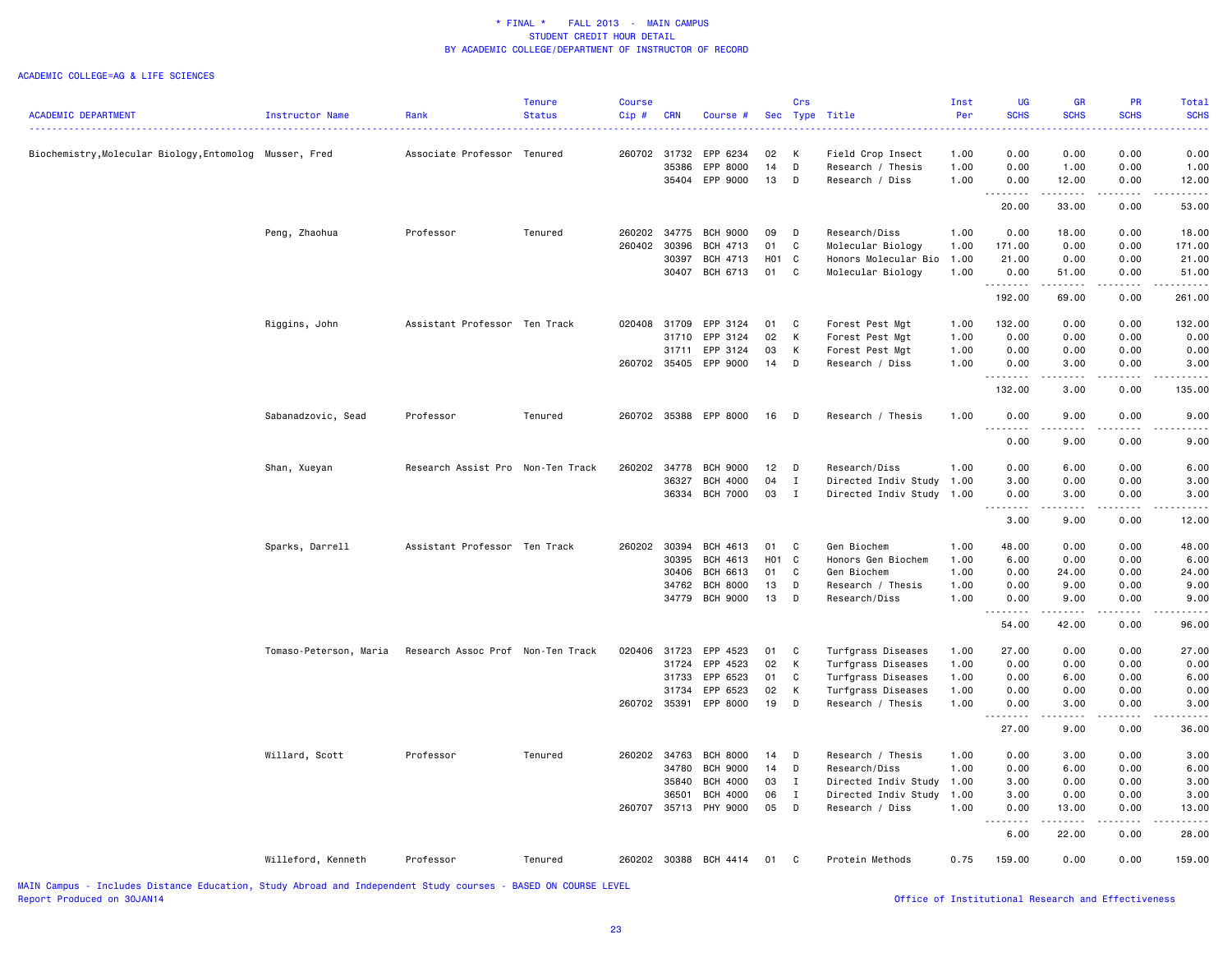|                                                               |                 |           | Tenure  | Course |            |                 |      | Crs |                           | Inst | UG                | <b>GR</b>         | <b>PR</b>   | Total       |
|---------------------------------------------------------------|-----------------|-----------|---------|--------|------------|-----------------|------|-----|---------------------------|------|-------------------|-------------------|-------------|-------------|
| <b>ACADEMIC DEPARTMENT</b>                                    | Instructor Name | Rank      | Status  | Cip #  | <b>CRN</b> | Course #        |      |     | Sec Type Title            | Per  | <b>SCHS</b>       | <b>SCHS</b>       | <b>SCHS</b> | <b>SCHS</b> |
|                                                               |                 |           |         |        |            |                 |      |     |                           |      |                   |                   |             | -------     |
| Biochemistry, Molecular Biology, Entomolog Willeford, Kenneth |                 | Professor | Tenured | 260202 | 30389      | BCH 4414        | 02 K |     | Protein Methods           | 0.75 | 0.00              | 0.00              | 0.00        | 0.00        |
|                                                               |                 |           |         |        |            | 30390 BCH 4414  | 03   | K   | Protein Methods           | 0.75 | 0.00              | 0.00              | 0.00        | 0.00        |
|                                                               |                 |           |         |        | 30401      | BCH 6414        | 01 C |     | Protein Methods           | 0.75 | 0.00              | 15.00             | 0.00        | 15.00       |
|                                                               |                 |           |         |        | 30402      | BCH 6414        | 02 K |     | Protein Methods           | 0.75 | 0.00              | 0.00              | 0.00        | 0.00        |
|                                                               |                 |           |         |        | 34781      | BCH 9000        | 15 D |     | Research/Diss             | 1.00 | 0.00              | 4.00              | 0.00        | 4.00        |
|                                                               |                 |           |         |        | 36507      | <b>BCH 4000</b> | 07 I |     | Directed Indiv Study 1.00 |      | 3.00              | 0.00              | 0.00        | 3.00        |
|                                                               |                 |           |         |        | 36551      | BCH 8990        | 01 C |     | Special Topic In BCH 1.00 |      | 0.00              | 3.00              | 0.00        | 3.00        |
|                                                               |                 |           |         |        | 36556      | BCH 8990        | 02 C |     | Special Topic In BCH 1.00 |      | 0.00              | 3.00              | 0.00        | 3,00        |
|                                                               |                 |           |         |        |            |                 |      |     |                           |      | --------          |                   | .           | .           |
|                                                               |                 |           |         |        |            |                 |      |     |                           |      | 162.00            | 25.00             | 0.00        | 187.00      |
|                                                               |                 |           |         |        |            |                 |      |     |                           |      |                   |                   |             |             |
|                                                               |                 |           |         |        |            |                 |      |     |                           |      | $=$ = = = = = = = | ========          | ========    | ==========  |
| Biochemistry, Molecular Biology, Entomolog                    |                 |           |         |        |            |                 |      |     |                           |      | 1990.00           | 643.00            | 0.00        | 2633.00     |
|                                                               |                 |           |         |        |            |                 |      |     |                           |      |                   | $=$ = = = = = = = |             | ==========  |
|                                                               |                 |           |         |        |            |                 |      |     |                           |      |                   |                   |             |             |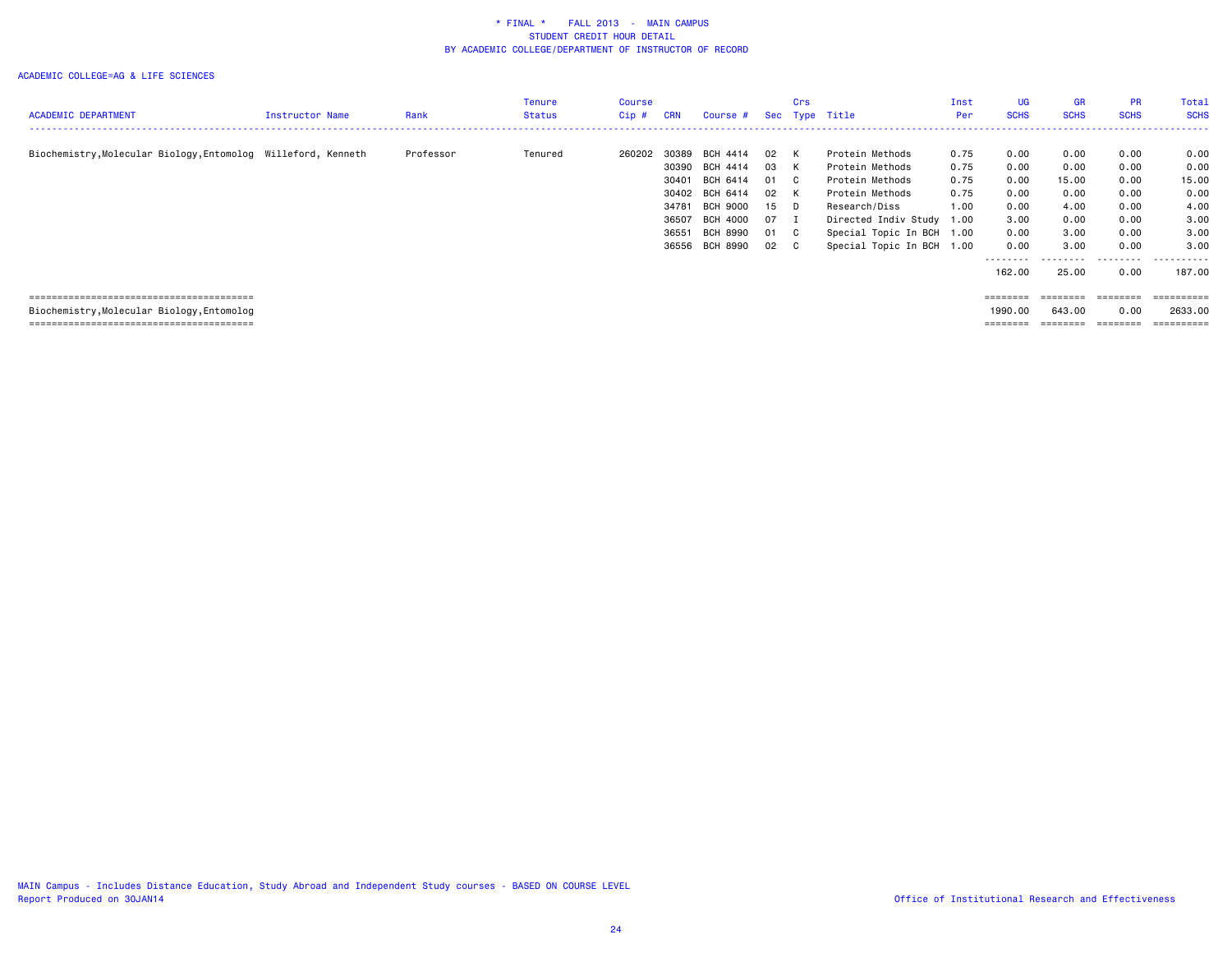|                                                       |                    |                                    | <b>Tenure</b> | <b>Course</b> |              |                       |       | Crs          |                           | Inst | <b>UG</b>                                                                                                                                                     | <b>GR</b>     | PR                                  | Total                                                |
|-------------------------------------------------------|--------------------|------------------------------------|---------------|---------------|--------------|-----------------------|-------|--------------|---------------------------|------|---------------------------------------------------------------------------------------------------------------------------------------------------------------|---------------|-------------------------------------|------------------------------------------------------|
| <b>ACADEMIC DEPARTMENT</b>                            | Instructor Name    | Rank                               | <b>Status</b> | Cip#          | <b>CRN</b>   | Course #              |       |              | Sec Type Title            | Per  | <b>SCHS</b>                                                                                                                                                   | <b>SCHS</b>   | <b>SCHS</b>                         | <b>SCHS</b><br>الدائدات                              |
| Food Science, Nutrition & Health Promoti Byrd, Sylvia |                    | Professor                          | Tenured       | 190501 31943  |              | FNH 2203              | 02    | В            | Science of Food Prep      | 1.00 | 66.00                                                                                                                                                         | 0.00          | 0.00                                | 66.00                                                |
|                                                       |                    |                                    |               |               | 34732        | FNH 1001              | F01   | $\mathbf{C}$ | First Year Seminar        | 1.00 | 31.00                                                                                                                                                         | 0.00          | 0.00                                | 31.00                                                |
|                                                       |                    |                                    |               |               | 36529        | FNH 4000              | 05    | $\mathbf{I}$ | Directed Indiv Study 1.00 |      | 3.00                                                                                                                                                          | 0.00          | 0.00                                | 3.00                                                 |
|                                                       |                    |                                    |               | 190503 32294  |              | HS 2293               | 01    | C            | Indiv & Family Nutri 0.75 |      | 137.25                                                                                                                                                        | 0.00          | 0.00                                | 137.25                                               |
|                                                       |                    |                                    |               | 190504        | 31947        | FNH 2293              | 01    | C            | Indiv & Family Nutri 0.75 |      | 407.25                                                                                                                                                        | 0.00          | 0.00                                | 407.25                                               |
|                                                       |                    |                                    |               | 190599        | 35807        | FNH 9000              | 03    | D            | Research/Diss             | 1.00 | 0.00                                                                                                                                                          | 9.00          | 0.00                                | 9.00                                                 |
|                                                       |                    |                                    |               |               | 35808        | <b>FNH 8000</b>       | 03    | D            | Research/Thesis           | 1.00 | 0.00                                                                                                                                                          | 3.00          | 0.00                                | 3.00                                                 |
|                                                       |                    |                                    |               | 513102 31954  |              | <b>FNH 3701</b>       | 01    | - S          | NTR Professional Dev 1.00 |      | 28.00<br>$\frac{1}{2} \left( \frac{1}{2} \right) \left( \frac{1}{2} \right) \left( \frac{1}{2} \right) \left( \frac{1}{2} \right) \left( \frac{1}{2} \right)$ | 0.00          | 0.00<br>$\sim$ $\sim$ $\sim$        | 28.00<br>-----                                       |
|                                                       |                    |                                    |               |               |              |                       |       |              |                           |      | 672.50                                                                                                                                                        | 12.00         | 0.00                                | 684.50                                               |
|                                                       | Chang, Kow-Ching   | Professor                          | Tenured       | 190599        |              | 36067 FNH 9000        | 06    | D            | Research/Diss             | 1.00 | 0.00                                                                                                                                                          | 6.00          | 0.00                                | 6.00<br>.                                            |
|                                                       |                    |                                    |               |               |              |                       |       |              |                           |      | .<br>0.00                                                                                                                                                     | 6.00          | 0.00                                | 6.00                                                 |
|                                                       | Cheng, Wen-Hsing   | Associate Professor Ten Track      |               | 190501        | 31960        | FNH 4263              | 01    | C            | Nutrition & Chronic       | 1.00 | 54.00                                                                                                                                                         | 0.00          | 0.00                                | 54.00                                                |
|                                                       |                    |                                    |               |               | 31973        | FNH 6263              | 01    | C            | Nutrition & Chronic       | 1.00 | 0.00                                                                                                                                                          | 3.00          | 0.00                                | 3.00                                                 |
|                                                       |                    |                                    |               | 190599        | 36616        | <b>FNH 9000</b>       | 09    | D            | Research/Diss             | 1.00 | 0.00<br>د د د د<br>$\sim$ $\sim$                                                                                                                              | 6.00          | 0.00<br>$  -$                       | 6.00<br>.                                            |
|                                                       |                    |                                    |               |               |              |                       |       |              |                           |      | 54.00                                                                                                                                                         | 9.00          | 0.00                                | 63.00                                                |
|                                                       | Fountain, Brent    | Extension Assoc Pro Non-Ten Track  |               | 190503        | 31961        | FNH 4273              | 01    | B            | Nutrition Assessment 1.00 |      | 60.00                                                                                                                                                         | 0.00          | 0.00                                | 60.00                                                |
|                                                       |                    |                                    |               |               | 31974        | FNH 6273              | 01    | B            | Nutrition Assessment 1.00 |      | 0.00                                                                                                                                                          | 18.00         | 0.00                                | 18.00                                                |
|                                                       |                    |                                    |               |               |              |                       |       |              |                           |      | .                                                                                                                                                             | .             | .                                   | .                                                    |
|                                                       |                    |                                    |               |               |              |                       |       |              |                           |      | 60.00                                                                                                                                                         | 18.00         | 0.00                                | 78.00                                                |
|                                                       | Fratesi, Catherine | Lecturer                           | Non-Ten Track | 190501        | 31951        | FNH 3163              | 02    | C            | Basic Principle Heal 1.00 |      | 150.00                                                                                                                                                        | 0.00          | 0.00                                | 150.00                                               |
|                                                       |                    |                                    |               |               | 33908        | FNH 3163              | 501 C |              | Basic Principle Heal 1.00 |      | 108.00<br><u>.</u>                                                                                                                                            | 0.00<br>.     | 0.00<br>.                           | 108.00<br>$- - - - - - -$                            |
|                                                       |                    |                                    |               |               |              |                       |       |              |                           |      | 258.00                                                                                                                                                        | 0.00          | 0.00                                | 258.00                                               |
|                                                       | Fruge, Andrew      | Grad Research Assis Not Applicable |               | 190503        | 32294        | HS 2293               | 01    | C            | Indiv & Family Nutri 0.25 |      | 45.75                                                                                                                                                         | 0.00          | 0.00                                | 45.75                                                |
|                                                       |                    |                                    |               |               |              | 190504 31947 FNH 2293 | 01    | C            | Indiv & Family Nutri 0.25 |      | 135.75<br>.                                                                                                                                                   | 0.00<br>----- | 0.00<br>د د د د                     | 135.75                                               |
|                                                       |                    |                                    |               |               |              |                       |       |              |                           |      | 181.50                                                                                                                                                        | 0.00          | 0.00                                | 181.50                                               |
|                                                       | Haque, Zahur       | Professor                          | Tenured       | 190501        | 31940        | FNH 1103              | 01    | C            | Intro Food Sci, Nutr 1.00 |      | 171.00                                                                                                                                                        | 0.00          | 0.00                                | 171.00                                               |
|                                                       |                    |                                    |               | 190504 31959  |              | FNH 4253              | 01    | C            | Macronutrients            | 1.00 | 51.00                                                                                                                                                         | 0.00          | 0.00                                | 51.00                                                |
|                                                       |                    |                                    |               |               | 31972        | FNH 6253              | 01    | C            | Macronutrients            | 1.00 | 0.00                                                                                                                                                          | 21.00         | 0.00                                | 21.00                                                |
|                                                       |                    |                                    |               |               | 33910        | FNH 4253              | 501 C |              | Macronutrients            | 1.00 | 9.00                                                                                                                                                          | 0.00          | 0.00                                | 9.00                                                 |
|                                                       |                    |                                    |               |               | 33913        | FNH 6253              | 501 C |              | Macronutrients            | 1.00 | 0.00                                                                                                                                                          | 6.00          | 0.00                                | 6.00                                                 |
|                                                       |                    |                                    |               | 190599        | 36061        | <b>FNH 8000</b>       | 06    | D            | Research/Thesis           | 1.00 | 0.00                                                                                                                                                          | 6.00          | 0.00                                | 6.00                                                 |
|                                                       |                    |                                    |               |               | 36068        | <b>FNH 9000</b>       | 07    | D            | Research/Diss             | 1.00 | 0.00<br>.                                                                                                                                                     | 3.00<br>.     | 0.00<br>$\frac{1}{2}$               | 3.00<br>.                                            |
|                                                       |                    |                                    |               |               |              |                       |       |              |                           |      | 231.00                                                                                                                                                        | 36.00         | 0.00                                | 267.00                                               |
|                                                       | Hunt, Barry        | Professor                          | Tenured       |               | 190501 31985 | FNH 8513              | 01    | C            | Theory Pract in Hlt 1.00  |      | 0.00                                                                                                                                                          | 30.00         | 0.00                                | 30.00                                                |
|                                                       |                    |                                    |               |               | 33915        | FNH 8513              | 501 C |              | Theory Pract in Hlt 1.00  |      | 0.00                                                                                                                                                          | 51.00         | 0.00                                | 51.00                                                |
|                                                       |                    |                                    |               |               | 33920        | FNH 8623              | 501 C |              | Cur Issues School He      | 1.00 | 0.00                                                                                                                                                          | 18.00         | 0.00                                | 18.00                                                |
|                                                       |                    |                                    |               |               | 36291        | FNH 8990              | 501 C |              | Special Topic in FNH 1.00 |      | 0.00                                                                                                                                                          | 36.00         | 0.00                                | 36.00                                                |
|                                                       |                    |                                    |               | 190599 36062  |              | FNH 8000              | 07    | D            | Research/Thesis           | 1.00 | 0.00                                                                                                                                                          | 3.00          | 0.00                                | 3.00                                                 |
|                                                       |                    |                                    |               |               | 36399        | FNH 7000              | 501 I |              | Directed Indiv Study 1.00 |      | 0.00<br>$\sim$ $\sim$ $\sim$<br>.                                                                                                                             | 1.00          | 0.00<br>$\sim$ $\sim$ $\sim$ $\sim$ | 1.00<br>$\omega$ $\omega$ $\omega$ $\omega$ $\omega$ |
|                                                       |                    |                                    |               |               |              |                       |       |              |                           |      | 0.00                                                                                                                                                          | 139.00        | 0.00                                | 139.00                                               |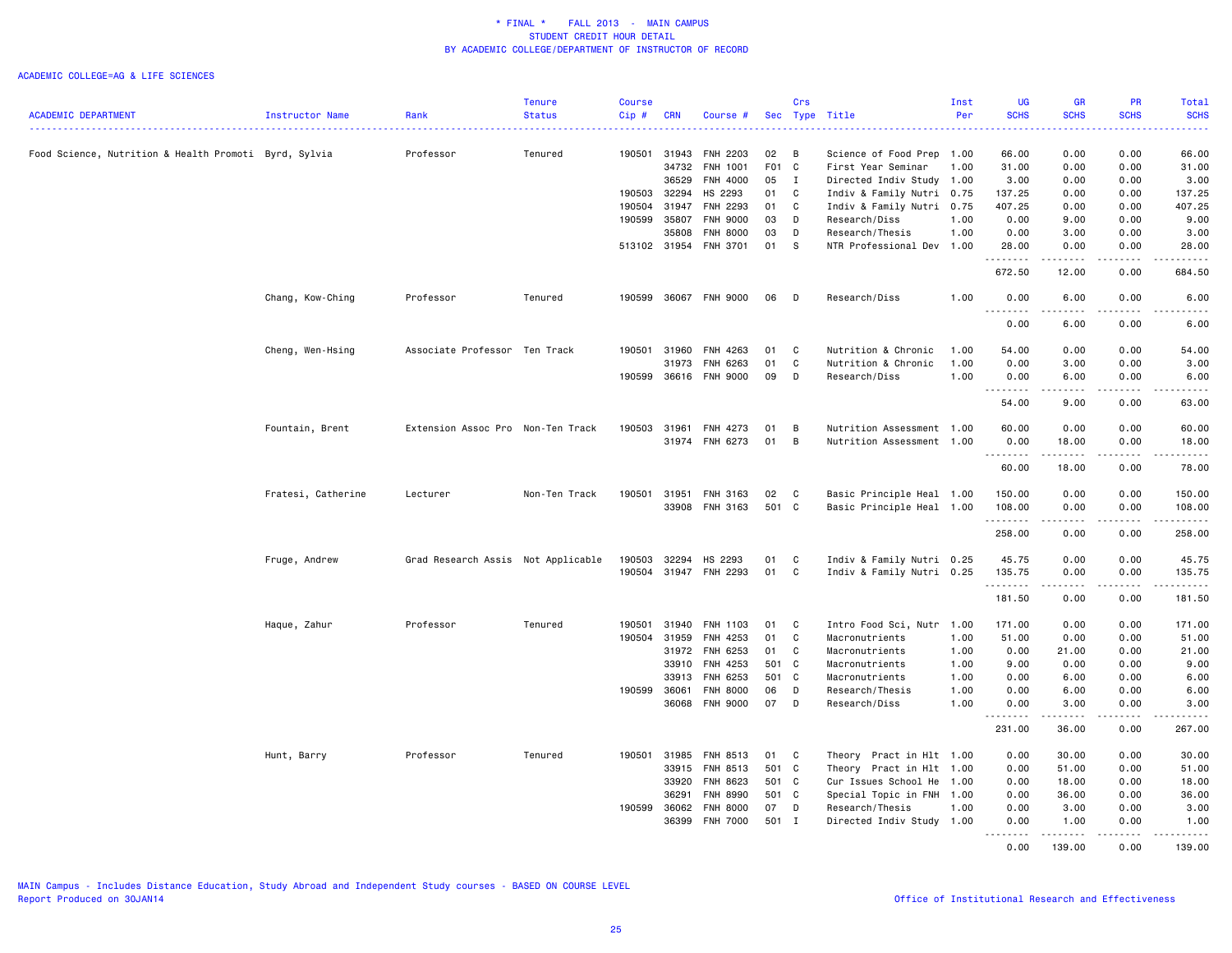#### ACADEMIC COLLEGE=AG & LIFE SCIENCES

|                                                       |                                                           |                                   | <b>Tenure</b>  | <b>Course</b> |                |                                    |          | Crs               |                                       | Inst         | <b>UG</b>                                                                                                                                                     | <b>GR</b>                                                                                                                         | PR                                                                                                                                                           | Total         |
|-------------------------------------------------------|-----------------------------------------------------------|-----------------------------------|----------------|---------------|----------------|------------------------------------|----------|-------------------|---------------------------------------|--------------|---------------------------------------------------------------------------------------------------------------------------------------------------------------|-----------------------------------------------------------------------------------------------------------------------------------|--------------------------------------------------------------------------------------------------------------------------------------------------------------|---------------|
| <b>ACADEMIC DEPARTMENT</b>                            | Instructor Name                                           | Rank                              | <b>Status</b>  | Cip#          | <b>CRN</b>     | Course #                           |          |                   | Sec Type Title                        | Per          | <b>SCHS</b>                                                                                                                                                   | <b>SCHS</b>                                                                                                                       | <b>SCHS</b>                                                                                                                                                  | <b>SCHS</b>   |
|                                                       |                                                           |                                   |                |               |                |                                    |          |                   |                                       |              |                                                                                                                                                               |                                                                                                                                   |                                                                                                                                                              |               |
| Food Science, Nutrition & Health Promoti Khan, Fauzia |                                                           | Lecturer                          | Non-Ten Track  | 190501        | 31946          | FNH 2283                           | 01       | $\mathbf{C}$      | Child Health & Nutri                  | 1.00         | 30.00                                                                                                                                                         | 0.00                                                                                                                              | 0.00                                                                                                                                                         | 30.00         |
|                                                       |                                                           |                                   |                |               | 34854          | FNH 4193                           | 501 C    |                   | Soc-Cult Aspect Food                  | 1.00         | 6.00                                                                                                                                                          | 0.00                                                                                                                              | 0.00                                                                                                                                                         | 6.00          |
|                                                       |                                                           |                                   |                |               | 34855          | FNH 6193                           | 501 C    |                   | Soc-Cult Aspect Food 1.00             |              | 0.00                                                                                                                                                          | 3.00                                                                                                                              | 0.00                                                                                                                                                         | 3.00          |
|                                                       |                                                           |                                   |                | 190503        | 32293          | HS 2283                            | 01       | C                 | Child Health & Ntr                    | 1.00         | 117.00                                                                                                                                                        | 0.00                                                                                                                              | 0.00                                                                                                                                                         | 117.00        |
|                                                       |                                                           |                                   |                | 190504        | 33911          | FNH 4353                           | 501 C    |                   | Nutrition/ Life Cycl 1.00             |              | 6.00                                                                                                                                                          | 0.00                                                                                                                              | 0.00                                                                                                                                                         | 6.00          |
|                                                       |                                                           |                                   |                |               | 33914          | FNH 6353                           | 501 C    |                   | Nutrition / Life Cyc 1.00             |              | 0.00<br>.                                                                                                                                                     | 3.00<br>$\frac{1}{2} \left( \frac{1}{2} \right) \left( \frac{1}{2} \right) \left( \frac{1}{2} \right) \left( \frac{1}{2} \right)$ | 0.00<br>.                                                                                                                                                    | 3.00<br>.     |
|                                                       |                                                           |                                   |                |               |                |                                    |          |                   |                                       |              | 159.00                                                                                                                                                        | 6.00                                                                                                                              | 0.00                                                                                                                                                         | 165.00        |
|                                                       | Kim, Tae Jo                                               | Research Assist Pro Non-Ten Track |                | 190501        | 36225          | FNH 4000                           | 02       | $\mathbf{I}$      | Directed Indiv Study                  | 1.00         | 3.00                                                                                                                                                          | 0.00                                                                                                                              | 0.00                                                                                                                                                         | 3.00          |
|                                                       |                                                           |                                   |                | 190599        |                | 35835 FNH 8000                     | 05       | D                 | Research/Thesis                       | 1.00         | 0.00                                                                                                                                                          | 6.00                                                                                                                              | 0.00                                                                                                                                                         | 6.00          |
|                                                       |                                                           |                                   |                |               |                |                                    |          |                   |                                       |              | $- - - - -$<br>3.00                                                                                                                                           | 6.00                                                                                                                              | 0.00                                                                                                                                                         | 9.00          |
|                                                       |                                                           |                                   |                |               |                |                                    |          |                   |                                       |              |                                                                                                                                                               |                                                                                                                                   |                                                                                                                                                              |               |
|                                                       | Matich, June                                              | Instructor                        | Non-Ten Track  | 190501        |                | 31962 FNH 4283                     | 01       | $\mathbf{C}$      | Purchasing Food & Eq 1.00             |              | 48.00                                                                                                                                                         | 0.00                                                                                                                              | 0.00                                                                                                                                                         | 48.00         |
|                                                       |                                                           |                                   |                |               | 31975          | FNH 6283                           | 01       | C                 | Purchasing Food & Eq 1.00             |              | 0.00                                                                                                                                                          | 3.00                                                                                                                              | 0.00                                                                                                                                                         | 3.00          |
|                                                       |                                                           |                                   |                | 190503        | 32295          | HS 2293                            | 02       | $\mathbf{C}$      | Indiv & Family Nutri 1.00             |              | 24.00                                                                                                                                                         | 0.00                                                                                                                              | 0.00                                                                                                                                                         | 24.00         |
|                                                       |                                                           |                                   |                | 190504        | 31948          | FNH 2293                           | 02       | $\mathbf{C}$      | Indiv & Family Nutri 1.00             |              | 132.00                                                                                                                                                        | 0.00                                                                                                                              | 0.00                                                                                                                                                         | 132.00        |
|                                                       |                                                           |                                   |                | 190505        | 31953          | FNH 3283                           | 01       | C                 | The Foodservice Syst 1.00             |              | 162.00                                                                                                                                                        | 0.00                                                                                                                              | 0.00                                                                                                                                                         | 162.00        |
|                                                       |                                                           |                                   |                |               |                | 513102 31949 FNH 3003              | 01       | E                 | NTR Work Experience                   | 1.00         | 18.00<br>.                                                                                                                                                    | 0.00<br>.                                                                                                                         | 0.00<br>$\frac{1}{2} \left( \frac{1}{2} \right) \left( \frac{1}{2} \right) \left( \frac{1}{2} \right) \left( \frac{1}{2} \right) \left( \frac{1}{2} \right)$ | 18.00<br>.    |
|                                                       |                                                           |                                   |                |               |                |                                    |          |                   |                                       |              | 384.00                                                                                                                                                        | 3.00                                                                                                                              | 0.00                                                                                                                                                         | 387.00        |
|                                                       | McMillen, Edith                                           | Lecturer                          | Non-Ten Track  | 190501        | 31955          | FNH 4143                           | 01       | C                 | Dairy Foods Proc                      | 1.00         | 30.00                                                                                                                                                         | 0.00                                                                                                                              | 0.00                                                                                                                                                         | 30.00         |
|                                                       |                                                           |                                   |                |               |                | 31956 FNH 4143                     | 02       | K                 | Dairy Foods Proc                      | 1.00         | 0.00                                                                                                                                                          | 0.00                                                                                                                              | 0.00                                                                                                                                                         | 0.00          |
|                                                       |                                                           |                                   |                |               |                |                                    |          |                   |                                       |              | .<br>30.00                                                                                                                                                    | $\sim$ $\sim$ $\sim$ $\sim$<br>0.00                                                                                               | 0.00                                                                                                                                                         | 30.00         |
|                                                       | Mitchell, Qshequilla                                      | Lecturer                          | Non-Ten Track  | 190501        | 31986          | FNH 8523                           | 01       | C                 | Health Promotion Tec                  | 1.00         | 0.00                                                                                                                                                          | 48.00                                                                                                                             | 0.00                                                                                                                                                         | 48.00         |
|                                                       |                                                           |                                   |                |               |                | 33916 FNH 8523                     | 501 C    |                   | Health Promotion Tec                  | 1.00         | 0.00                                                                                                                                                          | 54.00                                                                                                                             | 0.00                                                                                                                                                         | 54.00         |
|                                                       |                                                           |                                   |                |               |                |                                    |          |                   |                                       |              | $\frac{1}{2} \left( \frac{1}{2} \right) \left( \frac{1}{2} \right) \left( \frac{1}{2} \right) \left( \frac{1}{2} \right) \left( \frac{1}{2} \right)$          | .                                                                                                                                 | .                                                                                                                                                            |               |
|                                                       |                                                           |                                   |                |               |                |                                    |          |                   |                                       |              | 0.00                                                                                                                                                          | 102.00                                                                                                                            | 0.00                                                                                                                                                         | 102.00        |
|                                                       | Nannapaneni, Ramakrishn Research Assoc Prof Non-Ten Track |                                   |                | 190599        | 35774          | <b>FNH 8000</b>                    | 02       | D                 | Research/Thesis                       | 1.00         | 0.00                                                                                                                                                          | 6.00                                                                                                                              | 0.00                                                                                                                                                         | 6.00          |
|                                                       |                                                           |                                   |                |               | 35775          | <b>FNH 9000</b>                    | 02       | $\mathsf{D}$      | Research/Diss                         | 1.00         | 0.00                                                                                                                                                          | 6.00<br>د د د                                                                                                                     | 0.00                                                                                                                                                         | 6.00          |
|                                                       |                                                           |                                   |                |               |                |                                    |          |                   |                                       |              | -----<br>0.00                                                                                                                                                 | 12.00                                                                                                                             | 0.00                                                                                                                                                         | 12.00         |
|                                                       | Pylate, Leah                                              | Non-Faculty                       | Not Applicable | 190501        |                | 31950 FNH 3163                     | 01 C     |                   | Basic Principle Heal 1.00             |              | 174.00                                                                                                                                                        | 0.00                                                                                                                              | 0.00                                                                                                                                                         | 174.00        |
|                                                       |                                                           |                                   |                |               |                |                                    |          |                   |                                       |              | .<br>174.00                                                                                                                                                   | $\sim$ $\sim$ $\sim$<br>0.00                                                                                                      | .<br>0.00                                                                                                                                                    | 174.00        |
|                                                       | Schilling, Mark                                           | Associate Professor Tenured       |                | 120509        | 30595          | CA 3103                            | 01       | $\mathbf{C}$      | Dining Room Service                   | 1.00         | 3.00                                                                                                                                                          | 0.00                                                                                                                              | 0.00                                                                                                                                                         | 3.00          |
|                                                       |                                                           |                                   |                |               | 36696          | CA 1251                            | 02       | $\mathbf{C}$      | ServSafe                              | 1.00         | 1.00                                                                                                                                                          | 0.00                                                                                                                              | 0.00                                                                                                                                                         | 1.00          |
|                                                       |                                                           |                                   |                | 190501        | 31957          | FNH 4200                           | 01       | C                 | Dual Enroll MUW Culi 1.00             |              | 44.00                                                                                                                                                         | 0.00                                                                                                                              | 0.00                                                                                                                                                         | 44.00         |
|                                                       |                                                           |                                   |                |               | 34316          | FNH 4114                           | 01       | B                 | Analysis of Food Pro                  | 1.00         | 40.00                                                                                                                                                         | 0.00                                                                                                                              | 0.00                                                                                                                                                         | 40.00         |
|                                                       |                                                           |                                   |                |               | 34317          | FNH 6114                           | 01       | B                 | Analysis of Food Pro                  | 1.00         | 0.00                                                                                                                                                          | 24.00                                                                                                                             | 0.00                                                                                                                                                         | 24.00         |
|                                                       |                                                           |                                   |                |               | 36485          | FNH 4000                           | 03       | $\mathbf{I}$      | Directed Indiv Study                  | 1.00         | 3.00                                                                                                                                                          | 0.00                                                                                                                              | 0.00                                                                                                                                                         | 3.00          |
|                                                       |                                                           |                                   |                | 190599        | 36064          |                                    | 09       | D                 | Research/Thesis                       | 1.00         | 0.00                                                                                                                                                          |                                                                                                                                   |                                                                                                                                                              | 4.00          |
|                                                       |                                                           |                                   |                |               |                | <b>FNH 8000</b>                    |          |                   |                                       |              |                                                                                                                                                               | 4.00                                                                                                                              | 0.00                                                                                                                                                         |               |
|                                                       |                                                           |                                   |                |               | 36069<br>36285 | <b>FNH 9000</b><br><b>FNH 7000</b> | 08<br>01 | D<br>$\mathbf{I}$ | Research/Diss<br>Directed Indiv Study | 1.00<br>1.00 | 0.00<br>0.00                                                                                                                                                  | 19.00<br>3.00                                                                                                                     | 0.00<br>0.00                                                                                                                                                 | 19.00<br>3.00 |
|                                                       |                                                           |                                   |                |               |                |                                    |          |                   |                                       |              | $\frac{1}{2} \left( \frac{1}{2} \right) \left( \frac{1}{2} \right) \left( \frac{1}{2} \right) \left( \frac{1}{2} \right) \left( \frac{1}{2} \right)$<br>91.00 | د د د د د<br>50.00                                                                                                                | .<br>0.00                                                                                                                                                    | 141.00        |
|                                                       |                                                           |                                   |                |               |                |                                    |          |                   |                                       |              |                                                                                                                                                               |                                                                                                                                   |                                                                                                                                                              |               |
|                                                       | Silva, Juan                                               | Professor                         | Tenured        |               |                | 020301 31967 FNH 4583              | 01 B     |                   | Food Preservation Te 1.00             |              | 9.00                                                                                                                                                          | 0.00                                                                                                                              | 0.00                                                                                                                                                         | 9.00          |

MAIN Campus - Includes Distance Education, Study Abroad and Independent Study courses - BASED ON COURSE LEVEL Report Produced on 30JAN14 **Office of Institutional Research and Effectiveness Office** of Institutional Research and Effectiveness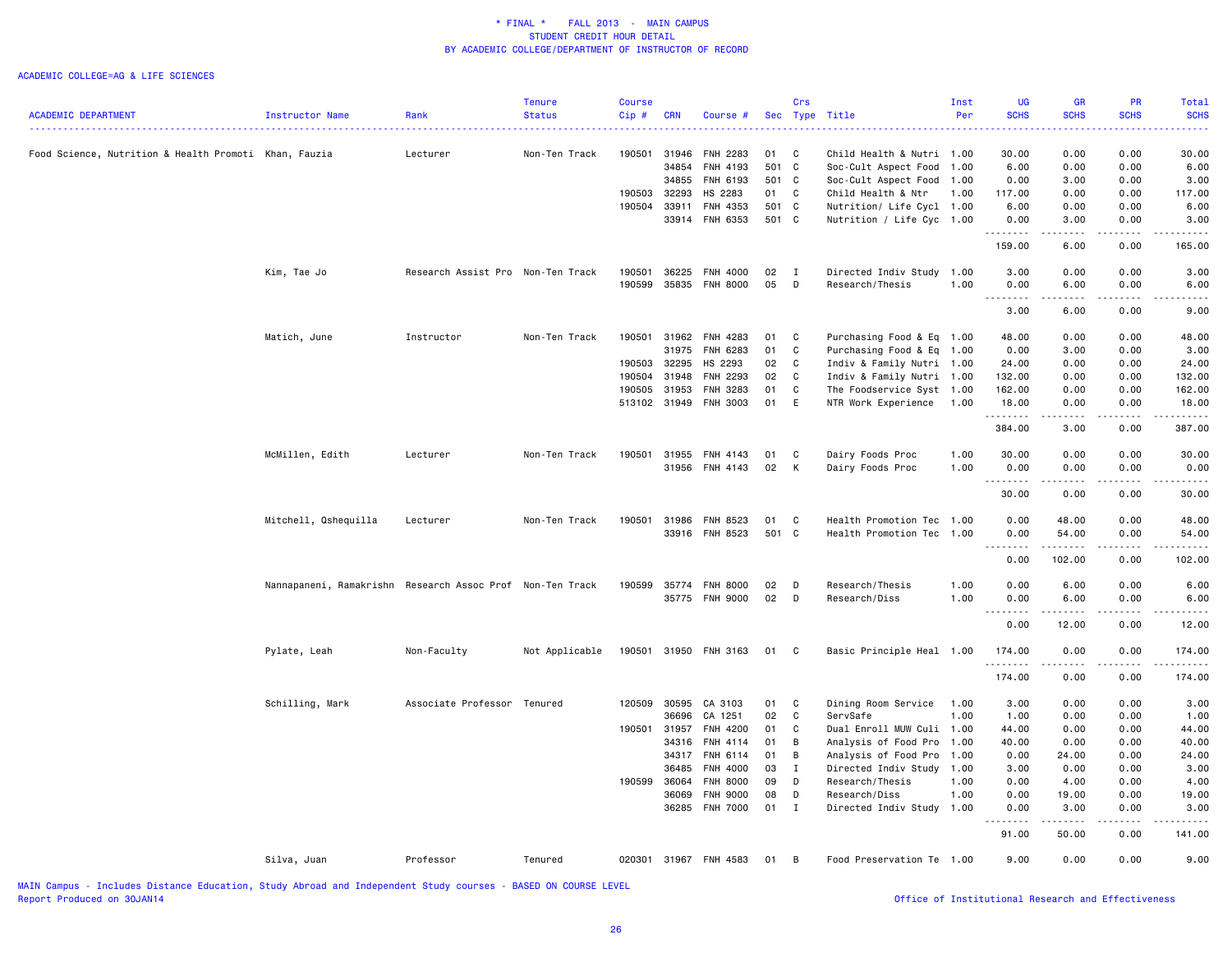|                                                      |                    |                                   | <b>Tenure</b> | <b>Course</b> |            |                       |       | Crs                        |                            | Inst | <b>UG</b>                      | <b>GR</b>          | <b>PR</b>   | Total                               |
|------------------------------------------------------|--------------------|-----------------------------------|---------------|---------------|------------|-----------------------|-------|----------------------------|----------------------------|------|--------------------------------|--------------------|-------------|-------------------------------------|
| <b>ACADEMIC DEPARTMENT</b>                           | Instructor Name    | Rank<br>. <u>.</u> .              | <b>Status</b> | Cip#          | <b>CRN</b> | Course #              |       |                            | Sec Type Title<br><u>.</u> | Per  | <b>SCHS</b>                    | <b>SCHS</b>        | <b>SCHS</b> | <b>SCHS</b>                         |
| Food Science, Nutrition & Health Promoti Silva, Juan |                    | Professor                         | Tenured       | 020301        | 31979      | FNH 6583              | 01    | B                          | Food Preservation Te       | 1.00 | 0.00                           | 9.00               | 0.00        | 9.00                                |
|                                                      |                    |                                   |               |               | 35830      | FNH 6573              | 01    | $\mathbf{C}$               | Food Eng Fund              | 1.00 | 0.00                           | 36.00              | 0.00        | 36.00                               |
|                                                      |                    |                                   |               | 190599        | 35829      | FNH 4573              | 01    | C                          | Food Eng Fund              | 1.00 | 12.00                          | 0.00               | 0.00        | 12.00                               |
|                                                      |                    |                                   |               |               | 35832      | <b>FNH 8000</b>       | 04    | D                          | Research/Thesis            | 1.00 | 0.00                           | 4.00               | 0.00        | 4.00                                |
|                                                      |                    |                                   |               |               | 35834      | <b>FNH 9000</b>       | 05    | D                          | Research/Diss              | 1.00 | 0.00                           | 10.00              | 0.00        | 10.00                               |
|                                                      |                    |                                   |               |               | 36490      | FNH 7000              | 03    | $\mathbf{I}$               | Directed Indiv Study 1.00  |      | 0.00                           | 1.00               | 0.00        | 1.00                                |
|                                                      |                    |                                   |               |               | 36491      | FNH 7000              | 04    | $\mathbf{I}$               | Directed Indiv Study 1.00  |      | 0.00                           | 1.00               | 0.00        | 1.00                                |
|                                                      |                    |                                   |               |               | 36492      | <b>FNH 7000</b>       | 05    | $\mathbf{I}$               | Directed Indiv Study 1.00  |      | 0.00                           | 1.00               | 0.00        | 1.00                                |
|                                                      |                    |                                   |               |               |            | 36493 FNH 7000        | 06 I  |                            | Directed Indiv Study 1.00  |      | 0.00<br>.                      | 1.00<br>.          | 0.00<br>.   | 1.00                                |
|                                                      |                    |                                   |               |               |            |                       |       |                            |                            |      | 21.00                          | 63.00              | 0.00        | 84.00                               |
|                                                      | Street, Susan      | Lecturer                          | Non-Ten Track | 190501        | 33906      | FNH 2283              | 501 C |                            | Child Health & Nutri 1.00  |      | 45.00                          | 0.00               | 0.00        | 45.00                               |
|                                                      |                    |                                   |               | 190503        | 33992      | HS 2283               | 501 C |                            | Child Health & Ntr         | 1.00 | 33.00                          | 0.00               | 0.00        | 33.00                               |
|                                                      |                    |                                   |               |               | 33993      | HS 2293               | 501 C |                            | Indiv & Family Nutri 1.00  |      | 9.00                           | 0.00               | 0.00        | 9.00                                |
|                                                      |                    |                                   |               | 190504        |            | 33907 FNH 2293        | 501 C |                            | Indiv & Family Nutri 1.00  |      | 108.00<br>.                    | 0.00<br>.          | 0.00        | 108.00                              |
|                                                      |                    |                                   |               |               |            |                       |       |                            |                            |      | 195.00                         | 0.00               | 0.00        | 195.00                              |
|                                                      | Thompson, Amy      | Lecturer                          | Non-Ten Track |               |            | 190501 33917 FNH 8543 | 501 C |                            | Health Ed for Divers 1.00  |      | 0.00<br>.                      | 30.00<br>.         | 0.00        | 30.00                               |
|                                                      |                    |                                   |               |               |            |                       |       |                            |                            |      | 0.00                           | 30.00              | 0.00        | 30.00                               |
|                                                      | Tidwell, Diane     | Associate Professor Tenured       |               | 190501        | 31984      | FNH 8286              | 01 E  |                            | Supervised Practice        | 1.00 | 0.00                           | 48.00              | 0.00        | 48.00                               |
|                                                      |                    |                                   |               | 190504        | 31952      | FNH 3263              | 01    | B                          | Research Mth in Fd & 1.00  |      | 96.00                          | 0.00               | 0.00        | 96.00                               |
|                                                      |                    |                                   |               | 190599        | 35519      | <b>FNH 9000</b>       | 01    | D                          | Research/Diss              | 1.00 | 0.00                           | 14.00              | 0.00        | 14.00                               |
|                                                      |                    |                                   |               |               |            | 35520 FNH 8000        | 01    | D                          | Research/Thesis            | 1.00 | 0.00<br>$- - - - -$<br>$- - -$ | 2.00               | 0.00        | 2.00                                |
|                                                      |                    |                                   |               |               |            |                       |       |                            |                            |      | 96.00                          | 64.00              | 0.00        | 160.00                              |
|                                                      | White, Kelly       | Lecturer                          | Non-Ten Track | 190501        | 31958      | <b>FNH 4223</b>       | 01    | $\overline{\phantom{a}}$ C | Sports Nutrition           | 1.00 | 42.00                          | 0.00               | 0.00        | 42.00                               |
|                                                      |                    |                                   |               |               | 31971      | FNH 6223              | 01 C  |                            | Sports Nutrition           | 1.00 | 0.00                           | 24.00              | 0.00        | 24.00                               |
|                                                      |                    |                                   |               |               | 33909      | FNH 4223              | 501 C |                            | Sports Nutrition           | 1.00 | 15.00                          | 0.00               | 0.00        | 15.00                               |
|                                                      |                    |                                   |               |               |            | 33912 FNH 6223        | 501 C |                            | Sports Nutrition           | 1.00 | 0.00<br><u>.</u>               | 21.00<br>-----     | 0.00<br>.   | 21.00                               |
|                                                      |                    |                                   |               |               |            |                       |       |                            |                            |      | 57.00                          | 45.00              | 0.00        | 102.00                              |
|                                                      | Williams, J. Byron | Extension Assist Pr Non-Ten Track |               | 190599        |            | 36065 FNH 8000        | 10 D  |                            | Research/Thesis            | 1.00 | 0.00                           | 4.00               | 0.00        | 4.00                                |
|                                                      |                    |                                   |               |               |            |                       |       |                            |                            |      | 0.00                           | $  -$<br>4.00      | 0.00        | 4.00                                |
|                                                      | Williams, Ronald   | Lecturer                          | Non-Ten Track | 190501        |            | 35029 FNH 8563        | 501 C |                            | Prin Epic & Hlth Sci 1.00  |      | 0.00                           | 57.00              | 0.00        | 57.00                               |
|                                                      |                    |                                   |               |               |            |                       |       |                            |                            |      | 0.00                           | 57.00              | 0.00        | 57.00                               |
| Food Science, Nutrition & Health Promoti             |                    |                                   |               |               |            |                       |       |                            |                            |      | ========<br>2667.00            | ========<br>662.00 | 0.00        | <b>EDEDEDEED</b><br>3329.00         |
| --------------------------------------               |                    |                                   |               |               |            |                       |       |                            |                            |      |                                |                    |             | -------- ------- -------- --------- |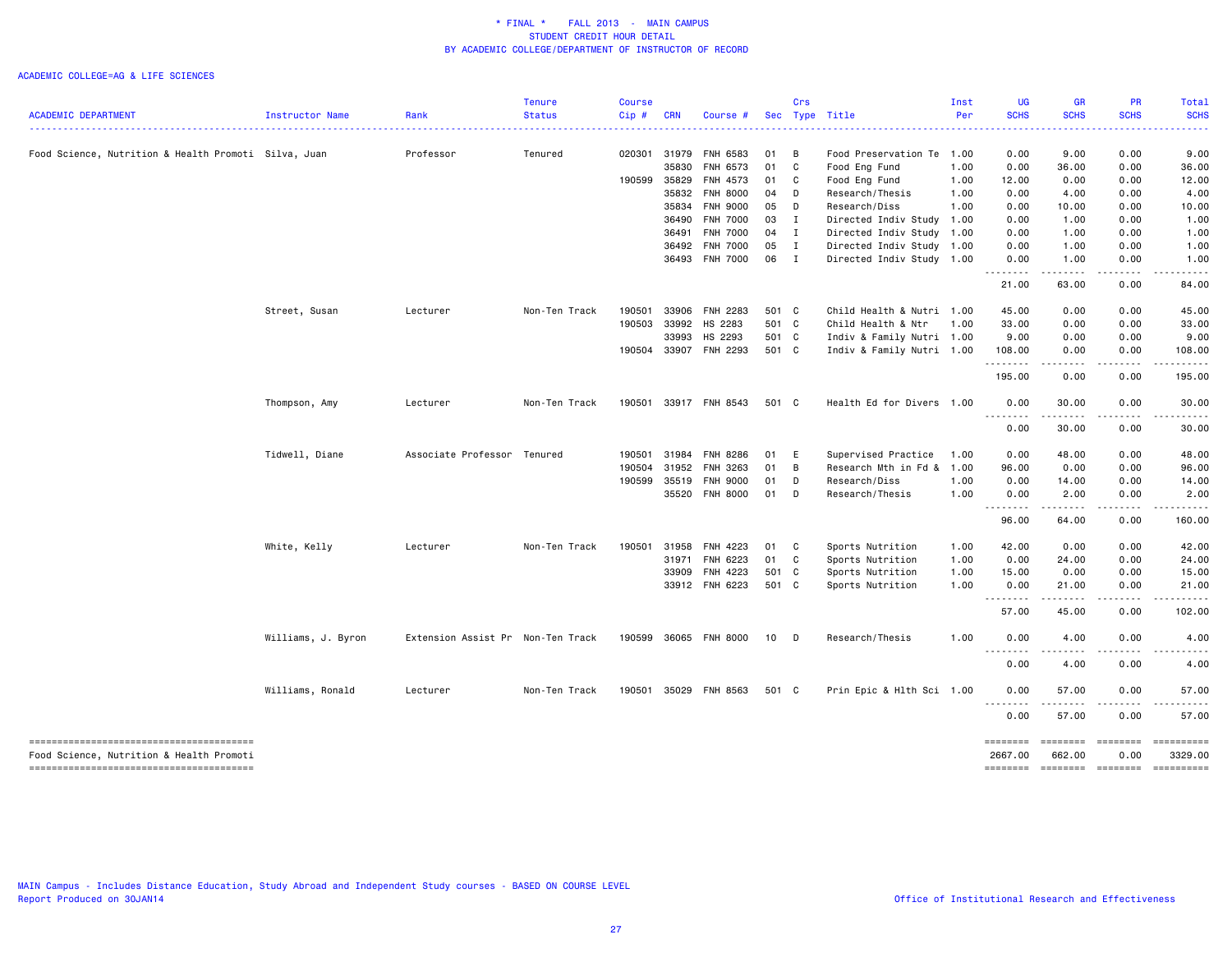#### ACADEMIC COLLEGE=AG & LIFE SCIENCES

|                            |                      |                               | Tenure         | <b>Course</b> |              |                      |       | Crs          |                            | Inst | <b>UG</b>                      | GR                                                                                                                                                           | <b>PR</b>   | Total                                                                                                                                                |
|----------------------------|----------------------|-------------------------------|----------------|---------------|--------------|----------------------|-------|--------------|----------------------------|------|--------------------------------|--------------------------------------------------------------------------------------------------------------------------------------------------------------|-------------|------------------------------------------------------------------------------------------------------------------------------------------------------|
| <b>ACADEMIC DEPARTMENT</b> | Instructor Name      | Rank                          | <b>Status</b>  | Cip#          | <b>CRN</b>   | Course #             |       |              | Sec Type Title             | Per  | <b>SCHS</b><br>.               | <b>SCHS</b><br>$\frac{1}{2} \left( \frac{1}{2} \right) \left( \frac{1}{2} \right) \left( \frac{1}{2} \right) \left( \frac{1}{2} \right)$                     | <b>SCHS</b> | <b>SCHS</b><br>$\frac{1}{2} \left( \frac{1}{2} \right) \left( \frac{1}{2} \right) \left( \frac{1}{2} \right) \left( \frac{1}{2} \right)$             |
|                            |                      |                               |                |               |              |                      |       |              |                            |      |                                |                                                                                                                                                              |             |                                                                                                                                                      |
| Landscape Architecture     | Brzuszek, Robert     | Associate Professor Tenured   |                | 040601        | 32418        | LA 1333              | 01    | B            | Landscape Sys. & Pla       | 0.50 | 57.00                          | 0.00                                                                                                                                                         | 0.00        | 57.00                                                                                                                                                |
|                            |                      |                               |                |               | 32424        | LA 2554              | 01    | L.           | Land Arch Des I:Site       | 1.00 | 64.00                          | 0.00                                                                                                                                                         | 0.00        | 64.00                                                                                                                                                |
|                            |                      |                               |                |               |              | 35843 LA 8000        | 01    | D            | Research / Thesis          | 1.00 | 0.00<br>.                      | 1.00<br>$\omega$ is $\omega$ in $\omega$                                                                                                                     | 0.00<br>.   | 1.00<br>------                                                                                                                                       |
|                            |                      |                               |                |               |              |                      |       |              |                            |      | 121.00                         | 1.00                                                                                                                                                         | 0.00        | 122.00                                                                                                                                               |
|                            | Fulford, Charles     | Associate Professor Tenured   |                | 040601        | 32433        | LA 4755              | 01    | B            | L Arch Design Studio 1.00  |      | 45.00                          | 0.00                                                                                                                                                         | 0.00        | 45.00                                                                                                                                                |
|                            |                      |                               |                |               | 32435        | LA 8532              | 01    | $\mathsf{L}$ | Land Arch Grad Stu 3       | 1.00 | 0.00                           | 16.00                                                                                                                                                        | 0.00        | 16.00                                                                                                                                                |
|                            |                      |                               |                |               | 32438        | LA 8731              | 01    | C            | Seminar Com Bas Plan       | 1.00 | 0.00                           | 8.00                                                                                                                                                         | 0.00        | 8.00                                                                                                                                                 |
|                            |                      |                               |                |               | 34249        | LA 3554              | 01    | Q            | Design III Small Tow 1.00  |      | 32.00                          | 0.00                                                                                                                                                         | 0.00        | 32.00                                                                                                                                                |
|                            |                      |                               |                |               |              | 36209 LA 4000        | 01    | $\mathbf{I}$ | Directed Indiv Study 1.00  |      | 3.00<br>.                      | 0.00                                                                                                                                                         | 0.00        | 3.00                                                                                                                                                 |
|                            |                      |                               |                |               |              |                      |       |              |                            |      | 80.00                          | $- - - - -$<br>24.00                                                                                                                                         | .<br>0.00   | .<br>104.00                                                                                                                                          |
|                            | Gallo, Katarzyna     | Grad Teach Assist             | Not Applicable | 130499        | 31754        | EPY 3513             | 01    | C            | Behavioral Sci Writi 1.00  |      | 45.00                          | 0.00                                                                                                                                                         | 0.00        | 45.00                                                                                                                                                |
|                            |                      |                               |                |               |              | 31755 EPY 3513       | 02    | C            | Behavioral Sci Writi 1.00  |      | 60.00                          | 0.00                                                                                                                                                         | 0.00        | 60.00                                                                                                                                                |
|                            |                      |                               |                |               |              |                      |       |              |                            |      | .                              | .                                                                                                                                                            | .           | -----                                                                                                                                                |
|                            |                      |                               |                |               |              |                      |       |              |                            |      | 105.00                         | 0.00                                                                                                                                                         | 0.00        | 105.00                                                                                                                                               |
|                            | Gallo, Warren        | Assistant Professor Ten Track |                | 040601        | 32426        | LA 3534              | 01    | B            | Construction III: Hyd 1.00 |      | 56.00                          | 0.00                                                                                                                                                         | 0.00        | 56.00                                                                                                                                                |
|                            |                      |                               |                |               | 32437        | LA 8711              | 01    | C            | Sem Watershed Man          | 1.00 | 0.00                           | 5.00                                                                                                                                                         | 0.00        | 5.00                                                                                                                                                 |
|                            |                      |                               |                |               | 35890        | LA 8000              | 03    | D            | Research / Thesis          | 1.00 | 0.00                           | 6.00                                                                                                                                                         | 0.00        | 6.00                                                                                                                                                 |
|                            |                      |                               |                |               |              | 36115 LA 8513        | 01    | $\Omega$     | LA Grad Design Studi 1.00  |      | 0.00                           | 15.00                                                                                                                                                        | 0.00        | 15.00                                                                                                                                                |
|                            |                      |                               |                |               |              |                      |       |              |                            |      | .<br>56.00                     | .<br>26.00                                                                                                                                                   | .<br>0.00   | .<br>82.00                                                                                                                                           |
|                            | Li, Chuo             | Assistant Professor Ten Track |                | 040601        | 32436        | LA 8613              | 01    | C            | Int Res Meth in LA         | 1.00 | 0.00                           | 15.00                                                                                                                                                        | 0.00        | 15.00                                                                                                                                                |
|                            |                      |                               |                |               |              | 36112 LA 6113        | 01    | C            | LA Theory and Critic       | 1.00 | 0.00                           | 27.00                                                                                                                                                        | 0.00        | 27.00                                                                                                                                                |
|                            |                      |                               |                |               |              | 36302 LA 8000        | 09    | D            | Research / Thesis          | 1.00 | 0.00                           | 3.00                                                                                                                                                         | 0.00        | 3.00                                                                                                                                                 |
|                            |                      |                               |                |               |              |                      |       |              |                            |      | <u>.</u><br>0.00               | .<br>45.00                                                                                                                                                   | .<br>0.00   | .<br>45.00                                                                                                                                           |
|                            | Mansfield, James     | Lecturer                      | Non-Ten Track  |               |              | 040601 32432 LA 4723 | 01    | C            | L Arch Pro Practice        | 1.00 | 51.00                          | 0.00                                                                                                                                                         | 0.00        | 51.00                                                                                                                                                |
|                            |                      |                               |                |               |              |                      |       |              |                            |      | <b><i><u></u></i></b><br>51.00 | $\frac{1}{2} \left( \frac{1}{2} \right) \left( \frac{1}{2} \right) \left( \frac{1}{2} \right) \left( \frac{1}{2} \right) \left( \frac{1}{2} \right)$<br>0.00 | .<br>0.00   | .<br>51.00                                                                                                                                           |
|                            | Murdock, Jeremy      | Non-Faculty                   | Not Applicable |               |              | 040601 32427 LA 3623 | 01    | $\mathbf{C}$ | Urban Planning             | 1.00 | 45.00                          | 0.00                                                                                                                                                         | 0.00        | 45.00                                                                                                                                                |
|                            |                      |                               |                |               |              |                      |       |              |                            |      | . <b>.</b>                     |                                                                                                                                                              |             |                                                                                                                                                      |
|                            |                      |                               |                |               |              |                      |       |              |                            |      | 45.00                          | 0.00                                                                                                                                                         | 0.00        | 45.00                                                                                                                                                |
|                            | Payne, Elizabeth     | Assistant Professor Ten Track |                | 040601        |              | 32416 LA 1153        | 01    | <b>L</b>     | Intro to Land Arch         | 1.00 | 51.00                          | 0.00                                                                                                                                                         | 0.00        | 51.00                                                                                                                                                |
|                            |                      |                               |                |               |              | 32417 LA 1153        | 02    | L.           | Intro to Land Arch         | 1.00 | 39.00                          | 0.00                                                                                                                                                         | 0.00        | 39.00                                                                                                                                                |
|                            |                      |                               |                |               |              |                      |       |              |                            |      | .<br>90.00                     | المتماما<br>0.00                                                                                                                                             | .<br>0.00   | .<br>90.00                                                                                                                                           |
|                            | Rood, Cynthia        | Lecturer                      | Non-Ten Track  | 040601        | 32422        | LA 1803              | 01    | C            | Land Arch Appre            | 1.00 | 294.00                         | 0.00                                                                                                                                                         | 0.00        | 294.00                                                                                                                                               |
|                            |                      |                               |                |               |              | 34007 LA 1803        | 501 C |              | Land Arch Appre            | 1.00 | 105.00                         | 0.00                                                                                                                                                         | 0.00        | 105.00                                                                                                                                               |
|                            |                      |                               |                |               |              |                      |       |              |                            |      | .                              | .                                                                                                                                                            | .           | $\frac{1}{2} \left( \frac{1}{2} \right) \left( \frac{1}{2} \right) \left( \frac{1}{2} \right) \left( \frac{1}{2} \right) \left( \frac{1}{2} \right)$ |
|                            |                      |                               |                |               |              |                      |       |              |                            |      | 399.00                         | 0.00                                                                                                                                                         | 0.00        | 399.00                                                                                                                                               |
|                            | Schauwecker, Timothy | Associate Professor Tenured   |                |               | 010605 32428 | LA 3701              | 01    | C            | LC Seminar II              | 1.00 | 8.00                           | 0.00                                                                                                                                                         | 0.00        | 8.00                                                                                                                                                 |
|                            |                      |                               |                |               | 32429        | LA 3711              | 01    | E            | LC Internship III          | 1.00 | 1.00                           | 0.00                                                                                                                                                         | 0.00        | 1.00                                                                                                                                                 |
|                            |                      |                               |                |               | 32431        | LA 4701              | 01    | C            | LC Seminar III             | 1.00 | 10.00                          | 0.00                                                                                                                                                         | 0.00        | 10.00                                                                                                                                                |
|                            |                      |                               |                | 040601        | 32418        | LA 1333              | 01    | В            | Landscape Sys. & Pla       | 0.50 | 57.00                          | 0.00                                                                                                                                                         | 0.00        | 57.00                                                                                                                                                |
|                            |                      |                               |                |               | 34247        | LA 4753              | 01    | C            | Sustain Landscape Mg       | 1.00 | 36.00                          | 0.00                                                                                                                                                         | 0.00        | 36.00                                                                                                                                                |

MAIN Campus - Includes Distance Education, Study Abroad and Independent Study courses - BASED ON COURSE LEVEL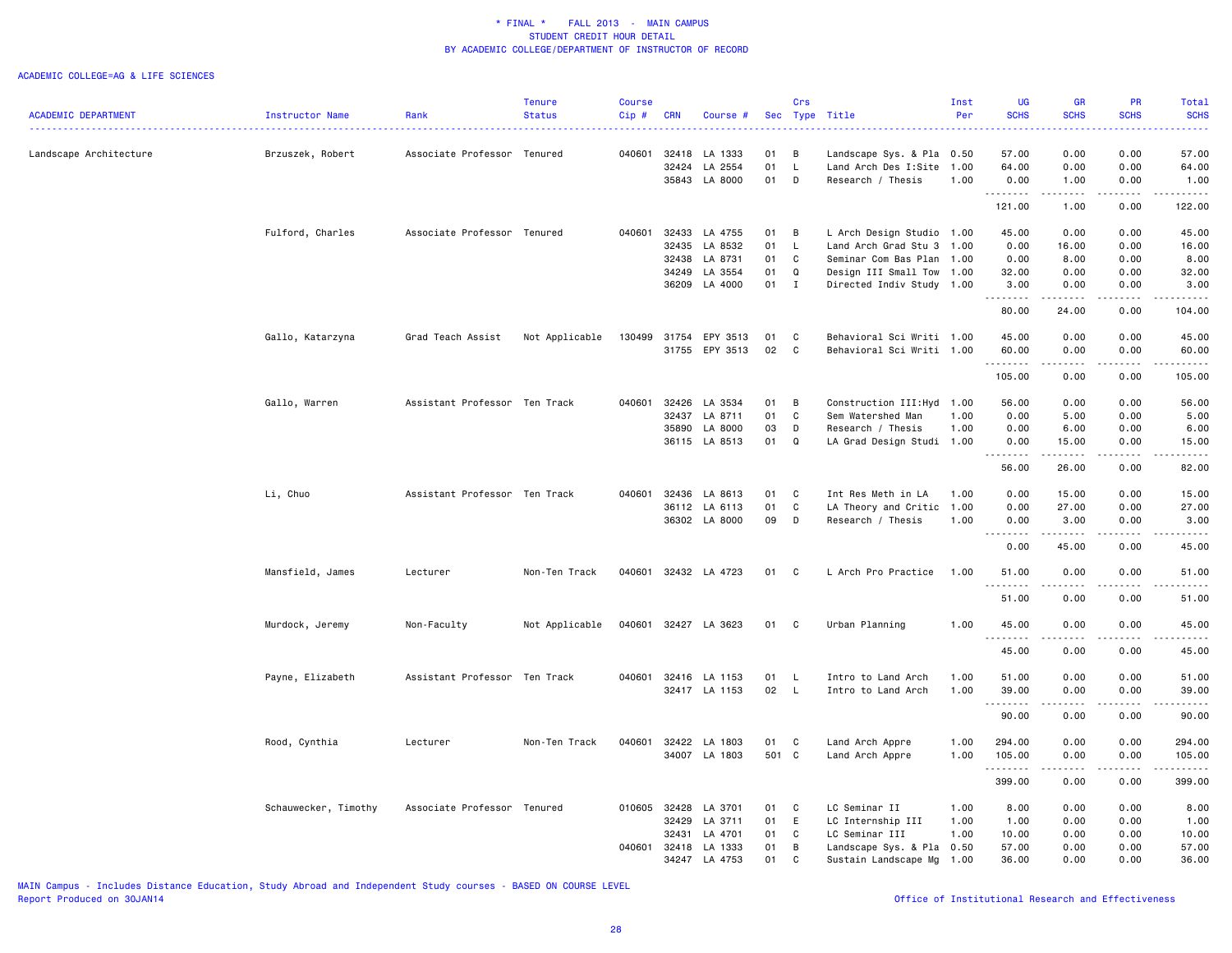|                            |                      |                             | <b>Tenure</b> | <b>Course</b> |            |               |              | Crs |                            | Inst | UG                  | <b>GR</b>                | PR                      | Total                          |
|----------------------------|----------------------|-----------------------------|---------------|---------------|------------|---------------|--------------|-----|----------------------------|------|---------------------|--------------------------|-------------------------|--------------------------------|
| <b>ACADEMIC DEPARTMENT</b> | Instructor Name      | Rank                        | <b>Status</b> | Cip#          | <b>CRN</b> | Course #      | <b>Sec</b>   |     | Type Title                 | Per  | <b>SCHS</b>         | <b>SCHS</b><br>--------  | <b>SCHS</b>             | <b>SCHS</b><br>- - - - - - - - |
| Landscape Architecture     | Schauwecker, Timothy | Associate Professor Tenured |               | 040601        |            | 34248 LA 6753 | 01 C         |     | Sustain Landscape Mg 1.00  |      | 0.00                | 3.00                     | 0.00                    | 3.00                           |
|                            |                      |                             |               |               |            | 35892 LA 8000 | 05 D         |     | Research / Thesis          | 1.00 | 0.00                | 12.00                    | 0.00                    | 12.00                          |
|                            |                      |                             |               |               | 36023      | LA 4753       | 02 C         |     | Sustain Landscape Mg 0.80  |      | 52.80               | 0.00                     | 0.00                    | 52.80                          |
|                            |                      |                             |               |               |            | 36204 LA 7000 | 05 I         |     | Directed Indiv Study 1.00  |      | 0.00                | 3.00                     | 0.00                    | 3.00                           |
|                            |                      |                             |               |               |            | 36206 LA 7000 | 07 I         |     | Directed Indiv Study 1.00  |      | 0.00<br>.           | 3.00<br>-----            | 0.00<br>.               | 3.00                           |
|                            |                      |                             |               |               |            |               |              |     |                            |      | 164.80              | 21.00                    | 0.00                    | 185.80                         |
|                            | Seymour, Michael     | Associate Professor Tenured |               | 040601        |            | 32419 LA 1533 | 01 L         |     | Pres Meth & Media          | 1.00 | 57.00               | 0.00                     | 0.00                    | 57.00                          |
|                            |                      |                             |               |               |            | 32420 LA 1533 | $02 \quad L$ |     | Pres Meth & Media          | 1.00 | 42.00               | 0.00                     | 0.00                    | 42.00                          |
|                            |                      |                             |               |               | 36200      | LA 7000       | 01 I         |     | Directed Indiv Study       | 1.00 | 0.00                | 3.00                     | 0.00                    | 3.00                           |
|                            |                      |                             |               |               |            | 36202 LA 7000 | 03 I         |     | Directed Indiv Study       | 1.00 | 0.00                | 3.00                     | 0.00                    | 3.00                           |
|                            |                      |                             |               |               | 36265      | LA 8000       | 08 D         |     | Research / Thesis          | 1.00 | 0.00                | 1.00                     | 0.00                    | 1.00                           |
|                            |                      |                             |               |               |            | 36333 LA 7000 | 09 I         |     | Directed Indiv Study 1.00  |      | 0.00<br>.           | 2.00                     | 0.00                    | 2.00                           |
|                            |                      |                             |               |               |            |               |              |     |                            |      | 99.00               | 9.00                     | 0.00                    | 108.00                         |
|                            | Walker, Jason        | Associate Professor Tenured |               | 040601        | 32423      | LA 2544       | 01 B         |     | LA Contruction I: Mat 1.00 |      | 56.00               | 0.00                     | 0.00                    | 56.00                          |
|                            |                      |                             |               |               | 35893      | LA 8000       | 06 D         |     | Research / Thesis          | 1.00 | 0.00                | 1.00                     | 0.00                    | 1.00                           |
|                            |                      |                             |               |               |            | 36109 LA 4124 | 01 B         |     | LA Construction Docs       | 1.00 | 4.00                | 0.00                     | 0.00                    | 4.00                           |
|                            |                      |                             |               |               |            | 36110 LA 6124 | $01 \quad B$ |     | LA Construction Docs       | 1.00 | 0.00                | 12.00                    | 0.00                    | 12.00                          |
|                            |                      |                             |               |               | 36201      | LA 7000       | $02 \quad I$ |     | Directed Indiv Study 1.00  |      | 0.00                | 4.00                     | 0.00                    | 4.00                           |
|                            |                      |                             |               |               | 36203      | LA 7000       | 04 I         |     | Directed Indiv Study 1.00  |      | 0.00                | 4.00                     | 0.00                    | 4.00                           |
|                            |                      |                             |               |               |            | 36205 LA 7000 | 06 I         |     | Directed Indiv Study 1.00  |      | 0.00                | 4.00                     | 0.00                    | 4.00                           |
|                            |                      |                             |               |               |            | 36207 LA 7000 | 08 I         |     | Directed Indiv Study 1.00  |      | 0.00                | 4.00<br>.                | 0.00<br>$\frac{1}{2}$   | 4.00                           |
|                            |                      |                             |               |               |            |               |              |     |                            |      | .<br>60.00          | 29.00                    | 0.00                    | 89.00                          |
|                            | Wilkerson, Gerald    | Non-Faculty                 | Tenured       | 040601        |            | 35894 LA 8000 | 07 D         |     | Research / Thesis          | 1.00 | 0.00                | 3.00                     | 0.00                    | 3.00                           |
|                            |                      |                             |               |               |            |               |              |     |                            |      | .<br>0.00           | 3.00                     | 0.00                    | 3.00                           |
| Landscape Architecture     |                      |                             |               |               |            |               |              |     |                            |      | ========<br>1270.80 | <b>EEEEEEE</b><br>158.00 | <b>EBBEBBBB</b><br>0.00 | 1428.80                        |
|                            |                      |                             |               |               |            |               |              |     |                            |      | ========            |                          | --------- --------      |                                |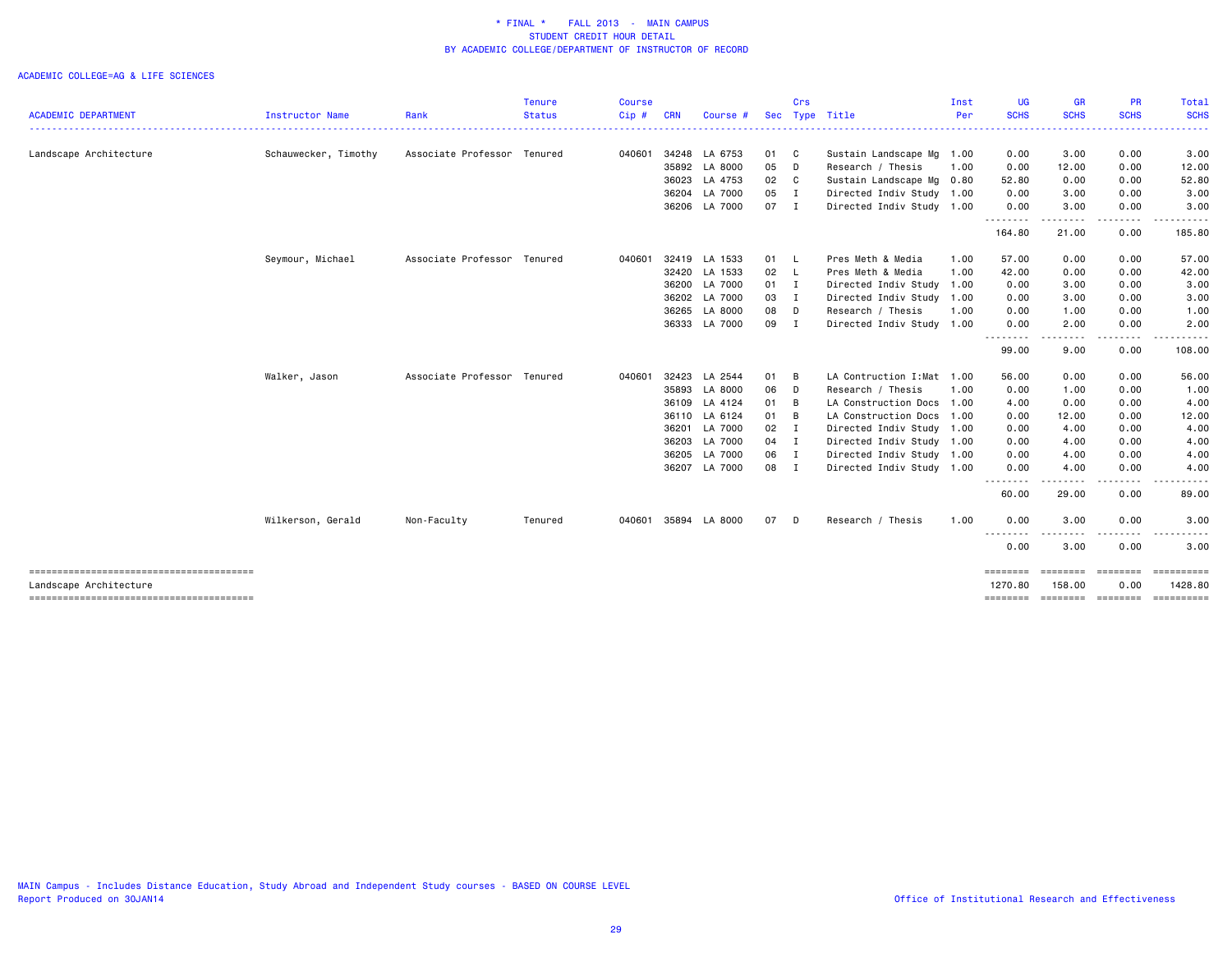|                            |                    |                                   | <b>Tenure</b> | <b>Course</b> |            |                       |       | Crs          |                           | Inst | UG                                      | <b>GR</b>          | <b>PR</b>                    | Total                              |
|----------------------------|--------------------|-----------------------------------|---------------|---------------|------------|-----------------------|-------|--------------|---------------------------|------|-----------------------------------------|--------------------|------------------------------|------------------------------------|
| <b>ACADEMIC DEPARTMENT</b> | Instructor Name    | Rank                              | <b>Status</b> | $Cip$ #       | <b>CRN</b> | Course #              |       |              | Sec Type Title            | Per  | <b>SCHS</b>                             | <b>SCHS</b>        | <b>SCHS</b>                  | <b>SCHS</b><br>----                |
| Plant & Soil Sciences      | Arancibia, Ramon   | Research Assist Pro Non-Ten Track |               | 020402        | 34900      | PSS 9000              | 01    | D            | Research / Diss           | 1.00 | 0.00                                    | 1.00               | 0.00                         | 1.00                               |
|                            |                    |                                   |               |               |            |                       |       |              |                           |      | $- - - -$<br>0.00                       | $- - - -$<br>1.00  | $\sim$ $\sim$ $\sim$<br>0.00 | -----<br>1.00                      |
|                            | Baldwin, Brian     | Professor                         | Tenured       | 020401        | 34870      | PSS 8000              | 02    | D            | Research / Thesis         | 1.00 | 0.00                                    | 1.00               | 0.00                         | 1.00                               |
|                            |                    |                                   |               | 020402        | 34901      | PSS 9000              | 02    | D            | Research / Diss           | 1.00 | 0.00                                    | 2.00               | 0.00                         | 2.00                               |
|                            |                    |                                   |               |               | 36370      | PSS 7000              | 02    | $\mathbf{I}$ | Directed Indiv Study      | 1.00 | 0.00                                    | 3.00               | 0.00                         | 3.00                               |
|                            |                    |                                   |               | 020405 36058  |            | PSS 4503              | 02    | C            | Plant Breeding            | 1.00 | 15.00                                   | 0.00               | 0.00                         | 15.00                              |
|                            |                    |                                   |               |               | 36059      | PSS 6503              | 02    | C            | Plant Breeding            | 1.00 | 0.00                                    | 30.00              | 0.00                         | 30.00                              |
|                            |                    |                                   |               | 260202 34750  |            | <b>BCH 8000</b>       | 01    | D            | Research / Thesis         | 1.00 | 0.00                                    | 5.00               | 0.00                         | 5.00                               |
|                            |                    |                                   |               |               |            |                       |       |              |                           |      | 15.00                                   | 41.00              | 0.00                         | 56.00                              |
|                            | Baldwin, Christian | Assistant Professor Ten Track     |               |               |            | 020402 34839 PSS 2990 | 01    | $\mathbf{C}$ | Special Topic In PSS 1.00 |      | 60.00                                   | 0.00               | 0.00                         | 60.00                              |
|                            |                    |                                   |               |               |            |                       |       |              |                           |      | 60.00                                   | .<br>0.00          | $- - - - -$<br>0.00          | .<br>60.00                         |
|                            | Bi, Guihong        | Research Assoc Prof Non-Ten Track |               | 020403        | 33192      | PSS 2423              | 01    | C            | Plant Matl I              | 1.00 | 111.00                                  | 0.00               | 0.00                         | 111.00                             |
|                            |                    |                                   |               |               | 33193      | PSS 2423              | 02    | K            | Plant Matl I Lab          | 1.00 | 0.00                                    | 0.00               | 0.00                         | 0.00                               |
|                            |                    |                                   |               |               | 33194      | PSS 2423              | 03    | К            | Plant Matl I              | 1.00 | 0.00                                    | 0.00               | 0.00                         | 0.00                               |
|                            |                    |                                   |               |               | 33195      | PSS 2423              | 04    | K            | Plant Matl I              | 1.00 | 0.00                                    | 0.00               | 0.00                         | 0.00                               |
|                            |                    |                                   |               |               |            |                       |       |              |                           |      | .<br>111.00                             | -----<br>0.00      | .<br>0.00                    | .<br>111.00                        |
|                            | Bond, Jason        | Research Assoc Prof Non-Ten Track |               | 020401        |            | 34872 PSS 8000        | 04    | D            | Research / Thesis         | 1.00 | 0.00                                    | 1.00               | 0.00                         | 1.00                               |
|                            |                    |                                   |               |               |            |                       |       |              |                           |      |                                         | $- - - - -$        | .                            | $\sim$ $\sim$ $\sim$ $\sim$ $\sim$ |
|                            |                    |                                   |               |               |            |                       |       |              |                           |      | 0.00                                    | 1.00               | 0.00                         | 1.00                               |
|                            | Byrd, John         | Extension Professor Non-Ten Track |               | 020401        |            | 34873 PSS 8000        | 05    | D            | Research / Thesis         | 1.00 | 0.00<br>- - - -                         | 2.00               | 0.00                         | 2.00                               |
|                            |                    |                                   |               |               |            |                       |       |              |                           |      | 0.00                                    | 2.00               | 0.00                         | 2.00                               |
|                            | Cox, Michael       | Professor                         | Tenured       | 020401        | 34328      | PSS 4373              | 01    | B            | Geospatial Agn Mgt        | 1.00 | 48.00                                   | 0.00               | 0.00                         | 48.00                              |
|                            |                    |                                   |               |               | 34329      | PSS 6373              | 01    | В            | Geospatial Agn Mgt        | 1.00 | 0.00                                    | 30.00              | 0.00                         | 30.00                              |
|                            |                    |                                   |               |               | 34875      | PSS 8000              | 07    | D            | Research / Thesis         | 1.00 | 0.00                                    | 2.00               | 0.00                         | 2.00                               |
|                            |                    |                                   |               | 020402 36382  |            | PSS 7000              | 03    | $\mathbf{I}$ | Directed Indiv Study      | 1.00 | 0.00                                    | 3.00               | 0.00                         | 3.00                               |
|                            |                    |                                   |               |               | 36414      | PSS 7000              | 04    | $\mathbf{I}$ | Directed Indiv Study 1.00 |      | 0.00                                    | 3.00               | 0.00                         | 3.00                               |
|                            |                    |                                   |               |               |            |                       |       |              |                           |      | 48.00                                   | د د د د د<br>38.00 | $   -$<br>0.00               | .<br>86.00                         |
|                            | DelPrince, James   | Professor                         | Tenured       | 011103 33177  |            | PSS 1001              | F02 C |              | First Year Seminar        | 1.00 | 19.00                                   | 0.00               | 0.00                         | 19.00                              |
|                            |                    |                                   |               | 020403 33184  |            | PSS 2343              | 01    | $\mathbf c$  | Floral Design             | 1.00 | 240.00                                  | 0.00               | 0.00                         | 240.00                             |
|                            |                    |                                   |               |               | 33185      | PSS 2343              | 02    | K            | Floral Design             | 0.05 | 0.00                                    | 0.00               | 0.00                         | 0.00                               |
|                            |                    |                                   |               |               | 33186      | PSS 2343              | 03    | K            | Floral Design             | 0.05 | 0.00                                    | 0.00               | 0.00                         | 0.00                               |
|                            |                    |                                   |               |               | 33187      | PSS 2343              | 04    | К            | Floral Design             | 1.00 | 0.00                                    | 0.00               | 0.00                         | 0.00                               |
|                            |                    |                                   |               |               | 33188      | PSS 2343              | 05    | K            | Floral Design             | 1.00 | 0.00                                    | 0.00               | 0.00                         | 0.00                               |
|                            |                    |                                   |               |               | 33189      | PSS 2343              | 06    | K            | Floral Design             | 1.00 | 0.00                                    | 0.00               | 0.00                         | 0.00                               |
|                            |                    |                                   |               |               |            | PSS 2343              | 07    | К            |                           | 0.05 |                                         |                    |                              | 0.00                               |
|                            |                    |                                   |               |               | 33190      |                       |       |              | Floral Design             |      | 0.00                                    | 0.00               | 0.00                         |                                    |
|                            |                    |                                   |               |               | 33202      | PSS 3413              | 01    | E            | Floristry Internship      | 1.00 | 6.00                                    | 0.00               | 0.00                         | 6.00                               |
|                            |                    |                                   |               |               | 34053      | PSS 2343              | 501 B |              | Floral Design             | 1.00 | 6.00<br>د د د د<br>$\sim$ $\sim$ $\sim$ | 0.00<br>.          | 0.00<br>.                    | 6.00<br>.                          |
|                            |                    |                                   |               |               |            |                       |       |              |                           |      | 271.00                                  | 0.00               | 0.00                         | 271.00                             |
|                            | Denny, Geoffrey    | Extension Assist Pr Non-Ten Track |               | 020401        |            | 36316 PSS 8000        | 33    | D            | Research / Thesis         | 1.00 | 0.00                                    | 2.00               | 0.00                         | 2.00                               |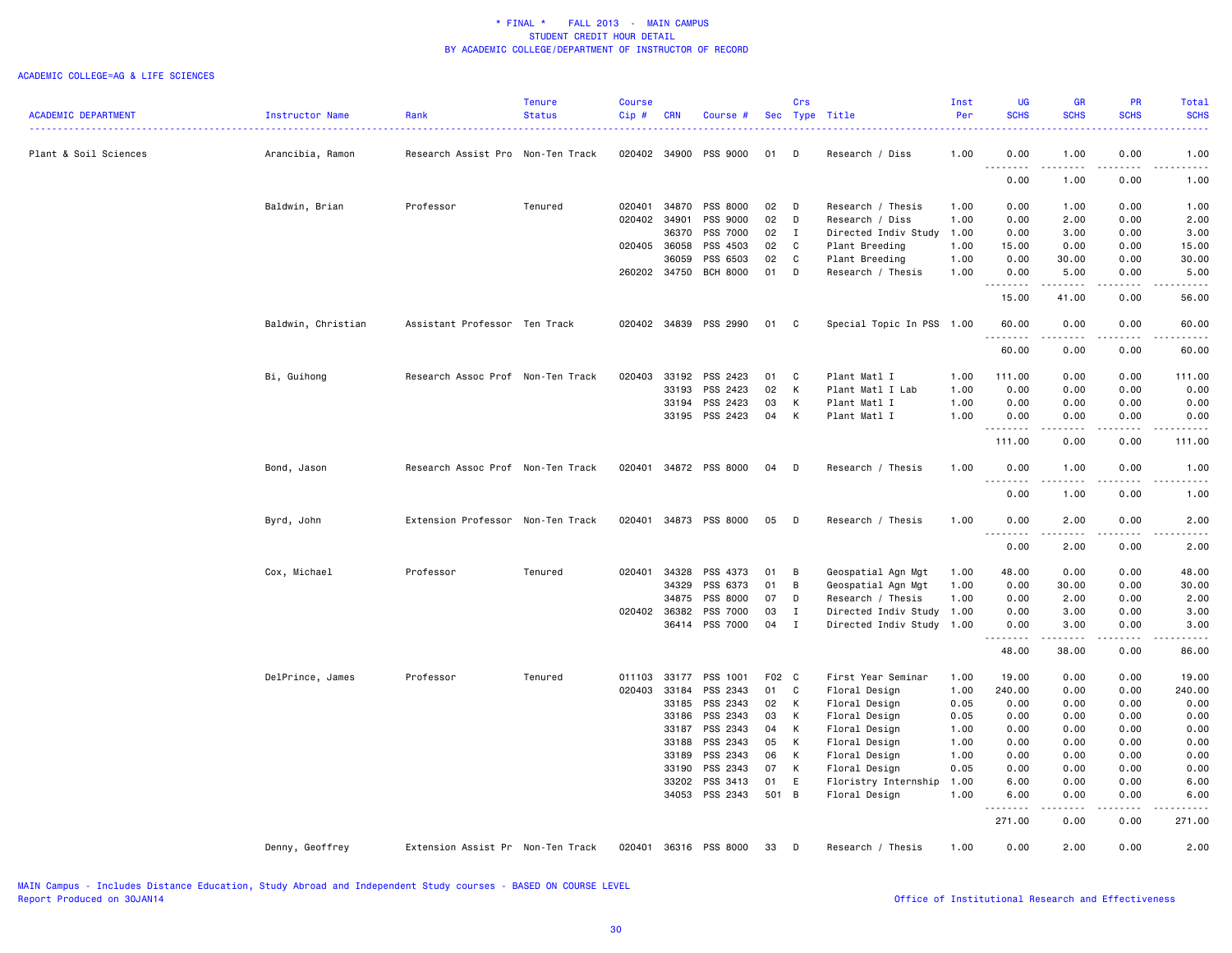|                            |                  |                                   | Tenure        | <b>Course</b> |              |                       |       | Crs            |                           | Inst | UG                        | <b>GR</b>                                                                                                                         | PR                  | Total       |
|----------------------------|------------------|-----------------------------------|---------------|---------------|--------------|-----------------------|-------|----------------|---------------------------|------|---------------------------|-----------------------------------------------------------------------------------------------------------------------------------|---------------------|-------------|
| <b>ACADEMIC DEPARTMENT</b> | Instructor Name  | Rank                              | <b>Status</b> | Cip#          | <b>CRN</b>   | Course #              |       |                | Sec Type Title            | Per  | <b>SCHS</b>               | <b>SCHS</b>                                                                                                                       | <b>SCHS</b>         | <b>SCHS</b> |
|                            |                  |                                   |               |               |              |                       |       |                |                           |      |                           |                                                                                                                                   |                     |             |
|                            |                  |                                   |               |               |              |                       |       |                |                           |      | <u>.</u><br>0.00          | .<br>2.00                                                                                                                         | 0.00                | 2.00        |
| Plant & Soil Sciences      | Dodds, Darrin    | Extension Assoc Pro Non-Ten Track |               | 020401        |              | 34876 PSS 8000        | 08    | D              | Research / Thesis         | 1.00 | 0.00                      | 21.00                                                                                                                             | 0.00                | 21.00       |
|                            |                  |                                   |               |               |              |                       |       |                |                           |      | <u>.</u><br>0.00          | .<br>21.00                                                                                                                        | .<br>0.00           | .<br>21.00  |
|                            | Harkess, Richard | Professor                         | Tenured       | 010604        | 33214        | PSS 4343              | 01    | C              | Control Enviro Ag         | 1.00 | 51.00                     | 0.00                                                                                                                              | 0.00                | 51.00       |
|                            |                  |                                   |               | 011103        | 33223        | PSS 4553              | 01    | C              | Plant Growth & Devel 1.00 |      | 72.00                     | 0.00                                                                                                                              | 0.00                | 72.00       |
|                            |                  |                                   |               |               | 33224        | PSS 4553              | 02    | C              | Plant Growth & Devel      | 1.00 | 15.00                     | 0.00                                                                                                                              | 0.00                | 15.00       |
|                            |                  |                                   |               |               | 33239        | PSS 6553              | 01    | C              | Plant Growth & Devel      | 1.00 | 0.00                      | 24.00                                                                                                                             | 0.00                | 24.00       |
|                            |                  |                                   |               |               | 33240        | PSS 6553              | 02    | C              | Plant Growth & Devel      | 1.00 | 0.00                      | 36.00                                                                                                                             | 0.00                | 36.00       |
|                            |                  |                                   |               |               | 011105 33213 | PSS 4341              | 01    | - L            | Contrl Enviro Ag Lab      | 1.00 | 12.00                     | 0.00                                                                                                                              | 0.00                | 12.00       |
|                            |                  |                                   |               | 020401        | 34879        | PSS 8000              | 11    | D              | Research / Thesis         | 1.00 | 0.00                      | 7.00                                                                                                                              | 0.00                | 7.00        |
|                            |                  |                                   |               | 020402        | 34905        | PSS 9000              | 06    | D              | Research / Diss           | 1.00 | 0.00                      | 9.00                                                                                                                              | 0.00                | 9.00        |
|                            |                  |                                   |               | 020403        | 33230        | PSS 6343              | 01    | C              | Control Enviro Ag         | 1.00 | 0.00                      | 15.00                                                                                                                             | 0.00                | 15.00       |
|                            |                  |                                   |               | 040601        | 36023        | LA 4753               | 02    | C              | Sustain Landscape Mg      | 0.20 | 13.20                     | 0.00                                                                                                                              | 0.00                | 13.20       |
|                            |                  |                                   |               | 260307        |              | 34335 PSS 8553        | 01    | C              | Phytohormon & Growth      | 1.00 | 0.00<br><u>.</u>          | 42.00                                                                                                                             | 0.00                | 42.00       |
|                            |                  |                                   |               |               |              |                       |       |                |                           |      | 163.20                    | 133.00                                                                                                                            | 0.00                | 296.20      |
|                            | Henry, William   | Associate Professor Ten Track     |               | 020403        | 32022        | FO 6411               | 01    | $\mathbf{C}$   | Remote Sensing Semin 1.00 |      | 0.00                      | 1.00                                                                                                                              | 0.00                | 1.00        |
|                            |                  |                                   |               |               | 34849        | ECE 6411              | 01    | $\mathbf{C}$   | Remote Sensing Semin      | 1.00 | 0.00                      | 1.00                                                                                                                              | 0.00                | 1.00        |
|                            |                  |                                   |               | 030506        | 33215        | PSS 4411              | 01    | C              | Remote Sensing Semin      | 1.00 | 3.00                      | 0.00                                                                                                                              | 0.00                | 3.00        |
|                            |                  |                                   |               | 450701        | 32124        | GR 4411               | 01    | C              | Remote Sensing Semin 1.00 |      | 2.00                      | 0.00                                                                                                                              | 0.00                | 2.00        |
|                            |                  |                                   |               |               |              | 32148 GR 6411         | 01 C  |                | Remote Sensing Semin 1.00 |      | 0.00<br><u>.</u><br>$  -$ | 5.00<br>$\frac{1}{2} \left( \frac{1}{2} \right) \left( \frac{1}{2} \right) \left( \frac{1}{2} \right) \left( \frac{1}{2} \right)$ | 0.00<br>.           | 5.00        |
|                            |                  |                                   |               |               |              |                       |       |                |                           |      | 5.00                      | 7.00                                                                                                                              | 0.00                | 12.00       |
|                            | Irby, Jon        | Extension Assist Pr Non-Ten Track |               | 020401        |              | 34881 PSS 8000        | 13    | $\mathsf{D}$   | Research / Thesis         | 1.00 | 0.00<br>.                 | 6.00<br>----                                                                                                                      | 0.00<br>.           | 6.00        |
|                            |                  |                                   |               |               |              |                       |       |                |                           |      | 0.00                      | 6.00                                                                                                                              | 0.00                | 6.00        |
|                            | Kingery, William | Professor                         | Tenured       | 011103        | 33176        | PSS 1001              | F01 C |                | First Year Seminar        | 1.00 | 12.00                     | 0.00                                                                                                                              | 0.00                | 12.00       |
|                            |                  |                                   |               | 020402        | 36277        | PSS 7000              | 01    | $\blacksquare$ | Directed Indiv Study 1.00 |      | 0.00                      | 3.00                                                                                                                              | 0.00                | 3.00        |
|                            |                  |                                   |               | 020501        | 34325        | PSS 4333              | 01    | $\overline{B}$ | Soil Conservation         | 1.00 | 24.00                     | 0.00                                                                                                                              | 0.00                | 24.00       |
|                            |                  |                                   |               |               | 34327        | PSS 6333              | 01    | B              | Soil Conservation         | 1.00 | 0.00                      | 12.00                                                                                                                             | 0.00                | 12.00       |
|                            |                  |                                   |               |               |              | 34334 PSS 8343        | 01    | $\mathbf{C}$   | Soil Plant Atmospher      | 1.00 | 0.00                      | 30.00<br>.                                                                                                                        | 0.00                | 30.00       |
|                            |                  |                                   |               |               |              |                       |       |                |                           |      | 36.00                     | 45.00                                                                                                                             | 0.00                | 81.00       |
|                            | Lang, David      | Professor                         | Tenured       | 010304        | 33209        | PSS 4103              | 01    | C              | Forage Pasture            | 1.00 | 87.00                     | 0.00                                                                                                                              | 0.00                | 87.00       |
|                            |                  |                                   |               |               | 33210        | PSS 4103              | 02    | K              | Forage Pasture            | 1.00 | 0.00                      | 0.00                                                                                                                              | 0.00                | 0.00        |
|                            |                  |                                   |               | 020402        | 33225        | PSS 6103              | 01    | C              | Forage Pasture            | 1.00 | 0.00                      | 15.00                                                                                                                             | 0.00                | 15.00       |
|                            |                  |                                   |               |               |              | 33226 PSS 6103        | 02    | K              | Forage Pasture            | 1.00 | 0.00<br><u>.</u>          | 0.00<br>$- - - - -$                                                                                                               | 0.00<br>.           | 0.00        |
|                            |                  |                                   |               |               |              |                       |       |                |                           |      | 87.00                     | 15.00                                                                                                                             | 0.00                | 102.00      |
|                            | Larson, Erick    | Extension Assoc Pro Non-Ten Track |               |               |              | 020401 34884 PSS 8000 | 16    | $\Box$         | Research / Thesis         | 1.00 | 0.00<br>.                 | 5.00<br>.                                                                                                                         | 0.00<br>$- - - - -$ | 5.00        |
|                            |                  |                                   |               |               |              |                       |       |                |                           |      | 0.00                      | 5.00                                                                                                                              | 0.00                | 5.00        |
|                            | Lemus, Rocky     | Extension Assoc Pro Non-Ten Track |               | 020401        |              | 34885 PSS 8000        | 17    | D              | Research / Thesis         | 1.00 | 0.00                      | 5.00                                                                                                                              | 0.00                | 5.00        |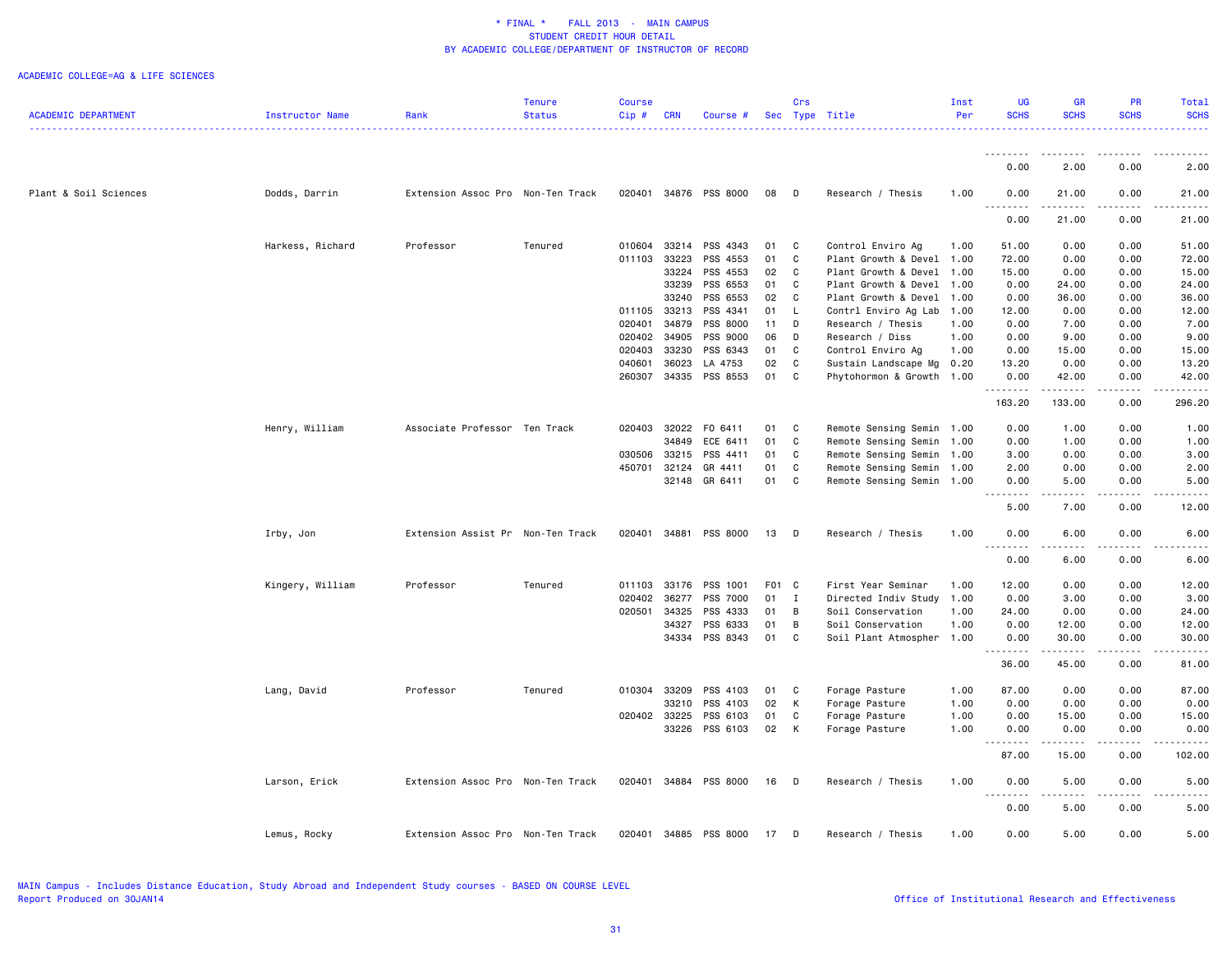#### ACADEMIC COLLEGE=AG & LIFE SCIENCES

|                            |                    |                                   | Tenure        | <b>Course</b> |            |                       |    | Crs          |                           | Inst | UG                  | <b>GR</b>                                                                                                                                                     | PR                | Total       |
|----------------------------|--------------------|-----------------------------------|---------------|---------------|------------|-----------------------|----|--------------|---------------------------|------|---------------------|---------------------------------------------------------------------------------------------------------------------------------------------------------------|-------------------|-------------|
| <b>ACADEMIC DEPARTMENT</b> | Instructor Name    | Rank                              | <b>Status</b> | $Cip$ #       | <b>CRN</b> | Course #              |    |              | Sec Type Title            | Per  | <b>SCHS</b>         | <b>SCHS</b>                                                                                                                                                   | <b>SCHS</b>       | <b>SCHS</b> |
|                            |                    |                                   |               |               |            |                       |    |              |                           |      |                     |                                                                                                                                                               |                   | $- - - - -$ |
|                            |                    |                                   |               |               |            |                       |    |              |                           |      | . <b>.</b>          | $\frac{1}{2}$                                                                                                                                                 | $- - - - -$       |             |
|                            |                    |                                   |               |               |            |                       |    |              |                           |      | 0.00                | 5.00                                                                                                                                                          | 0.00              | 5.00        |
| Plant & Soil Sciences      | Macoon, Bisoondat  | Research Assoc Prof Non-Ten Track |               |               |            | 020402 34908 PSS 9000 | 09 | D            | Research / Diss           | 1.00 | 0.00                | 9.00                                                                                                                                                          | 0.00              | 9.00        |
|                            |                    |                                   |               |               |            |                       |    |              |                           |      | 0.00                | 9.00                                                                                                                                                          | 0.00              | 9.00        |
|                            | Madsen, John       | Extension Assoc Pro Non-Ten Track |               | 020401        |            | 34887 PSS 8000        | 19 | $\Box$       | Research / Thesis         | 1.00 | 0.00                | 9.00                                                                                                                                                          | 0.00              | 9.00        |
|                            |                    |                                   |               |               |            |                       |    |              |                           |      | 0.00                | .<br>9.00                                                                                                                                                     | 0.00              | 9.00        |
|                            |                    |                                   |               |               |            |                       |    |              |                           |      |                     |                                                                                                                                                               |                   |             |
|                            | Massey, Joseph     | Associate Professor Tenured       |               |               |            | 011105 33245 PSS 8701 | 01 | $\mathbf{C}$ | Cur Topics Weed Sci       | 1.00 | 0.00                | 1.00                                                                                                                                                          | 0.00              | 1.00        |
|                            |                    |                                   |               |               | 33246      | PSS 8711              | 01 | s            | Cur Topics Weed Sci       | 1.00 | 0.00                | 1.00                                                                                                                                                          | 0.00              | 1.00        |
|                            |                    |                                   |               |               | 33247      | PSS 8721              | 01 | C.           | Cur Topics Weed Sci       | 1.00 | 0.00                | 4.00                                                                                                                                                          | 0.00              | 4.00        |
|                            |                    |                                   |               | 020406        | 33252      | PSS 8771              | 01 | C            | Cur Topics Weed Sci       | 1.00 | 0.00                | 1.00                                                                                                                                                          | 0.00              | 1.00        |
|                            |                    |                                   |               | 020499        | 34336      | PSS 8724              | 01 | B            | Herb Phys & Biochem       | 1.00 | 0.00                | 16.00                                                                                                                                                         | 0.00              | 16.00       |
|                            |                    |                                   |               | 030101        |            | 31665 ENS 4102        | 01 | E            | Practicum                 | 1.00 | 2.00<br>.           | 0.00<br>.                                                                                                                                                     | 0.00<br>2.2.2.2.2 | 2.00<br>.   |
|                            |                    |                                   |               |               |            |                       |    |              |                           |      | 2.00                | 23.00                                                                                                                                                         | 0.00              | 25.00       |
|                            | Matta, Frank       | Professor                         | Tenured       | 010304        | 34324      | PSS 3043              | 01 | $\mathbf{C}$ | Fruit Science             | 1.00 | 75.00               | 0.00                                                                                                                                                          | 0.00              | 75.00       |
|                            |                    |                                   |               | 020401        | 34889      | PSS 8000              | 21 | D            | Research / Thesis         | 1.00 | 0.00                | 3.00                                                                                                                                                          | 0.00              | 3.00        |
|                            |                    |                                   |               | 020402        |            | 34911 PSS 9000        | 12 | D            | Research / Diss           | 1.00 | 0.00                | 9.00                                                                                                                                                          | 0.00              | 9.00        |
|                            |                    |                                   |               |               |            |                       |    |              |                           |      | . <b>.</b><br>75.00 | $- - - - -$<br>12.00                                                                                                                                          | .<br>0.00         | 87.00       |
|                            | McDougald, Lynette | Instructor                        | Non-Ten Track | 020402        | 35088      | PSS 4990              | 02 | B            | Special Topic In PSS      | 1.00 | 45.00               | 0.00                                                                                                                                                          | 0.00              | 45.00       |
|                            |                    |                                   |               | 020403        |            | 33190 PSS 2343        | 07 | K            | Floral Design             | 0.95 | 0.00                | 0.00                                                                                                                                                          | 0.00              | 0.00        |
|                            |                    |                                   |               |               |            |                       |    |              |                           |      | .<br>45.00          | $\frac{1}{2}$<br>0.00                                                                                                                                         | .<br>0.00         | 45.00       |
|                            |                    |                                   |               |               |            |                       |    |              |                           |      |                     |                                                                                                                                                               |                   |             |
|                            | Nagel, David       | Extension Professor Non-Ten Track |               | 010304        | 33220      | PSS 4453              | 01 | C            | Vegetable Production 1.00 |      | 57.00               | 0.00                                                                                                                                                          | 0.00              | 57.00       |
|                            |                    |                                   |               |               |            | 33221 PSS 4453        | 02 | K            | Vegetable Production      | 1.00 | 0.00<br>. <b>.</b>  | 0.00                                                                                                                                                          | 0.00              | 0.00        |
|                            |                    |                                   |               |               |            |                       |    |              |                           |      | 57.00               | 0.00                                                                                                                                                          | 0.00              | 57.00       |
|                            | Peterson, Daniel   | Non-Faculty                       | Tenured       | 020401        | 34891      | PSS 8000              | 23 | D            | Research / Thesis         | 1.00 | 0.00                | 1.00                                                                                                                                                          | 0.00              | 1.00        |
|                            |                    |                                   |               | 260202        |            | 34318 BCH 8631        | 01 | - S          | Topics in Genomics        | 1.00 | 0.00                | 9.00                                                                                                                                                          | 0.00              | 9.00        |
|                            |                    |                                   |               |               |            |                       |    |              |                           |      | <u>.</u><br>0.00    | $\frac{1}{2} \left( \frac{1}{2} \right) \left( \frac{1}{2} \right) \left( \frac{1}{2} \right) \left( \frac{1}{2} \right) \left( \frac{1}{2} \right)$<br>10.00 | .<br>0.00         | 10.00       |
|                            | Phillips, Jerry    | Professor                         | Tenured       | 020402 33253  |            | PSS 8811              | 01 | <b>S</b>     | Seminar                   | 1.00 | 0.00                | 6.00                                                                                                                                                          | 0.00              | 6.00        |
|                            |                    |                                   |               |               | 33254      | PSS 8821              | 01 | s            | Seminar                   | 1.00 | 0.00                | 2.00                                                                                                                                                          | 0.00              | 2.00        |
|                            |                    |                                   |               |               | 33255      | PSS 8831              | 01 | - S          | Seminar                   | 1.00 | 0.00                | 2.00                                                                                                                                                          | 0.00              | 2.00        |
|                            |                    |                                   |               |               |            |                       |    |              |                           |      | . <b>.</b>          | .                                                                                                                                                             | $- - - - -$       | .           |
|                            |                    |                                   |               |               |            |                       |    |              |                           |      | 0.00                | 10.00                                                                                                                                                         | 0.00              | 10.00       |
|                            | Reddy, Kambham     | Research Professor                | Non-Ten Track | 020402        |            | 34743 PSS 6990        | 01 | B            | Special Topic In PSS      | 1.00 | 0.00                | 9.00                                                                                                                                                          | 0.00              | 9.00        |
|                            |                    |                                   |               |               |            | 34912 PSS 9000        | 13 | D            | Research / Diss           | 1.00 | 0.00                | 23.00                                                                                                                                                         | 0.00              | 23.00       |
|                            |                    |                                   |               |               |            |                       |    |              |                           |      | <u>.</u><br>0.00    | 32.00                                                                                                                                                         | 0.00              | 32.00       |
|                            | Reynolds, Daniel   | Professor                         | Tenured       | 020401        | 34893      | PSS 8000              | 25 | D            | Research / Thesis         | 1.00 | 0.00                | 13.00                                                                                                                                                         | 0.00              | 13.00       |
|                            |                    |                                   |               | 020402        | 33196      | PSS 3133              | 01 | C            | Intro Weed Science        | 1.00 | 147.00              | 0.00                                                                                                                                                          | 0.00              | 147.00      |
|                            |                    |                                   |               |               |            | 34913 PSS 9000        | 14 | D            | Research / Diss           | 1.00 | 0.00                | 6.00                                                                                                                                                          | 0.00              | 6.00        |

MAIN Campus - Includes Distance Education, Study Abroad and Independent Study courses - BASED ON COURSE LEVEL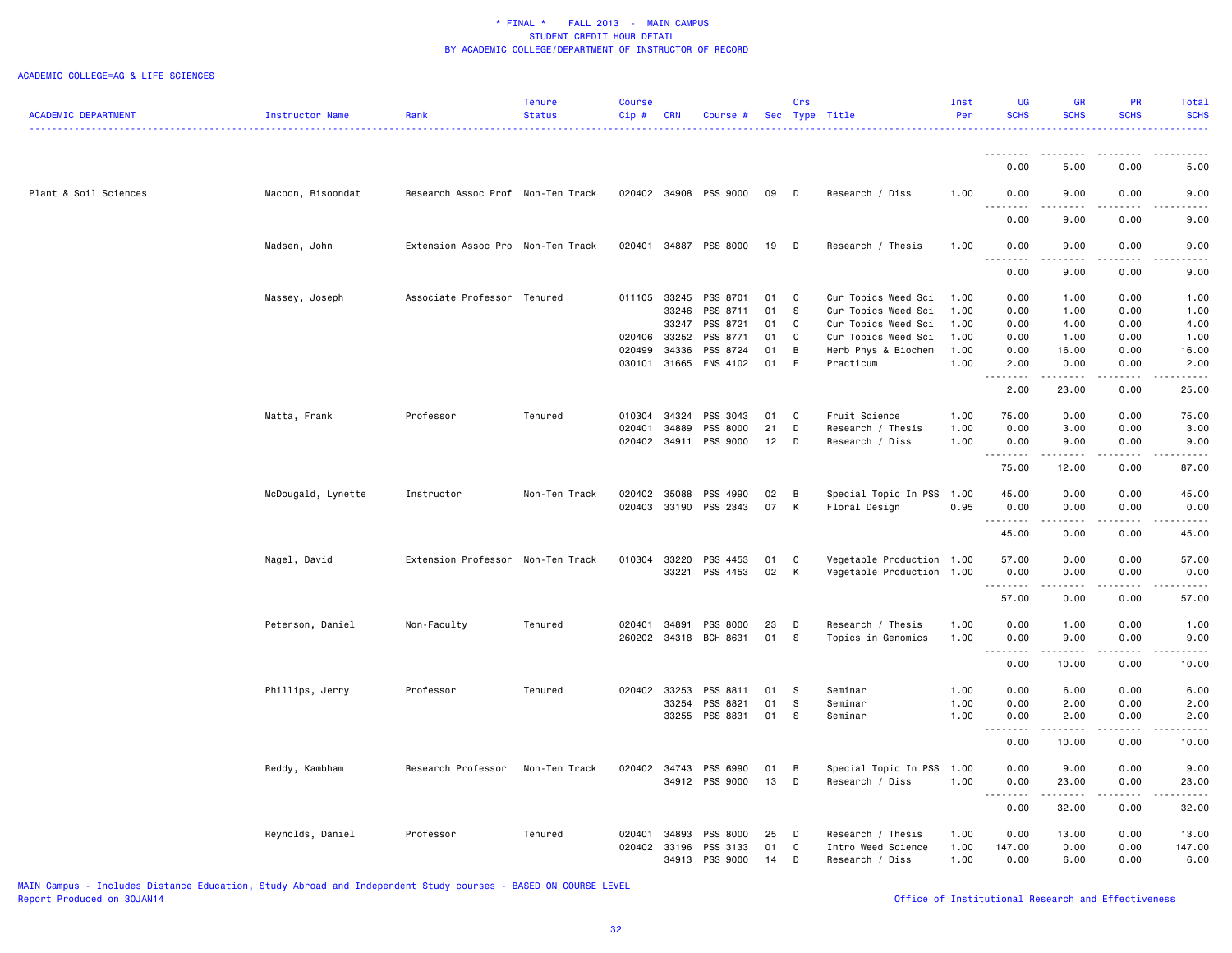|                            |                    |                             | Tenure         | <b>Course</b> |              |                           |    | Crs            |                           | Inst | UG                 | <b>GR</b>                                                                                                                                                     | PR               | Total        |
|----------------------------|--------------------|-----------------------------|----------------|---------------|--------------|---------------------------|----|----------------|---------------------------|------|--------------------|---------------------------------------------------------------------------------------------------------------------------------------------------------------|------------------|--------------|
| <b>ACADEMIC DEPARTMENT</b> | Instructor Name    | Rank                        | <b>Status</b>  | Cip#          | <b>CRN</b>   | Course #                  |    |                | Sec Type Title            | Per  | <b>SCHS</b>        | <b>SCHS</b>                                                                                                                                                   | <b>SCHS</b>      | <b>SCHS</b>  |
|                            |                    |                             |                |               |              |                           |    |                |                           |      | --------           | --------                                                                                                                                                      | .                | .            |
|                            |                    |                             |                |               |              |                           |    |                |                           |      | 147.00             | 19.00                                                                                                                                                         | 0.00             | 166.00       |
| Plant & Soil Sciences      | Smith, Marshall    | Non-Faculty                 | Not Applicable |               |              | 521003 35508 SLCE 1002 01 |    | $\overline{B}$ | Day One Leadership C 0.40 |      | 173.60             | 0.00                                                                                                                                                          | 0.00             | 173.60       |
|                            |                    |                             |                |               |              |                           |    |                |                           |      | .<br>173.60        | $\sim$ $\sim$ $\sim$ $\sim$<br>0.00                                                                                                                           | .<br>0.00        | .<br>173.60  |
|                            | Stewart, Barry     | Associate Professor Tenured |                | 010607        | 33216        | PSS 4414                  | 01 | C              | Turf Management           | 1.00 | 104.00             | 0.00                                                                                                                                                          | 0.00             | 104.00       |
|                            |                    |                             |                |               | 33217        | PSS 4414                  | 02 | К              | Turf Management           | 1.00 | 0.00               | 0.00                                                                                                                                                          | 0.00             | 0.00         |
|                            |                    |                             |                |               | 33218        | PSS 4414                  | 03 | $\mathsf{K}$   | Turf Management           | 1.00 | 0.00               | 0.00                                                                                                                                                          | 0.00             | 0.00         |
|                            |                    |                             |                |               | 33232        | PSS 6414                  | 01 | C              | Turf Management           | 1.00 | 0.00               | 4.00                                                                                                                                                          | 0.00             | 4.00         |
|                            |                    |                             |                |               | 33234        | PSS 6414                  | 03 | K              | Turf Management           | 1.00 | 0.00               | 0.00                                                                                                                                                          | 0.00             | 0.00         |
|                            |                    |                             |                |               | 011103 33179 | PSS 1313                  | 01 | C              | Plant Science             | 1.00 | 162.00             | 0.00                                                                                                                                                          | 0.00             | 162.00       |
|                            |                    |                             |                |               | 33180        | PSS 1313                  | 02 | K              | Plant Science             | 1.00 | 0.00               | 0.00                                                                                                                                                          | 0.00             | 0.00         |
|                            |                    |                             |                |               | 33181        | PSS 1313                  | 03 | К              | Plant Science             | 1.00 | 0.00               | 0.00                                                                                                                                                          | 0.00             | 0.00         |
|                            |                    |                             |                |               | 33182        | PSS 1313                  | 04 | К              | Plant Science             | 1.00 | 0.00               | 0.00                                                                                                                                                          | 0.00             | 0.00         |
|                            |                    |                             |                | 020401        | 33201        | PSS 3411                  | 01 | C              | Turf Seminar I            | 1.00 | 24.00              | 0.00                                                                                                                                                          | 0.00             | 24.00        |
|                            |                    |                             |                |               |              | 34896 PSS 8000            | 28 | D              | Research / Thesis         | 1.00 | 0.00               | 1.00                                                                                                                                                          | 0.00             | 1.00         |
|                            |                    |                             |                |               |              |                           |    |                |                           |      | 290.00             | 5.00                                                                                                                                                          | 0.00             | 295.00       |
|                            | Tomlinson, Susan   | Lecturer                    | Non-Ten Track  | 020403        |              | 33185 PSS 2343            | 02 | К              | Floral Design             | 0.95 | 0.00               | 0.00                                                                                                                                                          | 0.00             | 0.00         |
|                            |                    |                             |                |               |              | 33186 PSS 2343            | 03 | K              | Floral Design             | 0.95 | 0.00<br>. <b>.</b> | 0.00<br>$\sim$ $\sim$ $\sim$ $\sim$                                                                                                                           | 0.00<br>.        | 0.00<br>---- |
|                            |                    |                             |                |               |              |                           |    |                |                           |      | 0.00               | 0.00                                                                                                                                                          | 0.00             | 0.00         |
|                            | Varco, Jac         | Professor                   | Tenured        | 010605        | 33197        | PSS 3301                  | 01 | - L            | Soils Laboratory          | 1.00 | 22.00              | 0.00                                                                                                                                                          | 0.00             | 22.00        |
|                            |                    |                             |                |               | 33198        | PSS 3301                  | 02 | - L            | Soils Laboratory          | 1.00 | 23.00              | 0.00                                                                                                                                                          | 0.00             | 23.00        |
|                            |                    |                             |                |               | 33199        | PSS 3301                  | 03 | L.             | Soils Laboratory          | 1.00 | 15.00              | 0.00                                                                                                                                                          | 0.00             | 15.00        |
|                            |                    |                             |                |               | 33200        | PSS 3303                  | 01 | C              | Soils                     | 1.00 | 204.00             | 0.00                                                                                                                                                          | 0.00             | 204.00       |
|                            |                    |                             |                | 020401        | 34897        | PSS 8000                  | 29 | D              | Research / Thesis         | 1.00 | 0.00               | 4.00                                                                                                                                                          | 0.00             | 4.00         |
|                            |                    |                             |                | 020402        |              | 34916 PSS 9000            | 17 | D              | Research / Diss           | 1.00 | 0.00<br><u>.</u>   | 24.00<br>$\frac{1}{2} \left( \frac{1}{2} \right) \left( \frac{1}{2} \right) \left( \frac{1}{2} \right) \left( \frac{1}{2} \right) \left( \frac{1}{2} \right)$ | 0.00<br><u>.</u> | 24.00        |
|                            |                    |                             |                |               |              |                           |    |                |                           |      | 264.00             | 28.00                                                                                                                                                         | 0.00             | 292.00       |
|                            | Vaughan, Thomas    | Non-Faculty                 | Not Applicable | 020402        | 33211        | PSS 4223                  | 01 | $\mathbf{C}$   | Seed Production           | 1.00 | 54.00              | 0.00                                                                                                                                                          | 0.00             | 54.00        |
|                            |                    |                             |                |               | 33212        | PSS 4223                  | 02 | K              | Seed Production           | 1.00 | 0.00               | 0.00                                                                                                                                                          | 0.00             | 0.00         |
|                            |                    |                             |                |               | 33227        | PSS 6223                  | 01 | C              | Seed Production           | 1.00 | 0.00               | 6.00                                                                                                                                                          | 0.00             | 6.00         |
|                            |                    |                             |                |               |              | 33228 PSS 6223            | 02 | K              | Seed Production           | 1.00 | 0.00               | 0.00                                                                                                                                                          | 0.00             | 0.00         |
|                            |                    |                             |                |               |              |                           |    |                |                           |      | .<br>54.00         | $\sim$ $\sim$ $\sim$ $\sim$<br>6.00                                                                                                                           | .<br>0.00        | 60.00        |
|                            | Walker, Timothy    | Research Professor          | Non-Ten Track  | 020401        |              | 34898 PSS 8000            | 30 | D              | Research / Thesis         | 1.00 | 0.00               | 6.00                                                                                                                                                          | 0.00             | 6.00         |
|                            |                    |                             |                |               |              |                           |    |                |                           |      | 0.00               | 6.00                                                                                                                                                          | 0.00             | 6.00         |
|                            | Wallace, Teddy     | Associate Professor Tenured |                | 020401        |              | 34899 PSS 8000            | 31 | D              | Research / Thesis         | 1.00 | 0.00               | 1.00                                                                                                                                                          | 0.00             | 1.00         |
|                            |                    |                             |                |               |              |                           |    |                |                           |      | 0.00               | 1.00                                                                                                                                                          | 0.00             | 1.00         |
|                            |                    |                             |                |               |              |                           |    |                |                           |      |                    |                                                                                                                                                               |                  |              |
|                            | Warburton, Marilyn | Non-Employee                | Not Applicable |               |              | 260202 36248 BCH 7000     | 02 | $\blacksquare$ | Directed Indiv Study 1.00 |      | 0.00               | 3.00                                                                                                                                                          | 0.00             | 3.00         |
|                            |                    |                             |                |               |              |                           |    |                |                           |      | 0.00               | 3.00                                                                                                                                                          | 0.00             | 3.00         |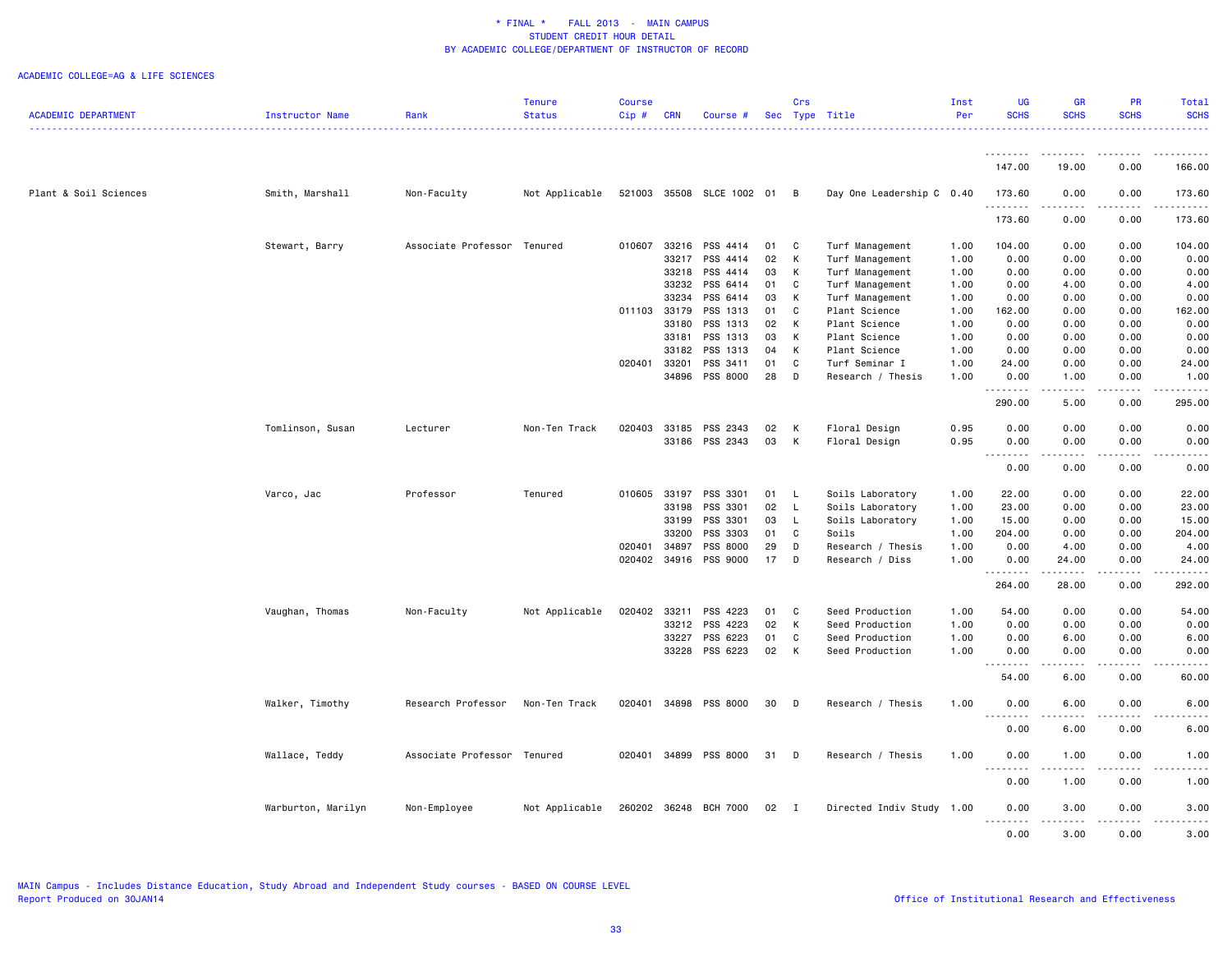#### ACADEMIC COLLEGE=AG & LIFE SCIENCES

|                     |          |      | enur   |                                   |  |  | [ne· |             |      | Total       |
|---------------------|----------|------|--------|-----------------------------------|--|--|------|-------------|------|-------------|
| ACADEMIC DEPARTMENT | :tructor | Rank | Status | Cip # CRN Course # Sec Type Title |  |  |      | <b>SUBS</b> | ound | <b>SCHS</b> |
| ----                |          |      |        |                                   |  |  |      |             |      |             |

======================================== ======== ======== ======== ==========

Plant & Soil Sciences 1903.80 495.00 0.00 2398.80

======================================== ======== ======== ======== ==========

MAIN Campus - Includes Distance Education, Study Abroad and Independent Study courses - BASED ON COURSE LEVEL Report Produced on 30JAN14 **Contract and Effectiveness** of Institutional Research and Effectiveness

-------- ------- ------- ---------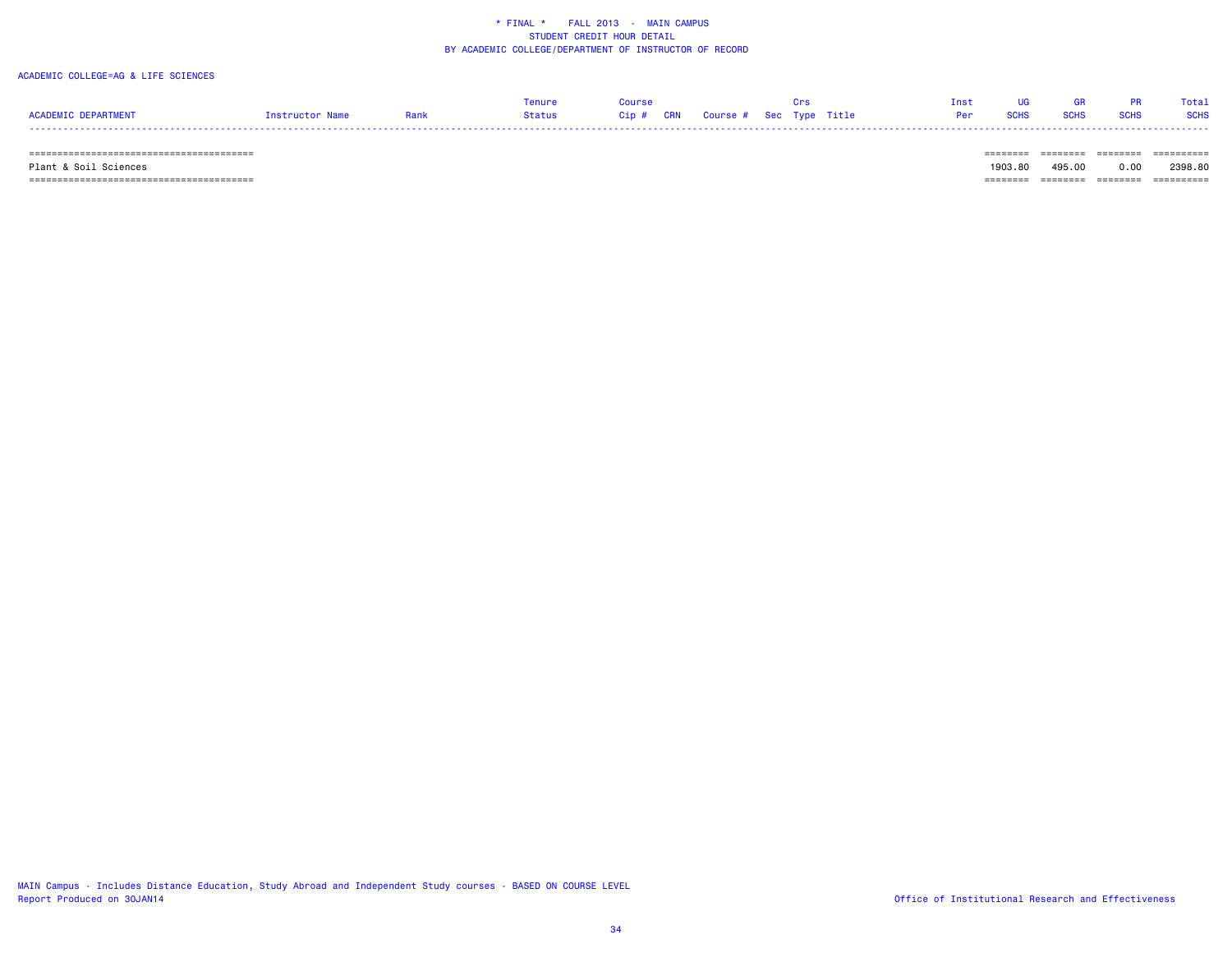|                            |                       |                               | <b>Tenure</b> | <b>Course</b> |            |          |     | Crs            |                           | Inst | <b>UG</b>                    | <b>GR</b>   | PR              | Total                                                                                                                                                        |
|----------------------------|-----------------------|-------------------------------|---------------|---------------|------------|----------|-----|----------------|---------------------------|------|------------------------------|-------------|-----------------|--------------------------------------------------------------------------------------------------------------------------------------------------------------|
| <b>ACADEMIC DEPARTMENT</b> | Instructor Name       | Rank                          | <b>Status</b> | Cip#          | <b>CRN</b> | Course # | Sec | Type           | Title                     | Per  | <b>SCHS</b>                  | <b>SCHS</b> | <b>SCHS</b>     | <b>SCHS</b><br>$\frac{1}{2} \left( \frac{1}{2} \right) \left( \frac{1}{2} \right) \left( \frac{1}{2} \right) \left( \frac{1}{2} \right)$                     |
| Poultry Science            | Farnell, Morgan       | Associate Professor Ten Track |               | 020209        | 34189      | P0 4333  | 01  | C              | Broiler Production        | 1.00 | 66.00                        | 0.00        | 0.00            | 66.00                                                                                                                                                        |
|                            |                       |                               |               |               | 36241      | PO 8000  | 07  | D              | Research / Thesis         | 1.00 | 0.00                         | 2.00        | 0.00            | 2.00                                                                                                                                                         |
|                            |                       |                               |               |               |            |          |     |                |                           |      | 66.00                        | 2.00        | 0.00            | 68.00                                                                                                                                                        |
|                            | Kiess, Aaron          | Assistant Professor Ten Track |               | 020209        | 33102      | PO 3011  | 01  | s              | Seminar                   | 1.00 | 16.00                        | 0.00        | 0.00            | 16.00                                                                                                                                                        |
|                            |                       |                               |               |               | 33103      | PO 3021  | 01  | s              | Seminar                   | 1.00 | 4.00                         | 0.00        | 0.00            | 4.00                                                                                                                                                         |
|                            |                       |                               |               |               | 33110      | PO 4031  | 01  | s              | Seminar                   | 1.00 | 9.00                         | 0.00        | 0.00            | 9.00                                                                                                                                                         |
|                            |                       |                               |               |               | 33111      | P0 4041  | 01  | <b>S</b>       | Seminar                   | 1.00 | 3.00                         | 0.00        | 0.00            | 3.00                                                                                                                                                         |
|                            |                       |                               |               |               | 35660      | P0 8000  | 01  | D              | Research / Thesis         | 1.00 | 0.00                         | 3.00        | 0.00            | 3.00                                                                                                                                                         |
|                            |                       |                               |               |               | 35666      | PO 9000  | 01  | D              | Research / Diss           | 1.00 | 0.00<br>.                    | 3.00<br>.   | 0.00<br>.       | 3.00<br>.                                                                                                                                                    |
|                            |                       |                               |               |               |            |          |     |                |                           |      | 32.00                        | 6.00        | 0.00            | 38.00                                                                                                                                                        |
|                            | McDaniel, Christopher | Professor                     | Tenured       | 020209        | 33112      | PO 4324  | 01  | C              | Avian Reproduction        | 1.00 | 60.00                        | 0.00        | 0.00            | 60.00                                                                                                                                                        |
|                            |                       |                               |               |               | 33113      | P0 4324  | 02  | К              | Avian Reproduction        | 1.00 | 0.00                         | 0.00        | 0.00            | 0.00                                                                                                                                                         |
|                            |                       |                               |               |               | 33119      | PO 6324  | 01  | C              | Avian Reproduction        | 1.00 | 0.00                         | 8.00        | 0.00            | 8.00                                                                                                                                                         |
|                            |                       |                               |               |               | 33120      | P0 6324  | 02  | К              | Avian Reproduction        | 1.00 | 0.00                         | 0.00        | 0.00            | 0.00                                                                                                                                                         |
|                            |                       |                               |               |               | 35661      | P0 8000  | 02  | D              | Research / Thesis         | 1.00 | 0.00<br>.                    | 2.00<br>.   | 0.00<br>د د د د | 2.00<br>$\frac{1}{2} \left( \frac{1}{2} \right) \left( \frac{1}{2} \right) \left( \frac{1}{2} \right) \left( \frac{1}{2} \right) \left( \frac{1}{2} \right)$ |
|                            |                       |                               |               |               |            |          |     |                |                           |      | 60.00                        | 10.00       | 0.00            | 70.00                                                                                                                                                        |
|                            | Peebles, Edgar        | Professor                     | Tenured       | 020209        | 35662      | P0 8000  | 03  | D              | Research / Thesis         | 1.00 | 0.00                         | 3.00        | 0.00            | 3.00                                                                                                                                                         |
|                            |                       |                               |               |               | 35667      | PO 9000  | 02  | D              | Research / Diss           | 1.00 | 0.00                         | 11.00       | 0.00            | 11.00                                                                                                                                                        |
|                            |                       |                               |               | 260613 30497  |            | BIO 3103 | 01  | C              | Genetics I                | 1.00 | 447.00                       | 0.00        | 0.00            | 447.00                                                                                                                                                       |
|                            |                       |                               |               |               | 30498      | BIO 3103 | 02  | К              | Genetics I                | 1.00 | 0.00                         | 0.00        | 0.00            | 0.00                                                                                                                                                         |
|                            |                       |                               |               |               | 32089      | GNS 3103 | 01  | C              | Genetics I                | 1.00 | 48.00                        | 0.00        | 0.00            | 48.00                                                                                                                                                        |
|                            |                       |                               |               |               | 32090      | GNS 3103 | 02  | К              | Genetics I                | 1.00 | 0.00                         | 0.00        | 0.00            | 0.00                                                                                                                                                         |
|                            |                       |                               |               |               | 33104      | PO 3103  | 01  | C              | Genetics I                | 1.00 | 138.00                       | 0.00        | 0.00            | 138.00                                                                                                                                                       |
|                            |                       |                               |               |               | 33105      | PO 3103  | 02  | K              | Genetics I                | 1.00 | 0.00                         | 0.00        | 0.00            | 0.00                                                                                                                                                         |
|                            |                       |                               |               |               | 34195      | PO 3103  | 03  | К              | Genetics I                | 1.00 | 0.00                         | 0.00        | 0.00            | 0.00                                                                                                                                                         |
|                            |                       |                               |               |               | 34196      | BIO 3103 | 03  | К              | Genetics I                | 1.00 | 0.00                         | 0.00        | 0.00            | 0.00                                                                                                                                                         |
|                            |                       |                               |               |               | 34197      | GNS 3103 | 03  | К              | Genetics I                | 1.00 | 0.00                         | 0.00        | 0.00            | 0.00<br>.                                                                                                                                                    |
|                            |                       |                               |               |               |            |          |     |                |                           |      | 633.00                       | 14.00       | 0.00            | 647.00                                                                                                                                                       |
|                            | Sharma, Chander       | Assistant Professor Ten Track |               | 010907        | 34191      | PO 4514  | 01  | B              | Poultry Processing        | 1.00 | 48.00                        | 0.00        | 0.00            | 48.00                                                                                                                                                        |
|                            |                       |                               |               |               | 34192      | P0 6514  | 01  | B              | Poultry Processing        | 1.00 | 0.00                         | 8.00        | 0.00            | 8.00                                                                                                                                                         |
|                            |                       |                               |               |               | 34194      | FNH 6514 | 01  | B              | Poultry Processing        | 1.00 | 0.00                         | 4.00        | 0.00            | 4.00                                                                                                                                                         |
|                            |                       |                               |               | 020209        | 35663      | P0 8000  | 04  | D              | Research / Thesis         | 1.00 | 0.00                         | 7.00        | 0.00            | 7.00                                                                                                                                                         |
|                            |                       |                               |               |               | 35668      | PO 9000  | 03  | D              | Research / Diss           | 1.00 | 0.00<br>$\sim$ $\sim$ $\sim$ | 5.00<br>.   | 0.00<br>د د د د | 5.00<br>-----                                                                                                                                                |
|                            |                       |                               |               |               |            |          |     |                |                           |      | 48.00                        | 24.00       | 0.00            | 72.00                                                                                                                                                        |
|                            | Wamsley, Kelley       | Assistant Professor Ten Track |               | 020209        | 35664      | P0 8000  | 05  | D              | Research / Thesis         | 1.00 | 0.00                         | 3.00        | 0.00            | 3.00                                                                                                                                                         |
|                            |                       |                               |               |               | 36335      | P0 4000  | 01  | $\mathbf{I}$   | Directed Indiv Study 1.00 |      | 1.00                         | 0.00        | 0.00            | 1.00                                                                                                                                                         |
|                            |                       |                               |               |               | 36404      | P0 4000  | 02  | $\mathbf{I}$   | Directed Indiv Study 1.00 |      | 2.00                         | 0.00        | 0.00            | 2.00                                                                                                                                                         |
|                            |                       |                               |               |               | 36405      | P0 4000  | 03  | $\mathbf{I}$   | Directed Indiv Study 1.00 |      | 2.00                         | 0.00        | 0.00            | 2.00                                                                                                                                                         |
|                            |                       |                               |               |               | 36406      | P0 4000  | 04  | $\mathbf{I}$   | Directed Indiv Study 1.00 |      | 2.00                         | 0.00        | 0.00            | 2.00                                                                                                                                                         |
|                            |                       |                               |               |               | 36407      | P0 4000  | 05  | $\blacksquare$ | Directed Indiv Study 1.00 |      | 2.00                         | 0.00        | 0.00            | 2.00                                                                                                                                                         |
|                            |                       |                               |               |               | 36408      | P0 4000  | 06  | $\mathbf{I}$   | Directed Indiv Study 1.00 |      | 2.00                         | 0.00        | 0.00            | 2.00                                                                                                                                                         |
|                            |                       |                               |               |               | 36409      | P0 4000  | 07  | $\mathbf{I}$   | Directed Indiv Study 1.00 |      | 2.00                         | 0.00        | 0.00            | 2.00                                                                                                                                                         |
|                            |                       |                               |               |               | 36522      | P0 4000  | 08  | Ι.             | Directed Indiv Study 1.00 |      | 1.00                         | 0.00        | 0.00            | 1.00                                                                                                                                                         |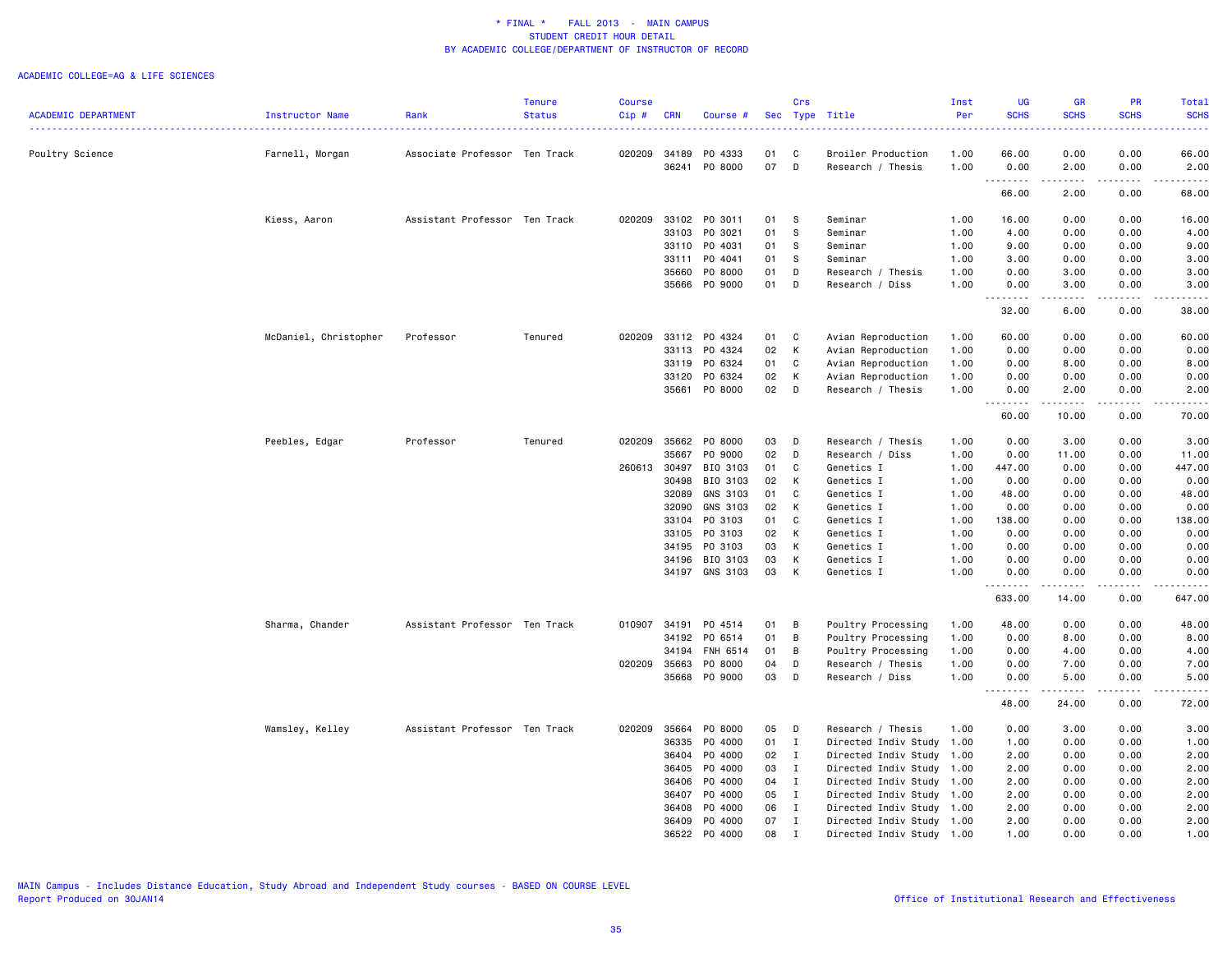| <b>ACADEMIC DEPARTMENT</b> | Instructor Name | Rank                              | Tenure<br><b>Status</b> | <b>Course</b><br>Cip# | <b>CRN</b>     | Course #                            |                      | Crs | Sec Type Title                                              | Inst<br>Per          | <b>UG</b><br><b>SCHS</b>                   | <b>GR</b><br><b>SCHS</b>       | PR<br><b>SCHS</b>            | Total<br><b>SCHS</b>                          |
|----------------------------|-----------------|-----------------------------------|-------------------------|-----------------------|----------------|-------------------------------------|----------------------|-----|-------------------------------------------------------------|----------------------|--------------------------------------------|--------------------------------|------------------------------|-----------------------------------------------|
|                            |                 |                                   |                         |                       |                |                                     |                      |     |                                                             |                      | - - - - - - - - -<br>14.00                 | ---------<br>3.00              | .<br>0.00                    | .<br>17.00                                    |
| Poultry Science            | Wells, Jessica  | Extension Instructo Non-Ten Track |                         | 010907                |                | 33106 PO 3313                       | 01 C                 |     | Com Poultry Prod                                            | 1.00                 | 87.00                                      | 0.00                           | 0.00                         | 87.00                                         |
|                            |                 |                                   |                         |                       |                |                                     |                      |     |                                                             |                      | ---------<br>87.00                         | ---------<br>0.00              | ---------<br>0.00            | .<br>87.00                                    |
|                            | Zhai, Wei       | Assistant Professor Ten Track     |                         | 010907<br>020209      | 33114<br>33121 | PO 4413<br>PO 6413<br>35665 PO 8000 | 01 C<br>01 C<br>06 D |     | Poultry Nutrition<br>Poultry Nutrition<br>Research / Thesis | 1.00<br>1.00<br>1.00 | 24.00<br>0.00<br>0.00<br>--------<br>24.00 | 0.00<br>3.00<br>12.00<br>15.00 | 0.00<br>0.00<br>0.00<br>0.00 | 24.00<br>3.00<br>12.00<br>------<br>39.00     |
| Poultry Science            |                 |                                   |                         |                       |                |                                     |                      |     |                                                             |                      | ========<br>964.00                         | ========<br>74.00              | ========<br>0.00             | $=$ = = = = = = = = :<br>1038.00<br>========= |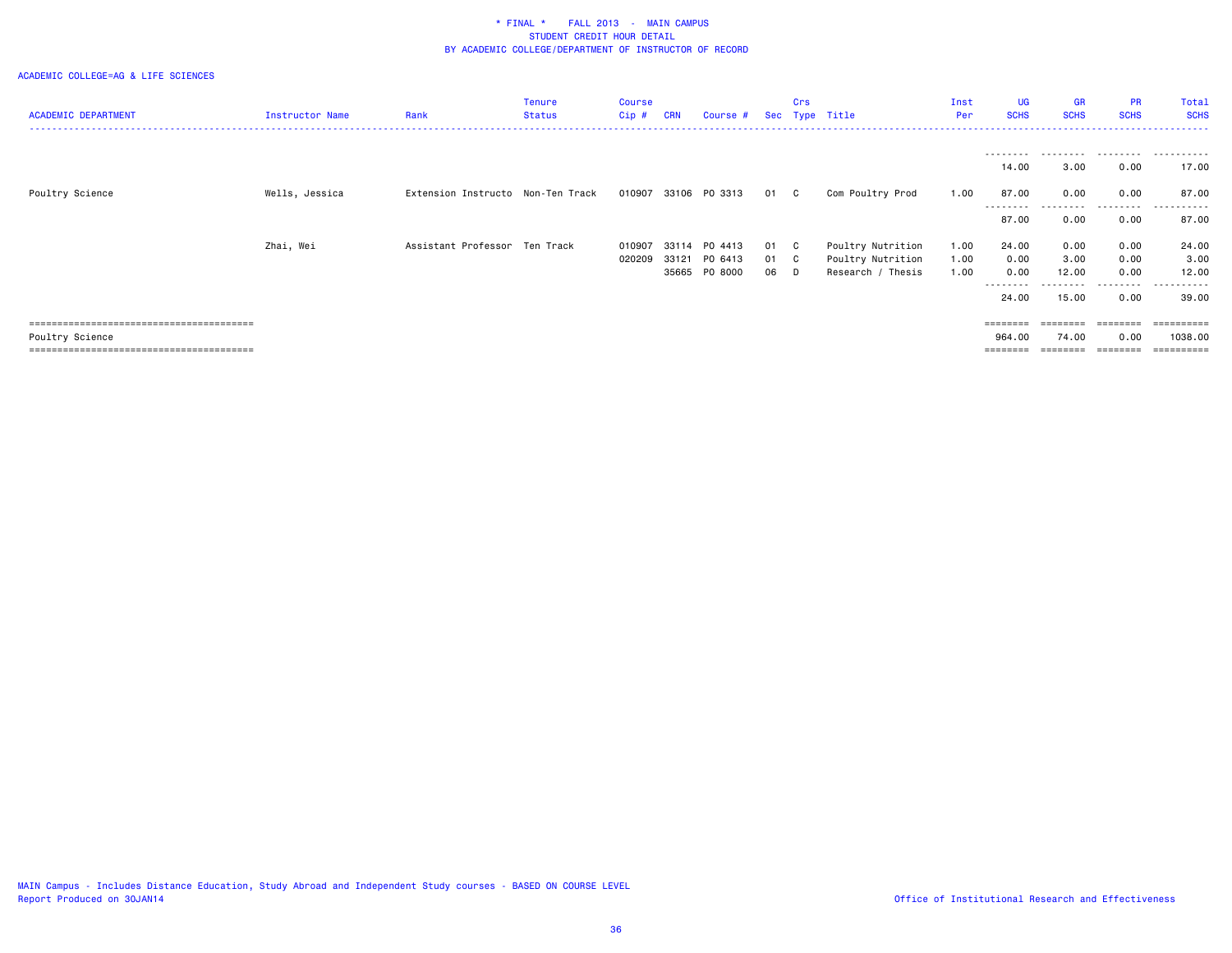#### ACADEMIC COLLEGE=AG & LIFE SCIENCES

|                            |                     |                                   | <b>Tenure</b>  | <b>Course</b> |                |                       |          | Crs          |                                                | Inst         | <b>UG</b>         | <b>GR</b>                                                                                                                                                                                                                                                                                                                            | PR                          | Total            |
|----------------------------|---------------------|-----------------------------------|----------------|---------------|----------------|-----------------------|----------|--------------|------------------------------------------------|--------------|-------------------|--------------------------------------------------------------------------------------------------------------------------------------------------------------------------------------------------------------------------------------------------------------------------------------------------------------------------------------|-----------------------------|------------------|
| <b>ACADEMIC DEPARTMENT</b> | Instructor Name     | Rank                              | <b>Status</b>  | Cip#          | <b>CRN</b>     | Course #              |          |              | Sec Type Title                                 | Per          | <b>SCHS</b>       | <b>SCHS</b>                                                                                                                                                                                                                                                                                                                          | <b>SCHS</b>                 | <b>SCHS</b>      |
|                            |                     |                                   |                |               |                |                       |          |              |                                                |              |                   |                                                                                                                                                                                                                                                                                                                                      |                             |                  |
|                            |                     |                                   |                |               |                |                       |          |              |                                                |              |                   |                                                                                                                                                                                                                                                                                                                                      |                             |                  |
| School of Human Sciences   | Boutwell, Angela    | Lecturer                          | Non-Ten Track  |               |                | 200201 33994 HS 2803  | 501 B    |              | Pre-Natal&Infant Dev 1.00                      |              | 45.00<br><u>.</u> | 0.00<br>.                                                                                                                                                                                                                                                                                                                            | 0.00<br>.                   | 45.00<br>.       |
|                            |                     |                                   |                |               |                |                       |          |              |                                                |              | 45.00             | 0.00                                                                                                                                                                                                                                                                                                                                 | 0.00                        | 45.00            |
|                            |                     |                                   |                |               |                |                       |          |              |                                                |              |                   |                                                                                                                                                                                                                                                                                                                                      |                             |                  |
|                            | Denny, Marina       | Non-Faculty                       | Not Applicable |               |                | 131301 34538 AIS 8243 | 01       | $\mathbf{C}$ | Admn & Super in AIS                            | 1.00         | 0.00              | 42.00                                                                                                                                                                                                                                                                                                                                | 0.00                        | 42.00            |
|                            |                     |                                   |                |               |                |                       |          |              |                                                |              | .                 | .                                                                                                                                                                                                                                                                                                                                    | .                           | .                |
|                            |                     |                                   |                |               |                |                       |          |              |                                                |              | 0.00              | 42.00                                                                                                                                                                                                                                                                                                                                | 0.00                        | 42.00            |
|                            |                     |                                   |                |               |                |                       |          |              |                                                |              |                   |                                                                                                                                                                                                                                                                                                                                      |                             |                  |
|                            | Downey, Laura       | Extension Assist Pr Non-Ten Track |                | 010801        |                | 34539 AIS 9583        | 01       | $\mathbf{C}$ | Analysis of Data in                            | 0.34         | 0.00              | 4.08                                                                                                                                                                                                                                                                                                                                 | 0.00                        | 4.08             |
|                            |                     |                                   |                | 131301        | 30177          | AIS 8803              | 01       | C            | App Res Meth To AIS                            | 1.00         | 0.00              | 42.00                                                                                                                                                                                                                                                                                                                                | 0.00                        | 42.00            |
|                            |                     |                                   |                |               |                | 35497 AIS 8000        | 01       | D            | Research/Thesis                                | 1.00         | 0.00<br>.         | 1.00                                                                                                                                                                                                                                                                                                                                 | 0.00                        | 1.00             |
|                            |                     |                                   |                |               |                |                       |          |              |                                                |              | 0.00              | 47.08                                                                                                                                                                                                                                                                                                                                | 0.00                        | 47.08            |
|                            |                     |                                   |                |               |                |                       |          |              |                                                |              |                   |                                                                                                                                                                                                                                                                                                                                      |                             |                  |
|                            | Elmore-Staton, Lori | Assistant Professor Ten Track     |                | 190101        | 35420          | HS 7000               | 01       | $\mathbf{I}$ | Directed Indiv Study 1.00                      |              | 0.00              | 3.00                                                                                                                                                                                                                                                                                                                                 | 0.00                        | 3.00             |
|                            |                     |                                   |                | 190701        | 32290          | HS 1813               | 01       | C            | Devel through Lifesp                           | 1.00         | 153.00            | 0.00                                                                                                                                                                                                                                                                                                                                 | 0.00                        | 153.00           |
|                            |                     |                                   |                |               | 32335          | HS 8823               | 01       | C            | Advanced theories of 0.25                      |              | 0.00              | 11.25                                                                                                                                                                                                                                                                                                                                | 0.00                        | 11.25            |
|                            |                     |                                   |                |               | 35259          | HS 8000               | 01       | D            | Research/Thesis                                | 1.00         | 0.00              | 3.00                                                                                                                                                                                                                                                                                                                                 | 0.00                        | 3.00             |
|                            |                     |                                   |                | 200201        | 32321          | HS 4803               | 01       | C            | Parenting                                      | 1.00         | 126.00            | 0.00                                                                                                                                                                                                                                                                                                                                 | 0.00                        | 126.00           |
|                            |                     |                                   |                |               |                |                       |          |              |                                                |              | .                 | .                                                                                                                                                                                                                                                                                                                                    | .                           | .                |
|                            |                     |                                   |                |               |                |                       |          |              |                                                |              | 279.00            | 17.25                                                                                                                                                                                                                                                                                                                                | 0.00                        | 296.25           |
|                            |                     |                                   |                |               |                |                       |          |              |                                                |              |                   |                                                                                                                                                                                                                                                                                                                                      |                             |                  |
|                            | Fason, Angel        | Instructor                        | Non-Ten Track  | 010101        | 32320          | HS 4750               | 01       | E            | Internship                                     | 1.00         | 24.00             | 0.00                                                                                                                                                                                                                                                                                                                                 | 0.00                        | 24.00            |
|                            |                     |                                   |                | 190101        | 32317          | HS 4701               | 01       | C            | Internship Placement 1.00                      |              | 31.00             | 0.00                                                                                                                                                                                                                                                                                                                                 | 0.00                        | 31.00            |
|                            |                     |                                   |                | 190701        | 36080          | HS 4780               | 01       | E            | Youth Studies Intern 1.00                      |              | 24.00             | 0.00                                                                                                                                                                                                                                                                                                                                 | 0.00                        | 24.00            |
|                            |                     |                                   |                |               | 36082          | HS 4740               | 01       | E            | PreK-K Teacher Cand                            | 1.00         | 24.00             | 0.00                                                                                                                                                                                                                                                                                                                                 | 0.00                        | 24.00            |
|                            |                     |                                   |                |               | 36083          | HS 4462               | 01       | C.           | Curriculum in HS                               | 1.00         | 18.00             | 0.00                                                                                                                                                                                                                                                                                                                                 | 0.00                        | 18.00            |
|                            |                     |                                   |                | 200201        | 32300<br>32301 | HS 2803<br>HS 2813    | 01<br>01 | B<br>C       | Pre-Natal&Infant Dev 1.00                      |              | 120.00<br>138.00  | 0.00<br>0.00                                                                                                                                                                                                                                                                                                                         | 0.00<br>0.00                | 120.00<br>138.00 |
|                            |                     |                                   |                |               |                | 32302 HS 2813         | 02       | K            | Child Development<br>Child Development         | 1.00<br>1.00 | 0.00              | 0.00                                                                                                                                                                                                                                                                                                                                 | 0.00                        | 0.00             |
|                            |                     |                                   |                |               |                |                       |          |              |                                                |              | .                 | الدامات                                                                                                                                                                                                                                                                                                                              | .                           | .                |
|                            |                     |                                   |                |               |                |                       |          |              |                                                |              | 379.00            | 0.00                                                                                                                                                                                                                                                                                                                                 | 0.00                        | 379.00           |
|                            |                     |                                   |                |               |                |                       |          |              |                                                |              |                   |                                                                                                                                                                                                                                                                                                                                      |                             |                  |
|                            | Freeman, Charles    | Assistant Professor Ten Track     |                | 190901        | 32296          | HS 2593               | 01       | C            | Product Development                            | 1.00         | 57.00             | 0.00                                                                                                                                                                                                                                                                                                                                 | 0.00                        | 57.00            |
|                            |                     |                                   |                |               | 34542          | HS 3593               | 01       | C.           | Mdse & Promotion Str                           | 1.00         | 105.00            | 0.00                                                                                                                                                                                                                                                                                                                                 | 0.00                        | 105.00           |
|                            |                     |                                   |                |               |                | 35806 HS 2123         | 01       | B            | Product Development                            | 1.00         | 90.00             | 0.00                                                                                                                                                                                                                                                                                                                                 | 0.00                        | 90.00            |
|                            |                     |                                   |                |               |                |                       |          |              |                                                |              | .                 | $\frac{1}{2} \left( \begin{array}{ccc} 1 & 0 & 0 & 0 \\ 0 & 0 & 0 & 0 \\ 0 & 0 & 0 & 0 \\ 0 & 0 & 0 & 0 \\ 0 & 0 & 0 & 0 \\ 0 & 0 & 0 & 0 \\ 0 & 0 & 0 & 0 \\ 0 & 0 & 0 & 0 \\ 0 & 0 & 0 & 0 \\ 0 & 0 & 0 & 0 \\ 0 & 0 & 0 & 0 & 0 \\ 0 & 0 & 0 & 0 & 0 \\ 0 & 0 & 0 & 0 & 0 \\ 0 & 0 & 0 & 0 & 0 \\ 0 & 0 & 0 & 0 & 0 \\ 0 & 0 & 0$ | $\sim$ $\sim$ $\sim$ $\sim$ | .                |
|                            |                     |                                   |                |               |                |                       |          |              |                                                |              | 252.00            | 0.00                                                                                                                                                                                                                                                                                                                                 | 0.00                        | 252.00           |
|                            |                     |                                   |                |               |                |                       |          |              |                                                |              |                   |                                                                                                                                                                                                                                                                                                                                      |                             |                  |
|                            | Green, Rita         | Assistant Professor Ten Track     |                | 190101        | 32319<br>34587 | HS 4702               | 01<br>01 | C<br>C       | HS Senior Seminar                              | 0.50         | 28.00<br>66.00    | 0.00                                                                                                                                                                                                                                                                                                                                 | 0.00                        | 28.00            |
|                            |                     |                                   |                | 190401        | 34588          | HS 4313<br>HS 6313    | 01       | C            | Family Resource Mana 1.00<br>Family Res Mngmnt | 1.00         | 0.00              | 0.00<br>3.00                                                                                                                                                                                                                                                                                                                         | 0.00<br>0.00                | 66.00<br>3.00    |
|                            |                     |                                   |                | 190402        | 32303          | HS 3303               | 01       | C            | Consumer Economics                             | 1.00         | 111.00            | 0.00                                                                                                                                                                                                                                                                                                                                 | 0.00                        | 111.00           |
|                            |                     |                                   |                |               |                |                       |          |              |                                                |              | .                 | الدامات                                                                                                                                                                                                                                                                                                                              | .                           | $- - - - -$      |
|                            |                     |                                   |                |               |                |                       |          |              |                                                |              | 205.00            | 3.00                                                                                                                                                                                                                                                                                                                                 | 0.00                        | 208.00           |
|                            |                     |                                   |                |               |                |                       |          |              |                                                |              |                   |                                                                                                                                                                                                                                                                                                                                      |                             |                  |
|                            | Hock, Gaea          | Assistant Professor Ten Track     |                | 010801        | 30155          | AIS 2413              | 01       | C            | Intro to Ag Info Sci 1.00                      |              | 114.00            | 0.00                                                                                                                                                                                                                                                                                                                                 | 0.00                        | 114.00           |
|                            |                     |                                   |                | 020102        | 34500          | AIS 3333              | 01       | C            | Present Ag and Life                            | 1.00         | 57.00             | 0.00                                                                                                                                                                                                                                                                                                                                 | 0.00                        | 57.00            |
|                            |                     |                                   |                | 131301        | 34533          | AIS 4886              | 01       | F            | Stu Teach AIS                                  | 1.00         | 6.00              | 0.00                                                                                                                                                                                                                                                                                                                                 | 0.00                        | 6.00             |
|                            |                     |                                   |                |               | 34536          | AIS 4896              | 01       | F            | Stu Teach AIS                                  | 1.00         | 6.00              | 0.00                                                                                                                                                                                                                                                                                                                                 | 0.00                        | 6.00             |
|                            |                     |                                   |                |               | 36220          | AIS 9000              | 03       | D            | Research/Diss                                  | 1.00         | 0.00              | 2.00                                                                                                                                                                                                                                                                                                                                 | 0.00                        | 2.00             |
|                            |                     |                                   |                |               |                |                       |          |              |                                                |              | .                 | .                                                                                                                                                                                                                                                                                                                                    | .                           | .                |
|                            |                     |                                   |                |               |                |                       |          |              |                                                |              | 183.00            | 2.00                                                                                                                                                                                                                                                                                                                                 | 0.00                        | 185.00           |
|                            | Kirkland, Cassandra | Extension Assist Pr Non-Ten Track |                | 190701        |                | 32335 HS 8823         | 01       | C            | Advanced theories of 0.25                      |              | 0.00              | 11.25                                                                                                                                                                                                                                                                                                                                | 0.00                        | 11.25            |
|                            |                     |                                   |                |               |                |                       |          |              |                                                |              |                   |                                                                                                                                                                                                                                                                                                                                      |                             |                  |
|                            |                     |                                   |                |               |                |                       |          |              |                                                |              |                   |                                                                                                                                                                                                                                                                                                                                      |                             |                  |

MAIN Campus - Includes Distance Education, Study Abroad and Independent Study courses - BASED ON COURSE LEVEL Report Produced on 30JAN14 **Office of Institutional Research and Effectiveness Office** of Institutional Research and Effectiveness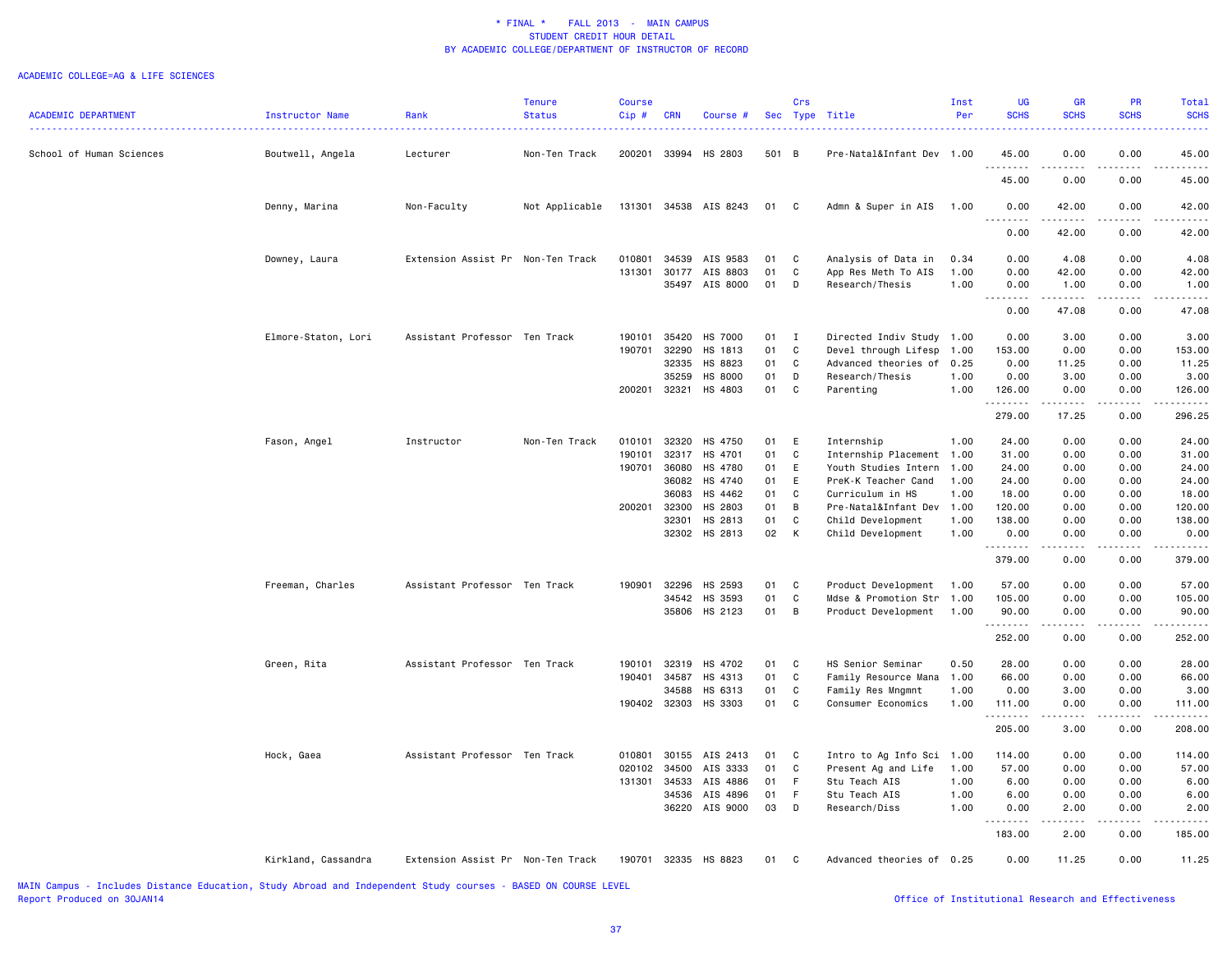### ACADEMIC COLLEGE=AG & LIFE SCIENCES

|                            |                  |                                   | <b>Tenure</b>  | <b>Course</b> |            |                       |       | Crs            |                           | Inst | UG                                                                                                                                                                                                                                                                                                                                                                                                                                                                                     | GR                                                                                                                                                           | <b>PR</b>                           | Total            |
|----------------------------|------------------|-----------------------------------|----------------|---------------|------------|-----------------------|-------|----------------|---------------------------|------|----------------------------------------------------------------------------------------------------------------------------------------------------------------------------------------------------------------------------------------------------------------------------------------------------------------------------------------------------------------------------------------------------------------------------------------------------------------------------------------|--------------------------------------------------------------------------------------------------------------------------------------------------------------|-------------------------------------|------------------|
| <b>ACADEMIC DEPARTMENT</b> | Instructor Name  | Rank                              | <b>Status</b>  | Cip#          | <b>CRN</b> | Course #              |       |                | Sec Type Title            | Per  | <b>SCHS</b>                                                                                                                                                                                                                                                                                                                                                                                                                                                                            | <b>SCHS</b>                                                                                                                                                  | <b>SCHS</b>                         | <b>SCHS</b><br>. |
|                            |                  |                                   |                |               |            |                       |       |                |                           |      |                                                                                                                                                                                                                                                                                                                                                                                                                                                                                        |                                                                                                                                                              |                                     |                  |
|                            |                  |                                   |                |               |            |                       |       |                |                           |      | 0.00                                                                                                                                                                                                                                                                                                                                                                                                                                                                                   | 11.25                                                                                                                                                        | 0.00                                | 11.25            |
| School of Human Sciences   | Kobia, Caroline  | Instructor                        | Non-Ten Track  | 190101        | 32318      | HS 4701               | 03    | C              | Internship Placement 1.00 |      | 31.00                                                                                                                                                                                                                                                                                                                                                                                                                                                                                  | 0.00                                                                                                                                                         | 0.00                                | 31.00            |
|                            |                  |                                   |                | 190901        | 32286      | HS 1523               | 02    | C              | Visual Dsgn & Dress       | 1.00 | 147.00                                                                                                                                                                                                                                                                                                                                                                                                                                                                                 | 0.00                                                                                                                                                         | 0.00                                | 147.00           |
|                            |                  |                                   |                |               | 32287      | HS 1533               | 01    | В              | Apparel Design I          | 1.00 | 45.00                                                                                                                                                                                                                                                                                                                                                                                                                                                                                  | 0.00                                                                                                                                                         | 0.00                                | 45.00            |
|                            |                  |                                   |                |               | 32297      | HS 2664               | 01    | C              | Textiles for Interio 1.00 |      | 72.00                                                                                                                                                                                                                                                                                                                                                                                                                                                                                  | 0.00                                                                                                                                                         | 0.00                                | 72.00            |
|                            |                  |                                   |                |               | 32298      | HS 2664               | 02    | K              | Textiles for Interio 1.00 |      | 0.00                                                                                                                                                                                                                                                                                                                                                                                                                                                                                   | 0.00                                                                                                                                                         | 0.00                                | 0.00             |
|                            |                  |                                   |                |               | 32299      | HS 2664               | 03    | K              | Textiles for Interio 1.00 |      | 0.00<br>.                                                                                                                                                                                                                                                                                                                                                                                                                                                                              | 0.00<br>22222                                                                                                                                                | 0.00<br>$\sim$ $\sim$ $\sim$ $\sim$ | 0.00<br>.        |
|                            |                  |                                   |                |               |            |                       |       |                |                           |      | 295.00                                                                                                                                                                                                                                                                                                                                                                                                                                                                                 | 0.00                                                                                                                                                         | 0.00                                | 295.00           |
|                            | Lee, JuYoung     | Lecturer                          | Non-Ten Track  | 190901        | 32304      | HS 3553               | 01    | C              | Fashion Retailing         | 1.00 | 51.00                                                                                                                                                                                                                                                                                                                                                                                                                                                                                  | 0.00                                                                                                                                                         | 0.00                                | 51.00            |
|                            |                  |                                   |                |               | 32305      | HS 3553               | 02    | C              | Fashion Retailing         | 1.00 | 45.00                                                                                                                                                                                                                                                                                                                                                                                                                                                                                  | 0.00                                                                                                                                                         | 0.00                                | 45.00            |
|                            |                  |                                   |                |               | 32316      | HS 4513               | 01    | C              | Soc-Psy Aspect Cloth 1.00 |      | 96.00<br>.                                                                                                                                                                                                                                                                                                                                                                                                                                                                             | 0.00<br>-----                                                                                                                                                | 0.00<br>.                           | 96.00<br>.       |
|                            |                  |                                   |                |               |            |                       |       |                |                           |      | 192.00                                                                                                                                                                                                                                                                                                                                                                                                                                                                                 | 0.00                                                                                                                                                         | 0.00                                | 192.00           |
|                            | Lemons, Laura    | Assistant Professor Ten Track     |                | 010801        |            | 30175 AIS 8513        | 01    | C              | Vol Develop Ag & Ext 1.00 |      | 0.00                                                                                                                                                                                                                                                                                                                                                                                                                                                                                   | 45.00                                                                                                                                                        | 0.00                                | 45.00            |
|                            |                  |                                   |                |               |            | 020102 30160 AIS 3803 | 01    | $\mathbb C$    | Lead Dev Ag/Life Sci 1.00 |      | 90.00                                                                                                                                                                                                                                                                                                                                                                                                                                                                                  | 0.00                                                                                                                                                         | 0.00                                | 90.00            |
|                            |                  |                                   |                |               |            |                       |       |                |                           |      | 1.1.1.1.1.1.1<br>90.00                                                                                                                                                                                                                                                                                                                                                                                                                                                                 | .<br>45.00                                                                                                                                                   | .<br>0.00                           | .<br>135.00      |
|                            |                  |                                   |                |               |            |                       |       |                |                           |      |                                                                                                                                                                                                                                                                                                                                                                                                                                                                                        |                                                                                                                                                              |                                     |                  |
|                            | Miller, Phyllis  | Professor                         | Tenured        | 190101        | 32319      | HS 4702               | 01    | C              | HS Senior Seminar         | 0.50 | 28.00                                                                                                                                                                                                                                                                                                                                                                                                                                                                                  | 0.00                                                                                                                                                         | 0.00                                | 28.00            |
|                            |                  |                                   |                |               | 36606      | HS 4000               | 02    | $\mathbf{I}$   | Directed Indiv Study 1.00 |      | 2.00                                                                                                                                                                                                                                                                                                                                                                                                                                                                                   | 0.00                                                                                                                                                         | 0.00                                | 2.00             |
|                            |                  |                                   |                | 190901        | 32285      | HS 1523               | 01    | С              | Visual Dsgn & Dress       | 1.00 | 63.00                                                                                                                                                                                                                                                                                                                                                                                                                                                                                  | 0.00                                                                                                                                                         | 0.00                                | 63.00            |
|                            |                  |                                   |                | 199999        | 32283      | HS 1001               | F01 C |                | First Year Seminar        | 1.00 | 17.00                                                                                                                                                                                                                                                                                                                                                                                                                                                                                  | 0.00                                                                                                                                                         | 0.00                                | 17.00            |
|                            |                  |                                   |                |               | 34868      | HS 4990               | 01    | $\overline{B}$ | Special Topic In HS       | 1.00 | 30.00<br>.                                                                                                                                                                                                                                                                                                                                                                                                                                                                             | 0.00<br>$\frac{1}{2} \left( \frac{1}{2} \right) \left( \frac{1}{2} \right) \left( \frac{1}{2} \right) \left( \frac{1}{2} \right) \left( \frac{1}{2} \right)$ | 0.00<br>.                           | 30.00<br>.       |
|                            |                  |                                   |                |               |            |                       |       |                |                           |      | 140.00                                                                                                                                                                                                                                                                                                                                                                                                                                                                                 | 0.00                                                                                                                                                         | 0.00                                | 140.00           |
|                            | Newman, Michael  | Professor                         | Tenured        | 010801        | 34539      | AIS 9583              | 01    | C              | Analysis of Data in       | 0.33 | 0.00                                                                                                                                                                                                                                                                                                                                                                                                                                                                                   | 3.96                                                                                                                                                         | 0.00                                | 3.96             |
|                            |                  |                                   |                | 131301        | 35064      | AIS 9000              | 01    | D              | Research/Diss             | 1.00 | 0.00                                                                                                                                                                                                                                                                                                                                                                                                                                                                                   | 13.00                                                                                                                                                        | 0.00                                | 13.00            |
|                            |                  |                                   |                | 190101        | 32288      | HS 1701               | 01    | C              | Survey Of Human Sci       | 0.90 | 40.50<br>.                                                                                                                                                                                                                                                                                                                                                                                                                                                                             | 0.00<br>------                                                                                                                                               | 0.00<br>.                           | 40.50<br>.       |
|                            |                  |                                   |                |               |            |                       |       |                |                           |      | 40.50                                                                                                                                                                                                                                                                                                                                                                                                                                                                                  | 16.96                                                                                                                                                        | 0.00                                | 57.46            |
|                            | Noffsinger, Rick | Non-Faculty                       | Not Applicable | 131301        | 30156      | AIS 3203              | 01    | C              | Prof Writing ANR Hum 1.00 |      | 78.00                                                                                                                                                                                                                                                                                                                                                                                                                                                                                  | 0.00                                                                                                                                                         | 0.00                                | 78.00            |
|                            |                  |                                   |                |               |            | 30157 AIS 3203        | 02    | C              | Prof Writing ANR Hum 1.00 |      | 75.00                                                                                                                                                                                                                                                                                                                                                                                                                                                                                  | 0.00                                                                                                                                                         | 0.00                                | 75.00            |
|                            |                  |                                   |                |               |            |                       |       |                |                           |      | .                                                                                                                                                                                                                                                                                                                                                                                                                                                                                      | . <u>.</u>                                                                                                                                                   | .                                   | .                |
|                            |                  |                                   |                |               |            |                       |       |                |                           |      | 153.00                                                                                                                                                                                                                                                                                                                                                                                                                                                                                 | 0.00                                                                                                                                                         | 0.00                                | 153.00           |
|                            | Owen, Sean       | Research Assoc Prof Non-Ten Track |                |               |            | 131202 31378 EDF 3423 | 02    | C              | Exploring Diversity       | 1.00 | 72.00                                                                                                                                                                                                                                                                                                                                                                                                                                                                                  | 0.00<br>المتمام المتحدة                                                                                                                                      | 0.00<br>.                           | 72.00<br>.       |
|                            |                  |                                   |                |               |            |                       |       |                |                           |      | 72.00                                                                                                                                                                                                                                                                                                                                                                                                                                                                                  | 0.00                                                                                                                                                         | 0.00                                | 72.00            |
|                            | Parker, Julie    | Assistant Professor Ten Track     |                | 190701        | 32334      | HS 8813               | 01    | C              | Seminar in HDFS           | 1.00 | 0.00                                                                                                                                                                                                                                                                                                                                                                                                                                                                                   | 21.00                                                                                                                                                        | 0.00                                | 21.00            |
|                            |                  |                                   |                |               | 32335      | HS 8823               | 01    | С              | Advanced theories of      | 0.25 | 0.00                                                                                                                                                                                                                                                                                                                                                                                                                                                                                   | 11.25                                                                                                                                                        | 0.00                                | 11.25            |
|                            |                  |                                   |                | 190799 34586  |            | HS 4834               | 01    | $\mathbb C$    | The Hospitalized Chi 1.00 |      | 44.00                                                                                                                                                                                                                                                                                                                                                                                                                                                                                  | 0.00                                                                                                                                                         | 0.00                                | 44.00            |
|                            |                  |                                   |                |               |            |                       |       |                |                           |      | $\begin{array}{cccccccccccccc} \multicolumn{2}{c}{} & \multicolumn{2}{c}{} & \multicolumn{2}{c}{} & \multicolumn{2}{c}{} & \multicolumn{2}{c}{} & \multicolumn{2}{c}{} & \multicolumn{2}{c}{} & \multicolumn{2}{c}{} & \multicolumn{2}{c}{} & \multicolumn{2}{c}{} & \multicolumn{2}{c}{} & \multicolumn{2}{c}{} & \multicolumn{2}{c}{} & \multicolumn{2}{c}{} & \multicolumn{2}{c}{} & \multicolumn{2}{c}{} & \multicolumn{2}{c}{} & \multicolumn{2}{c}{} & \multicolumn{2}{c}{} & \$ | .                                                                                                                                                            | .                                   | .                |
|                            |                  |                                   |                |               |            |                       |       |                |                           |      | 44.00                                                                                                                                                                                                                                                                                                                                                                                                                                                                                  | 32.25                                                                                                                                                        | 0.00                                | 76.25            |
|                            | Peterson, Donna  | Extension Assist Pr Non-Ten Track |                | 010801        |            | 34539 AIS 9583        | 01    | C              | Analysis of Data in       | 0.33 | 0.00                                                                                                                                                                                                                                                                                                                                                                                                                                                                                   | 3.96                                                                                                                                                         | 0.00                                | 3.96             |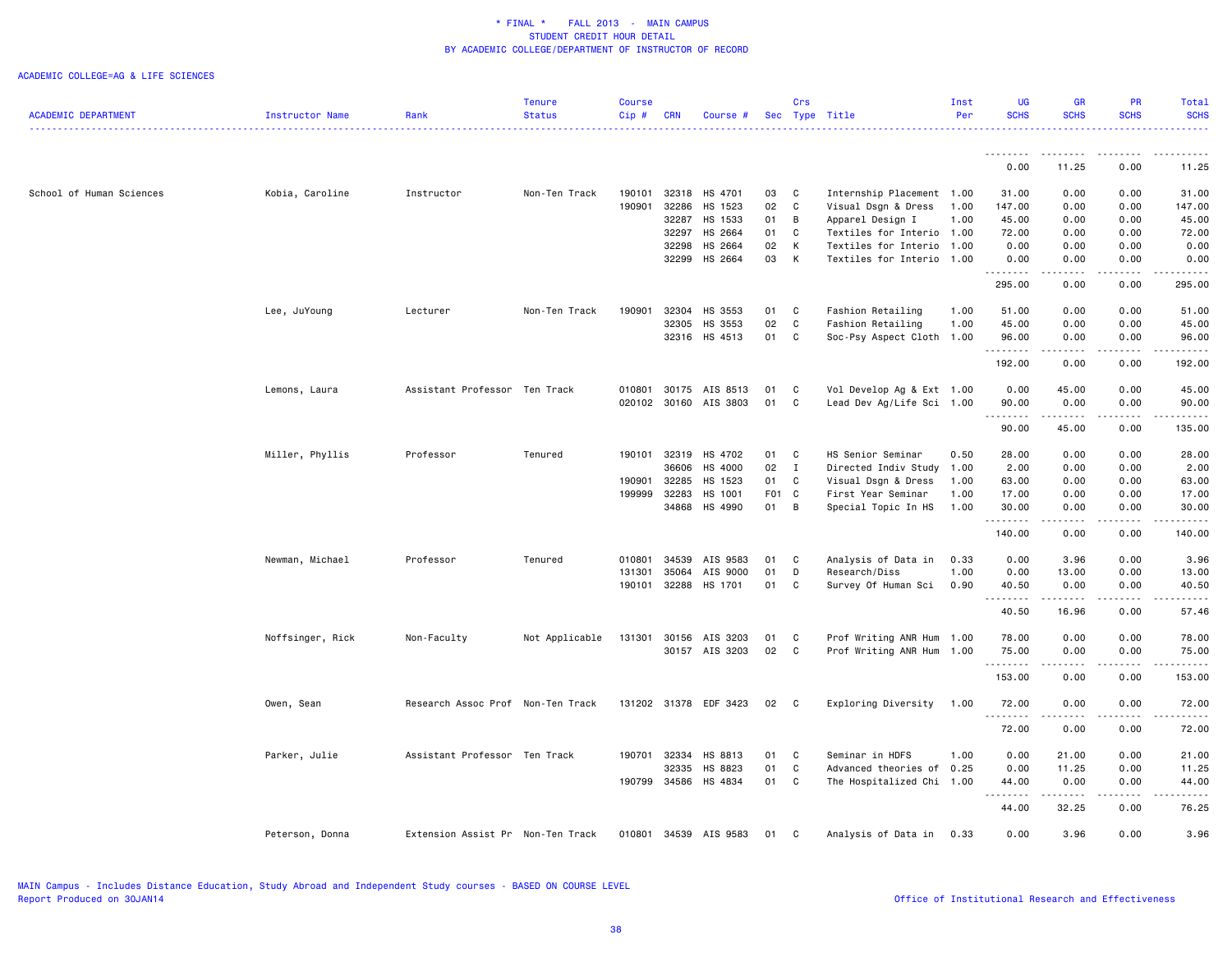ACADEMIC COLLEGE=AG & LIFE SCIENCES

|                            |                   |                               | <b>Tenure</b>  | <b>Course</b> |                |                      |          | Crs          |                                                        | Inst | <b>UG</b>           | <b>GR</b>                                                                                                                                                                                                                                                                                                                                    | <b>PR</b>                                                                                                                                                    | Total                                                                                                                                                        |
|----------------------------|-------------------|-------------------------------|----------------|---------------|----------------|----------------------|----------|--------------|--------------------------------------------------------|------|---------------------|----------------------------------------------------------------------------------------------------------------------------------------------------------------------------------------------------------------------------------------------------------------------------------------------------------------------------------------------|--------------------------------------------------------------------------------------------------------------------------------------------------------------|--------------------------------------------------------------------------------------------------------------------------------------------------------------|
| <b>ACADEMIC DEPARTMENT</b> | Instructor Name   | Rank                          | <b>Status</b>  | Cip#          | <b>CRN</b>     | Course #             |          |              | Sec Type Title                                         | Per  | <b>SCHS</b>         | <b>SCHS</b>                                                                                                                                                                                                                                                                                                                                  | <b>SCHS</b>                                                                                                                                                  | <b>SCHS</b><br><u>.</u>                                                                                                                                      |
|                            |                   |                               |                |               |                |                      |          |              |                                                        |      | .                   |                                                                                                                                                                                                                                                                                                                                              |                                                                                                                                                              |                                                                                                                                                              |
|                            |                   |                               |                |               |                |                      |          |              |                                                        |      | 0.00                | 3.96                                                                                                                                                                                                                                                                                                                                         | 0.00                                                                                                                                                         | 3.96                                                                                                                                                         |
| School of Human Sciences   | Phillips, Tommy   | Assistant Professor Ten Track |                | 190701        | 32324          | HS 4873              | 01       | C            | Positive Youth Dev                                     | 1.00 | 87.00               | 0.00                                                                                                                                                                                                                                                                                                                                         | 0.00                                                                                                                                                         | 87.00                                                                                                                                                        |
|                            |                   |                               |                |               | 32333          | HS 6873              | 01       | C            | Positive Youth Dev                                     | 1.00 | 0.00                | 15.00                                                                                                                                                                                                                                                                                                                                        | 0.00                                                                                                                                                         | 15.00                                                                                                                                                        |
|                            |                   |                               |                |               | 34589          | HS 8313              | 01       | $\mathbf C$  | Youth Isssues                                          | 1.00 | 0.00                | 18.00                                                                                                                                                                                                                                                                                                                                        | 0.00                                                                                                                                                         | 18.00                                                                                                                                                        |
|                            |                   |                               |                |               | 34590          | HS 8833              | 01       | C            | Foundations of HDFS                                    | 1.00 | 0.00                | 15.00                                                                                                                                                                                                                                                                                                                                        | 0.00                                                                                                                                                         | 15.00                                                                                                                                                        |
|                            |                   |                               |                |               |                | 35743 HS 8000        | 02       | D            | Research/Thesis                                        | 1.00 | 0.00<br>.           | 3.00<br>.                                                                                                                                                                                                                                                                                                                                    | 0.00<br>22222                                                                                                                                                | 3.00<br>.                                                                                                                                                    |
|                            |                   |                               |                |               |                |                      |          |              |                                                        |      | 87.00               | 51.00                                                                                                                                                                                                                                                                                                                                        | 0.00                                                                                                                                                         | 138.00                                                                                                                                                       |
|                            | Scammahorn, Aaron | Grad Teach Assist             | Not Applicable | 131301        | 30163          | AIS 4424             | 01       | C            | Teach Meth in Ag & H 1.00                              |      | 76.00               | 0.00                                                                                                                                                                                                                                                                                                                                         | 0.00                                                                                                                                                         | 76.00                                                                                                                                                        |
|                            |                   |                               |                |               | 30164          | AIS 4424             | 02       | К            | Teach Meth in Ag & H 1.00                              |      | 0.00                | 0.00                                                                                                                                                                                                                                                                                                                                         | 0.00                                                                                                                                                         | 0.00                                                                                                                                                         |
|                            |                   |                               |                |               | 30165          | AIS 4424             | 03       | К            | Teach Meth in Ag & H 1.00                              |      | 0.00                | 0.00                                                                                                                                                                                                                                                                                                                                         | 0.00                                                                                                                                                         | 0.00                                                                                                                                                         |
|                            |                   |                               |                |               | 30167          | AIS 4424             | 05       | К            | Teach Meth in Ag & H 1.00                              |      | 0.00                | 0.00                                                                                                                                                                                                                                                                                                                                         | 0.00                                                                                                                                                         | 0.00                                                                                                                                                         |
|                            |                   |                               |                |               | 30168          | AIS 4424             | 06       | K            | Teach Meth in Ag & H 1.00                              |      | 0.00                | 0.00                                                                                                                                                                                                                                                                                                                                         | 0.00                                                                                                                                                         | 0.00                                                                                                                                                         |
|                            |                   |                               |                |               | 34521          | AIS 4424             | 07       | К            | Teach Meth in Ag & H 1.00                              |      | 0.00                | 0.00                                                                                                                                                                                                                                                                                                                                         | 0.00                                                                                                                                                         | 0.00                                                                                                                                                         |
|                            |                   |                               |                |               | 34531          | AIS 4873             | 01       | C            | Prof Seminar In AIS 1.00                               |      | 3.00                | 0.00                                                                                                                                                                                                                                                                                                                                         | 0.00                                                                                                                                                         | 3.00                                                                                                                                                         |
|                            |                   |                               |                | 131308        | 32310          | HS 4424              | 01       | C            | Teach Meth in Ag & H 1.00                              |      | 124.00              | 0.00                                                                                                                                                                                                                                                                                                                                         | 0.00                                                                                                                                                         | 124.00                                                                                                                                                       |
|                            |                   |                               |                |               | 32311          | HS 4424              | 02       | К            | Teach Meth in Ag & H 1.00                              |      | 0.00                | 0.00                                                                                                                                                                                                                                                                                                                                         | 0.00                                                                                                                                                         | 0.00                                                                                                                                                         |
|                            |                   |                               |                |               | 32312<br>32313 | HS 4424<br>HS 4424   | 03<br>04 | К<br>К       | Teach Meth in Ag & H 1.00<br>Teach Meth in Ag & H 1.00 |      | 0.00<br>0.00        | 0.00<br>0.00                                                                                                                                                                                                                                                                                                                                 | 0.00<br>0.00                                                                                                                                                 | 0.00<br>0.00                                                                                                                                                 |
|                            |                   |                               |                |               | 32314          | HS 4424              | 05       | K            | Teach Meth in Ag & H 1.00                              |      | 0.00                | 0.00                                                                                                                                                                                                                                                                                                                                         | 0.00                                                                                                                                                         | 0.00                                                                                                                                                         |
|                            |                   |                               |                |               |                | 32315 HS 4424        | 06       | К            | Teach Meth in Ag & H 1.00                              |      | 0.00                | 0.00                                                                                                                                                                                                                                                                                                                                         | 0.00                                                                                                                                                         | 0.00                                                                                                                                                         |
|                            |                   |                               |                |               |                | 34525 HS 4424        | 07       | К            | Teach Meth in Ag & H 1.00                              |      | 0.00                | 0.00                                                                                                                                                                                                                                                                                                                                         | 0.00                                                                                                                                                         | 0.00                                                                                                                                                         |
|                            |                   |                               |                |               |                |                      |          |              |                                                        |      | .<br>203.00         | .<br>0.00                                                                                                                                                                                                                                                                                                                                    | -----<br>0.00                                                                                                                                                | .<br>203.00                                                                                                                                                  |
|                            | Schloemer, Amelia | Non-Faculty                   | Not Applicable | 131301        | 30158          | AIS 3203             | 03       | C            | Prof Writing ANR Hum 1.00                              |      | 75.00               | 0.00                                                                                                                                                                                                                                                                                                                                         | 0.00                                                                                                                                                         | 75.00                                                                                                                                                        |
|                            |                   |                               |                |               | 34499          | AIS 3203             | 04       | C            | Prof Writing ANR Hum 1.00                              |      | 75.00<br>. <b>.</b> | 0.00                                                                                                                                                                                                                                                                                                                                         | 0.00                                                                                                                                                         | 75.00                                                                                                                                                        |
|                            |                   |                               |                |               |                |                      |          |              |                                                        |      | 150.00              | 0.00                                                                                                                                                                                                                                                                                                                                         | 0.00                                                                                                                                                         | 150.00                                                                                                                                                       |
|                            | Shaw, Emily       | Non-Faculty                   | Not Applicable | 131301        | 30161          | AIS 4203             | 01       | C            | App Compute Tech AIS 1.00                              |      | 87.00               | 0.00                                                                                                                                                                                                                                                                                                                                         | 0.00                                                                                                                                                         | 87.00                                                                                                                                                        |
|                            |                   |                               |                |               | 30162          | AIS 4203             | 02       | К            | App Compute Tech AIS 1.00                              |      | 0.00                | 0.00                                                                                                                                                                                                                                                                                                                                         | 0.00                                                                                                                                                         | 0.00                                                                                                                                                         |
|                            |                   |                               |                |               |                | 190101 32288 HS 1701 | 01       | C            | Survey Of Human Sci                                    | 0.10 | 4.50<br>.           | 0.00                                                                                                                                                                                                                                                                                                                                         | 0.00<br>$\frac{1}{2} \left( \frac{1}{2} \right) \left( \frac{1}{2} \right) \left( \frac{1}{2} \right) \left( \frac{1}{2} \right) \left( \frac{1}{2} \right)$ | 4.50<br>.                                                                                                                                                    |
|                            |                   |                               |                |               |                |                      |          |              |                                                        |      | 91.50               | $\frac{1}{2} \left( \begin{array}{ccc} 1 & 0 & 0 & 0 \\ 0 & 0 & 0 & 0 \\ 0 & 0 & 0 & 0 \\ 0 & 0 & 0 & 0 \\ 0 & 0 & 0 & 0 \\ 0 & 0 & 0 & 0 \\ 0 & 0 & 0 & 0 \\ 0 & 0 & 0 & 0 \\ 0 & 0 & 0 & 0 \\ 0 & 0 & 0 & 0 \\ 0 & 0 & 0 & 0 & 0 \\ 0 & 0 & 0 & 0 & 0 \\ 0 & 0 & 0 & 0 & 0 \\ 0 & 0 & 0 & 0 & 0 \\ 0 & 0 & 0 & 0 & 0 \\ 0 & 0 & 0$<br>0.00 | 0.00                                                                                                                                                         | 91.50                                                                                                                                                        |
|                            | Swortzel, Kirk    | Professor                     | Tenured        | 020102        |                | 34815 AIS 8801       | 01       | - S          | Graduate Prof Semina                                   | 1.00 | 0.00                | 18.00                                                                                                                                                                                                                                                                                                                                        | 0.00                                                                                                                                                         | 18.00                                                                                                                                                        |
|                            |                   |                               |                | 130301        | 31409          | EDS 9413             | 01       | E            | Prac College Teach                                     | 1.00 | 0.00                | 3.00                                                                                                                                                                                                                                                                                                                                         | 0.00                                                                                                                                                         | 3.00                                                                                                                                                         |
|                            |                   |                               |                | 131301 30159  |                | AIS 3500             | 01       | Ε            | Internship                                             | 1.00 | 18.00               | 0.00                                                                                                                                                                                                                                                                                                                                         | 0.00                                                                                                                                                         | 18.00                                                                                                                                                        |
|                            |                   |                               |                |               | 30173          | AIS 8403             | 01       | B            | Directing Learn Exp                                    | 1.00 | 0.00                | 57.00                                                                                                                                                                                                                                                                                                                                        | 0.00                                                                                                                                                         | 57.00                                                                                                                                                        |
|                            |                   |                               |                |               | 30174          | AIS 8503             | 01       | C            | Pro Pln & Dev AIS                                      | 1.00 | 0.00                | 63.00                                                                                                                                                                                                                                                                                                                                        | 0.00                                                                                                                                                         | 63.00                                                                                                                                                        |
|                            |                   |                               |                |               | 35065          | AIS 9000             | 02       | D            | Research/Diss                                          | 1.00 | 0.00                | 34.00                                                                                                                                                                                                                                                                                                                                        | 0.00                                                                                                                                                         | 34.00                                                                                                                                                        |
|                            |                   |                               |                |               |                | 36214 AIS 8606       | 01       | F.           | Stu Tea in Ag Info S 1.00                              |      | 0.00                | 6.00                                                                                                                                                                                                                                                                                                                                         | 0.00                                                                                                                                                         | 6.00                                                                                                                                                         |
|                            |                   |                               |                |               | 36215          | AIS 7000             | 01       | $\mathbf{I}$ | Directed Indiv Study 1.00                              |      | 0.00                | 3.00                                                                                                                                                                                                                                                                                                                                         | 0.00                                                                                                                                                         | 3.00                                                                                                                                                         |
|                            |                   |                               |                |               |                | 36272 AIS 7000       | 02       | $\mathbf{I}$ | Directed Indiv Study                                   | 1.00 | 0.00                | 4.00                                                                                                                                                                                                                                                                                                                                         | 0.00                                                                                                                                                         | 4.00                                                                                                                                                         |
|                            |                   |                               |                |               |                | 36273 AIS 7000       | 03       | $\mathbf{I}$ | Directed Indiv Study 1.00                              |      | 0.00<br>.           | 2.00<br>.                                                                                                                                                                                                                                                                                                                                    | 0.00<br>.                                                                                                                                                    | 2.00<br>$\frac{1}{2} \left( \frac{1}{2} \right) \left( \frac{1}{2} \right) \left( \frac{1}{2} \right) \left( \frac{1}{2} \right) \left( \frac{1}{2} \right)$ |
|                            |                   |                               |                |               |                |                      |          |              |                                                        |      | 18.00               | 190.00                                                                                                                                                                                                                                                                                                                                       | 0.00                                                                                                                                                         | 208.00                                                                                                                                                       |
|                            | Tenhet, Melissa   | Instructor                    | Non-Ten Track  | 200201        | 32308<br>32309 | HS 3823<br>HS 3823   | 01<br>02 | C<br>К       | Dsg Child Care Progs 1.00<br>Dsg Child Care Progs 1.00 |      | 108,00<br>0.00      | 0.00<br>0.00                                                                                                                                                                                                                                                                                                                                 | 0.00<br>0.00                                                                                                                                                 | 108.00<br>0.00                                                                                                                                               |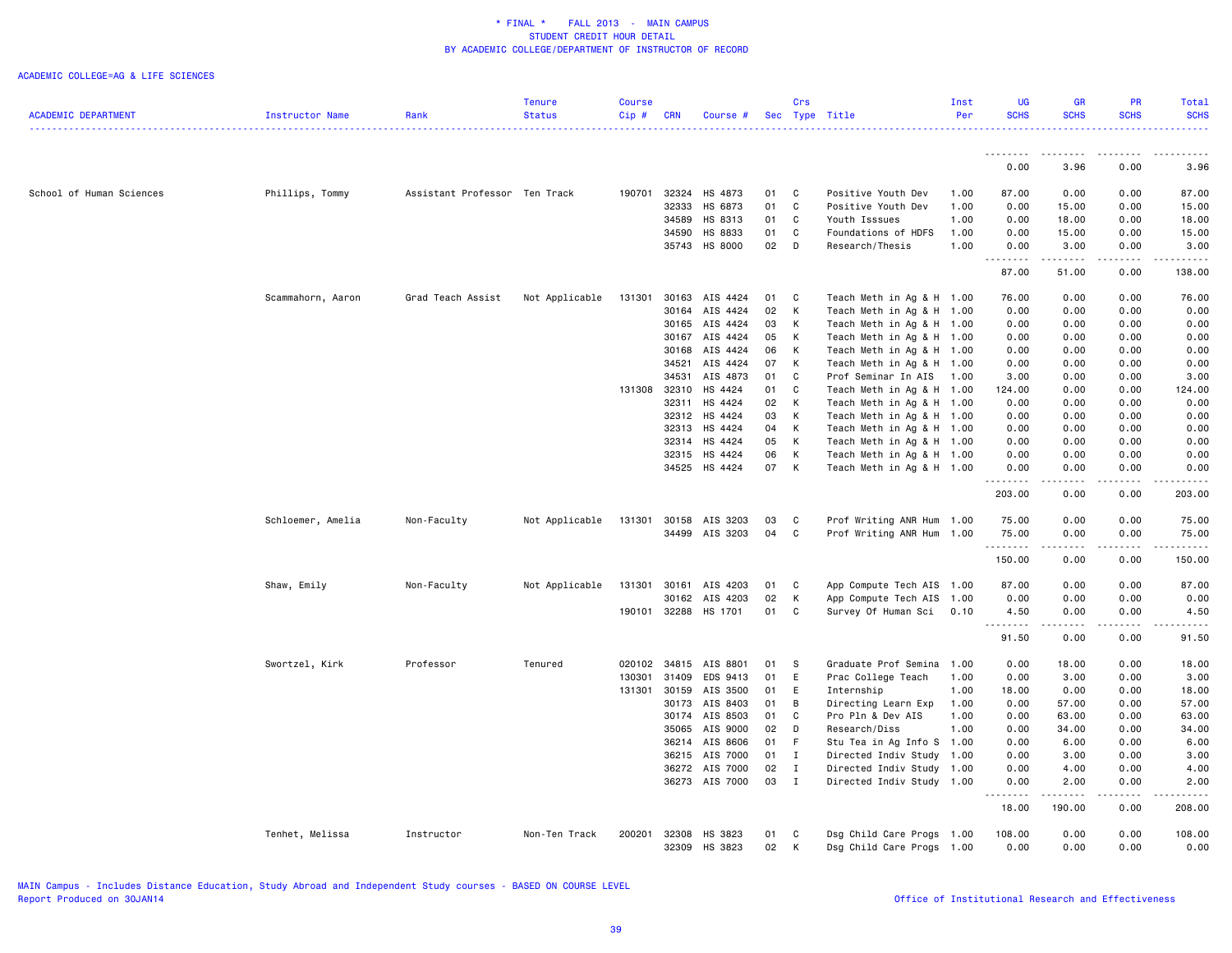### ACADEMIC COLLEGE=AG & LIFE SCIENCES

|                            |                        |                                   | <b>Tenure</b>  | <b>Course</b> |            |                |       | Crs          |                           | Inst | UG                 | <b>GR</b>   | <b>PR</b>                                                               | Total                   |
|----------------------------|------------------------|-----------------------------------|----------------|---------------|------------|----------------|-------|--------------|---------------------------|------|--------------------|-------------|-------------------------------------------------------------------------|-------------------------|
| <b>ACADEMIC DEPARTMENT</b> | <b>Instructor Name</b> | Rank                              | <b>Status</b>  | Cip#          | <b>CRN</b> | Course #       |       |              | Sec Type Title            | Per  | <b>SCHS</b>        | <b>SCHS</b> | <b>SCHS</b>                                                             | <b>SCHS</b>             |
|                            |                        |                                   |                |               |            |                |       |              |                           |      |                    |             |                                                                         |                         |
|                            |                        |                                   |                |               |            |                |       |              |                           |      | 108.00             | 0.00        | ---------<br>0.00                                                       | 108.00                  |
| School of Human Sciences   | Washington, Adrienne   | Non-Faculty                       | Not Applicable | 190101        |            | 32289 HS 1711  | 01    | C C          | Profess Protocol          | 1.00 | 48.00              | 0.00        | 0.00                                                                    | 48.00                   |
|                            |                        |                                   |                |               |            |                |       |              |                           |      | --------<br>48.00  | 0.00        | 0.00                                                                    | 48.00                   |
|                            | White, Ronnie          | Extension Professor Non-Ten Track |                | 131301        | 30176      | AIS 8523       | 01    | $\mathbf{C}$ | Tch Out-Of-Sch AIS        | 1.00 | 0.00               | 33.00       | 0.00                                                                    | 33.00                   |
|                            |                        |                                   |                |               |            | 33783 AIS 8523 | 501 C |              | Tch Out-Of-Sch AIS        | 1.00 | 0.00               | 18.00       | 0.00                                                                    | 18.00                   |
|                            |                        |                                   |                |               |            |                |       |              |                           |      | .<br>0.00          | 51.00       | .<br>0.00                                                               | 51.00                   |
|                            | Wilmoth, Joe           | Associate Professor Tenured       |                | 190101        | 35444      | HS 7000        | 02    | $\mathbf I$  | Directed Indiv Study 1.00 |      | 0.00               | 3.00        | 0.00                                                                    | 3.00                    |
|                            |                        |                                   |                | 190701        | 32335      | HS 8823        | 01    | C            | Advanced theories of      | 0.25 | 0.00               | 11.25       | 0.00                                                                    | 11.25                   |
|                            |                        |                                   |                | 190799        | 34530      | HS 4843        | 01    | C C          | Family Interaction        | 1.00 | 57.00              | 0.00        | 0.00                                                                    | 57.00                   |
|                            |                        |                                   |                |               | 34540      | HS 6843        | 01    | $\mathbf{C}$ | Family Interaction        | 1.00 | 0.00               | 18.00       | 0.00                                                                    | 18.00                   |
|                            |                        |                                   |                | 200201        | 32323      | HS 4853        | 01    | C            | Family:Human Ecolog       | 1.00 | 135.00<br>-------- | 0.00<br>.   | 0.00<br>.                                                               | 135.00<br>- - - - - - - |
|                            |                        |                                   |                |               |            |                |       |              |                           |      | 192.00             | 32.25       | 0.00                                                                    | 224.25                  |
|                            |                        |                                   |                |               |            |                |       |              |                           |      | $=$ = = = = = = =  | ========    | $\qquad \qquad \equiv \equiv \equiv \equiv \equiv \equiv \equiv \equiv$ |                         |
| School of Human Sciences   |                        |                                   |                |               |            |                |       |              |                           |      | 3267.00            | 545.00      | 0.00                                                                    | 3812,00                 |
|                            |                        |                                   |                |               |            |                |       |              |                           |      | ========           | ========    | ========                                                                | ==========              |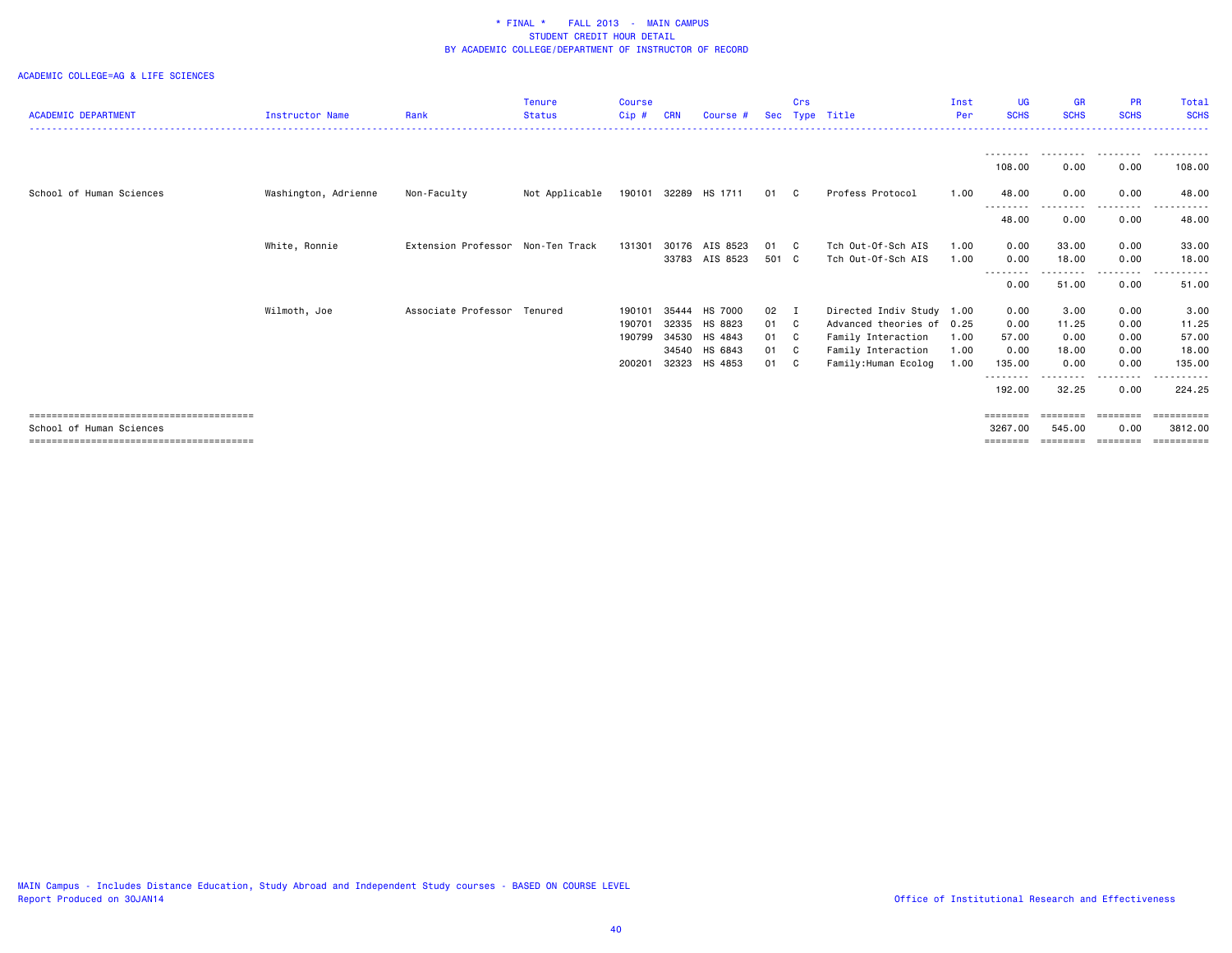|                            |                     |                               | <b>Tenure</b> | <b>Course</b> |            |                       |                   | Crs          |                                                        | Inst | <b>UG</b>      | <b>GR</b>                      | PR                                                                                                                                                           | Total                                                                                                                                    |
|----------------------------|---------------------|-------------------------------|---------------|---------------|------------|-----------------------|-------------------|--------------|--------------------------------------------------------|------|----------------|--------------------------------|--------------------------------------------------------------------------------------------------------------------------------------------------------------|------------------------------------------------------------------------------------------------------------------------------------------|
| <b>ACADEMIC DEPARTMENT</b> | Instructor Name     | Rank                          | <b>Status</b> | Cip#          | <b>CRN</b> | Course #              |                   |              | Sec Type Title                                         | Per  | <b>SCHS</b>    | <b>SCHS</b>                    | <b>SCHS</b>                                                                                                                                                  | <b>SCHS</b><br>$\frac{1}{2} \left( \frac{1}{2} \right) \left( \frac{1}{2} \right) \left( \frac{1}{2} \right) \left( \frac{1}{2} \right)$ |
|                            |                     |                               |               |               | 30304      |                       |                   |              |                                                        |      |                |                                |                                                                                                                                                              |                                                                                                                                          |
| Art AAD                    | Anderson, Patrice   | Lecturer                      | Non-Ten Track | 500101        | 30305      | ART 2803<br>ART 2803  | 01<br>03          | В<br>B       | Intro to Computing A 1.00                              |      | 39.00<br>36.00 | 0.00                           | 0.00<br>0.00                                                                                                                                                 | 39.00<br>36.00                                                                                                                           |
|                            |                     |                               |               |               | 30306      | ART 2803              | 04                | B            | Intro to Computing A 1.00                              |      | 39.00          | 0.00<br>0.00                   | 0.00                                                                                                                                                         | 39.00                                                                                                                                    |
|                            |                     |                               |               |               | 30307      | ART 2803              | 05                | B            | Intro to Computing A 1.00<br>Intro to Computing A 1.00 |      |                | 0.00                           | 0.00                                                                                                                                                         | 30.00                                                                                                                                    |
|                            |                     |                               |               |               |            |                       |                   |              |                                                        |      | 30.00<br>.     | . <b>.</b>                     | .                                                                                                                                                            | .                                                                                                                                        |
|                            |                     |                               |               |               |            |                       |                   |              |                                                        |      | 144.00         | 0.00                           | 0.00                                                                                                                                                         | 144.00                                                                                                                                   |
|                            | Anderson, William   | Assistant Professor Ten Track |               | 240101        | 36385      | HON 4003              | H04 I             |              | Oxbridge Tutorial                                      | 1.00 | 3.00           | 0.00                           | 0.00                                                                                                                                                         | 3.00                                                                                                                                     |
|                            |                     |                               |               | 500101        | 30346      | ART 4863              | 01                | $\mathsf{L}$ | Adv Computer Studio                                    | 1.00 | 24.00          | 0.00                           | 0.00                                                                                                                                                         | 24.00                                                                                                                                    |
|                            |                     |                               |               | 500402        | 30347      | ART 4883              | 01                | L.           | Graphic Design for W 1.00                              |      | 42.00          | 0.00                           | 0.00                                                                                                                                                         | 42.00                                                                                                                                    |
|                            |                     |                               |               |               |            | 30348 ART 4883        | 02                | - L          | Graphic Design for W 1.00                              |      | 27.00<br>.     | 0.00<br>.                      | 0.00<br>.                                                                                                                                                    | 27.00<br>.                                                                                                                               |
|                            |                     |                               |               |               |            |                       |                   |              |                                                        |      | 96.00          | 0.00                           | 0.00                                                                                                                                                         | 96.00                                                                                                                                    |
|                            | Bain, Peter         | Assistant Professor Ten Track |               | 500402        | 30327      | ART 4103              | 01                | L.           | Typography I                                           | 1.00 | 30.00          | 0.00                           | 0.00                                                                                                                                                         | 30.00                                                                                                                                    |
|                            |                     |                               |               |               | 30328      | ART 4103              | 02                | $\mathsf{L}$ | Typography I                                           | 1.00 | 45.00          | 0.00                           | 0.00                                                                                                                                                         | 45.00                                                                                                                                    |
|                            |                     |                               |               |               | 30329      | ART 4103              | 03                | L.           | Typography I                                           | 1.00 | 39.00<br>.     | 0.00<br>$\omega$ is a $\omega$ | 0.00<br>.                                                                                                                                                    | 39.00<br>.                                                                                                                               |
|                            |                     |                               |               |               |            |                       |                   |              |                                                        |      | 114.00         | 0.00                           | 0.00                                                                                                                                                         | 114.00                                                                                                                                   |
|                            | Bostic, Alexander   | Associate Professor Tenured   |               | 500101        | 30317      | ART 3443              | 01                | - L          | Illustration                                           | 1.00 | 36.00          | 0.00                           | 0.00                                                                                                                                                         | 36.00                                                                                                                                    |
|                            |                     |                               |               | 500701        | 35868      | ART 4000              | 01                | $\mathbf I$  | Directed Indiv Study                                   | 1.00 | 3.00           | 0.00                           | 0.00                                                                                                                                                         | 3.00                                                                                                                                     |
|                            |                     |                               |               | 500705        | 30276      | ART 1213              | 02                | L.           | Drawing I                                              | 1.00 | 45.00          | 0.00                           | 0.00                                                                                                                                                         | 45.00                                                                                                                                    |
|                            |                     |                               |               |               |            | 30295 ART 2213        | 03                | $\mathsf{L}$ | Life Drawing I                                         | 1.00 | 45.00          | 0.00                           | 0.00                                                                                                                                                         | 45.00                                                                                                                                    |
|                            |                     |                               |               |               |            |                       |                   |              |                                                        |      | .              | .                              | .                                                                                                                                                            | .                                                                                                                                        |
|                            |                     |                               |               |               |            |                       |                   |              |                                                        |      | 129.00         | 0.00                           | 0.00                                                                                                                                                         | 129.00                                                                                                                                   |
|                            | Bourgeois, Angi     | Associate Professor Tenured   |               | 500703        | 30257      | ART 1023              | 01                | C            | History Of Art II                                      | 1.00 | 105.00         | 0.00                           | 0.00                                                                                                                                                         | 105.00                                                                                                                                   |
|                            |                     |                               |               |               | 30258      | ART 1023              | H <sub>01</sub> C |              | Honors History Of Ar                                   | 1.00 | 45.00          | 0.00                           | 0.00                                                                                                                                                         | 45.00                                                                                                                                    |
|                            |                     |                               |               |               | 30310      | ART 3143              | 01                | C            | Ital Ren Art Hist                                      | 1.00 | 90.00          | 0.00                           | 0.00                                                                                                                                                         | 90.00                                                                                                                                    |
|                            |                     |                               |               |               |            | 34236 ART 3683        | 01                | C            | Art and Religion                                       | 1.00 | 81.00<br>.     | 0.00<br>.                      | 0.00<br>.                                                                                                                                                    | 81.00<br>.                                                                                                                               |
|                            |                     |                               |               |               |            |                       |                   |              |                                                        |      | 321.00         | 0.00                           | 0.00                                                                                                                                                         | 321.00                                                                                                                                   |
|                            | Callander, Adrienne | Lecturer                      | Non-Ten Track | 500401        | 30262      | ART 1123              | 02                | L.           | Design I                                               | 1.00 | 36.00          | 0.00                           | 0.00                                                                                                                                                         | 36.00                                                                                                                                    |
|                            |                     |                               |               |               | 30267      | ART 1123              | 07                | L.           | Design I                                               | 1.00 | 45.00          | 0.00                           | 0.00                                                                                                                                                         | 45.00                                                                                                                                    |
|                            |                     |                               |               |               |            | 500703 33785 ART 1113 | 501 C             |              | Art Appreciation                                       | 1.00 | 81.00          | 0.00                           | 0.00                                                                                                                                                         | 81.00                                                                                                                                    |
|                            |                     |                               |               |               |            |                       |                   |              |                                                        |      | .<br>162.00    | .<br>0.00                      | .<br>0.00                                                                                                                                                    | .<br>162.00                                                                                                                              |
|                            | Callander, Neil     | Assistant Professor Ten Track |               | 500401        | 30266      | ART 1123              | 06                | - L          | Design I                                               | 1.00 | 48.00          | 0.00                           | 0.00                                                                                                                                                         | 48.00                                                                                                                                    |
|                            |                     |                               |               | 500705        |            | 30275 ART 1213        | 01                | $\mathsf{L}$ | Drawing I                                              | 1.00 | 45.00          | 0.00                           | 0.00                                                                                                                                                         | 45.00                                                                                                                                    |
|                            |                     |                               |               |               |            |                       |                   |              |                                                        |      | .              | .                              | -----                                                                                                                                                        | .                                                                                                                                        |
|                            |                     |                               |               |               |            |                       |                   |              |                                                        |      | 93.00          | 0.00                           | 0.00                                                                                                                                                         | 93.00                                                                                                                                    |
|                            | Campbell, Frank     | Associate Professor Tenured   |               | 500709        | 30300      | ART 2403              | 01                | <b>L</b>     | Sculpture Survey                                       | 1.00 | 48.00          | 0.00                           | 0.00                                                                                                                                                         | 48.00                                                                                                                                    |
|                            |                     |                               |               |               | 30301      | ART 2403              | 02                | $\mathsf{L}$ | Sculpture Survey                                       | 1.00 | 45.00          | 0.00                           | 0.00                                                                                                                                                         | 45.00                                                                                                                                    |
|                            |                     |                               |               |               | 30319      | ART 3513              | 01                | L.           | Sculpture II                                           | 1.00 | 30.00          | 0.00                           | 0.00                                                                                                                                                         | 30.00                                                                                                                                    |
|                            |                     |                               |               |               |            | 30340 ART 4630        | 01                | $\mathsf{L}$ | Advanced Studio - Sc 1.00                              |      | 24.00<br>.     | 0.00<br>.                      | 0.00<br>$\frac{1}{2} \left( \frac{1}{2} \right) \left( \frac{1}{2} \right) \left( \frac{1}{2} \right) \left( \frac{1}{2} \right) \left( \frac{1}{2} \right)$ | 24.00<br>.                                                                                                                               |
|                            |                     |                               |               |               |            |                       |                   |              |                                                        |      | 147.00         | 0.00                           | 0.00                                                                                                                                                         | 147.00                                                                                                                                   |
|                            | Dixon, Melissa      | Lecturer                      | Non-Ten Track |               |            | 500704 30332 ART 4403 | 01                | L.           | Advertising Design I 1.00                              |      | 42.00          | 0.00                           | 0.00                                                                                                                                                         | 42.00                                                                                                                                    |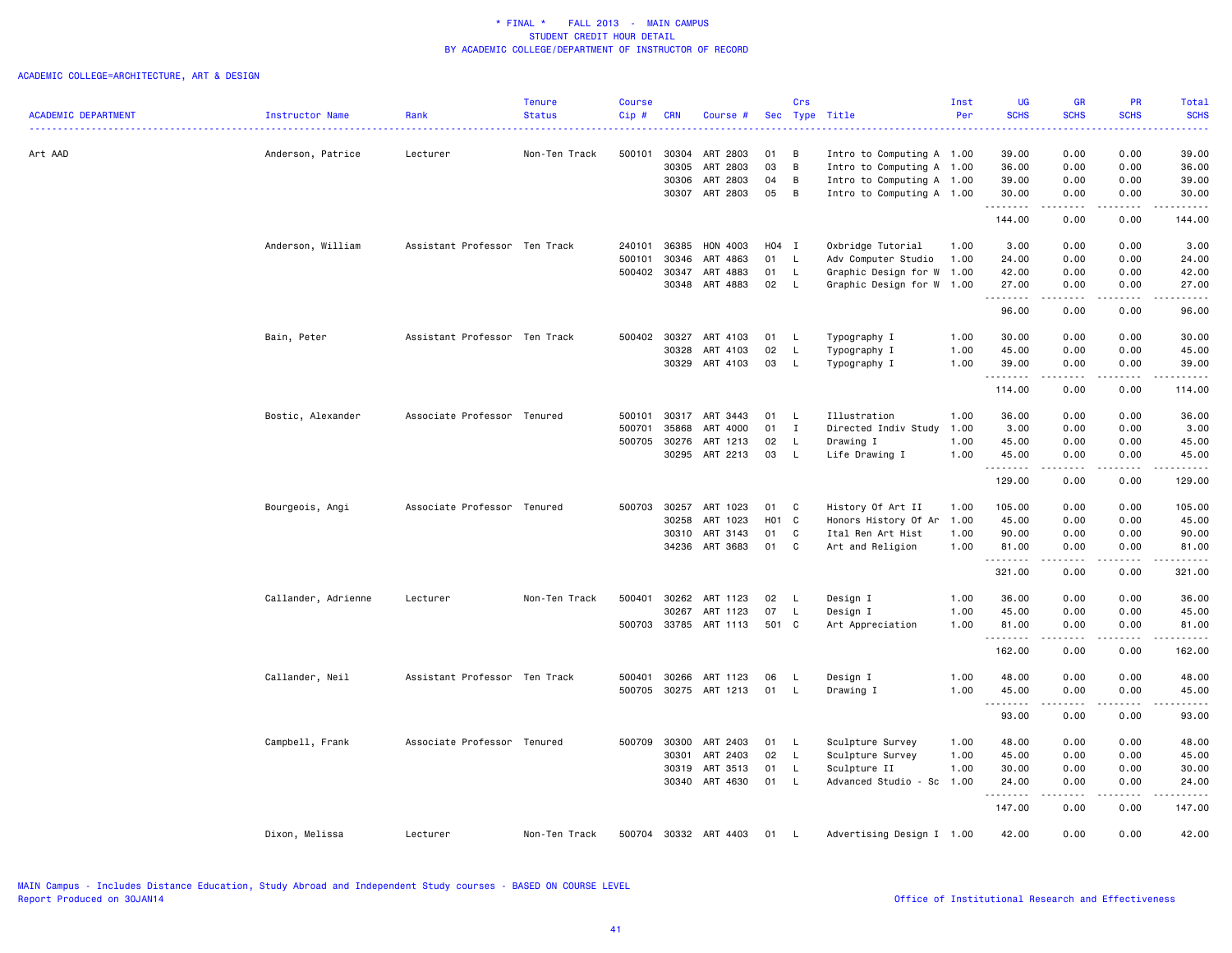|                            |                    |                               | <b>Tenure</b> | <b>Course</b> |            |                       |       | Crs          |                           | Inst | UG                | <b>GR</b>          | <b>PR</b>                                                                                                                                                    | Total                |
|----------------------------|--------------------|-------------------------------|---------------|---------------|------------|-----------------------|-------|--------------|---------------------------|------|-------------------|--------------------|--------------------------------------------------------------------------------------------------------------------------------------------------------------|----------------------|
| <b>ACADEMIC DEPARTMENT</b> | Instructor Name    | Rank                          | <b>Status</b> | $Cip \#$      | <b>CRN</b> | Course #              |       |              | Sec Type Title            | Per  | <b>SCHS</b>       | <b>SCHS</b>        | <b>SCHS</b>                                                                                                                                                  | <b>SCHS</b><br>22222 |
|                            |                    |                               |               |               |            |                       |       |              |                           |      |                   |                    |                                                                                                                                                              |                      |
|                            |                    |                               |               |               |            |                       |       |              |                           |      | 42.00             | 0.00               | 0.00                                                                                                                                                         | 42.00                |
| Art AAD                    | Funderburk, Thomas | Professor                     | Tenured       | 500101        | 30344      | ART 4693              | 01    | - L          | Intern-Fine Art           | 1.00 | 3.00              | 0.00               | 0.00                                                                                                                                                         | 3.00                 |
|                            |                    |                               |               | 500701        | 36325      | ART 4000              | 04    | $\mathbf{I}$ | Directed Indiv Study      | 1.00 | 3.00              | 0.00               | 0.00                                                                                                                                                         | 3.00                 |
|                            |                    |                               |               | 500702        | 34241      | ART 4053              | 01    | Q            | Watermedia Painting       | 1.00 | 33.00             | 0.00               | 0.00                                                                                                                                                         | 33.00                |
|                            |                    |                               |               | 500708        | 30309      | ART 3053              | 01    | $\mathsf{L}$ | Watercolor Painting       | 1.00 | 48.00             | 0.00               | 0.00                                                                                                                                                         | 48.00                |
|                            |                    |                               |               | 500799        | 30326      | ART 4093              | 01    | -S           | Senior Thesis             | 1.00 | 9.00              | 0.00               | 0.00                                                                                                                                                         | 9.00                 |
|                            |                    |                               |               |               |            | 36544 ART 7000        | 02    | $\mathbf{I}$ | Directed Indiv Study 1.00 |      | 0.00<br>.         | 3.00<br>.          | 0.00<br>.                                                                                                                                                    | 3.00<br>.            |
|                            |                    |                               |               |               |            |                       |       |              |                           |      | 96.00             | 3.00               | 0.00                                                                                                                                                         | 99.00                |
|                            | Gootee, Marita     | Professor                     | Tenured       | 500602        | 34238      | ART 4443              | 01    | B            | Alternative Color         | 1.00 | 12.00             | 0.00               | 0.00                                                                                                                                                         | 12.00                |
|                            |                    |                               |               | 500605        | 30291      | ART 2103              | 03    | B            | Photography Survey        | 1.00 | 48.00             | 0.00               | 0.00                                                                                                                                                         | 48.00                |
|                            |                    |                               |               |               | 30337      | ART 4583              | 01    | Q            | Photographic Portfol 1.00 |      | 12.00             | 0.00               | 0.00                                                                                                                                                         | 12.00                |
|                            |                    |                               |               | 500701        |            | 34745 ART 1001        | F02 C |              | First Year Seminar        | 1.00 | 10.00<br>.        | 0.00<br>.          | 0.00<br>.                                                                                                                                                    | 10.00<br>.           |
|                            |                    |                               |               |               |            |                       |       |              |                           |      | 82.00             | 0.00               | 0.00                                                                                                                                                         | 82.00                |
|                            | Haug, Rowan        | Lecturer                      | Non-Ten Track | 500401        | 30272      | ART 1153              | 01    | - L          | Three-Dimen Design        | 1.00 | 45.00             | 0.00               | 0.00                                                                                                                                                         | 45.00                |
|                            |                    |                               |               |               | 30274      | ART 1153              | 03    | $\mathsf{L}$ | Three-Dimen Design        | 1.00 | 42.00             | 0.00               | 0.00                                                                                                                                                         | 42.00                |
|                            |                    |                               |               |               |            | 34242 ART 1123        | 08    | $\mathsf{L}$ | Design I                  | 1.00 | 51.00             | 0.00               | 0.00                                                                                                                                                         | 51.00                |
|                            |                    |                               |               |               |            |                       |       |              |                           |      | .<br>138.00       | .<br>0.00          | .<br>0.00                                                                                                                                                    | .<br>138.00          |
|                            | Haupt, Jeffrey     | Professor                     | Tenured       | 500701        | 35959      | ART 4000              | 02    | $\mathbf{I}$ | Directed Indiv Study      | 1.00 | 3.00              | 0.00               | 0.00                                                                                                                                                         | 3.00                 |
|                            |                    |                               |               | 500705        | 30294      | ART 2213              | 02    | <b>L</b>     | Life Drawing I            | 1.00 | 48.00             | 0.00               | 0.00                                                                                                                                                         | 48.00                |
|                            |                    |                               |               | 500708        | 30287      | ART 2013              | 01    | $\mathsf{L}$ | Painting Survey           | 1.00 | 36.00             | 0.00               | 0.00                                                                                                                                                         | 36.00                |
|                            |                    |                               |               |               | 30289      | ART 2013              | 03    | <b>L</b>     | Painting Survey           | 1.00 | 39.00             | 0.00               | 0.00                                                                                                                                                         | 39.00                |
|                            |                    |                               |               |               | 30338      | ART 4610              | 01    | - L          | Advanced Studio - Pa      | 1.00 | 9.00              | 0.00               | 0.00                                                                                                                                                         | 9.00                 |
|                            |                    |                               |               |               |            | 30349 ART 6610        | 01    | $\mathsf{L}$ | Advanced Studio - Pa      | 1.00 | 0.00<br>.         | 3.00<br>.          | 0.00<br>-----                                                                                                                                                | 3.00<br>.            |
|                            |                    |                               |               |               |            |                       |       |              |                           |      | 135.00            | 3.00               | 0.00                                                                                                                                                         | 138.00               |
|                            | Landry, Jude       | Assistant Professor Ten Track |               | 500409        | 30314      | ART 3313              | 02    | <b>L</b>     | Graphic Art Des I         | 1.00 | 36.00             | 0.00               | 0.00                                                                                                                                                         | 36.00                |
|                            |                    |                               |               |               | 30316      | ART 3313              | 04    | $\mathsf{L}$ | Graphic Art Des I         | 1.00 | 45.00             | 0.00               | 0.00                                                                                                                                                         | 45.00                |
|                            |                    |                               |               |               | 30341      | ART 4640              | 01    | L            | Adv Studio - Graphic 1.00 |      | 33.00             | 0.00               | 0.00                                                                                                                                                         | 33.00                |
|                            |                    |                               |               |               |            | 500704 30334 ART 4403 | 03    | $\mathsf{L}$ | Advertising Design I 1.00 |      | 45.00<br>.        | 0.00<br>. <b>.</b> | 0.00<br>$\frac{1}{2} \left( \frac{1}{2} \right) \left( \frac{1}{2} \right) \left( \frac{1}{2} \right) \left( \frac{1}{2} \right) \left( \frac{1}{2} \right)$ | 45.00<br>.           |
|                            |                    |                               |               |               |            |                       |       |              |                           |      | 159.00            | 0.00               | 0.00                                                                                                                                                         | 159.00               |
|                            | Lippillo, Dominic  | Assistant Professor Ten Track |               | 500101        | 30323      | ART 3873              | 01    | - L          | Digital Photography       | 1.00 | 30.00             | 0.00               | 0.00                                                                                                                                                         | 30.00                |
|                            |                    |                               |               | 500605        | 30290      | ART 2103              | 02    | $\mathtt{C}$ | Photography Survey        | 1.00 | 39.00             | 0.00               | 0.00                                                                                                                                                         | 39.00                |
|                            |                    |                               |               |               | 34237      | ART 4593              | 01    | Q            | Photographic Portfol 1.00 |      | 6.00              | 0.00               | 0.00                                                                                                                                                         | 6.00                 |
|                            |                    |                               |               | 500711        | 30343      | ART 4660              | 01    | - L          | Advanced Photography 1.00 |      | 15.00<br><u>.</u> | 0.00               | 0.00                                                                                                                                                         | 15.00                |
|                            |                    |                               |               |               |            |                       |       |              |                           |      | 90.00             | 0.00               | 0.00                                                                                                                                                         | 90.00                |
|                            | Long, Robert       | Professor                     | Tenured       |               |            | 500711 30302 ART 2503 | 01    | - L          | Ceramic Art Survey        | 1.00 | 45.00             | 0.00               | 0.00                                                                                                                                                         | 45.00                |
|                            |                    |                               |               |               | 30303      | ART 2503              | 02    | $\mathsf{L}$ | Ceramic Art Survey        | 1.00 | 39.00             | 0.00               | 0.00                                                                                                                                                         | 39.00                |
|                            |                    |                               |               |               | 30318      | ART 3503              | 01    | L.           | Ceramic Art II            | 1.00 | 21.00             | 0.00               | 0.00                                                                                                                                                         | 21.00                |
|                            |                    |                               |               |               |            | 30336 ART 4533        | 01    | $\mathsf{L}$ | Ceramic Art III           | 1.00 | 6.00              | 0.00               | 0.00                                                                                                                                                         | 6.00                 |
|                            |                    |                               |               |               |            | 30342 ART 4650        | 01    |              | Advanced Studio-Cera      | 1.00 | 18.00             | 0.00               | 0.00                                                                                                                                                         | 18.00                |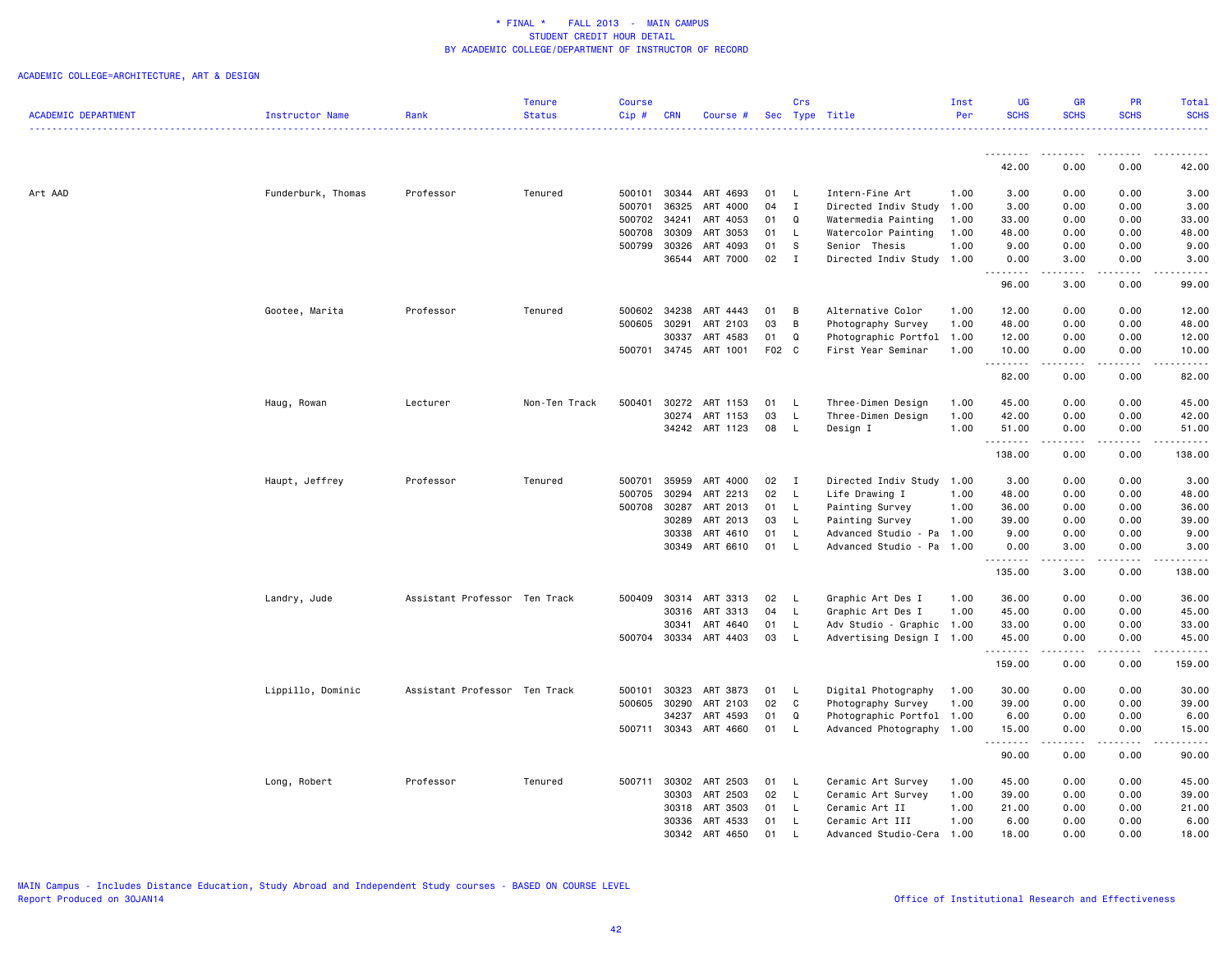|                            |                        |                               | Tenure         | <b>Course</b> |            |                       |              | Crs          |                           | Inst | <b>UG</b>          | <b>GR</b>                           | PR                  | Total                                                                                                                                                                                     |
|----------------------------|------------------------|-------------------------------|----------------|---------------|------------|-----------------------|--------------|--------------|---------------------------|------|--------------------|-------------------------------------|---------------------|-------------------------------------------------------------------------------------------------------------------------------------------------------------------------------------------|
| <b>ACADEMIC DEPARTMENT</b> | <b>Instructor Name</b> | Rank                          | <b>Status</b>  | Cip#          | <b>CRN</b> | Course #              |              |              | Sec Type Title            | Per  | <b>SCHS</b>        | <b>SCHS</b>                         | <b>SCHS</b>         | <b>SCHS</b>                                                                                                                                                                               |
|                            |                        |                               |                |               |            |                       |              |              |                           |      | .                  |                                     |                     |                                                                                                                                                                                           |
|                            |                        |                               |                |               |            |                       |              |              |                           |      | 129.00             | 0.00                                | 0.00                | 129.00                                                                                                                                                                                    |
| Art AAD                    | Martin, Gregory        | Assistant Professor Ten Track |                |               |            | 500705 30281 ART 1213 | 08           | - L          | Drawing I                 | 1.00 | 48.00              | 0.00                                | 0.00                | 48.00                                                                                                                                                                                     |
|                            |                        |                               |                |               | 30282      | ART 1213              | 09           | L            | Drawing I                 | 1.00 | 42.00              | 0.00                                | 0.00                | 42.00                                                                                                                                                                                     |
|                            |                        |                               |                |               |            | 30283 ART 1213        | 10           | L.           | Drawing I                 | 1.00 | 51.00              | 0.00                                | 0.00                | 51.00                                                                                                                                                                                     |
|                            |                        |                               |                |               |            |                       |              |              |                           |      | <u>.</u><br>141.00 | 0.00                                | 0.00                | 141.00                                                                                                                                                                                    |
|                            | McCourt, Timothy       | Professor                     | Tenured        | 500401        |            | 30264 ART 1123        | 04           | - L          | Design I                  | 1.00 | 51.00              | 0.00                                | 0.00                | 51.00                                                                                                                                                                                     |
|                            |                        |                               |                |               | 30270      | ART 1133              | 01           | L            | Design II                 | 1.00 | 45.00              | 0.00                                | 0.00                | 45.00                                                                                                                                                                                     |
|                            |                        |                               |                | 500708        | 30308      | ART 3033              | 01           | L.           | Non-Representational      | 1.00 | 39.00              | 0.00                                | 0.00                | 39.00                                                                                                                                                                                     |
|                            |                        |                               |                |               |            |                       |              |              |                           |      | .                  | الدامات بال                         | .                   | .                                                                                                                                                                                         |
|                            |                        |                               |                |               |            |                       |              |              |                           |      | 135.00             | 0.00                                | 0.00                | 135.00                                                                                                                                                                                    |
|                            | Mixon, Jamie           | Professor                     | Tenured        | 500409        | 30335      | ART 4523              | 01           | - L          | Graphic Art Intern        | 1.00 | 99.00              | 0.00                                | 0.00                | 99.00                                                                                                                                                                                     |
|                            |                        |                               |                | 500701        | 36155      | ART 4000              | 03           | $\mathbf{I}$ | Directed Indiv Study      | 1.00 | 3.00               | 0.00                                | 0.00                | 3.00                                                                                                                                                                                      |
|                            |                        |                               |                |               | 36424      | ART 4000              | 08           | I            | Directed Indiv Study      | 1.00 | 3.00               | 0.00                                | 0.00                | 3.00                                                                                                                                                                                      |
|                            |                        |                               |                |               |            | 36629 ART 4000        | $11 \quad I$ |              | Directed Indiv Study 1.00 |      | 3.00<br>.          | 0.00<br>$\omega$ is a $\omega$      | 0.00<br>.           | 3.00<br>.                                                                                                                                                                                 |
|                            |                        |                               |                |               |            |                       |              |              |                           |      | 108.00             | 0.00                                | 0.00                | 108.00                                                                                                                                                                                    |
|                            | Neuenfeldt, Lori       | Lecturer                      | Non-Ten Track  | 500701        |            | 34235 ART 1001        | F01 C        |              | First Year Seminar        | 1.00 | 18.00              | 0.00                                | 0.00                | 18.00                                                                                                                                                                                     |
|                            |                        |                               |                |               | 36383      | ART 4000              | 06           | $\mathbf{I}$ | Directed Indiv Study      | 1.00 | 3.00               | 0.00                                | 0.00                | 3.00                                                                                                                                                                                      |
|                            |                        |                               |                | 500703        | 30253      | ART 1013              | 01           | $\mathbf{C}$ | History Of Art I-         | 1.00 | 111.00             | 0.00                                | 0.00                | 111.00                                                                                                                                                                                    |
|                            |                        |                               |                |               | 30254      | ART 1013              | 02           | C            | History Of Art I          | 1.00 | 126.00             | 0.00                                | 0.00                | 126.00                                                                                                                                                                                    |
|                            |                        |                               |                |               | 30256      | ART 1013              | H01 C        |              | History Of Art I - H      | 1.00 | 45.00              | 0.00                                | 0.00                | 45.00                                                                                                                                                                                     |
|                            |                        |                               |                | 500799        |            | 30325 ART 4083        | 01 S         |              | Senior Research           | 1.00 | 15.00              | 0.00                                | 0.00                | 15.00                                                                                                                                                                                     |
|                            |                        |                               |                |               |            |                       |              |              |                           |      | .<br>318.00        | $\sim$ $\sim$ $\sim$ $\sim$<br>0.00 | د د د د<br>0.00     | 318.00                                                                                                                                                                                    |
|                            | Ngoh, Soon             | Professor                     | Tenured        | 500701        | 36384      | ART 4000              | 07           | $\mathbf{I}$ | Directed Indiv Study 1.00 |      | 3.00               | 0.00                                | 0.00                | 3.00                                                                                                                                                                                      |
|                            |                        |                               |                | 500705        | 30285      | ART 1223              | 01           | $\mathsf{L}$ | Drawing II                | 1.00 | 30.00              | 0.00                                | 0.00                | 30.00                                                                                                                                                                                     |
|                            |                        |                               |                |               | 30286      | ART 1223              | 02           | L.           | Drawing II                | 1.00 | 24.00              | 0.00                                | 0.00                | 24.00                                                                                                                                                                                     |
|                            |                        |                               |                |               |            | 30296 ART 2233        | 01           | $\mathsf{L}$ | Drawing III               | 1.00 | 18.00              | 0.00                                | 0.00                | 18.00                                                                                                                                                                                     |
|                            |                        |                               |                |               |            |                       |              |              |                           |      | .<br>75.00         | .<br>0.00                           | 0.00                | 75.00                                                                                                                                                                                     |
|                            | Powney, Jeralyn        | Assistant Professor Ten Track |                | 500409        |            | 30315 ART 3313        | 03           | - L          | Graphic Art Des I         | 1.00 | 33.00              | 0.00                                | 0.00                | 33.00                                                                                                                                                                                     |
|                            |                        |                               |                |               |            | 35896 ART 4640        | 02           | $\mathsf{L}$ | Adv Studio - Graphic 1.00 |      | 33.00              | 0.00                                | 0.00                | 33.00                                                                                                                                                                                     |
|                            |                        |                               |                |               | 36266      | ART 4143              | 01           | Q            | Letterpress for Desi      | 1.00 | 36.00              | 0.00                                | 0.00                | 36.00                                                                                                                                                                                     |
|                            |                        |                               |                | 500499        | 30324      | ART 3913              | 01           | Q            | Intro to Print Produ      | 1.00 | 39.00              | 0.00                                | 0.00                | 39.00                                                                                                                                                                                     |
|                            |                        |                               |                | 500701        | 36436      | ART 4000              | 09           | $\mathbf{I}$ | Directed Indiv Study      | 1.00 | 3.00               | 0.00                                | 0.00                | 3.00                                                                                                                                                                                      |
|                            |                        |                               |                |               |            | 36461 ART 4000        | 10           | $\mathbf{I}$ | Directed Indiv Study 1.00 |      | 3.00               | 0.00                                | 0.00                | 3.00                                                                                                                                                                                      |
|                            |                        |                               |                |               |            |                       |              |              |                           |      | .<br>147.00        | $\sim$ $\sim$ $\sim$ $\sim$<br>0.00 | $- - - - -$<br>0.00 | $\frac{1}{2} \left( \frac{1}{2} \right) \left( \frac{1}{2} \right) \left( \frac{1}{2} \right) \left( \frac{1}{2} \right) \left( \frac{1}{2} \right) \left( \frac{1}{2} \right)$<br>147.00 |
|                            |                        |                               |                |               |            |                       |              |              |                           |      |                    |                                     |                     |                                                                                                                                                                                           |
|                            | Remo, John             | Lecturer                      | Non-Ten Track  | 500705        | 30277      | ART 1213              | 03           | <b>L</b>     | Drawing I                 | 1.00 | 45.00              | 0.00                                | 0.00                | 45.00                                                                                                                                                                                     |
|                            |                        |                               |                |               | 30280      | ART 1213              | 07           | L.           | Drawing I                 | 1.00 | 45.00              | 0.00                                | 0.00                | 45.00                                                                                                                                                                                     |
|                            |                        |                               |                |               |            | 500710 34239 ART 3303 | 01 L         |              | Printmaking II            | 1.00 | 30.00<br>.         | 0.00<br>والمالية                    | 0.00<br>.           | 30.00<br>.                                                                                                                                                                                |
|                            |                        |                               |                |               |            |                       |              |              |                           |      | 120.00             | 0.00                                | 0.00                | 120.00                                                                                                                                                                                    |
|                            | Riahi, Sheida          | Grad Teach Assist             | Not Applicable | 509999        |            | 36526 ART 4990        | 501 C        |              | Special Topic In ART 1.00 |      | 54.00              | 0.00                                | 0.00                | 54.00                                                                                                                                                                                     |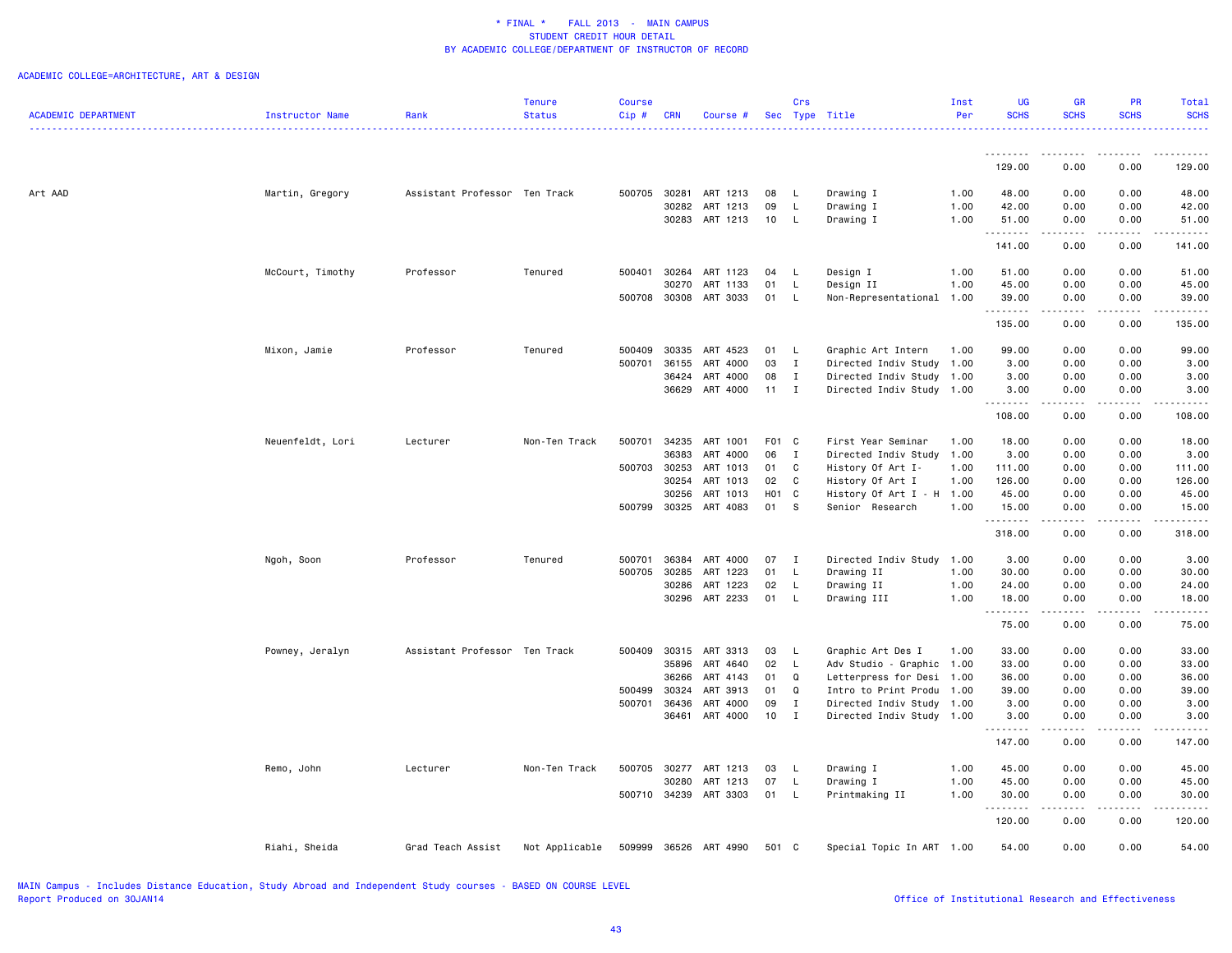| <b>ACADEMIC DEPARTMENT</b> | <b>Instructor Name</b> | Rank        | <b>Tenure</b><br><b>Status</b> | <b>Course</b><br>Cip# | <b>CRN</b> | Course #       | Sec               | Crs      | Type Title                | Inst<br>Per | <b>UG</b><br><b>SCHS</b>         | <b>GR</b><br><b>SCHS</b> | <b>PR</b><br><b>SCHS</b> | Total<br><b>SCHS</b> |
|----------------------------|------------------------|-------------|--------------------------------|-----------------------|------------|----------------|-------------------|----------|---------------------------|-------------|----------------------------------|--------------------------|--------------------------|----------------------|
|                            |                        |             |                                |                       |            |                |                   |          |                           |             |                                  |                          |                          |                      |
|                            |                        |             |                                |                       |            |                |                   |          |                           |             | ---------<br>54.00               | .<br>0.00                | .<br>0.00                | .<br>54.00           |
| Art AAD                    | Ring, Robert           | Non-Faculty | Not Applicable                 | 500703 30259          |            | ART 1113       | 01                | - C      | Art Appreciation          | 1.00        | 375.00                           | 0.00                     | 0.00                     | 375.00               |
|                            |                        |             |                                |                       | 30261      | ART 1113       | H <sub>01</sub> C |          | Honors Art Appreciat 1.00 |             | 66.00                            | 0.00                     | 0.00                     | 66.00                |
|                            |                        |             |                                |                       |            |                |                   |          |                           |             | $\cdots \cdots \cdots$<br>441.00 | 0.00                     | 0.00                     | 441.00               |
|                            | Seckinger, Linda       | Professor   | Tenured                        | 500710                | 30297      | ART 2303       | 01                | <b>L</b> | Printmaking Survey        | 1.00        | 39.00                            | 0.00                     | 0.00                     | 39.00                |
|                            |                        |             |                                |                       | 30298      | ART 2303       | 02 L              |          | Printmaking Survey        | 1.00        | 30.00                            | 0.00                     | 0.00                     | 30.00                |
|                            |                        |             |                                |                       |            | 30299 ART 2303 | 03 L              |          | Printmaking Survey        | 1.00        | 36.00<br>--------                | 0.00                     | 0.00<br>--------         | 36.00<br>-------     |
|                            |                        |             |                                |                       |            |                |                   |          |                           |             | 105.00                           | 0.00                     | 0.00                     | 105.00               |
|                            | Shafer, Debra          | Lecturer    | Non-Ten Track                  | 500704                | 30333      | ART 4403       | 02                |          | Advertising Design I 1.00 |             | 30.00                            | 0.00                     | 0.00                     | 30.00                |
|                            |                        |             |                                |                       |            |                |                   |          |                           |             | 30.00                            | 0.00                     | . <b>.</b><br>0.00       | 30.00                |
|                            |                        |             |                                |                       |            |                |                   |          |                           |             | ========                         | ========                 | ========                 | ==========           |
| Art AAD                    |                        |             |                                |                       |            |                |                   |          |                           |             | 3751.00                          | 6.00                     | 0.00                     | 3757.00              |
|                            |                        |             |                                |                       |            |                |                   |          |                           |             | ========                         |                          |                          |                      |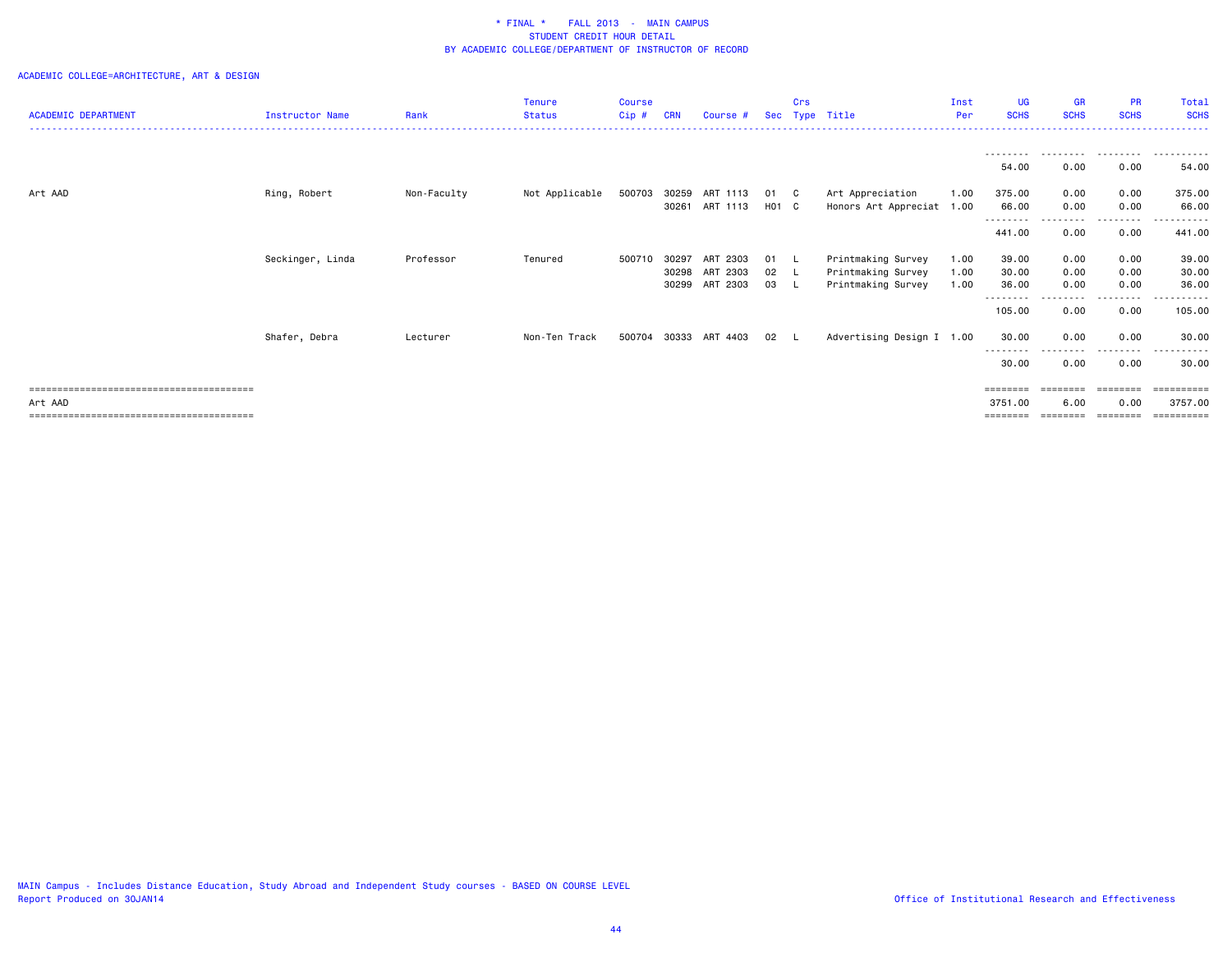|                               |                        |                               | <b>Tenure</b> | Course  |            |                |       | Crs      |                           | Inst | <b>UG</b>                         | GR                | <b>PR</b>                                                               | Total       |
|-------------------------------|------------------------|-------------------------------|---------------|---------|------------|----------------|-------|----------|---------------------------|------|-----------------------------------|-------------------|-------------------------------------------------------------------------|-------------|
| <b>ACADEMIC DEPARTMENT</b>    | <b>Instructor Name</b> | Rank                          | <b>Status</b> | $Cip$ # | <b>CRN</b> | Course #       |       | Sec Type | Title                     | Per  | <b>SCHS</b>                       | <b>SCHS</b>       | <b>SCHS</b>                                                             | <b>SCHS</b> |
|                               |                        |                               |               |         |            |                |       |          |                           |      |                                   |                   |                                                                         |             |
| Building Construction Science | El-Adaway, Islam       | Assistant Professor Ten Track |               | 140801  | 30634      | CE 4703        | 01    | - C      | Constr Eng Managemen      | 1.00 | 81.00                             | 0.00              | 0.00                                                                    | 81.00       |
|                               |                        |                               |               |         | 34937      | CE 9000        | 01    | <b>D</b> | Research / Diss           | 1.00 | 0.00                              | 6.00              | 0.00                                                                    | 6.00        |
|                               |                        |                               |               |         | 35051      | CE 9000        | 501 D |          | Research / Diss           | 1.00 | 0.00<br>--------                  | 10.00<br>-------- | 0.00<br>--------                                                        | 10.00<br>.  |
|                               |                        |                               |               |         |            |                |       |          |                           |      | 81.00                             | 16.00             | 0.00                                                                    | 97.00       |
|                               | Gheisari, Masoud       | Assistant Professor Ten Track |               | 522001  |            | 30415 BCS 3116 | 01    | $\Omega$ | Building Constructio 1.00 |      | 114.00<br>--------                | 0.00              | 0.00<br>$\cdots$                                                        | 114,00      |
|                               |                        |                               |               |         |            |                |       |          |                           |      | 114.00                            | 0.00              | 0.00                                                                    | 114.00      |
|                               | Herrmann, Michele      | Assistant Professor Ten Track |               | 522001  | 30420      | BCS 4116       | 01    | Q        | Build Construct Stud      | 1.00 | 126.00                            | 0.00              | 0.00                                                                    | 126.00      |
|                               |                        |                               |               |         | 35526      | BCS 4223       | 01    | - C      | Professional Practic 1.00 |      | 63.00                             | 0.00              | 0.00                                                                    | 63,00       |
|                               |                        |                               |               |         |            |                |       |          |                           |      | <u> - - - - - - - -</u><br>189.00 | 0.00              | ----<br>0.00                                                            | 189.00      |
|                               | Leathem, Thomas        | Assistant Professor Ten Track |               | 522001  | 30413      | BCS 2116       | 01    | Q        | Building Constructio 1.00 |      | 84.00                             | 0.00              | 0.00                                                                    | 84.00       |
|                               |                        |                               |               |         |            | 30416 BCS 3213 | 01    | - C      | Electrical Systems        | 1.00 | 57.00                             | 0.00              | 0.00                                                                    | 57.00       |
|                               |                        |                               |               |         |            |                |       |          |                           |      | 141.00                            | 0.00              | 0.00                                                                    | 141.00      |
|                               |                        |                               |               |         |            |                |       |          |                           |      | ========                          | ========          | ========                                                                | ==========  |
| Building Construction Science |                        |                               |               |         |            |                |       |          |                           |      | 525.00                            | 16.00             | 0.00                                                                    | 541.00      |
|                               |                        |                               |               |         |            |                |       |          |                           |      | $=$ = = = = = = =                 | ========          | $\qquad \qquad \equiv \equiv \equiv \equiv \equiv \equiv \equiv \equiv$ |             |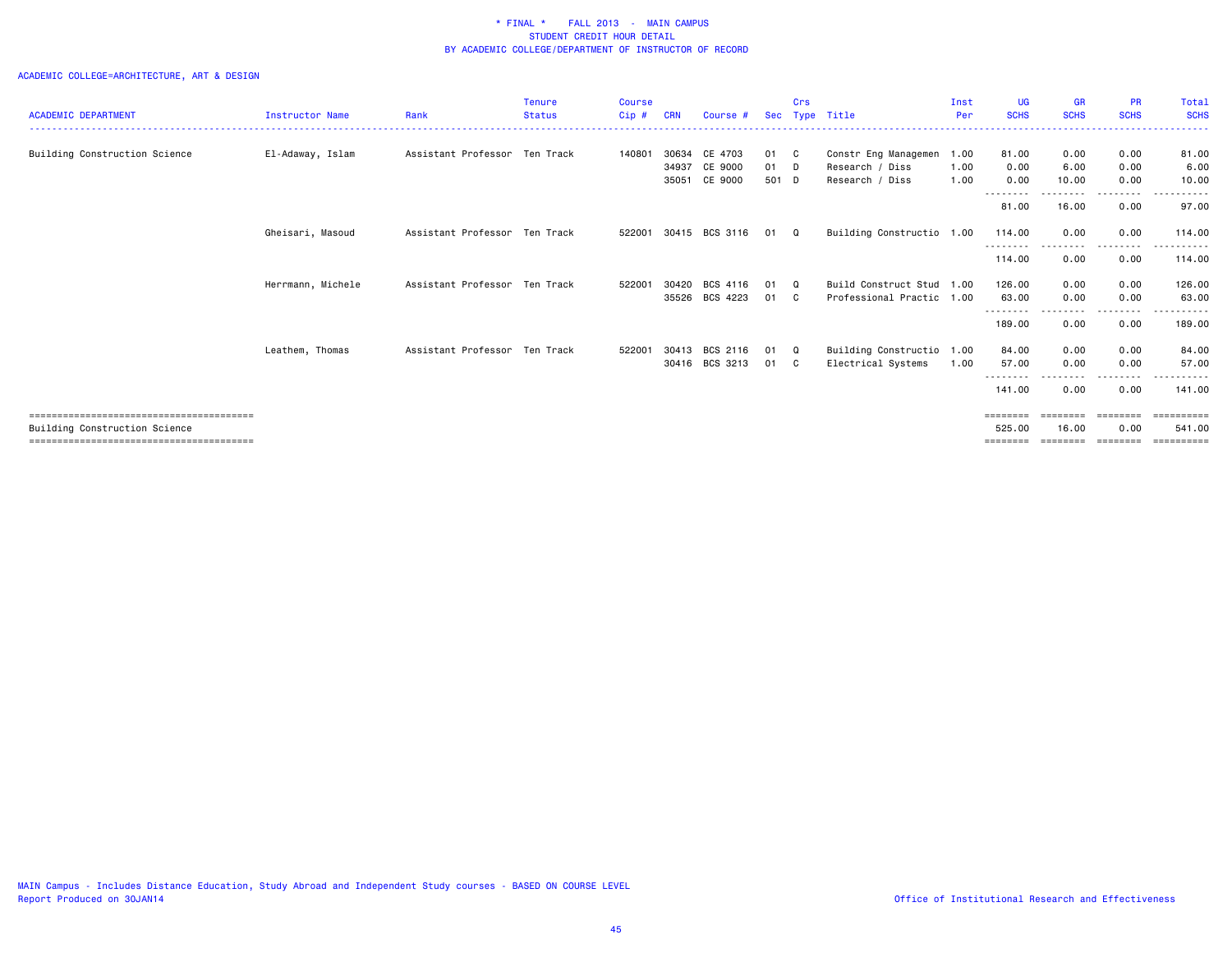# ACADEMIC COLLEGE=ARCHITECTURE, ART & DESIGN

|                            |                        |                               | <b>Tenure</b> | <b>Course</b> |            |               |            | Crs            |                           | Inst | <b>UG</b>         | <b>GR</b>                                                                                                                                                                               | <b>PR</b>               | <b>Total</b>                                                                                                                                                                                                                                                                                                                                                                                                                                                                                   |
|----------------------------|------------------------|-------------------------------|---------------|---------------|------------|---------------|------------|----------------|---------------------------|------|-------------------|-----------------------------------------------------------------------------------------------------------------------------------------------------------------------------------------|-------------------------|------------------------------------------------------------------------------------------------------------------------------------------------------------------------------------------------------------------------------------------------------------------------------------------------------------------------------------------------------------------------------------------------------------------------------------------------------------------------------------------------|
| <b>ACADEMIC DEPARTMENT</b> | <b>Instructor Name</b> | Rank                          | <b>Status</b> | Cip#          | <b>CRN</b> | Course        | <b>Sec</b> |                | Type Title                | Per  | <b>SCHS</b>       | <b>SCHS</b>                                                                                                                                                                             | <b>SCHS</b>             | <b>SCHS</b><br>$\frac{1}{2} \left( \frac{1}{2} \right) \left( \frac{1}{2} \right) \left( \frac{1}{2} \right) \left( \frac{1}{2} \right) \left( \frac{1}{2} \right)$                                                                                                                                                                                                                                                                                                                            |
| Design                     | Beatty, David          | Lecturer                      | Non-Ten Track | 500408        | 32340      | ID 1683       | 01         | C              | Interior Design Grap 1.00 |      | 57.00             | 0.00                                                                                                                                                                                    | 0.00                    | 57.00                                                                                                                                                                                                                                                                                                                                                                                                                                                                                          |
|                            |                        |                               |               |               | 32341      | ID 1683       | 02         | C              | Interior Design Grap 1.00 |      | 48.00             | 0.00                                                                                                                                                                                    | 0.00                    | 48.00                                                                                                                                                                                                                                                                                                                                                                                                                                                                                          |
|                            |                        |                               |               |               |            |               |            |                |                           |      | .                 | $\frac{1}{2} \left( \frac{1}{2} \right) \left( \frac{1}{2} \right) \left( \frac{1}{2} \right) \left( \frac{1}{2} \right) \left( \frac{1}{2} \right)$                                    | .                       | .                                                                                                                                                                                                                                                                                                                                                                                                                                                                                              |
|                            |                        |                               |               |               |            |               |            |                |                           |      | 105.00            | 0.00                                                                                                                                                                                    | 0.00                    | 105.00                                                                                                                                                                                                                                                                                                                                                                                                                                                                                         |
|                            | Carroll, Robin         | Instructor                    | Non-Ten Track | 040501        | 32347      | ID 3663       | 01         | C <sub>1</sub> | Color & Lighting for 1.00 |      | 27.00             | 0.00                                                                                                                                                                                    | 0.00                    | 27.00                                                                                                                                                                                                                                                                                                                                                                                                                                                                                          |
|                            |                        |                               |               |               | 32348      | ID 3663       | 02         | C              | Color & Lighting for 1.00 |      | 39.00             | 0.00                                                                                                                                                                                    | 0.00                    | 39.00                                                                                                                                                                                                                                                                                                                                                                                                                                                                                          |
|                            |                        |                               |               | 190601        | 32306      | HS 3673       | 01         | C              | Envir For Sp Needs        | 1.00 | 18.00             | 0.00                                                                                                                                                                                    | 0.00                    | 18.00                                                                                                                                                                                                                                                                                                                                                                                                                                                                                          |
|                            |                        |                               |               |               | 32307      | HS 3673       | 02         | C              | Envir For Sp Needs        | 1.00 | 12.00             | 0.00                                                                                                                                                                                    | 0.00                    | 12.00                                                                                                                                                                                                                                                                                                                                                                                                                                                                                          |
|                            |                        |                               |               |               | 32349      | ID 3673       | 01         | C              | Environments for Spe 1.00 |      | 39.00             | 0.00                                                                                                                                                                                    | 0.00                    | 39.00                                                                                                                                                                                                                                                                                                                                                                                                                                                                                          |
|                            |                        |                               |               |               |            | 32350 ID 3673 | 02         | C              | Environments for Spe 1.00 |      | 48.00             | 0.00<br>-----                                                                                                                                                                           | 0.00<br>.               | 48.00<br>.                                                                                                                                                                                                                                                                                                                                                                                                                                                                                     |
|                            |                        |                               |               |               |            |               |            |                |                           |      | 183.00            | 0.00                                                                                                                                                                                    | 0.00                    | 183.00                                                                                                                                                                                                                                                                                                                                                                                                                                                                                         |
|                            | Crumpton, Amy          | Associate Professor Tenured   |               | 040501        | 32353      | ID 4663       | 01         | C              | Prof Proc & Practice 1.00 |      | 33.00             | 0.00                                                                                                                                                                                    | 0.00                    | 33.00                                                                                                                                                                                                                                                                                                                                                                                                                                                                                          |
|                            |                        |                               |               | 190601        | 32344      | ID 3614       | 01         | B              | Interior Design Stud 1.00 |      | 44.00             | 0.00                                                                                                                                                                                    | 0.00                    | 44.00                                                                                                                                                                                                                                                                                                                                                                                                                                                                                          |
|                            |                        |                               |               |               | 32345      | ID 3614       | 02         | B              | Interior Design Stud 1.00 |      | 36.00             | 0.00                                                                                                                                                                                    | 0.00                    | 36.00                                                                                                                                                                                                                                                                                                                                                                                                                                                                                          |
|                            |                        |                               |               |               |            |               |            |                |                           |      | 113.00            | .<br>0.00                                                                                                                                                                               | $\cdots$<br>0.00        | .<br>113.00                                                                                                                                                                                                                                                                                                                                                                                                                                                                                    |
|                            | Miller, Beth           | Non-Faculty                   | Tenured       | 040501        | 32346      | ID 3643       | 01         | C              | History of Interiors 1.00 |      | 93.00             | 0.00                                                                                                                                                                                    | 0.00                    | 93.00                                                                                                                                                                                                                                                                                                                                                                                                                                                                                          |
|                            |                        |                               |               | 190699        |            | 36284 ID 4000 | $01$ I     |                | Directed Individual       | 1.00 | 1.00              | 0.00                                                                                                                                                                                    | 0.00                    | 1.00                                                                                                                                                                                                                                                                                                                                                                                                                                                                                           |
|                            |                        |                               |               |               |            |               |            |                |                           |      | --------<br>94.00 | $\frac{1}{2} \left( \frac{1}{2} \right) \left( \frac{1}{2} \right) \left( \frac{1}{2} \right) \left( \frac{1}{2} \right) \left( \frac{1}{2} \right) \left( \frac{1}{2} \right)$<br>0.00 | .<br>0.00               | .<br>94.00                                                                                                                                                                                                                                                                                                                                                                                                                                                                                     |
|                            | Miller, Lyndsey        | Assistant Professor Ten Track |               | 040501        | 32343      | ID 2633       | 01         | C <sub>c</sub> | Int Mat, Treat & Res 1.00 |      | 60.00             | 0.00                                                                                                                                                                                    | 0.00                    | 60.00                                                                                                                                                                                                                                                                                                                                                                                                                                                                                          |
|                            |                        |                               |               | 190601        |            | 32352 ID 4644 | 02         | B              | Interior Design Stud 1.00 |      | 44.00             | 0.00                                                                                                                                                                                    | 0.00                    | 44.00                                                                                                                                                                                                                                                                                                                                                                                                                                                                                          |
|                            |                        |                               |               |               |            |               |            |                |                           |      | .<br>104.00       | .<br>0.00                                                                                                                                                                               | .<br>0.00               | .<br>104.00                                                                                                                                                                                                                                                                                                                                                                                                                                                                                    |
|                            | Riehm, William         | Assistant Professor Ten Track |               | 190601        | 32342      | ID 2615       | 01         | B              | Interior Design Stud      | 1.00 | 70.00             | 0.00                                                                                                                                                                                    | 0.00                    | 70.00                                                                                                                                                                                                                                                                                                                                                                                                                                                                                          |
|                            |                        |                               |               | 190603        | 32354      | ID 4693       | 01         | C              | Furniture Design          | 1.00 | 48.00             | 0.00                                                                                                                                                                                    | 0.00                    | 48.00                                                                                                                                                                                                                                                                                                                                                                                                                                                                                          |
|                            |                        |                               |               | 190699        | 36381      | ID 4000       | 02         | I              | Directed Individual       | 1.00 | 1.00<br>.         | 0.00                                                                                                                                                                                    | 0.00<br>.               | 1.00<br>$\begin{array}{cccccccccccccc} \multicolumn{2}{c}{} & \multicolumn{2}{c}{} & \multicolumn{2}{c}{} & \multicolumn{2}{c}{} & \multicolumn{2}{c}{} & \multicolumn{2}{c}{} & \multicolumn{2}{c}{} & \multicolumn{2}{c}{} & \multicolumn{2}{c}{} & \multicolumn{2}{c}{} & \multicolumn{2}{c}{} & \multicolumn{2}{c}{} & \multicolumn{2}{c}{} & \multicolumn{2}{c}{} & \multicolumn{2}{c}{} & \multicolumn{2}{c}{} & \multicolumn{2}{c}{} & \multicolumn{2}{c}{} & \multicolumn{2}{c}{} & \$ |
|                            |                        |                               |               |               |            |               |            |                |                           |      | 119.00            | 0.00                                                                                                                                                                                    | 0.00                    | 119.00                                                                                                                                                                                                                                                                                                                                                                                                                                                                                         |
|                            |                        |                               |               |               |            |               |            |                |                           |      | ========          | ========                                                                                                                                                                                | <b>EBBEBBBB</b>         | <b>Expressed</b>                                                                                                                                                                                                                                                                                                                                                                                                                                                                               |
| Design                     |                        |                               |               |               |            |               |            |                |                           |      | 718.00            | 0.00<br>======== ========                                                                                                                                                               | 0.00<br><b>ESSESSES</b> | 718.00                                                                                                                                                                                                                                                                                                                                                                                                                                                                                         |
|                            |                        |                               |               |               |            |               |            |                |                           |      |                   |                                                                                                                                                                                         |                         |                                                                                                                                                                                                                                                                                                                                                                                                                                                                                                |

MAIN Campus - Includes Distance Education, Study Abroad and Independent Study courses - BASED ON COURSE LEVEL Report Produced on 30JAN14 **Office of Institutional Research and Effectiveness**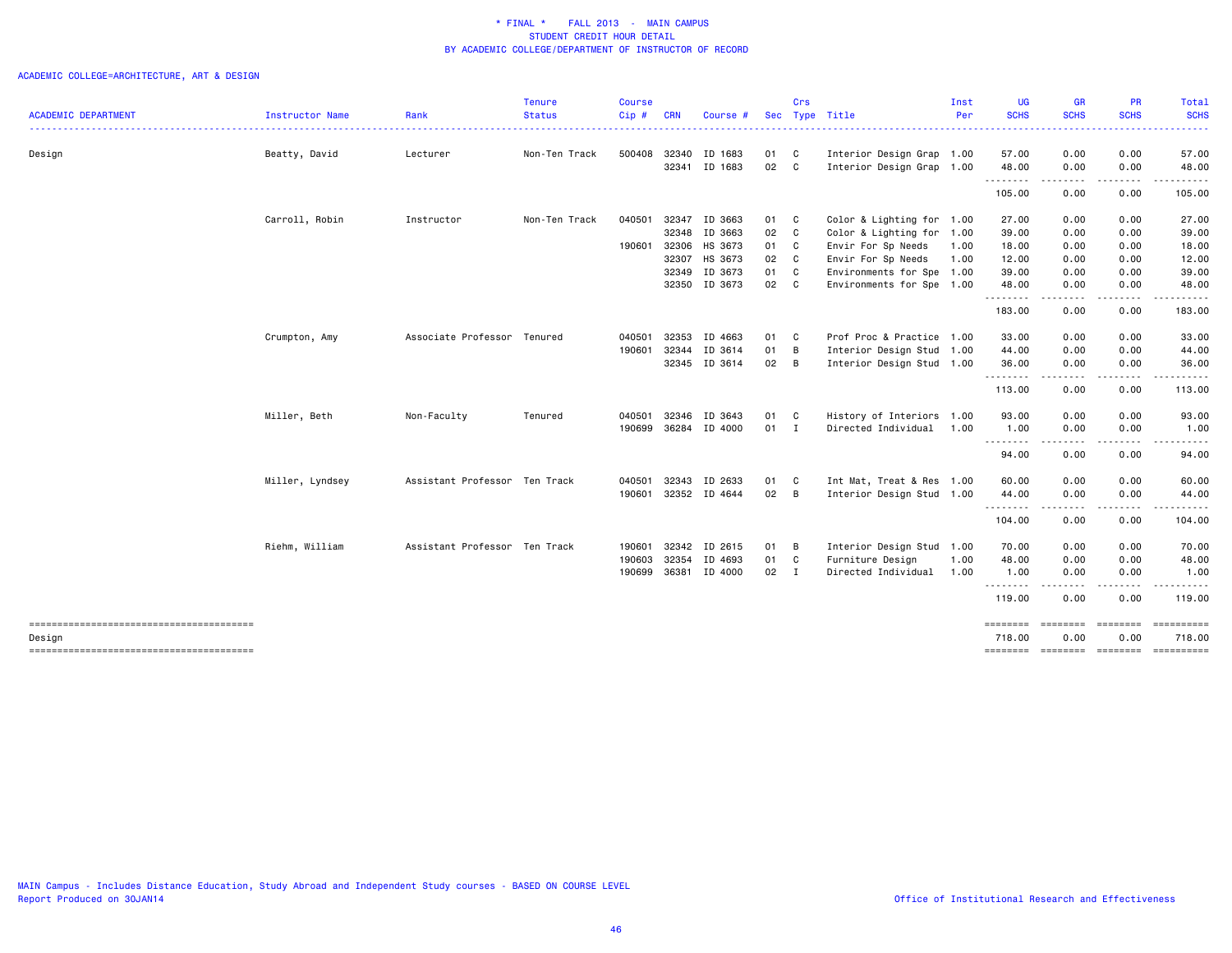# ACADEMIC COLLEGE=ARCHITECTURE, ART & DESIGN

| <b>SCHS</b><br><b>SCHS</b><br><b>ACADEMIC DEPARTMENT</b><br><b>SCHS</b><br><b>Instructor Name</b><br>Rank<br><b>Status</b><br>Cip#<br><b>CRN</b><br>Course #<br><b>Sec</b><br>Type Title<br>Per<br>Professor<br>0.00<br>School of Architecture<br>Berk, Michael<br>Tenured<br>040201<br>30240<br>ARC 4536<br>03<br>C<br>Arch Design $IV-A - E$ 1.00<br>72.00<br>0.00<br>049999<br>35035<br>ARC 4990<br>01<br>C<br>Special Topic In ARC<br>36.00<br>0.00<br>0.00<br>1.00<br>02<br>C<br>0.00<br>35036<br>ARC 4990<br>Special Topic In ARC 1.00<br>36.00<br>0.00<br>.<br>د د د د د<br>. | <b>SCHS</b><br>.<br>72.00<br>36.00<br>36.00<br>.<br>144.00 |
|--------------------------------------------------------------------------------------------------------------------------------------------------------------------------------------------------------------------------------------------------------------------------------------------------------------------------------------------------------------------------------------------------------------------------------------------------------------------------------------------------------------------------------------------------------------------------------------|------------------------------------------------------------|
|                                                                                                                                                                                                                                                                                                                                                                                                                                                                                                                                                                                      |                                                            |
|                                                                                                                                                                                                                                                                                                                                                                                                                                                                                                                                                                                      |                                                            |
|                                                                                                                                                                                                                                                                                                                                                                                                                                                                                                                                                                                      |                                                            |
|                                                                                                                                                                                                                                                                                                                                                                                                                                                                                                                                                                                      |                                                            |
| 144.00<br>0.00<br>0.00                                                                                                                                                                                                                                                                                                                                                                                                                                                                                                                                                               |                                                            |
| Callender, Jassen<br>Associate Professor Tenured<br>040201<br>30244<br>ARC 5576<br>01<br>B<br>Arch Design V-A<br>1.00<br>84.00<br>0.00<br>0.00                                                                                                                                                                                                                                                                                                                                                                                                                                       | 84.00                                                      |
| 040701 30246 ARC 5623<br>01<br>C<br>Studies Urban Design<br>87.00<br>0.00<br>1.00<br>0.00<br>.<br>$\sim$ $\sim$ $\sim$ $\sim$<br>$\sim$ $\sim$ $\sim$                                                                                                                                                                                                                                                                                                                                                                                                                                | 87.00<br>$\sim$ $\sim$ $\sim$ $\sim$                       |
| 171.00<br>0.00<br>0.00                                                                                                                                                                                                                                                                                                                                                                                                                                                                                                                                                               | 171.00                                                     |
| Frank, Timothy<br>Assistant Professor Ten Track<br>ARC 4536<br>54.00<br>0.00<br>0.00<br>040201<br>30239<br>02<br>B<br>Arch Design IV-A<br>1.00                                                                                                                                                                                                                                                                                                                                                                                                                                       | 54.00                                                      |
| 049999<br>35953<br>ARC 4990<br>04<br>B<br>Special Topic In ARC<br>1.00<br>33.00<br>0.00<br>0.00<br>2.2.2.2.2<br>.                                                                                                                                                                                                                                                                                                                                                                                                                                                                    | 33.00<br>.                                                 |
| 87.00<br>0.00<br>0.00                                                                                                                                                                                                                                                                                                                                                                                                                                                                                                                                                                | 87.00                                                      |
| Gines, Jacob<br>Assistant Professor Ten Track<br>040201<br>30219<br>ARC 1013<br>02<br>C<br>Arch Appreciation<br>423.00<br>0.00<br>0.00<br>1.00                                                                                                                                                                                                                                                                                                                                                                                                                                       | 423.00                                                     |
| ARC 3536<br>02<br>B<br>0.00<br>30231<br>Arch Design III-A<br>0.99<br>83.16<br>0.00                                                                                                                                                                                                                                                                                                                                                                                                                                                                                                   | 83.16                                                      |
| ARC 4000<br>Directed Indiv Study<br>0.00<br>0.00<br>36166<br>01<br>Ι<br>1.00<br>1.00                                                                                                                                                                                                                                                                                                                                                                                                                                                                                                 | 1.00                                                       |
| ARC 4000<br>02<br>$\mathbf{I}$<br>Directed Indiv Study<br>0.00<br>0.00<br>36416<br>1.00<br>1.00                                                                                                                                                                                                                                                                                                                                                                                                                                                                                      | 1.00                                                       |
| ARC 4000<br>03<br>Directed Indiv Study<br>0.00<br>0.00<br>36417<br>$\mathbf{I}$<br>1.00<br>1.00                                                                                                                                                                                                                                                                                                                                                                                                                                                                                      | 1.00                                                       |
| ARC 4000<br>04<br>36418<br>$\mathbf{I}$<br>Directed Indiv Study 1.00<br>1.00<br>0.00<br>0.00                                                                                                                                                                                                                                                                                                                                                                                                                                                                                         | 1.00                                                       |
| ARC 4000<br>05<br>1.00<br>0.00<br>0.00<br>36494<br>$\mathbf{I}$<br>Directed Indiv Study<br>1.00                                                                                                                                                                                                                                                                                                                                                                                                                                                                                      | 1.00                                                       |
| H01 I<br>HON 2003<br>0.00<br>240101 32277<br>Oxbridge Tutorial<br>1.00<br>6.00<br>0.00<br>.<br>.<br>.                                                                                                                                                                                                                                                                                                                                                                                                                                                                                | 6.00<br>.                                                  |
| 517.16<br>0.00<br>0.00                                                                                                                                                                                                                                                                                                                                                                                                                                                                                                                                                               | 517.16                                                     |
| Gregory, Alexis<br>Assistant Professor Ten Track<br>040201<br>30233<br>ARC 3713<br>01<br>C<br>Assemblages<br>1.00<br>102.00<br>0.00<br>0.00                                                                                                                                                                                                                                                                                                                                                                                                                                          | 102.00                                                     |
| 03<br>34244 ARC 2536<br>B<br>Arch Design II-A<br>0.99<br>65.34<br>0.00<br>0.00<br>.<br>.<br>.                                                                                                                                                                                                                                                                                                                                                                                                                                                                                        | 65.34<br>.                                                 |
| 167.34<br>0.00<br>0.00                                                                                                                                                                                                                                                                                                                                                                                                                                                                                                                                                               | 167.34                                                     |
| Herrmann, Hans<br>Assistant Professor Ten Track<br>040201<br>30225<br>ARC 2536<br>01<br>Arch Design II-A<br>1.00<br>60.00<br>0.00<br>0.00<br>B                                                                                                                                                                                                                                                                                                                                                                                                                                       | 60.00                                                      |
| 02<br>30226<br>ARC 2536<br>B<br>Arch Design II-A<br>0.01<br>0.72<br>0.00<br>0.00                                                                                                                                                                                                                                                                                                                                                                                                                                                                                                     | 0.72                                                       |
| ARC 2536<br><b>HO1</b><br>Hon Arch Design II-A 1.00<br>12.00<br>0.00<br>0.00<br>30227<br>B                                                                                                                                                                                                                                                                                                                                                                                                                                                                                           | 12.00                                                      |
| 34244<br>ARC 2536<br>03<br>B<br>Arch Design II-A<br>0.01<br>0.66<br>0.00<br>0.00                                                                                                                                                                                                                                                                                                                                                                                                                                                                                                     | 0.66                                                       |
| 049999<br>35254<br>ARC 4990<br>03<br>B<br>Special Topic In ARC<br>27.00<br>0.00<br>0.00<br>1.00<br>.<br>.<br>.                                                                                                                                                                                                                                                                                                                                                                                                                                                                       | 27,00<br>.                                                 |
| 100.38<br>0.00<br>0.00                                                                                                                                                                                                                                                                                                                                                                                                                                                                                                                                                               | 100.38                                                     |
| Non-Faculty<br>Not Applicable<br>040201<br>33784 ARC 1013<br>501 C<br>1.00<br>18.00<br>0.00<br>0.00<br>Kemp, Leah<br>Arch Appreciation<br><u>.</u>                                                                                                                                                                                                                                                                                                                                                                                                                                   | 18.00                                                      |
| 18.00<br>0.00<br>0.00                                                                                                                                                                                                                                                                                                                                                                                                                                                                                                                                                                | 18.00                                                      |
| Professor<br>522001<br>34185 BCS 1116<br>Build Construct Stud 1.00<br>96.00<br>0.00<br>0.00<br>Lewis, David<br>Tenured<br>01<br>Q                                                                                                                                                                                                                                                                                                                                                                                                                                                    | 96.00                                                      |
| 96.00<br>0.00<br>0.00                                                                                                                                                                                                                                                                                                                                                                                                                                                                                                                                                                | 96.00                                                      |
| Professor<br>040201<br>30229<br>ARC 3313<br>History Of Arch II<br>1.00<br>96.00<br>0.00<br>0.00<br>McCann, Rachel<br>Tenured<br>01<br>C                                                                                                                                                                                                                                                                                                                                                                                                                                              | 96.00                                                      |
| ARC 4536<br>01<br>B<br>30238<br>Arch Design IV-A<br>1.00<br>84.00<br>0.00<br>0.00                                                                                                                                                                                                                                                                                                                                                                                                                                                                                                    | 84.00                                                      |
| .<br>$\frac{1}{2} \frac{1}{2} \frac{1}{2} \frac{1}{2} \frac{1}{2} \frac{1}{2} \frac{1}{2} \frac{1}{2}$<br>$\sim$ $\sim$ $\sim$ $\sim$                                                                                                                                                                                                                                                                                                                                                                                                                                                | .                                                          |
| 180.00<br>0.00<br>0.00                                                                                                                                                                                                                                                                                                                                                                                                                                                                                                                                                               | 180.00                                                     |
| Assistant Professor Ten Track<br>040201<br>432.00<br>0.00<br>0.00<br>McGlohn, Emily<br>30218<br>ARC 1013<br>01<br>C<br>Arch Appreciation<br>1.00<br>0.00<br>30226 ARC 2536<br>02<br>B<br>Arch Design II-A<br>0.99<br>71.28<br>0.00                                                                                                                                                                                                                                                                                                                                                   | 432.00<br>71.28                                            |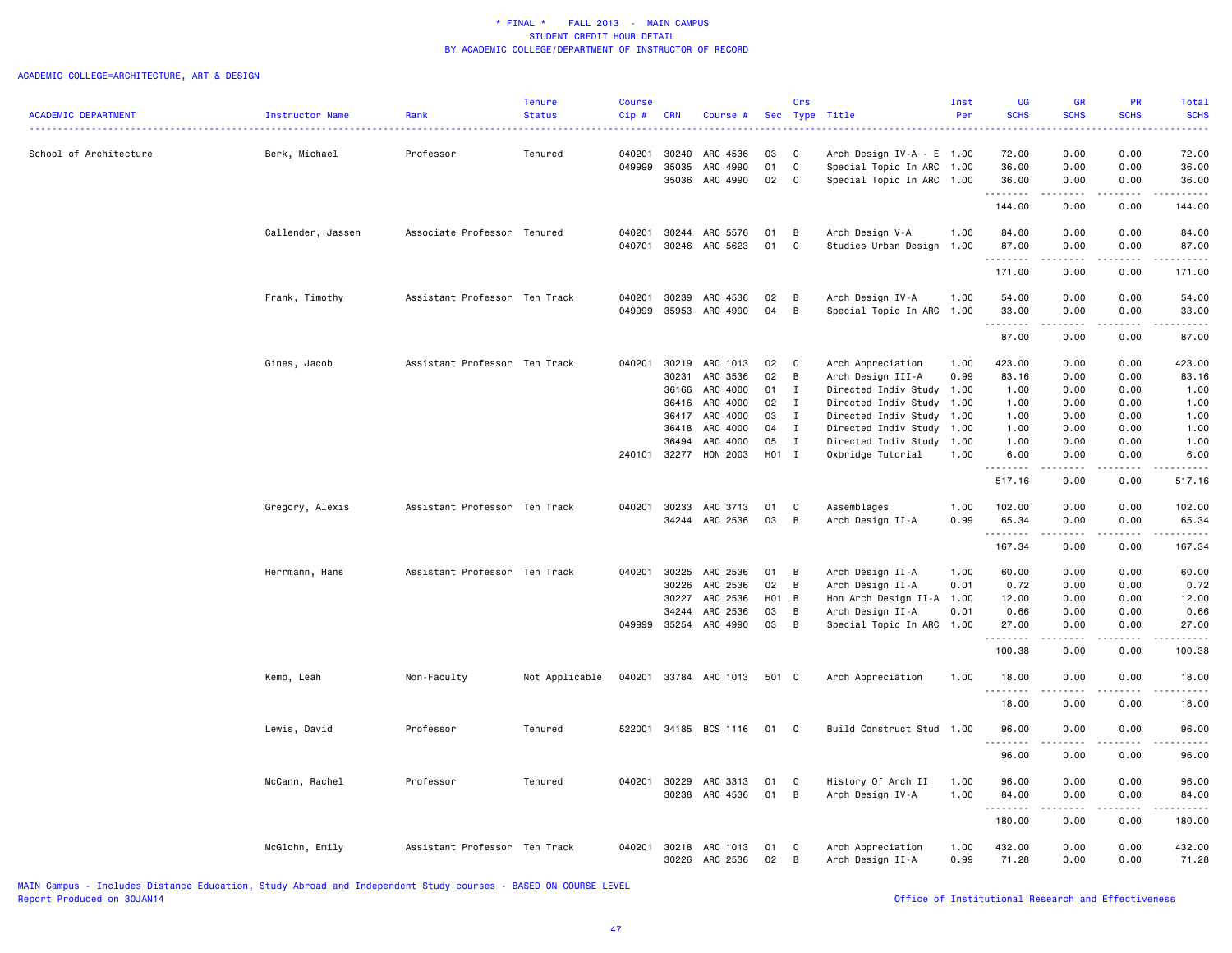# ACADEMIC COLLEGE=ARCHITECTURE, ART & DESIGN

| <b>ACADEMIC DEPARTMENT</b> | Instructor Name   | Rank                              | <b>Tenure</b><br><b>Status</b> | <b>Course</b><br>Cip# | <b>CRN</b> | Course #                         | Sec               | Crs            | Type Title                                        | Inst<br>Per | <b>UG</b><br><b>SCHS</b> | <b>GR</b><br><b>SCHS</b>                                                                                                          | PR<br><b>SCHS</b>                                                                                                                                                                                                                                                                                                                                                                                                                                                                              | Total<br><b>SCHS</b>                                                                                                                                                                                                                                                                                                                                                                                                                 |
|----------------------------|-------------------|-----------------------------------|--------------------------------|-----------------------|------------|----------------------------------|-------------------|----------------|---------------------------------------------------|-------------|--------------------------|-----------------------------------------------------------------------------------------------------------------------------------|------------------------------------------------------------------------------------------------------------------------------------------------------------------------------------------------------------------------------------------------------------------------------------------------------------------------------------------------------------------------------------------------------------------------------------------------------------------------------------------------|--------------------------------------------------------------------------------------------------------------------------------------------------------------------------------------------------------------------------------------------------------------------------------------------------------------------------------------------------------------------------------------------------------------------------------------|
| School of Architecture     | McGlohn, Emily    | Assistant Professor Ten Track     |                                | 040201                | 36496      | ARC 4000                         | 07                | $\blacksquare$ | Directed Indiv Study 1.00                         |             | 1.00                     | 0.00                                                                                                                              | 0.00                                                                                                                                                                                                                                                                                                                                                                                                                                                                                           | 1.00                                                                                                                                                                                                                                                                                                                                                                                                                                 |
|                            |                   |                                   |                                |                       | 36497      | ARC 4000                         | 08                | $\mathbf I$    | Directed Indiv Study                              | 1.00        | 1.00                     | 0.00                                                                                                                              | 0.00                                                                                                                                                                                                                                                                                                                                                                                                                                                                                           | 1.00                                                                                                                                                                                                                                                                                                                                                                                                                                 |
|                            |                   |                                   |                                |                       |            | 36498 ARC 4000                   | 09                | $\mathbf{I}$   | Directed Indiv Study 1.00                         |             | 1.00                     | 0.00                                                                                                                              | 0.00                                                                                                                                                                                                                                                                                                                                                                                                                                                                                           | 1.00                                                                                                                                                                                                                                                                                                                                                                                                                                 |
|                            |                   |                                   |                                |                       |            |                                  |                   |                |                                                   |             | .<br>506.28              | $\sim$ $\sim$ $\sim$ $\sim$<br>0.00                                                                                               | .<br>0.00                                                                                                                                                                                                                                                                                                                                                                                                                                                                                      | 506.28                                                                                                                                                                                                                                                                                                                                                                                                                               |
|                            | Newman, Charles   | Lecturer                          | Non-Ten Track                  | 040201                |            | 30243 ARC 5443                   | 01                | $\overline{B}$ | Architectural Progra 1.00                         |             | 87.00                    | 0.00                                                                                                                              | 0.00                                                                                                                                                                                                                                                                                                                                                                                                                                                                                           | 87.00                                                                                                                                                                                                                                                                                                                                                                                                                                |
|                            |                   |                                   |                                |                       |            |                                  |                   |                |                                                   |             | .<br>87.00               | 0.00                                                                                                                              | 0.00                                                                                                                                                                                                                                                                                                                                                                                                                                                                                           | 87.00                                                                                                                                                                                                                                                                                                                                                                                                                                |
|                            |                   |                                   |                                |                       |            |                                  |                   |                |                                                   |             |                          |                                                                                                                                   |                                                                                                                                                                                                                                                                                                                                                                                                                                                                                                |                                                                                                                                                                                                                                                                                                                                                                                                                                      |
|                            | Poros, John       | Associate Professor Tenured       |                                | 040201                |            | 30234 ARC 3904                   | 01                | C              | Structures I                                      | 1.00        | 120.00                   | 0.00                                                                                                                              | 0.00                                                                                                                                                                                                                                                                                                                                                                                                                                                                                           | 120.00                                                                                                                                                                                                                                                                                                                                                                                                                               |
|                            |                   |                                   |                                |                       | 30235      | ARC 3904                         | 02                | К              | Structures I                                      | 1.00        | 0.00                     | 0.00                                                                                                                              | 0.00                                                                                                                                                                                                                                                                                                                                                                                                                                                                                           | 0.00                                                                                                                                                                                                                                                                                                                                                                                                                                 |
|                            |                   |                                   |                                |                       |            | 30418 BCS 3904                   | 01                | C              | Structures I                                      | 1.00        | 76.00                    | 0.00                                                                                                                              | 0.00                                                                                                                                                                                                                                                                                                                                                                                                                                                                                           | 76.00                                                                                                                                                                                                                                                                                                                                                                                                                                |
|                            |                   |                                   |                                |                       |            | 30419 BCS 3904                   | 02                | К              | Structures I                                      | 1.00        | 0.00<br>.                | 0.00<br>.                                                                                                                         | 0.00<br><u>.</u>                                                                                                                                                                                                                                                                                                                                                                                                                                                                               | 0.00                                                                                                                                                                                                                                                                                                                                                                                                                                 |
|                            |                   |                                   |                                |                       |            |                                  |                   |                |                                                   |             | 196.00                   | 0.00                                                                                                                              | 0.00                                                                                                                                                                                                                                                                                                                                                                                                                                                                                           | 196.00                                                                                                                                                                                                                                                                                                                                                                                                                               |
|                            | Roberson, Jeffery | Visiting Assist Pro Non-Ten Track |                                | 040201                |            | 30222 ARC 1536                   | 02                | В              | Arch Design I-A                                   | 0.99        | 95.04                    | 0.00                                                                                                                              | 0.00                                                                                                                                                                                                                                                                                                                                                                                                                                                                                           | 95.04                                                                                                                                                                                                                                                                                                                                                                                                                                |
|                            |                   |                                   |                                |                       |            | 30236 ARC 4313                   | 01                | C              | Architectural Theory                              | 1.00        | 66.00                    | 0.00                                                                                                                              | 0.00                                                                                                                                                                                                                                                                                                                                                                                                                                                                                           | 66.00                                                                                                                                                                                                                                                                                                                                                                                                                                |
|                            |                   |                                   |                                |                       |            |                                  |                   |                |                                                   |             | . <b>.</b><br>161.04     | - - - -<br>0.00                                                                                                                   | 0.00                                                                                                                                                                                                                                                                                                                                                                                                                                                                                           | 161.04                                                                                                                                                                                                                                                                                                                                                                                                                               |
|                            | Salmon, Amelia    | Lecturer                          | Non-Ten Track                  |                       |            | 040201 34848 ARC 5493            | 01 C              |                | Arch Practice                                     | 1.00        | 93.00                    | 0.00                                                                                                                              | 0.00                                                                                                                                                                                                                                                                                                                                                                                                                                                                                           | 93.00                                                                                                                                                                                                                                                                                                                                                                                                                                |
|                            |                   |                                   |                                |                       |            |                                  |                   |                |                                                   |             | .<br>93.00               | د د د د<br>0.00                                                                                                                   | <u>.</u><br>0.00                                                                                                                                                                                                                                                                                                                                                                                                                                                                               | 93.00                                                                                                                                                                                                                                                                                                                                                                                                                                |
|                            | Taylor, Justin    | Assistant Professor Ten Track     |                                | 040201                | 30228      | ARC 2713                         | 01                | C              | Passive Build Sys                                 | 1.00        | 111.00                   | 0.00                                                                                                                              | 0.00                                                                                                                                                                                                                                                                                                                                                                                                                                                                                           | 111.00                                                                                                                                                                                                                                                                                                                                                                                                                               |
|                            |                   |                                   |                                |                       | 30230      | ARC 3536                         | 01                | B              | Arch Design III-A                                 | 1.00        | 84.00                    | 0.00                                                                                                                              | 0.00                                                                                                                                                                                                                                                                                                                                                                                                                                                                                           | 84.00                                                                                                                                                                                                                                                                                                                                                                                                                                |
|                            |                   |                                   |                                |                       | 30231      | ARC 3536                         | 02                | B              | Arch Design III-A                                 | 0.01        | 0.84                     | 0.00                                                                                                                              | 0.00                                                                                                                                                                                                                                                                                                                                                                                                                                                                                           | 0.84                                                                                                                                                                                                                                                                                                                                                                                                                                 |
|                            |                   |                                   |                                |                       | 30414      | BCS 2713                         | 01                | C              | Passive Building Sys                              | 1.00        | 54.00                    | 0.00                                                                                                                              | 0.00                                                                                                                                                                                                                                                                                                                                                                                                                                                                                           | 54.00                                                                                                                                                                                                                                                                                                                                                                                                                                |
|                            |                   |                                   |                                |                       | 36552      | ARC 4000                         | 11                | Ι.             | Directed Indiv Study                              | 1.00        | 1.00                     | 0.00                                                                                                                              | 0.00                                                                                                                                                                                                                                                                                                                                                                                                                                                                                           | 1.00                                                                                                                                                                                                                                                                                                                                                                                                                                 |
|                            |                   |                                   |                                |                       |            | 36553 ARC 4000                   | 12                | I              | Directed Indiv Study                              | 1.00        | 1.00                     | 0.00                                                                                                                              | 0.00                                                                                                                                                                                                                                                                                                                                                                                                                                                                                           | 1.00                                                                                                                                                                                                                                                                                                                                                                                                                                 |
|                            |                   |                                   |                                |                       | 36554      | ARC 4000                         | 13                | I              |                                                   |             | 1.00                     | 0.00                                                                                                                              | 0.00                                                                                                                                                                                                                                                                                                                                                                                                                                                                                           | 1.00                                                                                                                                                                                                                                                                                                                                                                                                                                 |
|                            |                   |                                   |                                |                       |            |                                  |                   | I              | Directed Indiv Study                              | 1.00        |                          |                                                                                                                                   |                                                                                                                                                                                                                                                                                                                                                                                                                                                                                                |                                                                                                                                                                                                                                                                                                                                                                                                                                      |
|                            |                   |                                   |                                |                       |            | 36555 ARC 4000<br>36594 ARC 4000 | 14<br>$15$ I      |                | Directed Indiv Study<br>Directed Indiv Study 1.00 | 1.00        | 1.00<br>1.00             | 0.00<br>0.00                                                                                                                      | 0.00<br>0.00                                                                                                                                                                                                                                                                                                                                                                                                                                                                                   | 1.00<br>1.00                                                                                                                                                                                                                                                                                                                                                                                                                         |
|                            |                   |                                   |                                |                       |            |                                  |                   |                |                                                   |             | <u>.</u><br>254.84       | .<br>0.00                                                                                                                         | .<br>0.00                                                                                                                                                                                                                                                                                                                                                                                                                                                                                      | 254.84                                                                                                                                                                                                                                                                                                                                                                                                                               |
|                            | Tripp, Andrew     | Assistant Professor Ten Track     |                                | 040201                | 30221      | ARC 1536                         | 01                | В              | Arch Design I-A                                   | 1.00        | 66.00                    | 0.00                                                                                                                              | 0.00                                                                                                                                                                                                                                                                                                                                                                                                                                                                                           | 66.00                                                                                                                                                                                                                                                                                                                                                                                                                                |
|                            |                   |                                   |                                |                       | 30222      | ARC 1536                         | 02                | B              | Arch Design I-A                                   | 0.01        | 0.96                     | 0.00                                                                                                                              | 0.00                                                                                                                                                                                                                                                                                                                                                                                                                                                                                           | 0.96                                                                                                                                                                                                                                                                                                                                                                                                                                 |
|                            |                   |                                   |                                |                       |            |                                  |                   |                |                                                   |             |                          |                                                                                                                                   |                                                                                                                                                                                                                                                                                                                                                                                                                                                                                                |                                                                                                                                                                                                                                                                                                                                                                                                                                      |
|                            |                   |                                   |                                |                       | 30223      | ARC 1536                         | 04                | В              | Arch Design I-A                                   | 1.00        | 66.00                    | 0.00                                                                                                                              | 0.00                                                                                                                                                                                                                                                                                                                                                                                                                                                                                           | 66.00                                                                                                                                                                                                                                                                                                                                                                                                                                |
|                            |                   |                                   |                                |                       |            | 30224 ARC 1536                   | H <sub>01</sub> B |                | Hon Arch Design I-A                               | 1.00        | 36.00<br>-----           | 0.00<br>.                                                                                                                         | 0.00                                                                                                                                                                                                                                                                                                                                                                                                                                                                                           | 36.00                                                                                                                                                                                                                                                                                                                                                                                                                                |
|                            |                   |                                   |                                |                       |            |                                  |                   |                |                                                   |             | 168.96                   | 0.00                                                                                                                              | 0.00                                                                                                                                                                                                                                                                                                                                                                                                                                                                                           | 168.96                                                                                                                                                                                                                                                                                                                                                                                                                               |
|                            | Vaughan, Mark     | Lecturer                          | Non-Ten Track                  | 040201                |            | 30245 ARC 5576                   | 02                | $\overline{B}$ | Arch Design V-A                                   | 1.00        | 90.00<br>.               | 0.00<br>$\frac{1}{2} \left( \frac{1}{2} \right) \left( \frac{1}{2} \right) \left( \frac{1}{2} \right) \left( \frac{1}{2} \right)$ | 0.00                                                                                                                                                                                                                                                                                                                                                                                                                                                                                           | 90.00                                                                                                                                                                                                                                                                                                                                                                                                                                |
|                            |                   |                                   |                                |                       |            |                                  |                   |                |                                                   |             | 90.00                    | 0.00                                                                                                                              | 0.00                                                                                                                                                                                                                                                                                                                                                                                                                                                                                           | 90.00                                                                                                                                                                                                                                                                                                                                                                                                                                |
| School of Architecture     |                   |                                   |                                |                       |            |                                  |                   |                |                                                   |             | ========<br>3038.00      | ========<br>0.00                                                                                                                  | $\begin{array}{cccccccccc} \multicolumn{2}{c}{} & \multicolumn{2}{c}{} & \multicolumn{2}{c}{} & \multicolumn{2}{c}{} & \multicolumn{2}{c}{} & \multicolumn{2}{c}{} & \multicolumn{2}{c}{} & \multicolumn{2}{c}{} & \multicolumn{2}{c}{} & \multicolumn{2}{c}{} & \multicolumn{2}{c}{} & \multicolumn{2}{c}{} & \multicolumn{2}{c}{} & \multicolumn{2}{c}{} & \multicolumn{2}{c}{} & \multicolumn{2}{c}{} & \multicolumn{2}{c}{} & \multicolumn{2}{c}{} & \multicolumn{2}{c}{} & \mult$<br>0.00 | ==========<br>3038.00                                                                                                                                                                                                                                                                                                                                                                                                                |
|                            |                   |                                   |                                |                       |            |                                  |                   |                |                                                   |             | ========                 |                                                                                                                                   | ========                                                                                                                                                                                                                                                                                                                                                                                                                                                                                       | $\begin{minipage}{0.9\linewidth} \hspace*{-0.2cm} \textbf{1} & \textbf{2} & \textbf{3} & \textbf{5} & \textbf{6} & \textbf{7} \\ \textbf{5} & \textbf{6} & \textbf{7} & \textbf{8} & \textbf{8} & \textbf{9} & \textbf{1} \\ \textbf{6} & \textbf{8} & \textbf{8} & \textbf{8} & \textbf{9} & \textbf{1} \\ \textbf{7} & \textbf{9} & \textbf{9} & \textbf{1} & \textbf{1} & \textbf{1} \\ \textbf{8} & \textbf{1} & \textbf{1} & \$ |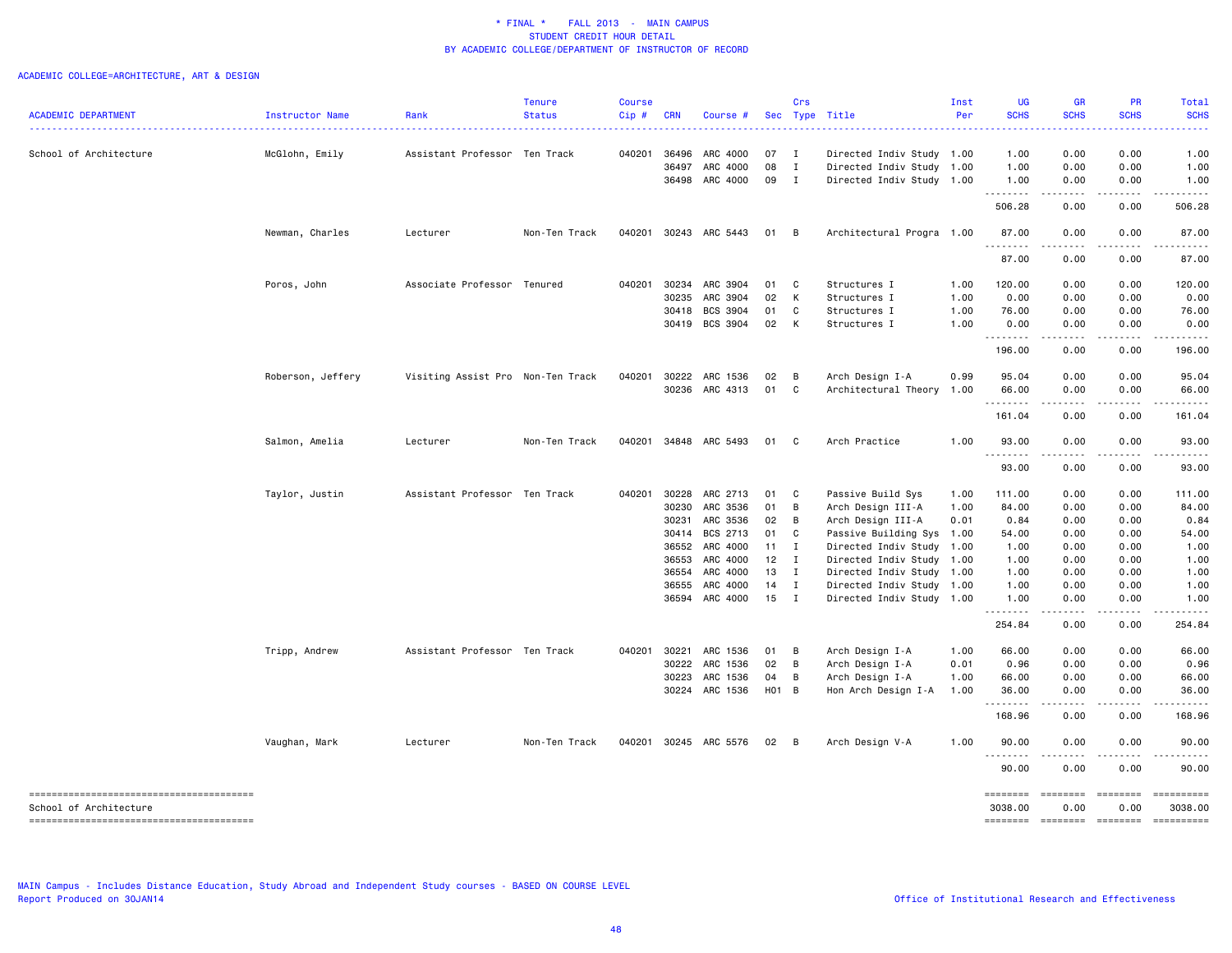|                            |                    |              | <b>Tenure</b>  | <b>Course</b> |            |               |      | Crs            |                           | Inst | <b>UG</b>         | GR          | <b>PR</b>        | Total                |
|----------------------------|--------------------|--------------|----------------|---------------|------------|---------------|------|----------------|---------------------------|------|-------------------|-------------|------------------|----------------------|
| <b>ACADEMIC DEPARTMENT</b> | Instructor Name    | Rank         | <b>Status</b>  | $Cip$ #       | <b>CRN</b> | Course #      | Sec  | Type           | Title                     | Per  | <b>SCHS</b>       | <b>SCHS</b> | <b>SCHS</b>      | <b>SCHS</b>          |
| Aerospace Studies          | Cooke, Shawnda     | Non-Employee | Not Applicable | 290101        | 30353      | AS 1012       | 01 C |                | Foundations of USAF- 0.95 |      | 57.00             | 0.00        | 0.00             | 57.00                |
|                            |                    |              |                |               | 30354      | AS 1012       | 02   | C <sub>1</sub> | Foundations of USAF-      | 0.95 | 20.90             | 0.00        | 0.00             | 20.90                |
|                            |                    |              |                |               | 30355      | AS 2012       | 01 C |                | Air and Space Power- 0.95 |      | 24.70             | 0.00        | 0.00             | 24.70                |
|                            |                    |              |                |               |            | 30356 AS 2012 | 02 C |                | Air and Space Power- 0.95 |      | 20.90<br>-------- | 0.00        | 0.00<br>----     | 20.90                |
|                            |                    |              |                |               |            |               |      |                |                           |      | 123.50            | 0.00        | 0.00             | 123.50               |
|                            | Nicholson, Roberta | Non-Employee | Not Applicable | 290101        | 30357      | AS 3013       | 01 C |                | Af Leadership Studie 0.05 |      | 2.25              | 0.00        | 0.00             | 2.25                 |
|                            |                    |              |                |               | 30358      | AS 4013       | 01   | C C            | NSA/Prep for Act Dut 0.95 |      | 34.20             | 0.00        | 0.00             | 34.20                |
|                            |                    |              |                |               |            |               |      |                |                           |      | --------<br>36.45 | .<br>0.00   | --------<br>0.00 | .<br>36.45           |
|                            | Simmons, Wesley    | Non-Employee | Not Applicable | 131314        | 32926      | PE 3111       | 02   | - L            | Adv Mil Phy Fit - AF 1.00 |      | 10.00             | 0.00        | 0.00             | 10.00                |
|                            |                    |              |                | 290101        | 30353      | AS 1012       | 01   | $\mathbf{C}$   | Foundations of USAF- 0.05 |      | 3.00              | 0.00        | 0.00             | 3.00                 |
|                            |                    |              |                |               | 30354      | AS 1012       | 02   | C C            | Foundations of USAF- 0.05 |      | 1.10              | 0.00        | 0.00             | 1.10                 |
|                            |                    |              |                |               | 30355      | AS 2012       | 01 C |                | Air and Space Power- 0.05 |      | 1.30              | 0.00        | 0.00             | 1.30                 |
|                            |                    |              |                |               | 30356      | AS 2012       | 02   | C              | Air and Space Power- 0.05 |      | 1.10              | 0.00        | 0.00             | 1.10                 |
|                            |                    |              |                |               | 30357      | AS 3013       | 01 C |                | Af Leadership Studie 0.95 |      | 42.75             | 0.00        | 0.00             | 42.75                |
|                            |                    |              |                |               | 30358      | AS 4013       | 01   | C .            | NSA/Prep for Act Dut 0.05 |      | 1.80              | 0.00        | 0.00             | 1.80<br>. <b>.</b> . |
|                            |                    |              |                |               |            |               |      |                |                           |      | --------<br>61.05 | 0.00        | 0.00             | 61.05                |
|                            |                    |              |                |               |            |               |      |                |                           |      | ========          | ========    | ========         | ==========           |
| Aerospace Studies          |                    |              |                |               |            |               |      |                |                           |      | 221.00            | 0.00        | 0.00             | 221.00               |
|                            |                    |              |                |               |            |               |      |                |                           |      |                   |             |                  |                      |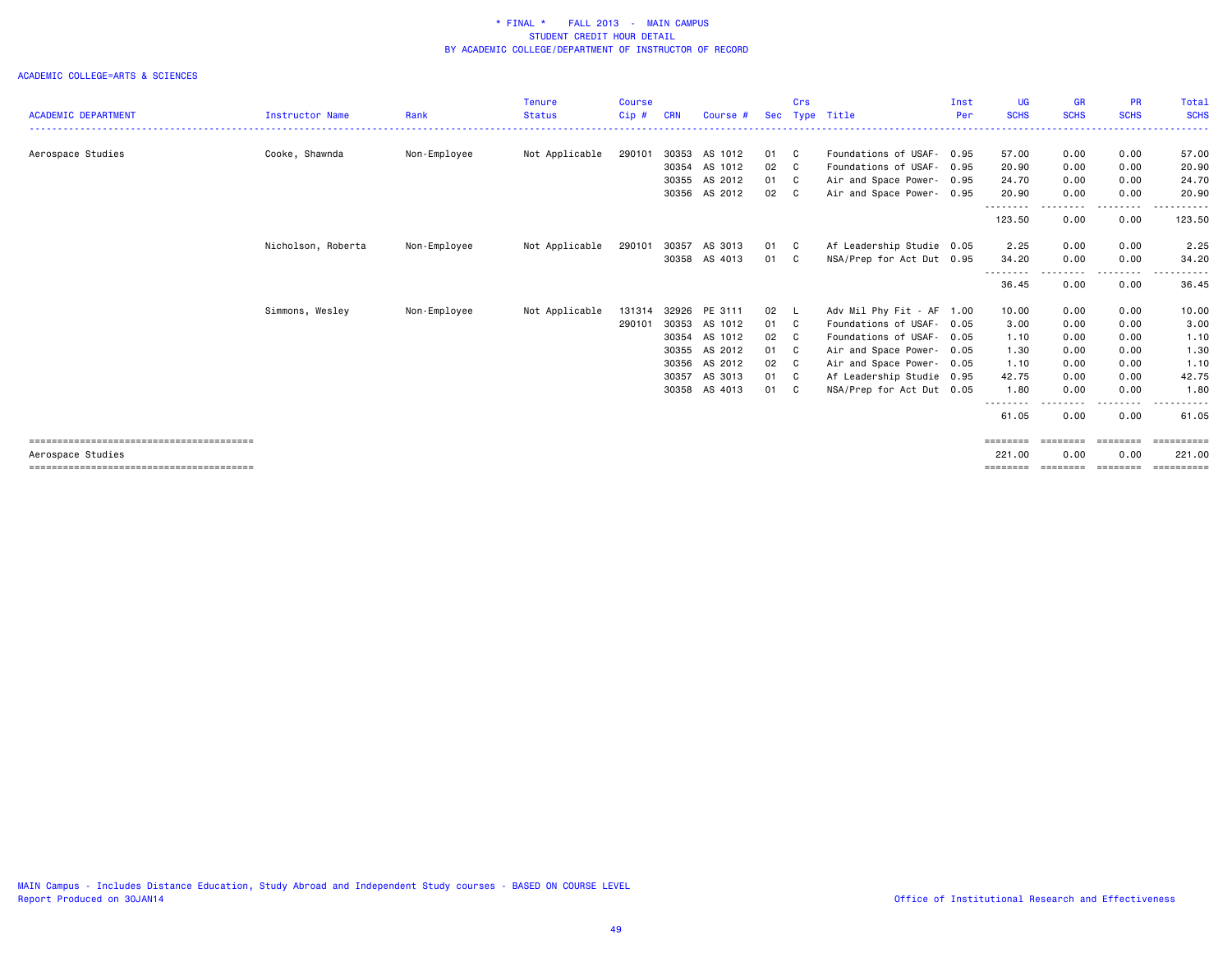|                                        |                    |                               | <b>Tenure</b> | <b>Course</b> |            |                      |       | Crs          |                           | Inst | UG                                   | <b>GR</b>                                                                                                                                                     | <b>PR</b>    | Total                  |
|----------------------------------------|--------------------|-------------------------------|---------------|---------------|------------|----------------------|-------|--------------|---------------------------|------|--------------------------------------|---------------------------------------------------------------------------------------------------------------------------------------------------------------|--------------|------------------------|
| <b>ACADEMIC DEPARTMENT</b>             | Instructor Name    | Rank                          | <b>Status</b> | Cip#          | <b>CRN</b> | Course #             |       |              | Sec Type Title            | Per  | <b>SCHS</b>                          | <b>SCHS</b>                                                                                                                                                   | <b>SCHS</b>  | <b>SCHS</b>            |
|                                        |                    |                               |               |               |            |                      |       |              |                           |      | .                                    | د عام عام .                                                                                                                                                   | $-2 - 2 - 2$ | .                      |
| Anthropology & Middle Eastern Cultures | Copeland, Toni     | Assistant Professor Ten Track |               |               |            | 450201 30183 AN 1143 | 01    | C            | Cultural Anthro           | 1.00 | 84.00                                | 0.00                                                                                                                                                          | 0.00         | 84.00                  |
|                                        |                    |                               |               |               | 30184      | AN 1143              | 02    | $\mathbf c$  | Cultural Anthro           | 1.00 | 78.00                                | 0.00                                                                                                                                                          | 0.00         | 78.00                  |
|                                        |                    |                               |               |               | 30185      | AN 1143              | 03    | C            | Cultural Anthro           | 1.00 | 87.00                                | 0.00                                                                                                                                                          | 0.00         | 87.00                  |
|                                        |                    |                               |               |               | 30186      | AN 1143              | 04    | C            | Cultural Anthro           | 1.00 | 84.00                                | 0.00                                                                                                                                                          | 0.00         | 84.00                  |
|                                        |                    |                               |               |               | 30187      | AN 1143              | 05    | C            | Cultural Anthro           | 1.00 | 150.00                               | 0.00                                                                                                                                                          | 0.00         | 150.00                 |
|                                        |                    |                               |               |               | 30214      | AN 8215              | 03    | E            | Internship in Applie      | 1.00 | 0.00                                 | 20.00                                                                                                                                                         | 0.00         | 20.00                  |
|                                        |                    |                               |               |               | 34444      | AN 4143              | 01    | C            | Ethnographic Methods      | 1.00 | 36.00                                | 0.00                                                                                                                                                          | 0.00         | 36.00                  |
|                                        |                    |                               |               |               | 34455      | AN 6143              | 01    | C            | Ethnographic Methods      | 1.00 | 0.00                                 | 21.00                                                                                                                                                         | 0.00         | 21.00                  |
|                                        |                    |                               |               |               | 35876      | AN 8000              | 01    | D            | Thesis Research           | 1.00 | 0.00                                 | 3.00                                                                                                                                                          | 0.00         | 3.00                   |
|                                        |                    |                               |               |               |            |                      |       |              |                           |      | <u>.</u>                             | .                                                                                                                                                             | .            | .                      |
|                                        |                    |                               |               |               |            |                      |       |              |                           |      | 519.00                               | 44.00                                                                                                                                                         | 0.00         | 563.00                 |
|                                        |                    |                               |               |               |            |                      |       |              |                           |      |                                      |                                                                                                                                                               |              |                        |
|                                        | Galaty, Michael    | Professor                     | Tenured       | 450201        |            | 30202 AN 4123        | 01    | C            | Anthro Theory             | 1.00 | 63.00<br>. <b>.</b>                  | 0.00<br>.                                                                                                                                                     | 0.00<br>.    | 63.00<br>.             |
|                                        |                    |                               |               |               |            |                      |       |              |                           |      | 63.00                                | 0.00                                                                                                                                                          | 0.00         | 63.00                  |
|                                        | Hardin, James      | Associate Professor Tenured   |               | 050299        | 34452      | HI 4403              | 01    | C            | Ancient Near East         | 1.00 | 111.00                               | 0.00                                                                                                                                                          | 0.00         | 111.00                 |
|                                        |                    |                               |               | 380201        | 34451      | MEC 4403             | 01    | C            | Ancient Near East         | 1.00 | 9.00                                 | 0.00                                                                                                                                                          | 0.00         | 9.00                   |
|                                        |                    |                               |               |               | 34453      | REL 4403             | 01    | C            | Ancient Near East         | 1.00 | 21.00                                | 0.00                                                                                                                                                          | 0.00         | 21.00                  |
|                                        |                    |                               |               |               | 34460      | MEC 6403             | 01    | C            | Ancient Near East         | 1.00 | 0.00                                 | 3.00                                                                                                                                                          | 0.00         | 3.00                   |
|                                        |                    |                               |               | 450201        | 34440      | AN 1103              | 05    | C            | Intro To Anthro           | 1.00 | 162.00                               | 0.00                                                                                                                                                          | 0.00         | 162.00                 |
|                                        |                    |                               |               |               | 35877      | AN 8000              | 02    | $\mathsf{D}$ | Thesis Research           | 1.00 | 0.00                                 | 1.00                                                                                                                                                          | 0.00         | 1.00                   |
|                                        |                    |                               |               |               |            |                      |       |              |                           |      | .                                    | .                                                                                                                                                             | المتماما     | .                      |
|                                        |                    |                               |               |               |            |                      |       |              |                           |      | 303.00                               | 4.00                                                                                                                                                          | 0.00         | 307.00                 |
|                                        | Herrmann, Nicholas | Associate Professor Tenured   |               | 450201        | 30178      | AN 1001              | F01 C |              | First Year Seminar        | 1.00 | 30.00                                | 0.00                                                                                                                                                          | 0.00         | 30.00                  |
|                                        |                    |                               |               |               | 30215      | AN 8215              | 04    | E            | Internship in Applie      | 1.00 | 0.00                                 | 5.00                                                                                                                                                          | 0.00         | 5.00                   |
|                                        |                    |                               |               |               | 34450      | AN 4313              | 01    | B            | Forensic Anthropolog      | 1.00 | 33.00                                | 0.00                                                                                                                                                          | 0.00         | 33.00                  |
|                                        |                    |                               |               |               | 34457      | AN 6313              | 01    | B            | Forensic Anthropolog      | 1.00 | 0.00                                 | 9.00                                                                                                                                                          | 0.00         | 9.00                   |
|                                        |                    |                               |               |               | 35878      | AN 8000              | 03    | D            | Thesis Research           | 1.00 | 0.00                                 | 6.00                                                                                                                                                          | 0.00         | 6.00                   |
|                                        |                    |                               |               |               | 36288      | AN 7000              | 01    | $\mathbf I$  | Directed Indiv Study      | 1.00 | 0.00                                 | 3.00                                                                                                                                                          | 0.00         | 3.00                   |
|                                        |                    |                               |               | 450301        | 34461      | AN 8303              | 01    | C            | Bioarchaeology            | 1.00 | 0.00                                 | 24.00                                                                                                                                                         | 0.00         | 24.00                  |
|                                        |                    |                               |               |               |            |                      |       |              |                           |      | $\sim$ $\sim$ $\sim$ $\sim$<br>63.00 | .<br>47.00                                                                                                                                                    | .<br>0.00    | .<br>110.00            |
|                                        |                    |                               |               |               |            |                      |       |              |                           |      |                                      |                                                                                                                                                               |              |                        |
|                                        | Hoffman, David     | Assistant Professor Ten Track |               | 450201        | 34463      | AN 8215              | 06    | E            | Internship in Applie      | 1.00 | 0.00                                 | 5.00                                                                                                                                                          | 0.00         | 5.00                   |
|                                        |                    |                               |               |               | 34736      | AN 4990              | 02    | $\mathbf c$  | Special Topic In AN       | 1.00 | 18.00                                | 0.00                                                                                                                                                          | 0.00         | 18.00                  |
|                                        |                    |                               |               |               | 35869      | AN 8990              | 01    | $\mathbb{C}$ | Special Topic In AN       | 1.00 | 0.00                                 | 15.00                                                                                                                                                         | 0.00         | 15.00                  |
|                                        |                    |                               |               |               | 35879      | AN 8000              | 04    | D            | Thesis Research           | 1.00 | 0.00                                 | 8.00                                                                                                                                                          | 0.00         | 8.00                   |
|                                        |                    |                               |               |               |            |                      |       |              |                           |      | .<br>18.00                           | $\frac{1}{2} \left( \frac{1}{2} \right) \left( \frac{1}{2} \right) \left( \frac{1}{2} \right) \left( \frac{1}{2} \right) \left( \frac{1}{2} \right)$<br>28.00 | .<br>0.00    | $\frac{1}{2}$<br>46.00 |
|                                        | Marcus, Jean       | Instructor                    | Non-Ten Track | 450201        | 30179      | AN 1103              | 01    | C            | Intro To Anthro           | 1.00 | 138.00                               | 0.00                                                                                                                                                          | 0.00         | 138.00                 |
|                                        |                    |                               |               |               | 30180      | AN 1103              | 02    | C            | Intro To Anthro           | 1.00 | 147.00                               | 0.00                                                                                                                                                          | 0.00         | 147.00                 |
|                                        |                    |                               |               |               | 30181      | AN 1103              | 03    | C            | Intro To Anthro           | 1.00 | 129.00                               | 0.00                                                                                                                                                          | 0.00         | 129.00                 |
|                                        |                    |                               |               |               | 35164      | AN 4000              | 01    | $\mathbf{I}$ | Directed Indiv Study      | 1.00 | 3.00                                 | 0.00                                                                                                                                                          | 0.00         | 3.00                   |
|                                        |                    |                               |               |               | 35755      | AN 4000              | 02    | I            | Directed Indiv Study      | 1.00 | 3.00                                 | 0.00                                                                                                                                                          | 0.00         | 3.00                   |
|                                        |                    |                               |               |               |            |                      |       |              |                           |      | .                                    |                                                                                                                                                               |              |                        |
|                                        |                    |                               |               |               |            |                      |       |              |                           |      | 420.00                               | 0.00                                                                                                                                                          | 0.00         | 420.00                 |
|                                        | Peacock, Claude    | Professor                     | Tenured       | 450201        | 30210      | AN 8011              | 01    | <b>S</b>     | Professn Applied Ant 1.00 |      | 0.00                                 | 9.00                                                                                                                                                          | 0.00         | 9.00                   |
|                                        |                    |                               |               |               | 30212      | AN 8215              | 01    | E            | Internship in Applie 1.00 |      | 0.00                                 | 10.00                                                                                                                                                         | 0.00         | 10.00                  |
|                                        |                    |                               |               |               | 35880      | AN 8000              | 05    | D            | Thesis Research           | 1.00 | 0.00                                 | 10.00                                                                                                                                                         | 0.00         | 10.00                  |
|                                        |                    |                               |               | 450301        | 30196      | AN 1543              | 01    | C            | Intro To Archaeology      | 1.00 | 144.00                               | 0.00                                                                                                                                                          | 0.00         | 144.00                 |
|                                        |                    |                               |               |               | 34462      | AN 8553              | 01    | $\mathbb{C}$ | Applications in Arch 1.00 |      | 0.00                                 | 21.00                                                                                                                                                         | 0.00         | 21.00                  |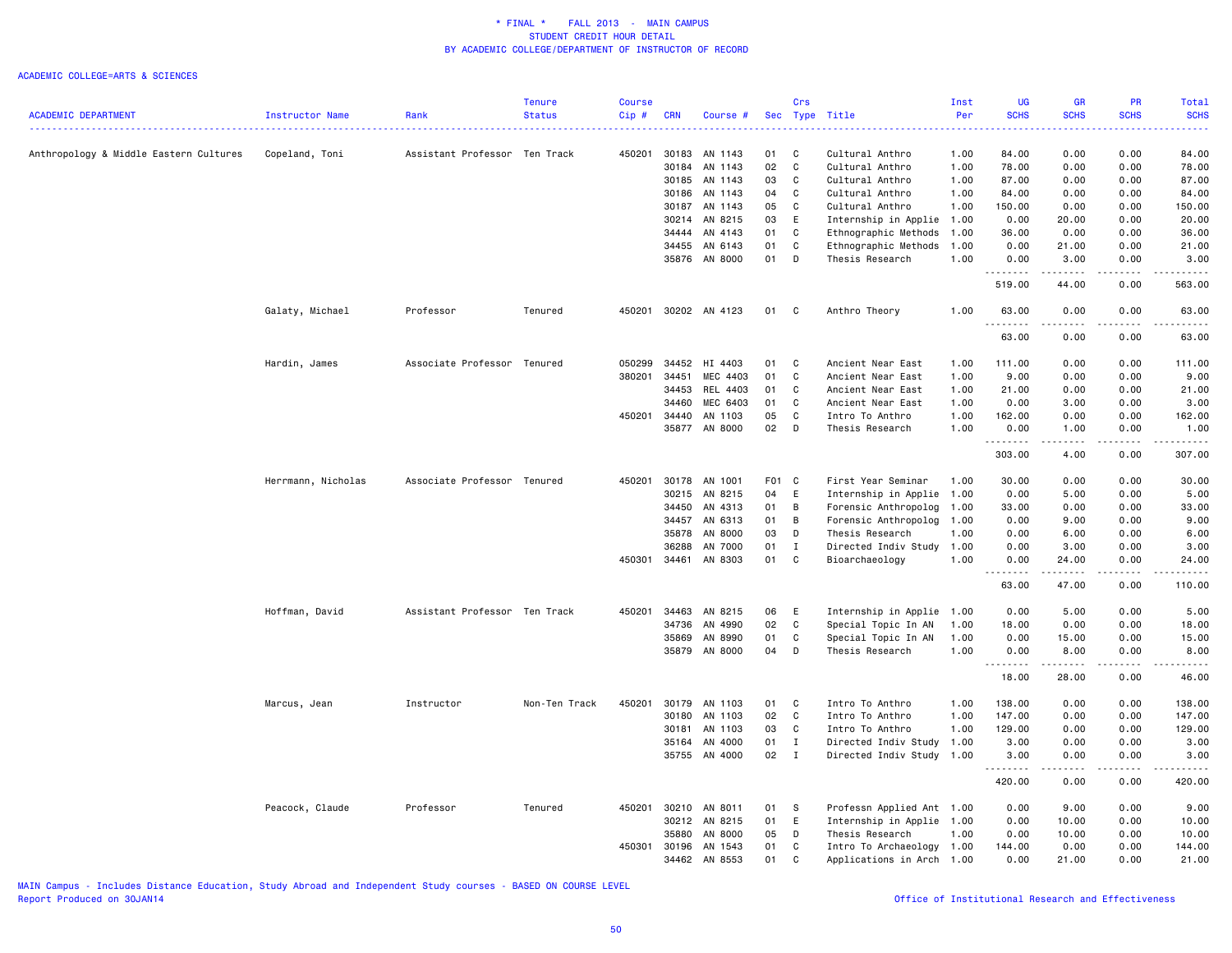|                                        |                        |                               | <b>Tenure</b> | <b>Course</b> |            |          |      | Crs |                           | Inst | <b>UG</b>          | <b>GR</b>         | <b>PR</b>               | <b>Total</b> |
|----------------------------------------|------------------------|-------------------------------|---------------|---------------|------------|----------|------|-----|---------------------------|------|--------------------|-------------------|-------------------------|--------------|
| <b>ACADEMIC DEPARTMENT</b>             | <b>Instructor Name</b> | Rank                          | <b>Status</b> | Cip#          | <b>CRN</b> | Course # | Sec  |     | Type Title                | Per  | <b>SCHS</b>        | <b>SCHS</b>       | <b>SCHS</b>             | <b>SCHS</b>  |
|                                        |                        |                               |               |               |            |          |      |     |                           |      |                    |                   | ---------               | ----------   |
|                                        |                        |                               |               |               |            |          |      |     |                           |      | 144.00             | 50.00             | 0.00                    | 194.00       |
| Anthropology & Middle Eastern Cultures | Rafferty, Janet        | Professor                     | Tenured       | 450201        | 30213      | AN 8215  | 02 E |     | Internship in Applie      | 1.00 | 0.00               | 5.00              | 0.00                    | 5.00         |
|                                        |                        |                               |               |               | 35881      | AN 8000  | 06 D |     | Thesis Research           | 1.00 | 0.00               | 9.00              | 0.00                    | 9.00         |
|                                        |                        |                               |               |               |            |          |      |     |                           |      | ---------<br>0.00  | 14.00             | 0.00                    | 14.00        |
|                                        | Zuckerman, Molly       | Assistant Professor Ten Track |               | 450201        | 30191      | AN 1344  | 01 C |     | Intro to Biol Anthro 1.00 |      | 256.00             | 0.00              | 0.00                    | 256.00       |
|                                        |                        |                               |               |               | 30192      | AN 1344  | 03 K |     | Intro to Biol Anthro 1.00 |      | 0.00               | 0.00              | 0.00                    | 0.00         |
|                                        |                        |                               |               |               | 30193      | AN 1344  | 04 K |     | Intro to Biol Anthro 1.00 |      | 0.00               | 0.00              | 0.00                    | 0.00         |
|                                        |                        |                               |               |               | 30194      | AN 1344  | 05 K |     | Intro to Biol Anthro 1.00 |      | 0.00               | 0.00              | 0.00                    | 0.00         |
|                                        |                        |                               |               |               | 30195      | AN 1344  | 02 K |     | Intro to Biol Anthro 1.00 |      | 0.00               | 0.00              | 0.00                    | 0.00         |
|                                        |                        |                               |               |               | 35222      | AN 4990  | 01 C |     | Special Topic In AN       | 1.00 | 63.00              | 0.00              | 0.00                    | 63.00        |
|                                        |                        |                               |               |               | 35223      | AN 6990  | 01 C |     | Special Topic In AN       | 1.00 | 0.00               | 24.00             | 0.00                    | 24.00        |
|                                        |                        |                               |               |               | 35882      | AN 8000  | 07   | D.  | Thesis Research           | 1.00 | 0.00               | 1.00              | 0.00                    | 1.00         |
|                                        |                        |                               |               |               |            |          |      |     |                           |      | --------<br>319.00 | --------<br>25.00 | - - - - - - - -<br>0.00 | 344.00       |
|                                        |                        |                               |               |               |            |          |      |     |                           |      | ========           | --------          | ========                | ==========   |
| Anthropology & Middle Eastern Cultures |                        |                               |               |               |            |          |      |     |                           |      | 1849.00            | 212.00            | 0.00                    | 2061.00      |
|                                        |                        |                               |               |               |            |          |      |     |                           |      | ========           | ========          | ========                | -----------  |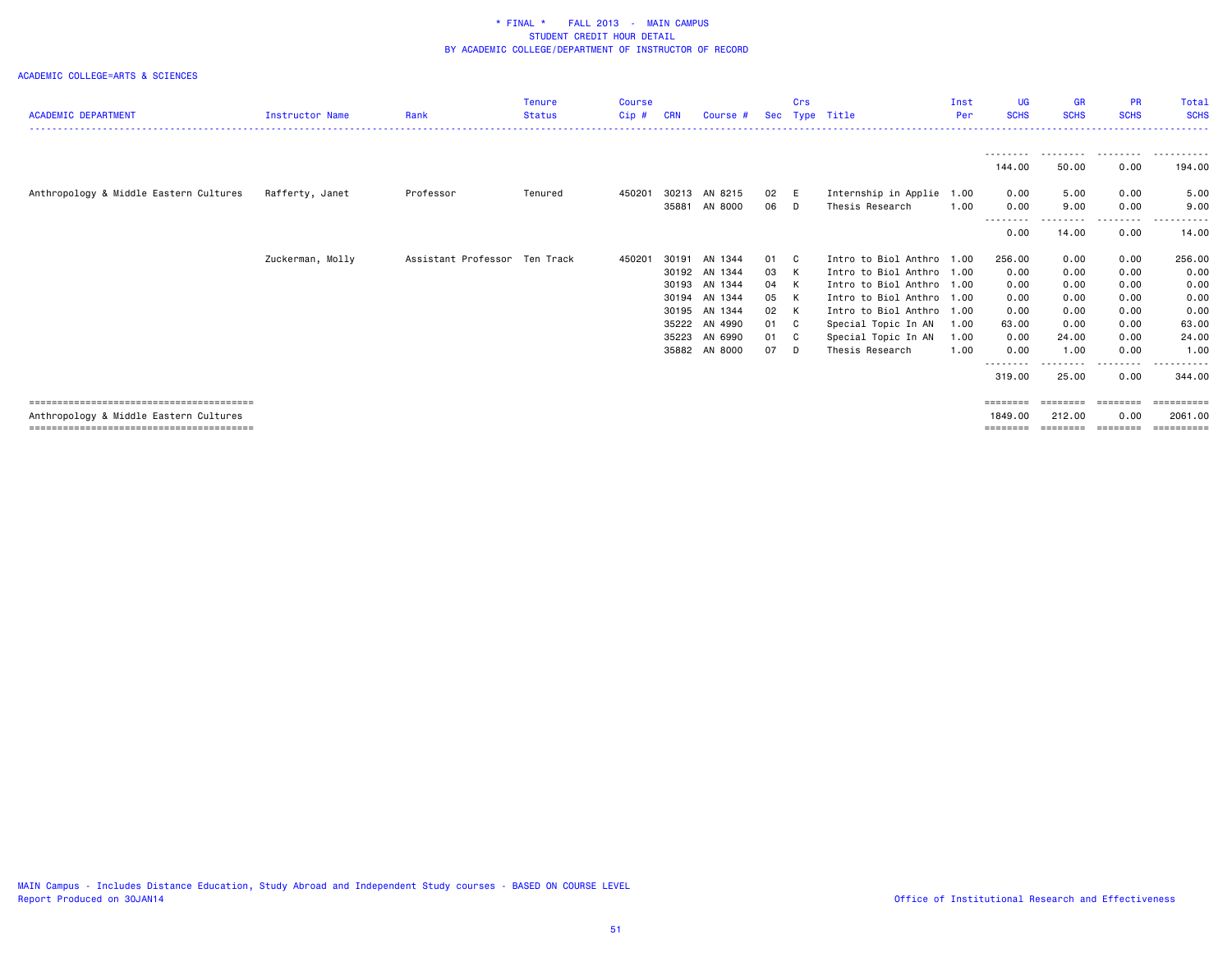|                            |                       |                               | <b>Tenure</b> | <b>Course</b> |            |                |       | Crs          |                           | Inst | UG                    | GR          | <b>PR</b>     | Total                                                                                                                     |
|----------------------------|-----------------------|-------------------------------|---------------|---------------|------------|----------------|-------|--------------|---------------------------|------|-----------------------|-------------|---------------|---------------------------------------------------------------------------------------------------------------------------|
| <b>ACADEMIC DEPARTMENT</b> | Instructor Name       | Rank                          | <b>Status</b> | Cip#          | <b>CRN</b> | Course #       |       |              | Sec Type Title            | Per  | <b>SCHS</b>           | <b>SCHS</b> | <b>SCHS</b>   | <b>SCHS</b>                                                                                                               |
|                            |                       |                               |               |               |            |                |       |              |                           |      |                       |             |               | $\frac{1}{2} \left( \frac{1}{2} \right) \left( \frac{1}{2} \right) \left( \frac{1}{2} \right) \left( \frac{1}{2} \right)$ |
| Biological Sciences        | Brooks, Christopher   | Associate Professor Tenured   |               | 261301        | 30499      | BIO 3104       | 01    | C            | Ecology                   | 1.00 | 168.00                | 0.00        | 0.00          | 168.00                                                                                                                    |
|                            |                       |                               |               |               | 30500      | BIO 3104       | 02    | К            | Ecology                   | 1.00 | 0.00                  | 0.00        | 0.00          | 0.00                                                                                                                      |
|                            |                       |                               |               |               | 30501      | BIO 3104       | 04    | К            | Ecology                   | 1.00 | 0.00                  | 0.00        | 0.00          | 0.00                                                                                                                      |
|                            |                       |                               |               | 269999        | 35356      | BIO 9000       | 01    | D            | Research / Diss           | 1.00 | 0.00                  | 8.00        | 0.00          | 8.00                                                                                                                      |
|                            |                       |                               |               |               |            |                |       |              |                           |      | <b><i><u></u></i></b> | -----       | .             | .                                                                                                                         |
|                            |                       |                               |               |               |            |                |       |              |                           |      | 168.00                | 8.00        | 0.00          | 176.00                                                                                                                    |
|                            | Challagundla, Lavanya | Lecturer                      | Non-Ten Track | 260399        | 34575      | BIO 4204       | 01    | C            | Plant Anatomy             | 1.00 | 172.00                | 0.00        | 0.00          | 172.00                                                                                                                    |
|                            |                       |                               |               |               | 34576      | BIO 4204       | 02    | К            | Plant Anatomy             | 1.00 | 0.00                  | 0.00        | 0.00          | 0.00                                                                                                                      |
|                            |                       |                               |               |               | 34579      | BIO 4204       | 03    | К            | Plant Anatomy             | 1.00 | 0.00                  | 0.00        | 0.00          | 0.00                                                                                                                      |
|                            |                       |                               |               |               | 34620      | BIO 6204       | 03    | K            | Plant Anatomy             | 1.00 | 0.00                  | 0.00        | 0.00          | 0.00                                                                                                                      |
|                            |                       |                               |               |               | 34621      | BIO 6204       | 02    | K            | Plant Anatomy             | 1.00 | 0.00                  | 0.00        | 0.00          | 0.00                                                                                                                      |
|                            |                       |                               |               |               |            | 34622 BIO 6204 | 01    | $\mathbf{C}$ | Plant Anatomy             | 1.00 | 0.00                  | 8.00        | 0.00          | 8.00                                                                                                                      |
|                            |                       |                               |               |               |            |                |       |              |                           |      | 172.00                | .<br>8.00   | .<br>0.00     | . <b>.</b> .<br>180.00                                                                                                    |
|                            |                       |                               |               |               |            |                |       |              |                           |      |                       |             |               |                                                                                                                           |
|                            | Chevalier, David      | Lecturer                      | Non-Ten Track | 260701        |            | 33792 BIO 6043 | 501 C |              | Develop & Reproduct       | 1.00 | 0.00<br>.             | 72.00<br>.  | 0.00<br>----- | 72.00<br>.                                                                                                                |
|                            |                       |                               |               |               |            |                |       |              |                           |      | 0.00                  | 72.00       | 0.00          | 72.00                                                                                                                     |
|                            | Counterman, Brian     | Assistant Professor Ten Track |               | 260801        | 30516      | BIO 4143       | 01    | C            | Population Genetics       | 1.00 | 84.00                 | 0.00        | 0.00          | 84.00                                                                                                                     |
|                            |                       |                               |               |               | 30526      | BIO 6143       | 01    | C            | Population Genetics       | 1.00 | 0.00                  | 15.00       | 0.00          | 15.00                                                                                                                     |
|                            |                       |                               |               | 269999        | 35342      | BIO 8000       | 04    | D            | Research/Thesis           | 1.00 | 0.00                  | 13.00       | 0.00          | 13.00                                                                                                                     |
|                            |                       |                               |               |               |            |                |       |              |                           |      |                       |             |               |                                                                                                                           |
|                            |                       |                               |               |               | 35359      | BIO 9000       | 04    | D            | Research / Diss           | 1.00 | 0.00                  | 26.00       | 0.00          | 26.00                                                                                                                     |
|                            |                       |                               |               |               | 36580      | BIO 4000       | 15    | $\mathbf{I}$ | Directed Indiv Study      | 1.00 | 1.00<br>.             | 0.00        | 0.00<br>.     | 1.00<br>$\frac{1}{2}$                                                                                                     |
|                            |                       |                               |               |               |            |                |       |              |                           |      | 85.00                 | 54.00       | 0.00          | 139.00                                                                                                                    |
|                            | Diehl, Walter         | Non-Faculty                   | Tenured       | 260101        |            | 30422 BIO 1011 | F01 C |              | First Year Seminar        | 1.00 | 15.00                 | 0.00        | 0.00          | 15.00                                                                                                                     |
|                            |                       |                               |               |               |            |                |       |              |                           |      |                       |             |               |                                                                                                                           |
|                            |                       |                               |               |               |            |                |       |              |                           |      | 15.00                 | 0.00        | 0.00          | 15.00                                                                                                                     |
|                            | Donaldson, Janet      | Associate Professor Tenured   |               | 260501        | 30504      | BIO 3304       | 01    | C            | General Microbiology      | 0.10 | 79.60                 | 0.00        | 0.00          | 79.60                                                                                                                     |
|                            |                       |                               |               |               | 33793      | BIO 8023       | 501 C |              | Modern Microbiology       | 1.00 | 0.00                  | 105.00      | 0.00          | 105.00                                                                                                                    |
|                            |                       |                               |               | 269999        | 30521      | BIO 4463       | 01    | $\mathbf C$  | Bacterial Physiology      | 1.00 | 159.00                | 0.00        | 0.00          | 159.00                                                                                                                    |
|                            |                       |                               |               |               | 30531      | BIO 6463       | 01    | C            | Bacterial Physiology      | 1.00 | 0.00                  | 21.00       | 0.00          | 21.00                                                                                                                     |
|                            |                       |                               |               |               | 35343      | BIO 8000       | 05    | D            | Research/Thesis           | 1.00 | 0.00                  | 11.00       | 0.00          | 11.00                                                                                                                     |
|                            |                       |                               |               |               | 35360      | BIO 9000       | 05    | D            | Research / Diss           | 1.00 | 0.00                  | 21.00       | 0.00          | 21.00                                                                                                                     |
|                            |                       |                               |               |               | 36004      | BIO 4000       | 01    | $\mathbf{I}$ | Directed Indiv Study      | 1.00 | 3.00                  | 0.00        | 0.00          | 3.00                                                                                                                      |
|                            |                       |                               |               |               | 36351      | BIO 4000       | 04    | $\mathbf{I}$ | Directed Indiv Study 1.00 |      | 3.00                  | 0.00        | 0.00          | 3.00                                                                                                                      |
|                            |                       |                               |               |               |            |                |       |              |                           |      | <u>.</u><br>244.60    | .<br>158.00 | .<br>0.00     | .<br>402.60                                                                                                               |
|                            | Echols, Jeffrey       | Instructor                    | Non-Ten Track | 260501        | 30505      | BIO 3304       | 02    | K            | General Microbiology      | 1.00 | 0.00                  | 0.00        | 0.00          | 0.00                                                                                                                      |
|                            |                       |                               |               |               | 30506      | BIO 3304       | 03    | K            | General Microbiology      | 1.00 | 0.00                  | 0.00        | 0.00          | 0.00                                                                                                                      |
|                            |                       |                               |               |               | 30507      | BIO 3304       | 04    | К            | General Microbiology      | 1.00 | 0.00                  | 0.00        | 0.00          | 0.00                                                                                                                      |
|                            |                       |                               |               |               |            |                |       |              |                           |      |                       |             |               |                                                                                                                           |
|                            |                       |                               |               |               | 30508      | BIO 3304       | 05    | К            | General Microbiology      | 1.00 | 0.00                  | 0.00        | 0.00          | 0.00                                                                                                                      |
|                            |                       |                               |               |               | 30509      | BIO 3304       | 06    | К            | General Microbiology      | 1.00 | 0.00                  | 0.00        | 0.00          | 0.00                                                                                                                      |
|                            |                       |                               |               |               | 30518      | BIO 4405       | 02    | K            | Pathogenic Micro          | 1.00 | 0.00                  | 0.00        | 0.00          | 0.00                                                                                                                      |
|                            |                       |                               |               |               | 30519      | BIO 4405       | 03    | К            | Pathogenic Micro          | 1.00 | 0.00                  | 0.00        | 0.00          | 0.00                                                                                                                      |
|                            |                       |                               |               | 260701        | 30510      | BIO 3504       | 01    | C            | Comparative Anatomy       | 1.00 | 284.00                | 0.00        | 0.00          | 284.00                                                                                                                    |
|                            |                       |                               |               |               | 30511      | BIO 3504       | 02    | К            | Comparative Anatomy       | 1.00 | 0.00                  | 0.00        | 0.00          | 0.00                                                                                                                      |
|                            |                       |                               |               |               |            | 30512 BIO 3504 | 03    | К            | Comparative Anatomy       | 1.00 | 0.00                  | 0.00        | 0.00          | 0.00                                                                                                                      |
|                            |                       |                               |               |               | 30513      | BIO 3504       | 04    | K            | Comparative Anatomy       | 1.00 | 0.00                  | 0.00        | 0.00          | 0.00                                                                                                                      |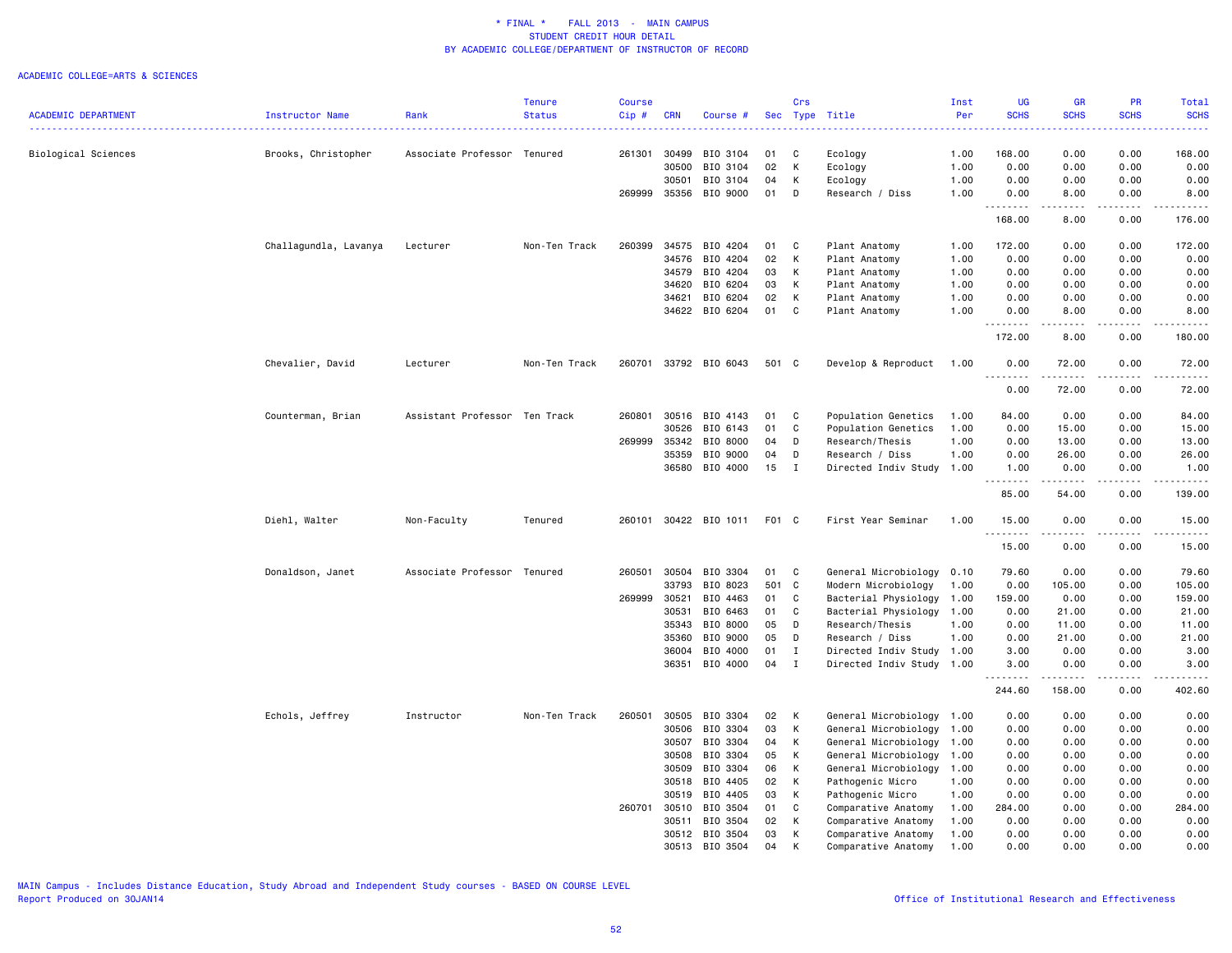|                            |                 |                             | <b>Tenure</b> | <b>Course</b> |            |                |       | Crs          |                      | Inst | <b>UG</b>   | <b>GR</b>          | <b>PR</b>   | Total       |
|----------------------------|-----------------|-----------------------------|---------------|---------------|------------|----------------|-------|--------------|----------------------|------|-------------|--------------------|-------------|-------------|
| <b>ACADEMIC DEPARTMENT</b> | Instructor Name | Rank                        | <b>Status</b> | Cip#          | <b>CRN</b> | Course #       |       |              | Sec Type Title       | Per  | <b>SCHS</b> | <b>SCHS</b>        | <b>SCHS</b> | <b>SCHS</b> |
|                            |                 |                             |               |               |            |                |       |              |                      |      |             |                    |             |             |
|                            |                 |                             |               |               |            |                |       |              |                      |      | .<br>284.00 | . <b>.</b><br>0.00 | .<br>0.00   | 284.00      |
| Biological Sciences        | Ervin, Gary     | Professor                   | Tenured       | 260301        | 34592      | BIO 4224       | 01    | C            | Aquatic Botany       | 1.00 | 40.00       | 0.00               | 0.00        | 40.00       |
|                            |                 |                             |               |               | 34593      | BIO 4224       | 02    | К            | Aquatic Botany       | 1.00 | 0.00        | 0.00               | 0.00        | 0.00        |
|                            |                 |                             |               |               | 34623      | BIO 6224       | 01    | C            | Aquatic Botany       | 1.00 | 0.00        | 20.00              | 0.00        | 20.00       |
|                            |                 |                             |               |               | 34624      | BIO 6224       | 02    | К            | Aquatic Botany       | 1.00 | 0.00        | 0.00               | 0.00        | 0.00        |
|                            |                 |                             |               | 269999        | 35344      | BIO 8000       | 06    | D            | Research/Thesis      | 1.00 | 0.00        | 4.00               | 0.00        | 4.00        |
|                            |                 |                             |               |               | 35361      | BIO 9000       | 06    | D            | Research / Diss      | 1.00 | 0.00        | 5.00               | 0.00        | 5.00        |
|                            |                 |                             |               |               |            |                |       |              |                      |      |             |                    |             |             |
|                            |                 |                             |               |               |            |                |       |              |                      |      | 40.00       | 29.00              | 0.00        | 69.00       |
|                            | Gordon, Donna   | Associate Professor Tenured |               | 260101        | 34629      | BIO 8191       | 501 S |              | Seminar in General B | 1.00 | 0.00        | 3.00               | 0.00        | 3.00        |
|                            |                 |                             |               | 260401        | 30484      | BIO 2103       | 01    | C            | Cell Biology         | 1.00 | 594.00      | 0.00               | 0.00        | 594.00      |
|                            |                 |                             |               | 269999        | 35345      | BIO 8000       | 07    | D            | Research/Thesis      | 1.00 | 0.00        | 7.00               | 0.00        | 7.00        |
|                            |                 |                             |               |               |            | 36464 BIO 4000 | 14    | $\mathbf{I}$ | Directed Indiv Study | 1.00 | 1.00        | 0.00               | 0.00        | 1.00        |
|                            |                 |                             |               |               |            |                |       |              |                      |      | .<br>595.00 | .<br>10.00         | .<br>0.00   | .<br>605.00 |
|                            | Holder, Thomas  | Instructor                  | Non-Ten Track | 260101        | 30454      | BIO 1134       | 06    | К            | Biology I            | 0.50 | 0.00        | 0.00               | 0.00        | 0.00        |
|                            |                 |                             |               |               | 30455      | BIO 1134       | 07    | K            | Biology I            | 0.50 | 0.00        | 0.00               | 0.00        | 0.00        |
|                            |                 |                             |               |               | 30456      | BIO 1134       | 08    | K            | Biology I            | 0.50 | 0.00        | 0.00               | 0.00        | 0.00        |
|                            |                 |                             |               |               | 30457      | BIO 1134       | 09    | К            | Biology I            | 0.50 | 0.00        | 0.00               | 0.00        | 0.00        |
|                            |                 |                             |               |               | 30458      | BIO 1134       | 10    | К            | Biology I            | 0.50 | 0.00        | 0.00               | 0.00        | 0.00        |
|                            |                 |                             |               |               | 30459      | BIO 1134       | 11    | K            | Biology I            | 0.50 | 0.00        | 0.00               | 0.00        | 0.00        |
|                            |                 |                             |               |               | 30460      | BIO 1134       | 12    | К            | Biology I            | 0.50 | 0.00        | 0.00               | 0.00        | 0.00        |
|                            |                 |                             |               |               | 30461      | BIO 1134       | 13    | К            | Biology I            | 0.50 | 0.00        | 0.00               | 0.00        | 0.00        |
|                            |                 |                             |               |               | 30462      | BIO 1134       | 14    | К            | Biology I            | 0.50 | 0.00        | 0.00               | 0.00        | 0.00        |
|                            |                 |                             |               |               | 30463      | BIO 1134       | 15    | К            | Biology I            | 0.50 | 0.00        | 0.00               | 0.00        | 0.00        |
|                            |                 |                             |               |               | 30464      | BIO 1134       | 16    | К            | Biology I            | 0.50 | 0.00        | 0.00               | 0.00        | 0.00        |
|                            |                 |                             |               |               | 30465      | BIO 1134       | 17    | К            | Biology I            | 0.50 | 0.00        | 0.00               | 0.00        | 0.00        |
|                            |                 |                             |               |               | 30466      | BIO 1134       | 18    | K            | Biology I            | 0.50 | 0.00        | 0.00               | 0.00        | 0.00        |
|                            |                 |                             |               |               | 30467      | BIO 1134       | 19    | К            | Biology I            | 0.50 | 0.00        | 0.00               | 0.00        | 0.00        |
|                            |                 |                             |               |               | 30468      | BIO 1134       | 20    | К            | Biology I            | 0.50 | 0.00        | 0.00               | 0.00        | 0.00        |
|                            |                 |                             |               |               | 30469      | BIO 1134       | 21    | К            | Biology I            | 0.50 | 0.00        | 0.00               | 0.00        | 0.00        |
|                            |                 |                             |               |               | 30470      | BIO 1134       | 22    | K            | Biology I            | 0.50 | 0.00        | 0.00               | 0.00        | 0.00        |
|                            |                 |                             |               |               | 30471      | BIO 1134       | 23    | K            | Biology I            | 0.50 | 0.00        | 0.00               | 0.00        | 0.00        |
|                            |                 |                             |               |               | 30472      | BIO 1134       | 24    | К            | Biology I            | 0.50 | 0.00        | 0.00               | 0.00        | 0.00        |
|                            |                 |                             |               |               | 30473      | BIO 1134       | 25    | K            | Biology I            | 0.50 | 0.00        | 0.00               | 0.00        | 0.00        |
|                            |                 |                             |               |               | 30474      | BIO 1134       | 26    | K            | Biology I            | 0.50 | 0.00        | 0.00               | 0.00        | 0.00        |
|                            |                 |                             |               |               | 30475      | BIO 1134       | 27    | К            | Biology I            | 0.50 | 0.00        | 0.00               | 0.00        | 0.00        |
|                            |                 |                             |               |               | 30476      | BIO 1134       | 28    | К            | Biology I            | 0.50 | 0.00        | 0.00               | 0.00        | 0.00        |
|                            |                 |                             |               |               | 30477      | BIO 1134       | 29    | K            | Biology I            | 0.50 | 0.00        | 0.00               | 0.00        | 0.00        |
|                            |                 |                             |               |               | 30478      | BIO 1144       | 01    | C            | Biology II           | 1.00 | 792.00      | 0.00               | 0.00        | 792.00      |
|                            |                 |                             |               |               | 30479      | BIO 1144       | 02    | К            | Biology II           | 1.00 | 0.00        | 0.00               | 0.00        | 0.00        |
|                            |                 |                             |               |               | 30480      | BIO 1144       | 03    | Κ            | Biology II           | 1.00 | 0.00        | 0.00               | 0.00        | 0.00        |
|                            |                 |                             |               |               | 30481      | BIO 1144       | 04    | К            | Biology II           | 1.00 | 0.00        | 0.00               | 0.00        | 0.00        |
|                            |                 |                             |               |               | 30482      | BIO 1144       | 05    | К            | Biology II           | 1.00 | 0.00        | 0.00               | 0.00        | 0.00        |
|                            |                 |                             |               |               | 30483      | BIO 1144       | 06    | К            | Biology II           | 1.00 | 0.00        | 0.00               | 0.00        | 0.00        |
|                            |                 |                             |               | 260301        | 30486      | BIO 2113       | 02    | К            | Plant Biology        | 1.00 | 0.00        | 0.00               | 0.00        | 0.00        |
|                            |                 |                             |               |               | 30487      | BIO 2113       | 03    | К            | Plant Biology        | 1.00 | 0.00        | 0.00               | 0.00        | 0.00        |
|                            |                 |                             |               | 260701 30425  |            | BIO 1023       | 03    | К            | Plants & Humans      | 1.00 | 0.00        | 0.00               | 0.00        | 0.00        |
|                            |                 |                             |               |               | 30426      | BIO 1023       | 04    | К            | Plants & Humans      | 1.00 | 0.00        | 0.00               | 0.00        | 0.00        |
|                            |                 |                             |               |               | 30427      | BIO 1023       | 05    | К            | Plants & Humans      | 1.00 | 0.00        | 0.00               | 0.00        | 0.00        |
|                            |                 |                             |               |               | 30428      | BIO 1023       | 06    | K            | Plants & Humans      | 1.00 | 0.00        | 0.00               | 0.00        | 0.00        |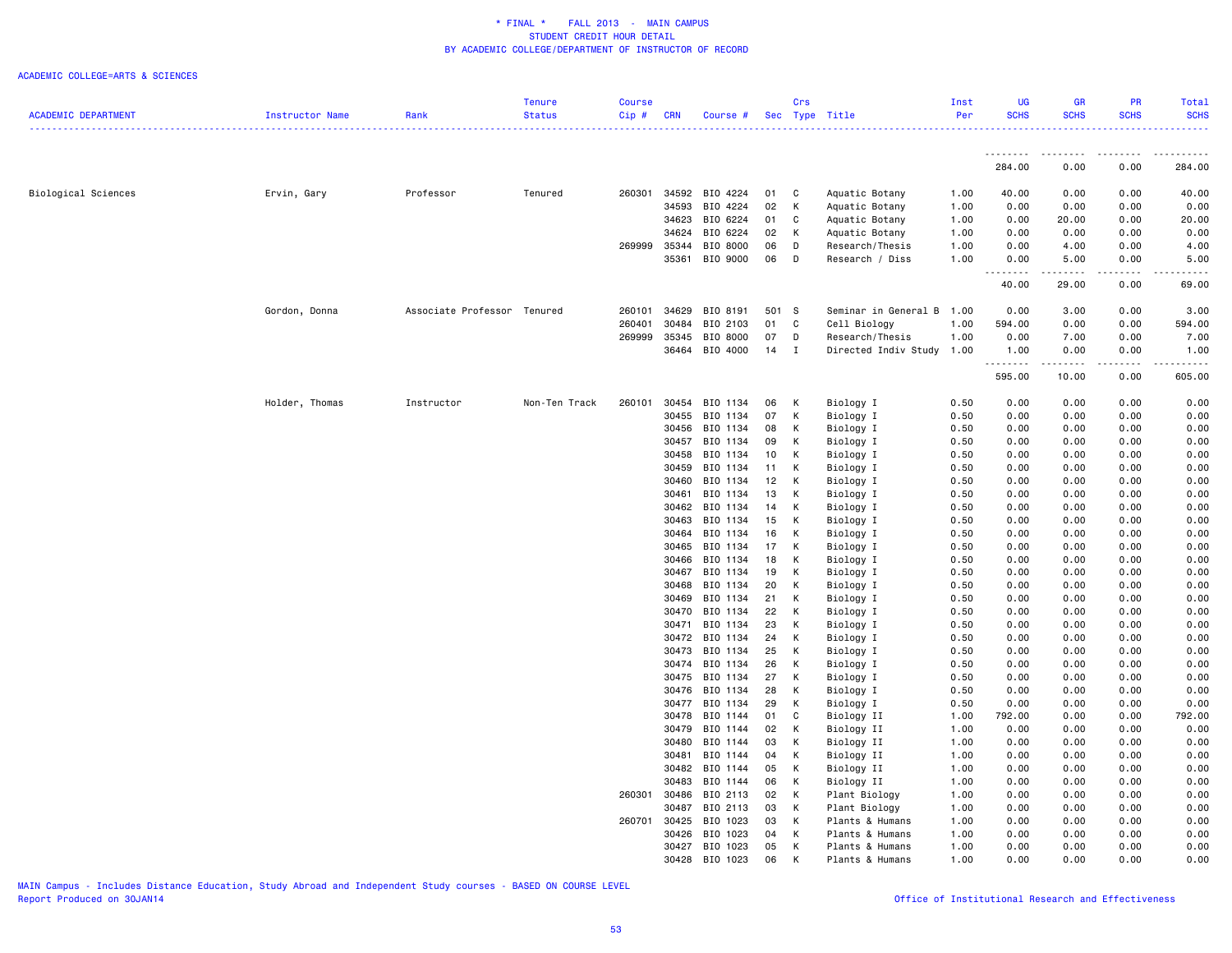### ACADEMIC COLLEGE=ARTS & SCIENCES

|                            |                 |                               | <b>Tenure</b>  | <b>Course</b> |                |                      |          | Crs                        |                                    | Inst         | UG                       | <b>GR</b>                                                                                                                 | PR                                                                                                                                                           | Total         |
|----------------------------|-----------------|-------------------------------|----------------|---------------|----------------|----------------------|----------|----------------------------|------------------------------------|--------------|--------------------------|---------------------------------------------------------------------------------------------------------------------------|--------------------------------------------------------------------------------------------------------------------------------------------------------------|---------------|
| <b>ACADEMIC DEPARTMENT</b> | Instructor Name | Rank                          | <b>Status</b>  | Cip#          | <b>CRN</b>     | Course #             |          |                            | Sec Type Title                     | Per          | <b>SCHS</b>              | <b>SCHS</b>                                                                                                               | <b>SCHS</b>                                                                                                                                                  | <b>SCHS</b>   |
|                            |                 |                               |                |               |                |                      |          |                            |                                    |              |                          |                                                                                                                           |                                                                                                                                                              |               |
| Biological Sciences        | Holder, Thomas  | Instructor                    | Non-Ten Track  | 260701        | 30429<br>30430 | BIO 1023<br>BIO 1023 | 07<br>08 | K<br>K                     | Plants & Humans                    | 1.00         | 0.00                     | 0.00                                                                                                                      | 0.00                                                                                                                                                         | 0.00          |
|                            |                 |                               |                |               | 30431          | BIO 1023             | 09       | K                          | Plants & Humans<br>Plants & Humans | 1.00<br>1.00 | 0.00<br>0.00             | 0.00<br>0.00                                                                                                              | 0.00<br>0.00                                                                                                                                                 | 0.00<br>0.00  |
|                            |                 |                               |                |               |                | 30432 BIO 1023       | 10       | K                          | Plants & Humans                    | 1.00         | 0.00                     | 0.00                                                                                                                      | 0.00                                                                                                                                                         | 0.00          |
|                            |                 |                               |                |               | 30433          | BIO 1023             | 11       | K                          | Plants & Humans                    | 1.00         | 0.00                     | 0.00                                                                                                                      | 0.00                                                                                                                                                         | 0.00          |
|                            |                 |                               |                |               |                |                      |          |                            |                                    |              | <u>.</u> .               | $\frac{1}{2} \left( \frac{1}{2} \right) \left( \frac{1}{2} \right) \left( \frac{1}{2} \right) \left( \frac{1}{2} \right)$ | .                                                                                                                                                            | $- - - - - -$ |
|                            |                 |                               |                |               |                |                      |          |                            |                                    |              | 792.00                   | 0.00                                                                                                                      | 0.00                                                                                                                                                         | 792.00        |
|                            | Kaplan, Evan    | Instructor                    | Non-Ten Track  | 260101        | 30451          | BIO 1134             | 03       | $\mathbf{C}$               | Biology I                          | 1.00         | 836.00                   | 0.00                                                                                                                      | 0.00                                                                                                                                                         | 836.00        |
|                            |                 |                               |                |               | 30453          | BIO 1134             | 05       | $\mathbf{C}$               | Biology I                          | 1.00         | 844.00                   | 0.00                                                                                                                      | 0.00                                                                                                                                                         | 844.00        |
|                            |                 |                               |                | 260501        |                | 30520 BIO 4442       | 01       | - L                        | Bacterial Genetics L               | 1.00         | 22.00<br>.               | 0.00<br>.                                                                                                                 | 0.00                                                                                                                                                         | 22.00         |
|                            |                 |                               |                |               |                |                      |          |                            |                                    |              | 1702.00                  | 0.00                                                                                                                      | 0.00                                                                                                                                                         | 1702.00       |
|                            | Klink, Vincent  | Assistant Professor Ten Track |                | 260301        | 30485          | BIO 2113             | 01       | $\overline{\phantom{a}}$ C | Plant Biology                      | 1.00         | 180.00                   | 0.00                                                                                                                      | 0.00                                                                                                                                                         | 180.00        |
|                            |                 |                               |                | 269999        | 34748          | BIO 4990             | 01       | B                          | Special Topic in BIO               | 1.00         | 39.00                    | 0.00                                                                                                                      | 0.00                                                                                                                                                         | 39.00         |
|                            |                 |                               |                |               | 34749          | BIO 6990             | 01       | B                          | Special Topic in BIO               | 1.00         | 0.00                     | 18.00                                                                                                                     | 0.00                                                                                                                                                         | 18.00         |
|                            |                 |                               |                |               | 35346          | BIO 8000             | 08       | D                          | Research/Thesis                    | 1.00         | 0.00                     | 11.00                                                                                                                     | 0.00                                                                                                                                                         | 11.00         |
|                            |                 |                               |                |               | 35363          | BIO 9000             | 08       | D                          | Research / Diss                    | 1.00         | 0.00                     | 6.00                                                                                                                      | 0.00                                                                                                                                                         | 6.00          |
|                            |                 |                               |                |               | 36376          | BIO 4000             | 06       | $\mathbf{I}$               | Directed Indiv Study 1.00          |              | 3.00                     | 0.00                                                                                                                      | 0.00                                                                                                                                                         | 3.00          |
|                            |                 |                               |                |               |                | 36377 BIO 4000       | 07       | $\mathbf{I}$               | Directed Indiv Study               | 1.00         | 2.00<br>-----<br>$- - -$ | 0.00<br>.                                                                                                                 | 0.00<br>.                                                                                                                                                    | 2.00          |
|                            |                 |                               |                |               |                |                      |          |                            |                                    |              | 224.00                   | 35.00                                                                                                                     | 0.00                                                                                                                                                         | 259.00        |
|                            | Larson, David   | Grad Teach Assist             | Not Applicable | 260101        | 30454          | BIO 1134             | 06       | K                          | Biology I                          | 0.50         | 0.00                     | 0.00                                                                                                                      | 0.00                                                                                                                                                         | 0.00          |
|                            |                 |                               |                |               | 30455          | BIO 1134             | 07       | К                          | Biology I                          | 0.50         | 0.00                     | 0.00                                                                                                                      | 0.00                                                                                                                                                         | 0.00          |
|                            |                 |                               |                |               | 30456          | BIO 1134             | 08       | K                          | Biology I                          | 0.50         | 0.00                     | 0.00                                                                                                                      | 0.00                                                                                                                                                         | 0.00          |
|                            |                 |                               |                |               | 30457          | BIO 1134             | 09       | к                          | Biology I                          | 0.50         | 0.00                     | 0.00                                                                                                                      | 0.00                                                                                                                                                         | 0.00          |
|                            |                 |                               |                |               | 30458          | BIO 1134             | 10       | K                          | Biology I                          | 0.50         | 0.00                     | 0.00                                                                                                                      | 0.00                                                                                                                                                         | 0.00          |
|                            |                 |                               |                |               | 30459          | BIO 1134             | 11       | K                          | Biology I                          | 0.50         | 0.00                     | 0.00                                                                                                                      | 0.00                                                                                                                                                         | 0.00          |
|                            |                 |                               |                |               | 30460          | BIO 1134             | 12       | $\mathsf{K}$               | Biology I                          | 0.50         | 0.00                     | 0.00                                                                                                                      | 0.00                                                                                                                                                         | 0.00          |
|                            |                 |                               |                |               | 30461          | BIO 1134             | 13       | K                          | Biology I                          | 0.50         | 0.00                     | 0.00                                                                                                                      | 0.00                                                                                                                                                         | 0.00          |
|                            |                 |                               |                |               | 30462          | BIO 1134             | 14       | K                          | Biology I                          | 0.50         | 0.00                     | 0.00                                                                                                                      | 0.00                                                                                                                                                         | 0.00          |
|                            |                 |                               |                |               | 30463          | BIO 1134             | 15       | K                          | Biology I                          | 0.50         | 0.00                     | 0.00                                                                                                                      | 0.00                                                                                                                                                         | 0.00          |
|                            |                 |                               |                |               | 30464          | BIO 1134             | 16       | K                          | Biology I                          | 0.50         | 0.00                     | 0.00                                                                                                                      | 0.00                                                                                                                                                         | 0.00          |
|                            |                 |                               |                |               | 30465          | BIO 1134             | 17       | K                          | Biology I                          | 0.50         | 0.00                     | 0.00                                                                                                                      | 0.00                                                                                                                                                         | 0.00          |
|                            |                 |                               |                |               | 30466          | BIO 1134             | 18       | K                          | Biology I                          | 0.50         | 0.00                     | 0.00                                                                                                                      | 0.00                                                                                                                                                         | 0.00          |
|                            |                 |                               |                |               | 30467          | BIO 1134             | 19       | K                          | Biology I                          | 0.50         | 0.00                     | 0.00                                                                                                                      | 0.00                                                                                                                                                         | 0.00          |
|                            |                 |                               |                |               | 30468          | BIO 1134             | 20       | К                          | Biology I                          | 0.50         | 0.00                     | 0.00                                                                                                                      | 0.00                                                                                                                                                         | 0.00          |
|                            |                 |                               |                |               | 30469          | BIO 1134             | 21       | K                          | Biology I                          | 0.50         | 0.00                     | 0.00                                                                                                                      | 0.00                                                                                                                                                         | 0.00          |
|                            |                 |                               |                |               | 30470          | BIO 1134<br>BIO 1134 | 22       | К<br>K                     | Biology I                          | 0.50         | 0.00                     | 0.00                                                                                                                      | 0.00                                                                                                                                                         | 0.00          |
|                            |                 |                               |                |               | 30471<br>30472 | BIO 1134             | 23<br>24 | к                          | Biology I                          | 0.50<br>0.50 | 0.00<br>0.00             | 0.00<br>0.00                                                                                                              | 0.00<br>0.00                                                                                                                                                 | 0.00<br>0.00  |
|                            |                 |                               |                |               | 30473          | BIO 1134             | 25       | K                          | Biology I<br>Biology I             | 0.50         | 0.00                     | 0.00                                                                                                                      | 0.00                                                                                                                                                         | 0.00          |
|                            |                 |                               |                |               | 30474          | BIO 1134             | 26       | K                          | Biology I                          | 0.50         | 0.00                     | 0.00                                                                                                                      | 0.00                                                                                                                                                         | 0.00          |
|                            |                 |                               |                |               | 30475          | BIO 1134             | 27       | K                          | Biology I                          | 0.50         | 0.00                     | 0.00                                                                                                                      | 0.00                                                                                                                                                         | 0.00          |
|                            |                 |                               |                |               | 30476          | BIO 1134             | 28       | к                          | Biology I                          | 0.50         | 0.00                     | 0.00                                                                                                                      | 0.00                                                                                                                                                         | 0.00          |
|                            |                 |                               |                |               |                | 30477 BIO 1134       | 29       | K                          | Biology I                          | 0.50         | 0.00                     | 0.00                                                                                                                      | 0.00                                                                                                                                                         | 0.00          |
|                            |                 |                               |                |               |                |                      |          |                            |                                    |              | .<br>0.00                | .<br>0.00                                                                                                                 | $\frac{1}{2} \left( \frac{1}{2} \right) \left( \frac{1}{2} \right) \left( \frac{1}{2} \right) \left( \frac{1}{2} \right) \left( \frac{1}{2} \right)$<br>0.00 | 0.00          |
|                            | Lopez, Job      | Assistant Professor Ten Track |                | 260501        | 30504          | BIO 3304             | 01       | C                          | General Microbiology               | 0.90         | 716.40                   | 0.00                                                                                                                      | 0.00                                                                                                                                                         | 716.40        |
|                            |                 |                               |                | 269999        | 35347          | BIO 8000             | 09       | D                          | Research/Thesis                    | 1.00         | 0.00                     | 6.00                                                                                                                      | 0.00                                                                                                                                                         | 6.00          |
|                            |                 |                               |                |               | 36437          | BIO 4000             | 12       | $\mathbf{I}$               | Directed Indiv Study 1.00          |              | 3.00                     | 0.00                                                                                                                      | 0.00                                                                                                                                                         | 3.00          |
|                            |                 |                               |                |               |                | 36442 BIO 4000       | 13       | $\mathbf{I}$               | Directed Indiv Study 1.00          |              | 3.00                     | 0.00                                                                                                                      | 0.00                                                                                                                                                         | 3.00          |
|                            |                 |                               |                |               |                |                      |          |                            |                                    |              |                          |                                                                                                                           |                                                                                                                                                              |               |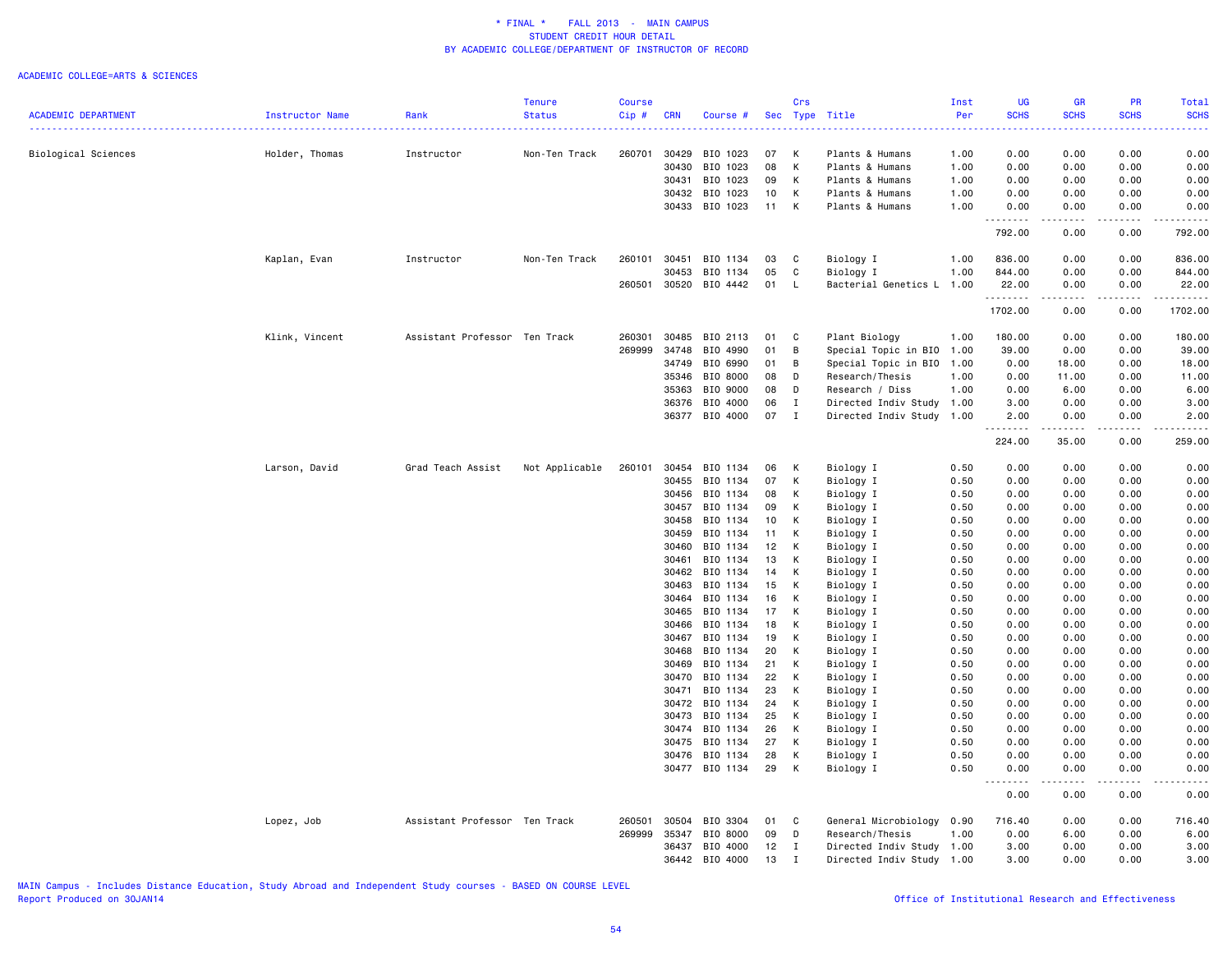### ACADEMIC COLLEGE=ARTS & SCIENCES

|                            |                  |                               | <b>Tenure</b>  | Course |                |                       |                       | Crs                 |                                         | Inst         | <b>UG</b>           | <b>GR</b>                           | <b>PR</b>     | Total            |
|----------------------------|------------------|-------------------------------|----------------|--------|----------------|-----------------------|-----------------------|---------------------|-----------------------------------------|--------------|---------------------|-------------------------------------|---------------|------------------|
| <b>ACADEMIC DEPARTMENT</b> | Instructor Name  | Rank                          | <b>Status</b>  | Cip#   | <b>CRN</b>     | Course #              |                       |                     | Sec Type Title                          | Per          | <b>SCHS</b>         | <b>SCHS</b>                         | <b>SCHS</b>   | <b>SCHS</b><br>. |
|                            |                  |                               |                |        |                |                       |                       |                     |                                         |              |                     |                                     | <u>.</u>      | .                |
|                            |                  |                               |                |        |                |                       |                       |                     |                                         |              | 722.40              | 6.00                                | 0.00          | 728.40           |
| Biological Sciences        | Outlaw, Diana    | Assistant Professor Ten Track |                | 260799 |                | 34594 BIO 4703        | 01                    | $\mathbf{C}$        | Avian Diversity                         | 1.00         | 60.00               | 0.00                                | 0.00          | 60.00            |
|                            |                  |                               |                |        | 34606          | BIO 4703              | 02                    | K                   | Avian Diversity                         | 1.00         | 0.00                | 0.00                                | 0.00          | 0.00             |
|                            |                  |                               |                |        | 34625          | BIO 6703              | 01                    | C                   | Avian Diversity                         | 1.00         | 0.00                | 9.00                                | 0.00          | 9.00             |
|                            |                  |                               |                |        | 34626          | BIO 6703              | 02                    | K                   | Avian Diversity                         | 1.00         | 0.00                | 0.00                                | 0.00          | 0.00             |
|                            |                  |                               |                | 269999 | 35349          | BIO 8000              | 11                    | D                   | Research/Thesis                         | 1.00         | 0.00                | 5.00                                | 0.00          | 5.00             |
|                            |                  |                               |                |        | 35366          | BIO 9000              | 11                    | D                   | Research / Diss                         | 1.00         | 0.00                | 7.00                                | 0.00          | 7.00             |
|                            |                  |                               |                |        |                | 36604 BIO 4000        | 16                    | $\mathbf{I}$        | Directed Indiv Study                    | 1.00         | 3.00                | 0.00                                | 0.00          | 3.00             |
|                            |                  |                               |                |        |                |                       |                       |                     |                                         |              | 63.00               | 21.00                               | 0.00          | 84.00            |
|                            | Outlaw, Robert   | Grad Teach Assist             | Not Applicable | 260101 |                | 30450 BIO 1134        | 02                    | C <sub>1</sub>      | Biology I                               | 1.00         | 828.00              | 0.00                                | 0.00          | 828.00           |
|                            |                  |                               |                |        |                | 30452 BIO 1134        | 04                    | C                   | Biology I                               | 1.00         | 828.00              | 0.00                                | 0.00          | 828.00           |
|                            |                  |                               |                |        |                |                       |                       |                     |                                         |              | .                   | .                                   | -----         | .                |
|                            |                  |                               |                |        |                |                       |                       |                     |                                         |              | 1656.00             | 0.00                                | 0.00          | 1656.00          |
|                            | Reese, Mary      | Instructor                    | Non-Ten Track  | 260701 |                | 30423 BIO 1023        | 01                    | $\mathbf{C}$        | Plants & Humans                         | 1.00         | 564.00              | 0.00                                | 0.00          | 564.00           |
|                            |                  |                               |                |        | 30424          | BIO 1023              | 02                    | C                   | Plants & Humans                         | 1.00         | 582.00              | 0.00                                | 0.00          | 582.00           |
|                            |                  |                               |                |        |                | 511005 30514 BIO 4100 | 01                    | H                   | Med Tech Clinicals                      | 1.00         | 36.00<br>. <b>.</b> | 0.00<br>.                           | 0.00          | 36.00            |
|                            |                  |                               |                |        |                |                       |                       |                     |                                         |              | 1182.00             | 0.00                                | 0.00          | 1182.00          |
|                            | Reichert, Nancy  | Professor                     | Tenured        | 269999 |                | 35350 BIO 8000        | $12$ D                |                     | Research/Thesis                         | 1.00         | 0.00                | 1.00                                | 0.00          | 1.00             |
|                            |                  |                               |                |        |                |                       |                       |                     |                                         |              | .<br>0.00           | $\sim$ $\sim$ $\sim$ $\sim$<br>1.00 | .<br>0.00     | 1.00             |
|                            | Stewart, James   | Assistant Professor Ten Track |                | 240101 | 36562          | HON 4003              | H05 I                 |                     | Oxbridge Tutorial                       | 1.00         | 3.00                | 0.00                                | 0.00          | 3.00             |
|                            |                  |                               |                |        | 36578          | HON 4003              | H06 I                 |                     | Oxbridge Tutorial                       | 1.00         | 3.00                | 0.00                                | 0.00          | 3.00             |
|                            |                  |                               |                |        | 36601          | HON 4003              | H07 I                 |                     | Oxbridge Tutorial                       | 1.00         | 3.00                | 0.00                                | 0.00          | 3.00             |
|                            |                  |                               |                |        | 36602          | HON 4003              | H08 I                 |                     | Oxbridge Tutorial                       | 1.00         | 3.00                | 0.00                                | 0.00          | 3.00             |
|                            |                  |                               |                | 260701 | 30489          | BIO 3004              | 01 C                  |                     | Human Anatomy                           | 1.00         | 1044.00             | 0.00                                | 0.00          | 1044.00          |
|                            |                  |                               |                |        | 30490          | BIO 3004              | 02 K                  |                     | Human Anatomy                           | 1.00         | 0.00                | 0.00                                | 0.00          | 0.00             |
|                            |                  |                               |                |        | 30491          | BIO 3004              | 03                    | K                   | Human Anatomy                           | 1.00         | 0.00                | 0.00                                | 0.00          | 0.00             |
|                            |                  |                               |                |        | 30492          | BIO 3004              | 04                    | K                   | Human Anatomy                           | 1.00         | 0.00                | 0.00                                | 0.00          | 0.00             |
|                            |                  |                               |                |        | 30493          | BIO 3004              | 05                    | K                   | Human Anatomy                           | 1.00         | 0.00                | 0.00                                | 0.00          | 0.00             |
|                            |                  |                               |                |        | 30494          | BIO 3004              | 06                    | K                   | Human Anatomy                           | 1.00         | 0.00                | 0.00                                | 0.00          | 0.00             |
|                            |                  |                               |                |        | 30495          | BIO 3004              | 07                    | K                   | Human Anatomy                           | 1.00         | 0.00                | 0.00                                | 0.00          | 0.00             |
|                            |                  |                               |                |        | 30496          | BIO 3004              | 08                    | K                   | Human Anatomy                           | 1.00         | 0.00                | 0.00                                | 0.00          | 0.00             |
|                            |                  |                               |                |        |                | 33794 BIO 8053        | 501 C                 |                     | Comp Study of Animal                    | 1.00         | 0.00                | 63.00                               | 0.00          | 63.00            |
|                            |                  |                               |                |        | 34573          | BIO 3004              | 09                    | K                   | Human Anatomy                           | 1.00         | 0.00                | 0.00                                | 0.00          | 0.00             |
|                            |                  |                               |                |        | 34574          | BIO 3004<br>BIO 8000  | 10 <sub>1</sub><br>13 | K<br>D              | Human Anatomy                           | 1.00<br>1.00 | 0.00<br>0.00        | 0.00                                | 0.00          | 0.00             |
|                            |                  |                               |                | 269999 | 35351<br>35368 | BIO 9000              | 13                    |                     | Research/Thesis                         | 1.00         | 0.00                | 4.00<br>13.00                       | 0.00<br>0.00  | 4.00<br>13.00    |
|                            |                  |                               |                |        | 36481          | BIO 7000              | 01                    | D<br>$\blacksquare$ | Research / Diss<br>Directed Indiv Study | 1.00         | 0.00                | 3.00                                | 0.00          | 3.00             |
|                            |                  |                               |                |        |                |                       |                       |                     |                                         |              | <u>.</u><br>1056.00 | .<br>83.00                          | -----<br>0.00 | 1139.00          |
|                            |                  |                               |                |        |                |                       |                       |                     |                                         |              |                     |                                     |               |                  |
|                            | Thornton, Justin | Assistant Professor Ten Track |                | 260501 | 30517<br>30527 | BIO 4405<br>BIO 6405  | 01<br>01              | C<br>C              | Pathogenic Micro                        | 1.00<br>1.00 | 325.00<br>0.00      | 0.00<br>20.00                       | 0.00<br>0.00  | 325.00<br>20.00  |
|                            |                  |                               |                |        | 30528          | BIO 6405              | 02                    | K                   | Pathogenic Micro<br>Pathogenic Micro    | 1.00         | 0.00                | 0.00                                | 0.00          | 0.00             |
|                            |                  |                               |                |        | 30529          | BIO 6405              | 03                    | K                   | Pathogenic Micro                        | 1.00         | 0.00                | 0.00                                | 0.00          | 0.00             |
|                            |                  |                               |                | 269999 |                | 30535 BIO 8011        | 01                    | s                   | Seminar I                               | 1.00         | 0.00                | 37.00                               | 0.00          | 37.00            |
|                            |                  |                               |                |        |                | 30536 BIO 8021        | 01                    | S                   | Seminar II                              | 1.00         | 0.00                | 1.00                                | 0.00          | 1.00             |
|                            |                  |                               |                |        |                |                       |                       |                     |                                         |              |                     |                                     |               |                  |

MAIN Campus - Includes Distance Education, Study Abroad and Independent Study courses - BASED ON COURSE LEVEL

# Office of Institutional Research and Effectiveness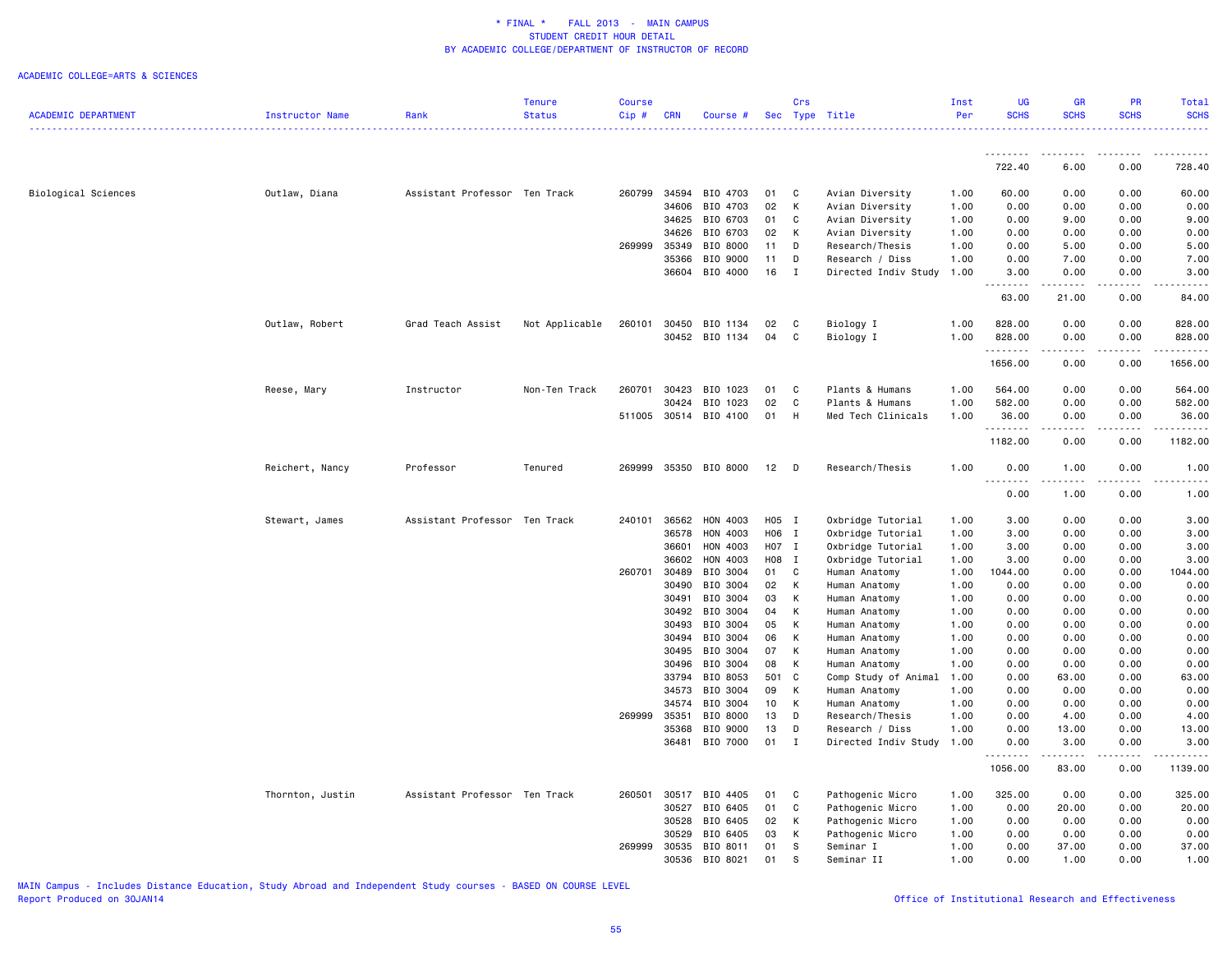|                                                               |                   |                               | <b>Tenure</b> | <b>Course</b> |            |                |                 | Crs          |                           | Inst | <b>UG</b>            | <b>GR</b>                                                                                                                                                                                                                                                                                                                                                                                                                                                                              | PR                             | Total                  |
|---------------------------------------------------------------|-------------------|-------------------------------|---------------|---------------|------------|----------------|-----------------|--------------|---------------------------|------|----------------------|----------------------------------------------------------------------------------------------------------------------------------------------------------------------------------------------------------------------------------------------------------------------------------------------------------------------------------------------------------------------------------------------------------------------------------------------------------------------------------------|--------------------------------|------------------------|
| <b>ACADEMIC DEPARTMENT</b>                                    | Instructor Name   | Rank                          | <b>Status</b> | Cip#          | <b>CRN</b> | Course #       | Sec             |              | Type Title                | Per  | <b>SCHS</b>          | <b>SCHS</b><br>-----                                                                                                                                                                                                                                                                                                                                                                                                                                                                   | <b>SCHS</b>                    | <b>SCHS</b><br>-----   |
| Biological Sciences                                           | Thornton, Justin  | Assistant Professor Ten Track |               | 269999        |            | 35352 BIO 8000 | 14 D            |              | Research/Thesis           | 1.00 | 0.00                 | 5.00                                                                                                                                                                                                                                                                                                                                                                                                                                                                                   | 0.00                           | 5.00                   |
|                                                               |                   |                               |               |               |            | 36077 BIO 4000 | 03              | $\mathbf{I}$ | Directed Indiv Study 1.00 |      | 3.00                 | 0.00                                                                                                                                                                                                                                                                                                                                                                                                                                                                                   | 0.00                           | 3.00                   |
|                                                               |                   |                               |               |               |            |                |                 |              |                           |      | .<br>328.00          | .<br>63.00                                                                                                                                                                                                                                                                                                                                                                                                                                                                             | $\cdots \cdots \cdots$<br>0.00 | ------<br>391.00       |
|                                                               | Wallace, Lisa     | Associate Professor Tenured   |               | 260699        | 34627      | BIO 8113       | 01 C            |              | Biogeography              | 1.00 | 0.00                 | 54.00                                                                                                                                                                                                                                                                                                                                                                                                                                                                                  | 0.00                           | 54.00                  |
|                                                               |                   |                               |               | 269999        | 35353      | BIO 8000       | 15              | $\mathsf{D}$ | Research/Thesis           | 1.00 | 0.00                 | 4.00                                                                                                                                                                                                                                                                                                                                                                                                                                                                                   | 0.00                           | 4.00                   |
|                                                               |                   |                               |               |               | 35370      | BIO 9000       | 15              | $\mathsf{D}$ | Research / Diss           | 1.00 | 0.00                 | 2.00                                                                                                                                                                                                                                                                                                                                                                                                                                                                                   | 0.00                           | 2.00                   |
|                                                               |                   |                               |               |               |            | 36375 BIO 4000 | 05 I            |              | Directed Indiv Study      | 1.00 | 3.00                 | 0.00                                                                                                                                                                                                                                                                                                                                                                                                                                                                                   | 0.00                           | 3.00                   |
|                                                               |                   |                               |               |               |            |                |                 |              |                           |      | -----<br>3.00        | $\frac{1}{2} \left( \frac{1}{2} \right) \left( \frac{1}{2} \right) \left( \frac{1}{2} \right) \left( \frac{1}{2} \right)$<br>60.00                                                                                                                                                                                                                                                                                                                                                     | 0.00                           | 63.00                  |
|                                                               | Welch, Mark       | Associate Professor Tenured   |               | 269999        | 34628      | BIO 8990       | 01              | - C          | Special Topic in BIO      | 1.00 | 0.00                 | 36.00                                                                                                                                                                                                                                                                                                                                                                                                                                                                                  | 0.00                           | 36.00                  |
|                                                               |                   |                               |               |               | 35354      | BIO 8000       | 16              | D            | Research/Thesis           | 1.00 | 0.00                 | 9.00                                                                                                                                                                                                                                                                                                                                                                                                                                                                                   | 0.00                           | 9.00                   |
|                                                               |                   |                               |               |               | 35371      | BIO 9000       | 16 D            |              | Research / Diss           | 1.00 | 0.00                 | 12.00                                                                                                                                                                                                                                                                                                                                                                                                                                                                                  | 0.00                           | 12.00                  |
|                                                               |                   |                               |               |               |            |                |                 |              |                           |      | .<br>0.00            | .<br>57.00                                                                                                                                                                                                                                                                                                                                                                                                                                                                             | -----<br>0.00                  | .<br>57.00             |
|                                                               | Williamson, Emily | Instructor                    | Non-Ten Track | 260101        | 30449      | BIO 1134       | 01 C            |              | Biology I                 | 1.00 | 852.00               | 0.00                                                                                                                                                                                                                                                                                                                                                                                                                                                                                   | 0.00                           | 852.00                 |
|                                                               |                   |                               |               | 260701        | 30436      | BIO 1123       | 01              | C            | Animal Biology            | 1.00 | 576.00               | 0.00                                                                                                                                                                                                                                                                                                                                                                                                                                                                                   | 0.00                           | 576.00                 |
|                                                               |                   |                               |               |               | 30437      | BIO 1123       | 02              | C            | Animal Biology            | 1.00 | 570.00               | 0.00                                                                                                                                                                                                                                                                                                                                                                                                                                                                                   | 0.00                           | 570.00                 |
|                                                               |                   |                               |               |               | 30438      | BIO 1123       | 03              | K            | Animal Biology            | 1.00 | 0.00                 | 0.00                                                                                                                                                                                                                                                                                                                                                                                                                                                                                   | 0.00                           | 0.00                   |
|                                                               |                   |                               |               |               | 30439      | BIO 1123       | 04              | К            | Animal Biology            | 1.00 | 0.00                 | 0.00                                                                                                                                                                                                                                                                                                                                                                                                                                                                                   | 0.00                           | 0.00                   |
|                                                               |                   |                               |               |               | 30440      | BIO 1123       | 05              | К            | Animal Biology            | 1.00 | 0.00                 | 0.00                                                                                                                                                                                                                                                                                                                                                                                                                                                                                   | 0.00                           | 0.00                   |
|                                                               |                   |                               |               |               | 30441      | BIO 1123       | 06              | К            | Animal Biology            | 1.00 | 0.00                 | 0.00                                                                                                                                                                                                                                                                                                                                                                                                                                                                                   | 0.00                           | 0.00                   |
|                                                               |                   |                               |               |               |            | 30442 BIO 1123 | 07              | K            | Animal Biology            | 1.00 | 0.00                 | 0.00                                                                                                                                                                                                                                                                                                                                                                                                                                                                                   | 0.00                           | 0.00                   |
|                                                               |                   |                               |               |               | 30443      | BIO 1123       | 08              | K            | Animal Biology            | 1.00 | 0.00                 | 0.00                                                                                                                                                                                                                                                                                                                                                                                                                                                                                   | 0.00                           | 0.00                   |
|                                                               |                   |                               |               |               | 30444      | BIO 1123       | 09              | К            | Animal Biology            | 1.00 | 0.00                 | 0.00                                                                                                                                                                                                                                                                                                                                                                                                                                                                                   | 0.00                           | 0.00                   |
|                                                               |                   |                               |               |               |            | 30445 BIO 1123 | 10 <sub>1</sub> | K            | Animal Biology            | 1.00 | 0.00                 | 0.00                                                                                                                                                                                                                                                                                                                                                                                                                                                                                   | 0.00                           | 0.00                   |
|                                                               |                   |                               |               |               |            | 30446 BIO 1123 | 11 K            |              | Animal Biology            | 1.00 | 0.00                 | 0.00                                                                                                                                                                                                                                                                                                                                                                                                                                                                                   | 0.00                           | 0.00                   |
|                                                               |                   |                               |               |               |            |                |                 |              |                           |      | <u>.</u><br>1998.00  | $- - -$<br>0.00                                                                                                                                                                                                                                                                                                                                                                                                                                                                        | 0.00                           | 1998.00                |
|                                                               | Wise, Dwayne      | Professor                     | Tenured       | 260802        | 33791      | BIO 6013       | 501 C           |              | Genetics & Molecular      | 1.00 | 0.00                 | 120.00                                                                                                                                                                                                                                                                                                                                                                                                                                                                                 | 0.00                           | 120.00                 |
|                                                               |                   |                               |               | 269999        | 34842      | BIO 2990       | 01 C            |              | Special Topic in BI       | 1.00 | 66.00                | 0.00                                                                                                                                                                                                                                                                                                                                                                                                                                                                                   | 0.00                           | 66.00                  |
|                                                               |                   |                               |               |               |            | 35355 BIO 8000 | 17 D            |              | Research/Thesis           | 1.00 | 0.00                 | 5.00                                                                                                                                                                                                                                                                                                                                                                                                                                                                                   | 0.00                           | 5.00                   |
|                                                               |                   |                               |               |               |            |                |                 |              |                           |      | 66.00                | .<br>125.00                                                                                                                                                                                                                                                                                                                                                                                                                                                                            | 0.00                           | 191.00                 |
| --------------------------------------<br>Biological Sciences |                   |                               |               |               |            |                |                 |              |                           |      | ========<br>11396.00 | ========<br>790.00                                                                                                                                                                                                                                                                                                                                                                                                                                                                     | <b>ESSESSES</b><br>0.00        | ==========<br>12186.00 |
| --------------------------------------                        |                   |                               |               |               |            |                |                 |              |                           |      | ========             | $\begin{array}{cccccccccc} \multicolumn{2}{c}{} & \multicolumn{2}{c}{} & \multicolumn{2}{c}{} & \multicolumn{2}{c}{} & \multicolumn{2}{c}{} & \multicolumn{2}{c}{} & \multicolumn{2}{c}{} & \multicolumn{2}{c}{} & \multicolumn{2}{c}{} & \multicolumn{2}{c}{} & \multicolumn{2}{c}{} & \multicolumn{2}{c}{} & \multicolumn{2}{c}{} & \multicolumn{2}{c}{} & \multicolumn{2}{c}{} & \multicolumn{2}{c}{} & \multicolumn{2}{c}{} & \multicolumn{2}{c}{} & \multicolumn{2}{c}{} & \mult$ | <b>ESSESSES</b>                | ==========             |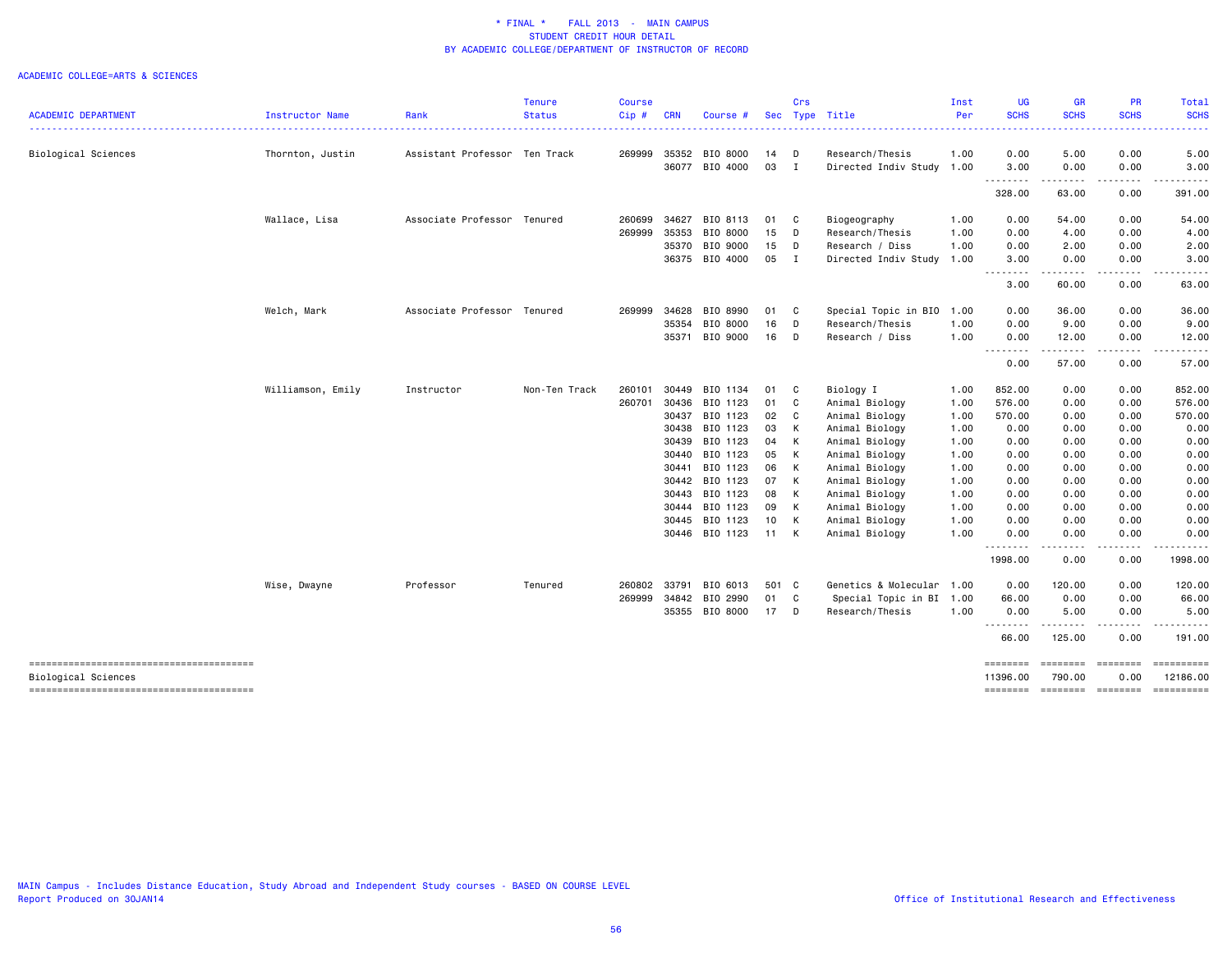#### ACADEMIC COLLEGE=ARTS & SCIENCES

|                            |                     |                                   | <b>Tenure</b> | Course       |            |                      |       | Crs          |                           | Inst | UG          | <b>GR</b>        | <b>PR</b>          | Total       |
|----------------------------|---------------------|-----------------------------------|---------------|--------------|------------|----------------------|-------|--------------|---------------------------|------|-------------|------------------|--------------------|-------------|
| <b>ACADEMIC DEPARTMENT</b> | Instructor Name     | Rank                              | <b>Status</b> | Cip#         | <b>CRN</b> | Course #             |       |              | Sec Type Title            | Per  | <b>SCHS</b> | <b>SCHS</b>      | <b>SCHS</b>        | <b>SCHS</b> |
|                            |                     |                                   |               |              |            |                      |       |              |                           |      |             |                  |                    |             |
| Chemistry                  | Beard, Debbie       | Research Assist Pro Non-Ten Track |               | 400501       | 30653      | CH 1141              | 01    | C            | Prof Chem: Paths          | 1.00 | 25.00       | 0.00             | 0.00               | 25.00       |
|                            |                     |                                   |               |              | 30704      | CH 1213              | 01    | C            | Chemistry I               | 1.00 | 546.00      | 0.00             | 0.00               | 546.00      |
|                            |                     |                                   |               |              | 30706      | CH 1213              | 03    | C            | Chemistry I               | 1.00 | 549.00      | 0.00             | 0.00               | 549.00      |
|                            |                     |                                   |               |              |            | 30707 CH 1213        | 04    | C            | Chemistry I               | 1.00 | 555.00<br>. | 0.00<br><u>.</u> | 0.00<br>.          | 555.00<br>. |
|                            |                     |                                   |               |              |            |                      |       |              |                           |      | 1675.00     | 0.00             | 0.00               | 1675.00     |
|                            | Emerson, Joseph     | Assistant Professor Ten Track     |               | 400501       | 30649      | CH 1001              | F01 C |              | First Year Seminar        | 1.00 | 54.00       | 0.00             | 0.00               | 54.00       |
|                            |                     |                                   |               |              | 36175      | CH 9000              | 06    | D            | Research / Diss           | 1.00 | 0.00        | 42.00            | 0.00               | 42.00       |
|                            |                     |                                   |               |              | 36227      | CH 4000              | 13    | I            | Directed Indiv Study      | 1.00 | 1.00        | 0.00             | 0.00               | 1.00        |
|                            |                     |                                   |               |              | 36353      | CH 4000              | 15    | I            | Directed Indiv Study      | 1.00 | 1.00        | 0.00             | 0.00               | 1.00        |
|                            |                     |                                   |               |              | 36488      | CH 4000              | 20    | $\mathbf{I}$ | Directed Indiv Study      | 1.00 | 1.00        | 0.00             | 0.00               | 1.00        |
|                            |                     |                                   |               | 400599       | 36254      | CH 8990              | 01    | $\mathbf{C}$ | Special Topic In CH       | 1.00 | 0.00<br>.   | 39.00            | 0.00<br>.          | 39.00<br>.  |
|                            |                     |                                   |               |              |            |                      |       |              |                           |      | 57.00       | 81.00            | 0.00               | 138.00      |
|                            | Fitzkee, Nicholas   | Assistant Professor Ten Track     |               | 400501       |            | 36132 CH 8000        | 02    | D            | Research / Thesis         | 1.00 | 0.00        | 17.00            | 0.00               | 17.00       |
|                            |                     |                                   |               |              | 36133      | CH 9000              | 05    | D            | Research / Diss           | 1.00 | 0.00        | 17.00            | 0.00               | 17.00       |
|                            |                     |                                   |               |              |            | 400506 30737 CH 4404 | 01    | C            | Biophysical Chem          | 1.00 | 48.00       | 0.00             | 0.00               | 48.00       |
|                            |                     |                                   |               |              |            |                      |       |              |                           |      | .           | .                | .                  | .           |
|                            |                     |                                   |               |              |            |                      |       |              |                           |      | 48.00       | 34.00            | 0.00               | 82.00       |
|                            | Foster, Stephen     | Associate Professor Tenured       |               | 400501       |            | 30705 CH 1213        | 02    | $\mathbf{C}$ | Chemistry I               | 1.00 | 858.00      | 0.00             | 0.00               | 858.00      |
|                            |                     |                                   |               |              | 36176      | CH 9000              | 07    | D            | Research / Diss           | 1.00 | 0.00        | 42.00            | 0.00               | 42.00       |
|                            |                     |                                   |               | 400502 30731 |            | CH 2311              | 01    | L.           | Analytical Chem I La 0.80 |      | 7.20        | 0.00             | 0.00               | 7.20        |
|                            |                     |                                   |               |              | 30732      | CH 2311              | 02    | L.           | Analytical Chem I La 0.80 |      | 6.40        | 0.00             | 0.00               | 6.40        |
|                            |                     |                                   |               | 400506 30738 |            | CH 4411              | 01    | L.           | Physical Chem Lab I       | 0.50 | 3.00        | 0.00             | 0.00               | 3.00        |
|                            |                     |                                   |               |              |            |                      |       |              |                           |      | .<br>874.60 | 42.00            | . <b>.</b><br>0.00 | 916.60      |
|                            | Gwaltney, Steven    | Associate Professor Tenured       |               | 400501       | 36177      | CH 9000              | 08    | D            | Research / Diss           | 1.00 | 0.00        | 42.00            | 0.00               | 42.00       |
|                            |                     |                                   |               | 400506       | 30738      | CH 4411              | 01    | L.           | Physical Chem Lab I       | 0.50 | 3.00        | 0.00             | 0.00               | 3.00        |
|                            |                     |                                   |               |              | 30739      | CH 4413              | 01    | C            | Thermo and Kinetics       | 1.00 | 150.00      | 0.00             | 0.00               | 150.00      |
|                            |                     |                                   |               |              | 30777      | CH 6413              | 01    | C            | Thermodynamics and K 1.00 |      | 0.00        | 6.00             | 0.00               | 6.00        |
|                            |                     |                                   |               |              |            |                      |       |              |                           |      | .<br>153.00 | .<br>48.00       | .<br>0.00          | .<br>201.00 |
|                            | Henry, William      | Associate Professor Tenured       |               | 301801       | 34733      | HON 3163             | H01 C |              | Honors Sem Natural S 1.00 |      | 24.00       | 0.00             | 0.00               | 24.00       |
|                            |                     |                                   |               | 400501       | 36102      | CH 9000              | 02    | $\mathsf{D}$ | Research / Diss           | 1.00 | 0.00        | 19.00            | 0.00               | 19.00       |
|                            |                     |                                   |               |              | 36319      | CH 4000              | 14    | $\mathbf I$  | Directed Indiv Study 1.00 |      | 3.00        | 0.00             | 0.00               | 3.00        |
|                            |                     |                                   |               |              | 36392      | CH 4000              | 18    | $\mathbf{I}$ | Directed Indiv Study 1.00 |      | 2.00        | 0.00             | 0.00               | 2.00        |
|                            |                     |                                   |               | 400503       | 30736      | CH 4213              | 01    | C            | Adv Inorganic Chem        | 1.00 | 54.00       | 0.00             | 0.00               | 54.00       |
|                            |                     |                                   |               |              |            | 36421 CH 6213        | 01    | C            | Adv Inorganic Chem        | 1.00 | 0.00        | 3.00             | 0.00               | 3.00        |
|                            |                     |                                   |               |              |            |                      |       |              |                           |      | .<br>83.00  | 22.00            | 0.00               | .<br>105.00 |
|                            | Hillesheim, Patrick | Instructor                        | Non-Ten Track | 400501       | 30654      | CH 1211              | 01    | L.           | Invst In Chemistry I 1.00 |      | 23.00       | 0.00             | 0.00               | 23.00       |
|                            |                     |                                   |               |              | 30655      | CH 1211              | 02    | $\mathsf{L}$ | Invst In Chemistry I 1.00 |      | 23.00       | 0.00             | 0.00               | 23.00       |
|                            |                     |                                   |               |              | 30656      | CH 1211              | 03    | $\mathsf{L}$ | Invst In Chemistry I 1.00 |      | 23.00       | 0.00             | 0.00               | 23.00       |
|                            |                     |                                   |               |              | 30657      | CH 1211              | 04    | $\mathsf{L}$ | Invst In Chemistry I 1.00 |      | 24.00       | 0.00             | 0.00               | 24.00       |
|                            |                     |                                   |               |              | 30658      | CH 1211              | 05    | $\mathsf{L}$ | Invst In Chemistry I 1.00 |      | 22.00       | 0.00             | 0.00               | 22.00       |
|                            |                     |                                   |               |              | 30659      | CH 1211              | 06    | $\mathsf{L}$ | Invst In Chemistry I 1.00 |      | 23.00       | 0.00             | 0.00               | 23.00       |
|                            |                     |                                   |               |              | 30660      | CH 1211              | 07    | L.           | Invst In Chemistry I 1.00 |      | 23.00       | 0.00             | 0.00               | 23.00       |
|                            |                     |                                   |               |              | 30661      | CH 1211              | 08    | $\mathsf{L}$ | Invst In Chemistry I 1.00 |      | 22.00       | 0.00             | 0.00               | 22.00       |
|                            |                     |                                   |               |              | 30662      | CH 1211              | 09    | L            | Invst In Chemistry I 1.00 |      | 23,00       | 0.00             | 0.00               | 23.00       |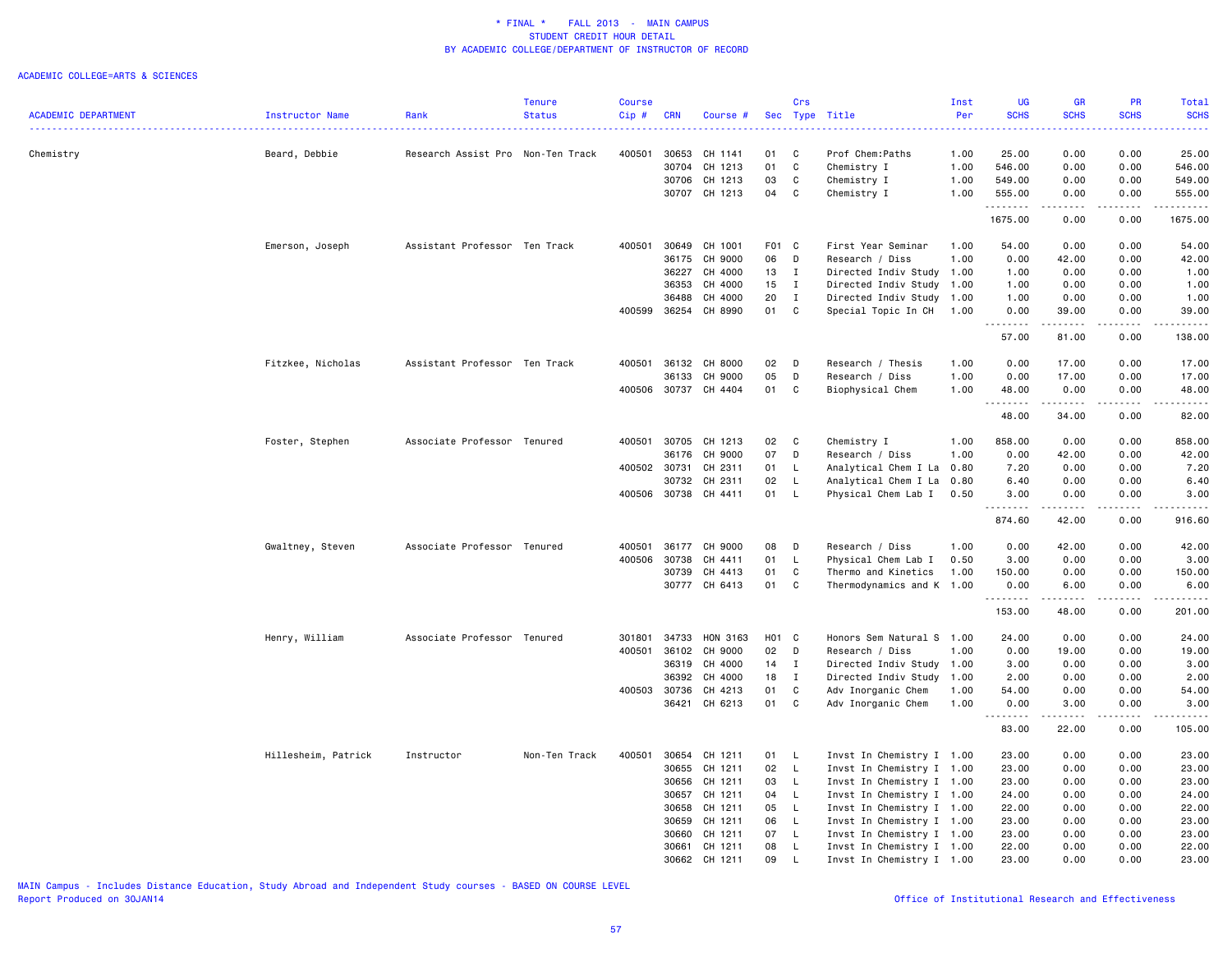### ACADEMIC COLLEGE=ARTS & SCIENCES

| <b>ACADEMIC DEPARTMENT</b><br><b>Status</b><br>Cip#<br><b>CRN</b><br>Per<br><b>SCHS</b><br><b>SCHS</b><br><b>SCHS</b><br>Instructor Name<br>Rank<br>Sec Type Title<br>Course #<br>.<br>$\frac{1}{2} \left( \frac{1}{2} \right) \left( \frac{1}{2} \right) \left( \frac{1}{2} \right) \left( \frac{1}{2} \right) \left( \frac{1}{2} \right)$<br>.<br>Hillesheim, Patrick<br>400501<br>30663 CH 1211<br>Invst In Chemistry I 1.00<br>0.00<br>0.00<br>Chemistry<br>Instructor<br>Non-Ten Track<br>10 L<br>24.00<br>30664<br>CH 1211<br>11<br>$\mathsf{L}$<br>Invst In Chemistry I 1.00<br>22.00<br>0.00<br>0.00<br>30665 CH 1211<br>12 L<br>0.00<br>0.00<br>Invst In Chemistry I 1.00<br>24.00<br>30666 CH 1211<br>Invst In Chemistry I 1.00<br>0.00<br>0.00<br>13<br>- L<br>23.00<br>14 L<br>30667 CH 1211<br>Invst In Chemistry I 1.00<br>0.00<br>0.00<br>21.00<br>30668<br>CH 1211<br>15<br>$\mathsf{L}$<br>Invst In Chemistry I 1.00<br>0.00<br>0.00<br>24.00<br>CH 1211<br>16<br>0.00<br>30669<br>- L<br>Invst In Chemistry I 1.00<br>24.00<br>0.00<br>30670<br>CH 1211<br>17 L<br>Invst In Chemistry I 1.00<br>0.00<br>0.00<br>23.00<br>30671 CH 1211<br>18 L<br>Invst In Chemistry I 1.00<br>0.00<br>0.00<br>24.00<br>30672 CH 1211<br>19<br>- L<br>Invst In Chemistry I 1.00<br>23.00<br>0.00<br>0.00<br>CH 1211<br>20<br>0.00<br>0.00<br>30673<br>- L<br>Invst In Chemistry I 1.00<br>23.00<br>30674 CH 1211<br>21<br>Invst In Chemistry I 1.00<br>0.00<br>0.00<br>L.<br>19.00<br>22<br>30675 CH 1211<br>$\mathsf{L}$<br>Invst In Chemistry I 1.00<br>0.00<br>0.00<br>24.00<br>30676<br>CH 1211<br>23<br>Invst In Chemistry I 1.00<br>0.00<br>0.00<br>L.<br>22.00<br>30677 CH 1211<br>24<br>Invst In Chemistry I 1.00<br>0.00<br>- L<br>21.00<br>0.00<br>30678<br>CH 1211<br>25<br><b>L</b><br>Invst In Chemistry I 1.00<br>0.00<br>0.00<br>23.00<br>30679<br>CH 1211<br>26<br>$\mathsf{L}$<br>Invst In Chemistry I 1.00<br>0.00<br>0.00<br>20.00<br>30680<br>CH 1211<br>27<br>L.<br>Invst In Chemistry I 1.00<br>23.00<br>0.00<br>0.00<br>28<br>Invst In Chemistry I 1.00<br>0.00<br>30681<br>CH 1211<br>- L<br>23.00<br>0.00<br>30682 CH 1211<br>29<br>$\mathsf{L}$<br>Invst In Chemistry I 1.00<br>19.00<br>0.00<br>0.00<br>30683<br>CH 1211<br>30<br>- L<br>Invst In Chemistry I 1.00<br>24.00<br>0.00<br>0.00<br>30684<br>CH 1211<br>31<br>L.<br>Invst In Chemistry I 1.00<br>21.00<br>0.00<br>0.00<br>30685<br>CH 1211<br>32<br>$\mathsf{L}$<br>Invst In Chemistry I 1.00<br>24.00<br>0.00<br>0.00<br>30686 CH 1211<br>33<br>$\mathsf{L}$<br>Invst In Chemistry I 1.00<br>23.00<br>0.00<br>0.00<br>30687 CH 1211<br>34<br>Invst In Chemistry I 1.00<br>0.00<br>L.<br>22.00<br>0.00<br>30688<br>CH 1211<br>35<br>$\mathsf{L}$<br>Invst In Chemistry I 1.00<br>0.00<br>0.00<br>23.00<br>30689<br>CH 1211<br>36<br>$\mathsf{L}$<br>Invst In Chemistry I 1.00<br>0.00<br>0.00<br>21.00<br>30690 CH 1211<br>37<br>Invst In Chemistry I 1.00<br><b>L</b><br>23.00<br>0.00<br>0.00<br>CH 1211<br>Invst In Chemistry I 1.00<br>30691<br>38<br>$\mathsf{L}$<br>21.00<br>0.00<br>0.00<br>30692 CH 1211<br>39<br>$\mathsf{L}$<br>Invst In Chemistry I 1.00<br>22.00<br>0.00<br>0.00<br>30693 CH 1211<br>40<br>$\mathsf{L}$<br>Invst In Chemistry I 1.00<br>24.00<br>0.00<br>0.00<br>30694 CH 1211<br>41 L<br>Invst In Chemistry I 1.00<br>22.00<br>0.00<br>0.00<br>30696 CH 1211<br>43<br>$\mathsf{L}$<br>Invst In Chemistry I 1.00<br>23.00<br>0.00<br>0.00<br>30697 CH 1211<br>44<br>$\mathsf{L}$<br>Invst In Chemistry I 1.00<br>23.00<br>0.00<br>0.00<br>CH 1211<br>Invst In Chemistry I 1.00<br>0.00<br>0.00<br>22.00<br>30698<br>45<br>$\mathsf{L}$<br>22.00<br>30699 CH 1211<br>46<br>$\mathsf{L}$<br>Invst In Chemistry I 1.00<br>0.00<br>0.00<br>24.00<br>24.00<br>30700<br>CH 1211<br>47<br>Invst In Chemistry I 1.00<br>0.00<br>0.00<br>23.00<br>$\mathsf{L}$<br>23.00<br>30701 CH 1211<br>0.00<br>48<br>$\mathsf{L}$<br>Invst In Chemistry I 1.00<br>24.00<br>0.00<br>24.00<br>30702 CH 1211<br>Invst In Chemistry I 1.00<br>0.00<br>0.00<br>22.00<br>49<br>- L<br>22.00<br>50<br>30703 CH 1211<br>$\mathsf{L}$<br>Invst In Chemistry I 1.00<br>0.00<br>0.00<br>21.00<br>21.00<br>30708<br>CH 1213<br>05<br>C<br>Chemistry I<br>807.00<br>0.00<br>0.00<br>807.00<br>1.00<br>30709 CH 1213<br>06<br>C<br>Chemistry I<br>1.00<br>279.00<br>0.00<br>0.00<br>279.00<br>0.00<br>0.00<br>30712 CH 1221<br>01<br>L.<br>Invst Chemistry II<br>1.00<br>20.00<br>30713 CH 1221<br>02<br>$\mathsf{L}$<br>0.00<br>0.00<br>Invst Chemistry II<br>1.00<br>17.00<br>CH 1221<br>03<br>$\mathsf{L}$<br>Invst Chemistry II<br>0.00<br>30714<br>1.00<br>11.00<br>0.00<br>30715 CH 1221<br>04<br>- L<br>Invst Chemistry II<br>20.00<br>0.00<br>0.00<br>1.00<br>0.00<br>30716 CH 1221<br>05<br><b>L</b><br>Invst Chemistry II<br>1.00<br>20.00<br>0.00<br>06<br>$\mathsf{L}$<br>0.00<br>0.00<br>30717 CH 1221<br>Invst Chemistry II<br>1.00<br>20.00<br>30719<br>CH 1221<br>08<br>Invst Chemistry II<br>20.00<br>0.00<br>0.00<br>L.<br>1.00<br>0.00<br>0.00<br>30720 CH 1221<br>09<br>- L<br>Invst Chemistry II<br>1.00<br>13.00<br>30722 CH 1221<br>11 L<br>Invst Chemistry II<br>1.00<br>19.00<br>0.00<br>0.00<br>.<br>.<br>.<br>2353.00<br>0.00<br>0.00<br>Hollis, Thedford<br>Associate Professor Tenured<br>400501 36178 CH 9000<br>09<br>Research / Diss<br>1.00<br>0.00<br>16.00<br>0.00<br>$\Box$ |  | Tenure | <b>Course</b> |  | Crs | Inst | UG | <b>GR</b> | <b>PR</b> | Total       |
|---------------------------------------------------------------------------------------------------------------------------------------------------------------------------------------------------------------------------------------------------------------------------------------------------------------------------------------------------------------------------------------------------------------------------------------------------------------------------------------------------------------------------------------------------------------------------------------------------------------------------------------------------------------------------------------------------------------------------------------------------------------------------------------------------------------------------------------------------------------------------------------------------------------------------------------------------------------------------------------------------------------------------------------------------------------------------------------------------------------------------------------------------------------------------------------------------------------------------------------------------------------------------------------------------------------------------------------------------------------------------------------------------------------------------------------------------------------------------------------------------------------------------------------------------------------------------------------------------------------------------------------------------------------------------------------------------------------------------------------------------------------------------------------------------------------------------------------------------------------------------------------------------------------------------------------------------------------------------------------------------------------------------------------------------------------------------------------------------------------------------------------------------------------------------------------------------------------------------------------------------------------------------------------------------------------------------------------------------------------------------------------------------------------------------------------------------------------------------------------------------------------------------------------------------------------------------------------------------------------------------------------------------------------------------------------------------------------------------------------------------------------------------------------------------------------------------------------------------------------------------------------------------------------------------------------------------------------------------------------------------------------------------------------------------------------------------------------------------------------------------------------------------------------------------------------------------------------------------------------------------------------------------------------------------------------------------------------------------------------------------------------------------------------------------------------------------------------------------------------------------------------------------------------------------------------------------------------------------------------------------------------------------------------------------------------------------------------------------------------------------------------------------------------------------------------------------------------------------------------------------------------------------------------------------------------------------------------------------------------------------------------------------------------------------------------------------------------------------------------------------------------------------------------------------------------------------------------------------------------------------------------------------------------------------------------------------------------------------------------------------------------------------------------------------------------------------------------------------------------------------------------------------------------------------------------------------------------------------------------------------------------------------------------------------------------------------------------------------------------------------------------------------------------------------------------------------------------------------------------------------------------------------------------------------------------------------------------------------------------------------------------------------------------------------------------------------------------------------------------------------------------------------------------------------------------------------------------------------------------------------------------------------------------------------------------------------------------------------------------------------------------------------|--|--------|---------------|--|-----|------|----|-----------|-----------|-------------|
|                                                                                                                                                                                                                                                                                                                                                                                                                                                                                                                                                                                                                                                                                                                                                                                                                                                                                                                                                                                                                                                                                                                                                                                                                                                                                                                                                                                                                                                                                                                                                                                                                                                                                                                                                                                                                                                                                                                                                                                                                                                                                                                                                                                                                                                                                                                                                                                                                                                                                                                                                                                                                                                                                                                                                                                                                                                                                                                                                                                                                                                                                                                                                                                                                                                                                                                                                                                                                                                                                                                                                                                                                                                                                                                                                                                                                                                                                                                                                                                                                                                                                                                                                                                                                                                                                                                                                                                                                                                                                                                                                                                                                                                                                                                                                                                                                                                                                                                                                                                                                                                                                                                                                                                                                                                                                                                                                                                                   |  |        |               |  |     |      |    |           |           | <b>SCHS</b> |
|                                                                                                                                                                                                                                                                                                                                                                                                                                                                                                                                                                                                                                                                                                                                                                                                                                                                                                                                                                                                                                                                                                                                                                                                                                                                                                                                                                                                                                                                                                                                                                                                                                                                                                                                                                                                                                                                                                                                                                                                                                                                                                                                                                                                                                                                                                                                                                                                                                                                                                                                                                                                                                                                                                                                                                                                                                                                                                                                                                                                                                                                                                                                                                                                                                                                                                                                                                                                                                                                                                                                                                                                                                                                                                                                                                                                                                                                                                                                                                                                                                                                                                                                                                                                                                                                                                                                                                                                                                                                                                                                                                                                                                                                                                                                                                                                                                                                                                                                                                                                                                                                                                                                                                                                                                                                                                                                                                                                   |  |        |               |  |     |      |    |           |           | . <u>.</u>  |
|                                                                                                                                                                                                                                                                                                                                                                                                                                                                                                                                                                                                                                                                                                                                                                                                                                                                                                                                                                                                                                                                                                                                                                                                                                                                                                                                                                                                                                                                                                                                                                                                                                                                                                                                                                                                                                                                                                                                                                                                                                                                                                                                                                                                                                                                                                                                                                                                                                                                                                                                                                                                                                                                                                                                                                                                                                                                                                                                                                                                                                                                                                                                                                                                                                                                                                                                                                                                                                                                                                                                                                                                                                                                                                                                                                                                                                                                                                                                                                                                                                                                                                                                                                                                                                                                                                                                                                                                                                                                                                                                                                                                                                                                                                                                                                                                                                                                                                                                                                                                                                                                                                                                                                                                                                                                                                                                                                                                   |  |        |               |  |     |      |    |           |           | 24.00       |
|                                                                                                                                                                                                                                                                                                                                                                                                                                                                                                                                                                                                                                                                                                                                                                                                                                                                                                                                                                                                                                                                                                                                                                                                                                                                                                                                                                                                                                                                                                                                                                                                                                                                                                                                                                                                                                                                                                                                                                                                                                                                                                                                                                                                                                                                                                                                                                                                                                                                                                                                                                                                                                                                                                                                                                                                                                                                                                                                                                                                                                                                                                                                                                                                                                                                                                                                                                                                                                                                                                                                                                                                                                                                                                                                                                                                                                                                                                                                                                                                                                                                                                                                                                                                                                                                                                                                                                                                                                                                                                                                                                                                                                                                                                                                                                                                                                                                                                                                                                                                                                                                                                                                                                                                                                                                                                                                                                                                   |  |        |               |  |     |      |    |           |           | 22.00       |
|                                                                                                                                                                                                                                                                                                                                                                                                                                                                                                                                                                                                                                                                                                                                                                                                                                                                                                                                                                                                                                                                                                                                                                                                                                                                                                                                                                                                                                                                                                                                                                                                                                                                                                                                                                                                                                                                                                                                                                                                                                                                                                                                                                                                                                                                                                                                                                                                                                                                                                                                                                                                                                                                                                                                                                                                                                                                                                                                                                                                                                                                                                                                                                                                                                                                                                                                                                                                                                                                                                                                                                                                                                                                                                                                                                                                                                                                                                                                                                                                                                                                                                                                                                                                                                                                                                                                                                                                                                                                                                                                                                                                                                                                                                                                                                                                                                                                                                                                                                                                                                                                                                                                                                                                                                                                                                                                                                                                   |  |        |               |  |     |      |    |           |           | 24.00       |
|                                                                                                                                                                                                                                                                                                                                                                                                                                                                                                                                                                                                                                                                                                                                                                                                                                                                                                                                                                                                                                                                                                                                                                                                                                                                                                                                                                                                                                                                                                                                                                                                                                                                                                                                                                                                                                                                                                                                                                                                                                                                                                                                                                                                                                                                                                                                                                                                                                                                                                                                                                                                                                                                                                                                                                                                                                                                                                                                                                                                                                                                                                                                                                                                                                                                                                                                                                                                                                                                                                                                                                                                                                                                                                                                                                                                                                                                                                                                                                                                                                                                                                                                                                                                                                                                                                                                                                                                                                                                                                                                                                                                                                                                                                                                                                                                                                                                                                                                                                                                                                                                                                                                                                                                                                                                                                                                                                                                   |  |        |               |  |     |      |    |           |           | 23.00       |
|                                                                                                                                                                                                                                                                                                                                                                                                                                                                                                                                                                                                                                                                                                                                                                                                                                                                                                                                                                                                                                                                                                                                                                                                                                                                                                                                                                                                                                                                                                                                                                                                                                                                                                                                                                                                                                                                                                                                                                                                                                                                                                                                                                                                                                                                                                                                                                                                                                                                                                                                                                                                                                                                                                                                                                                                                                                                                                                                                                                                                                                                                                                                                                                                                                                                                                                                                                                                                                                                                                                                                                                                                                                                                                                                                                                                                                                                                                                                                                                                                                                                                                                                                                                                                                                                                                                                                                                                                                                                                                                                                                                                                                                                                                                                                                                                                                                                                                                                                                                                                                                                                                                                                                                                                                                                                                                                                                                                   |  |        |               |  |     |      |    |           |           | 21.00       |
|                                                                                                                                                                                                                                                                                                                                                                                                                                                                                                                                                                                                                                                                                                                                                                                                                                                                                                                                                                                                                                                                                                                                                                                                                                                                                                                                                                                                                                                                                                                                                                                                                                                                                                                                                                                                                                                                                                                                                                                                                                                                                                                                                                                                                                                                                                                                                                                                                                                                                                                                                                                                                                                                                                                                                                                                                                                                                                                                                                                                                                                                                                                                                                                                                                                                                                                                                                                                                                                                                                                                                                                                                                                                                                                                                                                                                                                                                                                                                                                                                                                                                                                                                                                                                                                                                                                                                                                                                                                                                                                                                                                                                                                                                                                                                                                                                                                                                                                                                                                                                                                                                                                                                                                                                                                                                                                                                                                                   |  |        |               |  |     |      |    |           |           | 24.00       |
|                                                                                                                                                                                                                                                                                                                                                                                                                                                                                                                                                                                                                                                                                                                                                                                                                                                                                                                                                                                                                                                                                                                                                                                                                                                                                                                                                                                                                                                                                                                                                                                                                                                                                                                                                                                                                                                                                                                                                                                                                                                                                                                                                                                                                                                                                                                                                                                                                                                                                                                                                                                                                                                                                                                                                                                                                                                                                                                                                                                                                                                                                                                                                                                                                                                                                                                                                                                                                                                                                                                                                                                                                                                                                                                                                                                                                                                                                                                                                                                                                                                                                                                                                                                                                                                                                                                                                                                                                                                                                                                                                                                                                                                                                                                                                                                                                                                                                                                                                                                                                                                                                                                                                                                                                                                                                                                                                                                                   |  |        |               |  |     |      |    |           |           | 24.00       |
|                                                                                                                                                                                                                                                                                                                                                                                                                                                                                                                                                                                                                                                                                                                                                                                                                                                                                                                                                                                                                                                                                                                                                                                                                                                                                                                                                                                                                                                                                                                                                                                                                                                                                                                                                                                                                                                                                                                                                                                                                                                                                                                                                                                                                                                                                                                                                                                                                                                                                                                                                                                                                                                                                                                                                                                                                                                                                                                                                                                                                                                                                                                                                                                                                                                                                                                                                                                                                                                                                                                                                                                                                                                                                                                                                                                                                                                                                                                                                                                                                                                                                                                                                                                                                                                                                                                                                                                                                                                                                                                                                                                                                                                                                                                                                                                                                                                                                                                                                                                                                                                                                                                                                                                                                                                                                                                                                                                                   |  |        |               |  |     |      |    |           |           | 23.00       |
|                                                                                                                                                                                                                                                                                                                                                                                                                                                                                                                                                                                                                                                                                                                                                                                                                                                                                                                                                                                                                                                                                                                                                                                                                                                                                                                                                                                                                                                                                                                                                                                                                                                                                                                                                                                                                                                                                                                                                                                                                                                                                                                                                                                                                                                                                                                                                                                                                                                                                                                                                                                                                                                                                                                                                                                                                                                                                                                                                                                                                                                                                                                                                                                                                                                                                                                                                                                                                                                                                                                                                                                                                                                                                                                                                                                                                                                                                                                                                                                                                                                                                                                                                                                                                                                                                                                                                                                                                                                                                                                                                                                                                                                                                                                                                                                                                                                                                                                                                                                                                                                                                                                                                                                                                                                                                                                                                                                                   |  |        |               |  |     |      |    |           |           | 24.00       |
|                                                                                                                                                                                                                                                                                                                                                                                                                                                                                                                                                                                                                                                                                                                                                                                                                                                                                                                                                                                                                                                                                                                                                                                                                                                                                                                                                                                                                                                                                                                                                                                                                                                                                                                                                                                                                                                                                                                                                                                                                                                                                                                                                                                                                                                                                                                                                                                                                                                                                                                                                                                                                                                                                                                                                                                                                                                                                                                                                                                                                                                                                                                                                                                                                                                                                                                                                                                                                                                                                                                                                                                                                                                                                                                                                                                                                                                                                                                                                                                                                                                                                                                                                                                                                                                                                                                                                                                                                                                                                                                                                                                                                                                                                                                                                                                                                                                                                                                                                                                                                                                                                                                                                                                                                                                                                                                                                                                                   |  |        |               |  |     |      |    |           |           | 23.00       |
|                                                                                                                                                                                                                                                                                                                                                                                                                                                                                                                                                                                                                                                                                                                                                                                                                                                                                                                                                                                                                                                                                                                                                                                                                                                                                                                                                                                                                                                                                                                                                                                                                                                                                                                                                                                                                                                                                                                                                                                                                                                                                                                                                                                                                                                                                                                                                                                                                                                                                                                                                                                                                                                                                                                                                                                                                                                                                                                                                                                                                                                                                                                                                                                                                                                                                                                                                                                                                                                                                                                                                                                                                                                                                                                                                                                                                                                                                                                                                                                                                                                                                                                                                                                                                                                                                                                                                                                                                                                                                                                                                                                                                                                                                                                                                                                                                                                                                                                                                                                                                                                                                                                                                                                                                                                                                                                                                                                                   |  |        |               |  |     |      |    |           |           | 23.00       |
|                                                                                                                                                                                                                                                                                                                                                                                                                                                                                                                                                                                                                                                                                                                                                                                                                                                                                                                                                                                                                                                                                                                                                                                                                                                                                                                                                                                                                                                                                                                                                                                                                                                                                                                                                                                                                                                                                                                                                                                                                                                                                                                                                                                                                                                                                                                                                                                                                                                                                                                                                                                                                                                                                                                                                                                                                                                                                                                                                                                                                                                                                                                                                                                                                                                                                                                                                                                                                                                                                                                                                                                                                                                                                                                                                                                                                                                                                                                                                                                                                                                                                                                                                                                                                                                                                                                                                                                                                                                                                                                                                                                                                                                                                                                                                                                                                                                                                                                                                                                                                                                                                                                                                                                                                                                                                                                                                                                                   |  |        |               |  |     |      |    |           |           | 19.00       |
|                                                                                                                                                                                                                                                                                                                                                                                                                                                                                                                                                                                                                                                                                                                                                                                                                                                                                                                                                                                                                                                                                                                                                                                                                                                                                                                                                                                                                                                                                                                                                                                                                                                                                                                                                                                                                                                                                                                                                                                                                                                                                                                                                                                                                                                                                                                                                                                                                                                                                                                                                                                                                                                                                                                                                                                                                                                                                                                                                                                                                                                                                                                                                                                                                                                                                                                                                                                                                                                                                                                                                                                                                                                                                                                                                                                                                                                                                                                                                                                                                                                                                                                                                                                                                                                                                                                                                                                                                                                                                                                                                                                                                                                                                                                                                                                                                                                                                                                                                                                                                                                                                                                                                                                                                                                                                                                                                                                                   |  |        |               |  |     |      |    |           |           | 24.00       |
|                                                                                                                                                                                                                                                                                                                                                                                                                                                                                                                                                                                                                                                                                                                                                                                                                                                                                                                                                                                                                                                                                                                                                                                                                                                                                                                                                                                                                                                                                                                                                                                                                                                                                                                                                                                                                                                                                                                                                                                                                                                                                                                                                                                                                                                                                                                                                                                                                                                                                                                                                                                                                                                                                                                                                                                                                                                                                                                                                                                                                                                                                                                                                                                                                                                                                                                                                                                                                                                                                                                                                                                                                                                                                                                                                                                                                                                                                                                                                                                                                                                                                                                                                                                                                                                                                                                                                                                                                                                                                                                                                                                                                                                                                                                                                                                                                                                                                                                                                                                                                                                                                                                                                                                                                                                                                                                                                                                                   |  |        |               |  |     |      |    |           |           | 22.00       |
|                                                                                                                                                                                                                                                                                                                                                                                                                                                                                                                                                                                                                                                                                                                                                                                                                                                                                                                                                                                                                                                                                                                                                                                                                                                                                                                                                                                                                                                                                                                                                                                                                                                                                                                                                                                                                                                                                                                                                                                                                                                                                                                                                                                                                                                                                                                                                                                                                                                                                                                                                                                                                                                                                                                                                                                                                                                                                                                                                                                                                                                                                                                                                                                                                                                                                                                                                                                                                                                                                                                                                                                                                                                                                                                                                                                                                                                                                                                                                                                                                                                                                                                                                                                                                                                                                                                                                                                                                                                                                                                                                                                                                                                                                                                                                                                                                                                                                                                                                                                                                                                                                                                                                                                                                                                                                                                                                                                                   |  |        |               |  |     |      |    |           |           | 21.00       |
|                                                                                                                                                                                                                                                                                                                                                                                                                                                                                                                                                                                                                                                                                                                                                                                                                                                                                                                                                                                                                                                                                                                                                                                                                                                                                                                                                                                                                                                                                                                                                                                                                                                                                                                                                                                                                                                                                                                                                                                                                                                                                                                                                                                                                                                                                                                                                                                                                                                                                                                                                                                                                                                                                                                                                                                                                                                                                                                                                                                                                                                                                                                                                                                                                                                                                                                                                                                                                                                                                                                                                                                                                                                                                                                                                                                                                                                                                                                                                                                                                                                                                                                                                                                                                                                                                                                                                                                                                                                                                                                                                                                                                                                                                                                                                                                                                                                                                                                                                                                                                                                                                                                                                                                                                                                                                                                                                                                                   |  |        |               |  |     |      |    |           |           | 23.00       |
|                                                                                                                                                                                                                                                                                                                                                                                                                                                                                                                                                                                                                                                                                                                                                                                                                                                                                                                                                                                                                                                                                                                                                                                                                                                                                                                                                                                                                                                                                                                                                                                                                                                                                                                                                                                                                                                                                                                                                                                                                                                                                                                                                                                                                                                                                                                                                                                                                                                                                                                                                                                                                                                                                                                                                                                                                                                                                                                                                                                                                                                                                                                                                                                                                                                                                                                                                                                                                                                                                                                                                                                                                                                                                                                                                                                                                                                                                                                                                                                                                                                                                                                                                                                                                                                                                                                                                                                                                                                                                                                                                                                                                                                                                                                                                                                                                                                                                                                                                                                                                                                                                                                                                                                                                                                                                                                                                                                                   |  |        |               |  |     |      |    |           |           | 20.00       |
|                                                                                                                                                                                                                                                                                                                                                                                                                                                                                                                                                                                                                                                                                                                                                                                                                                                                                                                                                                                                                                                                                                                                                                                                                                                                                                                                                                                                                                                                                                                                                                                                                                                                                                                                                                                                                                                                                                                                                                                                                                                                                                                                                                                                                                                                                                                                                                                                                                                                                                                                                                                                                                                                                                                                                                                                                                                                                                                                                                                                                                                                                                                                                                                                                                                                                                                                                                                                                                                                                                                                                                                                                                                                                                                                                                                                                                                                                                                                                                                                                                                                                                                                                                                                                                                                                                                                                                                                                                                                                                                                                                                                                                                                                                                                                                                                                                                                                                                                                                                                                                                                                                                                                                                                                                                                                                                                                                                                   |  |        |               |  |     |      |    |           |           | 23.00       |
|                                                                                                                                                                                                                                                                                                                                                                                                                                                                                                                                                                                                                                                                                                                                                                                                                                                                                                                                                                                                                                                                                                                                                                                                                                                                                                                                                                                                                                                                                                                                                                                                                                                                                                                                                                                                                                                                                                                                                                                                                                                                                                                                                                                                                                                                                                                                                                                                                                                                                                                                                                                                                                                                                                                                                                                                                                                                                                                                                                                                                                                                                                                                                                                                                                                                                                                                                                                                                                                                                                                                                                                                                                                                                                                                                                                                                                                                                                                                                                                                                                                                                                                                                                                                                                                                                                                                                                                                                                                                                                                                                                                                                                                                                                                                                                                                                                                                                                                                                                                                                                                                                                                                                                                                                                                                                                                                                                                                   |  |        |               |  |     |      |    |           |           | 23.00       |
|                                                                                                                                                                                                                                                                                                                                                                                                                                                                                                                                                                                                                                                                                                                                                                                                                                                                                                                                                                                                                                                                                                                                                                                                                                                                                                                                                                                                                                                                                                                                                                                                                                                                                                                                                                                                                                                                                                                                                                                                                                                                                                                                                                                                                                                                                                                                                                                                                                                                                                                                                                                                                                                                                                                                                                                                                                                                                                                                                                                                                                                                                                                                                                                                                                                                                                                                                                                                                                                                                                                                                                                                                                                                                                                                                                                                                                                                                                                                                                                                                                                                                                                                                                                                                                                                                                                                                                                                                                                                                                                                                                                                                                                                                                                                                                                                                                                                                                                                                                                                                                                                                                                                                                                                                                                                                                                                                                                                   |  |        |               |  |     |      |    |           |           | 19.00       |
|                                                                                                                                                                                                                                                                                                                                                                                                                                                                                                                                                                                                                                                                                                                                                                                                                                                                                                                                                                                                                                                                                                                                                                                                                                                                                                                                                                                                                                                                                                                                                                                                                                                                                                                                                                                                                                                                                                                                                                                                                                                                                                                                                                                                                                                                                                                                                                                                                                                                                                                                                                                                                                                                                                                                                                                                                                                                                                                                                                                                                                                                                                                                                                                                                                                                                                                                                                                                                                                                                                                                                                                                                                                                                                                                                                                                                                                                                                                                                                                                                                                                                                                                                                                                                                                                                                                                                                                                                                                                                                                                                                                                                                                                                                                                                                                                                                                                                                                                                                                                                                                                                                                                                                                                                                                                                                                                                                                                   |  |        |               |  |     |      |    |           |           | 24.00       |
|                                                                                                                                                                                                                                                                                                                                                                                                                                                                                                                                                                                                                                                                                                                                                                                                                                                                                                                                                                                                                                                                                                                                                                                                                                                                                                                                                                                                                                                                                                                                                                                                                                                                                                                                                                                                                                                                                                                                                                                                                                                                                                                                                                                                                                                                                                                                                                                                                                                                                                                                                                                                                                                                                                                                                                                                                                                                                                                                                                                                                                                                                                                                                                                                                                                                                                                                                                                                                                                                                                                                                                                                                                                                                                                                                                                                                                                                                                                                                                                                                                                                                                                                                                                                                                                                                                                                                                                                                                                                                                                                                                                                                                                                                                                                                                                                                                                                                                                                                                                                                                                                                                                                                                                                                                                                                                                                                                                                   |  |        |               |  |     |      |    |           |           | 21.00       |
|                                                                                                                                                                                                                                                                                                                                                                                                                                                                                                                                                                                                                                                                                                                                                                                                                                                                                                                                                                                                                                                                                                                                                                                                                                                                                                                                                                                                                                                                                                                                                                                                                                                                                                                                                                                                                                                                                                                                                                                                                                                                                                                                                                                                                                                                                                                                                                                                                                                                                                                                                                                                                                                                                                                                                                                                                                                                                                                                                                                                                                                                                                                                                                                                                                                                                                                                                                                                                                                                                                                                                                                                                                                                                                                                                                                                                                                                                                                                                                                                                                                                                                                                                                                                                                                                                                                                                                                                                                                                                                                                                                                                                                                                                                                                                                                                                                                                                                                                                                                                                                                                                                                                                                                                                                                                                                                                                                                                   |  |        |               |  |     |      |    |           |           | 24.00       |
|                                                                                                                                                                                                                                                                                                                                                                                                                                                                                                                                                                                                                                                                                                                                                                                                                                                                                                                                                                                                                                                                                                                                                                                                                                                                                                                                                                                                                                                                                                                                                                                                                                                                                                                                                                                                                                                                                                                                                                                                                                                                                                                                                                                                                                                                                                                                                                                                                                                                                                                                                                                                                                                                                                                                                                                                                                                                                                                                                                                                                                                                                                                                                                                                                                                                                                                                                                                                                                                                                                                                                                                                                                                                                                                                                                                                                                                                                                                                                                                                                                                                                                                                                                                                                                                                                                                                                                                                                                                                                                                                                                                                                                                                                                                                                                                                                                                                                                                                                                                                                                                                                                                                                                                                                                                                                                                                                                                                   |  |        |               |  |     |      |    |           |           | 23.00       |
|                                                                                                                                                                                                                                                                                                                                                                                                                                                                                                                                                                                                                                                                                                                                                                                                                                                                                                                                                                                                                                                                                                                                                                                                                                                                                                                                                                                                                                                                                                                                                                                                                                                                                                                                                                                                                                                                                                                                                                                                                                                                                                                                                                                                                                                                                                                                                                                                                                                                                                                                                                                                                                                                                                                                                                                                                                                                                                                                                                                                                                                                                                                                                                                                                                                                                                                                                                                                                                                                                                                                                                                                                                                                                                                                                                                                                                                                                                                                                                                                                                                                                                                                                                                                                                                                                                                                                                                                                                                                                                                                                                                                                                                                                                                                                                                                                                                                                                                                                                                                                                                                                                                                                                                                                                                                                                                                                                                                   |  |        |               |  |     |      |    |           |           | 22.00       |
|                                                                                                                                                                                                                                                                                                                                                                                                                                                                                                                                                                                                                                                                                                                                                                                                                                                                                                                                                                                                                                                                                                                                                                                                                                                                                                                                                                                                                                                                                                                                                                                                                                                                                                                                                                                                                                                                                                                                                                                                                                                                                                                                                                                                                                                                                                                                                                                                                                                                                                                                                                                                                                                                                                                                                                                                                                                                                                                                                                                                                                                                                                                                                                                                                                                                                                                                                                                                                                                                                                                                                                                                                                                                                                                                                                                                                                                                                                                                                                                                                                                                                                                                                                                                                                                                                                                                                                                                                                                                                                                                                                                                                                                                                                                                                                                                                                                                                                                                                                                                                                                                                                                                                                                                                                                                                                                                                                                                   |  |        |               |  |     |      |    |           |           | 23.00       |
|                                                                                                                                                                                                                                                                                                                                                                                                                                                                                                                                                                                                                                                                                                                                                                                                                                                                                                                                                                                                                                                                                                                                                                                                                                                                                                                                                                                                                                                                                                                                                                                                                                                                                                                                                                                                                                                                                                                                                                                                                                                                                                                                                                                                                                                                                                                                                                                                                                                                                                                                                                                                                                                                                                                                                                                                                                                                                                                                                                                                                                                                                                                                                                                                                                                                                                                                                                                                                                                                                                                                                                                                                                                                                                                                                                                                                                                                                                                                                                                                                                                                                                                                                                                                                                                                                                                                                                                                                                                                                                                                                                                                                                                                                                                                                                                                                                                                                                                                                                                                                                                                                                                                                                                                                                                                                                                                                                                                   |  |        |               |  |     |      |    |           |           | 21.00       |
|                                                                                                                                                                                                                                                                                                                                                                                                                                                                                                                                                                                                                                                                                                                                                                                                                                                                                                                                                                                                                                                                                                                                                                                                                                                                                                                                                                                                                                                                                                                                                                                                                                                                                                                                                                                                                                                                                                                                                                                                                                                                                                                                                                                                                                                                                                                                                                                                                                                                                                                                                                                                                                                                                                                                                                                                                                                                                                                                                                                                                                                                                                                                                                                                                                                                                                                                                                                                                                                                                                                                                                                                                                                                                                                                                                                                                                                                                                                                                                                                                                                                                                                                                                                                                                                                                                                                                                                                                                                                                                                                                                                                                                                                                                                                                                                                                                                                                                                                                                                                                                                                                                                                                                                                                                                                                                                                                                                                   |  |        |               |  |     |      |    |           |           | 23.00       |
|                                                                                                                                                                                                                                                                                                                                                                                                                                                                                                                                                                                                                                                                                                                                                                                                                                                                                                                                                                                                                                                                                                                                                                                                                                                                                                                                                                                                                                                                                                                                                                                                                                                                                                                                                                                                                                                                                                                                                                                                                                                                                                                                                                                                                                                                                                                                                                                                                                                                                                                                                                                                                                                                                                                                                                                                                                                                                                                                                                                                                                                                                                                                                                                                                                                                                                                                                                                                                                                                                                                                                                                                                                                                                                                                                                                                                                                                                                                                                                                                                                                                                                                                                                                                                                                                                                                                                                                                                                                                                                                                                                                                                                                                                                                                                                                                                                                                                                                                                                                                                                                                                                                                                                                                                                                                                                                                                                                                   |  |        |               |  |     |      |    |           |           | 21.00       |
|                                                                                                                                                                                                                                                                                                                                                                                                                                                                                                                                                                                                                                                                                                                                                                                                                                                                                                                                                                                                                                                                                                                                                                                                                                                                                                                                                                                                                                                                                                                                                                                                                                                                                                                                                                                                                                                                                                                                                                                                                                                                                                                                                                                                                                                                                                                                                                                                                                                                                                                                                                                                                                                                                                                                                                                                                                                                                                                                                                                                                                                                                                                                                                                                                                                                                                                                                                                                                                                                                                                                                                                                                                                                                                                                                                                                                                                                                                                                                                                                                                                                                                                                                                                                                                                                                                                                                                                                                                                                                                                                                                                                                                                                                                                                                                                                                                                                                                                                                                                                                                                                                                                                                                                                                                                                                                                                                                                                   |  |        |               |  |     |      |    |           |           | 22.00       |
|                                                                                                                                                                                                                                                                                                                                                                                                                                                                                                                                                                                                                                                                                                                                                                                                                                                                                                                                                                                                                                                                                                                                                                                                                                                                                                                                                                                                                                                                                                                                                                                                                                                                                                                                                                                                                                                                                                                                                                                                                                                                                                                                                                                                                                                                                                                                                                                                                                                                                                                                                                                                                                                                                                                                                                                                                                                                                                                                                                                                                                                                                                                                                                                                                                                                                                                                                                                                                                                                                                                                                                                                                                                                                                                                                                                                                                                                                                                                                                                                                                                                                                                                                                                                                                                                                                                                                                                                                                                                                                                                                                                                                                                                                                                                                                                                                                                                                                                                                                                                                                                                                                                                                                                                                                                                                                                                                                                                   |  |        |               |  |     |      |    |           |           | 24.00       |
|                                                                                                                                                                                                                                                                                                                                                                                                                                                                                                                                                                                                                                                                                                                                                                                                                                                                                                                                                                                                                                                                                                                                                                                                                                                                                                                                                                                                                                                                                                                                                                                                                                                                                                                                                                                                                                                                                                                                                                                                                                                                                                                                                                                                                                                                                                                                                                                                                                                                                                                                                                                                                                                                                                                                                                                                                                                                                                                                                                                                                                                                                                                                                                                                                                                                                                                                                                                                                                                                                                                                                                                                                                                                                                                                                                                                                                                                                                                                                                                                                                                                                                                                                                                                                                                                                                                                                                                                                                                                                                                                                                                                                                                                                                                                                                                                                                                                                                                                                                                                                                                                                                                                                                                                                                                                                                                                                                                                   |  |        |               |  |     |      |    |           |           | 22.00       |
|                                                                                                                                                                                                                                                                                                                                                                                                                                                                                                                                                                                                                                                                                                                                                                                                                                                                                                                                                                                                                                                                                                                                                                                                                                                                                                                                                                                                                                                                                                                                                                                                                                                                                                                                                                                                                                                                                                                                                                                                                                                                                                                                                                                                                                                                                                                                                                                                                                                                                                                                                                                                                                                                                                                                                                                                                                                                                                                                                                                                                                                                                                                                                                                                                                                                                                                                                                                                                                                                                                                                                                                                                                                                                                                                                                                                                                                                                                                                                                                                                                                                                                                                                                                                                                                                                                                                                                                                                                                                                                                                                                                                                                                                                                                                                                                                                                                                                                                                                                                                                                                                                                                                                                                                                                                                                                                                                                                                   |  |        |               |  |     |      |    |           |           | 23.00       |
|                                                                                                                                                                                                                                                                                                                                                                                                                                                                                                                                                                                                                                                                                                                                                                                                                                                                                                                                                                                                                                                                                                                                                                                                                                                                                                                                                                                                                                                                                                                                                                                                                                                                                                                                                                                                                                                                                                                                                                                                                                                                                                                                                                                                                                                                                                                                                                                                                                                                                                                                                                                                                                                                                                                                                                                                                                                                                                                                                                                                                                                                                                                                                                                                                                                                                                                                                                                                                                                                                                                                                                                                                                                                                                                                                                                                                                                                                                                                                                                                                                                                                                                                                                                                                                                                                                                                                                                                                                                                                                                                                                                                                                                                                                                                                                                                                                                                                                                                                                                                                                                                                                                                                                                                                                                                                                                                                                                                   |  |        |               |  |     |      |    |           |           | 23.00       |
|                                                                                                                                                                                                                                                                                                                                                                                                                                                                                                                                                                                                                                                                                                                                                                                                                                                                                                                                                                                                                                                                                                                                                                                                                                                                                                                                                                                                                                                                                                                                                                                                                                                                                                                                                                                                                                                                                                                                                                                                                                                                                                                                                                                                                                                                                                                                                                                                                                                                                                                                                                                                                                                                                                                                                                                                                                                                                                                                                                                                                                                                                                                                                                                                                                                                                                                                                                                                                                                                                                                                                                                                                                                                                                                                                                                                                                                                                                                                                                                                                                                                                                                                                                                                                                                                                                                                                                                                                                                                                                                                                                                                                                                                                                                                                                                                                                                                                                                                                                                                                                                                                                                                                                                                                                                                                                                                                                                                   |  |        |               |  |     |      |    |           |           |             |
|                                                                                                                                                                                                                                                                                                                                                                                                                                                                                                                                                                                                                                                                                                                                                                                                                                                                                                                                                                                                                                                                                                                                                                                                                                                                                                                                                                                                                                                                                                                                                                                                                                                                                                                                                                                                                                                                                                                                                                                                                                                                                                                                                                                                                                                                                                                                                                                                                                                                                                                                                                                                                                                                                                                                                                                                                                                                                                                                                                                                                                                                                                                                                                                                                                                                                                                                                                                                                                                                                                                                                                                                                                                                                                                                                                                                                                                                                                                                                                                                                                                                                                                                                                                                                                                                                                                                                                                                                                                                                                                                                                                                                                                                                                                                                                                                                                                                                                                                                                                                                                                                                                                                                                                                                                                                                                                                                                                                   |  |        |               |  |     |      |    |           |           |             |
|                                                                                                                                                                                                                                                                                                                                                                                                                                                                                                                                                                                                                                                                                                                                                                                                                                                                                                                                                                                                                                                                                                                                                                                                                                                                                                                                                                                                                                                                                                                                                                                                                                                                                                                                                                                                                                                                                                                                                                                                                                                                                                                                                                                                                                                                                                                                                                                                                                                                                                                                                                                                                                                                                                                                                                                                                                                                                                                                                                                                                                                                                                                                                                                                                                                                                                                                                                                                                                                                                                                                                                                                                                                                                                                                                                                                                                                                                                                                                                                                                                                                                                                                                                                                                                                                                                                                                                                                                                                                                                                                                                                                                                                                                                                                                                                                                                                                                                                                                                                                                                                                                                                                                                                                                                                                                                                                                                                                   |  |        |               |  |     |      |    |           |           |             |
|                                                                                                                                                                                                                                                                                                                                                                                                                                                                                                                                                                                                                                                                                                                                                                                                                                                                                                                                                                                                                                                                                                                                                                                                                                                                                                                                                                                                                                                                                                                                                                                                                                                                                                                                                                                                                                                                                                                                                                                                                                                                                                                                                                                                                                                                                                                                                                                                                                                                                                                                                                                                                                                                                                                                                                                                                                                                                                                                                                                                                                                                                                                                                                                                                                                                                                                                                                                                                                                                                                                                                                                                                                                                                                                                                                                                                                                                                                                                                                                                                                                                                                                                                                                                                                                                                                                                                                                                                                                                                                                                                                                                                                                                                                                                                                                                                                                                                                                                                                                                                                                                                                                                                                                                                                                                                                                                                                                                   |  |        |               |  |     |      |    |           |           |             |
|                                                                                                                                                                                                                                                                                                                                                                                                                                                                                                                                                                                                                                                                                                                                                                                                                                                                                                                                                                                                                                                                                                                                                                                                                                                                                                                                                                                                                                                                                                                                                                                                                                                                                                                                                                                                                                                                                                                                                                                                                                                                                                                                                                                                                                                                                                                                                                                                                                                                                                                                                                                                                                                                                                                                                                                                                                                                                                                                                                                                                                                                                                                                                                                                                                                                                                                                                                                                                                                                                                                                                                                                                                                                                                                                                                                                                                                                                                                                                                                                                                                                                                                                                                                                                                                                                                                                                                                                                                                                                                                                                                                                                                                                                                                                                                                                                                                                                                                                                                                                                                                                                                                                                                                                                                                                                                                                                                                                   |  |        |               |  |     |      |    |           |           |             |
|                                                                                                                                                                                                                                                                                                                                                                                                                                                                                                                                                                                                                                                                                                                                                                                                                                                                                                                                                                                                                                                                                                                                                                                                                                                                                                                                                                                                                                                                                                                                                                                                                                                                                                                                                                                                                                                                                                                                                                                                                                                                                                                                                                                                                                                                                                                                                                                                                                                                                                                                                                                                                                                                                                                                                                                                                                                                                                                                                                                                                                                                                                                                                                                                                                                                                                                                                                                                                                                                                                                                                                                                                                                                                                                                                                                                                                                                                                                                                                                                                                                                                                                                                                                                                                                                                                                                                                                                                                                                                                                                                                                                                                                                                                                                                                                                                                                                                                                                                                                                                                                                                                                                                                                                                                                                                                                                                                                                   |  |        |               |  |     |      |    |           |           |             |
|                                                                                                                                                                                                                                                                                                                                                                                                                                                                                                                                                                                                                                                                                                                                                                                                                                                                                                                                                                                                                                                                                                                                                                                                                                                                                                                                                                                                                                                                                                                                                                                                                                                                                                                                                                                                                                                                                                                                                                                                                                                                                                                                                                                                                                                                                                                                                                                                                                                                                                                                                                                                                                                                                                                                                                                                                                                                                                                                                                                                                                                                                                                                                                                                                                                                                                                                                                                                                                                                                                                                                                                                                                                                                                                                                                                                                                                                                                                                                                                                                                                                                                                                                                                                                                                                                                                                                                                                                                                                                                                                                                                                                                                                                                                                                                                                                                                                                                                                                                                                                                                                                                                                                                                                                                                                                                                                                                                                   |  |        |               |  |     |      |    |           |           |             |
|                                                                                                                                                                                                                                                                                                                                                                                                                                                                                                                                                                                                                                                                                                                                                                                                                                                                                                                                                                                                                                                                                                                                                                                                                                                                                                                                                                                                                                                                                                                                                                                                                                                                                                                                                                                                                                                                                                                                                                                                                                                                                                                                                                                                                                                                                                                                                                                                                                                                                                                                                                                                                                                                                                                                                                                                                                                                                                                                                                                                                                                                                                                                                                                                                                                                                                                                                                                                                                                                                                                                                                                                                                                                                                                                                                                                                                                                                                                                                                                                                                                                                                                                                                                                                                                                                                                                                                                                                                                                                                                                                                                                                                                                                                                                                                                                                                                                                                                                                                                                                                                                                                                                                                                                                                                                                                                                                                                                   |  |        |               |  |     |      |    |           |           | 20.00       |
|                                                                                                                                                                                                                                                                                                                                                                                                                                                                                                                                                                                                                                                                                                                                                                                                                                                                                                                                                                                                                                                                                                                                                                                                                                                                                                                                                                                                                                                                                                                                                                                                                                                                                                                                                                                                                                                                                                                                                                                                                                                                                                                                                                                                                                                                                                                                                                                                                                                                                                                                                                                                                                                                                                                                                                                                                                                                                                                                                                                                                                                                                                                                                                                                                                                                                                                                                                                                                                                                                                                                                                                                                                                                                                                                                                                                                                                                                                                                                                                                                                                                                                                                                                                                                                                                                                                                                                                                                                                                                                                                                                                                                                                                                                                                                                                                                                                                                                                                                                                                                                                                                                                                                                                                                                                                                                                                                                                                   |  |        |               |  |     |      |    |           |           | 17.00       |
|                                                                                                                                                                                                                                                                                                                                                                                                                                                                                                                                                                                                                                                                                                                                                                                                                                                                                                                                                                                                                                                                                                                                                                                                                                                                                                                                                                                                                                                                                                                                                                                                                                                                                                                                                                                                                                                                                                                                                                                                                                                                                                                                                                                                                                                                                                                                                                                                                                                                                                                                                                                                                                                                                                                                                                                                                                                                                                                                                                                                                                                                                                                                                                                                                                                                                                                                                                                                                                                                                                                                                                                                                                                                                                                                                                                                                                                                                                                                                                                                                                                                                                                                                                                                                                                                                                                                                                                                                                                                                                                                                                                                                                                                                                                                                                                                                                                                                                                                                                                                                                                                                                                                                                                                                                                                                                                                                                                                   |  |        |               |  |     |      |    |           |           | 11.00       |
|                                                                                                                                                                                                                                                                                                                                                                                                                                                                                                                                                                                                                                                                                                                                                                                                                                                                                                                                                                                                                                                                                                                                                                                                                                                                                                                                                                                                                                                                                                                                                                                                                                                                                                                                                                                                                                                                                                                                                                                                                                                                                                                                                                                                                                                                                                                                                                                                                                                                                                                                                                                                                                                                                                                                                                                                                                                                                                                                                                                                                                                                                                                                                                                                                                                                                                                                                                                                                                                                                                                                                                                                                                                                                                                                                                                                                                                                                                                                                                                                                                                                                                                                                                                                                                                                                                                                                                                                                                                                                                                                                                                                                                                                                                                                                                                                                                                                                                                                                                                                                                                                                                                                                                                                                                                                                                                                                                                                   |  |        |               |  |     |      |    |           |           | 20.00       |
|                                                                                                                                                                                                                                                                                                                                                                                                                                                                                                                                                                                                                                                                                                                                                                                                                                                                                                                                                                                                                                                                                                                                                                                                                                                                                                                                                                                                                                                                                                                                                                                                                                                                                                                                                                                                                                                                                                                                                                                                                                                                                                                                                                                                                                                                                                                                                                                                                                                                                                                                                                                                                                                                                                                                                                                                                                                                                                                                                                                                                                                                                                                                                                                                                                                                                                                                                                                                                                                                                                                                                                                                                                                                                                                                                                                                                                                                                                                                                                                                                                                                                                                                                                                                                                                                                                                                                                                                                                                                                                                                                                                                                                                                                                                                                                                                                                                                                                                                                                                                                                                                                                                                                                                                                                                                                                                                                                                                   |  |        |               |  |     |      |    |           |           | 20.00       |
|                                                                                                                                                                                                                                                                                                                                                                                                                                                                                                                                                                                                                                                                                                                                                                                                                                                                                                                                                                                                                                                                                                                                                                                                                                                                                                                                                                                                                                                                                                                                                                                                                                                                                                                                                                                                                                                                                                                                                                                                                                                                                                                                                                                                                                                                                                                                                                                                                                                                                                                                                                                                                                                                                                                                                                                                                                                                                                                                                                                                                                                                                                                                                                                                                                                                                                                                                                                                                                                                                                                                                                                                                                                                                                                                                                                                                                                                                                                                                                                                                                                                                                                                                                                                                                                                                                                                                                                                                                                                                                                                                                                                                                                                                                                                                                                                                                                                                                                                                                                                                                                                                                                                                                                                                                                                                                                                                                                                   |  |        |               |  |     |      |    |           |           | 20.00       |
|                                                                                                                                                                                                                                                                                                                                                                                                                                                                                                                                                                                                                                                                                                                                                                                                                                                                                                                                                                                                                                                                                                                                                                                                                                                                                                                                                                                                                                                                                                                                                                                                                                                                                                                                                                                                                                                                                                                                                                                                                                                                                                                                                                                                                                                                                                                                                                                                                                                                                                                                                                                                                                                                                                                                                                                                                                                                                                                                                                                                                                                                                                                                                                                                                                                                                                                                                                                                                                                                                                                                                                                                                                                                                                                                                                                                                                                                                                                                                                                                                                                                                                                                                                                                                                                                                                                                                                                                                                                                                                                                                                                                                                                                                                                                                                                                                                                                                                                                                                                                                                                                                                                                                                                                                                                                                                                                                                                                   |  |        |               |  |     |      |    |           |           | 20.00       |
|                                                                                                                                                                                                                                                                                                                                                                                                                                                                                                                                                                                                                                                                                                                                                                                                                                                                                                                                                                                                                                                                                                                                                                                                                                                                                                                                                                                                                                                                                                                                                                                                                                                                                                                                                                                                                                                                                                                                                                                                                                                                                                                                                                                                                                                                                                                                                                                                                                                                                                                                                                                                                                                                                                                                                                                                                                                                                                                                                                                                                                                                                                                                                                                                                                                                                                                                                                                                                                                                                                                                                                                                                                                                                                                                                                                                                                                                                                                                                                                                                                                                                                                                                                                                                                                                                                                                                                                                                                                                                                                                                                                                                                                                                                                                                                                                                                                                                                                                                                                                                                                                                                                                                                                                                                                                                                                                                                                                   |  |        |               |  |     |      |    |           |           | 13.00       |
|                                                                                                                                                                                                                                                                                                                                                                                                                                                                                                                                                                                                                                                                                                                                                                                                                                                                                                                                                                                                                                                                                                                                                                                                                                                                                                                                                                                                                                                                                                                                                                                                                                                                                                                                                                                                                                                                                                                                                                                                                                                                                                                                                                                                                                                                                                                                                                                                                                                                                                                                                                                                                                                                                                                                                                                                                                                                                                                                                                                                                                                                                                                                                                                                                                                                                                                                                                                                                                                                                                                                                                                                                                                                                                                                                                                                                                                                                                                                                                                                                                                                                                                                                                                                                                                                                                                                                                                                                                                                                                                                                                                                                                                                                                                                                                                                                                                                                                                                                                                                                                                                                                                                                                                                                                                                                                                                                                                                   |  |        |               |  |     |      |    |           |           | 19.00       |
|                                                                                                                                                                                                                                                                                                                                                                                                                                                                                                                                                                                                                                                                                                                                                                                                                                                                                                                                                                                                                                                                                                                                                                                                                                                                                                                                                                                                                                                                                                                                                                                                                                                                                                                                                                                                                                                                                                                                                                                                                                                                                                                                                                                                                                                                                                                                                                                                                                                                                                                                                                                                                                                                                                                                                                                                                                                                                                                                                                                                                                                                                                                                                                                                                                                                                                                                                                                                                                                                                                                                                                                                                                                                                                                                                                                                                                                                                                                                                                                                                                                                                                                                                                                                                                                                                                                                                                                                                                                                                                                                                                                                                                                                                                                                                                                                                                                                                                                                                                                                                                                                                                                                                                                                                                                                                                                                                                                                   |  |        |               |  |     |      |    |           |           | .           |
|                                                                                                                                                                                                                                                                                                                                                                                                                                                                                                                                                                                                                                                                                                                                                                                                                                                                                                                                                                                                                                                                                                                                                                                                                                                                                                                                                                                                                                                                                                                                                                                                                                                                                                                                                                                                                                                                                                                                                                                                                                                                                                                                                                                                                                                                                                                                                                                                                                                                                                                                                                                                                                                                                                                                                                                                                                                                                                                                                                                                                                                                                                                                                                                                                                                                                                                                                                                                                                                                                                                                                                                                                                                                                                                                                                                                                                                                                                                                                                                                                                                                                                                                                                                                                                                                                                                                                                                                                                                                                                                                                                                                                                                                                                                                                                                                                                                                                                                                                                                                                                                                                                                                                                                                                                                                                                                                                                                                   |  |        |               |  |     |      |    |           |           | 2353.00     |
|                                                                                                                                                                                                                                                                                                                                                                                                                                                                                                                                                                                                                                                                                                                                                                                                                                                                                                                                                                                                                                                                                                                                                                                                                                                                                                                                                                                                                                                                                                                                                                                                                                                                                                                                                                                                                                                                                                                                                                                                                                                                                                                                                                                                                                                                                                                                                                                                                                                                                                                                                                                                                                                                                                                                                                                                                                                                                                                                                                                                                                                                                                                                                                                                                                                                                                                                                                                                                                                                                                                                                                                                                                                                                                                                                                                                                                                                                                                                                                                                                                                                                                                                                                                                                                                                                                                                                                                                                                                                                                                                                                                                                                                                                                                                                                                                                                                                                                                                                                                                                                                                                                                                                                                                                                                                                                                                                                                                   |  |        |               |  |     |      |    |           |           | 16.00       |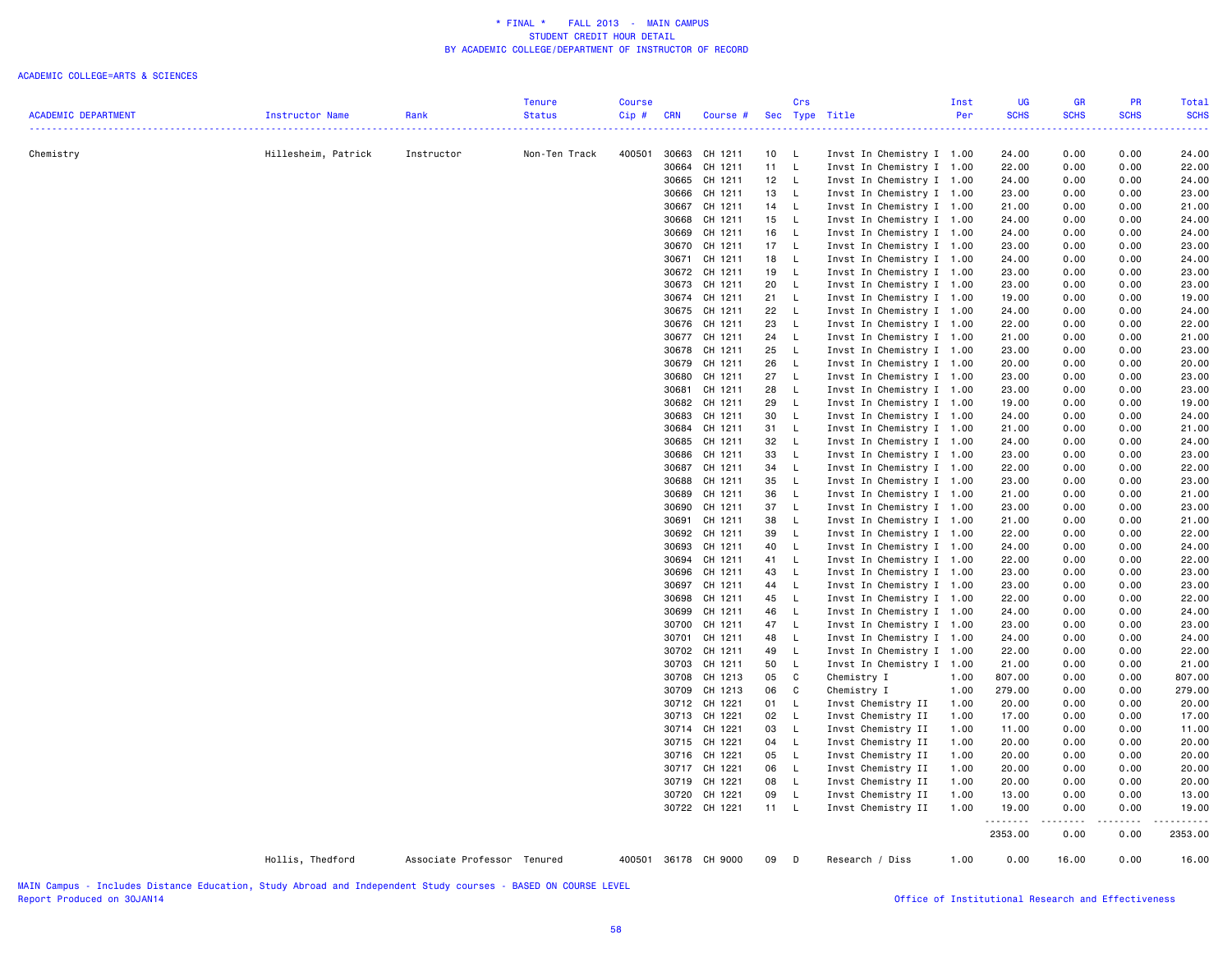|                            |                  |                               | <b>Tenure</b> | <b>Course</b> |              |               |       | Crs          |                           | Inst | UG                                                                                                                                       | GR                                                                                                                                                           | <b>PR</b>                           | Total              |
|----------------------------|------------------|-------------------------------|---------------|---------------|--------------|---------------|-------|--------------|---------------------------|------|------------------------------------------------------------------------------------------------------------------------------------------|--------------------------------------------------------------------------------------------------------------------------------------------------------------|-------------------------------------|--------------------|
| <b>ACADEMIC DEPARTMENT</b> | Instructor Name  | Rank                          | <b>Status</b> | Cip#          | <b>CRN</b>   | Course #      |       |              | Sec Type Title            | Per  | <b>SCHS</b><br>$\frac{1}{2} \left( \frac{1}{2} \right) \left( \frac{1}{2} \right) \left( \frac{1}{2} \right) \left( \frac{1}{2} \right)$ | <b>SCHS</b>                                                                                                                                                  | <b>SCHS</b>                         | <b>SCHS</b><br>.   |
|                            |                  |                               |               |               |              |               |       |              |                           |      |                                                                                                                                          |                                                                                                                                                              |                                     |                    |
| Chemistry                  | Hollis, Thedford | Associate Professor Tenured   |               | 400501        |              | 36570 CH 7000 | 02    | $\mathbf{I}$ | Directed Indiv Study 1.00 |      | 0.00                                                                                                                                     | 4.00                                                                                                                                                         | 0.00                                | 4.00               |
|                            |                  |                               |               |               | 36572        | CH 7000       | 03    | I            | Directed Indiv Study      | 1.00 | 0.00<br>.                                                                                                                                | 4.00<br>$\frac{1}{2} \left( \frac{1}{2} \right) \left( \frac{1}{2} \right) \left( \frac{1}{2} \right) \left( \frac{1}{2} \right) \left( \frac{1}{2} \right)$ | 0.00<br>.                           | 4.00<br>.          |
|                            |                  |                               |               |               |              |               |       |              |                           |      | 0.00                                                                                                                                     | 24.00                                                                                                                                                        | 0.00                                | 24.00              |
|                            | Lewis, Edwin     | Professor                     | Tenured       | 400501        | 35034        | CH 4000       | 01    | $\mathbf{I}$ | Directed Indiv Study 1.00 |      | 3.00                                                                                                                                     | 0.00                                                                                                                                                         | 0.00                                | 3.00               |
|                            |                  |                               |               |               | 35828        | CH 4000       | 10    | $\mathbf{I}$ | Directed Indiv Study      | 1.00 | 2.00                                                                                                                                     | 0.00                                                                                                                                                         | 0.00                                | 2.00               |
|                            |                  |                               |               |               | 36106        | CH 9000       | 03    | D            | Research / Diss           | 1.00 | 0.00                                                                                                                                     | 25.00                                                                                                                                                        | 0.00                                | 25.00              |
|                            |                  |                               |               | 400599        | 36123        | CH 4990       | 01    | C            | Special Topic In CH       | 1.00 | 42.00                                                                                                                                    | 0.00                                                                                                                                                         | 0.00                                | 42.00              |
|                            |                  |                               |               |               | 36256        | CH 4990       | H01 C |              | Special Topic In CH       | 1.00 | 9.00<br>-----                                                                                                                            | 0.00<br>د د د د د                                                                                                                                            | 0.00<br>$\sim$ $\sim$ $\sim$ $\sim$ | 9.00<br>والمناصبات |
|                            |                  |                               |               |               |              |               |       |              |                           |      | 56.00                                                                                                                                    | 25.00                                                                                                                                                        | 0.00                                | 81.00              |
|                            | Mead, Keith      | Professor                     | Tenured       | 400501        | 36179        | CH 9000       | 10    | D            | Research / Diss           | 1.00 | 0.00                                                                                                                                     | 9.00                                                                                                                                                         | 0.00                                | 9.00               |
|                            |                  |                               |               |               | 36194        | CH 8000       | 03    | D            | Research / Thesis         | 1.00 | 0.00                                                                                                                                     | 12.00                                                                                                                                                        | 0.00                                | 12.00              |
|                            |                  |                               |               |               | 400504 30759 | CH 4523       | 01    | C            | Organic Chemistry II 1.00 |      | 147.00<br>.                                                                                                                              | 0.00<br>.                                                                                                                                                    | 0.00<br>.                           | 147.00<br>.        |
|                            |                  |                               |               |               |              |               |       |              |                           |      | 147.00                                                                                                                                   | 21.00                                                                                                                                                        | 0.00                                | 168.00             |
|                            | Mlsna, Debra     | Assistant Professor Ten Track |               | 400501        | 36180        | CH 9000       | 11    | D            | Research / Diss           | 1.00 | 0.00                                                                                                                                     | 5.00                                                                                                                                                         | 0.00                                | 5.00               |
|                            |                  |                               |               |               | 36358        | CH 4000       | 17    | $\mathbf{I}$ | Directed Indiv Study      | 1.00 | 2.00                                                                                                                                     | 0.00                                                                                                                                                         | 0.00                                | 2.00               |
|                            |                  |                               |               | 400504        | 30726        | CH 1234       | 01    | C            | Integrated Chemistry 1.00 |      | 152.00                                                                                                                                   | 0.00                                                                                                                                                         | 0.00                                | 152.00             |
|                            |                  |                               |               |               | 30728        | CH 1234       | 02    | K            | Integrated Chemistry 1.00 |      | 0.00                                                                                                                                     | 0.00                                                                                                                                                         | 0.00                                | 0.00               |
|                            |                  |                               |               |               | 30729        | CH 1234       | 03    | K            | Integrated Chemistry 1.00 |      | 0.00                                                                                                                                     | 0.00                                                                                                                                                         | 0.00                                | 0.00               |
|                            |                  |                               |               |               | 30730        | CH 1234       | 04    | К            | Integrated Chemistry      | 1.00 | 0.00                                                                                                                                     | 0.00                                                                                                                                                         | 0.00                                | 0.00               |
|                            |                  |                               |               |               |              |               |       |              |                           |      | .<br>154.00                                                                                                                              | 5.00                                                                                                                                                         | 0.00                                | 159.00             |
|                            | Mlsna, Todd      | Associate Professor Ten Track |               | 400501        | 30774        | CH 4603       | 12    | L            | Undergraduate Resear 1.00 |      | 3.00                                                                                                                                     | 0.00                                                                                                                                                         | 0.00                                | 3.00               |
|                            |                  |                               |               |               | 35613        | CH 4000       | 07    | $\mathbf I$  | Directed Indiv Study      | 1.00 | 3.00                                                                                                                                     | 0.00                                                                                                                                                         | 0.00                                | 3.00               |
|                            |                  |                               |               |               | 35939        | CH 7000       | 01    | Ι            | Directed Indiv Study      | 1.00 | 0.00                                                                                                                                     | 2.00                                                                                                                                                         | 0.00                                | 2.00               |
|                            |                  |                               |               |               | 36041        | CH 9000       | 01    | D            | Research / Diss           | 1.00 | 0.00                                                                                                                                     | 85.00                                                                                                                                                        | 0.00                                | 85.00              |
|                            |                  |                               |               |               | 36099        | CH 4000       | 11    | $\mathbf{I}$ | Directed Indiv Study      | 1.00 | 1.00                                                                                                                                     | 0.00                                                                                                                                                         | 0.00                                | 1.00               |
|                            |                  |                               |               |               | 36559        | CH 4000       | 21    | $\mathbf{I}$ | Directed Indiv Study 1.00 |      | 2.00                                                                                                                                     | 0.00                                                                                                                                                         | 0.00                                | 2.00               |
|                            |                  |                               |               | 400502 30731  |              | CH 2311       | 01    | $\mathsf L$  | Analytical Chem I La      | 0.20 | 1.80                                                                                                                                     | 0.00                                                                                                                                                         | 0.00                                | 1.80               |
|                            |                  |                               |               |               | 30732        | CH 2311       | 02    | L            | Analytical Chem I La      | 0.20 | 1.60                                                                                                                                     | 0.00                                                                                                                                                         | 0.00                                | 1.60               |
|                            |                  |                               |               |               |              | 30733 CH 2313 | 01    | C            | Analytical Chemistry 1.00 |      | 72.00<br>.                                                                                                                               | 0.00<br>.                                                                                                                                                    | 0.00<br>.                           | 72.00<br>.         |
|                            |                  |                               |               |               |              |               |       |              |                           |      | 84.40                                                                                                                                    | 87.00                                                                                                                                                        | 0.00                                | 171.40             |
|                            | Rabideau, Peter  | Professor                     | Tenured       | 400504        | 30752        | CH 4513       | 01    | C            | Organic Chemistry I       | 1.00 | 219.00                                                                                                                                   | 0.00                                                                                                                                                         | 0.00                                | 219.00             |
|                            |                  |                               |               |               | 30753        | CH 4513       | 02    | C            | Organic Chemistry I       | 1.00 | 210.00                                                                                                                                   | 0.00                                                                                                                                                         | 0.00                                | 210.00             |
|                            |                  |                               |               |               |              | 30779 CH 6513 | 01    | C            | Organic Chemistry I       | 1.00 | 0.00                                                                                                                                     | 3.00                                                                                                                                                         | 0.00                                | 3.00               |
|                            |                  |                               |               |               |              |               |       |              |                           |      | .<br>429.00                                                                                                                              | .<br>3.00                                                                                                                                                    | 2.2.2.2.2<br>0.00                   | <u>.</u><br>432.00 |
|                            | Rowland, Emily   | Instructor                    | Non-Ten Track | 400504        | 30755        | CH 4513       | 04    | C            | Organic Chemistry I       | 1.00 | 288.00                                                                                                                                   | 0.00                                                                                                                                                         | 0.00                                | 288.00             |
|                            |                  |                               |               |               | 30760        | CH 4554       | 01    | C            | Integrated Organic I      | 1.00 | 120.00                                                                                                                                   | 0.00                                                                                                                                                         | 0.00                                | 120.00             |
|                            |                  |                               |               |               | 30761        | CH 4554       | 02    | К            | Integrated Organic I 1.00 |      | 0.00                                                                                                                                     | 0.00                                                                                                                                                         | 0.00                                | 0.00               |
|                            |                  |                               |               |               |              | 30762 CH 4554 | 03    | K            | Integrated Organic I 1.00 |      | 0.00                                                                                                                                     | 0.00                                                                                                                                                         | 0.00<br>.                           | 0.00               |
|                            |                  |                               |               |               |              |               |       |              |                           |      | .<br>408.00                                                                                                                              | .<br>0.00                                                                                                                                                    | 0.00                                | .<br>408.00        |
|                            | Rowland, Gerald  | Assistant Professor Ten Track |               | 400501        | 35799        | CH 4000       | 09    | <b>I</b>     | Directed Indiv Study      | 1.00 | 1.00                                                                                                                                     | 0.00                                                                                                                                                         | 0.00                                | 1.00               |
|                            |                  |                               |               |               | 35948        | CH 8000       | 01    | D            | Research / Thesis         | 1.00 | 0.00                                                                                                                                     | 31.00                                                                                                                                                        | 0.00                                | 31.00              |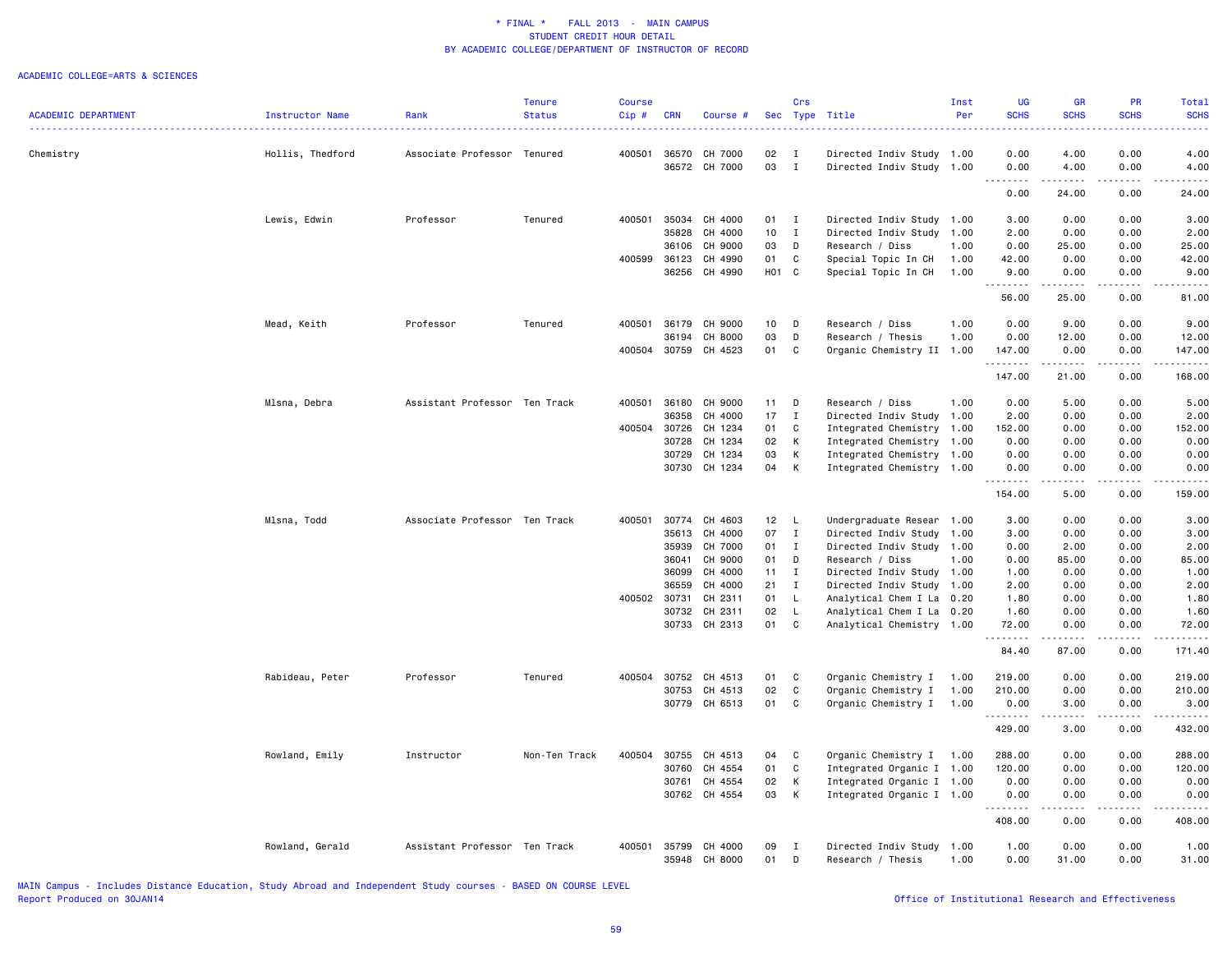#### ACADEMIC COLLEGE=ARTS & SCIENCES

|                            |                 |                               | <b>Tenure</b> | <b>Course</b> |            |                      |                 | Crs          |                           | Inst | <b>UG</b>        | <b>GR</b>                                                                                                                                                     | PR          | Total                    |
|----------------------------|-----------------|-------------------------------|---------------|---------------|------------|----------------------|-----------------|--------------|---------------------------|------|------------------|---------------------------------------------------------------------------------------------------------------------------------------------------------------|-------------|--------------------------|
| <b>ACADEMIC DEPARTMENT</b> | Instructor Name | Rank                          | <b>Status</b> | Cip#          | <b>CRN</b> | Course #             |                 |              | Sec Type Title            | Per  | <b>SCHS</b>      | <b>SCHS</b>                                                                                                                                                   | <b>SCHS</b> | <b>SCHS</b>              |
|                            |                 |                               |               |               |            |                      |                 |              |                           |      |                  |                                                                                                                                                               |             |                          |
| Chemistry                  | Rowland, Gerald | Assistant Professor Ten Track |               | 400501 36181  |            | CH 9000              | 12              | D            | Research / Diss           | 1.00 | 0.00             | 42.00                                                                                                                                                         | 0.00        | 42.00                    |
|                            |                 |                               |               |               | 36395      | CH 4000              | 19              | I            | Directed Indiv Study      | 1.00 | 2.00             | 0.00                                                                                                                                                          | 0.00        | 2.00                     |
|                            |                 |                               |               | 400504        | 30754      | CH 4513              | 03              | C            | Organic Chemistry I       | 1.00 | 276.00           | 0.00                                                                                                                                                          | 0.00        | 276.00                   |
|                            |                 |                               |               |               | 30780      | CH 6513              | 03              | C            | Organic Chemistry I       | 1.00 | 0.00<br>.        | 3.00<br>.                                                                                                                                                     | 0.00<br>.   | 3.00<br>.                |
|                            |                 |                               |               |               |            |                      |                 |              |                           |      | 279.00           | 76.00                                                                                                                                                         | 0.00        | 355.00                   |
|                            | Saebo, Svein    | Professor                     | Tenured       | 400501        |            | 36182 CH 9000        | 13              | D            | Research / Diss           | 1.00 | 0.00             | 9.00                                                                                                                                                          | 0.00        | 9.00                     |
|                            |                 |                               |               | 400502        | 30785      | CH 8423              | 01              | C            | Molecular Structure       | 1.00 | 0.00<br><u>.</u> | 18.00<br>$- - - - -$                                                                                                                                          | 0.00        | 18.00                    |
|                            |                 |                               |               |               |            |                      |                 |              |                           |      | 0.00             | 27.00                                                                                                                                                         | 0.00        | 27.00                    |
|                            | Smith, Laura    | Instructor                    | Non-Ten Track | 400501        | 30650      | CH 1043              | 01              | C            | Survey of Chemistry       | 1.00 | 897.00           | 0.00                                                                                                                                                          | 0.00        | 897.00                   |
|                            |                 |                               |               |               | 30651      | CH 1051              | 01              | L            | Experimental Chem         | 1.00 | 92.00            | 0.00                                                                                                                                                          | 0.00        | 92.00                    |
|                            |                 |                               |               |               |            | 30652 CH 1053        | 01              | C            | Survey of Chemistry       | 1.00 | 135.00<br>.      | 0.00<br>.                                                                                                                                                     | 0.00<br>.   | 135.00<br>الداعات عالمات |
|                            |                 |                               |               |               |            |                      |                 |              |                           |      | 1124.00          | 0.00                                                                                                                                                          | 0.00        | 1124.00                  |
|                            | Stokes, Sean    | Instructor                    | Non-Ten Track | 400501        | 30723      | CH 1223              | 01              | C            | Chemistry II              | 1.00 | 390.00           | 0.00                                                                                                                                                          | 0.00        | 390.00                   |
|                            |                 |                               |               |               | 30724      | CH 1223              | 02              | C            | Chemistry II              | 1.00 | 381.00           | 0.00                                                                                                                                                          | 0.00        | 381.00                   |
|                            |                 |                               |               | 400504        | 30740      | CH 4511              | 01              | $\mathsf{L}$ | Org Chem Lab I            | 1.00 | 21.00            | 0.00                                                                                                                                                          | 0.00        | 21.00                    |
|                            |                 |                               |               |               | 30741      | CH 4511              | 02              | $\mathsf{L}$ | Org Chem Lab I            | 1.00 | 22.00            | 0.00                                                                                                                                                          | 0.00        | 22.00                    |
|                            |                 |                               |               |               | 30742      | CH 4511              | 03              | $\mathsf{L}$ | Org Chem Lab I            | 1.00 | 23.00            | 0.00                                                                                                                                                          | 0.00        | 23.00                    |
|                            |                 |                               |               |               | 30743      | CH 4511              | 04              | - L          | Org Chem Lab I            | 1.00 | 21.00            | 0.00                                                                                                                                                          | 0.00        | 21.00                    |
|                            |                 |                               |               |               | 30744      | CH 4511              | 05              | $\mathsf{L}$ | Org Chem Lab I            | 1.00 | 20.00            | 0.00                                                                                                                                                          | 0.00        | 20.00                    |
|                            |                 |                               |               |               | 30745      | CH 4511              | 06              | L            | Org Chem Lab I            | 1.00 | 23.00            | 0.00                                                                                                                                                          | 0.00        | 23.00                    |
|                            |                 |                               |               |               | 30746      | CH 4511              | 07              | $\mathsf{L}$ | Org Chem Lab I            | 1.00 | 19.00            | 0.00                                                                                                                                                          | 0.00        | 19.00                    |
|                            |                 |                               |               |               | 30747      | CH 4511              | 08              | $\mathsf{L}$ | Org Chem Lab I            | 1.00 | 22.00            | 0.00                                                                                                                                                          | 0.00        | 22.00                    |
|                            |                 |                               |               |               | 30748      | CH 4511              | 09              | L.           | Org Chem Lab I            | 1.00 | 23.00            | 0.00                                                                                                                                                          | 0.00        | 23.00                    |
|                            |                 |                               |               |               |            |                      |                 |              |                           |      |                  |                                                                                                                                                               |             |                          |
|                            |                 |                               |               |               | 30749      | CH 4511              | 10 <sub>1</sub> | $\mathsf{L}$ | Org Chem Lab I            | 1.00 | 20.00            | 0.00                                                                                                                                                          | 0.00        | 20.00                    |
|                            |                 |                               |               |               | 30750      | CH 4511              | 11 L            |              | Org Chem Lab I            | 1.00 | 21.00            | 0.00                                                                                                                                                          | 0.00        | 21.00                    |
|                            |                 |                               |               |               | 30751      | CH 4511              | 12              | $\mathsf{L}$ | Org Chem Lab I            | 1.00 | 23.00            | 0.00                                                                                                                                                          | 0.00        | 23.00                    |
|                            |                 |                               |               |               | 30756      | CH 4521              | 01              | L.           | Org Chem Lab II           | 1.00 | 9.00             | 0.00                                                                                                                                                          | 0.00        | 9.00                     |
|                            |                 |                               |               |               | 30757      | CH 4521              | 02              | $\mathsf{L}$ | Org Chem Lab II           | 1.00 | 19.00            | 0.00                                                                                                                                                          | 0.00        | 19.00                    |
|                            |                 |                               |               |               |            | 30758 CH 4521        | 03              | $\mathsf{L}$ | Org Chem Lab II           | 1.00 | 15.00<br>.       | 0.00<br>.                                                                                                                                                     | 0.00<br>.   | 15.00<br><u>.</u>        |
|                            |                 |                               |               |               |            |                      |                 |              |                           |      | 1072.00          | 0.00                                                                                                                                                          | 0.00        | 1072.00                  |
|                            | Sygula, Andrzej | Professor                     | Tenured       | 400501        | 36183      | CH 9000              | 14              | D            | Research / Diss           | 1.00 | 0.00             | 23.00                                                                                                                                                         | 0.00        | 23.00                    |
|                            |                 |                               |               |               |            | 400504 34344 CH 8553 | 01              | C            | Theoret Org Chem          | 1.00 | 0.00             | 18.00                                                                                                                                                         | 0.00        | 18.00                    |
|                            |                 |                               |               |               |            |                      |                 |              |                           |      | .<br>0.00        | .<br>41.00                                                                                                                                                    | .<br>0.00   | ------<br>41.00          |
|                            | Wipf, David     | Professor                     | Tenured       | 400501        | 36113      | CH 9000              | 04              | D            | Research / Diss           | 1.00 | 0.00             | 12.00                                                                                                                                                         | 0.00        | 12.00                    |
|                            |                 |                               |               |               | 36243      | CH 8000              | 05              | D            | Research / Thesis         | 1.00 | 0.00             | 7.00                                                                                                                                                          | 0.00        | 7.00                     |
|                            |                 |                               |               | 400502        | 34343      | CH 8333              | 01              | C            | Adv Instrum Analysis 1.00 |      | 0.00             | 60.00                                                                                                                                                         | 0.00        | 60.00                    |
|                            |                 |                               |               | 400504        |            | 30782 CH 8111        | 01              | C            | Professional Chemist 1.00 |      | 0.00             | 16.00                                                                                                                                                         | 0.00        | 16.00                    |
|                            |                 |                               |               |               |            |                      |                 |              |                           |      | .<br>0.00        | $\frac{1}{2} \left( \frac{1}{2} \right) \left( \frac{1}{2} \right) \left( \frac{1}{2} \right) \left( \frac{1}{2} \right) \left( \frac{1}{2} \right)$<br>95.00 | 0.00        | 95.00                    |
|                            |                 | Associate Professor Ten Track |               | 400501        | 30734      | CH 3141              | 01              | C            | Prof Chem: Literatur      | 1.00 | 16.00            | 0.00                                                                                                                                                          | 0.00        | 16.00                    |
|                            | Zhang, Dongmao  |                               |               |               |            |                      |                 |              |                           |      |                  |                                                                                                                                                               |             |                          |
|                            |                 |                               |               |               | 30776      | CH 4711              | 01              | C            | Senior Seminar            | 1.00 | 1.00             | 0.00                                                                                                                                                          | 0.00        | 1.00                     |
|                            |                 |                               |               |               | 30787      | CH 8711              | 01              | s            | Seminar                   | 1.00 | 0.00             | 4.00                                                                                                                                                          | 0.00        | 4.00                     |
|                            |                 |                               |               |               | 30789      | CH 8731              | 01              | s            | Seminar                   | 1.00 | 0.00             | 3.00                                                                                                                                                          | 0.00        | 3.00                     |
|                            |                 |                               |               |               | 35720      | CH 4000              | 08              | $\mathbf I$  | Directed Indiv Study      | 1.00 | 1.00             | 0.00                                                                                                                                                          | 0.00        | 1.00                     |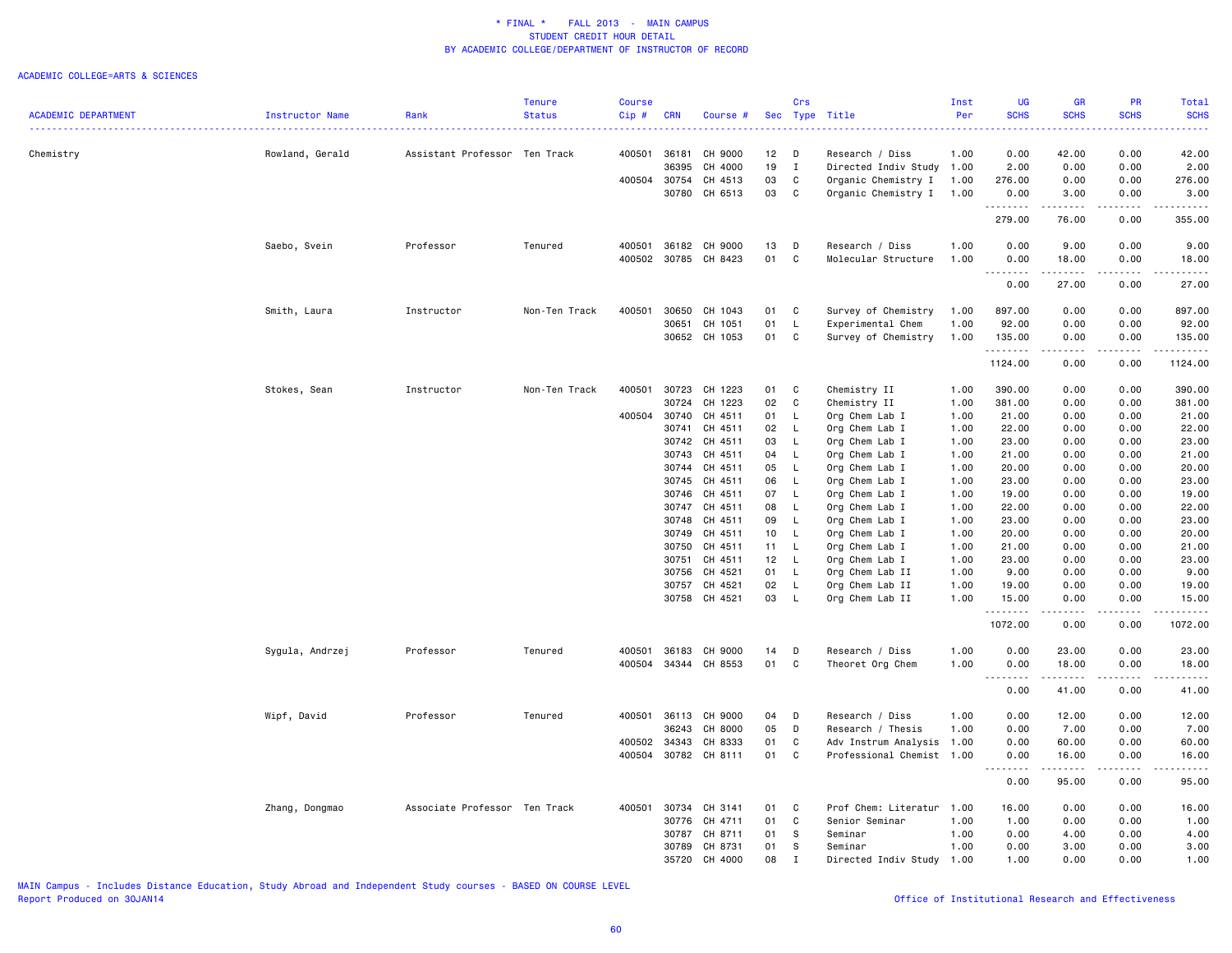| <b>ACADEMIC DEPARTMENT</b> | Instructor Name | Rank                          | Tenure<br>Status | Course<br>Cip # | CRN | Course # Sec Type Title |      | Crs |                 | Inst<br>Per | <b>UG</b><br><b>SCHS</b> | <b>GR</b><br><b>SCHS</b> | <b>PR</b><br><b>SCHS</b> | Total<br><b>SCHS</b> |
|----------------------------|-----------------|-------------------------------|------------------|-----------------|-----|-------------------------|------|-----|-----------------|-------------|--------------------------|--------------------------|--------------------------|----------------------|
|                            |                 |                               |                  |                 |     |                         |      |     |                 |             |                          |                          |                          |                      |
| Chemistry                  | Zhang, Dongmao  | Associate Professor Ten Track |                  |                 |     | 400501 36184 CH 9000    | 15 D |     | Research / Diss | 1.00        | 0.00                     | 65.00                    | 0.00                     | 65.00                |
|                            |                 |                               |                  |                 |     |                         |      |     |                 |             |                          |                          | .                        | .                    |
|                            |                 |                               |                  |                 |     |                         |      |     |                 |             | 18,00                    | 72.00                    | 0.00                     | 90.00                |
|                            |                 |                               |                  |                 |     |                         |      |     |                 |             | ========                 | ========                 | ========                 | ==========           |
| Chemistry                  |                 |                               |                  |                 |     |                         |      |     |                 |             | 9015,00                  | 703.00                   | 0.00                     | 9718.00              |
|                            |                 |                               |                  |                 |     |                         |      |     |                 |             | ========                 |                          |                          | ==========           |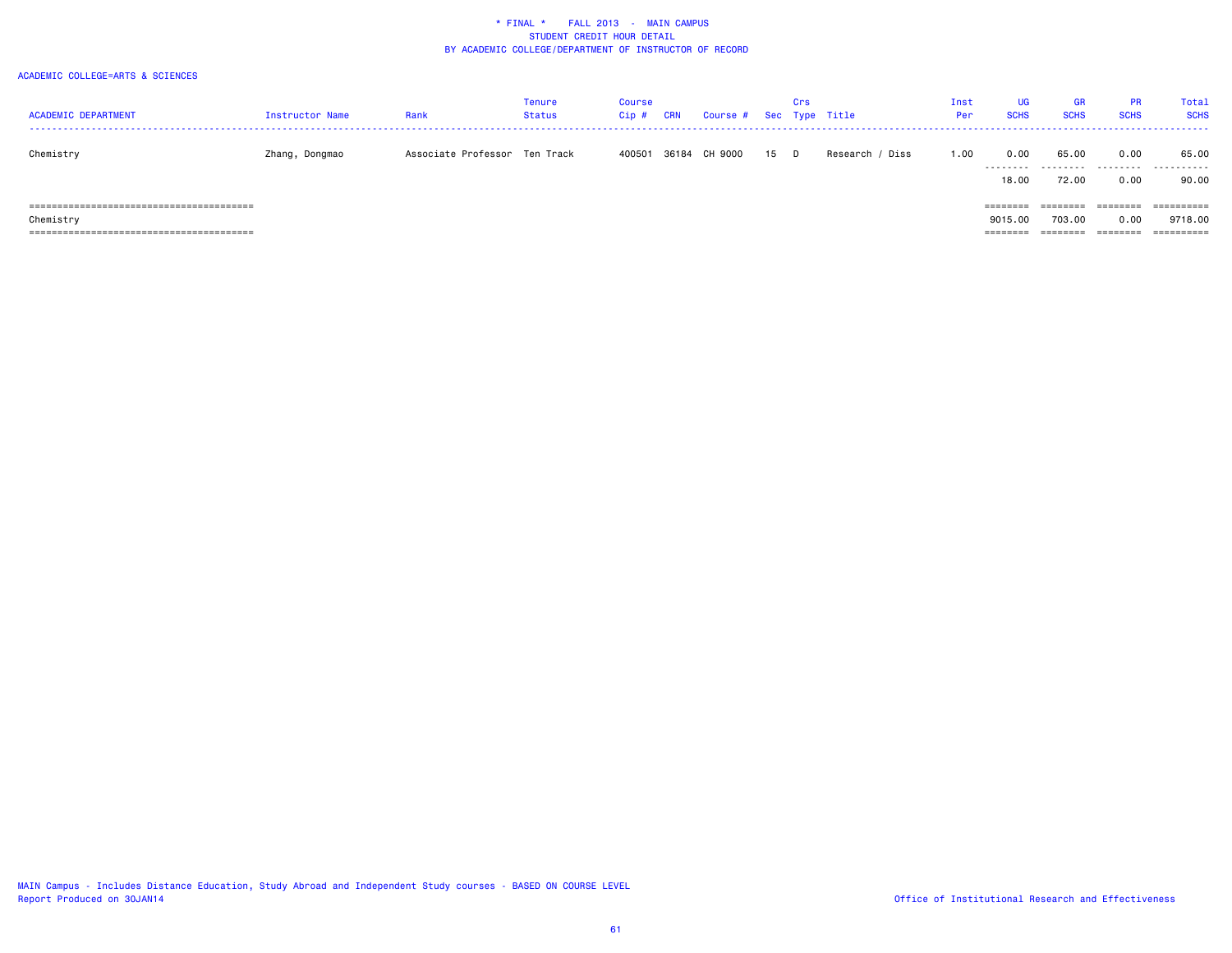|                                                         |                      |                               | <b>Tenure</b> | <b>Course</b> |            |                      |       | Crs          |                           | Inst | UG          | GR                                                                                                                        | <b>PR</b>                                                                                                                                                    | Total                                                                                                                                                                                     |
|---------------------------------------------------------|----------------------|-------------------------------|---------------|---------------|------------|----------------------|-------|--------------|---------------------------|------|-------------|---------------------------------------------------------------------------------------------------------------------------|--------------------------------------------------------------------------------------------------------------------------------------------------------------|-------------------------------------------------------------------------------------------------------------------------------------------------------------------------------------------|
| <b>ACADEMIC DEPARTMENT</b>                              | Instructor Name      | Rank                          | <b>Status</b> | Cip#          | <b>CRN</b> | Course #             | Sec   |              | Type Title                | Per  | <b>SCHS</b> | <b>SCHS</b>                                                                                                               | <b>SCHS</b>                                                                                                                                                  | <b>SCHS</b>                                                                                                                                                                               |
|                                                         |                      |                               |               |               |            |                      |       |              |                           |      | .           | . د د د د                                                                                                                 | .                                                                                                                                                            | .                                                                                                                                                                                         |
| Classical & Modern Languages & Literatur Arroyo, Silvia |                      | Assistant Professor Ten Track |               | 160905 31900  |            | FLS 1113             | 23    | C            | Spanish I                 | 1.00 | 57.00       | 0.00                                                                                                                      | 0.00                                                                                                                                                         | 57.00                                                                                                                                                                                     |
|                                                         |                      |                               |               |               | 31921      | FLS 2133             | 05    | C            | Spanish III               | 1.00 | 69.00       | 0.00                                                                                                                      | 0.00                                                                                                                                                         | 69.00                                                                                                                                                                                     |
|                                                         |                      |                               |               |               | 34681      | FLS 6213             | 01    | C            | Mod Span Women Write 1.00 |      | 0.00        | 15.00                                                                                                                     | 0.00                                                                                                                                                         | 15.00                                                                                                                                                                                     |
|                                                         |                      |                               |               |               | 35085      | FLS 4213             | 01    | C            | Mod Span Women Write      | 1.00 | 39.00       | 0.00                                                                                                                      | 0.00                                                                                                                                                         | 39.00                                                                                                                                                                                     |
|                                                         |                      |                               |               |               |            | 35951 FLS 4000       | 02    | $\mathbf{I}$ | Directed Indiv Study      | 1.00 | 3.00        | 0.00                                                                                                                      | 0.00                                                                                                                                                         | 3.00                                                                                                                                                                                      |
|                                                         |                      |                               |               |               |            |                      |       |              |                           |      | .<br>168.00 | .<br>15.00                                                                                                                | $\omega$ is a set of<br>0.00                                                                                                                                 | 2.2.2.2.2.3<br>183.00                                                                                                                                                                     |
|                                                         | Blackbourn, Forrest  | Lecturer                      | Non-Ten Track | 160905        |            | 31887 FLS 1113       | 10    | $\mathbf{C}$ | Spanish I                 | 1.00 | 51.00       | 0.00                                                                                                                      | 0.00                                                                                                                                                         | 51.00                                                                                                                                                                                     |
|                                                         |                      |                               |               |               | 31906      | FLS 1123             | 01    | C            | Spanish II                | 1.00 | 36.00       | 0.00                                                                                                                      | 0.00                                                                                                                                                         | 36.00                                                                                                                                                                                     |
|                                                         |                      |                               |               |               | 31909      | FLS 1123             | 04    | C            | Spanish II                | 1.00 | 75.00       | 0.00                                                                                                                      | 0.00                                                                                                                                                         | 75.00                                                                                                                                                                                     |
|                                                         |                      |                               |               |               |            | 31910 FLS 1123       | 05    | C            | Spanish II                | 1.00 | 69.00       | 0.00                                                                                                                      | 0.00                                                                                                                                                         | 69.00                                                                                                                                                                                     |
|                                                         |                      |                               |               |               |            |                      |       |              |                           |      | .           | .                                                                                                                         | $\frac{1}{2} \left( \frac{1}{2} \right) \left( \frac{1}{2} \right) \left( \frac{1}{2} \right) \left( \frac{1}{2} \right) \left( \frac{1}{2} \right)$         | .                                                                                                                                                                                         |
|                                                         |                      |                               |               |               |            |                      |       |              |                           |      | 231.00      | 0.00                                                                                                                      | 0.00                                                                                                                                                         | 231.00                                                                                                                                                                                    |
|                                                         | Clark, Mark          | Associate Professor Tenured   |               | 160101        | 35912      | FL 4000              | 01    | $\mathbf{I}$ | Directed Indiv Study      | 1.00 | 3.00        | 0.00                                                                                                                      | 0.00                                                                                                                                                         | 3.00                                                                                                                                                                                      |
|                                                         |                      |                               |               | 161202        | 31864      | FLH 2133             | 01    | C            | Greek III                 | 1.00 | 12.00       | 0.00                                                                                                                      | 0.00                                                                                                                                                         | 12.00                                                                                                                                                                                     |
|                                                         |                      |                               |               |               | 34619      | <b>FLH 1113</b>      | 01    | C            | Greek I                   | 1.00 | 96.00       | 0.00                                                                                                                      | 0.00                                                                                                                                                         | 96.00                                                                                                                                                                                     |
|                                                         |                      |                               |               |               | 36527      | FLH 4000             | 01    | I            | Directed Individual       | 1.00 | 3.00        | 0.00                                                                                                                      | 0.00                                                                                                                                                         | 3.00                                                                                                                                                                                      |
|                                                         |                      |                               |               | 161203 31869  |            | FLL 1113             | 02    | C            | Latin I                   | 1.00 | 144.00      | 0.00                                                                                                                      | 0.00                                                                                                                                                         | 144.00                                                                                                                                                                                    |
|                                                         |                      |                               |               |               | 36475      | <b>FLL 4000</b>      | 03    | $\mathbf{I}$ | Directed Indiv Study      | 1.00 | 1.00        | 0.00                                                                                                                      | 0.00                                                                                                                                                         | 1.00                                                                                                                                                                                      |
|                                                         |                      |                               |               |               |            | 169999 31830 FL 1001 | F01 C |              | First Year Seminar        | 1.00 | 23.00       | 0.00                                                                                                                      | 0.00                                                                                                                                                         | 23.00                                                                                                                                                                                     |
|                                                         |                      |                               |               |               |            |                      |       |              |                           |      | .<br>282.00 | $\omega_{\alpha}=\omega_{\alpha}=\omega_{\alpha}$<br>0.00                                                                 | .<br>0.00                                                                                                                                                    | $\frac{1}{2} \left( \frac{1}{2} \right) \left( \frac{1}{2} \right) \left( \frac{1}{2} \right) \left( \frac{1}{2} \right) \left( \frac{1}{2} \right) \left( \frac{1}{2} \right)$<br>282.00 |
|                                                         | Cui, Xiangshan       | Lecturer                      | Non-Ten Track | 169999        | 35884      | <b>FLC 2990</b>      | 01    | C            | Special Topic in Chi 1.00 |      | 66.00       | 0.00                                                                                                                      | 0.00                                                                                                                                                         | 66.00                                                                                                                                                                                     |
|                                                         |                      |                               |               |               | 35885      | <b>FLC 2990</b>      | 02    | C            | Special Topic in Chi 1.00 |      | 33.00       | 0.00                                                                                                                      | 0.00                                                                                                                                                         | 33.00                                                                                                                                                                                     |
|                                                         |                      |                               |               |               | 35886      | FLC 4990             | 01    | C            | Special Topic in Chi 1.00 |      | 21.00       | 0.00                                                                                                                      | 0.00                                                                                                                                                         | 21.00                                                                                                                                                                                     |
|                                                         |                      |                               |               |               |            |                      |       |              |                           |      | .           | $\frac{1}{2} \left( \frac{1}{2} \right) \left( \frac{1}{2} \right) \left( \frac{1}{2} \right) \left( \frac{1}{2} \right)$ | .                                                                                                                                                            | .                                                                                                                                                                                         |
|                                                         |                      |                               |               |               |            |                      |       |              |                           |      | 120.00      | 0.00                                                                                                                      | 0.00                                                                                                                                                         | 120.00                                                                                                                                                                                    |
|                                                         | Daugherty, Stephanie | Lecturer                      | Non-Ten Track | 160501        | 31852      | FLG 1113             | 03    | C            | German I                  | 1.00 | 66.00       | 0.00                                                                                                                      | 0.00                                                                                                                                                         | 66.00                                                                                                                                                                                     |
|                                                         |                      |                               |               |               | 31853      | FLG 1113             | 04    | C            | German I                  | 1.00 | 75.00       | 0.00                                                                                                                      | 0.00                                                                                                                                                         | 75.00                                                                                                                                                                                     |
|                                                         |                      |                               |               | 160901        | 31833      | FLF 1113             | 01    | C            | French I                  | 1.00 | 93.00       | 0.00                                                                                                                      | 0.00                                                                                                                                                         | 93.00                                                                                                                                                                                     |
|                                                         |                      |                               |               |               | 31834      | FLF 1113             | 02    | C            | French I                  | 1.00 | 78.00       | 0.00                                                                                                                      | 0.00                                                                                                                                                         | 78.00                                                                                                                                                                                     |
|                                                         |                      |                               |               |               |            | 31839 FLF 1123       | 02    | C            | French II                 | 1.00 | 54.00       | 0.00                                                                                                                      | 0.00                                                                                                                                                         | 54.00                                                                                                                                                                                     |
|                                                         |                      |                               |               |               |            |                      |       |              |                           |      | .<br>366.00 | .<br>0.00                                                                                                                 | الأعامات<br>0.00                                                                                                                                             | .<br>366.00                                                                                                                                                                               |
|                                                         |                      | Assistant Professor Ten Track |               | 160905        | 31927      | FLS 2143             | 01    | C            | Spanish IV                | 1.00 | 75.00       | 0.00                                                                                                                      | 0.00                                                                                                                                                         | 75.00                                                                                                                                                                                     |
|                                                         | Davisson, Brian      |                               |               |               | 31928      | FLS 2143             | 02    | $\mathtt{C}$ | Spanish IV                | 1.00 | 66.00       | 0.00                                                                                                                      | 0.00                                                                                                                                                         | 66.00                                                                                                                                                                                     |
|                                                         |                      |                               |               |               |            | 34680 FLS 4543       | 01    | C            | Survey Mod Span-Amer      | 1.00 | 63.00       | 0.00                                                                                                                      | 0.00                                                                                                                                                         | 63.00                                                                                                                                                                                     |
|                                                         |                      |                               |               |               |            |                      |       |              |                           |      | .<br>204.00 | -----<br>0.00                                                                                                             | $\frac{1}{2} \left( \frac{1}{2} \right) \left( \frac{1}{2} \right) \left( \frac{1}{2} \right) \left( \frac{1}{2} \right) \left( \frac{1}{2} \right)$<br>0.00 | .<br>204.00                                                                                                                                                                               |
|                                                         |                      |                               |               |               |            |                      |       |              |                           |      |             |                                                                                                                           |                                                                                                                                                              |                                                                                                                                                                                           |
|                                                         | Debicka, Anna        | Instructor                    | Non-Ten Track | 160905        | 31878      | FLS 1113             | 01    | C            | Spanish I                 | 1.00 | 57.00       | 0.00                                                                                                                      | 0.00                                                                                                                                                         | 57.00                                                                                                                                                                                     |
|                                                         |                      |                               |               |               | 31879      | FLS 1113             | 02    | C            | Spanish I                 | 1.00 | 72.00       | 0.00                                                                                                                      | 0.00                                                                                                                                                         | 72.00                                                                                                                                                                                     |
|                                                         |                      |                               |               |               | 31889      | FLS 1113             | 12    | C            | Spanish I                 | 1.00 | 81.00       | 0.00                                                                                                                      | 0.00                                                                                                                                                         | 81.00                                                                                                                                                                                     |
|                                                         |                      |                               |               |               | 31890      | FLS 1113             | 13    | C            | Spanish I                 | 1.00 | 69.00       | 0.00                                                                                                                      | 0.00                                                                                                                                                         | 69.00                                                                                                                                                                                     |
|                                                         |                      |                               |               |               |            | 31896 FLS 1113       | 19    | C            | Spanish I                 | 1.00 | 81.00<br>.  | 0.00<br>.                                                                                                                 | 0.00<br>.                                                                                                                                                    | 81.00<br>.                                                                                                                                                                                |
|                                                         |                      |                               |               |               |            |                      |       |              |                           |      | 360.00      | 0.00                                                                                                                      | 0.00                                                                                                                                                         | 360.00                                                                                                                                                                                    |
|                                                         | Dunlap, Monika       | Instructor                    | Non-Ten Track | 160901        |            | 31835 FLF 1113       | 03    | C            | French I                  | 1.00 | 72.00       | 0.00                                                                                                                      | 0.00                                                                                                                                                         | 72.00                                                                                                                                                                                     |
|                                                         |                      |                               |               |               |            | 31836 FLF 1113       | 04    | $\mathtt{C}$ | French I                  | 1.00 | 84.00       | 0.00                                                                                                                      | 0.00                                                                                                                                                         | 84.00                                                                                                                                                                                     |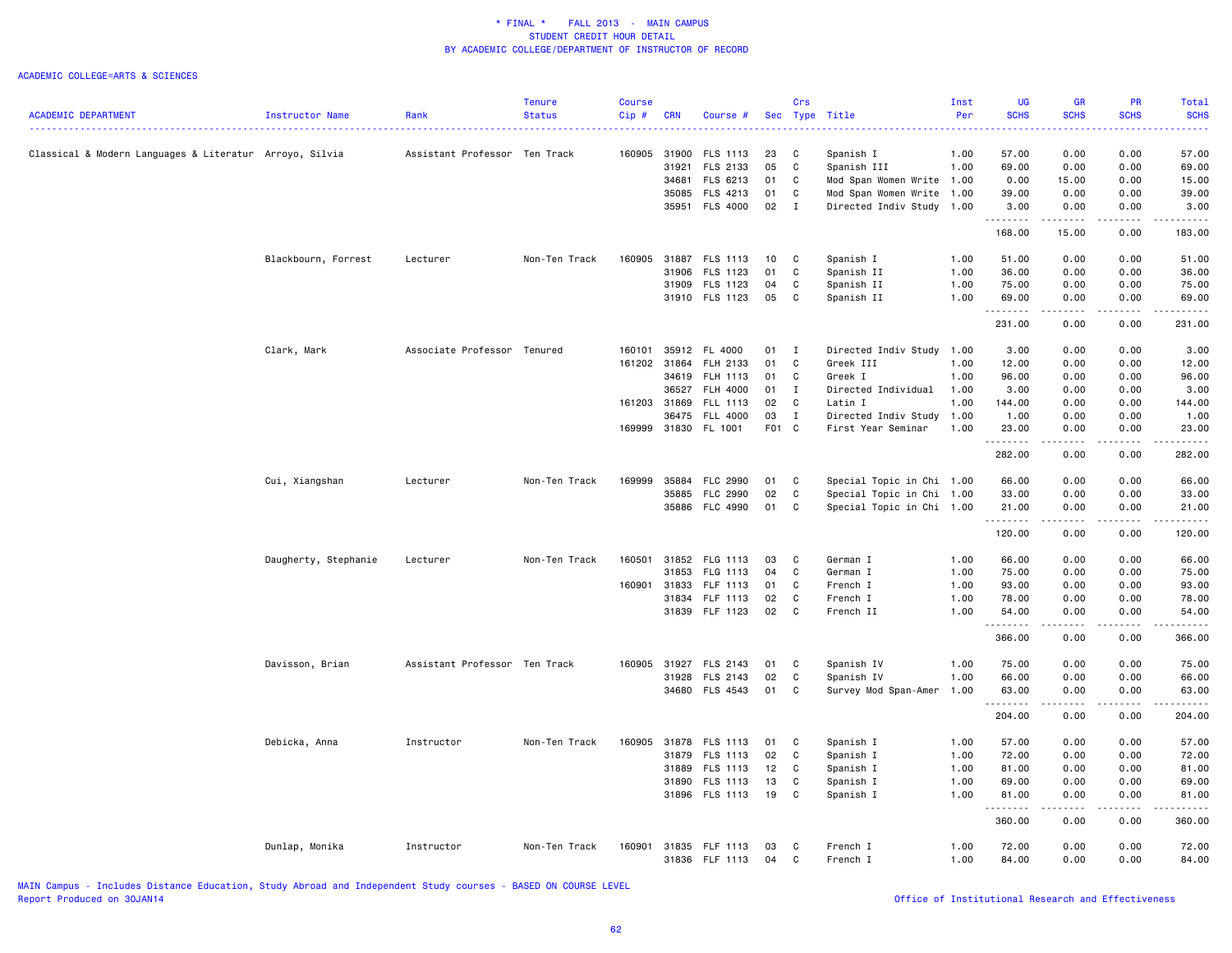### ACADEMIC COLLEGE=ARTS & SCIENCES

|                                                         |                   |                             | <b>Tenure</b>  | <b>Course</b> |            |                       |    | Crs          |                           | Inst | <b>UG</b>            | <b>GR</b>                      | <b>PR</b>             | Total                                                                                                                             |
|---------------------------------------------------------|-------------------|-----------------------------|----------------|---------------|------------|-----------------------|----|--------------|---------------------------|------|----------------------|--------------------------------|-----------------------|-----------------------------------------------------------------------------------------------------------------------------------|
| <b>ACADEMIC DEPARTMENT</b>                              | Instructor Name   | Rank                        | <b>Status</b>  | Cip#          | <b>CRN</b> | Course #              |    |              | Sec Type Title            | Per  | <b>SCHS</b>          | <b>SCHS</b>                    | <b>SCHS</b>           | <b>SCHS</b>                                                                                                                       |
| Classical & Modern Languages & Literatur Dunlap, Monika |                   | Instructor                  | Non-Ten Track  |               |            | 160901 31847 FLF 3114 | 01 | C            | Adv French Comp           | 1.00 | 48.00                | 0.00                           | 0.00                  | 48.00                                                                                                                             |
|                                                         |                   |                             |                |               |            |                       |    |              |                           |      | . <b>.</b><br>204.00 | .<br>0.00                      | $- - - -$<br>0.00     | .<br>204.00                                                                                                                       |
|                                                         | Espinosa, Carlos  | Associate Professor Tenured |                | 160905        | 31918      | FLS 2133              | 02 | C            | Spanish III               | 1.00 | 54.00                | 0.00                           | 0.00                  | 54.00                                                                                                                             |
|                                                         |                   |                             |                |               | 31920      | FLS 2133              | 04 | C            | Spanish III               | 1.00 | 63.00                | 0.00                           | 0.00                  | 63.00                                                                                                                             |
|                                                         |                   |                             |                |               | 31923      | FLS 2133              | 07 | C            | Spanish III               | 1.00 | 60.00                | 0.00                           | 0.00                  | 60.00                                                                                                                             |
|                                                         |                   |                             |                |               |            | 31935 FLS 3143        | 01 | C            | Hispanic Civiliza         | 1.00 | 57.00<br>.           | 0.00<br>.                      | 0.00<br>.             | 57.00<br>.                                                                                                                        |
|                                                         |                   |                             |                |               |            |                       |    |              |                           |      | 234.00               | 0.00                           | 0.00                  | 234.00                                                                                                                            |
|                                                         | Fabel, Ekaterina  | Lecturer                    | Non-Ten Track  |               |            | 160402 31875 FLR 1113 | 01 | C            | Russian I                 | 1.00 | 57.00                | 0.00                           | 0.00                  | 57.00                                                                                                                             |
|                                                         |                   |                             |                |               | 31876      | FLR 2133              | 01 | C            | Russian III               | 1.00 | 30.00                | 0.00                           | 0.00                  | 30.00                                                                                                                             |
|                                                         |                   |                             |                |               | 36279      | <b>FLR 4000</b>       | 01 | $\mathbf{I}$ | Directed Indiv Study 1.00 |      | 3.00                 | 0.00                           | 0.00                  | 3.00                                                                                                                              |
|                                                         |                   |                             |                |               | 36573      | <b>FLR 4000</b>       | 03 | $\mathbf{I}$ | Directed Indiv Study 1.00 |      | 3.00<br>.            | 0.00<br>.                      | 0.00<br>.             | 3.00<br>.                                                                                                                         |
|                                                         |                   |                             |                |               |            |                       |    |              |                           |      | 93.00                | 0.00                           | 0.00                  | 93.00                                                                                                                             |
|                                                         | Gray, Sally       | Associate Professor Tenured |                | 160501        | 31850      | FLG 1113              | 01 | C            | German I                  | 1.00 | 42.00                | 0.00                           | 0.00                  | 42.00                                                                                                                             |
|                                                         |                   |                             |                |               | 31855      | FLG 1123              | 01 | C            | German II                 | 1.00 | 30.00                | 0.00                           | 0.00                  | 30.00                                                                                                                             |
|                                                         |                   |                             |                |               | 34672      | FLG 2133              | 02 | C            | German III                | 1.00 | 39.00                | 0.00                           | 0.00                  | 39.00                                                                                                                             |
|                                                         |                   |                             |                |               | 34674      | FLG 4143              | 01 | C            | Verwandlungen             | 1.00 | 33.00                | 0.00                           | 0.00                  | 33.00                                                                                                                             |
|                                                         |                   |                             |                |               |            | 34675 FLG 6143        | 01 | C            | Verwandlungen             | 1.00 | 0.00                 | 3.00                           | 0.00                  | 3.00                                                                                                                              |
|                                                         |                   |                             |                |               |            |                       |    |              |                           |      | .<br>144.00          | <b><i><u>.</u></i></b><br>3.00 | .<br>0.00             | .<br>147.00                                                                                                                       |
|                                                         | Halford, Caroline | Grad Teach Assist           | Not Applicable |               |            | 160905 31930 FLS 3111 | 01 | <b>L</b>     | Adv Spanish Lab I         | 1.00 | 8.00                 | 0.00<br>$\frac{1}{2}$          | 0.00<br>$\frac{1}{2}$ | 8.00<br>$\frac{1}{2} \left( \frac{1}{2} \right) \left( \frac{1}{2} \right) \left( \frac{1}{2} \right) \left( \frac{1}{2} \right)$ |
|                                                         |                   |                             |                |               |            |                       |    |              |                           |      | .<br>8.00            | 0.00                           | 0.00                  | 8.00                                                                                                                              |
|                                                         | Harland, Robert   | Associate Professor Tenured |                | 160905        |            | 31932 FLS 3113        | 01 | C            | Advanced Spanish Com      | 1.00 | 48.00                | 0.00                           | 0.00                  | 48.00                                                                                                                             |
|                                                         |                   |                             |                | 169999        |            | 35855 FLS 8990        | 01 | C            | Special Topic In FLS 1.00 |      | 0.00                 | 15.00                          | 0.00                  | 15.00                                                                                                                             |
|                                                         |                   |                             |                |               |            |                       |    |              |                           |      | .                    | .                              | .                     | .                                                                                                                                 |
|                                                         |                   |                             |                |               |            |                       |    |              |                           |      | 48.00                | 15.00                          | 0.00                  | 63.00                                                                                                                             |
|                                                         | Hollinger, Sarah  | Grad Teach Assist           | Not Applicable |               |            | 160905 31933 FLS 3121 | 02 | - L          | Advan Spanish Conv P 1.00 |      | 16.00<br>.           | 0.00<br>. <b>.</b>             | 0.00<br>.             | 16.00<br>.                                                                                                                        |
|                                                         |                   |                             |                |               |            |                       |    |              |                           |      | 16.00                | 0.00                           | 0.00                  | 16.00                                                                                                                             |
|                                                         | Kraker, Julia     | Lecturer                    | Non-Ten Track  |               |            | 160905 31898 FLS 1113 | 21 | C            | Spanish I                 | 1.00 | 60.00                | 0.00                           | 0.00                  | 60.00                                                                                                                             |
|                                                         |                   |                             |                |               |            | 31899 FLS 1113        | 22 | C            | Spanish I                 | 1.00 | 69.00<br>.           | 0.00<br>$-2 - 2 - 2 - 1$       | 0.00<br>2.2.2.2.2     | 69.00<br>.                                                                                                                        |
|                                                         |                   |                             |                |               |            |                       |    |              |                           |      | 129.00               | 0.00                           | 0.00                  | 129.00                                                                                                                            |
|                                                         | Little, Chitose   | Instructor                  | Non-Ten Track  | 160302 31865  |            | FLJ 1113              | 01 | C            | Japanese I                | 1.00 | 72.00                | 0.00                           | 0.00                  | 72.00                                                                                                                             |
|                                                         |                   |                             |                |               | 31866      | FLJ 1113              | 02 | C            | Japanese I                | 1.00 | 78.00                | 0.00                           | 0.00                  | 78.00                                                                                                                             |
|                                                         |                   |                             |                |               | 31867      | FLJ 2133              | 01 | C            | Japanese III              | 1.00 | 57.00                | 0.00                           | 0.00                  | 57.00                                                                                                                             |
|                                                         |                   |                             |                |               | 35492      | <b>FLJ 4000</b>       | 01 | $\mathbf{I}$ | Directed Indiv Study 1.00 |      | 3.00                 | 0.00                           | 0.00                  | 3.00                                                                                                                              |
|                                                         |                   |                             |                |               | 35762      | FLJ 4000              | 03 | $\mathbf{I}$ | Directed Indiv Study 1.00 |      | 3.00                 | 0.00                           | 0.00                  | 3.00                                                                                                                              |
|                                                         |                   |                             |                |               | 35763      | FLJ 4000              | 04 | $\mathbf{I}$ | Directed Indiv Study 1.00 |      | 3.00                 | 0.00                           | 0.00                  | 3.00                                                                                                                              |
|                                                         |                   |                             |                |               | 35866      | FLJ 4000              | 05 | $\mathbf{I}$ | Directed Indiv Study 1.00 |      | 3.00                 | 0.00                           | 0.00                  | 3.00                                                                                                                              |
|                                                         |                   |                             |                |               | 36199      | FLJ 4000              | 06 | $\mathbf{I}$ | Directed Indiv Study 1.00 |      | 3.00                 | 0.00                           | 0.00                  | 3.00                                                                                                                              |
|                                                         |                   |                             |                |               | 36228      | FLJ 4000              | 07 | $\mathbf{I}$ | Directed Indiv Study      | 1.00 | 3.00                 | 0.00                           | 0.00                  | 3.00                                                                                                                              |
|                                                         |                   |                             |                |               | 36311      | <b>FLJ 4000</b>       | 08 | $\mathbf{I}$ | Directed Indiv Study 1.00 |      | 3.00                 | 0.00                           | 0.00                  | 3.00                                                                                                                              |
|                                                         |                   |                             |                |               | 36324      | <b>FLJ 4000</b>       | 09 | $\mathbf I$  | Directed Indiv Study 1.00 |      | 3.00                 | 0.00                           | 0.00                  | 3.00                                                                                                                              |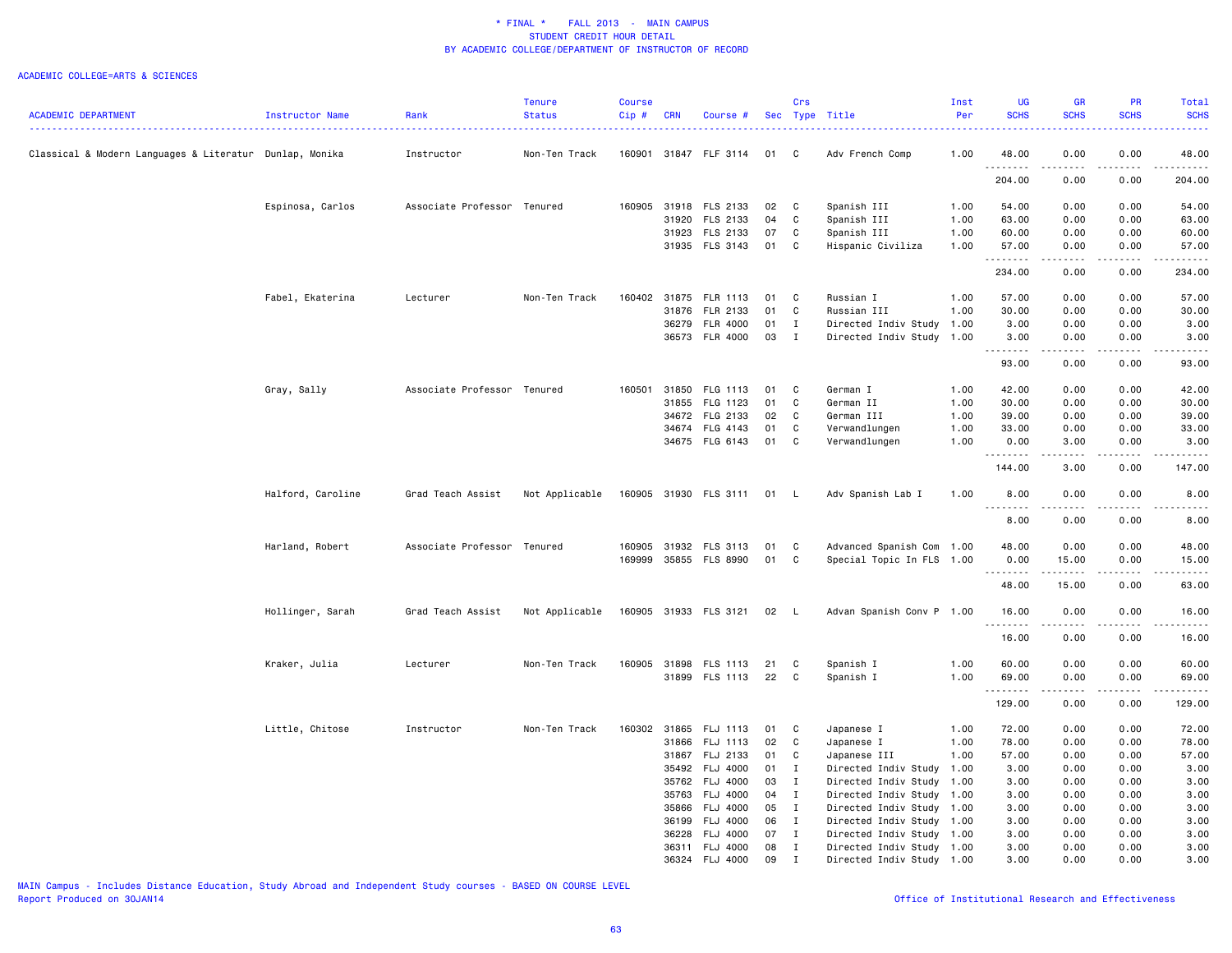|                                                          |                 |                               | <b>Tenure</b> | <b>Course</b> |            |                                  |            | Crs          |                           | Inst         | <b>UG</b>          | <b>GR</b>                                                                                                                                                     | PR                  | Total            |
|----------------------------------------------------------|-----------------|-------------------------------|---------------|---------------|------------|----------------------------------|------------|--------------|---------------------------|--------------|--------------------|---------------------------------------------------------------------------------------------------------------------------------------------------------------|---------------------|------------------|
| <b>ACADEMIC DEPARTMENT</b>                               | Instructor Name | Rank                          | <b>Status</b> | Cip#          | <b>CRN</b> | Course #                         | <b>Sec</b> |              | Type Title                | Per          | <b>SCHS</b>        | <b>SCHS</b>                                                                                                                                                   | <b>SCHS</b>         | <b>SCHS</b>      |
|                                                          |                 |                               |               |               |            |                                  |            |              |                           |              |                    |                                                                                                                                                               |                     |                  |
| Classical & Modern Languages & Literatur Little, Chitose |                 | Instructor                    | Non-Ten Track | 160302        | 36366      | <b>FLJ 4000</b>                  | 10         | $\mathbf{I}$ | Directed Indiv Study 1.00 |              | 3.00               | 0.00                                                                                                                                                          | 0.00                | 3.00             |
|                                                          |                 |                               |               |               | 36371      | FLJ 4000                         | 11         | I            | Directed Indiv Study      | 1.00         | 3.00               | 0.00                                                                                                                                                          | 0.00                | 3.00             |
|                                                          |                 |                               |               |               |            | 36372 FLJ 4000                   | 12         | $\mathbf{I}$ | Directed Indiv Study 1.00 |              | 3.00               | 0.00                                                                                                                                                          | 0.00                | 3.00             |
|                                                          |                 |                               |               |               |            | 36373 FLJ 4000                   | 13         | $\mathbf{I}$ | Directed Indiv Study 1.00 |              | 3.00               | 0.00                                                                                                                                                          | 0.00<br>-----       | 3.00<br><u>.</u> |
|                                                          |                 |                               |               |               |            |                                  |            |              |                           |              | .<br>243.00        | .<br>0.00                                                                                                                                                     | 0.00                | 243.00           |
|                                                          | Moser, Keith    | Assistant Professor Ten Track |               | 160901        |            | 31842 FLF 2133                   | 01         | C            | French III                | 1.00         | 36.00              | 0.00                                                                                                                                                          | 0.00                | 36.00            |
|                                                          |                 |                               |               |               | 35816      | FLF 4000                         | 01         | $\mathbf{I}$ | Directed Indiv Study      | 1.00         | 3.00               | 0.00                                                                                                                                                          | 0.00                | 3.00             |
|                                                          |                 |                               |               |               | 35818      | <b>FLF 4000</b>                  | 03         | $\mathbf{I}$ | Directed Indiv Study 1.00 |              | 3.00               | 0.00                                                                                                                                                          | 0.00                | 3.00             |
|                                                          |                 |                               |               |               | 36276      | FLF 4000                         | 05         | $\mathbf{I}$ | Directed Indiv Study 1.00 |              | 3.00               | 0.00                                                                                                                                                          | 0.00                | 3.00             |
|                                                          |                 |                               |               | 169999        |            | 35750 FLF 8990                   | 01         | C            | Special Topic In FLF 1.00 |              | 0.00               | 21.00                                                                                                                                                         | 0.00                | 21.00            |
|                                                          |                 |                               |               |               |            |                                  |            |              |                           |              | .<br>45.00         | .<br>21.00                                                                                                                                                    | .<br>0.00           | .<br>66.00       |
|                                                          | Moya, Arleana   | Instructor                    | Non-Ten Track | 160905        | 31880      | FLS 1113                         | 03         | C            | Spanish I                 | 1.00         | 78.00              | 0.00                                                                                                                                                          | 0.00                | 78.00            |
|                                                          |                 |                               |               |               | 31881      | FLS 1113                         | 04         | C            | Spanish I                 | 1.00         | 72.00              | 0.00                                                                                                                                                          | 0.00                | 72.00            |
|                                                          |                 |                               |               |               |            | 31882 FLS 1113                   | 05         | C            | Spanish I                 | 1.00         | 78.00              | 0.00                                                                                                                                                          | 0.00                | 78.00            |
|                                                          |                 |                               |               |               |            | 31886 FLS 1113                   | 09         | C            | Spanish I                 | 1.00         | 69.00              | 0.00                                                                                                                                                          | 0.00                | 69.00            |
|                                                          |                 |                               |               |               |            |                                  |            |              |                           |              | .<br>297.00        | . <b>.</b><br>0.00                                                                                                                                            | المتماما<br>0.00    | 297.00           |
|                                                          | Munn, David     | Lecturer                      | Non-Ten Track | 160905        |            | 31907 FLS 1123                   | 02         | $\mathbf{C}$ | Spanish II                | 1.00         | 78.00              | 0.00                                                                                                                                                          | 0.00                | 78.00            |
|                                                          |                 |                               |               |               | 31908      | FLS 1123                         | 03         | C            | Spanish II                | 1.00         | 84.00              | 0.00                                                                                                                                                          | 0.00                | 84.00            |
|                                                          |                 |                               |               |               |            | 31912 FLS 1123                   | 07         | C            | Spanish II                | 1.00         | 81.00              | 0.00                                                                                                                                                          | 0.00                | 81.00            |
|                                                          |                 |                               |               |               |            | 31913 FLS 1123                   | 08         | C            | Spanish II                | 1.00         | 78.00              | 0.00                                                                                                                                                          | 0.00                | 78.00            |
|                                                          |                 |                               |               |               |            | 31922 FLS 2133                   | 06         | C            | Spanish III               | 1.00         | 84.00              | 0.00                                                                                                                                                          | 0.00                | 84.00            |
|                                                          |                 |                               |               |               |            |                                  |            |              |                           |              | <u>.</u><br>405.00 | .<br>0.00                                                                                                                                                     | $- - - - -$<br>0.00 | .<br>405.00      |
|                                                          |                 |                               |               |               |            |                                  |            |              |                           |              |                    |                                                                                                                                                               |                     |                  |
|                                                          | Nigro, Rosa     | Lecturer                      | Non-Ten Track |               |            | 160902 34685 FLI 1113            | 01         | C            | Italian I                 | 1.00         | 78.00              | 0.00                                                                                                                                                          | 0.00                | 78.00            |
|                                                          |                 |                               |               |               |            | 34686 FLI 2133                   | 01         | C            | Italian III               | 1.00         | 24.00<br>.         | 0.00<br>$\frac{1}{2} \left( \frac{1}{2} \right) \left( \frac{1}{2} \right) \left( \frac{1}{2} \right) \left( \frac{1}{2} \right)$                             | 0.00<br>.           | 24.00<br>.       |
|                                                          |                 |                               |               |               |            |                                  |            |              |                           |              | 102.00             | 0.00                                                                                                                                                          | 0.00                | 102.00           |
|                                                          | Pelaez, Sol     | Assistant Professor Ten Track |               | 160905        | 31924      | FLS 2133                         | 08         | C            | Spanish III               | 1.00         | 78.00              | 0.00                                                                                                                                                          | 0.00                | 78.00            |
|                                                          |                 |                               |               |               | 34704      | <b>FLS 8283</b>                  | 01         | C            | Con Sp-Am Novel           | 1.00         | 0.00               | 18.00                                                                                                                                                         | 0.00                | 18.00            |
|                                                          |                 |                               |               |               |            | 240101 32276 HON 1163            | H03 S      |              | The Quest I               | 1.00         | 45.00              | 0.00                                                                                                                                                          | 0.00                | 45.00            |
|                                                          |                 |                               |               |               |            |                                  |            |              |                           |              | .<br>123.00        | $\frac{1}{2} \left( \frac{1}{2} \right) \left( \frac{1}{2} \right) \left( \frac{1}{2} \right) \left( \frac{1}{2} \right) \left( \frac{1}{2} \right)$<br>18.00 | .<br>0.00           | .<br>141.00      |
|                                                          | Potter, Edward  | Associate Professor Tenured   |               | 160501        | 31851      | FLG 1113                         | 02         | $\mathbf{C}$ | German I                  | 1.00         | 78.00              | 0.00                                                                                                                                                          | 0.00                | 78.00            |
|                                                          |                 |                               |               |               | 31857      | FLG 2133                         | 01         | C            | German III                | 1.00         | 33.00              | 0.00                                                                                                                                                          | 0.00                | 33.00            |
|                                                          |                 |                               |               |               | 34673      | FLG 3143                         | 01         | C            | German Civilization       | 1.00         | 51.00              | 0.00                                                                                                                                                          | 0.00                | 51.00            |
|                                                          |                 |                               |               |               |            | 34678 FLG 8483                   | 01         | C            | 20th Cen Ger Short S 1.00 |              | 0.00               | 3.00                                                                                                                                                          | 0.00                | 3.00             |
|                                                          |                 |                               |               |               |            |                                  |            |              |                           |              | .<br>162.00        | $\frac{1}{2} \left( \frac{1}{2} \right) \left( \frac{1}{2} \right) \left( \frac{1}{2} \right) \left( \frac{1}{2} \right) \left( \frac{1}{2} \right)$<br>3.00  | .<br>0.00           | 165.00           |
|                                                          |                 | Instructor                    | Non-Ten Track | 160901        | 31840      | FLF 1123                         | 03         | C            | French II                 | 1.00         | 45.00              | 0.00                                                                                                                                                          | 0.00                | 45.00            |
|                                                          | Pruett, Drew    |                               |               |               |            | 31843 FLF 2133                   | 02         | C            | French III                | 1.00         | 57.00              | 0.00                                                                                                                                                          | 0.00                | 57.00            |
|                                                          |                 |                               |               |               |            |                                  |            |              |                           |              | .                  | .                                                                                                                                                             | .                   | . <b>.</b>       |
|                                                          |                 |                               |               |               |            |                                  |            |              |                           |              | 102.00             | 0.00                                                                                                                                                          | 0.00                | 102.00           |
|                                                          | Ricketts, Maria | Lecturer                      | Non-Ten Track | 160905        |            | 31895 FLS 1113<br>31897 FLS 1113 | 18<br>20   | C<br>C       | Spanish I<br>Spanish I    | 1.00<br>1.00 | 72.00<br>63.00     | 0.00<br>0.00                                                                                                                                                  | 0.00<br>0.00        | 72.00<br>63.00   |
|                                                          |                 |                               |               |               |            |                                  |            |              |                           |              |                    |                                                                                                                                                               |                     |                  |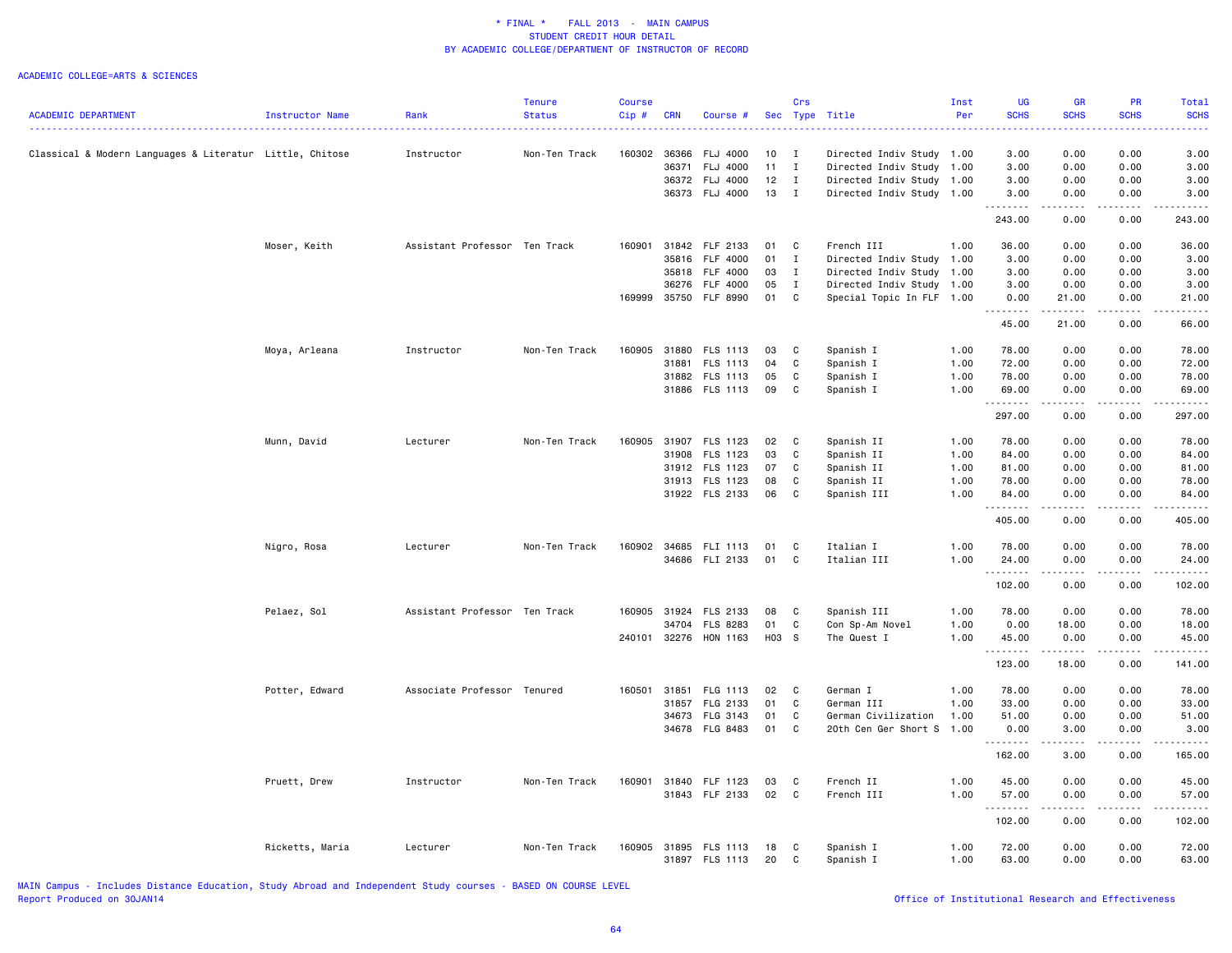|                                                                                    |                   |                               | <b>Tenure</b> | Course |            |                       |       | Crs            |                           | Inst | UG                  | <b>GR</b>                                                                        | PR                | Total            |
|------------------------------------------------------------------------------------|-------------------|-------------------------------|---------------|--------|------------|-----------------------|-------|----------------|---------------------------|------|---------------------|----------------------------------------------------------------------------------|-------------------|------------------|
| <b>ACADEMIC DEPARTMENT</b>                                                         | Instructor Name   | Rank                          | <b>Status</b> | Cip#   | <b>CRN</b> | Course #              |       |                | Sec Type Title            | Per  | <b>SCHS</b>         | <b>SCHS</b>                                                                      | <b>SCHS</b>       | <b>SCHS</b>      |
| Classical & Modern Languages & Literatur Ricketts, Maria                           |                   | Lecturer                      | Non-Ten Track | 160905 |            | 31902 FLS 1113        | 25    | $\mathbf{C}$   | Spanish I                 | 1.00 | 63.00               | 0.00                                                                             | 0.00              | 63.00            |
|                                                                                    |                   |                               |               |        |            | 31911 FLS 1123        | 06 C  |                | Spanish II                | 1.00 | 84.00               | 0.00                                                                             | 0.00              | 84.00            |
|                                                                                    |                   |                               |               |        |            |                       |       |                |                           |      | .<br>282.00         | $\sim$ $\sim$ $\sim$ $\sim$<br>0.00                                              | -----<br>0.00     | 282.00           |
|                                                                                    | Russell, Amie     | Instructor                    | Non-Ten Track | 160905 |            | 31883 FLS 1113        | 06 C  |                | Spanish I                 | 1.00 | 63.00               | 0.00                                                                             | 0.00              | 63.00            |
|                                                                                    |                   |                               |               |        |            | 31884 FLS 1113        | 07    | $\mathbf{C}$   | Spanish I                 | 1.00 | 84.00               | 0.00                                                                             | 0.00              | 84.00            |
|                                                                                    |                   |                               |               |        |            | 31885 FLS 1113        | 08 C  |                | Spanish I                 | 1.00 | 72.00               | 0.00                                                                             | 0.00              | 72.00            |
|                                                                                    |                   |                               |               |        |            |                       |       |                |                           |      | .<br>219.00         | .<br>0.00                                                                        | -----<br>0.00     | 219.00           |
|                                                                                    | Simpore, Karim    | Assistant Professor Ten Track |               | 160901 |            | 31845 FLF 2143        | 01 C  |                | French IV                 | 1.00 | 27.00               | 0.00                                                                             | 0.00              | 27.00            |
|                                                                                    |                   |                               |               |        | 34656      | FLF 3313              | 01 C  |                | Business French I         | 1.00 | 33.00               | 0.00                                                                             | 0.00              | 33.00            |
|                                                                                    |                   |                               |               |        |            | 34658 FLF 4173        | 01 C  |                | Intro Francophone Ci 1.00 |      | 27.00               | 0.00                                                                             | 0.00              | 27.00            |
|                                                                                    |                   |                               |               |        |            | 34668 FLF 6173        | 01 C  |                | Intro Francophone Ci 1.00 |      | 0.00                | 15.00                                                                            | 0.00              | 15.00            |
|                                                                                    |                   |                               |               |        |            |                       |       |                |                           |      | .<br>87.00          | .<br>15.00                                                                       | -----<br>0.00     | .<br>102.00      |
|                                                                                    | Vozzo, Rosa       | Instructor                    | Non-Ten Track | 160905 |            | 31903 FLS 1113        | 26    | $\overline{c}$ | Spanish I                 | 1.00 | 69.00               | 0.00                                                                             | 0.00              | 69.00            |
|                                                                                    |                   |                               |               |        |            | 31919 FLS 2133        | 03    | $\mathbf{C}$   | Spanish III               | 1.00 | 87.00               | 0.00                                                                             | 0.00              | 87.00            |
|                                                                                    |                   |                               |               |        | 31936      | FLS 3233              | 01 C  |                | Adv Spanish Conversa      | 1.00 | 54.00               | 0.00                                                                             | 0.00              | 54.00            |
|                                                                                    |                   |                               |               |        |            | 31938 FLS 3313        | 01 C  |                | Econ for Span-speak       | 1.00 | 75.00               | 0.00                                                                             | 0.00              | 75.00            |
|                                                                                    |                   |                               |               |        |            | 169999 31877 FLS 1001 | F01 C |                | First Year Seminar        | 1.00 | 23.00               | 0.00                                                                             | 0.00              | 23.00            |
|                                                                                    |                   |                               |               |        |            |                       |       |                |                           |      | .<br>308.00         | د د د د<br>0.00                                                                  | -----<br>0.00     | ------<br>308.00 |
|                                                                                    | Watson, Thomas    | Lecturer                      | Non-Ten Track | 160905 |            | 31888 FLS 1113        | 11 C  |                | Spanish I                 | 1.00 | 63.00               | 0.00                                                                             | 0.00              | 63.00            |
|                                                                                    |                   |                               |               |        |            | 31891 FLS 1113        | 14    | $\mathbf{C}$   | Spanish I                 | 1.00 | 54.00               | 0.00                                                                             | 0.00              | 54.00            |
|                                                                                    |                   |                               |               |        |            | 31892 FLS 1113        | 15 C  |                | Spanish I                 | 1.00 | 57.00               | 0.00                                                                             | 0.00              | 57.00            |
|                                                                                    |                   |                               |               |        |            | 31893 FLS 1113        | 16 C  |                | Spanish I                 | 1.00 | 51.00               | 0.00                                                                             | 0.00              | 51.00            |
|                                                                                    |                   |                               |               |        |            |                       |       |                |                           |      | .<br>225.00         | $\cdots$<br>0.00                                                                 | -----<br>0.00     | 225.00           |
|                                                                                    | Wolverton, Robert | Professor                     | Tenured       | 160101 |            | 31831 FL 4143         | 01 C  |                | Classical Mythology       | 1.00 | 120.00              | 0.00                                                                             | 0.00              | 120.00           |
|                                                                                    |                   |                               |               | 161203 |            | 31868 FLL 1113        | 01 C  |                | Latin I                   | 1.00 | 120.00              | 0.00                                                                             | 0.00              | 120.00           |
|                                                                                    |                   |                               |               |        |            | 31872 FLL 2133        | 01 C  |                | Latin III                 | 1.00 | 66.00               | 0.00                                                                             | 0.00              | 66.00            |
|                                                                                    |                   |                               |               |        |            |                       |       |                |                           |      | .<br>306.00         | $\sim$ $\sim$ $\sim$ $\sim$<br>0.00                                              | -----<br>0.00     | 306.00           |
| --------------------------------------<br>Classical & Modern Languages & Literatur |                   |                               |               |        |            |                       |       |                |                           |      | ========<br>5513.00 | $\qquad \qquad \equiv \equiv \equiv \equiv \equiv \equiv \equiv \equiv$<br>90.00 | ========<br>0.00  | 5603.00          |
| --------------------------------------                                             |                   |                               |               |        |            |                       |       |                |                           |      | ========            |                                                                                  | ======== ======== | ==========       |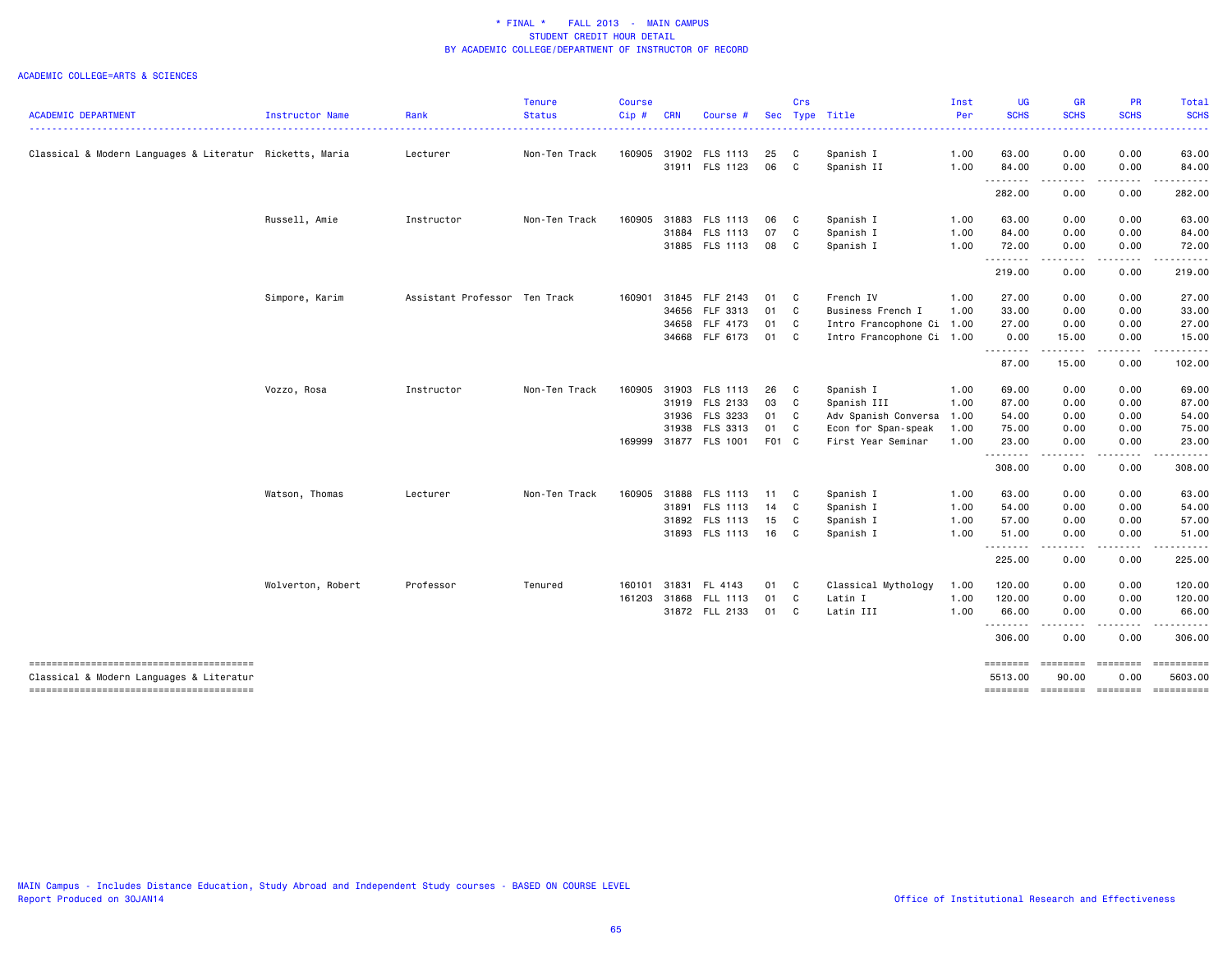|                            |                  |                               | <b>Tenure</b>  | <b>Course</b> |              |               |                 | Crs            |                           | Inst | <b>UG</b>          | <b>GR</b>   | PR                                  | Total                    |
|----------------------------|------------------|-------------------------------|----------------|---------------|--------------|---------------|-----------------|----------------|---------------------------|------|--------------------|-------------|-------------------------------------|--------------------------|
| <b>ACADEMIC DEPARTMENT</b> | Instructor Name  | Rank                          | <b>Status</b>  | Cip#          | <b>CRN</b>   | Course #      |                 |                | Sec Type Title            | Per  | <b>SCHS</b>        | <b>SCHS</b> | <b>SCHS</b>                         | <b>SCHS</b><br>المتمامين |
| Communication              | Anthony, Kelli   | Instructor                    | Non-Ten Track  | 090101        | 33834        | CO 1223       | 501 C           |                | Intro Comm Theory         | 1.00 | 90.00              | 0.00        | 0.00                                | 90.00                    |
|                            |                  |                               |                |               | 33838        | CO 3833       | 501 C           |                | Interviewing              | 1.00 | 48.00              | 0.00        | 0.00                                | 48.00                    |
|                            |                  |                               |                | 090401        | 33835        | CO 1403       | 501 C           |                | Intro Mass Media          | 1.00 | 90.00              | 0.00        | 0.00                                | 90.00                    |
|                            |                  |                               |                | 090501        | 33837        | CO 3813       | 501 C           |                | PR Case Problems          | 1.00 | 45.00              | 0.00        | 0.00                                | 45.00                    |
|                            |                  |                               |                |               |              |               |                 |                |                           |      | <u>.</u><br>273.00 | .<br>0.00   | .<br>0.00                           | .<br>273.00              |
|                            | Brown, Karyn     | Instructor                    | Non-Ten Track  | 090101        | 36329        | CO 4000       | 03              | $\mathbf{I}$   | Directed Indiv Study 1.00 |      | 1.00               | 0.00        | 0.00                                | 1.00                     |
|                            |                  |                               |                |               | 36640        | CO 4000       | 10 <sub>1</sub> | $\mathbf{I}$   | Directed Indiv Study 1.00 |      | 1.00               | 0.00        | 0.00                                | 1.00                     |
|                            |                  |                               |                | 090401        | 30906        | CO 4053       | 01              | E              | Internship Comm           | 1.00 | 39.00              | 0.00        | 0.00                                | 39.00                    |
|                            |                  |                               |                | 090501        | 30902        | CO 3853       | 03              | C              | Public Relations Wri 1.00 |      | 48.00              | 0.00        | 0.00                                | 48.00                    |
|                            |                  |                               |                |               | 30921        | CO 4813       | 01              | C              | PR Organizations          | 1.00 | 63.00              | 0.00        | 0.00                                | 63.00                    |
|                            |                  |                               |                |               |              | 30922 CO 4813 | 02              | $\mathbf c$    | PR Organizations          | 1.00 | 72.00              | 0.00        | 0.00                                | 72.00                    |
|                            |                  |                               |                |               |              |               |                 |                |                           |      | .<br>224.00        | 0.00        | $\sim$ $\sim$ $\sim$ $\sim$<br>0.00 | .<br>224.00              |
|                            | Cain, Emily      | Instructor                    | Non-Ten Track  | 090501        | 30903        | CO 3863       | 01              | B              | PR Production             | 1.00 | 45.00              | 0.00        | 0.00                                | 45.00                    |
|                            |                  |                               |                |               | 30904        | CO 3863       | 02              | В              | PR Production             | 1.00 | 33.00              | 0.00        | 0.00                                | 33.00                    |
|                            |                  |                               |                |               | 30905        | CO 3863       | 03              | B              | PR Production             | 1.00 | 45.00              | 0.00        | 0.00                                | 45.00                    |
|                            |                  |                               |                |               |              |               |                 |                |                           |      | .<br>123.00        | .<br>0.00   | .<br>0.00                           | 123.00                   |
|                            | Chambers, Cheryl | Instructor                    | Non-Ten Track  | 090101        | 30825        | CO 1013       | 03              | C              | Intro to Communicati 1.00 |      | 96.00              | 0.00        | 0.00                                | 96.00                    |
|                            |                  |                               |                |               | 30828        | CO 1013       | 06              | $\mathbf c$    | Intro to Communicati 1.00 |      | 96.00              | 0.00        | 0.00                                | 96.00                    |
|                            |                  |                               |                |               | 30829        | CO 1013       | 07              | C              | Intro to Communicati 1.00 |      | 105.00             | 0.00        | 0.00                                | 105.00                   |
|                            |                  |                               |                |               | 30830        | CO 1013       | 08              | C              | Intro to Communicati 1.00 |      | 99.00              | 0.00        | 0.00                                | 99.00                    |
|                            |                  |                               |                |               | 30831        | CO 1013       | 09              | C              | Intro to Communicati 1.00 |      | 99.00              | 0.00        | 0.00                                | 99.00                    |
|                            |                  |                               |                | 231001        | 30809        | CO 1001       | F01 C           |                | First Year Seminar        | 1.00 | 15.00              | 0.00        | 0.00                                | 15.00                    |
|                            |                  |                               |                |               |              |               |                 |                |                           |      | .<br>510.00        | .<br>0.00   | .<br>0.00                           | .<br>510.00              |
|                            |                  | Professor                     | Tenured        | 500501        | 30856        | CO 1503       | H01 C           |                | Honors Intro To Thea      |      | 57.00              | 0.00        | 0.00                                | 57.00                    |
|                            | Clevinger, Donna |                               |                |               |              |               |                 |                |                           | 1.00 |                    |             |                                     |                          |
|                            |                  |                               |                |               |              | 34480 CO 4573 | 01              | $\overline{B}$ | Theatre Management        | 1.00 | 45.00<br>.         | 0.00<br>.   | 0.00<br>.                           | 45.00<br>.               |
|                            |                  |                               |                |               |              |               |                 |                |                           |      | 102.00             | 0.00        | 0.00                                | 102.00                   |
|                            | Cooley, Skye     | Assistant Professor Ten Track |                | 090501        | 30895        | CO 3813       | 01              | C              | PR Case Problems          | 1.00 | 75.00              | 0.00        | 0.00                                | 75.00                    |
|                            |                  |                               |                |               | 30896        | CO 3813       | 02              | C              | PR Case Problems          | 1.00 | 60.00              | 0.00        | 0.00                                | 60.00                    |
|                            |                  |                               |                |               | 30919        | CO 4803       | 01              | C              | Research in PR & Adv 1.00 |      | 75.00              | 0.00        | 0.00                                | 75.00                    |
|                            |                  |                               |                |               | 30920        | CO 4803       | 02              | $\mathbb{C}$   | Research in PR & Adv      | 1.00 | 57.00              | 0.00        | 0.00                                | 57.00                    |
|                            |                  |                               |                |               | 30932        | CO 6803       | 02              | $\mathbb{C}$   | Research in PR & Adv 1.00 |      | 0.00               | 3.00        | 0.00                                | 3.00                     |
|                            |                  |                               |                |               |              |               |                 |                |                           |      | .<br>267.00        | .<br>3.00   | د د د د<br>0.00                     | .<br>270.00              |
|                            | Corey, Scott     | Non-Faculty                   | Not Applicable | 090501        | 30900        | CO 3853       | 01              | C              | Public Relations Wri 1.00 |      | 48.00              | 0.00        | 0.00                                | 48.00                    |
|                            |                  |                               |                |               |              |               |                 |                |                           |      | .<br>48.00         | 0.00        | 0.00                                | 48.00                    |
|                            | Durst, Betty     | Instructor                    | Non-Ten Track  | 090101        | 34478        | CO 3563       | 01              | C              | Voice and Movement        | 1.00 | 45.00              | 0.00        | 0.00                                | 45.00                    |
|                            |                  |                               |                |               | 36317        | CO 4000       | 02              | $\mathbf{I}$   | Directed Indiv Study 1.00 |      | 4.00               | 0.00        | 0.00                                | 4.00                     |
|                            |                  |                               |                |               | 500501 30878 | CO 2503       | 01              | $\mathtt{C}$   | Acting                    | 1.00 | 36.00              | 0.00        | 0.00                                | 36.00                    |
|                            |                  |                               |                |               | 34477        | CO 2544       | 01              | C              | Makeup And Costuming      | 0.90 | 57.60              | 0.00        | 0.00                                | 57.60                    |
|                            |                  |                               |                |               |              |               |                 |                |                           |      | .<br>142.60        | 0.00        | 0.00                                | 142.60                   |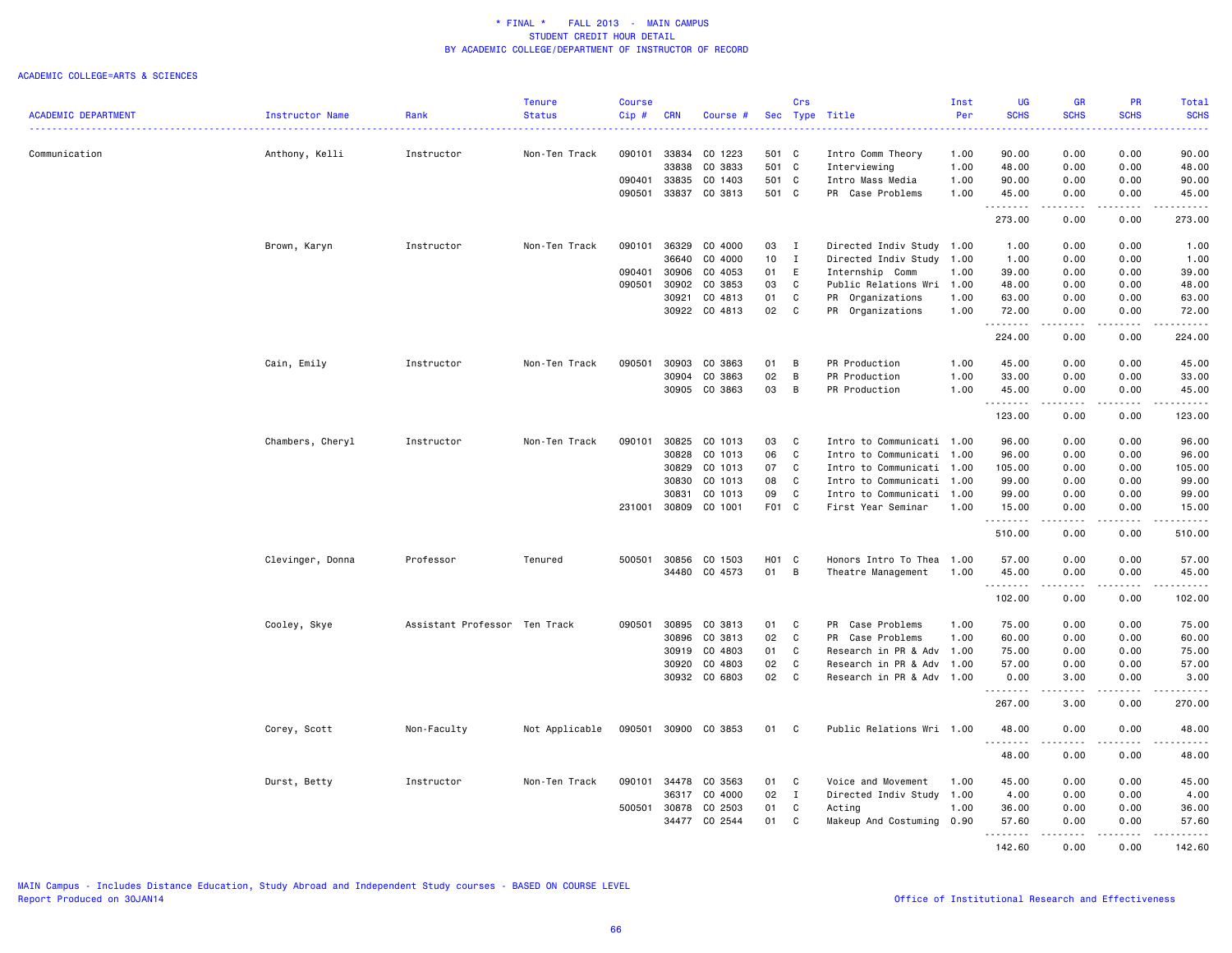### ACADEMIC COLLEGE=ARTS & SCIENCES

|                            |                    |                             | Tenure        | Course  |            |                |                 | Crs            |                           | Inst | <b>UG</b>   | <b>GR</b>                                                                                                                 | <b>PR</b>   | Total           |
|----------------------------|--------------------|-----------------------------|---------------|---------|------------|----------------|-----------------|----------------|---------------------------|------|-------------|---------------------------------------------------------------------------------------------------------------------------|-------------|-----------------|
| <b>ACADEMIC DEPARTMENT</b> | Instructor Name    | Rank                        | <b>Status</b> | $Cip$ # | <b>CRN</b> | Course #       |                 |                | Sec Type Title            | Per  | <b>SCHS</b> | <b>SCHS</b>                                                                                                               | <b>SCHS</b> | <b>SCHS</b>     |
|                            |                    |                             |               |         |            |                |                 |                |                           |      | .           | $\frac{1}{2} \left( \frac{1}{2} \right) \left( \frac{1}{2} \right) \left( \frac{1}{2} \right) \left( \frac{1}{2} \right)$ | .           | .               |
| Communication              | Edmonds, Khristina | Instructor                  | Non-Ten Track | 231001  |            | 30812 CO 1003  | 03              | <b>C</b>       | Fund Of Public Speak 1.00 |      | 69.00       | 0.00                                                                                                                      | 0.00        | 69.00           |
|                            |                    |                             |               |         |            | 30813 CO 1003  | 04              | C              | Fund Of Public Speak      | 1.00 | 75.00       | 0.00                                                                                                                      | 0.00        | 75.00           |
|                            |                    |                             |               |         |            | 30816 CO 1003  | 07              | C              | Fund Of Public Speak 1.00 |      | 72.00       | 0.00                                                                                                                      | 0.00        | 72.00           |
|                            |                    |                             |               |         |            | 30817 CO 1003  | 08              | C              | Fund Of Public Speak 1.00 |      | 75.00       | 0.00                                                                                                                      | 0.00        | 75.00           |
|                            |                    |                             |               |         |            | 30822 CO 1003  | H03 C           |                | Hon Fund Public Spea 1.00 |      | 57.00       | 0.00                                                                                                                      | 0.00        | 57.00           |
|                            |                    |                             |               |         |            |                |                 |                |                           |      | .<br>348.00 | .<br>0.00                                                                                                                 | .<br>0.00   | .<br>348.00     |
|                            | Flick, Harry       | Professor                   | Tenured       | 090101  |            | 30860 CO 2213  | 01 C            |                | Small Group Commun        | 1.00 | 66.00       | 0.00                                                                                                                      | 0.00        | 66.00           |
|                            |                    |                             |               |         | 30897      | CO 3833        | 01              | C              | Interviewing              | 1.00 | 66.00       | 0.00                                                                                                                      | 0.00        | 66.00           |
|                            |                    |                             |               |         | 30898      | CO 3833        | 02              | C              | Interviewing              | 1.00 | 60.00       | 0.00                                                                                                                      | 0.00        | 60.00           |
|                            |                    |                             |               |         | 30899      | CO 3833        | 03              | $\mathbf{C}$   | Interviewing              | 1.00 | 66.00       | 0.00                                                                                                                      | 0.00        | 66.00           |
|                            |                    |                             |               |         |            |                |                 |                |                           |      | .           | .                                                                                                                         | .           | $- - - - - - -$ |
|                            |                    |                             |               |         |            |                |                 |                |                           |      | 258.00      | 0.00                                                                                                                      | 0.00        | 258.00          |
|                            | Forde, John        | Associate Professor Tenured |               | 090501  | 30894      | CO 3803        | 01              | C              | Prin Public Relation 1.00 |      | 381.00      | 0.00                                                                                                                      | 0.00        | 381.00          |
|                            |                    |                             |               |         |            | 33836 CO 3803  | 501 C           |                | Prin Public Relation 1.00 |      | 45.00       | 0.00                                                                                                                      | 0.00        | 45.00           |
|                            |                    |                             |               |         |            |                |                 |                |                           |      | .<br>426.00 | .<br>0.00                                                                                                                 | .<br>0.00   | 426.00          |
|                            | Fountain, Amy      | Instructor                  | Non-Ten Track | 090101  | 30834      | CO 1013        | 12 <sub>2</sub> | $\mathbf{C}$   | Intro to Communicati 1.00 |      | 102.00      | 0.00                                                                                                                      | 0.00        | 102.00          |
|                            |                    |                             |               |         | 33833      | CO 1013        | 501 C           |                | Intro to Communicati 1.00 |      | 96.00       | 0.00                                                                                                                      | 0.00        | 96.00           |
|                            |                    |                             |               | 231001  | 30814      | CO 1003        | 05              | C              | Fund Of Public Speak 1.00 |      | 75.00       | 0.00                                                                                                                      | 0.00        | 75.00           |
|                            |                    |                             |               |         |            | 30815 CO 1003  | 06              | $\mathbf{C}$   |                           |      | 72.00       | 0.00                                                                                                                      | 0.00        | 72.00           |
|                            |                    |                             |               |         |            |                |                 |                | Fund Of Public Speak 1.00 |      | .           | .                                                                                                                         | .           | .               |
|                            |                    |                             |               |         |            |                |                 |                |                           |      | 345.00      | 0.00                                                                                                                      | 0.00        | 345.00          |
|                            | Gardner, Daniel    | Lecturer                    | Non-Ten Track | 231001  |            | 30818 CO 1003  | 09              | C              | Fund Of Public Speak 1.00 |      | 75.00       | 0.00                                                                                                                      | 0.00        | 75.00           |
|                            |                    |                             |               |         |            | 30819 CO 1003  | 10              | C              | Fund Of Public Speak 1.00 |      | 75.00       | 0.00                                                                                                                      | 0.00        | 75.00           |
|                            |                    |                             |               |         |            |                |                 |                |                           |      | .           | $\sim$ $\sim$ $\sim$ $\sim$                                                                                               | .           | .               |
|                            |                    |                             |               |         |            |                |                 |                |                           |      | 150.00      | 0.00                                                                                                                      | 0.00        | 150.00          |
|                            | Gawrych, Teresa    | Instructor                  | Non-Ten Track | 090101  | 36610      | CO 4000        | 07              | $\blacksquare$ | Directed Indiv Study 1.00 |      | 4.00        | 0.00                                                                                                                      | 0.00        | 4.00            |
|                            |                    |                             |               |         | 36611      | CO 4000        | 08              | $\mathbf{I}$   | Directed Indiv Study      | 1.00 | 3.00        | 0.00                                                                                                                      | 0.00        | 3.00            |
|                            |                    |                             |               | 090701  | 30877      | CO 2423        | 01              | C              | News Edit-Typo-Mkup       | 1.00 | 48.00       | 0.00                                                                                                                      | 0.00        | 48.00           |
|                            |                    |                             |               |         | 30883      | CO 3333        | 02              | C              | Adv Television Prd        | 1.00 | 45.00       | 0.00                                                                                                                      | 0.00        | 45.00           |
|                            |                    |                             |               |         |            | 30914 CO 4373  | 01              | B              | Prac In Tv News           | 1.00 | 42.00       | 0.00                                                                                                                      | 0.00        | 42.00           |
|                            |                    |                             |               |         |            | 30915 CO 4373  | 02              | B              | Prac In Tv News           | 1.00 | 45.00       | 0.00                                                                                                                      | 0.00        | 45.00           |
|                            |                    |                             |               |         |            |                |                 |                |                           |      | .<br>187.00 | .<br>0.00                                                                                                                 | .<br>0.00   | .<br>187.00     |
|                            | Goodman, Mark      | Professor                   | Tenured       | 090401  | 30854      | CO 1403        | H01 C           |                | Honors Intro Mass Me      | 1.00 | 57.00       | 0.00                                                                                                                      | 0.00        | 57.00           |
|                            |                    |                             |               |         |            |                |                 |                |                           |      |             |                                                                                                                           |             |                 |
|                            |                    |                             |               |         | 30887      | CO 3403        | 03              | B              | Photographic Communi 1.00 |      | 48.00       | 0.00                                                                                                                      | 0.00        | 48.00           |
|                            |                    |                             |               |         | 34919      | CO 4313        | 501 C           |                | Mass Media Law            | 1.00 | 57.00       | 0.00                                                                                                                      | 0.00        | 57.00           |
|                            |                    |                             |               |         | 34920      | CO 6313        | 501 C           |                | Mass Media Law            | 1.00 | 0.00        | 3.00                                                                                                                      | 0.00        | 3.00            |
|                            |                    |                             |               | 240101  |            | 32088 GLA 4001 | 01              | $\mathbf{C}$   | Senior Project            | 1.00 | 3.00<br>.   | 0.00<br>.                                                                                                                 | 0.00<br>.   | 3.00            |
|                            |                    |                             |               |         |            |                |                 |                |                           |      | 165.00      | 3.00                                                                                                                      | 0.00        | 168.00          |
|                            | Harmon, Nicole     | Lecturer                    | Non-Ten Track | 090101  |            | 30845 CO 1013  | 23              | C              | Intro to Communicati 1.00 |      | 93.00       | 0.00                                                                                                                      | 0.00        | 93.00           |
|                            |                    |                             |               |         |            | 30848 CO 1013  | 26              | C              | Intro to Communicati 1.00 |      | 105.00      | 0.00                                                                                                                      | 0.00        | 105.00          |
|                            |                    |                             |               |         |            |                |                 |                |                           |      | .<br>198.00 | $ -$<br>0.00                                                                                                              | 0.00        | 198.00          |
|                            | Harris, Catherine  | Instructor                  | Non-Ten Track | 090101  |            | 30823 CO 1013  | 01              | $\mathbf{C}$   | Intro to Communicati 1.00 |      | 99.00       | 0.00                                                                                                                      | 0.00        | 99.00           |
|                            |                    |                             |               |         |            |                |                 |                |                           |      |             |                                                                                                                           |             |                 |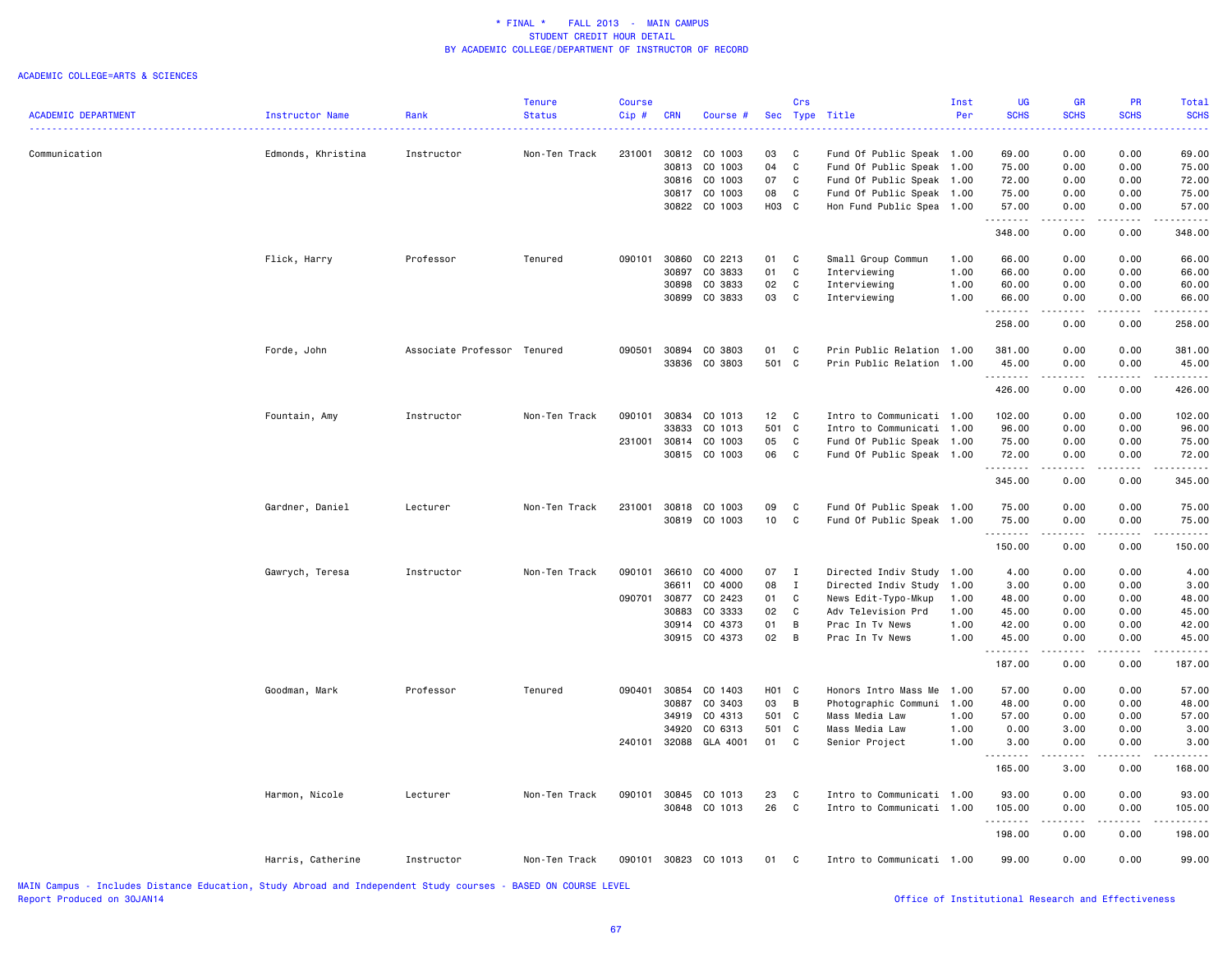|                            |                      |                               | <b>Tenure</b> | <b>Course</b> |            |               |            | Crs          |                           | Inst | UG                | <b>GR</b>                                                                                                       | <b>PR</b>   | Total             |
|----------------------------|----------------------|-------------------------------|---------------|---------------|------------|---------------|------------|--------------|---------------------------|------|-------------------|-----------------------------------------------------------------------------------------------------------------|-------------|-------------------|
| <b>ACADEMIC DEPARTMENT</b> | Instructor Name      | Rank                          | <b>Status</b> | $Cip$ #       | <b>CRN</b> | Course #      |            |              | Sec Type Title            | Per  | <b>SCHS</b>       | <b>SCHS</b>                                                                                                     | <b>SCHS</b> | <b>SCHS</b>       |
|                            |                      |                               |               |               |            |               |            |              |                           |      |                   |                                                                                                                 |             | المتمام           |
| Communication              | Harris, Catherine    | Instructor                    | Non-Ten Track | 090101        | 30824      | CO 1013       | 02         | C            | Intro to Communicati 1.00 |      | 99.00             | 0.00                                                                                                            | 0.00        | 99.00             |
|                            |                      |                               |               |               | 30841      | CO 1013       | 19         | $\mathbb{C}$ | Intro to Communicati 1.00 |      | 96.00             | 0.00                                                                                                            | 0.00        | 96.00             |
|                            |                      |                               |               | 231001        | 30820      | CO 1003       | <b>HO1</b> | C            | Hon Fund of Public S      | 1.00 | 57.00             | 0.00                                                                                                            | 0.00        | 57.00             |
|                            |                      |                               |               |               | 30862      | CO 2253       | 01         | C            | Fund Interprsn Comm       | 1.00 | 51.00             | 0.00                                                                                                            | 0.00        | 51.00             |
|                            |                      |                               |               |               |            |               |            |              |                           |      | .<br>402.00       | <u>.</u><br>0.00                                                                                                | .<br>0.00   | .<br>402.00       |
|                            | Harris, Melanie      | Instructor                    | Non-Ten Track | 500501        | 30855      | CO 1503       | 01         | C            | Intro To Theatre          | 1.00 | 471.00            | 0.00                                                                                                            | 0.00        | 471.00            |
|                            |                      |                               |               |               | 30857      | CO 1553       | 01         | E            | Theatre Practicum #5      | 0.05 | 2.25              | 0.00                                                                                                            | 0.00        | 2.25              |
|                            |                      |                               |               |               | 34477      | CO 2544       | 01         | C            | Makeup And Costuming 0.10 |      | 6.40              | 0.00                                                                                                            | 0.00        | 6.40              |
|                            |                      |                               |               |               |            |               |            |              |                           |      | .                 | $\begin{array}{cccccccccccccc} \bullet & \bullet & \bullet & \bullet & \bullet & \bullet & \bullet \end{array}$ | .           | المستحدث          |
|                            |                      |                               |               |               |            |               |            |              |                           |      | 479.65            | 0.00                                                                                                            | 0.00        | 479.65            |
|                            | Knight, Amy          | Instructor                    | Non-Ten Track | 090101        | 30826      | CO 1013       | 04         | C            | Intro to Communicati 1.00 |      | 102.00            | 0.00                                                                                                            | 0.00        | 102.00            |
|                            |                      |                               |               |               | 30827      | CO 1013       | 05         | C            | Intro to Communicati      | 1.00 | 105.00            | 0.00                                                                                                            | 0.00        | 105.00            |
|                            |                      |                               |               |               | 30833      | CO 1013       | 11         | C            | Intro to Communicati 1.00 |      | 105.00            | 0.00                                                                                                            | 0.00        | 105.00            |
|                            |                      |                               |               |               | 30835      | CO 1013       | 13         | C            | Intro to Communicati 1.00 |      | 90.00             | 0.00                                                                                                            | 0.00        | 90.00             |
|                            |                      |                               |               |               | 30861      | CO 2213       | 02         | C            | Small Group Commun        | 1.00 | 63.00             | 0.00                                                                                                            | 0.00        | 63.00             |
|                            |                      |                               |               |               |            |               |            |              |                           |      | .                 | .                                                                                                               | $\cdots$    | .                 |
|                            |                      |                               |               |               |            |               |            |              |                           |      | 465.00            | 0.00                                                                                                            | 0.00        | 465.00            |
|                            | Lindley, William     | Lecturer                      | Non-Ten Track | 090101        |            | 30837 CO 1013 | 15         | C            | Intro to Communicati 1.00 |      | 102.00<br>.       | 0.00<br>------                                                                                                  | 0.00<br>.   | 102.00            |
|                            |                      |                               |               |               |            |               |            |              |                           |      | 102.00            | 0.00                                                                                                            | 0.00        | 102.00            |
|                            | Loehwing, Melanie    | Assistant Professor Ten Track |               | 231001        | 30908      | CO 4243       | 01         | C            | Rhetorical Theory         | 1.00 | 51.00             | 0.00                                                                                                            | 0.00        | 51.00             |
|                            |                      |                               |               |               | 30909      | CO 4253       | 01         | $\mathbb{C}$ | Elements Of Persuasn 1.00 |      | 75.00             | 0.00                                                                                                            | 0.00        | 75.00             |
|                            |                      |                               |               |               |            |               |            |              |                           |      | .                 | .                                                                                                               | .           | .                 |
|                            |                      |                               |               |               |            |               |            |              |                           |      | 126.00            | 0.00                                                                                                            | 0.00        | 126.00            |
|                            | McDavid, Frances     | Instructor                    | Non-Ten Track | 090401        | 30890      | CO 3443       | 01         | C            | Adv News Writ-Report 1.00 |      | 45.00             | 0.00                                                                                                            | 0.00        | 45.00             |
|                            |                      |                               |               |               | 30917      | CO 4403       | 01         | С            | Journalism Ethics         | 1.00 | 45.00             | 0.00                                                                                                            | 0.00        | 45.00<br>.        |
|                            |                      |                               |               |               |            |               |            |              |                           |      | 90.00             | 0.00                                                                                                            | 0.00        | 90.00             |
|                            | Mills, Stacey        | Lecturer                      | Non-Ten Track | 090101        | 30842      | CO 1013       | 20         | C            | Intro to Communicati 1.00 |      | 96.00             | 0.00                                                                                                            | 0.00        | 96.00             |
|                            |                      |                               |               |               |            | 30846 CO 1013 | 24         | C            | Intro to Communicati 1.00 |      | 102.00            | 0.00                                                                                                            | 0.00        | 102.00            |
|                            |                      |                               |               |               |            |               |            |              |                           |      | .                 |                                                                                                                 |             | والمستحدث         |
|                            |                      |                               |               |               |            |               |            |              |                           |      | 198.00            | 0.00                                                                                                            | 0.00        | 198.00            |
|                            | Morschauser, Lindsey | Instructor                    | Non-Ten Track | 090101        | 36410      | CO 4000       | 04         | $\mathbf{I}$ | Directed Indiv Study 1.00 |      | 1.00              | 0.00                                                                                                            | 0.00        | 1.00              |
|                            |                      |                               |               |               | 36411      | CO 4000       | 05         | $\mathbf{I}$ | Directed Indiv Study      | 1.00 | 1.00              | 0.00                                                                                                            | 0.00        | 1.00              |
|                            |                      |                               |               | 090401        | 30881      | CO 3313       | 02         | $\mathtt{C}$ | News Write for Elec       | 1.00 | 48.00             | 0.00                                                                                                            | 0.00        | 48.00             |
|                            |                      |                               |               | 090701        | 30863      | CO 2333       | 01         | C            | Tv Production             | 1.00 | 159.00            | 0.00                                                                                                            | 0.00        | 159.00            |
|                            |                      |                               |               |               | 30864      | CO 2333       | 02         | K            | Tv Production             | 1.00 | 0.00              | 0.00                                                                                                            | 0.00        | 0.00              |
|                            |                      |                               |               |               | 30865      | CO 2333       | 03         | К            | Tv Production             | 1.00 | 0.00              | 0.00                                                                                                            | 0.00        | 0.00              |
|                            |                      |                               |               |               | 30866      | CO 2333       | 04         | K            | Tv Production             | 1.00 | 0.00              | 0.00                                                                                                            | 0.00        | 0.00              |
|                            |                      |                               |               |               | 30867      | CO 2333       | 05         | K            | Tv Production             | 1.00 | 0.00              | 0.00                                                                                                            | 0.00        | 0.00              |
|                            |                      |                               |               |               |            |               |            |              |                           |      |                   |                                                                                                                 |             |                   |
|                            |                      |                               |               |               | 30868      | CO 2333       | 06         | K            | Tv Production             | 1.00 | 0.00              | 0.00                                                                                                            | 0.00        | 0.00              |
|                            |                      |                               |               |               | 30869      | CO 2333       | 07         | K            | Tv Production             | 1.00 | 0.00              | 0.00                                                                                                            | 0.00        | 0.00              |
|                            |                      |                               |               |               | 30882      | CO 3333       | 01         | В            | Adv Television Prd        | 1.00 | 51.00             | 0.00                                                                                                            | 0.00        | 51.00             |
|                            |                      |                               |               |               | 30916      | CO 4393       | 01         | C            | Broadcast Performanc      | 1.00 | 42.00<br><u>.</u> | 0.00<br>.                                                                                                       | 0.00<br>.   | 42.00<br><u>.</u> |
|                            |                      |                               |               |               |            |               |            |              |                           |      | 302.00            | 0.00                                                                                                            | 0.00        | 302.00            |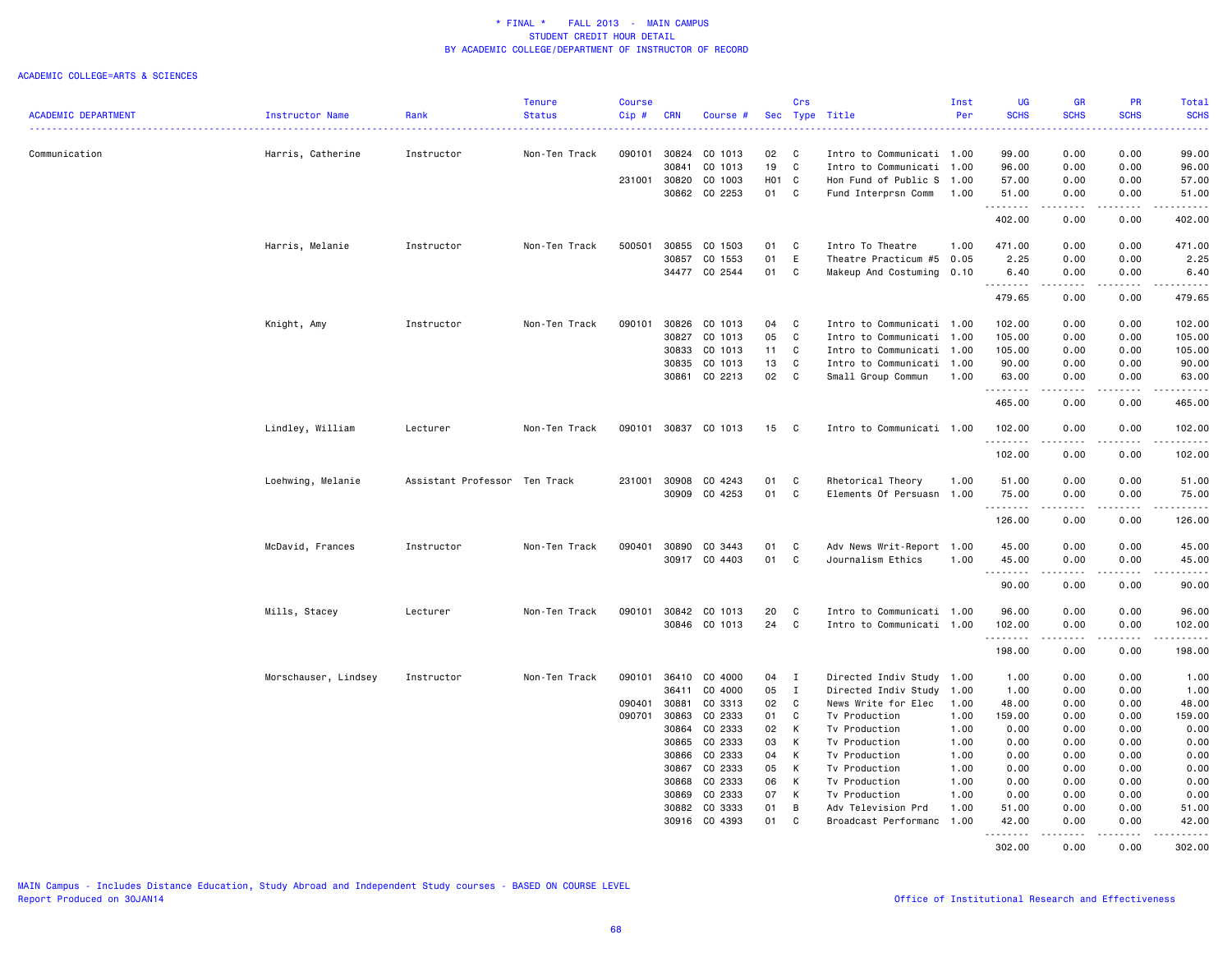#### ACADEMIC COLLEGE=ARTS & SCIENCES

|                            |                     |                                   | <b>Tenure</b>  | Course |              |                      |          | Crs          |                           | Inst | <b>UG</b>            | <b>GR</b>             | <b>PR</b>   | Total       |
|----------------------------|---------------------|-----------------------------------|----------------|--------|--------------|----------------------|----------|--------------|---------------------------|------|----------------------|-----------------------|-------------|-------------|
| <b>ACADEMIC DEPARTMENT</b> | Instructor Name     | Rank                              | <b>Status</b>  | Cip#   | <b>CRN</b>   | Course #             |          |              | Sec Type Title            | Per  | <b>SCHS</b>          | <b>SCHS</b>           | <b>SCHS</b> | <b>SCHS</b> |
| Communication              |                     | Associate Professor Tenured       |                | 090101 | 30852        | CO 1223              | 01       | C            | Intro Comm Theory         | 1.00 | 453.00               | 0.00                  | 0.00        | 453.00      |
|                            | Nicholson, John     |                                   |                |        | 30907        | CO 4203              | 01       | C            | Nonverbal Communicat      | 1.00 | 54.00                | 0.00                  | 0.00        | 54.00       |
|                            |                     |                                   |                |        | 30923        | CO 6203              | 01       | C.           | Nonverbal Communicat 1.00 |      | 0.00                 | 12.00                 | 0.00        | 12.00       |
|                            |                     |                                   |                |        |              |                      |          |              |                           |      | .<br>507.00          | 12.00                 | 0.00        | 519.00      |
|                            | Peters, LaMonica    | Lecturer                          | Non-Ten Track  |        |              | 090101 30844 CO 1013 | 22       | $\mathbf{C}$ | Intro to Communicati 1.00 |      | 96.00                | 0.00                  | 0.00        | 96.00       |
|                            |                     |                                   |                |        |              |                      |          |              |                           |      | .                    | .                     | .           |             |
|                            |                     |                                   |                |        |              |                      |          |              |                           |      | 96.00                | 0.00                  | 0.00        | 96.00       |
|                            | Poe, Philip         | Assistant Professor Ten Track     |                | 090401 | 30889        | CO 3423              | 01       | C            | Feature Writing           | 1.00 | 45.00                | 0.00                  | 0.00        | 45.00       |
|                            |                     |                                   |                | 090701 | 30870        | CO 2413              | 01       | C            | Intro News Writ-Repo 1.00 |      | 282.00               | 0.00                  | 0.00        | 282.00      |
|                            |                     |                                   |                |        | 30871        | CO 2413              | 02       | K            | Intro News Writ-Repo      | 1.00 | 0.00                 | 0.00                  | 0.00        | 0.00        |
|                            |                     |                                   |                |        |              | 30872 CO 2413        | 03       | K<br>K       | Intro News Writ-Repo      | 1.00 | 0.00                 | 0.00                  | 0.00        | 0.00        |
|                            |                     |                                   |                |        | 30873        | CO 2413              | 04<br>05 |              | Intro News Writ-Repo      | 1.00 | 0.00                 | 0.00                  | 0.00        | 0.00        |
|                            |                     |                                   |                |        |              | 30874 CO 2413        |          | K            | Intro News Writ-Repo      | 1.00 | 0.00                 | 0.00                  | 0.00        | 0.00        |
|                            |                     |                                   |                |        | 30875        | CO 2413              | 06       | K            | Intro News Writ-Repo      | 1.00 | 0.00                 | 0.00                  | 0.00        | 0.00        |
|                            |                     |                                   |                |        |              | 30876 CO 2413        | 07 K     |              | Intro News Writ-Repo 1.00 |      | 0.00                 | 0.00                  | 0.00        | 0.00        |
|                            |                     |                                   |                |        |              |                      |          |              |                           |      | 327.00               | 0.00                  | 0.00        | 327.00      |
|                            | Roussin, Wendy      | Assistant Professor Ten Track     |                | 090401 | 30885        | CO 3403              | 01       | B            | Photographic Communi 1.00 |      | 45.00                | 0.00                  | 0.00        | 45.00       |
|                            |                     |                                   |                |        | 30886        | CO 3403              | 02       | B            | Photographic Communi 1.00 |      | 39.00                | 0.00                  | 0.00        | 39.00       |
|                            |                     |                                   |                |        | 090702 30893 | CO 3713              | 02       | C            | Digital Communicatio      | 1.00 | 42.00                | 0.00                  | 0.00        | 42.00       |
|                            |                     |                                   |                |        |              |                      |          |              |                           |      | .                    | .                     | . <b>.</b>  | .           |
|                            |                     |                                   |                |        |              |                      |          |              |                           |      | 126.00               | 0.00                  | 0.00        | 126.00      |
|                            | Ryalls, Emily       | Assistant Professor Ten Track     |                | 050207 | 36032        | GS 4990              | 01       | $\,$ C       | Special Topics in Ge 1.00 |      | 9.00                 | 0.00                  | 0.00        | 9.00        |
|                            |                     |                                   |                | 099999 | 36030        | CO 4990              | 01       | C            | Special Topic In CO       | 1.00 | 66.00                | 0.00                  | 0.00        | 66.00       |
|                            |                     |                                   |                |        | 36031        | CO 6990              | 01       | C            | Special Topic In CO       | 1.00 | 0.00                 | 9.00                  | 0.00        | 9.00        |
|                            |                     |                                   |                | 231001 | 30910        | CO 4253              | 02       | $\mathbb{C}$ | Elements Of Persuasn      | 1.00 | 84.00                | 0.00                  | 0.00        | 84.00       |
|                            |                     |                                   |                |        | 30926        | CO 6253              | 02       | C            | Elements Of Persuasn      | 1.00 | 0.00                 | 6.00                  | 0.00        | 6.00        |
|                            |                     |                                   |                |        |              |                      |          |              |                           |      | . <b>.</b><br>159.00 | .<br>15.00            | .<br>0.00   | 174.00      |
|                            | Smith, Glenn        | Associate Professor Tenured       |                | 090101 | 36016        | CO 4000              | 01       | $\mathbf{I}$ | Directed Indiv Study      | 1.00 | 3.00                 | 0.00                  | 0.00        | 3.00        |
|                            |                     |                                   |                | 090401 | 30853        | CO 1403              | 01       | C            | Intro Mass Media          | 1.00 | 480.00               | 0.00                  | 0.00        | 480.00      |
|                            |                     |                                   |                |        | 30913        | CO 4323              | 02       | C            | Mass Media-Society        | 1.00 | 78.00                | 0.00                  | 0.00        | 78.00       |
|                            |                     |                                   |                |        | 30929        | CO 6323              | 02       | C            | Mass Media-Society        | 1.00 | 0.00                 | 9.00                  | 0.00        | 9.00        |
|                            |                     |                                   |                | 231001 | 34796        | CO 4253              | 501 C    |              | Elements Of Persuasn      | 1.00 | 48.00                | 0.00                  | 0.00        | 48.00       |
|                            |                     |                                   |                |        |              | 34835 CO 6253        | 501 C    |              | Elements Of Persuasn 1.00 |      | 0.00                 | 15.00                 | 0.00        | 15.00       |
|                            |                     |                                   |                |        |              |                      |          |              |                           |      | <u>.</u><br>609.00   | 24.00                 | 0.00        | 633.00      |
|                            | Spann, Leighton     | Non-Faculty                       | Not Applicable |        |              | 090501 30901 CO 3853 | 02 C     |              | Public Relations Wri 1.00 |      | 45.00                | 0.00                  | 0.00        | 45.00       |
|                            |                     |                                   |                |        |              |                      |          |              |                           |      | <u>.</u>             | $\frac{1}{2}$         |             |             |
|                            |                     |                                   |                |        |              |                      |          |              |                           |      | 45.00                | 0.00                  | 0.00        | 45.00       |
|                            | Stockstill, William | Visiting Assist Pro Non-Ten Track |                |        |              | 500501 30857 CO 1553 | 01       | E            | Theatre Practicum #5 0.95 |      | 42.75<br>.           | 0.00<br>$\frac{1}{2}$ | 0.00        | 42.75       |
|                            |                     |                                   |                |        |              |                      |          |              |                           |      | 42.75                | 0.00                  | 0.00        | 42.75       |
|                            | Strout, Lawrence    | Associate Professor Tenured       |                | 090401 | 30880        | CO 3313              | 01       | C            | News Write for Elec       | 1.00 | 48.00                | 0.00                  | 0.00        | 48.00       |
|                            |                     |                                   |                |        | 30911        | CO 4313              | 01       | C            | Mass Media Law            | 1.00 | 90.00                | 0.00                  | 0.00        | 90.00       |
|                            |                     |                                   |                | 090701 | 30884        | CO 3343              | 01       | C            | Writing for the Medi 1.00 |      | 48.00                | 0.00                  | 0.00        | 48.00       |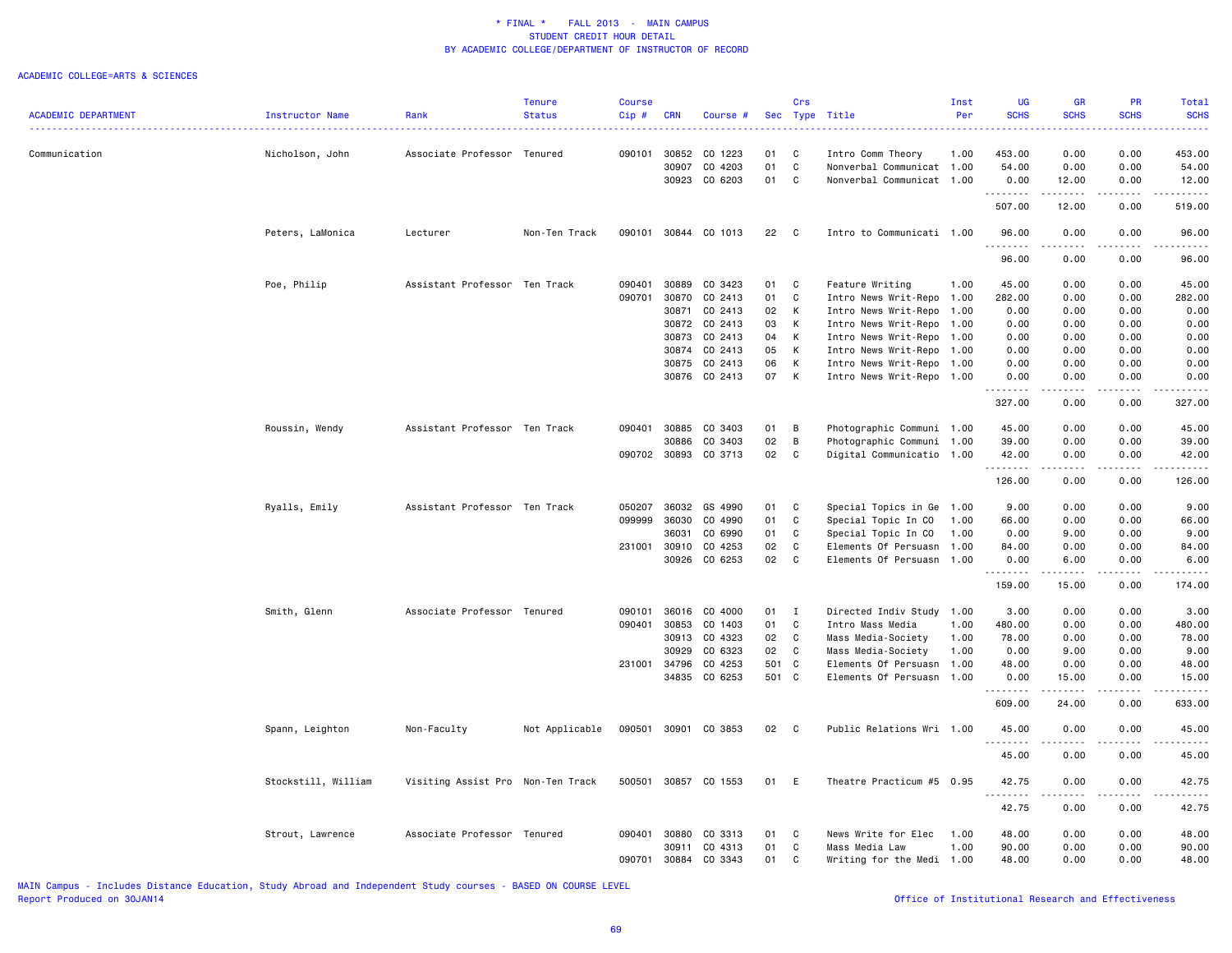|                            |                 |                             | <b>Tenure</b> | <b>Course</b> |            |               |       | Crs |                           | Inst | UG.                       | <b>GR</b>   | <b>PR</b>   | <b>Total</b>            |
|----------------------------|-----------------|-----------------------------|---------------|---------------|------------|---------------|-------|-----|---------------------------|------|---------------------------|-------------|-------------|-------------------------|
| <b>ACADEMIC DEPARTMENT</b> | Instructor Name | Rank                        | <b>Status</b> | Cip#          | <b>CRN</b> | Course #      | Sec   |     | Type Title                | Per  | <b>SCHS</b>               | <b>SCHS</b> | <b>SCHS</b> | <b>SCHS</b>             |
|                            |                 |                             |               |               |            |               |       |     |                           |      |                           |             |             |                         |
|                            |                 |                             |               |               |            |               |       |     |                           |      | ---------                 | .           | .           | .                       |
|                            |                 |                             |               |               |            |               |       |     |                           |      | 186.00                    | 0.00        | 0.00        | 186.00                  |
| Communication              | Ulmer, Marianne | Instructor                  | Non-Ten Track | 231001        | 30810      | CO 1003       | 01    | C C | Fund Of Public Speak 1.00 |      | 75.00                     | 0.00        | 0.00        | 75.00                   |
|                            |                 |                             |               |               | 30811      | CO 1003       | 02 C  |     | Fund Of Public Speak 1.00 |      | 75.00                     | 0.00        | 0.00        | 75.00                   |
|                            |                 |                             |               |               | 30858      | CO 2013       | 01 C  |     | Voice & Articulation 1.00 |      | 51.00                     | 0.00        | 0.00        | 51.00                   |
|                            |                 |                             |               |               | 30859      | CO 2013       | 02 C  |     | Voice & Articulation 1.00 |      | 51.00                     | 0.00        | 0.00        | 51.00                   |
|                            |                 |                             |               |               |            |               |       |     |                           |      | - - - - - - - -<br>252.00 | 0.00        | 0.00        | 252.00                  |
|                            | Williams, Kevin | Associate Professor Tenured |               | 090401        |            | 30912 CO 4323 | 01    | - C | Mass Media-Society        | 1.00 | 81.00                     | 0.00        | 0.00        | 81.00                   |
|                            |                 |                             |               |               | 30928      | CO 6323       | 01 C  |     | Mass Media-Society        | 1.00 | 0.00                      | 12.00       | 0.00        | 12.00                   |
|                            |                 |                             |               |               | 33840      | CO 4323       | 501 C |     | Mass Media-Society        | 1.00 | 63.00                     | 0.00        | 0.00        | 63.00                   |
|                            |                 |                             |               |               | 33842      | CO 6323       | 501 C |     | Mass Media-Society        | 1.00 | 0.00                      | 30.00       | 0.00        | 30.00                   |
|                            |                 |                             |               | 090702        |            | 30892 CO 3713 | 01 C  |     | Digital Communicatio 1.00 |      | 48.00                     | 0.00        | 0.00        | 48.00                   |
|                            |                 |                             |               |               |            |               |       |     |                           |      | 192.00                    | 42.00       | .<br>0.00   | - - - - - - -<br>234.00 |
|                            |                 |                             |               |               |            |               |       |     |                           |      |                           |             | ========    | ==========              |
| Communication              |                 |                             |               |               |            |               |       |     |                           |      | 8473.00                   | 99.00       | 0.00        | 8572.00                 |
|                            |                 |                             |               |               |            |               |       |     |                           |      | ========                  | ========    | ========    | ==========              |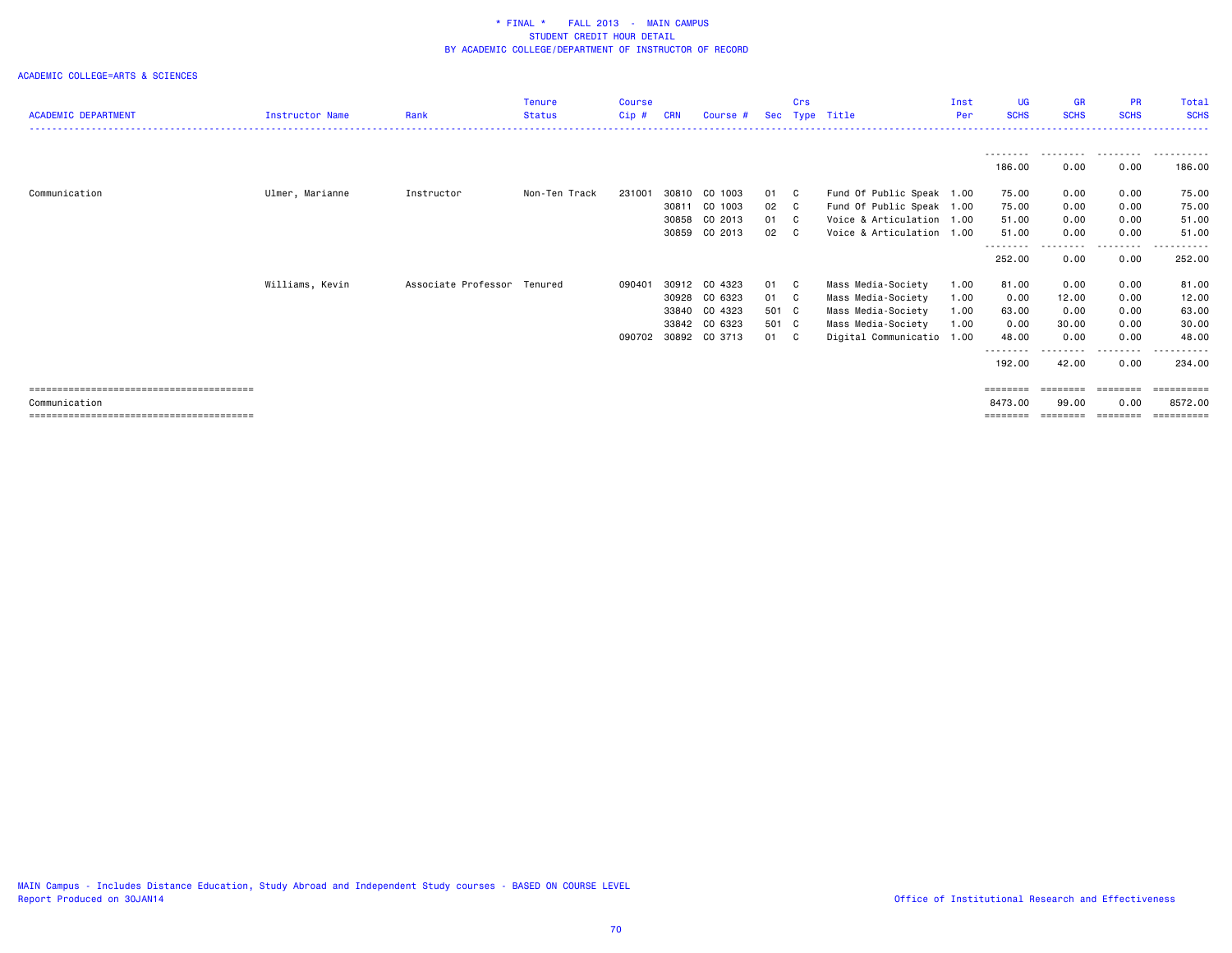|                            |                    |                             | Tenure         | <b>Course</b> |              |                                |             | Crs    |                                                | Inst         | <b>UG</b>      | <b>GR</b>                                                                                                                                                                                                                                                                                                                            | PR           | Total                                                                                                                                                                           |
|----------------------------|--------------------|-----------------------------|----------------|---------------|--------------|--------------------------------|-------------|--------|------------------------------------------------|--------------|----------------|--------------------------------------------------------------------------------------------------------------------------------------------------------------------------------------------------------------------------------------------------------------------------------------------------------------------------------------|--------------|---------------------------------------------------------------------------------------------------------------------------------------------------------------------------------|
| <b>ACADEMIC DEPARTMENT</b> | Instructor Name    | Rank                        | <b>Status</b>  | $Cip$ #       | <b>CRN</b>   | Course #                       |             |        | Sec Type Title                                 | Per          | <b>SCHS</b>    | <b>SCHS</b>                                                                                                                                                                                                                                                                                                                          | <b>SCHS</b>  | <b>SCHS</b>                                                                                                                                                                     |
| English                    | Acton, Whitney     | Grad Teach Assist           | Not Applicable | 230401        |              | 31482 EN 1103                  | 07          | C      | En Composition I                               | 1.00         | 57.00<br>.     | 0.00<br>.                                                                                                                                                                                                                                                                                                                            | 0.00<br>.    | 57.00<br>$- - - -$                                                                                                                                                              |
|                            |                    |                             |                |               |              |                                |             |        |                                                |              | 57.00          | 0.00                                                                                                                                                                                                                                                                                                                                 | 0.00         | 57.00                                                                                                                                                                           |
|                            | Anderson, Thomas   | Associate Professor         | Tenured        | 230801        | 31640        | EN 4503                        | 01          | C      | Shakespeare                                    | 1.00         | 60.00          | 0.00                                                                                                                                                                                                                                                                                                                                 | 0.00         | 60.00                                                                                                                                                                           |
|                            |                    |                             |                |               |              | 31656 EN 6503                  | 01          | C      | Shakespeare                                    | 1.00         | 0.00<br>.      | 6.00                                                                                                                                                                                                                                                                                                                                 | 0.00         | 6.00                                                                                                                                                                            |
|                            |                    |                             |                |               |              |                                |             |        |                                                |              | 60.00          | 6.00                                                                                                                                                                                                                                                                                                                                 | 0.00         | 66.00                                                                                                                                                                           |
|                            | Atkinson, Theodore | Associate Professor Tenured |                |               |              | 230301 31644 EN 4933           | 01          | C      | Survey Contemp Lit                             | 1.00         | 48.00          | 0.00                                                                                                                                                                                                                                                                                                                                 | 0.00         | 48.00                                                                                                                                                                           |
|                            |                    |                             |                |               |              | 31660 EN 6933                  | 01          | C      | Survey Contemp Lit                             | 1.00         | 0.00           | 9.00                                                                                                                                                                                                                                                                                                                                 | 0.00         | 9.00                                                                                                                                                                            |
|                            |                    |                             |                |               |              |                                |             |        |                                                |              | .<br>48.00     | .<br>9.00                                                                                                                                                                                                                                                                                                                            | .<br>0.00    | -----<br>57.00                                                                                                                                                                  |
|                            | Austin, Daniel     | Lecturer                    | Non-Ten Track  |               | 230301 31594 | EN 2203                        | 10          | C      | Intro To Literature                            | 1.00         | 75.00          | 0.00                                                                                                                                                                                                                                                                                                                                 | 0.00         | 75.00                                                                                                                                                                           |
|                            |                    |                             |                |               |              | 31595 EN 2203                  | 11          | C      | Intro To Literature                            | 1.00         | 84.00          | 0.00                                                                                                                                                                                                                                                                                                                                 | 0.00         | 84.00                                                                                                                                                                           |
|                            |                    |                             |                |               |              |                                |             |        |                                                |              | .<br>159.00    | $\frac{1}{2} \left( \frac{1}{2} \right) \left( \frac{1}{2} \right) \left( \frac{1}{2} \right) \left( \frac{1}{2} \right)$<br>0.00                                                                                                                                                                                                    | .<br>0.00    | .<br>159.00                                                                                                                                                                     |
|                            |                    |                             |                |               |              |                                |             |        |                                                |              |                |                                                                                                                                                                                                                                                                                                                                      |              |                                                                                                                                                                                 |
|                            | Barber, Kathryn    | Grad Teach Assist           | Not Applicable | 230401        |              | 31498 EN 1103<br>31507 EN 1103 | 23<br>32    | C<br>C | En Composition I<br>En Composition I           | 1.00<br>1.00 | 57.00<br>72.00 | 0.00<br>0.00                                                                                                                                                                                                                                                                                                                         | 0.00<br>0.00 | 57.00<br>72.00                                                                                                                                                                  |
|                            |                    |                             |                |               |              |                                |             |        |                                                |              | .              | $\frac{1}{2} \left( \begin{array}{ccc} 1 & 0 & 0 & 0 \\ 0 & 0 & 0 & 0 \\ 0 & 0 & 0 & 0 \\ 0 & 0 & 0 & 0 \\ 0 & 0 & 0 & 0 \\ 0 & 0 & 0 & 0 \\ 0 & 0 & 0 & 0 \\ 0 & 0 & 0 & 0 \\ 0 & 0 & 0 & 0 \\ 0 & 0 & 0 & 0 \\ 0 & 0 & 0 & 0 & 0 \\ 0 & 0 & 0 & 0 & 0 \\ 0 & 0 & 0 & 0 & 0 \\ 0 & 0 & 0 & 0 & 0 \\ 0 & 0 & 0 & 0 & 0 \\ 0 & 0 & 0$ | .            | $\frac{1}{2} \left( \frac{1}{2} \right) \left( \frac{1}{2} \right) \left( \frac{1}{2} \right) \left( \frac{1}{2} \right) \left( \frac{1}{2} \right) \left( \frac{1}{2} \right)$ |
|                            |                    |                             |                |               |              |                                |             |        |                                                |              | 129.00         | 0.00                                                                                                                                                                                                                                                                                                                                 | 0.00         | 129.00                                                                                                                                                                          |
|                            | Barefield, Amy     | Lecturer                    | Non-Ten Track  | 230101        | 31461        | EN 0103                        | 08          | C      | Basic English                                  | 1.00         | 30.00          | 0.00                                                                                                                                                                                                                                                                                                                                 | 0.00         | 30.00                                                                                                                                                                           |
|                            |                    |                             |                |               | 31466        | EN 0103                        | 13          | C      | Basic English                                  | 1.00         | 39.00          | 0.00                                                                                                                                                                                                                                                                                                                                 | 0.00         | 39.00                                                                                                                                                                           |
|                            |                    |                             |                |               | 230401 31503 | EN 1103<br>31505 EN 1103       | 28<br>30    | C<br>C | En Composition I<br>En Composition I           | 1.00<br>1.00 | 69.00<br>66.00 | 0.00<br>0.00                                                                                                                                                                                                                                                                                                                         | 0.00<br>0.00 | 69.00<br>66.00                                                                                                                                                                  |
|                            |                    |                             |                |               |              |                                |             |        |                                                |              | .              | .                                                                                                                                                                                                                                                                                                                                    |              | .                                                                                                                                                                               |
|                            |                    |                             |                |               |              |                                |             |        |                                                |              | 204.00         | 0.00                                                                                                                                                                                                                                                                                                                                 | 0.00         | 204.00                                                                                                                                                                          |
|                            | Barton, Amy        | Instructor                  | Non-Ten Track  | 140101        | 32036        | GE 3513                        | 01          | C      | Technical Writing                              | 1.00         | 66.00          | 0.00                                                                                                                                                                                                                                                                                                                                 | 0.00         | 66.00                                                                                                                                                                           |
|                            |                    |                             |                |               | 32039        | GE 3513                        | 04          | C      | Technical Writing                              | 1.00         | 60.00          | 0.00                                                                                                                                                                                                                                                                                                                                 | 0.00         | 60.00                                                                                                                                                                           |
|                            |                    |                             |                |               | 32043        | GE 3513<br>32047 GE 3513       | 08<br>H01 C | C      | Technical Writing<br>Honors Technical Wri 1.00 | 1.00         | 30.00<br>27.00 | 0.00<br>0.00                                                                                                                                                                                                                                                                                                                         | 0.00<br>0.00 | 30.00<br>27.00                                                                                                                                                                  |
|                            |                    |                             |                |               |              |                                |             |        |                                                |              | .              | .                                                                                                                                                                                                                                                                                                                                    | .            | .                                                                                                                                                                               |
|                            |                    |                             |                |               |              |                                |             |        |                                                |              | 183.00         | 0.00                                                                                                                                                                                                                                                                                                                                 | 0.00         | 183.00                                                                                                                                                                          |
|                            | Belant, Mary-Kay   | Instructor                  | Non-Ten Track  | 140101        | 32040        | GE 3513                        | 05          | C      | Technical Writing                              | 1.00         | 54.00          | 0.00                                                                                                                                                                                                                                                                                                                                 | 0.00         | 54.00                                                                                                                                                                           |
|                            |                    |                             |                |               | 32045        | GE 3513                        | 10          | C      | Technical Writing                              | 1.00         | 57.00          | 0.00                                                                                                                                                                                                                                                                                                                                 | 0.00         | 57.00                                                                                                                                                                           |
|                            |                    |                             |                |               |              | 32046 GE 3513                  | $11 -$      | C      | Technical Writing                              | 1.00         | 60.00<br>.     | 0.00<br>.                                                                                                                                                                                                                                                                                                                            | 0.00<br>.    | 60.00<br>.                                                                                                                                                                      |
|                            |                    |                             |                |               |              |                                |             |        |                                                |              | 171.00         | 0.00                                                                                                                                                                                                                                                                                                                                 | 0.00         | 171.00                                                                                                                                                                          |
|                            | Bentley, Gregory   | Associate Professor         | Tenured        |               | 230801 31600 | EN 2213                        | 01          | C      | English Lit Before 1 1.00                      |              | 78.00          | 0.00                                                                                                                                                                                                                                                                                                                                 | 0.00         | 78.00                                                                                                                                                                           |
|                            |                    |                             |                | 239999        | 34859        | EN 4990                        | 02          | C      | Special Topic In EN                            | 1.00         | 24.00          | 0.00                                                                                                                                                                                                                                                                                                                                 | 0.00         | 24.00                                                                                                                                                                           |
|                            |                    |                             |                |               |              | 34860 EN 6990                  | 02          | C      | Special Topic In EN                            | 1.00         | 0.00<br>.      | 3.00                                                                                                                                                                                                                                                                                                                                 | 0.00         | 3.00<br>.                                                                                                                                                                       |
|                            |                    |                             |                |               |              |                                |             |        |                                                |              | 102.00         | 3.00                                                                                                                                                                                                                                                                                                                                 | 0.00         | 105.00                                                                                                                                                                          |
|                            | Bogard, LaToya     | Instructor                  | Non-Ten Track  |               | 131315 34641 | LSK 2990                       | 01          | C      | Special Topic In LSK 1.00                      |              | 26.00          | 0.00                                                                                                                                                                                                                                                                                                                                 | 0.00         | 26.00                                                                                                                                                                           |
|                            |                    |                             |                |               | 230301 31588 | EN 2203                        | 04          | C      | Intro To Literature                            | 1.00         | 42.00          | 0.00                                                                                                                                                                                                                                                                                                                                 | 0.00         | 42.00                                                                                                                                                                           |
|                            |                    |                             |                |               | 31590        | EN 2203                        | 06          | C      | Intro To Literature                            | 1.00         | 45.00          | 0.00                                                                                                                                                                                                                                                                                                                                 | 0.00         | 45.00                                                                                                                                                                           |
|                            |                    |                             |                |               | 230401 31575 | EN 1173                        | 02          | C      | Accelerated Comp II                            | 1.00         | 60.00          | 0.00                                                                                                                                                                                                                                                                                                                                 | 0.00         | 60.00                                                                                                                                                                           |
|                            |                    |                             |                |               | 31576        | EN 1173                        | 03          | C      | Accelerated Comp II                            | 1.00         | 57.00          | 0.00                                                                                                                                                                                                                                                                                                                                 | 0.00         | 57.00                                                                                                                                                                           |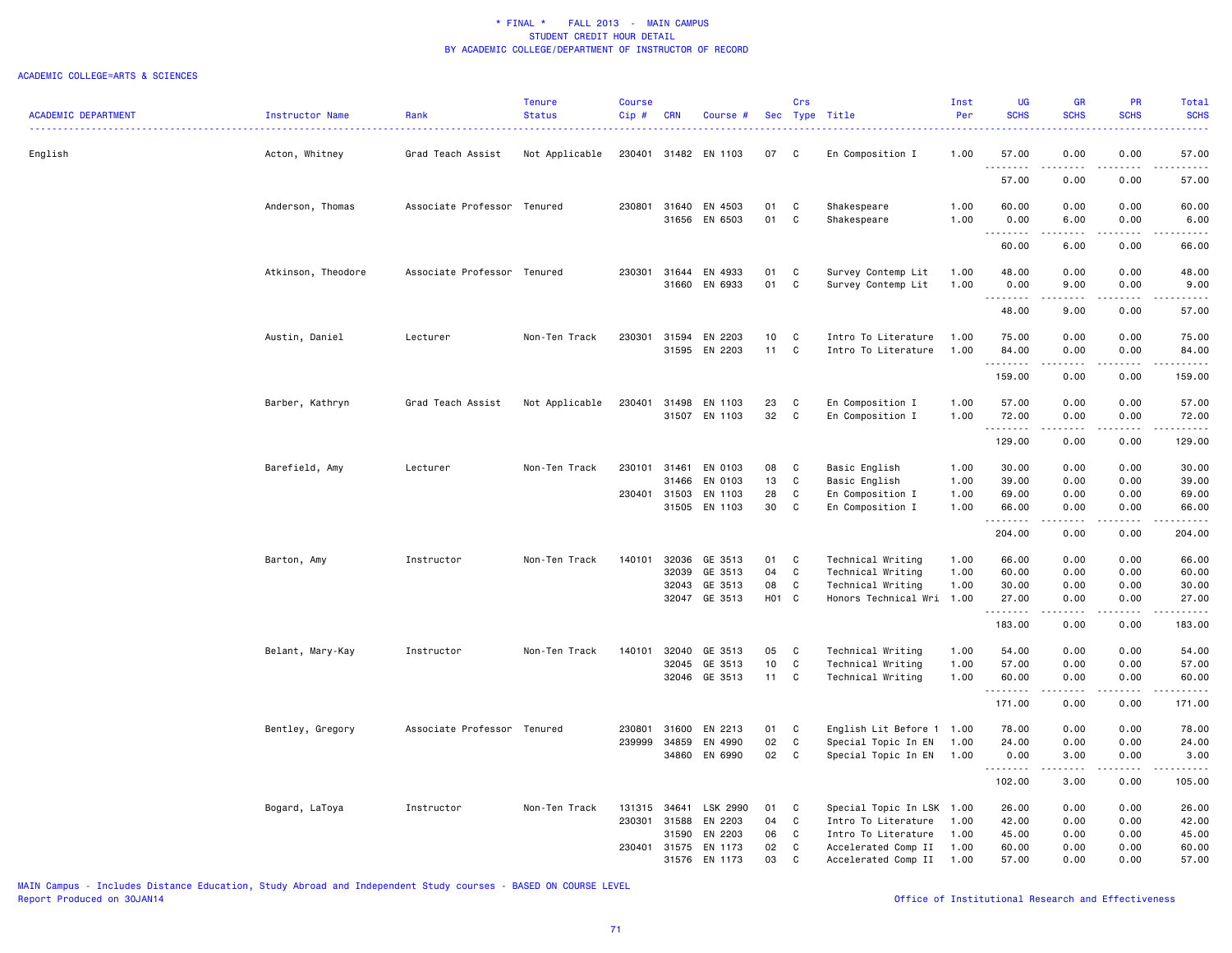|                            |                        |                               | <b>Tenure</b>  | Course |            |                      |       | Crs          |                           | Inst | UG          | <b>GR</b>                           | PR                             | Total                                         |
|----------------------------|------------------------|-------------------------------|----------------|--------|------------|----------------------|-------|--------------|---------------------------|------|-------------|-------------------------------------|--------------------------------|-----------------------------------------------|
| <b>ACADEMIC DEPARTMENT</b> | <b>Instructor Name</b> | Rank                          | <b>Status</b>  | Cip#   | <b>CRN</b> | Course #             |       |              | Sec Type Title            | Per  | <b>SCHS</b> | <b>SCHS</b>                         | <b>SCHS</b>                    | <b>SCHS</b>                                   |
|                            |                        |                               |                |        |            |                      |       |              |                           |      | .           | .                                   | .                              |                                               |
|                            |                        |                               |                |        |            |                      |       |              |                           |      | 230.00      | 0.00                                | 0.00                           | 230.00                                        |
| English                    | Brandon, Stephen       | Lecturer                      | Non-Ten Track  | 230401 |            | 31504 EN 1103        | 29    | C            | En Composition I          | 1.00 | 72.00       | 0.00                                | 0.00                           | 72.00                                         |
|                            |                        |                               |                |        |            | 31511 EN 1103        | 37    | C            | En Composition I          | 1.00 | 69.00       | 0.00                                | 0.00                           | 69.00                                         |
|                            |                        |                               |                |        |            | 31527 EN 1103        | 53    | C            | En Composition I          | 1.00 | 66.00       | 0.00                                | 0.00                           | 66.00                                         |
|                            |                        |                               |                |        |            | 31548 EN 1113        | 01    | C            | En Composition II         | 1.00 | 72.00       | 0.00                                | 0.00                           | 72.00                                         |
|                            |                        |                               |                |        |            |                      |       |              |                           |      | .<br>279.00 | ----<br>0.00                        | د د د د<br>0.00                | 279.00                                        |
|                            | Brocato, John          | Instructor                    | Non-Ten Track  | 140101 |            | 32038 GE 3513        | 03    | C            | Technical Writing         | 1.00 | 60.00       | 0.00                                | 0.00                           | 60.00                                         |
|                            |                        |                               |                |        |            | 32044 GE 3513        | 09    | C            | Technical Writing         | 1.00 | 60.00       | 0.00                                | 0.00                           | 60.00                                         |
|                            |                        |                               |                |        |            |                      |       |              |                           |      | .<br>120.00 | .<br>0.00                           | .<br>0.00                      | 120.00                                        |
|                            | Burton, Jessica        | Grad Teach Assist             | Not Applicable | 230401 |            | 31480 EN 1103        | 05    | $\mathbf{C}$ | En Composition I          | 1.00 | 66.00       | 0.00                                | 0.00                           | 66.00                                         |
|                            |                        |                               |                |        |            |                      |       |              |                           |      | .<br>66.00  | $\sim$ $\sim$ $\sim$ $\sim$<br>0.00 | .<br>0.00                      | .<br>66.00                                    |
|                            | Campbell, Malcolm      | Instructor                    | Non-Ten Track  | 230301 | 34616      | EN 2273              | 501 C |              | World Literature Bef      | 1.00 | 42.00       | 0.00                                | 0.00                           | 42.00                                         |
|                            |                        |                               |                | 239999 |            | 31618 EN 2503        | 01 C  |              | Teaching Grammar          | 1.00 | 222.00      | 0.00                                | 0.00<br>.                      | 222.00                                        |
|                            |                        |                               |                |        |            |                      |       |              |                           |      | .<br>264.00 | المتمالين<br>0.00                   | 0.00                           | $\omega$ is $\omega$ in $\omega$ in<br>264.00 |
|                            | Claggett, Shalyn       | Associate Professor Tenured   |                |        |            | 230101 31547 EN 1111 | 01    | C            | English Studies           | 1.00 | 51.00       | 0.00                                | 0.00                           | 51.00                                         |
|                            |                        |                               |                | 230801 | 31604      | EN 2223              | 01    | C            | English Lit After 18 1.00 |      | 87.00       | 0.00                                | 0.00                           | 87.00                                         |
|                            |                        |                               |                |        |            | 34233 EN 8543        | 01    | <b>S</b>     | Stu En Lit 1832-1900      | 1.00 | 0.00<br>.   | 30.00<br>.                          | 0.00                           | 30.00<br>.                                    |
|                            |                        |                               |                |        |            |                      |       |              |                           |      | 138.00      | 30.00                               | 0.00                           | 168.00                                        |
|                            | Cook, Susan            | Lecturer                      | Non-Ten Track  | 230301 | 31591      | EN 2203              | 07    | C            | Intro To Literature       | 1.00 | 87.00       | 0.00                                | 0.00                           | 87.00                                         |
|                            |                        |                               |                | 230401 |            | 31556 EN 1113        | 09    | C            | En Composition II         | 1.00 | 66.00       | 0.00                                | 0.00                           | 66.00                                         |
|                            |                        |                               |                |        |            |                      |       |              |                           |      | .<br>153.00 | .<br>0.00                           | $\omega$ is a set of .<br>0.00 | $\omega$ is $\omega$ in $\omega$ in<br>153.00 |
|                            | Crescenzo, Michele     | Lecturer                      | Non-Ten Track  | 230301 | 31589      | EN 2203              | 05    | C            | Intro To Literature       | 1.00 | 90.00       | 0.00                                | 0.00                           | 90.00                                         |
|                            |                        |                               |                |        | 31593      | EN 2203              | 09    | C            | Intro To Literature       | 1.00 | 87.00       | 0.00                                | 0.00                           | 87.00                                         |
|                            |                        |                               |                | 230401 | 31583      | EN 1173              | 10    | C            | Accelerated Comp II       | 1.00 | 60.00       | 0.00                                | 0.00                           | 60.00                                         |
|                            |                        |                               |                | 230801 | 31605      | EN 2223              | 03    | C            | English Lit After 18 1.00 |      | 81.00<br>.  | 0.00<br>.                           | 0.00                           | 81.00                                         |
|                            |                        |                               |                |        |            |                      |       |              |                           |      | 318.00      | 0.00                                | 0.00                           | 318.00                                        |
|                            | De Gabriele, Peter     | Assistant Professor Ten Track |                | 230801 |            | 31603 EN 2213        | 06    | C            | English Lit Before        | 1.00 | 78.00       | 0.00                                | 0.00                           | 78.00                                         |
|                            |                        |                               |                |        | 34231      | EN 4643              | 01    | C            | 18th C British Novel      | 1.00 | 36.00       | 0.00                                | 0.00                           | 36.00                                         |
|                            |                        |                               |                |        | 34232      | EN 6643              | 01    | C            | 18th C British Novel      | 1.00 | 0.00        | 6.00                                | 0.00                           | 6.00                                          |
|                            |                        |                               |                | 239999 | 34227      | EN 4353              | 01    | C            | Critical Theory Sinc 1.00 |      | 30.00       | 0.00                                | 0.00                           | 30.00                                         |
|                            |                        |                               |                |        |            | 34228 EN 6353        | 01 C  |              | Critical Theory Sinc 1.00 |      | 0.00<br>.   | 12.00<br>.                          | 0.00<br>.                      | 12.00                                         |
|                            |                        |                               |                |        |            |                      |       |              |                           |      | 144.00      | 18.00                               | 0.00                           | 162.00                                        |
|                            | Dechert, Francis       | Instructor                    | Non-Ten Track  | 140101 |            | 32037 GE 3513        | 02    | <b>C</b>     | Technical Writing         | 1.00 | 60.00       | 0.00                                | 0.00                           | 60.00                                         |
|                            |                        |                               |                |        | 32041      | GE 3513              | 06    | C            | Technical Writing         | 1.00 | 132.00      | 0.00                                | 0.00                           | 132.00                                        |
|                            |                        |                               |                |        | 32042      | GE 3513              | 07    | C            | Technical Writing         | 1.00 | 60.00       | 0.00                                | 0.00                           | 60.00                                         |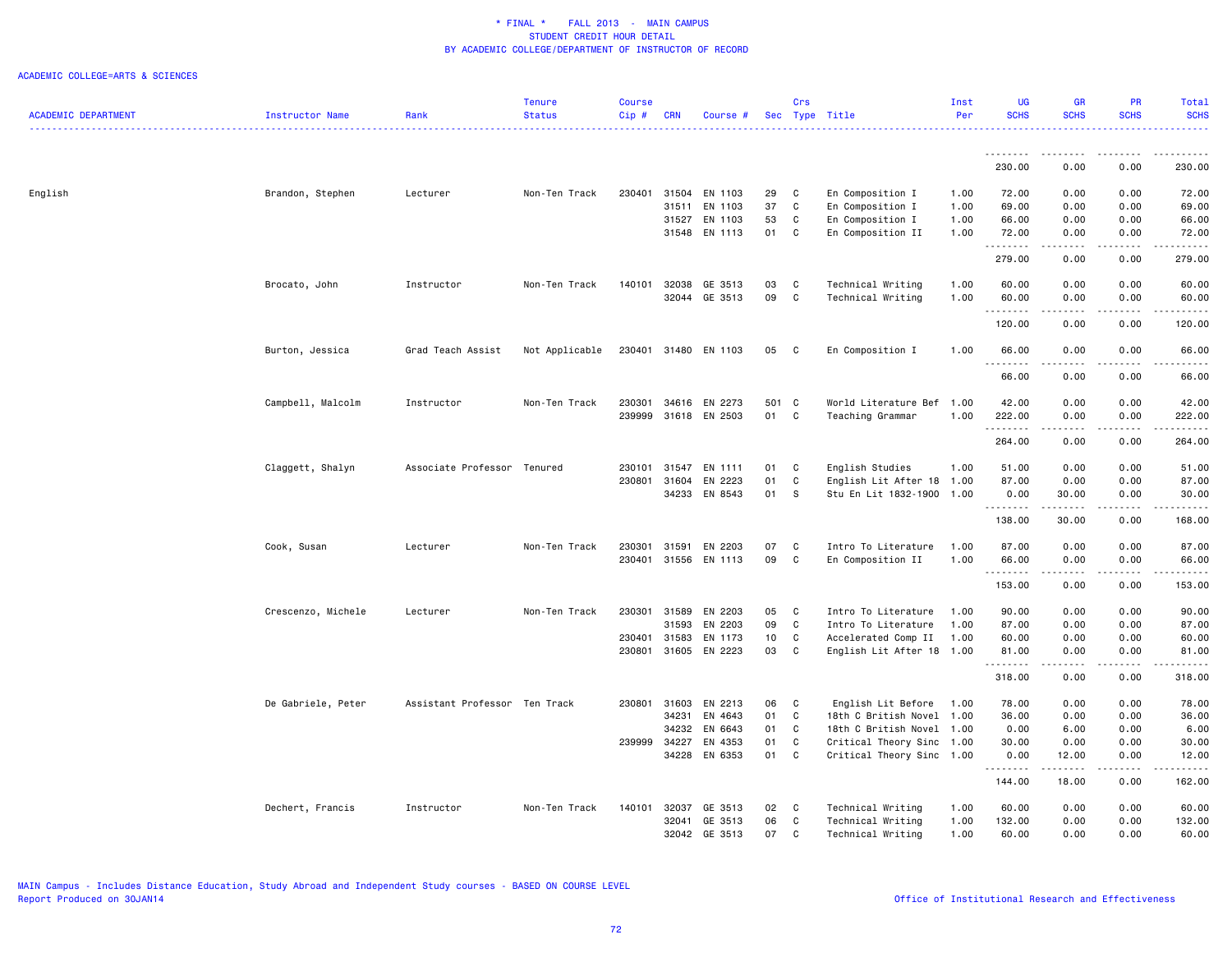|                            |                    |                               | <b>Tenure</b>  | <b>Course</b> |            |               |    | Crs          |                           | Inst | <b>UG</b>              | <b>GR</b>                                                                                                                                                    | <b>PR</b>             | Total                                                                                                                                                          |
|----------------------------|--------------------|-------------------------------|----------------|---------------|------------|---------------|----|--------------|---------------------------|------|------------------------|--------------------------------------------------------------------------------------------------------------------------------------------------------------|-----------------------|----------------------------------------------------------------------------------------------------------------------------------------------------------------|
| <b>ACADEMIC DEPARTMENT</b> | Instructor Name    | Rank                          | <b>Status</b>  | Cip#          | <b>CRN</b> | Course #      |    |              | Sec Type Title            | Per  | <b>SCHS</b>            | <b>SCHS</b>                                                                                                                                                  | <b>SCHS</b>           | <b>SCHS</b><br>.                                                                                                                                               |
|                            |                    |                               |                |               |            |               |    |              |                           |      |                        |                                                                                                                                                              |                       |                                                                                                                                                                |
|                            |                    |                               |                |               |            |               |    |              |                           |      | .<br>252.00            | 0.00                                                                                                                                                         | .<br>0.00             | $\frac{1}{2} \left( \frac{1}{2} \right) \left( \frac{1}{2} \right) \left( \frac{1}{2} \right) \left( \frac{1}{2} \right) \left( \frac{1}{2} \right)$<br>252.00 |
| English                    | Dodds, Lara        | Associate Professor Tenured   |                | 230801        | 34229      | EN 4533       | 01 | C            | Milton                    | 1.00 | 42.00                  | 0.00                                                                                                                                                         | 0.00                  | 42.00                                                                                                                                                          |
|                            |                    |                               |                |               | 34230      | EN 6533       | 01 | $\mathsf{C}$ | Milton                    | 1.00 | 0.00                   | 3.00                                                                                                                                                         | 0.00                  | 3.00                                                                                                                                                           |
|                            |                    |                               |                | 239999        | 31662      | EN 8103       | 01 | S            | Grad Research in EN       | 1.00 | 0.00                   | 45.00                                                                                                                                                        | 0.00                  | 45.00                                                                                                                                                          |
|                            |                    |                               |                |               | 35839      | EN 8000       | 04 | D            | Research / Thesis         | 1.00 | 0.00<br>.              | 1.00<br>.                                                                                                                                                    | 0.00<br>الأعامات      | 1.00<br>$\omega$ is $\omega$ in .                                                                                                                              |
|                            |                    |                               |                |               |            |               |    |              |                           |      | 42.00                  | 49.00                                                                                                                                                        | 0.00                  | 91.00                                                                                                                                                          |
|                            | Doughty, Catherine | Lecturer                      | Non-Ten Track  | 230101        | 31463      | EN 0103       | 10 | $\mathbf c$  | Basic English             | 1.00 | 39.00                  | 0.00                                                                                                                                                         | 0.00                  | 39.00                                                                                                                                                          |
|                            |                    |                               |                | 230401        | 31533      | EN 1103       | 60 | C            | En Composition I          | 1.00 | 66.00                  | 0.00                                                                                                                                                         | 0.00                  | 66.00                                                                                                                                                          |
|                            |                    |                               |                |               | 31557      | EN 1113       | 10 | C            | En Composition II         | 1.00 | 69.00<br><u>.</u>      | 0.00<br>.                                                                                                                                                    | 0.00<br>.             | 69.00<br>.                                                                                                                                                     |
|                            |                    |                               |                |               |            |               |    |              |                           |      | 174.00                 | 0.00                                                                                                                                                         | 0.00                  | 174.00                                                                                                                                                         |
|                            | Fogle, Evelyn      | Assistant Professor Ten Track |                | 131401        | 31638      | EN 4453       | 01 | C            | Methods in TESOL          | 1.00 | 33.00                  | 0.00                                                                                                                                                         | 0.00                  | 33.00                                                                                                                                                          |
|                            |                    |                               |                |               | 31654      | EN 6453       | 01 | $\mathbb{C}$ | Methods in TESOL          | 1.00 | 0.00                   | 21.00                                                                                                                                                        | 0.00                  | 21.00                                                                                                                                                          |
|                            |                    |                               |                | 450201        | 34223      | EN 4623       | 01 | C            | Language And Culture 1.00 |      | 21.00                  | 0.00                                                                                                                                                         | 0.00                  | 21.00                                                                                                                                                          |
|                            |                    |                               |                |               | 34224      | EN 6623       | 01 | C            | Language And Culture      | 1.00 | 0.00                   | 9.00                                                                                                                                                         | 0.00                  | 9.00                                                                                                                                                           |
|                            |                    |                               |                |               | 34454      | AN 4623       | 01 | $\mathbb{C}$ | Language And Culture      | 1.00 | 27.00                  | 0.00                                                                                                                                                         | 0.00                  | 27.00                                                                                                                                                          |
|                            |                    |                               |                |               | 34456      | AN 6623       | 01 | C            | Language And Culture 1.00 |      | 0.00<br>.              | 3.00<br>.                                                                                                                                                    | 0.00<br>.             | 3.00<br>.                                                                                                                                                      |
|                            |                    |                               |                |               |            |               |    |              |                           |      | 81.00                  | 33.00                                                                                                                                                        | 0.00                  | 114.00                                                                                                                                                         |
|                            | Forsythe, Kiley    | Lecturer                      | Non-Ten Track  | 230101        | 31455      | EN 0103       | 02 | C            | Basic English             | 1.00 | 45.00                  | 0.00                                                                                                                                                         | 0.00                  | 45.00                                                                                                                                                          |
|                            |                    |                               |                |               | 31458      | EN 0103       | 05 | $\mathbb{C}$ | Basic English             | 1.00 | 36.00                  | 0.00                                                                                                                                                         | 0.00                  | 36.00                                                                                                                                                          |
|                            |                    |                               |                | 230401 31499  |            | EN 1103       | 24 | C            | En Composition I          | 1.00 | 72.00                  | 0.00                                                                                                                                                         | 0.00                  | 72.00                                                                                                                                                          |
|                            |                    |                               |                |               | 31541      | EN 1103       | 78 | C            | En Composition I          | 1.00 | 66.00<br><u>.</u>      | 0.00                                                                                                                                                         | 0.00<br>$\frac{1}{2}$ | 66.00<br>.                                                                                                                                                     |
|                            |                    |                               |                |               |            |               |    |              |                           |      | 219.00                 | 0.00                                                                                                                                                         | 0.00                  | 219.00                                                                                                                                                         |
|                            | Fulgham, Lisa      | Grad Teach Assist             | Not Applicable | 230401        |            | 31531 EN 1103 | 58 | C            | En Composition I          | 1.00 | 66.00<br>$\frac{1}{2}$ | 0.00                                                                                                                                                         | 0.00                  | 66.00                                                                                                                                                          |
|                            |                    |                               |                |               |            |               |    |              |                           |      | 66.00                  | 0.00                                                                                                                                                         | 0.00                  | 66.00                                                                                                                                                          |
|                            | Garner, William    | Lecturer                      | Non-Ten Track  | 230401        | 31494      | EN 1103       | 19 | $\mathbf c$  | En Composition I          | 1.00 | 66.00                  | 0.00                                                                                                                                                         | 0.00                  | 66.00                                                                                                                                                          |
|                            |                    |                               |                |               | 31514      | EN 1103       | 40 | C            | En Composition I          | 1.00 | 60.00                  | 0.00                                                                                                                                                         | 0.00                  | 60.00                                                                                                                                                          |
|                            |                    |                               |                |               | 31562      | EN 1113       | 15 | C            | En Composition II         | 1.00 | 69.00                  | 0.00                                                                                                                                                         | 0.00                  | 69.00                                                                                                                                                          |
|                            |                    |                               |                |               |            | 31566 EN 1113 | 19 | C            | En Composition II         | 1.00 | 69.00<br><u>.</u>      | 0.00<br>----                                                                                                                                                 | 0.00<br>$\frac{1}{2}$ | 69.00<br>.                                                                                                                                                     |
|                            |                    |                               |                |               |            |               |    |              |                           |      | 264.00                 | 0.00                                                                                                                                                         | 0.00                  | 264.00                                                                                                                                                         |
|                            | Gibson, Marie      | Lecturer                      | Non-Ten Track  | 230401        | 31479      | EN 1103       | 04 | C            | En Composition I          | 1.00 | 63.00                  | 0.00                                                                                                                                                         | 0.00                  | 63.00                                                                                                                                                          |
|                            |                    |                               |                |               | 31497      | EN 1103       | 22 | C            | En Composition I          | 1.00 | 63.00                  | 0.00                                                                                                                                                         | 0.00                  | 63.00                                                                                                                                                          |
|                            |                    |                               |                |               | 31502      | EN 1103       | 27 | C            | En Composition I          | 1.00 | 69.00                  | 0.00                                                                                                                                                         | 0.00                  | 69.00                                                                                                                                                          |
|                            |                    |                               |                |               |            | 31534 EN 1103 | 61 | C            | En Composition I          | 1.00 | 69.00<br>.             | 0.00<br>$\frac{1}{2} \left( \frac{1}{2} \right) \left( \frac{1}{2} \right) \left( \frac{1}{2} \right) \left( \frac{1}{2} \right) \left( \frac{1}{2} \right)$ | 0.00<br>.             | 69.00<br>.                                                                                                                                                     |
|                            |                    |                               |                |               |            |               |    |              |                           |      | 264.00                 | 0.00                                                                                                                                                         | 0.00                  | 264.00                                                                                                                                                         |
|                            | Gordon, Jennifer   | Lecturer                      | Non-Ten Track  | 230101        | 31469      | EN 0103       | 16 | C            | Basic English             | 1.00 | 45.00                  | 0.00                                                                                                                                                         | 0.00                  | 45.00                                                                                                                                                          |
|                            |                    |                               |                |               |            | 31470 EN 0103 | 17 | $\mathbb{C}$ | Basic English             | 1.00 | 42.00                  | 0.00                                                                                                                                                         | 0.00                  | 42.00                                                                                                                                                          |
|                            |                    |                               |                | 230401        | 31515      | EN 1103       | 41 | C.           | En Composition I          | 1.00 | 69.00                  | 0.00                                                                                                                                                         | 0.00                  | 69.00                                                                                                                                                          |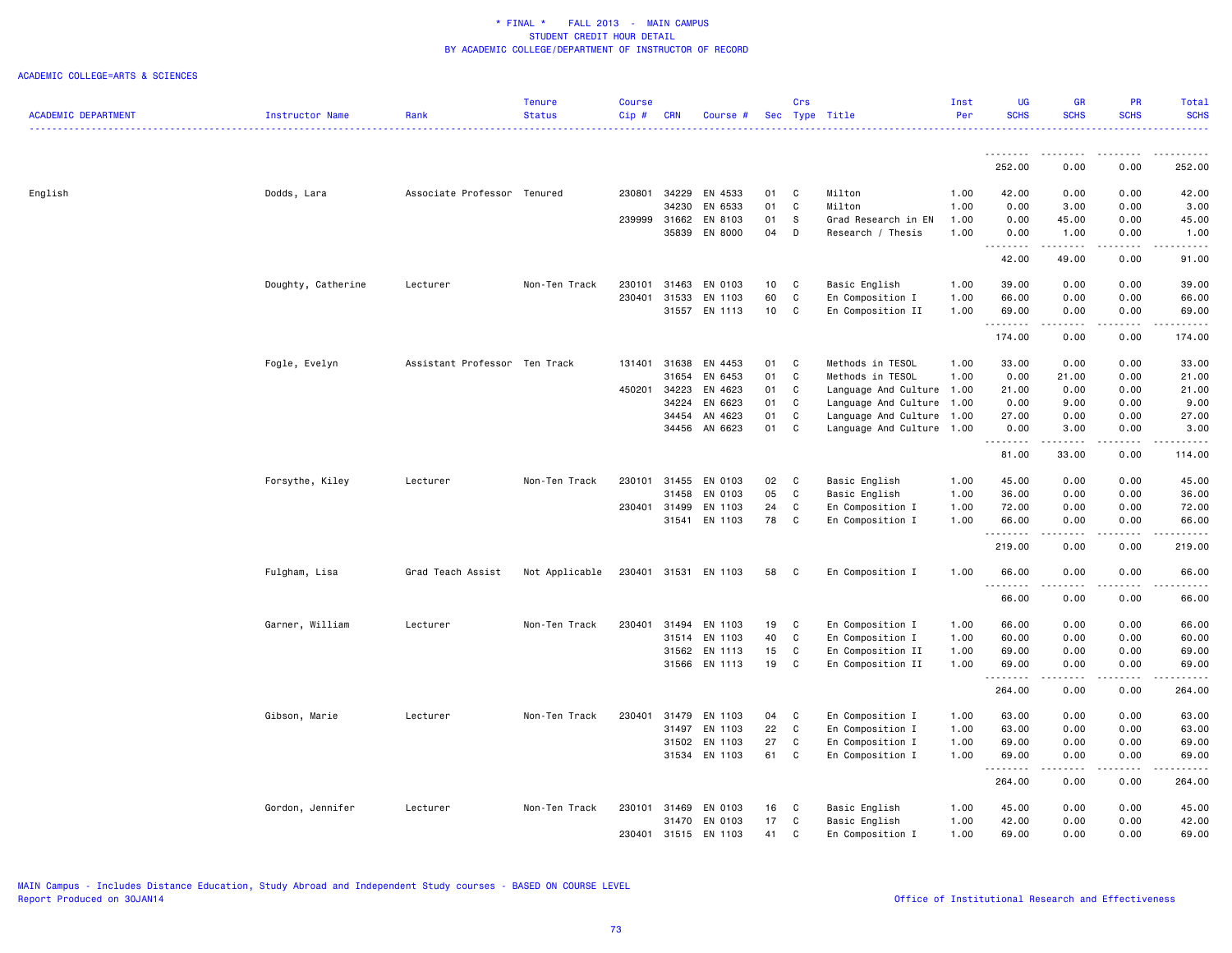### ACADEMIC COLLEGE=ARTS & SCIENCES

|                            |                                  |                               | <b>Tenure</b>  | <b>Course</b> |              |                       |       | Crs          |                           | Inst | UG          | <b>GR</b>                                                                                                                                                     | <b>PR</b>   | Total                  |
|----------------------------|----------------------------------|-------------------------------|----------------|---------------|--------------|-----------------------|-------|--------------|---------------------------|------|-------------|---------------------------------------------------------------------------------------------------------------------------------------------------------------|-------------|------------------------|
| <b>ACADEMIC DEPARTMENT</b> | Instructor Name                  | Rank                          | <b>Status</b>  | Cip#          | <b>CRN</b>   | Course #              |       |              | Sec Type Title            | Per  | <b>SCHS</b> | <b>SCHS</b>                                                                                                                                                   | <b>SCHS</b> | <b>SCHS</b>            |
|                            |                                  |                               |                |               |              |                       |       |              |                           |      |             |                                                                                                                                                               |             |                        |
|                            |                                  |                               |                |               |              |                       |       |              |                           |      | .<br>156.00 | .<br>0.00                                                                                                                                                     | .<br>0.00   | .<br>156.00            |
| English                    | Grimes, John Aaron               | Grad Teach Assist             | Not Applicable |               |              | 230401 31519 EN 1103  | 45    | C            | En Composition I          | 1.00 | 63.00       | 0.00                                                                                                                                                          | 0.00        | 63.00                  |
|                            |                                  |                               |                |               |              |                       |       |              |                           |      | .<br>63.00  | .<br>0.00                                                                                                                                                     | .<br>0.00   | .<br>63.00             |
|                            | Hagenston, Becky                 | Associate Professor           | Tenured        | 230501        | 31619        | EN 3303               | 02    | C            | Creative Writing          | 1.00 | 39.00       | 0.00                                                                                                                                                          | 0.00        | 39.00                  |
|                            |                                  |                               |                |               | 31629        | EN 3903               | 01    | C            | Intermediate Fiction      | 1.00 | 45.00       | 0.00                                                                                                                                                          | 0.00        | 45.00                  |
|                            |                                  |                               |                |               |              | 239999 35413 EN 8000  | 01    | D            | Research / Thesis         | 1.00 | 0.00<br>.   | 6.00<br>$\frac{1}{2} \left( \frac{1}{2} \right) \left( \frac{1}{2} \right) \left( \frac{1}{2} \right) \left( \frac{1}{2} \right)$                             | 0.00        | 6.00                   |
|                            |                                  |                               |                |               |              |                       |       |              |                           |      | 84.00       | 6.00                                                                                                                                                          | 0.00        | 90.00                  |
|                            | Hanshaw, Shirley                 | Associate Professor Tenured   |                |               | 230401 31623 | EN 3313               | 01    | C            | Writing for the Work 1.00 |      | 42.00       | 0.00                                                                                                                                                          | 0.00        | 42.00                  |
|                            |                                  |                               |                |               | 31624        | EN 3313               | 02    | C            | Writing for the Work 1.00 |      | 54.00<br>.  | 0.00<br>$\omega$ is a $\omega$                                                                                                                                | 0.00<br>.   | 54.00<br>$\frac{1}{2}$ |
|                            |                                  |                               |                |               |              |                       |       |              |                           |      | 96.00       | 0.00                                                                                                                                                          | 0.00        | 96.00                  |
|                            | Henshaw, Chelsea                 | Lecturer                      | Non-Ten Track  | 230401        | 31567        | EN 1113               | 20    | C            | En Composition II         | 1.00 | 66.00       | 0.00                                                                                                                                                          | 0.00        | 66.00                  |
|                            |                                  |                               |                |               |              | 31568 EN 1113         | 21    | C            | En Composition II         | 1.00 | 69.00<br>.  | 0.00<br>د د د د                                                                                                                                               | 0.00<br>.   | 69.00<br>.             |
|                            |                                  |                               |                |               |              |                       |       |              |                           |      | 135.00      | 0.00                                                                                                                                                          | 0.00        | 135.00                 |
|                            | Herd, Wendy                      | Assistant Professor Ten Track |                |               | 160102 31639 | EN 4463               | 01    | C            | Stud In 2nd Lang Acq 1.00 |      | 24.00       | 0.00                                                                                                                                                          | 0.00        | 24.00                  |
|                            |                                  |                               |                |               | 31655        | EN 6463               | 01    | C            | Stud In 2nd Lang Acq      | 1.00 | 0.00        | 12.00                                                                                                                                                         | 0.00        | 12.00                  |
|                            |                                  |                               |                | 239999        | 34689        | EN 4990               | 01    | C            | Special Topic In EN       | 1.00 | 24.00       | 0.00                                                                                                                                                          | 0.00        | 24.00                  |
|                            |                                  |                               |                |               | 34690        | EN 6990               | 01    | C            | Special Topic In EN       | 1.00 | 0.00<br>.   | 15.00<br>$\frac{1}{2} \left( \frac{1}{2} \right) \left( \frac{1}{2} \right) \left( \frac{1}{2} \right) \left( \frac{1}{2} \right) \left( \frac{1}{2} \right)$ | 0.00<br>.   | 15.00                  |
|                            |                                  |                               |                |               |              |                       |       |              |                           |      | 48.00       | 27.00                                                                                                                                                         | 0.00        | 75.00                  |
|                            | Hogan, Carolyn                   | Grad Teach Assist             | Not Applicable |               |              | 230401 31488 EN 1103  | 13    | $\mathbf{C}$ | En Composition I          | 1.00 | 69.00<br>.  | 0.00<br>.                                                                                                                                                     | 0.00<br>.   | 69.00<br>.             |
|                            |                                  |                               |                |               |              |                       |       |              |                           |      | 69.00       | 0.00                                                                                                                                                          | 0.00        | 69.00                  |
|                            | Jefferson-James, Latoya Lecturer |                               | Non-Ten Track  |               |              | 050201 30004 AAS 1063 | 03    | C            | Intro to African Ame 1.00 |      | 150.00<br>. | 0.00<br>د د د د                                                                                                                                               | 0.00<br>.   | 150.00<br>.            |
|                            |                                  |                               |                |               |              |                       |       |              |                           |      | 150.00      | 0.00                                                                                                                                                          | 0.00        | 150.00                 |
|                            | Johnson, Holly                   | Associate Professor           | Tenured        | 230401        | 31571        | EN 1113               | H01 C |              | Honors En Compositio 1.00 |      | 36.00       | 0.00                                                                                                                                                          | 0.00        | 36.00                  |
|                            |                                  |                               |                |               | 31572        | EN 1113               | H02 C |              | Honors En Compositio      | 1.00 | 45.00       | 0.00                                                                                                                                                          | 0.00        | 45.00                  |
|                            |                                  |                               |                |               |              | 240101 32275 HON 1163 | H02 S |              | The Quest I               | 1.00 | 48.00<br>.  | 0.00<br>المتمالين                                                                                                                                             | 0.00<br>.   | 48.00                  |
|                            |                                  |                               |                |               |              |                       |       |              |                           |      | 129.00      | 0.00                                                                                                                                                          | 0.00        | 129.00                 |
|                            | Kastner, Stacy                   | Assistant Professor Ten Track |                | 131305 31631  |              | EN 4243               | 01    | C            | Writing Center Tutor 1.00 |      | 9.00        | 0.00                                                                                                                                                          | 0.00        | 9.00                   |
|                            |                                  |                               |                |               | 31647        | EN 6243               | 01    | C            | Writing Center Tutor      | 1.00 | 0.00        | 21.00                                                                                                                                                         | 0.00        | 21.00                  |
|                            |                                  |                               |                |               |              | 230401 31477 EN 1103  | 02    | C            | En Composition I          | 1.00 | 72.00<br>.  | 0.00<br>.                                                                                                                                                     | 0.00<br>.   | 72.00<br>.             |
|                            |                                  |                               |                |               |              |                       |       |              |                           |      | 81.00       | 21.00                                                                                                                                                         | 0.00        | 102.00                 |
|                            | Kimbrough, Courtney              | Instructor                    | Non-Ten Track  |               | 230401 31516 | EN 1103               | 42    | C            | En Composition I          | 1.00 | 72.00       | 0.00                                                                                                                                                          | 0.00        | 72.00                  |
|                            |                                  |                               |                |               |              | 31579 EN 1173         | 06    | C            | Accelerated Comp II       | 1.00 | 51.00       | 0.00                                                                                                                                                          | 0.00        | 51.00                  |
|                            |                                  |                               |                |               | 31580        | EN 1173               | 07    | C            | Accelerated Comp II       | 1.00 | 36.00       | 0.00                                                                                                                                                          | 0.00        | 36.00                  |
|                            |                                  |                               |                |               |              | 35920 EN 1173         | 12    | C            | Accelerated Comp II       | 1.00 | 51.00       | 0.00                                                                                                                                                          | 0.00        | 51.00                  |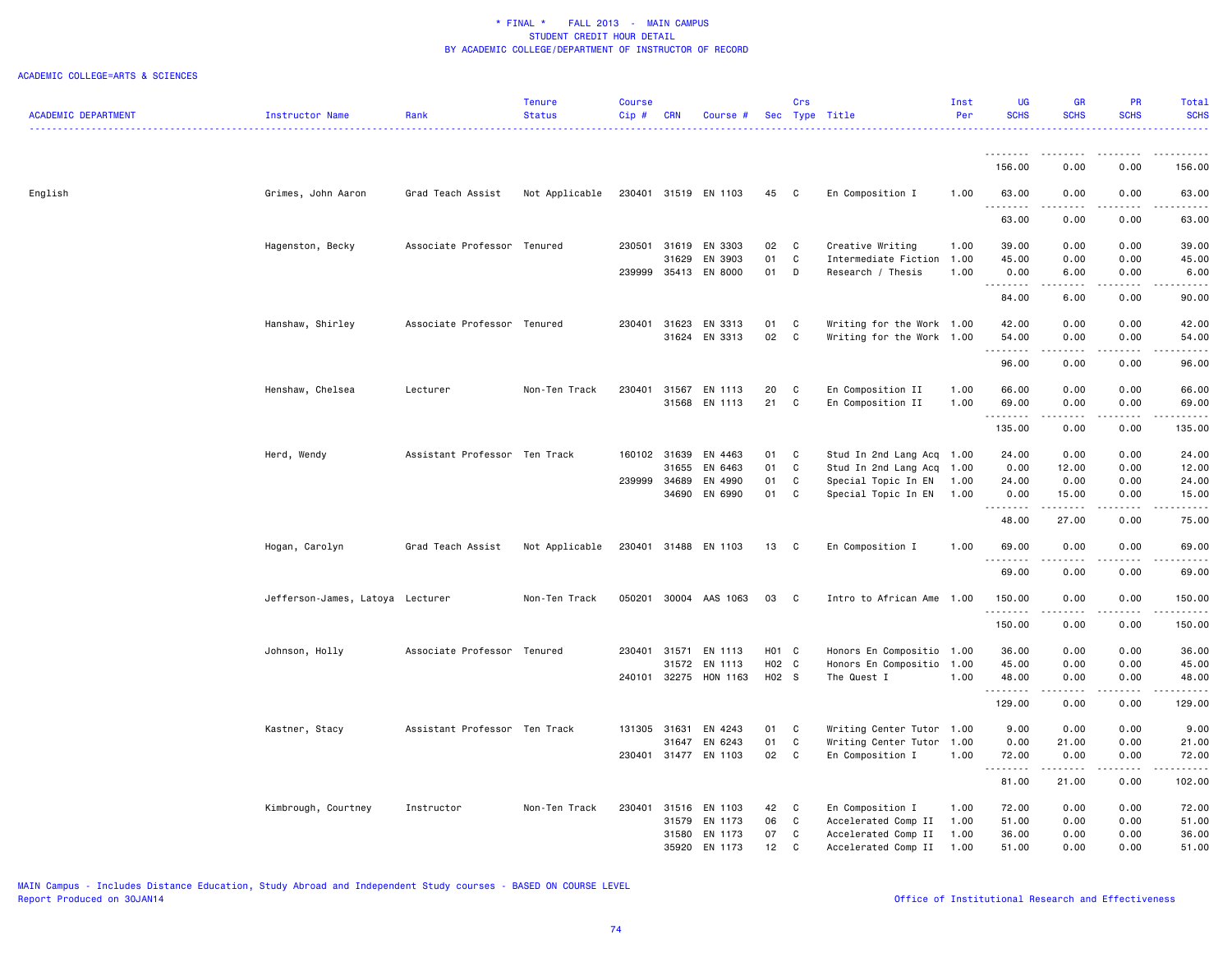|                            |                 |                             | <b>Tenure</b>  | <b>Course</b> |            |                      |       | Crs          |                           | Inst | <b>UG</b>                      | <b>GR</b>             | <b>PR</b>                                                                                                                         | Total            |
|----------------------------|-----------------|-----------------------------|----------------|---------------|------------|----------------------|-------|--------------|---------------------------|------|--------------------------------|-----------------------|-----------------------------------------------------------------------------------------------------------------------------------|------------------|
| <b>ACADEMIC DEPARTMENT</b> | Instructor Name | Rank                        | <b>Status</b>  | Cip#          | <b>CRN</b> | Course #             |       |              | Sec Type Title            | Per  | <b>SCHS</b>                    | <b>SCHS</b>           | <b>SCHS</b>                                                                                                                       | <b>SCHS</b><br>. |
|                            |                 |                             |                |               |            |                      |       |              |                           |      |                                |                       |                                                                                                                                   |                  |
|                            |                 |                             |                |               |            |                      |       |              |                           |      | 210.00                         | 0.00                  | 0.00                                                                                                                              | 210.00           |
| English                    | Knight, Wilson  | Grad Teach Assist           | Not Applicable |               |            | 230101 31460 EN 0103 | 07    | $\mathbf{C}$ | Basic English             | 1.00 | 39.00                          | 0.00                  | 0.00                                                                                                                              | 39.00            |
|                            |                 |                             |                |               |            |                      |       |              |                           |      | .<br>39.00                     | .<br>0.00             | .<br>0.00                                                                                                                         | .<br>39.00       |
|                            | Kolev, Sava     | Grad Teach Assist           | Not Applicable |               |            | 230101 31459 EN 0103 | 06    | C            | Basic English             | 1.00 | 39.00                          | 0.00                  | 0.00                                                                                                                              | 39.00            |
|                            |                 |                             |                |               |            |                      |       |              |                           |      | .<br>39.00                     | .<br>0.00             | .<br>0.00                                                                                                                         | .<br>39.00       |
|                            | Lammert, Thomas | Grad Teach Assist           | Not Applicable |               |            | 230101 31456 EN 0103 | 03    | C            | Basic English             | 1.00 | 33.00                          | 0.00                  | 0.00                                                                                                                              | 33.00            |
|                            |                 |                             |                |               |            |                      |       |              |                           |      | .<br>33.00                     | $\frac{1}{2}$<br>0.00 | $\frac{1}{2}$<br>0.00                                                                                                             | .<br>33.00       |
|                            | Leonard, Ashley | Instructor                  | Non-Ten Track  | 230301        | 31597      | EN 2203              | 13    | C            | Intro To Literature       | 1.00 | 81.00                          | 0.00                  | 0.00                                                                                                                              | 81.00            |
|                            |                 |                             |                | 230401        | 31581      | EN 1173              | 08    | C            | Accelerated Comp II       | 1.00 | 54.00                          | 0.00                  | 0.00                                                                                                                              | 54.00            |
|                            |                 |                             |                |               | 31584      | EN 1173              | 11    | C            | Accelerated Comp II       | 1.00 | 60.00                          | 0.00                  | 0.00                                                                                                                              | 60.00            |
|                            |                 |                             |                |               |            | 35918 EN 1173        | 13    | C            | Accelerated Comp II       | 1.00 | 57.00<br><b><i><u></u></i></b> | 0.00<br>.             | 0.00<br>.                                                                                                                         | 57.00<br>.       |
|                            |                 |                             |                |               |            |                      |       |              |                           |      | 252.00                         | 0.00                  | 0.00                                                                                                                              | 252.00           |
|                            | Little, Matthew | Associate Professor Tenured |                | 230701        | 31608      | EN 2243              | 01    | C            | American Lit Before       | 1.00 | 42.00                          | 0.00                  | 0.00                                                                                                                              | 42.00            |
|                            |                 |                             |                |               | 31610      | EN 2243              | 04    | $\mathbf C$  | American Lit Before       | 1.00 | 39.00                          | 0.00                  | 0.00                                                                                                                              | 39.00            |
|                            |                 |                             |                |               |            | 231101 33895 EN 4223 | 501 C |              | Prin Legal Writing        | 1.00 | 57.00<br>.                     | 0.00                  | 0.00<br>$\sim$ $\sim$ $\sim$ $\sim$                                                                                               | 57.00<br>.       |
|                            |                 |                             |                |               |            |                      |       |              |                           |      | 138.00                         | 0.00                  | 0.00                                                                                                                              | 138.00           |
|                            | Lockhart, Cory  | Lecturer                    | Non-Ten Track  | 230401        | 31500      | EN 1103              | 25    | C            | En Composition I          | 1.00 | 60.00                          | 0.00                  | 0.00                                                                                                                              | 60.00            |
|                            |                 |                             |                |               | 31513      | EN 1103              | 39    | C            | En Composition I          | 1.00 | 63.00                          | 0.00                  | 0.00                                                                                                                              | 63.00            |
|                            |                 |                             |                |               | 31544      | EN 1103              | 82    | C            | En Composition I          | 1.00 | 69.00                          | 0.00                  | 0.00                                                                                                                              | 69.00            |
|                            |                 |                             |                |               |            | 31553 EN 1113        | 06    | C            | En Composition II         | 1.00 | 63.00                          | 0.00                  | 0.00                                                                                                                              | 63.00            |
|                            |                 |                             |                |               |            |                      |       |              |                           |      | .<br>255.00                    | 0.00                  | 0.00                                                                                                                              | 255.00           |
|                            | Long, Jeffrey   | Lecturer                    | Non-Ten Track  | 230401        | 31525      | EN 1103              | 51    | C            | En Composition I          | 1.00 | 63.00                          | 0.00                  | 0.00                                                                                                                              | 63.00            |
|                            |                 |                             |                |               | 31526      | EN 1103              | 52    | $\mathbf{C}$ | En Composition I          | 1.00 | 66.00                          | 0.00                  | 0.00                                                                                                                              | 66.00            |
|                            |                 |                             |                |               | 31560      | EN 1113              | 13    | C            | En Composition II         | 1.00 | 60.00                          | 0.00                  | 0.00                                                                                                                              | 60.00            |
|                            |                 |                             |                |               |            | 31569 EN 1113        | 22    | C            | En Composition II         | 1.00 | 63.00                          | 0.00                  | 0.00                                                                                                                              | 63.00            |
|                            |                 |                             |                |               |            |                      |       |              |                           |      | 252.00                         | 0.00                  | 0.00                                                                                                                              | 252.00           |
|                            | Long, Loreeda   | Grad Teach Assist           | Not Applicable |               |            | 230101 31472 EN 0103 | 19    | $\mathbf{C}$ | Basic English             | 1.00 | 39.00<br>.                     | 0.00<br>.             | 0.00<br>$\frac{1}{2} \left( \frac{1}{2} \right) \left( \frac{1}{2} \right) \left( \frac{1}{2} \right) \left( \frac{1}{2} \right)$ | 39.00            |
|                            |                 |                             |                |               |            |                      |       |              |                           |      | 39.00                          | 0.00                  | 0.00                                                                                                                              | 39.00            |
|                            | Marsh, Kelly    | Associate Professor Tenured |                | 230401        | 31573      | EN 1113              | H03 C |              | Honors En Compositio 1.00 |      | 39.00                          | 0.00                  | 0.00                                                                                                                              | 39.00            |
|                            |                 |                             |                | 239999        | 31645      | EN 4943              | 01    | C            | Form/Theory Fiction       | 1.00 | 45.00                          | 0.00                  | 0.00                                                                                                                              | 45.00            |
|                            |                 |                             |                |               | 31661      | EN 6943              | 01    | C            | Form/Theory Fiction       | 1.00 | 0.00                           | 15.00                 | 0.00                                                                                                                              | 15.00            |
|                            |                 |                             |                |               |            | 35423 EN 8000        | 03    | D            | Research / Thesis         | 1.00 | 0.00<br>.                      | 3.00                  | 0.00<br>.                                                                                                                         | 3.00<br>.        |
|                            |                 |                             |                |               |            |                      |       |              |                           |      | 84.00                          | 18.00                 | 0.00                                                                                                                              | 102.00           |
|                            | Mastley, Carrie | Grad Teach Assist           | Not Applicable |               |            | 230401 31506 EN 1103 | 31    | $\mathbf{C}$ | En Composition I          | 1.00 | 69.00                          | 0.00                  | 0.00                                                                                                                              | 69.00            |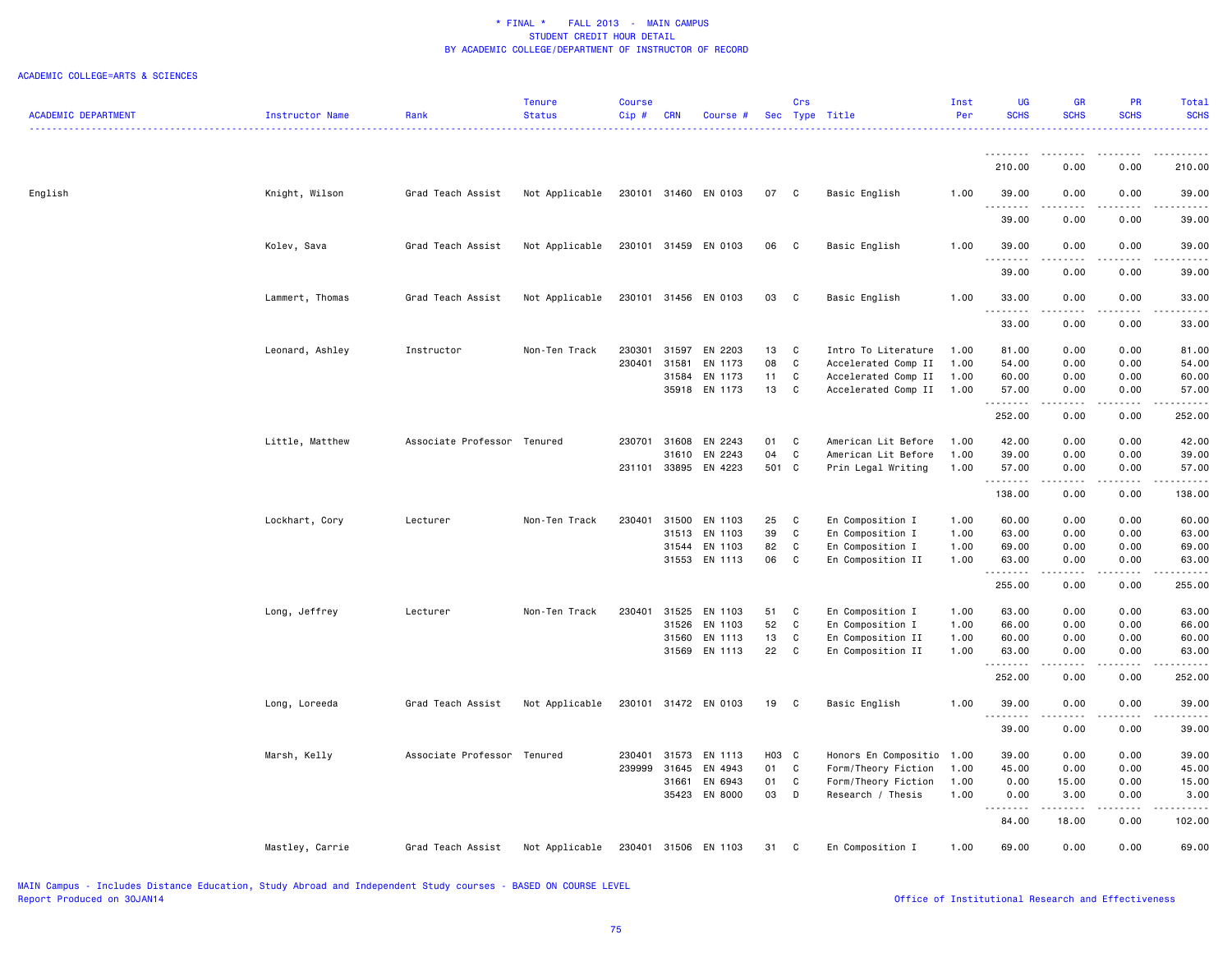| <b>ACADEMIC DEPARTMENT</b> | Instructor Name    | Rank                          | <b>Tenure</b><br><b>Status</b> | <b>Course</b><br>Cip# | <b>CRN</b>     | Course #             |          | Crs          | Sec Type Title                       | Inst<br>Per  | UG<br><b>SCHS</b>    | <b>GR</b><br><b>SCHS</b> | PR<br><b>SCHS</b>                                                                                                                                            | Total<br><b>SCHS</b> |
|----------------------------|--------------------|-------------------------------|--------------------------------|-----------------------|----------------|----------------------|----------|--------------|--------------------------------------|--------------|----------------------|--------------------------|--------------------------------------------------------------------------------------------------------------------------------------------------------------|----------------------|
|                            |                    |                               | <u>.</u>                       |                       |                |                      |          |              |                                      |              |                      |                          |                                                                                                                                                              |                      |
|                            |                    |                               |                                |                       |                |                      |          |              |                                      |              | . <b>.</b><br>69.00  | .<br>0.00                | .<br>0.00                                                                                                                                                    | <u>.</u><br>69.00    |
|                            |                    |                               |                                |                       |                |                      |          |              |                                      |              |                      |                          |                                                                                                                                                              |                      |
| English                    | Mattison, Suzanne  | Lecturer                      | Non-Ten Track                  | 230101                |                | 31457 EN 0103        | 04       | C            | Basic English                        | 1.00         | 39.00                | 0.00                     | 0.00                                                                                                                                                         | 39.00                |
|                            |                    |                               |                                | 230401                | 31487<br>31496 | EN 1103<br>EN 1103   | 12<br>21 | C<br>C       | En Composition I<br>En Composition I | 1.00<br>1.00 | 69.00<br>69.00       | 0.00<br>0.00             | 0.00<br>0.00                                                                                                                                                 | 69.00<br>69.00       |
|                            |                    |                               |                                |                       |                |                      |          |              |                                      |              | .                    |                          |                                                                                                                                                              |                      |
|                            |                    |                               |                                |                       |                |                      |          |              |                                      |              | 177.00               | 0.00                     | 0.00                                                                                                                                                         | 177.00               |
|                            | McCool, Brenda     | Lecturer                      | Non-Ten Track                  | 230401                |                | 31485 EN 1103        | 10       | $\mathbf c$  | En Composition I                     | 1.00         | 72.00                | 0.00                     | 0.00                                                                                                                                                         | 72.00                |
|                            |                    |                               |                                |                       |                | 31489 EN 1103        | 14       | $\mathbf c$  | En Composition I                     | 1.00         | 66.00                | 0.00                     | 0.00                                                                                                                                                         | 66.00                |
|                            |                    |                               |                                |                       |                |                      |          |              |                                      |              | .<br>138.00          | $- - - -$<br>0.00        | .<br>0.00                                                                                                                                                    | .<br>138.00          |
|                            | Mears, Nicklaus    | Grad Teach Assist             | Not Applicable                 |                       |                | 230101 31462 EN 0103 | 09       | $\mathbf{C}$ | Basic English                        | 1.00         | 45.00                | 0.00                     | 0.00                                                                                                                                                         | 45.00                |
|                            |                    |                               |                                |                       |                |                      |          |              |                                      |              | .                    | .                        | .                                                                                                                                                            |                      |
|                            |                    |                               |                                |                       |                |                      |          |              |                                      |              | 45.00                | 0.00                     | 0.00                                                                                                                                                         | 45.00                |
|                            | Montgomery, Marian | Non-Faculty                   | Not Applicable                 | 240101                |                | 36221 GLA 4990       | 01 C     |              | Special Topics in GL 1.00            |              | 12.00                | 0.00<br>.                | 0.00                                                                                                                                                         | 12.00                |
|                            |                    |                               |                                |                       |                |                      |          |              |                                      |              | 12.00                | 0.00                     | 0.00                                                                                                                                                         | 12.00                |
|                            | Mordecki, Rachel   | Grad Teach Assist             | Not Applicable                 |                       |                | 230401 31517 EN 1103 | 43       | $\mathbf{C}$ | En Composition I                     | 1.00         | 72.00                | 0.00                     | 0.00                                                                                                                                                         | 72.00                |
|                            |                    |                               |                                |                       |                |                      |          |              |                                      |              | .<br>72.00           | $\cdots$<br>0.00         | -----<br>0.00                                                                                                                                                | 72.00                |
|                            | Morgan, Matthew    | Grad Teach Assist             | Not Applicable                 |                       |                | 230101 31473 EN 0103 | 20       | $\mathbf{C}$ | Basic English                        | 1.00         | 36.00                | 0.00                     | 0.00                                                                                                                                                         | 36.00                |
|                            |                    |                               |                                |                       |                |                      |          |              |                                      |              | <u>.</u><br>36.00    | $\frac{1}{2}$<br>0.00    | $- - - - -$<br>0.00                                                                                                                                          | .<br>36.00           |
|                            |                    |                               |                                |                       |                |                      |          |              |                                      |              |                      |                          |                                                                                                                                                              |                      |
|                            | Moseley, Jessica   | Grad Teach Assist             | Not Applicable                 | 230401                |                | 31509 EN 1103        | 35       | C            | En Composition I                     | 1.00         | 69.00<br>.           | 0.00<br>المتمالين        | 0.00<br>$\frac{1}{2} \left( \frac{1}{2} \right) \left( \frac{1}{2} \right) \left( \frac{1}{2} \right) \left( \frac{1}{2} \right) \left( \frac{1}{2} \right)$ | 69.00<br>.           |
|                            |                    |                               |                                |                       |                |                      |          |              |                                      |              | 69.00                | 0.00                     | 0.00                                                                                                                                                         | 69.00                |
|                            | O'Neill, Bonnie    | Assistant Professor Ten Track |                                | 230401                | 31625          | EN 3414              | 02       | C            | Crit Writ/Resrch Lit 1.00            |              | 32.00                | 0.00                     | 0.00                                                                                                                                                         | 32.00                |
|                            |                    |                               |                                | 230701                | 31609          | EN 2243              | 02       | C            | American Lit Before                  | 1.00         | 75.00                | 0.00                     | 0.00                                                                                                                                                         | 75.00                |
|                            |                    |                               |                                |                       |                | 31611 EN 2243        | 05       | C            | American Lit Before                  | 1.00         | 81.00<br>--------    | 0.00<br>.                | 0.00<br>-----                                                                                                                                                | 81.00<br>.           |
|                            |                    |                               |                                |                       |                |                      |          |              |                                      |              | 188.00               | 0.00                     | 0.00                                                                                                                                                         | 188.00               |
|                            | Olson, Peter       | Lecturer                      | Non-Ten Track                  | 230401                | 31529          | EN 1103              | 56       | C            | En Composition I                     | 1.00         | 69.00                | 0.00                     | 0.00                                                                                                                                                         | 69.00                |
|                            |                    |                               |                                |                       |                | 33893 EN 1103        | 501 C    |              | En Composition I                     | 1.00         | 39.00                | 0.00                     | 0.00                                                                                                                                                         | 39.00                |
|                            |                    |                               |                                |                       |                | 34615 EN 3313        | 501 C    |              | Writing for the Work 1.00            |              | 36.00                | 0.00                     | 0.00                                                                                                                                                         | 36.00                |
|                            |                    |                               |                                | 230701                |                | 31612 EN 2243        | 06       | C            | American Lit Before                  | 1.00         | 75.00<br>.           | 0.00                     | 0.00                                                                                                                                                         | 75.00                |
|                            |                    |                               |                                |                       |                |                      |          |              |                                      |              | 219.00               | 0.00                     | 0.00                                                                                                                                                         | 219.00               |
|                            | Parks, Jalesa      | Grad Teach Assist             | Not Applicable                 | 230401                |                | 31478 EN 1103        | 03       | C            | En Composition I                     | 1.00         | 69.00                | 0.00                     | 0.00                                                                                                                                                         | 69.00                |
|                            |                    |                               |                                |                       |                | 31484 EN 1103        | 09       | C            | En Composition I                     | 1.00         | 72.00                | 0.00                     | 0.00                                                                                                                                                         | 72.00                |
|                            |                    |                               |                                |                       |                |                      |          |              |                                      |              | . <b>.</b><br>141.00 | .<br>0.00                | -----<br>0.00                                                                                                                                                | 141.00               |
|                            | Parr, Susan        | Lecturer                      | Non-Ten Track                  | 230101                |                | 31454 EN 0103        | 01       | <b>C</b>     | Basic English                        | 1.00         | 42.00                | 0.00                     | 0.00                                                                                                                                                         | 42.00                |
|                            |                    |                               |                                | 230401                | 31520          | EN 1103              | 46       | C            | En Composition I                     | 1.00         | 66.00                | 0.00                     | 0.00                                                                                                                                                         | 66.00                |
|                            |                    |                               |                                |                       |                | 31524 EN 1103        | 50       | $\mathbb{C}$ | En Composition I                     | 1.00         | 72.00                | 0.00                     | 0.00                                                                                                                                                         | 72.00                |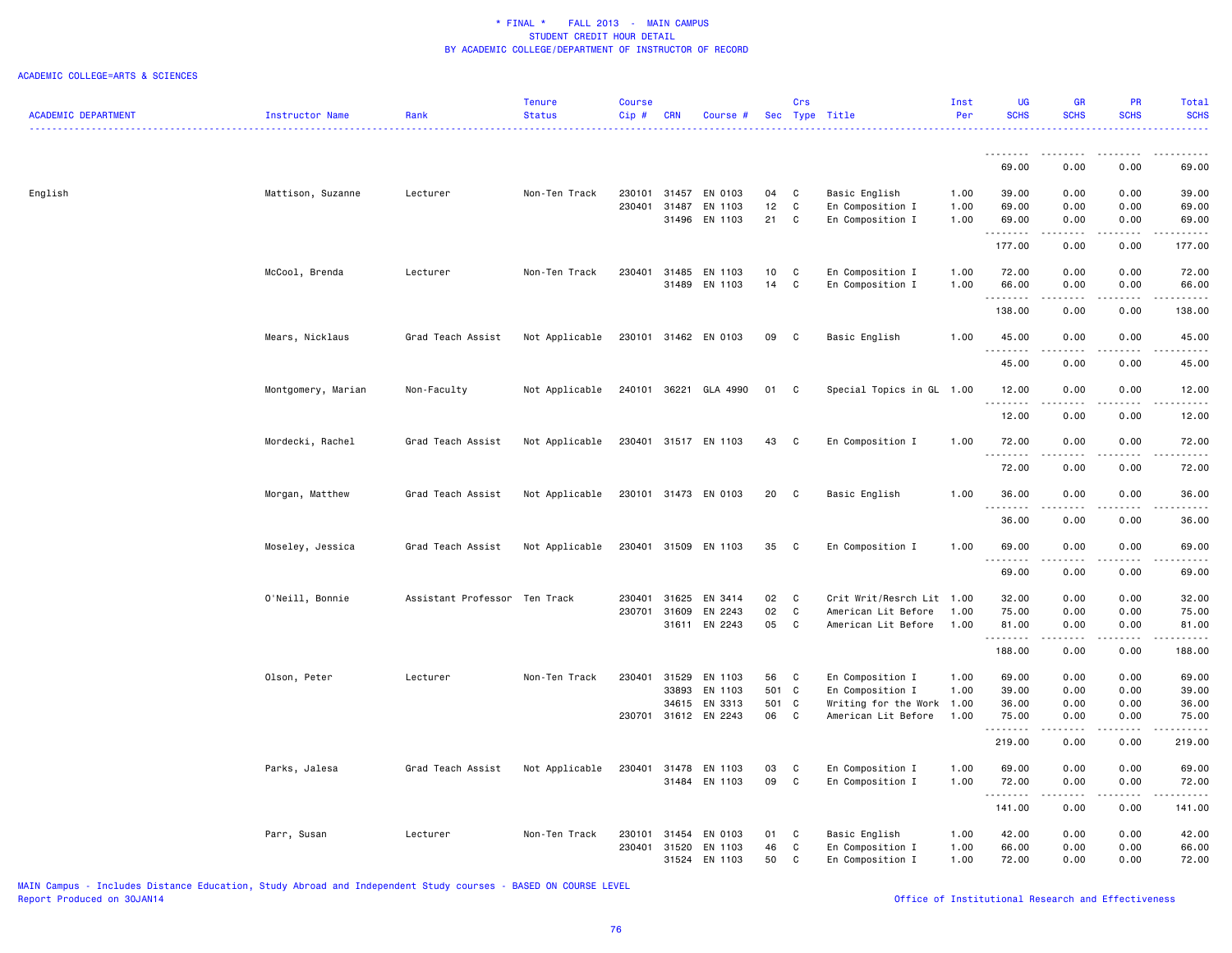|                            |                      |                               | <b>Tenure</b>  | <b>Course</b> |                |                      |          | Crs          |                           | Inst         | <b>UG</b>        | GR            | <b>PR</b>                           | Total                 |
|----------------------------|----------------------|-------------------------------|----------------|---------------|----------------|----------------------|----------|--------------|---------------------------|--------------|------------------|---------------|-------------------------------------|-----------------------|
| <b>ACADEMIC DEPARTMENT</b> | Instructor Name      | Rank                          | <b>Status</b>  | Cip#          | <b>CRN</b>     | Course #             |          |              | Sec Type Title            | Per          | <b>SCHS</b>      | <b>SCHS</b>   | <b>SCHS</b>                         | <b>SCHS</b><br>.      |
|                            |                      |                               |                |               |                |                      |          |              |                           |              | .                |               |                                     |                       |
|                            |                      |                               |                |               |                |                      |          |              |                           |              | 180.00           | 0.00          | 0.00                                | 180.00                |
| English                    | Pierce, Catherine    | Associate Professor Tenured   |                |               | 230501 31620   | EN 3303              | 03       | C            | Creative Writing          | 1.00         | 45.00            | 0.00          | 0.00                                | 45.00                 |
|                            |                      |                               |                |               | 31621          | EN 3303              | 04       | C            | Creative Writing          | 1.00         | 42.00            | 0.00          | 0.00                                | 42.00                 |
|                            |                      |                               |                |               | 31648          | EN 6303              | 01       | C            | Craft Of Poetry           | 1.00         | 0.00             | 18.00         | 0.00                                | 18.00                 |
|                            |                      |                               |                | 239999        | 31632          | EN 4303              | 01       | C            | Craft Of Poetry           | 1.00         | 18.00            | 0.00          | 0.00                                | 18.00                 |
|                            |                      |                               |                |               | 35126          | EN 4000              | 02       | $\mathbf{I}$ | Directed Indiv Study      | 1.00         | 3.00             | 0.00          | 0.00                                | 3.00                  |
|                            |                      |                               |                |               | 35414          | EN 8000              | 02       | D            | Research / Thesis         | 1.00         | 0.00             | 6.00          | 0.00                                | 6.00                  |
|                            |                      |                               |                |               | 35439          | EN 7000              | 01       | $\mathbf I$  | Directed Indiv Study 1.00 |              | 0.00             | 3.00          | 0.00                                | 3.00                  |
|                            |                      |                               |                |               | 35440          | EN 7000              | 02       | $\mathbf{I}$ |                           |              | 0.00             | 3.00          | 0.00                                | 3.00                  |
|                            |                      |                               |                |               |                |                      | 03       |              | Directed Indiv Study 1.00 |              |                  |               |                                     |                       |
|                            |                      |                               |                |               | 35441          | EN 7000              |          | I            | Directed Indiv Study      | 1.00         | 0.00<br>.        | 3.00          | 0.00                                | 3.00<br>$\frac{1}{2}$ |
|                            |                      |                               |                |               |                |                      |          |              |                           |              | 108.00           | 33.00         | 0.00                                | 141.00                |
|                            | Pizer, Ginger        | Assistant Professor Ten Track |                | 160102        | 30204          | AN 4403              | 01       | C            | Intro To Linguistics 1.00 |              | 9.00             | 0.00          | 0.00                                | 9.00                  |
|                            |                      |                               |                |               | 30205          | AN 4403              | 02       | C            | Intro To Linguistics      | 1.00         | 15.00            | 0.00          | 0.00                                | 15.00                 |
|                            |                      |                               |                |               | 31627          | EN 3423              | 01       | C            | Desc Eng Grammar          | 1.00         | 66.00            | 0.00          | 0.00                                | 66.00                 |
|                            |                      |                               |                |               | 31634          | EN 4403              | 01       | C            | Intro To Linguistics 1.00 |              | 42.00            | 0.00          | 0.00                                | 42.00                 |
|                            |                      |                               |                |               | 31635          | EN 4403              | 02       | C            | Intro To Linguistics 1.00 |              | 45.00            | 0.00          | 0.00                                | 45.00                 |
|                            |                      |                               |                |               | 31650          | EN 6403              | 01       | C            | Intro To Linguistics 1.00 |              | 0.00             | 6.00          | 0.00                                | 6.00                  |
|                            |                      |                               |                |               | 31651          | EN 6403              | 02       | C            | Intro To Linguistics 1.00 |              | 0.00             | 3.00          | 0.00                                | 3.00                  |
|                            |                      |                               |                |               |                |                      |          |              |                           |              | .<br>177.00      | .<br>9.00     | $\sim$ $\sim$ $\sim$ $\sim$<br>0.00 | والمناصبات<br>186.00  |
|                            |                      |                               |                |               |                |                      |          |              |                           |              |                  |               |                                     |                       |
|                            | Price, Marty         | Instructor                    | Non-Ten Track  | 230701        | 31614          | EN 2253              | 03       | C            | American Lit After 1 1.00 |              | 81.00            | 0.00          | 0.00                                | 81.00                 |
|                            |                      |                               |                | 230801        | 31601          | EN 2213              | 03       | C            | English Lit Before 1 1.00 |              | 69.00            | 0.00          | 0.00                                | 69.00                 |
|                            |                      |                               |                |               |                | 31602 EN 2213        | 04       | C            | English Lit Before 1 1.00 |              | 78.00<br>.       | 0.00          | 0.00<br>$- - - - -$                 | 78.00<br>.            |
|                            |                      |                               |                |               |                |                      |          |              |                           |              | 228.00           | 0.00          | 0.00                                | 228.00                |
|                            | Purl, Laura          | Grad Teach Assist             | Not Applicable |               |                | 230101 31467 EN 0103 | 14       | C            | Basic English             | 1.00         | 36.00            | 0.00          | 0.00                                | 36.00                 |
|                            |                      |                               |                |               |                |                      |          |              |                           |              | <b></b><br>36.00 | .<br>0.00     | .<br>0.00                           | . <u>.</u> .<br>36.00 |
|                            | Raymond, Richard     | Professor                     | Tenured        | 230401        | 31626          | EN 3414              | 03       | C            | Crit Writ/Resrch Lit 1.00 |              | 52.00            | 0.00          | 0.00                                | 52.00                 |
|                            |                      |                               |                |               | 31630          | EN 4111              | 01       | C            | Portfol & Reflec Wri 1.00 |              | 36.00            | 0.00          | 0.00                                | 36.00                 |
|                            |                      |                               |                |               |                | 35960 EN 1173        | 14       | C            | Accelerated Comp II 1.00  |              | 48.00            | 0.00          | 0.00                                | 48.00                 |
|                            |                      |                               |                |               |                |                      |          |              |                           |              | .<br>136.00      | -----<br>0.00 | .<br>0.00                           | .<br>136.00           |
|                            | Redd, James          | Lecturer                      | Non-Ten Track  | 230401        | 31483          | EN 1103              | 08       | C            | En Composition I          | 1.00         | 66.00            | 0.00          | 0.00                                | 66.00                 |
|                            |                      |                               |                |               | 31501          | EN 1103              | 26       | C            | En Composition I          | 1.00         | 69.00            | 0.00          | 0.00                                | 69.00                 |
|                            |                      |                               |                |               |                | 31545 EN 1103        | 83       | C            | En Composition I          | 1.00         | 66.00            | 0.00          | 0.00                                | 66.00                 |
|                            |                      |                               |                |               |                | 31565 EN 1113        | 18       | C            | En Composition II         | 1.00         | 66.00            | 0.00          | 0.00                                | 66.00                 |
|                            |                      |                               |                |               |                |                      |          |              |                           |              | .<br>267.00      | .<br>0.00     | <b>.</b><br>0.00                    | .<br>267.00           |
|                            | Robinson, Kristopher | Lecturer                      | Non-Ten Track  | 230401        | 31492          | EN 1103              | 17       | C            | En Composition I          | 1.00         | 60.00            | 0.00          | 0.00                                | 60.00                 |
|                            |                      |                               |                |               | 31510          | EN 1103              | 36       | C            | En Composition I          | 1.00         | 69.00            | 0.00          | 0.00                                | 69.00                 |
|                            |                      |                               |                |               |                |                      |          | C            |                           |              |                  |               | 0.00                                |                       |
|                            |                      |                               |                |               | 31530<br>31551 | EN 1103              | 57<br>04 | C            | En Composition I          | 1.00<br>1.00 | 69.00            | 0.00          |                                     | 69.00                 |
|                            |                      |                               |                |               |                | EN 1113              |          |              | En Composition II         |              | 66.00<br>.       | 0.00<br>.     | 0.00<br>$- - - - -$                 | 66.00<br><u>.</u>     |
|                            |                      |                               |                |               |                |                      |          |              |                           |              | 264.00           | 0.00          | 0.00                                | 264.00                |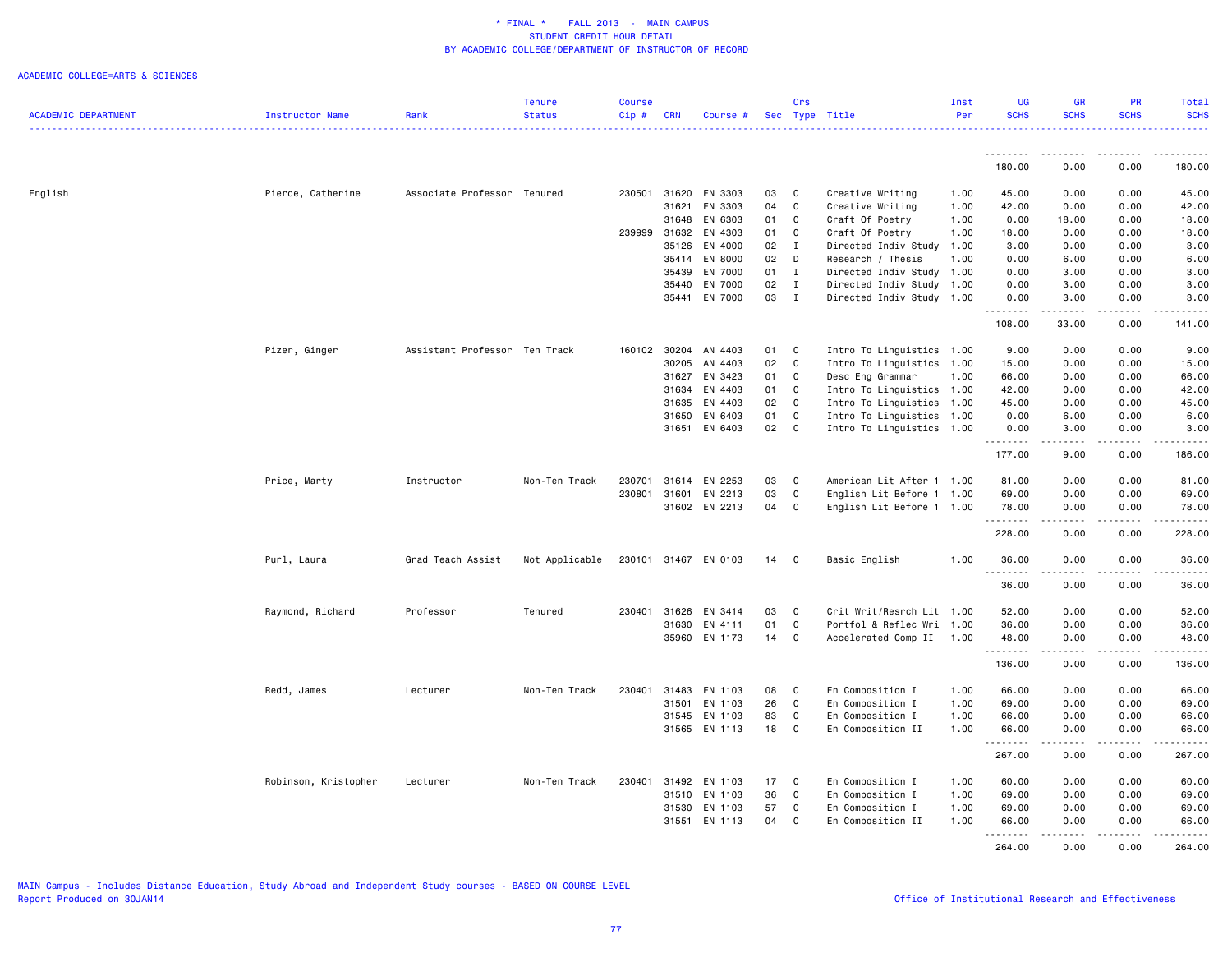#### ACADEMIC COLLEGE=ARTS & SCIENCES

|                            |                    |                               | <b>Tenure</b>  | <b>Course</b> |            |               |    | Crs          |                           | Inst | <b>UG</b>            | <b>GR</b>     | <b>PR</b>                   | <b>Total</b>           |
|----------------------------|--------------------|-------------------------------|----------------|---------------|------------|---------------|----|--------------|---------------------------|------|----------------------|---------------|-----------------------------|------------------------|
| <b>ACADEMIC DEPARTMENT</b> | Instructor Name    | Rank                          | <b>Status</b>  | Cip#          | <b>CRN</b> | Course #      |    |              | Sec Type Title            | Per  | <b>SCHS</b><br>.     | <b>SCHS</b>   | <b>SCHS</b><br>$-2 - 1 - 1$ | <b>SCHS</b>            |
|                            |                    |                               |                |               |            |               |    |              |                           |      |                      | $-1 - 1 - 1$  |                             | .                      |
| English                    | Salter, Katherine  | Lecturer                      | Non-Ten Track  | 230401        | 31508      | EN 1103       | 33 | C            | En Composition I          | 1.00 | 60.00                | 0.00          | 0.00                        | 60.00                  |
|                            |                    |                               |                |               | 31536      | EN 1103       | 71 | C            | En Composition I          | 1.00 | 60.00                | 0.00          | 0.00                        | 60.00                  |
|                            |                    |                               |                |               | 31558      | EN 1113       | 11 | C            | En Composition II         | 1.00 | 69.00                | 0.00          | 0.00                        | 69.00                  |
|                            |                    |                               |                |               |            | 31563 EN 1113 | 16 | C            | En Composition II         | 1.00 | 72.00                | 0.00          | 0.00                        | 72.00                  |
|                            |                    |                               |                |               |            |               |    |              |                           |      | .<br>261.00          | .<br>0.00     | .<br>0.00                   | .<br>261.00            |
|                            | Sanders, Shelly    | Instructor                    | Non-Ten Track  | 230301        | 31587      | EN 2203       | 03 | C            | Intro To Literature       | 1.00 | 90.00                | 0.00          | 0.00                        | 90.00                  |
|                            |                    |                               |                |               | 35919      | EN 2203       | 16 | C            | Intro To Literature       | 1.00 | 78.00                | 0.00          | 0.00                        | 78.00                  |
|                            |                    |                               |                | 230401        | 31486      | EN 1103       | 11 | C            | En Composition I          | 1.00 | 66.00                | 0.00          | 0.00                        | 66.00                  |
|                            |                    |                               |                |               | 31491      | EN 1103       | 16 | C            | En Composition I          | 1.00 | 66.00                | 0.00          | 0.00                        | 66.00                  |
|                            |                    |                               |                |               |            |               |    |              |                           |      | .<br>300.00          | .<br>0.00     | .<br>0.00                   | .<br>300.00            |
|                            | Shaffer, Donald    | Assistant Professor Ten Track |                | 050201        | 30003      | AAS 1063      | 02 | C            | Intro to African Ame      | 1.00 | 144.00               | 0.00          | 0.00                        | 144.00                 |
|                            |                    |                               |                | 230301        | 34234      | EN 8573       | 01 | S            | Studies in Lit Since      | 1.00 | 0.00                 | 15.00         | 0.00                        | 15.00                  |
|                            |                    |                               |                | 230701        |            | 31613 EN 2253 | 01 | C            | American Lit After 1 1.00 |      | 84.00                | 0.00          | 0.00                        | 84.00                  |
|                            |                    |                               |                |               |            |               |    |              |                           |      | .                    |               |                             |                        |
|                            |                    |                               |                |               |            |               |    |              |                           |      | 228.00               | 15.00         | 0.00                        | 243.00                 |
|                            | Sheffield, Tabitha | Grad Teach Assist             | Not Applicable | 230401        |            | 31512 EN 1103 | 38 | $\mathbf{C}$ | En Composition I          | 1.00 | 63.00                | 0.00          | 0.00                        | 63.00                  |
|                            |                    |                               |                |               |            |               |    |              |                           |      | .<br>63.00           | 0.00          | 0.00                        | 63.00                  |
|                            | Sheperis, Claire   | Instructor                    | Non-Ten Track  | 230301        | 31586      | EN 2203       | 02 | C            | Intro To Literature       | 1.00 | 90.00                | 0.00          | 0.00                        | 90.00                  |
|                            |                    |                               |                | 230401        | 31521      | EN 1103       | 47 | $\mathtt{C}$ | En Composition I          | 1.00 | 63.00                | 0.00          | 0.00                        | 63.00                  |
|                            |                    |                               |                |               | 31537      | EN 1103       | 72 | C            | En Composition I          | 1.00 | 66.00                | 0.00          | 0.00                        | 66.00                  |
|                            |                    |                               |                |               | 31564      | EN 1113       | 17 | C            | En Composition II         | 1.00 | 54.00                | 0.00          | 0.00                        | 54.00                  |
|                            |                    |                               |                |               |            |               |    |              |                           |      | . <b>.</b><br>273.00 | 0.00          | $  -$<br>0.00               | . <u>.</u> .<br>273.00 |
|                            |                    |                               |                |               |            |               |    |              |                           |      |                      |               |                             |                        |
|                            | Smith, Jonathan    | Lecturer                      | Non-Ten Track  | 230401        | 31538      | EN 1103       | 73 | C            | En Composition I          | 1.00 | 63.00                | 0.00          | 0.00                        | 63.00                  |
|                            |                    |                               |                |               | 31539      | EN 1103       | 76 | C            | En Composition I          | 1.00 | 66.00                | 0.00          | 0.00                        | 66.00                  |
|                            |                    |                               |                |               |            | 31542 EN 1103 | 79 | C            | En Composition I          | 1.00 | 66.00                | 0.00          | 0.00                        | 66.00                  |
|                            |                    |                               |                |               |            |               |    |              |                           |      | --------<br>195.00   | -----<br>0.00 | .<br>0.00                   | .<br>195.00            |
|                            | Spain, Andrea      | Assistant Professor Ten Track |                | 230301        | 31616      | EN 2283       | 01 | C            | World Literature Aft 1.00 |      | 69.00                | 0.00          | 0.00                        | 69.00                  |
|                            |                    |                               |                |               | 31617      | EN 2283       | 02 | C            | World Literature Aft 1.00 |      | 69.00                | 0.00          | 0.00                        | 69.00                  |
|                            |                    |                               |                |               | 34226      | EN 6813       | 01 | C            | The World Novel Sinc 1.00 |      | 0.00                 | 3.00          | 0.00                        | 3.00                   |
|                            |                    |                               |                | 239999        | 34225      | EN 4813       | 01 | C            | The World Novel Sinc 1.00 |      | 27.00                | 0.00          | 0.00                        | 27.00                  |
|                            |                    |                               |                |               |            |               |    |              |                           |      | <u>.</u><br>165.00   | 3.00          | $\frac{1}{2}$<br>0.00       | .<br>168.00            |
|                            | Spurlock, Ann      | Instructor                    | Non-Ten Track  | 230401        |            | 31577 EN 1173 | 04 | C            | Accelerated Comp II       | 1.00 | 54.00                | 0.00          | 0.00                        | 54.00                  |
|                            |                    |                               |                |               |            | 31646 EN 6013 | 01 | E            | Tchng Col Writing         | 1.00 | 0.00                 | 63.00         | 0.00                        | 63.00                  |
|                            |                    |                               |                |               |            |               |    |              |                           |      |                      | .             | .                           | .                      |
|                            |                    |                               |                |               |            |               |    |              |                           |      | 54.00                | 63.00         | 0.00                        | 117.00                 |
|                            | Stamps, Alison     | Non-Faculty                   | Not Applicable | 131401        | 31784      | ESL 5110      | 01 | C            | American Lang & Cul       | 1.00 | 3.00                 | 0.00          | 0.00                        | 3.00                   |
|                            |                    |                               |                |               | 31785      | ESL 5110      | 02 | $\mathbf{C}$ | American Lang & Cul       | 1.00 | 12.00                | 0.00          | 0.00                        | 12.00                  |
|                            |                    |                               |                |               | 31787      | ESL 5110      | 04 | C            | American Lang & Cul       | 1.00 | 45.00                | 0.00          | 0.00                        | 45.00                  |
|                            |                    |                               |                |               | 31789      | ESL 5120      | 02 | C            | American Lang & Cul       | 1.00 | 3.00                 | 0.00          | 0.00                        | 3.00                   |
|                            |                    |                               |                |               | 31791      | ESL 5120      | 04 | C            | American Lang & Cul       | 1.00 | 63.00                | 0.00          | 0.00                        | 63.00                  |
|                            |                    |                               |                |               | 31793      | ESL 5313      | 02 | $\mathbb{C}$ | Classroom Comm & Pre      | 1.00 | 3.00                 | 0.00          | 0.00                        | 3.00                   |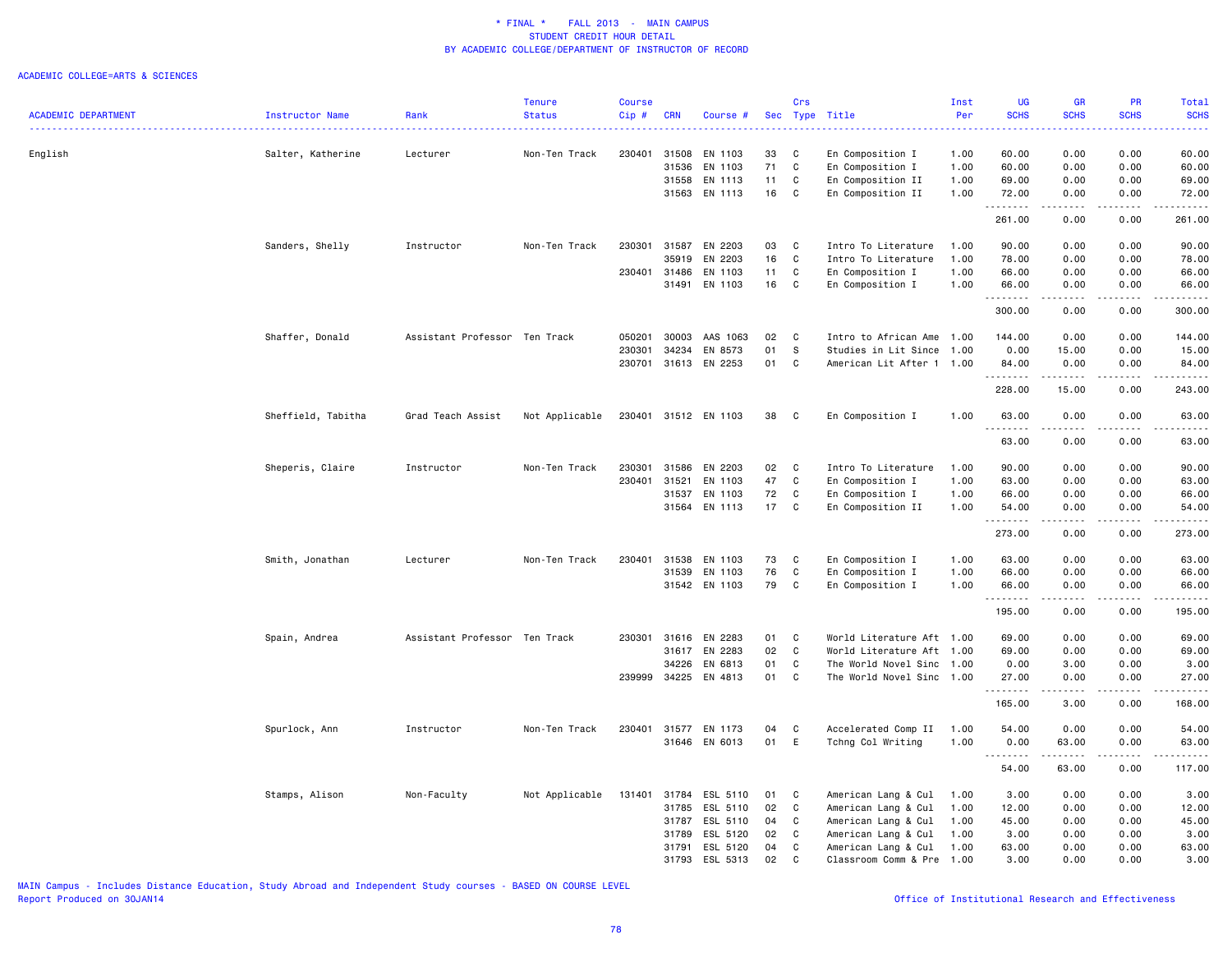#### ACADEMIC COLLEGE=ARTS & SCIENCES

|                            |                    |                   | <b>Tenure</b>  | <b>Course</b> |              |                      |       | Crs      |                           | Inst | UG          | <b>GR</b>                                                                                                                 | <b>PR</b>     | Total                                                                                                                     |
|----------------------------|--------------------|-------------------|----------------|---------------|--------------|----------------------|-------|----------|---------------------------|------|-------------|---------------------------------------------------------------------------------------------------------------------------|---------------|---------------------------------------------------------------------------------------------------------------------------|
| <b>ACADEMIC DEPARTMENT</b> | Instructor Name    | Rank              | <b>Status</b>  | Cip#          | <b>CRN</b>   | Course #             |       | Sec Type | Title                     | Per  | <b>SCHS</b> | <b>SCHS</b>                                                                                                               | <b>SCHS</b>   | <b>SCHS</b>                                                                                                               |
|                            |                    |                   |                |               |              |                      |       |          |                           |      |             | <b><i><u><u>.</u></u></i></b>                                                                                             |               | $\frac{1}{2} \left( \frac{1}{2} \right) \left( \frac{1}{2} \right) \left( \frac{1}{2} \right) \left( \frac{1}{2} \right)$ |
| English                    | Stamps, Alison     | Non-Faculty       | Not Applicable | 131401 31795  |              | ESL 5313             | 04    | C        | Classroom Comm & Pre 1.00 |      | 21.00       | 0.00                                                                                                                      | 0.00          | 21.00                                                                                                                     |
|                            |                    |                   |                |               | 31797        | ESL 5323             | 02    | C        | Academic Research an      | 1.00 | 3.00        | 0.00                                                                                                                      | 0.00          | 3.00                                                                                                                      |
|                            |                    |                   |                |               | 31799        | ESL 5323             | 04    | C        | Academic Research an      | 1.00 | 36.00       | 0.00                                                                                                                      | 0.00          | 36.00                                                                                                                     |
|                            |                    |                   |                |               | 31801        | ESL 5333             | 02    | C        | Critical Reading          | 1.00 | 3.00        | 0.00                                                                                                                      | 0.00          | 3.00                                                                                                                      |
|                            |                    |                   |                |               |              |                      |       |          |                           |      | .           | د د د د                                                                                                                   | د د د د       |                                                                                                                           |
|                            |                    |                   |                |               |              |                      |       |          |                           |      | 192.00      | 0.00                                                                                                                      | 0.00          | 192.00                                                                                                                    |
|                            | Stinson, Emily     | Lecturer          | Non-Ten Track  | 130301        | 34393        | LSK 6013             | 01    | C        | Academic Writing for 1.00 |      | 0.00        | 24.00                                                                                                                     | 0.00          | 24.00                                                                                                                     |
|                            |                    |                   |                |               | 34630        | LSK 6013             | 501 C |          | Academic Writing for      | 1.00 | 0.00        | 33.00                                                                                                                     | 0.00          | 33.00                                                                                                                     |
|                            |                    |                   |                |               | 36282        | LSK 6013             | 502 C |          | Academic Writing for      | 1.00 | 0.00        | 15.00                                                                                                                     | 0.00          | 15.00                                                                                                                     |
|                            |                    |                   |                | 230301        | 31598        | EN 2203              | 14    | C        | Intro To Literature       | 1.00 | 90.00       | 0.00                                                                                                                      | 0.00          | 90.00                                                                                                                     |
|                            |                    |                   |                |               | 230401 31574 | EN 1173              | 01    | C        | Accelerated Comp II       | 1.00 | 60.00       | 0.00                                                                                                                      | 0.00          | 60.00                                                                                                                     |
|                            |                    |                   |                |               | 31578        | EN 1173              | 05    | C        | Accelerated Comp II       | 1.00 | 60.00       | 0.00                                                                                                                      | 0.00          | 60.00                                                                                                                     |
|                            |                    |                   |                |               |              | 230801 31606 EN 2223 | 04    | C        | English Lit After 18 1.00 |      | 84.00       | 0.00                                                                                                                      | 0.00          | 84.00                                                                                                                     |
|                            |                    |                   |                |               |              |                      |       |          |                           |      | .           | .                                                                                                                         | .             | .                                                                                                                         |
|                            |                    |                   |                |               |              |                      |       |          |                           |      | 294.00      | 72.00                                                                                                                     | 0.00          | 366.00                                                                                                                    |
|                            | Street, Alisha     | Lecturer          | Non-Ten Track  | 230401        | 31549        | EN 1113              | 02    | C        | En Composition II         | 1.00 | 66.00       | 0.00                                                                                                                      | 0.00          | 66.00                                                                                                                     |
|                            |                    |                   |                |               | 31555        | EN 1113              | 08    | C        | En Composition II         | 1.00 | 66.00       | 0.00                                                                                                                      | 0.00          | 66.00                                                                                                                     |
|                            |                    |                   |                |               | 31559        | EN 1113              | 12    | C        | En Composition II         | 1.00 | 66.00       | 0.00                                                                                                                      | 0.00          | 66.00                                                                                                                     |
|                            |                    |                   |                |               |              |                      |       |          |                           |      | .           | .                                                                                                                         | .             | .                                                                                                                         |
|                            |                    |                   |                |               |              |                      |       |          |                           |      | 198.00      | 0.00                                                                                                                      | 0.00          | 198.00                                                                                                                    |
|                            | Stubbs, Tia        | Lecturer          | Non-Ten Track  | 230401        | 31490        | EN 1103              | 15    | C        | En Composition I          | 1.00 | 60.00       | 0.00                                                                                                                      | 0.00          | 60.00                                                                                                                     |
|                            |                    |                   |                |               |              | 31522 EN 1103        | 48    | C        | En Composition I          | 1.00 | 66.00       | 0.00                                                                                                                      | 0.00          | 66.00                                                                                                                     |
|                            |                    |                   |                |               |              | 31532 EN 1103        | 59    | C        | En Composition I          | 1.00 | 66.00       | 0.00                                                                                                                      | 0.00          | 66.00                                                                                                                     |
|                            |                    |                   |                |               |              | 31540 EN 1103        | 77    | C        | En Composition I          | 1.00 | 63.00       | 0.00                                                                                                                      | 0.00          | 63.00                                                                                                                     |
|                            |                    |                   |                |               |              |                      |       |          |                           |      | .<br>255.00 | الأنابات<br>0.00                                                                                                          | 22222<br>0.00 | 2.2.2.2.2<br>255.00                                                                                                       |
|                            |                    |                   |                |               |              |                      |       |          |                           |      |             |                                                                                                                           |               |                                                                                                                           |
|                            | Swisher, Kayleigh  | Grad Teach Assist | Not Applicable |               |              | 230401 31493 EN 1103 | 18    | C        | En Composition I          | 1.00 | 63.00<br>.  | 0.00<br>.                                                                                                                 | 0.00          | 63.00<br>.                                                                                                                |
|                            |                    |                   |                |               |              |                      |       |          |                           |      | 63.00       | 0.00                                                                                                                      | 0.00          | 63.00                                                                                                                     |
|                            | Thompson, Jermaine | Grad Teach Assist | Not Applicable |               |              | 230101 31464 EN 0103 | 11    | C        | Basic English             | 1.00 | 39.00       | 0.00                                                                                                                      | 0.00          | 39.00                                                                                                                     |
|                            |                    |                   |                |               |              |                      |       |          |                           |      | <u>.</u>    | $\frac{1}{2} \left( \frac{1}{2} \right) \left( \frac{1}{2} \right) \left( \frac{1}{2} \right) \left( \frac{1}{2} \right)$ | -----         | .                                                                                                                         |
|                            |                    |                   |                |               |              |                      |       |          |                           |      | 39.00       | 0.00                                                                                                                      | 0.00          | 39.00                                                                                                                     |
|                            | Thompson, Jessica  | Instructor        | Non-Ten Track  | 230301        | 31592        | EN 2203              | 08    | C        | Intro To Literature       | 1.00 | 84.00       | 0.00                                                                                                                      | 0.00          | 84.00                                                                                                                     |
|                            |                    |                   |                |               | 230401 31550 | EN 1113              | 03    | C        | En Composition II         | 1.00 | 66.00       | 0.00                                                                                                                      | 0.00          | 66.00                                                                                                                     |
|                            |                    |                   |                |               |              | 31552 EN 1113        | 05    | C        | En Composition II         | 1.00 | 63.00       | 0.00                                                                                                                      | 0.00          | 63.00                                                                                                                     |
|                            |                    |                   |                |               |              |                      |       |          |                           |      | .           | الأناب                                                                                                                    | د د د د       |                                                                                                                           |
|                            |                    |                   |                |               |              |                      |       |          |                           |      | 213.00      | 0.00                                                                                                                      | 0.00          | 213.00                                                                                                                    |
|                            | Townsend, Amanda   | Lecturer          | Non-Ten Track  |               | 230101 31474 | EN 0103              | 21    | C        | Basic English             | 1.00 | 36.00       | 0.00                                                                                                                      | 0.00          | 36.00                                                                                                                     |
|                            |                    |                   |                | 230401        | 31481        | EN 1103              | 06    | C        | En Composition I          | 1.00 | 66.00       | 0.00                                                                                                                      | 0.00          | 66.00                                                                                                                     |
|                            |                    |                   |                |               | 31518        | EN 1103              | 44    | C        | En Composition I          | 1.00 | 69.00       | 0.00                                                                                                                      | 0.00          | 69.00                                                                                                                     |
|                            |                    |                   |                |               |              | 31523 EN 1103        | 49    | C        | En Composition I          | 1.00 | 66.00<br>.  | 0.00<br>.                                                                                                                 | 0.00<br>.     | 66.00<br><u>.</u>                                                                                                         |
|                            |                    |                   |                |               |              |                      |       |          |                           |      | 237.00      | 0.00                                                                                                                      | 0.00          | 237.00                                                                                                                    |
|                            | Trimm, James       | Lecturer          | Non-Ten Track  | 230401        | 31528        | EN 1103              | 55    | C        | En Composition I          | 1.00 | 72.00       | 0.00                                                                                                                      | 0.00          | 72.00                                                                                                                     |
|                            |                    |                   |                |               | 31543        | EN 1103              | 81    | C        | En Composition I          | 1.00 | 69.00       | 0.00                                                                                                                      | 0.00          | 69.00                                                                                                                     |
|                            |                    |                   |                |               | 31554        | EN 1113              | 07    | C        | En Composition II         | 1.00 | 69.00       | 0.00                                                                                                                      | 0.00          | 69.00                                                                                                                     |
|                            |                    |                   |                |               | 31561        | EN 1113              | 14    | C        |                           | 1.00 | 69.00       | 0.00                                                                                                                      | 0.00          | 69.00                                                                                                                     |
|                            |                    |                   |                |               |              |                      |       |          | En Composition II         |      |             |                                                                                                                           |               |                                                                                                                           |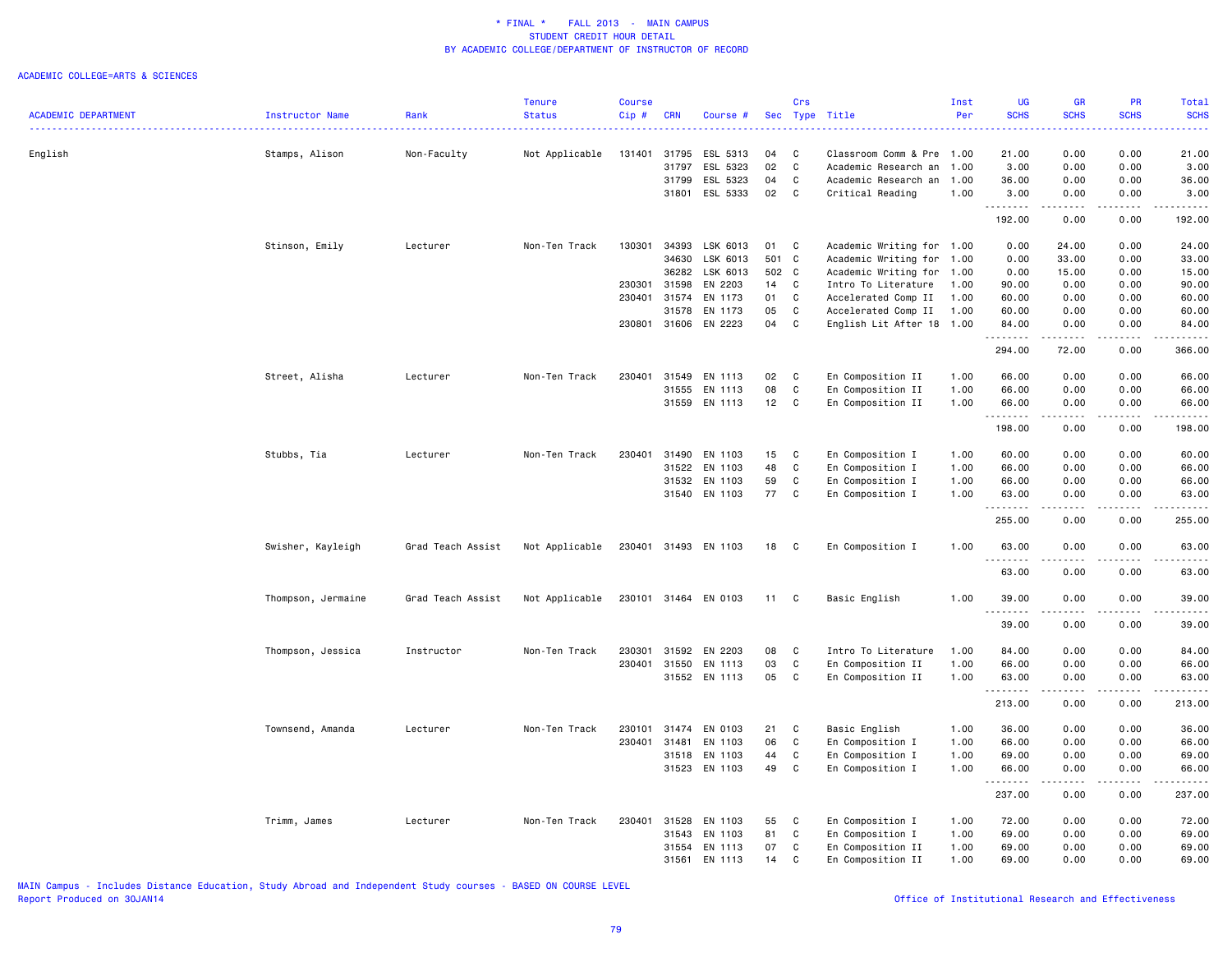| <b>SCHS</b><br>$Cip$ #<br><b>SCHS</b><br><b>SCHS</b><br><b>ACADEMIC DEPARTMENT</b><br>Rank<br><b>Status</b><br><b>CRN</b><br>Type Title<br>Instructor Name<br>Sec<br>Per<br>Course<br>.<br>.<br>--------<br>--------<br>279.00<br>0.00<br>0.00<br>Voller, Leslie<br>Non-Ten Track<br>31465 EN 0103<br>0.00<br>English<br>Lecturer<br>230101<br>12 C<br>Basic English<br>1.00<br>45.00<br>0.00<br>230301<br>31599<br>EN 2203<br>15 C<br>Intro To Literature<br>0.00<br>1.00<br>90.00<br>0.00<br>31476<br>EN 1103<br>ESL En Composition I 1.00<br>0.00<br>230401<br>01 C<br>48.00<br>0.00<br>31535 EN 1103<br>62 C<br>66.00<br>0.00<br>En Composition I<br>1.00<br>0.00<br>--------<br>----<br>249.00<br>0.00<br>0.00<br>230101 31468 EN 0103<br>33.00<br>0.00<br>0.00<br>Walden, Robin<br>Grad Teach Assist<br>Not Applicable<br>15<br>Basic English<br>1.00<br>$\mathbf{C}$<br>.<br>$\cdots$<br>. <b>.</b><br>33.00<br>0.00<br>0.00<br>Associate Professor<br>EN 6823<br>West, Robert<br>Tenured<br>34222<br>01 C<br>15.00<br>0.00<br>230301<br>Poetry Since 1900<br>1.00<br>0.00<br>31615 EN 2253<br>230701<br>H01 C<br>American Lit After<br>0.00<br>0.00<br>1.00<br>42.00<br>34221<br>EN 4823<br>239999<br>0.00<br>01 C<br>Poetry Since 1900<br>1.00<br>48.00<br>0.00<br>- - - - - - - -<br>.<br>. <u>.</u> .<br>90.00<br>15.00<br>0.00<br>Whitten, Rebecca<br>Non-Ten Track<br>31585<br>EN 2203<br>87.00<br>0.00<br>87.00<br>Instructor<br>230301<br>01 C<br>Intro To Literature<br>1.00<br>0.00<br>31596 EN 2203<br>12 C<br>Intro To Literature<br>0.00<br>1.00<br>84.00<br>0.00<br>31495<br>EN 1103<br>En Composition $I - L$ 1.00<br>66.00<br>230401<br>20<br>C<br>66.00<br>0.00<br>0.00<br>31582 EN 1173<br>09<br>$\mathbf{C}$<br>Accelerated Comp II<br>60.00<br>0.00<br>0.00<br>1.00<br><u>.</u><br>. <b>. .</b> .<br>297.00<br>0.00<br>0.00<br>========<br>========<br>========<br>13079.00<br>13509.00<br>430,00<br>0.00<br>English |  | <b>Tenure</b> | <b>Course</b> |  | Crs | Inst | <b>UG</b> | <b>GR</b> | PR | Total                   |
|-------------------------------------------------------------------------------------------------------------------------------------------------------------------------------------------------------------------------------------------------------------------------------------------------------------------------------------------------------------------------------------------------------------------------------------------------------------------------------------------------------------------------------------------------------------------------------------------------------------------------------------------------------------------------------------------------------------------------------------------------------------------------------------------------------------------------------------------------------------------------------------------------------------------------------------------------------------------------------------------------------------------------------------------------------------------------------------------------------------------------------------------------------------------------------------------------------------------------------------------------------------------------------------------------------------------------------------------------------------------------------------------------------------------------------------------------------------------------------------------------------------------------------------------------------------------------------------------------------------------------------------------------------------------------------------------------------------------------------------------------------------------------------------------------------------------------------------------------------------------------------------------------------------------------------------------------|--|---------------|---------------|--|-----|------|-----------|-----------|----|-------------------------|
|                                                                                                                                                                                                                                                                                                                                                                                                                                                                                                                                                                                                                                                                                                                                                                                                                                                                                                                                                                                                                                                                                                                                                                                                                                                                                                                                                                                                                                                                                                                                                                                                                                                                                                                                                                                                                                                                                                                                                 |  |               |               |  |     |      |           |           |    | <b>SCHS</b>             |
|                                                                                                                                                                                                                                                                                                                                                                                                                                                                                                                                                                                                                                                                                                                                                                                                                                                                                                                                                                                                                                                                                                                                                                                                                                                                                                                                                                                                                                                                                                                                                                                                                                                                                                                                                                                                                                                                                                                                                 |  |               |               |  |     |      |           |           |    |                         |
|                                                                                                                                                                                                                                                                                                                                                                                                                                                                                                                                                                                                                                                                                                                                                                                                                                                                                                                                                                                                                                                                                                                                                                                                                                                                                                                                                                                                                                                                                                                                                                                                                                                                                                                                                                                                                                                                                                                                                 |  |               |               |  |     |      |           |           |    | 279.00                  |
|                                                                                                                                                                                                                                                                                                                                                                                                                                                                                                                                                                                                                                                                                                                                                                                                                                                                                                                                                                                                                                                                                                                                                                                                                                                                                                                                                                                                                                                                                                                                                                                                                                                                                                                                                                                                                                                                                                                                                 |  |               |               |  |     |      |           |           |    | 45.00                   |
|                                                                                                                                                                                                                                                                                                                                                                                                                                                                                                                                                                                                                                                                                                                                                                                                                                                                                                                                                                                                                                                                                                                                                                                                                                                                                                                                                                                                                                                                                                                                                                                                                                                                                                                                                                                                                                                                                                                                                 |  |               |               |  |     |      |           |           |    | 90.00                   |
|                                                                                                                                                                                                                                                                                                                                                                                                                                                                                                                                                                                                                                                                                                                                                                                                                                                                                                                                                                                                                                                                                                                                                                                                                                                                                                                                                                                                                                                                                                                                                                                                                                                                                                                                                                                                                                                                                                                                                 |  |               |               |  |     |      |           |           |    | 48.00                   |
|                                                                                                                                                                                                                                                                                                                                                                                                                                                                                                                                                                                                                                                                                                                                                                                                                                                                                                                                                                                                                                                                                                                                                                                                                                                                                                                                                                                                                                                                                                                                                                                                                                                                                                                                                                                                                                                                                                                                                 |  |               |               |  |     |      |           |           |    | 66.00                   |
|                                                                                                                                                                                                                                                                                                                                                                                                                                                                                                                                                                                                                                                                                                                                                                                                                                                                                                                                                                                                                                                                                                                                                                                                                                                                                                                                                                                                                                                                                                                                                                                                                                                                                                                                                                                                                                                                                                                                                 |  |               |               |  |     |      |           |           |    | 249.00                  |
|                                                                                                                                                                                                                                                                                                                                                                                                                                                                                                                                                                                                                                                                                                                                                                                                                                                                                                                                                                                                                                                                                                                                                                                                                                                                                                                                                                                                                                                                                                                                                                                                                                                                                                                                                                                                                                                                                                                                                 |  |               |               |  |     |      |           |           |    | 33.00                   |
|                                                                                                                                                                                                                                                                                                                                                                                                                                                                                                                                                                                                                                                                                                                                                                                                                                                                                                                                                                                                                                                                                                                                                                                                                                                                                                                                                                                                                                                                                                                                                                                                                                                                                                                                                                                                                                                                                                                                                 |  |               |               |  |     |      |           |           |    | .<br>33.00              |
|                                                                                                                                                                                                                                                                                                                                                                                                                                                                                                                                                                                                                                                                                                                                                                                                                                                                                                                                                                                                                                                                                                                                                                                                                                                                                                                                                                                                                                                                                                                                                                                                                                                                                                                                                                                                                                                                                                                                                 |  |               |               |  |     |      |           |           |    | 15.00                   |
|                                                                                                                                                                                                                                                                                                                                                                                                                                                                                                                                                                                                                                                                                                                                                                                                                                                                                                                                                                                                                                                                                                                                                                                                                                                                                                                                                                                                                                                                                                                                                                                                                                                                                                                                                                                                                                                                                                                                                 |  |               |               |  |     |      |           |           |    | 42.00                   |
|                                                                                                                                                                                                                                                                                                                                                                                                                                                                                                                                                                                                                                                                                                                                                                                                                                                                                                                                                                                                                                                                                                                                                                                                                                                                                                                                                                                                                                                                                                                                                                                                                                                                                                                                                                                                                                                                                                                                                 |  |               |               |  |     |      |           |           |    | 48.00                   |
|                                                                                                                                                                                                                                                                                                                                                                                                                                                                                                                                                                                                                                                                                                                                                                                                                                                                                                                                                                                                                                                                                                                                                                                                                                                                                                                                                                                                                                                                                                                                                                                                                                                                                                                                                                                                                                                                                                                                                 |  |               |               |  |     |      |           |           |    | .<br>105.00             |
|                                                                                                                                                                                                                                                                                                                                                                                                                                                                                                                                                                                                                                                                                                                                                                                                                                                                                                                                                                                                                                                                                                                                                                                                                                                                                                                                                                                                                                                                                                                                                                                                                                                                                                                                                                                                                                                                                                                                                 |  |               |               |  |     |      |           |           |    |                         |
|                                                                                                                                                                                                                                                                                                                                                                                                                                                                                                                                                                                                                                                                                                                                                                                                                                                                                                                                                                                                                                                                                                                                                                                                                                                                                                                                                                                                                                                                                                                                                                                                                                                                                                                                                                                                                                                                                                                                                 |  |               |               |  |     |      |           |           |    | 84.00                   |
|                                                                                                                                                                                                                                                                                                                                                                                                                                                                                                                                                                                                                                                                                                                                                                                                                                                                                                                                                                                                                                                                                                                                                                                                                                                                                                                                                                                                                                                                                                                                                                                                                                                                                                                                                                                                                                                                                                                                                 |  |               |               |  |     |      |           |           |    |                         |
|                                                                                                                                                                                                                                                                                                                                                                                                                                                                                                                                                                                                                                                                                                                                                                                                                                                                                                                                                                                                                                                                                                                                                                                                                                                                                                                                                                                                                                                                                                                                                                                                                                                                                                                                                                                                                                                                                                                                                 |  |               |               |  |     |      |           |           |    | 60.00                   |
|                                                                                                                                                                                                                                                                                                                                                                                                                                                                                                                                                                                                                                                                                                                                                                                                                                                                                                                                                                                                                                                                                                                                                                                                                                                                                                                                                                                                                                                                                                                                                                                                                                                                                                                                                                                                                                                                                                                                                 |  |               |               |  |     |      |           |           |    |                         |
|                                                                                                                                                                                                                                                                                                                                                                                                                                                                                                                                                                                                                                                                                                                                                                                                                                                                                                                                                                                                                                                                                                                                                                                                                                                                                                                                                                                                                                                                                                                                                                                                                                                                                                                                                                                                                                                                                                                                                 |  |               |               |  |     |      |           |           |    | 297.00                  |
|                                                                                                                                                                                                                                                                                                                                                                                                                                                                                                                                                                                                                                                                                                                                                                                                                                                                                                                                                                                                                                                                                                                                                                                                                                                                                                                                                                                                                                                                                                                                                                                                                                                                                                                                                                                                                                                                                                                                                 |  |               |               |  |     |      |           |           |    | ==========              |
| ========<br>========<br>========                                                                                                                                                                                                                                                                                                                                                                                                                                                                                                                                                                                                                                                                                                                                                                                                                                                                                                                                                                                                                                                                                                                                                                                                                                                                                                                                                                                                                                                                                                                                                                                                                                                                                                                                                                                                                                                                                                                |  |               |               |  |     |      |           |           |    | $=$ = = = = = = = = = = |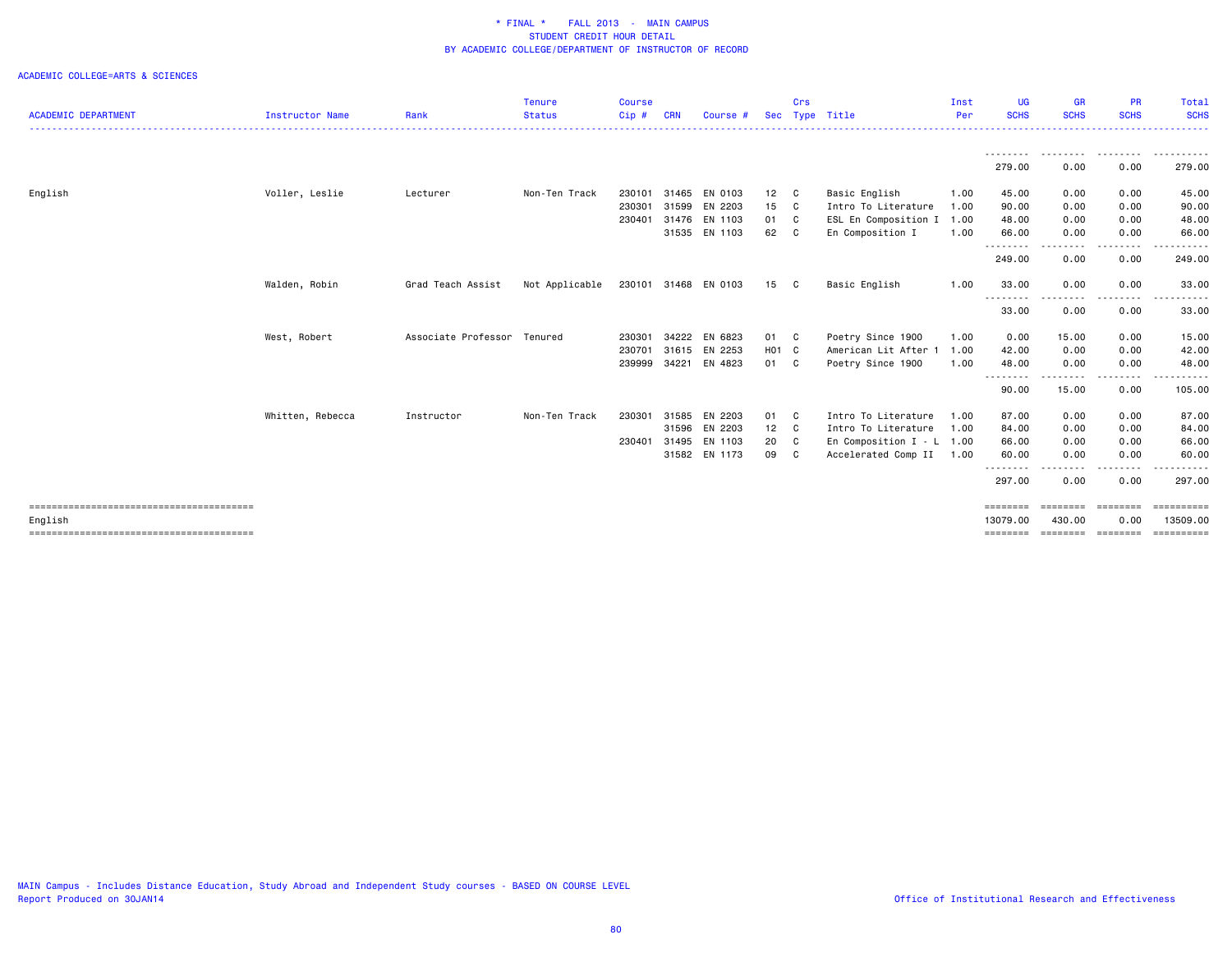|                            |                                                     |                               | <b>Tenure</b>  | <b>Course</b> |            |               |       | Crs          |                           | Inst | UG                 | <b>GR</b>         | <b>PR</b>             | Total              |
|----------------------------|-----------------------------------------------------|-------------------------------|----------------|---------------|------------|---------------|-------|--------------|---------------------------|------|--------------------|-------------------|-----------------------|--------------------|
| <b>ACADEMIC DEPARTMENT</b> | Instructor Name                                     | Rank                          | <b>Status</b>  | Cip#          | <b>CRN</b> | Course #      |       |              | Sec Type Title            | Per  | <b>SCHS</b>        | <b>SCHS</b>       | <b>SCHS</b>           | <b>SCHS</b>        |
| Geosciences                | Ambinakudige, Shrinidhi Associate Professor Tenured |                               |                | 450701        | 34528      | GR 4253       | 01    | C            | Geog Of Africa            | 1.00 | 72.00              | 0.00              | 0.00                  | 72.00              |
|                            |                                                     |                               |                |               | 34529      | GR 6253       | 01    | C            | Geog Of Africa            | 1.00 | 0.00               | 3.00              | 0.00                  | 3.00               |
|                            |                                                     |                               |                |               | 35752      | GR 8000       | 07    | D            | Research / Thesis         | 1.00 | 0.00               | 7.00              | 0.00                  | 7.00               |
|                            |                                                     |                               |                |               | 35753      | GR 9000       | 06    | D            | Research/Dissertatio      | 1.00 | 0.00               | 12.00             | 0.00                  | 12.00              |
|                            |                                                     |                               |                |               | 36073      | GR 4000       | 01    | $\mathbf{I}$ | Directed Indiv Study      | 1.00 | 4.00<br>.          | 0.00<br>.         | 0.00<br>.             | 4.00<br>.          |
|                            |                                                     |                               |                |               |            |               |       |              |                           |      | 76.00              | 22.00             | 0.00                  | 98.00              |
|                            | Babineaux, Claire                                   | Grad Teach Assist             | Not Applicable | 400601        | 32065      | GG 1113       | 06    | C            | Survey Earth Sci I        | 1.00 | 123.00             | 0.00              | 0.00                  | 123.00             |
|                            |                                                     |                               |                |               |            | 32066 GG 1113 | 07    | C            | Survey Earth Sci I        | 1.00 | 285.00             | 0.00              | 0.00                  | 285.00             |
|                            |                                                     |                               |                |               |            |               |       |              |                           |      | .                  |                   |                       | .                  |
|                            |                                                     |                               |                |               |            |               |       |              |                           |      | 408.00             | 0.00              | 0.00                  | 408.00             |
|                            | Boyd, Kelly                                         | Grad Teach Assist             | Not Applicable | 450701        | 32101      | GR 1123       | 03    | C            | Intro World Geog          | 1.00 | 297.00             | 0.00              | 0.00                  | 297.00             |
|                            |                                                     |                               |                |               | 32104      | GR 1123       | 06    | C            | Intro World Geog          | 1.00 | 288.00<br>.        | 0.00<br>$- - - -$ | 0.00<br>$\frac{1}{2}$ | 288.00<br><u>.</u> |
|                            |                                                     |                               |                |               |            |               |       |              |                           |      | 585.00             | 0.00              | 0.00                  | 585.00             |
|                            | Brown, Michael                                      | Professor                     | Tenured        | 450701        | 32136      | GR 4753       | 01    | C            | Satellite & Radar Me      | 1.00 | 87.00              | 0.00              | 0.00                  | 87.00              |
|                            |                                                     |                               |                |               | 32159      | GR 6753       | 01    | C            | Satellite & Radar Me      | 1.00 | 0.00               | 3.00              | 0.00                  | 3.00               |
|                            |                                                     |                               |                |               | 33964      | GR 6113       | 501 C |              | Met I: Observations       | 0.10 | 0.00               | 9.00              | 0.00                  | 9.00               |
|                            |                                                     |                               |                |               | 33965      | GR 6113       | 502 C |              | Met I: Observations       | 0.10 | 0.00               | 9.00              | 0.00                  | 9.00               |
|                            |                                                     |                               |                |               | 33973      | GR 6923       | 501 C |              | Severe Weather            | 0.10 | 0.00               | 7.20              | 0.00                  | 7.20               |
|                            |                                                     |                               |                |               | 35412      | GR 7000       | 01    | I            | Directed Indiv Study      | 1.00 | 0.00               | 27.00             | 0.00                  | 27.00              |
|                            |                                                     |                               |                |               | 35449      | GR 9000       | 04    | D            | Research/Dissertatio 1.00 |      | 0.00               | 15.00             | 0.00                  | 15.00              |
|                            |                                                     |                               |                |               |            |               |       |              |                           |      | <u>.</u><br>87.00  | .<br>70.20        | .<br>0.00             | .<br>157.20        |
|                            | Carter, William                                     | Lecturer                      | Non-Ten Track  | 400601        | 32079      | GG 4333       | 01    | C            | Geowriting                | 1.00 | 57.00              | 0.00              | 0.00                  | 57.00              |
|                            |                                                     |                               |                | 450701        | 33957      | GR 4713       | 501 B |              | Synoptic Met I            | 1.00 | 135.00             | 0.00              | 0.00                  | 135.00             |
|                            |                                                     |                               |                |               | 33958      | GR 4713       | 502 B |              | Synoptic Met I            | 1.00 | 147.00             | 0.00              | 0.00                  | 147.00             |
|                            |                                                     |                               |                |               | 33973      | GR 6923       | 501 C |              | Severe Weather            | 0.90 | 0.00               | 64.80             | 0.00                  | 64.80              |
|                            |                                                     |                               |                |               |            |               |       |              |                           |      | .<br>339.00        | .<br>64.80        | .<br>0.00             | .<br>403.80        |
|                            | Clary, Renee                                        | Associate Professor Tenured   |                | 400601        | 34699      | GG 8000       | 501 D |              | Research / Thesis         | 1.00 | 0.00               | 9.00              | 0.00                  | 9.00               |
|                            |                                                     |                               |                |               | 34737      | GG 8123       | 501 L |              | Geol II: Earth and T      | 1.00 | 0.00               | 75.00             | 0.00                  | 75.00              |
|                            |                                                     |                               |                |               | 34738      | GG 8123       | 502 L |              | Geol II: Earth and T      | 1.00 | 0.00               | 57.00             | 0.00                  | 57.00              |
|                            |                                                     |                               |                |               | 34740      | GG 4990       | 01    | $\mathbf{C}$ | Special Topic In GG       | 1.00 | 51.00              | 0.00              | 0.00                  | 51.00              |
|                            |                                                     |                               |                |               | 34741      | GG 6990       | 01    | C            | Special Topic In GG       | 1.00 | 0.00               | 3.00              | 0.00                  | 3.00               |
|                            |                                                     |                               |                |               | 35247      | GG 9000       | 02    | D            | Research/Dissertatio 1.00 |      | 0.00<br>.          | 8.00<br>.         | 0.00<br>.             | 8.00<br>.          |
|                            |                                                     |                               |                |               |            |               |       |              |                           |      | 51.00              | 152.00            | 0.00                  | 203.00             |
|                            | Cooke, William                                      | Associate Professor Tenured   |                | 450701        | 33948      | GR 4333       | 501 B |              | Remote Sensing Phys       | 0.10 | 0.60               | 0.00              | 0.00                  | 0.60               |
|                            |                                                     |                               |                |               | 33972      | GR 6333       | 501 B |              | Remote Sensing Phys       | 0.10 | 0.00               | 4.20              | 0.00                  | 4.20               |
|                            |                                                     |                               |                |               | 36131      | GR 8000       | 08    | D            | Research / Thesis         | 1.00 | 0.00               | 4.00              | 0.00                  | 4.00               |
|                            |                                                     |                               |                |               |            | 36242 GR 9000 | 07    | $\mathsf{D}$ | Research/Dissertatio 1.00 |      | 0.00<br>$  -$<br>. | 18.00<br>.        | 0.00<br>.             | 18.00<br>.         |
|                            |                                                     |                               |                |               |            |               |       |              |                           |      | 0.60               | 26.20             | 0.00                  | 26.80              |
|                            | Dash, Padmanava                                     | Assistant Professor Ten Track |                | 400601        | 32075      | GG 3613       | 01    | C            | Water Resources           | 1.00 | 171.00             | 0.00              | 0.00                  | 171.00             |
|                            |                                                     |                               |                | 450701        | 32122      | GR 4333       | 01    | C            | Remote Sensing Phys       | 1.00 | 51.00              | 0.00              | 0.00                  | 51.00              |
|                            |                                                     |                               |                |               | 32146      | GR 6333       | 01    | C            | Remote Sensing Phys       | 1.00 | 0.00               | 33.00             | 0.00                  | 33.00              |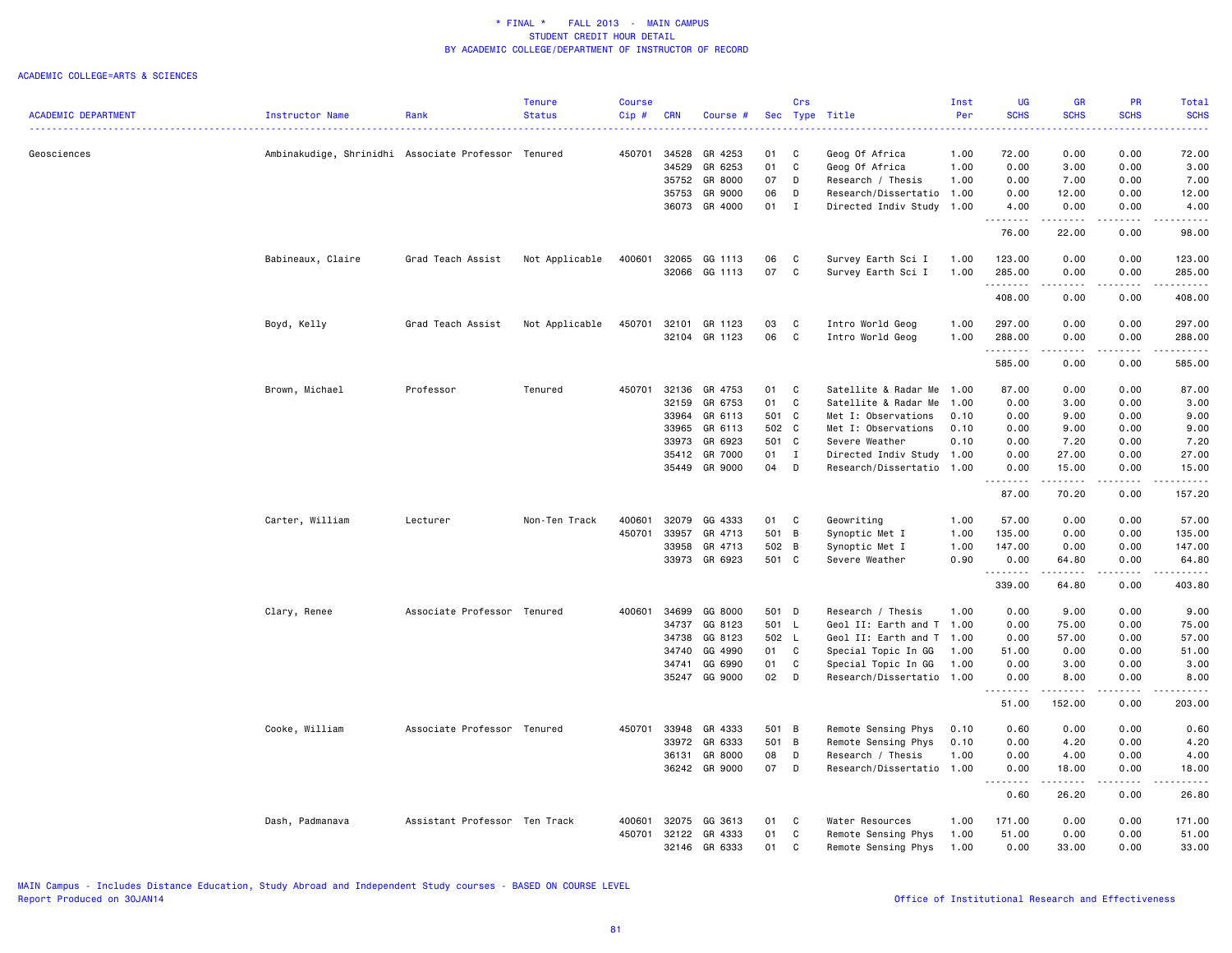|                            |                  |                               | Tenure         | <b>Course</b> |            |               |       | Crs |                           | Inst | UG                 | <b>GR</b>         | <b>PR</b>                           | Total       |
|----------------------------|------------------|-------------------------------|----------------|---------------|------------|---------------|-------|-----|---------------------------|------|--------------------|-------------------|-------------------------------------|-------------|
| <b>ACADEMIC DEPARTMENT</b> | Instructor Name  | Rank                          | <b>Status</b>  | Cip#          | <b>CRN</b> | Course #      |       |     | Sec Type Title            | Per  | <b>SCHS</b>        | <b>SCHS</b>       | <b>SCHS</b>                         | <b>SCHS</b> |
|                            |                  |                               |                |               |            |               |       |     |                           |      | .                  |                   |                                     | .           |
|                            |                  |                               |                |               |            |               |       |     |                           |      | <u>.</u><br>222.00 | <u>.</u><br>33.00 | .<br>0.00                           | 255.00      |
| Geosciences                | Dixon, Paul      | Associate Professor Tenured   |                | 450701        | 35226      | GR 8000       | 03    | D   | Research / Thesis         | 1.00 | 0.00               | 22.00             | 0.00                                | 22.00       |
|                            |                  |                               |                |               | 36269      | GR 9000       | 08    | D   | Research/Dissertatio      | 1.00 | 0.00               | 3.00              | 0.00                                | 3.00        |
|                            |                  |                               |                |               |            |               |       |     |                           |      | 0.00               | 25.00             | 0.00                                | .<br>25.00  |
|                            | Dudley, Jerry    | Non-Faculty                   | Not Applicable | 400601        |            | 32064 GG 1113 | 05    | C   | Survey Earth Sci I        | 1.00 | 300.00             | 0.00              | 0.00                                | 300.00      |
|                            |                  |                               |                |               |            |               |       |     |                           |      | .<br>300.00        | 0.00              | 0.00                                | .<br>300.00 |
|                            | Dyer, Jamie      | Associate Professor Tenured   |                | 400401        | 33963      | GR 4943       | 501 C |     | Tropical Meteorology 0.10 |      | 1.80               | 0.00              | 0.00                                | 1.80        |
|                            |                  |                               |                |               | 33976      | GR 6943       | 501 C |     | Tropical Meteorology      | 0.10 | 0.00               | 11.70             | 0.00                                | 11.70       |
|                            |                  |                               |                | 450701        | 32135      | GR 4733       | 01    | C   | Synoptic Meteorology 1.00 |      | 99.00              | 0.00              | 0.00                                | 99.00       |
|                            |                  |                               |                |               | 32137      | GR 4823       | 01    | C   | Dynamic Meteorology       | 1.00 | 78.00              | 0.00              | 0.00                                | 78.00       |
|                            |                  |                               |                |               | 32158      | GR 6733       | 01    | C   | Synoptic Meteorology      | 1.00 | 0.00               | 9.00              | 0.00                                | 9.00        |
|                            |                  |                               |                |               | 32160      | GR 6823       | 01    | C   | Dynamic Meteorolgy I 1.00 |      | 0.00               | 18.00             | 0.00                                | 18.00       |
|                            |                  |                               |                |               | 35220      | GR 8000       | 01    | D   | Research / Thesis         | 1.00 | 0.00               | 1.00              | 0.00                                | 1.00        |
|                            |                  |                               |                |               | 35221      | GR 9000       | 01    | D   | Research/Dissertatio      | 1.00 | 0.00<br>.          | 10.00             | 0.00<br>$\sim$ $\sim$ $\sim$ $\sim$ | 10.00<br>.  |
|                            |                  |                               |                |               |            |               |       |     |                           |      | 178.80             | 49.70             | 0.00                                | 228.50      |
|                            | Gabitov, Rinat   | Assistant Professor Ten Track |                | 400601        | 32067      | GG 1113       | 08    | C   | Survey Earth Sci I        | 1.00 | 117.00             | 0.00              | 0.00                                | 117.00      |
|                            |                  |                               |                |               | 32076      | GG 4114       | 01    | B   | Mineralogy                | 1.00 | 56.00              | 0.00              | 0.00                                | 56.00       |
|                            |                  |                               |                |               | 32082      | GG 6114       | 01    | B   | Mineralogy                | 1.00 | 0.00               | 8.00              | 0.00                                | 8.00        |
|                            |                  |                               |                |               | 34532      | GG 4114       | 02    | К   | Mineralogy                | 1.00 | 0.00               | 0.00              | 0.00                                | 0.00        |
|                            |                  |                               |                |               | 34534      | GG 6114       | 02    | K   | Mineralogy                | 1.00 | 0.00               | 0.00              | 0.00                                | 0.00        |
|                            |                  |                               |                |               | 34535      | GG 4114       | 03    | К   | Mineralogy                | 1.00 | 0.00               | 0.00              | 0.00                                | 0.00        |
|                            |                  |                               |                |               | 35813      | GG 9000       | 04    | D   | Research/Dissertatio      | 1.00 | 0.00               | 17.00             | 0.00                                | 17.00<br>.  |
|                            |                  |                               |                |               |            |               |       |     |                           |      | 173.00             | 25.00             | 0.00                                | 198.00      |
|                            | Grala, Katarzyna | Non-Faculty                   | Not Applicable | 450701        | 33947      | GR 4303       | 501 C |     | Principles of GIS         | 0.90 | 10.80              | 0.00              | 0.00                                | 10.80       |
|                            |                  |                               |                |               | 33948      | GR 4333       | 501 B |     | Remote Sensing Phys       | 0.90 | 5.40               | 0.00              | 0.00                                | 5.40        |
|                            |                  |                               |                |               | 33969      | GR 6303       | 502 C |     | Principles of GIS         | 0.90 | 0.00               | 51.30             | 0.00                                | 51.30       |
|                            |                  |                               |                |               |            | 33972 GR 6333 | 501 B |     | Remote Sensing Phys       | 0.90 | 0.00<br>.          | 37.80<br>.        | 0.00<br>.                           | 37.80<br>.  |
|                            |                  |                               |                |               |            |               |       |     |                           |      | 16.20              | 89.10             | 0.00                                | 105.30      |
|                            | Gutter, Barrett  | Grad Teach Assist             | Not Applicable | 450701        | 32093      | GR 1114       | 01    | C   | Physical Geography        | 1.00 | 272.00             | 0.00              | 0.00                                | 272.00      |
|                            |                  |                               |                |               | 32094      | GR 1114       | 02    | К   | Physical Geography        | 1.00 | 0.00               | 0.00              | 0.00                                | 0.00        |
|                            |                  |                               |                |               | 32095      | GR 1114       | 03    | К   | Physical Geography        | 1.00 | 0.00               | 0.00              | 0.00                                | 0.00        |
|                            |                  |                               |                |               | 32096      | GR 1114       | 04    | C   | Physical Geography        | 1.00 | 240.00             | 0.00              | 0.00                                | 240.00      |
|                            |                  |                               |                |               | 32097      | GR 1114       | 05    | К   | Physical Geography        | 1.00 | 0.00               | 0.00              | 0.00                                | 0.00        |
|                            |                  |                               |                |               |            | 32098 GR 1114 | 06    | К   | Physical Geography        | 1.00 | 0.00<br>.          | 0.00<br><b>.</b>  | 0.00<br>$\sim$ $\sim$ $\sim$ $\sim$ | 0.00<br>.   |
|                            |                  |                               |                |               |            |               |       |     |                           |      | 512.00             | 0.00              | 0.00                                | 512.00      |
|                            | Haney, Christa   | Instructor                    | Non-Ten Track  | 400601        | 33932      | GG 8233       | 501 C |     | Environmental Geosci      | 0.90 | 0.00               | 89.10             | 0.00                                | 89.10       |
|                            |                  |                               |                |               | 33933      | GG 8233       | 502 C |     | Environmental Geosci      | 0.90 | 0.00               | 83.70             | 0.00                                | 83.70       |
|                            |                  |                               |                | 450701        | 32105      | GR 1603       | 01    | C   | Intro To Meteorology 1.00 |      | 135.00             | 0.00              | 0.00                                | 135.00      |
|                            |                  |                               |                |               | 33943      | GR 1123       | 501   | C   | Intro World Geog          | 1.00 | 141.00             | 0.00              | 0.00                                | 141.00      |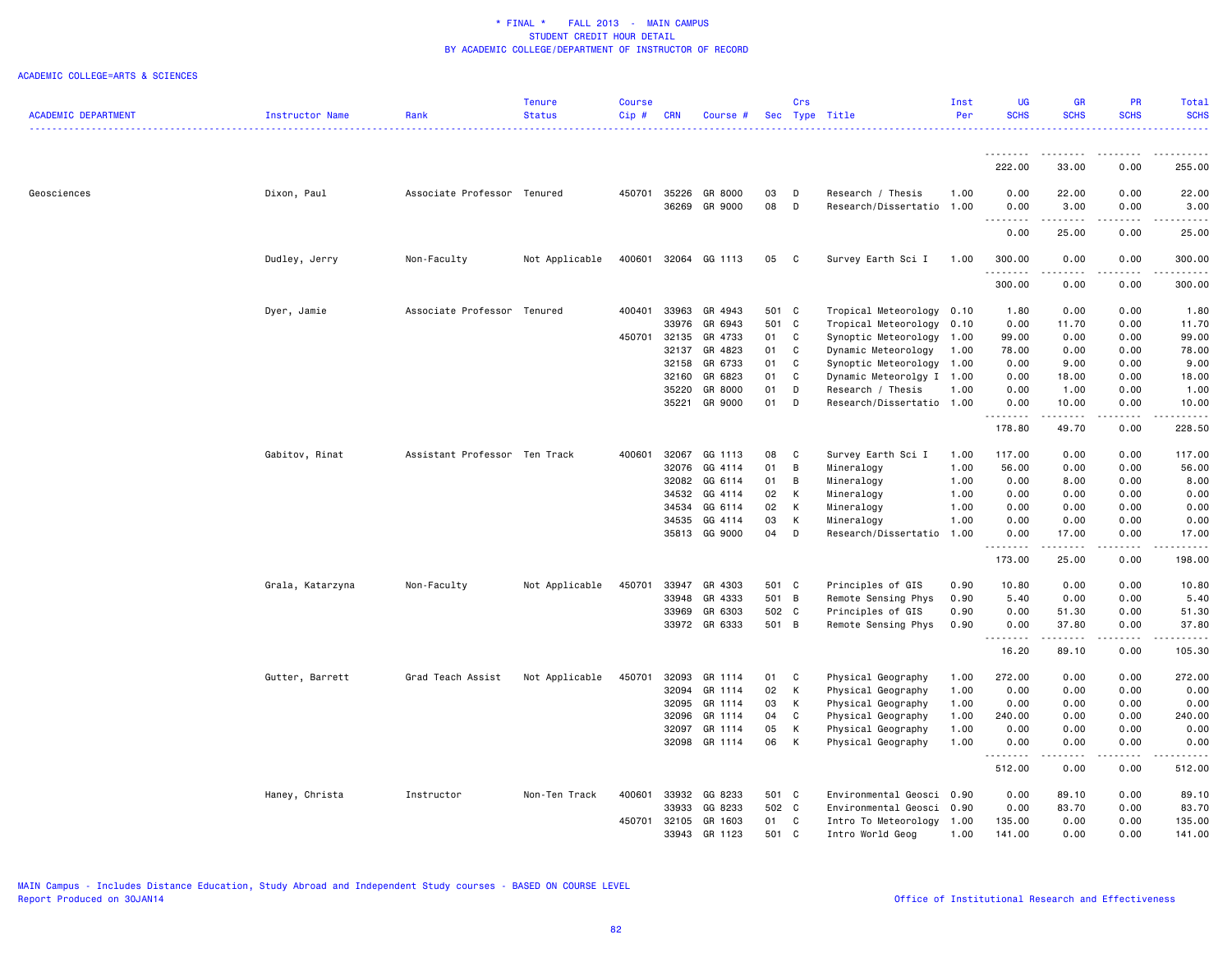|                            |                   |                               | <b>Tenure</b>  | <b>Course</b> |            |               |       | Crs          |                           | Inst | UG               | GR                                                                                                                                                                                                                                                                                                                                            | <b>PR</b>        | Total                                                                                                                                                                                    |
|----------------------------|-------------------|-------------------------------|----------------|---------------|------------|---------------|-------|--------------|---------------------------|------|------------------|-----------------------------------------------------------------------------------------------------------------------------------------------------------------------------------------------------------------------------------------------------------------------------------------------------------------------------------------------|------------------|------------------------------------------------------------------------------------------------------------------------------------------------------------------------------------------|
| <b>ACADEMIC DEPARTMENT</b> | Instructor Name   | Rank                          | <b>Status</b>  | Cip#          | <b>CRN</b> | Course #      |       |              | Sec Type Title            | Per  | <b>SCHS</b>      | <b>SCHS</b>                                                                                                                                                                                                                                                                                                                                   | <b>SCHS</b>      | <b>SCHS</b><br>.                                                                                                                                                                         |
|                            |                   |                               |                |               |            |               |       |              |                           |      | <u>.</u>         | <u>.</u>                                                                                                                                                                                                                                                                                                                                      | $- - - - -$      | .                                                                                                                                                                                        |
|                            |                   |                               |                |               |            |               |       |              |                           |      | 276.00           | 172.80                                                                                                                                                                                                                                                                                                                                        | 0.00             | 448.80                                                                                                                                                                                   |
| Geosciences                | Jones, John       | Grad Teach Assist             | Not Applicable | 400601        | 32060      | GG 1113       | 01    | C            | Survey Earth Sci I        | 1.00 | 129.00           | 0.00                                                                                                                                                                                                                                                                                                                                          | 0.00             | 129.00                                                                                                                                                                                   |
|                            |                   |                               |                |               |            | 32062 GG 1113 | 03    | C            | Survey Earth Sci I        | 1.00 | 87.00<br>.       | 0.00<br>.                                                                                                                                                                                                                                                                                                                                     | 0.00<br>.        | 87.00<br>.                                                                                                                                                                               |
|                            |                   |                               |                |               |            |               |       |              |                           |      | 216.00           | 0.00                                                                                                                                                                                                                                                                                                                                          | 0.00             | 216.00                                                                                                                                                                                   |
|                            | Keeney, David     | Instructor                    | Non-Ten Track  | 450701        | 33952      | GR 4633       | 501 B |              | Statistical Clim          | 1.00 | 141.00           | 0.00                                                                                                                                                                                                                                                                                                                                          | 0.00             | 141.00                                                                                                                                                                                   |
|                            |                   |                               |                |               | 33953      | GR 4633       | 502 B |              | Statistical Clim          | 1.00 | 135.00           | 0.00                                                                                                                                                                                                                                                                                                                                          | 0.00             | 135.00                                                                                                                                                                                   |
|                            |                   |                               |                |               | 33960      | GR 4913       | 501 C |              | Thermodynamic Met         | 1.00 | 114.00           | 0.00                                                                                                                                                                                                                                                                                                                                          | 0.00             | 114.00                                                                                                                                                                                   |
|                            |                   |                               |                |               | 33961      | GR 4913       | 502 C |              | Thermodynamic Met         | 1.00 | 54.00<br>.       | 0.00<br>.                                                                                                                                                                                                                                                                                                                                     | 0.00<br>.        | 54.00<br>$\frac{1}{2} \left( \frac{1}{2} \right) \left( \frac{1}{2} \right) \left( \frac{1}{2} \right) \left( \frac{1}{2} \right) \left( \frac{1}{2} \right) \left( \frac{1}{2} \right)$ |
|                            |                   |                               |                |               |            |               |       |              |                           |      | 444.00           | 0.00                                                                                                                                                                                                                                                                                                                                          | 0.00             | 444.00                                                                                                                                                                                   |
|                            | Kirkland, Brenda  | Associate Professor Tenured   |                | 400601        | 36157      | GG 8000       | 03    | D            | Research / Thesis         | 1.00 | 0.00             | 5.00                                                                                                                                                                                                                                                                                                                                          | 0.00             | 5.00                                                                                                                                                                                     |
|                            |                   |                               |                |               | 36158      | GG 9000       | 05    | D            | Research/Dissertatio      | 1.00 | 0.00<br><u>.</u> | 21.00<br>$\omega = \omega = \omega$                                                                                                                                                                                                                                                                                                           | 0.00<br>.        | 21.00<br>.                                                                                                                                                                               |
|                            |                   |                               |                |               |            |               |       |              |                           |      | 0.00             | 26.00                                                                                                                                                                                                                                                                                                                                         | 0.00             | 26.00                                                                                                                                                                                    |
|                            | Larson, Erik      | Grad Teach Assist             | Not Applicable | 400601        | 32069      | GG 1121       | 01    | L.           | Earth Science II Lab      | 1.00 | 13.00            | 0.00                                                                                                                                                                                                                                                                                                                                          | 0.00             | 13.00                                                                                                                                                                                    |
|                            |                   |                               |                |               | 32071      | GG 1123       | 01    | C            | Survey Earth Sci II       | 1.00 | 63.00            | 0.00                                                                                                                                                                                                                                                                                                                                          | 0.00             | 63.00                                                                                                                                                                                    |
|                            |                   |                               |                |               | 32073      | GG 1133       | 01    | C            | Planetary Geology         | 1.00 | 117.00<br>.      | 0.00<br>$\omega$ is $\omega$ in                                                                                                                                                                                                                                                                                                               | 0.00<br>المتماما | 117.00<br>22222                                                                                                                                                                          |
|                            |                   |                               |                |               |            |               |       |              |                           |      | 193.00           | 0.00                                                                                                                                                                                                                                                                                                                                          | 0.00             | 193.00                                                                                                                                                                                   |
|                            | Maguigan, Michael | Grad Teach Assist             | Not Applicable | 450701        | 32099      | GR 1123       | 01    | C            | Intro World Geog          | 1.00 | 297.00           | 0.00                                                                                                                                                                                                                                                                                                                                          | 0.00             | 297.00                                                                                                                                                                                   |
|                            |                   |                               |                |               | 32100      | GR 1123       | 02    | C            | Intro World Geog          | 1.00 | 300.00<br>.      | 0.00<br>.                                                                                                                                                                                                                                                                                                                                     | 0.00<br>.        | 300.00<br>2.2.2.2.2.3                                                                                                                                                                    |
|                            |                   |                               |                |               |            |               |       |              |                           |      | 597.00           | 0.00                                                                                                                                                                                                                                                                                                                                          | 0.00             | 597.00                                                                                                                                                                                   |
|                            | Meng, Qingmin     | Assistant Professor Ten Track |                | 450701        | 32121      | GR 4323       | 01    | C            | Cartographic Science 1.00 |      | 51.00            | 0.00                                                                                                                                                                                                                                                                                                                                          | 0.00             | 51.00                                                                                                                                                                                    |
|                            |                   |                               |                |               | 32145      | GR 6323       | 01    | C            | Cartographic Science 1.00 |      | 0.00             | 12.00                                                                                                                                                                                                                                                                                                                                         | 0.00             | 12.00                                                                                                                                                                                    |
|                            |                   |                               |                |               |            | 32162 GR 8303 | 01    | B            | Adv Geodatabase Syst 1.00 |      | 0.00<br>.        | 24.00<br>$\frac{1}{2} \left( \begin{array}{ccc} 1 & 0 & 0 & 0 \\ 0 & 0 & 0 & 0 \\ 0 & 0 & 0 & 0 \\ 0 & 0 & 0 & 0 \\ 0 & 0 & 0 & 0 \\ 0 & 0 & 0 & 0 \\ 0 & 0 & 0 & 0 \\ 0 & 0 & 0 & 0 \\ 0 & 0 & 0 & 0 \\ 0 & 0 & 0 & 0 \\ 0 & 0 & 0 & 0 & 0 \\ 0 & 0 & 0 & 0 & 0 \\ 0 & 0 & 0 & 0 & 0 \\ 0 & 0 & 0 & 0 & 0 \\ 0 & 0 & 0 & 0 & 0 \\ 0 & 0 & 0$ | 0.00<br>د د د د  | 24.00                                                                                                                                                                                    |
|                            |                   |                               |                |               |            |               |       |              |                           |      | 51.00            | 36.00                                                                                                                                                                                                                                                                                                                                         | 0.00             | 87.00                                                                                                                                                                                    |
|                            | Mercer, Andrew    | Assistant Professor Ten Track |                | 400401        | 35312      | GR 8633       | 01    | C            | Climate Change            | 1.00 | 0.00             | 69.00                                                                                                                                                                                                                                                                                                                                         | 0.00             | 69.00                                                                                                                                                                                    |
|                            |                   |                               |                | 400699        | 34841      | GG 8913       | 01    | S            | Reading Techniques G 1.00 |      | 0.00             | 12.00                                                                                                                                                                                                                                                                                                                                         | 0.00             | 12.00                                                                                                                                                                                    |
|                            |                   |                               |                | 450701        | 35224      | GR 8000       | 02    | D            | Research / Thesis         | 1.00 | 0.00             | 28.00                                                                                                                                                                                                                                                                                                                                         | 0.00             | 28.00                                                                                                                                                                                    |
|                            |                   |                               |                |               | 35634      | GR 4613       | 01    | B            | Applied Climatology       | 1.00 | 30.00            | 0.00                                                                                                                                                                                                                                                                                                                                          | 0.00             | 30.00                                                                                                                                                                                    |
|                            |                   |                               |                |               |            | 35635 GR 6613 | 01    | B            | Applied Climatology       | 1.00 | 0.00<br>.        | 12.00<br>.                                                                                                                                                                                                                                                                                                                                    | 0.00<br>.        | 12.00<br>. <b>.</b>                                                                                                                                                                      |
|                            |                   |                               |                |               |            |               |       |              |                           |      | 30.00            | 121.00                                                                                                                                                                                                                                                                                                                                        | 0.00             | 151.00                                                                                                                                                                                   |
|                            | Miller, Dalton    | Instructor                    | Non-Ten Track  | 450701        | 32102      | GR 1123       | 04    | C            | Intro World Geog          | 1.00 | 282.00           | 0.00                                                                                                                                                                                                                                                                                                                                          | 0.00             | 282.00                                                                                                                                                                                   |
|                            |                   |                               |                |               | 32103      | GR 1123       | 05    | C            | Intro World Geog          | 1.00 | 288.00           | 0.00                                                                                                                                                                                                                                                                                                                                          | 0.00             | 288.00                                                                                                                                                                                   |
|                            |                   |                               |                |               |            | 32111 GR 3113 | 01    | C            | Conserv Of Nat Res        | 1.00 | 171.00<br>.      | 0.00<br>$\frac{1}{2} \left( \begin{array}{ccc} 1 & 0 & 0 & 0 \\ 0 & 0 & 0 & 0 \\ 0 & 0 & 0 & 0 \\ 0 & 0 & 0 & 0 \\ 0 & 0 & 0 & 0 \\ 0 & 0 & 0 & 0 \\ 0 & 0 & 0 & 0 \\ 0 & 0 & 0 & 0 \\ 0 & 0 & 0 & 0 \\ 0 & 0 & 0 & 0 \\ 0 & 0 & 0 & 0 & 0 \\ 0 & 0 & 0 & 0 & 0 \\ 0 & 0 & 0 & 0 & 0 \\ 0 & 0 & 0 & 0 & 0 \\ 0 & 0 & 0 & 0 & 0 \\ 0 & 0 & 0$  | 0.00<br>.        | 171.00<br>.                                                                                                                                                                              |
|                            |                   |                               |                |               |            |               |       |              |                           |      | 741.00           | 0.00                                                                                                                                                                                                                                                                                                                                          | 0.00             | 741.00                                                                                                                                                                                   |
|                            | Moe Hoffman, Amy  | Instructor                    | Non-Ten Track  | 400601        | 32048      | GG 1111       | 01    | L.           | Earth Science I Lab       | 1.00 | 29.00            | 0.00                                                                                                                                                                                                                                                                                                                                          | 0.00             | 29.00                                                                                                                                                                                    |
|                            |                   |                               |                |               | 32049      | GG 1111       | 02    | $\mathsf{L}$ | Earth Science I Lab       | 1.00 | 29.00            | 0.00                                                                                                                                                                                                                                                                                                                                          | 0.00             | 29.00                                                                                                                                                                                    |
|                            |                   |                               |                |               | 32050      | GG 1111       | 03    | L.           | Earth Science I Lab       | 1.00 | 22.00            | 0.00                                                                                                                                                                                                                                                                                                                                          | 0.00             | 22.00                                                                                                                                                                                    |
|                            |                   |                               |                |               | 32051      | GG 1111       | 04    | L            | Earth Science I Lab       | 1.00 | 16.00            | 0.00                                                                                                                                                                                                                                                                                                                                          | 0.00             | 16.00                                                                                                                                                                                    |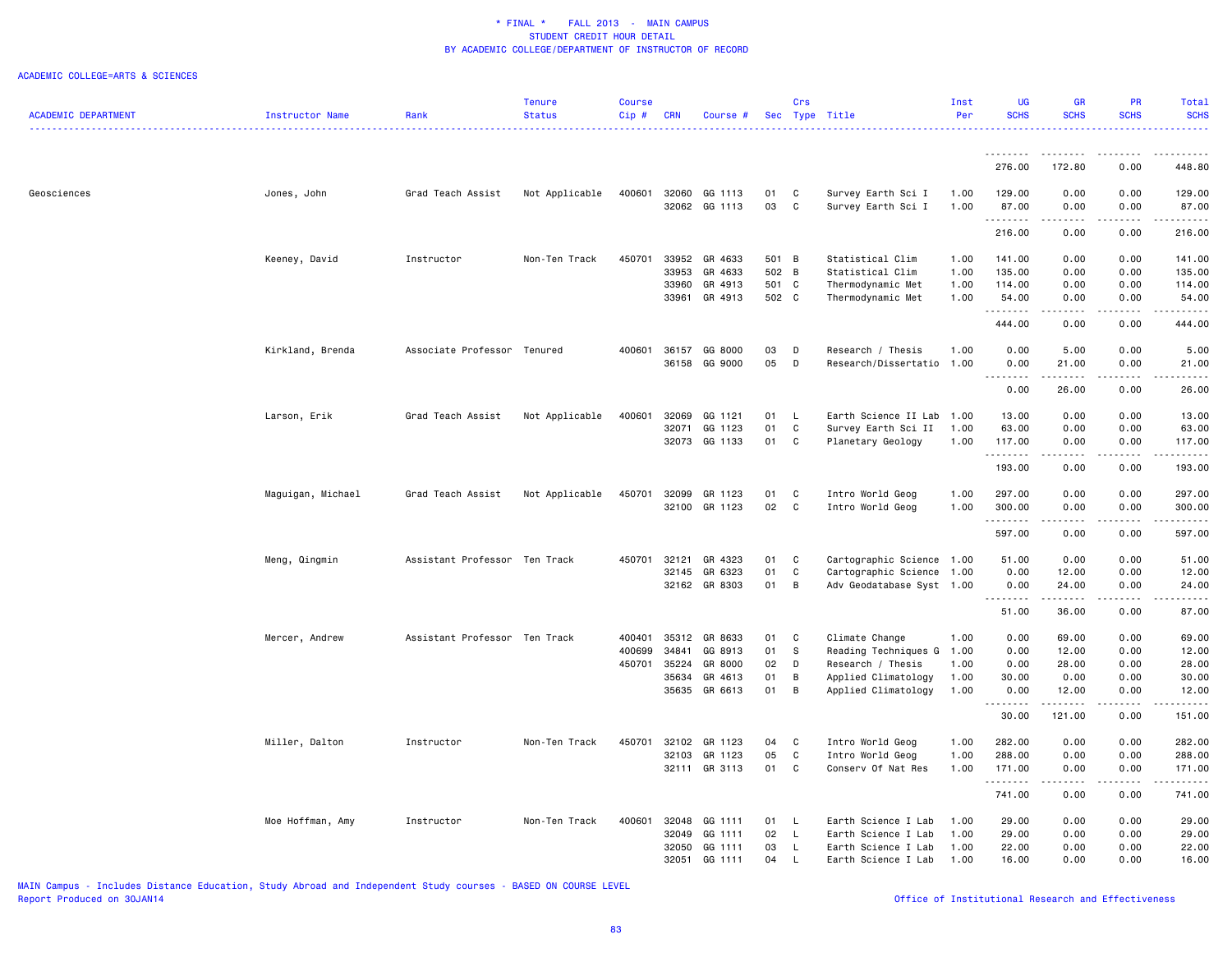|                            |                    |                   | <b>Tenure</b>  | <b>Course</b> |            |          |       | Crs            |                           | Inst | UG          | <b>GR</b>        | <b>PR</b>                                                                                                                         | <b>Total</b>                                                                                                                             |
|----------------------------|--------------------|-------------------|----------------|---------------|------------|----------|-------|----------------|---------------------------|------|-------------|------------------|-----------------------------------------------------------------------------------------------------------------------------------|------------------------------------------------------------------------------------------------------------------------------------------|
| <b>ACADEMIC DEPARTMENT</b> | Instructor Name    | Rank              | <b>Status</b>  | Cip#          | <b>CRN</b> | Course # |       |                | Sec Type Title            | Per  | <b>SCHS</b> | <b>SCHS</b>      | <b>SCHS</b>                                                                                                                       | <b>SCHS</b><br>$\frac{1}{2} \left( \frac{1}{2} \right) \left( \frac{1}{2} \right) \left( \frac{1}{2} \right) \left( \frac{1}{2} \right)$ |
| Geosciences                | Moe Hoffman, Amy   | Instructor        | Non-Ten Track  | 400601        | 32052      | GG 1111  | 05    | L              | Earth Science I Lab       | 1.00 | 35.00       | 0.00             | 0.00                                                                                                                              | 35.00                                                                                                                                    |
|                            |                    |                   |                |               | 32053      | GG 1111  | 06    | L              | Earth Science I Lab       | 1.00 | 31.00       | 0.00             | 0.00                                                                                                                              | 31.00                                                                                                                                    |
|                            |                    |                   |                |               | 32054      | GG 1111  | 07    | $\mathsf{L}$   | Earth Science I Lab       | 1.00 | 27.00       | 0.00             | 0.00                                                                                                                              | 27.00                                                                                                                                    |
|                            |                    |                   |                |               | 32055      | GG 1111  | 09    | L.             | Earth Science I Lab       | 1.00 | 33.00       | 0.00             | 0.00                                                                                                                              | 33.00                                                                                                                                    |
|                            |                    |                   |                |               | 32056      | GG 1111  | 10    | L.             | Earth Science I Lab       | 1.00 | 31.00       | 0.00             | 0.00                                                                                                                              | 31.00                                                                                                                                    |
|                            |                    |                   |                |               | 32058      | GG 1111  | 12    | $\mathsf{L}$   | Earth Science I Lab       | 1.00 | 30.00       | 0.00             | 0.00                                                                                                                              | 30.00                                                                                                                                    |
|                            |                    |                   |                |               | 32059      | GG 1111  | H01 L |                | Honors Earth Science      | 1.00 | 5.00        | 0.00             | 0.00                                                                                                                              | 5.00                                                                                                                                     |
|                            |                    |                   |                |               | 33929      | GG 1111  | 501 L |                | Earth Science I Lab       | 1.00 | 22.00       | 0.00             | 0.00                                                                                                                              | 22.00                                                                                                                                    |
|                            |                    |                   |                |               | 33930      | GG 1113  | 501 C |                | Survey Earth Sci I        | 1.00 | 90.00       | 0.00             | 0.00                                                                                                                              | 90.00                                                                                                                                    |
|                            |                    |                   |                |               |            |          |       |                |                           |      | .<br>400.00 | $\cdots$<br>0.00 | .<br>0.00                                                                                                                         | .<br>400.00                                                                                                                              |
|                            | Morris, John       | Instructor        | Non-Ten Track  | 450701        | 32117      | GR 4303  | 02    | K              | Principles of GIS         | 1.00 | 0.00        | 0.00             | 0.00                                                                                                                              | 0.00                                                                                                                                     |
|                            |                    |                   |                |               | 32118      | GR 4303  | 03    | K              | Principles of GIS         | 1.00 | 0.00        | 0.00             | 0.00                                                                                                                              | 0.00                                                                                                                                     |
|                            |                    |                   |                |               | 32119      | GR 4303  | 04    | К              | Principles of GIS         | 1.00 | 0.00        | 0.00             | 0.00                                                                                                                              | 0.00                                                                                                                                     |
|                            |                    |                   |                |               | 32120      | GR 4303  | 05    | К              | Principles of GIS         | 1.00 | 0.00        | 0.00             | 0.00                                                                                                                              | 0.00                                                                                                                                     |
|                            |                    |                   |                |               | 32141      | GR 6303  | 02    | К              | Principles of GIS         | 1.00 | 0.00        | 0.00             | 0.00                                                                                                                              | 0.00                                                                                                                                     |
|                            |                    |                   |                |               | 32142      | GR 6303  | 03    | К              | Principles of GIS         | 1.00 | 0.00        | 0.00             | 0.00                                                                                                                              | 0.00                                                                                                                                     |
|                            |                    |                   |                |               | 32143      | GR 6303  | 04    | К              | Principles of GIS         | 1.00 | 0.00        | 0.00             | 0.00                                                                                                                              | 0.00                                                                                                                                     |
|                            |                    |                   |                |               | 32144      | GR 6303  | 05    | К              | Principles of GIS         | 1.00 | 0.00<br>.   | 0.00             | 0.00<br>$\sim$ $\sim$ $\sim$                                                                                                      | 0.00<br>.                                                                                                                                |
|                            |                    |                   |                |               |            |          |       |                |                           |      | 0.00        | 0.00             | 0.00                                                                                                                              | 0.00                                                                                                                                     |
|                            | Mylroie, John      | Professor         | Tenured        | 400601        | 34522      | GG 3603  | 01    | C              | Intro To Oceanograph      | 1.00 | 102.00      | 0.00             | 0.00                                                                                                                              | 102.00                                                                                                                                   |
|                            |                    |                   |                |               | 35227      | GG 8000  | 01    | D              | Research / Thesis         | 1.00 | 0.00        | 22.00            | 0.00                                                                                                                              | 22.00                                                                                                                                    |
|                            |                    |                   |                |               | 35228      | GG 9000  | 01    | D              | Research/Dissertatio 1.00 |      | 0.00        | 14.00            | 0.00                                                                                                                              | 14.00                                                                                                                                    |
|                            |                    |                   |                |               | 35837      | GG 8990  | 01    | C              | Special Topic In GG       | 1.00 | 0.00        | 45.00            | 0.00                                                                                                                              | 45.00                                                                                                                                    |
|                            |                    |                   |                |               | 36312      | GG 7000  | 02    | I              | Directed Indiv Study      | 1.00 | 0.00        | 3.00             | 0.00                                                                                                                              | 3.00                                                                                                                                     |
|                            |                    |                   |                |               | 36386      | GG 4000  | 01    | I              | Directed Indiv Study      | 1.00 | 1.00        | 0.00             | 0.00                                                                                                                              | 1.00                                                                                                                                     |
|                            |                    |                   |                |               | 36426      | GG 4000  | 02    | $\blacksquare$ | Directed Indiv Study      | 1.00 | 1.00        | 0.00             | 0.00                                                                                                                              | 1.00                                                                                                                                     |
|                            |                    |                   |                | 400699        | 33936      | GG 8333  | 501 C |                | Planetary Science         | 0.10 | 0.00        | 9.30             | 0.00                                                                                                                              | 9.30                                                                                                                                     |
|                            |                    |                   |                |               | 33937      | GG 8333  | 502 C |                | Planetary Science         | 0.10 | 0.00<br>.   | 9.90<br>.        | 0.00<br>.                                                                                                                         | 9.90<br>.                                                                                                                                |
|                            |                    |                   |                |               |            |          |       |                |                           |      | 104.00      | 103.20           | 0.00                                                                                                                              | 207.20                                                                                                                                   |
|                            | Nagel, Athena      | Instructor        | Non-Ten Track  | 400699        | 33936      | GG 8333  | 501 C |                | Planetary Science         | 0.90 | 0.00        | 83.70            | 0.00                                                                                                                              | 83.70                                                                                                                                    |
|                            |                    |                   |                |               | 33937      | GG 8333  | 502 C |                | Planetary Science         | 0.90 | 0.00        | 89.10            | 0.00                                                                                                                              | 89.10                                                                                                                                    |
|                            |                    |                   |                | 450701        | 32112      | GR 3303  | 01    | C              | Survey Geospatial Te      | 1.00 | 90.00       | 0.00             | 0.00                                                                                                                              | 90.00                                                                                                                                    |
|                            |                    |                   |                |               | 33968      | GR 6303  | 501 C |                | Principles of GIS         | 0.90 | 0.00<br>.   | 54.00<br>.       | 0.00<br>$\frac{1}{2}$                                                                                                             | 54.00<br>.                                                                                                                               |
|                            |                    |                   |                |               |            |          |       |                |                           |      | 90.00       | 226.80           | 0.00                                                                                                                              | 316.80                                                                                                                                   |
|                            | Nordstrom, Gregory | Lecturer          | Non-Ten Track  | 450701        | 32125      | GR 4422  | 01    | B              | Weather Forecasting       | 1.00 | 74.00       | 0.00             | 0.00                                                                                                                              | 74.00                                                                                                                                    |
|                            |                    |                   |                |               | 33940      | GR 1114  | 501 B |                | Physical Geography        | 1.00 | 188.00      | 0.00             | 0.00                                                                                                                              | 188.00                                                                                                                                   |
|                            |                    |                   |                |               | 33941      | GR 1114  | 502 B |                | Physical Geography        | 1.00 | 184.00      | 0.00             | 0.00                                                                                                                              | 184.00                                                                                                                                   |
|                            |                    |                   |                |               | 33944      | GR 1603  | 501 C |                | Intro To Meteorology      | 1.00 | 111.00      | 0.00             | 0.00                                                                                                                              | 111.00                                                                                                                                   |
|                            |                    |                   |                |               | 33945      | GR 1603  | 502 C |                | Intro To Meteorology      | 1.00 | 117.00<br>. | 0.00             | 0.00<br>$\frac{1}{2} \left( \frac{1}{2} \right) \left( \frac{1}{2} \right) \left( \frac{1}{2} \right) \left( \frac{1}{2} \right)$ | 117.00<br>.                                                                                                                              |
|                            |                    |                   |                |               |            |          |       |                |                           |      | 674.00      | 0.00             | 0.00                                                                                                                              | 674.00                                                                                                                                   |
|                            | Posadas, Benedict  | Grad Teach Assist | Not Applicable | 450701        | 32108      | GR 2313  | 01    | C              | Maps Remote               | 1.00 | 99.00       | 0.00             | 0.00                                                                                                                              | 99.00                                                                                                                                    |
|                            |                    |                   |                |               | 32109      | GR 2313  | 02    | К              | Maps Remote               | 1.00 | 0.00        | 0.00             | 0.00                                                                                                                              | 0.00                                                                                                                                     |
|                            |                    |                   |                |               | 32110      | GR 2313  | 03    | K              | Maps Remote               | 1.00 | 0.00        | 0.00             | 0.00                                                                                                                              | 0.00                                                                                                                                     |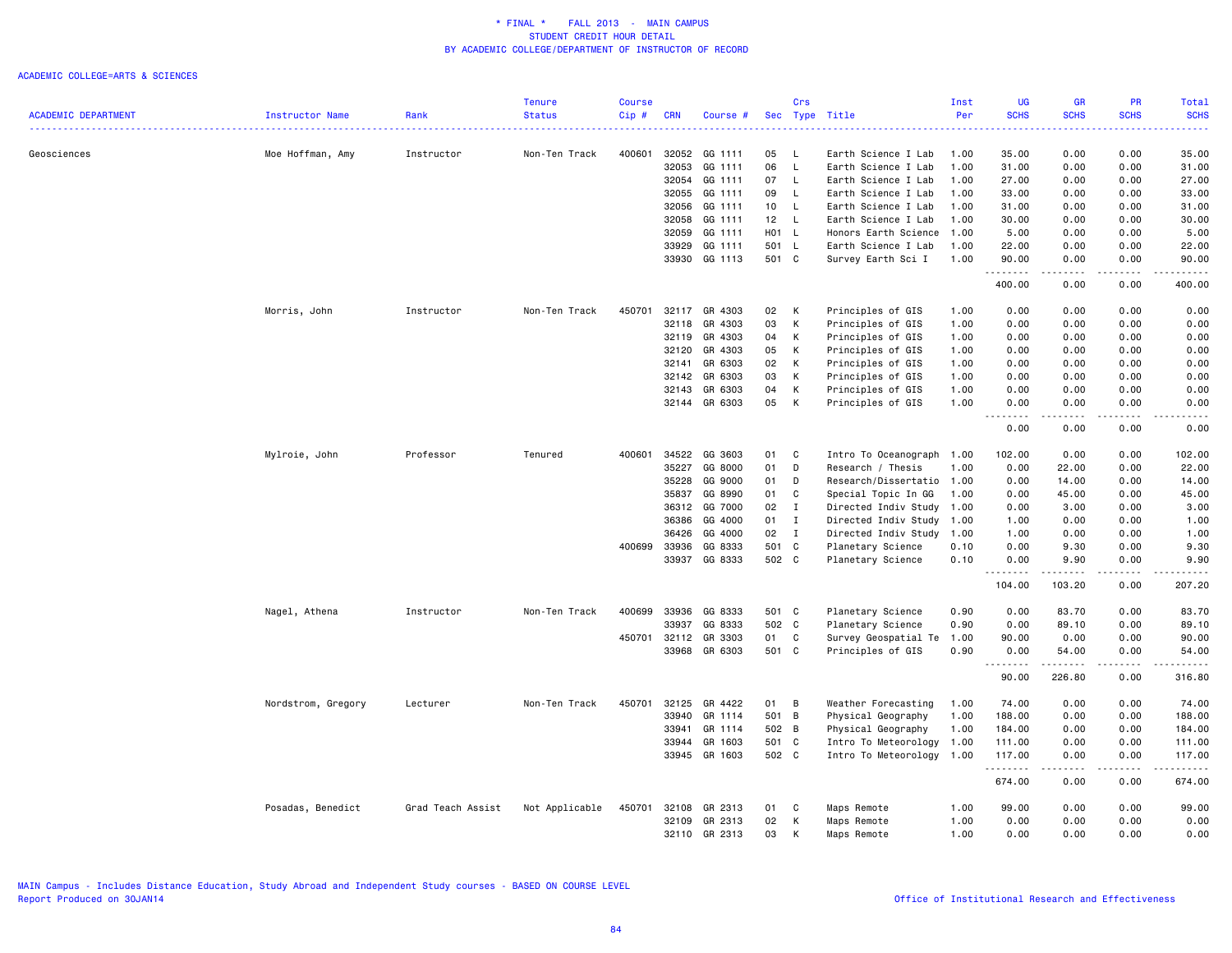### ACADEMIC COLLEGE=ARTS & SCIENCES

|                            |                                                     |                             | Tenure         | <b>Course</b> |            |               |       | Crs            |                           | Inst | UG                            | <b>GR</b>                                                                                                                                                     | <b>PR</b>                                                                                                                                                    | Total           |
|----------------------------|-----------------------------------------------------|-----------------------------|----------------|---------------|------------|---------------|-------|----------------|---------------------------|------|-------------------------------|---------------------------------------------------------------------------------------------------------------------------------------------------------------|--------------------------------------------------------------------------------------------------------------------------------------------------------------|-----------------|
| <b>ACADEMIC DEPARTMENT</b> | Instructor Name                                     | Rank                        | <b>Status</b>  | Cip#          | <b>CRN</b> | Course #      |       |                | Sec Type Title            | Per  | <b>SCHS</b>                   | <b>SCHS</b>                                                                                                                                                   | <b>SCHS</b>                                                                                                                                                  | <b>SCHS</b>     |
|                            |                                                     |                             |                |               |            |               |       |                |                           |      |                               |                                                                                                                                                               |                                                                                                                                                              | .               |
|                            |                                                     |                             |                |               |            |               |       |                |                           |      | ---------                     | ---------                                                                                                                                                     | <u>.</u>                                                                                                                                                     | $- - - - - - -$ |
|                            |                                                     |                             |                |               |            |               |       |                |                           |      | 99.00                         | 0.00                                                                                                                                                          | 0.00                                                                                                                                                         | 99.00           |
| Geosciences                | Reagan, Matthew                                     | Grad Teach Assist           | Not Applicable | 450701        |            | 33964 GR 6113 | 501 C |                | Met I: Observations       | 0.90 | 0.00                          | 81.00                                                                                                                                                         | 0.00                                                                                                                                                         | 81.00           |
|                            |                                                     |                             |                |               |            | 33965 GR 6113 | 502 C |                | Met I: Observations       | 0.90 | 0.00<br>.                     | 81.00<br>222222                                                                                                                                               | 0.00<br>$\frac{1}{2} \left( \frac{1}{2} \right) \left( \frac{1}{2} \right) \left( \frac{1}{2} \right) \left( \frac{1}{2} \right) \left( \frac{1}{2} \right)$ | 81.00<br>.      |
|                            |                                                     |                             |                |               |            |               |       |                |                           |      | 0.00                          | 162.00                                                                                                                                                        | 0.00                                                                                                                                                         | 162.00          |
|                            | Rodgers, John                                       | Associate Professor Tenured |                | 400601        |            | 33932 GG 8233 | 501 C |                | Environmental Geosci      | 0.10 | 0.00                          | 9.90                                                                                                                                                          | 0.00                                                                                                                                                         | 9.90            |
|                            |                                                     |                             |                |               | 33933      | GG 8233       | 502 C |                | Environmental Geosci      | 0.10 | 0.00                          | 9.30                                                                                                                                                          | 0.00                                                                                                                                                         | 9.30            |
|                            |                                                     |                             |                | 450701        | 32114      | GR 4203       | 01    | C              | Geog Of N. America        | 1.00 | 84.00                         | 0.00                                                                                                                                                          | 0.00                                                                                                                                                         | 84.00           |
|                            |                                                     |                             |                |               | 32116      | GR 4303       | 01    | C              | Principles of GIS         | 1.00 | 258.00                        | 0.00                                                                                                                                                          | 0.00                                                                                                                                                         | 258.00          |
|                            |                                                     |                             |                |               | 32140      | GR 6303       | 01    | $\mathbf{C}$   | Principles of GIS         | 1.00 | 0.00                          | 24.00                                                                                                                                                         | 0.00                                                                                                                                                         | 24.00           |
|                            |                                                     |                             |                |               | 33947      | GR 4303       | 501 C |                | Principles of GIS         | 0.10 | 1.20                          | 0.00                                                                                                                                                          | 0.00                                                                                                                                                         | 1.20            |
|                            |                                                     |                             |                |               | 33968      | GR 6303       | 501 C |                | Principles of GIS         | 0.10 | 0.00                          | 6.00                                                                                                                                                          | 0.00                                                                                                                                                         | 6.00            |
|                            |                                                     |                             |                |               | 33969      |               | 502 C |                |                           | 0.10 | 0.00                          |                                                                                                                                                               |                                                                                                                                                              |                 |
|                            |                                                     |                             |                |               |            | GR 6303       |       |                | Principles of GIS         |      |                               | 5.70                                                                                                                                                          | 0.00                                                                                                                                                         | 5.70            |
|                            |                                                     |                             |                |               | 34524      | GR 6203       | 01 C  |                | Geog Of N. America        | 1.00 | 0.00                          | 3.00                                                                                                                                                          | 0.00                                                                                                                                                         | 3.00            |
|                            |                                                     |                             |                |               | 35229      | GR 8000       | 04    | D              | Research / Thesis         | 1.00 | 0.00                          | 9.00                                                                                                                                                          | 0.00                                                                                                                                                         | 9.00            |
|                            |                                                     |                             |                |               |            | 35230 GR 9000 | 03    | $\Box$         | Research/Dissertatio 1.00 |      | 0.00<br>.                     | 12.00<br>$\frac{1}{2} \left( \frac{1}{2} \right) \left( \frac{1}{2} \right) \left( \frac{1}{2} \right) \left( \frac{1}{2} \right) \left( \frac{1}{2} \right)$ | 0.00<br>.                                                                                                                                                    | 12.00           |
|                            |                                                     |                             |                |               |            |               |       |                |                           |      | 343.20                        | 78.90                                                                                                                                                         | 0.00                                                                                                                                                         | 422.10          |
|                            | Schmitz, Darrel                                     | Professor                   | Tenured        | 400601        |            | 34544 GG 4153 | 01    | B              | Engineering Geology       | 1.00 | 54.00                         | 0.00                                                                                                                                                          | 0.00                                                                                                                                                         | 54.00           |
|                            |                                                     |                             |                |               | 34545      | GG 6153       | 01    | $\overline{B}$ | Engineering Geology       | 1.00 | 0.00                          | 12.00                                                                                                                                                         | 0.00                                                                                                                                                         | 12.00           |
|                            |                                                     |                             |                |               | 34546      | GG 4403       | 01    | C              | Gulf Coast Strat          | 1.00 | 39.00                         | 0.00                                                                                                                                                          | 0.00                                                                                                                                                         | 39.00           |
|                            |                                                     |                             |                |               | 34547      | GG 6403       | 01    | C              | Gulf Coast Strat          | 1.00 | 0.00                          | 30.00                                                                                                                                                         | 0.00                                                                                                                                                         | 30.00           |
|                            |                                                     |                             |                |               |            | 35615 GG 8000 | 02 D  |                | Research / Thesis         | 1.00 | 0.00                          | 38.00                                                                                                                                                         | 0.00                                                                                                                                                         | 38.00           |
|                            |                                                     |                             |                |               | 35616      | GG 9000       | 03    | D              | Research/Dissertatio      | 1.00 | 0.00                          | 5.00                                                                                                                                                          | 0.00                                                                                                                                                         | 5.00            |
|                            |                                                     |                             |                |               |            | 36057 GG 7000 | 01    | $\mathbf{I}$   | Directed Indiv Study      | 1.00 | 0.00                          | 3.00                                                                                                                                                          | 0.00                                                                                                                                                         | 3.00            |
|                            |                                                     |                             |                |               |            | 36483 GG 4000 | 03 I  |                | Directed Indiv Study      | 1.00 | 1.00                          | 0.00                                                                                                                                                          | 0.00                                                                                                                                                         | 1.00            |
|                            |                                                     |                             |                |               |            |               |       |                |                           |      | -----<br>94.00                | .<br>88.00                                                                                                                                                    | 0.00                                                                                                                                                         | 182.00          |
|                            | Sherman-Morris, Kathlee Associate Professor Tenured |                             |                | 400401        |            | 33978 GR 8813 | 501 C |                | Advanc Hazard & Disa      | 1.00 | 0.00                          | 90.00                                                                                                                                                         | 0.00                                                                                                                                                         | 90.00           |
|                            |                                                     |                             |                |               | 33979      | GR 8813       | 502 C |                | Advanc Hazard & Disa      | 1.00 | 0.00                          | 30.00                                                                                                                                                         | 0.00                                                                                                                                                         | 30.00           |
|                            |                                                     |                             |                | 450701        | 33955      | GR 4640       | 501 E |                | Met Internship            | 1.00 | 12.00                         | 0.00                                                                                                                                                          | 0.00                                                                                                                                                         | 12.00           |
|                            |                                                     |                             |                |               | 34698      | GR 8000       | 501 D |                | Research / Thesis         | 1.00 | 0.00                          | 1.00                                                                                                                                                          | 0.00                                                                                                                                                         | 1.00            |
|                            |                                                     |                             |                |               | 35624      | GR 8000       | 06 D  |                | Research / Thesis         | 1.00 | 0.00                          | 9.00                                                                                                                                                          | 0.00                                                                                                                                                         | 9.00            |
|                            |                                                     |                             |                |               | 35625      | GR 9000       | 05    | D              | Research/Dissertatio      | 1.00 | 0.00                          | 11.00                                                                                                                                                         | 0.00                                                                                                                                                         | 11.00           |
|                            |                                                     |                             |                |               |            | 36084 GR 4000 | 501 I |                | Directed Indiv Study      | 1.00 | 1.00                          | 0.00                                                                                                                                                          | 0.00                                                                                                                                                         | 1.00            |
|                            |                                                     |                             |                |               |            | 36589 GR 7000 | 501 I |                | Directed Indiv Study 1.00 |      | 0.00                          | 1.00                                                                                                                                                          | 0.00                                                                                                                                                         | 1.00            |
|                            |                                                     |                             |                |               |            |               |       |                |                           |      | $\sim$ $\sim$ $\sim$<br>13.00 | $\sim$ $\sim$ $\sim$<br>142.00                                                                                                                                | 0.00                                                                                                                                                         | 155.00          |
|                            | Vandewege, Reynold                                  | Instructor                  | Non-Ten Track  | 450701        |            | 32126 GR 4502 | 01 C  |                | Prac in Broadcast Me 1.00 |      | 44.00                         | 0.00                                                                                                                                                          | 0.00                                                                                                                                                         | 44.00           |
|                            |                                                     |                             |                |               | 32127      | GR 4502       | 02    | $\mathsf{K}$   | Prac in Broadcast Me      | 1.00 | 0.00                          | 0.00                                                                                                                                                          | 0.00                                                                                                                                                         | 0.00            |
|                            |                                                     |                             |                |               | 32128      | GR 4502       | 03    | K              | Prac in Broadcast Me      | 1.00 | 0.00                          | 0.00                                                                                                                                                          | 0.00                                                                                                                                                         | 0.00            |
|                            |                                                     |                             |                |               | 32129      | GR 4522       | 01    | C              | Prac Broadcast Meteo      | 1.00 | 32.00                         | 0.00                                                                                                                                                          | 0.00                                                                                                                                                         | 32.00           |
|                            |                                                     |                             |                |               | 32130      | GR 4522       | 02    | K              | Prac Broadcast Meteo      | 1.00 | 0.00                          | 0.00                                                                                                                                                          | 0.00                                                                                                                                                         | 0.00            |
|                            |                                                     |                             |                |               | 32131      | GR 4522       | 03    | K              | Prac Broadcast Meteo      | 1.00 | 0.00                          | 0.00                                                                                                                                                          | 0.00                                                                                                                                                         | 0.00            |
|                            |                                                     |                             |                |               |            | 32133 GR 4640 | 01    | E              | Met Internship            | 1.00 | 34.00                         | 0.00                                                                                                                                                          | 0.00                                                                                                                                                         | 34.00           |
|                            |                                                     |                             |                |               | 32150      | GR 6502       | 01    | C              | Prac in Broadcast Me      | 1.00 | 0.00                          | 4.00                                                                                                                                                          | 0.00                                                                                                                                                         | 4.00            |
|                            |                                                     |                             |                |               | 32151      | GR 6502       | 02    | K              | Prac in Broadcast Me      | 1.00 | 0.00                          | 0.00                                                                                                                                                          | 0.00                                                                                                                                                         | 0.00            |
|                            |                                                     |                             |                |               |            | 32152 GR 6502 | 03    | к              | Prac in Broadcast Me      | 1.00 | 0.00                          | 0.00                                                                                                                                                          | 0.00                                                                                                                                                         | 0.00            |
|                            |                                                     |                             |                |               |            | 32153 GR 6522 | 01    | C              | Prac Broadcast Meteo      | 1.00 | 0.00                          | 14.00                                                                                                                                                         | 0.00                                                                                                                                                         | 14.00           |
|                            |                                                     |                             |                |               |            |               |       |                |                           |      |                               |                                                                                                                                                               |                                                                                                                                                              |                 |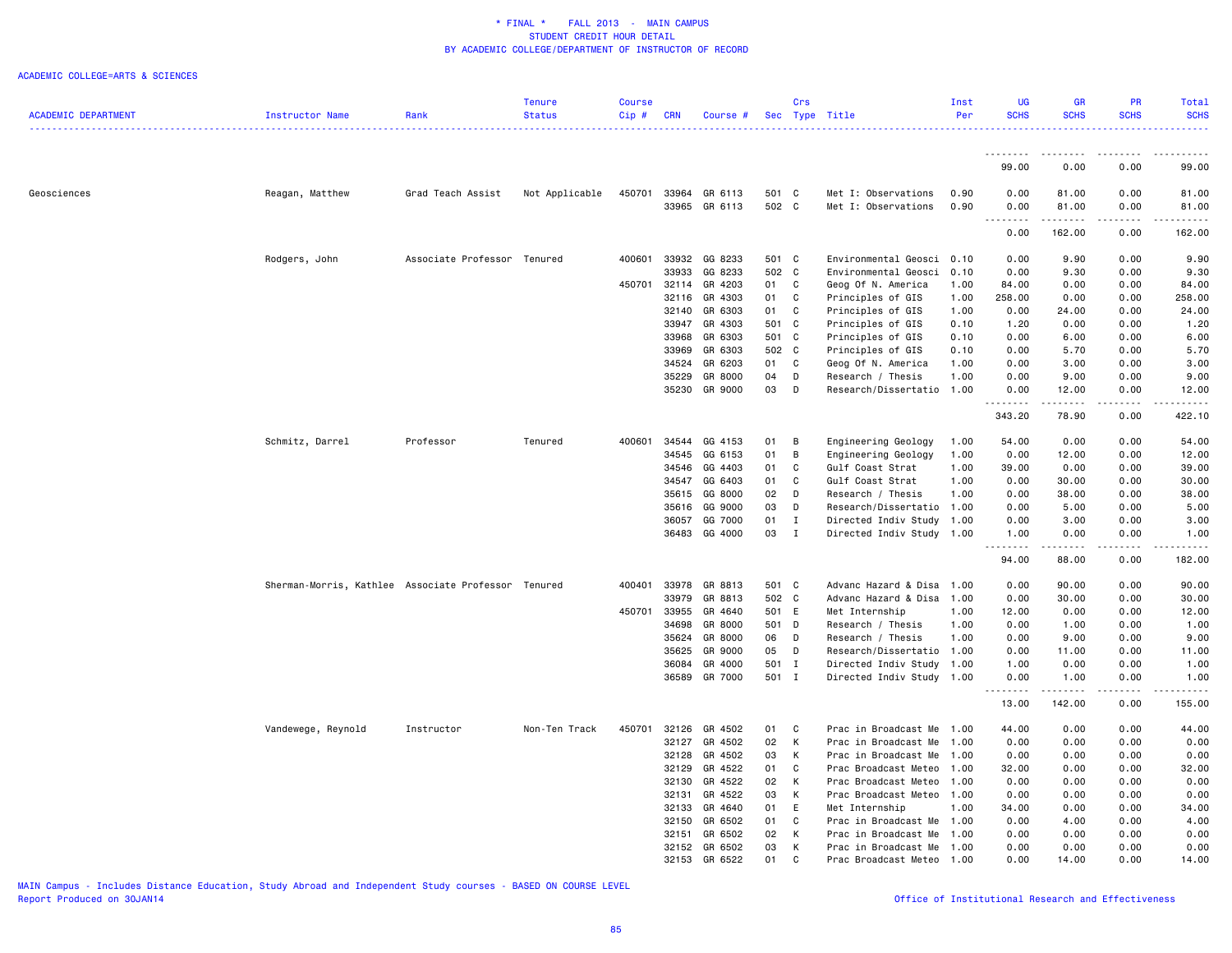|                            |                        |                   | <b>Tenure</b>  | <b>Course</b> |            |               |       | Crs |                           | Inst | UG                  | <b>GR</b>            | <b>PR</b>   | <b>Total</b>       |
|----------------------------|------------------------|-------------------|----------------|---------------|------------|---------------|-------|-----|---------------------------|------|---------------------|----------------------|-------------|--------------------|
| <b>ACADEMIC DEPARTMENT</b> | <b>Instructor Name</b> | Rank              | <b>Status</b>  | Cip#          | <b>CRN</b> | Course #      | Sec   |     | Type Title                | Per  | <b>SCHS</b>         | <b>SCHS</b>          | <b>SCHS</b> | <b>SCHS</b>        |
| Geosciences                | Vandewege, Reynold     | Instructor        | Non-Ten Track  | 450701        | 32154      | GR 6522       | 02 K  |     | Prac Broadcast Meteo      | 1.00 | 0.00                | 0.00                 | 0.00        | 0.00               |
|                            |                        |                   |                |               | 32155      | GR 6522       | 03 K  |     | Prac Broadcast Meteo      | 1.00 | 0.00                | 0.00                 | 0.00        | 0.00               |
|                            |                        |                   |                |               | 32157      | GR 6640       | 01    | - C | Met Internship            | 1.00 | 0.00<br>---------   | 3.00<br>---------    | 0.00<br>.   | 3.00<br>---------- |
|                            |                        |                   |                |               |            |               |       |     |                           |      | 110.00              | 21.00                | 0.00        | 131.00             |
|                            | Wallace, Timothy       | Instructor        | Non-Ten Track  | 400401        | 33963      | GR 4943       | 501 C |     | Tropical Meteorology 0.90 |      | 16.20               | 0.00                 | 0.00        | 16.20              |
|                            |                        |                   |                |               |            | 33976 GR 6943 | 501 C |     | Tropical Meteorology 0.90 |      | 0.00                | 105.30               | 0.00        | 105.30             |
|                            |                        |                   |                | 450701        | 32123      | GR 4402       | 01 B  |     | Weather Analysis I        | 1.00 | 68.00               | 0.00                 | 0.00        | 68.00              |
|                            |                        |                   |                |               | 32147      | GR 6402       | 01 B  |     | Weather Analysis I        | 1.00 | 0.00                | 4.00                 | 0.00        | 4.00               |
|                            |                        |                   |                |               | 33949      | GR 4623       | 501 C |     | Physical Meteorology 1.00 |      | 114.00              | 0.00                 | 0.00        | 114.00             |
|                            |                        |                   |                |               | 33950      | GR 4623       | 502 C |     | Physical Meteorology 1.00 |      | 84.00               | 0.00                 | 0.00        | 84.00              |
|                            |                        |                   |                |               |            |               |       |     |                           |      | --------<br>282.20  | 109.30               | 0.00        | 391.50             |
|                            | Weremeichik, Jeremy    | Grad Teach Assist | Not Applicable | 400601        | 32061      | GG 1113       | 02    | - C | Survey Earth Sci I        | 1.00 | 84.00               | 0.00                 | 0.00        | 84.00              |
|                            |                        |                   |                |               | 32063      | GG 1113       | 04 C  |     | Survey Earth Sci I        | 1.00 | 126.00              | 0.00                 | 0.00        | 126.00             |
|                            |                        |                   |                |               |            | 32068 GG 1113 | H01 C |     | Honors Survey Earth       | 1.00 | 48.00               | 0.00                 | 0.00        | 48.00              |
|                            |                        |                   |                |               |            |               |       |     |                           |      | ---------<br>258.00 | . <b>.</b> .<br>0.00 | .<br>0.00   | 258.00             |
|                            |                        |                   |                |               |            |               |       |     |                           |      | ========            | ========             | ========    | ==========         |
| Geosciences                |                        |                   |                |               |            |               |       |     |                           |      | 7964.00             | 1844.00              | 0.00        | 9808.00            |
|                            |                        |                   |                |               |            |               |       |     |                           |      | ========            | ========             | ========    | ==========         |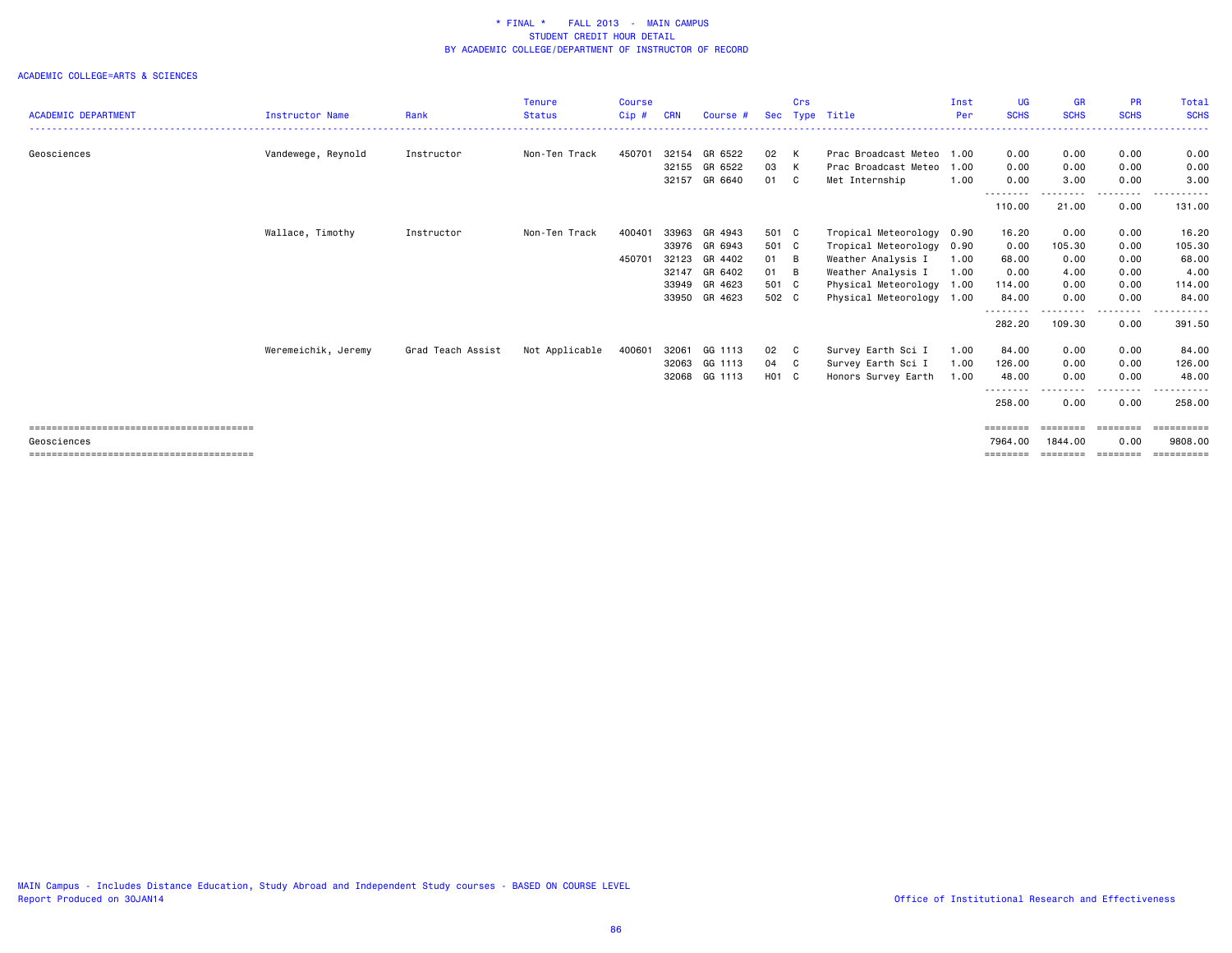|                            |                  |                             | <b>Tenure</b>  | <b>Course</b> |            |                                |          | Crs          |                                        | Inst         | UG             | <b>GR</b>                   | PR           | Total                                                                                                                                                |
|----------------------------|------------------|-----------------------------|----------------|---------------|------------|--------------------------------|----------|--------------|----------------------------------------|--------------|----------------|-----------------------------|--------------|------------------------------------------------------------------------------------------------------------------------------------------------------|
| <b>ACADEMIC DEPARTMENT</b> | Instructor Name  | Rank                        | <b>Status</b>  | Cip#          | <b>CRN</b> | Course #                       |          |              | Sec Type Title                         | Per          | <b>SCHS</b>    | <b>SCHS</b>                 | <b>SCHS</b>  | <b>SCHS</b>                                                                                                                                          |
|                            |                  |                             |                |               |            |                                |          |              |                                        |              |                |                             |              |                                                                                                                                                      |
| History                    | Adolph, Brittany | Grad Teach Assist           | Not Applicable | 540102        |            | 32170 HI 1063<br>32171 HI 1063 | 04<br>05 | C<br>C       | Early U S History<br>Early U S History | 0.25<br>0.25 | 21.75<br>25.50 | 0.00<br>0.00                | 0.00<br>0.00 | 21.75<br>25.50                                                                                                                                       |
|                            |                  |                             |                |               |            |                                |          |              |                                        |              | .<br>47.25     | .<br>0.00                   | .<br>0.00    | .<br>47.25                                                                                                                                           |
|                            | Anderson, David  | Grad Teach Assist           | Not Applicable |               |            | 540102 32185 HI 1063           | 19       | C            | Early U S History                      | 0.75         | 76.50          | 0.00                        | 0.00         | 76.50                                                                                                                                                |
|                            |                  |                             |                |               |            |                                |          |              |                                        |              |                |                             |              |                                                                                                                                                      |
|                            |                  |                             |                |               |            | 32186 HI 1063                  | 20       | C            | Early U S History                      | 0.75         | 74.25          | 0.00                        | 0.00         | 74.25                                                                                                                                                |
|                            |                  |                             |                |               |            | 32187 HI 1063                  | 21       | C            | Early U S History                      | 0.75         | 76.50          | 0.00                        | 0.00         | 76.50                                                                                                                                                |
|                            |                  |                             |                |               | 32188      | HI 1063                        | 22       | C            | Early U S History                      | 0.75         | 76.50          | 0.00                        | 0.00         | 76.50                                                                                                                                                |
|                            |                  |                             |                |               | 32189      | HI 1063                        | 23       | C            | Early U S History                      | 0.75         | 69.75          | 0.00                        | 0.00         | 69.75                                                                                                                                                |
|                            |                  |                             |                |               |            | 32190 HI 1063                  | 24 C     |              | Early U S History                      | 0.75         | 72.00<br>.     | 0.00<br>.                   | 0.00<br>.    | 72.00<br>.                                                                                                                                           |
|                            |                  |                             |                |               |            |                                |          |              |                                        |              | 445.50         | 0.00                        | 0.00         | 445.50                                                                                                                                               |
|                            | Barbier, Mary    | Associate Professor Tenured |                | 450801 34651  |            | HI 6263                        | 01       | C            | Amrca's Viet Nam War                   | 1.00         | 0.00           | 9.00                        | 0.00         | 9.00                                                                                                                                                 |
|                            |                  |                             |                |               | 35108      | HI 9000                        | 01       | D            | Research / Diss                        | 1.00         | 0.00           | 38.00                       | 0.00         | 38.00                                                                                                                                                |
|                            |                  |                             |                | 540101        | 32264      | HI 8893                        | 01       | - S          | History of ISIS                        | 1.00         | 0.00           | 24.00                       | 0.00         | 24.00                                                                                                                                                |
|                            |                  |                             |                | 540102        | 34649      | HI 4263                        | 01       | C            | Amrca's Viet Nam War                   | 1.00         | 48.00          | 0.00                        | 0.00         | 48.00                                                                                                                                                |
|                            |                  |                             |                |               |            | 35090 HI 8000                  | 01       | D            | Research / Thesis                      | 1.00         | 0.00<br>.      | 1.00<br>------              | 0.00<br>.    | 1.00<br>$- - - - -$                                                                                                                                  |
|                            |                  |                             |                |               |            |                                |          |              |                                        |              | 48.00          | 72.00                       | 0.00         | 120.00                                                                                                                                               |
|                            | Barfield, Karrie | Grad Teach Assist           | Not Applicable | 540102        |            | 32192 HI 1073                  | 01       | C            | Modern U S History                     | 0.75         | 56.25          | 0.00                        | 0.00         | 56.25                                                                                                                                                |
|                            |                  |                             |                |               | 32193      | HI 1073                        | 02       | C            | Modern U S History                     | 0.75         | 54.00          | 0.00                        | 0.00         | 54.00                                                                                                                                                |
|                            |                  |                             |                |               | 32194      | HI 1073                        | 03       | C            | Modern U S History                     | 0.75         | 56.25          | 0.00                        | 0.00         | 56.25                                                                                                                                                |
|                            |                  |                             |                |               | 32195      | HI 1073                        | 04       | C            | Modern U S History                     | 0.75         | 51.75          | 0.00                        | 0.00         | 51.75                                                                                                                                                |
|                            |                  |                             |                |               | 32196      | HI 1073                        | 05       | C            | Modern U S History                     | 0.75         | 54.00          | 0.00                        | 0.00         | 54.00                                                                                                                                                |
|                            |                  |                             |                |               | 32197      | HI 1073                        | 06       | C            | Modern U S History                     | 0.75         | 47.25          | 0.00                        | 0.00         | 47.25                                                                                                                                                |
|                            |                  |                             |                |               | 32198      | HI 1073                        | 07       | C            | Modern U S History                     | 0.75         | 51.75          | 0.00                        | 0.00         | 51.75                                                                                                                                                |
|                            |                  |                             |                |               | 32199      | HI 1073                        | 08       | C            | Modern U S History                     | 0.75         | 51.75          | 0.00                        | 0.00         | 51.75                                                                                                                                                |
|                            |                  |                             |                |               |            |                                |          |              |                                        |              |                |                             |              |                                                                                                                                                      |
|                            |                  |                             |                |               | 32200      | HI 1073                        | 09       | C            | Modern U S History                     | 0.75         | 49.50          | 0.00                        | 0.00         | 49.50                                                                                                                                                |
|                            |                  |                             |                |               | 32201      | HI 1073                        | 10       | C            | Modern U S History                     | 0.75         | 49.50          | 0.00                        | 0.00         | 49.50                                                                                                                                                |
|                            |                  |                             |                |               | 32202      | HI 1073                        | 11       | C            | Modern U S History                     | 0.75         | 54.00          | 0.00                        | 0.00         | 54.00                                                                                                                                                |
|                            |                  |                             |                |               |            | 32203 HI 1073                  | 12       | $\mathbf{C}$ | Modern U S History                     | 0.75         | 54.00<br>.     | 0.00<br>.                   | 0.00<br>.    | 54.00<br>.                                                                                                                                           |
|                            |                  |                             |                |               |            |                                |          |              |                                        |              | 630.00         | 0.00                        | 0.00         | 630.00                                                                                                                                               |
|                            | Bradford, Jihan  | Grad Teach Assist           | Not Applicable | 540102        |            | 32168 HI 1063                  | 02       | C            | Early U S History                      | 0.25         | 24.75          | 0.00                        | 0.00         | 24.75                                                                                                                                                |
|                            |                  |                             |                |               |            | 32172 HI 1063                  | 06       | C            | Early U S History                      | 0.25         | 21.75          | 0.00                        | 0.00         | 21.75                                                                                                                                                |
|                            |                  |                             |                |               |            |                                |          |              |                                        |              | .              | $\omega = \omega/\omega$    | .            | .                                                                                                                                                    |
|                            |                  |                             |                |               |            |                                |          |              |                                        |              | 46.50          | 0.00                        | 0.00         | 46.50                                                                                                                                                |
|                            | Brain, Stephen   | Associate Professor         | Tenured        |               |            | 050114 33985 HI 1213           | 501 C    |              | Early Western World                    | 0.25         | 7.50           | 0.00                        | 0.00         | 7.50                                                                                                                                                 |
|                            |                  |                             |                |               |            |                                |          |              |                                        |              | 7.50           | 0.00                        | 0.00         | 7.50                                                                                                                                                 |
|                            | Bruton, Kathryn  | Lecturer                    | Non-Ten Track  | 050299        | 33989      | HI 4653                        | 501 C    |              | Hist Science & Tech                    | 1.00         | 51.00          | 0.00                        | 0.00         | 51.00                                                                                                                                                |
|                            |                  |                             |                |               |            | 540102 33983 HI 1073           | 501 C    |              | Modern U S History                     | 1.00         | 108.00         | 0.00                        | 0.00         | 108.00                                                                                                                                               |
|                            |                  |                             |                |               |            |                                |          |              |                                        |              | .              | $\sim$ $\sim$ $\sim$ $\sim$ | .            | $\frac{1}{2} \left( \frac{1}{2} \right) \left( \frac{1}{2} \right) \left( \frac{1}{2} \right) \left( \frac{1}{2} \right) \left( \frac{1}{2} \right)$ |
|                            |                  |                             |                |               |            |                                |          |              |                                        |              | 159.00         | 0.00                        | 0.00         | 159.00                                                                                                                                               |
|                            |                  |                             |                |               |            |                                |          |              |                                        |              |                |                             |              |                                                                                                                                                      |
|                            | Bullard, Zachary | Grad Teach Assist           | Not Applicable | 450801        | 32223      | HI 1163                        | 01       | C            | Wld Hst Before 1500                    | 0.25         | 15.00          | 0.00                        | 0.00         | 15.00                                                                                                                                                |
|                            |                  |                             |                |               |            | 32225 HI 1163                  | 03       | C            | Wld Hst Before 1500                    | 0.25         | 16.50          | 0.00                        | 0.00         | 16.50                                                                                                                                                |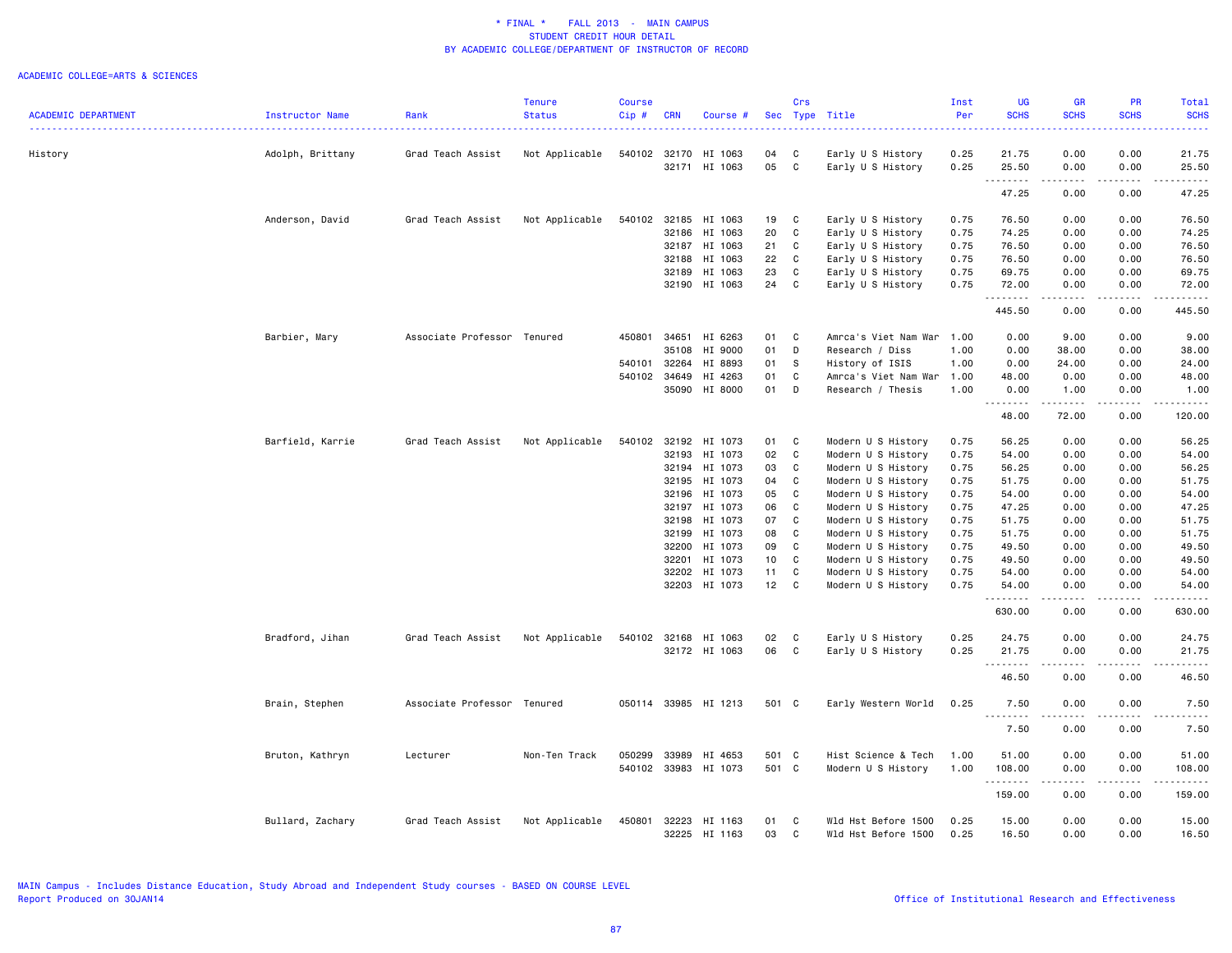|                            |                 |                               | <b>Tenure</b>  | <b>Course</b> |              |                      |       | Crs            |                           | Inst | <b>UG</b>   | <b>GR</b>   | <b>PR</b>                    | Total             |
|----------------------------|-----------------|-------------------------------|----------------|---------------|--------------|----------------------|-------|----------------|---------------------------|------|-------------|-------------|------------------------------|-------------------|
| <b>ACADEMIC DEPARTMENT</b> | Instructor Name | Rank                          | <b>Status</b>  | Cip#          | <b>CRN</b>   | Course #             |       |                | Sec Type Title            | Per  | <b>SCHS</b> | <b>SCHS</b> | <b>SCHS</b>                  | <b>SCHS</b><br>.  |
|                            |                 |                               |                |               |              |                      |       |                |                           |      | .           | .           |                              |                   |
|                            |                 |                               |                |               |              |                      |       |                |                           |      | 31.50       | 0.00        | 0.00                         | 31.50             |
| History                    | Damms, Richard  | Associate Professor Tenured   |                |               |              | 450801 32261 HI 8803 | 02    | $\overline{C}$ | Graduate Colloquium       | 1.00 | 0.00        | 21.00       | 0.00                         | 21.00             |
|                            |                 |                               |                |               | 35110        | HI 9000              | 03    | D              | Research / Diss           | 1.00 | 0.00        | 10.00       | 0.00                         | 10.00             |
|                            |                 |                               |                |               | 540102 32245 | HI 4203              | 01    | C              | Diplomatic Hist Us        | 1.00 | 90.00       | 0.00        | 0.00                         | 90.00             |
|                            |                 |                               |                |               |              | 35092 HI 8000        | 03    | D              | Research / Thesis         | 1.00 | 0.00<br>.   | 10.00<br>.  | 0.00<br>$- - - - -$          | 10.00<br>------   |
|                            |                 |                               |                |               |              |                      |       |                |                           |      | 90.00       | 41.00       | 0.00                         | 131.00            |
|                            | Drake, Nathan   | Grad Teach Assist             | Not Applicable |               |              | 050114 33985 HI 1213 | 501 C |                | Early Western World       | 0.75 | 22.50<br>.  | 0.00<br>.   | 0.00<br>$\omega$ is a set of | 22.50<br>.        |
|                            |                 |                               |                |               |              |                      |       |                |                           |      | 22.50       | 0.00        | 0.00                         | 22.50             |
|                            | Drane, Lindsay  | Grad Teach Assist             | Not Applicable | 540102        | 32179        | HI 1063              | 13    | C              | Early U S History         | 0.25 | 17.25       | 0.00        | 0.00                         | 17.25             |
|                            |                 |                               |                |               |              | 32181 HI 1063        | 15    | $\mathbf c$    | Early U S History         | 0.25 | 18.75       | 0.00        | 0.00                         | 18.75             |
|                            |                 |                               |                |               |              | 32183 HI 1063        | 17    | C              | Early U S History         | 0.25 | 16.50<br>.  | 0.00<br>.   | 0.00<br>.                    | 16.50             |
|                            |                 |                               |                |               |              |                      |       |                |                           |      | 52.50       | 0.00        | 0.00                         | .<br>52.50        |
|                            | Forrest, John   | Grad Teach Assist             | Not Applicable |               |              | 540102 32216 HI 1073 | 25    | $\mathbf{C}$   | Modern U S History        | 0.75 | 49.50       | 0.00        | 0.00                         | 49.50             |
|                            |                 |                               |                |               | 32217        | HI 1073              | 26    | C              | Modern U S History        | 0.75 | 47.25       | 0.00        | 0.00                         | 47.25             |
|                            |                 |                               |                |               | 32218        | HI 1073              | 27    | C              | Modern U S History        | 0.75 | 45.00       | 0.00        | 0.00                         | 45.00             |
|                            |                 |                               |                |               | 32219        | HI 1073              | 28    | C              | Modern U S History        | 0.75 | 47.25       | 0.00        | 0.00                         | 47.25             |
|                            |                 |                               |                |               | 32220        | HI 1073              | 29    | C              | Modern U S History        | 0.75 | 45.00       | 0.00        | 0.00                         | 45.00             |
|                            |                 |                               |                |               | 32221        | HI 1073              | 30    | C              | Modern U S History        | 0.75 | 49.50       | 0.00        | 0.00                         | 49.50             |
|                            |                 |                               |                |               | 34634        | HI 1073              | 31    | C              | Modern U S History        | 0.75 | 29.25       | 0.00        | 0.00                         | 29.25             |
|                            |                 |                               |                |               | 34636        | HI 1073              | 32    | $\mathbf c$    | Modern U S History        | 0.75 | 51.75       | 0.00        | 0.00                         | 51.75             |
|                            |                 |                               |                |               | 34637        | HI 1073              | 33    | C              | Modern U S History        | 0.75 | 31.50       | 0.00        | 0.00                         | 31.50             |
|                            |                 |                               |                |               | 34638        | HI 1073              | 34    | C              | Modern U S History        | 0.75 | 49.50       | 0.00        | 0.00                         | 49.50             |
|                            |                 |                               |                |               | 34639        | HI 1073              | 35    | $\mathbf c$    | Modern U S History        | 0.75 | 51.75       | 0.00        | 0.00                         | 51.75             |
|                            |                 |                               |                |               |              | 34642 HI 1073        | 36    | C              | Modern U S History        | 0.75 | 49.50<br>.  | 0.00<br>.   | 0.00<br>.                    | 49.50<br>.        |
|                            |                 |                               |                |               |              |                      |       |                |                           |      | 546.75      | 0.00        | 0.00                         | 546.75            |
|                            | Giesen, James   | Associate Professor Tenured   |                | 450801        | 34667        | HI 8883              | 01    | - S            | U.S. Agric Hist 1500 1.00 |      | 0.00        | 15.00       | 0.00                         | 15.00             |
|                            |                 |                               |                |               | 35111        | HI 9000              | 04    | D              | Research / Diss           | 1.00 | 0.00        | 26.00       | 0.00                         | 26.00             |
|                            |                 |                               |                | 540101        | 32267        | HI 8943              | 01    | $\mathbf c$    | U.S. History, 1787-1 1.00 |      | 0.00        | 24.00       | 0.00                         | 24.00             |
|                            |                 |                               |                | 540102        | 35093        | HI 8000              | 04    | D              | Research / Thesis         | 1.00 | 0.00<br>.   | 7.00        | 0.00                         | 7.00<br>المتمامين |
|                            |                 |                               |                |               |              |                      |       |                |                           |      | 0.00        | 72.00       | 0.00                         | 72.00             |
|                            | Greene, Alison  | Assistant Professor Ten Track |                | 450801        | 32241        | HI 3903              | 01    | C              | Hist & Hist Meth          | 1.00 | 51.00       | 0.00        | 0.00                         | 51.00             |
|                            |                 |                               |                |               | 34670        | HI 3903              | 02    | $\mathbf c$    | Hist & Hist Meth          | 1.00 | 42.00       | 0.00        | 0.00                         | 42.00             |
|                            |                 |                               |                |               | 35112        | HI 9000              | 05    | D              | Research / Diss           | 1.00 | 0.00        | 10.00       | 0.00                         | 10.00             |
|                            |                 |                               |                | 540101        | 32268        | HI 8953              | 01    | C              | U.S. History, 1877-19     | 1.00 | 0.00        | 30.00       | 0.00                         | 30.00             |
|                            |                 |                               |                |               |              | 540102 32247 HI 4253 | 01    | C              | Religion In America       | 1.00 | 75.00<br>.  | 0.00        | 0.00<br>.                    | 75.00<br>.        |
|                            |                 |                               |                |               |              |                      |       |                |                           |      | 168.00      | 40.00       | 0.00                         | 208.00            |
|                            | Halverson, Sean | Lecturer                      | Non-Ten Track  |               |              | 540102 33981 HI 1063 | 501 C |                | Early U S History         | 1.00 | 102.00      | 0.00        | 0.00                         | 102.00            |
|                            |                 |                               |                |               |              | 33987 HI 4313        | 501 C |                | The New South             | 1.00 | 69.00       | 0.00        | 0.00                         | 69.00             |
|                            |                 |                               |                |               |              |                      |       |                |                           |      | .           | .           | <b>.</b>                     | .                 |
|                            |                 |                               |                |               |              |                      |       |                |                           |      | 171.00      | 0.00        | 0.00                         | 171.00            |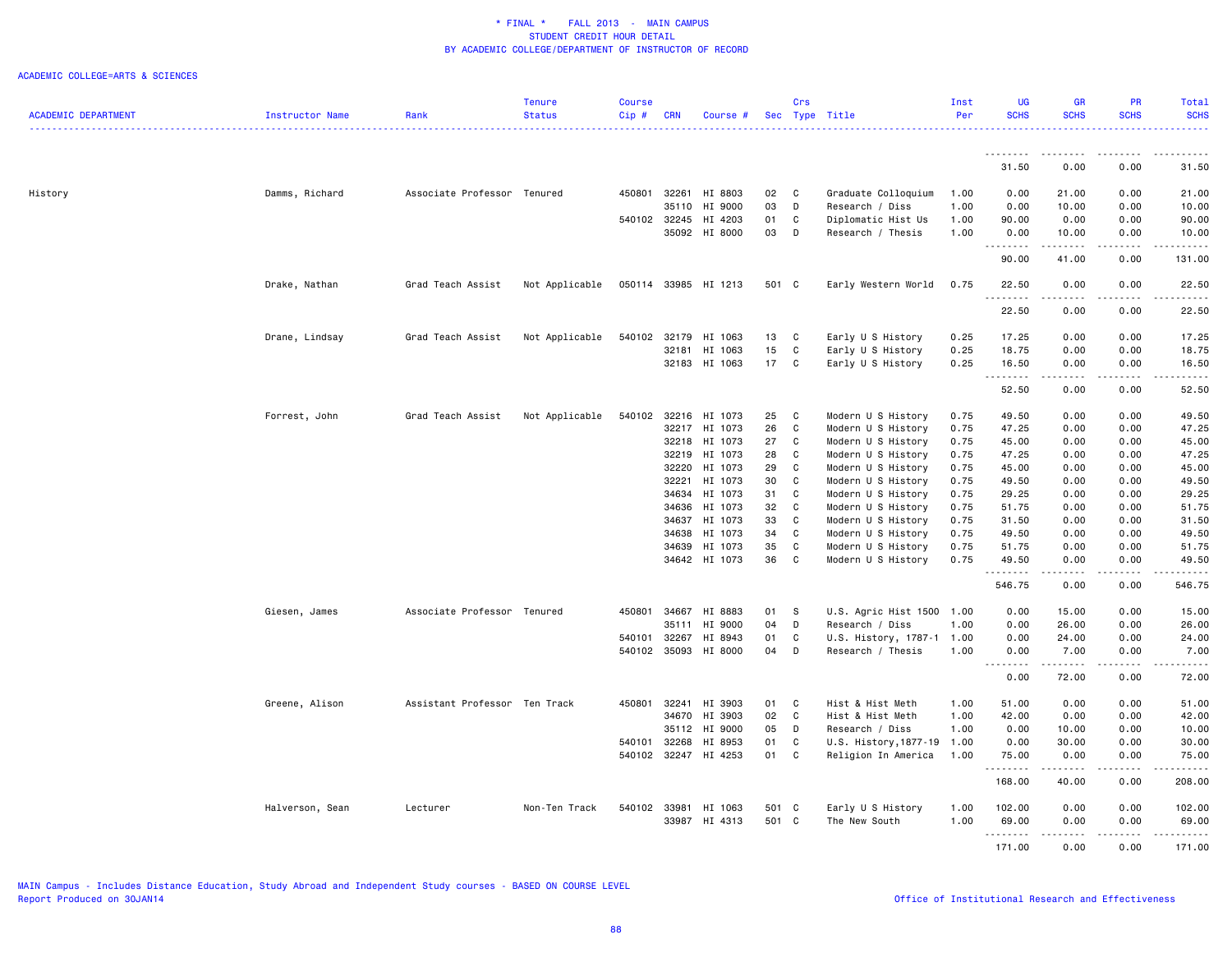#### ACADEMIC COLLEGE=ARTS & SCIENCES

|                            |                   |                               | <b>Tenure</b>  | <b>Course</b> |                |                       |                 | Crs              |                                          | Inst         | UG                            | <b>GR</b>                                                                                                                                                    | <b>PR</b>                           | Total                                                                                                                              |
|----------------------------|-------------------|-------------------------------|----------------|---------------|----------------|-----------------------|-----------------|------------------|------------------------------------------|--------------|-------------------------------|--------------------------------------------------------------------------------------------------------------------------------------------------------------|-------------------------------------|------------------------------------------------------------------------------------------------------------------------------------|
| <b>ACADEMIC DEPARTMENT</b> | Instructor Name   | Rank                          | <b>Status</b>  | Cip#          | <b>CRN</b>     | Course #              |                 |                  | Sec Type Title                           | Per          | <b>SCHS</b>                   | <b>SCHS</b>                                                                                                                                                  | <b>SCHS</b>                         | <b>SCHS</b>                                                                                                                        |
| History                    | Harmon, David     | Lecturer                      | Non-Ten Track  | 050201        |                | 33988 HI 4363         | 501 C           |                  | Afro-Am History & Cu 1.00                |              | 60.00                         | 0.00                                                                                                                                                         | 0.00                                | 60.00                                                                                                                              |
|                            |                   |                               |                |               |                |                       |                 |                  |                                          |              | .<br>60.00                    | د د د د<br>0.00                                                                                                                                              | $\sim$ $\sim$ $\sim$ $\sim$<br>0.00 | $\frac{1}{2} \left( \frac{1}{2} \right) \left( \frac{1}{2} \right) \left( \frac{1}{2} \right) \left( \frac{1}{2} \right)$<br>60.00 |
|                            | Haughton, Roberta | Lecturer                      | Non-Ten Track  | 059999        | 36088          | HI 8793               | 501 C           |                  | Race in the Workplac 1.00                |              | 0.00                          | 9.00                                                                                                                                                         | 0.00                                | 9.00                                                                                                                               |
|                            |                   |                               |                |               | 36089          | AAS 8793              | 501 C           |                  | Race in the Workplac 1.00                |              | 0.00<br>.                     | 15.00                                                                                                                                                        | 0.00                                | 15.00                                                                                                                              |
|                            |                   |                               |                |               |                |                       |                 |                  |                                          |              | 0.00                          | 24.00                                                                                                                                                        | 0.00                                | 24.00                                                                                                                              |
|                            | Hay, William      | Associate Professor Tenured   |                | 050299        | 34663          | HI 4713               | 01              | C                | Tudor&Stuart England                     | 1.00         | 75.00                         | 0.00                                                                                                                                                         | 0.00                                | 75.00                                                                                                                              |
|                            |                   |                               |                | 450801        | 32260          | HI 8803               | 01              | C                | Graduate Colloquium                      | 1.00         | 0.00                          | 24.00                                                                                                                                                        | 0.00                                | 24.00                                                                                                                              |
|                            |                   |                               |                | 540102 35095  |                | HI 8000               | 06              | D                | Research / Thesis                        | 1.00         | 0.00                          | 3.00<br>.                                                                                                                                                    | 0.00<br>.                           | 3.00<br>.                                                                                                                          |
|                            |                   |                               |                |               |                |                       |                 |                  |                                          |              | 75.00                         | 27.00                                                                                                                                                        | 0.00                                | 102.00                                                                                                                             |
|                            | Heard, Daaiyah    | Grad Teach Assist             | Not Applicable | 540102        | 32218          | HI 1073               | 27              | C                | Modern U S History                       | 0.25         | 15.00                         | 0.00                                                                                                                                                         | 0.00                                | 15.00                                                                                                                              |
|                            |                   |                               |                |               | 32220          | HI 1073               | 29              | C                | Modern U S History                       | 0.25         | 15.00                         | 0.00                                                                                                                                                         | 0.00                                | 15.00                                                                                                                              |
|                            |                   |                               |                |               |                | 32221 HI 1073         | 30              | C                | Modern U S History                       | 0.25         | 16.50<br><u>.</u>             | 0.00<br>$\frac{1}{2} \left( \frac{1}{2} \right) \left( \frac{1}{2} \right) \left( \frac{1}{2} \right) \left( \frac{1}{2} \right) \left( \frac{1}{2} \right)$ | 0.00<br>.                           | 16.50<br>.                                                                                                                         |
|                            |                   |                               |                |               |                |                       |                 |                  |                                          |              | 46.50                         | 0.00                                                                                                                                                         | 0.00                                | 46.50                                                                                                                              |
|                            | Hersey, Mark      | Associate Professor Ten Track |                | 450801        | 34665          | HI 8803               | 04              | C                | Graduate Colloquium                      | 1.00         | 0.00                          | 18.00                                                                                                                                                        | 0.00                                | 18.00                                                                                                                              |
|                            |                   |                               |                |               | 35114          | HI 9000               | 07              | D                | Research / Diss                          | 1.00         | 0.00                          | 26.00                                                                                                                                                        | 0.00                                | 26.00                                                                                                                              |
|                            |                   |                               |                | 540102        | 34652          | HI 4303               | 01              | C                | The Old South                            | 1.00         | 78.00                         | 0.00                                                                                                                                                         | 0.00                                | 78.00                                                                                                                              |
|                            |                   |                               |                |               |                | 35096 HI 8000         | 07              | D                | Research / Thesis                        | 1.00         | 0.00<br><u> - - - - - - -</u> | 1.00<br>$\frac{1}{2} \left( \frac{1}{2} \right) \left( \frac{1}{2} \right) \left( \frac{1}{2} \right) \left( \frac{1}{2} \right) \left( \frac{1}{2} \right)$ | 0.00<br>.                           | 1.00<br>.                                                                                                                          |
|                            |                   |                               |                |               |                |                       |                 |                  |                                          |              | 78.00                         | 45.00                                                                                                                                                        | 0.00                                | 123.00                                                                                                                             |
|                            | Hester, Kayla     | Grad Teach Assist             | Not Applicable | 540102        | 32204          | HI 1073               | 13              | C                | Modern U S History                       | 0.75         | 51.75                         | 0.00                                                                                                                                                         | 0.00                                | 51.75                                                                                                                              |
|                            |                   |                               |                |               | 32205          | HI 1073               | 14              | C                | Modern U S History                       | 0.75         | 56.25                         | 0.00                                                                                                                                                         | 0.00                                | 56.25                                                                                                                              |
|                            |                   |                               |                |               | 32206          | HI 1073               | 15              | C                | Modern U S History                       | 0.75         | 49.50                         | 0.00                                                                                                                                                         | 0.00                                | 49.50                                                                                                                              |
|                            |                   |                               |                |               | 32207          | HI 1073               | 16              | C                | Modern U S History                       | 0.75         | 54.00                         | 0.00                                                                                                                                                         | 0.00                                | 54.00                                                                                                                              |
|                            |                   |                               |                |               | 32208          | HI 1073               | 17              | C                | Modern U S History                       | 0.75         | 54.00                         | 0.00                                                                                                                                                         | 0.00                                | 54.00                                                                                                                              |
|                            |                   |                               |                |               | 32209          | HI 1073               | 18              | C                | Modern U S History                       | 0.75         | 49.50                         | 0.00                                                                                                                                                         | 0.00                                | 49.50                                                                                                                              |
|                            |                   |                               |                |               | 32210          | HI 1073               | 19              | C                | Modern U S History                       | 0.75         | 42.75                         | 0.00                                                                                                                                                         | 0.00                                | 42.75                                                                                                                              |
|                            |                   |                               |                |               |                | 32211 HI 1073         | 20              | C                | Modern U S History                       | 0.75         | 47.25                         | 0.00                                                                                                                                                         | 0.00                                | 47.25                                                                                                                              |
|                            |                   |                               |                |               | 32212          | HI 1073<br>HI 1073    | 21<br>22        | C<br>$\mathbf c$ | Modern U S History                       | 0.75<br>0.75 | 49.50<br>47.25                | 0.00<br>0.00                                                                                                                                                 | 0.00<br>0.00                        | 49.50<br>47.25                                                                                                                     |
|                            |                   |                               |                |               | 32213<br>32214 | HI 1073               | 23              | C                | Modern U S History<br>Modern U S History | 0.75         | 51.75                         | 0.00                                                                                                                                                         | 0.00                                | 51.75                                                                                                                              |
|                            |                   |                               |                |               |                | 32215 HI 1073         | 24              | C                | Modern U S History                       | 0.75         | 18.00                         | 0.00                                                                                                                                                         | 0.00                                | 18.00                                                                                                                              |
|                            |                   |                               |                |               |                |                       |                 |                  |                                          |              | 571.50                        | 0.00                                                                                                                                                         | 0.00                                | .<br>571.50                                                                                                                        |
|                            | Holifield, Lauren | Non-Faculty                   | Not Applicable |               |                | 130301 32468 LSK 2010 | 01              | C.               | Praxis: Acad Core En                     | 1.00         | 41.00                         | 0.00                                                                                                                                                         | 0.00                                | 41.00                                                                                                                              |
|                            |                   |                               |                |               |                |                       |                 |                  |                                          |              | <u>.</u><br>41.00             | 0.00                                                                                                                                                         | 0.00                                | .<br>41.00                                                                                                                         |
|                            | Holley, Brady     | Grad Teach Assist             | Not Applicable |               |                | 540102 32173 HI 1063  | 07              | C                | Early U S History                        | 0.75         | 63.00                         | 0.00                                                                                                                                                         | 0.00                                | 63.00                                                                                                                              |
|                            |                   |                               |                |               |                | 32174 HI 1063         | 08              | $\mathbf c$      | Early U S History                        | 0.75         | 60.75                         | 0.00                                                                                                                                                         | 0.00                                | 60.75                                                                                                                              |
|                            |                   |                               |                |               | 32175          | HI 1063               | 09              | C                | Early U S History                        | 0.75         | 58.50                         | 0.00                                                                                                                                                         | 0.00                                | 58.50                                                                                                                              |
|                            |                   |                               |                |               | 32176          | HI 1063               | 10 <sub>1</sub> | $\mathbf{C}$     | Early U S History                        | 0.75         | 58.50                         | 0.00                                                                                                                                                         | 0.00                                | 58.50                                                                                                                              |
|                            |                   |                               |                |               | 32177          | HI 1063               | 11              | C                | Early U S History                        | 0.75         | 51.75                         | 0.00                                                                                                                                                         | 0.00                                | 51.75                                                                                                                              |
|                            |                   |                               |                |               | 32178          | HI 1063               | 12              | C                | Early U S History                        | 0.75         | 49.50                         | 0.00                                                                                                                                                         | 0.00                                | 49.50                                                                                                                              |
|                            |                   |                               |                |               | 32179          | HI 1063               | 13              | C                | Early U S History                        | 0.75         | 51.75                         | 0.00                                                                                                                                                         | 0.00                                | 51.75                                                                                                                              |
|                            |                   |                               |                |               |                | 32180 HI 1063         | 14              | $\mathbb{C}$     | Early U S History                        | 0.75         | 58.50                         | 0.00                                                                                                                                                         | 0.00                                | 58.50                                                                                                                              |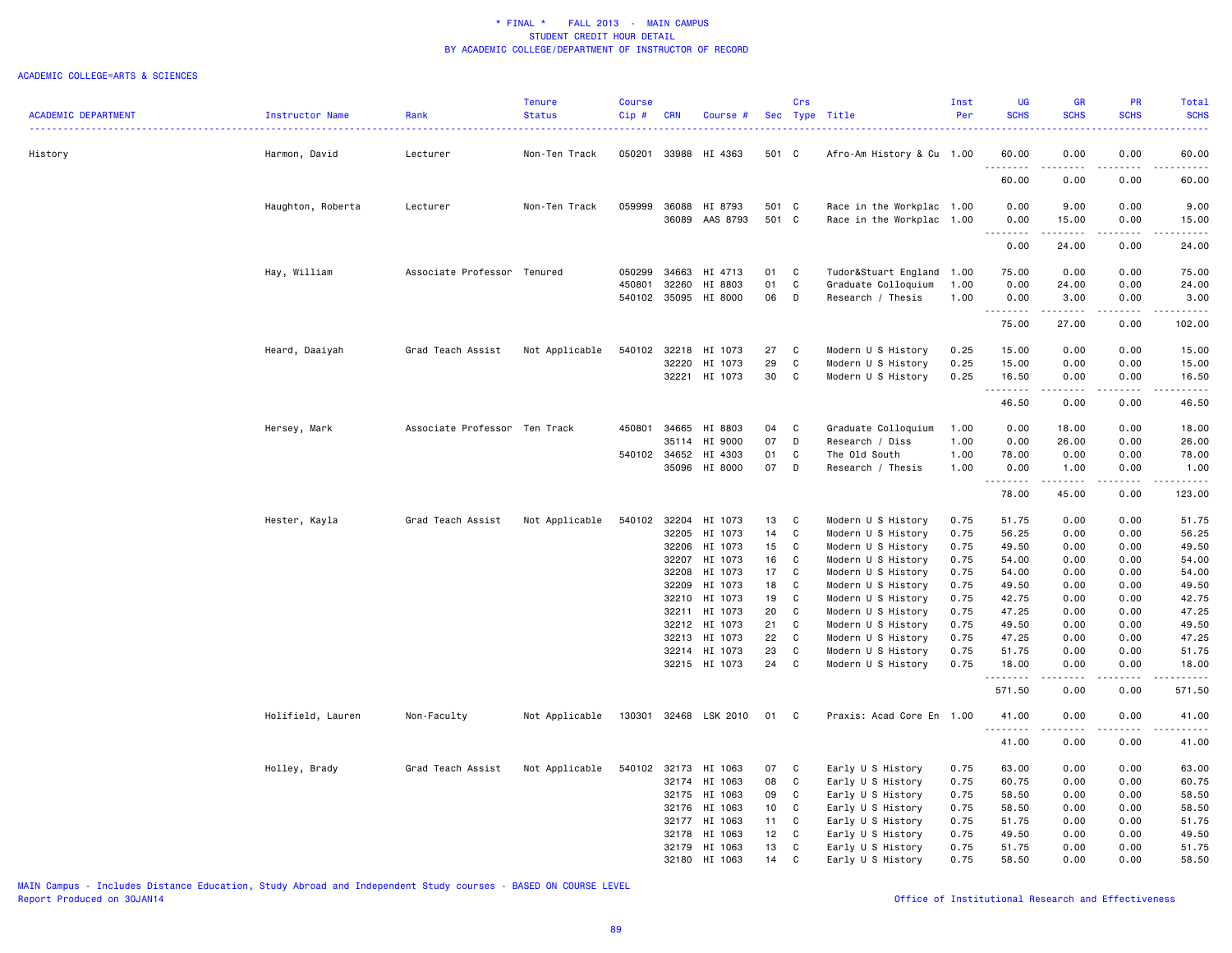|                            |                     |                               | <b>Tenure</b>  | <b>Course</b> |            |                      |                 | Crs          |                           | Inst | UG                  | <b>GR</b>              | <b>PR</b>   | Total       |
|----------------------------|---------------------|-------------------------------|----------------|---------------|------------|----------------------|-----------------|--------------|---------------------------|------|---------------------|------------------------|-------------|-------------|
| <b>ACADEMIC DEPARTMENT</b> | Instructor Name     | Rank                          | <b>Status</b>  | Cip#          | <b>CRN</b> | Course #             |                 |              | Sec Type Title            | Per  | <b>SCHS</b>         | <b>SCHS</b>            | <b>SCHS</b> | <b>SCHS</b> |
|                            |                     |                               |                |               |            |                      |                 |              |                           |      |                     |                        |             |             |
| History                    | Holley, Brady       | Grad Teach Assist             | Not Applicable | 540102 32181  |            | HI 1063              | 15              | C            | Early U S History         | 0.75 | 56.25               | 0.00                   | 0.00        | 56.25       |
|                            |                     |                               |                |               | 32182      | HI 1063              | 16              | C            | Early U S History         | 0.75 | 49.50               | 0.00                   | 0.00        | 49.50       |
|                            |                     |                               |                |               | 32183      | HI 1063              | 17              | C            | Early U S History         | 0.75 | 49.50               | 0.00                   | 0.00        | 49.50       |
|                            |                     |                               |                |               |            | 32184 HI 1063        | 18              | C            | Early U S History         | 0.75 | 49.50<br>.          | 0.00<br>.              | 0.00<br>.   | 49.50<br>.  |
|                            |                     |                               |                |               |            |                      |                 |              |                           |      | 657.00              | 0.00                   | 0.00        | 657.00      |
|                            | Hyman, Owen         | Grad Teach Assist             | Not Applicable | 540102        | 32176      | HI 1063              | 10 <sub>1</sub> | C            | Early U S History         | 0.25 | 19.50               | 0.00                   | 0.00        | 19.50       |
|                            |                     |                               |                |               | 32182      | HI 1063              | 16              | $\mathtt{C}$ | Early U S History         | 0.25 | 16.50               | 0.00                   | 0.00        | 16.50       |
|                            |                     |                               |                |               |            | 32184 HI 1063        | 18              | C            | Early U S History         | 0.25 | 16.50<br>. <b>.</b> | 0.00<br>.              | 0.00<br>.   | 16.50<br>.  |
|                            |                     |                               |                |               |            |                      |                 |              |                           |      | 52.50               | 0.00                   | 0.00        | 52.50       |
|                            | Kraszewski, Gracjan | Grad Teach Assist             | Not Applicable | 540102        | 32198      | HI 1073              | 07              | C            | Modern U S History        | 0.25 | 17.25               | 0.00                   | 0.00        | 17.25       |
|                            |                     |                               |                |               | 32200      | HI 1073              | 09              | $\mathbb{C}$ | Modern U S History        | 0.25 | 16.50               | 0.00                   | 0.00        | 16.50       |
|                            |                     |                               |                |               |            | 32201 HI 1073        | 10              | C            | Modern U S History        | 0.25 | 16.50               | 0.00                   | 0.00        | 16.50       |
|                            |                     |                               |                |               |            |                      |                 |              |                           |      | .<br>50.25          | .<br>0.00              | .<br>0.00   | .<br>50.25  |
|                            | Lavine, Matthew     | Assistant Professor Ten Track |                | 050299        | 34662      | HI 4653              | 01              | C            | Hist Science & Tech       | 1.00 | 81.00               | 0.00                   | 0.00        | 81.00       |
|                            |                     |                               |                | 450801        | 35115      | HI 9000              | 08              | D            | Research / Diss           | 1.00 | 0.00                | 13.00                  | 0.00        | 13.00       |
|                            |                     |                               |                |               |            | 35883 HI 8803        | 05              | C            | Graduate Colloquium       | 1.00 | 0.00                | 24.00                  | 0.00        | 24.00       |
|                            |                     |                               |                |               |            |                      |                 |              |                           |      | .<br>81.00          | .<br>37.00             | .<br>0.00   | .<br>118.00 |
|                            | Lawrence, Melissa   | Grad Teach Assist             | Not Applicable | 540102 32192  |            | HI 1073              | 01              | C            | Modern U S History        | 0.25 | 18.75               | 0.00                   | 0.00        | 18.75       |
|                            |                     |                               |                |               | 32199      | HI 1073              | 08              | C            | Modern U S History        | 0.25 | 17.25               | 0.00                   | 0.00        | 17.25       |
|                            |                     |                               |                |               |            | 32203 HI 1073        | 12 <sub>2</sub> | C            | Modern U S History        | 0.25 | 18.00               | 0.00                   | 0.00        | 18.00       |
|                            |                     |                               |                |               |            |                      |                 |              |                           |      | .                   |                        |             | $   -$      |
|                            |                     |                               |                |               |            |                      |                 |              |                           |      | 54.00               | 0.00                   | 0.00        | 54.00       |
|                            | Livingston, Edward  | Grad Teach Assist             | Not Applicable | 540102        | 32188      | HI 1063              | 22              | C            | Early U S History         | 0.25 | 25.50               | 0.00                   | 0.00        | 25.50       |
|                            |                     |                               |                |               |            | 32189 HI 1063        | 23              | C            | Early U S History         | 0.25 | 23.25               | 0.00                   | 0.00        | 23.25       |
|                            |                     |                               |                |               |            |                      |                 |              |                           |      | 48.75               | .<br>0.00              | .<br>0.00   | .<br>48.75  |
|                            | Marcus, Alan        | Professor                     | Tenured        |               |            | 450801 35116 HI 9000 | 09              | D            | Research / Diss           | 1.00 | 0.00                | 13.00                  | 0.00        | 13.00       |
|                            |                     |                               |                |               | 35121      | HI 9000              | 14              | D            | Research / Diss           | 1.00 | 0.00                | 13.00                  | 0.00        | 13.00       |
|                            |                     |                               |                | 540101        | 34666      | HI 8873              | 01              | s            | History of Sci & Tec      | 1.00 | 0.00                | 15.00                  | 0.00        | 15.00       |
|                            |                     |                               |                | 540102 35098  |            | HI 8000              | 09              | D            | Research / Thesis         | 1.00 | 0.00                | 8.00                   | 0.00        | 8.00        |
|                            |                     |                               |                |               |            |                      |                 |              |                           |      | 0.00                | $\frac{1}{2}$<br>49.00 | 0.00        | .<br>49.00  |
|                            | Marcy, Simon        | Grad Teach Assist             | Not Applicable | 050114        | 32228      | HI 1213              | 02              | C            | Early Western World       | 0.25 | 24.75               | 0.00                   | 0.00        | 24.75       |
|                            |                     |                               |                |               | 32231      | HI 1213              | 05              | $\mathsf{C}$ | Early Western World       | 0.25 | 18.00               | 0.00                   | 0.00        | 18.00       |
|                            |                     |                               |                |               |            | 32232 HI 1213        | 06              | C            | Early Western World       | 0.25 | 19.50               | 0.00                   | 0.00        | 19.50       |
|                            |                     |                               |                |               |            |                      |                 |              |                           |      | 1.1.1.1.1.1.1       | 22222                  | .           | .           |
|                            |                     |                               |                |               |            |                      |                 |              |                           |      | 62.25               | 0.00                   | 0.00        | 62.25       |
|                            | Marshall, Anne      | Associate Professor Tenured   |                | 450801        |            | 32266 HI 8923        | 02              | <b>S</b>     | Historiog & His Meth 1.00 |      | 0.00<br>.           | 24.00<br>. <b>.</b>    | 0.00<br>.   | 24.00<br>.  |
|                            |                     |                               |                |               |            |                      |                 |              |                           |      | 0.00                | 24.00                  | 0.00        | 24.00       |
|                            | Messer, Peter       | Associate Professor Tenured   |                | 450801        | 32265      | HI 8923              | 01              | -S           | Historiog & His Meth 1.00 |      | 0.00                | 24.00                  | 0.00        | 24.00       |
|                            |                     |                               |                |               |            | 35118 HI 9000        | 11              | D            | Research / Diss           | 1.00 | 0.00                | 6.00                   | 0.00        | 6.00        |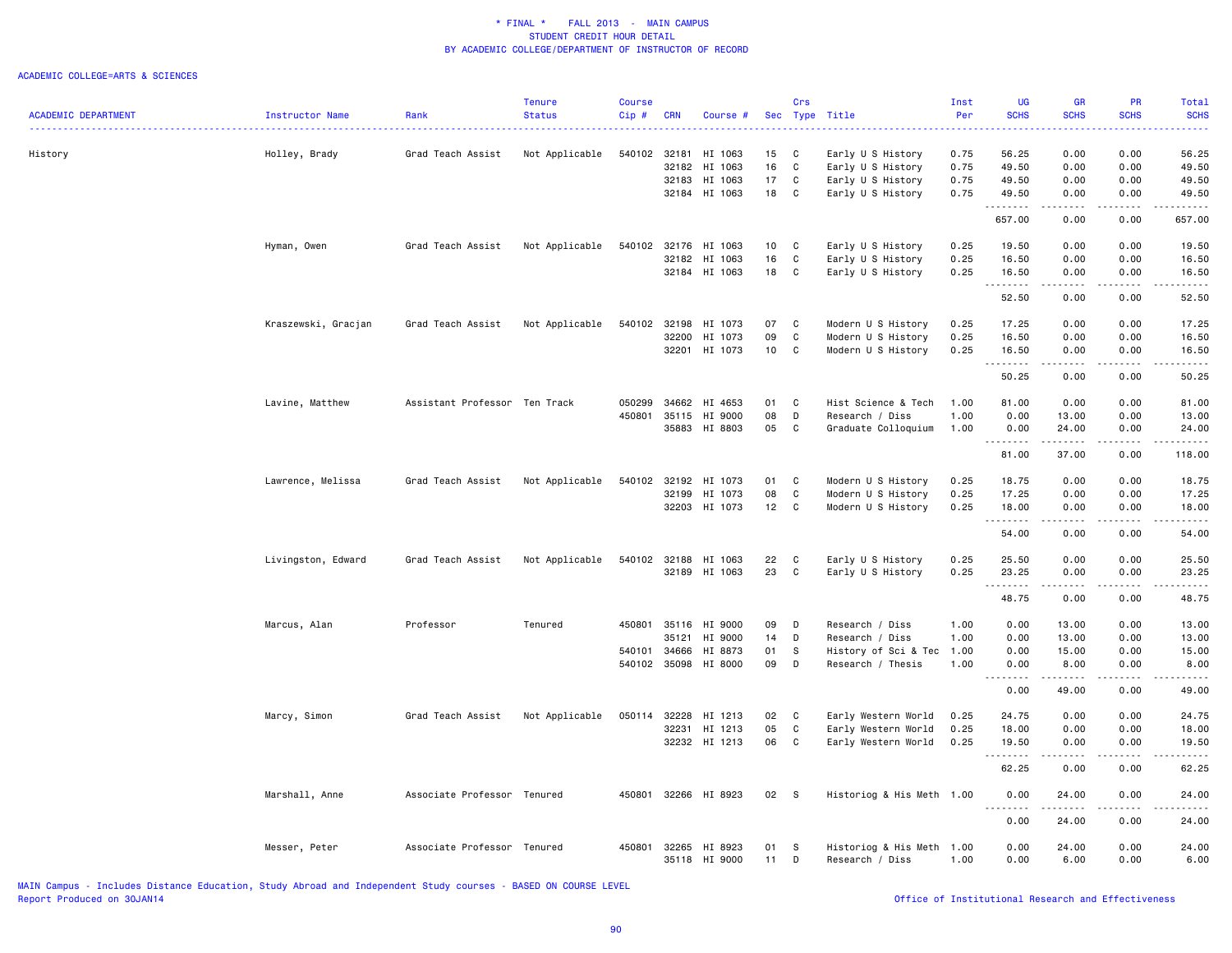|                            |                    |                               | <b>Tenure</b>  | <b>Course</b> |                |                    |          | Crs          |                                            | Inst         | UG                  | <b>GR</b>           | PR                   | Total                  |
|----------------------------|--------------------|-------------------------------|----------------|---------------|----------------|--------------------|----------|--------------|--------------------------------------------|--------------|---------------------|---------------------|----------------------|------------------------|
| <b>ACADEMIC DEPARTMENT</b> | Instructor Name    | Rank                          | <b>Status</b>  | Cip#          | <b>CRN</b>     | Course #           |          |              | Sec Type Title                             | Per          | <b>SCHS</b>         | <b>SCHS</b>         | <b>SCHS</b>          | <b>SCHS</b><br>الداعات |
|                            |                    |                               |                |               |                |                    |          |              |                                            |              |                     |                     |                      |                        |
| History                    | Messer, Peter      | Associate Professor Tenured   |                | 540101        | 34669          | HI 8933            | 01       | C            | Col. & Rev. America                        | 1.00         | 0.00                | 15.00               | 0.00                 | 15.00                  |
|                            |                    |                               |                | 540102 35100  |                | HI 8000            | 11       | D            | Research / Thesis                          | 1.00         | 0.00<br>.           | 12.00<br>. <u>.</u> | 0.00<br>. <u>.</u> . | 12.00<br>.             |
|                            |                    |                               |                |               |                |                    |          |              |                                            |              | 0.00                | 57.00               | 0.00                 | 57.00                  |
|                            | Middleton, Stephen | Professor                     | Tenured        | 050201        | 30013          | AAS 4983           | 01       | C            | African Americans an 1.00                  |              | 24.00               | 0.00                | 0.00                 | 24.00                  |
|                            |                    |                               |                |               | 32255          | HI 4983            | 01       | $\mathbf{C}$ | African Americans an 1.00                  |              | 42.00               | 0.00                | 0.00                 | 42.00                  |
|                            |                    |                               |                |               |                |                    |          |              |                                            |              | . <b>.</b><br>66.00 | .<br>0.00           | $- - - -$<br>0.00    | .<br>66.00             |
|                            | Mistretta, Matthew | Grad Teach Assist             | Not Applicable | 540102        | 32207          | HI 1073            | 16       | C            | Modern U S History                         | 0.25         | 18.00               | 0.00                | 0.00                 | 18.00                  |
|                            |                    |                               |                |               | 32209          | HI 1073            | 18       | C            | Modern U S History                         | 0.25         | 16.50               | 0.00                | 0.00                 | 16.50                  |
|                            |                    |                               |                |               |                | 32214 HI 1073      | 23       | C            | Modern U S History                         | 0.25         | 17.25               | 0.00                | 0.00                 | 17.25                  |
|                            |                    |                               |                |               |                |                    |          |              |                                            |              | <u>.</u><br>51.75   | 0.00                | 0.00                 | $    -$<br>51.75       |
|                            | Mosley, Kasey      | Grad Teach Assist             | Not Applicable | 540102        | 32204          | HI 1073            | 13       | C            | Modern U S History                         | 0.25         | 17.25               | 0.00                | 0.00                 | 17.25                  |
|                            |                    |                               |                |               | 32206          | HI 1073            | 15       | C            | Modern U S History                         | 0.25         | 16.50               | 0.00                | 0.00                 | 16.50                  |
|                            |                    |                               |                |               |                | 32208 HI 1073      | 17       | C            | Modern U S History                         | 0.25         | 18.00               | 0.00                | 0.00                 | 18.00                  |
|                            |                    |                               |                |               |                |                    |          |              |                                            |              | .                   | .                   | .                    | .                      |
|                            |                    |                               |                |               |                |                    |          |              |                                            |              | 51.75               | 0.00                | 0.00                 | 51.75                  |
|                            | Murphy, Michael    | Grad Teach Assist             | Not Applicable | 540102        | 34634          | HI 1073            | 31       | C            | Modern U S History                         | 0.25         | 9.75                | 0.00                | 0.00                 | 9.75                   |
|                            |                    |                               |                |               | 34636          | HI 1073            | 32       | $\mathbf{C}$ | Modern U S History                         | 0.25         | 17.25               | 0.00                | 0.00                 | 17.25                  |
|                            |                    |                               |                |               |                | 34642 HI 1073      | 36       | C            | Modern U S History                         | 0.25         | 16.50               | 0.00<br>.           | 0.00                 | 16.50                  |
|                            |                    |                               |                |               |                |                    |          |              |                                            |              | .<br>43.50          | 0.00                | 0.00                 | .<br>43.50             |
|                            | Nelson, Kelli      | Grad Teach Assist             | Not Applicable | 540102        | 32205          | HI 1073            | 14       | C            | Modern U S History                         | 0.25         | 18.75               | 0.00                | 0.00                 | 18.75                  |
|                            |                    |                               |                |               | 32211          | HI 1073            | 20       | $\mathbf{C}$ | Modern U S History                         | 0.25         | 15.75               | 0.00                | 0.00                 | 15.75                  |
|                            |                    |                               |                |               | 32213          | HI 1073            | 22       | C            | Modern U S History                         | 0.25         | 15.75               | 0.00                | 0.00                 | 15.75                  |
|                            |                    |                               |                |               |                |                    |          |              |                                            |              | .                   | .                   | .                    | .                      |
|                            |                    |                               |                |               |                |                    |          |              |                                            |              | 50.25               | 0.00                | 0.00                 | 50.25                  |
|                            | Osman, Julia       | Assistant Professor Ten Track |                | 450801        | 32223          | HI 1163            | 01       | C            | Wld Hst Before 1500                        | 0.75         | 45.00               | 0.00                | 0.00                 | 45.00                  |
|                            |                    |                               |                |               | 32224          | HI 1163            | 02       | C            | Wld Hst Before 1500                        | 0.75         | 42.75               | 0.00                | 0.00                 | 42.75                  |
|                            |                    |                               |                |               | 32225          | HI 1163            | 03       | C            | Wld Hst Before 1500                        | 0.75         | 49.50               | 0.00                | 0.00                 | 49.50                  |
|                            |                    |                               |                |               | 32226          | HI 1163            | 04       | $\mathbf{C}$ | Wld Hst Before 1500                        | 0.75         | 49.50               | 0.00                | 0.00                 | 49.50                  |
|                            |                    |                               |                |               | 34664          | HI 8803            | 03       | C            | Graduate Colloquium                        | 1.00         | 0.00                | 21.00               | 0.00                 | 21.00                  |
|                            |                    |                               |                |               |                |                    |          |              |                                            |              | 186.75              | 21.00               | 0.00                 | والمستحدث<br>207.75    |
|                            | Pepper, Samantha   | Grad Teach Assist             | Not Applicable | 050114        | 32227          | HI 1213            | 01       | C            | Early Western World                        | 0.25         | 17.25               | 0.00                | 0.00                 | 17.25                  |
|                            |                    |                               |                |               | 32229          | HI 1213            | 03       | C            | Early Western World                        | 0.25         | 22.50               | 0.00                | 0.00                 | 22.50                  |
|                            |                    |                               |                |               | 32230          | HI 1213            | 04       | C            | Early Western World                        | 0.25         | 22.50               | 0.00                | 0.00                 | 22.50                  |
|                            |                    |                               |                |               |                |                    |          |              |                                            |              | .<br>62.25          | .<br>0.00           | .<br>0.00            | .<br>62.25             |
|                            |                    |                               |                |               |                |                    |          |              |                                            |              |                     |                     |                      |                        |
|                            | Plyler, Larsen     | Grad Teach Assist             | Not Applicable | 540102 32167  |                | HI 1063            | 01       | C            | Early U S History                          | 0.25         | 22.50               | 0.00                | 0.00                 | 22.50                  |
|                            |                    |                               |                |               | 32169          | HI 1063            | 03       | C            | Early U S History                          | 0.25         | 24.00               | 0.00                | 0.00                 | 24.00                  |
|                            |                    |                               |                |               |                |                    |          |              |                                            |              | .<br>46.50          | .<br>0.00           | $- - - -$<br>0.00    | .<br>46.50             |
|                            |                    |                               |                |               |                |                    |          |              |                                            |              |                     |                     |                      |                        |
|                            | Rangel, Eduardo    | Grad Teach Assist             | Not Applicable | 450801        | 32224<br>32226 | HI 1163<br>HI 1163 | 02<br>04 | C<br>C       | Wld Hst Before 1500<br>Wld Hst Before 1500 | 0.25<br>0.25 | 14.25<br>16.50      | 0.00<br>0.00        | 0.00<br>0.00         | 14.25<br>16.50         |
|                            |                    |                               |                |               |                |                    |          |              |                                            |              |                     |                     |                      |                        |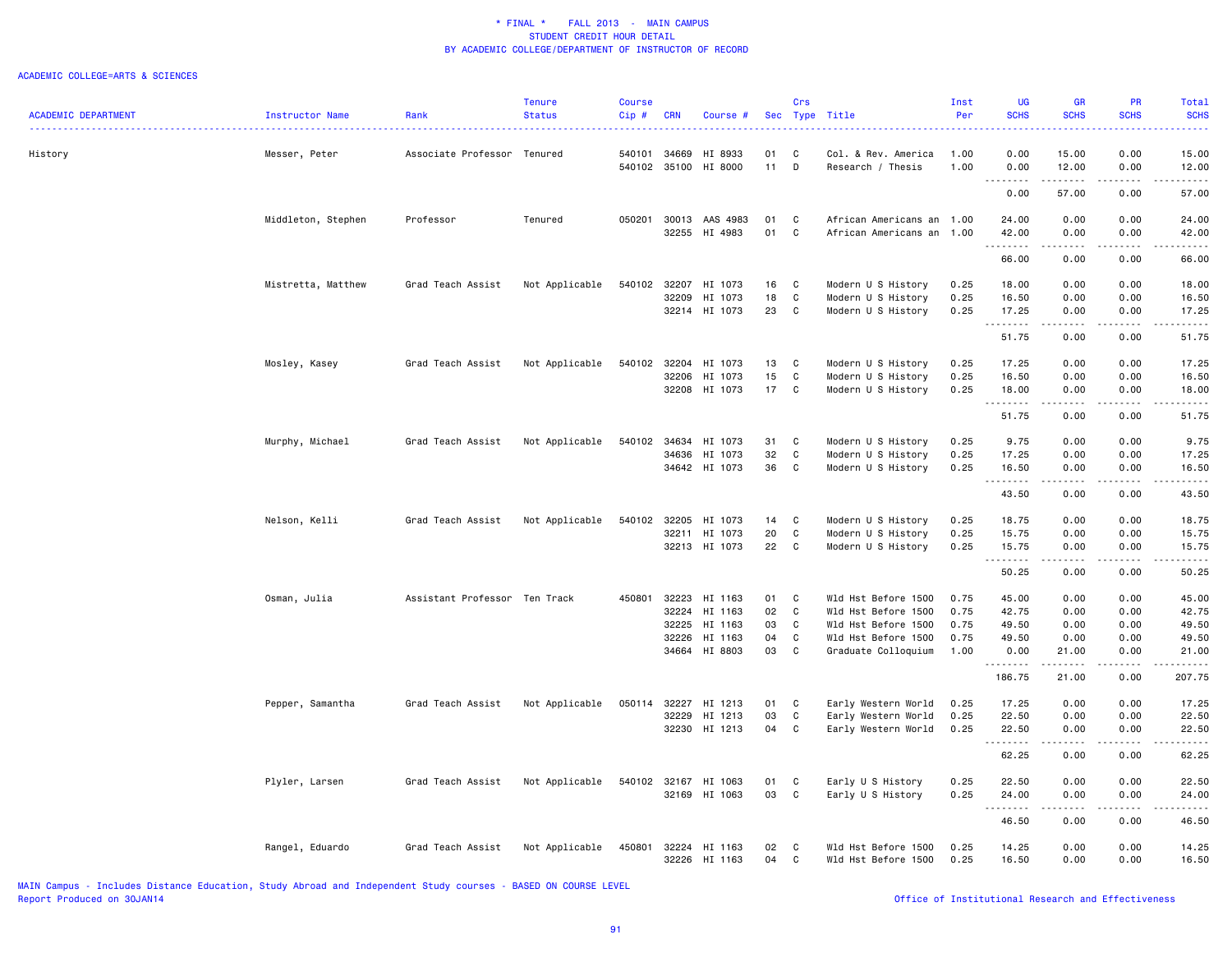|                            |                     |                             | Tenure         | <b>Course</b> |                |                                       |          | Crs               |                                        | Inst         | <b>UG</b>      | GR                                                                                                                        | PR           | Total                       |
|----------------------------|---------------------|-----------------------------|----------------|---------------|----------------|---------------------------------------|----------|-------------------|----------------------------------------|--------------|----------------|---------------------------------------------------------------------------------------------------------------------------|--------------|-----------------------------|
| <b>ACADEMIC DEPARTMENT</b> | Instructor Name     | Rank                        | <b>Status</b>  | $Cip \#$      | <b>CRN</b>     | Course #                              |          |                   | Sec Type Title                         | Per          | <b>SCHS</b>    | <b>SCHS</b>                                                                                                               | <b>SCHS</b>  | <b>SCHS</b><br>. <u>.</u> . |
|                            |                     |                             |                |               |                |                                       |          |                   |                                        |              |                |                                                                                                                           |              |                             |
|                            |                     |                             |                |               |                |                                       |          |                   |                                        |              | .<br>30.75     | 0.00                                                                                                                      | 0.00         | 30.75                       |
| History                    | Ratcliff, Joel      | Grad Teach Assist           | Not Applicable |               |                | 540102 32187 HI 1063                  | 21       | C                 | Early U S History                      | 0.25         | 25.50          | 0.00                                                                                                                      | 0.00         | 25.50                       |
|                            |                     |                             |                |               | 32190          | HI 1063                               | 24       | $\mathtt{C}$      | Early U S History                      | 0.25         | 24.00          | 0.00                                                                                                                      | 0.00         | 24.00                       |
|                            |                     |                             |                |               |                |                                       |          |                   |                                        |              | .              | $\frac{1}{2} \left( \frac{1}{2} \right) \left( \frac{1}{2} \right) \left( \frac{1}{2} \right) \left( \frac{1}{2} \right)$ | .            | $    -$                     |
|                            |                     |                             |                |               |                |                                       |          |                   |                                        |              | 49.50          | 0.00                                                                                                                      | 0.00         | 49.50                       |
|                            | Ray, Melissa        | Grad Teach Assist           | Not Applicable | 540102        | 32177          | HI 1063                               | 11       | C                 | Early U S History                      | 0.25         | 17.25          | 0.00                                                                                                                      | 0.00         | 17.25                       |
|                            |                     |                             |                |               | 32178          | HI 1063                               | 12       | C                 | Early U S History                      | 0.25         | 16.50          | 0.00                                                                                                                      | 0.00         | 16.50                       |
|                            |                     |                             |                |               |                | 32180 HI 1063                         | 14       | C                 | Early U S History                      | 0.25         | 19.50<br>.     | 0.00<br>.                                                                                                                 | 0.00<br>.    | 19.50<br>.                  |
|                            |                     |                             |                |               |                |                                       |          |                   |                                        |              | 53.25          | 0.00                                                                                                                      | 0.00         | 53.25                       |
|                            | Ridner, Judith      | Associate Professor Tenured |                | 450899        | 34843          | HI 4990                               | 01       | C                 | Special Topic In HI                    | 1.00         | 30.00          | 0.00                                                                                                                      | 0.00         | 30.00                       |
|                            |                     |                             |                |               | 35867          | HI 6990                               | 01       | C                 | Special Topic In HI                    | 1.00         | 0.00           | 15.00                                                                                                                     | 0.00         | 15.00                       |
|                            |                     |                             |                | 540102 32167  |                | HI 1063                               | 01       | C                 | Early U S History                      | 0.75         | 67.50          | 0.00                                                                                                                      | 0.00         | 67.50                       |
|                            |                     |                             |                |               | 32168          | HI 1063                               | 02       | C                 | Early U S History                      | 0.75         | 74.25          | 0.00                                                                                                                      | 0.00         | 74.25                       |
|                            |                     |                             |                |               | 32169          | HI 1063                               | 03       | C                 | Early U S History                      | 0.75         | 72.00          | 0.00                                                                                                                      | 0.00         | 72.00                       |
|                            |                     |                             |                |               | 32170          | HI 1063                               | 04       | C                 | Early U S History                      | 0.75         | 65.25          | 0.00                                                                                                                      | 0.00         | 65.25                       |
|                            |                     |                             |                |               | 32171          | HI 1063                               | 05       | C                 | Early U S History                      | 0.75         | 76.50          | 0.00                                                                                                                      | 0.00         | 76.50                       |
|                            |                     |                             |                |               | 32172          | HI 1063                               | 06       | C                 | Early U S History                      | 0.75         | 65.25          | 0.00                                                                                                                      | 0.00         | 65.25                       |
|                            |                     |                             |                |               |                | 35104 HI 8000                         | 15       | D                 | Research / Thesis                      | 1.00         | 0.00           | 1.00                                                                                                                      | 0.00         | 1.00                        |
|                            |                     |                             |                |               |                |                                       |          |                   |                                        |              | .<br>450.75    | 16.00                                                                                                                     | 0.00         | .<br>466.75                 |
|                            | Senaga, Karen       | Grad Teach Assist           | Not Applicable |               |                | 050114 33986 HI 1223                  | 501 C    |                   | Modern Western World 1.00              |              | 36.00          | 0.00                                                                                                                      | 0.00         | 36.00                       |
|                            |                     |                             |                |               |                |                                       |          |                   |                                        |              | .              |                                                                                                                           |              |                             |
|                            |                     |                             |                |               |                |                                       |          |                   |                                        |              | 36.00          | 0.00                                                                                                                      | 0.00         | 36.00                       |
|                            | Snyder, Christopher | Non-Faculty                 | Tenured        |               |                | 240101 34734 HON 3183                 | H01 S    |                   | Honors Seminar - Hum                   | 1.00         | 33.00<br>.     | 0.00<br>. <b>.</b>                                                                                                        | 0.00<br>.    | 33.00<br>.                  |
|                            |                     |                             |                |               |                |                                       |          |                   |                                        |              | 33.00          | 0.00                                                                                                                      | 0.00         | 33.00                       |
|                            | Theriot, Kristen    | Grad Teach Assist           | Not Applicable | 540102        | 34637          | HI 1073                               | 33       | C                 | Modern U S History                     | 0.25         | 10.50          | 0.00                                                                                                                      | 0.00         | 10.50                       |
|                            |                     |                             |                |               | 34638          | HI 1073                               | 34       | $\mathtt{C}$      | Modern U S History                     | 0.25         | 16.50          | 0.00                                                                                                                      | 0.00         | 16.50                       |
|                            |                     |                             |                |               | 34639          | HI 1073                               | 35       | C                 | Modern U S History                     | 0.25         | 17.25<br>.     | 0.00                                                                                                                      | 0.00         | 17.25<br>$    -$            |
|                            |                     |                             |                |               |                |                                       |          |                   |                                        |              | 44.25          | 0.00                                                                                                                      | 0.00         | 44.25                       |
|                            |                     |                             |                |               |                |                                       |          |                   |                                        |              |                |                                                                                                                           |              |                             |
|                            | Timmerman, Nicholas | Grad Teach Assist           | Not Applicable | 540102        | 32173<br>32174 | HI 1063<br>HI 1063                    | 07<br>08 | C<br>$\mathtt{C}$ | Early U S History<br>Early U S History | 0.25<br>0.25 | 21.00<br>20.25 | 0.00<br>0.00                                                                                                              | 0.00<br>0.00 | 21.00<br>20.25              |
|                            |                     |                             |                |               |                | 32175 HI 1063                         | 09       | C                 | Early U S History                      | 0.25         | 19.50          | 0.00                                                                                                                      | 0.00         | 19.50                       |
|                            |                     |                             |                |               |                |                                       |          |                   |                                        |              | .              | .                                                                                                                         | .            | .                           |
|                            |                     |                             |                |               |                |                                       |          |                   |                                        |              | 60.75          | 0.00                                                                                                                      | 0.00         | 60.75                       |
|                            | Traylor, Nancy      | Grad Teach Assist           | Not Applicable | 540102        | 32193          | HI 1073                               | 02       | $\mathbf{C}$      | Modern U S History                     | 0.25         | 18.00          | 0.00                                                                                                                      | 0.00         | 18.00                       |
|                            |                     |                             |                |               | 32194          | HI 1073                               | 03       | $\mathtt{C}$      | Modern U S History                     | 0.25         | 18.75          | 0.00                                                                                                                      | 0.00         | 18.75                       |
|                            |                     |                             |                |               |                | 32202 HI 1073                         | 11       | C                 | Modern U S History                     | 0.25         | 18.00          | 0.00                                                                                                                      | 0.00         | 18.00                       |
|                            |                     |                             |                |               |                |                                       |          |                   |                                        |              | .<br>54.75     | المتماما<br>0.00                                                                                                          | .<br>0.00    | .<br>54.75                  |
|                            |                     |                             |                |               |                |                                       | 19       |                   | Early U S History                      | 0.25         | 25.50          | 0.00                                                                                                                      | 0.00         | 25.50                       |
|                            | Trzaskowski, Niklas | Grad Teach Assist           | Not Applicable |               |                | 540102 32185 HI 1063<br>32186 HI 1063 | 20       | C<br>C            | Early U S History                      | 0.25         | 24.75          | 0.00                                                                                                                      | 0.00         | 24.75                       |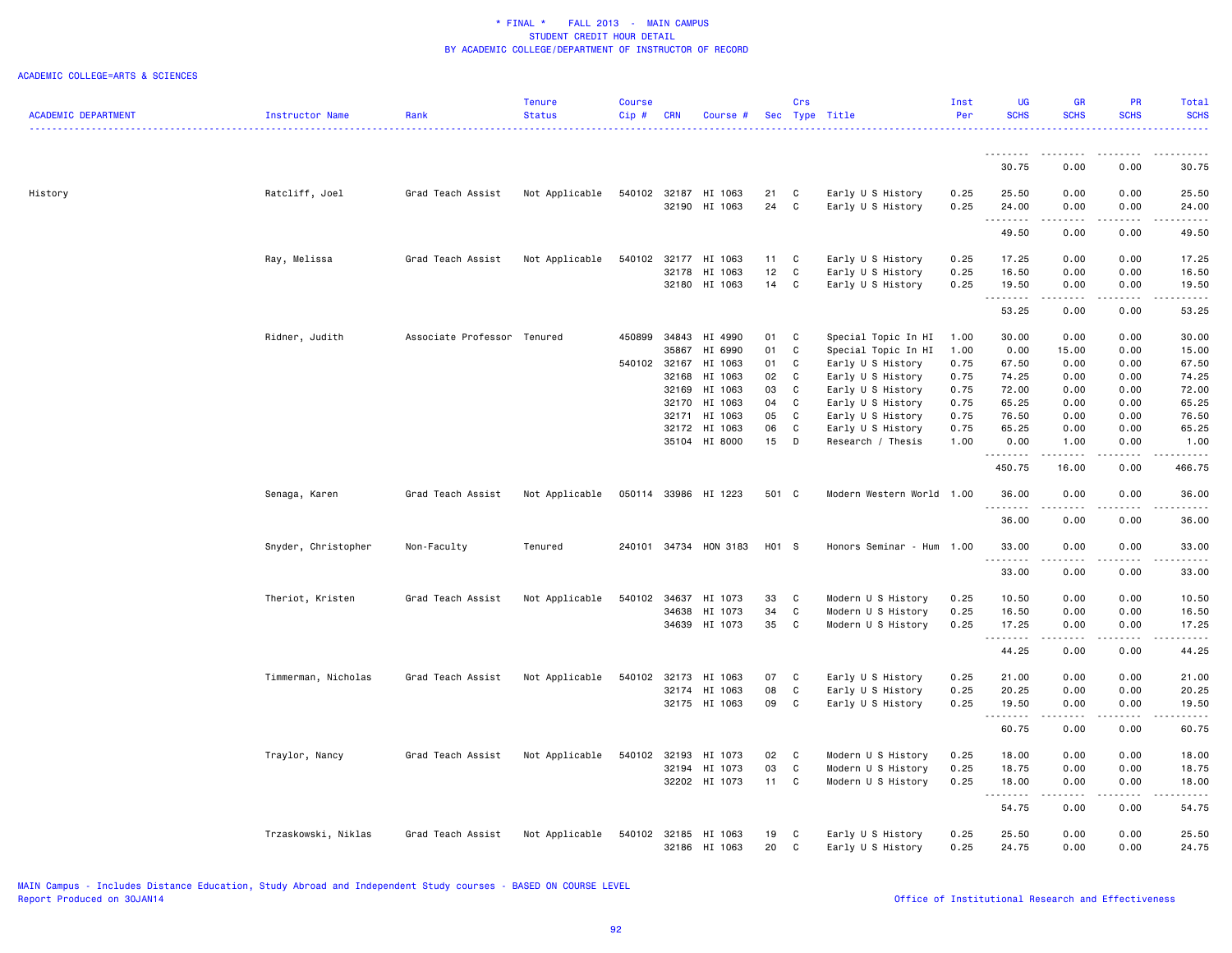### ACADEMIC COLLEGE=ARTS & SCIENCES

|                                                   |                  |                             | <b>Tenure</b>  | <b>Course</b> |            |               |      | Crs          |                      | Inst | <b>UG</b>           | <b>GR</b>                                                                                                                 | PR                                                                                                                                                           | Total                 |
|---------------------------------------------------|------------------|-----------------------------|----------------|---------------|------------|---------------|------|--------------|----------------------|------|---------------------|---------------------------------------------------------------------------------------------------------------------------|--------------------------------------------------------------------------------------------------------------------------------------------------------------|-----------------------|
| <b>ACADEMIC DEPARTMENT</b>                        | Instructor Name  | Rank                        | <b>Status</b>  | Cip#          | <b>CRN</b> | Course #      |      |              | Sec Type Title       | Per  | <b>SCHS</b>         | <b>SCHS</b>                                                                                                               | <b>SCHS</b>                                                                                                                                                  | <b>SCHS</b>           |
|                                                   |                  |                             |                |               |            |               |      |              |                      |      |                     | $\frac{1}{2} \left( \frac{1}{2} \right) \left( \frac{1}{2} \right) \left( \frac{1}{2} \right) \left( \frac{1}{2} \right)$ |                                                                                                                                                              | .                     |
|                                                   |                  |                             |                |               |            |               |      |              |                      |      | 50.25               | 0.00                                                                                                                      | 0.00                                                                                                                                                         | 50.25                 |
| History                                           | Uzoigwe, Godfrey | Professor                   | Tenured        | 050201        | 32254      | HI 4783       | 01 C |              | African Civilization | 1.00 | 69.00               | 0.00                                                                                                                      | 0.00                                                                                                                                                         | 69.00                 |
|                                                   |                  |                             |                | 050299        | 32251      | HI 4413       | 01   | C            | Ancient Greece Rome  | 1.00 | 72.00               | 0.00                                                                                                                      | 0.00                                                                                                                                                         | 72.00                 |
|                                                   |                  |                             |                | 450801        | 32259      | HI 6783       | 01   | C            | African Civilization | 1.00 | 0.00                | 18.00                                                                                                                     | 0.00                                                                                                                                                         | 18.00                 |
|                                                   |                  |                             |                |               |            | 34654 HI 6413 | 01   | C            | Ancient Greece Rome  | 1.00 | 0.00                | 9.00                                                                                                                      | 0.00                                                                                                                                                         | 9.00                  |
|                                                   |                  |                             |                |               |            |               |      |              |                      |      | .<br>141.00         | $\sim$ $\sim$ $\sim$ $\sim$<br>27.00                                                                                      | 0.00                                                                                                                                                         | 168.00                |
|                                                   | Whitney, Justin  | Grad Teach Assist           | Not Applicable | 540102        | 32195      | HI 1073       | 04 C |              | Modern U S History   | 0.25 | 17.25               | 0.00                                                                                                                      | 0.00                                                                                                                                                         | 17.25                 |
|                                                   |                  |                             |                |               |            | 32196 HI 1073 | 05   | C            | Modern U S History   | 0.25 | 18.00               | 0.00                                                                                                                      | 0.00                                                                                                                                                         | 18.00                 |
|                                                   |                  |                             |                |               |            | 32197 HI 1073 | 06   | C            | Modern U S History   | 0.25 | 15.75               | 0.00                                                                                                                      | 0.00                                                                                                                                                         | 15.75                 |
|                                                   |                  |                             |                |               |            |               |      |              |                      |      | .<br>51.00          | $\sim$ $\sim$ $\sim$ $\sim$ $\sim$<br>0.00                                                                                | $\frac{1}{2} \left( \frac{1}{2} \right) \left( \frac{1}{2} \right) \left( \frac{1}{2} \right) \left( \frac{1}{2} \right) \left( \frac{1}{2} \right)$<br>0.00 | 51.00                 |
|                                                   | Willis, James    | Grad Teach Assist           | Not Applicable | 540102        |            | 32210 HI 1073 | 19 C |              | Modern U S History   | 0.25 | 14.25               | 0.00                                                                                                                      | 0.00                                                                                                                                                         | 14.25                 |
|                                                   |                  |                             |                |               |            | 32212 HI 1073 | 21   | C            | Modern U S History   | 0.25 | 16.50               | 0.00                                                                                                                      | 0.00                                                                                                                                                         | 16.50                 |
|                                                   |                  |                             |                |               |            | 32215 HI 1073 | 24   | C            | Modern U S History   | 0.25 | 6.00                | 0.00                                                                                                                      | 0.00                                                                                                                                                         | 6.00                  |
|                                                   |                  |                             |                |               |            |               |      |              |                      |      | .<br>36.75          | 0.00                                                                                                                      | 0.00                                                                                                                                                         | 36.75                 |
|                                                   | Wilson, L B      | Grad Teach Assist           | Not Applicable | 050114        |            | 32227 HI 1213 | 01 C |              | Early Western World  | 0.75 | 51.75               | 0.00                                                                                                                      | 0.00                                                                                                                                                         | 51.75                 |
|                                                   |                  |                             |                |               |            | 32228 HI 1213 | 02   | C            | Early Western World  | 0.75 | 74.25               | 0.00                                                                                                                      | 0.00                                                                                                                                                         | 74.25                 |
|                                                   |                  |                             |                |               |            | 32229 HI 1213 | 03   | C            | Early Western World  | 0.75 | 67.50               | 0.00                                                                                                                      | 0.00                                                                                                                                                         | 67.50                 |
|                                                   |                  |                             |                |               |            | 32230 HI 1213 | 04   | C            | Early Western World  | 0.75 | 67.50               | 0.00                                                                                                                      | 0.00                                                                                                                                                         | 67.50                 |
|                                                   |                  |                             |                |               | 32231      | HI 1213       | 05   | C            | Early Western World  | 0.75 | 54.00               | 0.00                                                                                                                      | 0.00                                                                                                                                                         | 54.00                 |
|                                                   |                  |                             |                |               |            | 32232 HI 1213 | 06   | C            | Early Western World  | 0.75 | 58.50               | 0.00                                                                                                                      | 0.00                                                                                                                                                         | 58.50                 |
|                                                   |                  |                             |                |               |            |               |      |              |                      |      | .<br>373.50         | .<br>0.00                                                                                                                 | .<br>0.00                                                                                                                                                    | .<br>373.50           |
|                                                   | Wu, Shu-hui      | Associate Professor Tenured |                | 050104        |            | 34646 HI 1323 | 01 C |              | East Asian Civ II    | 1.00 | 87.00               | 0.00                                                                                                                      | 0.00                                                                                                                                                         | 87.00                 |
|                                                   |                  |                             |                | 450801        |            | 34660 HI 4593 | 01 C |              | Japan Since 1600     | 1.00 | 60.00               | 0.00                                                                                                                      | 0.00                                                                                                                                                         | 60.00                 |
|                                                   |                  |                             |                |               |            | 34661 HI 6593 | 01 C |              | Japan Since 1600     | 1.00 | 0.00                | 6.00                                                                                                                      | 0.00                                                                                                                                                         | 6.00                  |
|                                                   |                  |                             |                |               |            |               |      |              |                      |      | .<br>147.00         | .<br>6.00                                                                                                                 | .<br>0.00                                                                                                                                                    | .<br>153.00           |
|                                                   | Zinsou, Cameron  | Grad Teach Assist           | Not Applicable | 540102        |            | 32216 HI 1073 | 25   | $\mathbf{C}$ | Modern U S History   | 0.25 | 16.50               | 0.00                                                                                                                      | 0.00                                                                                                                                                         | 16.50                 |
|                                                   |                  |                             |                |               |            | 32217 HI 1073 | 26   | C            | Modern U S History   | 0.25 | 15.75               | 0.00                                                                                                                      | 0.00                                                                                                                                                         | 15.75                 |
|                                                   |                  |                             |                |               |            | 32219 HI 1073 | 28   | C            | Modern U S History   | 0.25 | 15.75               | 0.00                                                                                                                      | 0.00                                                                                                                                                         | 15.75                 |
|                                                   |                  |                             |                |               |            |               |      |              |                      |      | .<br>48.00          | -----<br>0.00                                                                                                             | $\cdots \cdots \cdots$<br>0.00                                                                                                                               | .<br>48.00            |
| --------------------------------------<br>History |                  |                             |                |               |            |               |      |              |                      |      | ========<br>6563.00 | ========<br>558.00                                                                                                        | $=$ ========<br>0.00                                                                                                                                         | ==========<br>7121.00 |
|                                                   |                  |                             |                |               |            |               |      |              |                      |      | ========            | ========                                                                                                                  | $\qquad \qquad \equiv \equiv \equiv \equiv \equiv \equiv \equiv \equiv$                                                                                      | ==========            |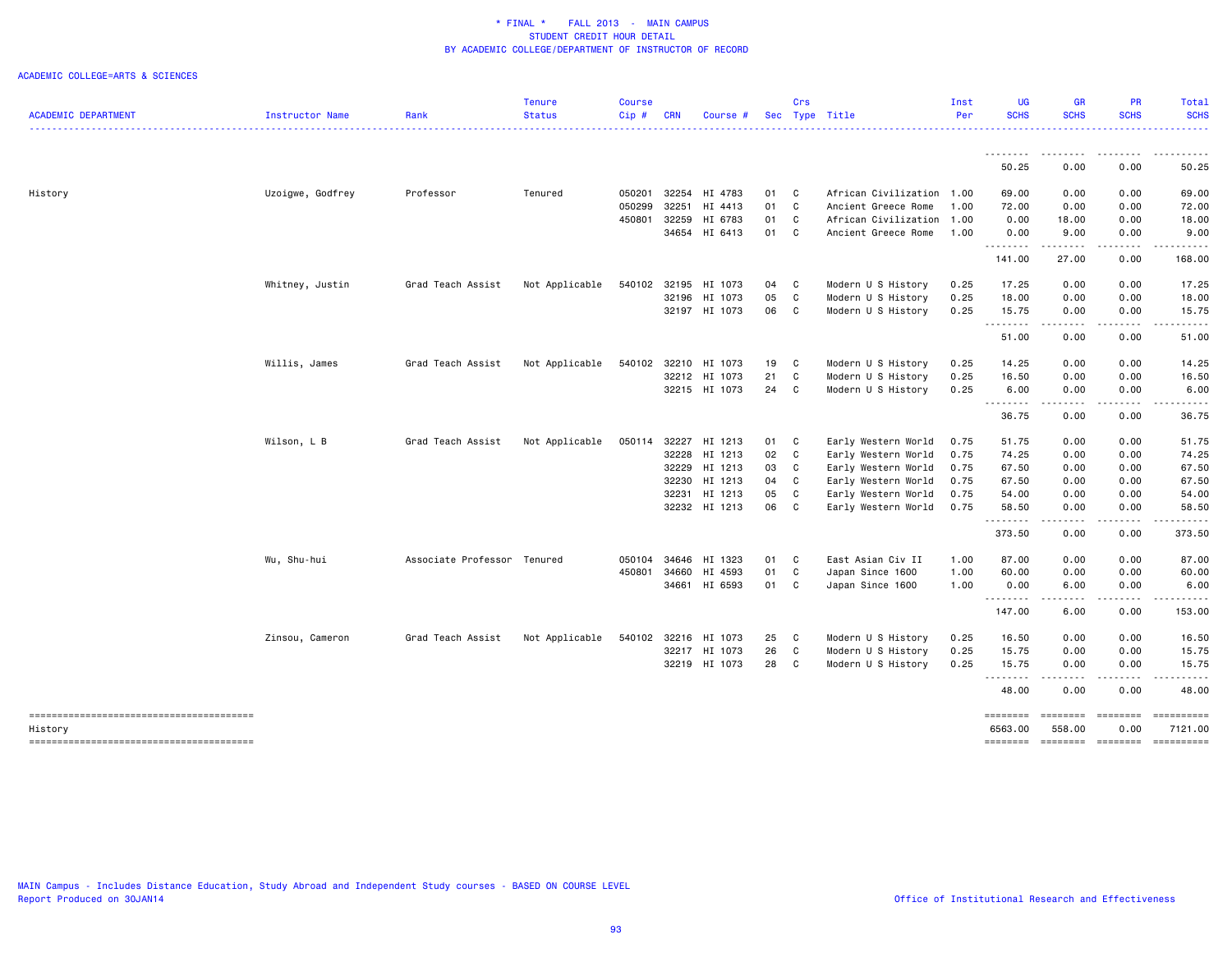#### ACADEMIC COLLEGE=ARTS & SCIENCES

| <b>ACADEMIC DEPARTMENT</b> | <b>Instructor Name</b> | Rank              | Tenure<br><b>Status</b> | Course<br>Cip# | <b>CRN</b> | Course #              |       | Crs            | Sec Type Title            | Inst<br>Per | UG<br><b>SCHS</b>                                                                                                                                                                                                                                                                                                                                                                                                                                                                              | <b>GR</b><br><b>SCHS</b>                                                                                                  | <b>PR</b><br><b>SCHS</b>                                                                                                                                     | Total<br><b>SCHS</b> |
|----------------------------|------------------------|-------------------|-------------------------|----------------|------------|-----------------------|-------|----------------|---------------------------|-------------|------------------------------------------------------------------------------------------------------------------------------------------------------------------------------------------------------------------------------------------------------------------------------------------------------------------------------------------------------------------------------------------------------------------------------------------------------------------------------------------------|---------------------------------------------------------------------------------------------------------------------------|--------------------------------------------------------------------------------------------------------------------------------------------------------------|----------------------|
|                            |                        |                   |                         |                |            |                       |       |                |                           |             |                                                                                                                                                                                                                                                                                                                                                                                                                                                                                                | $\frac{1}{2} \left( \frac{1}{2} \right) \left( \frac{1}{2} \right) \left( \frac{1}{2} \right) \left( \frac{1}{2} \right)$ |                                                                                                                                                              |                      |
| Mathematics & Statistics   | Ballamoole, Snehalatha | Grad Teach Assist | Not Applicable          |                |            | 270101 32544 MA 1453  | 01    | C              | Precal w/Graphing Ca 0.95 |             | 102.60                                                                                                                                                                                                                                                                                                                                                                                                                                                                                         | 0.00                                                                                                                      | 0.00                                                                                                                                                         | 102.60               |
|                            |                        |                   |                         |                |            | 32545 MA 1453         | 02    | C              | Precal w/Graphing Ca      | 0.95        | 51.30<br>.                                                                                                                                                                                                                                                                                                                                                                                                                                                                                     | 0.00<br>.                                                                                                                 | 0.00<br>.                                                                                                                                                    | 51.30<br>. <b>.</b>  |
|                            |                        |                   |                         |                |            |                       |       |                |                           |             | 153.90                                                                                                                                                                                                                                                                                                                                                                                                                                                                                         | 0.00                                                                                                                      | 0.00                                                                                                                                                         | 153.90               |
|                            | Banik, Robert          | Instructor        | Non-Ten Track           | 270101         | 32559      | MA 1713               | 01    | $\mathbf{C}$   | Calculus I                | 1.00        | 378.00                                                                                                                                                                                                                                                                                                                                                                                                                                                                                         | 0.00                                                                                                                      | 0.00                                                                                                                                                         | 378.00               |
|                            |                        |                   |                         |                | 32564      | MA 1713               | 05    | C              | Calculus I                | 1.00        | 207.00                                                                                                                                                                                                                                                                                                                                                                                                                                                                                         | 0.00                                                                                                                      | 0.00                                                                                                                                                         | 207.00               |
|                            |                        |                   |                         |                | 32567      | MA 1713               | 07    | C              | Calculus I                | 1.00        | 225.00                                                                                                                                                                                                                                                                                                                                                                                                                                                                                         | 0.00                                                                                                                      | 0.00                                                                                                                                                         | 225.00               |
|                            |                        |                   |                         |                |            | 32568 MA 1713         | 08    | C              | Calculus I                | 1.00        | 432.00                                                                                                                                                                                                                                                                                                                                                                                                                                                                                         | 0.00                                                                                                                      | 0.00                                                                                                                                                         | 432.00               |
|                            |                        |                   |                         |                |            |                       |       |                |                           |             | .<br>1242.00                                                                                                                                                                                                                                                                                                                                                                                                                                                                                   | د د د د<br>0.00                                                                                                           | $\frac{1}{2} \left( \frac{1}{2} \right) \left( \frac{1}{2} \right) \left( \frac{1}{2} \right) \left( \frac{1}{2} \right) \left( \frac{1}{2} \right)$<br>0.00 | .<br>1242.00         |
|                            | Calvert, Velinda       | Grad Teach Assist | Not Applicable          | 270101         |            | 32497 MA 1313         | 05    | C              | College Algebra           | 0.95        | 105.45                                                                                                                                                                                                                                                                                                                                                                                                                                                                                         | 0.00                                                                                                                      | 0.00                                                                                                                                                         | 105.45               |
|                            |                        |                   |                         |                |            | 32498 MA 1313         | 04    | C              | College Algebra           | 0.95        | 111.15                                                                                                                                                                                                                                                                                                                                                                                                                                                                                         | 0.00                                                                                                                      | 0.00                                                                                                                                                         | 111.15               |
|                            |                        |                   |                         |                |            |                       |       |                |                           |             | .<br>216.60                                                                                                                                                                                                                                                                                                                                                                                                                                                                                    | المتماما<br>0.00                                                                                                          | .<br>0.00                                                                                                                                                    | <u>.</u><br>216.60   |
|                            | Chepkwony, Hezron      | Grad Teach Assist | Not Applicable          | 270501         | 32588      | MA 2113               | 11    | $\overline{B}$ | Intro to Stats            | 0.05        | 1.80                                                                                                                                                                                                                                                                                                                                                                                                                                                                                           | 0.00                                                                                                                      | 0.00                                                                                                                                                         | 1.80                 |
|                            |                        |                   |                         |                | 32590      | MA 2113               | 13    | B              | Intro to Stats            | 0.05        | 0.90                                                                                                                                                                                                                                                                                                                                                                                                                                                                                           | 0.00                                                                                                                      | 0.00                                                                                                                                                         | 0.90                 |
|                            |                        |                   |                         |                |            | 33446 ST 2113         | 11    | $\overline{B}$ | Intro to Stats            | 0.05        | 2.55                                                                                                                                                                                                                                                                                                                                                                                                                                                                                           | 0.00                                                                                                                      | 0.00                                                                                                                                                         | 2.55                 |
|                            |                        |                   |                         |                |            | 33448 ST 2113         | 13 B  |                | Intro to Stats            | 0.05        | 3.45                                                                                                                                                                                                                                                                                                                                                                                                                                                                                           | 0.00                                                                                                                      | 0.00                                                                                                                                                         | 3.45                 |
|                            |                        |                   |                         |                |            |                       |       |                |                           |             | $\begin{array}{cccccccccccccc} \multicolumn{2}{c}{} & \multicolumn{2}{c}{} & \multicolumn{2}{c}{} & \multicolumn{2}{c}{} & \multicolumn{2}{c}{} & \multicolumn{2}{c}{} & \multicolumn{2}{c}{} & \multicolumn{2}{c}{} & \multicolumn{2}{c}{} & \multicolumn{2}{c}{} & \multicolumn{2}{c}{} & \multicolumn{2}{c}{} & \multicolumn{2}{c}{} & \multicolumn{2}{c}{} & \multicolumn{2}{c}{} & \multicolumn{2}{c}{} & \multicolumn{2}{c}{} & \multicolumn{2}{c}{} & \multicolumn{2}{c}{} & \$<br>8.70 | المتمالين<br>0.00                                                                                                         | .<br>0.00                                                                                                                                                    | 8.70                 |
|                            | Cleveland, John        | Grad Teach Assist | Not Applicable          | 270501         |            | 32584 MA 2113         | 07 B  |                | Intro to Stats            | 0.05        | 2.10                                                                                                                                                                                                                                                                                                                                                                                                                                                                                           | 0.00                                                                                                                      | 0.00                                                                                                                                                         | 2.10                 |
|                            |                        |                   |                         |                | 32585      | MA 2113               | 08    | B              | Intro to Stats            | 0.05        | 1.35                                                                                                                                                                                                                                                                                                                                                                                                                                                                                           | 0.00                                                                                                                      | 0.00                                                                                                                                                         | 1.35                 |
|                            |                        |                   |                         |                | 32590      | MA 2113               | 13    | B              | Intro to Stats            | 0.95        | 17.10                                                                                                                                                                                                                                                                                                                                                                                                                                                                                          | 0.00                                                                                                                      | 0.00                                                                                                                                                         | 17.10                |
|                            |                        |                   |                         |                | 32591      | MA 2113               | 14    | $\overline{B}$ | Intro to Stats            | 0.95        | 17.10                                                                                                                                                                                                                                                                                                                                                                                                                                                                                          | 0.00                                                                                                                      | 0.00                                                                                                                                                         | 17.10                |
|                            |                        |                   |                         |                |            | 32592 MA 2113         | 15    | B              | Intro to Stats            | 0.95        | 34.20                                                                                                                                                                                                                                                                                                                                                                                                                                                                                          | 0.00                                                                                                                      | 0.00                                                                                                                                                         | 34.20                |
|                            |                        |                   |                         |                |            | 33442 ST 2113         | 07    | $\overline{B}$ | Intro to Stats            | 0.05        | 2.55                                                                                                                                                                                                                                                                                                                                                                                                                                                                                           | 0.00                                                                                                                      | 0.00                                                                                                                                                         | 2.55                 |
|                            |                        |                   |                         |                |            | 33443 ST 2113         | 08    | B              | Intro to Stats            | 0.05        | 3.30                                                                                                                                                                                                                                                                                                                                                                                                                                                                                           | 0.00                                                                                                                      | 0.00                                                                                                                                                         | 3.30                 |
|                            |                        |                   |                         |                | 33448      | ST 2113               | 13    | B              | Intro to Stats            | 0.95        | 65.55                                                                                                                                                                                                                                                                                                                                                                                                                                                                                          | 0.00                                                                                                                      | 0.00                                                                                                                                                         | 65.55                |
|                            |                        |                   |                         |                |            | 33449 ST 2113         | 14    | B              | Intro to Stats            | 0.95        | 62.70                                                                                                                                                                                                                                                                                                                                                                                                                                                                                          | 0.00                                                                                                                      | 0.00                                                                                                                                                         | 62.70                |
|                            |                        |                   |                         |                |            | 33450 ST 2113         | 15    | $\overline{B}$ | Intro to Stats            | 0.95        | 48.45<br><u>.</u>                                                                                                                                                                                                                                                                                                                                                                                                                                                                              | 0.00<br>.                                                                                                                 | 0.00<br>2.2.2.2.2                                                                                                                                            | 48.45<br><u>.</u>    |
|                            |                        |                   |                         |                |            |                       |       |                |                           |             | 254.40                                                                                                                                                                                                                                                                                                                                                                                                                                                                                         | 0.00                                                                                                                      | 0.00                                                                                                                                                         | 254.40               |
|                            | Crittenden, Marjorie   | Instructor        | Non-Ten Track           | 270101         | 32569      | MA 1713               | 09    | $\mathbf{C}$   | Calculus I                | 1.00        | 165.00                                                                                                                                                                                                                                                                                                                                                                                                                                                                                         | 0.00                                                                                                                      | 0.00                                                                                                                                                         | 165.00               |
|                            |                        |                   |                         |                | 32573      | MA 1723               | 01    | C              | Calculus II               | 1.00        | 384.00                                                                                                                                                                                                                                                                                                                                                                                                                                                                                         | 0.00                                                                                                                      | 0.00                                                                                                                                                         | 384.00               |
|                            |                        |                   |                         |                |            | 32574 MA 1723         | 02    | C              | Calculus II               | 1.00        | 201.00                                                                                                                                                                                                                                                                                                                                                                                                                                                                                         | 0.00                                                                                                                      | 0.00                                                                                                                                                         | 201.00               |
|                            |                        |                   |                         |                |            | 32575 MA 1723         | 03    | C              | Calculus II               | 1.00        | 201.00<br>.                                                                                                                                                                                                                                                                                                                                                                                                                                                                                    | 0.00<br>.                                                                                                                 | 0.00<br>.                                                                                                                                                    | 201.00               |
|                            |                        |                   |                         |                |            |                       |       |                |                           |             | 951.00                                                                                                                                                                                                                                                                                                                                                                                                                                                                                         | 0.00                                                                                                                      | 0.00                                                                                                                                                         | 951.00               |
|                            | Dang, Hai              | Professor         | Tenured                 | 270101         |            | 32622 MA 3253         | H01 C |                | Honors Diff Equation 1.00 |             | 60.00                                                                                                                                                                                                                                                                                                                                                                                                                                                                                          | 0.00                                                                                                                      | 0.00                                                                                                                                                         | 60.00                |
|                            |                        |                   |                         |                | 32630      | MA 4933               | 01    | C              | Math Analysis I           | 1.00        | 3.00                                                                                                                                                                                                                                                                                                                                                                                                                                                                                           | 0.00                                                                                                                      | 0.00                                                                                                                                                         | 3.00                 |
|                            |                        |                   |                         |                |            | 32638 MA 6933         | 01    | $\mathbf{C}$   | Math Analysis I           | 1.00        | 0.00<br>.                                                                                                                                                                                                                                                                                                                                                                                                                                                                                      | 18.00<br>.                                                                                                                | 0.00                                                                                                                                                         | 18.00                |
|                            |                        |                   |                         |                |            |                       |       |                |                           |             | 63.00                                                                                                                                                                                                                                                                                                                                                                                                                                                                                          | 18.00                                                                                                                     | 0.00                                                                                                                                                         | 81.00                |
|                            | Daniels, Diane         | Non-Faculty       | Not Applicable          |                |            | 131099 32439 LSK 0023 | 01    | $\mathsf{L}$   | Dev Studies Lab           | 1.00        | 36.00                                                                                                                                                                                                                                                                                                                                                                                                                                                                                          | 0.00                                                                                                                      | 0.00                                                                                                                                                         | 36.00                |
|                            |                        |                   |                         |                |            |                       |       |                |                           |             | 36.00                                                                                                                                                                                                                                                                                                                                                                                                                                                                                          | 0.00                                                                                                                      | 0.00                                                                                                                                                         | 36.00                |
|                            | Dobson, Edward         | Professor         | Tenured                 |                |            | 270101 32610 MA 3113  | 04 C  |                | Intro Linear Algebra 1.00 |             | 111.00                                                                                                                                                                                                                                                                                                                                                                                                                                                                                         | 0.00                                                                                                                      | 0.00                                                                                                                                                         | 111.00               |
|                            |                        |                   |                         |                |            |                       |       |                |                           |             |                                                                                                                                                                                                                                                                                                                                                                                                                                                                                                |                                                                                                                           |                                                                                                                                                              |                      |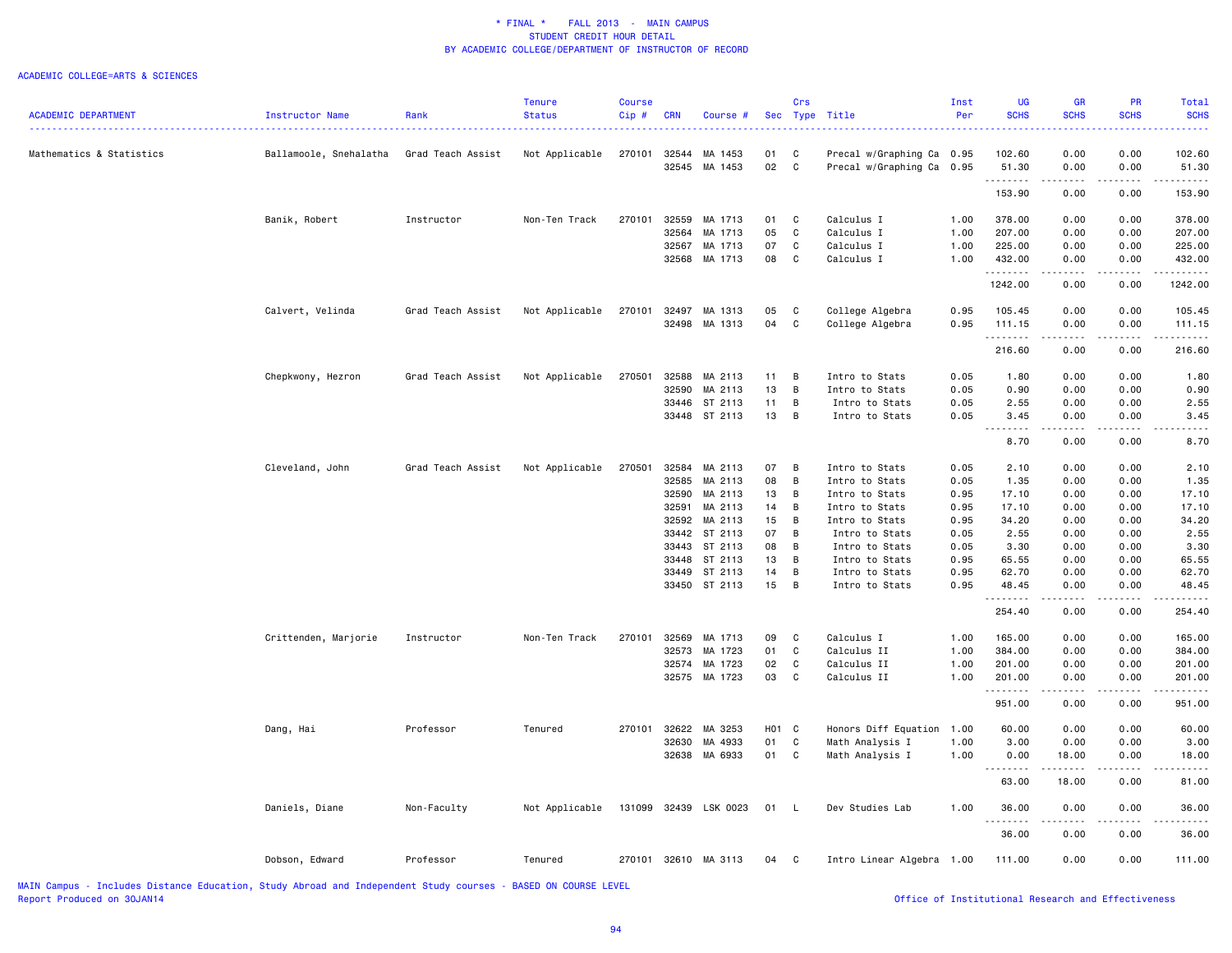|                            |                 |                             | <b>Tenure</b> | <b>Course</b> |            |                                |                 | Crs            |                                | Inst         | UG            | <b>GR</b>                           | PR                  | Total         |
|----------------------------|-----------------|-----------------------------|---------------|---------------|------------|--------------------------------|-----------------|----------------|--------------------------------|--------------|---------------|-------------------------------------|---------------------|---------------|
| <b>ACADEMIC DEPARTMENT</b> | Instructor Name | Rank                        | <b>Status</b> | Cip#          | <b>CRN</b> | Course #                       |                 |                | Sec Type Title                 | Per          | <b>SCHS</b>   | <b>SCHS</b>                         | <b>SCHS</b>         | <b>SCHS</b>   |
|                            |                 |                             |               | 270101        |            |                                |                 |                |                                |              |               |                                     |                     |               |
| Mathematics & Statistics   | Dobson, Edward  | Professor                   | Tenured       |               |            | 34402 MA 4173<br>34403 MA 6173 | 01<br>01        | C<br>C         | Number Theory<br>Number Theory | 1.00<br>1.00 | 27.00<br>0.00 | 0.00<br>3.00                        | 0.00<br>0.00        | 27.00<br>3.00 |
|                            |                 |                             |               |               |            |                                |                 |                |                                |              | .<br>138.00   | $\sim$ $\sim$ $\sim$ $\sim$<br>3.00 | .<br>0.00           | 141.00        |
|                            | DuBien, Janice  | Associate Professor Tenured |               | 270501        | 33459      | ST 6211                        | 01              | E              | Stat Consulting                | 1.00         | 0.00          | 4.00                                | 0.00                | 4.00          |
|                            |                 |                             |               |               |            | 33465 ST 8214                  | 01              | B              | Desn & Anal Of Exp             | 1.00         | 0.00          | 116.00                              | 0.00                | 116.00        |
|                            |                 |                             |               |               |            | 33468 ST 8603                  | 01              | C              | Applied Statistics             | 1.00         | 0.00          | 12.00                               | 0.00                | 12.00         |
|                            |                 |                             |               |               |            | 33470 ST 8853                  | 01              | C              | Adv Design Exper I             | 1.00         | 0.00          | 27.00                               | 0.00                | 27.00         |
|                            |                 |                             |               |               |            |                                |                 |                |                                |              | .<br>0.00     | ------<br>159.00                    | -----<br>0.00       | 159.00        |
|                            | Eaton, Jonathan | Instructor                  | Non-Ten Track | 270101        | 32471      | MA 0103                        | 01              | C              | Intermediate Algebra 1.00      |              | 531.00        | 0.00                                | 0.00                | 531.00        |
|                            |                 |                             |               |               |            | 32472 MA 0103                  | 02              | C              | Intermediate Algebra           | 1.00         | 270.00        | 0.00                                | 0.00                | 270.00        |
|                            |                 |                             |               |               | 32475      | MA 0103                        | 03              | К              | Intermediate Algebra           | 1.00         | 0.00          | 0.00                                | 0.00                | 0.00          |
|                            |                 |                             |               |               |            | 32476 MA 0103                  | 05              | К              | Intermediate Algebra           | 1.00         | 0.00          | 0.00                                | 0.00                | 0.00          |
|                            |                 |                             |               |               | 32477      | MA 0103                        | 06              | К              | Intermediate Algebra           | 1.00         | 0.00          | 0.00                                | 0.00                | 0.00          |
|                            |                 |                             |               |               | 32478      | MA 0103                        | 07              | К              | Intermediate Algebra           | 1.00         | 0.00          | 0.00                                | 0.00                | 0.00          |
|                            |                 |                             |               |               | 32479      | MA 0103                        | 08              | К              | Intermediate Algebra           | 1.00         | 0.00          | 0.00                                | 0.00                | 0.00          |
|                            |                 |                             |               |               |            | 32482 MA 0103                  | 04              | К              | Intermediate Algebra           | 1.00         | 0.00          | 0.00                                | 0.00                | 0.00          |
|                            |                 |                             |               |               | 32487      | MA 0103                        | 09              | К              | Intermediate Algebra           | 1.00         | 0.00          | 0.00                                | 0.00                | 0.00          |
|                            |                 |                             |               | 270501        | 32578      | MA 2113                        | 01              | B              | Intro to Stats                 | 0.95         | 19.95         | 0.00                                | 0.00                | 19.95         |
|                            |                 |                             |               |               | 32579      | MA 2113                        | 02              | B              | Intro to Stats                 | 0.95         | 25.65         | 0.00                                | 0.00                | 25.65         |
|                            |                 |                             |               |               | 32580      | MA 2113                        | 03              | B              | Stats-with credit fo           | 0.95         | 2.85          | 0.00                                | 0.00                | 2.85          |
|                            |                 |                             |               |               | 32581      | MA 2113                        | 04              | B              | Intro to Stats                 | 0.95         | 31.35         | 0.00                                | 0.00                | 31.35         |
|                            |                 |                             |               |               | 32582      | MA 2113                        | 05              | В              | Intro to Stats                 | 0.95         | 25.65         | 0.00                                | 0.00                | 25.65         |
|                            |                 |                             |               |               | 32583      | MA 2113                        | 06              | B              | Intro to Stats                 | 0.95         | 34.20         | 0.00                                | 0.00                | 34.20         |
|                            |                 |                             |               |               |            | 32584 MA 2113                  | 07              | B              | Intro to Stats                 | 0.95         | 39.90         | 0.00                                | 0.00                | 39.90         |
|                            |                 |                             |               |               |            | 32585 MA 2113                  | 08              | B              | Intro to Stats                 | 0.95         | 25.65         | 0.00                                | 0.00                | 25.65         |
|                            |                 |                             |               |               |            | 32586 MA 2113                  | 09              | B              | Intro to Stats                 | 0.95         | 22.80         | 0.00                                | 0.00                | 22.80         |
|                            |                 |                             |               |               | 32587      | MA 2113                        | 10 <sub>1</sub> | В              | Stats-with credit fo           | 0.95         | 22.80         | 0.00                                | 0.00                | 22.80         |
|                            |                 |                             |               |               | 32588      | MA 2113                        | 11              | В              | Intro to Stats                 | 0.95         | 34.20         | 0.00                                | 0.00                | 34.20         |
|                            |                 |                             |               |               | 32589      | MA 2113                        | 12 <sup>7</sup> | $\overline{B}$ | Intro to Stats                 | 0.95         | 31.35         | 0.00                                | 0.00                | 31.35         |
|                            |                 |                             |               |               |            | 33436 ST 2113                  | 01              | B              | Intro to Stats                 | 0.95         | 62.70         | 0.00                                | 0.00                | 62.70         |
|                            |                 |                             |               |               |            | 33437 ST 2113                  | 02              | B              | Intro to Stats                 | 0.95         | 62.70         | 0.00                                | 0.00                | 62.70         |
|                            |                 |                             |               |               |            | 33438 ST 2113                  | 03              | B              | Stats-with credit f            | 0.95         | 79.80         | 0.00                                | 0.00                | 79.80         |
|                            |                 |                             |               |               |            | 33439 ST 2113                  | 04              | B              | Intro to Stats                 | 0.95         | 54.15         | 0.00                                | 0.00                | 54.15         |
|                            |                 |                             |               |               |            | 33440 ST 2113                  | 05              | B              | Intro to Stats                 | 0.95         | 62.70         | 0.00                                | 0.00                | 62.70         |
|                            |                 |                             |               |               | 33441      | ST 2113                        | 06              | B              | Intro to Stats                 | 0.95         | 54.15         | 0.00                                | 0.00                | 54.15         |
|                            |                 |                             |               |               |            | 33442 ST 2113                  | 07              | B              | Intro to Stats                 | 0.95         | 48.45         | 0.00                                | 0.00                | 48.45         |
|                            |                 |                             |               |               |            | 33443 ST 2113                  | 08              | B              | Intro to Stats                 | 0.95         | 62.70         | 0.00                                | 0.00                | 62.70         |
|                            |                 |                             |               |               |            | 33444 ST 2113                  | 09              | B              | Intro to Stats                 | 0.95         | 65.55         | 0.00                                | 0.00                | 65.55         |
|                            |                 |                             |               |               |            | 33445 ST 2113                  | 10 <sub>1</sub> | B              | Stats-with credit f            | 0.95         | 62.70         | 0.00                                | 0.00                | 62.70         |
|                            |                 |                             |               |               |            | 33446 ST 2113                  | 11              | B              | Intro to Stats                 | 0.95         | 48.45         | 0.00                                | 0.00                | 48.45         |
|                            |                 |                             |               |               |            | 33447 ST 2113                  | 12              | B              | Intro to Stats                 | 0.95         | 57.00         | 0.00                                | 0.00                | 57.00         |
|                            |                 |                             |               |               |            | 34019 MA 2113                  | 501 C           |                | Intro to Stats                 | 1.00         | 51.00         | 0.00                                | 0.00                | 51.00         |
|                            |                 |                             |               |               |            | 34078 ST 2113                  | 501 C           |                | Intro to Stats                 | 1.00         | 36.00<br>.    | 0.00<br>.                           | 0.00<br>$- - - - -$ | 36.00         |
|                            |                 |                             |               |               |            |                                |                 |                |                                |              | 1925.40       | 0.00                                | 0.00                | 1925.40       |
|                            | Ebanks, Bruce   | Professor                   | Tenured       | 270101        |            | 32577 MA 1723                  | H01 C           |                | Honors Calculus II             | 1.00         | 66.00         | 0.00                                | 0.00                | 66.00         |
|                            |                 |                             |               |               |            | 32605 MA 3053                  | 01 C            |                | Found Of Math I                | 1.00         | 81.00         | 0.00                                | 0.00                | 81.00         |
|                            |                 |                             |               |               |            |                                |                 |                |                                |              | .<br>147.00   | 0.00                                | 0.00                | 147.00        |
|                            |                 |                             |               |               |            |                                |                 |                |                                |              |               |                                     |                     |               |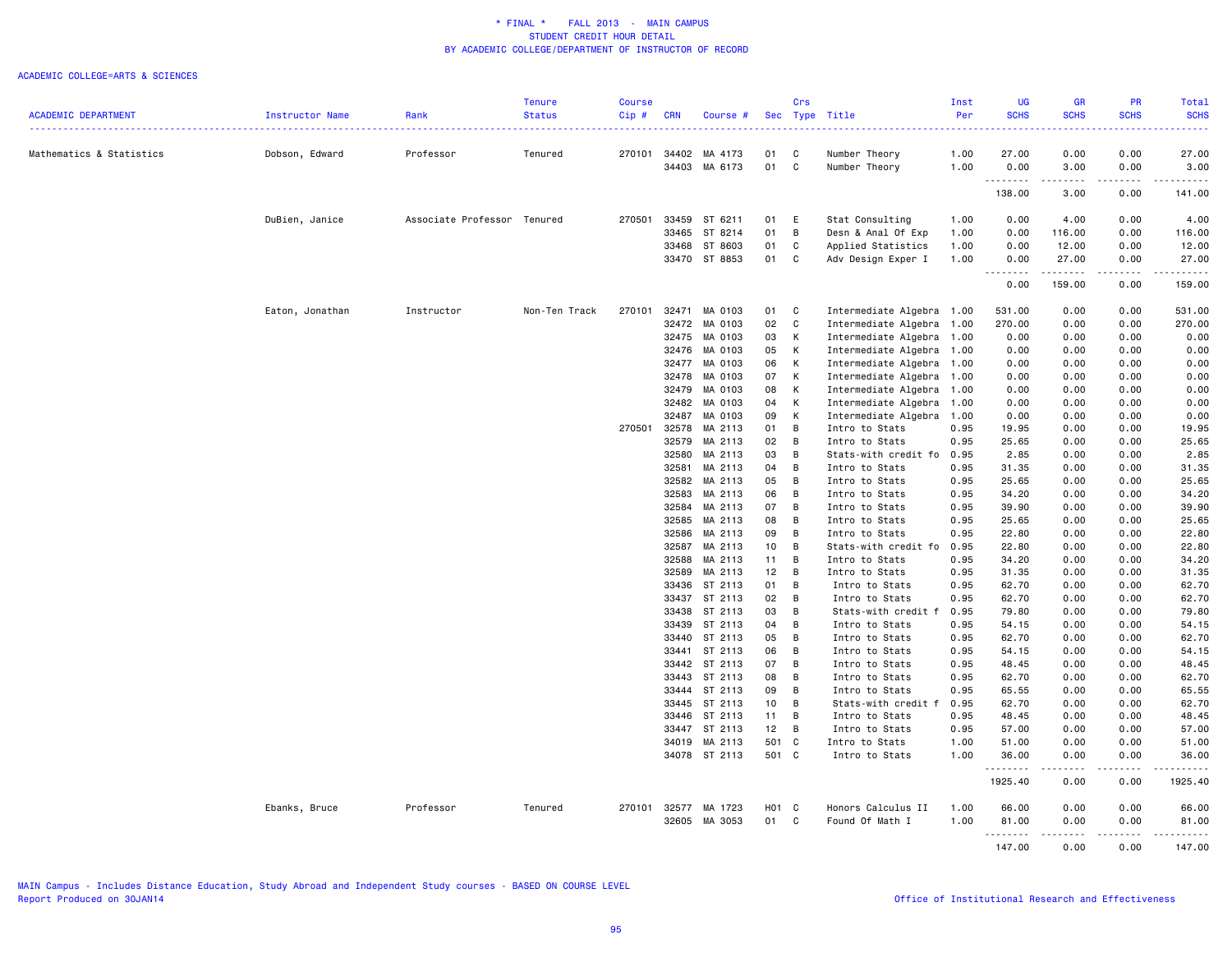#### ACADEMIC COLLEGE=ARTS & SCIENCES

| <b>ACADEMIC DEPARTMENT</b> | <b>Instructor Name</b> | Rank                        | Tenure<br><b>Status</b> | Course<br>Cip# | <b>CRN</b>     | Course #             | <b>Sec</b> | Crs<br>Type                 | Title                                      | Inst<br>Per  | <b>UG</b><br><b>SCHS</b> | <b>GR</b><br><b>SCHS</b>                                                                                                                                                                                                                                                                                                                     | PR<br><b>SCHS</b> | Total<br><b>SCHS</b>       |
|----------------------------|------------------------|-----------------------------|-------------------------|----------------|----------------|----------------------|------------|-----------------------------|--------------------------------------------|--------------|--------------------------|----------------------------------------------------------------------------------------------------------------------------------------------------------------------------------------------------------------------------------------------------------------------------------------------------------------------------------------------|-------------------|----------------------------|
|                            |                        |                             |                         |                |                |                      |            |                             |                                            |              |                          |                                                                                                                                                                                                                                                                                                                                              |                   | ----                       |
| Mathematics & Statistics   | Fabel, Andrew          | Associate Professor Tenured |                         | 270101         | 32572<br>32604 | MA 1713<br>MA 2743   | H02<br>04  | C<br>C                      | Honors Calculus I<br>Calculus IV           | 1.00<br>1.00 | 63.00<br>78.00           | 0.00<br>0.00                                                                                                                                                                                                                                                                                                                                 | 0.00<br>0.00      | 63.00<br>78.00             |
|                            |                        |                             |                         |                |                |                      |            |                             |                                            |              | .<br>141.00              | 0.00                                                                                                                                                                                                                                                                                                                                         | 0.00              | 141.00                     |
|                            | Ferguson, Joseph       | Grad Teach Assist           | Not Applicable          | 270101         | 32549<br>32550 | MA 1613<br>MA 1613   | 01<br>02   | C<br>C                      | Cal Bus & Life Sc I<br>Cal Bus & Life Sc I | 0.95<br>0.95 | 102.60<br>108.30         | 0.00<br>0.00                                                                                                                                                                                                                                                                                                                                 | 0.00<br>0.00      | 102.60<br>108.30           |
|                            |                        |                             |                         |                |                |                      |            |                             |                                            |              | .<br>210.90              | $\frac{1}{2} \left( \begin{array}{ccc} 1 & 0 & 0 & 0 \\ 0 & 0 & 0 & 0 \\ 0 & 0 & 0 & 0 \\ 0 & 0 & 0 & 0 \\ 0 & 0 & 0 & 0 \\ 0 & 0 & 0 & 0 \\ 0 & 0 & 0 & 0 \\ 0 & 0 & 0 & 0 \\ 0 & 0 & 0 & 0 \\ 0 & 0 & 0 & 0 \\ 0 & 0 & 0 & 0 & 0 \\ 0 & 0 & 0 & 0 & 0 \\ 0 & 0 & 0 & 0 & 0 \\ 0 & 0 & 0 & 0 & 0 \\ 0 & 0 & 0 & 0 & 0 \\ 0 & 0 & 0$<br>0.00 | .<br>0.00         | .<br>210.90                |
|                            | Fletcher, Jaclyn       | Lecturer                    | Non-Ten Track           | 270101         | 32530          | MA 1323              | 04         | C                           | Trigonometry                               | 0.95         | 114.00                   | 0.00                                                                                                                                                                                                                                                                                                                                         | 0.00              | 114.00                     |
|                            |                        |                             |                         |                | 36121          | MA 1323              | 08         | C                           | Trigonometry                               | 0.95         | 116.85<br>.              | 0.00<br>$\frac{1}{2} \left( \frac{1}{2} \right) \left( \frac{1}{2} \right) \left( \frac{1}{2} \right) \left( \frac{1}{2} \right)$                                                                                                                                                                                                            | 0.00<br>.         | 116.85<br>المتمام والمناور |
|                            |                        |                             |                         |                |                |                      |            |                             |                                            |              | 230.85                   | 0.00                                                                                                                                                                                                                                                                                                                                         | 0.00              | 230.85                     |
|                            | Hughes, Lorraine       | Instructor                  | Non-Ten Track           | 270101         | 32560          | MA 1713              | 02         | C                           | Calculus I                                 | 1.00         | 246.00                   | 0.00                                                                                                                                                                                                                                                                                                                                         | 0.00              | 246.00                     |
|                            |                        |                             |                         |                | 32561<br>32562 | MA 1713<br>MA 1713   | 03<br>04   | C<br>C                      | Calculus I<br>Calculus I                   | 1.00<br>1.00 | 159.00<br>198.00         | 0.00<br>0.00                                                                                                                                                                                                                                                                                                                                 | 0.00<br>0.00      | 159.00<br>198.00           |
|                            |                        |                             |                         |                |                | 32565 MA 1713        | 06         | C                           | Calculus I                                 | 1.00         | 177.00                   | 0.00                                                                                                                                                                                                                                                                                                                                         | 0.00              | 177.00                     |
|                            |                        |                             |                         |                |                |                      |            |                             |                                            |              | .<br>780.00              | .<br>0.00                                                                                                                                                                                                                                                                                                                                    | .<br>0.00         | .<br>780.00                |
|                            | Johnson, Corlis        | Associate Professor Tenured |                         | 270101         | 32544          | MA 1453              | 01         | C                           | Precal w/Graphing Ca 0.05                  |              | 5.40                     | 0.00                                                                                                                                                                                                                                                                                                                                         | 0.00              | 5.40                       |
|                            |                        |                             |                         |                | 32545          | MA 1453              | 02         | $\mathtt{C}$                | Precal w/Graphing Ca                       | 0.05         | 2.70                     | 0.00                                                                                                                                                                                                                                                                                                                                         | 0.00              | 2.70                       |
|                            |                        |                             |                         |                | 32611          | MA 3113              | 05         | C                           | Intro Linear Algebra                       | 1.00         | 90.00                    | 0.00                                                                                                                                                                                                                                                                                                                                         | 0.00              | 90.00                      |
|                            |                        |                             |                         |                | 32616          | MA 3163              | 01         | $\mathbf C$                 | Intro To Mod Algebra 1.00                  |              | 36.00<br><u>.</u>        | 0.00<br>.                                                                                                                                                                                                                                                                                                                                    | 0.00              | 36.00<br>.                 |
|                            |                        |                             |                         |                |                |                      |            |                             |                                            |              | 134.10                   | 0.00                                                                                                                                                                                                                                                                                                                                         | 0.00              | 134.10                     |
|                            | Kim, Seongjai          | Associate Professor Tenured |                         | 270101         | 32594          | MA 2733              | 02         | C                           | Calculus III                               | 1.00         | 123.00                   | 0.00                                                                                                                                                                                                                                                                                                                                         | 0.00              | 123.00                     |
|                            |                        |                             |                         |                | 32640<br>35757 | MA 8443<br>MA 7000   | 01<br>01   | $\mathtt{C}$<br>$\mathbf I$ | Num Soln PDE I                             | 1.00<br>1.00 | 0.00<br>0.00             | 39.00<br>3.00                                                                                                                                                                                                                                                                                                                                | 0.00<br>0.00      | 39.00<br>3.00              |
|                            |                        |                             |                         |                | 36010          | MA 9000              | 04         | D                           | Directed Indiv Study<br>Research / Diss    | 1.00         | 0.00<br>-----            | 6.00                                                                                                                                                                                                                                                                                                                                         | 0.00              | 6.00                       |
|                            |                        |                             |                         |                |                |                      |            |                             |                                            |              | 123.00                   | 48.00                                                                                                                                                                                                                                                                                                                                        | 0.00              | 171.00                     |
|                            | King, Nancy            | Instructor                  | Non-Ten Track           | 270101         | 32539          | MA 1423              | 01         | C                           | Problem Solving Real                       | 1.00         | 108.00                   | 0.00                                                                                                                                                                                                                                                                                                                                         | 0.00              | 108.00                     |
|                            |                        |                             |                         |                | 32543          | MA 1433              | 02         | C                           | Informal Geom & Meas                       | 1.00         | 99.00                    | 0.00                                                                                                                                                                                                                                                                                                                                         | 0.00              | 99.00                      |
|                            |                        |                             |                         |                | 32549          | MA 1613              | 01         | C                           | Cal Bus & Life Sc I                        | 0.05         | 5.40                     | 0.00                                                                                                                                                                                                                                                                                                                                         | 0.00              | 5.40                       |
|                            |                        |                             |                         |                | 32550          | MA 1613              | 02         | C                           | Cal Bus & Life Sc I                        | 0.05         | 5.70                     | 0.00                                                                                                                                                                                                                                                                                                                                         | 0.00              | 5.70                       |
|                            |                        |                             |                         |                | 32551          | MA 1613              | 03         | C                           | Cal Bus & Life Sc I                        | 1.00         | 135.00                   | 0.00                                                                                                                                                                                                                                                                                                                                         | 0.00              | 135.00                     |
|                            |                        |                             |                         |                | 32552          | MA 1613              | 04         | C                           | Cal Bus & Life Sc I                        | 1.00         | 156.00                   | 0.00                                                                                                                                                                                                                                                                                                                                         | 0.00              | 156.00                     |
|                            |                        |                             |                         |                | 32553          | MA 1613              | 05         | C                           | Cal Bus & Life Sc I                        | 1.00         | 108.00                   | 0.00                                                                                                                                                                                                                                                                                                                                         | 0.00              | 108.00                     |
|                            |                        |                             |                         |                | 32554          | MA 1613              | 06         | C                           | Cal Bus & Life Sc I                        | 0.05         | 5.85                     | 0.00                                                                                                                                                                                                                                                                                                                                         | 0.00              | 5.85                       |
|                            |                        |                             |                         |                | 32556          | MA 1613              | 08         | C                           | Cal Bus & Life Sc I                        | 0.05         | 5.25                     | 0.00                                                                                                                                                                                                                                                                                                                                         | 0.00              | 5.25                       |
|                            |                        |                             |                         |                |                | 32557 MA 1613        | 09         | C                           | Cal Bus & Life Sc I                        | 0.05         | 28.80<br>.               | 0.00<br>.                                                                                                                                                                                                                                                                                                                                    | 0.00<br>د د د د   | 28.80<br>.                 |
|                            |                        |                             |                         |                |                |                      |            |                             |                                            |              | 657.00                   | 0.00                                                                                                                                                                                                                                                                                                                                         | 0.00              | 657.00                     |
|                            | Krishnasamysaraswathy, | Grad Teach Assist           | Not Applicable          | 270101         | 32528          | MA 1323              | 03         | C                           | Trigonometry                               | 0.95         | 111.15                   | 0.00                                                                                                                                                                                                                                                                                                                                         | 0.00              | 111.15                     |
|                            |                        |                             |                         |                |                | 32535 MA 1323        | 07         | C                           | Trigonometry                               | 0.95         | 105.45<br>.              | 0.00<br>$\frac{1}{2} \left( \frac{1}{2} \right) \left( \frac{1}{2} \right) \left( \frac{1}{2} \right) \left( \frac{1}{2} \right)$                                                                                                                                                                                                            | 0.00<br>.         | 105.45<br>.                |
|                            |                        |                             |                         |                |                |                      |            |                             |                                            |              | 216.60                   | 0.00                                                                                                                                                                                                                                                                                                                                         | 0.00              | 216.60                     |
|                            | Lim, Hyeona            | Associate Professor Tenured |                         |                |                | 270101 32601 MA 2743 | 01         | C                           | Calculus IV                                | 1.00         | 126.00                   | 0.00                                                                                                                                                                                                                                                                                                                                         | 0.00              | 126.00                     |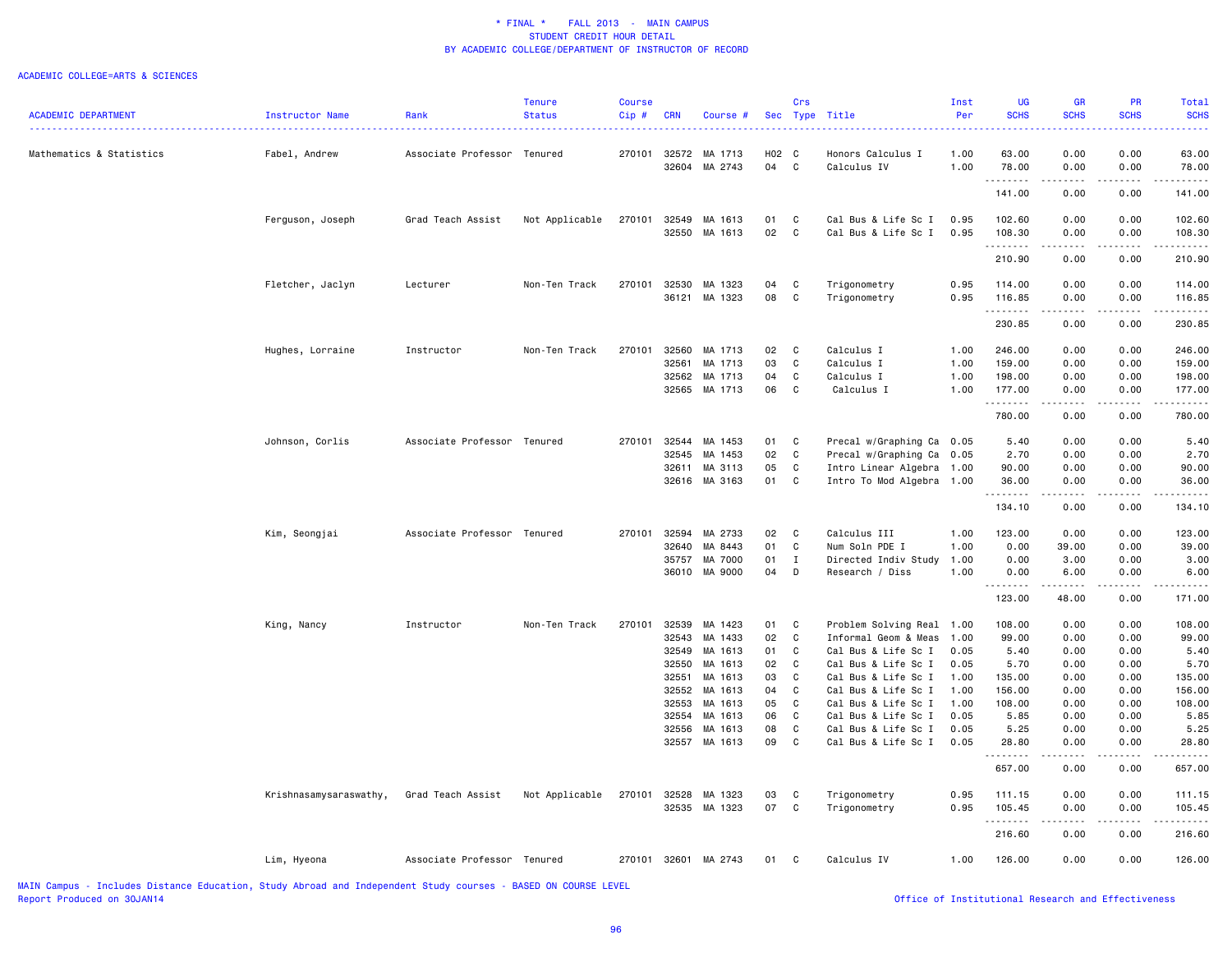|                            |                   |                               | <b>Tenure</b>  | <b>Course</b> |              |               |       | Crs            |                           | Inst | <b>UG</b>          | <b>GR</b>                                                                                                           | <b>PR</b>           | Total            |
|----------------------------|-------------------|-------------------------------|----------------|---------------|--------------|---------------|-------|----------------|---------------------------|------|--------------------|---------------------------------------------------------------------------------------------------------------------|---------------------|------------------|
| <b>ACADEMIC DEPARTMENT</b> | Instructor Name   | Rank                          | <b>Status</b>  | Cip#          | <b>CRN</b>   | Course #      |       |                | Sec Type Title            | Per  | <b>SCHS</b>        | <b>SCHS</b>                                                                                                         | <b>SCHS</b>         | <b>SCHS</b><br>. |
|                            |                   |                               |                |               |              |               |       |                |                           |      | .                  | .                                                                                                                   | <b>.</b>            | .                |
|                            |                   |                               |                |               |              |               |       |                |                           |      | 126.00             | 0.00                                                                                                                | 0.00                | 126.00           |
| Mathematics & Statistics   | Lu, Yang          | Grad Teach Assist             | Not Applicable | 270501        | 32580        | MA 2113       | 03    | B              | Stats-with credit fo 0.05 |      | 0.15               | 0.00                                                                                                                | 0.00                | 0.15             |
|                            |                   |                               |                |               | 32583        | MA 2113       | 06    | B              | Intro to Stats            | 0.05 | 1.80               | 0.00                                                                                                                | 0.00                | 1.80             |
|                            |                   |                               |                |               | 32587        | MA 2113       | 10    | B              | Stats-with credit fo      | 0.05 | 1.20               | 0.00                                                                                                                | 0.00                | 1.20             |
|                            |                   |                               |                |               | 33438        | ST 2113       | 03    | B              | Stats-with credit f       | 0.05 | 4.20               | 0.00                                                                                                                | 0.00                | 4.20             |
|                            |                   |                               |                |               | 33441        | ST 2113       | 06    | B              | Intro to Stats            | 0.05 | 2.85               | 0.00                                                                                                                | 0.00                | 2.85             |
|                            |                   |                               |                |               |              | 33445 ST 2113 | 10    | B              | Stats-with credit f       | 0.05 | 3.30<br>.          | 0.00<br>$\begin{array}{cccccccccc} \bullet & \bullet & \bullet & \bullet & \bullet & \bullet & \bullet \end{array}$ | 0.00<br>.           | 3.30<br>.        |
|                            |                   |                               |                |               |              |               |       |                |                           |      | 13.50              | 0.00                                                                                                                | 0.00                | 13.50            |
|                            | Miller, Thomas    | Professor                     | Tenured        | 270101        | 32606        | MA 3113       | 01    | C              | Intro Linear Algebra 1.00 |      | 111.00             | 0.00                                                                                                                | 0.00                | 111.00           |
|                            |                   |                               |                |               | 32623        | MA 4153       | 01    | $\mathbf c$    | Mat & Lin Algebra         | 1.00 | 6.00               | 0.00                                                                                                                | 0.00                | 6.00             |
|                            |                   |                               |                |               | 32631        | MA 6153       | 01    | C              | Mat & Lin Algebra         | 1.00 | 0.00               | 36.00                                                                                                               | 0.00                | 36.00            |
|                            |                   |                               |                |               | 32645        | MA 9633       | 01    | C              | Topics In Analysis        | 1.00 | 0.00               | 3.00                                                                                                                | 0.00                | 3.00             |
|                            |                   |                               |                |               | 35745        | MA 9000       | 01    | D              | Research / Diss           | 1.00 | 0.00<br>.          | 7.00<br>.                                                                                                           | 0.00<br>.           | 7.00             |
|                            |                   |                               |                |               |              |               |       |                |                           |      | 117.00             | 46.00                                                                                                               | 0.00                | 163.00           |
|                            | Miller, Vivien    | Professor                     | Tenured        | 270101        | 32571        | MA 1713       | H01 C |                | Honors Calculus I         | 1.00 | 63.00              | 0.00                                                                                                                | 0.00                | 63.00            |
|                            |                   |                               |                |               | 32637        | MA 6753       | 01    | $\mathbf{C}$   | Ap Complex Variables 1.00 |      | 0.00               | 30.00                                                                                                               | 0.00                | 30.00            |
|                            |                   |                               |                |               |              |               |       |                |                           |      | .<br>63.00         | .<br>30.00                                                                                                          | .<br>0.00           | .<br>93.00       |
|                            | Nation, Julie     | Instructor                    | Non-Ten Track  | 270101        | 32494        | MA 1313       | 02    | C              | College Algebra           | 0.95 | 547.20             | 0.00                                                                                                                | 0.00                | 547.20           |
|                            |                   |                               |                |               | 32499        | MA 1313       | 07    | C              | College Algebra           | 0.95 | 544.35             | 0.00                                                                                                                | 0.00                | 544.35           |
|                            |                   |                               |                |               | 32525        | MA 1323       | 01    | C              | Trigonometry              | 1.00 | 579.00             | 0.00                                                                                                                | 0.00                | 579.00           |
|                            |                   |                               |                |               | 32540        | MA 1423       | 02    | C              | Problem Solving Real 1.00 |      | 108.00             | 0.00                                                                                                                | 0.00                | 108.00           |
|                            |                   |                               |                |               |              | 34014 MA 1423 | 501 C |                | Problem Solving Real 1.00 |      | 78.00<br>.         | 0.00<br>$\sim$ $\sim$ $\sim$ $\sim$                                                                                 | 0.00<br>.           | 78.00<br>-----   |
|                            |                   |                               |                |               |              |               |       |                |                           |      | 1856.55            | 0.00                                                                                                                | 0.00                | 1856.55          |
|                            | Neumann, Michael  | Professor                     | Tenured        |               | 270101 32600 | MA 2733       | H01 C |                | Honors Calculus III 1.00  |      | 69.00              | 0.00                                                                                                                | 0.00                | 69.00            |
|                            |                   |                               |                |               | 32602        | MA 2743       | 02    | C              | Calculus IV               | 1.00 | 105.00             | 0.00                                                                                                                | 0.00                | 105.00           |
|                            |                   |                               |                |               | 32603        | MA 2743       | 03    | C              | Calculus IV               | 1.00 | 126.00<br>.        | 0.00                                                                                                                | 0.00                | 126.00<br>.      |
|                            |                   |                               |                |               |              |               |       |                |                           |      | 300.00             | 0.00                                                                                                                | 0.00                | 300.00           |
|                            | Odero, Geophrey   | Grad Teach Assist             | Not Applicable | 270101        | 32554        | MA 1613       | 06    | C              | Cal Bus & Life Sc I       | 0.95 | 111.15             | 0.00                                                                                                                | 0.00                | 111.15           |
|                            |                   |                               |                |               |              | 32556 MA 1613 | 08    | C              | Cal Bus & Life Sc I       | 0.95 | 99.75<br>.         | 0.00<br>$\sim$ $\sim$ $\sim$                                                                                        | 0.00                | 99.75            |
|                            |                   |                               |                |               |              |               |       |                |                           |      | 210.90             | 0.00                                                                                                                | 0.00                | 210.90           |
|                            | Oppenheimer, Seth | Professor                     | Tenured        | 240101 32271  |              | HON 1081      | 01    | $^{\circ}$ s   | Honors Forum I            | 0.40 | 25.20              | 0.00                                                                                                                | 0.00                | 25.20            |
|                            |                   |                               |                |               | 32273        | HON 1091      | 01    | S              | Honors Forum II           | 0.40 | 4.00               | 0.00                                                                                                                | 0.00                | 4.00             |
|                            |                   |                               |                | 270101        | 32618        | MA 3253       | 02    | C              | Diff Equations            | 1.00 | 108.00             | 0.00                                                                                                                | 0.00                | 108.00           |
|                            |                   |                               |                |               | 36477        | MA 4000       | 01    | $\mathbf{I}$   | Directed Indiv Study 1.00 |      | 3.00               | 0.00                                                                                                                | 0.00                | 3.00             |
|                            |                   |                               |                |               | 36478        | MA 4000       | 02    | $\blacksquare$ | Directed Indiv Study 1.00 |      | 3.00<br>. <b>.</b> | 0.00<br><b>.</b>                                                                                                    | 0.00<br>$- - - - -$ | 3.00<br>.        |
|                            |                   |                               |                |               |              |               |       |                |                           |      | 143.20             | 0.00                                                                                                                | 0.00                | 143.20           |
|                            | Patil, Prakash    | Associate Professor Ten Track |                | 270501        | 32627        | MA 4543       | 01    | C              | Intro Math Stat I         | 1.00 | 6.00               | 0.00                                                                                                                | 0.00                | 6.00             |
|                            |                   |                               |                |               | 32635        | MA 6543       | 01    | C              | Intro Math Stat I         | 1.00 | 0.00               | 6.00                                                                                                                | 0.00                | 6.00             |
|                            |                   |                               |                |               |              | 33462 ST 6543 | 01    | C              | Intro Math Stat I         | 1.00 | 0.00               | 27.00                                                                                                               | 0.00                | 27.00            |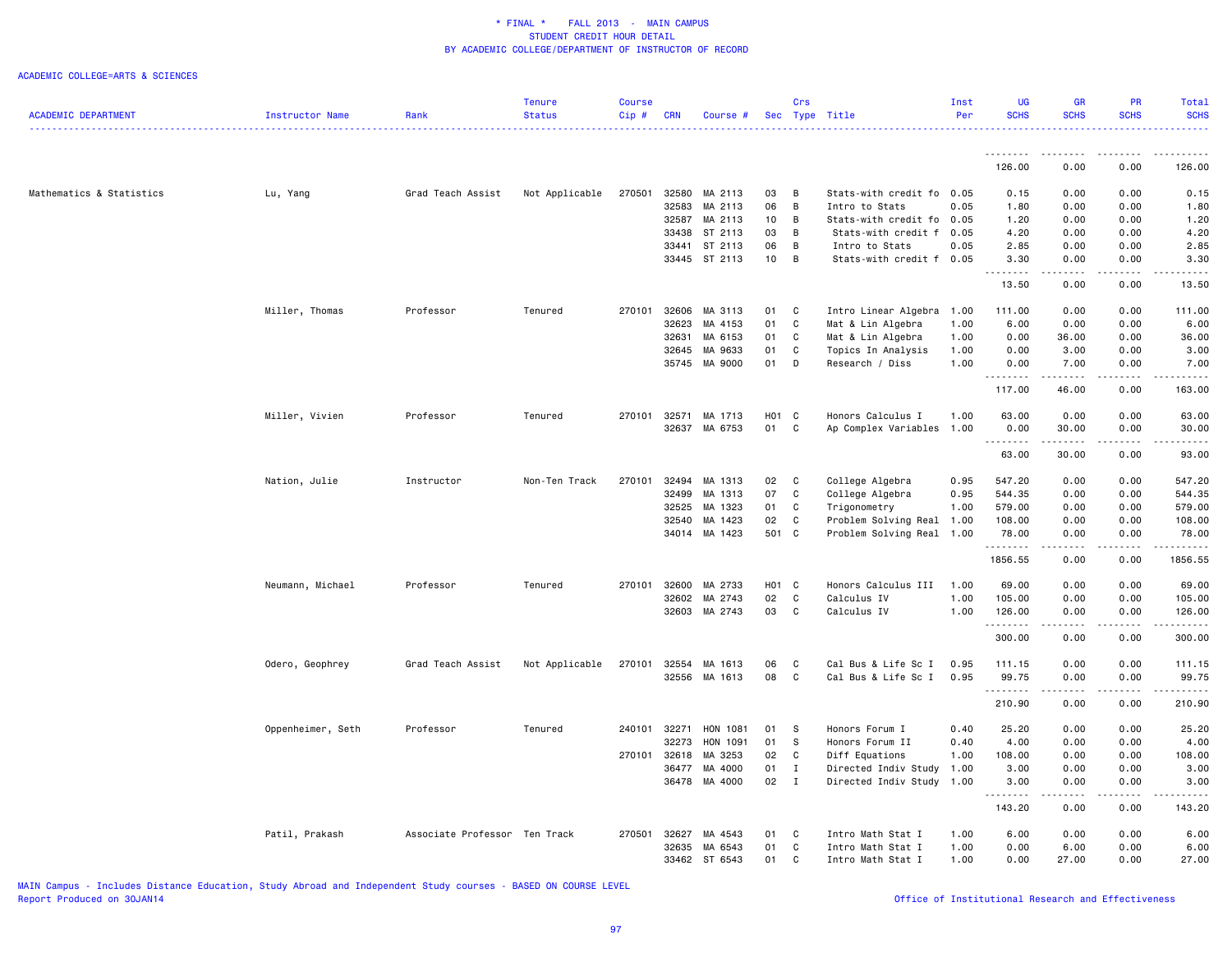|                            |                      |                               | Tenure        | <b>Course</b> |            |                 |    | Crs          |                           | Inst | <b>UG</b>          | GR                 | <b>PR</b>                                                                                                                                                    | Total                    |
|----------------------------|----------------------|-------------------------------|---------------|---------------|------------|-----------------|----|--------------|---------------------------|------|--------------------|--------------------|--------------------------------------------------------------------------------------------------------------------------------------------------------------|--------------------------|
| <b>ACADEMIC DEPARTMENT</b> | Instructor Name      | Rank                          | <b>Status</b> | Cip#          | <b>CRN</b> | Course #        |    |              | Sec Type Title            | Per  | <b>SCHS</b>        | <b>SCHS</b>        | <b>SCHS</b><br>.                                                                                                                                             | <b>SCHS</b><br>2.2.2.2.1 |
|                            |                      |                               |               |               |            |                 |    |              |                           |      |                    |                    |                                                                                                                                                              |                          |
|                            |                      |                               |               |               |            |                 |    |              |                           |      | <u>.</u><br>6.00   | 33.00              | 0.00                                                                                                                                                         | 39.00                    |
|                            |                      |                               |               |               |            |                 |    |              |                           |      |                    |                    |                                                                                                                                                              |                          |
| Mathematics & Statistics   | Razzaghi, Mohsen     | Professor                     | Tenured       | 270101        |            | 34405 MA 3353   | 01 | C            | Diff Equations II         | 1.00 | 51.00              | 0.00               | 0.00                                                                                                                                                         | 51.00                    |
|                            |                      |                               |               |               | 35858      | MA 9000         | 02 | D            | Research / Diss           | 1.00 | 0.00<br>.          | 15.00<br>.         | 0.00<br>.                                                                                                                                                    | 15.00<br>.               |
|                            |                      |                               |               |               |            |                 |    |              |                           |      | 51.00              | 15.00              | 0.00                                                                                                                                                         | 66.00                    |
|                            | Sepehrifar, Mohammad | Assistant Professor Ten Track |               | 270501        | 32624      | MA 4243         | 01 | C            | Data Analysis I           | 1.00 | 3.00               | 0.00               | 0.00                                                                                                                                                         | 3.00                     |
|                            |                      |                               |               |               | 32632      | MA 6243         | 01 | $\mathtt{C}$ | Data Analysis I           | 1.00 | 0.00               | 12.00              | 0.00                                                                                                                                                         | 12.00                    |
|                            |                      |                               |               |               | 33455      | ST 4243         | 01 | $\mathtt{C}$ | Data Analysis I           | 1.00 | 6.00               | 0.00               | 0.00                                                                                                                                                         | 6.00                     |
|                            |                      |                               |               |               | 33460      | ST 6243         | 01 | $\mathtt{C}$ | Data Analysis I           | 1.00 | 0.00               | 24.00              | 0.00                                                                                                                                                         | 24.00                    |
|                            |                      |                               |               |               | 33463      | ST 8114         | 01 | В            | Statistical Methods       | 1.00 | 0.00               | 136.00             | 0.00                                                                                                                                                         | 136.00                   |
|                            |                      |                               |               |               | 36560      | ST 7000         | 03 | $\mathbf{I}$ | Directed Indiv Study      | 1.00 | 0.00               | 3.00<br>.          | 0.00                                                                                                                                                         | 3.00                     |
|                            |                      |                               |               |               |            |                 |    |              |                           |      | 9.00               | 175.00             | 0.00                                                                                                                                                         | 184.00                   |
|                            | Sessions, Bonnie     | Lecturer                      | Non-Ten Track | 270101        | 32526      | MA 1323         | 02 | C            | Trig - credit for MA 1.00 |      | 117.00             | 0.00               | 0.00                                                                                                                                                         | 117.00                   |
|                            |                      |                               |               |               |            | 32531 MA 1323   | 05 | C            | Trigonometry              | 1.00 | 123.00             | 0.00               | 0.00                                                                                                                                                         | 123.00                   |
|                            |                      |                               |               |               |            |                 |    |              |                           |      | .<br>240.00        | -----<br>0.00      | -----<br>0.00                                                                                                                                                | .<br>240.00              |
|                            |                      |                               |               |               |            |                 |    |              |                           |      |                    |                    |                                                                                                                                                              |                          |
|                            | Shaw, Patricia       | Instructor                    | Non-Ten Track | 270101        | 32595      | MA 2733         | 03 | C            | Calculus III              | 1.00 | 198.00             | 0.00               | 0.00                                                                                                                                                         | 198.00                   |
|                            |                      |                               |               |               | 32596      | MA 2733         | 04 | C            | Calculus III              | 1.00 | 204.00             | 0.00               | 0.00                                                                                                                                                         | 204.00                   |
|                            |                      |                               |               |               | 32597      | MA 2733         | 05 | C            | Calculus III              | 1.00 | 195.00             | 0.00               | 0.00                                                                                                                                                         | 195.00                   |
|                            |                      |                               |               |               | 32598      | MA 2733         | 06 | C            | Calculus III              | 1.00 | 195.00<br>.        | 0.00<br>.          | 0.00<br>.                                                                                                                                                    | 195.00<br>.              |
|                            |                      |                               |               |               |            |                 |    |              |                           |      | 792.00             | 0.00               | 0.00                                                                                                                                                         | 792.00                   |
|                            | Shontz, Suzanne      | Assistant Professor Ten Track |               | 270101        | 32612      | MA 3113         | 06 | C            | Intro Linear Algebra      | 1.00 | 105.00             | 0.00               | 0.00                                                                                                                                                         | 105.00                   |
|                            |                      |                               |               |               | 32625      | MA 4313         | 01 | C            | Numerical Anal I          | 1.00 | 42.00              | 0.00               | 0.00                                                                                                                                                         | 42.00                    |
|                            |                      |                               |               |               | 32633      | MA 6313         | 01 | C            | Numerical Anal I          | 1.00 | 0.00               | 18.00              | 0.00                                                                                                                                                         | 18.00                    |
|                            |                      |                               |               | 309999        | 35909      | <b>CME 9000</b> | 09 | D            | Research/Dis              | 1.00 | 0.00<br>.          | 13.00<br>.         | 0.00                                                                                                                                                         | 13.00<br>.               |
|                            |                      |                               |               |               |            |                 |    |              |                           |      | 147.00             | 31.00              | 0.00                                                                                                                                                         | 178.00                   |
|                            | Shows, Justin        | Assistant Professor Ten Track |               | 270501        |            | 33454 ST 4111   | 01 | s            | Seminar In Stat Pkge 1.00 |      | 4.00               | 0.00               | 0.00                                                                                                                                                         | 4.00                     |
|                            |                      |                               |               |               | 33458      | ST 6111         | 01 | S            | Seminar In Stat Pkge      | 1.00 | 0.00               | 13.00              | 0.00                                                                                                                                                         | 13.00                    |
|                            |                      |                               |               |               | 33469      | ST 8613         | 01 | C            | Linear Models I           | 1.00 | 0.00               | 15.00              | 0.00                                                                                                                                                         | 15.00                    |
|                            |                      |                               |               |               | 34409      | ST 8353         | 01 | C            | Stat Computations         | 1.00 | 0.00               | 24.00              | 0.00                                                                                                                                                         | 24.00                    |
|                            |                      |                               |               |               |            | 36582 ST 7000   | 04 | $\mathbf{I}$ | Directed Indiv Study 1.00 |      | 0.00<br>. <b>.</b> | 2.00<br>. <b>.</b> | 0.00<br>.                                                                                                                                                    | 2.00<br>.                |
|                            |                      |                               |               |               |            |                 |    |              |                           |      | 4.00               | 54.00              | 0.00                                                                                                                                                         | 58.00                    |
|                            | Smith, Robert        | Associate Professor Tenured   |               | 270101        | 32607      | MA 3113         | 02 | C            | Intro Linear Algebra 1.00 |      | 123.00             | 0.00               | 0.00                                                                                                                                                         | 123.00                   |
|                            |                      |                               |               |               | 32608      | MA 3113         | 03 | $\mathtt{C}$ | Intro Linear Algebra      | 1.00 | 129.00             | 0.00               | 0.00                                                                                                                                                         | 129.00                   |
|                            |                      |                               |               |               | 32628      | MA 4633         | 01 | C            | Adv Calculus I            | 1.00 | 54.00              | 0.00               | 0.00                                                                                                                                                         | 54.00                    |
|                            |                      |                               |               |               | 32636      | MA 6633         | 01 | C            | Adv Calculus I            | 1.00 | 0.00               | 12.00              | 0.00                                                                                                                                                         | 12.00                    |
|                            |                      |                               |               |               |            | 32644 MA 8981   | 01 | C            | Teaching Seminar          | 1.00 | 0.00<br>.          | 11.00<br>.         | 0.00<br>$\frac{1}{2} \left( \frac{1}{2} \right) \left( \frac{1}{2} \right) \left( \frac{1}{2} \right) \left( \frac{1}{2} \right) \left( \frac{1}{2} \right)$ | 11.00<br>. <b>.</b>      |
|                            |                      |                               |               |               |            |                 |    |              |                           |      | 306.00             | 23.00              | 0.00                                                                                                                                                         | 329.00                   |
|                            | Streitmatter, Seth   | Lecturer                      | Non-Ten Track | 270101        | 32613      | MA 3113         | 07 | C            | Intro Linear Algebra 1.00 |      | 93.00              | 0.00               | 0.00                                                                                                                                                         | 93.00                    |
|                            |                      |                               |               |               | 32619      | MA 3253         | 03 | $\mathtt{C}$ | Diff Equations            | 1.00 | 111.00             | 0.00               | 0.00                                                                                                                                                         | 111.00                   |
|                            |                      |                               |               |               | 32620      | MA 3253         | 04 | C            | Diff Equations            | 1.00 | 93.00              | 0.00               | 0.00                                                                                                                                                         | 93.00                    |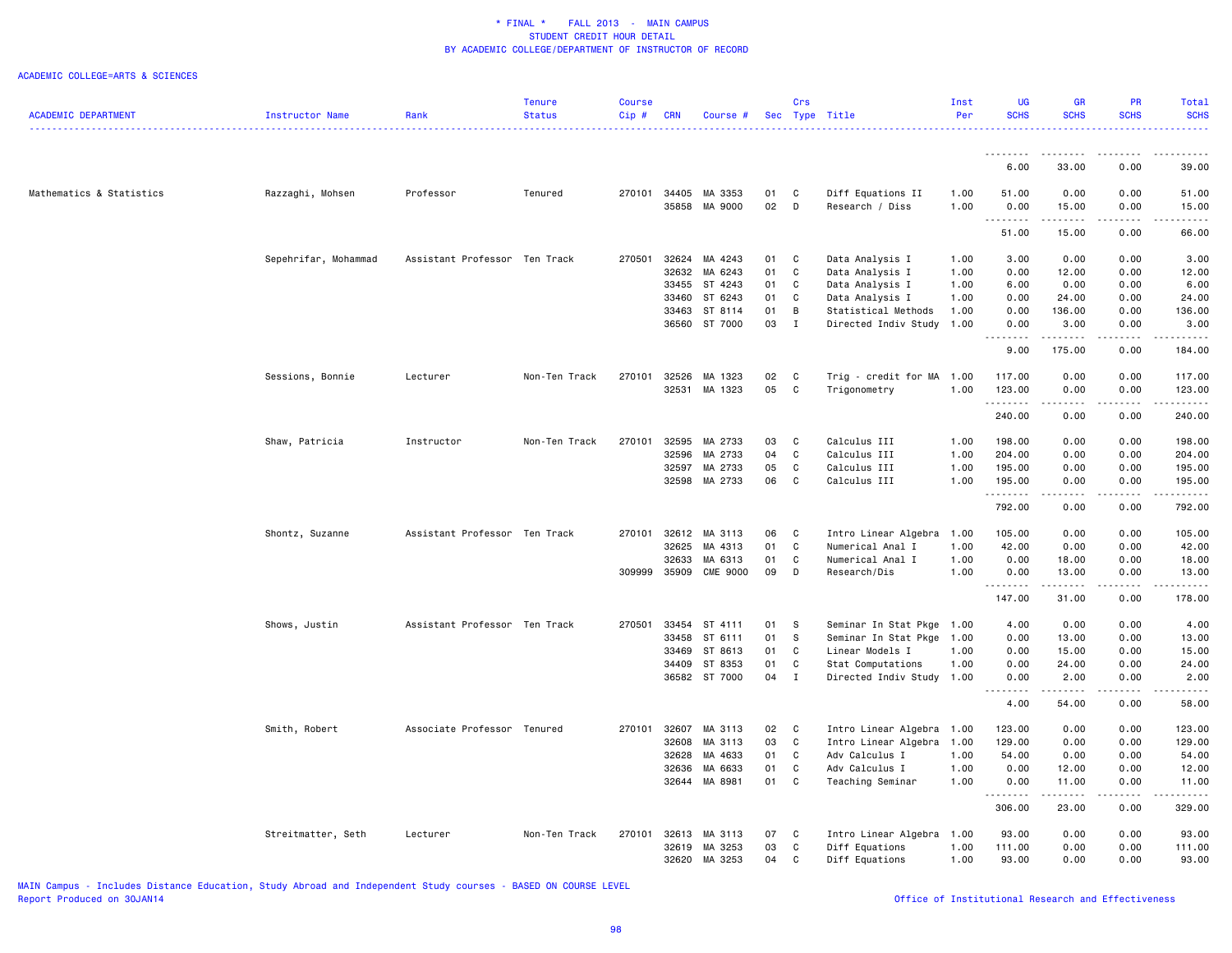#### ACADEMIC COLLEGE=ARTS & SCIENCES

|                            |                    |                   | <b>Tenure</b>  | <b>Course</b> |            |                          |                 | Crs            |                                    | Inst         | UG           | <b>GR</b>                    | PR           | <b>Total</b>              |
|----------------------------|--------------------|-------------------|----------------|---------------|------------|--------------------------|-----------------|----------------|------------------------------------|--------------|--------------|------------------------------|--------------|---------------------------|
| <b>ACADEMIC DEPARTMENT</b> | Instructor Name    | Rank              | <b>Status</b>  | $Cip$ #       | <b>CRN</b> | Course #                 |                 |                | Sec Type Title                     | Per          | <b>SCHS</b>  | <b>SCHS</b>                  | <b>SCHS</b>  | <b>SCHS</b>               |
|                            |                    |                   |                |               |            |                          |                 |                |                                    |              |              |                              |              |                           |
| Mathematics & Statistics   | Streitmatter, Seth | Lecturer          | Non-Ten Track  |               |            | 270101 34401 MA 3113     | 08              | $\mathbf{C}$   | Intro Linear Algebra 1.00          |              | 102.00<br>.  | 0.00<br>$\frac{1}{2}$        | 0.00<br>.    | 102.00<br>$- - - - - - -$ |
|                            |                    |                   |                |               |            |                          |                 |                |                                    |              | 399.00       | 0.00                         | 0.00         | 399.00                    |
|                            | Tschume, William   | Lecturer          | Non-Ten Track  | 270101        | 32491      | MA 1313                  | 06              | C              | College Algebra                    | 0.95         | 530.10       | 0.00                         | 0.00         | 530.10                    |
|                            |                    |                   |                |               | 32500      | MA 1313                  | 08              | C              | College Algebra                    | 0.95         | 550.05       | 0.00                         | 0.00         | 550.05                    |
|                            |                    |                   |                |               | 32528      | MA 1323                  | 03              | C              | Trigonometry                       | 0.05         | 5.85         | 0.00                         | 0.00         | 5.85                      |
|                            |                    |                   |                |               | 32530      | MA 1323                  | 04              | C              | Trigonometry                       | 0.05         | 6.00         | 0.00                         | 0.00         | 6.00                      |
|                            |                    |                   |                |               | 32532      | MA 1323                  | 06              | C              | Trigonometry                       | 1.00         | 549.00       | 0.00                         | 0.00         | 549.00                    |
|                            |                    |                   |                |               | 32535      | MA 1323                  | 07              | C              | Trigonometry                       | 0.05         | 5.55         | 0.00                         | 0.00         | 5.55                      |
|                            |                    |                   |                |               | 32557      | MA 1613                  | 09              | $\mathbb{C}$   | Cal Bus & Life Sc I                | 0.95         | 547.20       | 0.00                         | 0.00         | 547.20                    |
|                            |                    |                   |                |               | 36121      | MA 1323                  | 08              | C              | Trigonometry                       | 0.05         | 6.15<br>.    | 0.00<br>$\sim$ $\sim$ $\sim$ | 0.00<br>.    | 6.15                      |
|                            |                    |                   |                |               |            |                          |                 |                |                                    |              | 2199.90      | 0.00                         | 0.00         | 2199.90                   |
|                            | Walters, Kimberly  | Instructor        | Non-Ten Track  | 131315        | 34643      | LSK 2990                 | 02              | C              | Special Topic In LSK               | 1.00         | 36.00        | 0.00                         | 0.00         | 36.00                     |
|                            |                    |                   |                | 270101        | 32491      | MA 1313                  | 06              | C              | College Algebra                    | 0.05         | 27.90        | 0.00                         | 0.00         | 27.90                     |
|                            |                    |                   |                |               | 32494      | MA 1313                  | 02              | C              | College Algebra                    | 0.05         | 28.80        | 0.00                         | 0.00         | 28.80                     |
|                            |                    |                   |                |               | 32495      | MA 1313                  | 03              | $\mathbb{C}$   | College Algebra                    | 1.00         | 570.00       | 0.00                         | 0.00         | 570.00                    |
|                            |                    |                   |                |               | 32497      | MA 1313                  | 05              | C              | College Algebra                    | 0.05         | 5.55         | 0.00                         | 0.00         | 5.55                      |
|                            |                    |                   |                |               | 32498      | MA 1313                  | 04              | $\mathbb{C}$   | College Algebra                    | 0.05         | 5.85         | 0.00                         | 0.00         | 5.85                      |
|                            |                    |                   |                |               | 32499      | MA 1313                  | 07              | C              | College Algebra                    | 0.05         | 28.65        | 0.00                         | 0.00         | 28.65                     |
|                            |                    |                   |                |               | 32500      | MA 1313                  | 08              | C              | College Algebra                    | 0.05         | 28.95        | 0.00                         | 0.00         | 28.95                     |
|                            |                    |                   |                |               | 32502      | MA 1313                  | 10 <sub>1</sub> | К              | College Algebra                    | 1.00         | 0.00         | 0.00                         | 0.00         | 0.00                      |
|                            |                    |                   |                |               | 32503      | MA 1313                  | 11              | К              | College Algebra                    | 1.00         | 0.00         | 0.00                         | 0.00         | 0.00                      |
|                            |                    |                   |                |               | 32504      | MA 1313                  | 12              | К              | College Algebra                    | 1.00         | 0.00         | 0.00                         | 0.00         | 0.00                      |
|                            |                    |                   |                |               | 32505      | MA 1313                  | 13              | К              | College Algebra                    | 1.00         | 0.00         | 0.00                         | 0.00         | 0.00                      |
|                            |                    |                   |                |               | 32507      | MA 1313                  | 15              | K              | College Algebra                    | 1.00         | 0.00         | 0.00                         | 0.00         | 0.00                      |
|                            |                    |                   |                |               | 32508      | MA 1313                  | 16              | К              | College Algebra                    | 1.00         | 0.00         | 0.00                         | 0.00         | 0.00                      |
|                            |                    |                   |                |               | 32509      | MA 1313                  | 17              | К              | College Algebra                    | 1.00         | 0.00         | 0.00                         | 0.00         | 0.00                      |
|                            |                    |                   |                |               | 32510      | MA 1313                  | 18              | К<br>К         | College Algebra                    | 1.00         | 0.00<br>0.00 | 0.00                         | 0.00         | 0.00<br>0.00              |
|                            |                    |                   |                |               | 32511      | MA 1313<br>32512 MA 1313 | 19<br>20        | К              | College Algebra                    | 1.00<br>1.00 | 0.00         | 0.00<br>0.00                 | 0.00<br>0.00 | 0.00                      |
|                            |                    |                   |                |               | 32513      | MA 1313                  | 21              | К              | College Algebra<br>College Algebra | 1.00         | 0.00         | 0.00                         | 0.00         | 0.00                      |
|                            |                    |                   |                |               | 32514      | MA 1313                  | 22              | К              | College Algebra                    | 1.00         | 0.00         | 0.00                         | 0.00         | 0.00                      |
|                            |                    |                   |                |               | 32515      | MA 1313                  | 23              | K              | College Algebra                    | 1.00         | 0.00         | 0.00                         | 0.00         | 0.00                      |
|                            |                    |                   |                |               | 32516      | MA 1313                  | 24              | К              | College Algebra                    | 1.00         | 0.00         | 0.00                         | 0.00         | 0.00                      |
|                            |                    |                   |                |               | 32517      | MA 1313                  | 25              | К              | College Algebra                    | 1.00         | 0.00         | 0.00                         | 0.00         | 0.00                      |
|                            |                    |                   |                |               | 32518      | MA 1313                  | 26              | К              | College Algebra                    | 1.00         | 0.00         | 0.00                         | 0.00         | 0.00                      |
|                            |                    |                   |                |               |            | 32519 MA 1313            | 27              | К              | College Algebra                    | 1.00         | 0.00         | 0.00                         | 0.00         | 0.00                      |
|                            |                    |                   |                |               | 32520      | MA 1313                  | 28              | К              | College Algebra                    | 1.00         | 0.00         | 0.00                         | 0.00         | 0.00                      |
|                            |                    |                   |                |               | 32522      | MA 1313                  | 30              | К              | College Algebra                    | 1.00         | 0.00         | 0.00                         | 0.00         | 0.00                      |
|                            |                    |                   |                |               | 32523      | MA 1313                  | 31              | К              | College Algebra                    | 1.00         | 0.00         | 0.00                         | 0.00         | 0.00                      |
|                            |                    |                   |                |               |            | 32555 MA 1613            | 07              | C              | Cal Bus & Life Sc I                | 1.00         | 111.00       | 0.00                         | 0.00         | 111.00                    |
|                            |                    |                   |                |               |            |                          |                 |                |                                    |              | .<br>842.70  | .<br>0.00                    | 0.00         | 842.70                    |
|                            | Wang, Wenshuang    | Grad Teach Assist | Not Applicable | 270501        | 32579      | MA 2113                  | 02              | B              | Intro to Stats                     | 0.05         | 1.35         | 0.00                         | 0.00         | 1.35                      |
|                            |                    |                   |                |               | 32589      | MA 2113                  | 12              | $\overline{B}$ | Intro to Stats                     | 0.05         | 1.65         | 0.00                         | 0.00         | 1.65                      |
|                            |                    |                   |                |               | 33437      | ST 2113                  | 02              | В              | Intro to Stats                     | 0.05         | 3.30         | 0.00                         | 0.00         | 3.30                      |
|                            |                    |                   |                |               |            | 33447 ST 2113            | $12 \quad B$    |                | Intro to Stats                     | 0.05         | 3.00         | 0.00                         | 0.00         | 3.00                      |
|                            |                    |                   |                |               |            |                          |                 |                |                                    |              | .<br>9.30    | 0.00                         | 0.00         | 9.30                      |
|                            | Wang, Yan          | Grad Teach Assist | Not Applicable |               |            | 270501 32581 MA 2113     | 04 B            |                | Intro to Stats                     | 0.05         | 1.65         | 0.00                         | 0.00         | 1.65                      |
|                            |                    |                   |                |               |            |                          |                 |                |                                    |              |              |                              |              |                           |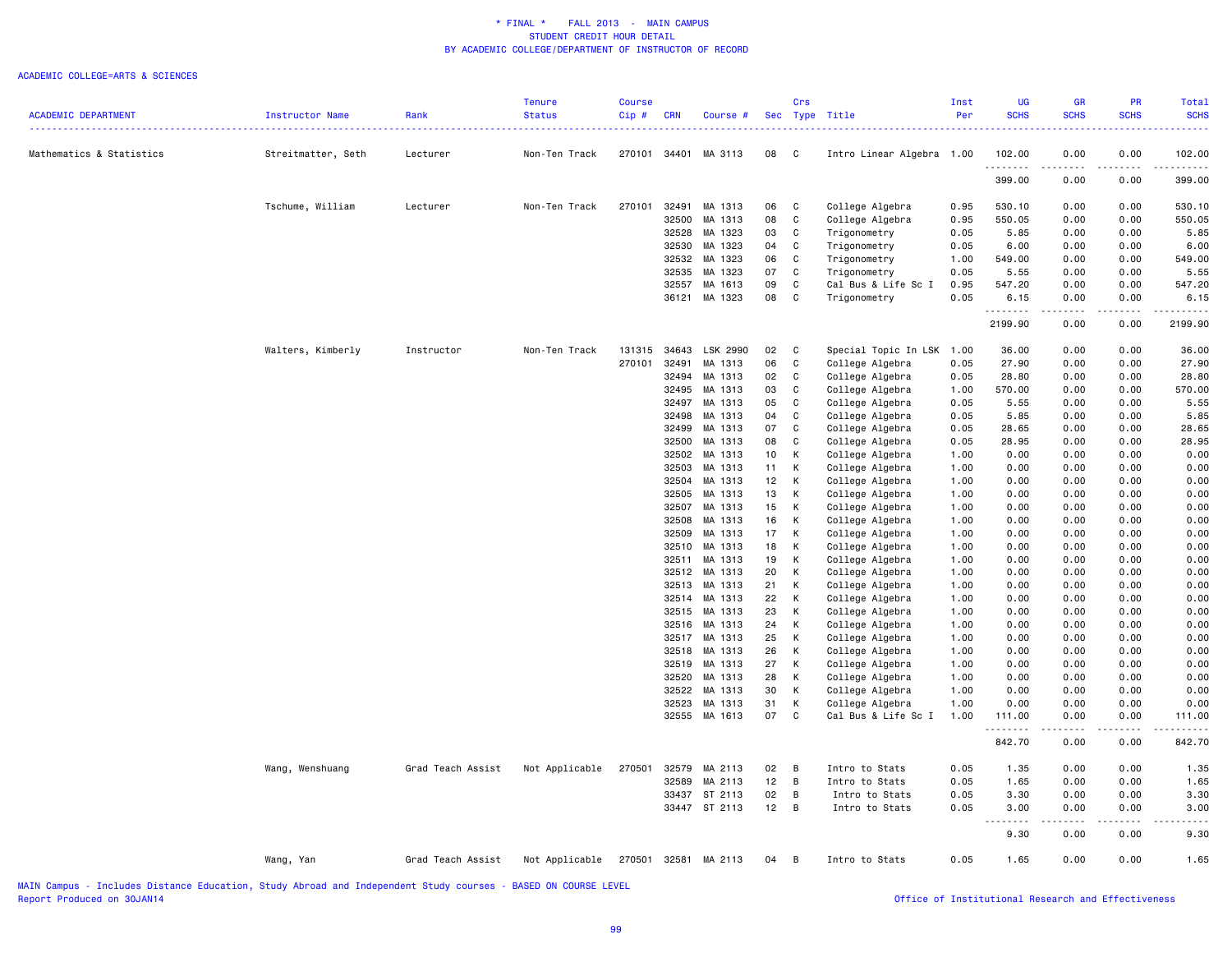#### ACADEMIC COLLEGE=ARTS & SCIENCES

|                            |                      |                               | <b>Tenure</b>  | <b>Course</b> |              |                      |       | Crs          |                           | Inst | UG          | <b>GR</b>                                                                             | PR            | Total                                                                                                                                    |
|----------------------------|----------------------|-------------------------------|----------------|---------------|--------------|----------------------|-------|--------------|---------------------------|------|-------------|---------------------------------------------------------------------------------------|---------------|------------------------------------------------------------------------------------------------------------------------------------------|
| <b>ACADEMIC DEPARTMENT</b> | Instructor Name      | Rank                          | <b>Status</b>  | Cip#          | <b>CRN</b>   | Course #             |       | Sec Type     | Title                     | Per  | <b>SCHS</b> | <b>SCHS</b><br><b></b>                                                                | <b>SCHS</b>   | <b>SCHS</b><br>$\frac{1}{2} \left( \frac{1}{2} \right) \left( \frac{1}{2} \right) \left( \frac{1}{2} \right) \left( \frac{1}{2} \right)$ |
|                            |                      |                               |                |               |              |                      |       |              |                           |      |             |                                                                                       |               |                                                                                                                                          |
| Mathematics & Statistics   | Wang, Yan            | Grad Teach Assist             | Not Applicable | 270501        | 32586        | MA 2113              | 09    | B            | Intro to Stats            | 0.05 | 1.20        | 0.00                                                                                  | 0.00          | 1.20                                                                                                                                     |
|                            |                      |                               |                |               | 32591        | MA 2113              | 14    | B            | Intro to Stats            | 0.05 | 0.90        | 0.00                                                                                  | 0.00          | 0.90                                                                                                                                     |
|                            |                      |                               |                |               | 33439        | ST 2113              | 04    | B            | Intro to Stats            | 0.05 | 2.85        | 0.00                                                                                  | 0.00          | 2.85                                                                                                                                     |
|                            |                      |                               |                |               | 33444        | ST 2113              | 09    | B            | Intro to Stats            | 0.05 | 3.45        | 0.00                                                                                  | 0.00          | 3.45                                                                                                                                     |
|                            |                      |                               |                |               |              | 33449 ST 2113        | 14    | B            | Intro to Stats            | 0.05 | 3.30<br>.   | 0.00<br>.                                                                             | 0.00<br>----- | 3.30<br>.                                                                                                                                |
|                            |                      |                               |                |               |              |                      |       |              |                           |      | 13.35       | 0.00                                                                                  | 0.00          | 13.35                                                                                                                                    |
|                            | Wood, Rebecca        | Lecturer                      | Non-Ten Track  | 270101        | 32537        | MA 1413              | 01    | C            | Structure Real Numbe 1.00 |      | 138.00      | 0.00                                                                                  | 0.00          | 138.00                                                                                                                                   |
|                            |                      |                               |                |               | 32538        | MA 1413              | 02    | C            | Structure Real Numbe      | 1.00 | 126.00      | 0.00                                                                                  | 0.00          | 126.00                                                                                                                                   |
|                            |                      |                               |                | 270501        | 32614        | MA 3123              | 01    | B            | Intro to Stat. Inf        | 1.00 | 36.00       | 0.00                                                                                  | 0.00          | 36.00                                                                                                                                    |
|                            |                      |                               |                |               | 32615        | MA 3123              | 02    | C            | Intro to Stat. Inf        | 1.00 | 18.00       | 0.00                                                                                  | 0.00          | 18.00                                                                                                                                    |
|                            |                      |                               |                |               |              | 33452 ST 3123        | 01    | B            | Intro to Stat. Inf.       | 1.00 | 93.00       | 0.00                                                                                  | 0.00          | 93.00                                                                                                                                    |
|                            |                      |                               |                |               |              | 33453 ST 3123        | 02    | C            | Intro to Stat. Inf.       | 1.00 | 117.00      | 0.00                                                                                  | 0.00          | 117.00                                                                                                                                   |
|                            |                      |                               |                |               |              |                      |       |              |                           |      | .<br>528.00 | .<br>0.00                                                                             | .<br>0.00     | .<br>528.00                                                                                                                              |
|                            |                      |                               |                |               |              |                      |       |              |                           |      |             |                                                                                       |               |                                                                                                                                          |
|                            | Woodard, Kelly       | Lecturer                      | Non-Ten Track  | 270101        | 34010        | MA 0103              | 501 B |              | Intermediate Algebra 1.00 |      | 63.00       | 0.00                                                                                  | 0.00          | 63.00                                                                                                                                    |
|                            |                      |                               |                |               | 34011        | MA 1313              | 501 B |              | College Algebra           | 1.00 | 63.00       | 0.00                                                                                  | 0.00          | 63.00                                                                                                                                    |
|                            |                      |                               |                |               | 34012        | MA 1323              | 501 C |              | Trigonometry              | 1.00 | 78.00       | 0.00                                                                                  | 0.00          | 78.00                                                                                                                                    |
|                            |                      |                               |                |               | 34013        | MA 1413              | 501 C |              | Structure Real Numbe 1.00 |      | 60.00       | 0.00                                                                                  | 0.00          | 60.00                                                                                                                                    |
|                            |                      |                               |                |               |              | 34015 MA 1433        | 501 C |              | Informal Geom & Meas      | 1.00 | 45.00       | 0.00                                                                                  | 0.00<br>.     | 45.00                                                                                                                                    |
|                            |                      |                               |                |               |              |                      |       |              |                           |      | .<br>309.00 | $\sim$ $\sim$ $\sim$<br>0.00                                                          | 0.00          | .<br>309.00                                                                                                                              |
|                            | Woodroofe, Russell   | Assistant Professor Ten Track |                | 270101        | 32593        | MA 2733              | 01    | C            | Calculus III              | 1.00 | 126.00      | 0.00                                                                                  | 0.00          | 126.00                                                                                                                                   |
|                            |                      |                               |                |               | 32599        | MA 2733              | 07    | $\mathbf{C}$ | Calculus III              | 1.00 | 132.00      | 0.00                                                                                  | 0.00          | 132.00                                                                                                                                   |
|                            |                      |                               |                |               |              |                      |       |              |                           |      | .<br>258.00 | 0.00                                                                                  | 0.00          | 258.00                                                                                                                                   |
|                            | Woody, Jonathan      | Assistant Professor Ten Track |                | 270501        | 32626        | MA 4523              | 01    | C            | Intro To Probability 1.00 |      | 63.00       | 0.00                                                                                  | 0.00          | 63.00                                                                                                                                    |
|                            |                      |                               |                |               | 33456        | ST 4523              | 01    | C            | Intro To Probability      | 1.00 | 6.00        | 0.00                                                                                  | 0.00          | 6.00                                                                                                                                     |
|                            |                      |                               |                |               | 33461        | ST 6523              | 01    | C            | Intro To Probability      | 1.00 | 0.00        | 3.00                                                                                  | 0.00          | 3.00                                                                                                                                     |
|                            |                      |                               |                |               | 33464        | ST 8114              | 02    | B            | Statistical Methods       | 1.00 | 0.00        | 132.00                                                                                | 0.00          | 132.00                                                                                                                                   |
|                            |                      |                               |                |               | 36290        | ST 9000              | 01    | D            | Research / Diss           | 1.00 | 0.00        | 21.00                                                                                 | 0.00          | 21.00                                                                                                                                    |
|                            |                      |                               |                |               | 36448        | ST 4000              | 01    | $\mathbf I$  | Directed Indiv Study      | 1.00 | 3.00        | 0.00                                                                                  | 0.00          | 3.00                                                                                                                                     |
|                            |                      |                               |                |               |              | 36517 ST 7000        | 02    | $\mathbf I$  |                           |      |             | 3.00                                                                                  | 0.00          | 3.00                                                                                                                                     |
|                            |                      |                               |                |               |              |                      |       |              | Directed Indiv Study 1.00 |      | 0.00<br>.   | $\begin{array}{cccccccccc} \dots & \dots & \dots & \dots & \dots & \dots \end{array}$ | 22222         | المتمالين                                                                                                                                |
|                            |                      |                               |                |               |              |                      |       |              |                           |      | 72.00       | 159.00                                                                                | 0.00          | 231.00                                                                                                                                   |
|                            | Xu, Xiangsheng       | Professor                     | Tenured        |               | 270101 32617 | MA 3253              | 01    | C            | Diff Equations            | 1.00 | 117.00      | 0.00                                                                                  | 0.00          | 117.00                                                                                                                                   |
|                            |                      |                               |                |               | 32621        | MA 3253              | 05    | C            | Diff Equations            | 1.00 | 111.00      | 0.00                                                                                  | 0.00          | 111.00                                                                                                                                   |
|                            |                      |                               |                |               |              |                      |       |              |                           |      | .<br>228.00 | .<br>0.00                                                                             | .<br>0.00     | $- - - - -$<br>228.00                                                                                                                    |
|                            | Xu, Yang             | Grad Teach Assist             | Not Applicable | 270501        | 32578        | MA 2113              | 01    | B            | Intro to Stats            | 0.05 | 1.05        | 0.00                                                                                  | 0.00          | 1.05                                                                                                                                     |
|                            |                      |                               |                |               | 32582        | MA 2113              | 05    | B            | Intro to Stats            | 0.05 | 1.35        | 0.00                                                                                  | 0.00          | 1.35                                                                                                                                     |
|                            |                      |                               |                |               | 32592        | MA 2113              | 15    | B            | Intro to Stats            | 0.05 | 1.80        | 0.00                                                                                  | 0.00          | 1.80                                                                                                                                     |
|                            |                      |                               |                |               | 33436        | ST 2113              | 01    | B            | Intro to Stats            | 0.05 | 3.30        | 0.00                                                                                  | 0.00          | 3.30                                                                                                                                     |
|                            |                      |                               |                |               | 33440        | ST 2113              | 05    | B            | Intro to Stats            | 0.05 | 3.30        | 0.00                                                                                  | 0.00          | 3.30                                                                                                                                     |
|                            |                      |                               |                |               |              | 33450 ST 2113        | 15    | B            | Intro to Stats            | 0.05 | 2.55        | 0.00                                                                                  | 0.00          | 2.55                                                                                                                                     |
|                            |                      |                               |                |               |              |                      |       |              |                           |      | 13.35       | 0.00                                                                                  | 0.00          | 13.35                                                                                                                                    |
|                            |                      |                               |                |               |              |                      |       |              |                           |      |             |                                                                                       |               |                                                                                                                                          |
|                            | Yarahmadian, Shantia | Assistant Professor Ten Track |                |               |              | 270101 34407 MA 8313 | 01    | C            | Ordinary Diff Eqn I       | 1.00 | 0.00        | 9.00                                                                                  | 0.00          | 9.00                                                                                                                                     |

MAIN Campus - Includes Distance Education, Study Abroad and Independent Study courses - BASED ON COURSE LEVEL

# Office of Institutional Research and Effectiveness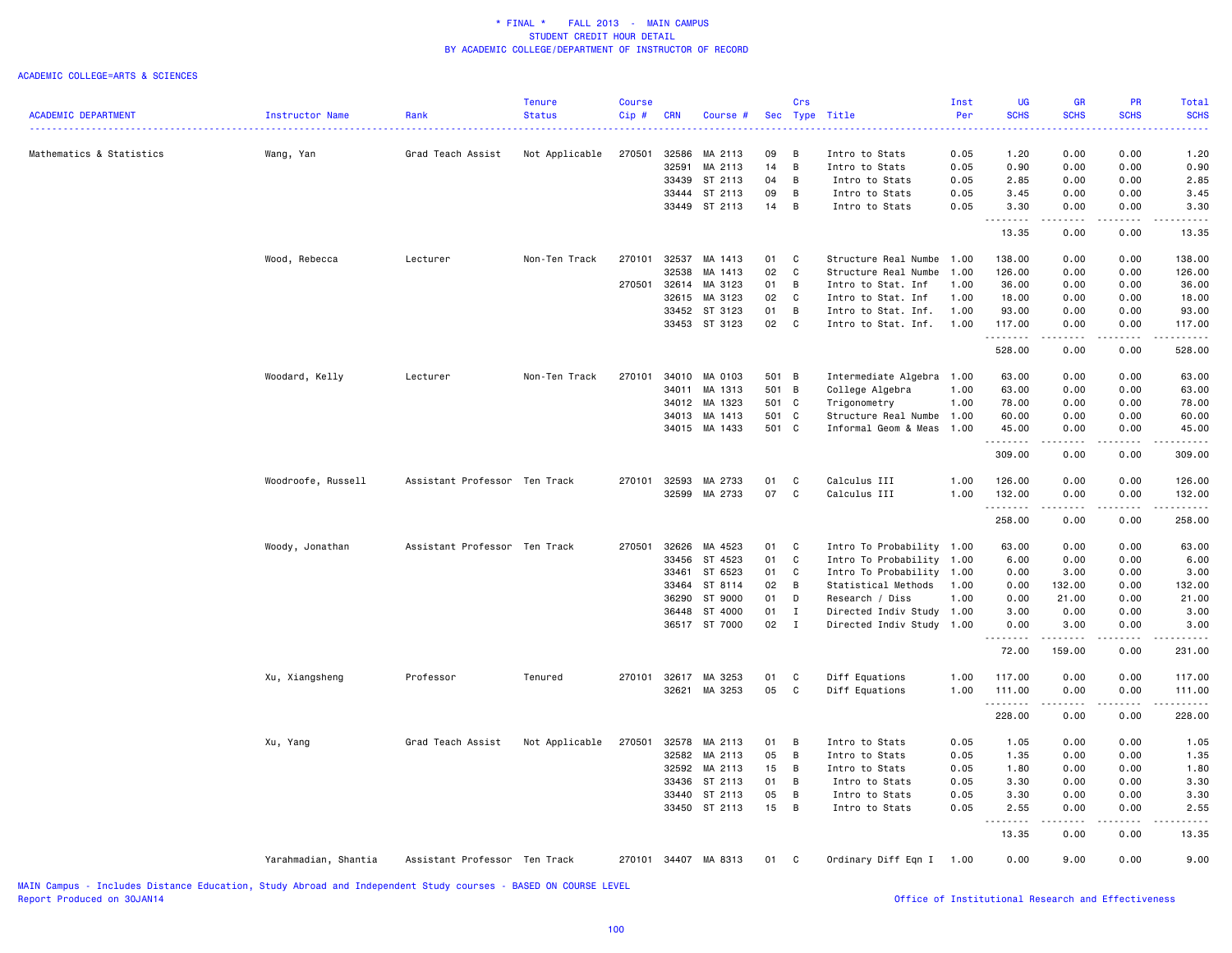| <b>ACADEMIC DEPARTMENT</b> | Instructor Name      | Rank                          | Tenure<br><b>Status</b> | <b>Course</b><br>$Cip$ # | <b>CRN</b>     | Course #                            |                        | Crs | Sec Type Title                                                        | Inst<br>Per  | <b>UG</b><br><b>SCHS</b>                                                                        | GR<br><b>SCHS</b>      | <b>PR</b><br><b>SCHS</b> | Total<br><b>SCHS</b>                            |
|----------------------------|----------------------|-------------------------------|-------------------------|--------------------------|----------------|-------------------------------------|------------------------|-----|-----------------------------------------------------------------------|--------------|-------------------------------------------------------------------------------------------------|------------------------|--------------------------|-------------------------------------------------|
| Mathematics & Statistics   | Yarahmadian, Shantia | Assistant Professor Ten Track |                         | 270301                   | 34406          | MA 8203<br>35733 MA 8203            | 01 C<br>501 C          |     | Appl Math I<br>Appl Math I                                            | 1.00<br>1.00 | 0.00<br>0.00                                                                                    | 21.00<br>15.00         | 0.00<br>0.00             | 21.00<br>15.00                                  |
|                            |                      |                               |                         |                          |                |                                     |                        |     |                                                                       |              | --------<br>0.00                                                                                | 45.00                  | .<br>0.00                | .<br>45.00                                      |
|                            | Zhao, Meng           | Assistant Professor Ten Track |                         | 270501                   | 33466<br>33467 | ST 8253<br>ST 8413<br>36323 ST 7000 | 01 C<br>01 C<br>$01$ I |     | Regression Analysis<br>Multiv Stat Meths<br>Directed Indiv Study 1.00 | 1.00<br>1.00 | 0.00<br>0.00<br>0.00                                                                            | 51.00<br>57.00<br>1.00 | 0.00<br>0.00<br>0.00     | 51.00<br>57.00<br>1.00                          |
|                            |                      |                               |                         |                          |                |                                     |                        |     |                                                                       |              | --------<br>0.00                                                                                | 109.00                 | .<br>0.00                | .<br>109,00                                     |
| Mathematics & Statistics   |                      |                               |                         |                          |                |                                     |                        |     |                                                                       |              | $\qquad \qquad \equiv \equiv \equiv \equiv \equiv \equiv \equiv \equiv$<br>16887,20<br>======== | ========<br>948.00     | 0.00                     | $=$ = = = = = = = = :<br>17835.20<br>========== |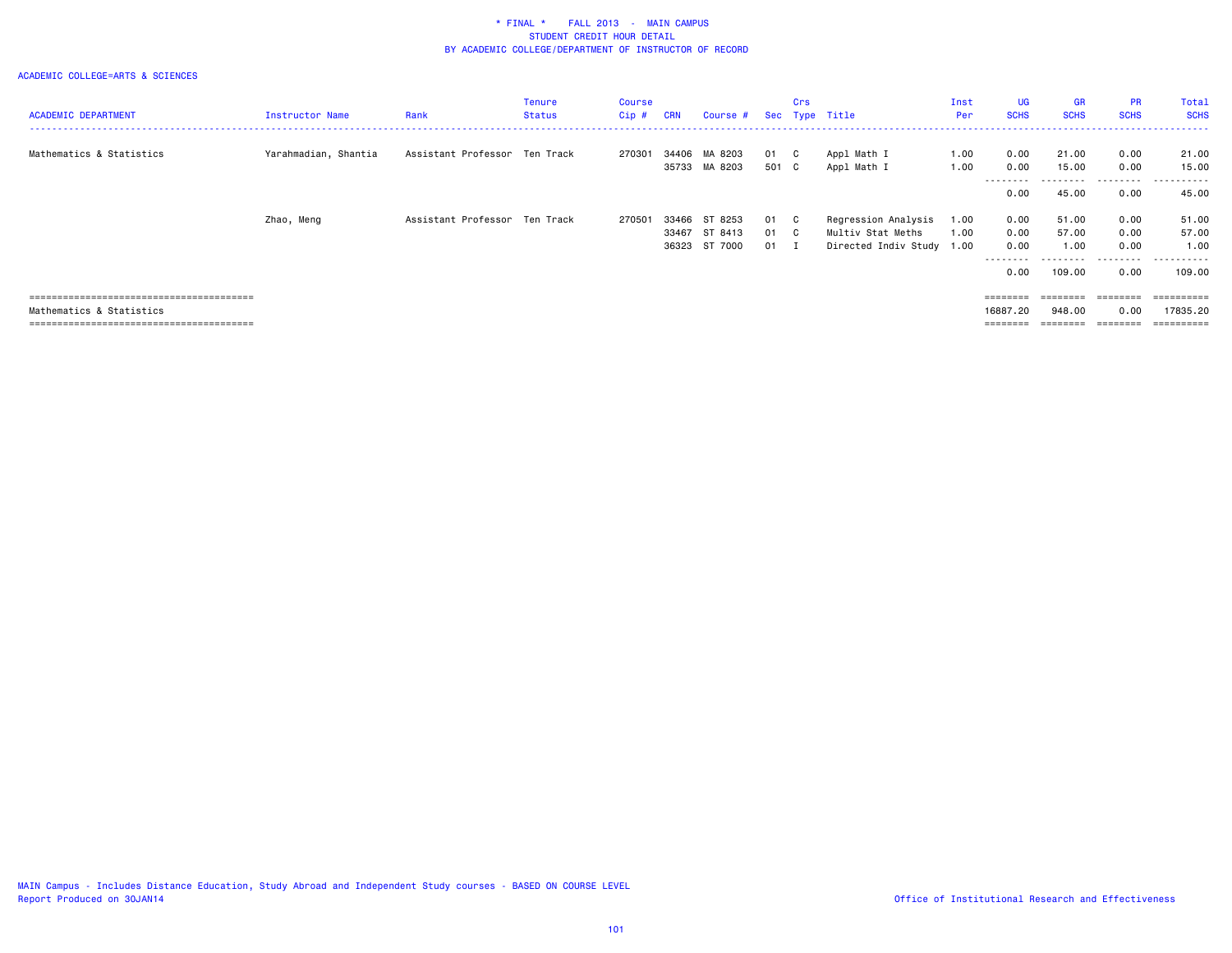|                            |                        |              | <b>Tenure</b>  | <b>Course</b> |            |                      |            | Crs |                           | Inst | UG                    | <b>GR</b>                                                                                                                         | <b>PR</b>        | Total                             |
|----------------------------|------------------------|--------------|----------------|---------------|------------|----------------------|------------|-----|---------------------------|------|-----------------------|-----------------------------------------------------------------------------------------------------------------------------------|------------------|-----------------------------------|
| <b>ACADEMIC DEPARTMENT</b> | <b>Instructor Name</b> | Rank         | <b>Status</b>  | $Cip$ #       | <b>CRN</b> | Course #             | <b>Sec</b> |     | Type Title                | Per  | <b>SCHS</b>           | <b>SCHS</b>                                                                                                                       | <b>SCHS</b>      | <b>SCHS</b>                       |
| Military Science           | Bailey, Timothy        | Non-Employee | Not Applicable | 290101        | 32739      | MS 1112              | 01 B       |     | Leader Development I 1.00 |      | 30.00                 | 0.00                                                                                                                              | 0.00             | 30.00                             |
|                            |                        |              |                |               | 32740      | MS 1112              | 02         | B   | Leader Development I 1.00 |      | 16.00                 | 0.00                                                                                                                              | 0.00             | 16.00                             |
|                            |                        |              |                |               | 32741      | MS 1112              | 03 B       |     | Leader Development I 1.00 |      | 18.00<br>.            | 0.00<br>----                                                                                                                      | 0.00             | 18.00                             |
|                            |                        |              |                |               |            |                      |            |     |                           |      | 64.00                 | 0.00                                                                                                                              | 0.00             | 64.00                             |
|                            | Bazzill, Stanley       | Non-Employee | Not Applicable | 290101        | 32744      | MS 2113              | 01 B       |     | Advanced Leadership       | 1.00 | 36.00                 | 0.00                                                                                                                              | 0.00             | 36.00                             |
|                            |                        |              |                |               |            | 32745 MS 2113        | 02 B       |     | Advanced Leadership       | 1.00 | 27.00                 | 0.00                                                                                                                              | 0.00             | 27.00                             |
|                            |                        |              |                |               |            |                      |            |     |                           |      | --------<br>63.00     | $\frac{1}{2} \left( \frac{1}{2} \right) \left( \frac{1}{2} \right) \left( \frac{1}{2} \right) \left( \frac{1}{2} \right)$<br>0.00 | 0.00             | 63.00                             |
|                            | Hunter, Michael        | Non-Employee | Not Applicable |               |            | 131314 32925 PE 3111 | 01 L       |     | Adv Mil Phy Fit           | 1.00 | 42.00                 | 0.00                                                                                                                              | 0.00             | 42.00                             |
|                            |                        |              |                |               |            |                      |            |     |                           |      | --------<br>42.00     | ----<br>0.00                                                                                                                      | 0.00             | 42.00                             |
|                            | Locke, Brian           | Non-Employee | Not Applicable | 290101        | 32749      | MS 4114              | 01 B       |     | Ldrship Chal & Goal       | 1.00 | 52.00                 | 0.00                                                                                                                              | 0.00             | 52.00                             |
|                            |                        |              |                |               |            | 32750 MS 4114        | 02 B       |     | Ldrship Chal & Goal       | 1.00 | 36.00                 | 0.00                                                                                                                              | 0.00             | 36.00                             |
|                            |                        |              |                |               |            |                      |            |     |                           |      | --------<br>88.00     | 0.00                                                                                                                              | 0.00             | 88.00                             |
|                            | Wiley, Richard         | Non-Employee | Not Applicable | 290101        | 32747      | MS 3113              | 01         | B   | Adv Mil Skills I          | 1.00 | 45.00                 | 0.00                                                                                                                              | 0.00             | 45.00                             |
|                            |                        |              |                |               |            | 32748 MS 3113        | 02         | B   | Adv Mil Skills I          | 1.00 | 39.00                 | 0.00                                                                                                                              | 0.00             | 39.00                             |
|                            |                        |              |                |               |            |                      |            |     |                           |      | --------<br>84.00     | .<br>0.00                                                                                                                         | 0.00             | 84.00                             |
| Military Science           |                        |              |                |               |            |                      |            |     |                           |      | $=$ =======<br>341.00 | $=$ = = = = = = =<br>0.00                                                                                                         | ========<br>0.00 | $=$ = = = = = = = = = =<br>341.00 |
|                            |                        |              |                |               |            |                      |            |     |                           |      | ========              | ========                                                                                                                          | ---------        | ==========                        |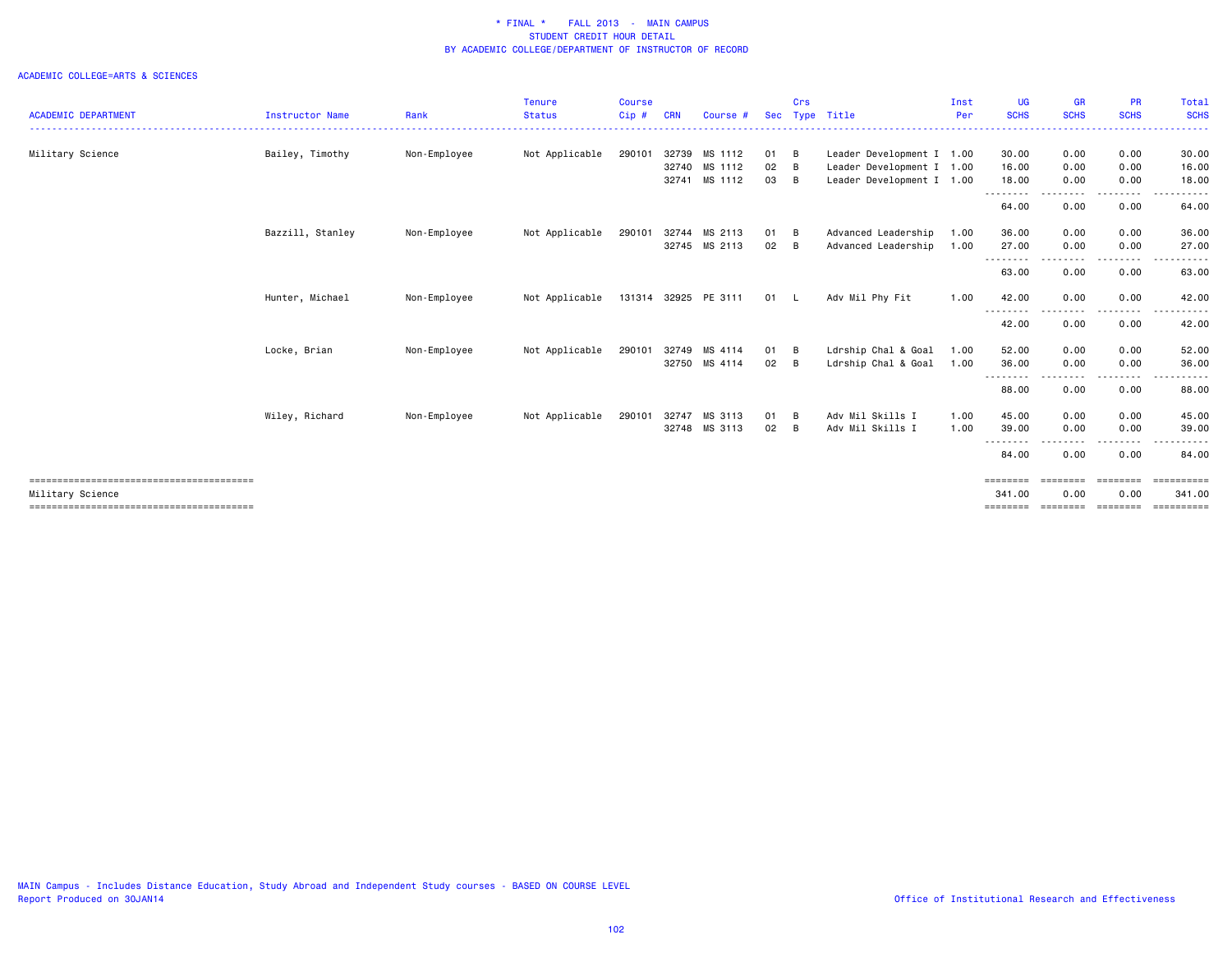|                            |                    |                               | <b>Tenure</b> | <b>Course</b> |            |                 |       | Crs          |                           | Inst | <b>UG</b>          | <b>GR</b>             | <b>PR</b>                    | Total                                                                                                                               |
|----------------------------|--------------------|-------------------------------|---------------|---------------|------------|-----------------|-------|--------------|---------------------------|------|--------------------|-----------------------|------------------------------|-------------------------------------------------------------------------------------------------------------------------------------|
| <b>ACADEMIC DEPARTMENT</b> | Instructor Name    | Rank<br>.                     | <b>Status</b> | $Cip$ #       | <b>CRN</b> | Course #        |       |              | Sec Type Title            | Per  | <b>SCHS</b>        | <b>SCHS</b>           | <b>SCHS</b>                  | <b>SCHS</b><br>وعاعات                                                                                                               |
| Philosophy & Religion      | Bickle, John       | Professor                     | Tenured       | 380101        | 33084      | PHI 3133        | 01    | C            | Sem In Philosophy         | 1.00 | 33.00              | 0.00                  | 0.00                         | 33.00                                                                                                                               |
|                            |                    |                               |               |               |            |                 |       |              |                           |      | .<br>33.00         | .<br>0.00             | $\frac{1}{2}$<br>0.00        | .<br>33.00                                                                                                                          |
|                            | Bisson, Albert     | Instructor                    | Non-Ten Track | 380101        | 33083      | PHI 3123        | 01    | C            | Phil Of Religion          | 1.00 | 45.00              | 0.00                  | 0.00                         | 45.00                                                                                                                               |
|                            |                    |                               |               | 380201        | 33353      | REL 1103        | 01    | C            | Intro To Religion         | 1.00 | 126.00             | 0.00                  | 0.00                         | 126.00                                                                                                                              |
|                            |                    |                               |               |               | 33361      | REL 1213        | 01    | C            | Intr To Old Test          | 1.00 | 114.00             | 0.00                  | 0.00                         | 114.00                                                                                                                              |
|                            |                    |                               |               |               | 33363      | REL 3123        | 01    | C            | Phil Of Religion          | 1.00 | 66.00              | 0.00                  | 0.00                         | 66.00                                                                                                                               |
|                            |                    |                               |               |               | 35915      | REL 4000        | 03    | $\mathbf{I}$ | Directed Indiv Study 1.00 |      | 3.00               | 0.00                  | 0.00                         | 3.00                                                                                                                                |
|                            |                    |                               |               |               | 35942      | REL 4000        | 04    | $\mathbf{I}$ | Directed Indiv Study 1.00 |      | 3.00               | 0.00                  | 0.00                         | 3.00                                                                                                                                |
|                            |                    |                               |               |               | 35943      | <b>REL 4000</b> | 05    | $\mathbf{I}$ | Directed Indiv Study 1.00 |      | 1.00               | 0.00                  | 0.00                         | 1.00                                                                                                                                |
|                            |                    |                               |               | 389999        | 34595      | REL 4990        | H01 C |              | Honors Special Topic 1.00 |      | 75.00<br><u>.</u>  | 0.00                  | 0.00                         | 75.00<br>$\frac{1}{2}$                                                                                                              |
|                            |                    |                               |               |               |            |                 |       |              |                           |      | 433.00             | 0.00                  | 0.00                         | 433.00                                                                                                                              |
|                            | Bruno, Michael     | Instructor                    | Non-Ten Track | 380101        | 33064      | PHI 1103        | 02    | C            | Intro To Philosophy       | 1.00 | 114.00             | 0.00                  | 0.00                         | 114.00                                                                                                                              |
|                            |                    |                               |               |               | 33082      | PHI 3033        | 01    | C            | Hi West Phil: Part I 1.00 |      | 15.00              | 0.00                  | 0.00                         | 15.00                                                                                                                               |
|                            |                    |                               |               |               | 34608      | PHI 1113        | 01    | C            | Intro To Logic            | 1.00 | 114.00             | 0.00                  | 0.00                         | 114.00                                                                                                                              |
|                            |                    |                               |               |               | 34609      | PHI 1113        | 02    | C            | Intro To Logic            | 1.00 | 111.00             | 0.00                  | 0.00                         | 111.00                                                                                                                              |
|                            |                    |                               |               |               |            |                 |       |              |                           |      | .<br>354.00        | 0.00                  | .<br>0.00                    | 354.00                                                                                                                              |
|                            | Clifford, Michael  | Professor                     | Tenured       | 380101        | 33079      | PHI 3013        | 01    | C            | <b>Business Ethics</b>    | 1.00 | 105.00             | 0.00                  | 0.00                         | 105.00                                                                                                                              |
|                            |                    |                               |               |               | 34607      | PHI 1103        | H01   | C            | Intro To Philosophy       | 1.00 | 78.00              | 0.00                  | 0.00                         | 78.00                                                                                                                               |
|                            |                    |                               |               |               | 34610      | PHI 3113        | 01    | C            | Philosophy Of Law         | 1.00 | 75.00              | 0.00                  | 0.00                         | 75.00                                                                                                                               |
|                            |                    |                               |               |               |            |                 |       |              |                           |      | .<br>258.00        | .<br>0.00             | .<br>0.00                    | .<br>258.00                                                                                                                         |
|                            | Codling, James     | Lecturer                      | Non-Ten Track | 130901        | 31387      | EDF 9313        | 01    | C            | Philosophy of Ed          | 1.00 | 0.00               | 30.00                 | 0.00                         | 30.00                                                                                                                               |
|                            |                    |                               |               | 380201        | 33357      | REL 1103        | 07    | C            | Intro To Religion         | 1.00 | 105.00             | 0.00                  | 0.00                         | 105.00                                                                                                                              |
|                            |                    |                               |               |               | 34596      | REL 3203        | 01    | C            | Prophets Anc Israel       | 1.00 | 63.00              | 0.00                  | 0.00                         | 63.00                                                                                                                               |
|                            |                    |                               |               | 450101        | 31372      | EDF 3333        | 10    | C            | Social Foundation Ed      | 1.00 | 87.00              | 0.00                  | 0.00                         | 87.00                                                                                                                               |
|                            |                    |                               |               |               |            |                 |       |              |                           |      | .<br>255.00        | .<br>30.00            | $\frac{1}{2}$<br>0.00        | .<br>285.00                                                                                                                         |
|                            | Davis, Jordan      | Lecturer                      | Non-Ten Track | 380101        | 33078      | PHI 2123        | 02    | C            | Medical Ethics            | 1.00 | 105.00             | 0.00                  | 0.00                         | 105.00                                                                                                                              |
|                            |                    |                               |               |               | 34612      | PHI 1113        | 03    | C            | Intro To Logic            | 1.00 | 111.00             | 0.00                  | 0.00                         | 111.00                                                                                                                              |
|                            |                    |                               |               |               |            | 34613 PHI 1113  | 04    | C            | Intro To Logic            | 1.00 | 108.00             | 0.00                  | 0.00                         | 108.00<br>.                                                                                                                         |
|                            |                    |                               |               |               |            |                 |       |              |                           |      | .<br>324.00        | .<br>0.00             | .<br>0.00                    | 324.00                                                                                                                              |
|                            | Edelmann, Jonathan | Assistant Professor Ten Track |               | 380201        | 33364      | REL 3213        | 01    | C            | World Religions I         | 1.00 | 84.00              | 0.00                  | 0.00                         | 84.00                                                                                                                               |
|                            |                    |                               |               |               | 34597      | REL 1103        | 02    | C            | Intro To Religion         | 1.00 | 114.00             | 0.00                  | 0.00                         | 114.00                                                                                                                              |
|                            |                    |                               |               |               | 34611      | REL 1103        | 03    | C            | Intro To Religion         | 1.00 | 102.00             | 0.00                  | 0.00                         | 102.00                                                                                                                              |
|                            |                    |                               |               |               | 35657      | <b>REL 4000</b> | 01    | $\mathbf{I}$ | Directed Indiv Study 1.00 |      | 3.00               | 0.00                  | 0.00                         | 3.00                                                                                                                                |
|                            |                    |                               |               |               | 35658      | REL 4000        | 02    | $\mathbf{I}$ | Directed Indiv Study      | 1.00 | 3.00<br>. <b>.</b> | 0.00<br>$\frac{1}{2}$ | 0.00<br>$\sim$ $\sim$ $\sim$ | 3.00<br>.                                                                                                                           |
|                            |                    |                               |               |               |            |                 |       |              |                           |      | 306.00             | 0.00                  | 0.00                         | 306.00                                                                                                                              |
|                            | Holt, Dale         | Professor                     | Tenured       | 240101        | 32274      | HON 1163        | H01 S |              | The Quest I               | 1.00 | 45.00              | 0.00                  | 0.00                         | 45.00                                                                                                                               |
|                            |                    |                               |               | 380101        | 33076      | PHI 1123        | 05    | C            | Intro To Ethics           | 1.00 | 120.00             | 0.00                  | 0.00                         | 120.00                                                                                                                              |
|                            |                    |                               |               |               | 33081      | PHI 3023        | 01    | C            | Hi West Phil: Part I 1.00 |      | 69.00              | 0.00                  | 0.00                         | 69.00                                                                                                                               |
|                            |                    |                               |               |               |            |                 |       |              |                           |      | .<br>234.00        | .<br>0.00             | .<br>0.00                    | $\begin{array}{cccccccccccccc} \bullet & \bullet & \bullet & \bullet & \bullet & \bullet & \bullet & \bullet \end{array}$<br>234.00 |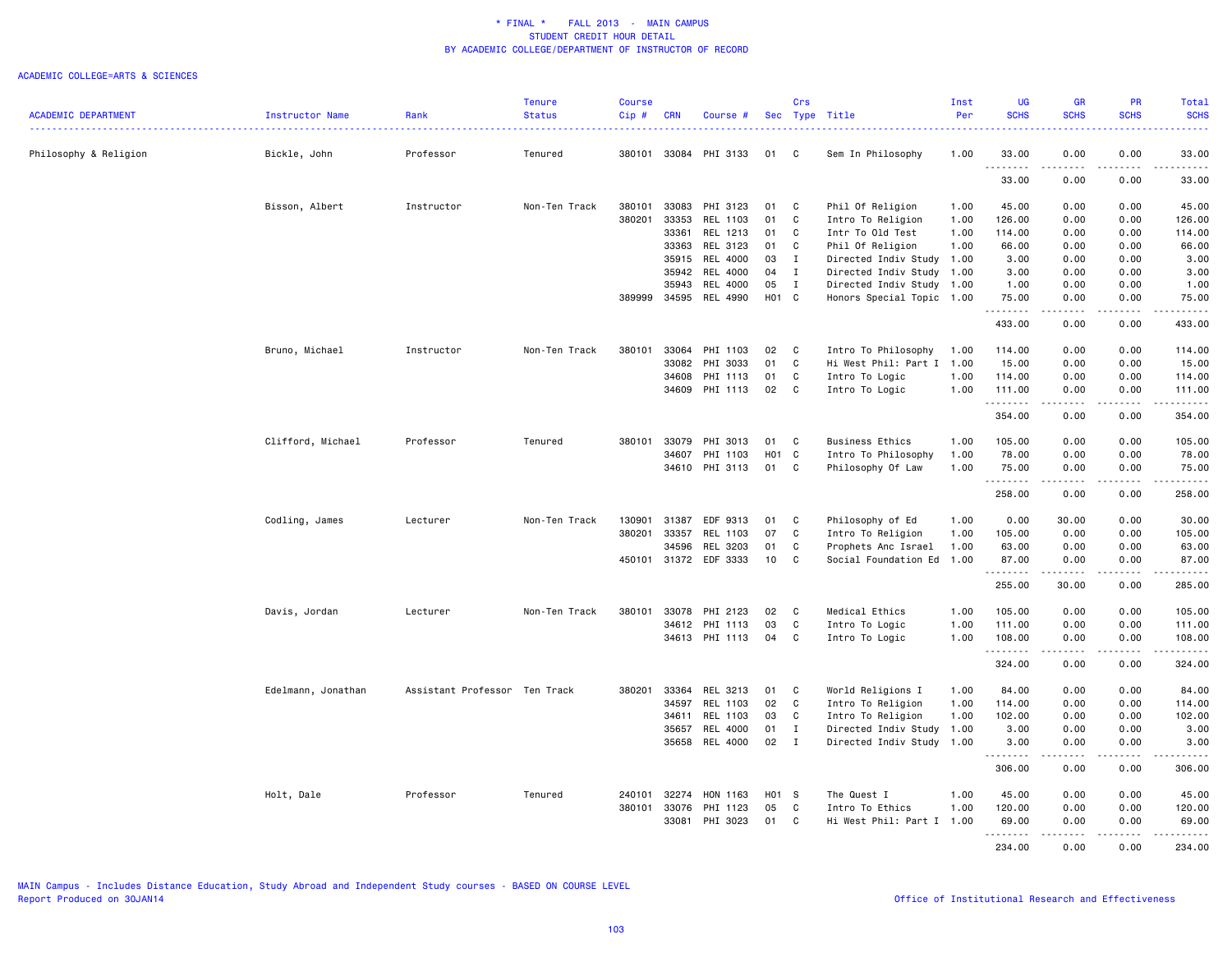### ACADEMIC COLLEGE=ARTS & SCIENCES

| <b>ACADEMIC DEPARTMENT</b> | Instructor Name    | Rank                              | <b>Tenure</b><br><b>Status</b> | <b>Course</b><br>Cip# | <b>CRN</b> | Course #                         |          | Crs               | Sec Type Title                    | Inst<br>Per  | <b>UG</b><br><b>SCHS</b> | <b>GR</b><br><b>SCHS</b>                                                                                                                                      | PR<br><b>SCHS</b> | Total<br><b>SCHS</b>                                                                                                                |
|----------------------------|--------------------|-----------------------------------|--------------------------------|-----------------------|------------|----------------------------------|----------|-------------------|-----------------------------------|--------------|--------------------------|---------------------------------------------------------------------------------------------------------------------------------------------------------------|-------------------|-------------------------------------------------------------------------------------------------------------------------------------|
|                            |                    |                                   | . <b>.</b>                     |                       |            |                                  |          |                   | .                                 | .            |                          | ----                                                                                                                                                          |                   |                                                                                                                                     |
| Philosophy & Religion      | Johnson, Gregory   | Instructor                        | Non-Ten Track                  | 380101                |            | 34604 PHI 1123<br>34605 PHI 2123 | 06<br>01 | C<br>$\mathbf{C}$ | Intro To Ethics<br>Medical Ethics | 1.00<br>1.00 | 75.00<br>72.00           | 0.00<br>0.00                                                                                                                                                  | 0.00<br>0.00      | 75.00<br>72.00                                                                                                                      |
|                            |                    |                                   |                                |                       |            |                                  |          |                   |                                   |              | .                        | .                                                                                                                                                             | -----             | $\begin{array}{cccccccccccccc} \bullet & \bullet & \bullet & \bullet & \bullet & \bullet & \bullet & \bullet \end{array}$           |
|                            |                    |                                   |                                |                       |            |                                  |          |                   |                                   |              | 147.00                   | 0.00                                                                                                                                                          | 0.00              | 147.00                                                                                                                              |
|                            | Kallfelz, William  | Instructor                        | Non-Ten Track                  | 380101                |            | 33080 PHI 3013                   | 02       | $\mathbf{C}$      | <b>Business Ethics</b>            | 1.00         | 93.00                    | 0.00                                                                                                                                                          | 0.00              | 93.00                                                                                                                               |
|                            |                    |                                   |                                |                       | 34598      | PHI 3013                         | 03       | C                 | Business Ethics                   | 1.00         | 102.00                   | 0.00                                                                                                                                                          | 0.00              | 102.00                                                                                                                              |
|                            |                    |                                   |                                | 380201                | 33354      | REL 1103                         | 05       | C                 | Intro To Religion                 | 1.00         | 111.00                   | 0.00                                                                                                                                                          | 0.00              | 111.00                                                                                                                              |
|                            |                    |                                   |                                |                       |            | 33358 REL 1103                   | 06       | $\mathbf{C}$      | Intro To Religion                 | 1.00         | 111.00<br>.              | 0.00<br>-----                                                                                                                                                 | 0.00<br>.         | 111.00<br>.                                                                                                                         |
|                            |                    |                                   |                                |                       |            |                                  |          |                   |                                   |              | 417.00                   | 0.00                                                                                                                                                          | 0.00              | 417.00                                                                                                                              |
|                            | Moffatt, Barton    | Assistant Professor Ten Track     |                                | 380101                |            | 33072 PHI 1123                   | 01       | C                 | Intro To Ethics                   | 1.00         | 117.00                   | 0.00                                                                                                                                                          | 0.00              | 117.00                                                                                                                              |
|                            |                    |                                   |                                |                       | 33075      | PHI 1123                         | 04       | C                 | Intro To Ethics                   | 1.00         | 114.00                   | 0.00                                                                                                                                                          | 0.00              | 114.00                                                                                                                              |
|                            |                    |                                   |                                | 512501                |            | 34599 PHI 8101                   | 03       | - S               | Case Studies Res Eth              | 1.00         | 0.00<br>.                | 10.00<br>$\frac{1}{2} \left( \frac{1}{2} \right) \left( \frac{1}{2} \right) \left( \frac{1}{2} \right) \left( \frac{1}{2} \right) \left( \frac{1}{2} \right)$ | 0.00<br>.         | 10.00                                                                                                                               |
|                            |                    |                                   |                                |                       |            |                                  |          |                   |                                   |              | 231.00                   | 10.00                                                                                                                                                         | 0.00              | 241.00                                                                                                                              |
|                            | Montgomery, Robert | Lecturer                          | Non-Ten Track                  | 380201                | 33355      | REL 1103                         | 09       | C                 | Intro To Religion                 | 1.00         | 123.00                   | 0.00                                                                                                                                                          | 0.00              | 123.00                                                                                                                              |
|                            |                    |                                   |                                |                       |            | 33356 REL 1103                   | 08       | $\mathbf{C}$      | Intro To Religion                 | 1.00         | 132.00<br>.              | 0.00                                                                                                                                                          | 0.00              | 132.00                                                                                                                              |
|                            |                    |                                   |                                |                       |            |                                  |          |                   |                                   |              | 255.00                   | 0.00                                                                                                                                                          | 0.00              | 255.00                                                                                                                              |
|                            | Spewak, David      | Instructor                        | Non-Ten Track                  | 380101                |            | 33066 PHI 1103                   | 04       | C                 | Intro To Philosophy               | 1.00         | 105.00                   | 0.00                                                                                                                                                          | 0.00              | 105.00                                                                                                                              |
|                            |                    |                                   |                                |                       | 33068      | PHI 1113                         | 05       | C                 | Intro To Logic                    | 1.00         | 105.00                   | 0.00                                                                                                                                                          | 0.00              | 105.00                                                                                                                              |
|                            |                    |                                   |                                |                       |            | 33073 PHI 1123                   | 02       | C                 | Intro To Ethics                   | 1.00         | 117.00                   | 0.00                                                                                                                                                          | 0.00              | 117.00                                                                                                                              |
|                            |                    |                                   |                                |                       |            | 33074 PHI 1123                   | 03       | C                 | Intro To Ethics                   | 1.00         | 114.00<br>.              | 0.00<br>.                                                                                                                                                     | 0.00<br>.         | 114.00<br>$\begin{array}{cccccccccccccc} \bullet & \bullet & \bullet & \bullet & \bullet & \bullet & \bullet & \bullet \end{array}$ |
|                            |                    |                                   |                                |                       |            |                                  |          |                   |                                   |              | 441.00                   | 0.00                                                                                                                                                          | 0.00              | 441.00                                                                                                                              |
|                            | Thompson, James    | Assistant Professor Ten Track     |                                | 380101                | 33067      | PHI 1103                         | 05       | C                 | Intro To Philosophy               | 1.00         | 120.00                   | 0.00                                                                                                                                                          | 0.00              | 120.00                                                                                                                              |
|                            |                    |                                   |                                |                       | 34600      | PHI 1103                         | 01       | C                 | Intro To Philosophy               | 1.00         | 120.00                   | 0.00                                                                                                                                                          | 0.00              | 120.00                                                                                                                              |
|                            |                    |                                   |                                |                       | 34601      | PHI 4223                         | 01       | C                 | Phil of Cognitive Sc 1.00         |              | 42.00<br>.               | 0.00                                                                                                                                                          | 0.00<br>.         | 42.00<br><u>.</u>                                                                                                                   |
|                            |                    |                                   |                                |                       |            |                                  |          |                   |                                   |              | 282.00                   | $\sim$ $\sim$ $\sim$ $\sim$<br>0.00                                                                                                                           | 0.00              | 282.00                                                                                                                              |
|                            | Trullinger, Joseph | Visiting Assist Pro Non-Ten Track |                                | 240101                |            | 34735 HON 1173                   | H01 S    |                   | The Quest II                      | 1.00         | 42.00                    | 0.00                                                                                                                                                          | 0.00              | 42.00                                                                                                                               |
|                            |                    |                                   |                                | 380101                |            | 33062 PHI 1001                   | F01 C    |                   | First Year Seminar                | 1.00         | 19.00                    | 0.00                                                                                                                                                          | 0.00              | 19.00                                                                                                                               |
|                            |                    |                                   |                                |                       |            | 33065 PHI 1103                   | 03       | C                 | Intro To Philosophy               | 1.00         | 114.00                   | 0.00                                                                                                                                                          | 0.00              | 114.00                                                                                                                              |
|                            |                    |                                   |                                |                       |            | 34603 PHI 1103                   | 06 C     |                   | Intro To Philosophy               | 1.00         | 117.00<br>.              | 0.00<br>.                                                                                                                                                     | 0.00<br><u>.</u>  | 117.00                                                                                                                              |
|                            |                    |                                   |                                |                       |            |                                  |          |                   |                                   |              | 292.00                   | 0.00                                                                                                                                                          | 0.00              | 292.00                                                                                                                              |
|                            | Witt, Joseph       | Assistant Professor Ten Track     |                                | 380201                |            | 33359 REL 1103                   | H01 C    |                   | Intro To Religion                 | 1.00         | 75.00                    | 0.00                                                                                                                                                          | 0.00              | 75.00                                                                                                                               |
|                            |                    |                                   |                                |                       |            | 33360 REL 1103                   | 04       | $\mathbf{C}$      | Intro To Religion                 | 1.00         | 120.00<br>.              | 0.00                                                                                                                                                          | 0.00              | 120.00                                                                                                                              |
|                            |                    |                                   |                                |                       |            |                                  |          |                   |                                   |              | 195.00                   | 0.00                                                                                                                                                          | 0.00              | 195.00                                                                                                                              |
|                            |                    |                                   |                                |                       |            |                                  |          |                   |                                   |              | ========                 | ========                                                                                                                                                      | $= 122222222$     | ==========                                                                                                                          |
| Philosophy & Religion      |                    |                                   |                                |                       |            |                                  |          |                   |                                   |              | 4457.00                  | 40.00                                                                                                                                                         | 0.00              | 4497.00                                                                                                                             |
|                            |                    |                                   |                                |                       |            |                                  |          |                   |                                   |              | ========                 | ========                                                                                                                                                      | $= 1000000000$    |                                                                                                                                     |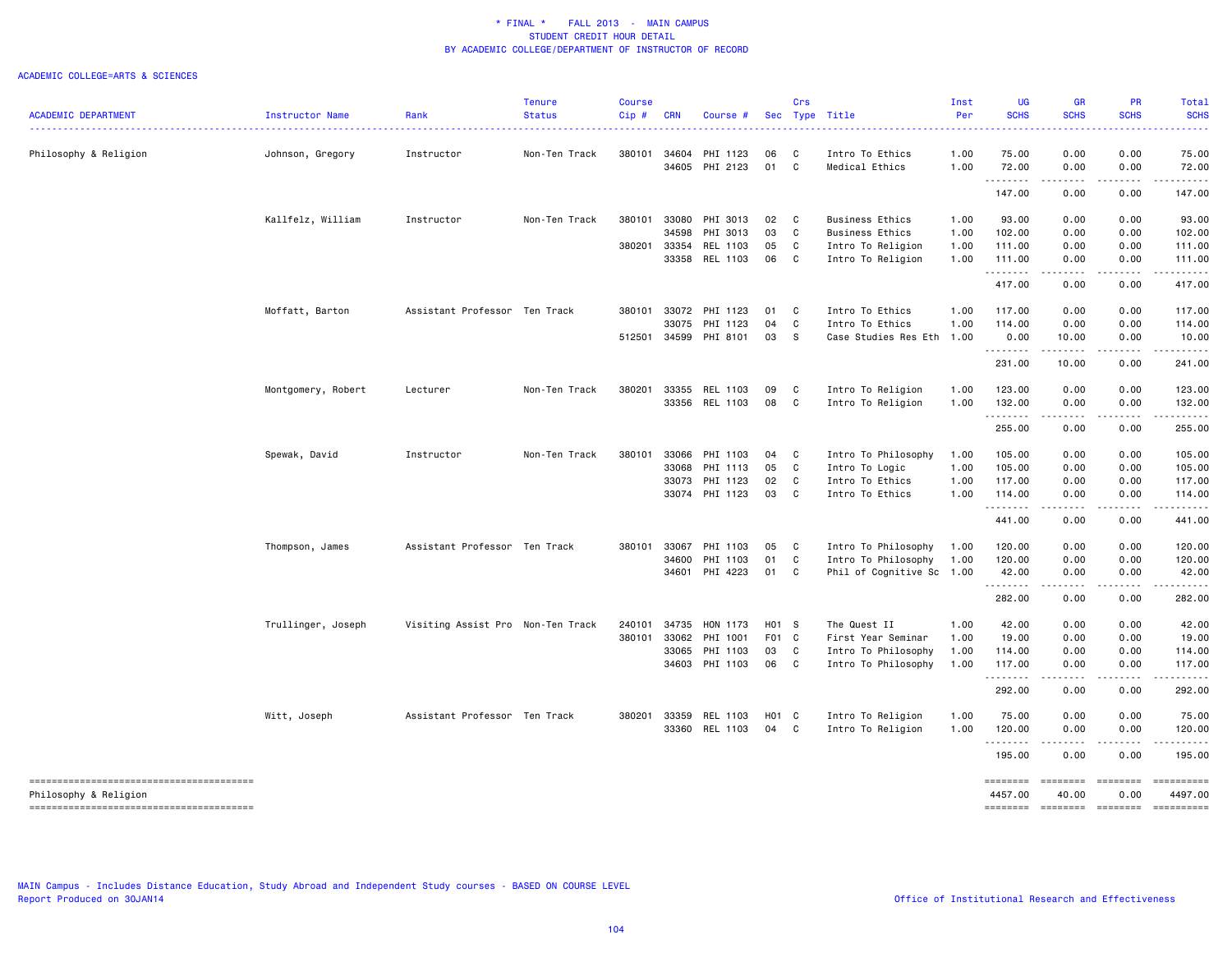### ACADEMIC COLLEGE=ARTS & SCIENCES

|                            |                      |                               | <b>Tenure</b>  | <b>Course</b> |            |               |    | Crs          |                           | Inst | <b>UG</b>                  | <b>GR</b>           | <b>PR</b>       | Total            |
|----------------------------|----------------------|-------------------------------|----------------|---------------|------------|---------------|----|--------------|---------------------------|------|----------------------------|---------------------|-----------------|------------------|
| <b>ACADEMIC DEPARTMENT</b> | Instructor Name      | Rank                          | <b>Status</b>  | Cip#          | <b>CRN</b> | Course #      |    |              | Sec Type Title            | Per  | <b>SCHS</b>                | <b>SCHS</b>         | <b>SCHS</b>     | <b>SCHS</b><br>. |
| Physics & Astronomy        | Afanasjev, Anatoli   | Professor                     | Tenured        | 400801        | 33050      | PH 4323       | 01 | C            | Electromag Fields I       | 1.00 | 24.00                      | 0.00                | 0.00            | 24.00            |
|                            |                      |                               |                |               | 33055      | PH 6323       | 01 | C            | Electromag Fields I       | 1.00 | 0.00                       | 18.00               | 0.00            | 18.00            |
|                            |                      |                               |                |               | 35589      | PH 9000       | 01 | D            | Research / Diss           | 1.00 | 0.00<br>.                  | 8.00<br>.           | 0.00<br>د د د د | 8.00<br>.        |
|                            |                      |                               |                |               |            |               |    |              |                           |      | 24.00                      | 26.00               | 0.00            | 50.00            |
|                            | Arnoldus, Henk       | Professor                     | Tenured        | 400801        | 33058      | PH 8233       | 01 | $\mathbf c$  | Meth Theoret Ph I         | 1.00 | 0.00                       | 30.00               | 0.00            | 30.00            |
|                            |                      |                               |                |               |            | 33059 PH 8313 | 01 | C            | Electromag Theory I       | 1.00 | 0.00<br>.<br>$\sim$ $\sim$ | 42.00<br>. <b>.</b> | 0.00<br>.       | 42.00<br>.       |
|                            |                      |                               |                |               |            |               |    |              |                           |      | 0.00                       | 72.00               | 0.00            | 72.00            |
|                            | Bennett, Christopher | Non-Faculty                   | Not Applicable | 400801        | 33043      | PH 2233       | 05 | K            | Physics III               | 1.00 | 0.00                       | 0.00                | 0.00            | 0.00             |
|                            |                      |                               |                |               | 33044      | PH 2233       | 06 | К            | Physics III               | 1.00 | 0.00                       | 0.00                | 0.00            | 0.00             |
|                            |                      |                               |                |               |            | 33046 PH 2233 | 08 | К            | Physics III               | 1.00 | 0.00<br>.                  | 0.00                | 0.00            | 0.00             |
|                            |                      |                               |                |               |            |               |    |              |                           |      | 0.00                       | 0.00                | 0.00            | 0.00             |
|                            | Berg, Matthew        | Assistant Professor Ten Track |                | 400801        | 33048      | PH 4113       | 01 | B            | Elec Circuit Scien        | 1.00 | 36.00                      | 0.00                | 0.00            | 36.00            |
|                            |                      |                               |                |               | 33053      | PH 6113       | 01 | B            | Elec Circuit Scien        | 1.00 | 0.00                       | 3.00                | 0.00            | 3.00             |
|                            |                      |                               |                |               | 35580      | PH 8000       | 01 | D            | Research / Thesis         | 1.00 | 0.00                       | 3.00                | 0.00            | 3.00             |
|                            |                      |                               |                |               | 35590      | PH 9000       | 02 | D            | Research / Diss           | 1.00 | 0.00                       | 33.00               | 0.00            | 33.00            |
|                            |                      |                               |                |               |            |               |    |              |                           |      | .<br>36.00                 | .<br>39.00          | .<br>0.00       | .<br>75.00       |
|                            | Clay, Rudolf         | Associate Professor Tenured   |                | 400801        | 35591      | PH 9000       | 03 | D            | Research / Diss           | 1.00 | 0.00                       | 19.00               | 0.00            | 19.00            |
|                            |                      |                               |                | 400899        | 34495      | PH 4433       | 01 | $\mathtt{C}$ | Computational Physic 1.00 |      | 6.00                       | 0.00                | 0.00            | 6.00             |
|                            |                      |                               |                |               | 34496      | PH 6433       | 01 | C            | Computational Physic 1.00 |      | 0.00                       | 15.00               | 0.00            | 15.00            |
|                            |                      |                               |                |               |            |               |    |              |                           |      | <b></b><br>6.00            | . <b>.</b><br>34.00 | .<br>0.00       | .<br>40.00       |
|                            |                      |                               |                |               |            |               |    |              |                           |      |                            |                     |                 |                  |
|                            | Cuicchi, Paul        | Lecturer                      | Non-Ten Track  | 400801        | 32966      | PH 1013       | 03 | C            | Physical Sci Survey       | 1.00 | 177.00                     | 0.00                | 0.00            | 177.00           |
|                            |                      |                               |                |               | 32967      | PH 1013       | 04 | C            | Physical Sci Survey       | 1.00 | 171.00<br>.                | 0.00                | 0.00<br>.       | 171.00<br>.      |
|                            |                      |                               |                |               |            |               |    |              |                           |      | 348.00                     | 0.00                | 0.00            | 348.00           |
|                            | Dunne, James         | Professor                     | Tenured        | 400801        | 33047      | PH 3613       | 01 | C            | Modern Physics            | 1.00 | 36.00                      | 0.00                | 0.00            | 36.00            |
|                            |                      |                               |                |               |            | 35592 PH 9000 | 04 | D            | Research / Diss           | 1.00 | 0.00<br>.                  | 26.00<br>.          | 0.00<br>.       | 26.00<br>.       |
|                            |                      |                               |                |               |            |               |    |              |                           |      | 36.00                      | 26.00               | 0.00            | 62.00            |
|                            | Dutta, Dipangkar     | Associate Professor Tenured   |                | 400801        | 33051      | PH 4713       | 01 | C            | Intro To Quantum Pri 1.00 |      | 18.00                      | 0.00                | 0.00            | 18.00            |
|                            |                      |                               |                |               | 33056      | PH 6713       | 01 | C            | Intro To Quantum Pri 1.00 |      | 0.00                       | 21.00               | 0.00            | 21.00            |
|                            |                      |                               |                |               | 35593      | PH 9000       | 05 | D            | Research / Diss           | 1.00 | 0.00                       | 23.00               | 0.00            | 23.00            |
|                            |                      |                               |                |               | 36230      | PH 7000       | 01 | $\mathbf{I}$ | Directed Indiv Study 1.00 |      | 0.00                       | 3.00                | 0.00            | 3.00             |
|                            |                      |                               |                |               |            | 36231 PH 4000 | 03 | $\mathbf{I}$ | Directed Indiv Study 1.00 |      | 2.00                       | 0.00                | 0.00            | 2.00             |
|                            |                      |                               |                |               |            |               |    |              |                           |      | 20.00                      | 47.00               | 0.00            | 67.00            |
|                            | Fox, Daniel          | Lecturer                      | Non-Ten Track  | 400801        |            | 33041 PH 2233 | 01 | $\mathbf{C}$ | Physics III               | 1.00 | 159.00                     | 0.00                | 0.00            | 159.00           |
|                            |                      |                               |                |               |            |               |    |              |                           |      | .<br>159.00                | ------<br>0.00      | .<br>0.00       | .<br>159.00      |
|                            | Kim, Seong-Gon       | Professor                     | Tenured        | 400801        | 33060      | PH 8743       | 01 | $\mathbf{C}$ | Quantum Mechanics I       | 1.00 | 0.00                       | 36.00               | 0.00            | 36.00            |
|                            |                      |                               |                |               | 35581      | PH 8000       | 02 | D            | Research / Thesis         | 1.00 | 0.00                       | 13.00               | 0.00            | 13.00            |
|                            |                      |                               |                |               | 35594      | PH 9000       | 06 | D            | Research / Diss           | 1.00 | 0.00                       | 9.00                | 0.00            | 9.00             |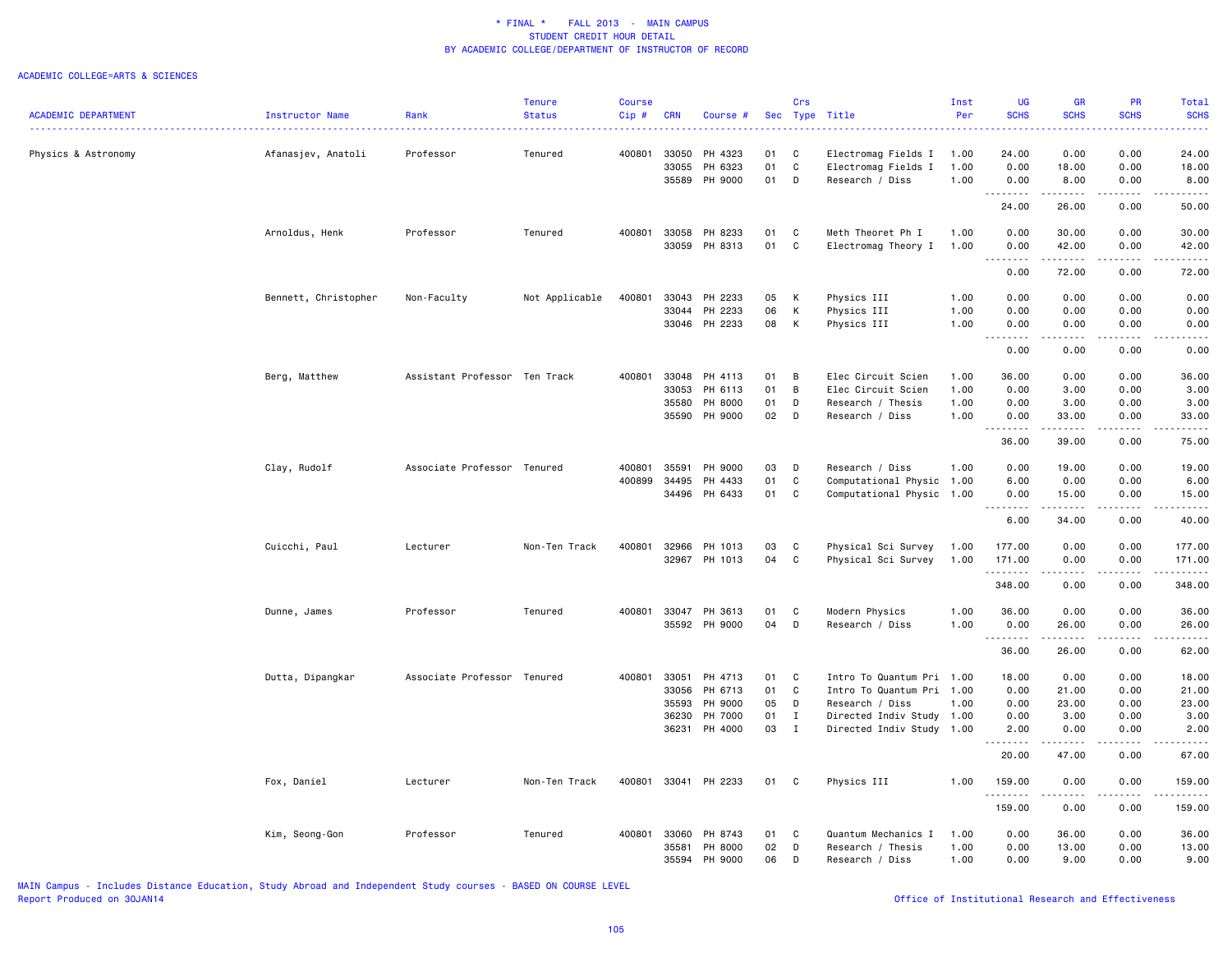### ACADEMIC COLLEGE=ARTS & SCIENCES

|                            |                 |            | Tenure        | <b>Course</b> |            |               |                 | Crs          |                           | Inst | UG               | GR                | <b>PR</b>                                                                                                                                                    | Total                                                                                                                                                          |
|----------------------------|-----------------|------------|---------------|---------------|------------|---------------|-----------------|--------------|---------------------------|------|------------------|-------------------|--------------------------------------------------------------------------------------------------------------------------------------------------------------|----------------------------------------------------------------------------------------------------------------------------------------------------------------|
| <b>ACADEMIC DEPARTMENT</b> | Instructor Name | Rank       | <b>Status</b> | Cip#          | <b>CRN</b> | Course #      |                 |              | Sec Type Title            | Per  | <b>SCHS</b>      | <b>SCHS</b>       | <b>SCHS</b>                                                                                                                                                  | <b>SCHS</b>                                                                                                                                                    |
|                            |                 |            |               |               |            |               |                 |              |                           |      |                  |                   |                                                                                                                                                              |                                                                                                                                                                |
|                            |                 |            |               |               |            |               |                 |              |                           |      | <u>.</u><br>0.00 | <u>.</u><br>58.00 | 0.00                                                                                                                                                         | 58.00                                                                                                                                                          |
| Physics & Astronomy        | Lung, Florin    | Instructor | Non-Ten Track | 400801        |            | 32975 PH 1113 | 01              | C            | Gen Physics I             | 1.00 | 114.00           | 0.00              | 0.00                                                                                                                                                         | 114.00                                                                                                                                                         |
|                            |                 |            |               |               | 32976      | PH 1113       | 02              | C            | Gen Physics I             | 1.00 | 159.00           | 0.00              | 0.00                                                                                                                                                         | 159.00                                                                                                                                                         |
|                            |                 |            |               |               | 32981      | PH 1113       | 08              | К            | Gen Physics I             | 1.00 | 0.00             | 0.00              | 0.00                                                                                                                                                         | 0.00                                                                                                                                                           |
|                            |                 |            |               |               | 32982      | PH 1113       | 09              | К            | Gen Physics I             | 1.00 | 0.00             | 0.00              | 0.00                                                                                                                                                         | 0.00                                                                                                                                                           |
|                            |                 |            |               |               | 32983      | PH 1113       | 10 <sub>1</sub> | К            | Gen Physics I             | 1.00 | 0.00             | 0.00              | 0.00                                                                                                                                                         | 0.00                                                                                                                                                           |
|                            |                 |            |               |               | 32985      | PH 1113       | 12              | К            | Gen Physics I             | 1.00 | 0.00             | 0.00              | 0.00                                                                                                                                                         | 0.00                                                                                                                                                           |
|                            |                 |            |               |               | 32986      | PH 1113       | 13              | К            | Gen Physics I             | 1.00 | 0.00             | 0.00              | 0.00                                                                                                                                                         | 0.00                                                                                                                                                           |
|                            |                 |            |               |               | 32987      | PH 1113       | 14              | К            | Gen Physics I             | 1.00 | 0.00             | 0.00              | 0.00                                                                                                                                                         | 0.00                                                                                                                                                           |
|                            |                 |            |               |               | 32988      | PH 1113       | 15              | К            | Gen Physics I             | 1.00 | 0.00             | 0.00              | 0.00                                                                                                                                                         | 0.00                                                                                                                                                           |
|                            |                 |            |               |               | 32989      | PH 1113       | 16              | К            | Gen Physics I             | 1.00 | 0.00             | 0.00              | 0.00                                                                                                                                                         | 0.00                                                                                                                                                           |
|                            |                 |            |               |               | 32990      | PH 1113       | 17              | К            | Gen Physics I             | 1.00 | 0.00             | 0.00              | 0.00                                                                                                                                                         | 0.00                                                                                                                                                           |
|                            |                 |            |               |               | 32991      | PH 1113       | 18              | К            | Gen Physics I             | 1.00 | 0.00             | 0.00              | 0.00                                                                                                                                                         | 0.00                                                                                                                                                           |
|                            |                 |            |               |               | 32992      | PH 1113       | 19              | К            | Gen Physics I             | 1.00 | 0.00             | 0.00              | 0.00                                                                                                                                                         | 0.00                                                                                                                                                           |
|                            |                 |            |               |               | 32993      | PH 1113       | 20              | К            | Gen Physics I             | 1.00 | 0.00             | 0.00              | 0.00                                                                                                                                                         | 0.00                                                                                                                                                           |
|                            |                 |            |               |               |            | 32994 PH 1113 | 21              | К            | Gen Physics I             | 1.00 | 0.00             | 0.00              | 0.00                                                                                                                                                         | 0.00                                                                                                                                                           |
|                            |                 |            |               |               | 32995      | PH 1113       | 22              | K            | Gen Physics I             | 1.00 | 0.00             | 0.00              | 0.00                                                                                                                                                         | 0.00                                                                                                                                                           |
|                            |                 |            |               |               | 32996      | PH 1113       | 23              | К            | Gen Physics I - MSMS      | 1.00 | 0.00             | 0.00              | 0.00                                                                                                                                                         | 0.00                                                                                                                                                           |
|                            |                 |            |               |               | 32997      | PH 1113       | 24              | К            | Gen Physics I             | 1.00 | 0.00             | 0.00              | 0.00                                                                                                                                                         | 0.00                                                                                                                                                           |
|                            |                 |            |               |               | 32998      | PH 1113       | 25              | К            | Gen Physics I - MSMS      | 1.00 | 0.00             | 0.00              | 0.00                                                                                                                                                         | 0.00                                                                                                                                                           |
|                            |                 |            |               |               | 33022      | PH 2223       | 02              | C            | Physics II                | 1.00 | 153.00           | 0.00              | 0.00                                                                                                                                                         | 153.00                                                                                                                                                         |
|                            |                 |            |               |               |            | 33023 PH 2223 | 03              | C            | Physics II                | 1.00 | 165.00           | 0.00              | 0.00                                                                                                                                                         | 165.00                                                                                                                                                         |
|                            |                 |            |               |               |            |               |                 |              |                           |      | .<br>591.00      | 0.00              | 0.00                                                                                                                                                         | $\frac{1}{2} \left( \frac{1}{2} \right) \left( \frac{1}{2} \right) \left( \frac{1}{2} \right) \left( \frac{1}{2} \right) \left( \frac{1}{2} \right)$<br>591.00 |
|                            | Ma, Wenchao     | Professor  | Tenured       | 400801        | 33049      | PH 4213       | 01              | C            | Intermediate Mechani 1.00 |      | 30.00            | 0.00              | 0.00                                                                                                                                                         | 30.00                                                                                                                                                          |
|                            |                 |            |               |               | 33054      | PH 6213       | 01              | C            | Intermediate Mechani      | 1.00 | 0.00             | 9.00              | 0.00                                                                                                                                                         | 9.00                                                                                                                                                           |
|                            |                 |            |               |               | 35582      | PH 8000       | 03              | D            | Research / Thesis         | 1.00 | 0.00             | 3.00              | 0.00                                                                                                                                                         | 3.00                                                                                                                                                           |
|                            |                 |            |               |               |            | 35595 PH 9000 | 07              | D            | Research / Diss           | 1.00 | 0.00             | 13.00             | 0.00                                                                                                                                                         | 13.00                                                                                                                                                          |
|                            |                 |            |               |               |            |               |                 |              |                           |      | .<br>30.00       | .<br>25.00        | .<br>0.00                                                                                                                                                    | .<br>55.00                                                                                                                                                     |
|                            | Monts, David    | Professor  | Tenured       | 400801        | 34498      | PH 8803       | 01              | C            | Molecular Structure       | 1.00 | 0.00             | 18.00             | 0.00                                                                                                                                                         | 18.00                                                                                                                                                          |
|                            |                 |            |               |               | 35583      | PH 8000       | 04              | D            | Research / Thesis         | 1.00 | 0.00             | 6.00              | 0.00                                                                                                                                                         | 6.00                                                                                                                                                           |
|                            |                 |            |               |               |            | 35596 PH 9000 | 08              | D            | Research / Diss           | 1.00 | 0.00             | 4.00              | 0.00                                                                                                                                                         | 4.00                                                                                                                                                           |
|                            |                 |            |               |               |            |               |                 |              |                           |      | .<br>0.00        | .<br>28.00        | .<br>0.00                                                                                                                                                    | .<br>28.00                                                                                                                                                     |
|                            | Moody, Judith   | Lecturer   | Non-Ten Track | 400801        | 32970      | PH 1021       | 02              | $\mathsf{L}$ | Physical Science Lab      | 1.00 | 17.00            | 0.00              | 0.00                                                                                                                                                         | 17.00                                                                                                                                                          |
|                            |                 |            |               |               | 32973      | PH 1023       | 01              | $\mathtt{C}$ | Physical Sci Survey       | 1.00 | 126.00           | 0.00              | 0.00                                                                                                                                                         | 126.00                                                                                                                                                         |
|                            |                 |            |               |               | 34851      | PH 1021       | 03              | $\mathsf{L}$ | Physical Science Lab      | 1.00 | 15.00            | 0.00              | 0.00                                                                                                                                                         | 15.00                                                                                                                                                          |
|                            |                 |            |               |               |            | 34852 PH 1023 | 501 C           |              | Physical Sci Survey       | 1.00 | 51.00            | 0.00              | 0.00                                                                                                                                                         | 51.00                                                                                                                                                          |
|                            |                 |            |               |               |            |               |                 |              |                           |      | .<br>209.00      | .<br>0.00         | $\frac{1}{2} \left( \frac{1}{2} \right) \left( \frac{1}{2} \right) \left( \frac{1}{2} \right) \left( \frac{1}{2} \right) \left( \frac{1}{2} \right)$<br>0.00 | ------<br>209.00                                                                                                                                               |
|                            | Novotny, Mark   | Professor  | Tenured       | 400801        | 33011      | PH 1133       | 01              | C            | Gen Physics III           | 1.00 | 165,00           | 0.00              | 0.00                                                                                                                                                         | 165.00                                                                                                                                                         |
|                            |                 |            |               |               | 33012      | PH 1133       | 02              | К            | Gen Physics III           | 1.00 | 0.00             | 0.00              | 0.00                                                                                                                                                         | 0.00                                                                                                                                                           |
|                            |                 |            |               |               | 33013      | PH 1133       | 03              | К            | Gen Physics III           | 1.00 | 0.00             | 0.00              | 0.00                                                                                                                                                         | 0.00                                                                                                                                                           |
|                            |                 |            |               |               | 33014      | PH 1133       | 04              | К            | Gen Physics III           | 1.00 | 0.00             | 0.00              | 0.00                                                                                                                                                         | 0.00                                                                                                                                                           |
|                            |                 |            |               |               | 34493      | PH 1133       | 05              | К            | Gen Physics III           | 1.00 | 0.00             | 0.00              | 0.00                                                                                                                                                         | 0.00                                                                                                                                                           |
|                            |                 |            |               |               |            | 35597 PH 9000 | 09              | D            | Research / Diss           | 1.00 | 0.00             | 7.00              | 0.00                                                                                                                                                         | 7.00                                                                                                                                                           |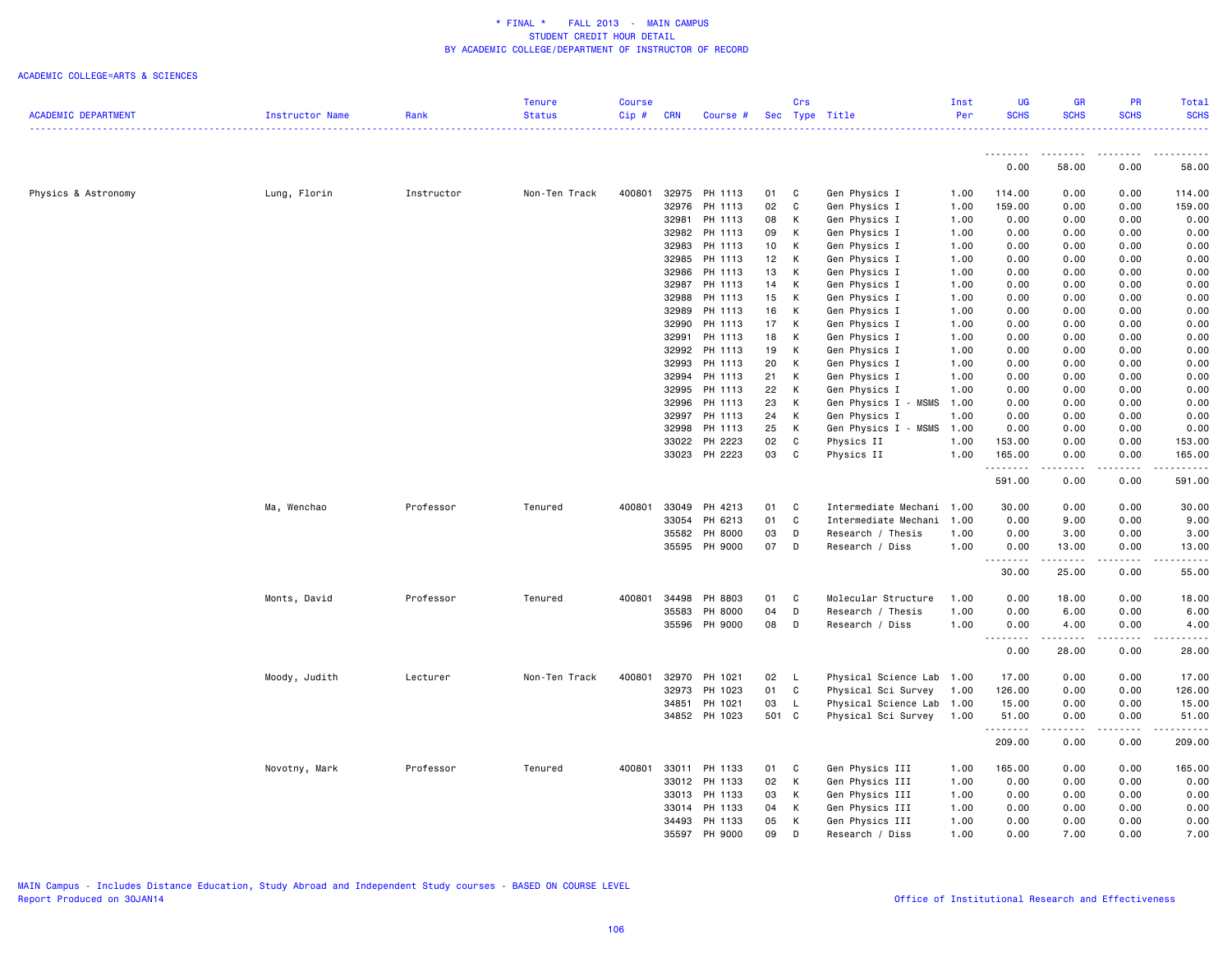### ACADEMIC COLLEGE=ARTS & SCIENCES

|                            |                                                       |                               | <b>Tenure</b>  | Course   |            |                          |          | Crs            |                             | Inst         | UG               | <b>GR</b>              | PR                  | <b>Total</b>                                                 |
|----------------------------|-------------------------------------------------------|-------------------------------|----------------|----------|------------|--------------------------|----------|----------------|-----------------------------|--------------|------------------|------------------------|---------------------|--------------------------------------------------------------|
| <b>ACADEMIC DEPARTMENT</b> | <b>Instructor Name</b>                                | Rank                          | <b>Status</b>  | $Cip \#$ | <b>CRN</b> | Course #                 |          |                | Sec Type Title              | Per          | <b>SCHS</b>      | <b>SCHS</b>            | <b>SCHS</b>         | <b>SCHS</b><br>.                                             |
|                            |                                                       |                               |                |          |            |                          |          |                |                             |              | <u>.</u>         | .                      | .                   |                                                              |
|                            |                                                       |                               |                |          |            |                          |          |                |                             |              | 165.00           | 7.00                   | 0.00                | 172.00                                                       |
| Physics & Astronomy        | Pierce, Donna                                         | Associate Professor Tenured   |                | 400801   |            | 33018 PH 2213            | 04       | C              | Physics I                   | 1.00         | 201.00           | 0.00                   | 0.00                | 201.00                                                       |
|                            |                                                       |                               |                |          | 35585      | PH 8000                  | 06       | D              | Research / Thesis           | 1.00         | 0.00             | 3.00                   | 0.00                | 3.00                                                         |
|                            |                                                       |                               |                |          |            | 35598 PH 9000            | 10       | D              | Research / Diss             | 1.00         | 0.00<br>.        | 9.00<br>-----          | 0.00<br>.           | 9.00<br>.                                                    |
|                            |                                                       |                               |                |          |            |                          |          |                |                             |              | 201.00           | 12.00                  | 0.00                | 213.00                                                       |
|                            | Rupak Lan Tai Moong, Ga Assistant Professor Ten Track |                               |                | 400801   |            | 33017 PH 2213            | 03       | C              | Physics I                   | 1.00         | 174.00           | 0.00                   | 0.00                | 174.00                                                       |
|                            |                                                       |                               |                |          | 35599      | PH 9000                  | 11       | D              | Research / Diss             | 1.00         | 0.00             | 6.00                   | 0.00                | 6.00                                                         |
|                            |                                                       |                               |                |          |            | 36532 PH 8000            | 10       | D              | Research / Thesis           | 1.00         | 0.00<br><u>.</u> | 3.00<br>.              | 0.00<br>-----       | 3.00<br>$\alpha$ , $\alpha$ , $\alpha$ , $\alpha$ , $\alpha$ |
|                            |                                                       |                               |                |          |            |                          |          |                |                             |              | 174.00           | 9.00                   | 0.00                | 183.00                                                       |
|                            | Singh, Jagdish                                        | Research Professor            | Not Applicable | 400801   |            | 35586 PH 8000            | 07       | D              | Research / Thesis           | 1.00         | 0.00             | 9.00                   | 0.00                | 9.00                                                         |
|                            |                                                       |                               |                |          |            | 35600 PH 9000            | 12       | D              | Research / Diss             | 1.00         | 0.00<br>.        | 18.00                  | 0.00                | 18.00                                                        |
|                            |                                                       |                               |                |          |            |                          |          |                |                             |              | 0.00             | 27.00                  | 0.00                | 27.00                                                        |
|                            | Solomon, Lazarus                                      | Instructor                    | Non-Ten Track  | 400801   | 33000      | PH 1123                  | 01       | C              | Gen Physics II              | 1.00         | 198.00           | 0.00                   | 0.00                | 198.00                                                       |
|                            |                                                       |                               |                |          | 33001      | PH 1123                  | 02       | $\mathtt{C}$   | Gen Physics II              | 1.00         | 186.00           | 0.00                   | 0.00                | 186.00                                                       |
|                            |                                                       |                               |                |          | 33003      | PH 1123                  | 07       | К              | Gen Physics II              | 1.00         | 0.00             | 0.00                   | 0.00                | 0.00                                                         |
|                            |                                                       |                               |                |          | 33004      | PH 1123                  | 08       | К              | Gen Physics II              | 1.00         | 0.00             | 0.00                   | 0.00                | 0.00                                                         |
|                            |                                                       |                               |                |          |            | 33005 PH 1123            | 09       | К              | Gen Physics II              | 1.00         | 0.00             | 0.00                   | 0.00                | 0.00                                                         |
|                            |                                                       |                               |                |          |            | 33006 PH 1123            | 10       | К              | Gen Physics II              | 1.00         | 0.00             | 0.00                   | 0.00                | 0.00                                                         |
|                            |                                                       |                               |                |          |            | 33007 PH 1123            | 11       | K              | Gen Physics II              | 1.00         | 0.00             | 0.00                   | 0.00                | 0.00                                                         |
|                            |                                                       |                               |                |          | 33008      | PH 1123                  | 12       | K              | Gen Physics II              | 1.00         | 0.00             | 0.00                   | 0.00                | 0.00                                                         |
|                            |                                                       |                               |                |          | 33009      | PH 1123<br>33015 PH 2213 | 13<br>01 | к<br>C         | Gen Physics II<br>Physics I | 1.00<br>1.00 | 0.00             | 0.00<br>0.00           | 0.00<br>0.00        | 0.00<br>198.00                                               |
|                            |                                                       |                               |                |          |            | 33016 PH 2213            | 02       | C              | Physics I                   | 1.00         | 198.00<br>186.00 | 0.00                   | 0.00                | 186.00                                                       |
|                            |                                                       |                               |                |          |            |                          |          |                |                             |              | .                | $\omega$ is a $\omega$ | .                   | .                                                            |
|                            |                                                       |                               |                |          |            |                          |          |                |                             |              | 768.00           | 0.00                   | 0.00                | 768.00                                                       |
|                            | Su, Chun                                              | Lecturer                      | Non-Ten Track  | 400801   |            | 33021 PH 2223            | 01 C     |                | Physics II                  | 1.00         | 159.00<br>.      | 0.00<br>$\frac{1}{2}$  | 0.00<br>. <b>.</b>  | 159.00<br>$- - - - - - -$                                    |
|                            |                                                       |                               |                |          |            |                          |          |                |                             |              | 159.00           | 0.00                   | 0.00                | 159.00                                                       |
|                            | Tanner, Angelle                                       | Assistant Professor Ten Track |                | 400801   | 32974      | PH 1063                  | 01       | $\overline{c}$ | Descrip Astronomy           | 1.00         | 312.00           | 0.00                   | 0.00                | 312.00                                                       |
|                            |                                                       |                               |                |          | 35490      | PH 4000                  | 01       | $\mathbf{I}$   | Directed Indiv Study        | 1.00         | 3.00             | 0.00                   | 0.00                | 3.00                                                         |
|                            |                                                       |                               |                |          |            | 35587 PH 8000            | 08       | D              | Research / Thesis           | 1.00         | 0.00<br>.        | 3.00<br>.              | 0.00<br>.           | 3.00<br>المتمام المنا                                        |
|                            |                                                       |                               |                |          |            |                          |          |                |                             |              | 315.00           | 3.00                   | 0.00                | 318.00                                                       |
|                            | Wang, Chuji                                           | Professor                     | Tenured        | 400801   |            | 35588 PH 8000            | 09       | D              | Research / Thesis           | 1.00         | 0.00             | 16.00                  | 0.00                | 16.00                                                        |
|                            |                                                       |                               |                |          |            | 35601 PH 9000            | 13       | D              | Research / Diss             | 1.00         | 0.00<br>-----    | 9.00<br>.              | 0.00<br>$- - - - -$ | 9.00<br>.                                                    |
|                            |                                                       |                               |                |          |            |                          |          |                |                             |              | 0.00             | 25.00                  | 0.00                | 25.00                                                        |
|                            | Winger, Jeffry                                        | Professor                     | Tenured        | 400801   |            | 33025 PH 2223            | 08       | К              | Physics II                  | 1.00         | 0.00             | 0.00                   | 0.00                | 0.00                                                         |
|                            |                                                       |                               |                |          | 33026      | PH 2223                  | 09       | К              | Physics II                  | 1.00         | 0.00             | 0.00                   | 0.00                | 0.00                                                         |
|                            |                                                       |                               |                |          |            | 33027 PH 2223            | 10       | К              | Physics II                  | 1.00         | 0.00             | 0.00                   | 0.00                | 0.00                                                         |
|                            |                                                       |                               |                |          | 33028      | PH 2223                  | 11       | К              | Physics II                  | 1.00         | 0.00             | 0.00                   | 0.00                | 0.00                                                         |
|                            |                                                       |                               |                |          | 33029      | PH 2223                  | 12       | К              | Physics II                  | 1.00         | 0.00             | 0.00                   | 0.00                | 0.00                                                         |
|                            |                                                       |                               |                |          |            | 33030 PH 2223            | 13       | K              | Physics II                  | 1.00         | 0.00             | 0.00                   | 0.00                | 0.00                                                         |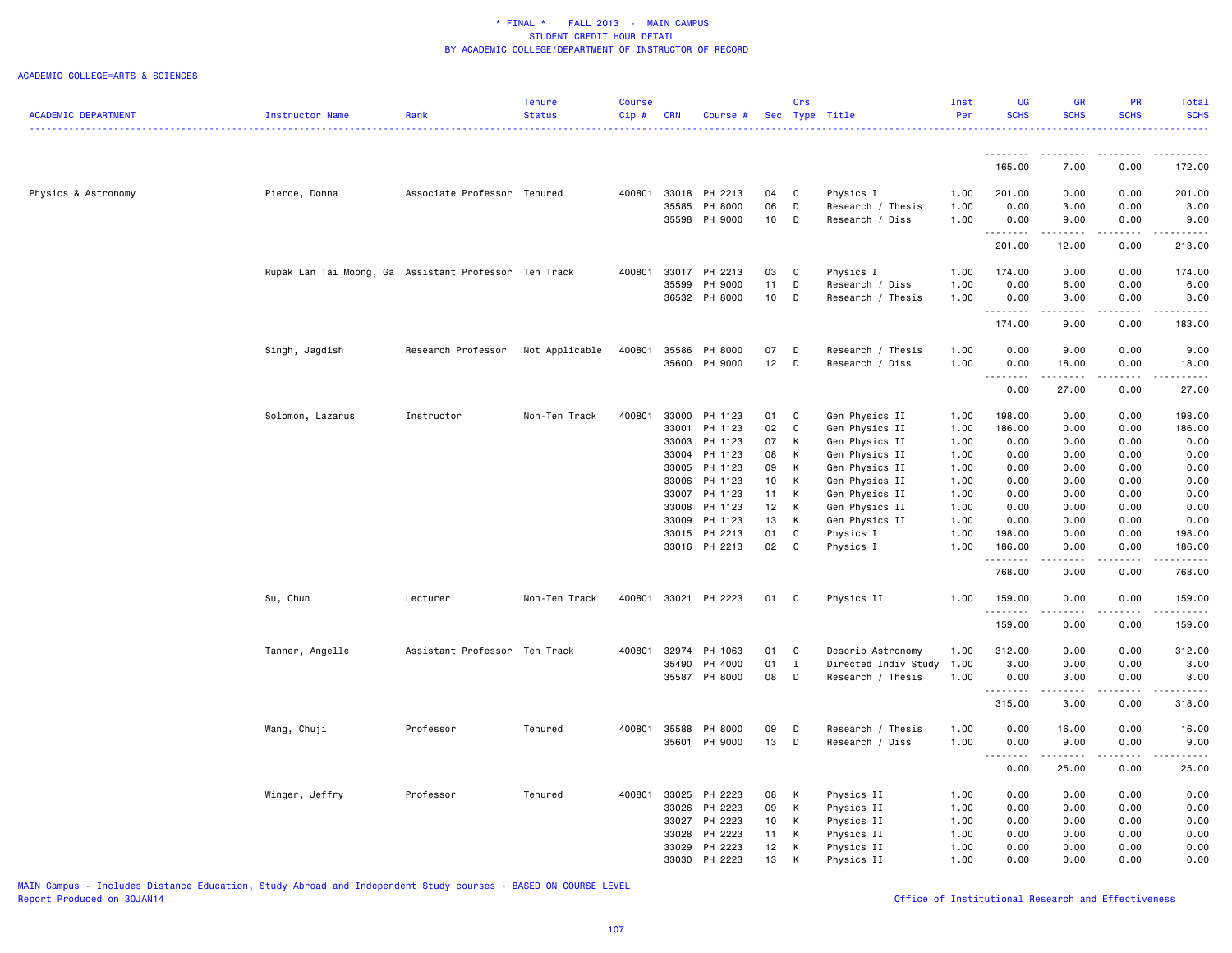|                                                               |                 |                               | <b>Tenure</b> | <b>Course</b> |            |               |       | Crs |                           | Inst     | <b>UG</b>           | GR                 | PR                           | <b>Total</b>          |
|---------------------------------------------------------------|-----------------|-------------------------------|---------------|---------------|------------|---------------|-------|-----|---------------------------|----------|---------------------|--------------------|------------------------------|-----------------------|
| <b>ACADEMIC DEPARTMENT</b>                                    | Instructor Name | Rank                          | <b>Status</b> | Cip#          | <b>CRN</b> | Course #      | Sec   |     | Type Title                | Per<br>. | <b>SCHS</b>         | <b>SCHS</b>        | <b>SCHS</b>                  | <b>SCHS</b>           |
| Physics & Astronomy                                           | Winger, Jeffry  | Professor                     | Tenured       | 400801        | 33031      | PH 2223       | 14 K  |     | Physics II                | 1.00     | 0.00                | 0.00               | 0.00                         | 0.00                  |
|                                                               |                 |                               |               |               | 33032      | PH 2223       | 15 K  |     | Physics II                | 1.00     | 0.00                | 0.00               | 0.00                         | 0.00                  |
|                                                               |                 |                               |               |               |            | 33033 PH 2223 | 16 K  |     | Physics II                | 1.00     | 0.00                | 0.00               | 0.00                         | 0.00                  |
|                                                               |                 |                               |               |               | 33034      | PH 2223       | 17 K  |     | Physics II                | 1.00     | 0.00                | 0.00               | 0.00                         | 0.00                  |
|                                                               |                 |                               |               |               |            | 33035 PH 2223 | 18 K  |     | Physics II                | 1.00     | 0.00                | 0.00               | 0.00                         | 0.00                  |
|                                                               |                 |                               |               |               |            | 33036 PH 2223 | 19 K  |     | Physics II                | 1.00     | 0.00                | 0.00               | 0.00                         | 0.00                  |
|                                                               |                 |                               |               |               | 33037      | PH 2223       | 20 K  |     | Physics II                | 1.00     | 0.00                | 0.00               | 0.00                         | 0.00                  |
|                                                               |                 |                               |               |               | 33038      | PH 2223       | 21 K  |     | Physics II                | 1.00     | 0.00                | 0.00               | 0.00                         | 0.00                  |
|                                                               |                 |                               |               |               |            | 34497 PH 2223 | H06 C |     | Physics II                | 1.00     | 66.00               | 0.00               | 0.00                         | 66.00                 |
|                                                               |                 |                               |               |               |            | 35602 PH 9000 | 14 D  |     | Research / Diss           | 1.00     | 0.00                | 9.00               | 0.00                         | 9.00                  |
|                                                               |                 |                               |               |               |            | 35940 PH 2223 | 22 K  |     | Physics II                | 1.00     | 0.00                | 0.00               | 0.00                         | 0.00                  |
|                                                               |                 |                               |               |               |            |               |       |     |                           |          | .<br>66.00          | .<br>9.00          | . <u>.</u> .<br>0.00         | 75.00                 |
|                                                               | Winter, Joshua  | Instructor                    | Non-Ten Track | 400801        | 32953      | PH 1011       | 02 L  |     | Physical Science Lab 1.00 |          | 15.00               | 0.00               | 0.00                         | 15.00                 |
|                                                               |                 |                               |               |               | 32954      | PH 1011       | 03 L  |     | Physical Science Lab      | 1.00     | 13.00               | 0.00               | 0.00                         | 13.00                 |
|                                                               |                 |                               |               |               | 32955      | PH 1011       | 04 L  |     | Physical Science Lab      | 1.00     | 8.00                | 0.00               | 0.00                         | 8.00                  |
|                                                               |                 |                               |               |               | 32956      | PH 1011       | 05 L  |     | Physical Science Lab      | 1.00     | 9.00                | 0.00               | 0.00                         | 9.00                  |
|                                                               |                 |                               |               |               | 32957      | PH 1011       | 06    | - L | Physical Science Lab      | 1.00     | 18.00               | 0.00               | 0.00                         | 18.00                 |
|                                                               |                 |                               |               |               | 32958      | PH 1011       | 07 L  |     | Physical Science Lab      | 1.00     | 18.00               | 0.00               | 0.00                         | 18.00                 |
|                                                               |                 |                               |               |               | 32959      | PH 1011       | 08 L  |     | Physical Science Lab 1.00 |          | 19.00               | 0.00               | 0.00                         | 19.00                 |
|                                                               |                 |                               |               |               | 32961      | PH 1011       | 10 L  |     | Physical Science Lab      | 1.00     | 15.00               | 0.00               | 0.00                         | 15.00                 |
|                                                               |                 |                               |               |               | 32962      | PH 1011       | 11 L  |     | Physical Science Lab      | 1.00     | 13.00               | 0.00               | 0.00                         | 13.00                 |
|                                                               |                 |                               |               |               | 32963      | PH 1011       | 12 L  |     | Physical Science Lab 1.00 |          | 14.00               | 0.00               | 0.00                         | 14.00                 |
|                                                               |                 |                               |               |               | 32964      | PH 1013       | 01 C  |     | Physical Sci Survey       | 1.00     | 198.00              | 0.00               | 0.00                         | 198.00                |
|                                                               |                 |                               |               |               | 32965      | PH 1013       | 02 C  |     | Physical Sci Survey       | 1.00     | 186.00              | 0.00               | 0.00                         | 186.00                |
|                                                               |                 |                               |               |               | 32977      | PH 1113       | 03 C  |     | Gen Physics I             | 1.00     | 177.00              | 0.00               | 0.00                         | 177.00                |
|                                                               |                 |                               |               |               | 32978      | PH 1113       | 04    | C   | Gen Physics I             | 1.00     | 186.00              | 0.00               | 0.00                         | 186.00                |
|                                                               |                 |                               |               |               |            | 32979 PH 1113 | 05 C  |     | Gen Physics I             | 1.00     | 183.00              | 0.00               | 0.00                         | 183.00                |
|                                                               |                 |                               |               |               |            |               |       |     |                           |          | .<br>1072.00        | $\cdots$<br>0.00   | -----<br>0.00                | ------<br>1072.00     |
|                                                               | Ye, Jinwu       | Associate Professor Ten Track |               | 400801        | 33024      | PH 2223       | 04 C  |     | Physics II                | 1.00     | 168.00              | 0.00               | 0.00                         | 168.00                |
|                                                               |                 |                               |               |               |            | 35603 PH 9000 | 15 D  |     | Research / Diss           | 1.00     | 0.00<br>.           | 15.00              | 0.00                         | 15.00                 |
|                                                               |                 |                               |               |               |            |               |       |     |                           |          | 168.00              | 15.00              | 0.00                         | 183.00                |
| --------------------------------------<br>Physics & Astronomy |                 |                               |               |               |            |               |       |     |                           |          | ========<br>4547.00 | ========<br>462.00 | ========<br>0.00             | ==========<br>5009.00 |
|                                                               |                 |                               |               |               |            |               |       |     |                           |          | <b>EDESSER</b>      |                    | --------- -------- --------- |                       |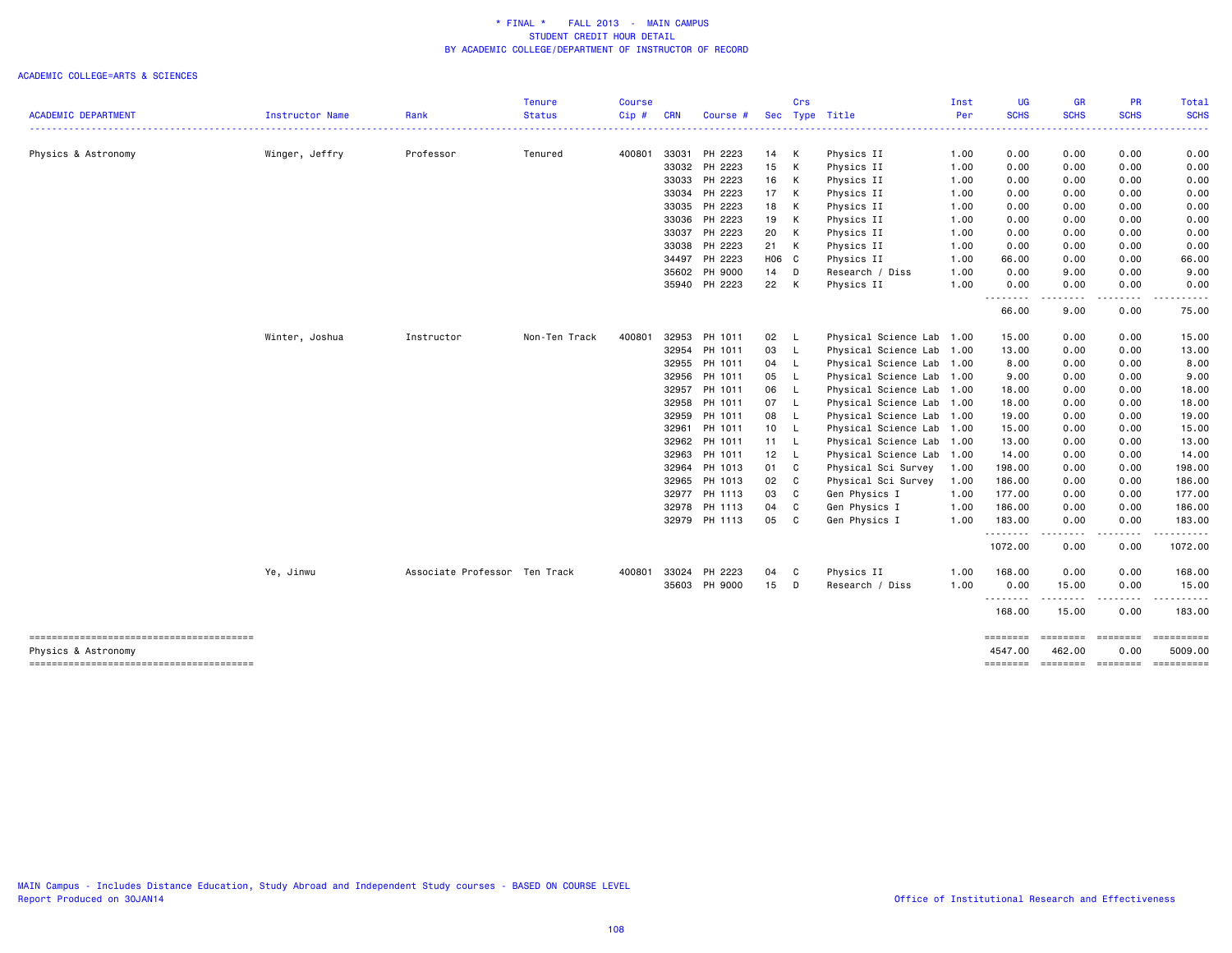|                                                        |                  |                               | <b>Tenure</b>  | <b>Course</b> |              |                       |       | Crs          |                           | Inst | <b>UG</b>   | <b>GR</b>                                                                                                                                                    | <b>PR</b>     | Total                                                                                                                                                          |
|--------------------------------------------------------|------------------|-------------------------------|----------------|---------------|--------------|-----------------------|-------|--------------|---------------------------|------|-------------|--------------------------------------------------------------------------------------------------------------------------------------------------------------|---------------|----------------------------------------------------------------------------------------------------------------------------------------------------------------|
| <b>ACADEMIC DEPARTMENT</b>                             | Instructor Name  | Rank                          | <b>Status</b>  | Cip#          | <b>CRN</b>   | Course #              |       |              | Sec Type Title            | Per  | <b>SCHS</b> | <b>SCHS</b>                                                                                                                                                  | <b>SCHS</b>   | <b>SCHS</b>                                                                                                                                                    |
| Political Science & Public Administratio Ammon, Wesley |                  | Non-Faculty                   | Not Applicable | 451001        | 33137        | PS 1113               | 02    | C            | American Government       | 1.00 | 561.00      | 0.00                                                                                                                                                         | 0.00          | 561.00                                                                                                                                                         |
|                                                        |                  |                               |                |               |              |                       |       |              |                           |      | .<br>561.00 | - - - -<br>0.00                                                                                                                                              | 0.00          | .<br>561.00                                                                                                                                                    |
|                                                        | Baker, Leslie    | Instructor                    | Non-Ten Track  | 451001        | 33138        | PS 1113               | 03    | $\mathbf{C}$ | American Government       | 1.00 | 561.00      | 0.00                                                                                                                                                         | 0.00          | 561.00                                                                                                                                                         |
|                                                        |                  |                               |                |               | 33141        | PS 1113               | 06    | $\mathbf C$  | American Government       | 1.00 | 189.00      | 0.00                                                                                                                                                         | 0.00          | 189.00                                                                                                                                                         |
|                                                        |                  |                               |                |               | 34346        | PS 4303               | 01    | $\mathbf C$  | Us Foreign Policy         | 1.00 | 90.00<br>.  | 0.00<br>.                                                                                                                                                    | 0.00<br>.     | 90.00<br>------                                                                                                                                                |
|                                                        |                  |                               |                |               |              |                       |       |              |                           |      | 840.00      | 0.00                                                                                                                                                         | 0.00          | 840.00                                                                                                                                                         |
|                                                        | Carlan, Hannah   | Grad Teach Assist             | Not Applicable | 451001        |              | 33143 PS 1113         | 08    | $\mathbf{C}$ | American Government       | 1.00 | 195.00<br>. | 0.00<br>.                                                                                                                                                    | 0.00<br>.     | 195.00<br>.                                                                                                                                                    |
|                                                        |                  |                               |                |               |              |                       |       |              |                           |      | 195.00      | 0.00                                                                                                                                                         | 0.00          | 195.00                                                                                                                                                         |
|                                                        | Colom, Dorothy   | Lecturer                      | Non-Ten Track  |               | 451002 34856 | AAS 3043              | 01    | C            | Modern Civil Rights       | 1.00 | 24.00       | 0.00                                                                                                                                                         | 0.00          | 24.00                                                                                                                                                          |
|                                                        |                  |                               |                |               |              | 34857 PS 3043         | 01    | $\mathbf C$  | Modern Civil Rights       | 1.00 | 45.00<br>.  | 0.00<br>$\frac{1}{2} \left( \frac{1}{2} \right) \left( \frac{1}{2} \right) \left( \frac{1}{2} \right) \left( \frac{1}{2} \right) \left( \frac{1}{2} \right)$ | 0.00<br>.     | 45.00<br>.                                                                                                                                                     |
|                                                        |                  |                               |                |               |              |                       |       |              |                           |      | 69.00       | 0.00                                                                                                                                                         | 0.00          | 69.00                                                                                                                                                          |
|                                                        | Denton, Joseph   | Grad Teach Assist             | Not Applicable |               |              | 440501 33155 PS 2703  | 01 C  |              | Intro Public Policy       | 1.00 | 117.00<br>. | 0.00<br>.                                                                                                                                                    | 0.00<br>.     | 117.00<br>$\frac{1}{2} \left( \frac{1}{2} \right) \left( \frac{1}{2} \right) \left( \frac{1}{2} \right) \left( \frac{1}{2} \right) \left( \frac{1}{2} \right)$ |
|                                                        |                  |                               |                |               |              |                       |       |              |                           |      | 117.00      | 0.00                                                                                                                                                         | 0.00          | 117.00                                                                                                                                                         |
|                                                        | Emerson, Melissa | Grad Teach Assist             | Not Applicable |               |              | 451001 34345 PS 3183  | 01 C  |              | Law And Politics          | 1.00 | 87.00<br>.  | 0.00<br>.                                                                                                                                                    | 0.00<br>.     | 87.00<br>.                                                                                                                                                     |
|                                                        |                  |                               |                |               |              |                       |       |              |                           |      | 87.00       | 0.00                                                                                                                                                         | 0.00          | 87.00                                                                                                                                                          |
|                                                        | Emison, Gerald   | Professor                     | Tenured        | 301501        | 34274        | GE 2713               | 01    | C            | Intro Engineer Pub P 0.50 |      | 7.50        | 0.00                                                                                                                                                         | 0.00          | 7.50                                                                                                                                                           |
|                                                        |                  |                               |                |               | 34276        | GE 2713               | H01 C |              | Intro Engineer Pub P      | 0.50 | 4.50        | 0.00                                                                                                                                                         | 0.00          | 4.50                                                                                                                                                           |
|                                                        |                  |                               |                | 440401        | 34358        | PPA 8733              | 01    | - S          | Public Program Eval       | 1.00 | 0.00        | 36.00                                                                                                                                                        | 0.00          | 36.00                                                                                                                                                          |
|                                                        |                  |                               |                |               | 35432        | PPA 9000              | 02    | D            | Research / Diss           | 1.00 | 0.00        | 13.00                                                                                                                                                        | 0.00          | 13.00                                                                                                                                                          |
|                                                        |                  |                               |                | 451001        | 34275        | PS 2713               | 01    | C            | Intro Engineer Pub P      | 0.50 | 10.50       | 0.00<br>-----                                                                                                                                                | 0.00          | 10.50                                                                                                                                                          |
|                                                        |                  |                               |                |               |              |                       |       |              |                           |      | 22.50       | 49.00                                                                                                                                                        | 0.00          | 71.50                                                                                                                                                          |
|                                                        | French, Philip   | Associate Professor Tenured   |                | 440401        | 33127        | PPA 8400              | 01    | C            | Public Ad Intern          | 1.00 | 0.00        | 6.00                                                                                                                                                         | 0.00          | 6.00                                                                                                                                                           |
|                                                        |                  |                               |                |               | 34357        | PPA 8133              | 01    | -S           | Sem City&County Mgt       | 1.00 | 0.00        | 24.00                                                                                                                                                        | 0.00          | 24.00                                                                                                                                                          |
|                                                        |                  |                               |                |               | 35433        | PPA 9000              | 03    | D            | Research / Diss           | 1.00 | 0.00<br>.   | 40.00<br>.                                                                                                                                                   | 0.00<br>.     | 40.00<br>.                                                                                                                                                     |
|                                                        |                  |                               |                |               |              |                       |       |              |                           |      | 0.00        | 70.00                                                                                                                                                        | 0.00          | 70.00                                                                                                                                                          |
|                                                        | Hearn, Edward    | Instructor                    | Non-Ten Track  | 451001        | 33148        | PS 1313               | 02    | C            | Intro Intnl Relatns       | 1.00 | 126.00      | 0.00                                                                                                                                                         | 0.00          | 126.00                                                                                                                                                         |
|                                                        |                  |                               |                |               | 33152        | PS 1513               | 01    | C            | Comparative Govt          | 1.00 | 201.00      | 0.00                                                                                                                                                         | 0.00          | 201.00                                                                                                                                                         |
|                                                        |                  |                               |                |               |              | 33163 PS 4464         | 01    | B            | Political Analysis        | 1.00 | 72.00<br>.  | 0.00<br>.                                                                                                                                                    | 0.00<br>----- | 72.00<br>------                                                                                                                                                |
|                                                        |                  |                               |                |               |              |                       |       |              |                           |      | 399.00      | 0.00                                                                                                                                                         | 0.00          | 399.00                                                                                                                                                         |
|                                                        | Holland, Joseph  | Lecturer                      | Non-Ten Track  |               |              | 440401 33131 PPA 8903 | 01    | <b>S</b>     | Public Policy             | 1.00 | 0.00        | 54.00<br>.                                                                                                                                                   | 0.00<br>.     | 54.00<br>.                                                                                                                                                     |
|                                                        |                  |                               |                |               |              |                       |       |              |                           |      | 0.00        | 54.00                                                                                                                                                        | 0.00          | 54.00                                                                                                                                                          |
|                                                        | Mellen, Robbin   | Assistant Professor Ten Track |                | 440401        | 35773        | PPA 8990              | 02    | C            | Special Topic In PPA 1.00 |      | 0.00        | 54.00                                                                                                                                                        | 0.00          | 54.00                                                                                                                                                          |
|                                                        |                  |                               |                | 451001        | 34349        | PS 4173               | 01    | C            | Legislative Process       | 1.00 | 84.00       | 0.00                                                                                                                                                         | 0.00          | 84.00                                                                                                                                                          |
|                                                        |                  |                               |                |               | 34350        | PS 6173               | 01    | C            | Legislative Process       | 1.00 | 0.00        | 6.00                                                                                                                                                         | 0.00          | 6.00                                                                                                                                                           |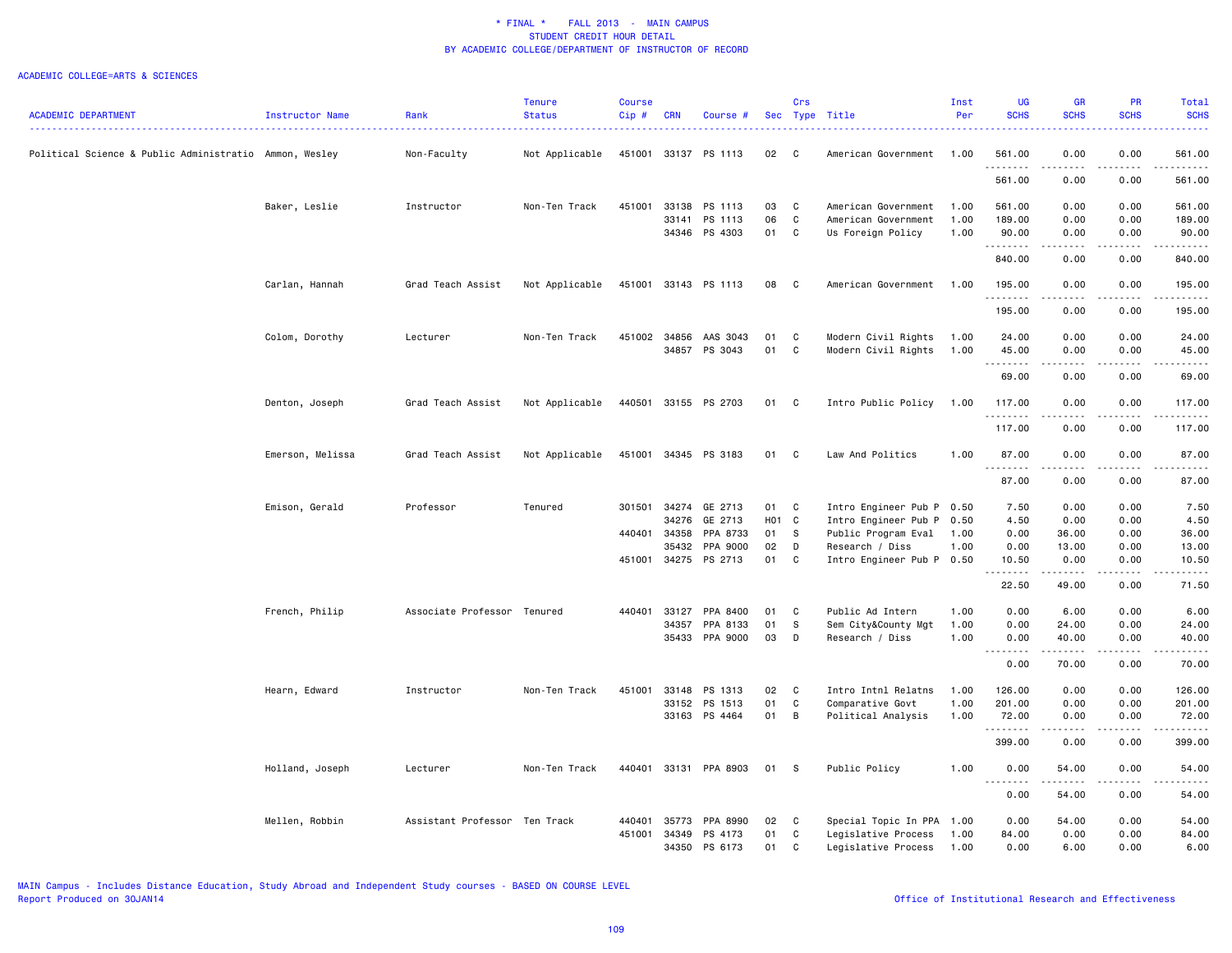|                                                       |                     |                               | Tenure         | <b>Course</b> |              |                       |        | Crs          |                           | Inst | UG               | <b>GR</b>                      | <b>PR</b>                                                                                                                                                    | Total                                                                                                                     |
|-------------------------------------------------------|---------------------|-------------------------------|----------------|---------------|--------------|-----------------------|--------|--------------|---------------------------|------|------------------|--------------------------------|--------------------------------------------------------------------------------------------------------------------------------------------------------------|---------------------------------------------------------------------------------------------------------------------------|
| <b>ACADEMIC DEPARTMENT</b>                            | Instructor Name     | Rank                          | <b>Status</b>  | Cip#          | <b>CRN</b>   | Course #              |        |              | Sec Type Title            | Per  | <b>SCHS</b>      | <b>SCHS</b>                    | <b>SCHS</b>                                                                                                                                                  | <b>SCHS</b><br>. <b>.</b> .                                                                                               |
|                                                       |                     |                               |                |               |              |                       |        |              |                           |      |                  |                                |                                                                                                                                                              |                                                                                                                           |
|                                                       |                     |                               |                |               |              |                       |        |              |                           |      | .<br>84.00       | .<br>60.00                     | $\frac{1}{2} \left( \frac{1}{2} \right) \left( \frac{1}{2} \right) \left( \frac{1}{2} \right) \left( \frac{1}{2} \right) \left( \frac{1}{2} \right)$<br>0.00 | 144.00                                                                                                                    |
| Political Science & Public Administratio Morrison, K. |                     | Professor                     | Tenured        |               | 440401 35434 | PPA 9000              | 04     | D            | Research / Diss           | 1.00 | 0.00             | 1.00                           | 0.00                                                                                                                                                         | 1.00                                                                                                                      |
|                                                       |                     |                               |                | 451001        | 34355        | PS 4623               | 01     | C            | Politic Of 3rd World 1.00 |      | 54.00            | 0.00                           | 0.00                                                                                                                                                         | 54.00                                                                                                                     |
|                                                       |                     |                               |                |               |              | 34356 PS 6623         | 01     | C            | Politic Of 3rd World 1.00 |      | 0.00             | 6.00                           | 0.00                                                                                                                                                         | 6.00                                                                                                                      |
|                                                       |                     |                               |                |               |              |                       |        |              |                           |      | .<br>54.00       | .<br>7.00                      | .<br>0.00                                                                                                                                                    | .<br>61.00                                                                                                                |
|                                                       |                     |                               |                |               |              |                       |        |              |                           |      |                  |                                |                                                                                                                                                              |                                                                                                                           |
|                                                       | Park, Johann        | Assistant Professor Ten Track |                |               | 451001 33147 | PS 1313               | 01     | C            | International Relati 1.00 |      | 210.00           | 0.00                           | 0.00                                                                                                                                                         | 210.00                                                                                                                    |
|                                                       |                     |                               |                |               | 34351        | PS 4333               | 01     | C            | Theories Intern Rel       | 1.00 | 63.00<br>.       | 0.00<br>$\omega$ is a $\omega$ | 0.00<br>.                                                                                                                                                    | 63.00<br>.                                                                                                                |
|                                                       |                     |                               |                |               |              |                       |        |              |                           |      | 273.00           | 0.00                           | 0.00                                                                                                                                                         | 273.00                                                                                                                    |
|                                                       | Perry, Ravi         | Assistant Professor Ten Track |                | 451001        | 33162        | PS 4464               | 02     | B            | Political Analysis        | 1.00 | 40.00            | 0.00                           | 0.00                                                                                                                                                         | 40.00                                                                                                                     |
|                                                       |                     |                               |                |               | 34353        | PS 4423               | 01     | C            | 20th Cen Pol Thought 1.00 |      | 54.00            | 0.00                           | 0.00                                                                                                                                                         | 54.00                                                                                                                     |
|                                                       |                     |                               |                |               |              | 34354 PS 6423         | 01     | C            | 20th Cen Pol Thought 1.00 |      | 0.00<br>.        | 9.00<br>.                      | 0.00<br>.                                                                                                                                                    | 9.00<br>.                                                                                                                 |
|                                                       |                     |                               |                |               |              |                       |        |              |                           |      | 94.00            | 9.00                           | 0.00                                                                                                                                                         | 103.00                                                                                                                    |
|                                                       | Roth, Hok           | Grad Teach Assist             | Not Applicable |               |              | 309999 32394 ISE 1103 | 01 C   |              | Intro to Global Stud 0.50 |      | 21.00            | 0.00                           | 0.00                                                                                                                                                         | 21.00                                                                                                                     |
|                                                       |                     |                               |                |               |              |                       |        |              |                           |      | 21.00            | 0.00                           | 0.00                                                                                                                                                         | 21.00                                                                                                                     |
|                                                       | Rush, Christine     | Assistant Professor Ten Track |                |               | 440401 33128 | PPA 8703              | 01     | - S          | Gov Org&Adm Theory        | 1.00 | 0.00             | 45.00                          | 0.00                                                                                                                                                         | 45.00                                                                                                                     |
|                                                       |                     |                               |                |               |              | 35507 PPA 8990        | 501 C  |              | Special Topic In PPA 1.00 |      | 0.00             | 33.00                          | 0.00                                                                                                                                                         | 33.00                                                                                                                     |
|                                                       |                     |                               |                |               |              |                       |        |              |                           |      | .                | .                              | .                                                                                                                                                            | .                                                                                                                         |
|                                                       |                     |                               |                |               |              |                       |        |              |                           |      | 0.00             | 78.00                          | 0.00                                                                                                                                                         | 78.00                                                                                                                     |
|                                                       | Shaffer, Stephen    | Professor                     | Tenured        | 440401        | 33130        | PPA 8803              | 01     | s s          | Rsch Meth Pub Affair      | 1.00 | 0.00             | 45.00                          | 0.00                                                                                                                                                         | 45.00                                                                                                                     |
|                                                       |                     |                               |                |               | 34360        | PPA 9893              | 01     | C.           | Political Behavior        | 1.00 | 0.00             | 57.00                          | 0.00                                                                                                                                                         | 57.00                                                                                                                     |
|                                                       |                     |                               |                |               |              | 451001 33174 PS 8803  | 01 S   |              | Rsch Meth Pub Affair 1.00 |      | 0.00             | 3.00                           | 0.00                                                                                                                                                         | 3.00                                                                                                                      |
|                                                       |                     |                               |                |               |              |                       |        |              |                           |      | .<br>0.00        | .<br>105.00                    | $\frac{1}{2} \left( \frac{1}{2} \right) \left( \frac{1}{2} \right) \left( \frac{1}{2} \right) \left( \frac{1}{2} \right) \left( \frac{1}{2} \right)$<br>0.00 | $\begin{array}{cccccccccccccc} \bullet & \bullet & \bullet & \bullet & \bullet & \bullet & \bullet \end{array}$<br>105.00 |
|                                                       | Shoup, Brian        | Assistant Professor Ten Track |                |               | 451001 33146 | PS 1311               | $01$ I |              | Mmsc Research I           | 1.00 | 9.00             | 0.00                           | 0.00                                                                                                                                                         | 9.00                                                                                                                      |
|                                                       |                     |                               |                |               | 33149        | PS 1331               | 01     | $\mathbf{I}$ | Mmsc Research II          | 1.00 | 4.00             | 0.00                           | 0.00                                                                                                                                                         | 4.00                                                                                                                      |
|                                                       |                     |                               |                |               | 33150        | PS 1351               | 01 I   |              | Mmsc Research III         | 1.00 | 8.00             | 0.00                           | 0.00                                                                                                                                                         | 8.00                                                                                                                      |
|                                                       |                     |                               |                |               | 33151        | PS 1371               | 01     | $\mathbf{I}$ | Mmsc Research IV          | 1.00 | 5.00             | 0.00                           | 0.00                                                                                                                                                         | 5.00                                                                                                                      |
|                                                       |                     |                               |                |               | 35430        | PS 8000               | 07     | D            | Research / Thesis         | 1.00 | 0.00             | 6.00                           | 0.00                                                                                                                                                         | 6.00                                                                                                                      |
|                                                       |                     |                               |                |               |              | 35809 PS 4990         | 01     | C            | Special Topic In PS       | 1.00 | 72.00            | 0.00                           | 0.00                                                                                                                                                         | 72.00                                                                                                                     |
|                                                       |                     |                               |                |               |              |                       |        |              |                           |      | .<br>98.00       | .<br>6.00                      | .<br>0.00                                                                                                                                                    | .<br>104.00                                                                                                               |
|                                                       | Stanisevski, Dragan | Associate Professor Tenured   |                |               | 130601 31389 | EDF 9463              | 01     | $\mathbf{C}$ | Qual Data Collection 1.00 |      | 0.00             | 45.00                          | 0.00                                                                                                                                                         | 45.00                                                                                                                     |
|                                                       |                     |                               |                | 440401        | 33129        | PPA 8723              | 01     | - S          | Pub Budget & Fin Mgt 1.00 |      | 0.00             | 72.00                          | 0.00                                                                                                                                                         | 72.00                                                                                                                     |
|                                                       |                     |                               |                |               | 35436        | PPA 9000              | 06     | D            | Research / Diss           | 1.00 | 0.00             | 4.00                           | 0.00                                                                                                                                                         | 4.00                                                                                                                      |
|                                                       |                     |                               |                |               | 35505        | PPA 8990              | 01     | C            | Special Topic In PPA 1.00 |      | 0.00             | 18.00                          | 0.00                                                                                                                                                         | 18.00                                                                                                                     |
|                                                       |                     |                               |                |               | 451001 36224 | PS 8000               | 08     | D            | Research / Thesis         | 1.00 | 0.00             | 1.00                           | 0.00                                                                                                                                                         | 1.00                                                                                                                      |
|                                                       |                     |                               |                |               |              |                       |        |              |                           |      | <u>.</u><br>0.00 | .<br>140.00                    | .<br>0.00                                                                                                                                                    | $- - - - - -$<br>140.00                                                                                                   |
|                                                       | Stumpf, Jonathan    | Lecturer                      | Non-Ten Track  |               |              | 451001 33140 PS 1113  | 05     | C.           | American Government       | 1.00 | 201.00           | 0.00                           | 0.00                                                                                                                                                         | 201.00                                                                                                                    |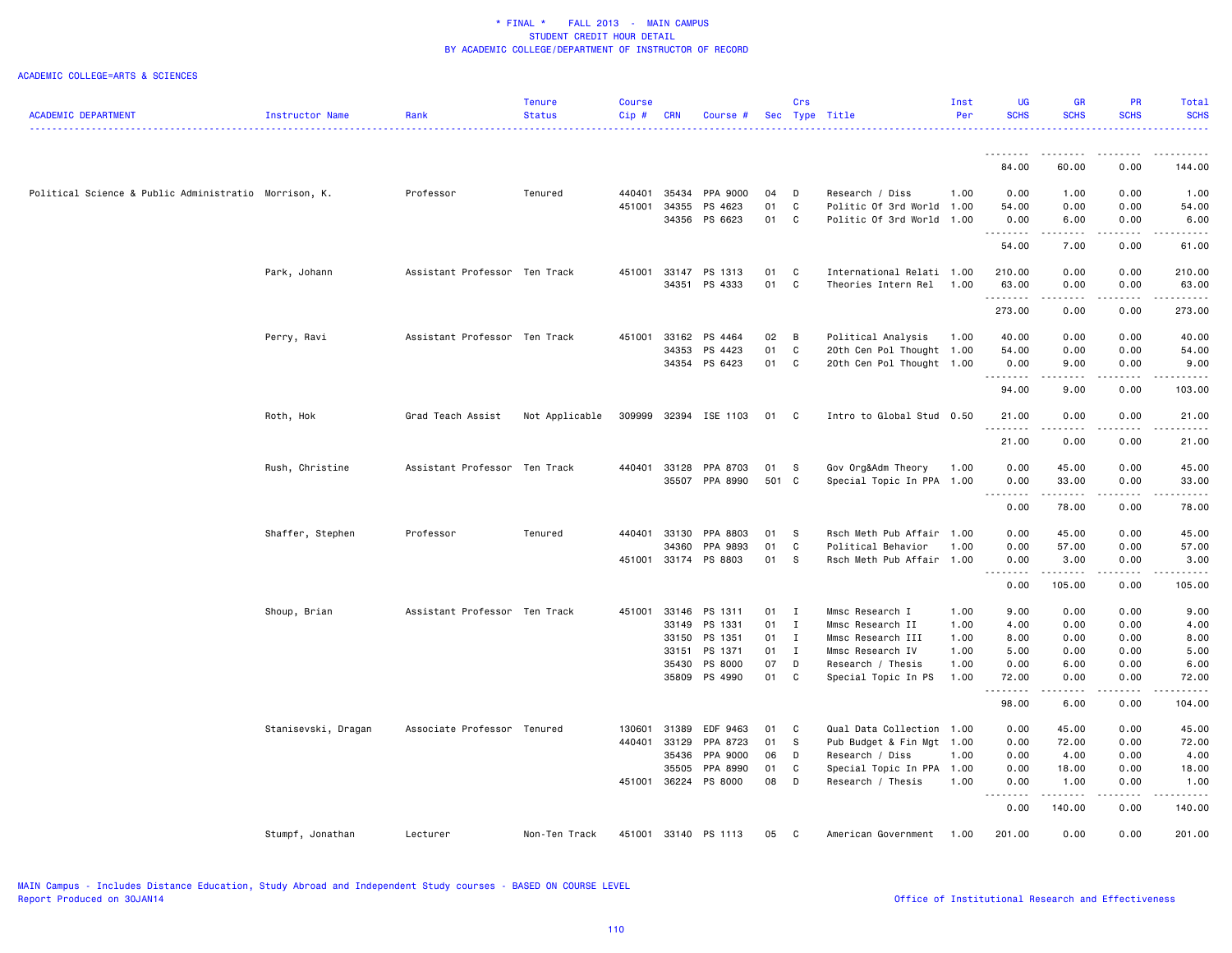|                                                         |                  |                               | <b>Tenure</b>  | <b>Course</b> |            |                      |            | Crs |                           | Inst | <b>UG</b>                                                                                                                                  | <b>GR</b>                                                                                                                         | PR               | <b>Total</b>          |
|---------------------------------------------------------|------------------|-------------------------------|----------------|---------------|------------|----------------------|------------|-----|---------------------------|------|--------------------------------------------------------------------------------------------------------------------------------------------|-----------------------------------------------------------------------------------------------------------------------------------|------------------|-----------------------|
| <b>ACADEMIC DEPARTMENT</b>                              | Instructor Name  | Rank                          | <b>Status</b>  | Cip#          | <b>CRN</b> | Course #             | <b>Sec</b> |     | Type Title                | Per  | <b>SCHS</b>                                                                                                                                | <b>SCHS</b>                                                                                                                       | <b>SCHS</b>      | <b>SCHS</b><br>.      |
|                                                         |                  |                               |                |               |            |                      |            |     |                           |      |                                                                                                                                            | .                                                                                                                                 |                  |                       |
|                                                         |                  |                               |                |               |            |                      |            |     |                           |      | 201.00                                                                                                                                     | 0.00                                                                                                                              | 0.00             | 201.00                |
| Political Science & Public Administratio Travis, Rickey |                  | Non-Faculty                   | Tenured        | 451001        | 33154      | PS 1513              | H01 C      |     | Comparative Govt          | 1.00 | 57.00                                                                                                                                      | 0.00                                                                                                                              | 0.00             | 57.00                 |
|                                                         |                  |                               |                |               |            | 36671 PS 4000        | 03 I       |     | Directed Indiv Study 1.00 |      | 3.00<br>.                                                                                                                                  | 0.00<br>$\frac{1}{2} \left( \frac{1}{2} \right) \left( \frac{1}{2} \right) \left( \frac{1}{2} \right) \left( \frac{1}{2} \right)$ | 0.00             | 3.00                  |
|                                                         |                  |                               |                |               |            |                      |            |     |                           |      | 60.00                                                                                                                                      | 0.00                                                                                                                              | 0.00             | 60.00                 |
|                                                         | Waide, David     | Instructor                    | Non-Ten Track  | 220101        |            | 36044 PS 1182        | 01 C       |     | Introduction to Law       | 1.00 | 54.00                                                                                                                                      | 0.00                                                                                                                              | 0.00             | 54.00                 |
|                                                         |                  |                               |                | 451001        | 33139      | PS 1113              | 04         | C   | American Government       | 1.00 | 591.00                                                                                                                                     | 0.00                                                                                                                              | 0.00             | 591.00                |
|                                                         |                  |                               |                |               |            | 33142 PS 1113        | 07         | C   | American Government       | 1.00 | 594.00                                                                                                                                     | 0.00                                                                                                                              | 0.00             | 594.00                |
|                                                         |                  |                               |                |               |            | 33157 PS 3063        | 01         | C   | Constitution Powers       | 1.00 | 135.00<br>.                                                                                                                                | 0.00<br>$\frac{1}{2} \frac{1}{2} \frac{1}{2} \frac{1}{2} \frac{1}{2} \frac{1}{2} \frac{1}{2} \frac{1}{2}$                         | 0.00<br>.        | 135.00<br>.           |
|                                                         |                  |                               |                |               |            |                      |            |     |                           |      | 1374.00                                                                                                                                    | 0.00                                                                                                                              | 0.00             | 1374.00               |
|                                                         | Wall, Diane      | Lecturer                      | Non-Ten Track  | 451001        |            | 35914 PS 1113        | 501 C      |     | American Government       | 1.00 | 60.00                                                                                                                                      | 0.00                                                                                                                              | 0.00             | 60.00                 |
|                                                         |                  |                               |                |               |            |                      |            |     |                           |      | 60.00                                                                                                                                      | ----<br>0.00                                                                                                                      | 0.00             | 60.00                 |
|                                                         | Williams, Robert | Non-Faculty                   | Not Applicable | 521003        |            | 33369 SLCE 3812 01 C |            |     | Montgomery Ldshp Pro 0.50 |      | 41.00                                                                                                                                      | 0.00                                                                                                                              | 0.00             | 41.00                 |
|                                                         |                  |                               |                |               |            | 35508 SLCE 1002 01 B |            |     | Day One Leadership C 0.30 |      | 130.20<br>.                                                                                                                                | 0.00<br>----                                                                                                                      | 0.00             | 130.20                |
|                                                         |                  |                               |                |               |            |                      |            |     |                           |      | 171.20                                                                                                                                     | 0.00                                                                                                                              | 0.00             | 171.20                |
|                                                         | Wiseman, William | Professor                     | Tenured        | 440401        |            | 33132 PPA 8983       | 01 H       |     | Integrative Capstone      | 1.00 | 0.00                                                                                                                                       | 39.00                                                                                                                             | 0.00             | 39.00                 |
|                                                         |                  |                               |                |               |            | 34052 PPA 9613       | 501 S      |     | Rural Gov Admin I         | 1.00 | 0.00                                                                                                                                       | 24.00                                                                                                                             | 0.00             | 24.00                 |
|                                                         |                  |                               |                |               | 35437      | PPA 9000             | 07 D       |     | Research / Diss           | 1.00 | 0.00                                                                                                                                       | 6.00                                                                                                                              | 0.00             | 6.00                  |
|                                                         |                  |                               |                | 451001        |            | 34348 PS 3193        | 01 C       |     | Intergov Relations        | 1.00 | 84.00<br>----<br>$\frac{1}{2} \left( \frac{1}{2} \right) \left( \frac{1}{2} \right) \left( \frac{1}{2} \right) \left( \frac{1}{2} \right)$ | 0.00<br>----                                                                                                                      | 0.00             | 84.00                 |
|                                                         |                  |                               |                |               |            |                      |            |     |                           |      | 84.00                                                                                                                                      | 69.00                                                                                                                             | 0.00             | 153.00                |
|                                                         | Zavattaro, Staci | Assistant Professor Ten Track |                | 440401        | 33126      | PPA 8103             | 01         | C   | Seminar In Pub Admin      | 1.00 | 0.00                                                                                                                                       | 60.00                                                                                                                             | 0.00             | 60.00                 |
|                                                         |                  |                               |                |               |            | 34359 PPA 9603       | 01 S       |     | Scope Of Pub Admin        | 1.00 | 0.00<br>.                                                                                                                                  | 51.00                                                                                                                             | 0.00             | 51.00                 |
|                                                         |                  |                               |                |               |            |                      |            |     |                           |      | 0.00                                                                                                                                       | 111.00                                                                                                                            | 0.00             | 111.00                |
| Political Science & Public Administratio                |                  |                               |                |               |            |                      |            |     |                           |      | ========<br>4864.70                                                                                                                        | ========<br>758.00                                                                                                                | ========<br>0.00 | ==========<br>5622.70 |
|                                                         |                  |                               |                |               |            |                      |            |     |                           |      | ========                                                                                                                                   | ======== ========                                                                                                                 |                  | ==========            |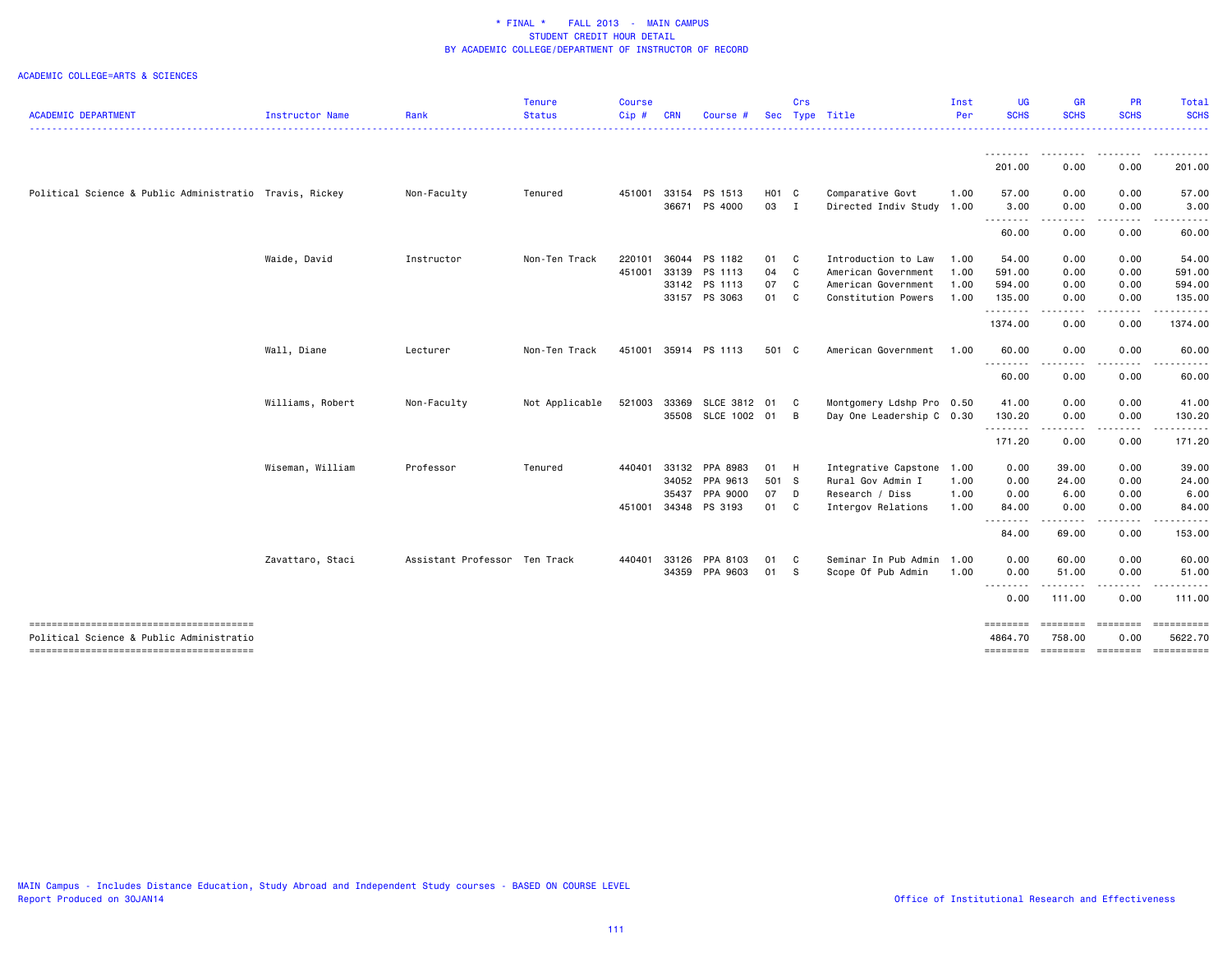#### ACADEMIC COLLEGE=ARTS & SCIENCES

|                            |                      |                             | Tenure         | Course |            |                |       | Crs            |                           | Inst | <b>UG</b>    | <b>GR</b>          | PR          | Total                                                                                                                 |
|----------------------------|----------------------|-----------------------------|----------------|--------|------------|----------------|-------|----------------|---------------------------|------|--------------|--------------------|-------------|-----------------------------------------------------------------------------------------------------------------------|
| <b>ACADEMIC DEPARTMENT</b> | Instructor Name      | Rank                        | <b>Status</b>  | Cip#   | <b>CRN</b> | Course #       |       |                | Sec Type Title            | Per  | <b>SCHS</b>  | <b>SCHS</b>        | <b>SCHS</b> | <b>SCHS</b>                                                                                                           |
| Psychology                 | Adams-Price, Carolyn | Associate Professor Tenured |                | 420101 |            | 33312 PSY 4983 | 01    | C              | Psychology Of Aging       | 1.00 | 87.00        | 0.00               | 0.00        | 87.00                                                                                                                 |
|                            |                      |                             |                |        | 33322      | PSY 6983       | 01    | C              | Psychology Of Aging       | 1.00 | 0.00         | 6.00               | 0.00        | 6.00                                                                                                                  |
|                            |                      |                             |                |        | 36479      | PSY 4000       | 61    | $\mathbf I$    | Directed Indiv Study 1.00 |      | 1.00         | 0.00               | 0.00        | 1.00                                                                                                                  |
|                            |                      |                             |                |        |            | 36480 PSY 4000 | 62    | $\blacksquare$ | Directed Indiv Study 1.00 |      | 2.00         | 0.00               | 0.00        | 2.00                                                                                                                  |
|                            |                      |                             |                |        |            |                |       |                |                           |      | .<br>90.00   | المتمالين<br>6.00  | .<br>0.00   | 96.00                                                                                                                 |
|                            | Armstrong, Kevin     | Associate Professor Tenured |                | 420101 | 33278      | PSY 3213       | 01    | $\overline{c}$ | Psych Of Ab Behavior 1.00 |      | 264.00       | 0.00               | 0.00        | 264.00                                                                                                                |
|                            |                      |                             |                |        | 33302      | PSY 4333       | 01    | C              | Intro Clinical Psych 1.00 |      | 102.00       | 0.00               | 0.00        | 102.00                                                                                                                |
|                            |                      |                             |                |        | 33309      | PSY 4726       | 01    | E              | Internship In Psy I       | 1.00 | 12.00        | 0.00               | 0.00        | 12.00                                                                                                                 |
|                            |                      |                             |                |        | 35218      | PSY 4000       | 07    | $\mathbf{I}$   | Directed Indiv Study 1.00 |      | 1.00         | 0.00               | 0.00        | 1.00                                                                                                                  |
|                            |                      |                             |                |        | 35314      | PSY 8000       | 02    | D              | Research / Thesis         | 1.00 | 0.00         | 4.00               | 0.00        | 4.00                                                                                                                  |
|                            |                      |                             |                |        | 36438      | PSY 4000       | 59    | $\mathbf{I}$   | Directed Indiv Study 1.00 |      | 3.00         | 0.00               | 0.00        | 3.00                                                                                                                  |
|                            |                      |                             |                |        |            | 36619 PSY 4000 | 68    | $\mathbf{I}$   | Directed Indiv Study 1.00 |      | 3.00         | 0.00               | 0.00        | 3.00                                                                                                                  |
|                            |                      |                             |                |        |            |                |       |                |                           |      | 385.00       | 4.00               | 0.00        | 389.00                                                                                                                |
|                            | Armstrong, Rebecca   | Instructor                  | Non-Ten Track  | 420101 | 33259      | PSY 1013       | 04    | C              | Gen Psychology            | 1.00 | 798.00       | 0.00               | 0.00        | 798.00                                                                                                                |
|                            |                      |                             |                |        | 33295      | PSY 3803       | 01    | C              | Int Dev Psychology        | 1.00 | 180.00       | 0.00               | 0.00        | 180.00                                                                                                                |
|                            |                      |                             |                |        | 33296      | PSY 3803       | 02    | C              | Int Dev Psychology        | 1.00 | 177.00       | 0.00               | 0.00        | 177.00                                                                                                                |
|                            |                      |                             |                |        |            |                |       |                |                           |      | .<br>1155.00 | .<br>0.00          | .<br>0.00   | .<br>1155.00                                                                                                          |
|                            | Berman, Mitchell     | Professor                   | Ten Track      | 429999 |            | 34503 PSY 8214 | 01    | B              | Quan Meth In Psy II       | 1.00 | 0.00         | 52.00<br>د د د د د | 0.00        | 52.00                                                                                                                 |
|                            |                      |                             |                |        |            |                |       |                |                           |      | 0.00         | 52.00              | 0.00        | 52.00                                                                                                                 |
|                            | Bradshaw, Gary       | Professor                   | Tenured        | 420101 | 33281      | PSY 3314       | 01    | C              | Experimental Psych        | 1.00 | 196.00       | 0.00               | 0.00        | 196.00                                                                                                                |
|                            |                      |                             |                |        | 33282      | PSY 3314       | 02    | K              | Experimental Psych        | 1.00 | 0.00         | 0.00               | 0.00        | 0.00                                                                                                                  |
|                            |                      |                             |                |        | 33283      | PSY 3314       | 03    | K              | Experimental Psych        | 1.00 | 0.00         | 0.00               | 0.00        | 0.00                                                                                                                  |
|                            |                      |                             |                |        | 33284      | PSY 3314       | 04    | K              | Experimental Psych        | 1.00 | 0.00         | 0.00               | 0.00        | 0.00                                                                                                                  |
|                            |                      |                             |                |        | 33285      | PSY 3314       | 05    | K              | Experimental Psych        | 1.00 | 0.00         | 0.00               | 0.00        | 0.00                                                                                                                  |
|                            |                      |                             |                |        | 35163      | PSY 4000       | 06    | $\mathbf{I}$   | Directed Indiv Study      | 1.00 | 3.00         | 0.00               | 0.00        | 3.00                                                                                                                  |
|                            |                      |                             |                |        |            | 35262 PSY 4000 | 10    | $\mathbf{I}$   | Directed Indiv Study 1.00 |      | 3.00         | 0.00               | 0.00        | 3.00                                                                                                                  |
|                            |                      |                             |                |        |            | 35315 PSY 8000 | 03    | D              | Research / Thesis         | 1.00 | 0.00         | 6.00               | 0.00        | 6.00                                                                                                                  |
|                            |                      |                             |                |        | 35438      | PSY 4000       | 12    | $\mathbf{I}$   | Directed Indiv Study      | 1.00 | 3.00         | 0.00               | 0.00        | 3.00                                                                                                                  |
|                            |                      |                             |                |        |            | 35722 PSY 4000 | 20    | I              | Directed Indiv Study 1.00 |      | 3.00         | 0.00               | 0.00        | 3.00                                                                                                                  |
|                            |                      |                             |                |        | 35723      | PSY 4000       | 21    | $\mathbf{I}$   | Directed Indiv Study 1.00 |      | 3.00         | 0.00               | 0.00        | 3.00                                                                                                                  |
|                            |                      |                             |                |        | 36034      | PSY 7000       | 05    | $\mathbf{I}$   | Directed Indiv Study 1.00 |      | 0.00         | 3.00               | 0.00        | 3.00                                                                                                                  |
|                            |                      |                             |                | 420301 | 35327      | PSY 9000       | 01    | D              | Research/Diss             | 1.00 | 0.00         | 3.00               | 0.00        | 3.00                                                                                                                  |
|                            |                      |                             |                | 429999 | 35900      | PSY 8990       | 03    | C              | Special Topic In PSY 1.00 |      | 0.00         | 12.00              | 0.00        | 12.00                                                                                                                 |
|                            |                      |                             |                |        |            |                |       |                |                           |      | 211.00       | 24.00              | 0.00        | 235.00                                                                                                                |
|                            | Brown, Kimberly      | Grad Teach Assist           | Not Applicable | 420101 |            | 33258 PSY 1013 | 03    | $\mathbf{C}$   | Gen Psychology            | 1.00 | 291.00<br>.  | 0.00               | 0.00        | 291.00<br>$\begin{array}{cccccccccc} \bullet & \bullet & \bullet & \bullet & \bullet & \bullet & \bullet \end{array}$ |
|                            |                      |                             |                |        |            |                |       |                |                           |      | 291.00       | 0.00               | 0.00        | 291.00                                                                                                                |
|                            | Carskadon, Thomas    | Professor                   | Tenured        | 420101 | 33256      | PSY 1013       | 01    | C              | Gen Psychology            | 1.00 | 960.00       | 0.00               | 0.00        | 960.00                                                                                                                |
|                            |                      |                             |                |        | 33257      | PSY 1013       | 02    | C              | Gen Psychology            | 1.00 | 636.00       | 0.00               | 0.00        | 636.00                                                                                                                |
|                            |                      |                             |                |        | 33262      | PSY 1013       | 07    | C              | Gen Psychology - LC       | 1.00 | 96.00        | 0.00               | 0.00        | 96.00                                                                                                                 |
|                            |                      |                             |                |        | 33263      | PSY 1013       | 08    | C              | Gen Psychology - LC       | 1.00 | 93.00        | 0.00               | 0.00        | 93.00                                                                                                                 |
|                            |                      |                             |                |        | 33264      | PSY 1013       | 09    | <b>C</b>       | Gen Psychology - LC       | 1.00 | 69.00        | 0.00               | 0.00        | 69.00                                                                                                                 |
|                            |                      |                             |                |        | 33265      | PSY 1013       | 10    | C              | Gen Psychology - LC       | 1.00 | 63.00        | 0.00               | 0.00        | 63.00                                                                                                                 |
|                            |                      |                             |                |        |            | 33268 PSY 1013 | H01 C |                | Honors Gen Psy - LC       | 1.00 | 57.00        | 0.00               | 0.00        | 57.00                                                                                                                 |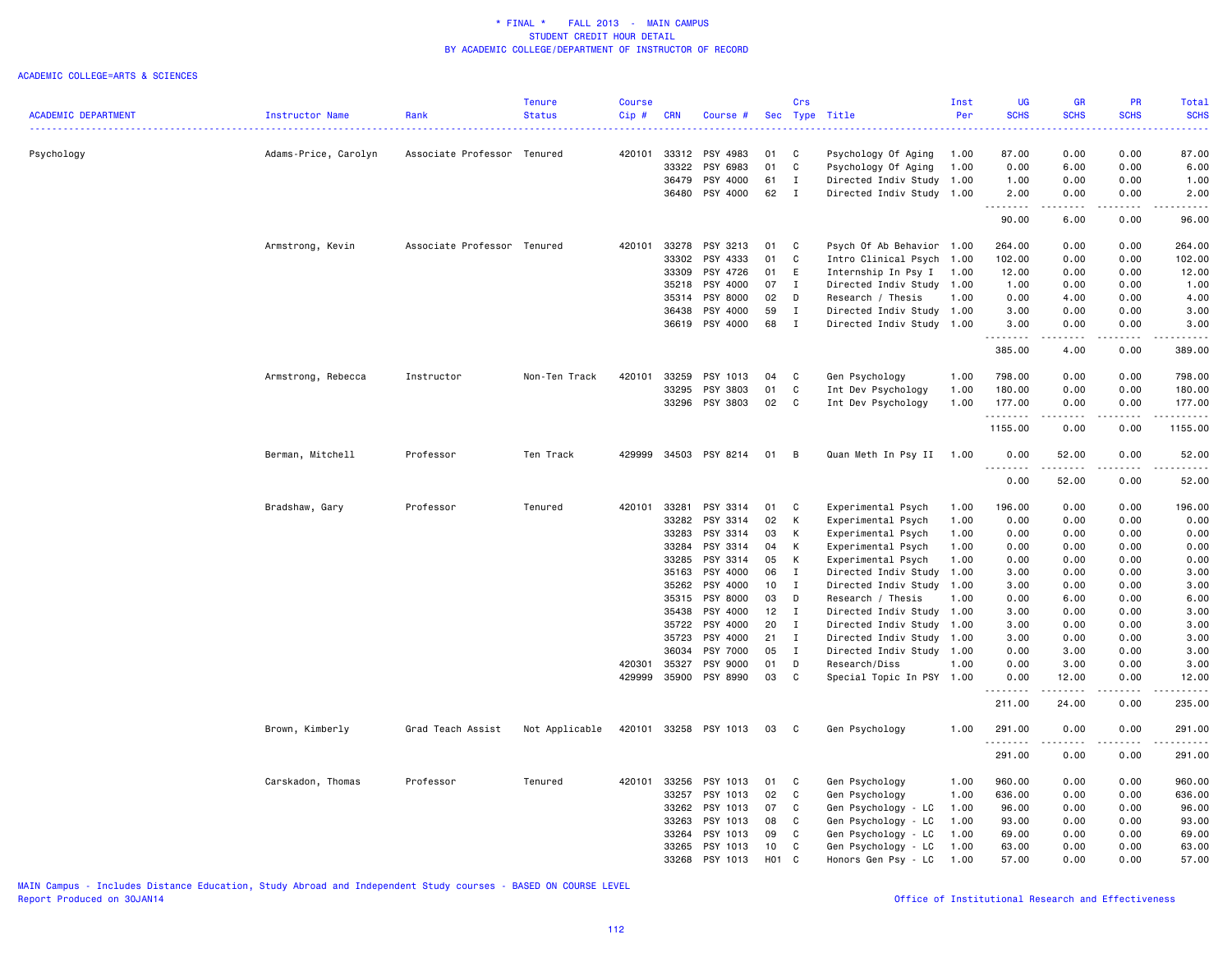|                            |                    |                                   | <b>Tenure</b>  | Course       |                |                      |              | Crs                            |                                              | Inst | UG                  | <b>GR</b>                           | <b>PR</b>    | Total         |
|----------------------------|--------------------|-----------------------------------|----------------|--------------|----------------|----------------------|--------------|--------------------------------|----------------------------------------------|------|---------------------|-------------------------------------|--------------|---------------|
| <b>ACADEMIC DEPARTMENT</b> | Instructor Name    | Rank                              | <b>Status</b>  | Cip#         | <b>CRN</b>     | Course #             |              |                                | Sec Type Title                               | Per  | <b>SCHS</b>         | <b>SCHS</b>                         | <b>SCHS</b>  | <b>SCHS</b>   |
|                            |                    |                                   |                |              |                |                      |              |                                |                                              |      | .                   |                                     |              |               |
|                            |                    |                                   |                |              |                |                      |              |                                |                                              |      | 1974.00             | 0.00                                | 0.00         | 1974.00       |
| Psychology                 | Doane, Stephanie   | Professor                         | Tenured        | 420301 33294 |                | PSY 3713             | 02           | $\mathbf{C}$                   | Cognitive Psychology 1.00                    |      | 99.00               | 0.00                                | 0.00         | 99.00         |
|                            |                    |                                   |                |              | 35328          | PSY 9000             | 02           | D                              | Research/Diss                                | 1.00 | 0.00                | 8.00                                | 0.00         | 8.00          |
|                            |                    |                                   |                |              | 35678          | PSY 8713             | 01           | C                              | Issues Cognitive Psy                         | 1.00 | 0.00                | 15.00                               | 0.00         | 15.00         |
|                            |                    |                                   |                |              |                |                      |              |                                |                                              |      | 99.00               | 23.00                               | 0.00         | 122.00        |
|                            | Drumheller, Philip | Instructor                        | Non-Ten Track  | 420101       | 33270          | PSY 3073             | 01           | C                              | Psy Interper Relat                           | 1.00 | 99.00               | 0.00                                | 0.00         | 99.00         |
|                            |                    |                                   |                |              | 33271          | PSY 3073             | 02           | C                              | Psy Interper Relat                           | 1.00 | 102.00              | 0.00                                | 0.00         | 102.00        |
|                            |                    |                                   |                | 429999       | 33300          | PSY 4223             | 01           | C                              | Drug Use And Abuse                           | 1.00 | 93.00               | 0.00                                | 0.00         | 93.00         |
|                            |                    |                                   |                |              | 33301          | PSY 4223             | 02           | C                              | Drug Use And Abuse                           | 1.00 | 90.00               | 0.00                                | 0.00         | 90.00         |
|                            |                    |                                   |                |              |                | 33314 PSY 6223       | 02           | C                              | Drug Use And Abuse                           | 1.00 | 0.00<br>.           | 6.00<br>.                           | 0.00<br>.    | 6.00<br>----- |
|                            |                    |                                   |                |              |                |                      |              |                                |                                              |      | 384.00              | 6.00                                | 0.00         | 390.00        |
|                            | Eakin, Deborah     | Associate Professor Tenured       |                | 420101       | 35069          | PSY 4000             | 01           | $\blacksquare$                 | Directed Indiv Study 1.00                    |      | 3.00                | 0.00                                | 0.00         | 3.00          |
|                            |                    |                                   |                |              | 35070          | PSY 4000             | 02           | $\mathbf{I}$                   | Directed Indiv Study                         | 1.00 | 3.00                | 0.00                                | 0.00         | 3.00          |
|                            |                    |                                   |                |              | 35087          | PSY 4000             | 04           | $\mathbf{I}$                   | Directed Indiv Study 1.00                    |      | 3.00                | 0.00                                | 0.00         | 3.00          |
|                            |                    |                                   |                |              | 35156          | PSY 4000             | 05           | $\mathbf{I}$                   | Directed Indiv Study                         | 1.00 | 3.00                | 0.00                                | 0.00         | 3.00          |
|                            |                    |                                   |                |              | 35256          | PSY 4000             | 09           | $\mathbf{I}$                   | Directed Indiv Study                         | 1.00 | 3.00                | 0.00                                | 0.00         | 3.00          |
|                            |                    |                                   |                |              | 35289          | PSY 7000             | 02           | $\mathbf{I}$                   | Directed Indiv Study                         | 1.00 | 0.00                | 3.00                                | 0.00         | 3.00          |
|                            |                    |                                   |                |              | 35317          | PSY 8000             | 05           | D                              | Research / Thesis                            | 1.00 | 0.00                | 6.00                                | 0.00         | 6.00          |
|                            |                    |                                   |                |              | 35421          | PSY 4000             | $11 \quad I$ |                                | Directed Indiv Study 1.00                    |      | 3.00                | 0.00                                | 0.00         | 3.00          |
|                            |                    |                                   |                |              | 35442<br>35627 | PSY 4000<br>PSY 7000 | 13<br>03     | $\blacksquare$<br>$\mathbf{I}$ | Directed Indiv Study                         | 1.00 | 3.00<br>0.00        | 0.00                                | 0.00<br>0.00 | 3.00<br>6.00  |
|                            |                    |                                   |                |              | 35902          | PSY 7000             | 04           | $\mathbf{I}$                   | Directed Indiv Study 1.00                    | 1.00 | 0.00                | 6.00<br>3.00                        | 0.00         |               |
|                            |                    |                                   |                |              | 36444          | PSY 7000             | 10           | $\mathbf{I}$                   | Directed Indiv Study<br>Directed Indiv Study | 1.00 | 0.00                | 3.00                                | 0.00         | 3.00<br>3.00  |
|                            |                    |                                   |                |              |                |                      |              |                                |                                              |      | <u>.</u>            | -----                               | .            | المتمام المنا |
|                            |                    |                                   |                |              |                |                      |              |                                |                                              |      | 21.00               | 21.00                               | 0.00         | 42.00         |
|                            | Garrison, Teena    | Research Assist Pro Non-Ten Track |                | 420101       | 33307          | PSY 4523             | 01           | C                              | Industrial Psy                               | 1.00 | 36.00               | 0.00                                | 0.00         | 36.00         |
|                            |                    |                                   |                |              | 33318          | PSY 6523             | 01           | C                              | Industrial Psy                               | 1.00 | 0.00                | 24.00                               | 0.00         | 24.00         |
|                            |                    |                                   |                |              | 34867          | PSY 1001             | F01 C        |                                | First Year Seminar                           | 1.00 | 15.00               | 0.00                                | 0.00         | 15.00         |
|                            |                    |                                   |                | 420301       | 34057          | PSY 3713             | 501 C        |                                | Cognitive Psychology                         | 1.00 | 84.00<br>. <b>.</b> | 0.00<br>$- - - - -$                 | 0.00<br>.    | 84.00<br>.    |
|                            |                    |                                   |                |              |                |                      |              |                                |                                              |      | 135.00              | 24.00                               | 0.00         | 159.00        |
|                            | Gresham, Courtney  | Non-Faculty                       | Not Applicable | 420101       | 34054          | PSY 3213             | 501 C        |                                | Psych Of Ab Behavior 1.00                    |      | 87.00               | 0.00                                | 0.00         | 87.00         |
|                            |                    |                                   |                | 421601       |                | 34617 PSY 4353       | 501 C        |                                | Psychology and the L 1.00                    |      | 33.00               | 0.00                                | 0.00         | 33.00         |
|                            |                    |                                   |                |              |                |                      |              |                                |                                              |      | .<br>120.00         | .<br>0.00                           | .<br>0.00    | .<br>120.00   |
|                            | Hatcher, Sheridan  | Lecturer                          | Non-Ten Track  | 420101       | 33277          | PSY 3203             | 01           | C                              | Psy Of Gender Differ 1.00                    |      | 99.00               | 0.00                                | 0.00         | 99.00         |
|                            |                    |                                   |                |              | 33298          | PSY 4203             | 01           | C                              | Theories Of Pers                             | 1.00 | 87.00               | 0.00                                | 0.00         | 87.00         |
|                            |                    |                                   |                |              | 34505          | PSY 4403             | 03           | C.                             | Biological Psycholog                         | 1.00 | 90.00               | 0.00                                | 0.00         | 90.00         |
|                            |                    |                                   |                |              |                | 34618 PSY 3363       | 501 C        |                                | Behav Modification                           | 1.00 | 69.00<br>.          | 0.00<br>$\sim$ $\sim$ $\sim$ $\sim$ | 0.00<br>.    | 69.00<br>.    |
|                            |                    |                                   |                |              |                |                      |              |                                |                                              |      | 345.00              | 0.00                                | 0.00         | 345.00        |
|                            | Hood, Kristina     | Assistant Professor Ten Track     |                | 059999       | 34747          | AAS 4990             | 01           | C                              | Special Topic in Af. 1.00                    |      | 30.00               | 0.00                                | 0.00         | 30.00         |
|                            |                    |                                   |                | 420101       | 33291          | PSY 3623             | 01           | C                              | Social Psychology                            | 1.00 | 198.00              | 0.00                                | 0.00         | 198.00        |
|                            |                    |                                   |                | 421601       | 34501          | PSY 4624             | 01           | L.                             | Adv Soc Psych Lab                            | 1.00 | 76.00               | 0.00                                | 0.00         | 76.00         |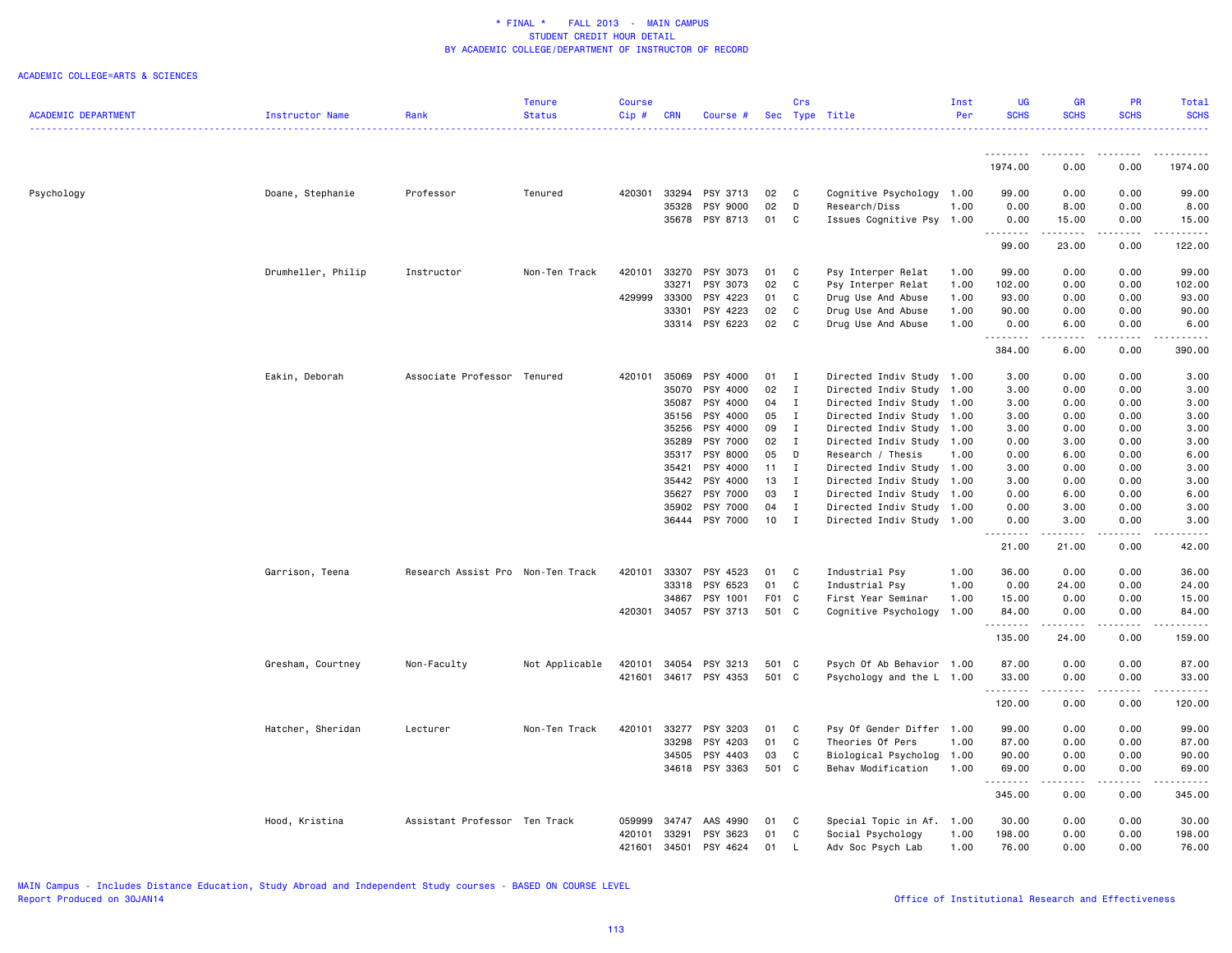### ACADEMIC COLLEGE=ARTS & SCIENCES

|                            |                    |                               | Tenure         | <b>Course</b>    |                |                       |          | Crs                          |                                            | Inst         | UG          | GR                 | <b>PR</b>    | Total                  |
|----------------------------|--------------------|-------------------------------|----------------|------------------|----------------|-----------------------|----------|------------------------------|--------------------------------------------|--------------|-------------|--------------------|--------------|------------------------|
| <b>ACADEMIC DEPARTMENT</b> | Instructor Name    | Rank                          | <b>Status</b>  | Cip#             | <b>CRN</b>     | Course #              |          |                              | Sec Type Title                             | Per          | <b>SCHS</b> | <b>SCHS</b>        | <b>SCHS</b>  | <b>SCHS</b>            |
|                            |                    |                               |                |                  |                |                       |          |                              |                                            |              |             |                    |              | .                      |
|                            |                    |                               |                |                  |                |                       |          |                              |                                            |              |             |                    | .            | . <u>.</u> .           |
|                            |                    |                               |                |                  |                |                       |          |                              |                                            |              | .<br>304.00 | . <u>.</u><br>0.00 | 0.00         | 304.00                 |
|                            |                    |                               |                |                  |                |                       |          |                              |                                            |              |             |                    |              |                        |
| Psychology                 | Hubbard, Marlena   | Lecturer                      | Non-Ten Track  | 420101           | 33310          | PSY 4733              | 01       | C                            | Memory                                     | 1.00         | 42.00       | 0.00               | 0.00         | 42.00                  |
|                            |                    |                               |                |                  | 34720          | PSY 3343              | 02       | C                            | Psych Of Learning                          | 1.00         | 87.00       | 0.00               | 0.00         | 87.00                  |
|                            |                    |                               |                | 429999           | 34504          | PSY 4223              | 03       | C                            | Drug Use And Abuse                         | 1.00         | 114.00      | 0.00               | 0.00         | 114.00                 |
|                            |                    |                               |                |                  |                |                       |          |                              |                                            |              | .           |                    |              |                        |
|                            |                    |                               |                |                  |                |                       |          |                              |                                            |              | 243.00      | 0.00               | 0.00         | 243.00                 |
|                            |                    |                               |                |                  |                |                       |          |                              |                                            |              |             |                    |              |                        |
|                            | Jones, Alexis      | Grad Teach Assist             | Not Applicable |                  |                | 420101 33266 PSY 1013 | 11       | C                            | Gen Psychology                             | 1.00         | 294.00      | 0.00               | 0.00         | 294.00                 |
|                            |                    |                               |                |                  |                |                       |          |                              |                                            |              | .<br>294.00 | 0.00               | 0.00         | 294.00                 |
|                            |                    |                               |                |                  |                |                       |          |                              |                                            |              |             |                    |              |                        |
|                            | Keeley, Jared      | Assistant Professor Ten Track |                | 410101           | 33272          | PSY 3104              | 01       | C                            | Introductory Psychol 1.00                  |              | 288.00      | 0.00               | 0.00         | 288.00                 |
|                            |                    |                               |                |                  | 33273          | PSY 3104              | 02       | K                            | Introductory Psychol                       | 1.00         | 0.00        | 0.00               | 0.00         | 0.00                   |
|                            |                    |                               |                |                  | 33274          | PSY 3104              | 03       | K                            | Introductory Psychol                       | 1.00         | 0.00        | 0.00               | 0.00         | 0.00                   |
|                            |                    |                               |                |                  | 33275          | PSY 3104              | 04       | К                            | Introductory Psychol                       | 1.00         | 0.00        | 0.00               | 0.00         | 0.00                   |
|                            |                    |                               |                |                  | 33276          | PSY 3104              | 05       | K                            | Introductory Psychol 1.00                  |              | 0.00        | 0.00               | 0.00         | 0.00                   |
|                            |                    |                               |                | 420101 35219     |                | PSY 4000              | 08       | $\mathbf I$                  | Directed Indiv Study                       | 1.00         | 3.00        | 0.00               | 0.00         | 3.00                   |
|                            |                    |                               |                |                  | 35320          | PSY 8000              | 08       | D                            | Research / Thesis                          | 1.00         | 0.00        | 3.00               | 0.00         | 3.00                   |
|                            |                    |                               |                |                  | 35736          | PSY 4000              | 23       | $\mathbf{I}$                 | Directed Indiv Study 1.00                  |              | 3.00        | 0.00               | 0.00         | 3.00                   |
|                            |                    |                               |                |                  | 35738          | PSY 4000              | 25       | $\mathbf{I}$                 | Directed Indiv Study 1.00                  |              | 3.00        | 0.00               | 0.00         | 3.00                   |
|                            |                    |                               |                |                  | 35740          | PSY 4000              | 27       | $\mathbf{I}$                 | Directed Indiv Study 1.00                  |              | 3.00        | 0.00               | 0.00         | 3.00                   |
|                            |                    |                               |                |                  | 35741          | PSY 4000              | 28       | $\mathbf{I}$                 | Directed Indiv Study                       | 1.00         | 3.00        | 0.00               | 0.00         | 3.00                   |
|                            |                    |                               |                |                  | 35804          | PSY 4000              | 34       | $\mathbf{I}$                 | Directed Indiv Study 1.00                  |              | 3.00        | 0.00               | 0.00         | 3.00                   |
|                            |                    |                               |                |                  | 35805          | PSY 4000              | 35       | Ι                            | Directed Indiv Study                       | 1.00         | 3.00        | 0.00               | 0.00         | 3.00                   |
|                            |                    |                               |                |                  | 36326          | PSY 4000              | 42       | $\mathbf{I}$                 | Directed Indiv Study 1.00                  |              | 3.00        | 0.00               | 0.00         | 3.00                   |
|                            |                    |                               |                |                  |                |                       |          |                              |                                            |              | .           | .                  | .            | $\omega$ is a $\omega$ |
|                            |                    |                               |                |                  |                |                       |          |                              |                                            |              | 312.00      | 3.00               | 0.00         | 315.00                 |
|                            |                    |                               |                |                  |                |                       |          |                              |                                            |              |             |                    |              |                        |
|                            | Klein, Stephen     | Professor                     | Tenured        | 240101           | 36656<br>36657 | HON 4000              | 07<br>08 | $\mathbf{I}$<br>$\mathbf{I}$ | Directed Individual<br>Directed Individual | 1.00<br>1.00 | 3.00        | 0.00               | 0.00         | 3.00                   |
|                            |                    |                               |                |                  |                | HON 4000              |          |                              |                                            |              | 3.00        | 0.00               | 0.00         | 3.00                   |
|                            |                    |                               |                | 302501<br>420101 | 34502          | PSY 4813<br>PSY 3343  | 01       | C<br>C                       | Positive Psychology                        | 1.00         | 48.00       | 0.00               | 0.00<br>0.00 | 48.00                  |
|                            |                    |                               |                |                  | 33286          | PSY 4403              | 01<br>01 | C                            | Psych Of Learning                          | 1.00<br>1.00 | 81.00       | 0.00               |              | 81.00                  |
|                            |                    |                               |                |                  | 33304          |                       |          |                              | Biological Psycholog                       |              | 63.00<br>.  | 0.00<br>.          | 0.00<br>.    | 63.00<br>.             |
|                            |                    |                               |                |                  |                |                       |          |                              |                                            |              | 198.00      | 0.00               | 0.00         | 198.00                 |
|                            |                    |                               |                |                  |                |                       |          |                              |                                            |              |             |                    |              |                        |
|                            | McKinney, Clifford | Assistant Professor Ten Track |                | 420101           | 33303          | PSY 4343              | 01       | C                            | Clinical Child Psych                       | 1.00         | 132.00      | 0.00               | 0.00         | 132.00                 |
|                            |                    |                               |                |                  | 33326          | PSY 8354              | 01       | C                            | Intelligence Testing 1.00                  |              | 0.00        | 28.00              | 0.00         | 28.00                  |
|                            |                    |                               |                |                  | 35321          | PSY 8000              | 09       | D                            | Research / Thesis                          | 1.00         | 0.00        | 10.00              | 0.00         | 10.00                  |
|                            |                    |                               |                |                  |                |                       |          |                              |                                            |              | .           | .                  | .            | .                      |
|                            |                    |                               |                |                  |                |                       |          |                              |                                            |              | 132.00      | 38.00              | 0.00         | 170.00                 |
|                            | McMillen, David    | Research Professor            |                | 420101           | 36337          | PSY 4000              | 43       | $\mathbf{I}$                 | Directed Indiv Study 1.00                  |              | 2.00        | 0.00               | 0.00         | 2.00                   |
|                            |                    |                               | Not Applicable |                  | 36338          | PSY 4000              | 44       | $\mathbf{I}$                 | Directed Indiv Study                       | 1.00         | 2.00        | 0.00               | 0.00         | 2.00                   |
|                            |                    |                               |                |                  | 36339          | PSY 4000              | 45       | $\mathbf{I}$                 | Directed Indiv Study 1.00                  |              | 2.00        | 0.00               | 0.00         | 2.00                   |
|                            |                    |                               |                |                  | 36340          | PSY 4000              | 46       | I                            | Directed Indiv Study                       | 1.00         | 2.00        | 0.00               | 0.00         | 2.00                   |
|                            |                    |                               |                |                  | 36341          | PSY 4000              | 47       | $\mathbf{I}$                 | Directed Indiv Study 1.00                  |              | 2.00        | 0.00               | 0.00         | 2.00                   |
|                            |                    |                               |                |                  | 36342          | PSY 4000              | 48       | $\mathbf{I}$                 | Directed Indiv Study                       | 1.00         | 2.00        | 0.00               | 0.00         | 2.00                   |
|                            |                    |                               |                |                  | 36343          | PSY 4000              | 49       | $\mathbf{I}$                 | Directed Indiv Study 1.00                  |              | 2.00        | 0.00               | 0.00         | 2.00                   |
|                            |                    |                               |                |                  | 36344          | PSY 4000              | 50       | $\mathbf{I}$                 | Directed Indiv Study 1.00                  |              | 2.00        | 0.00               | 0.00         | 2.00                   |
|                            |                    |                               |                |                  | 36345          | PSY 4000              | 51       | $\mathbf{I}$                 | Directed Indiv Study 1.00                  |              | 2.00        | 0.00               | 0.00         | 2.00                   |
|                            |                    |                               |                |                  | 36346          | PSY 4000              | 52       | $\mathbf{I}$                 | Directed Indiv Study 1.00                  |              | 2.00        | 0.00               | 0.00         | 2.00                   |
|                            |                    |                               |                |                  | 36347          | PSY 4000              | 53       | $\mathbf I$                  | Directed Indiv Study 1.00                  |              | 2.00        | 0.00               | 0.00         | 2.00                   |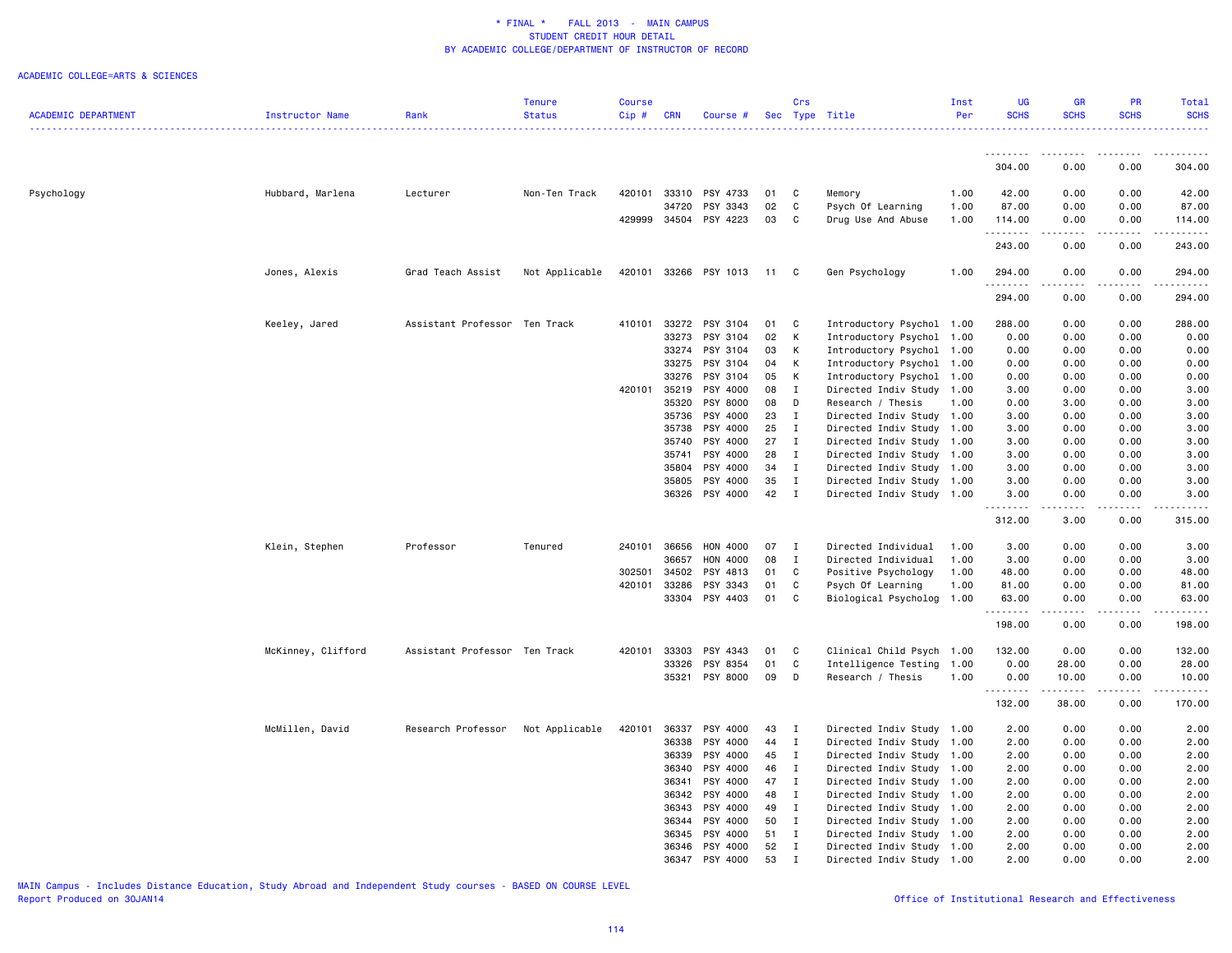|                            |                        |                               | <b>Tenure</b>  | <b>Course</b> |                |          |          | Crs                          |                                                        | Inst | UG           | <b>GR</b>        | <b>PR</b>         | Total            |
|----------------------------|------------------------|-------------------------------|----------------|---------------|----------------|----------|----------|------------------------------|--------------------------------------------------------|------|--------------|------------------|-------------------|------------------|
| <b>ACADEMIC DEPARTMENT</b> | <b>Instructor Name</b> | Rank                          | <b>Status</b>  | Cip#          | <b>CRN</b>     | Course # |          |                              | Sec Type Title                                         | Per  | <b>SCHS</b>  | <b>SCHS</b>      | <b>SCHS</b>       | <b>SCHS</b>      |
|                            |                        | Research Professor            |                | 420101        |                | PSY 4000 |          |                              |                                                        |      | 1.00         | 0.00             | 0.00              | 1.00             |
| Psychology                 | McMillen, David        |                               | Not Applicable |               | 36348<br>36349 | PSY 4000 | 54<br>55 | $\mathbf{I}$<br>$\mathbf{I}$ | Directed Indiv Study 1.00<br>Directed Indiv Study 1.00 |      | 1.00         | 0.00             | 0.00              | 1.00             |
|                            |                        |                               |                |               | 36393          | PSY 4000 | 57       | $\mathbf{I}$                 | Directed Indiv Study 1.00                              |      | 2.00         | 0.00             | 0.00              | 2.00             |
|                            |                        |                               |                |               | 36394          | PSY 4000 | 58       | $\mathbf{I}$                 | Directed Indiv Study 1.00                              |      | 2.00         | 0.00             | 0.00              | 2.00             |
|                            |                        |                               |                |               |                |          |          |                              |                                                        |      | .            | 2.2.2.2.2        | .                 | $    -$          |
|                            |                        |                               |                |               |                |          |          |                              |                                                        |      | 28.00        | 0.00             | 0.00              | 28.00            |
|                            | McMillen, Robert       | Associate Professor Tenured   |                | 420101        | 33290          | PSY 3503 | 01       | C                            | Health Psychology                                      | 1.00 | 198.00<br>.  | 0.00             | 0.00              | 198.00           |
|                            |                        |                               |                |               |                |          |          |                              |                                                        |      | 198.00       | 0.00             | 0.00              | 198.00           |
|                            | Moss, Robert           | Assistant Professor Ten Track |                | 240101        | 36295          | HON 4003 | H03 I    |                              | Oxbridge Tutorial                                      | 1.00 | 3.00         | 0.00             | 0.00              | 3.00             |
|                            |                        |                               |                | 420101        | 35323          | PSY 8000 | 11       | D                            | Research / Thesis                                      | 1.00 | 0.00         | 4.00             | 0.00              | 4.00             |
|                            |                        |                               |                |               | 35754          | PSY 4000 | 29       | $\mathbf{I}$                 | Directed Indiv Study 1.00                              |      | 3.00         | 0.00             | 0.00              | 3.00             |
|                            |                        |                               |                |               | 35824          | PSY 4000 | 38       | I                            | Directed Indiv Study                                   | 1.00 | 3.00         | 0.00             | 0.00              | 3.00             |
|                            |                        |                               |                | 420301        | 33293          | PSY 3713 | 01       | C                            | Cognitive Psychology                                   | 1.00 | 99.00        | 0.00             | 0.00              | 99.00            |
|                            |                        |                               |                |               | 35844          | PSY 9000 | 12       | D                            | Research/Diss                                          | 1.00 | 0.00         | 16.00            | 0.00              | 16.00            |
|                            |                        |                               |                | 429999        | 35516          | PSY 8990 | 01       | C                            | Special Topic In PSY                                   | 1.00 | 0.00<br>.    | 21.00            | 0.00<br>$- - - -$ | 21.00<br>$    -$ |
|                            |                        |                               |                |               |                |          |          |                              |                                                        |      | 108.00       | 41.00            | 0.00              | 149.00           |
|                            | Nadorff, Danielle      | Instructor                    | Non-Ten Track  | 420101        | 33260          | PSY 1013 | 05       | C                            | Gen Psychology                                         | 1.00 | 576.00       | 0.00             | 0.00              | 576.00           |
|                            |                        |                               |                |               | 33261          | PSY 1013 | 06       | C                            | Gen Psychology                                         | 1.00 | 501.00       | 0.00             | 0.00              | 501.00           |
|                            |                        |                               |                |               | 34458          | PSY 1021 | 01       | C                            | Career in Psychology                                   | 1.00 | 60.00        | 0.00             | 0.00              | 60.00            |
|                            |                        |                               |                |               |                |          |          |                              |                                                        |      | .<br>1137.00 | .<br>0.00        | .<br>0.00         | .<br>1137.00     |
|                            | Nadorff, Michael       | Assistant Professor Ten Track |                | 420101        | 33305          | PSY 4403 | 02       | C                            | Biological Psycholog 1.00                              |      | 66.00        | 0.00             | 0.00              | 66.00            |
|                            |                        |                               |                |               | 33316          | PSY 6403 | 02       | $\mathbf{C}$                 | Biological Psycholog 1.00                              |      | 0.00         | 12.00            | 0.00              | 12.00            |
|                            |                        |                               |                |               | 33328          | PSY 8383 | 01       | C                            | Behavior Therapy                                       | 1.00 | 0.00         | 24.00            | 0.00              | 24.00            |
|                            |                        |                               |                |               | 35530          | PSY 4000 | 14       | $\mathbf{I}$                 | Directed Indiv Study 1.00                              |      | 3.00         | 0.00             | 0.00              | 3.00             |
|                            |                        |                               |                |               | 35759          | PSY 4000 | 31       | $\mathbf{I}$                 | Directed Indiv Study 1.00                              |      | 1.00         | 0.00             | 0.00              | 1.00             |
|                            |                        |                               |                |               | 36516          | PSY 4000 | 63       | $\mathbf I$                  | Directed Indiv Study 1.00                              |      | 1.00         | 0.00             | 0.00              | 1.00             |
|                            |                        |                               |                |               | 36597          | PSY 4000 | 66       | $\mathbf{I}$                 | Directed Indiv Study 1.00                              |      | 1.00         | 0.00             | 0.00              | 1.00             |
|                            |                        |                               |                |               |                |          |          |                              |                                                        |      | .<br>72.00   | .<br>36.00       | .<br>0.00         | .<br>108.00      |
|                            | Sinclair, Hillary      | Associate Professor Tenured   |                | 420101        | 34459          | PSY 3623 | 03       | C                            | Social Psychology                                      | 1.00 | 144.00       | 0.00             | 0.00              | 144.00           |
|                            |                        |                               |                |               | 35325          | PSY 8000 | 13       | D                            | Research / Thesis                                      | 1.00 | 0.00         | 1.00             | 0.00              | 1.00             |
|                            |                        |                               |                |               | 36035          | PSY 7000 | 06       | I                            | Directed Indiv Study                                   | 1.00 | 0.00         | 3.00             | 0.00              | 3.00             |
|                            |                        |                               |                |               | 36238          | PSY 7000 | 07       | $\mathbf{I}$                 | Directed Indiv Study                                   | 1.00 | 0.00         | 3.00             | 0.00              | 3.00             |
|                            |                        |                               |                |               | 36278          | PSY 7000 | 09       | $\mathbf{I}$                 | Directed Indiv Study                                   | 1.00 | 0.00         | 3.00             | 0.00              | 3.00             |
|                            |                        |                               |                |               | 36515          | PSY 7000 | 12       | $\mathbf{I}$                 | Directed Indiv Study 1.00                              |      | 0.00         | 1.00             | 0.00              | 1.00             |
|                            |                        |                               |                | 429999        | 35863          | PSY 8990 | 02       | $\mathbb C$                  | Special Topic In PSY 1.00                              |      | 0.00         | 15.00            | 0.00              | 15.00            |
|                            |                        |                               |                |               |                |          |          |                              |                                                        |      | .<br>144.00  | .<br>26.00       | .<br>0.00         | .<br>170.00      |
|                            | Valentine, Michael     | Instructor                    | Non-Ten Track  | 420101        | 33287          | PSY 3353 | 01       | C                            | Motivation                                             | 1.00 | 135.00       | 0.00             | 0.00              | 135.00           |
|                            |                        |                               |                |               | 33288          | PSY 3413 | 01       | C                            | Human Sexual Behavio                                   | 1.00 | 204.00       | 0.00             | 0.00              | 204.00           |
|                            |                        |                               |                |               | 33289          | PSY 3413 | 02       | C                            | Human Sexual Behavio                                   | 1.00 | 207.00       | 0.00             | 0.00              | 207.00           |
|                            |                        |                               |                |               | 33292          | PSY 3623 | 02       | C                            | Social Psychology                                      | 1.00 | 237.00       | 0.00             | 0.00              | 237.00           |
|                            |                        |                               |                |               | 34056          | PSY 3353 | 501 C    |                              | Motivation                                             | 1.00 | 78,00        | 0.00             | 0.00              | 78,00            |
|                            |                        |                               |                |               |                |          |          |                              |                                                        |      | 861.00       | <u>.</u><br>0.00 | .<br>0.00         | .<br>861.00      |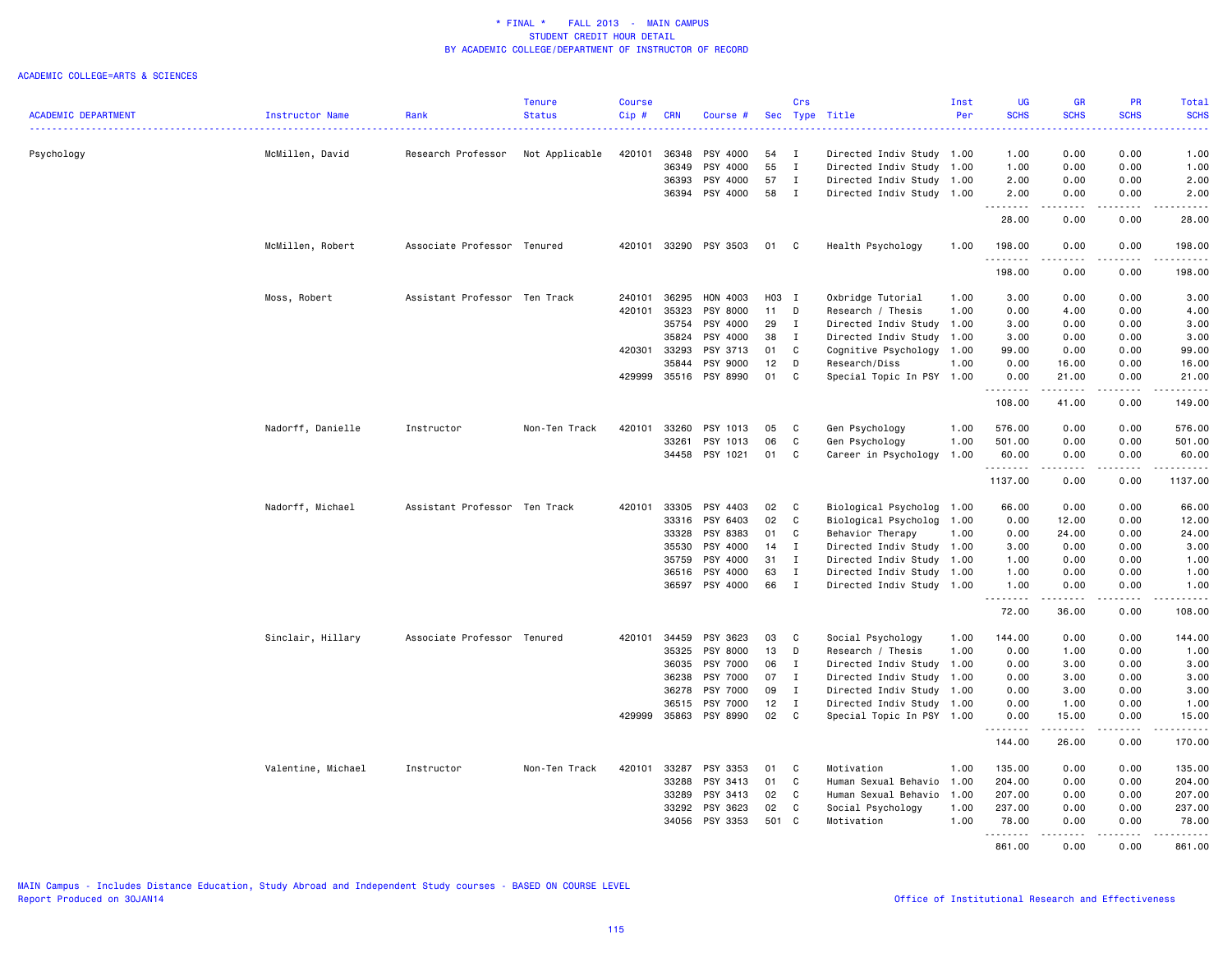|                            |                   |                               | <b>Tenure</b> | <b>Course</b> |            |                |              | Crs            |                                               | Inst | UG                          | <b>GR</b>                                                                                                                                                           | <b>PR</b>        | Total                   |
|----------------------------|-------------------|-------------------------------|---------------|---------------|------------|----------------|--------------|----------------|-----------------------------------------------|------|-----------------------------|---------------------------------------------------------------------------------------------------------------------------------------------------------------------|------------------|-------------------------|
| <b>ACADEMIC DEPARTMENT</b> | Instructor Name   | Rank                          | <b>Status</b> | Cip #         | <b>CRN</b> | Course #       | <b>Sec</b>   |                | Type Title<br>_______________________________ | Per  | <b>SCHS</b><br>. <u>.</u> . | <b>SCHS</b><br>$\frac{1}{2} \left( \frac{1}{2} \right) \left( \frac{1}{2} \right) \left( \frac{1}{2} \right) \left( \frac{1}{2} \right) \left( \frac{1}{2} \right)$ | <b>SCHS</b>      | <b>SCHS</b><br><u>.</u> |
| Psychology                 | Williams, Carrick | Associate Professor Tenured   |               | 420101        | 33306      | PSY 4423       | 01 C         |                | Sensation/Perception 1.00                     |      | 36.00                       | 0.00                                                                                                                                                                | 0.00             | 36.00                   |
|                            |                   |                               |               |               | 33317      | PSY 6423       | 01 C         |                | Sensation/Perception 1.00                     |      | 0.00                        | 9.00                                                                                                                                                                | 0.00             | 9.00                    |
|                            |                   |                               |               |               | 35821      | PSY 4000       | 36 I         |                | Directed Indiv Study 1.00                     |      | 3.00                        | 0.00                                                                                                                                                                | 0.00             | 3.00                    |
|                            |                   |                               |               |               | 35823      | PSY 4000       | 37           | $\mathbf{I}$   | Directed Indiv Study 1.00                     |      | 2.00                        | 0.00                                                                                                                                                                | 0.00             | 2.00                    |
|                            |                   |                               |               |               | 35841      | PSY 4000       | 39 I         |                | Directed Indiv Study 1.00                     |      | 3.00                        | 0.00                                                                                                                                                                | 0.00             | 3.00                    |
|                            |                   |                               |               |               | 36217      | PSY 4000       | 40 I         |                | Directed Indiv Study 1.00                     |      | 3.00                        | 0.00                                                                                                                                                                | 0.00             | 3.00                    |
|                            |                   |                               |               |               | 36263      | PSY 7000       | 08 I         |                | Directed Indiv Study 1.00                     |      | 0.00                        | 2.00                                                                                                                                                                | 0.00             | 2.00                    |
|                            |                   |                               |               |               | 36350      | PSY 4000       | 56 I         |                | Directed Indiv Study 1.00                     |      | 3.00                        | 0.00                                                                                                                                                                | 0.00             | 3.00                    |
|                            |                   |                               |               |               |            | 36445 PSY 7000 | $11 \quad I$ |                | Directed Indiv Study 1.00                     |      | 0.00                        | 3.00                                                                                                                                                                | 0.00             | 3.00                    |
|                            |                   |                               |               |               | 36446      | PSY 4000       | 60 I         |                | Directed Indiv Study 1.00                     |      | 3.00                        | 0.00                                                                                                                                                                | 0.00             | 3.00                    |
|                            |                   |                               |               | 420301        | 33332      | PSY 8731       | 01 C         |                | Appl Cognitive Rsh S                          | 1.00 | 0.00                        | 3.00                                                                                                                                                                | 0.00             | 3.00                    |
|                            |                   |                               |               |               |            | 35336 PSY 9000 | $10$ D       |                | Research/Diss                                 | 1.00 | 0.00<br>- - - - - - - -     | 1.00<br>. <b>.</b>                                                                                                                                                  | 0.00             | 1.00                    |
|                            |                   |                               |               |               |            |                |              |                |                                               |      | 53.00                       | 18.00                                                                                                                                                               | 0.00             | 71.00                   |
|                            | Winer, Eric       | Assistant Professor Ten Track |               | 420101        | 33324      | PSY 8323       | 01           | C              | Psychopathology                               | 1.00 | 0.00                        | 24.00                                                                                                                                                               | 0.00             | 24.00                   |
|                            |                   |                               |               |               | 33325      | PSY 8333       | 01 C         |                | Sys Of Psychotherapy                          | 1.00 | 0.00                        | 18.00                                                                                                                                                               | 0.00             | 18.00                   |
|                            |                   |                               |               |               | 35071      | PSY 4000       | 03           | $\blacksquare$ | Directed Indiv Study 1.00                     |      | 3.00                        | 0.00                                                                                                                                                                | 0.00             | 3.00                    |
|                            |                   |                               |               |               | 35679      | PSY 4000       | 18           | $\blacksquare$ | Directed Indiv Study 1.00                     |      | 3.00                        | 0.00                                                                                                                                                                | 0.00             | 3.00                    |
|                            |                   |                               |               |               | 35721      | PSY 4000       | $19$ I       |                | Directed Indiv Study 1.00                     |      | 3.00                        | 0.00                                                                                                                                                                | 0.00             | 3.00                    |
|                            |                   |                               |               |               | 35760      | PSY 4000       | 32 I         |                | Directed Indiv Study 1.00                     |      | 1.00                        | 0.00                                                                                                                                                                | 0.00             | 1.00                    |
|                            |                   |                               |               |               |            | 35765 PSY 4000 | 33 I         |                | Directed Indiv Study 1.00                     |      | 3.00                        | 0.00                                                                                                                                                                | 0.00             | 3.00                    |
|                            |                   |                               |               |               |            | 36549 PSY 4000 | 65 I         |                | Directed Indiv Study 1.00                     |      | 3.00                        | 0.00                                                                                                                                                                | 0.00             | 3.00                    |
|                            |                   |                               |               |               |            | 36612 PSY 4000 | 67 I         |                | Directed Indiv Study                          | 1.00 | 3.00                        | 0.00                                                                                                                                                                | 0.00             | 3.00                    |
|                            |                   |                               |               | 420301        | 35337      | PSY 9000       | $11$ D       |                | Research/Diss                                 | 1.00 | 0.00                        | 3.00                                                                                                                                                                | 0.00             | 3.00                    |
|                            |                   |                               |               |               |            |                |              |                |                                               |      | 19.00                       | 45.00                                                                                                                                                               | 0.00             | 64.00                   |
| Psychology                 |                   |                               |               |               |            |                |              |                |                                               |      | ========<br>9313.00         | ========<br>367.00                                                                                                                                                  | ========<br>0.00 | ==========<br>9680.00   |
|                            |                   |                               |               |               |            |                |              |                |                                               |      | ========                    | ========                                                                                                                                                            | ========         |                         |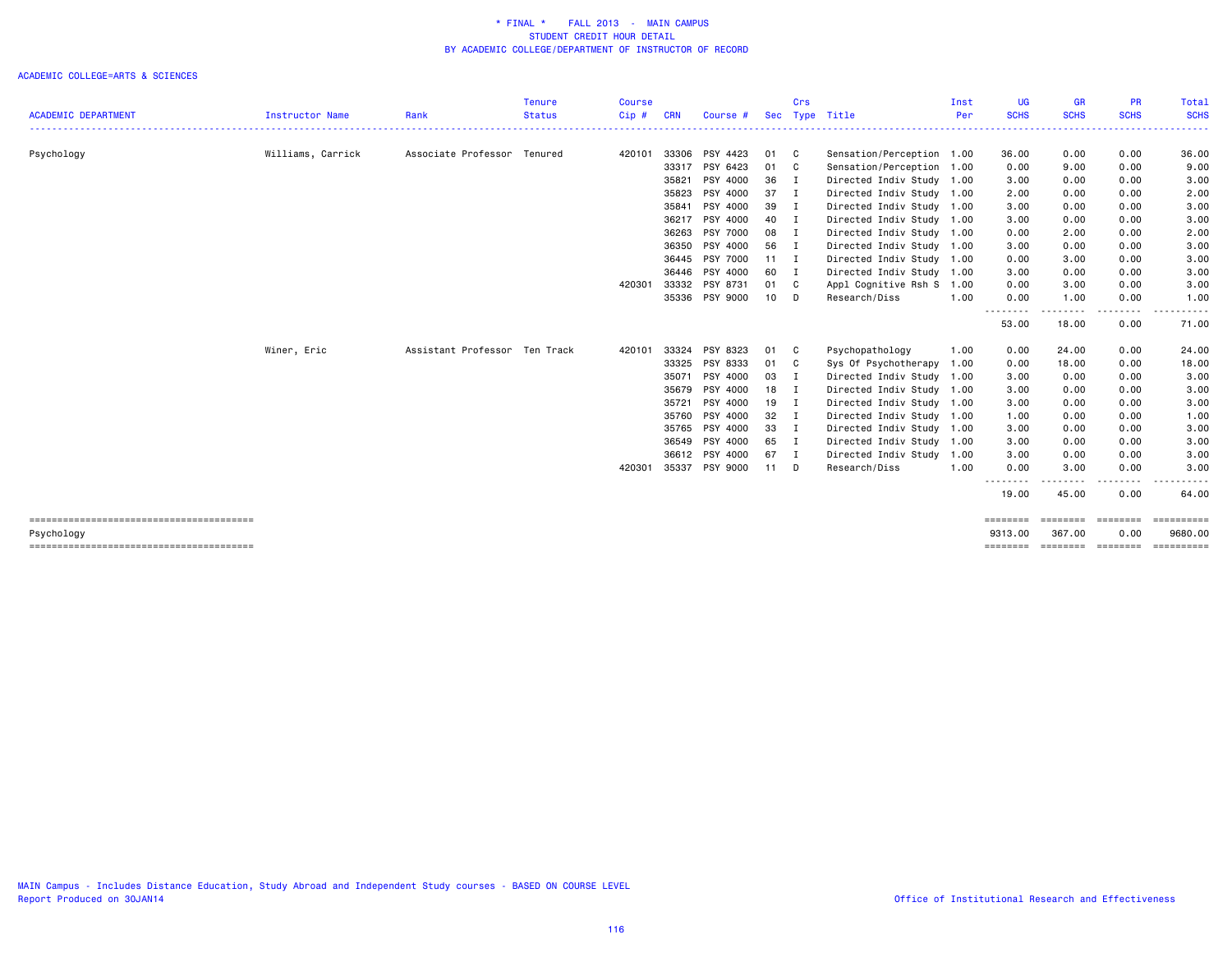|                            |                        |                               | <b>Tenure</b>  | <b>Course</b> |            |                      |    | Crs          |                           | Inst | UG                      | GR                  | PR                    | Total                                                                                                                                    |
|----------------------------|------------------------|-------------------------------|----------------|---------------|------------|----------------------|----|--------------|---------------------------|------|-------------------------|---------------------|-----------------------|------------------------------------------------------------------------------------------------------------------------------------------|
| <b>ACADEMIC DEPARTMENT</b> | <b>Instructor Name</b> | Rank                          | <b>Status</b>  | Cip#          | <b>CRN</b> | Course #             |    |              | Sec Type Title            | Per  | <b>SCHS</b>             | <b>SCHS</b>         | <b>SCHS</b>           | <b>SCHS</b><br>$\frac{1}{2} \left( \frac{1}{2} \right) \left( \frac{1}{2} \right) \left( \frac{1}{2} \right) \left( \frac{1}{2} \right)$ |
|                            |                        |                               |                |               |            |                      |    |              |                           |      |                         |                     |                       |                                                                                                                                          |
| Sociology                  | Baker, Ashley          | Grad Teach Assist             | Not Applicable | 050207        | 30189      | AN 1173              | 01 | C            | Intro Gender Studies 1.00 |      | 9.00                    | 0.00                | 0.00                  | 9.00                                                                                                                                     |
|                            |                        |                               |                |               | 32165      | GS 1173              | 01 | C            | Introduction to Gend      | 1.00 | 72.00                   | 0.00                | 0.00                  | 72.00                                                                                                                                    |
|                            |                        |                               |                |               | 33388      | SO 1173              | 01 | $\mathbf{C}$ | Intro Gender Studies 1.00 |      | 36.00                   | 0.00                | 0.00                  | 36.00                                                                                                                                    |
|                            |                        |                               |                |               |            |                      |    |              |                           |      | 117.00                  | .<br>0.00           | .<br>0.00             | .<br>117.00                                                                                                                              |
|                            |                        |                               |                |               |            |                      |    |              |                           |      |                         |                     |                       |                                                                                                                                          |
|                            | Barranco, Raymond      | Assistant Professor Ten Track |                | 450401        | 31006      | CRM 4233             | 01 | C            | Juvenile Delinquency 1.00 |      | 96.00                   | 0.00                | 0.00                  | 96.00                                                                                                                                    |
|                            |                        |                               |                | 451101        | 33407      | SO 3313              | 01 | C            | Deviant Behavior          | 1.00 | 111.00                  | 0.00                | 0.00                  | 111.00                                                                                                                                   |
|                            |                        |                               |                |               | 33411      | SO 4233              | 01 | C            | Juvenile Delinquency 1.00 |      | 24.00                   | 0.00                | 0.00                  | 24.00                                                                                                                                    |
|                            |                        |                               |                |               |            | 34369 SO 6233        | 01 | C            | Juvenile Delinquency 1.00 |      | 0.00<br>.               | 12.00<br>.          | 0.00<br>.             | 12.00<br>.                                                                                                                               |
|                            |                        |                               |                |               |            |                      |    |              |                           |      | 231.00                  | 12.00               | 0.00                  | 243.00                                                                                                                                   |
|                            | Boyd, Robert           | Professor                     | Tenured        | 050201        | 30005      | AAS 2203             | 01 | C            | Racial Minorities         | 1.00 | 48.00                   | 0.00                | 0.00                  | 48.00                                                                                                                                    |
|                            |                        |                               |                | 450201        | 30197      | AN 2203              | 01 | C            | Racial Minorities         | 1.00 | 21.00                   | 0.00                | 0.00                  | 21.00                                                                                                                                    |
|                            |                        |                               |                |               | 33400      | SO 2203              | 01 | C            | Racial Minorities         | 1.00 | 69.00                   | 0.00                | 0.00                  | 69.00                                                                                                                                    |
|                            |                        |                               |                | 451101        |            | 36172 SO 9000        | 06 | D            | Research / Diss           | 1.00 | 0.00                    | 14.00               | 0.00                  | 14.00                                                                                                                                    |
|                            |                        |                               |                |               |            |                      |    |              |                           |      | 1.1.1.1.1.1.1<br>138.00 | .<br>14.00          | $\frac{1}{2}$<br>0.00 | .<br>152.00                                                                                                                              |
|                            |                        |                               |                |               |            |                      |    |              |                           |      |                         |                     |                       |                                                                                                                                          |
|                            | Boydstun, Jamie        | Lecturer                      | Non-Ten Track  | 451101        | 33377      | SO 1003              | 09 | C            | Intro To Sociology        | 1.00 | 195.00                  | 0.00                | 0.00                  | 195.00                                                                                                                                   |
|                            |                        |                               |                |               | 33378      | SO 1003              | 10 | $\mathtt{C}$ | Intro To Sociology        | 1.00 | 135.00                  | 0.00                | 0.00                  | 135.00                                                                                                                                   |
|                            |                        |                               |                |               | 33380      | SO 1003              | 12 | C            | Intro To Sociology        | 1.00 | 198.00                  | 0.00<br>.           | 0.00<br>.             | 198.00                                                                                                                                   |
|                            |                        |                               |                |               |            |                      |    |              |                           |      | .<br>528.00             | 0.00                | 0.00                  | .<br>528.00                                                                                                                              |
|                            | Cheek, Jennifer        | Grad Teach Assist             | Not Applicable |               |            | 451101 33372 SO 1003 | 03 | $\mathbf{C}$ | Intro To Sociology        | 1.00 | 204.00                  | 0.00                | 0.00                  | 204.00                                                                                                                                   |
|                            |                        |                               |                |               |            |                      |    |              |                           |      | <u>.</u><br>204.00      | .<br>0.00           | .<br>0.00             | .<br>204.00                                                                                                                              |
|                            |                        |                               |                |               |            |                      |    |              |                           |      |                         |                     |                       |                                                                                                                                          |
|                            | Chi, Guangqing         | Associate Professor Ten Track |                | 451101        | 33415      | SO 4703              | 01 | C            | Population Problems       | 1.00 | 48.00                   | 0.00                | 0.00                  | 48.00                                                                                                                                    |
|                            |                        |                               |                |               | 33421      | SO 6703              | 01 | C            | Population Problems       | 1.00 | 0.00                    | 15.00               | 0.00                  | 15.00                                                                                                                                    |
|                            |                        |                               |                |               |            | 35958 SO 9000        | 05 | D            | Research / Diss           | 1.00 | 0.00<br>.               | 6.00<br>.           | 0.00<br>.             | 6.00<br>.                                                                                                                                |
|                            |                        |                               |                |               |            |                      |    |              |                           |      | 48.00                   | 21.00               | 0.00                  | 69.00                                                                                                                                    |
|                            | Cossman, Jeralynn      | Professor                     | Tenured        | 451101        | 34365      | SO 4423              | 01 | C            | Health and Society        | 1.00 | 45.00                   | 0.00                | 0.00                  | 45.00                                                                                                                                    |
|                            |                        |                               |                |               | 34366      | SO 6423              | 01 | C            | Health and Society        | 1.00 | 0.00                    | 21.00               | 0.00                  | 21.00                                                                                                                                    |
|                            |                        |                               |                |               | 35419      | SO 9000              | 03 | D            | Research / Diss           | 1.00 | 0.00                    | 14.00               | 0.00                  | 14.00                                                                                                                                    |
|                            |                        |                               |                |               |            |                      |    |              |                           |      | .<br>45.00              | . <b>.</b><br>35.00 | .<br>0.00             | .<br>80.00                                                                                                                               |
|                            |                        |                               |                |               |            | 36222 SO 9000        |    |              |                           |      |                         |                     |                       |                                                                                                                                          |
|                            | Dunaway, R. Gregory    | Non-Faculty                   | Tenured        | 451101        |            |                      | 07 | D            | Research / Diss           | 1.00 | 0.00                    | 8.00                | 0.00                  | 8.00                                                                                                                                     |
|                            |                        |                               |                |               |            |                      |    |              |                           |      | 0.00                    | 8.00                | 0.00                  | 8.00                                                                                                                                     |
|                            | Evans, David           | Grad Teach Assist             | Not Applicable | 451101        | 33376      | SO 1003              | 08 | C            | Intro To Sociology        | 1.00 | 237.00                  | 0.00                | 0.00                  | 237.00                                                                                                                                   |
|                            |                        |                               |                |               |            | 33379 SO 1003        | 11 | C            | Intro To Sociology        | 1.00 | 192.00                  | 0.00                | 0.00                  | 192.00                                                                                                                                   |
|                            |                        |                               |                |               |            |                      |    |              |                           |      | .                       |                     |                       | .                                                                                                                                        |
|                            |                        |                               |                |               |            |                      |    |              |                           |      | 429.00                  | 0.00                | 0.00                  | 429.00                                                                                                                                   |
|                            | Gochanour, Amanda      | Lecturer                      | Non-Ten Track  |               |            | 451101 34361 SO 3213 | 02 | $\mathbf{C}$ | Intr To Social Res        | 1.00 | 69.00<br>.              | 0.00<br>.           | 0.00<br>.             | 69.00<br>.                                                                                                                               |
|                            |                        |                               |                |               |            |                      |    |              |                           |      | 69.00                   | 0.00                | 0.00                  | 69.00                                                                                                                                    |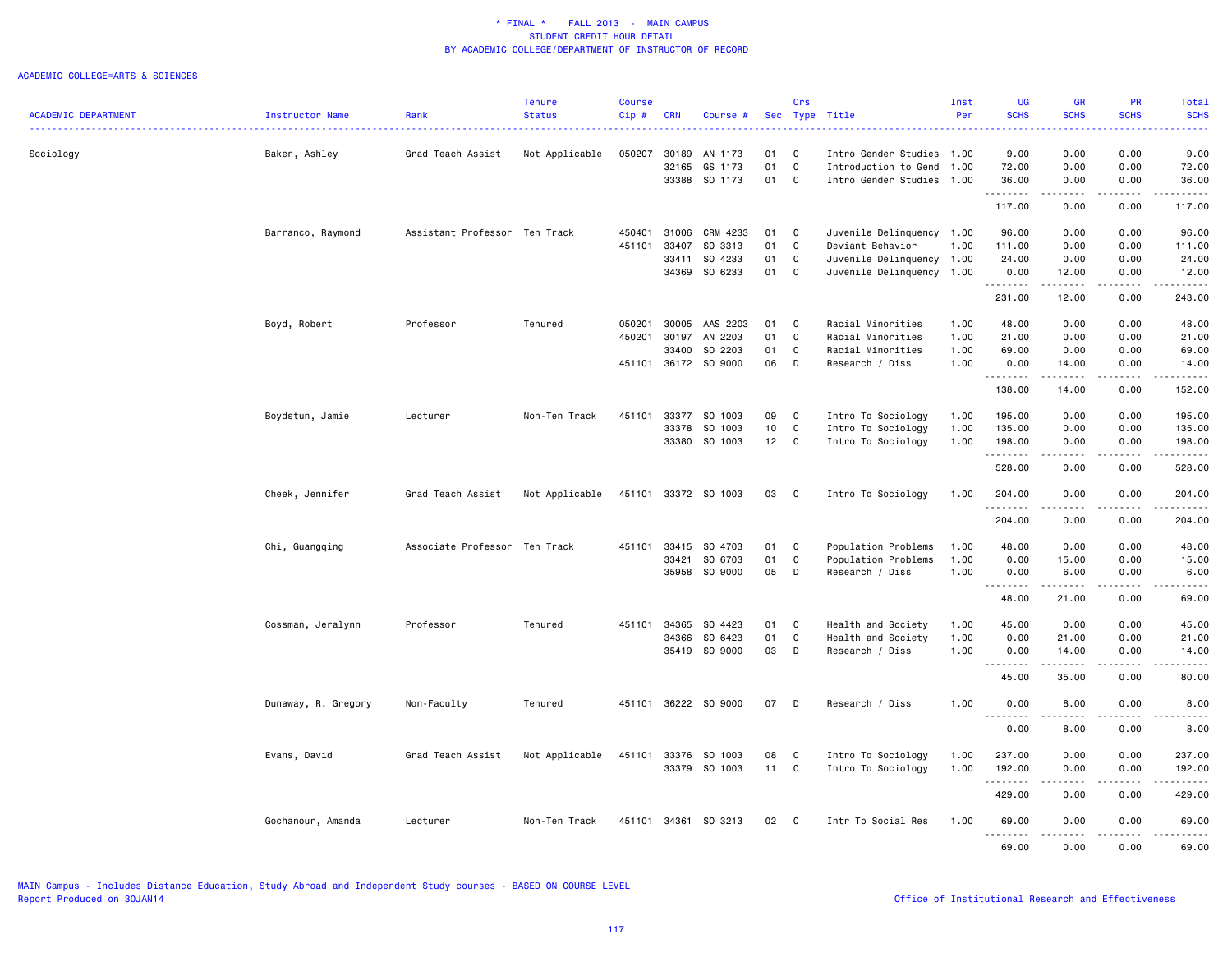### ACADEMIC COLLEGE=ARTS & SCIENCES

|                            |                   |                               | <b>Tenure</b> | <b>Course</b> |            |               |       | Crs          |                           | Inst | <b>UG</b>              | <b>GR</b>                                                                                                                                            | <b>PR</b>   | Total                                                                                                                             |
|----------------------------|-------------------|-------------------------------|---------------|---------------|------------|---------------|-------|--------------|---------------------------|------|------------------------|------------------------------------------------------------------------------------------------------------------------------------------------------|-------------|-----------------------------------------------------------------------------------------------------------------------------------|
| <b>ACADEMIC DEPARTMENT</b> | Instructor Name   | Rank                          | <b>Status</b> | Cip#          | <b>CRN</b> | Course #      |       |              | Sec Type Title            | Per  | <b>SCHS</b>            | <b>SCHS</b>                                                                                                                                          | <b>SCHS</b> | <b>SCHS</b>                                                                                                                       |
|                            |                   |                               |               |               |            |               |       |              |                           |      |                        |                                                                                                                                                      |             |                                                                                                                                   |
| Sociology                  | Haynes, Stacy     | Assistant Professor Ten Track |               | 450401        | 31002      | CRM 3103      | 01    | C            | Contemp Issues in CJ      | 1.00 | 141.00                 | 0.00                                                                                                                                                 | 0.00        | 141.00                                                                                                                            |
|                            |                   |                               |               |               | 34341      | CRM 4803      | 01    | C            | Senior Sem in Crimin      | 1.00 | 57.00                  | 0.00                                                                                                                                                 | 0.00        | 57.00                                                                                                                             |
|                            |                   |                               |               | 451101        | 35651      | SO 8000       | 05    | D            | Research / Thesis         | 1.00 | 0.00                   | 8.00                                                                                                                                                 | 0.00        | 8.00                                                                                                                              |
|                            |                   |                               |               |               | 36388      | SO 9000       | 08    | D            | Research / Diss           | 1.00 | 0.00                   | 4.00                                                                                                                                                 | 0.00        | 4.00                                                                                                                              |
|                            |                   |                               |               |               |            |               |       |              |                           |      | <u>.</u>               | .                                                                                                                                                    | .           | .                                                                                                                                 |
|                            |                   |                               |               |               |            |               |       |              |                           |      | 198.00                 | 12.00                                                                                                                                                | 0.00        | 210.00                                                                                                                            |
|                            | Hunter, Frederick | Lecturer                      | Non-Ten Track | 451101        | 33390      | SO 1203       | 02    | C            | Marriage & Family         | 1.00 | 198.00                 | 0.00                                                                                                                                                 | 0.00        | 198.00                                                                                                                            |
|                            |                   |                               |               |               | 33397      | SO 1203       | 09    | C            | Marriage & Family         | 1.00 | 219.00                 | 0.00                                                                                                                                                 | 0.00        | 219.00                                                                                                                            |
|                            |                   |                               |               |               |            | 34072 SO 1003 | 501 C |              | Intro To Sociology        | 1.00 | 72.00                  | 0.00                                                                                                                                                 | 0.00        | 72.00                                                                                                                             |
|                            |                   |                               |               |               |            |               |       |              |                           |      | .                      | $\frac{1}{2} \left( \frac{1}{2} \right) \left( \frac{1}{2} \right) \left( \frac{1}{2} \right) \left( \frac{1}{2} \right) \left( \frac{1}{2} \right)$ | .           | دددددد                                                                                                                            |
|                            |                   |                               |               |               |            |               |       |              |                           |      | 489.00                 | 0.00                                                                                                                                                 | 0.00        | 489.00                                                                                                                            |
|                            | Husain, Jonelle   | Lecturer                      | Non-Ten Track | 451101        | 33370      | SO 1003       | 01    | C            | Intro To Sociology        | 1.00 | 321.00                 | 0.00                                                                                                                                                 | 0.00        | 321.00                                                                                                                            |
|                            |                   |                               |               |               | 33371      | SO 1003       | 02    | $\mathbf C$  | Intro To Sociology        | 1.00 | 228.00                 | 0.00                                                                                                                                                 | 0.00        | 228.00                                                                                                                            |
|                            |                   |                               |               |               | 33373      | SO 1003       | 04    | C            | Intro To Sociology        | 1.00 | 282.00                 | 0.00                                                                                                                                                 | 0.00        | 282.00                                                                                                                            |
|                            |                   |                               |               |               | 33374      | SO 1003       | 05    | C            | Intro To Sociology        | 1.00 | 234.00                 | 0.00                                                                                                                                                 | 0.00        | 234.00                                                                                                                            |
|                            |                   |                               |               |               |            | 34799 SO 1203 | 501 C |              | Marriage & Family         | 1.00 | 60.00                  | 0.00                                                                                                                                                 | 0.00        | 60.00                                                                                                                             |
|                            |                   |                               |               |               |            |               |       |              |                           |      | <u>.</u>               | .                                                                                                                                                    | .           | .                                                                                                                                 |
|                            |                   |                               |               |               |            |               |       |              |                           |      | 1125.00                | 0.00                                                                                                                                                 | 0.00        | 1125.00                                                                                                                           |
|                            | Irizarry, Yasmiyn | Assistant Professor Ten Track |               | 451101        | 33425      | SO 8284       | 01    | В            | Grad Soc Stat II          | 1.00 | 0.00                   | 24.00                                                                                                                                                | 0.00        | 24.00                                                                                                                             |
|                            |                   |                               |               |               | 35901      | SO 8000       | 06    | D            | Research / Thesis         | 1.00 | 0.00                   | 3.00                                                                                                                                                 | 0.00        | 3.00                                                                                                                              |
|                            |                   |                               |               |               |            |               |       |              |                           |      | $\sim$ $\sim$<br>----- | .                                                                                                                                                    | .           | المستما                                                                                                                           |
|                            |                   |                               |               |               |            |               |       |              |                           |      | 0.00                   | 27.00                                                                                                                                                | 0.00        | 27.00                                                                                                                             |
|                            | Johnson, Jada     | Instructor                    | Non-Ten Track | 440701        | 33482      | SW 4623       | 01    | C            | Sw With The Aged          | 1.00 | 36.00                  | 0.00                                                                                                                                                 | 0.00        | 36.00                                                                                                                             |
|                            |                   |                               |               |               | 33483      | SW 4713       | 01    | -S           | Sen Sem Social Work       | 1.00 | 48.00                  | 0.00                                                                                                                                                 | 0.00        | 48.00                                                                                                                             |
|                            |                   |                               |               |               | 33484      | SW 4916       | 01    | E            | Sw Fld Prac/Sem I         | 1.00 | 30.00                  | 0.00                                                                                                                                                 | 0.00        | 30.00                                                                                                                             |
|                            |                   |                               |               |               | 33485      | SW 4926       | 01    | E            | Sw Fld Prac/Sem II        | 1.00 | 30.00                  | 0.00                                                                                                                                                 | 0.00        | 30.00                                                                                                                             |
|                            |                   |                               |               |               | 35895      | SW 4000       | 01    | $\mathbf{I}$ | Directed Indiv Study      | 1.00 | 3.00                   | 0.00                                                                                                                                                 | 0.00        | 3.00                                                                                                                              |
|                            |                   |                               |               |               | 35937      | SW 4000       | 02    | $\mathbf{I}$ | Directed Indiv Study 1.00 |      | 1.00                   | 0.00                                                                                                                                                 | 0.00        | 1.00                                                                                                                              |
|                            |                   |                               |               |               | 36159      | SW 4000       | 03    | $\mathbf{I}$ | Directed Indiv Study 1.00 |      | 1.00                   | 0.00                                                                                                                                                 | 0.00        | 1.00                                                                                                                              |
|                            |                   |                               |               |               |            |               |       |              |                           |      | .<br>149.00            | $- - - -$<br>0.00                                                                                                                                    | .<br>0.00   | .<br>149.00                                                                                                                       |
|                            | Keith, Shelley    | Assistant Professor Ten Track |               | 450401        | 31005      | CRM 3603      | 01    | C            | Criminological Theor      | 1.00 | 75.00                  | 0.00                                                                                                                                                 | 0.00        | 75.00                                                                                                                             |
|                            |                   |                               |               | 451101        | 34363      | SO 3013       | 01    | C            | Soc & The Indiv           | 1.00 | 69.00                  | 0.00                                                                                                                                                 | 0.00        | 69.00                                                                                                                             |
|                            |                   |                               |               |               | 36535      | SO 8000       | 07    | D            | Research / Thesis         | 1.00 | 0.00                   | 2.00                                                                                                                                                 | 0.00        | 2.00                                                                                                                              |
|                            |                   |                               |               |               |            |               |       |              |                           |      | .<br>144.00            | 2.00                                                                                                                                                 | 0.00        | .<br>146.00                                                                                                                       |
|                            |                   |                               |               |               |            |               |       |              |                           |      |                        |                                                                                                                                                      |             |                                                                                                                                   |
|                            | Kelly, Kimberly   | Assistant Professor Ten Track |               | 451101        | 33405      | SO 3103       | 01    | C            | Social Theory I           | 1.00 | 48.00                  | 0.00                                                                                                                                                 | 0.00        | 48.00                                                                                                                             |
|                            |                   |                               |               |               | 33423      | SO 8103       | 01    | S            | Gr Social Theory I        | 1.00 | 0.00                   | 27.00                                                                                                                                                | 0.00        | 27.00                                                                                                                             |
|                            |                   |                               |               |               | 35417      | SO 8000       | 03    | D            | Research / Thesis         | 1.00 | 0.00                   | 3.00                                                                                                                                                 | 0.00        | 3.00                                                                                                                              |
|                            |                   |                               |               |               | 35418      | SO 9000       | 02    | D            | Research / Diss           | 1.00 | 0.00                   | 15.00                                                                                                                                                | 0.00        | 15.00                                                                                                                             |
|                            |                   |                               |               |               |            | 36053 SO 7000 | 03    | $\mathbf I$  | Directed Indiv Study      | 1.00 | 0.00<br>.              | 3.00                                                                                                                                                 | 0.00        | 3.00<br>$\frac{1}{2} \left( \frac{1}{2} \right) \left( \frac{1}{2} \right) \left( \frac{1}{2} \right) \left( \frac{1}{2} \right)$ |
|                            |                   |                               |               |               |            |               |       |              |                           |      | 48.00                  | 48.00                                                                                                                                                | 0.00        | 96.00                                                                                                                             |
|                            | Lane, Shannon     | Instructor                    | Non-Ten Track | 050201        | 30006      | AAS 2203      | 02    | C            | Racial Minorities         | 1.00 | 75.00                  | 0.00                                                                                                                                                 | 0.00        | 75.00                                                                                                                             |
|                            |                   |                               |               | 450201        | 30198      | AN 2203       | 02    | C            | Racial Minorities         | 1.00 | 21.00                  | 0.00                                                                                                                                                 | 0.00        | 21.00                                                                                                                             |
|                            |                   |                               |               |               | 33401      | SO 2203       | 02    | C            | Racial Minorities         | 1.00 | 78.00                  | 0.00                                                                                                                                                 | 0.00        | 78.00                                                                                                                             |
|                            |                   |                               |               | 451101        | 33417      | SO 4803       | 01    | C            | Social Research Prac      | 1.00 | 87.00                  | 0.00                                                                                                                                                 | 0.00        | 87.00                                                                                                                             |
|                            |                   |                               |               |               | 34362      | SO 4803       | 02    | C            | Social Research Prac      | 1.00 | 36.00                  | 0.00                                                                                                                                                 | 0.00        | 36.00                                                                                                                             |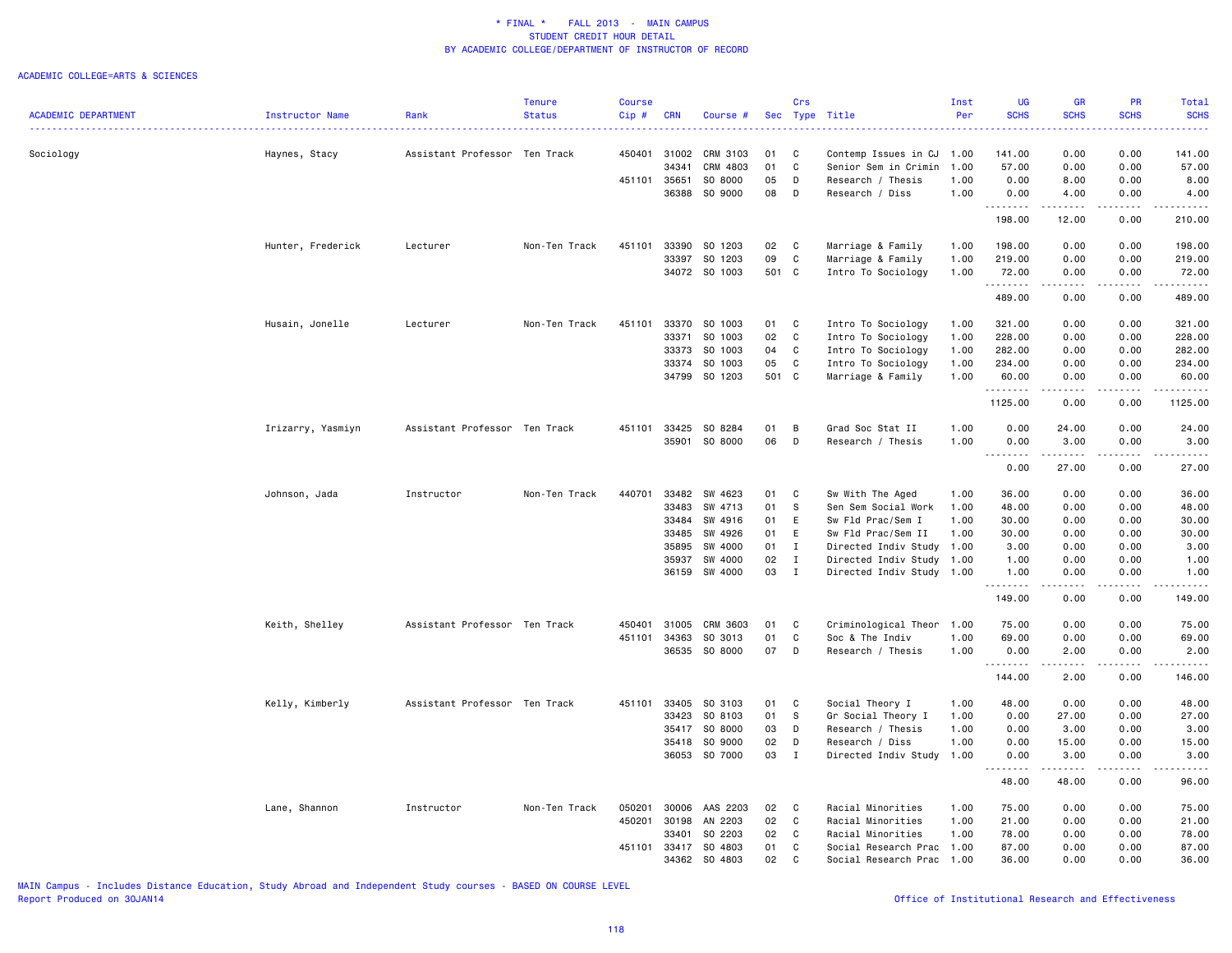|                            |                    |                                   | Tenure         | <b>Course</b> |            |               |       | Crs          |                           | Inst | <b>UG</b>   | GR                                                                                                                                                   | PR              | Total            |
|----------------------------|--------------------|-----------------------------------|----------------|---------------|------------|---------------|-------|--------------|---------------------------|------|-------------|------------------------------------------------------------------------------------------------------------------------------------------------------|-----------------|------------------|
| <b>ACADEMIC DEPARTMENT</b> | Instructor Name    | Rank                              | <b>Status</b>  | $Cip \#$      | <b>CRN</b> | Course #      |       |              | Sec Type Title            | Per  | <b>SCHS</b> | <b>SCHS</b>                                                                                                                                          | <b>SCHS</b>     | <b>SCHS</b><br>. |
|                            |                    |                                   |                |               |            |               |       |              |                           |      | .           | $\frac{1}{2} \left( \frac{1}{2} \right) \left( \frac{1}{2} \right) \left( \frac{1}{2} \right) \left( \frac{1}{2} \right) \left( \frac{1}{2} \right)$ |                 |                  |
|                            |                    |                                   |                |               |            |               |       |              |                           |      | 297.00      | 0.00                                                                                                                                                 | 0.00            | 297.00           |
| Sociology                  | Lay, David         | Lecturer                          | Non-Ten Track  | 451101        | 33383      | SO 1103       | 01    | C            | Contemp Social Prob       | 1.00 | 186.00      | 0.00                                                                                                                                                 | 0.00            | 186.00           |
|                            |                    |                                   |                |               | 33384      | SO 1103       | 02    | C            | Contemp Social Prob       | 1.00 | 165.00      | 0.00                                                                                                                                                 | 0.00            | 165.00           |
|                            |                    |                                   |                |               | 33385      | SO 1103       | 03    | C            | Contemp Social Prob       | 1.00 | 174.00      | 0.00                                                                                                                                                 | 0.00            | 174.00           |
|                            |                    |                                   |                |               |            | 33387 SO 1103 | 05    | C            | Contemp Social Prob       | 1.00 | 219.00      | 0.00                                                                                                                                                 | 0.00            | 219.00           |
|                            |                    |                                   |                |               |            |               |       |              |                           |      | .<br>744.00 | .<br>0.00                                                                                                                                            | .<br>0.00       | .<br>744.00      |
|                            | May, David         | Associate Professor Tenured       |                | 450401        | 31004      | CRM 3503      | 01    | C            | Violence in the US        | 1.00 | 114.00      | 0.00                                                                                                                                                 | 0.00            | 114.00           |
|                            |                    |                                   |                |               | 36119      | CRM 4000      | 01    | $\mathbf{I}$ | Directed Indiv Study      | 1.00 | 3.00        | 0.00                                                                                                                                                 | 0.00            | 3.00             |
|                            |                    |                                   |                |               | 36156      | CRM 4000      | 02    | $\mathbf{I}$ | Directed Indiv Study 1.00 |      | 3.00        | 0.00                                                                                                                                                 | 0.00            | 3.00             |
|                            |                    |                                   |                |               | 36603      | CRM 4000      | 03    | Ι.           | Directed Indiv Study 1.00 |      | 3.00        | 0.00                                                                                                                                                 | 0.00            | 3.00             |
|                            |                    |                                   |                | 451101        | 33409      | SO 3503       | 01    | C            | Violence In The U.S. 1.00 |      | 30.00       | 0.00                                                                                                                                                 | 0.00            | 30.00            |
|                            |                    |                                   |                |               | 35446      | SO 8000       | 04    | D            | Research / Thesis         | 1.00 | 0.00        | 2.00                                                                                                                                                 | 0.00            | 2.00             |
|                            |                    |                                   |                |               | 35447      | SO 9000       | 04    | D            | Research / Diss           | 1.00 | 0.00        | 3.00                                                                                                                                                 | 0.00            | 3.00             |
|                            |                    |                                   |                |               | 36652      | SO 4000       | 01    | $\mathbf I$  | Directed Indiv Study 1.00 |      | 1.00<br>.   | 0.00<br>.                                                                                                                                            | 0.00<br>.       | 1.00<br>.        |
|                            |                    |                                   |                |               |            |               |       |              |                           |      | 154.00      | 5.00                                                                                                                                                 | 0.00            | 159.00           |
|                            | McKee, Colleen     | Non-Faculty                       | Not Applicable | 450201        | 34075      | SO 4173       | 501 C |              | Environment-Society       | 1.00 | 69.00       | 0.00                                                                                                                                                 | 0.00            | 69.00            |
|                            |                    |                                   |                | 451101        |            | 34074 SO 3313 | 501 C |              | Deviant Behavior          | 1.00 | 51.00       | 0.00                                                                                                                                                 | 0.00            | 51.00            |
|                            |                    |                                   |                |               |            |               |       |              |                           |      |             |                                                                                                                                                      |                 |                  |
|                            |                    |                                   |                |               |            |               |       |              |                           |      | 120.00      | 0.00                                                                                                                                                 | 0.00            | 120.00           |
|                            | McKinley, Kenya    | Assistant Professor Non-Ten Track |                | 440701        | 33474      | SW 2313       | 02    | C            | Int Soc Work/Soc Wel 1.00 |      | 75.00       | 0.00                                                                                                                                                 | 0.00            | 75.00            |
|                            |                    |                                   |                |               | 33475      | SW 3003       | 01    | $\mathtt{C}$ | Populations at-risk       | 1.00 | 120.00      | 0.00                                                                                                                                                 | 0.00            | 120.00           |
|                            |                    |                                   |                |               | 33480      | SW 3533       | 01    | C            | Soc Work w/Commun &       | 1.00 | 54.00       | 0.00                                                                                                                                                 | 0.00            | 54.00            |
|                            |                    |                                   |                |               |            |               |       |              |                           |      | .<br>249.00 | 0.00                                                                                                                                                 | 0.00            | 249.00           |
|                            | Netadj, Mehrzad    | Instructor                        | Non-Ten Track  | 451101        | 33391      | SO 1203       | 03    | C            | Marriage & Family         | 1.00 | 222.00      | 0.00                                                                                                                                                 | 0.00            | 222.00           |
|                            |                    |                                   |                |               | 33394      | SO 1203       | 06    | $\mathtt{C}$ | Marriage & Family         | 1.00 | 144.00      | 0.00                                                                                                                                                 | 0.00            | 144.00           |
|                            |                    |                                   |                |               | 33395      | SO 1203       | 07    | C            | Marriage & Family         | 1.00 | 171.00      | 0.00                                                                                                                                                 | 0.00            | 171.00           |
|                            |                    |                                   |                |               |            | 33396 SO 1203 | 08    | C            | Marriage & Family         | 1.00 | 159.00      | 0.00                                                                                                                                                 | 0.00            | 159.00           |
|                            |                    |                                   |                |               |            |               |       |              |                           |      | .<br>696.00 | 0.00                                                                                                                                                 | د د د د<br>0.00 | .<br>696.00      |
|                            |                    |                                   | Non-Ten Track  | 450401        | 30999      | CRM 1003      | 01    | C            | Crime & Justice in A 1.00 |      | 237.00      | 0.00                                                                                                                                                 | 0.00            | 237.00           |
|                            | Perry, Ashley      | Instructor                        |                |               | 31000      | CRM 1003      | 02    | C            | Crime & Justice in A 1.00 |      | 159.00      | 0.00                                                                                                                                                 | 0.00            | 159.00           |
|                            |                    |                                   |                |               | 31001      | CRM 2003      | 01    | C            | Crime Justice Inequa 1.00 |      | 141.00      | 0.00                                                                                                                                                 | 0.00            | 141.00           |
|                            |                    |                                   |                |               |            |               |       |              |                           |      | .           | .                                                                                                                                                    | .               | .                |
|                            |                    |                                   |                |               |            |               |       |              |                           |      | 537.00      | 0.00                                                                                                                                                 | 0.00            | 537.00           |
|                            | Peterson, Lindsey  | Assistant Professor Ten Track     |                | 451101        | 33404      | SO 3003       | 01    | C            | Social Inequality         | 1.00 | 90.00       | 0.00                                                                                                                                                 | 0.00            | 90.00            |
|                            |                    |                                   |                |               | 34368      | SO 8413       | 01    | C            | Sem Soc Strat             | 1.00 | 0.00        | 33.00                                                                                                                                                | 0.00            | 33.00            |
|                            |                    |                                   |                |               |            |               |       |              |                           |      | .<br>90.00  | .<br>33.00                                                                                                                                           | .<br>0.00       | .<br>123.00      |
|                            | Pilkinton, Melinda | Associate Professor Tenured       |                | 440701        |            | 33476 SW 3013 | 01    | C            | Hum Beh Soc Envir I       | 1.00 | 102.00      | 0.00                                                                                                                                                 | 0.00            | 102.00           |
|                            |                    |                                   |                |               |            | 33477 SW 3213 | 01    | $\mathtt{C}$ | Research Meth in SW       | 1.00 | 51.00       | 0.00                                                                                                                                                 | 0.00            | 51.00            |
|                            |                    |                                   |                |               |            |               |       |              |                           |      | .           | $\frac{1}{2} \left( \frac{1}{2} \right) \left( \frac{1}{2} \right) \left( \frac{1}{2} \right) \left( \frac{1}{2} \right) \left( \frac{1}{2} \right)$ | .               | .                |
|                            |                    |                                   |                |               |            |               |       |              |                           |      | 153.00      | 0.00                                                                                                                                                 | 0.00            | 153.00           |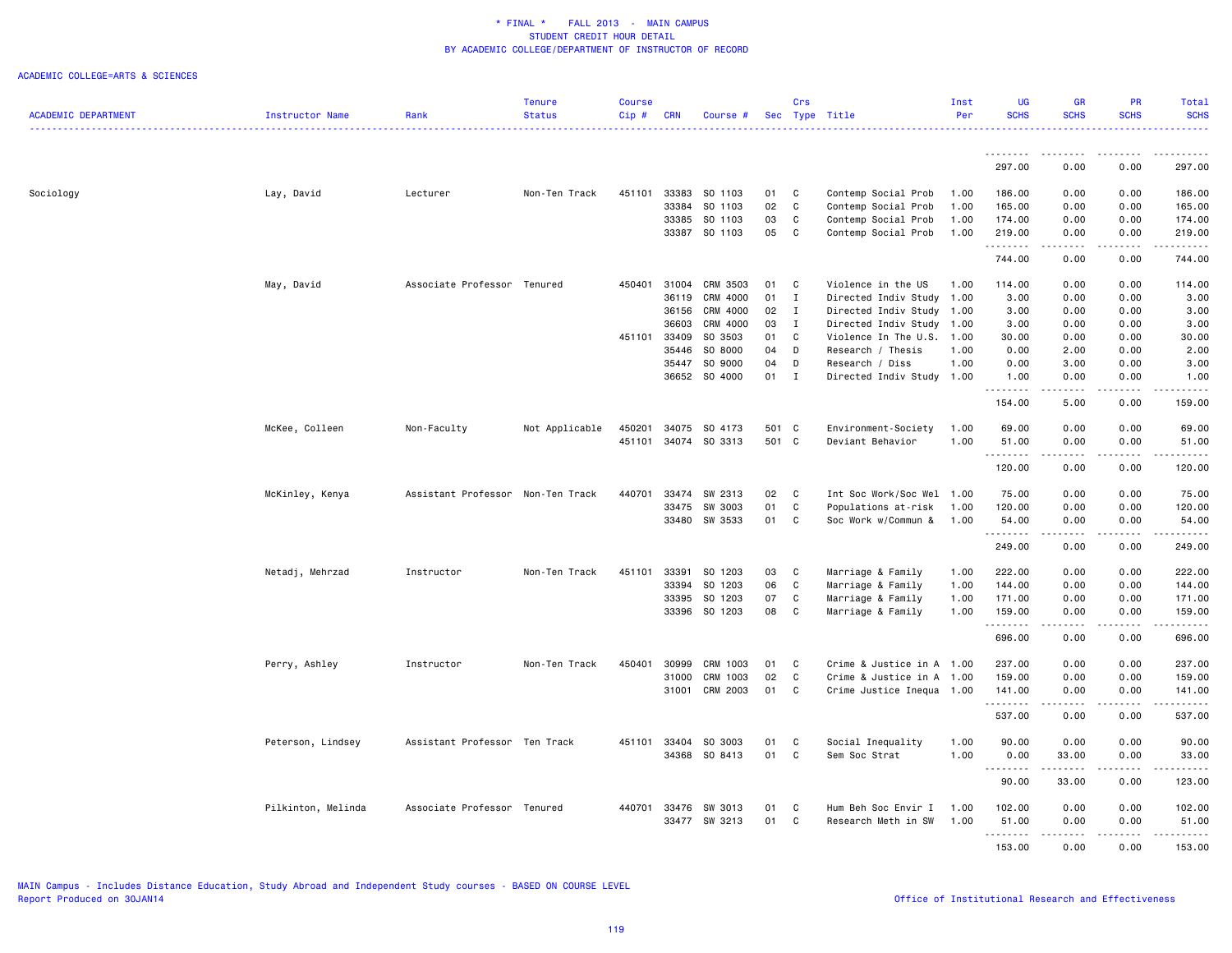### ACADEMIC COLLEGE=ARTS & SCIENCES

| <b>ACADEMIC DEPARTMENT</b> | Instructor Name   | Rank<br>.                     | <b>Tenure</b><br><b>Status</b> | <b>Course</b><br>$Cip$ # | <b>CRN</b> | Course #             |       | Crs | Sec Type Title<br><u>.</u> | Inst<br>Per | <b>UG</b><br><b>SCHS</b>        | <b>GR</b><br><b>SCHS</b>                                                                                                          | PR<br><b>SCHS</b>                                                                        | Total<br><b>SCHS</b>                                                                                                               |
|----------------------------|-------------------|-------------------------------|--------------------------------|--------------------------|------------|----------------------|-------|-----|----------------------------|-------------|---------------------------------|-----------------------------------------------------------------------------------------------------------------------------------|------------------------------------------------------------------------------------------|------------------------------------------------------------------------------------------------------------------------------------|
| Sociology                  | Rader, Nicole     | Associate Professor Tenured   |                                | 450401                   | 34342      | CRM 3353             | 01    | C   | Race, Crime & Justic 1.00  |             | 147.00                          | 0.00                                                                                                                              | 0.00                                                                                     | 147.00                                                                                                                             |
|                            |                   |                               |                                |                          | 34364      | SO 3353              | 01    | C   | Race, Crime & Justic       | 1.00        | 27.00                           | 0.00                                                                                                                              | 0.00                                                                                     | 27.00                                                                                                                              |
|                            |                   |                               |                                | 451101                   | 33427      | SO 8900              | 01    | s   | Fields Of SO: ProSem       | 1.00        | 0.00                            | 8.00                                                                                                                              | 0.00                                                                                     | 8.00                                                                                                                               |
|                            |                   |                               |                                |                          | 35161      | SO 8000              | 01    | D   | Research / Thesis          | 1.00        | 0.00                            | 23.00                                                                                                                             | 0.00                                                                                     | 23.00                                                                                                                              |
|                            |                   |                               |                                |                          |            | 35162 SO 9000        | 01    | D   | Research / Diss            | 1.00        | 0.00<br>.                       | 34.00<br>.                                                                                                                        | 0.00<br>.                                                                                | 34.00<br>$\begin{array}{cccccccccccccc} \bullet & \bullet & \bullet & \bullet & \bullet & \bullet & \bullet & \bullet \end{array}$ |
|                            |                   |                               |                                |                          |            |                      |       |     |                            |             | 174.00                          | 65.00                                                                                                                             | 0.00                                                                                     | 239.00                                                                                                                             |
|                            | Schewe, Rebecca   | Assistant Professor Ten Track |                                | 451101                   | 33406      | SO 3213              | 01    | C   | Intr To Social Res         | 1.00        | 105.00                          | 0.00                                                                                                                              | 0.00                                                                                     | 105.00                                                                                                                             |
|                            |                   |                               |                                |                          | 33424      | SO 8213              | 01    | C   | Research Design            | 1.00        | 0.00                            | 33.00                                                                                                                             | 0.00                                                                                     | 33.00                                                                                                                              |
|                            |                   |                               |                                |                          |            | 35310 SO 8000        | 02    | D   | Research / Thesis          | 1.00        | 0.00<br>.                       | 9.00<br>.                                                                                                                         | 0.00<br><u>.</u>                                                                         | 9.00<br>.                                                                                                                          |
|                            |                   |                               |                                |                          |            |                      |       |     |                            |             | 105.00                          | 42.00                                                                                                                             | 0.00                                                                                     | 147.00                                                                                                                             |
|                            | Smith, Heidi      | Lecturer                      | Non-Ten Track                  | 451101                   | 33375      | SO 1003              | 06    | C   | Intro To Sociology         | 1.00        | 213.00                          | 0.00                                                                                                                              | 0.00                                                                                     | 213.00                                                                                                                             |
|                            |                   |                               |                                |                          | 33389      | SO 1203              | 01    | C   | Marriage & Family          | 1.00        | 219.00                          | 0.00                                                                                                                              | 0.00                                                                                     | 219.00                                                                                                                             |
|                            |                   |                               |                                |                          |            | 33392 SO 1203        | 04    | C   | Marriage & Family          | 1.00        | 189.00                          | 0.00                                                                                                                              | 0.00                                                                                     | 189.00                                                                                                                             |
|                            |                   |                               |                                |                          | 33398      | SO 1203              | 10    | C   | Marriage & Family          | 1.00        | 78.00                           | 0.00                                                                                                                              | 0.00                                                                                     | 78.00                                                                                                                              |
|                            |                   |                               |                                |                          |            | 33399 SO 1203        | 11    | C   | Marriage & Family          | 1.00        | 168.00<br>.                     | 0.00<br>$\sim$ $\sim$ $\sim$ $\sim$                                                                                               | 0.00<br>.                                                                                | 168.00                                                                                                                             |
|                            |                   |                               |                                |                          |            |                      |       |     |                            |             | 867.00                          | 0.00                                                                                                                              | 0.00                                                                                     | 867.00                                                                                                                             |
|                            | Sparks, Jessica   | Lecturer                      | Non-Ten Track                  |                          |            | 451101 34077 SO 4333 | 501 C |     | Sociology Of Sports        | 1.00        | 72.00<br>.                      | 0.00<br>$\frac{1}{2} \left( \frac{1}{2} \right) \left( \frac{1}{2} \right) \left( \frac{1}{2} \right) \left( \frac{1}{2} \right)$ | 0.00<br>.                                                                                | 72.00                                                                                                                              |
|                            |                   |                               |                                |                          |            |                      |       |     |                            |             | 72.00                           | 0.00                                                                                                                              | 0.00                                                                                     | 72.00                                                                                                                              |
|                            | Swan, Courtney    | Lecturer                      | Non-Ten Track                  | 440701                   |            | 33472 SW 2303        | 01    | C   | Welfare Policy I           | 1.00        | 87.00                           | 0.00                                                                                                                              | 0.00                                                                                     | 87.00                                                                                                                              |
|                            |                   |                               |                                |                          |            | 33479 SW 3523        | 01 C  |     | Social Work Pract II 1.00  |             | 48.00                           | 0.00                                                                                                                              | 0.00                                                                                     | 48.00                                                                                                                              |
|                            |                   |                               |                                |                          |            |                      |       |     |                            |             | .                               | $\frac{1}{2}$                                                                                                                     |                                                                                          |                                                                                                                                    |
|                            |                   |                               |                                |                          |            |                      |       |     |                            |             | 135.00                          | 0.00                                                                                                                              | 0.00                                                                                     | 135.00                                                                                                                             |
|                            | Vasquez, Lauren   | Lecturer                      | Non-Ten Track                  | 450401                   |            | 33843 CRM 1003       | 501 C |     | Crime & Justice in A 1.00  |             | 51.00                           | 0.00                                                                                                                              | 0.00                                                                                     | 51.00                                                                                                                              |
|                            |                   |                               |                                |                          |            | 34797 CRM 3343       | 501 C |     | Gender, Crime & Justi 1.00 |             | 33.00                           | 0.00                                                                                                                              | 0.00                                                                                     | 33.00                                                                                                                              |
|                            |                   |                               |                                |                          |            |                      |       |     |                            |             | .<br>84.00                      | .<br>0.00                                                                                                                         | .<br>0.00                                                                                | .<br>84.00                                                                                                                         |
|                            |                   |                               |                                |                          |            |                      |       |     |                            |             |                                 |                                                                                                                                   |                                                                                          |                                                                                                                                    |
|                            | Wells, Makeela    | Grad Teach Assist             | Not Applicable                 | 450401                   | 33844      | CRM 3103             | 501 C |     | Contemp Issues in CJ       | 1.00        | 24.00                           | 0.00                                                                                                                              | 0.00                                                                                     | 24.00                                                                                                                              |
|                            |                   |                               |                                |                          |            | 34798 CRM 3503       | 501 C |     | Violence in the US         | 1.00        | 18.00<br>.                      | 0.00<br>----                                                                                                                      | 0.00                                                                                     | 18.00                                                                                                                              |
|                            |                   |                               |                                |                          |            |                      |       |     |                            |             | 42.00                           | 0.00                                                                                                                              | 0.00                                                                                     | 42.00                                                                                                                              |
|                            | Whetstone, Tamara | Lecturer                      | Non-Ten Track                  | 440701                   |            | 34079 SW 3023        | 501 C |     | Hum Beh Soc Envir II 1.00  |             | 24.00<br>د د د د                | 0.00<br>.                                                                                                                         | 0.00                                                                                     | 24.00                                                                                                                              |
|                            |                   |                               |                                |                          |            |                      |       |     |                            |             | 24.00                           | 0.00                                                                                                                              | 0.00                                                                                     | 24.00                                                                                                                              |
|                            | Young, Sarah      | Lecturer                      | Non-Ten Track                  | 440701                   |            | 34080 SW 4533        | 501 C |     | Sub Abuse in SW Svcs       | 1.00        | 45.00<br>.                      | 0.00                                                                                                                              | 0.00                                                                                     | 45.00                                                                                                                              |
|                            |                   |                               |                                |                          |            |                      |       |     |                            |             | 45.00                           | 0.00                                                                                                                              | 0.00                                                                                     | 45.00                                                                                                                              |
| Sociology                  |                   |                               |                                |                          |            |                      |       |     |                            |             | ========<br>8550.00<br>======== | ========<br>324.00                                                                                                                | $\begin{array}{c} \texttt{m} = \texttt{m} = \texttt{m} = \texttt{m} \end{array}$<br>0.00 | ==========<br>8874.00                                                                                                              |
|                            |                   |                               |                                |                          |            |                      |       |     |                            |             |                                 | <b>ESSESSE</b>                                                                                                                    | $=$ ========                                                                             |                                                                                                                                    |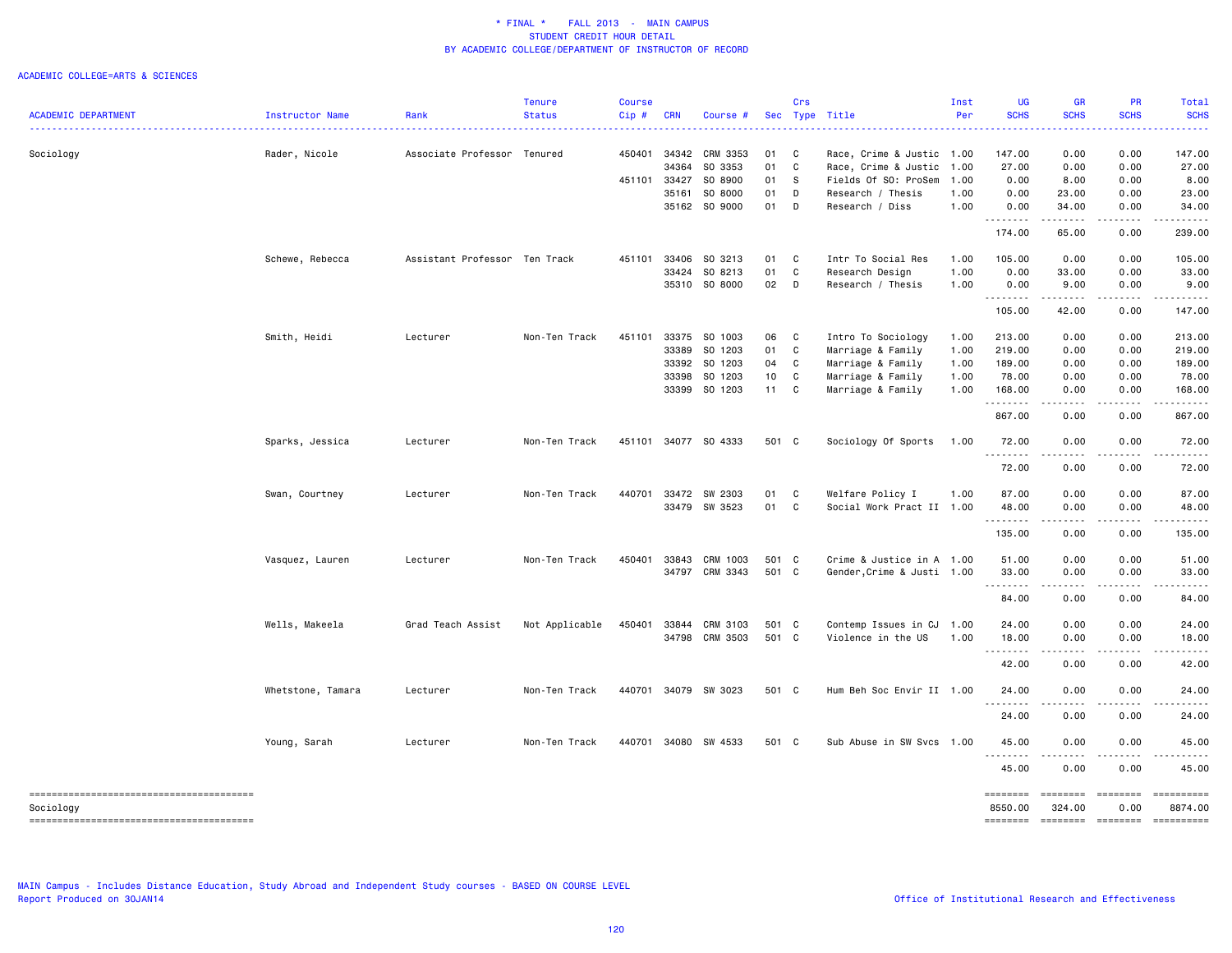#### ACADEMIC COLLEGE=BUSINESS

|                            |                    |                               | <b>Tenure</b>  | Course |              |                       |       | Crs          |                           | Inst | UG                   | <b>GR</b>                                                                                                                         | <b>PR</b>       | <b>Total</b>                                                                                                                                                                    |
|----------------------------|--------------------|-------------------------------|----------------|--------|--------------|-----------------------|-------|--------------|---------------------------|------|----------------------|-----------------------------------------------------------------------------------------------------------------------------------|-----------------|---------------------------------------------------------------------------------------------------------------------------------------------------------------------------------|
| <b>ACADEMIC DEPARTMENT</b> | Instructor Name    | Rank                          | <b>Status</b>  | Cip#   | <b>CRN</b>   | Course #              |       |              | Sec Type Title            | Per  | <b>SCHS</b>          | <b>SCHS</b>                                                                                                                       | <b>SCHS</b>     | <b>SCHS</b>                                                                                                                                                                     |
| Finance & Economics        | Byrd, Charles      | Lecturer                      | Non-Ten Track  |        |              | 521501 33350 REF 3333 | 01    | C            | Principles of Real E 1.00 |      | 105.00               | 0.00                                                                                                                              | 0.00            | 105.00                                                                                                                                                                          |
|                            |                    |                               |                |        |              |                       |       |              |                           |      | .<br>105.00          | .<br>0.00                                                                                                                         | د د د د<br>0.00 | $\frac{1}{2} \left( \frac{1}{2} \right) \left( \frac{1}{2} \right) \left( \frac{1}{2} \right) \left( \frac{1}{2} \right) \left( \frac{1}{2} \right)$<br>105.00                  |
|                            | Campbell, Randall  | Associate Professor           | Tenured        | 450601 | 31231        | EC 2123               | 02    | $\mathbf{C}$ | Prin Of Microecon         | 1.00 | 219.00               | 0.00                                                                                                                              | 0.00            | 219.00                                                                                                                                                                          |
|                            |                    |                               |                |        | 36219        | EC 9000               | 02    | D            | Research / Diss           | 1.00 | 0.00                 | 9.00                                                                                                                              | 0.00            | 9.00                                                                                                                                                                            |
|                            |                    |                               |                |        | 36258        | EC 8000               | 01    | D            | Research / Thesis         | 1.00 | 0.00                 | 1.00                                                                                                                              | 0.00            | 1.00                                                                                                                                                                            |
|                            |                    |                               |                |        | 520601 31240 | EC 4643               | 01    | C            | Econ Forecasting & A 1.00 |      | 69.00                | 0.00                                                                                                                              | 0.00            | 69.00                                                                                                                                                                           |
|                            |                    |                               |                |        |              | 31242 EC 6643         | 01    | C            | Econ Forecasting & A 1.00 |      | 0.00<br>.            | 9.00<br>.                                                                                                                         | 0.00<br>$   -$  | 9.00                                                                                                                                                                            |
|                            |                    |                               |                |        |              |                       |       |              |                           |      | 288.00               | 19.00                                                                                                                             | 0.00            | 307.00                                                                                                                                                                          |
|                            | Cheng, Jun         | Grad Teach Assist             | Not Applicable |        |              | 450601 31232 EC 2123  | 03    | $\mathbf{C}$ | Prin Of Microecon         | 1.00 | 204.00<br>. <b>.</b> | 0.00                                                                                                                              | 0.00            | 204.00                                                                                                                                                                          |
|                            |                    |                               |                |        |              |                       |       |              |                           |      | 204.00               | 0.00                                                                                                                              | 0.00            | 204.00                                                                                                                                                                          |
|                            | Cline, Brandon     | Assistant Professor Ten Track |                |        |              | 520801 31817 FIN 3123 | 04    | $\mathbf{C}$ | Financial Management 1.00 |      | 204.00               | 0.00                                                                                                                              | 0.00            | 204.00                                                                                                                                                                          |
|                            |                    |                               |                |        |              | 31829 FIN 8113        | 01    | $\mathbf{C}$ | Corporate Finance         | 1.00 | 0.00                 | 45.00                                                                                                                             | 0.00            | 45.00                                                                                                                                                                           |
|                            |                    |                               |                |        |              |                       |       |              |                           |      | .                    | $\begin{array}{cccccccccc} \bullet & \bullet & \bullet & \bullet & \bullet & \bullet & \bullet & \bullet \end{array}$             | .               | .                                                                                                                                                                               |
|                            |                    |                               |                |        |              |                       |       |              |                           |      | 204.00               | 45.00                                                                                                                             | 0.00            | 249.00                                                                                                                                                                          |
|                            | Garner, Jacqueline | Associate Professor Tenured   |                |        |              | 520801 31822 FIN 4223 | 01    | C            | Intermediate Financi 1.00 |      | 144.00               | 0.00                                                                                                                              | 0.00            | 144.00                                                                                                                                                                          |
|                            |                    |                               |                |        |              | 36137 FIN 9213        | 01    | C            | Advanced Fin Managem 1.00 |      | 0.00                 | 12.00                                                                                                                             | 0.00            | 12.00                                                                                                                                                                           |
|                            |                    |                               |                |        |              |                       |       |              |                           |      | .<br>144.00          | .<br>12.00                                                                                                                        | .<br>0.00       | .<br>156.00                                                                                                                                                                     |
|                            | He, Wei            | Instructor                    | Non-Ten Track  | 520801 | 31812        | FIN 3113              | 01    | <b>C</b>     | Financial Systems         | 1.00 | 621.00               | 0.00                                                                                                                              | 0.00            | 621.00                                                                                                                                                                          |
|                            |                    |                               |                |        | 33899        | FIN 3113              | 506 C |              | Financial Systems         | 1.00 | 60.00                | 0.00                                                                                                                              | 0.00            | 60.00                                                                                                                                                                           |
|                            |                    |                               |                |        |              | 520806 31826 FIN 4923 | 01 C  |              | International Fin Mg 1.00 |      | 138.00               | 0.00                                                                                                                              | 0.00            | 138.00                                                                                                                                                                          |
|                            |                    |                               |                |        |              |                       |       |              |                           |      | .                    | .                                                                                                                                 | .               | <u>.</u>                                                                                                                                                                        |
|                            |                    |                               |                |        |              |                       |       |              |                           |      | 819.00               | 0.00                                                                                                                              | 0.00            | 819.00                                                                                                                                                                          |
|                            | Henry, Thomas      | Lecturer                      | Non-Ten Track  |        |              | 450601 33848 EC 2113  | 504 C |              | Prin Of Macroecon         | 1.00 | 57.00<br>.           | 0.00<br><u>.</u>                                                                                                                  | 0.00<br>.       | 57.00<br>.                                                                                                                                                                      |
|                            |                    |                               |                |        |              |                       |       |              |                           |      | 57.00                | 0.00                                                                                                                              | 0.00            | 57.00                                                                                                                                                                           |
|                            | Highfield, Michael | Associate Professor Tenured   |                |        |              | 521501 33352 REF 4153 | 01 C  |              | Real Estate Investme 1.00 |      | 24.00                | 0.00                                                                                                                              | 0.00            | 24.00                                                                                                                                                                           |
|                            |                    |                               |                |        |              |                       |       |              |                           |      | <u>.</u>             | $- - - -$                                                                                                                         |                 |                                                                                                                                                                                 |
|                            |                    |                               |                |        |              |                       |       |              |                           |      | 24.00                | 0.00                                                                                                                              | 0.00            | 24.00                                                                                                                                                                           |
|                            | King, Priscilla    | Lecturer                      | Non-Ten Track  |        |              | 520804 32390 INS 3203 | 01 C  |              | Prop And Cas Ins          | 1.00 | 111.00               | 0.00                                                                                                                              | 0.00            | 111.00                                                                                                                                                                          |
|                            |                    |                               |                |        |              |                       |       |              |                           |      | .                    | المتمالين                                                                                                                         | .               | $\frac{1}{2} \left( \frac{1}{2} \right) \left( \frac{1}{2} \right) \left( \frac{1}{2} \right) \left( \frac{1}{2} \right) \left( \frac{1}{2} \right) \left( \frac{1}{2} \right)$ |
|                            |                    |                               |                |        |              |                       |       |              |                           |      | 111.00               | 0.00                                                                                                                              | 0.00            | 111.00                                                                                                                                                                          |
|                            | Liano, Kartono     | Professor                     | Tenured        |        |              | 520801 31813 FIN 3113 | 02    | C            | Financial Systems         | 1.00 | 150.00               | 0.00                                                                                                                              | 0.00            | 150.00                                                                                                                                                                          |
|                            |                    |                               |                |        |              | 31824 FIN 4423        | 01    | C            | Investments               | 1.00 | 123.00               | 0.00                                                                                                                              | 0.00            | 123.00                                                                                                                                                                          |
|                            |                    |                               |                |        |              |                       |       |              |                           |      | .                    | الدامات                                                                                                                           | .               | 2.2.2.2.2                                                                                                                                                                       |
|                            |                    |                               |                |        |              |                       |       |              |                           |      | 273.00               | 0.00                                                                                                                              | 0.00            | 273.00                                                                                                                                                                          |
|                            |                    |                               |                |        |              |                       |       |              |                           |      |                      |                                                                                                                                   |                 |                                                                                                                                                                                 |
|                            | Mallory, Lewis     | Lecturer                      | Non-Ten Track  |        |              | 520801 31825 FIN 4723 | 01    | $\mathbf{C}$ | Bank Management           | 1.00 | 60.00<br>.           | 0.00<br>$\frac{1}{2} \left( \frac{1}{2} \right) \left( \frac{1}{2} \right) \left( \frac{1}{2} \right) \left( \frac{1}{2} \right)$ | 0.00<br>.       | 60.00<br>.                                                                                                                                                                      |
|                            |                    |                               |                |        |              |                       |       |              |                           |      | 60.00                | 0.00                                                                                                                              | 0.00            | 60.00                                                                                                                                                                           |
|                            |                    |                               |                |        |              |                       |       |              |                           |      |                      |                                                                                                                                   |                 |                                                                                                                                                                                 |
|                            | Metz, Tammi        | Instructor                    | Non-Ten Track  | 520801 | 33898        | FIN 2003              | 506 C |              | Personal Money Mgt        | 1.00 | 57.00                | 0.00                                                                                                                              | 0.00            | 57.00                                                                                                                                                                           |
|                            |                    |                               |                | 520804 |              | 34004 INS 2003        | 506 C |              | Personal Money Manag      | 1.00 | 36.00                | 0.00                                                                                                                              | 0.00            | 36.00                                                                                                                                                                           |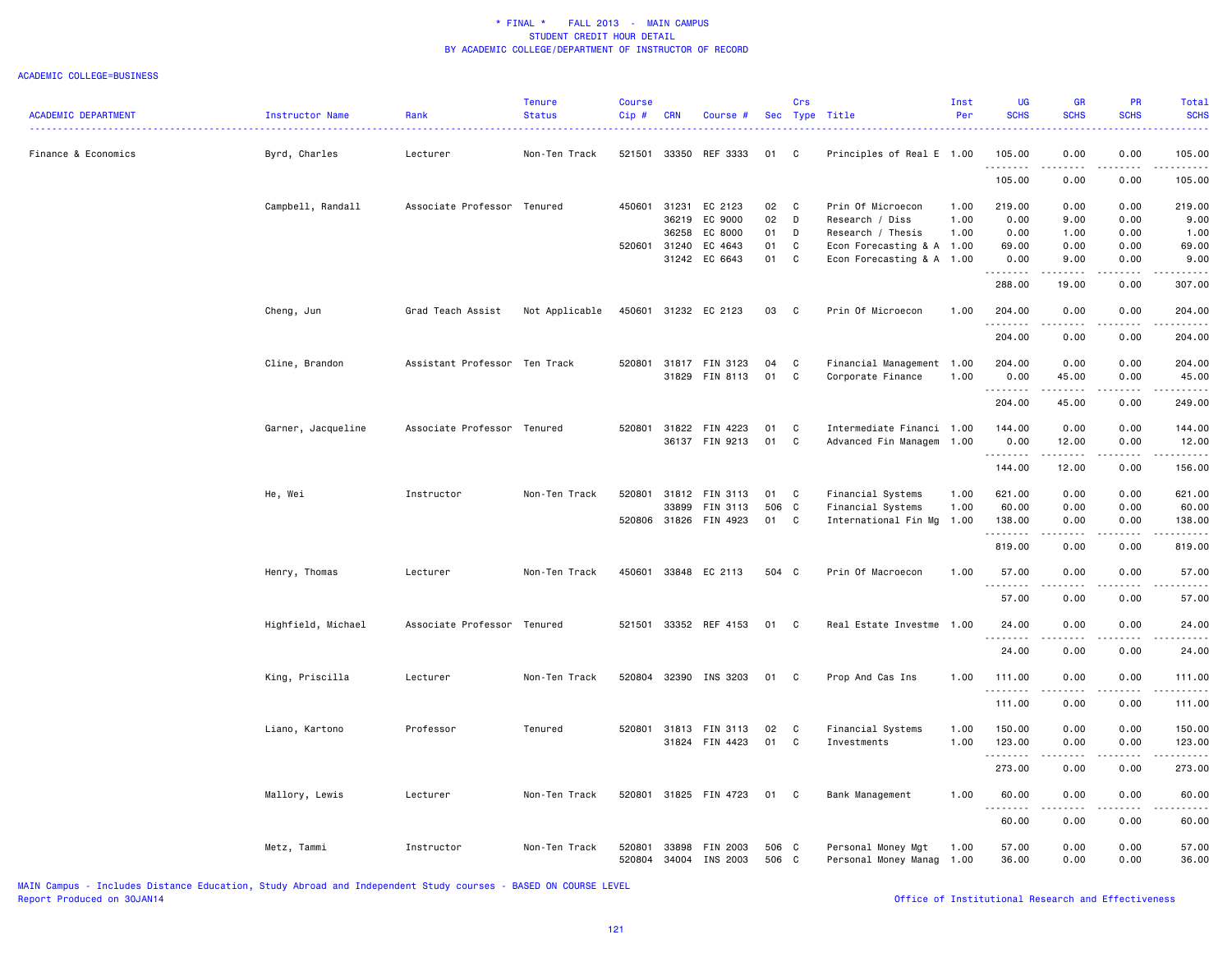|                            |                       |                                   | <b>Tenure</b> | <b>Course</b> |                |                      |          | Crs          |                                   | Inst         | UG                                                                                                                                                           | <b>GR</b>                                                                                                                                                                                                                                                                                                                                                                                            | <b>PR</b>        | Total            |
|----------------------------|-----------------------|-----------------------------------|---------------|---------------|----------------|----------------------|----------|--------------|-----------------------------------|--------------|--------------------------------------------------------------------------------------------------------------------------------------------------------------|------------------------------------------------------------------------------------------------------------------------------------------------------------------------------------------------------------------------------------------------------------------------------------------------------------------------------------------------------------------------------------------------------|------------------|------------------|
| <b>ACADEMIC DEPARTMENT</b> | Instructor Name       | Rank                              | <b>Status</b> | Cip#          | <b>CRN</b>     | Course #             |          |              | Sec Type Title                    | Per          | <b>SCHS</b>                                                                                                                                                  | <b>SCHS</b>                                                                                                                                                                                                                                                                                                                                                                                          | <b>SCHS</b>      | <b>SCHS</b><br>. |
| Finance & Economics        | Metz, Tammi           | Instructor                        | Non-Ten Track | 520804        | 34005          | INS 3103             | 506 C    |              | Prin Of Insurance                 | 1.00         | 120.00                                                                                                                                                       | 0.00                                                                                                                                                                                                                                                                                                                                                                                                 | 0.00             | 120.00           |
|                            |                       |                                   |               |               | 34006          | INS 3303             | 506 C    |              | Life Insurance                    | 1.00         | 126.00                                                                                                                                                       | 0.00                                                                                                                                                                                                                                                                                                                                                                                                 | 0.00             | 126.00           |
|                            |                       |                                   |               |               | 34591          | INS 3503             | 506 C    |              | Employee Benefits                 | 1.00         | 102.00                                                                                                                                                       | 0.00                                                                                                                                                                                                                                                                                                                                                                                                 | 0.00             | 102.00           |
|                            |                       |                                   |               |               |                |                      |          |              |                                   |              | .<br>441.00                                                                                                                                                  | .<br>0.00                                                                                                                                                                                                                                                                                                                                                                                            | .<br>0.00        | .<br>441.00      |
|                            | Millea, Meghan        | Professor                         | Tenured       | 450601        | 31225          | EC 2113              | 01       | $\mathbf{C}$ | Prin Of Macroecon                 | 1.00         | 726.00                                                                                                                                                       | 0.00                                                                                                                                                                                                                                                                                                                                                                                                 | 0.00             | 726.00           |
|                            |                       |                                   |               |               | 34252          | EC 2113              | HO1 C    |              | Prin Of Macroecon                 | 1.00         | 57.00                                                                                                                                                        | 0.00                                                                                                                                                                                                                                                                                                                                                                                                 | 0.00             | 57.00            |
|                            |                       |                                   |               |               | 35647          | EC 4000              | 01       | $\mathbf{I}$ | Directed Indiv Study              | 1.00         | 3.00                                                                                                                                                         | 0.00                                                                                                                                                                                                                                                                                                                                                                                                 | 0.00             | 3.00             |
|                            |                       |                                   |               |               | 35648          | EC 4000              | 02       | I            | Directed Indiv Study              | 1.00         | 3.00                                                                                                                                                         | 0.00                                                                                                                                                                                                                                                                                                                                                                                                 | 0.00             | 3.00             |
|                            |                       |                                   |               |               | 35728          | EC 4000              | 03       | $\mathbf{I}$ | Directed Indiv Study              | 1.00         | 3.00                                                                                                                                                         | 0.00                                                                                                                                                                                                                                                                                                                                                                                                 | 0.00             | 3.00             |
|                            |                       |                                   |               |               | 35742          | EC 4000              | 04       | $\mathbf{I}$ | Directed Indiv Study              | 1.00         | 3.00                                                                                                                                                         | 0.00                                                                                                                                                                                                                                                                                                                                                                                                 | 0.00             | 3.00             |
|                            |                       |                                   |               |               | 35768          | EC 4000              | 05       | $\mathbf{I}$ | Directed Indiv Study              | 1.00         | 3.00                                                                                                                                                         | 0.00                                                                                                                                                                                                                                                                                                                                                                                                 | 0.00             | 3.00             |
|                            |                       |                                   |               |               | 35802          | EC 4000              | 07       | $\mathbf{I}$ | Directed Indiv Study              | 1.00         | 3.00                                                                                                                                                         | 0.00                                                                                                                                                                                                                                                                                                                                                                                                 | 0.00             | 3.00             |
|                            |                       |                                   |               |               | 35822          | EC 4000              | 08       | $\mathbf{I}$ | Directed Indiv Study              | 1.00         | 3.00                                                                                                                                                         | 0.00                                                                                                                                                                                                                                                                                                                                                                                                 | 0.00             | 3.00             |
|                            |                       |                                   |               |               | 36108          | EC 4000              | 09       | $\mathbf{I}$ | Directed Indiv Study 1.00         |              | 3.00                                                                                                                                                         | 0.00                                                                                                                                                                                                                                                                                                                                                                                                 | 0.00             | 3.00             |
|                            |                       |                                   |               |               | 36260          | EC 9000              | 03       | D            | Research / Diss                   | 1.00         | 0.00                                                                                                                                                         | 9.00                                                                                                                                                                                                                                                                                                                                                                                                 | 0.00             | 9.00             |
|                            |                       |                                   |               |               | 36505          | EC 4000              | 10       | $\mathbf{I}$ | Directed Indiv Study 1.00         |              | 3.00                                                                                                                                                         | 0.00                                                                                                                                                                                                                                                                                                                                                                                                 | 0.00             | 3.00             |
|                            |                       |                                   |               | 520601        |                | 31235 EC 3113        | 01       | C            | Interm Macroeconomic 1.00         |              | 174.00<br>.                                                                                                                                                  | 0.00                                                                                                                                                                                                                                                                                                                                                                                                 | 0.00<br>.        | 174.00<br>.      |
|                            |                       |                                   |               |               |                |                      |          |              |                                   |              | 984.00                                                                                                                                                       | 9.00                                                                                                                                                                                                                                                                                                                                                                                                 | 0.00             | 993.00           |
|                            | Miller, Thomas        | Professor                         | Tenured       | 520801        | 31815          | FIN 3123             | 02       | C            | Financial Management 1.00         |              | 210.00                                                                                                                                                       | 0.00                                                                                                                                                                                                                                                                                                                                                                                                 | 0.00             | 210.00           |
|                            |                       |                                   |               |               |                | 31820 FIN 3723       | 01       | C            | Financial Markets                 | 1.00         | 135.00<br>.                                                                                                                                                  | 0.00                                                                                                                                                                                                                                                                                                                                                                                                 | 0.00             | 135.00<br>.      |
|                            |                       |                                   |               |               |                |                      |          |              |                                   |              | 345.00                                                                                                                                                       | 0.00                                                                                                                                                                                                                                                                                                                                                                                                 | 0.00             | 345.00           |
|                            | Orozco Aleman, Sandra | Assistant Professor Ten Track     |               | 520601        | 31236          | EC 3123              | 01       | C            | Interm Micro                      | 1.00         | 138.00                                                                                                                                                       | 0.00                                                                                                                                                                                                                                                                                                                                                                                                 | 0.00             | 138.00           |
|                            |                       |                                   |               |               | 31237          | EC 4233              | 01       | C            | Labor Economics                   | 1.00         | 78.00                                                                                                                                                        | 0.00                                                                                                                                                                                                                                                                                                                                                                                                 | 0.00             | 78.00            |
|                            |                       |                                   |               |               |                |                      |          |              |                                   |              | .<br>216.00                                                                                                                                                  | $\frac{1}{2} \frac{1}{2} \frac{1}{2} \frac{1}{2} \frac{1}{2} \frac{1}{2} \frac{1}{2} \frac{1}{2} \frac{1}{2} \frac{1}{2} \frac{1}{2} \frac{1}{2} \frac{1}{2} \frac{1}{2} \frac{1}{2} \frac{1}{2} \frac{1}{2} \frac{1}{2} \frac{1}{2} \frac{1}{2} \frac{1}{2} \frac{1}{2} \frac{1}{2} \frac{1}{2} \frac{1}{2} \frac{1}{2} \frac{1}{2} \frac{1}{2} \frac{1}{2} \frac{1}{2} \frac{1}{2} \frac{$<br>0.00 | المتماما<br>0.00 | .<br>216.00      |
|                            | Rezek, Jon            | Non-Faculty                       | Tenured       | 450601        | 35897          | EC 9000              | 01       | D            | Research / Diss                   | 1.00         | 0.00                                                                                                                                                         | 9.00                                                                                                                                                                                                                                                                                                                                                                                                 | 0.00             | 9.00             |
|                            |                       |                                   |               | 521101        | 34437          | IB 1001              | 01       | C            | Intro to Internation              | 1.00         | 54.00                                                                                                                                                        | 0.00                                                                                                                                                                                                                                                                                                                                                                                                 | 0.00             | 54.00            |
|                            |                       |                                   |               |               | 34439          | IB 4903              | 01       | Ε            | IB Intern Academics               | 1.00         | 54.00                                                                                                                                                        | 0.00                                                                                                                                                                                                                                                                                                                                                                                                 | 0.00             | 54.00            |
|                            |                       |                                   |               |               | 36685          | IB 3900              | 01       | E            | IB Intern Work                    | 1.00         | 11.00                                                                                                                                                        | 0.00                                                                                                                                                                                                                                                                                                                                                                                                 | 0.00             | 11.00            |
|                            |                       |                                   |               |               |                |                      |          |              |                                   |              | <u>.</u><br>119.00                                                                                                                                           | .<br>9.00                                                                                                                                                                                                                                                                                                                                                                                            | .<br>0.00        | .<br>128.00      |
|                            | Rogers, Kevin         | Non-Faculty                       | Tenured       | 450601        | 34253          | EC 8173              | 01       | C            | Macroeconomics I                  | 1.00         | 0.00                                                                                                                                                         | 27.00                                                                                                                                                                                                                                                                                                                                                                                                | 0.00             | 27.00            |
|                            |                       |                                   |               | 520101        |                | 30584 BUS 4203       | 01       | E            | Business Internship               | 1.00         | 3.00                                                                                                                                                         | 0.00                                                                                                                                                                                                                                                                                                                                                                                                 | 0.00             | 3.00             |
|                            |                       |                                   |               |               |                |                      |          |              |                                   |              | $\frac{1}{2} \left( \frac{1}{2} \right) \left( \frac{1}{2} \right) \left( \frac{1}{2} \right) \left( \frac{1}{2} \right) \left( \frac{1}{2} \right)$<br>3.00 | .<br>27.00                                                                                                                                                                                                                                                                                                                                                                                           | .<br>0.00        | .<br>30.00       |
|                            | Roskelley, Kenneth    | Associate Professor Tenured       |               | 520201        | 36153          | FIN 7000             | 01       | I            | Directed Indiv Study              | 1.00         | 0.00                                                                                                                                                         | 3.00                                                                                                                                                                                                                                                                                                                                                                                                 | 0.00             | 3.00             |
|                            |                       |                                   |               |               | 36360          | FIN 9000             | 01       | D            | Research / Diss                   | 1.00         | 0.00                                                                                                                                                         | 9.00                                                                                                                                                                                                                                                                                                                                                                                                 | 0.00             | 9.00             |
|                            |                       |                                   |               | 520801        | 33901          | FIN 3123             | 504 C    |              | Financial Management 1.00         |              | 54.00                                                                                                                                                        | 0.00                                                                                                                                                                                                                                                                                                                                                                                                 | 0.00             | 54.00            |
|                            |                       |                                   |               |               | 33904          | FIN 8113             | 501 C    |              | Corporate Finance                 | 1.00         | 0.00                                                                                                                                                         | 96.00                                                                                                                                                                                                                                                                                                                                                                                                | 0.00             | 96.00            |
|                            |                       |                                   |               |               |                | 35517 FIN 4990       | 01       | $\mathbf{C}$ | Special Topic In FIN 1.00         |              | 6.00                                                                                                                                                         | 0.00                                                                                                                                                                                                                                                                                                                                                                                                 | 0.00             | 6.00             |
|                            |                       |                                   |               |               |                |                      |          |              |                                   |              | .<br>60.00                                                                                                                                                   | .<br>108.00                                                                                                                                                                                                                                                                                                                                                                                          | -----<br>0.00    | .<br>168.00      |
|                            | Smith, Rebecca        | Extension Assist Pr Non-Ten Track |               | 240101        | 32271<br>32273 | HON 1081<br>HON 1091 | 01<br>01 | -S<br>S      | Honors Forum I<br>Honors Forum II | 0.60<br>0.60 | 37.80<br>6.00                                                                                                                                                | 0.00<br>0.00                                                                                                                                                                                                                                                                                                                                                                                         | 0.00<br>0.00     | 37.80<br>6.00    |
|                            |                       |                                   |               |               |                |                      |          |              |                                   |              |                                                                                                                                                              |                                                                                                                                                                                                                                                                                                                                                                                                      |                  |                  |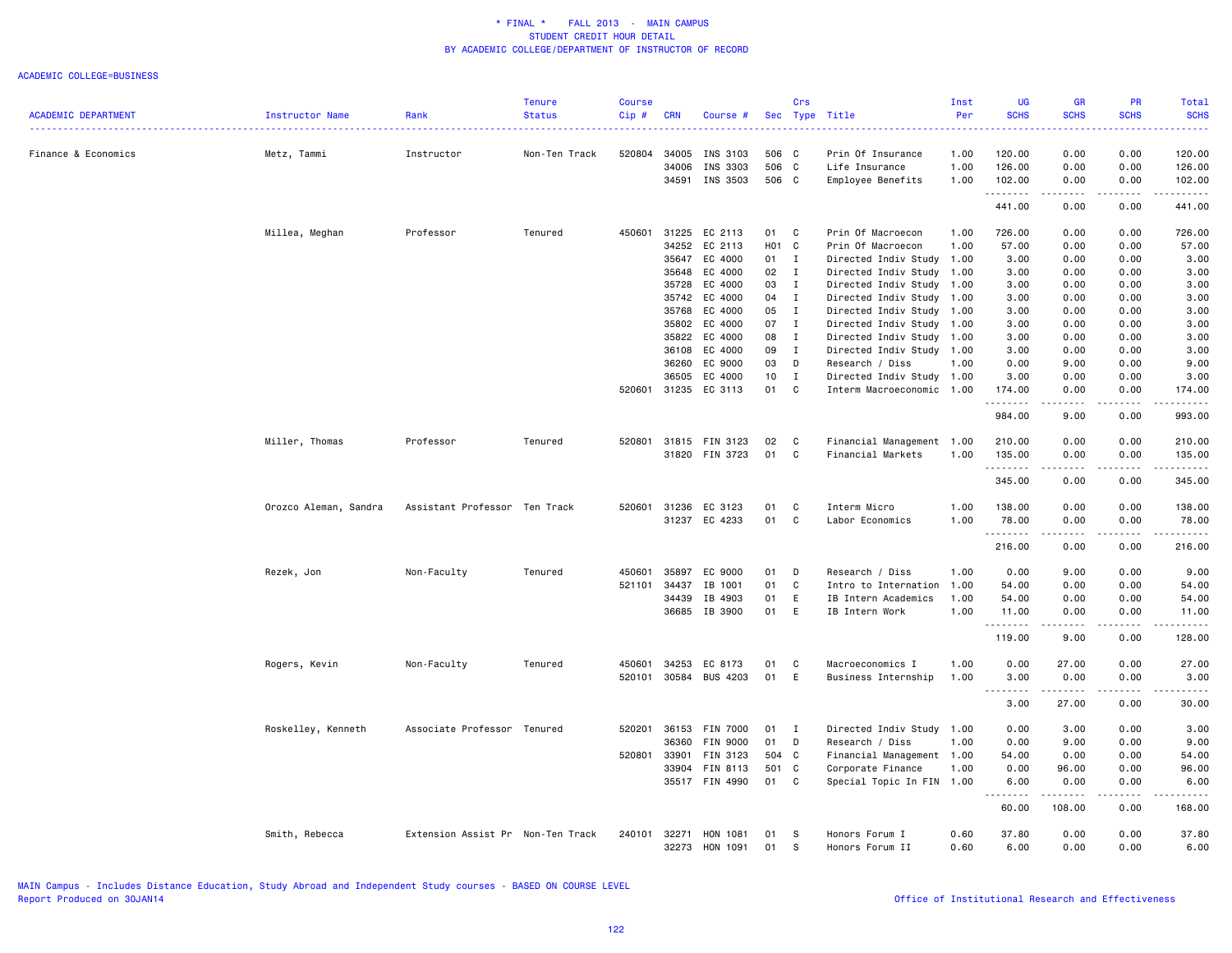ACADEMIC COLLEGE=BUSINESS

| <b>ACADEMIC DEPARTMENT</b> | Instructor Name     | Rank                          | <b>Tenure</b><br><b>Status</b> | <b>Course</b><br>Cip# | <b>CRN</b>   | Course #                 |          | Crs               | Sec Type Title                                 | Inst<br>Per | <b>UG</b><br><b>SCHS</b> | <b>GR</b><br><b>SCHS</b>                                                                                                                                      | <b>PR</b><br><b>SCHS</b>                                                                                                                                                                | Total<br><b>SCHS</b>                |
|----------------------------|---------------------|-------------------------------|--------------------------------|-----------------------|--------------|--------------------------|----------|-------------------|------------------------------------------------|-------------|--------------------------|---------------------------------------------------------------------------------------------------------------------------------------------------------------|-----------------------------------------------------------------------------------------------------------------------------------------------------------------------------------------|-------------------------------------|
|                            |                     |                               |                                |                       |              |                          |          |                   |                                                |             | <u>.</u>                 | --------                                                                                                                                                      |                                                                                                                                                                                         |                                     |
|                            |                     |                               |                                |                       |              |                          |          |                   |                                                |             | 43.80                    | 0.00                                                                                                                                                          | 0.00                                                                                                                                                                                    | 43.80                               |
| Finance & Economics        | Spurlin, William    | Assistant Professor Ten Track |                                |                       |              | 520601 33854 EC 8103     | 502 C    |                   | Econ for Managers                              | 1.00        | 0.00                     | 105.00<br>.                                                                                                                                                   | 0.00<br>-----                                                                                                                                                                           | 105.00<br>.                         |
|                            |                     |                               |                                |                       |              |                          |          |                   |                                                |             | 0.00                     | 105.00                                                                                                                                                        | 0.00                                                                                                                                                                                    | 105.00                              |
|                            | Toney, Jerry        | Lecturer                      | Non-Ten Track                  |                       |              | 520804 32391 INS 3403    | 01 C     |                   | Financial Planning                             | 1.00        | 51.00                    | 0.00                                                                                                                                                          | 0.00                                                                                                                                                                                    | 51.00                               |
|                            |                     |                               |                                |                       |              |                          |          |                   |                                                |             | ---------<br>51.00       | .<br>0.00                                                                                                                                                     | .<br>0.00                                                                                                                                                                               | .<br>51.00                          |
|                            | Topolyan, Iryna     | Assistant Professor Ten Track |                                |                       | 450601 31230 | EC 2123                  | 01       | $\mathbf{C}$      | Prin Of Microecon                              | 1.00        | 564.00                   | 0.00                                                                                                                                                          | 0.00                                                                                                                                                                                    | 564.00                              |
|                            |                     |                               |                                | 450603                | 36028        | EC 8123                  | 01       | C                 | Math for Economists                            | 1.00        | 0.00<br>.                | 30.00<br>$\frac{1}{2} \left( \frac{1}{2} \right) \left( \frac{1}{2} \right) \left( \frac{1}{2} \right) \left( \frac{1}{2} \right) \left( \frac{1}{2} \right)$ | 0.00                                                                                                                                                                                    | 30.00<br>.                          |
|                            |                     |                               |                                |                       |              |                          |          |                   |                                                |             | 564.00                   | 30.00                                                                                                                                                         | 0.00                                                                                                                                                                                    | 594.00                              |
|                            | Wade, Lloyd         | Assistant Professor Ten Track |                                | 520804                | 32389        | INS 3103                 | 01       | $\mathbf{C}$      | Prin Of Insurance                              | 1.00        | 144.00                   | 0.00                                                                                                                                                          | 0.00                                                                                                                                                                                    | 144.00                              |
|                            |                     |                               |                                |                       | 32393        | INS 4503                 | 01       | $\mathbf{C}$      | Enterprise Risk Mgmt 1.00                      |             | 39.00<br>.               | 0.00<br>-----                                                                                                                                                 | 0.00<br>$\frac{1}{2} \left( \frac{1}{2} \right) \left( \frac{1}{2} \right) \left( \frac{1}{2} \right) \left( \frac{1}{2} \right) \left( \frac{1}{2} \right) \left( \frac{1}{2} \right)$ | 39.00<br>. <u>.</u> .               |
|                            |                     |                               |                                |                       |              |                          |          |                   |                                                |             | 183.00                   | 0.00                                                                                                                                                          | 0.00                                                                                                                                                                                    | 183.00                              |
|                            | Wang, Qian          | Grad Teach Assist             | Not Applicable                 |                       |              | 520801 31814 FIN 3123    | 01 C     |                   | Financial Management 1.00                      |             | 198.00<br>.              | 0.00<br>.                                                                                                                                                     | 0.00<br>.                                                                                                                                                                               | 198.00<br>.                         |
|                            |                     |                               |                                |                       |              |                          |          |                   |                                                |             | 198.00                   | 0.00                                                                                                                                                          | 0.00                                                                                                                                                                                    | 198.00                              |
|                            | Williamson, Claudia | Assistant Professor Ten Track |                                | 450601                | 36029        | EC 8063                  | 01 C     |                   | FDN of Micro Theory                            | 1.00        | 0.00                     | 9.00                                                                                                                                                          | 0.00                                                                                                                                                                                    | 9.00                                |
|                            |                     |                               |                                |                       |              | 520601 31243 EC 8103     | 01 C     |                   | Econ for Managers                              | 1.00        | 0.00                     | 90.00<br>------                                                                                                                                               | 0.00<br>.                                                                                                                                                                               | 90.00<br>.                          |
|                            |                     |                               |                                |                       |              |                          |          |                   |                                                |             | 0.00                     | 99.00                                                                                                                                                         | 0.00                                                                                                                                                                                    | 99.00                               |
|                            | Wiseman, Travis     | Instructor                    | Non-Ten Track                  | 450601                | 31226        | EC 2113                  | 02       | $\overline{c}$    | Prin Of Macroecon                              | 1.00        | 669.00                   | 0.00                                                                                                                                                          | 0.00                                                                                                                                                                                    | 669.00                              |
|                            |                     |                               |                                |                       | 31227        | EC 2113                  | 03       | $\mathbf{C}$      | Prin Of Macroecon                              | 1.00        | 222.00                   | 0.00                                                                                                                                                          | 0.00                                                                                                                                                                                    | 222.00                              |
|                            |                     |                               |                                | 520601                | 31228        | EC 2113<br>34436 EC 3513 | 04<br>01 | $\mathbf{C}$<br>C | Prin Of Macroecon<br>Comparative Econ Pol 1.00 | 1.00        | 207.00<br>111.00         | 0.00<br>0.00                                                                                                                                                  | 0.00<br>0.00                                                                                                                                                                            | 207.00<br>111.00                    |
|                            |                     |                               |                                |                       |              |                          |          |                   |                                                |             | . <b>.</b>               |                                                                                                                                                               |                                                                                                                                                                                         | .                                   |
|                            |                     |                               |                                |                       |              |                          |          |                   |                                                |             | 1209.00                  | 0.00                                                                                                                                                          | 0.00                                                                                                                                                                                    | 1209.00                             |
|                            | Young, Brian        | Assistant Professor Ten Track |                                | 520801                | 31816        | FIN 3123                 | 03       | $\mathbf{C}$      | Financial Management 1.00                      |             | 219.00                   | 0.00                                                                                                                                                          | 0.00                                                                                                                                                                                    | 219.00                              |
|                            |                     |                               |                                |                       |              | 31823 FIN 4243           | 01       | $\mathbf{C}$      | Senior Seminar in Fi 1.00                      |             | 39.00<br>.               | 0.00<br>.                                                                                                                                                     | 0.00<br>$\frac{1}{2} \left( \frac{1}{2} \right) \left( \frac{1}{2} \right) \left( \frac{1}{2} \right) \left( \frac{1}{2} \right) \left( \frac{1}{2} \right)$                            | 39.00                               |
|                            |                     |                               |                                |                       |              |                          |          |                   |                                                |             | 258.00                   | 0.00                                                                                                                                                          | 0.00                                                                                                                                                                                    | 258.00                              |
| Finance & Economics        |                     |                               |                                |                       |              |                          |          |                   |                                                |             | ========<br>6963.80      | <b>EEEEEEE</b><br>463.00                                                                                                                                      | <b>EBBEBBBB</b><br>0.00                                                                                                                                                                 | 7426.80                             |
|                            |                     |                               |                                |                       |              |                          |          |                   |                                                |             |                          |                                                                                                                                                               |                                                                                                                                                                                         | -------- ------- -------- --------- |

MAIN Campus - Includes Distance Education, Study Abroad and Independent Study courses - BASED ON COURSE LEVEL Report Produced on 30JAN14 **Office of Institutional Research and Effectiveness Office** of Institutional Research and Effectiveness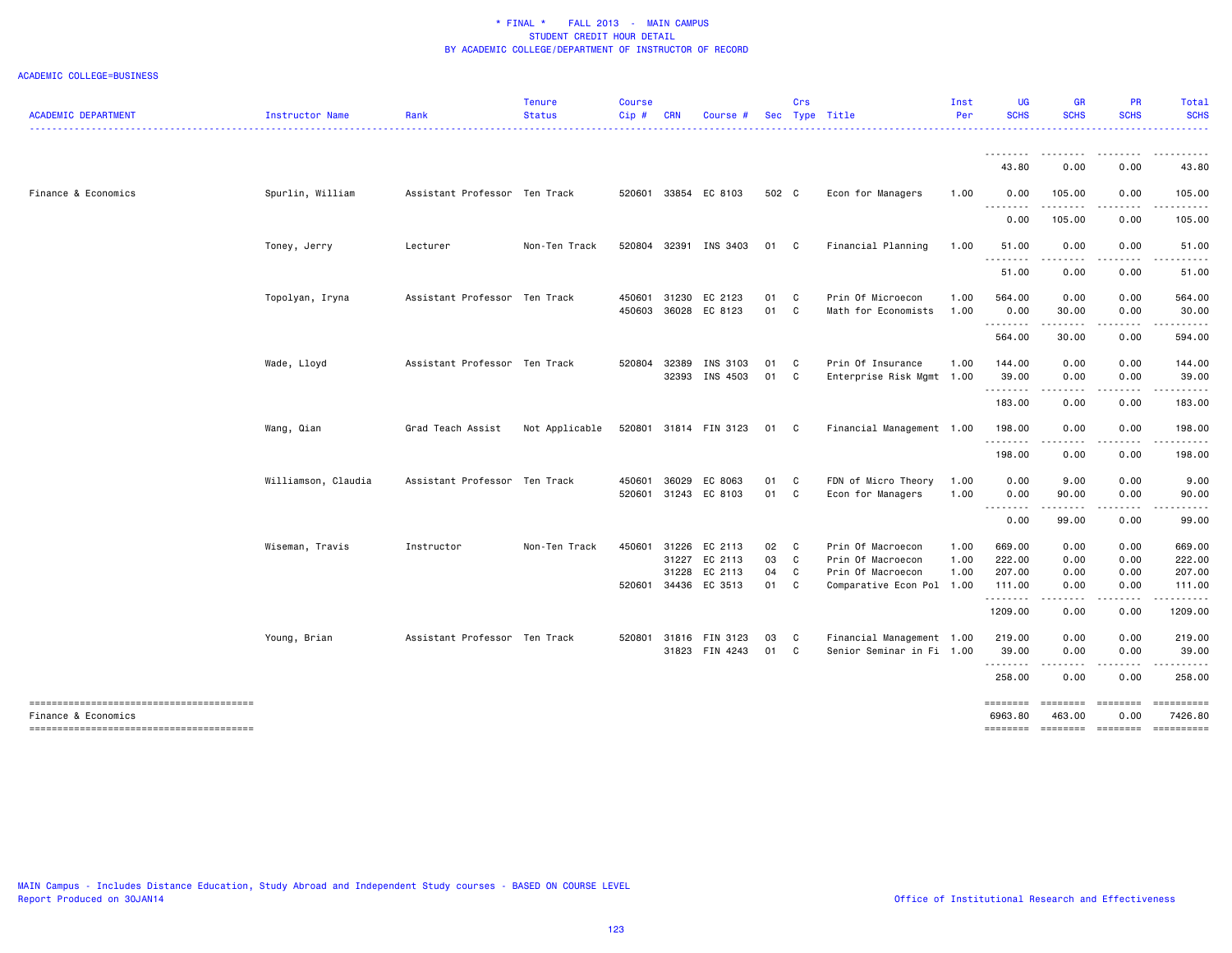#### ACADEMIC COLLEGE=BUSINESS

|                                  |                   |                               | <b>Tenure</b>  | <b>Course</b> |            |                 |     | Crs          |                           | Inst | <b>UG</b>   | <b>GR</b>                                                                                                                                                     | <b>PR</b>   | Total                    |
|----------------------------------|-------------------|-------------------------------|----------------|---------------|------------|-----------------|-----|--------------|---------------------------|------|-------------|---------------------------------------------------------------------------------------------------------------------------------------------------------------|-------------|--------------------------|
| <b>ACADEMIC DEPARTMENT</b>       | Instructor Name   | Rank                          | <b>Status</b>  | Cip#          | <b>CRN</b> | Course #        |     |              | Sec Type Title            | Per  | <b>SCHS</b> | <b>SCHS</b>                                                                                                                                                   | <b>SCHS</b> | <b>SCHS</b><br>المتمامين |
| Management & Information Systems | Barnett, Timothy  | Professor                     | Tenured        | 520201        | 32701      | MGT 4563        | 01  | C            | Staffing in Org           | 1.00 | 114.00      | 0.00                                                                                                                                                          | 0.00        | 114.00                   |
|                                  |                   |                               |                | 521302        | 35907      | MGT 9000        | 02  | D            | Research / Diss           | 1.00 | 0.00        | 1.00                                                                                                                                                          | 0.00        | 1.00                     |
|                                  |                   |                               |                |               | 36308      | MGT 7000        | 03  | $\mathbf{I}$ | Directed Indiv Study 1.00 |      | 0.00<br>.   | 3.00<br>.                                                                                                                                                     | 0.00<br>.   | 3.00<br>.                |
|                                  |                   |                               |                |               |            |                 |     |              |                           |      | 114.00      | 4.00                                                                                                                                                          | 0.00        | 118.00                   |
|                                  | Canfield, Stephen | Instructor                    | Non-Ten Track  | 521201        | 30544      | BIS 1733        | 01  | C            | Visual Basic Program 1.00 |      | 117.00      | 0.00                                                                                                                                                          | 0.00        | 117.00                   |
|                                  |                   |                               |                |               | 30545      | BIS 1733        | 02  | $\mathtt{C}$ | Visual Basic Program      | 1.00 | 114.00      | 0.00                                                                                                                                                          | 0.00        | 114.00                   |
|                                  |                   |                               |                |               | 30546      | BIS 1733        | 03  | C            | Visual Basic Program      | 1.00 | 120.00      | 0.00                                                                                                                                                          | 0.00        | 120.00                   |
|                                  |                   |                               |                |               | 30552      | BIS 4513        | 01  | C            | Microcomputers/Netwo 1.00 |      | 84.00       | 0.00                                                                                                                                                          | 0.00        | 84.00                    |
|                                  |                   |                               |                | 521204        | 30556      | BIS 6513        | 01  | C            | Microcomputers/Netwo 1.00 |      | 0.00<br>.   | 12.00<br>$\frac{1}{2} \left( \frac{1}{2} \right) \left( \frac{1}{2} \right) \left( \frac{1}{2} \right) \left( \frac{1}{2} \right) \left( \frac{1}{2} \right)$ | 0.00<br>.   | 12.00<br>.               |
|                                  |                   |                               |                |               |            |                 |     |              |                           |      | 435.00      | 12.00                                                                                                                                                         | 0.00        | 447.00                   |
|                                  | Chrisman, James   | Professor                     | Tenured        | 520201        | 32706      | MGT 8123        | 01  | C            | Strategic Bus Consul 1.00 |      | 0.00        | 18.00                                                                                                                                                         | 0.00        | 18.00                    |
|                                  |                   |                               |                | 521302        | 36171      | <b>MGT 7000</b> | 01  | $\mathbf I$  | Directed Indiv Study      | 1.00 | 0.00        | 3.00                                                                                                                                                          | 0.00        | 3.00                     |
|                                  |                   |                               |                |               | 36300      | MGT 7000        | 02  | $\mathbf I$  | Directed Indiv Study      | 1.00 | 0.00        | 3.00                                                                                                                                                          | 0.00        | 3.00                     |
|                                  |                   |                               |                |               | 36309      | MGT 9000        | 03  | D            | Research / Diss           | 1.00 | 0.00<br>.   | 9.00<br>.                                                                                                                                                     | 0.00<br>.   | 9.00<br>.                |
|                                  |                   |                               |                |               |            |                 |     |              |                           |      | 0.00        | 33.00                                                                                                                                                         | 0.00        | 33.00                    |
|                                  | Crossler, Robert  | Assistant Professor Ten Track |                | 521201        | 30548      | BIS 3233        | 01  | C            | Management Informati 1.00 |      | 564.00      | 0.00                                                                                                                                                          | 0.00        | 564.00                   |
|                                  |                   |                               |                |               | 30551      | BIS 3753        | 01  | $\mathtt{C}$ | Business Database Sy 1.00 |      | 54.00       | 0.00                                                                                                                                                          | 0.00        | 54.00                    |
|                                  |                   |                               |                |               |            |                 |     |              |                           |      | .           | .                                                                                                                                                             | .           | . <b>.</b>               |
|                                  |                   |                               |                |               |            |                 |     |              |                           |      | 618.00      | 0.00                                                                                                                                                          | 0.00        | 618.00                   |
|                                  | Daspit, Joshua    | Assistant Professor Ten Track |                | 520101        | 30588      | <b>BUS 4853</b> | 04  | C            | <b>Business Policy</b>    | 1.00 | 123.00      | 0.00                                                                                                                                                          | 0.00        | 123.00                   |
|                                  |                   |                               |                |               | 30589      | <b>BUS 4853</b> | 05  | C            | <b>Business Policy</b>    | 1.00 | 93.00       | 0.00                                                                                                                                                          | 0.00        | 93.00                    |
|                                  |                   |                               |                |               |            |                 |     |              |                           |      | .<br>216.00 | $- - - -$<br>0.00                                                                                                                                             | .<br>0.00   | .<br>216.00              |
|                                  |                   |                               |                |               |            |                 |     |              |                           |      |             |                                                                                                                                                               |             |                          |
|                                  | Fang, Hanqing     | Grad Teach Assist             | Not Applicable | 520101        |            | 30585 BUS 4853  | 01  | C            | <b>Business Policy</b>    | 1.00 | 126.00<br>. | 0.00                                                                                                                                                          | 0.00        | 126.00                   |
|                                  |                   |                               |                |               |            |                 |     |              |                           |      | 126.00      | 0.00                                                                                                                                                          | 0.00        | 126.00                   |
|                                  | Holt, Daniel      | Assistant Professor Ten Track |                | 080301        | 32690      | MGT 3323        | 01  | C            | Entrepreneurship          | 1.00 | 81.00       | 0.00                                                                                                                                                          | 0.00        | 81.00                    |
|                                  |                   |                               |                |               | 32691      | MGT 3323        | 02  | C            | Entrepreneurship          | 1.00 | 72.00       | 0.00                                                                                                                                                          | 0.00        | 72.00                    |
|                                  |                   |                               |                |               |            |                 |     |              |                           |      | .<br>153.00 | .<br>0.00                                                                                                                                                     | 0.00        | .<br>153.00              |
|                                  | Lack, Susan       | Instructor                    | Non-Ten Track  | 520201        | 32684      | MGT 3213        | 01  | C            | Org Communications        | 1.00 | 132.00      | 0.00                                                                                                                                                          | 0.00        | 132.00                   |
|                                  |                   |                               |                |               | 32685      | MGT 3213        | 02  | $\mathbf C$  | Org Communications        | 1.00 | 138.00      | 0.00                                                                                                                                                          | 0.00        | 138.00                   |
|                                  |                   |                               |                |               | 32686      | MGT 3213        | 03  | C            | Org Communications        | 1.00 | 135.00      | 0.00                                                                                                                                                          | 0.00        | 135.00                   |
|                                  |                   |                               |                |               | 32687      | MGT 3213        | 05  | C            | Org Communications        | 1.00 | 138.00      | 0.00                                                                                                                                                          | 0.00        | 138.00                   |
|                                  |                   |                               |                |               |            |                 |     |              |                           |      | .           |                                                                                                                                                               |             |                          |
|                                  |                   |                               |                |               |            |                 |     |              |                           |      | 543.00      | 0.00                                                                                                                                                          | 0.00        | 543.00                   |
|                                  | Long, Rebecca     | Associate Professor Tenured   |                | 520201        | 34258      | MGT 9613        | 01  | C            | Org Theory & Prac         | 1.00 | 0.00        | 15.00                                                                                                                                                         | 0.00        | 15.00                    |
|                                  |                   |                               |                | 521302        | 35731      | MGT 9000        | 01  | D            | Research / Diss           | 1.00 | 0.00        | 9.00<br>.                                                                                                                                                     | 0.00<br>.   | 9.00<br>$\frac{1}{2}$    |
|                                  |                   |                               |                |               |            |                 |     |              |                           |      | 0.00        | 24.00                                                                                                                                                         | 0.00        | 24.00                    |
|                                  | Marett, Emily     | Instructor                    | Non-Ten Track  | 520201        | 32688      | MGT 3213        | 06  | C            | Org Communications        | 1.00 | 432.00      | 0.00                                                                                                                                                          | 0.00        | 432.00                   |
|                                  |                   |                               |                |               | 32699      | MGT 4533        | 01  | C            | Advanced Hrm              | 1.00 | 135.00      | 0.00                                                                                                                                                          | 0.00        | 135.00                   |
|                                  |                   |                               |                |               |            | 34022 MGT 3213  | 506 | $\mathbf{C}$ | Org Communications        | 1.00 | 105.00      | 0.00                                                                                                                                                          | 0.00        | 105.00                   |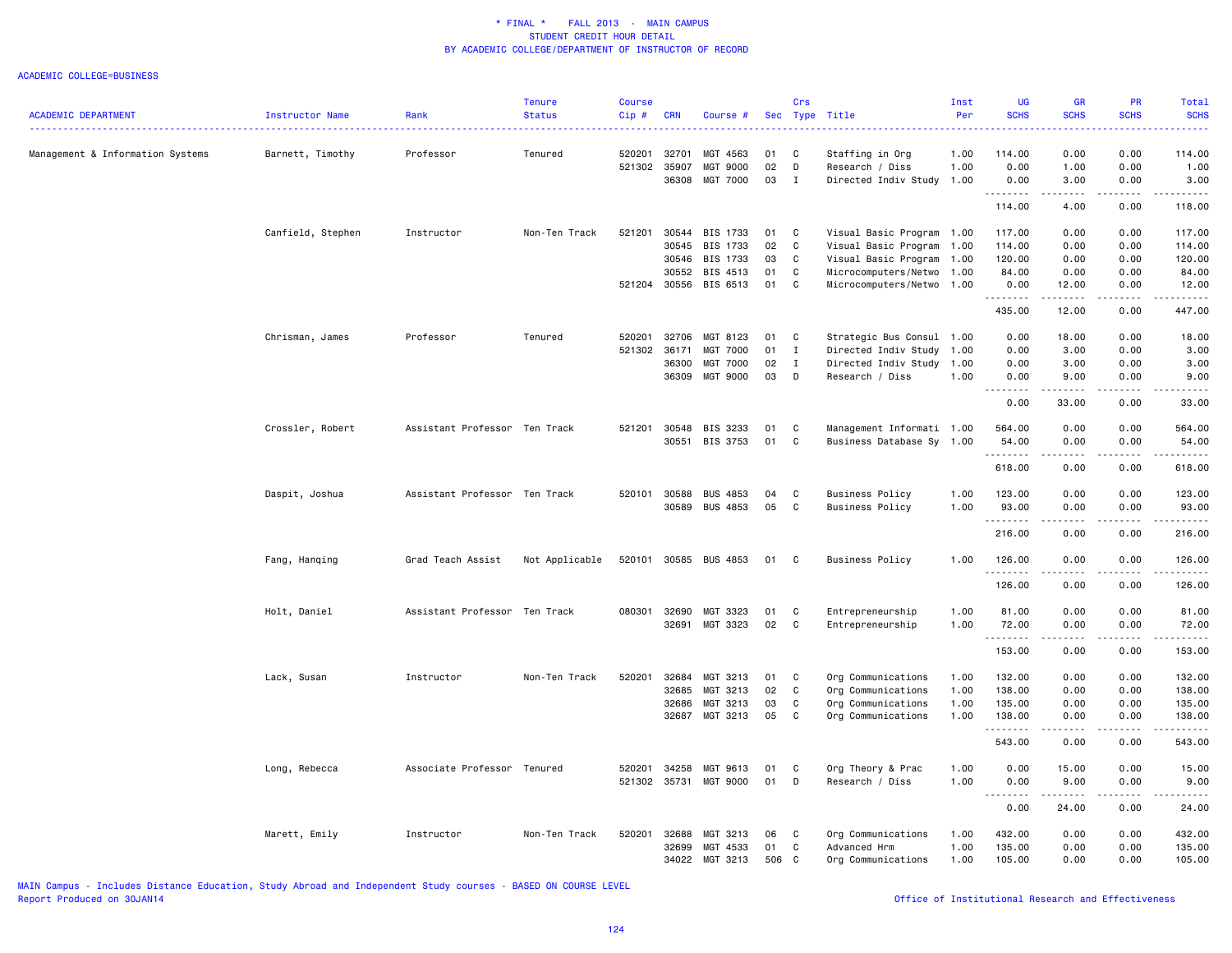|                                  |                     |                               | <b>Tenure</b>  | <b>Course</b> |              |                      |       | Crs          |                           | Inst | UG                           | <b>GR</b>          | <b>PR</b>         | Total        |
|----------------------------------|---------------------|-------------------------------|----------------|---------------|--------------|----------------------|-------|--------------|---------------------------|------|------------------------------|--------------------|-------------------|--------------|
| <b>ACADEMIC DEPARTMENT</b>       | Instructor Name     | Rank                          | <b>Status</b>  | $Cip$ #       | <b>CRN</b>   | Course #             |       |              | Sec Type Title            | Per  | <b>SCHS</b>                  | <b>SCHS</b>        | <b>SCHS</b>       | <b>SCHS</b>  |
| Management & Information Systems | Marett, Emily       | Instructor                    | Non-Ten Track  | 521003        | 32695        | MGT 3813             | 01    | C            | Organizational Behav 1.00 |      | 168.00                       | 0.00               | 0.00              | 168.00       |
|                                  |                     |                               |                |               |              |                      |       |              |                           |      | .<br>840.00                  | $- - - -$<br>0.00  | $- - - -$<br>0.00 | .<br>840.00  |
|                                  | Marett, Lawrence    | Associate Professor Tenured   |                | 521201        | 30560        | BIS 8613             | 01    | C.           | MIS Administration        | 1.00 | 0.00                         | 27.00              | 0.00              | 27.00        |
|                                  |                     |                               |                |               | 33802        | BIS 8613             | 501   | $\mathbf{C}$ | MIS Administration        | 1.00 | 0.00                         | 66.00              | 0.00              | 66.00        |
|                                  |                     |                               |                |               | 34785        | BIS 9013             | 01    | C            | Gen Topics in MIS Re      | 1.00 | 0.00                         | 12.00              | 0.00              | 12.00        |
|                                  |                     |                               |                |               | 36170        | BIS 9000             | 02    | D            | Research / Diss           | 1.00 | 0.00<br>$\sim$ $\sim$ $\sim$ | 12.00              | 0.00<br>$- - - -$ | 12.00<br>.   |
|                                  |                     |                               |                |               |              |                      |       |              |                           |      | 0.00                         | 117.00             | 0.00              | 117.00       |
|                                  | Martin, William     | Non-Faculty                   | Not Applicable |               |              | 140101 32035 GE 3011 | 01 S  |              | Engr Entrepreneur Se 0.20 |      | 25.00<br>.                   | 0.00               | 0.00              | 25.00<br>.   |
|                                  |                     |                               |                |               |              |                      |       |              |                           |      | 25.00                        | 0.00               | 0.00              | 25.00        |
|                                  | Menard, Philip      | Lecturer                      | Non-Ten Track  | 521201        |              | 30554 BIS 4753       | 01    | C            | Struc Sys Analysis        | 1.00 | 63.00                        | 0.00<br>-----      | 0.00              | 63.00<br>.   |
|                                  |                     |                               |                |               |              |                      |       |              |                           |      | 63.00                        | 0.00               | 0.00              | 63.00        |
|                                  | Nordin, Alexis      | Non-Faculty                   | Not Applicable | 520201        |              | 34257 MGT 3213       | 04    | C            | Org Communications        | 1.00 | 123.00<br><u>.</u>           | 0.00<br>----       | 0.00              | 123.00<br>.  |
|                                  |                     |                               |                |               |              |                      |       |              |                           |      | 123.00                       | 0.00               | 0.00              | 123.00       |
|                                  | Ormond, Dustin      | Lecturer                      | Non-Ten Track  | 521299        |              | 30555 BIS 4763       | 01    | C            | BIS Senior Seminar        | 1.00 | 51.00                        | 0.00               | 0.00              | 51.00        |
|                                  |                     |                               |                |               |              |                      |       |              |                           |      | . <b>.</b><br>51.00          | . <u>.</u><br>0.00 | .<br>0.00         | .<br>51.00   |
|                                  | Otondo, Robert      | Associate Professor Tenured   |                | 521201        | 30558        | BIS 8112             | 01    | C            | Mgt Info Tech & Sys       | 1.00 | 0.00                         | 8.00               | 0.00              | 8.00         |
|                                  |                     |                               |                | 521299        | 30553        | BIS 4533             | 01    | C            | Decision Support Sys      | 1.00 | 66.00                        | 0.00               | 0.00              | 66.00        |
|                                  |                     |                               |                |               | 30557        | BIS 6533             | 01    | C            | Decision Support Sys 1.00 |      | 0.00<br>.                    | 24.00<br>.         | 0.00<br>.         | 24.00<br>.   |
|                                  |                     |                               |                |               |              |                      |       |              |                           |      | 66.00                        | 32.00              | 0.00              | 98.00        |
|                                  | Pearson, Allison    | Professor                     | Tenured        | 521301        | 32682        | MGT 3114             | 01    | C            | Prin of Mgt & Prod        | 1.00 | 728.00                       | 0.00               | 0.00              | 728.00       |
|                                  |                     |                               |                |               | 32683        | MGT 3114             | 02    | C            | Prin of Mgt & Prod        | 1.00 | 720.00                       | 0.00               | 0.00              | 720.00       |
|                                  |                     |                               |                |               | 521302 36607 | MGT 9000             | 04    | D            | Research / Diss           | 1.00 | 0.00                         | 1.00               | 0.00              | 1.00         |
|                                  |                     |                               |                |               |              |                      |       |              |                           |      | .<br>1448.00                 | -----<br>1.00      | 0.00              | .<br>1449.00 |
|                                  | Pearson, Rodney     | Professor                     | Tenured        | 521201        | 30547        | BIS 1753             | 01    | C            | Intro to Business CO      | 1.00 | 78.00                        | 0.00               | 0.00              | 78.00        |
|                                  |                     |                               |                |               | 30550        | BIS 3523             | 01    | C            | Advanced Languages        | 1.00 | 87.00                        | 0.00               | 0.00              | 87.00        |
|                                  |                     |                               |                |               | 36299        | BIS 4000             | 01    | $\mathbf{I}$ | Directed Indiv Study 1.00 |      | 3.00                         | 0.00               | 0.00              | 3.00         |
|                                  |                     |                               |                | 521299        | 30539        | BIS 1001             | F01 C |              | First Year Seminar        | 1.00 | 49.00<br>.                   | 0.00               | 0.00              | 49.00<br>.   |
|                                  |                     |                               |                |               |              |                      |       |              |                           |      | 217.00                       | 0.00               | 0.00              | 217.00       |
|                                  | Penney, Christopher | Assistant Professor Ten Track |                | 520101        | 30586        | <b>BUS 4853</b>      | 02    | C            | <b>Business Policy</b>    | 1.00 | 135.00                       | 0.00               | 0.00              | 135.00       |
|                                  |                     |                               |                |               | 30587        | <b>BUS 4853</b>      | 03    | C.           | <b>Business Policy</b>    | 1.00 | 138.00<br>.                  | 0.00<br>.          | 0.00<br>.         | 138.00<br>.  |
|                                  |                     |                               |                |               |              |                      |       |              |                           |      | 273.00                       | 0.00               | 0.00              | 273.00       |
|                                  | Prince, Paris       | Lecturer                      | Non-Ten Track  | 520201        |              | 32696 MGT 3823       | 01    | C.           | Responsible Leadersh 1.00 |      | 216.00<br>.                  | 0.00<br>.          | 0.00<br>.         | 216.00<br>.  |
|                                  |                     |                               |                |               |              |                      |       |              |                           |      | 216.00                       | 0.00               | 0.00              | 216.00       |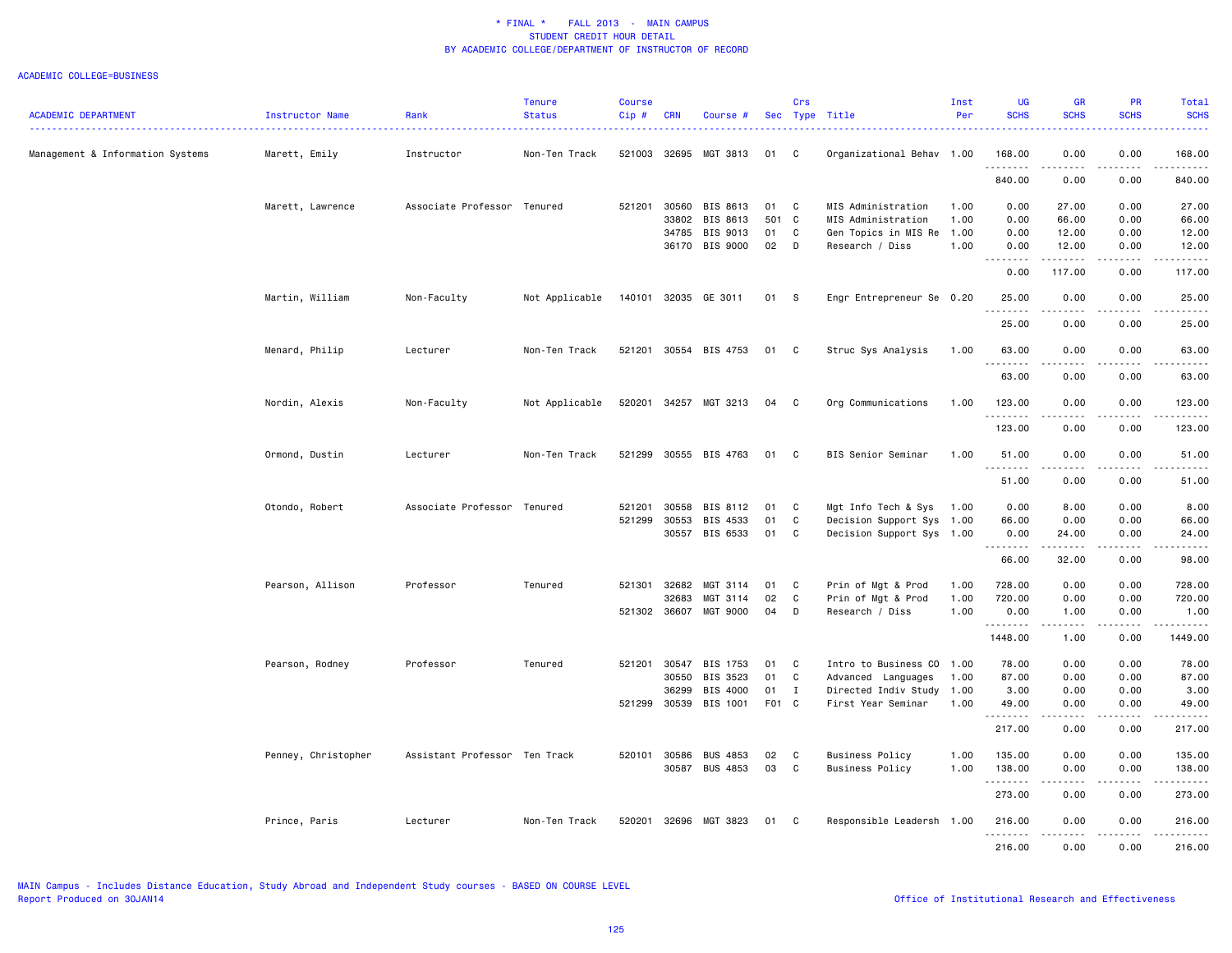#### ACADEMIC COLLEGE=BUSINESS

| <b>ACADEMIC DEPARTMENT</b>       | Instructor Name<br>.  | Rank                          | <b>Tenure</b><br><b>Status</b> | <b>Course</b><br>Cip# | <b>CRN</b>     | Course #              |             | Crs          | Sec Type Title                                   | Inst<br>Per | <b>UG</b><br><b>SCHS</b>     | <b>GR</b><br><b>SCHS</b>                                                                                                                                                                                                                                                                                                                     | PR<br><b>SCHS</b>                                                                                                                 | Total<br><b>SCHS</b><br>.                                                                                                                                     |
|----------------------------------|-----------------------|-------------------------------|--------------------------------|-----------------------|----------------|-----------------------|-------------|--------------|--------------------------------------------------|-------------|------------------------------|----------------------------------------------------------------------------------------------------------------------------------------------------------------------------------------------------------------------------------------------------------------------------------------------------------------------------------------------|-----------------------------------------------------------------------------------------------------------------------------------|---------------------------------------------------------------------------------------------------------------------------------------------------------------|
| Management & Information Systems | Randle, Vikki         | Associate Professor Tenured   |                                | 520201                | 34033          | MGT 8123              | 502 C       |              | Strategic Bus Consul 1.00                        |             | 0.00                         | 39.00                                                                                                                                                                                                                                                                                                                                        | 0.00                                                                                                                              | 39.00                                                                                                                                                         |
|                                  |                       |                               |                                |                       |                |                       |             |              |                                                  |             | .<br>0.00                    | $\frac{1}{2} \left( \frac{1}{2} \right) \left( \frac{1}{2} \right) \left( \frac{1}{2} \right) \left( \frac{1}{2} \right) \left( \frac{1}{2} \right)$<br>39.00                                                                                                                                                                                | $\frac{1}{2}$<br>0.00                                                                                                             | .<br>39.00                                                                                                                                                    |
|                                  | Randolph, Robert      | Grad Teach Assist             | Not Applicable                 |                       |                | 520201 34786 MGT 4863 | 01          | C            | Int"l Strategic Mgmt 1.00                        |             | 42.00<br>--------            | 0.00<br>$\frac{1}{2} \left( \frac{1}{2} \right) \left( \frac{1}{2} \right) \left( \frac{1}{2} \right) \left( \frac{1}{2} \right) \left( \frac{1}{2} \right)$                                                                                                                                                                                 | 0.00<br>.                                                                                                                         | 42.00<br>.                                                                                                                                                    |
|                                  |                       |                               |                                |                       |                |                       |             |              |                                                  |             | 42.00                        | 0.00                                                                                                                                                                                                                                                                                                                                         | 0.00                                                                                                                              | 42.00                                                                                                                                                         |
|                                  | Ratnamalala, Nirmalee | Grad Teach Assist             | Not Applicable                 | 521201                | 30541          | BIS 1012              | 02          | $\mathbf{C}$ | Intro to Bus Info Sy 1.00                        |             | 112.00<br>.                  | 0.00                                                                                                                                                                                                                                                                                                                                         | 0.00<br>$\frac{1}{2} \left( \frac{1}{2} \right) \left( \frac{1}{2} \right) \left( \frac{1}{2} \right) \left( \frac{1}{2} \right)$ | 112.00<br>.                                                                                                                                                   |
|                                  |                       |                               |                                |                       |                |                       |             |              |                                                  |             | 112.00                       | 0.00                                                                                                                                                                                                                                                                                                                                         | 0.00                                                                                                                              | 112.00                                                                                                                                                        |
|                                  | Richardson, Jimmy     | Lecturer                      | Non-Ten Track                  |                       |                | 520201 32698 MGT 4153 | 01          | C            | Management Seminar                               | 1.00        | 111.00<br>.                  | 0.00<br>.                                                                                                                                                                                                                                                                                                                                    | 0.00<br>$\frac{1}{2}$                                                                                                             | 111.00<br><u>.</u>                                                                                                                                            |
|                                  |                       |                               |                                |                       |                |                       |             |              |                                                  |             | 111.00                       | 0.00                                                                                                                                                                                                                                                                                                                                         | 0.00                                                                                                                              | 111.00                                                                                                                                                        |
|                                  | Rogers, Bryan         | Grad Teach Assist             | Not Applicable                 |                       |                | 521001 32692 MGT 3513 | 01          | C            | Intro Human Res Mgt                              | 1.00        | 234.00<br>.                  | 0.00<br>$\frac{1}{2} \left( \begin{array}{ccc} 1 & 0 & 0 & 0 \\ 0 & 0 & 0 & 0 \\ 0 & 0 & 0 & 0 \\ 0 & 0 & 0 & 0 \\ 0 & 0 & 0 & 0 \\ 0 & 0 & 0 & 0 \\ 0 & 0 & 0 & 0 \\ 0 & 0 & 0 & 0 \\ 0 & 0 & 0 & 0 \\ 0 & 0 & 0 & 0 \\ 0 & 0 & 0 & 0 & 0 \\ 0 & 0 & 0 & 0 & 0 \\ 0 & 0 & 0 & 0 & 0 \\ 0 & 0 & 0 & 0 & 0 \\ 0 & 0 & 0 & 0 & 0 \\ 0 & 0 & 0$ | 0.00<br>.                                                                                                                         | 234.00<br>.                                                                                                                                                   |
|                                  |                       |                               |                                |                       |                |                       |             |              |                                                  |             | 234.00                       | 0.00                                                                                                                                                                                                                                                                                                                                         | 0.00                                                                                                                              | 234.00                                                                                                                                                        |
|                                  | Sharma, Shwadhin      | Grad Teach Assist             | Not Applicable                 | 521201                |                | 36006 BIS 1012        | 04          | C            | Intro to Bus Info Sy 1.00                        |             | 72.00<br><u>.</u>            | 0.00                                                                                                                                                                                                                                                                                                                                         | 0.00<br>.                                                                                                                         | 72.00<br>.                                                                                                                                                    |
|                                  |                       |                               |                                |                       |                |                       |             |              |                                                  |             | 72.00                        | 0.00                                                                                                                                                                                                                                                                                                                                         | 0.00                                                                                                                              | 72.00                                                                                                                                                         |
|                                  | Spencer, Barbara      | Professor                     | Tenured                        | 520201                |                | 34030 MGT 8123        | 501 C       |              | Strategic Bus Consul 1.00                        |             | 0.00<br>$\sim$ $\sim$ $\sim$ | 78.00                                                                                                                                                                                                                                                                                                                                        | 0.00                                                                                                                              | 78.00<br>$\frac{1}{2} \left( \frac{1}{2} \right) \left( \frac{1}{2} \right) \left( \frac{1}{2} \right) \left( \frac{1}{2} \right) \left( \frac{1}{2} \right)$ |
|                                  |                       |                               |                                |                       |                |                       |             |              |                                                  |             | 0.00                         | 78.00                                                                                                                                                                                                                                                                                                                                        | 0.00                                                                                                                              | 78.00                                                                                                                                                         |
|                                  | Templeton, Gary       | Associate Professor Tenured   |                                | 521201                | 30549<br>33796 | BIS 3233<br>BIS 8112  | 02<br>511 C | C            | Management Informati 1.00<br>Mgt Info Tech & Sys | 1.00        | 564.00<br>0.00               | 0.00<br>86.00                                                                                                                                                                                                                                                                                                                                | 0.00<br>0.00                                                                                                                      | 564.00<br>86.00                                                                                                                                               |
|                                  |                       |                               |                                |                       |                |                       |             |              |                                                  |             | .<br>564.00                  | .<br>86.00                                                                                                                                                                                                                                                                                                                                   | .<br>0.00                                                                                                                         | ------<br>650.00                                                                                                                                              |
|                                  | Templeton, Laura      | Assistant Professor Ten Track |                                | 520201                | 32700          | MGT 4543              | 01          | C            | Compensation Mgt                                 | 1.00        | 114.00                       | 0.00                                                                                                                                                                                                                                                                                                                                         | 0.00                                                                                                                              | 114.00                                                                                                                                                        |
|                                  |                       |                               |                                | 521001                | 32694          | MGT 3513              | 03          | C            | Intro Human Res Mgt                              | 1.00        | 237.00<br>.                  | 0.00<br>.                                                                                                                                                                                                                                                                                                                                    | 0.00<br>.                                                                                                                         | 237.00<br>.                                                                                                                                                   |
|                                  |                       |                               |                                |                       |                |                       |             |              |                                                  |             | 351.00                       | 0.00                                                                                                                                                                                                                                                                                                                                         | 0.00                                                                                                                              | 351.00                                                                                                                                                        |
|                                  | Vardaman, James       | Assistant Professor Ten Track |                                | 521003                | 32702          | MGT 8111              | 01          | C            | Human Resource Issue 1.00                        |             | 0.00                         | 37.00                                                                                                                                                                                                                                                                                                                                        | 0.00                                                                                                                              | 37.00                                                                                                                                                         |
|                                  |                       |                               |                                |                       | 32704          | MGT 8112              | 01          | C            | Leadership Skills                                | 1.00        | 0.00                         | 76.00                                                                                                                                                                                                                                                                                                                                        | 0.00                                                                                                                              | 76.00                                                                                                                                                         |
|                                  |                       |                               |                                |                       | 34024          | MGT 8111              | 521         | $\mathbf{C}$ | Human Resource Issue 1.00                        |             | 0.00                         | 38.00                                                                                                                                                                                                                                                                                                                                        | 0.00                                                                                                                              | 38.00                                                                                                                                                         |
|                                  |                       |                               |                                |                       | 34027          | MGT 8112              | 511 C       |              | Leadership Skills                                | 1.00        | 0.00<br>.                    | 42.00<br>.                                                                                                                                                                                                                                                                                                                                   | 0.00<br>.                                                                                                                         | 42.00<br>------                                                                                                                                               |
|                                  |                       |                               |                                |                       |                |                       |             |              |                                                  |             | 0.00                         | 193.00                                                                                                                                                                                                                                                                                                                                       | 0.00                                                                                                                              | 193.00                                                                                                                                                        |
|                                  | Warkentin, Merrill    | Professor                     | Tenured                        |                       | 521201 30540   | BIS 1012              | 01          | C            | Intro to Bus Info Sy 1.00                        |             | 556.00                       | 0.00                                                                                                                                                                                                                                                                                                                                         | 0.00                                                                                                                              | 556.00                                                                                                                                                        |
|                                  |                       |                               |                                |                       | 30542          | BIS 1012              | 03          | C            | Intro to Bus Info Sy 1.00                        |             | 74.00                        | 0.00                                                                                                                                                                                                                                                                                                                                         | 0.00                                                                                                                              | 74.00                                                                                                                                                         |
|                                  |                       |                               |                                |                       | 30559          | BIS 8213              | 01          | C            | Adv Sys Anal & Des                               | 1.00        | 0.00                         | 33.00                                                                                                                                                                                                                                                                                                                                        | 0.00                                                                                                                              | 33.00                                                                                                                                                         |
|                                  |                       |                               |                                |                       | 33799          | BIS 8213              | 501 C       |              | Adv Sys Anal & Des                               | 1.00        | 0.00                         | 24.00                                                                                                                                                                                                                                                                                                                                        | 0.00                                                                                                                              | 24.00                                                                                                                                                         |
|                                  |                       |                               |                                |                       | 36098          | BIS 9000              | 01          | D            | Research / Diss                                  | 1.00        | 0.00<br>.                    | 33.00                                                                                                                                                                                                                                                                                                                                        | 0.00                                                                                                                              | 33.00<br>.                                                                                                                                                    |
|                                  |                       |                               |                                |                       |                |                       |             |              |                                                  |             | 630.00                       | 90.00                                                                                                                                                                                                                                                                                                                                        | 0.00                                                                                                                              | 720.00                                                                                                                                                        |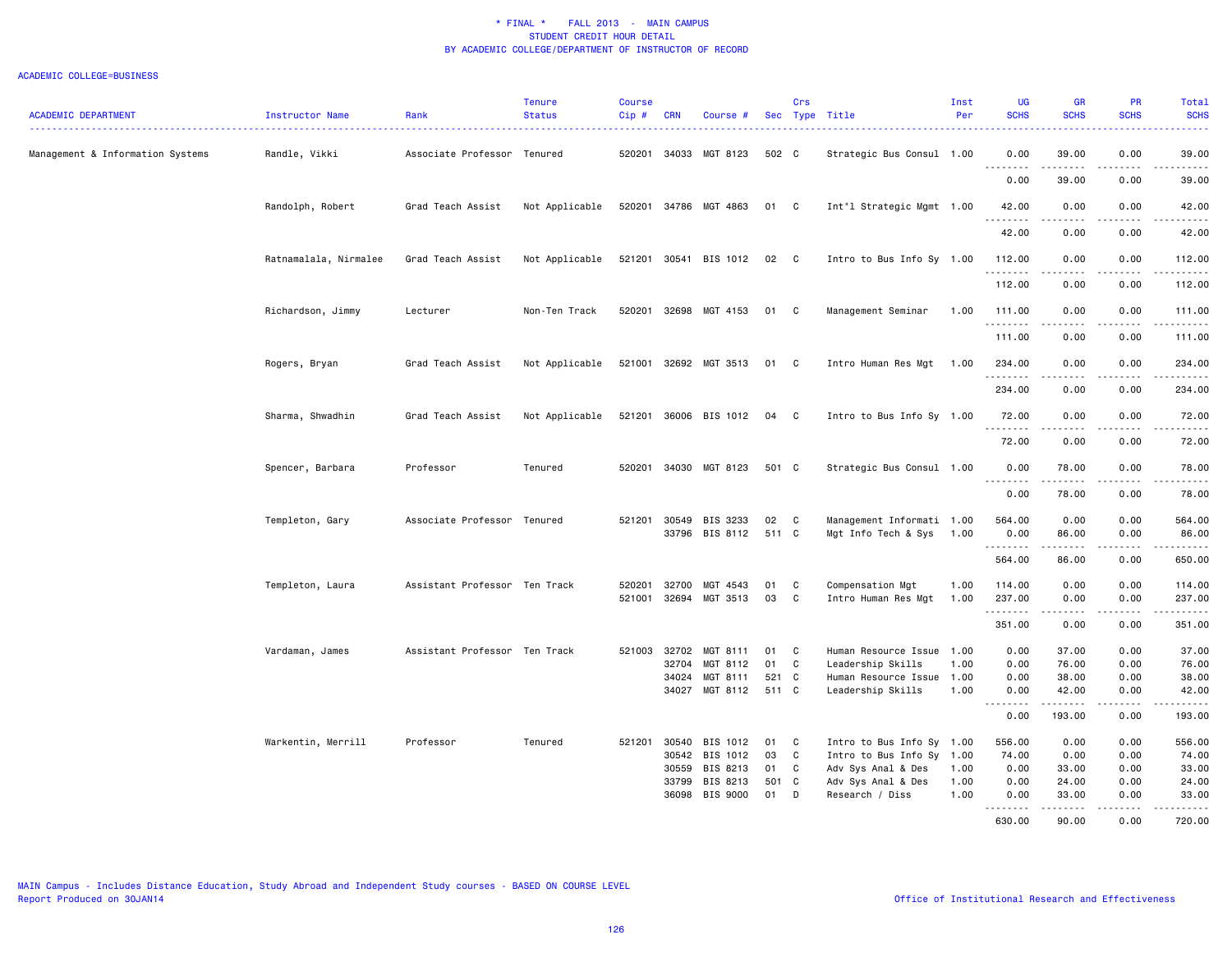### ACADEMIC COLLEGE=BUSINESS

|           |             |      |        |         |                                    |  |  |  | Total       |
|-----------|-------------|------|--------|---------|------------------------------------|--|--|--|-------------|
| FPARTMENT | tructor Nam | Rank | Status | $Cip$ # | CRN    Course #   Sec  Type  Title |  |  |  | <b>SCHS</b> |
| ----      |             |      |        |         |                                    |  |  |  |             |

======================================== ======== ======== ======== ==========

 Management & Information Systems 7643.00 709.00 0.00 8352.00 ======================================== ======== ======== ======== ==========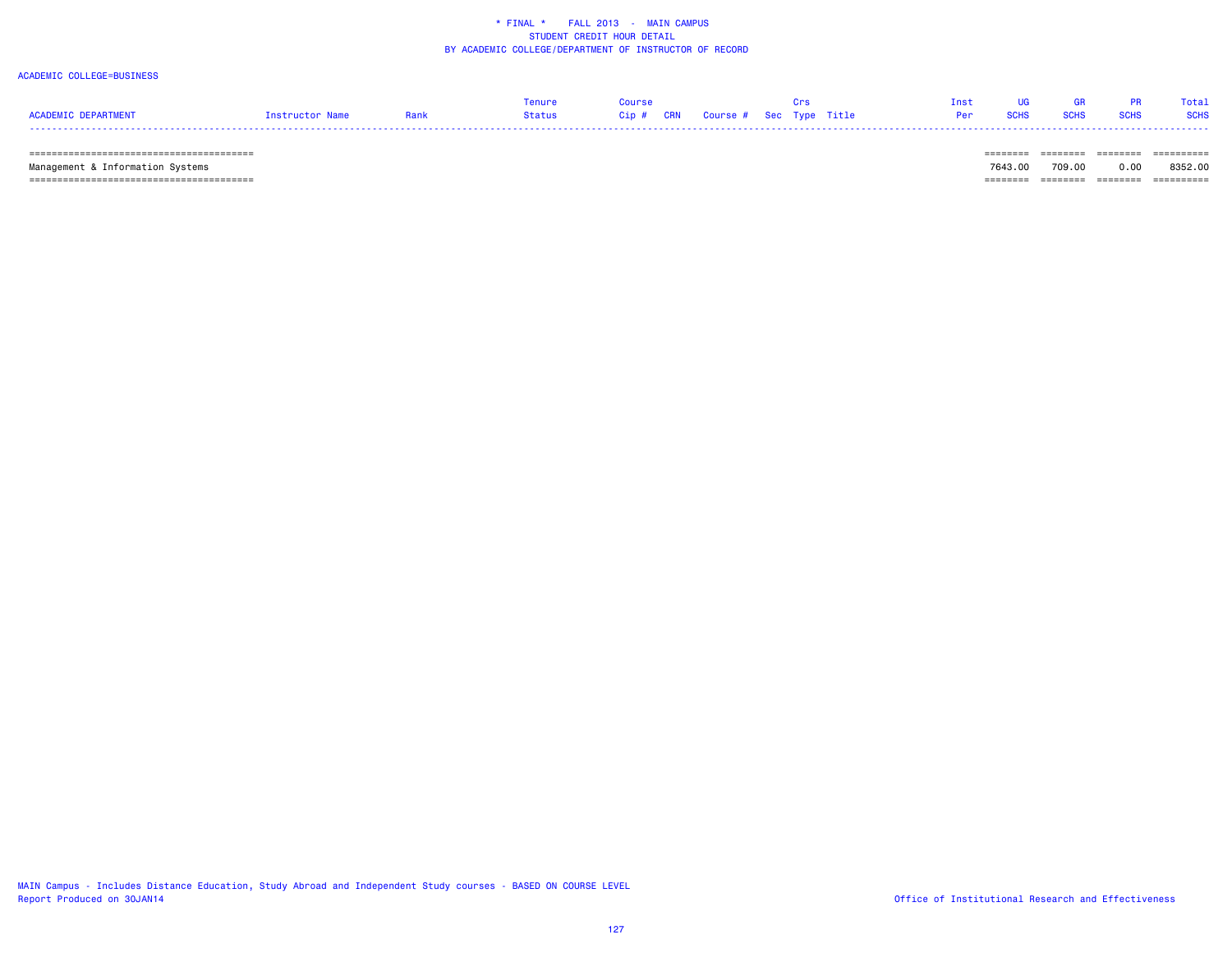|                                                       |                        |                               | <b>Tenure</b>  | <b>Course</b> |            |                |       | Crs          |                           | Inst | UG                                                    | <b>GR</b>                    | <b>PR</b>                           | Total                                                                                                                                                                                                                                                                                                                                                                                                                                                                                            |
|-------------------------------------------------------|------------------------|-------------------------------|----------------|---------------|------------|----------------|-------|--------------|---------------------------|------|-------------------------------------------------------|------------------------------|-------------------------------------|--------------------------------------------------------------------------------------------------------------------------------------------------------------------------------------------------------------------------------------------------------------------------------------------------------------------------------------------------------------------------------------------------------------------------------------------------------------------------------------------------|
| <b>ACADEMIC DEPARTMENT</b>                            | <b>Instructor Name</b> | Rank                          | <b>Status</b>  | $Cip$ #       | <b>CRN</b> | Course #       |       |              | Sec Type Title            | Per  | <b>SCHS</b>                                           | <b>SCHS</b>                  | <b>SCHS</b>                         | <b>SCHS</b>                                                                                                                                                                                                                                                                                                                                                                                                                                                                                      |
| Marketing, Quantitative Analysis & Busin Adams, Frank |                        | Assistant Professor Ten Track |                | 521401        | 32733      | MKT 4813       | 02    | C            | Marketing-Mgt             | 1.00 | 27.00                                                 | 0.00                         | 0.00                                | 27.00                                                                                                                                                                                                                                                                                                                                                                                                                                                                                            |
|                                                       |                        |                               |                |               | 34519      | MKT 3323       | 01    | C            | International Logist 1.00 |      | 117.00<br>.                                           | 0.00<br>. <b>.</b>           | 0.00<br>.                           | 117.00<br>.                                                                                                                                                                                                                                                                                                                                                                                                                                                                                      |
|                                                       |                        |                               |                |               |            |                |       |              |                           |      | 144.00                                                | 0.00                         | 0.00                                | 144.00                                                                                                                                                                                                                                                                                                                                                                                                                                                                                           |
|                                                       | Adkerson, Jeffrey      | Non-Faculty                   | Not Applicable | 521401        | 32708      | MKT 2211       | 01    | -S           | PGM Level I Seminar       | 1.00 | 38.00                                                 | 0.00                         | 0.00                                | 38.00                                                                                                                                                                                                                                                                                                                                                                                                                                                                                            |
|                                                       |                        |                               |                |               | 32709      | MKT 2231       | 01    | L.           | Golf Professional De      | 1.00 | 30.00                                                 | 0.00                         | 0.00                                | 30.00                                                                                                                                                                                                                                                                                                                                                                                                                                                                                            |
|                                                       |                        |                               |                |               | 32723      | MKT 4233       | 01    | C            | Golf Operations Man 1.00  |      | 42.00<br>.                                            | 0.00<br>$\omega$ is a set of | 0.00<br>.                           | 42.00<br>.                                                                                                                                                                                                                                                                                                                                                                                                                                                                                       |
|                                                       |                        |                               |                |               |            |                |       |              |                           |      | 110.00                                                | 0.00                         | 0.00                                | 110.00                                                                                                                                                                                                                                                                                                                                                                                                                                                                                           |
|                                                       | Barnwell, Robert       | Grad Teach Assist             | Not Applicable | 521401        |            | 32726 MKT 4413 | 02    | $\mathbf{C}$ | Consumer Behavior         | 1.00 | 153.00<br>.                                           | 0.00<br><b>.</b>             | 0.00<br>.                           | 153.00<br><u>.</u>                                                                                                                                                                                                                                                                                                                                                                                                                                                                               |
|                                                       |                        |                               |                |               |            |                |       |              |                           |      | 153.00                                                | 0.00                         | 0.00                                | 153.00                                                                                                                                                                                                                                                                                                                                                                                                                                                                                           |
|                                                       | Blakeney, Alisha       | Grad Teach Assist             | Not Applicable | 521401        |            | 34037 MKT 3013 | 504 C |              | Principles Of Mkt         | 1.00 | 45.00                                                 | 0.00<br>-----                | 0.00<br>.                           | 45.00<br>.                                                                                                                                                                                                                                                                                                                                                                                                                                                                                       |
|                                                       |                        |                               |                |               |            |                |       |              |                           |      | 45.00                                                 | 0.00                         | 0.00                                | 45.00                                                                                                                                                                                                                                                                                                                                                                                                                                                                                            |
|                                                       | Collier, Joel          | Associate Professor Tenured   |                | 521401        | 32737      | MKT 8153       | 01    | C            | Strategic Marketing       | 1.00 | 0.00                                                  | 72.00                        | 0.00                                | 72.00                                                                                                                                                                                                                                                                                                                                                                                                                                                                                            |
|                                                       |                        |                               |                |               | 34040      | MKT 8153       | 521   | $\mathbf{C}$ | Strategic Marketing       | 1.00 | 0.00                                                  | 102.00                       | 0.00                                | 102.00                                                                                                                                                                                                                                                                                                                                                                                                                                                                                           |
|                                                       |                        |                               |                |               |            | 35729 MKT 9000 | 02    | D            | Research / Diss           | 1.00 | 0.00<br>$\sim$ $\sim$<br>$\omega$ $\omega$ $\omega$ . | 18.00<br>.                   | 0.00                                | 18.00<br>.                                                                                                                                                                                                                                                                                                                                                                                                                                                                                       |
|                                                       |                        |                               |                |               |            |                |       |              |                           |      | 0.00                                                  | 192.00                       | 0.00                                | 192.00                                                                                                                                                                                                                                                                                                                                                                                                                                                                                           |
|                                                       | Cook, Cecelia          | Instructor                    | Non-Ten Track  | 220199        | 30562      | BL 2413        | 01    | C            | Legal Envt Bus            | 1.00 | 543.00                                                | 0.00                         | 0.00                                | 543.00                                                                                                                                                                                                                                                                                                                                                                                                                                                                                           |
|                                                       |                        |                               |                |               | 30563      | BL 2413        | 02    | C            | Legal Envt Bus            | 1.00 | 582.00                                                | 0.00                         | 0.00                                | 582.00                                                                                                                                                                                                                                                                                                                                                                                                                                                                                           |
|                                                       |                        |                               |                |               | 30566      | BL 3223        | 01    | C            | Law Of Comm Trans         | 1.00 | 144.00                                                | 0.00                         | 0.00                                | 144.00                                                                                                                                                                                                                                                                                                                                                                                                                                                                                           |
|                                                       |                        |                               |                |               | 30567      | BL 3223        | 02    | C            | Law Of Comm Trans         | 1.00 | 147.00                                                | 0.00                         | 0.00                                | 147.00                                                                                                                                                                                                                                                                                                                                                                                                                                                                                           |
|                                                       |                        |                               |                | 240101        | 36390      | HON 4000       | 02    | $\mathbf{I}$ | Directed Individual       | 1.00 | 3.00<br>.                                             | 0.00<br>$\frac{1}{2}$        | 0.00<br>.                           | 3.00<br><u>.</u>                                                                                                                                                                                                                                                                                                                                                                                                                                                                                 |
|                                                       |                        |                               |                |               |            |                |       |              |                           |      | 1419.00                                               | 0.00                         | 0.00                                | 1419.00                                                                                                                                                                                                                                                                                                                                                                                                                                                                                          |
|                                                       | Ford, Toni-Rochelle    | Grad Teach Assist             | Not Applicable | 521401        |            | 32716 MKT 3933 | 01    | C            | International Mkt         | 1.00 | 99.00<br>.                                            | 0.00<br>.                    | 0.00<br>$\sim$ $\sim$ $\sim$ $\sim$ | 99.00<br>.                                                                                                                                                                                                                                                                                                                                                                                                                                                                                       |
|                                                       |                        |                               |                |               |            |                |       |              |                           |      | 99.00                                                 | 0.00                         | 0.00                                | 99.00                                                                                                                                                                                                                                                                                                                                                                                                                                                                                            |
|                                                       | Gaskin, Leonard        | Non-Faculty                   | Not Applicable | 521401        |            | 34520 MKT 4113 | 03    | C            | Personal Selling          | 1.00 | 87.00<br>. <b>.</b>                                   | 0.00<br><b>.</b>             | 0.00<br>.                           | 87.00<br>.                                                                                                                                                                                                                                                                                                                                                                                                                                                                                       |
|                                                       |                        |                               |                |               |            |                |       |              |                           |      | 87.00                                                 | 0.00                         | 0.00                                | 87.00                                                                                                                                                                                                                                                                                                                                                                                                                                                                                            |
|                                                       | Goree, Michael         | Instructor                    | Non-Ten Track  | 521401        | 32714      | MKT 3213       | 01    | C            | Retailing                 | 1.00 | 159.00                                                | 0.00                         | 0.00                                | 159.00                                                                                                                                                                                                                                                                                                                                                                                                                                                                                           |
|                                                       |                        |                               |                |               | 32715      | MKT 3213       | 02    | $\mathbb{C}$ | Retailing                 | 1.00 | 180.00                                                | 0.00                         | 0.00                                | 180.00                                                                                                                                                                                                                                                                                                                                                                                                                                                                                           |
|                                                       |                        |                               |                | 521499 32730  |            | MKT 4613       | 01    | C            | Services Marketing        | 1.00 | 237.00                                                | 0.00                         | 0.00                                | 237.00                                                                                                                                                                                                                                                                                                                                                                                                                                                                                           |
|                                                       |                        |                               |                |               | 32731      | MKT 4613       | 02    | $\mathbb{C}$ | Services Marketing        | 1.00 | 165.00<br>.                                           | 0.00<br>.                    | 0.00<br>.                           | 165.00<br>$\begin{array}{cccccccccccccc} \multicolumn{2}{c}{} & \multicolumn{2}{c}{} & \multicolumn{2}{c}{} & \multicolumn{2}{c}{} & \multicolumn{2}{c}{} & \multicolumn{2}{c}{} & \multicolumn{2}{c}{} & \multicolumn{2}{c}{} & \multicolumn{2}{c}{} & \multicolumn{2}{c}{} & \multicolumn{2}{c}{} & \multicolumn{2}{c}{} & \multicolumn{2}{c}{} & \multicolumn{2}{c}{} & \multicolumn{2}{c}{} & \multicolumn{2}{c}{} & \multicolumn{2}{c}{} & \multicolumn{2}{c}{} & \multicolumn{2}{c}{} & \$ |
|                                                       |                        |                               |                |               |            |                |       |              |                           |      | 741.00                                                | 0.00                         | 0.00                                | 741.00                                                                                                                                                                                                                                                                                                                                                                                                                                                                                           |
|                                                       | Graham, Kenneth        | Grad Teach Assist             | Not Applicable | 521401        |            | 32732 MKT 4813 | 01    | C            | Marketing-Mgt             | 1.00 | 72.00<br>. <b>.</b>                                   | 0.00<br><b>.</b>             | 0.00<br>.                           | 72.00<br>.                                                                                                                                                                                                                                                                                                                                                                                                                                                                                       |
|                                                       |                        |                               |                |               |            |                |       |              |                           |      | 72.00                                                 | 0.00                         | 0.00                                | 72.00                                                                                                                                                                                                                                                                                                                                                                                                                                                                                            |
|                                                       | Lam, Wai-Cheong        | Instructor                    | Non-Ten Track  | 521302        | 30571      | BQA 2113       | 01    | C            | Bus Stat Methods I        | 1.00 | 201.00                                                | 0.00                         | 0.00                                | 201.00                                                                                                                                                                                                                                                                                                                                                                                                                                                                                           |
|                                                       |                        |                               |                |               | 30572      | BQA 2113       | 02    | C            | Bus Stat Methods I        | 1.00 | 135.00                                                | 0.00                         | 0.00                                | 135.00                                                                                                                                                                                                                                                                                                                                                                                                                                                                                           |
|                                                       |                        |                               |                |               | 30574      | BQA 2113       | 04    | C            | Bus Stat Methods I        | 1.00 | 198.00                                                | 0.00                         | 0.00                                | 198.00                                                                                                                                                                                                                                                                                                                                                                                                                                                                                           |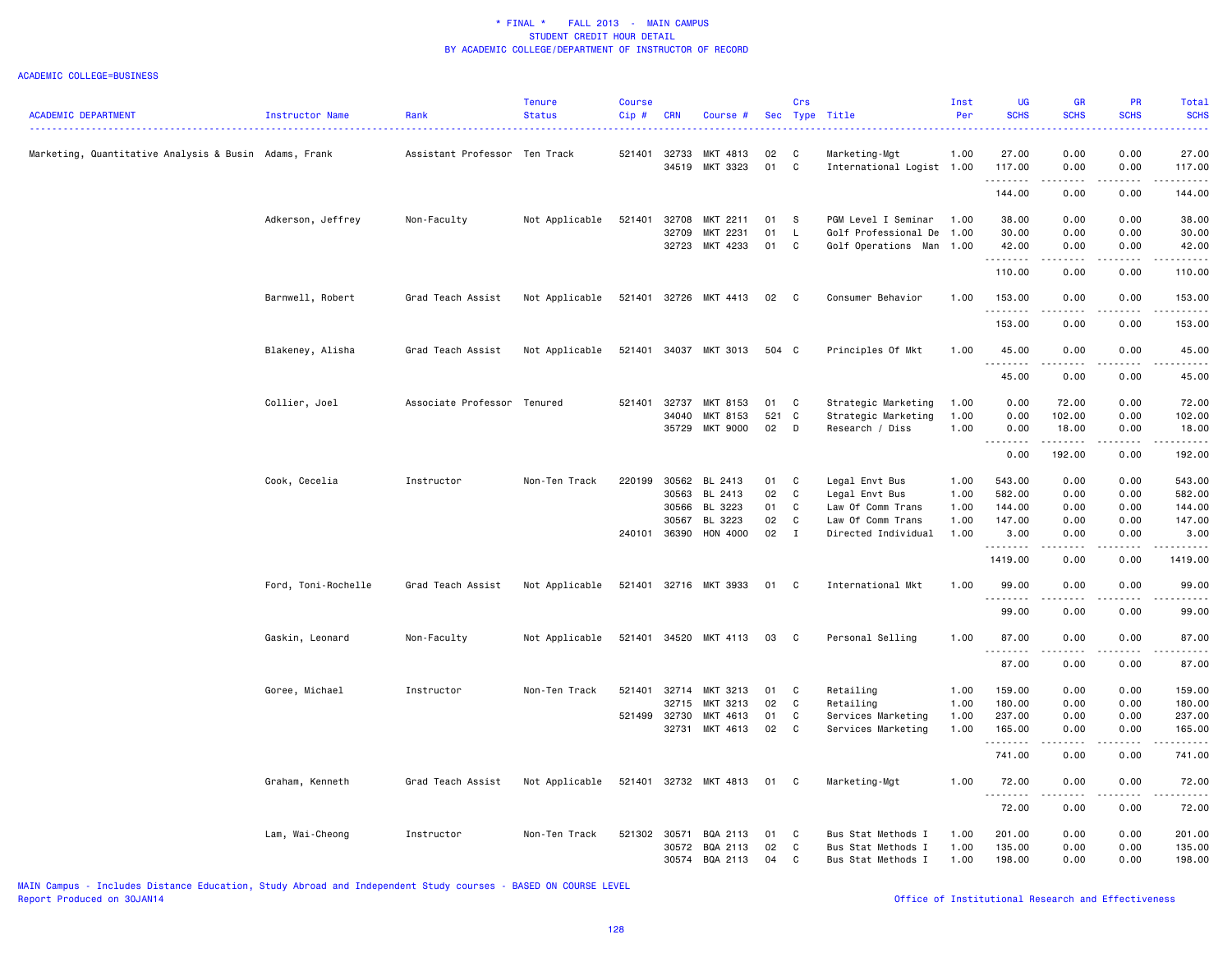|                                                          |                  |                             | <b>Tenure</b>  | <b>Course</b> |                |                                  |          | Crs          |                                      | Inst         | UG                                   | <b>GR</b>                                                                                                                                            | PR           | Total                                                                                                                     |
|----------------------------------------------------------|------------------|-----------------------------|----------------|---------------|----------------|----------------------------------|----------|--------------|--------------------------------------|--------------|--------------------------------------|------------------------------------------------------------------------------------------------------------------------------------------------------|--------------|---------------------------------------------------------------------------------------------------------------------------|
| <b>ACADEMIC DEPARTMENT</b>                               | Instructor Name  | Rank                        | <b>Status</b>  | Cip #         | <b>CRN</b>     | Course #                         |          |              | Sec Type Title                       | Per          | <b>SCHS</b>                          | <b>SCHS</b>                                                                                                                                          | <b>SCHS</b>  | <b>SCHS</b>                                                                                                               |
|                                                          |                  |                             |                |               |                |                                  |          |              |                                      |              |                                      |                                                                                                                                                      |              | $\frac{1}{2} \left( \frac{1}{2} \right) \left( \frac{1}{2} \right) \left( \frac{1}{2} \right) \left( \frac{1}{2} \right)$ |
| Marketing, Quantitative Analysis & Busin Lam, Wai-Cheong |                  | Instructor                  | Non-Ten Track  | 521302 30575  |                | BQA 2113                         | 05       | C            | Bus Stat Methods I                   | 1.00         | 33.00                                | 0.00                                                                                                                                                 | 0.00         | 33.00                                                                                                                     |
|                                                          |                  |                             |                |               |                |                                  |          |              |                                      |              |                                      |                                                                                                                                                      |              |                                                                                                                           |
|                                                          |                  |                             |                |               |                |                                  |          |              |                                      |              | 567.00                               | 0.00                                                                                                                                                 | 0.00         | 567.00                                                                                                                    |
|                                                          | Liddell, Gloria  | Associate Professor Tenured |                | 220199        | 30570          | BL 8112                          | 01       | C            | Law Ethics Disp Res                  | 1.00         | 0.00                                 | 6.00                                                                                                                                                 | 0.00         | 6.00                                                                                                                      |
|                                                          |                  |                             |                | 521501        | 33805          | BL 4333                          | 501 C    |              | Real Estate Law                      | 1.00         | 9.00                                 | 0.00                                                                                                                                                 | 0.00         | 9.00                                                                                                                      |
|                                                          |                  |                             |                |               | 33808          | BL 6333                          | 501 C    |              | Real Estate Law                      | 1.00         | 0.00                                 | 36.00                                                                                                                                                | 0.00         | 36.00                                                                                                                     |
|                                                          |                  |                             |                |               | 34067          | REF 4333                         | 501 C    |              | Real Estate Law                      | 1.00         | 6.00                                 | 0.00                                                                                                                                                 | 0.00         | 6.00                                                                                                                      |
|                                                          |                  |                             |                |               | 34070          | REF 6333                         | 501 C    |              | Real Estate Law                      | 1.00         | 0.00                                 | 15.00                                                                                                                                                | 0.00         | 15.00                                                                                                                     |
|                                                          |                  |                             |                |               |                |                                  |          |              |                                      |              | $\sim$ $\sim$ $\sim$ $\sim$<br>15.00 | .<br>57.00                                                                                                                                           | 0.00         | 72.00                                                                                                                     |
|                                                          |                  |                             |                |               |                |                                  |          |              |                                      |              |                                      |                                                                                                                                                      |              |                                                                                                                           |
|                                                          | Liddell, Pearson | Professor                   | Tenured        | 220199        | 30564<br>30568 | BL 2413<br>BL 4263               | 03<br>01 | C<br>С       | Legal Envt Bus<br>Environmental Law  | 1.00<br>1.00 | 174.00<br>114.00                     | 0.00<br>0.00                                                                                                                                         | 0.00<br>0.00 | 174.00<br>114.00                                                                                                          |
|                                                          |                  |                             |                |               | 30569          | BL 6263                          | 01       | C            | Environmental Law                    | 1.00         | 0.00                                 | 9.00                                                                                                                                                 | 0.00         | 9.00                                                                                                                      |
|                                                          |                  |                             |                |               |                |                                  |          |              |                                      |              |                                      | $\frac{1}{2} \left( \frac{1}{2} \right) \left( \frac{1}{2} \right) \left( \frac{1}{2} \right) \left( \frac{1}{2} \right) \left( \frac{1}{2} \right)$ | $- - - -$    | .                                                                                                                         |
|                                                          |                  |                             |                |               |                |                                  |          |              |                                      |              | 288.00                               | 9.00                                                                                                                                                 | 0.00         | 297.00                                                                                                                    |
|                                                          | Lueg, Jason      | Professor                   | Tenured        | 521401        | 34517          | MKT 8323                         | 01       | - S          | Prob In Marketing                    | 1.00         | 0.00                                 | 3.00                                                                                                                                                 | 0.00         | 3.00                                                                                                                      |
|                                                          |                  |                             |                |               | 36369          | MKT 4000                         | 01       | $\mathbf{I}$ | Directed Indiv Study                 | 1.00         | 3.00                                 | 0.00                                                                                                                                                 | 0.00         | 3.00                                                                                                                      |
|                                                          |                  |                             |                |               | 36563          | MKT 4000                         | 02       | $\mathbf{I}$ | Directed Indiv Study 1.00            |              | 3.00                                 | 0.00                                                                                                                                                 | 0.00         | 3.00                                                                                                                      |
|                                                          |                  |                             |                |               | 36571          | MKT 4000                         | 03       | $\mathbf{I}$ | Directed Indiv Study 1.00            |              | 3.00                                 | 0.00                                                                                                                                                 | 0.00         | 3.00                                                                                                                      |
|                                                          |                  |                             |                |               | 36591          | MKT 4000                         | 04       | $\mathbf{I}$ | Directed Indiv Study 1.00            |              | 3.00                                 | 0.00                                                                                                                                                 | 0.00         | 3.00                                                                                                                      |
|                                                          |                  |                             |                |               | 36613          | MKT 4000                         | 05       | $\mathbf{I}$ | Directed Indiv Study 1.00            |              | 3.00                                 | 0.00                                                                                                                                                 | 0.00         | 3.00                                                                                                                      |
|                                                          |                  |                             |                |               |                |                                  |          |              |                                      |              | .<br>15.00                           | 3.00                                                                                                                                                 | 0.00         | .<br>18.00                                                                                                                |
|                                                          |                  |                             | Tenured        | 521401        | 32725          | MKT 4413                         | 01       | C            | Consumer Behavior                    | 1.00         | 180.00                               |                                                                                                                                                      | 0.00         |                                                                                                                           |
|                                                          | Lueg, Nicole     | Professor                   |                |               | 35730          | <b>MKT 9000</b>                  | 03       | D            | Research / Diss                      | 1.00         | 0.00                                 | 0.00<br>10.00                                                                                                                                        | 0.00         | 180.00<br>10.00                                                                                                           |
|                                                          |                  |                             |                |               | 36190          | MKT 8413                         | 01       | s            | Sem Consumer Behav                   | 1.00         | 0.00                                 | 3.00                                                                                                                                                 | 0.00         | 3.00                                                                                                                      |
|                                                          |                  |                             |                |               |                |                                  |          |              |                                      |              | .                                    | .                                                                                                                                                    | $\cdots$     | .                                                                                                                         |
|                                                          |                  |                             |                |               |                |                                  |          |              |                                      |              | 180.00                               | 13.00                                                                                                                                                | 0.00         | 193.00                                                                                                                    |
|                                                          | Moore, Melissa   | Professor                   | Tenured        | 521401        | 32711          | MKT 3013                         | 01       | C            | Principles Of Mkt                    | 1.00         | 723.00                               | 0.00                                                                                                                                                 | 0.00         | 723.00                                                                                                                    |
|                                                          |                  |                             |                |               |                | 32712 MKT 3013                   | 02       | C            | Principles Of Mkt                    | 1.00         | 720.00                               | 0.00                                                                                                                                                 | 0.00         | 720.00                                                                                                                    |
|                                                          |                  |                             |                |               |                |                                  |          |              |                                      |              | .                                    | $\frac{1}{2}$                                                                                                                                        | $- - - -$    |                                                                                                                           |
|                                                          |                  |                             |                |               |                |                                  |          |              |                                      |              | 1443.00                              | 0.00                                                                                                                                                 | 0.00         | 1443.00                                                                                                                   |
|                                                          | Moore, Robert    | Professor                   | Tenured        | 521401        | 32721          | MKT 4213                         | 01       | C.           | Internet Marketing                   | 1.00         | 63.00                                | 0.00                                                                                                                                                 | 0.00         | 63.00                                                                                                                     |
|                                                          |                  |                             |                |               | 32722          | MKT 4213                         | 02       | $\mathbf c$  | Internet Marketing                   | 1.00         | 81.00                                | 0.00                                                                                                                                                 | 0.00         | 81.00                                                                                                                     |
|                                                          |                  |                             |                |               | 32734          | MKT 6213                         | 01       | C            | Internet Marketing                   | 1.00         | 0.00                                 | 9.00                                                                                                                                                 | 0.00         | 9.00                                                                                                                      |
|                                                          |                  |                             |                |               | 32735          | MKT 6213                         | 02       | C            | Internet Marketing                   | 1.00         | 0.00                                 | 6.00                                                                                                                                                 | 0.00         | 6.00                                                                                                                      |
|                                                          |                  |                             |                |               | 35260          | <b>MKT 9000</b>                  | 01       | D            | Research / Diss                      | 1.00         | 0.00                                 | 9.00                                                                                                                                                 | 0.00         | 9.00                                                                                                                      |
|                                                          |                  |                             |                |               | 36459          | MKT 7000                         | 01       | $\mathbf{I}$ | Directed Indiv Study                 | 1.00         | 0.00                                 | 3.00                                                                                                                                                 | 0.00         | 3.00                                                                                                                      |
|                                                          |                  |                             |                |               |                |                                  |          |              |                                      |              | 144.00                               | 27.00                                                                                                                                                | 0.00         | 171.00                                                                                                                    |
|                                                          |                  |                             |                |               |                |                                  |          |              |                                      |              |                                      |                                                                                                                                                      |              |                                                                                                                           |
|                                                          | Pelletier, Mark  | Grad Teach Assist           | Not Applicable | 521401        |                | 32717 MKT 4113<br>32718 MKT 4113 | 01<br>02 | C<br>C       | Personal Selling<br>Personal Selling | 1.00<br>1.00 | 135.00<br>102.00                     | 0.00<br>0.00                                                                                                                                         | 0.00<br>0.00 | 135.00<br>102.00                                                                                                          |
|                                                          |                  |                             |                |               |                |                                  |          |              |                                      |              | . <b>.</b>                           | .                                                                                                                                                    | $- - - - -$  | .                                                                                                                         |
|                                                          |                  |                             |                |               |                |                                  |          |              |                                      |              | 237.00                               | 0.00                                                                                                                                                 | 0.00         | 237.00                                                                                                                    |
|                                                          | Scott, Adam      | Non-Faculty                 | Not Applicable | 521401        |                | 32710 MKT 2251                   | 01       | L.           | Golf Professional De 1.00            |              | 21.00                                | 0.00                                                                                                                                                 | 0.00         | 21.00                                                                                                                     |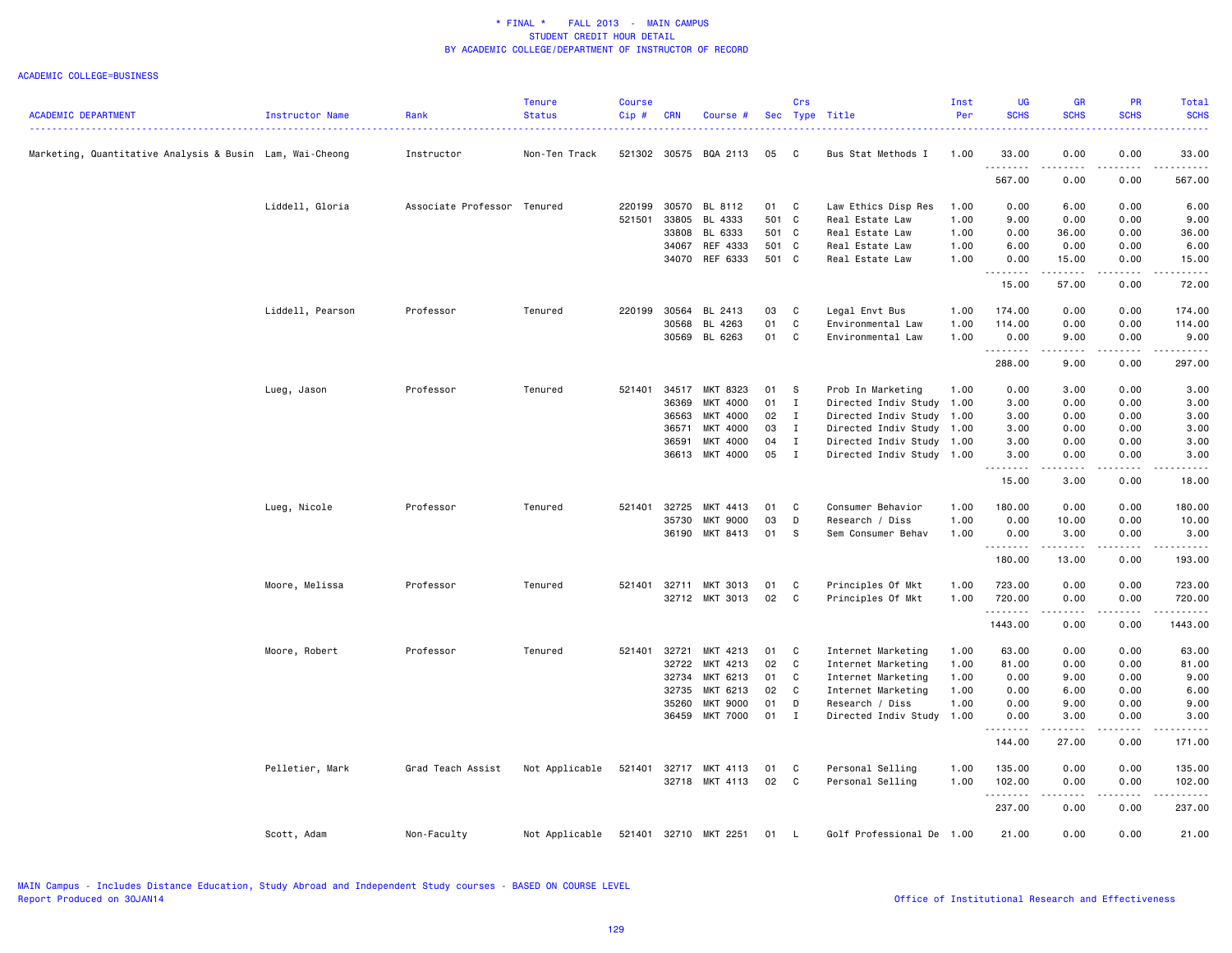| <b>ACADEMIC DEPARTMENT</b>                                                         | <b>Instructor Name</b> | Rank                        | <b>Tenure</b><br><b>Status</b> | <b>Course</b><br>Cip# | <b>CRN</b> | Course #             | <b>Sec</b> | Crs          | Type Title                | Inst<br>Per | UG<br><b>SCHS</b>   | <b>GR</b><br><b>SCHS</b>    | PR<br><b>SCHS</b>                                                                                                       | Total<br><b>SCHS</b>  |
|------------------------------------------------------------------------------------|------------------------|-----------------------------|--------------------------------|-----------------------|------------|----------------------|------------|--------------|---------------------------|-------------|---------------------|-----------------------------|-------------------------------------------------------------------------------------------------------------------------|-----------------------|
|                                                                                    |                        |                             |                                |                       |            |                      |            |              |                           |             |                     | . <u>.</u> .                |                                                                                                                         |                       |
|                                                                                    |                        |                             |                                |                       |            |                      |            |              |                           |             | 21.00               | 0.00                        | 0.00                                                                                                                    | 21.00                 |
| Marketing, Quantitative Analysis & Busin Shanahan, Kevin                           |                        | Associate Professor Tenured |                                | 521401                | 32719      | MKT 4123             | 01 C       |              | Advertising               | 1.00        | 150.00              | 0.00                        | 0.00                                                                                                                    | 150.00                |
|                                                                                    |                        |                             |                                |                       | 32720      | MKT 4123             | 02         | $\mathbf{C}$ | Advertising               | 1.00        | 111.00              | 0.00                        | 0.00                                                                                                                    | 111.00                |
|                                                                                    |                        |                             |                                |                       |            | 36107 MKT 9000       | 04         | D            | Research / Diss           | 1.00        | 0.00<br>---------   | 9.00<br>.                   | 0.00                                                                                                                    | 9.00                  |
|                                                                                    |                        |                             |                                |                       |            |                      |            |              |                           |             | 261.00              | 9.00                        | 0.00                                                                                                                    | 270.00                |
|                                                                                    | Sullivan, J.           | Professor                   | Tenured                        | 521302                | 30583      | BQA 9333             | 01 C       |              | Stat Methods for Bus      | 1.00        | 0.00                | 30.00                       | 0.00                                                                                                                    | 30.00                 |
|                                                                                    |                        |                             |                                |                       |            | 33814 BQA 8443       | 501 C      |              | Stat Analy Bus Dec        | 1.00        | 0.00<br>.           | 81.00<br>.                  | 0.00<br>$- - - - -$                                                                                                     | 81.00<br>. <u>.</u> . |
|                                                                                    |                        |                             |                                |                       |            |                      |            |              |                           |             | 0.00                | 111.00                      | 0.00                                                                                                                    | 111.00                |
|                                                                                    | Tahai, Alireza         | Professor                   | Tenured                        | 521302                | 30573      | BQA 2113             | 03         | $\mathbf{C}$ | Bus Stat Methods I        | 1.00        | 204.00              | 0.00                        | 0.00                                                                                                                    | 204.00                |
|                                                                                    |                        |                             |                                |                       | 30577      | BQA 3123             | 02         | $\mathbf{C}$ | Bus Stat Methods II       | 1.00        | 207.00              | 0.00                        | 0.00                                                                                                                    | 207.00                |
|                                                                                    |                        |                             |                                |                       | 36521      | BQA 7000             | $01$ I     |              | Directed Indiv Study 1.00 |             | 0.00<br>.           | 3.00<br>----                | 0.00                                                                                                                    | 3.00                  |
|                                                                                    |                        |                             |                                |                       |            |                      |            |              |                           |             | 411.00              | 3.00                        | 0.00                                                                                                                    | 414.00                |
|                                                                                    | Taylor, Ronald         | Professor                   | Tenured                        | 521302                | 30581      | BQA 8233             | 01 C       |              | Quant Analysis & Bus      | 1.00        | 0.00                | 12.00                       | 0.00                                                                                                                    | 12.00                 |
|                                                                                    |                        |                             |                                |                       | 33811      | BQA 8233             | 501 C      |              | Quant Analysis & Bus 1.00 |             | 0.00<br>.           | 75.00<br>.                  | 0.00<br>-----                                                                                                           | 75.00<br>.            |
|                                                                                    |                        |                             |                                |                       |            |                      |            |              |                           |             | 0.00                | 87.00                       | 0.00                                                                                                                    | 87.00                 |
|                                                                                    | Verdell, Angela        | Non-Faculty                 | Not Applicable                 |                       |            | 140101 32034 GE 1021 | 01 C       |              | Engineering Success       | 1.00        | 101.00              | 0.00                        | 0.00                                                                                                                    | 101.00                |
|                                                                                    |                        |                             |                                |                       |            |                      |            |              |                           |             | .<br>101.00         | $\frac{1}{2}$<br>0.00       | <u>.</u><br>0.00                                                                                                        | 101.00                |
|                                                                                    | Webster, Cynthia       | Professor                   | Tenured                        | 521401                | 32727      | MKT 4533             | 01 C       |              | Marketing Research        | 1.00        | 129.00              | 0.00                        | 0.00                                                                                                                    | 129.00                |
|                                                                                    |                        |                             |                                |                       |            | 32728 MKT 4533       | 02 C       |              | Marketing Research        | 1.00        | 75.00               | 0.00                        | 0.00                                                                                                                    | 75.00                 |
|                                                                                    |                        |                             |                                |                       |            |                      |            |              |                           |             | .<br>204.00         | .<br>0.00                   | $\begin{array}{cccccccccccccc} \bullet & \bullet & \bullet & \bullet & \bullet & \bullet & \bullet \end{array}$<br>0.00 | .<br>204.00           |
| --------------------------------------<br>Marketing, Quantitative Analysis & Busin |                        |                             |                                |                       |            |                      |            |              |                           |             | ========<br>6757.00 | =================<br>511.00 | 0.00                                                                                                                    | ==========<br>7268.00 |
|                                                                                    |                        |                             |                                |                       |            |                      |            |              |                           |             | ========            |                             |                                                                                                                         | ==========            |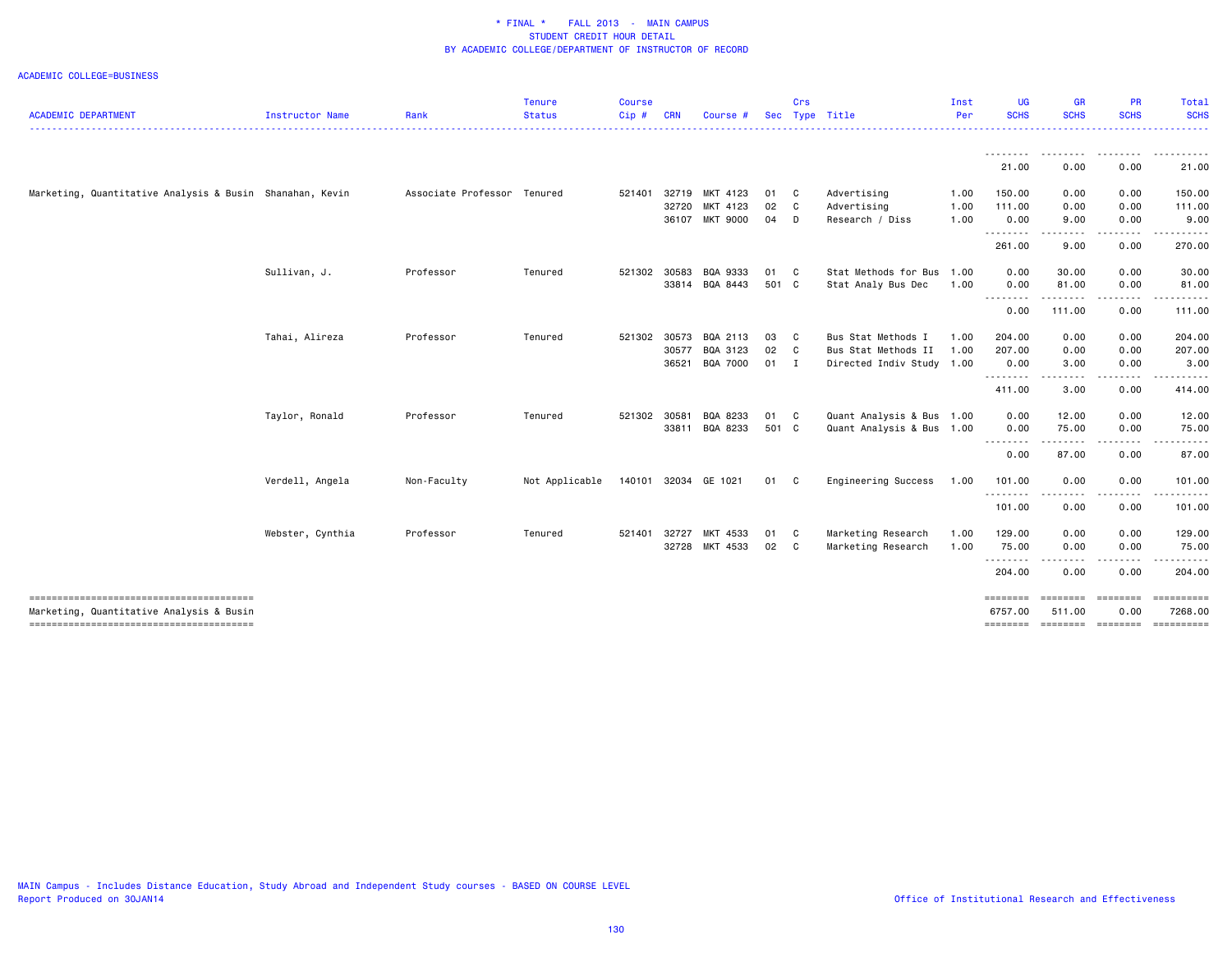| <b>ACADEMIC DEPARTMENT</b> | Instructor Name    | Rank                          | <b>Tenure</b><br><b>Status</b> | <b>Course</b><br>$Cip$ # | <b>CRN</b>     | Course #                   |                | Crs               | Sec Type Title                                         | Inst<br>Per  | <b>UG</b><br><b>SCHS</b><br>. | GR<br><b>SCHS</b>              | PR<br><b>SCHS</b>             | Total<br><b>SCHS</b><br>. |
|----------------------------|--------------------|-------------------------------|--------------------------------|--------------------------|----------------|----------------------------|----------------|-------------------|--------------------------------------------------------|--------------|-------------------------------|--------------------------------|-------------------------------|---------------------------|
| School of Accountancy      | Addy, Noel         | Associate Professor Tenured   |                                | 520399                   | 33781          | ACC 8112                   | 511 C          |                   | Fin & Acc Rpt Anal                                     | 1.00         | 0.00                          | 70.00                          | 0.00                          | 70.00                     |
|                            |                    |                               |                                |                          |                |                            |                |                   |                                                        |              | .<br>0.00                     | .<br>70.00                     | $- - - -$<br>0.00             | .<br>70.00                |
|                            | Carraway, Janet    | Non-Faculty                   | Not Applicable                 | 520301                   |                | 30054 ACC 2013             | 06             | C.                | Prin Financial Acct                                    | 1.00         | 186.00<br>.                   | 0.00                           | 0.00                          | 186.00                    |
|                            |                    |                               |                                |                          |                |                            |                |                   |                                                        |              | 186.00                        | 0.00                           | 0.00                          | 186.00                    |
|                            | Carver, Brian      | Assistant Professor Ten Track |                                | 520301                   | 30060          | ACC 2023<br>30078 ACC 8023 | 03<br>01       | C<br>C            | Prin Managerial Acct 1.00<br>Managerial Acc            | 1.00         | 207.00<br>0.00<br>.           | 0.00<br>78.00<br>.             | 0.00<br>0.00<br>.             | 207.00<br>78.00<br>.      |
|                            |                    |                               |                                |                          |                |                            |                |                   |                                                        |              | 207.00                        | 78.00                          | 0.00                          | 285.00                    |
|                            | Gardner, Virginia  | Non-Faculty                   | Not Applicable                 | 520301                   | 30062          | ACC 2203<br>33778 ACC 2203 | 01<br>501      | C<br>$\mathbf{C}$ | Survey of Accounting 1.00<br>Survey of Accounting 1.00 |              | 111.00<br>78.00<br><u>.</u>   | 0.00<br>0.00<br>-----          | 0.00<br>0.00<br>.             | 111.00<br>78.00<br>.      |
|                            |                    |                               |                                |                          |                |                            |                |                   |                                                        |              | 189.00                        | 0.00                           | 0.00                          | 189.00                    |
|                            | Henderson, Belinda | Assistant Professor Ten Track |                                | 520301                   | 30050<br>30080 | ACC 2013<br>ACC 8063       | 02<br>01       | C<br>C            | Prin Financial Acct<br>Res Tax Prac & Proc             | 1.00<br>1.00 | 198.00<br>0.00<br>.           | 0.00<br>30.00<br>$\frac{1}{2}$ | 0.00<br>0.00<br>$\frac{1}{2}$ | 198.00<br>30.00<br>.      |
|                            |                    |                               |                                |                          |                |                            |                |                   |                                                        |              | 198.00                        | 30.00                          | 0.00                          | 228.00                    |
|                            | Lehman, Mark       | Lecturer                      | Non-Ten Track                  | 520301                   | 30047<br>30048 | ACC 1001<br>ACC 1001       | F01 C<br>F02 C |                   | First Year Seminar<br>First Year Seminar               | 1.00<br>1.00 | 42.00<br>38.00                | 0.00<br>0.00                   | 0.00<br>0.00                  | 42.00<br>38.00            |
|                            |                    |                               |                                |                          | 30079<br>35656 | ACC 8043<br>ACC 4000       | 01<br>01       | C<br>$\mathbf{I}$ | Fraud Examination<br>Directed Indiv Study              | 1.00<br>1.00 | 0.00<br>3.00                  | 18.00<br>0.00                  | 0.00<br>0.00                  | 18.00<br>3.00             |
|                            |                    |                               |                                |                          |                |                            |                |                   |                                                        |              | .<br>83.00                    | 2.2.2.2.2.2<br>18.00           | .<br>0.00                     | .<br>101.00               |
|                            | McNair, Frances    | Professor                     | Tenured                        | 520301                   | 30081          | ACC 8073                   | 01             | C                 | Corp Tax                                               | 1.00         | 0.00                          | 36.00                          | 0.00                          | 36.00                     |
|                            |                    |                               |                                | 521601                   | 36007<br>30083 | ACC 9000<br>ACC 8123       | 01<br>01       | D<br>C            | Research / Diss<br>Tax Topics                          | 1.00<br>1.00 | 0.00<br>0.00                  | 1.00<br>75.00                  | 0.00<br>0.00                  | 1.00<br>75.00             |
|                            |                    |                               |                                |                          |                |                            |                |                   |                                                        |              | .                             | 2.2.2.2.2.2                    | .                             | .                         |
|                            |                    |                               |                                |                          |                |                            |                |                   |                                                        |              | 0.00                          | 112.00                         | 0.00                          | 112.00                    |
|                            | Pannell, Angela    | Instructor                    | Non-Ten Track                  | 520301                   | 30052<br>30055 | ACC 2013<br>ACC 2013       | 04<br>07       | C<br>C            | Prin Financial Acct<br>Prin Financial Acct             | 1.00<br>1.00 | 186.00<br>192.00              | 0.00<br>0.00                   | 0.00<br>0.00                  | 186.00<br>192.00          |
|                            |                    |                               |                                |                          | 30057          | ACC 2013                   | H01            | $\overline{B}$    | Honors Prin Fin Acct 1.00                              |              | 18.00                         | 0.00                           | 0.00                          | 18.00                     |
|                            |                    |                               |                                |                          | 30058          | ACC 2023                   | 01             | C                 | Prin Managerial Acct 1.00                              |              | 201.00                        | 0.00                           | 0.00                          | 201.00                    |
|                            |                    |                               |                                |                          | 30059          | ACC 2023                   | 02             | C                 | Prin Managerial Acct 1.00                              |              | 207.00                        | 0.00                           | 0.00                          | 207.00                    |
|                            |                    |                               |                                |                          | 30061          | ACC 2023                   | 04             | C                 | Prin Managerial Acct 1.00                              |              | 108.00                        | 0.00                           | 0.00                          | 108.00                    |
|                            |                    |                               |                                |                          | 34254          | ACC 2013                   | H02 B          |                   | Honors Prin Financia 1.00                              |              | 3.00<br>.                     | 0.00                           | 0.00<br>$\frac{1}{2}$         | 3.00<br>.                 |
|                            |                    |                               |                                |                          |                |                            |                |                   |                                                        |              | 915.00                        | 0.00                           | 0.00                          | 915.00                    |
|                            | Rigsby, John       | Associate Professor Tenured   |                                | 520301                   | 30049          | ACC 2013                   | 01             | C                 | Prin Financial Acct                                    | 1.00         | 201.00                        | 0.00                           | 0.00                          | 201.00                    |
|                            |                    |                               |                                |                          | 30073          | ACC 4043<br>30075 ACC 6043 | 01<br>01       | C<br>C            | Municipal & Govt Acc<br>Municipal & Govt Acc 1.00      | 1.00         | 90.00<br>0.00                 | 0.00<br>63.00                  | 0.00<br>0.00                  | 90.00<br>63.00            |
|                            |                    |                               |                                |                          |                |                            |                |                   |                                                        |              | .<br>291.00                   | .<br>63.00                     | <u>.</u><br>0.00              | .<br>354.00               |
|                            | Sanders, Steve     | Lecturer                      | Non-Ten Track                  | 520301                   | 30071          | ACC 4033                   | 01             | C                 | Auditing                                               | 1.00         | 69.00                         | 0.00                           | 0.00                          | 69.00                     |
|                            |                    |                               |                                |                          | 30072<br>34256 | ACC 4033<br>ACC 4033       | 02<br>03       | C<br>$\mathbb{C}$ | Auditing<br>Auditing                                   | 1.00<br>1.00 | 108.00<br>51.00               | 0.00<br>0.00                   | 0.00<br>0.00                  | 108.00<br>51.00           |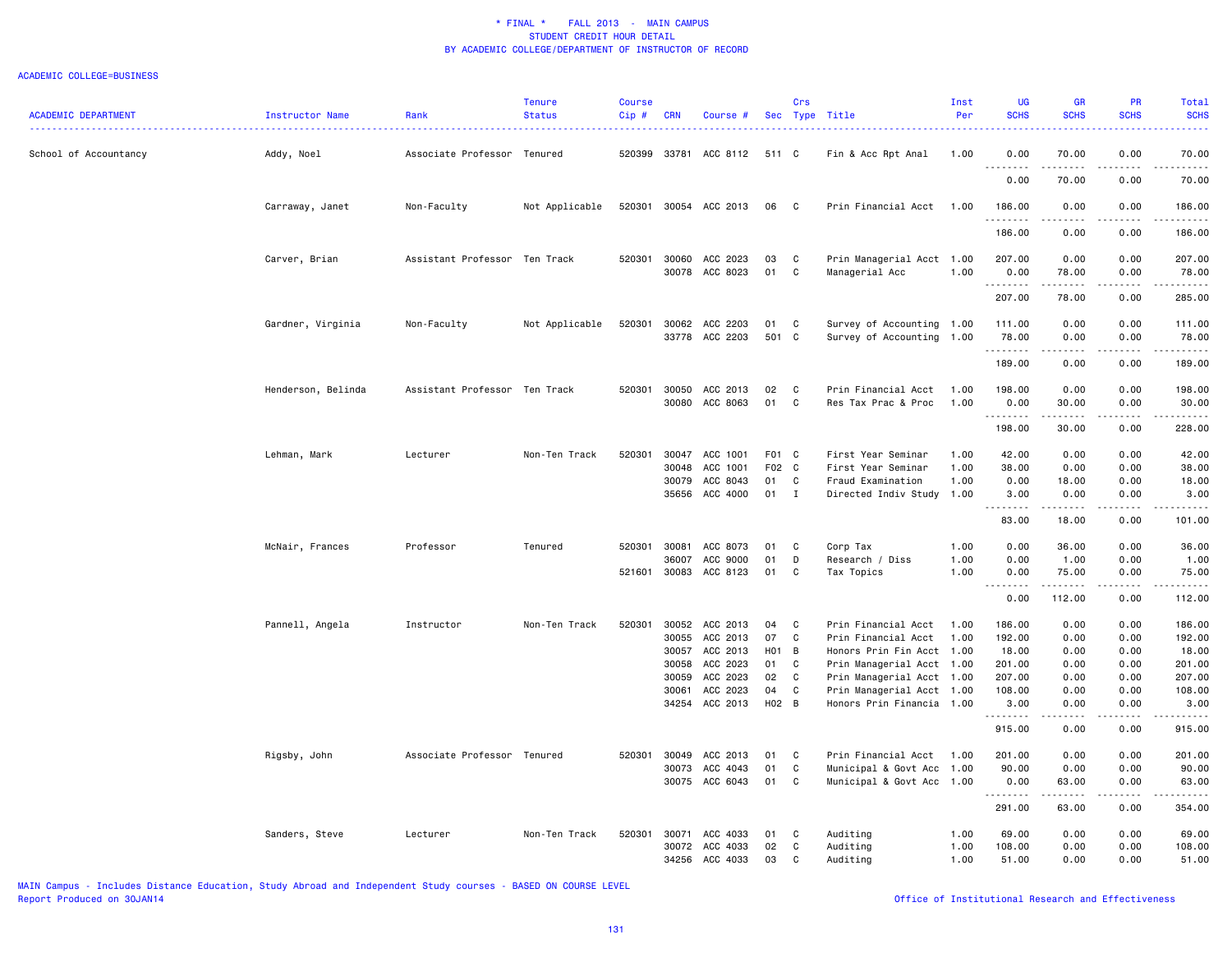| <b>ACADEMIC DEPARTMENT</b> | Instructor Name  | Rank                          | <b>Tenure</b><br><b>Status</b> | <b>Course</b><br>Cip# | <b>CRN</b> | Course #       | <b>Sec</b> | Crs                        | Type Title                | Inst<br>Per | UG<br><b>SCHS</b>         | <b>GR</b><br><b>SCHS</b> | <b>PR</b><br><b>SCHS</b> | Total<br><b>SCHS</b>      |
|----------------------------|------------------|-------------------------------|--------------------------------|-----------------------|------------|----------------|------------|----------------------------|---------------------------|-------------|---------------------------|--------------------------|--------------------------|---------------------------|
|                            |                  |                               |                                |                       |            |                |            |                            |                           |             |                           | .                        |                          |                           |
|                            |                  |                               |                                |                       |            |                |            |                            |                           |             | - - - - - - - -<br>228.00 | --------<br>0.00         | .<br>0.00                | <u>.</u><br>228.00        |
| School of Accountancy      | Trinkle, Bradley | Assistant Professor Ten Track |                                | 520301                | 30051      | ACC 2013       | 03         | $\mathbf{C}$               | Prin Financial Acct       | 1.00        | 201.00                    | 0.00                     | 0.00                     | 201.00                    |
|                            |                  |                               |                                |                       | 30053      | ACC 2013       | 05 C       |                            | Prin Financial Acct       | 1.00        | 168.00                    | 0.00                     | 0.00                     | 168.00                    |
|                            |                  |                               |                                |                       | 30067      | ACC 3203       | 01 C       |                            | Fin Statement Anal        | 1.00        | 15.00                     | 0.00                     | 0.00                     | 15.00                     |
|                            |                  |                               |                                | 520804                |            | 31819 FIN 3203 | 01 C       |                            | Financial Statemnt A 1.00 |             | 81.00<br><u>.</u>         | 0.00<br>.                | 0.00<br>.                | 81.00                     |
|                            |                  |                               |                                |                       |            |                |            |                            |                           |             | 465.00                    | 0.00                     | 0.00                     | 465.00                    |
|                            | Usrey, Spencer   | Assistant Professor Ten Track |                                | 520301                | 30068      | ACC 4013       | 01         | $\overline{\phantom{a}}$ C | Income Tax I              | 1.00        | 108.00                    | 0.00                     | 0.00                     | 108.00                    |
|                            |                  |                               |                                |                       | 30069      | ACC 4013       | 02 C       |                            | Income Tax I              | 1.00        | 105.00                    | 0.00                     | 0.00                     | 105.00                    |
|                            |                  |                               |                                |                       |            | 30070 ACC 4013 | 03 C       |                            | Income Tax I              | 1.00        | 87.00                     | 0.00                     | 0.00                     | 87.00                     |
|                            |                  |                               |                                |                       |            |                |            |                            |                           |             | --------<br>300.00        | - - - -<br>0.00          | 0.00                     | 300.00                    |
|                            | Watson, Marcia   | Associate Professor Tenured   |                                | 520301                | 30063      | ACC 3003       | 01 C       |                            | Acct Systems I            | 1.00        | 108.00                    | 0.00                     | 0.00                     | 108.00                    |
|                            |                  |                               |                                |                       |            | 30064 ACC 3003 | 02 C       |                            | Acct Systems I            | 1.00        | 129.00                    | 0.00                     | 0.00                     | 129.00                    |
|                            |                  |                               |                                |                       |            | 34255 ACC 3003 | 03 C       |                            | Acct Systems I            | 1.00        | 81.00                     | 0.00                     | 0.00                     | 81.00                     |
|                            |                  |                               |                                |                       |            |                |            |                            |                           |             | .<br>318.00               | .<br>0.00                | 0.00                     | 318.00                    |
|                            | Webb, Thomas     | Assistant Professor Ten Track |                                | 520301                | 30065      | ACC 3023       | 01         | $\mathbf{C}$               | Intermediate Acc I        | 1.00        | 183.00                    | 0.00                     | 0.00                     | 183.00                    |
|                            |                  |                               |                                |                       | 30066      | ACC 3023       | 02 C       |                            | Intermediate Acc I        | 1.00        | 135.00                    | 0.00                     | 0.00                     | 135.00                    |
|                            |                  |                               |                                |                       |            | 30077 ACC 8013 | 01 C       |                            | Sem-Fin Acc Theory        | 1.00        | 0.00                      | 42.00                    | 0.00                     | 42.00                     |
|                            |                  |                               |                                |                       |            |                |            |                            |                           |             | - - - - - - - -<br>318.00 | 42.00                    | 0.00                     | 360.00                    |
| School of Accountancy      |                  |                               |                                |                       |            |                |            |                            |                           |             | ========<br>3698,00       | ========<br>413,00       | ========<br>0.00         | $=$ ==========<br>4111.00 |
|                            |                  |                               |                                |                       |            |                |            |                            |                           |             | ========                  |                          | ========= ========       | <b>Expressed</b>          |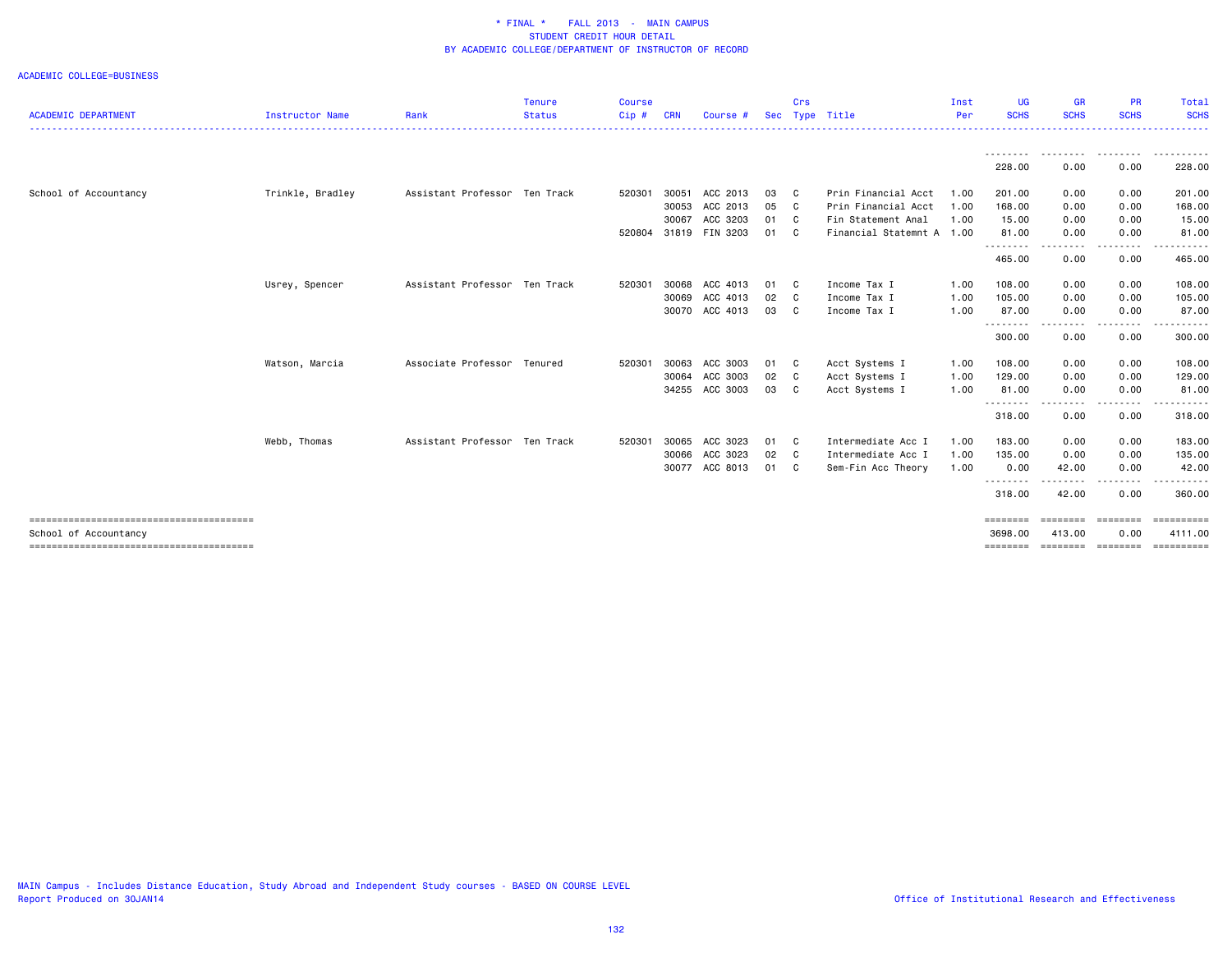|                                     |                     |                                   | <b>Tenure</b>  | Course       |            |                       |    | Crs          |                           | Inst | UG                 | <b>GR</b>                       | <b>PR</b>                           | Total                                                                                                                                                                                                                |
|-------------------------------------|---------------------|-----------------------------------|----------------|--------------|------------|-----------------------|----|--------------|---------------------------|------|--------------------|---------------------------------|-------------------------------------|----------------------------------------------------------------------------------------------------------------------------------------------------------------------------------------------------------------------|
| <b>ACADEMIC DEPARTMENT</b>          | Instructor Name     | Rank                              | <b>Status</b>  | Cip#         | <b>CRN</b> | Course #              |    |              | Sec Type Title            | Per  | <b>SCHS</b>        | <b>SCHS</b>                     | <b>SCHS</b>                         | <b>SCHS</b>                                                                                                                                                                                                          |
| Counseling & Educational Psychology | Abernathy, Larry    | Research Assist Pro Non-Ten Track |                | 130408       | 31744      | EPY 2513              | 01 | C            | Human Growth & Devel 1.00 |      | 366.00             | 0.00                            | 0.00                                | 366.00                                                                                                                                                                                                               |
|                                     |                     |                                   |                |              |            | 31745 EPY 2513        | 02 | $\mathbf{C}$ | Human Growth & Devel 1.00 |      | 222.00<br>.        | 0.00<br>-----                   | 0.00<br>.                           | 222.00<br>$\frac{1}{2} \left( \frac{1}{2} \right) \left( \frac{1}{2} \right) \left( \frac{1}{2} \right) \left( \frac{1}{2} \right) \left( \frac{1}{2} \right) \left( \frac{1}{2} \right) \left( \frac{1}{2} \right)$ |
|                                     |                     |                                   |                |              |            |                       |    |              |                           |      | 588.00             | 0.00                            | 0.00                                | 588.00                                                                                                                                                                                                               |
|                                     | Atwood, Kelly       | Non-Faculty                       | Not Applicable | 131101       | 30936      | COE 1323              | 04 | C            | Career Planning           | 0.50 | 22.50              | 0.00                            | 0.00                                | 22.50                                                                                                                                                                                                                |
|                                     |                     |                                   |                | 520201       |            | 32689 MGT 3213        | 07 | C            | Org Communications        | 1.00 | 132.00             | 0.00                            | 0.00                                | 132.00                                                                                                                                                                                                               |
|                                     |                     |                                   |                |              |            |                       |    |              |                           |      | .<br>154.50        | المتماما<br>0.00                | .<br>0.00                           | .<br>154.50                                                                                                                                                                                                          |
|                                     | Bailey, Elizabeth   | Non-Faculty                       | Not Applicable | 131101       | 30942      | COE 4513              | 02 | C            | Paro Prof Stud Dev        | 1.00 | 39.00              | 0.00                            | 0.00                                | 39.00                                                                                                                                                                                                                |
|                                     |                     |                                   |                |              | 30943      | COE 4513              | 03 | C.           | Paro Prof Stud Dev        | 1.00 | 36.00              | 0.00                            | 0.00                                | 36.00                                                                                                                                                                                                                |
|                                     |                     |                                   |                |              | 30944      | COE 4513              | 04 | C            | Paro Prof Stud Dev        | 1.00 | 36.00              | 0.00                            | 0.00                                | 36.00                                                                                                                                                                                                                |
|                                     |                     |                                   |                |              |            | 30945 COE 4513        | 05 | C            | Paro Prof Stud Dev        | 1.00 | 51.00              | 0.00                            | 0.00                                | 51.00                                                                                                                                                                                                                |
|                                     |                     |                                   |                |              |            |                       |    |              |                           |      | .<br>162.00        | $\omega$ is $\omega$ in<br>0.00 | .<br>0.00                           | .<br>162.00                                                                                                                                                                                                          |
|                                     |                     | Lecturer                          | Non-Ten Track  | 130499       | 31758      | EPY 4053              | 01 | $\mathbf{C}$ | Psy&Ed Of Men Retard 1.00 |      | 120.00             | 0.00                            | 0.00                                | 120.00                                                                                                                                                                                                               |
|                                     | Ball, Kimberly      |                                   |                |              | 31759      | EPY 4053              | 02 | C            | Psy&Ed Of Men Retard 1.00 |      | 57.00              | 0.00                            | 0.00                                | 57.00                                                                                                                                                                                                                |
|                                     |                     |                                   |                |              |            |                       |    |              |                           |      |                    |                                 |                                     |                                                                                                                                                                                                                      |
|                                     |                     |                                   |                |              |            | 31760 EPY 4073        | 01 | C            | Pers Adj Ed Rel Set       | 1.00 | 114.00<br>.        | 0.00<br>.                       | 0.00<br>.                           | 114.00<br>.                                                                                                                                                                                                          |
|                                     |                     |                                   |                |              |            |                       |    |              |                           |      | 291.00             | 0.00                            | 0.00                                | 291.00                                                                                                                                                                                                               |
|                                     | Boyles, Caragh      | Non-Faculty                       | Not Applicable |              |            | 521001 31806 EXL 0190 | 03 | - E          | Experiential Learnin 1.00 |      | 12.00<br>.         | 0.00                            | 0.00                                | 12.00                                                                                                                                                                                                                |
|                                     |                     |                                   |                |              |            |                       |    |              |                           |      | 12.00              | 0.00                            | 0.00                                | 12.00                                                                                                                                                                                                                |
|                                     | Brown, Audri        | Lecturer                          | Non-Ten Track  | 130499       | 31752      | EPY 3503              | 01 | <b>C</b>     | Prin Of Ed Psych          | 1.00 | 99.00              | 0.00                            | 0.00                                | 99.00                                                                                                                                                                                                                |
|                                     |                     |                                   |                |              | 31756      | EPY 3543              | 01 | C            | Psych Of Adoles           | 1.00 | 144.00             | 0.00                            | 0.00                                | 144.00                                                                                                                                                                                                               |
|                                     |                     |                                   |                |              |            | 31757 EPY 3553        | 01 | C            | Gifted/Creativity         | 1.00 | 81.00              | 0.00                            | 0.00                                | 81.00                                                                                                                                                                                                                |
|                                     |                     |                                   |                |              |            |                       |    |              |                           |      | .                  | .                               | .                                   | .                                                                                                                                                                                                                    |
|                                     |                     |                                   |                |              |            |                       |    |              |                           |      | 324.00             | 0.00                            | 0.00                                | 324.00                                                                                                                                                                                                               |
|                                     | Chrestman, Angela   | Non-Faculty                       | Not Applicable | 131101       | 30934      | COE 1323              | 02 | C            | Career Planning           | 0.50 | 30.00              | 0.00                            | 0.00                                | 30.00                                                                                                                                                                                                                |
|                                     |                     |                                   |                | 521001       |            | 30994 CP 8013         | 01 | E            | First Work Sem            | 1.00 | 0.00               | 3.00                            | 0.00                                | 3.00                                                                                                                                                                                                                 |
|                                     |                     |                                   |                |              |            |                       |    |              |                           |      | .                  | .                               | .                                   | .                                                                                                                                                                                                                    |
|                                     |                     |                                   |                |              |            |                       |    |              |                           |      | 30.00              | 3.00                            | 0.00                                | 33.00                                                                                                                                                                                                                |
|                                     | Dooley, Kathy       | Professor                         | Tenured        | 420201       | 34306      | COE 8633              | 01 | C            | Psychosocial Rehab        | 1.00 | 0.00               | 21.00                           | 0.00                                | 21.00                                                                                                                                                                                                                |
|                                     |                     |                                   |                | 420601       | 30957      | COE 8053              | 03 | E            | Practicum                 | 0.50 | 0.00               | 16.50                           | 0.00                                | 16.50                                                                                                                                                                                                                |
|                                     |                     |                                   |                |              | 35690      | COE 9000              | 01 | D            | Research / Diss           | 1.00 | 0.00               | 18.00                           | 0.00                                | 18.00                                                                                                                                                                                                                |
|                                     |                     |                                   |                |              | 36356      | COE 7000              | 12 | $\mathbf{I}$ | Directed Indiv Study      | 1.00 | 0.00               | 3.00                            | 0.00                                | 3.00                                                                                                                                                                                                                 |
|                                     |                     |                                   |                | 420701 30951 |            | COE 6903              | 02 | B            | Dev Coun/Men Health       | 1.00 | 0.00               | 45.00                           | 0.00                                | 45.00                                                                                                                                                                                                                |
|                                     |                     |                                   |                |              |            |                       |    |              |                           |      | . <b>.</b><br>0.00 | .<br>103.50                     | $\sim$ $\sim$ $\sim$ $\sim$<br>0.00 | -----<br>103.50                                                                                                                                                                                                      |
|                                     | Elder, Anastasia    | Associate Professor               | Tenured        | 130499       | 31765      | EPY 4513              | 01 | C            | Ed Research Methods       | 1.00 | 60.00              | 0.00                            | 0.00                                | 60.00                                                                                                                                                                                                                |
|                                     |                     |                                   |                |              | 36271      | EPY 4000              | 01 | $\mathbf{I}$ | Directed Indiv Study      | 1.00 | 3.00               | 0.00                            | 0.00                                | 3.00                                                                                                                                                                                                                 |
|                                     |                     |                                   |                |              |            | 429999 35724 EPY 9000 | 01 | D            | Research / Diss           | 1.00 | 0.00               | 1.00                            | 0.00                                | 1.00                                                                                                                                                                                                                 |
|                                     |                     |                                   |                |              |            |                       |    |              |                           |      | .                  | د د د د                         | .                                   | . <u>.</u> .                                                                                                                                                                                                         |
|                                     |                     |                                   |                |              |            |                       |    |              |                           |      | 63.00              | 1.00                            | 0.00                                | 64.00                                                                                                                                                                                                                |
|                                     | Fitzgerald, Melissa | Non-Faculty                       | Not Applicable |              |            | 131101 30934 COE 1323 | 02 | C            | Career Planning           | 0.50 | 30.00              | 0.00                            | 0.00                                | 30.00                                                                                                                                                                                                                |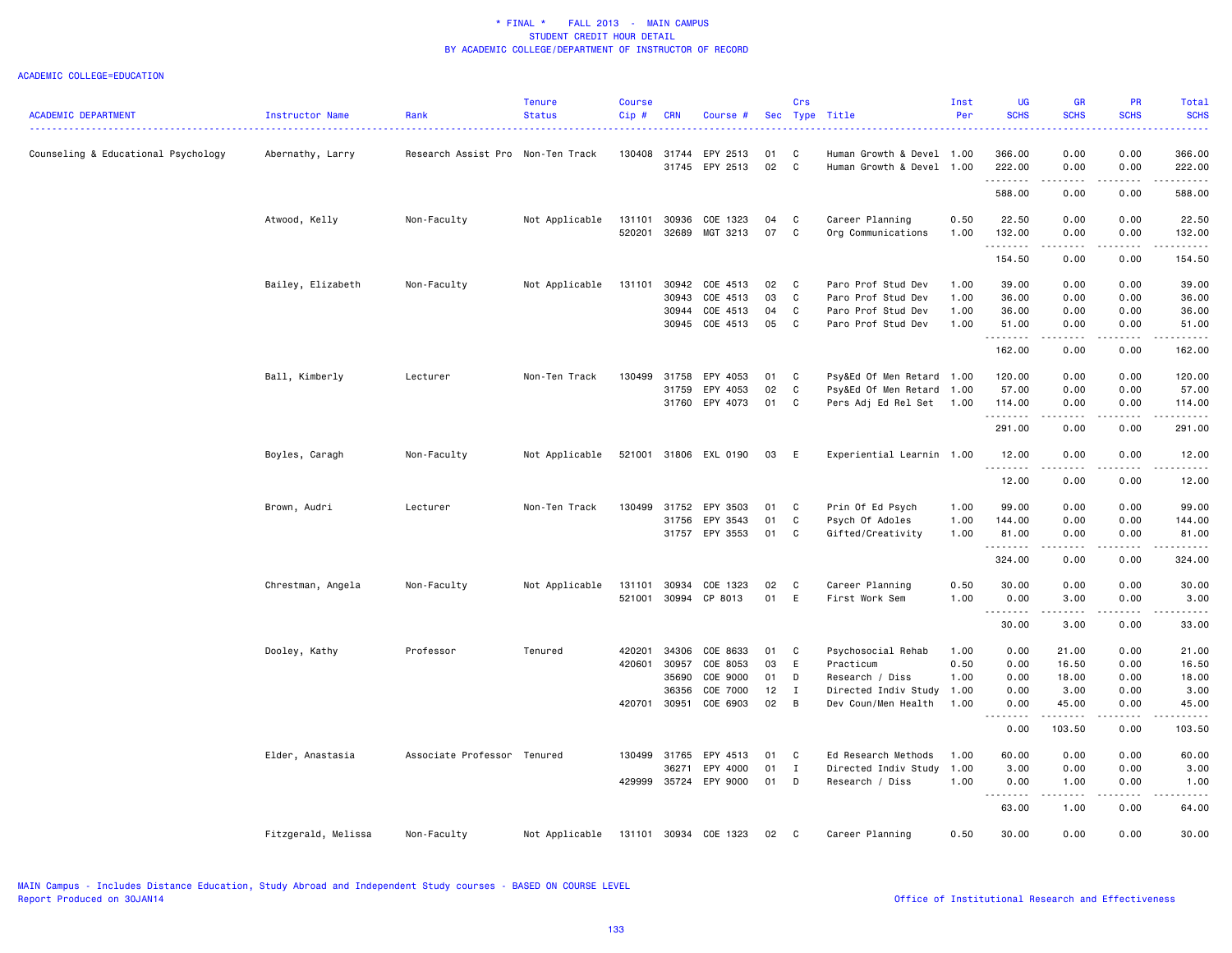ACADEMIC COLLEGE=EDUCATION

| <b>ACADEMIC DEPARTMENT</b>          | Instructor Name   | Rank                          | <b>Tenure</b><br><b>Status</b> | <b>Course</b><br>Cip# | <b>CRN</b> | Course #       |       | Crs            | Sec Type Title            | Inst<br>Per | UG<br><b>SCHS</b> | <b>GR</b><br><b>SCHS</b>     | <b>PR</b><br><b>SCHS</b> | Total<br><b>SCHS</b> |
|-------------------------------------|-------------------|-------------------------------|--------------------------------|-----------------------|------------|----------------|-------|----------------|---------------------------|-------------|-------------------|------------------------------|--------------------------|----------------------|
|                                     |                   |                               |                                |                       |            |                |       |                |                           |             | .                 | د د د د                      | .                        |                      |
|                                     |                   |                               |                                |                       |            |                |       |                |                           |             | 30.00             | 0.00                         | 0.00                     | 30.00                |
| Counseling & Educational Psychology | Flowers, Erron    | Non-Faculty                   | Not Applicable                 | 131101                | 30941      | COE 4513       | 01    | $\mathbf{C}$   | Paro Prof Stud Dev        | 1.00        | 111.00            | 0.00                         | 0.00                     | 111.00               |
|                                     |                   |                               |                                |                       | 35211      | COE 4000       | 02    | $\mathbf{I}$   | Directed Indiv Study      | 1.00        | 3.00              | 0.00                         | 0.00                     | 3.00                 |
|                                     |                   |                               |                                |                       | 35629      | COE 4000       | 03    | $\mathbf{I}$   | Directed Indiv Study      | 1.00        | 3.00              | 0.00                         | 0.00                     | 3.00                 |
|                                     |                   |                               |                                |                       |            | 35630 COE 4000 | 04    | I              | Directed Indiv Study      | 1.00        | 3.00              | 0.00                         | 0.00                     | 3.00                 |
|                                     |                   |                               |                                |                       | 35631      | COE 4000       | 05    | $\mathbf{I}$   | Directed Indiv Study      | 1.00        | 3.00              | 0.00                         | 0.00                     | 3.00                 |
|                                     |                   |                               |                                |                       |            | 36186 COE 4000 | 08    | $\mathbf{I}$   | Directed Indiv Study      | 1.00        | 3.00<br>.         | 0.00                         | 0.00                     | 3.00                 |
|                                     |                   |                               |                                |                       |            |                |       |                |                           |             | 126.00            | 0.00                         | 0.00                     | 126.00               |
|                                     | Formica, Peter    | Lecturer                      | Non-Ten Track                  | 420601                |            | 30939 COE 4013 | 02    | $\mathbf{C}$   | Fac Skills Dev            | 1.00        | 57.00             | 0.00                         | 0.00                     | 57.00                |
|                                     |                   |                               |                                |                       |            | 30940 COE 4023 | 01    | C              | Intro To Counseling       | 1.00        | 99.00<br>.        | 0.00<br>$\sim$ $\sim$ $\sim$ | 0.00                     | 99.00                |
|                                     |                   |                               |                                |                       |            |                |       |                |                           |             | 156.00            | 0.00                         | 0.00                     | 156.00               |
|                                     | Gadke, Daniel     | Assistant Professor Ten Track |                                | 130699                | 34310      | EPY 8690       | 01    | E              | School Psy Practicum      | 1.00        | 0.00              | 15.00                        | 0.00                     | 15.00                |
|                                     |                   |                               |                                | 420101                | 31761      | EPY 4113       | 01    | $\mathtt{C}$   | Beh & Cog/Beh Inter       | 1.00        | 12.00             | 0.00                         | 0.00                     | 12.00                |
|                                     |                   |                               |                                |                       | 31766      | EPY 6113       | 01    | C              | Beh & Cog/Beh Inter       | 1.00        | 0.00<br>.         | 33.00<br>.                   | 0.00<br>$- - - -$        | 33.00                |
|                                     |                   |                               |                                |                       |            |                |       |                |                           |             | 12.00             | 48.00                        | 0.00                     | 60.00                |
|                                     | Gainer, Donna     | Instructor                    | Non-Ten Track                  | 130101                | 31747      | EPY 3143       | 01    | $\mathbf{C}$   | Human Develop And Le      | 1.00        | 51.00             | 0.00                         | 0.00                     | 51.00                |
|                                     |                   |                               |                                |                       | 31748      | EPY 3143       | 02    | $\mathbf{C}$   | Human Develop And Le      | 1.00        | 63.00             | 0.00                         | 0.00                     | 63.00                |
|                                     |                   |                               |                                |                       | 31749      | EPY 3253       | 01    | C              | Evaluating Learning       | 1.00        | 42.00             | 0.00                         | 0.00                     | 42.00                |
|                                     |                   |                               |                                |                       |            | 31750 EPY 3253 | 02    | C              | Evaluating Learning       | 1.00        | 66.00             | 0.00                         | 0.00                     | 66.00                |
|                                     |                   |                               |                                |                       |            | 35089 EPY 3143 | 03    | C              | Human Develop And Le      | 1.00        | 45.00             | 0.00                         | 0.00                     | 45.00                |
|                                     |                   |                               |                                |                       |            |                |       |                |                           |             | 267.00            | 0.00                         | 0.00                     | 267.00               |
|                                     | Goldberg, Rebecca | Assistant Professor Ten Track |                                | 420601                | 30953      | COE 8023       | 01    | C              | Counseling Theory         | 1.00        | 0.00              | 30.00                        | 0.00                     | 30.00                |
|                                     |                   |                               |                                |                       |            | 30954 COE 8023 | 02    | $\mathbf{C}$   | Counseling Theory         | 1.00        | 0.00              | 78.00                        | 0.00                     | 78.00                |
|                                     |                   |                               |                                |                       |            |                |       |                |                           |             | .<br>0.00         | 108.00                       | 0.00                     | 108.00               |
|                                     | Golson, Angela    | Instructor                    | Non-Ten Track                  | 420101                | 33279      | PSY 3213       | 02    | $\mathbf{C}$   | Psych Of Ab Behavior 1.00 |             | 252.00            | 0.00                         | 0.00                     | 252.00               |
|                                     |                   |                               |                                |                       | 33280      | PSY 3213       | 03    | C              | Psych Of Ab Behavior      | 1.00        | 249.00            | 0.00                         | 0.00                     | 249.00               |
|                                     |                   |                               |                                |                       | 33297      | PSY 3803       | 03    | $\mathbf{C}$   | Int Dev Psychology        | 1.00        | 159.00            | 0.00                         | 0.00                     | 159.00               |
|                                     |                   |                               |                                |                       | 33299      | PSY 4203       | 02    | $\mathbf{C}$   | Theories Of Pers          | 1.00        | 114.00            | 0.00                         | 0.00                     | 114.00               |
|                                     |                   |                               |                                |                       |            | 35506 PSY 3803 | 501 C |                | Int Dev Psychology        | 1.00        | 51.00             | 0.00                         | 0.00                     | 51.00                |
|                                     |                   |                               |                                |                       |            |                |       |                |                           |             | .<br>825.00       | 0.00                         | 0.00                     | 825.00               |
|                                     | Golson, Debberra  | Non-Faculty                   | Not Applicable                 | 421601                |            | 35820 COE 4990 | 01    | $\overline{c}$ | Special Topic In COE 1.00 |             | 93.00             | 0.00                         | 0.00                     | 93.00                |
|                                     |                   |                               |                                |                       |            |                |       |                |                           |             | .<br>93.00        | $\sim$ $\sim$ $\sim$<br>0.00 | 0.00                     | 93.00                |
|                                     | Hall, Kimberly    | Associate Professor Tenured   |                                | 420601                |            | 35692 COE 9000 | 03 D  |                | Research / Diss           | 1.00        | 0.00              | 20.00                        | 0.00                     | 20.00                |
|                                     |                   |                               |                                |                       |            |                |       |                |                           |             | .<br>0.00         | $- - - - -$<br>20.00         | 0.00                     | 20.00                |
|                                     | Heiselt, April    | Associate Professor Tenured   |                                | 420601                | 35693      | COE 9000       | 04    | D              | Research / Diss           | 1.00        | 0.00              | 9.00                         | 0.00                     | 9.00                 |
|                                     |                   |                               |                                |                       |            | 36049 COE 7000 | 05    | $\mathbf I$    | Directed Indiv Study      | 1.00        | 0.00              | 3.00                         | 0.00                     | 3.00                 |
|                                     |                   |                               |                                |                       | 36050      | COE 7000       | 06    | I              | Directed Indiv Study      | 1.00        | 0.00              | 3.00                         | 0.00                     | 3.00                 |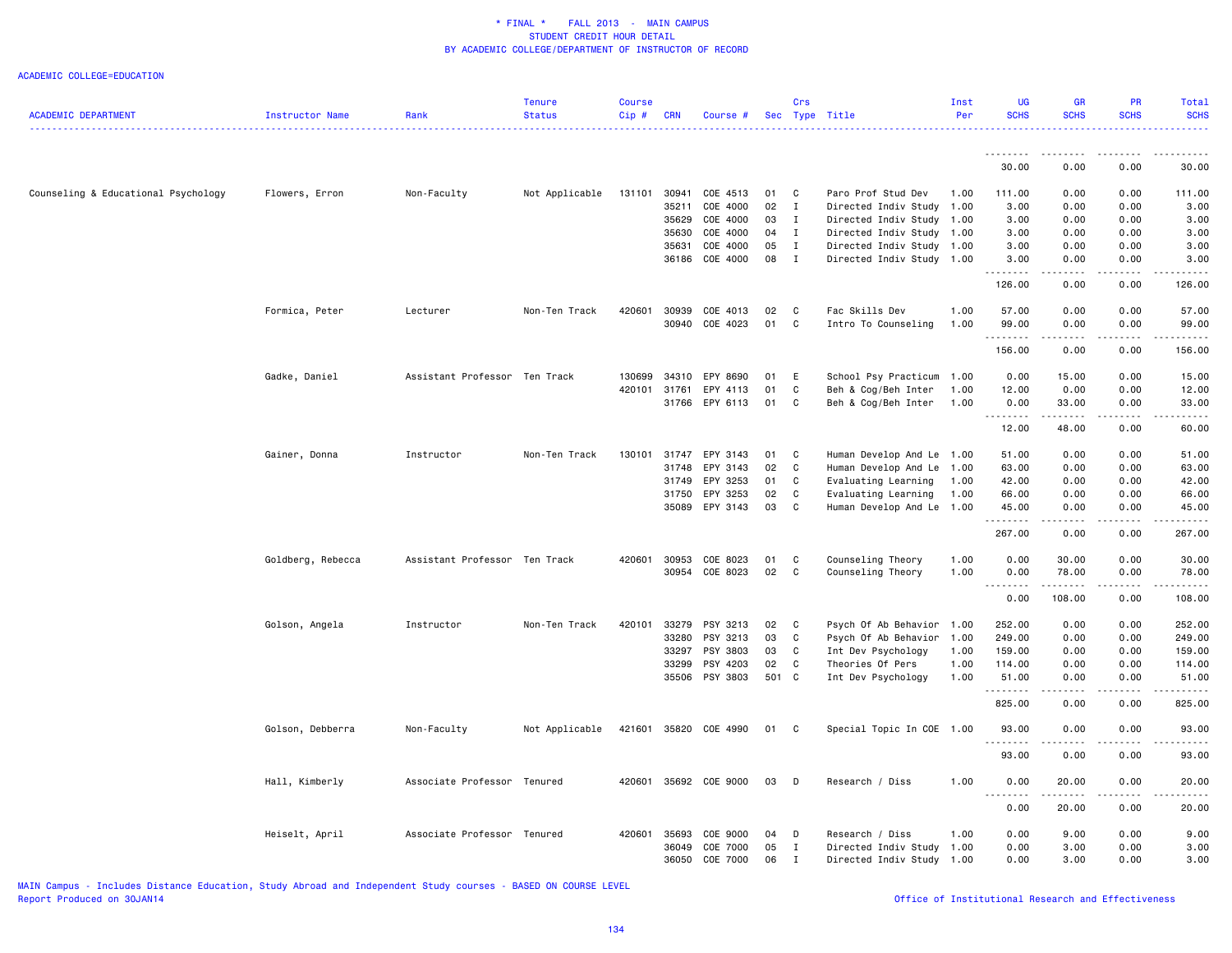|                                     |                    |                               | <b>Tenure</b>  | <b>Course</b> |                |                     |          | Crs          |                           | Inst | <b>UG</b>                              | GR                                                                                                                                                           | PR                    | Total               |
|-------------------------------------|--------------------|-------------------------------|----------------|---------------|----------------|---------------------|----------|--------------|---------------------------|------|----------------------------------------|--------------------------------------------------------------------------------------------------------------------------------------------------------------|-----------------------|---------------------|
| <b>ACADEMIC DEPARTMENT</b>          | Instructor Name    | Rank                          | <b>Status</b>  | Cip#          | <b>CRN</b>     | Course #            | Sec      |              | Type Title                | Per  | <b>SCHS</b>                            | <b>SCHS</b>                                                                                                                                                  | <b>SCHS</b>           | <b>SCHS</b>         |
| Counseling & Educational Psychology | Heiselt, April     | Associate Professor Tenured   |                | 420601        | 36051          | COE 7000            | 07       | I            | Directed Indiv Study 1.00 |      | 0.00                                   | 3.00                                                                                                                                                         | 0.00                  | 3.00                |
|                                     |                    |                               |                |               | 36052          | COE 7000            | 08       | $\mathbf{I}$ | Directed Indiv Study 1.00 |      | 0.00                                   | 1.00                                                                                                                                                         | 0.00                  | 1.00                |
|                                     |                    |                               |                |               |                | 36130 COE 7000      | 09       | $\mathbf{I}$ | Directed Indiv Study 1.00 |      | 0.00                                   | 3.00                                                                                                                                                         | 0.00                  | 3.00                |
|                                     |                    |                               |                |               |                |                     |          |              |                           |      | .<br>$\sim$ $\sim$ .                   | .                                                                                                                                                            | .                     | .                   |
|                                     |                    |                               |                |               |                |                     |          |              |                           |      | 0.00                                   | 22.00                                                                                                                                                        | 0.00                  | 22.00               |
|                                     | Henington, Carlen  | Associate Professor Tenured   |                | 130699        | 31776          | EPY 8780            | 01       | C            | Internship Sch Psy        | 1.00 | 0.00                                   | 12.00                                                                                                                                                        | 0.00                  | 12.00               |
|                                     |                    |                               |                | 429999        | 31781          | EPY 9703            | 01       | <b>S</b>     | Leg & Eth School Psy      | 1.00 | 0.00                                   | 18.00                                                                                                                                                        | 0.00                  | 18.00               |
|                                     |                    |                               |                |               | 31783          | EPY 9730            | 01       | E            | Doc Psy Internship        | 1.00 | 0.00                                   | 24.00                                                                                                                                                        | 0.00                  | 24.00               |
|                                     |                    |                               |                |               | 35725          | EPY 9000            | 02       | D            | Research / Diss           | 1.00 | 0.00<br>.                              | 36.00<br>.                                                                                                                                                   | 0.00<br>.             | 36.00<br>.          |
|                                     |                    |                               |                |               |                |                     |          |              |                           |      | 0.00                                   | 90.00                                                                                                                                                        | 0.00                  | 90.00               |
|                                     | Irvin, Edna        | Non-Faculty                   | Not Applicable |               | 131101 30933   | COE 1323            | 01       | C            | Career Planning           | 1.00 | 60.00<br>.                             | 0.00<br>$\frac{1}{2} \left( \frac{1}{2} \right) \left( \frac{1}{2} \right) \left( \frac{1}{2} \right) \left( \frac{1}{2} \right) \left( \frac{1}{2} \right)$ | 0.00<br>.             | 60.00<br>.          |
|                                     |                    |                               |                |               |                |                     |          |              |                           |      | 60.00                                  | 0.00                                                                                                                                                         | 0.00                  | 60.00               |
|                                     | Jackson, Deborah   | Assistant Professor Ten Track |                | 420201        | 31772          | EPY 8263            | 01       | C            | Psy Test Ed Rel Set       | 1.00 | 0.00                                   | 30.00                                                                                                                                                        | 0.00                  | 30.00               |
|                                     |                    |                               |                | 420401        | 30973          | COE 8703            | 01       | C            | Prin Clin Mental Hlt 1.00 |      | 0.00                                   | 48.00                                                                                                                                                        | 0.00                  | 48.00               |
|                                     |                    |                               |                | 420601        | 30957          | COE 8053            | 03       | E            | Practicum                 | 0.50 | 0.00                                   | 16.50                                                                                                                                                        | 0.00                  | 16.50               |
|                                     |                    |                               |                |               | 36270          | COE 7000            | 11       | $\mathbf{I}$ | Directed Indiv Study 1.00 |      | 0.00                                   | 3.00                                                                                                                                                         | 0.00                  | 3.00                |
|                                     |                    |                               |                |               | 420701 30948   | COE 4903            | 01       | B            | Dev Coun/Men Health 1.00  |      | 45.00<br>.                             | 0.00<br>.                                                                                                                                                    | 0.00<br>.             | 45.00<br>.          |
|                                     |                    |                               |                |               |                |                     |          |              |                           |      | 45.00                                  | 97.50                                                                                                                                                        | 0.00                  | 142.50              |
|                                     | Justice, Cheryl    | Assistant Professor Ten Track |                | 131101        | 30963          | COE 8150            | 02       | Ε            | Aca Yr Field Exp I-P 1.00 |      | 0.00                                   | 33.00                                                                                                                                                        | 0.00                  | 33.00               |
|                                     |                    |                               |                | 420601        | 35675          | COE 7000            | 01       | $\mathbf{I}$ | Directed Indiv Study 1.00 |      | 0.00                                   | 3.00                                                                                                                                                         | 0.00                  | 3.00                |
|                                     |                    |                               |                |               | 35676          | COE 7000            | 02       | $\mathbf{I}$ | Directed Indiv Study 1.00 |      | 0.00                                   | 3.00                                                                                                                                                         | 0.00                  | 3.00                |
|                                     |                    |                               |                |               | 36154          | COE 7000            | 10       | $\;$ I       | Directed Indiv Study 1.00 |      | 0.00                                   | 3.00                                                                                                                                                         | 0.00                  | 3.00                |
|                                     |                    |                               |                |               |                |                     |          |              |                           |      | $\sim$ $\sim$<br>0.00                  | 42.00                                                                                                                                                        | 0.00                  | 42.00               |
|                                     | Latimer, Cassandra | Non-Faculty                   | Not Applicable | 131101        | 30935          | COE 1323            | 03       | C            | Career Planning           | 0.50 | 30.00                                  | 0.00                                                                                                                                                         | 0.00                  | 30.00               |
|                                     |                    |                               |                |               |                | 30937 COE 1323      | 05       | C            | Career Planning           | 1.00 | 60.00                                  | 0.00                                                                                                                                                         | 0.00                  | 60.00               |
|                                     |                    |                               |                |               |                |                     |          |              |                           |      | . <b>.</b>                             | .                                                                                                                                                            | .                     | .                   |
|                                     |                    |                               |                |               |                |                     |          |              |                           |      | 90.00                                  | 0.00                                                                                                                                                         | 0.00                  | 90.00               |
|                                     | Looby, Eugenie     | Professor                     | Tenured        | 131101        | 30977          | COE 8803            | 01       | C            | Crisis Response Coun      | 1.00 | 0.00                                   | 33.00                                                                                                                                                        | 0.00                  | 33.00               |
|                                     |                    |                               |                | 190703        | 30967          | COE 8303            | 01       | C            | Family Couns Theory       | 1.00 | 0.00                                   | 48.00                                                                                                                                                        | 0.00                  | 48.00               |
|                                     |                    |                               |                | 420601        | 35699          | COE 9000            | 10       | D            | Research / Diss           | 1.00 | 0.00<br>$\sim$ $\sim$<br>$\frac{1}{2}$ | 4.00<br>-----                                                                                                                                                | 0.00<br>$\frac{1}{2}$ | 4.00<br>$- - - - -$ |
|                                     |                    |                               |                |               |                |                     |          |              |                           |      | 0.00                                   | 85.00                                                                                                                                                        | 0.00                  | 85.00               |
|                                     | Maynard, Scott     | Non-Faculty                   | Not Applicable | 521001        | 30982          | CP 2103             | 01       | E            | First Work Sem            | 1.00 | 96.00                                  | 0.00                                                                                                                                                         | 0.00                  | 96.00               |
|                                     |                    |                               |                |               | 30983          | CP 2103             | H01 E    |              | First Work Sem - Hon      | 1.00 | 33.00                                  | 0.00                                                                                                                                                         | 0.00                  | 33.00               |
|                                     |                    |                               |                |               | 30984          | CP 2203             | 01       | E            | Second Work Sem           | 1.00 | 180.00                                 | 0.00                                                                                                                                                         | 0.00                  | 180.00              |
|                                     |                    |                               |                |               | 30985          | CP 2203             | H01 E    |              | Second Work Sem - Ho 1.00 |      | 45.00                                  | 0.00                                                                                                                                                         | 0.00                  | 45.00               |
|                                     |                    |                               |                |               | 30986          | CP 3303             | 01       | E            | Third Work Sem            | 1.00 | 114.00                                 | 0.00                                                                                                                                                         | 0.00                  | 114.00              |
|                                     |                    |                               |                |               | 30987          | CP 3303             | H01 E    |              | Third Work Sem - Hon      | 1.00 | 21.00                                  | 0.00                                                                                                                                                         | 0.00                  | 21.00               |
|                                     |                    |                               |                |               | 30988          | CP 3403             | 01       | E            | Fourth Work Sem           | 1.00 | 12.00                                  | 0.00                                                                                                                                                         | 0.00<br>0.00          | 12.00               |
|                                     |                    |                               |                |               | 30990<br>31804 | CP 4503<br>EXL 0190 | 01<br>01 | E<br>E       | Fifth Work Sem            | 1.00 | 3.00<br>57.00                          | 0.00<br>0.00                                                                                                                                                 | 0.00                  | 3.00<br>57.00       |
|                                     |                    |                               |                |               |                |                     |          |              | Experiential Learnin 1.00 |      | <u>.</u>                               | .                                                                                                                                                            | .                     | .                   |
|                                     |                    |                               |                |               |                |                     |          |              |                           |      | 561.00                                 | 0.00                                                                                                                                                         | 0.00                  | 561.00              |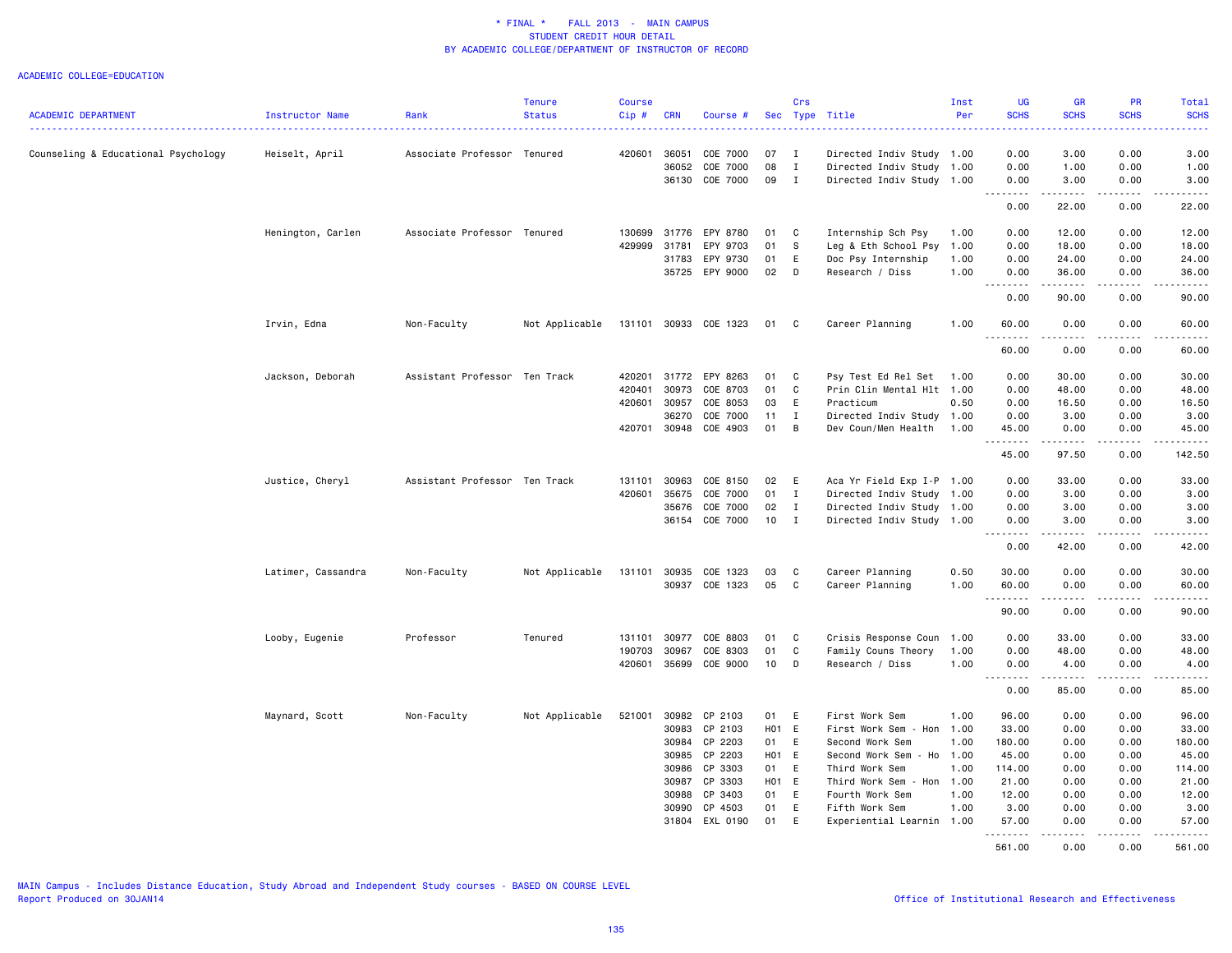| <b>ACADEMIC DEPARTMENT</b>          | Instructor Name  | Rank                          | <b>Tenure</b><br><b>Status</b> | <b>Course</b><br>Cip# | <b>CRN</b>   | Course #       |       | Crs | Sec Type Title            | Inst<br>Per | <b>UG</b><br><b>SCHS</b>                                                                                                                                                                                                                                                                                                                                                                                                                                                                        | <b>GR</b><br><b>SCHS</b> | PR<br><b>SCHS</b>           | <b>Total</b><br><b>SCHS</b>                 |
|-------------------------------------|------------------|-------------------------------|--------------------------------|-----------------------|--------------|----------------|-------|-----|---------------------------|-------------|-------------------------------------------------------------------------------------------------------------------------------------------------------------------------------------------------------------------------------------------------------------------------------------------------------------------------------------------------------------------------------------------------------------------------------------------------------------------------------------------------|--------------------------|-----------------------------|---------------------------------------------|
|                                     |                  |                               |                                |                       |              |                |       |     |                           |             |                                                                                                                                                                                                                                                                                                                                                                                                                                                                                                 |                          |                             |                                             |
| Counseling & Educational Psychology | McCleon, Tawny   | Assistant Professor Ten Track |                                | 130499                | 36548        | EPY 7000       | 01    | - I | Directed Indiv Study 1.00 |             | 0.00                                                                                                                                                                                                                                                                                                                                                                                                                                                                                            | 3.00                     | 0.00                        | 3.00                                        |
|                                     |                  |                               |                                | 130699                | 35022        | EPY 8690       | 03    | E   | School Psy Practicum      | 1.00        | 0.00                                                                                                                                                                                                                                                                                                                                                                                                                                                                                            | 19.00                    | 0.00                        | 19.00                                       |
|                                     |                  |                               |                                | 429999                | 31779        | EPY 8933       | 01    | C   | Integ Psycho-Ed Asse      | 1.00        | 0.00                                                                                                                                                                                                                                                                                                                                                                                                                                                                                            | 30.00                    | 0.00                        | 30.00                                       |
|                                     |                  |                               |                                |                       | 34308        | EPY 8723       | 01    | B   | Assessmt Ed Rel Set       | 1.00        | 0.00<br>$\frac{1}{2} \left( \frac{1}{2} \right) \left( \frac{1}{2} \right) \left( \frac{1}{2} \right) \left( \frac{1}{2} \right) \left( \frac{1}{2} \right)$<br>$\sim$ $\sim$ $\sim$                                                                                                                                                                                                                                                                                                            | 15.00<br>.               | 0.00                        | 15.00                                       |
|                                     |                  |                               |                                |                       |              |                |       |     |                           |             | 0.00                                                                                                                                                                                                                                                                                                                                                                                                                                                                                            | 67.00                    | 0.00                        | 67.00                                       |
|                                     | Molina, Danielle | Assistant Professor Ten Track |                                | 130406                | 30972        | COE 8563       | 01    | E   | Intro Assesmt Stud A 1.00 |             | 0.00                                                                                                                                                                                                                                                                                                                                                                                                                                                                                            | 45.00                    | 0.00                        | 45.00                                       |
|                                     |                  |                               |                                |                       | 131101 30971 | COE 8553       | 01    | C   | Student Aff/High Ed       | 1.00        | 0.00<br>$- - - - -$<br>$\sim$ $\sim$ $\sim$                                                                                                                                                                                                                                                                                                                                                                                                                                                     | 45.00<br>$- - - - - - -$ | 0.00<br>.                   | 45.00<br>.                                  |
|                                     |                  |                               |                                |                       |              |                |       |     |                           |             | 0.00                                                                                                                                                                                                                                                                                                                                                                                                                                                                                            | 90.00                    | 0.00                        | 90.00                                       |
|                                     | Morse, David     | Professor                     | Tenured                        | 130401                | 35028        | EDA 9000       | 06    | D   | Research / Diss           | 1.00        | 0.00                                                                                                                                                                                                                                                                                                                                                                                                                                                                                            | 48.00                    | 0.00                        | 48.00                                       |
|                                     |                  |                               |                                | 429999                | 31780        | EPY 9213       | 01    | C   | Adv Analysis Ed Rsch      | 1.00        | 0.00                                                                                                                                                                                                                                                                                                                                                                                                                                                                                            | 33.00                    | 0.00                        | 33.00                                       |
|                                     |                  |                               |                                |                       | 35726        | EPY 9000       | 03    | D   | Research / Diss           | 1.00        | 0.00<br>.                                                                                                                                                                                                                                                                                                                                                                                                                                                                                       | 5.00<br>$\frac{1}{2}$    | 0.00<br>$   -$              | 5.00<br>.                                   |
|                                     |                  |                               |                                |                       |              |                |       |     |                           |             | 0.00                                                                                                                                                                                                                                                                                                                                                                                                                                                                                            | 86.00                    | 0.00                        | 86.00                                       |
|                                     | Morse, Linda     | Professor                     | Tenured                        | 130499                | 34311        | EPY 4033       | 01    | C   | Lear Theo Ed Rel Set 1.00 |             | 36.00                                                                                                                                                                                                                                                                                                                                                                                                                                                                                           | 0.00                     | 0.00                        | 36.00                                       |
|                                     |                  |                               |                                | 130802                | 35899        | EPY 6033       | 01    | C   | Lear Theo Ed Rel Set 1.00 |             | 0.00                                                                                                                                                                                                                                                                                                                                                                                                                                                                                            | 6.00                     | 0.00                        | 6.00                                        |
|                                     |                  |                               |                                |                       |              |                |       |     |                           |             | $\begin{array}{cccccccccccccc} \multicolumn{2}{c}{} & \multicolumn{2}{c}{} & \multicolumn{2}{c}{} & \multicolumn{2}{c}{} & \multicolumn{2}{c}{} & \multicolumn{2}{c}{} & \multicolumn{2}{c}{} & \multicolumn{2}{c}{} & \multicolumn{2}{c}{} & \multicolumn{2}{c}{} & \multicolumn{2}{c}{} & \multicolumn{2}{c}{} & \multicolumn{2}{c}{} & \multicolumn{2}{c}{} & \multicolumn{2}{c}{} & \multicolumn{2}{c}{} & \multicolumn{2}{c}{} & \multicolumn{2}{c}{} & \multicolumn{2}{c}{} & \$<br>36.00 | .<br>6.00                | .<br>0.00                   | $\sim$ $\sim$ $\sim$ $\sim$ $\sim$<br>42.00 |
|                                     | Mylroie, Robika  | Lecturer                      | Non-Ten Track                  | 130301                | 32463        | LSK 1033       | 04    | C   | Fund of Achievement       | 0.50        | 36.00                                                                                                                                                                                                                                                                                                                                                                                                                                                                                           | 0.00                     | 0.00                        | 36.00                                       |
|                                     |                  |                               |                                |                       | 131315 32451 | LSK 1011       | 01    | C   | Study Skills              | 1.00        | 30.00                                                                                                                                                                                                                                                                                                                                                                                                                                                                                           | 0.00                     | 0.00                        | 30.00                                       |
|                                     |                  |                               |                                |                       |              | 32452 LSK 1011 | 02    | C   | Study Skills              | 1.00        | 23.00                                                                                                                                                                                                                                                                                                                                                                                                                                                                                           | 0.00                     | 0.00                        | 23.00                                       |
|                                     |                  |                               |                                |                       |              |                |       |     |                           |             |                                                                                                                                                                                                                                                                                                                                                                                                                                                                                                 | .                        | .                           | والمستحدث                                   |
|                                     |                  |                               |                                |                       |              |                |       |     |                           |             | 89.00                                                                                                                                                                                                                                                                                                                                                                                                                                                                                           | 0.00                     | 0.00                        | 89.00                                       |
|                                     | O'Brien, Sarah   | Grad Teach Assist             | Not Applicable                 | 131101                |              | 30935 COE 1323 | 03    | C   | Career Planning           | 0.50        | 30.00                                                                                                                                                                                                                                                                                                                                                                                                                                                                                           | 0.00                     | 0.00                        | 30.00                                       |
|                                     |                  |                               |                                |                       |              |                |       |     |                           |             | 30.00                                                                                                                                                                                                                                                                                                                                                                                                                                                                                           | 0.00                     | 0.00                        | 30.00                                       |
|                                     | Palmer, Charles  | Associate Professor Tenured   |                                | 131101 30961          |              | COE 8063       | 02    | C   | Res Tech For Counsel      | 1.00        | 0.00                                                                                                                                                                                                                                                                                                                                                                                                                                                                                            | 54.00                    | 0.00                        | 54.00                                       |
|                                     |                  |                               |                                |                       | 30968        | COE 8353       | 01    | C   | Voc Rehab Counseling      | 1.00        | 0.00                                                                                                                                                                                                                                                                                                                                                                                                                                                                                            | 21.00                    | 0.00                        | 21.00                                       |
|                                     |                  |                               |                                |                       | 30975        | COE 8730       | 03    | E   | Internship                | 1.00        | 0.00                                                                                                                                                                                                                                                                                                                                                                                                                                                                                            | 51.00                    | 0.00                        | 51.00                                       |
|                                     |                  |                               |                                | 420601                | 30959        | COE 8053       | 05    | E   | Practicum                 | 1.00        | 0.00                                                                                                                                                                                                                                                                                                                                                                                                                                                                                            | 6.00                     | 0.00                        | 6.00                                        |
|                                     |                  |                               |                                |                       | 35696        | COE 9000       | 07    | D   | Research / Diss           | 1.00        | 0.00                                                                                                                                                                                                                                                                                                                                                                                                                                                                                            | 17.00                    | 0.00                        | 17.00                                       |
|                                     |                  |                               |                                |                       | 36014        | COE 7000       | 03    | I   | Directed Indiv Study 1.00 |             | 0.00<br>$- - - - -$                                                                                                                                                                                                                                                                                                                                                                                                                                                                             | 3.00<br>.                | 0.00<br>.                   | 3.00<br>.                                   |
|                                     |                  |                               |                                |                       |              |                |       |     |                           |             | 0.00                                                                                                                                                                                                                                                                                                                                                                                                                                                                                            | 152.00                   | 0.00                        | 152.00                                      |
|                                     | Porter, Julia    | Professor                     | Tenured                        | 130407                |              | 35644 CCL 9000 | 506 D |     | Diss./Dissertation R 1.00 |             | 0.00<br>$\frac{1}{2}$                                                                                                                                                                                                                                                                                                                                                                                                                                                                           | 10.00<br>.               | 0.00<br>$\frac{1}{2}$       | 10.00<br>.                                  |
|                                     |                  |                               |                                |                       |              |                |       |     |                           |             | 0.00                                                                                                                                                                                                                                                                                                                                                                                                                                                                                            | 10.00                    | 0.00                        | 10.00                                       |
|                                     | Reisener, Carmen | Assistant Professor Ten Track |                                | 130699                | 35021        | EPY 8690       | 02    | E   | School Psy Practicum 1.00 |             | 0.00                                                                                                                                                                                                                                                                                                                                                                                                                                                                                            | 18.00                    | 0.00                        | 18.00                                       |
|                                     |                  |                               |                                | 429999                |              | 34309 EPY 8763 | 01    | B   | Adv Behav Interventi 1.00 |             | 0.00                                                                                                                                                                                                                                                                                                                                                                                                                                                                                            | 21.00                    | 0.00                        | 21.00                                       |
|                                     |                  |                               |                                |                       |              |                |       |     |                           |             | $\sim$ $\sim$ $\sim$ $\sim$                                                                                                                                                                                                                                                                                                                                                                                                                                                                     | د د د د د                | $\sim$ $\sim$ $\sim$ $\sim$ | $\sim 100$ and $\sim 100$                   |
|                                     |                  |                               |                                |                       |              |                |       |     |                           |             | 0.00                                                                                                                                                                                                                                                                                                                                                                                                                                                                                            | 39.00                    | 0.00                        | 39.00                                       |
|                                     | Stratton, Kasee  | Non-Faculty                   | Not Applicable                 | 429999                | 31771        | EPY 8253       | 01    | C   | Child Dev/Pathology       | 1.00        | 0.00                                                                                                                                                                                                                                                                                                                                                                                                                                                                                            | 39.00                    | 0.00                        | 39.00                                       |
|                                     |                  |                               |                                |                       |              | 31775 EPY 8703 | 01    | C   | School Psychology         | 1.00        | 0.00                                                                                                                                                                                                                                                                                                                                                                                                                                                                                            | 21.00                    | 0.00                        | 21.00                                       |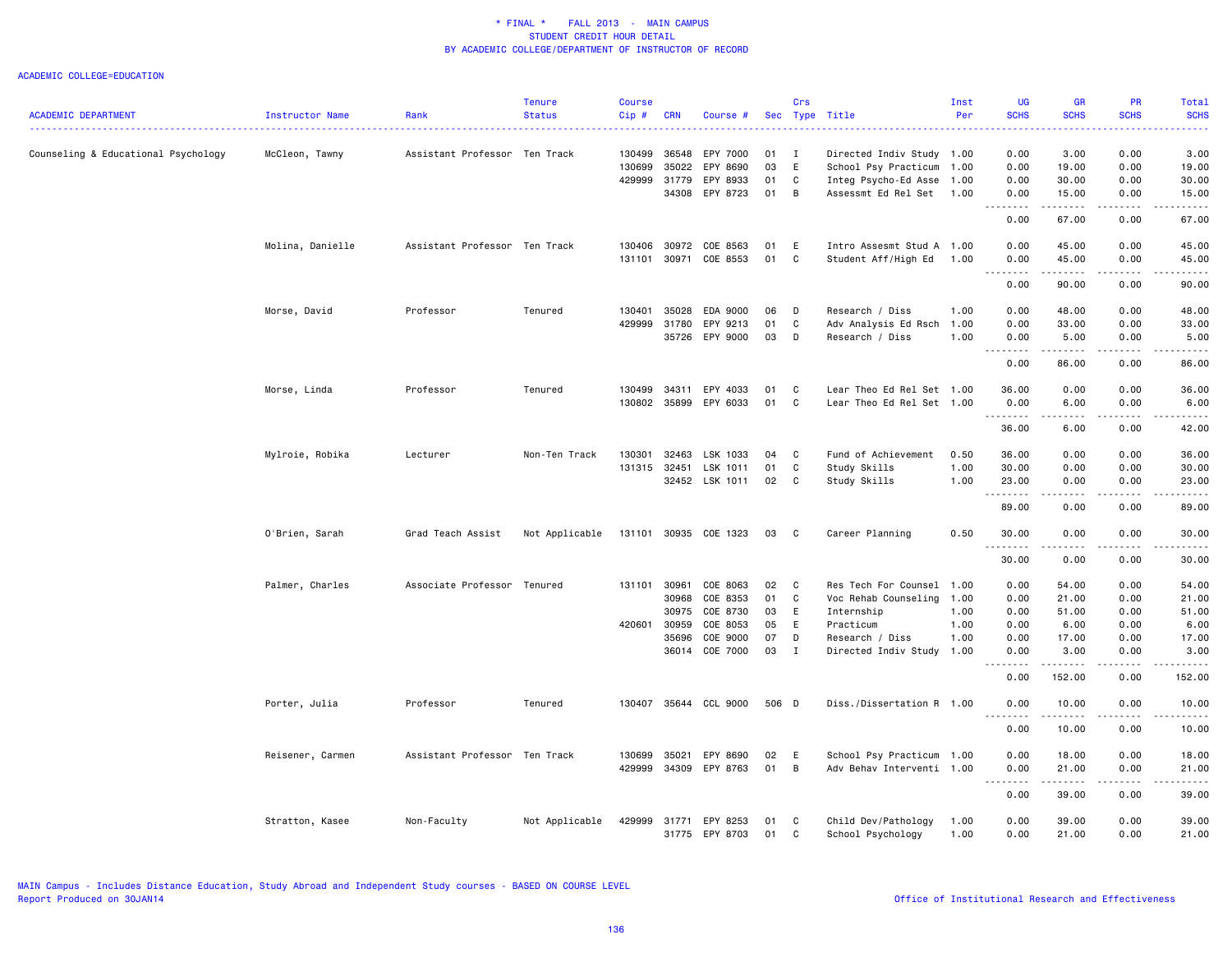| <b>ACADEMIC DEPARTMENT</b>          | Instructor Name  | Rank                        | <b>Tenure</b><br><b>Status</b> | <b>Course</b><br>Cip# | <b>CRN</b>   | Course #              |          | Crs               | Sec Type Title            | Inst<br>Per | <b>UG</b><br><b>SCHS</b>                                                                                                                                              | <b>GR</b><br><b>SCHS</b>                                                                                                                                     | PR<br><b>SCHS</b>     | Total<br><b>SCHS</b>                                                                                                                                 |
|-------------------------------------|------------------|-----------------------------|--------------------------------|-----------------------|--------------|-----------------------|----------|-------------------|---------------------------|-------------|-----------------------------------------------------------------------------------------------------------------------------------------------------------------------|--------------------------------------------------------------------------------------------------------------------------------------------------------------|-----------------------|------------------------------------------------------------------------------------------------------------------------------------------------------|
|                                     |                  |                             |                                |                       |              |                       |          |                   |                           |             |                                                                                                                                                                       |                                                                                                                                                              |                       | $\frac{1}{2} \left( \frac{1}{2} \right) \left( \frac{1}{2} \right) \left( \frac{1}{2} \right) \left( \frac{1}{2} \right) \left( \frac{1}{2} \right)$ |
|                                     |                  |                             |                                |                       |              |                       |          |                   |                           |             |                                                                                                                                                                       | .                                                                                                                                                            |                       |                                                                                                                                                      |
|                                     |                  |                             |                                |                       |              |                       |          |                   |                           |             | 0.00                                                                                                                                                                  | 60.00                                                                                                                                                        | 0.00                  | 60.00                                                                                                                                                |
| Counseling & Educational Psychology | Summers, Landon  | Non-Faculty                 | Not Applicable                 |                       |              | 131101 30936 COE 1323 | 04       | C                 | Career Planning           | 0.50        | 22.50<br>.                                                                                                                                                            | 0.00                                                                                                                                                         | 0.00<br>$\frac{1}{2}$ | 22.50<br>المتمام المنا                                                                                                                               |
|                                     |                  |                             |                                |                       |              |                       |          |                   |                           |             | 22.50                                                                                                                                                                 | 0.00                                                                                                                                                         | 0.00                  | 22.50                                                                                                                                                |
|                                     | Taylor, Robin    | Lecturer                    | Non-Ten Track                  |                       |              | 130603 36135 EPY 6214 | 501 B    |                   | Ed & Psy Statistics       | 1.00        | 0.00                                                                                                                                                                  | 36.00                                                                                                                                                        | 0.00                  | 36.00                                                                                                                                                |
|                                     |                  |                             |                                |                       |              |                       |          |                   |                           |             | .<br>0.00                                                                                                                                                             | 36.00                                                                                                                                                        | 0.00                  | 36.00                                                                                                                                                |
|                                     | Underwood, Joe   | Lecturer                    | Non-Ten Track                  |                       |              | 131101 30978 COE 8903 | 01       | C                 | School Couns Service 1.00 |             | 0.00                                                                                                                                                                  | 27.00                                                                                                                                                        | 0.00                  | 27.00                                                                                                                                                |
|                                     |                  |                             |                                |                       |              |                       |          |                   |                           |             | .<br>0.00                                                                                                                                                             | .<br>27.00                                                                                                                                                   | 0.00                  | .<br>27.00                                                                                                                                           |
|                                     |                  | Lecturer                    | Non-Ten Track                  | 130603                |              | 33897 EPY 8214        | 501 B    |                   | Adv Ed & Psy Stat         | 1.00        | 0.00                                                                                                                                                                  | 24.00                                                                                                                                                        | 0.00                  | 24.00                                                                                                                                                |
|                                     | Wang, Chih-Hsuan |                             |                                |                       |              |                       |          |                   |                           |             |                                                                                                                                                                       |                                                                                                                                                              |                       |                                                                                                                                                      |
|                                     |                  |                             |                                |                       |              |                       |          |                   |                           |             | 0.00                                                                                                                                                                  | 24.00                                                                                                                                                        | 0.00                  | 24.00                                                                                                                                                |
|                                     | Watson, Joshua   | Associate Professor Tenured |                                | 420601                |              | 35697 COE 9000        | 08       | $\mathsf{D}$      | Research / Diss           | 1.00        | 0.00<br>.<br>$-$                                                                                                                                                      | 11.00<br>.                                                                                                                                                   | 0.00<br>.             | 11.00<br>. <b>.</b>                                                                                                                                  |
|                                     |                  |                             |                                |                       |              |                       |          |                   |                           |             | 0.00                                                                                                                                                                  | 11.00                                                                                                                                                        | 0.00                  | 11.00                                                                                                                                                |
|                                     | Wells, Debbie    | Lecturer                    | Non-Ten Track                  | 131101                | 30952        | COE 8013              | 01       | C                 | Couns Skills              | 1.00        | 0.00                                                                                                                                                                  | 12.00                                                                                                                                                        | 0.00                  | 12.00                                                                                                                                                |
|                                     |                  |                             |                                |                       | 30974        | COE 8730              | 01       | E                 | Internship                | 1.00        | 0.00                                                                                                                                                                  | 12.00                                                                                                                                                        | 0.00                  | 12.00                                                                                                                                                |
|                                     |                  |                             |                                | 421601 30947          |              | COE 4743              | 01       | C                 | Gender Issues In Cou      | 1.00        | 48.00                                                                                                                                                                 | 0.00                                                                                                                                                         | 0.00                  | 48.00                                                                                                                                                |
|                                     |                  |                             |                                |                       | 30950        | COE 6743              | 01       | $\mathtt{C}$      | Gender Issues In Cou      | 1.00        | 0.00<br>.                                                                                                                                                             | 21.00<br>.                                                                                                                                                   | 0.00<br>.             | 21.00<br>.                                                                                                                                           |
|                                     |                  |                             |                                |                       |              |                       |          |                   |                           |             | 48.00                                                                                                                                                                 | 45.00                                                                                                                                                        | 0.00                  | 93.00                                                                                                                                                |
|                                     | Wheeler, Charles | Grad Teach Assist           | Not Applicable                 |                       |              | 420601 30938 COE 4013 | 01       | C                 | Fac Skills Dev            | 1.00        | 42.00                                                                                                                                                                 | 0.00                                                                                                                                                         | 0.00                  | 42.00                                                                                                                                                |
|                                     |                  |                             |                                |                       |              |                       |          |                   |                           |             | <u>.</u><br>42.00                                                                                                                                                     | .<br>0.00                                                                                                                                                    | .<br>0.00             | .<br>42.00                                                                                                                                           |
|                                     | Wilder, Carmen   | Non-Faculty                 | Not Applicable                 | 521003                | 33369        | SLCE 3812 01          |          | C                 | Montgomery Ldshp Pro 0.50 |             | 41.00                                                                                                                                                                 | 0.00                                                                                                                                                         | 0.00                  | 41.00                                                                                                                                                |
|                                     |                  |                             |                                |                       | 35508        | SLCE 1002 01          |          | B                 | Day One Leadership C 0.30 |             | 130.20                                                                                                                                                                | 0.00                                                                                                                                                         | 0.00                  | 130.20                                                                                                                                               |
|                                     |                  |                             |                                |                       |              |                       |          |                   |                           |             | .<br>171.20                                                                                                                                                           | $\frac{1}{2} \left( \frac{1}{2} \right) \left( \frac{1}{2} \right) \left( \frac{1}{2} \right) \left( \frac{1}{2} \right) \left( \frac{1}{2} \right)$<br>0.00 | .<br>0.00             | .<br>171.20                                                                                                                                          |
|                                     | Wong, Daniel     | Professor                   | Tenured                        | 131101                | 30960        | COE 8063              | 01       | C                 | Res Tech For Counsel 1.00 |             | 0.00                                                                                                                                                                  | 54.00                                                                                                                                                        | 0.00                  | 54.00                                                                                                                                                |
|                                     |                  |                             |                                |                       | 35652        | COE 4000              | 06       | $\mathbf{I}$      |                           |             |                                                                                                                                                                       | 0.00                                                                                                                                                         | 0.00                  |                                                                                                                                                      |
|                                     |                  |                             |                                |                       | 36045        | COE 4000              | 07       | $\mathbf{I}$      | Directed Indiv Study      | 1.00        | 3.00<br>3.00                                                                                                                                                          |                                                                                                                                                              | 0.00                  | 3.00                                                                                                                                                 |
|                                     |                  |                             |                                |                       | 36431        |                       |          |                   | Directed Indiv Study 1.00 |             | 3.00                                                                                                                                                                  | 0.00                                                                                                                                                         | 0.00                  | 3.00                                                                                                                                                 |
|                                     |                  |                             |                                |                       |              | COE 4000<br>COE 9000  | 10<br>09 | $\mathbf{I}$<br>D | Directed Indiv Study      | 1.00        |                                                                                                                                                                       | 0.00<br>7.00                                                                                                                                                 |                       | 3.00                                                                                                                                                 |
|                                     |                  |                             |                                | 420601                | 35698        |                       |          |                   | Research / Diss           | 1.00        | 0.00                                                                                                                                                                  |                                                                                                                                                              | 0.00                  | 7.00                                                                                                                                                 |
|                                     |                  |                             |                                |                       | 36244        | COE 9750              | 01       | E                 | Internship                | 1.00        | 0.00<br>$\frac{1}{2} \left( \frac{1}{2} \right) \left( \frac{1}{2} \right) \left( \frac{1}{2} \right) \left( \frac{1}{2} \right) \left( \frac{1}{2} \right)$<br>$  -$ | 6.00<br>.                                                                                                                                                    | 0.00<br>.             | 6.00<br>.                                                                                                                                            |
|                                     |                  |                             |                                |                       |              |                       |          |                   |                           |             | 9.00                                                                                                                                                                  | 67.00                                                                                                                                                        | 0.00                  | 76.00                                                                                                                                                |
|                                     | Wong, Lucy       | Instructor                  | Non-Ten Track                  |                       | 190705 30946 | COE 4713              | 01       | C                 | Issues In Aging           | 1.00        | 81.00                                                                                                                                                                 | 0.00                                                                                                                                                         | 0.00                  | 81.00                                                                                                                                                |
|                                     |                  |                             |                                |                       | 30949        | COE 6713              | 01       | C                 | Issues In Aging           | 1.00        | 0.00                                                                                                                                                                  | 3.00                                                                                                                                                         | 0.00                  | 3.00                                                                                                                                                 |
|                                     |                  |                             |                                | 420601                | 30958        | COE 8053              | 04       | $\mathsf E$       | Practicum                 | 1.00        | 0.00                                                                                                                                                                  | 3.00                                                                                                                                                         | 0.00                  | 3.00                                                                                                                                                 |
|                                     |                  |                             |                                | 512310                | 30969        | COE 8373              | 01       | C                 | Med Aspects/Disabil       | 1.00        | 0.00<br>.                                                                                                                                                             | 18.00<br>.                                                                                                                                                   | 0.00<br>.             | 18.00<br>.                                                                                                                                           |
|                                     |                  |                             |                                |                       |              |                       |          |                   |                           |             | 81.00                                                                                                                                                                 | 24.00                                                                                                                                                        | 0.00                  | 105.00                                                                                                                                               |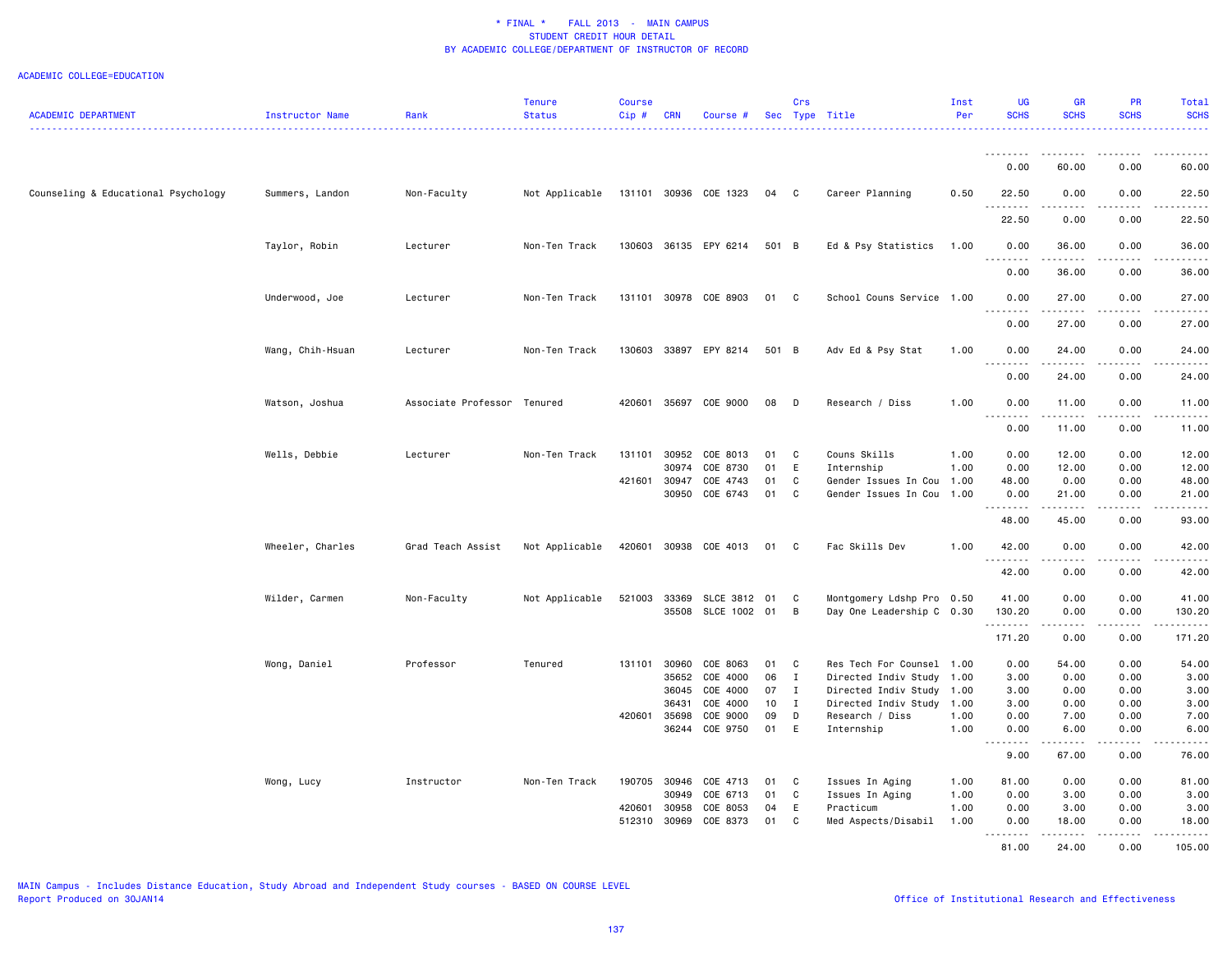| <b>ACADEMIC DEPARTMENT</b>          | Instructor Name       | Rank     | Tenure<br><b>Status</b> | Course<br>$Cip$ # | CRN            | Course #                                                                                     |                                          | Crs                            | Sec Type Title                                                                                                                       | Inst<br>Per                                  | <b>UG</b><br><b>SCHS</b>                                            | <b>GR</b><br><b>SCHS</b>                                            | <b>PR</b><br><b>SCHS</b>                                  | Total<br><b>SCHS</b>                                          |
|-------------------------------------|-----------------------|----------|-------------------------|-------------------|----------------|----------------------------------------------------------------------------------------------|------------------------------------------|--------------------------------|--------------------------------------------------------------------------------------------------------------------------------------|----------------------------------------------|---------------------------------------------------------------------|---------------------------------------------------------------------|-----------------------------------------------------------|---------------------------------------------------------------|
| Counseling & Educational Psychology | Zhang Ulyshen, Tianyi | Lecturer | Non-Ten Track           | 130603            | 31767<br>31768 | 31762 EPY 4214<br>31763 EPY 4214<br>31764 EPY 4214<br>EPY 6214<br>EPY 6214<br>31770 EPY 8214 | 01<br>02 K<br>03 K<br>01<br>02 K<br>02 K | $\overline{c}$<br>$\mathbf{C}$ | Ed & Psy Statistics<br>Ed & Psy Statistics<br>Ed & Psy Statistics<br>Ed & Psy Statistics<br>Ed & Psy Statistics<br>Adv Ed & Psy Stat | 1.00<br>1.00<br>1.00<br>1.00<br>1.00<br>1.00 | 80.00<br>0.00<br>0.00<br>0.00<br>0.00<br>0.00<br>---------<br>80.00 | 0.00<br>0.00<br>0.00<br>44.00<br>0.00<br>0.00<br>---------<br>44.00 | 0.00<br>0.00<br>0.00<br>0.00<br>0.00<br>0.00<br>.<br>0.00 | 80.00<br>0.00<br>0.00<br>44.00<br>0.00<br>0.00<br>.<br>124,00 |
| Counseling & Educational Psychology |                       |          |                         |                   |                |                                                                                              |                                          |                                |                                                                                                                                      |                                              | 4498.20                                                             | ========<br>1408.00                                                 | ========<br>0.00                                          | ==========<br>5906.20<br>==========                           |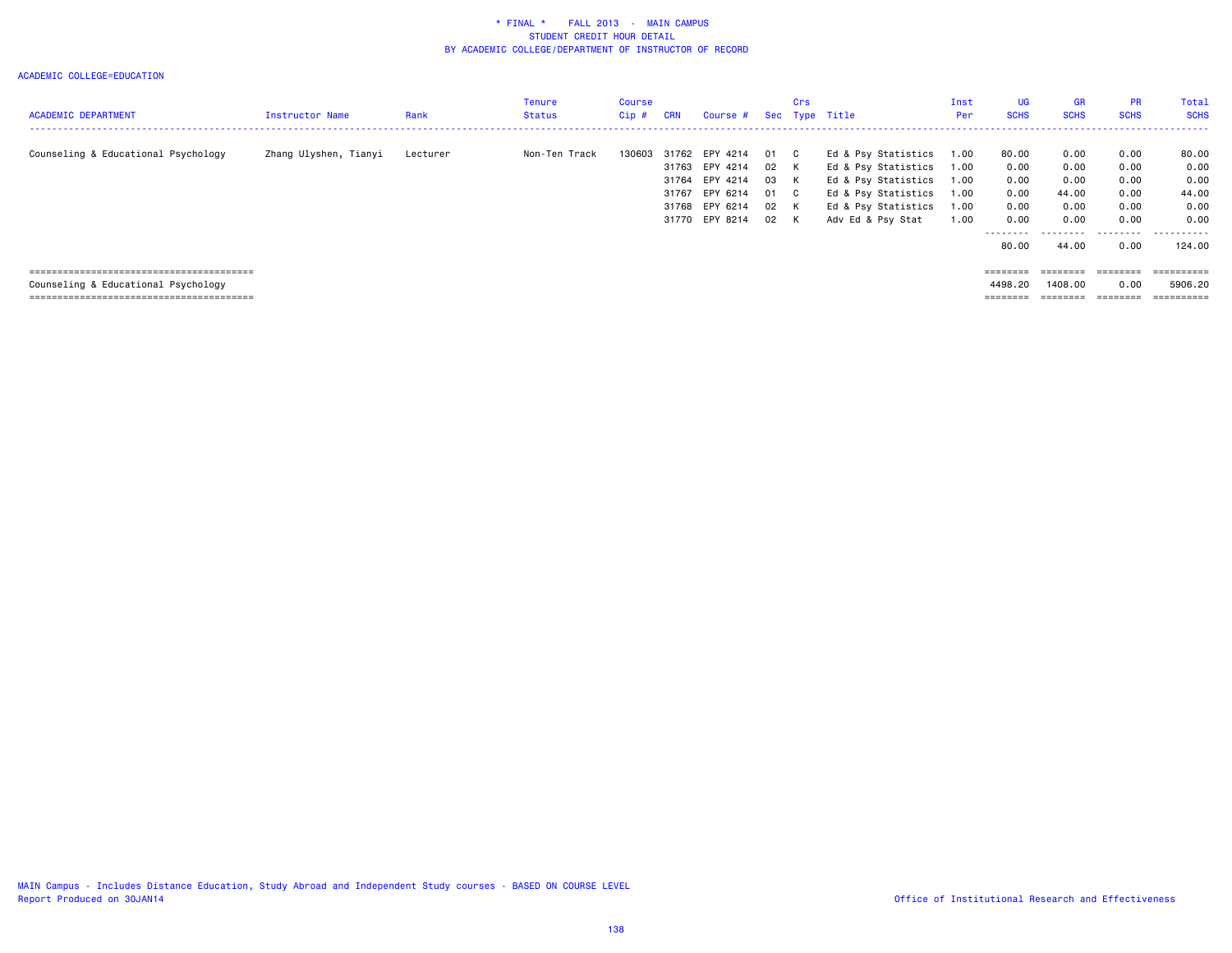|                                                          |                    |                               | <b>Tenure</b> | <b>Course</b> |              |                                   |             | Crs            |                                                        | Inst | UG               | <b>GR</b>                                                                                                                                                    | PR                  | Total              |
|----------------------------------------------------------|--------------------|-------------------------------|---------------|---------------|--------------|-----------------------------------|-------------|----------------|--------------------------------------------------------|------|------------------|--------------------------------------------------------------------------------------------------------------------------------------------------------------|---------------------|--------------------|
| ACADEMIC DEPARTMENT                                      | Instructor Name    | Rank                          | <b>Status</b> | Cip #         | <b>CRN</b>   | Course #                          |             |                | Sec Type Title                                         | Per  | <b>SCHS</b>      | <b>SCHS</b>                                                                                                                                                  | <b>SCHS</b>         | <b>SCHS</b>        |
|                                                          |                    |                               |               |               |              |                                   |             |                |                                                        |      |                  |                                                                                                                                                              |                     |                    |
| Curriculum, Instruction & Special Educat Alley, Kathleen |                    | Assistant Professor Ten Track |               | 131203        | 34065        | RDG 8123<br>131315 31341 EDE 3233 | 501 C<br>01 | C              | Sup MidSch Lit Learn 1.00<br>Teach Lit at Elem/Mi 1.00 |      | 0.00<br>75.00    | 15.00<br>0.00                                                                                                                                                | 0.00<br>0.00        | 15.00<br>75.00     |
|                                                          |                    |                               |               |               |              |                                   |             |                |                                                        |      | .<br>75.00       | 2.2.2.2.2.2<br>15.00                                                                                                                                         | .<br>0.00           | .<br>90.00         |
|                                                          |                    |                               |               |               |              |                                   |             |                |                                                        |      |                  |                                                                                                                                                              |                     |                    |
|                                                          | Anthony, Kenneth   | Assistant Professor Ten Track |               |               |              | 131318 31355 EDE 4143             | 02          | B              | Teach Elem/Mid Lvl S 1.00                              |      | 69.00            | 0.00                                                                                                                                                         | 0.00                | 69.00              |
|                                                          |                    |                               |               |               |              | 33878 EDS 6643                    | 501 C       |                | Teach Of Soc Stu                                       | 1.00 | 0.00<br>.        | 18.00<br>.                                                                                                                                                   | 0.00<br>.           | 18.00<br>.         |
|                                                          |                    |                               |               |               |              |                                   |             |                |                                                        |      | 69.00            | 18.00                                                                                                                                                        | 0.00                | 87.00              |
|                                                          | Bennett, Kelly     | Instructor                    | Non-Ten Track |               | 131311 31344 | EDE 3523                          | 01          | C              | Found EL/ML Math Edu 1.00                              |      | 60.00            | 0.00                                                                                                                                                         | 0.00                | 60.00              |
|                                                          |                    |                               |               |               | 31345        | EDE 3523                          | 02          | C              | Found EL/ML Math Edu 1.00                              |      | 33.00            | 0.00                                                                                                                                                         | 0.00                | 33.00              |
|                                                          |                    |                               |               |               | 131318 31356 | EDE 4143                          | 03          | B              | Teach Elem/Mid Lvl S 1.00                              |      | 72.00            | 0.00                                                                                                                                                         | 0.00                | 72.00              |
|                                                          |                    |                               |               |               |              | 31357 EDE 4143                    | 04          | B              | Teach Elem/Mid Lvl S 1.00                              |      | 66.00<br>.       | 0.00<br>د د د د                                                                                                                                              | 0.00<br>.           | 66.00<br>-----     |
|                                                          |                    |                               |               |               |              |                                   |             |                |                                                        |      | 231.00           | 0.00                                                                                                                                                         | 0.00                | 231.00             |
|                                                          | Bennett, Stephanie | Assistant Professor Ten Track |               |               |              | 131202 31362 EDE 8623             | 01          | C              | Content Area Literac 1.00                              |      | 0.00             | 30.00                                                                                                                                                        | 0.00                | 30.00              |
|                                                          |                    |                               |               |               |              | 131305 33349 RDG 4133             | 04          | B              | Integrat Lang Art In 1.00                              |      | 66.00<br>.       | 0.00<br>.                                                                                                                                                    | 0.00<br>$- - - - -$ | 66.00<br><u>.</u>  |
|                                                          |                    |                               |               |               |              |                                   |             |                |                                                        |      | 66.00            | 30.00                                                                                                                                                        | 0.00                | 96.00              |
|                                                          | Blue, Donna        | Lecturer                      | Non-Ten Track | 131299        | 35969        | EDX 8990                          | 501 C       |                | Special Topic In EDX 1.00                              |      | 0.00             | 45.00                                                                                                                                                        | 0.00                | 45.00              |
|                                                          |                    |                               |               |               |              |                                   |             |                |                                                        |      | .<br>0.00        | .<br>45.00                                                                                                                                                   | .<br>0.00           | .<br>45.00         |
|                                                          | Brenner, Devon     | Professor                     | Tenured       | 131001        | 33885        | EDS 8886                          | 501 H       |                | Dimensions of Learni 1.00                              |      | 0.00             | 258.00                                                                                                                                                       | 0.00                | 258.00             |
|                                                          |                    |                               |               |               | 33886        | EDS 8896                          | 501 H       |                | Dimensions of Learni                                   | 1.00 | 0.00             | 42.00                                                                                                                                                        | 0.00                | 42.00              |
|                                                          |                    |                               |               | 131202 35864  |              | EDE 9000                          | 02 D        |                | Research / Diss                                        | 1.00 | 0.00             | 25.00                                                                                                                                                        | 0.00                | 25.00              |
|                                                          |                    |                               |               |               | 36114        | EDE 7000                          | 04 I        |                | Directed Indiv Study 1.00                              |      | 0.00             | 1.00                                                                                                                                                         | 0.00                | 1.00               |
|                                                          |                    |                               |               |               | 131205 31363 | EDE 9221                          | 01          | C              | Professional Practic                                   | 1.00 | 0.00             | 6.00                                                                                                                                                         | 0.00                | 6.00               |
|                                                          |                    |                               |               |               | 31408        | EDS 9221                          | 01          | C              | Professional Practic 1.00                              |      | 0.00             | 1.00                                                                                                                                                         | 0.00                | 1.00               |
|                                                          |                    |                               |               |               | 36211        | EDS 7000                          | 08          | $\mathbf{I}$   | Directed Indiv Study                                   | 1.00 | 0.00             | 3.00                                                                                                                                                         | 0.00                | 3.00               |
|                                                          |                    |                               |               |               | 36212        | EDS 7000                          | 09          | $\mathbf{I}$   | Directed Indiv Study                                   | 1.00 | 0.00             | 1.00                                                                                                                                                         | 0.00                | 1.00               |
|                                                          |                    |                               |               |               | 36218        | EDS 7000                          | 10          | $\blacksquare$ | Directed Indiv Study 1.00                              |      | 0.00             | 1.00                                                                                                                                                         | 0.00                | 1.00               |
|                                                          |                    |                               |               |               |              | 36247 EDS 7000                    | 501 I       |                | Directed Indiv Study 1.00                              |      | 0.00<br><u>.</u> | 1.00<br>$\frac{1}{2} \left( \frac{1}{2} \right) \left( \frac{1}{2} \right) \left( \frac{1}{2} \right) \left( \frac{1}{2} \right) \left( \frac{1}{2} \right)$ | 0.00<br>.           | 1.00<br>.          |
|                                                          |                    |                               |               |               |              |                                   |             |                |                                                        |      | 0.00             | 339.00                                                                                                                                                       | 0.00                | 339.00             |
|                                                          | Brown, Karen       | Instructor                    | Non-Ten Track |               |              | 131202 31342 EDE 3443             | 01          | C              | Creat Arts Elem / Mid 1.00                             |      | 81.00            | 0.00                                                                                                                                                         | 0.00                | 81.00              |
|                                                          |                    |                               |               |               | 31343        | EDE 3443                          | 02          | C              | Creat Arts Elem /Mid                                   | 1.00 | 81.00            | 0.00                                                                                                                                                         | 0.00                | 81.00              |
|                                                          |                    |                               |               |               | 131203 33341 | RDG 3413                          | 01          | C              | Middle Lvl Lit I                                       | 1.00 | 42.00            | 0.00                                                                                                                                                         | 0.00                | 42.00              |
|                                                          |                    |                               |               |               | 33343        | RDG 3423                          | 01          | C              | Middle Lvl Lit II                                      | 1.00 | 42.00            | 0.00                                                                                                                                                         | 0.00                | 42.00              |
|                                                          |                    |                               |               | 240101 36568  |              | HON 4000                          | 04          | $\mathbf{I}$   | Directed Individual                                    | 1.00 | 3.00             | 0.00                                                                                                                                                         | 0.00                | 3.00               |
|                                                          |                    |                               |               |               | 36569        | HON 4000                          | 05          | $\mathbf{I}$   | Directed Individual                                    | 1.00 | 3.00<br>.        | 0.00<br>.                                                                                                                                                    | 0.00<br>.           | 3.00<br>. <b>.</b> |
|                                                          |                    |                               |               |               |              |                                   |             |                |                                                        |      | 252.00           | 0.00                                                                                                                                                         | 0.00                | 252.00             |
|                                                          | Campbell, Amanda   | Lecturer                      | Non-Ten Track | 131099        | 32441        | LSK 0103                          | 01          | $\mathbf{C}$   | Intermediate Reading 1.00                              |      | 51.00<br>-----   | 0.00                                                                                                                                                         | 0.00                | 51.00              |
|                                                          |                    |                               |               |               |              |                                   |             |                |                                                        |      | 51.00            | 0.00                                                                                                                                                         | 0.00                | 51.00              |
|                                                          | Chappell, Manya    | Lecturer                      | Non-Ten Track |               | 131202 31358 | EDE 4883                          | 01          | C              | Manag Elem/Mid Lvl C 1.00                              |      | 69.00            | 0.00                                                                                                                                                         | 0.00                | 69.00              |
|                                                          |                    |                               |               |               | 33868        | EDE 4883                          | 501 C       |                | Manag Elem/Mid Lvl C 1.00                              |      | 39.00            | 0.00                                                                                                                                                         | 0.00                | 39.00              |
|                                                          |                    |                               |               |               | 131318 31354 | EDE 4143                          | 01          | B              | Teach Elem/Mid Lvl S 1.00                              |      | 60.00            | 0.00                                                                                                                                                         | 0.00                | 60.00              |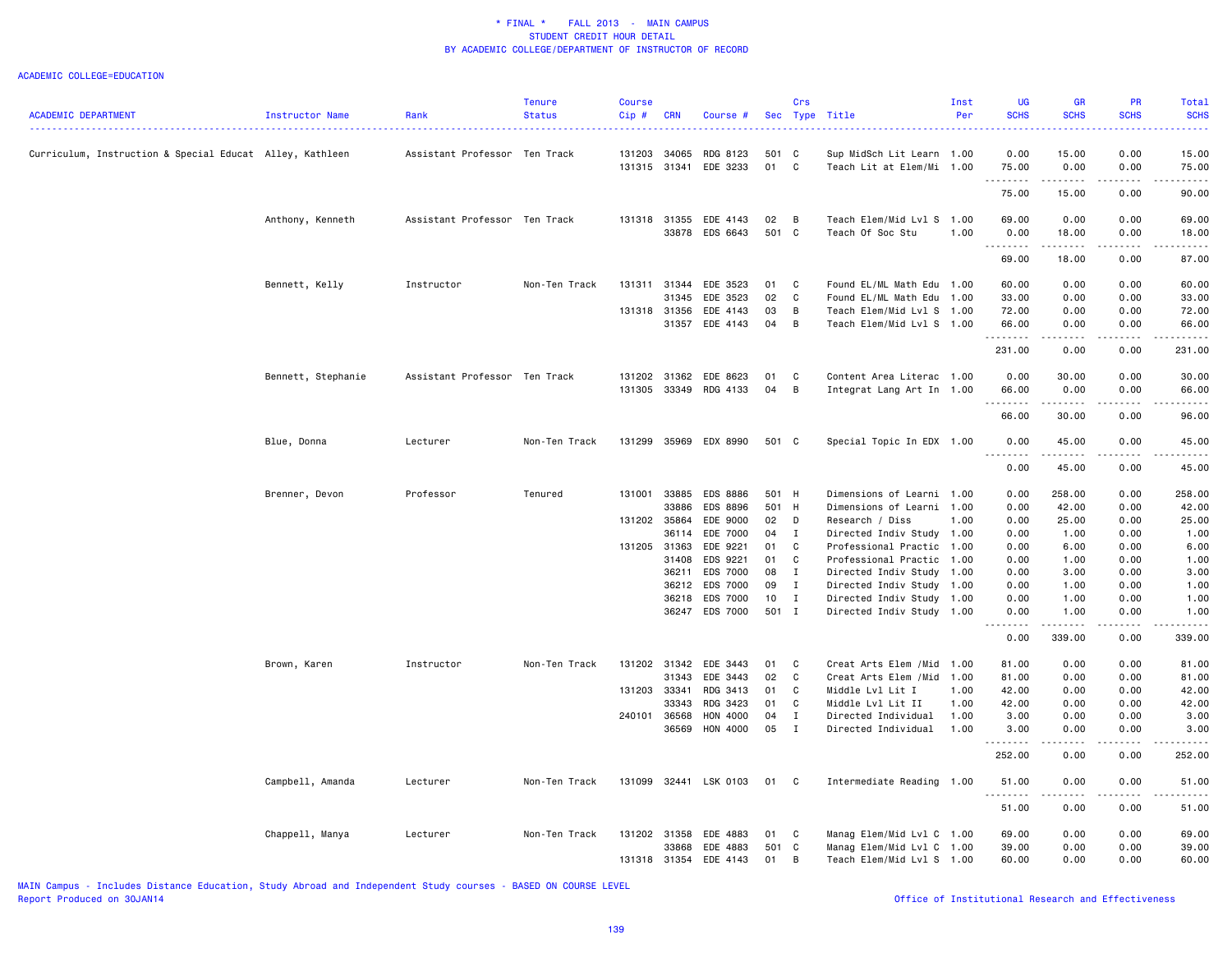| <b>ACADEMIC DEPARTMENT</b>                                 | Instructor Name   | Rank                          | Tenure<br><b>Status</b> | Course<br>Cip# | <b>CRN</b> | Course #                          |            | Crs            | Sec Type Title                              | Inst<br>Per  | <b>UG</b><br><b>SCHS</b> | <b>GR</b><br><b>SCHS</b>                                                                                                  | PR<br><b>SCHS</b> | Total<br><b>SCHS</b> |
|------------------------------------------------------------|-------------------|-------------------------------|-------------------------|----------------|------------|-----------------------------------|------------|----------------|---------------------------------------------|--------------|--------------------------|---------------------------------------------------------------------------------------------------------------------------|-------------------|----------------------|
|                                                            |                   |                               |                         |                |            |                                   |            |                |                                             |              |                          | $\frac{1}{2} \left( \frac{1}{2} \right) \left( \frac{1}{2} \right) \left( \frac{1}{2} \right) \left( \frac{1}{2} \right)$ |                   |                      |
|                                                            |                   |                               |                         |                |            |                                   |            |                |                                             |              | 168.00                   | 0.00                                                                                                                      | 0.00              | 168.00               |
| Curriculum, Instruction & Special Educat Cirlot-New, Laura |                   | Non-Faculty                   | Not Applicable          |                |            | 130101 34832 EDX 4353             | 01         | $\mathbf{C}$   | Assistive Tech in Sp 1.00                   |              | 9.00<br>.                | 0.00<br>$\sim$ $\sim$ $\sim$ $\sim$                                                                                       | 0.00<br>.         | 9.00<br>----         |
|                                                            |                   |                               |                         |                |            |                                   |            |                |                                             |              | 9.00                     | 0.00                                                                                                                      | 0.00              | 9.00                 |
|                                                            | Coffey, Kenneth   | Professor                     | Tenured                 | 131001         | 31419      | EDX 4413                          | 01         | <b>C</b>       | Wk W/Parents Ex Chil 1.00                   |              | 87.00                    | 0.00                                                                                                                      | 0.00              | 87.00                |
|                                                            |                   |                               |                         |                | 34679      | EDX 8173                          | 501 C      |                | Sp Ed In Reg Classrm                        | 1.00         | 0.00                     | 57.00                                                                                                                     | 0.00              | 57.00                |
|                                                            |                   |                               |                         |                | 36096      | EDX 9413                          | 02         | E              | College Teaching in                         | 1.00         | 0.00                     | 3.00                                                                                                                      | 0.00              | 3.00                 |
|                                                            |                   |                               |                         |                | 36650      | EDX 4000                          | 02         | $\blacksquare$ | Directed Indiv Study 1.00                   |              | 1.00                     | 0.00                                                                                                                      | 0.00              | 1.00                 |
|                                                            |                   |                               |                         | 131008         | 34828      | EDX 4603                          | 01         | C              | Physical/Mutiple                            | 1.00         | 39.00                    | 0.00                                                                                                                      | 0.00              | 39.00                |
|                                                            |                   |                               |                         |                | 34829      | EDX 6603                          | 01         | $\mathbf{C}$   | Physical/Mutiple                            | 1.00         | 0.00<br>.                | 6.00                                                                                                                      | 0.00              | 6.00                 |
|                                                            |                   |                               |                         |                |            |                                   |            |                |                                             |              | 127.00                   | 66.00                                                                                                                     | 0.00              | 193.00               |
|                                                            | Craven, Penny     | Assistant Professor Ten Track |                         | 131001         | 31418      | EDX 4113                          | 01         | $\mathbf{C}$   | Method Earl/Disabled 1.00                   |              | 78.00                    | 0.00                                                                                                                      | 0.00              | 78.00                |
|                                                            |                   |                               |                         |                | 31426      | EDX 8143                          | 01         | C              | Early Ed/Disabled                           | 1.00         | 0.00                     | 24.00                                                                                                                     | 0.00              | 24.00                |
|                                                            |                   |                               |                         |                |            | 131299 35970 EDX 6990             | 501 C      |                | Special Topic In EDX 1.00                   |              | 0.00<br>.                | 42.00<br>.                                                                                                                | 0.00<br>.         | 42.00<br>.           |
|                                                            |                   |                               |                         |                |            |                                   |            |                |                                             |              | 78.00                    | 66.00                                                                                                                     | 0.00              | 144.00               |
|                                                            | Devlin, Sandy     | Professor                     | Tenured                 | 131001 31427   |            | EDX 8173                          | 01         | C              | Sp Ed In Reg Classrm 1.00                   |              | 0.00                     | 42.00                                                                                                                     | 0.00              | 42.00                |
|                                                            |                   |                               |                         |                | 31428      | EDX 8393                          | 01         | - S            | Seminar In Em/Bd                            | 1.00         | 0.00                     | 18.00                                                                                                                     | 0.00              | 18.00                |
|                                                            |                   |                               |                         |                | 31430      | EDX 9413                          | 01         | E              | College Teaching in                         | 1.00         | 0.00                     | 3.00                                                                                                                      | 0.00              | 3.00                 |
|                                                            |                   |                               |                         |                | 35949      | EDX 7000                          | 02         | I              | Directed Indiv Study                        | 1.00         | 0.00                     | 5.00                                                                                                                      | 0.00              | 5.00                 |
|                                                            |                   |                               |                         |                | 36022      | EDX 7000                          | 03         | $\mathbf{I}$   | Directed Indiv Study                        | 1.00         | 0.00                     | 3.00                                                                                                                      | 0.00              | 3.00                 |
|                                                            |                   |                               |                         |                | 36134      | EDX 7000                          | 04         | $\mathbf{I}$   | Directed Indiv Study                        | 1.00         | 0.00                     | 3.00                                                                                                                      | 0.00              | 3.00                 |
|                                                            |                   |                               |                         |                | 36303      | EDX 7000                          | 05         | $\mathbf I$    | Directed Indiv Study                        | 1.00         | 0.00                     | 3.00                                                                                                                      | 0.00              | 3.00                 |
|                                                            |                   |                               |                         |                | 36374      | EDX 7000                          | 06         | $\mathbf{I}$   | Directed Indiv Study                        | 1.00         | 0.00                     | 3.00                                                                                                                      | 0.00              | 3.00                 |
|                                                            |                   |                               |                         |                | 36379      | EDX 4000                          | 01         | $\mathbf{I}$   | Directed Indiv Study                        | 1.00         | 3.00                     | 0.00                                                                                                                      | 0.00              | 3.00                 |
|                                                            |                   |                               |                         |                | 36460      | EDX 7000                          | 07         | $\mathbf{I}$   | Directed Indiv Study                        | 1.00         | 0.00                     | 3.00                                                                                                                      | 0.00              | 3.00                 |
|                                                            |                   |                               |                         |                | 36605      | EDX 7000<br>429999 31417 EDX 3223 | 08<br>01 C | $\mathbf I$    | Directed Indiv Study 1.00<br>Intro To Em/Bd | 1.00         | 0.00<br>81.00            | 1.00<br>0.00                                                                                                              | 0.00<br>0.00      | 1.00<br>81.00        |
|                                                            |                   |                               |                         |                |            |                                   |            |                |                                             |              | .<br>84.00               | -----<br>84.00                                                                                                            | .<br>0.00         | .<br>168.00          |
|                                                            | Dill, Anna        | Non-Faculty                   | Not Applicable          | 131315         | 32456      | LSK 1023                          | 02         | <b>C</b>       | Col Read/Study Skill 0.50                   |              | 43.50                    | 0.00                                                                                                                      | 0.00              | 43.50                |
|                                                            |                   |                               |                         |                |            | 34812 LSK 2990                    | 03         | C              | Special Topic In LSK 1.00                   |              | 17.00                    | 0.00                                                                                                                      | 0.00              | 17.00                |
|                                                            |                   |                               |                         |                |            |                                   |            |                |                                             |              | .                        | $\frac{1}{2}$                                                                                                             | $\frac{1}{2}$     | .                    |
|                                                            |                   |                               |                         |                |            |                                   |            |                |                                             |              | 60.50                    | 0.00                                                                                                                      | 0.00              | 60.50                |
|                                                            | Dycus, Brooke     | Lecturer                      | Non-Ten Track           | 131315         | 34058      | RDG 3113                          | 501 C      |                | Early Literacy Instr 1.00                   |              | 27.00                    | 0.00                                                                                                                      | 0.00              | 27.00                |
|                                                            |                   |                               |                         |                | 34059      | RDG 3113                          | 502 C      |                | Early Literacy Instr 1.00                   |              | 30.00                    | 0.00                                                                                                                      | 0.00              | 30.00                |
|                                                            |                   |                               |                         |                | 34060      | RDG 3123                          | 501 C      |                | Early Lit Instruct I 1.00                   |              | 27.00                    | 0.00                                                                                                                      | 0.00              | 27.00                |
|                                                            |                   |                               |                         |                | 34061      | RDG 3123                          | 502 C      |                | Early Lit Instruct I 1.00                   |              | 30.00<br>.               | 0.00<br>.                                                                                                                 | 0.00<br>.         | 30.00<br><u>.</u>    |
|                                                            |                   |                               |                         |                |            |                                   |            |                |                                             |              | 114.00                   | 0.00                                                                                                                      | 0.00              | 114.00               |
|                                                            | Fondren, Patricia | Lecturer                      | Non-Ten Track           | 429999         |            | 31416 EDX 3213                    | 07         | $\mathbf{C}$   | Psy of Excep Chld &                         | 1.00         | 96.00                    | 0.00<br>$\sim$ $\sim$ $\sim$ $\sim$                                                                                       | 0.00              | 96.00                |
|                                                            |                   |                               |                         |                |            |                                   |            |                |                                             |              | 96.00                    | 0.00                                                                                                                      | 0.00              | 96.00                |
|                                                            | Franz, Dana       | Associate Professor           | Tenured                 | 131205         | 34861      | EDS 8683<br>35646 EDS 9000        | 01<br>02   | C<br>D         | Disposition & Reflec<br>Research / Diss     | 1.00<br>1.00 | 0.00<br>0.00             | 21.00<br>9.00                                                                                                             | 0.00<br>0.00      | 21.00<br>9.00        |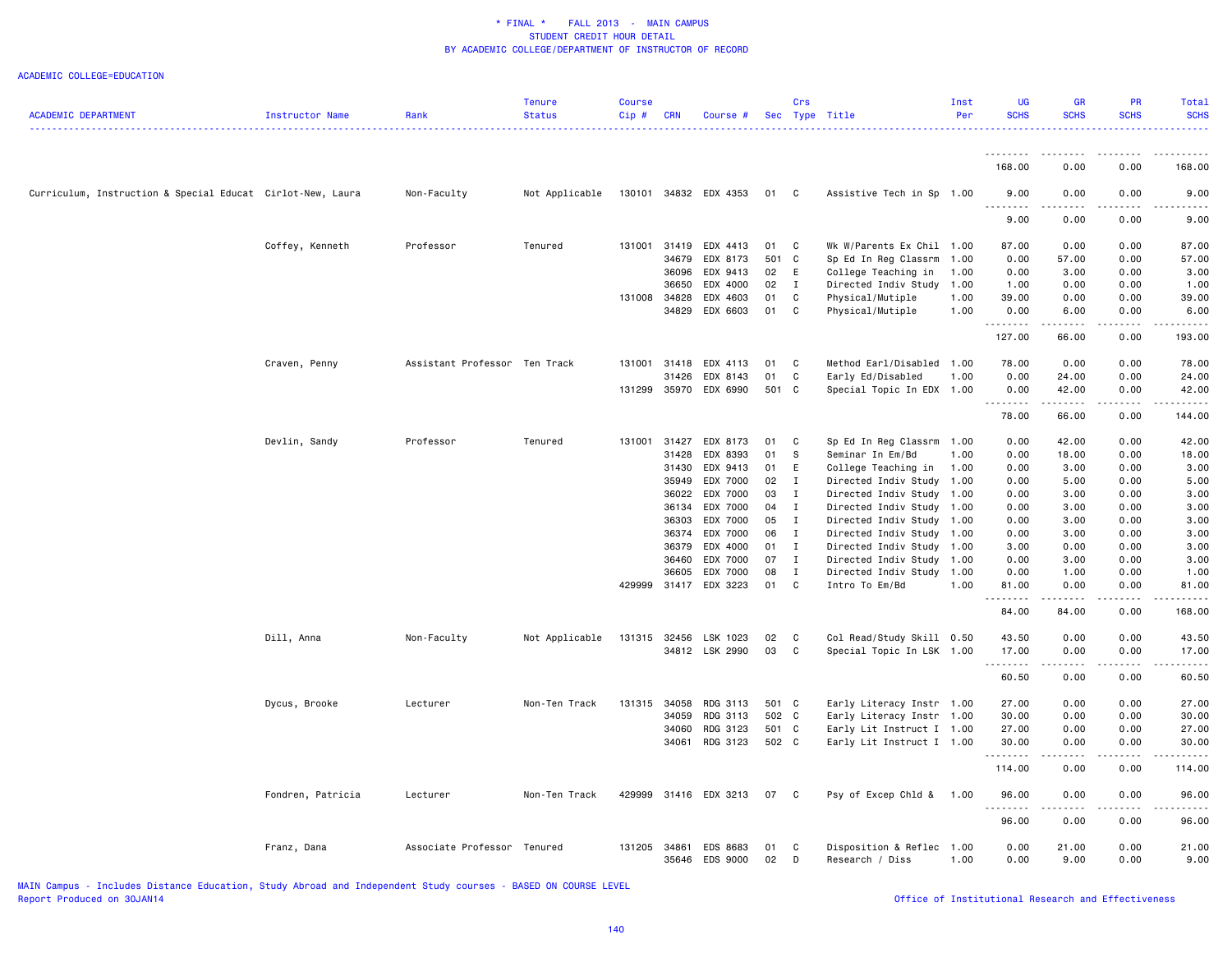| <b>ACADEMIC DEPARTMENT</b>                           | Instructor Name  | Rank                              | Tenure<br><b>Status</b> | <b>Course</b><br>$Cip$ # | <b>CRN</b> | Course #                   |          | Crs          | Sec Type Title                         | Inst<br>Per  | <b>UG</b><br><b>SCHS</b> | <b>GR</b><br><b>SCHS</b> | PR<br><b>SCHS</b>            | Total<br><b>SCHS</b>   |
|------------------------------------------------------|------------------|-----------------------------------|-------------------------|--------------------------|------------|----------------------------|----------|--------------|----------------------------------------|--------------|--------------------------|--------------------------|------------------------------|------------------------|
|                                                      |                  |                                   |                         |                          |            |                            |          |              |                                        |              |                          |                          |                              |                        |
| Curriculum, Instruction & Special Educat Franz, Dana |                  | Associate Professor Tenured       |                         | 131205                   | 35945      | <b>EDS 7000</b>            | 03       | $\mathbf{I}$ | Directed Indiv Study 1.00              |              | 0.00                     | 3.00                     | 0.00                         | 3.00                   |
|                                                      |                  |                                   |                         |                          | 36026      | <b>EDS 7000</b>            | 04       | $\mathbf{I}$ | Directed Indiv Study 1.00              |              | 0.00                     | 3.00                     | 0.00                         | 3.00                   |
|                                                      |                  |                                   |                         |                          | 36086      | <b>EDS 7000</b>            | 05       | $\mathbf{I}$ | Directed Indiv Study 1.00              |              | 0.00                     | 1.00                     | 0.00                         | 1.00                   |
|                                                      |                  |                                   |                         |                          | 36631      | <b>EDS 7000</b>            | 11       | $\mathbf{I}$ | Directed Indiv Study 1.00              |              | 0.00                     | 3.00                     | 0.00                         | 3.00                   |
|                                                      |                  |                                   |                         | 131311 31396             |            | EDS 4633                   | 01       | C            | Methods of Teaching                    | 1.00         | 27.00<br>.               | 0.00<br>.                | 0.00<br>$\frac{1}{2}$        | 27.00<br>$\frac{1}{2}$ |
|                                                      |                  |                                   |                         |                          |            |                            |          |              |                                        |              | 27.00                    | 40.00                    | 0.00                         | 67.00                  |
|                                                      | Holley, Kenne    | Lecturer                          | Non-Ten Track           | 131203                   |            | 33863 EDE 3223             | 501 C    |              | Middle Level Educati 1.00              |              | 30.00<br>.               | 0.00                     | 0.00                         | 30.00                  |
|                                                      |                  |                                   |                         |                          |            |                            |          |              |                                        |              | 30.00                    | 0.00                     | 0.00                         | 30.00                  |
|                                                      | Hollis, Anitra   | Lecturer                          | Non-Ten Track           | 131318                   |            | 33867 EDE 4143             | 501 C    |              | Teach Elem/Mid Lvl S 1.00              |              | 45.00<br>.               | 0.00                     | 0.00<br>$\sim$ $\sim$ $\sim$ | 45.00                  |
|                                                      |                  |                                   |                         |                          |            |                            |          |              |                                        |              | 45.00                    | 0.00                     | 0.00                         | 45.00                  |
|                                                      | Hopper, Peggy    | Associate Professor Tenured       |                         | 131205                   | 35906      | EDS 7000                   | 01       | $\mathbf{I}$ | Directed Indiv Study                   | 1.00         | 0.00                     | 3.00                     | 0.00                         | 3.00                   |
|                                                      |                  |                                   |                         |                          | 36298      | EDS 9000                   | 05       | D            | Research / Diss                        | 1.00         | 0.00                     | 4.00                     | 0.00                         | 4.00                   |
|                                                      |                  |                                   |                         | 131305 31399             |            | EDS 4673                   | 01       | C            | Method Teach Lang Ar 1.00              |              | 21.00                    | 0.00                     | 0.00                         | 21.00                  |
|                                                      |                  |                                   |                         | 131315 34682             |            | RDG 8653                   | 501 C    |              | Teach Read Sec Sch                     | 1.00         | 0.00<br>.                | 33.00<br>.               | 0.00<br>.                    | 33.00<br>.             |
|                                                      |                  |                                   |                         |                          |            |                            |          |              |                                        |              | 21.00                    | 40.00                    | 0.00                         | 61.00                  |
|                                                      | Huffman, Suzanne | Lecturer                          | Non-Ten Track           | 131099                   | 31421      | EDX 4873                   | 01       | S.           | Prof Sem In Sp Ed                      | 1.00         | 6.00                     | 0.00                     | 0.00                         | 6.00                   |
|                                                      |                  |                                   |                         |                          | 33889      | EDX 4873                   | 501 S    |              | Prof Sem In Sp Ed                      | 1.00         | 6.00                     | 0.00                     | 0.00                         | 6.00                   |
|                                                      |                  |                                   |                         | 429999                   | 31414      | EDX 3213                   | 04       | C            | Psy of Excep Chld &                    | 1.00         | 99.00                    | 0.00                     | 0.00                         | 99.00                  |
|                                                      |                  |                                   |                         |                          | 33887      | EDX 3213                   | 501 C    |              | Psy of Excep Chld &                    | 1.00         | 51.00                    | 0.00                     | 0.00                         | 51.00                  |
|                                                      |                  |                                   |                         |                          | 36246      | EDX 3213                   | 502 C    |              | Psy of Excep Chld &                    | 1.00         | 45.00<br>.               | 0.00<br>.                | 0.00<br>.                    | 45.00<br>.             |
|                                                      |                  |                                   |                         |                          |            |                            |          |              |                                        |              | 207.00                   | 0.00                     | 0.00                         | 207.00                 |
|                                                      | Ivy, Jessica     | Visiting Assist Pro Non-Ten Track |                         | 131205                   | 31400      | EDS 4873                   | 01       | $\mathbf c$  | Managing Secondary C 1.00              |              | 33.00                    | 0.00                     | 0.00                         | 33.00                  |
|                                                      |                  |                                   |                         | 131299                   | 36104      | EDS 8990                   | 501 C    |              | Special Topic In EDS 1.00              |              | 0.00                     | 54.00                    | 0.00                         | 54.00                  |
|                                                      |                  |                                   |                         | 131311                   |            | 33877 EDS 6633             | 501 C    |              | Methods of Teach Mat 1.00              |              | 0.00<br>.                | 18.00<br>$- - - - -$     | 0.00<br>.                    | 18.00<br>.             |
|                                                      |                  |                                   |                         |                          |            |                            |          |              |                                        |              | 33.00                    | 72.00                    | 0.00                         | 105.00                 |
|                                                      | Jones, Carol     | Non-Faculty                       | Not Applicable          |                          |            | 131202 31335 EDE 3123      | 01 C     |              | Early Childhood Ed                     | 1.00         | 66.00<br>.               | 0.00<br>----             | 0.00<br>$   -$               | 66.00<br>$- - - - -$   |
|                                                      |                  |                                   |                         |                          |            |                            |          |              |                                        |              | 66.00                    | 0.00                     | 0.00                         | 66.00                  |
|                                                      | Lowery, David    | Lecturer                          | Non-Ten Track           |                          |            | 131305 33880 EDS 6673      | 501 C    |              | Method Teach Lang Ar 1.00              |              | 0.00                     | 12.00                    | 0.00                         | 12.00                  |
|                                                      |                  |                                   |                         |                          |            |                            |          |              |                                        |              | 0.00                     | 12.00                    | 0.00                         | 12.00                  |
|                                                      | Mattox, Kimberly | Instructor                        | Non-Ten Track           | 429999                   | 31411      | EDX 3213                   | 01       | C            | Psy of Excep Chld &                    | 1.00         | 102.00                   | 0.00                     | 0.00                         | 102.00                 |
|                                                      |                  |                                   |                         |                          | 31412      | EDX 3213                   | 02       | $\mathbf{C}$ | Psy of Excep Chld &                    | 1.00         | 93.00                    | 0.00                     | 0.00                         | 93.00                  |
|                                                      |                  |                                   |                         |                          | 31413      | EDX 3213                   | 03       | C            | Psy of Excep Chld &                    | 1.00         | 102.00                   | 0.00                     | 0.00                         | 102.00                 |
|                                                      |                  |                                   |                         |                          | 31415      | EDX 3213                   | 06       | C            | Psy of Excep Chld &                    | 1.00         | 105.00                   | 0.00                     | 0.00                         | 105.00                 |
|                                                      |                  |                                   |                         |                          |            | 35961 EDX 3213             | 08       | $\mathbf c$  | Psy of Excep Chld &                    | 1.00         | 105.00<br>.              | 0.00<br>.                | 0.00<br>.                    | 105.00<br>وعامامات     |
|                                                      |                  |                                   |                         |                          |            |                            |          |              |                                        |              | 507.00                   | 0.00                     | 0.00                         | 507.00                 |
|                                                      | McDowell, Teresa | Lecturer                          | Non-Ten Track           | 131315 32453             |            | LSK 1013<br>32454 LSK 1013 | 01<br>02 | C<br>C       | Effective Reading<br>Effective Reading | 1.00<br>1.00 | 87.00<br>87.00           | 0.00<br>0.00             | 0.00<br>0.00                 | 87.00<br>87.00         |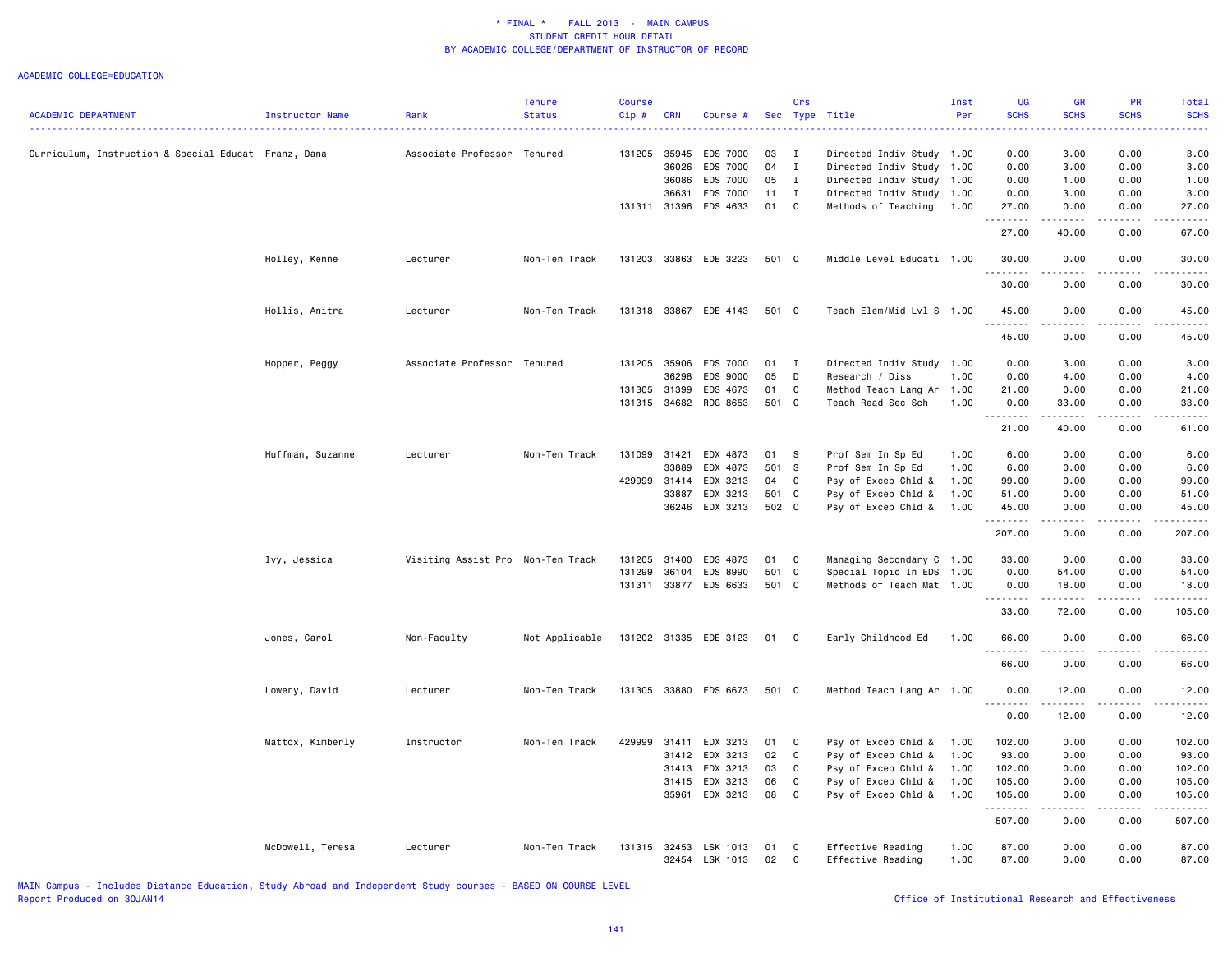|                                                             |                 |                                   | <b>Tenure</b>  | <b>Course</b> |              |                            |          | Crs          |                                                        | Inst | <b>UG</b>      | GR               | <b>PR</b>    | Total                   |
|-------------------------------------------------------------|-----------------|-----------------------------------|----------------|---------------|--------------|----------------------------|----------|--------------|--------------------------------------------------------|------|----------------|------------------|--------------|-------------------------|
| <b>ACADEMIC DEPARTMENT</b>                                  | Instructor Name | Rank                              | <b>Status</b>  | Cip#          | <b>CRN</b>   | Course #                   |          |              | Sec Type Title                                         | Per  | <b>SCHS</b>    | <b>SCHS</b>      | <b>SCHS</b>  | <b>SCHS</b>             |
|                                                             |                 |                                   |                |               |              |                            |          |              |                                                        |      |                |                  |              |                         |
|                                                             |                 |                                   |                |               |              |                            |          |              |                                                        |      | .<br>174.00    | --------<br>0.00 | .<br>0.00    | .<br>174.00             |
| Curriculum, Instruction & Special Educat McKissick, Bethany |                 | Assistant Professor Ten Track     |                |               | 131299 34826 | EDX 4990                   | 01       | C            | Special Topic In EDX 1.00                              |      | 75.00          | 0.00             | 0.00         | 75.00                   |
|                                                             |                 |                                   |                |               | 34827        | EDX 6990                   | 01       | C            | Special Topic In EDX 1.00                              |      | 0.00           | 9.00             | 0.00         | 9.00                    |
|                                                             |                 |                                   |                |               | 429999 31410 | EDX 3203                   | 01       | C            | Intro To Learn Disab 1.00                              |      | 105.00         | 0.00             | 0.00         | 105.00                  |
|                                                             |                 |                                   |                |               |              |                            |          |              |                                                        |      | .              | .                | .            | .                       |
|                                                             |                 |                                   |                |               |              |                            |          |              |                                                        |      | 180.00         | 9.00             | 0.00         | 189.00                  |
|                                                             | Miller, Nicole  | Assistant Professor Non-Ten Track |                | 131202        | 36095        | EDE 7000                   | 03       | $\mathbf{I}$ | Directed Indiv Study 1.00                              |      | 0.00           | 3.00             | 0.00         | 3.00                    |
|                                                             |                 |                                   |                | 131203        | 33871        | EDE 8133                   | 501 H    |              | Mid Level Intership                                    | 1.00 | 0.00           | 18.00            | 0.00         | 18.00                   |
|                                                             |                 |                                   |                |               | 34251        | EDE 8713                   | 01       | C            | Educ Young Adolescen                                   | 1.00 | 0.00           | 30.00            | 0.00         | 30.00                   |
|                                                             |                 |                                   |                |               |              | 34676 EDE 8153             | 501 C    |              | Prof Roles Mid Lev E 1.00                              |      | 0.00<br>.      | 21.00<br>.       | 0.00<br>.    | 21.00<br>.              |
|                                                             |                 |                                   |                |               |              |                            |          |              |                                                        |      | 0.00           | 72.00            | 0.00         | 72.00                   |
|                                                             | Moran, Laura    | Instructor                        | Non-Ten Track  | 130301        | 32460        | LSK 1033                   | 01       | C            | Fund of Achievement                                    | 1.00 | 57.00          | 0.00             | 0.00         | 57.00                   |
|                                                             |                 |                                   |                |               | 32461        | LSK 1033                   | 02       | C            | Fund of Achievement                                    | 1.00 | 75.00          | 0.00             | 0.00         | 75.00                   |
|                                                             |                 |                                   |                |               | 32462        | LSK 1033                   | 03       | C            | Fund of Achievement                                    | 1.00 | 84.00          | 0.00             | 0.00         | 84.00                   |
|                                                             |                 |                                   |                |               | 32463        | LSK 1033                   | 04       | C            | Fund of Achievement                                    | 0.50 | 36.00          | 0.00             | 0.00         | 36.00                   |
|                                                             |                 |                                   |                |               |              | 32467 LSK 1131             | 01       | C            | Fund of Success                                        | 1.00 | 48.00          | 0.00             | 0.00         | 48.00                   |
|                                                             |                 |                                   |                |               |              |                            |          |              |                                                        |      | .<br>300.00    | .<br>0.00        | .<br>0.00    | .<br>300.00             |
|                                                             |                 |                                   |                |               |              |                            |          |              |                                                        |      |                |                  |              |                         |
|                                                             | Moser, Kelly    | Assistant Professor Ten Track     |                | 131203        | 33881        | EDS 8243                   | 501 C    |              | Adv. Plan Manage Lea 1.00                              |      | 0.00           | 63.00            | 0.00         | 63.00                   |
|                                                             |                 |                                   |                | 131205        | 33884        | EDS 8613                   | 501 C    |              | Mdle & Sec Sch Curr                                    | 1.00 | 0.00           | 33.00            | 0.00         | 33.00                   |
|                                                             |                 |                                   |                |               | 35014        | EDS 4683                   | 01 C     |              | Methods FL Teaching                                    | 1.00 | 15.00<br>.     | 0.00<br>.        | 0.00<br>.    | 15.00<br><u>.</u>       |
|                                                             |                 |                                   |                |               |              |                            |          |              |                                                        |      | 15.00          | 96.00            | 0.00         | 111.00                  |
|                                                             | Mulkana, Angela | Instructor                        | Non-Ten Track  | 131203        | 33342        | RDG 3413                   | 02       | $\mathbf{C}$ | Middle Lvl Lit I                                       | 1.00 | 48.00          | 0.00             | 0.00         | 48.00                   |
|                                                             |                 |                                   |                |               | 33344        | RDG 3423                   | 02       | $\mathbf{C}$ | Middle Lvl Lit II                                      | 1.00 | 48.00          | 0.00             | 0.00         | 48.00                   |
|                                                             |                 |                                   |                |               | 34062        | RDG 3413                   | 501 C    |              | Middle Lvl Lit I                                       | 1.00 | 30.00          | 0.00             | 0.00         | 30.00                   |
|                                                             |                 |                                   |                |               |              | 34063 RDG 3423             | 501 C    |              | Middle Lvl Lit II                                      | 1.00 | 30.00          | 0.00             | 0.00         | 30.00                   |
|                                                             |                 |                                   |                |               |              |                            |          |              |                                                        |      | .<br>156.00    | .<br>0.00        | .<br>0.00    | $\frac{1}{2}$<br>156.00 |
|                                                             | Nobles, Dena    | Lecturer                          | Non-Ten Track  |               |              | 131316 31348 EDE 4113      | 03       | B            | Teach Elem/Mid Level 1.00                              |      | 72.00          | 0.00             | 0.00         | 72.00                   |
|                                                             |                 |                                   |                |               |              | 31349 EDE 4113             | 04       | B            | Teach Elem/Mid Level 1.00                              |      | 66.00          | 0.00             | 0.00         | 66.00                   |
|                                                             |                 |                                   |                |               |              |                            |          |              |                                                        |      | .              | المتماما         | .            | .                       |
|                                                             |                 |                                   |                |               |              |                            |          |              |                                                        |      | 138.00         | 0.00             | 0.00         | 138.00                  |
|                                                             | Pannell, Myra   | Non-Faculty                       | Not Applicable |               |              | 131203 31339 EDE 3223      | 01       | C.           | Middle Level Educati 1.00                              |      | 84.00<br>.     | 0.00             | 0.00         | 84.00                   |
|                                                             |                 |                                   |                |               |              |                            |          |              |                                                        |      | 84.00          | 0.00             | 0.00         | 84.00                   |
|                                                             | Parsons, Marcia | Lecturer                          | Non-Ten Track  |               |              | 131315 33345 RDG 3513      | 01       | $\mathbf{C}$ | Rdg Strag Second Sch 1.00                              |      | 75.00          | 0.00             | 0.00         | 75.00                   |
|                                                             |                 |                                   |                |               |              |                            |          |              |                                                        |      | .<br>75.00     | 0.00             | 0.00         | 75.00                   |
|                                                             |                 |                                   |                |               |              |                            |          |              |                                                        |      |                |                  |              |                         |
|                                                             | Platt, Jennifer | Lecturer                          | Non-Ten Track  | 131315 33334  |              | RDG 3113<br>33338 RDG 3123 | 02<br>02 | C<br>C       | Early Literacy Instr 1.00<br>Early Lit Instruct I 1.00 |      | 45.00<br>45.00 | 0.00<br>0.00     | 0.00<br>0.00 | 45.00<br>45.00          |
|                                                             |                 |                                   |                |               |              |                            |          |              |                                                        |      | .              | .                | .            | .                       |
|                                                             |                 |                                   |                |               |              |                            |          |              |                                                        |      | 90.00          | 0.00             | 0.00         | 90.00                   |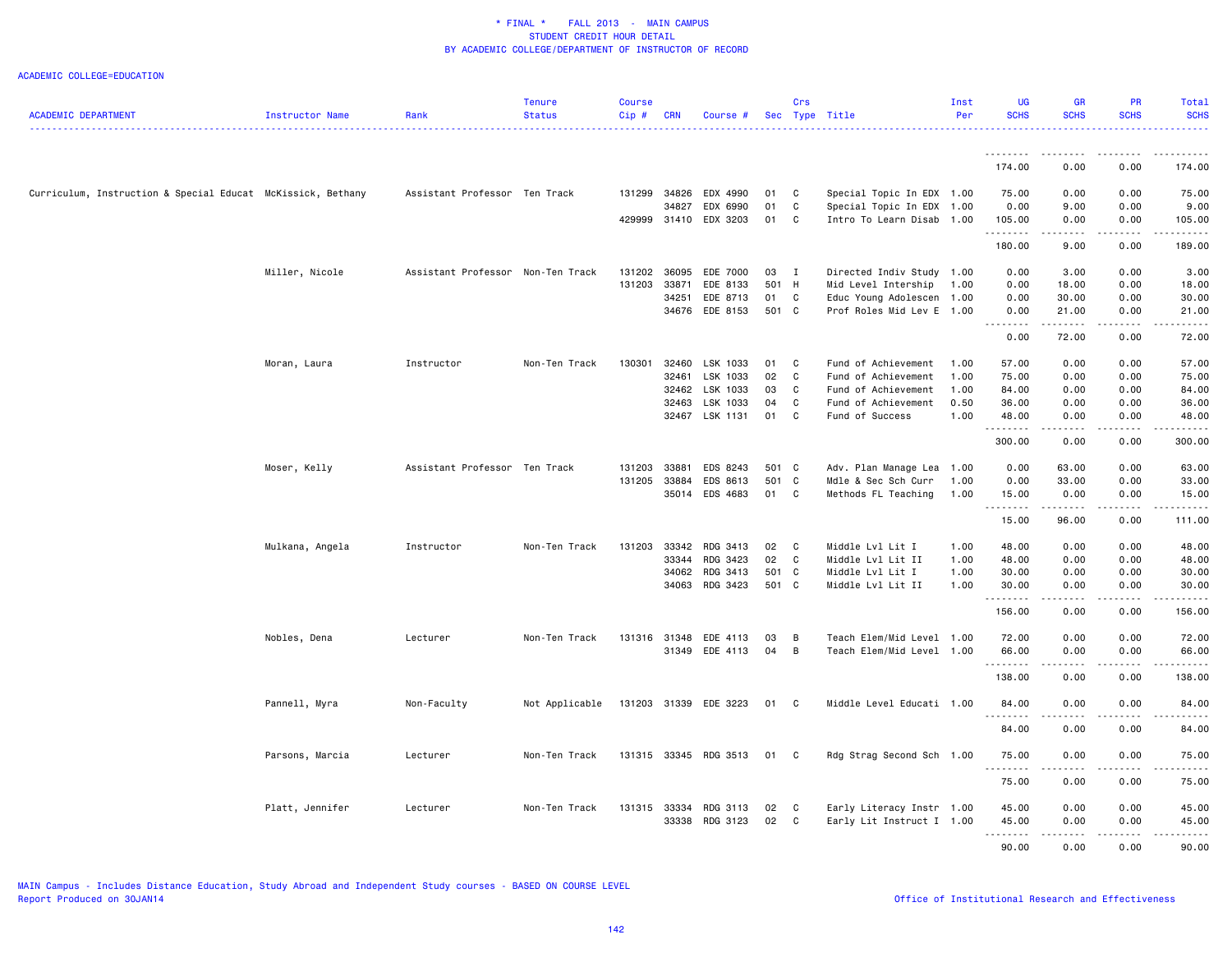#### ACADEMIC COLLEGE=EDUCATION

|                                                         |                                                     |                             | <b>Tenure</b>  | <b>Course</b> |              |                |       | Crs         |                           | Inst | <b>UG</b>   | <b>GR</b>                          | PR                                                                                                                                                           | Total                                                                                                                                                                                     |
|---------------------------------------------------------|-----------------------------------------------------|-----------------------------|----------------|---------------|--------------|----------------|-------|-------------|---------------------------|------|-------------|------------------------------------|--------------------------------------------------------------------------------------------------------------------------------------------------------------|-------------------------------------------------------------------------------------------------------------------------------------------------------------------------------------------|
| <b>ACADEMIC DEPARTMENT</b>                              | <b>Instructor Name</b>                              | Rank                        | <b>Status</b>  | $Cip$ #       | <b>CRN</b>   | Course #       |       |             | Sec Type Title            | Per  | <b>SCHS</b> | <b>SCHS</b>                        | <b>SCHS</b>                                                                                                                                                  | <b>SCHS</b><br>.                                                                                                                                                                          |
| Curriculum, Instruction & Special Educat Pope, Margaret |                                                     | Associate Professor Tenured |                | 131202 36139  |              | EDE 9000       | 03    | D           | Research / Diss           | 1.00 | 0.00        | 1.00                               | 0.00                                                                                                                                                         | 1.00                                                                                                                                                                                      |
|                                                         |                                                     |                             |                | 131316        | 31346        | EDE 4113       | 01    | B           | Teach Elem/Mid Level 1.00 |      | 60.00       | 0.00                               | 0.00                                                                                                                                                         | 60.00                                                                                                                                                                                     |
|                                                         |                                                     |                             |                |               | 31347        | EDE 4113       | 02    | B           | Teach Elem/Mid Level 1.00 |      | 69.00       | 0.00                               | 0.00                                                                                                                                                         | 69.00                                                                                                                                                                                     |
|                                                         |                                                     |                             |                |               | 33865        | EDE 4113       | 501 C |             | Teach Elem/Mid Level 1.00 |      | 45.00       | 0.00                               | 0.00                                                                                                                                                         | 45.00                                                                                                                                                                                     |
|                                                         |                                                     |                             |                |               |              |                |       |             |                           |      | .           | $\sim$ $\sim$ $\sim$ $\sim$ $\sim$ | -----                                                                                                                                                        | $\frac{1}{2} \left( \frac{1}{2} \right) \left( \frac{1}{2} \right) \left( \frac{1}{2} \right) \left( \frac{1}{2} \right) \left( \frac{1}{2} \right) \left( \frac{1}{2} \right)$           |
|                                                         |                                                     |                             |                |               |              |                |       |             |                           |      | 174.00      | 1.00                               | 0.00                                                                                                                                                         | 175.00                                                                                                                                                                                    |
|                                                         | Robichaux-Davis, Rebecc Associate Professor Tenured |                             |                | 131202        | 36596        | EDE 9000       | 04    | D           | Research / Diss           | 1.00 | 0.00        | 3.00                               | 0.00                                                                                                                                                         | 3.00                                                                                                                                                                                      |
|                                                         |                                                     |                             |                | 131311        | 31350        | EDE 4123       | 01    | B           | Teach Elem/Mid Level 1.00 |      | 60.00       | 0.00                               | 0.00                                                                                                                                                         | 60.00                                                                                                                                                                                     |
|                                                         |                                                     |                             |                |               | 31351        | EDE 4123       | 02    | B           | Teach Elem/Mid Level 1.00 |      | 69.00       | 0.00                               | 0.00                                                                                                                                                         | 69.00                                                                                                                                                                                     |
|                                                         |                                                     |                             |                |               | 31352        | EDE 4123       | 03    | B           | Teach Elem/Mid Level      | 1.00 | 72.00       | 0.00                               | 0.00                                                                                                                                                         | 72.00                                                                                                                                                                                     |
|                                                         |                                                     |                             |                |               | 31353        | EDE 4123       | 04    | B           | Teach Elem/Mid Level 1.00 |      | 69.00       | 0.00                               | 0.00                                                                                                                                                         | 69.00                                                                                                                                                                                     |
|                                                         |                                                     |                             |                | 240101 32281  |              | HON 4003       | H01 I |             | Oxbridge Tutorial         | 1.00 | 3.00<br>.   | 0.00<br>.                          | 0.00<br>.                                                                                                                                                    | 3.00<br>.                                                                                                                                                                                 |
|                                                         |                                                     |                             |                |               |              |                |       |             |                           |      | 273.00      | 3.00                               | 0.00                                                                                                                                                         | 276.00                                                                                                                                                                                    |
|                                                         | Rush, Brecken                                       | Non-Faculty                 | Not Applicable | 131001        | 36097        | EDX 8173       | 502 C |             | Sp Ed In Reg Classrm 1.00 |      | 0.00        | 45.00                              | 0.00                                                                                                                                                         | 45.00                                                                                                                                                                                     |
|                                                         |                                                     |                             |                | 320104        | 35932        | DSS 0113       | 01    | C           | Money Math                | 1.00 | 12.00       | 0.00                               | 0.00                                                                                                                                                         | 12.00                                                                                                                                                                                     |
|                                                         |                                                     |                             |                | 320105        | 35926        | DSS 0713       | 01    | C           | Basic Employment Ski 1.00 |      | 3.00        | 0.00                               | 0.00                                                                                                                                                         | 3.00                                                                                                                                                                                      |
|                                                         |                                                     |                             |                | 320108        | 35931        | DSS 0213       | 01    | C           | Current Events            | 1.00 | 18.00       | 0.00                               | 0.00                                                                                                                                                         | 18.00                                                                                                                                                                                     |
|                                                         |                                                     |                             |                | 330103        | 35930        | DSS 0313       | 01    | C           | Community Access          | 1.00 | 6.00        | 0.00                               | 0.00                                                                                                                                                         | 6.00                                                                                                                                                                                      |
|                                                         |                                                     |                             |                | 350101        | 35925        | DSS 0613       | 01    | C           | Independent Living        | 1.00 | 15.00       | 0.00                               | 0.00                                                                                                                                                         | 15.00                                                                                                                                                                                     |
|                                                         |                                                     |                             |                | 350103        | 35928        | DSS 0913       | 01    | E           | Employment Off Camp 1.00  |      | 6.00        | 0.00                               | 0.00                                                                                                                                                         | 6.00                                                                                                                                                                                      |
|                                                         |                                                     |                             |                |               |              |                |       |             |                           |      | .<br>60.00  | .<br>45.00                         | -----<br>0.00                                                                                                                                                | $\frac{1}{2} \left( \frac{1}{2} \right) \left( \frac{1}{2} \right) \left( \frac{1}{2} \right) \left( \frac{1}{2} \right) \left( \frac{1}{2} \right) \left( \frac{1}{2} \right)$<br>105.00 |
|                                                         | Shea, Donna                                         | Non-Faculty                 | Not Applicable | 131001        | 31422        | EDX 4886       | 01    | -F          | Teach Internship in       | 1.00 | 12.00       | 0.00                               | 0.00                                                                                                                                                         | 12.00                                                                                                                                                                                     |
|                                                         |                                                     |                             |                |               | 31423        | EDX 4896       | 01    | F.          | Teach Internship in       | 1.00 | 12.00       | 0.00                               | 0.00                                                                                                                                                         | 12.00                                                                                                                                                                                     |
|                                                         |                                                     |                             |                |               | 33890        | EDX 4886       | 501 F |             | Teach Internship in       | 1.00 | 12.00       | 0.00                               | 0.00                                                                                                                                                         | 12.00                                                                                                                                                                                     |
|                                                         |                                                     |                             |                |               | 33891        | EDX 4896       | 501 F |             | Teach Internship in       | 1.00 | 12.00       | 0.00                               | 0.00                                                                                                                                                         | 12.00                                                                                                                                                                                     |
|                                                         |                                                     |                             |                | 131202 31359  |              | EDE 4886       | 01    | E           | Elem.Mid Lvl Interns 1.00 |      | 144.00      | 0.00                               | 0.00                                                                                                                                                         | 144.00                                                                                                                                                                                    |
|                                                         |                                                     |                             |                |               | 31360        | EDE 4896       | 01    | E           | Elem/Mid Levl Intern 1.00 |      | 138.00      | 0.00                               | 0.00                                                                                                                                                         | 138.00                                                                                                                                                                                    |
|                                                         |                                                     |                             |                |               | 33869        | EDE 4886       | 501 E |             | Elem.Mid Lvl Interns 1.00 |      | 72.00       | 0.00                               | 0.00                                                                                                                                                         | 72.00                                                                                                                                                                                     |
|                                                         |                                                     |                             |                |               | 33870        | EDE 4896       | 501 E |             | Elem/Mid Levl Intern 1.00 |      | 72.00       | 0.00                               | 0.00                                                                                                                                                         | 72.00                                                                                                                                                                                     |
|                                                         |                                                     |                             |                | 131205 31401  |              | EDS 4886       | 01    | $-F$        | Teach Intern in Sec       | 1.00 | 54.00       | 0.00                               | 0.00                                                                                                                                                         | 54.00                                                                                                                                                                                     |
|                                                         |                                                     |                             |                |               | 31402        | EDS 4896       | 01    | F           | Teach Intern in Sec       | 1.00 | 54.00       | 0.00                               | 0.00                                                                                                                                                         | 54.00                                                                                                                                                                                     |
|                                                         |                                                     |                             |                |               | 33875        | EDS 4886       | 501 F |             | Teach Intern in Sec       | 1.00 | 72.00       | 0.00                               | 0.00                                                                                                                                                         | 72.00                                                                                                                                                                                     |
|                                                         |                                                     |                             |                |               |              | 33876 EDS 4896 | 501 F |             | Teach Intern in Sec       | 1.00 | 72.00<br>.  | 0.00<br><b>.</b>                   | 0.00<br>$\frac{1}{2} \left( \frac{1}{2} \right) \left( \frac{1}{2} \right) \left( \frac{1}{2} \right) \left( \frac{1}{2} \right) \left( \frac{1}{2} \right)$ | 72.00<br>.                                                                                                                                                                                |
|                                                         |                                                     |                             |                |               |              |                |       |             |                           |      | 726.00      | 0.00                               | 0.00                                                                                                                                                         | 726.00                                                                                                                                                                                    |
|                                                         | Slater, Latonya                                     | Lecturer                    | Non-Ten Track  | 131202        | 31337        | EDE 3123       | 03    | B           | Early Childhood Ed        | 1.00 | 75.00       | 0.00                               | 0.00                                                                                                                                                         | 75.00                                                                                                                                                                                     |
|                                                         |                                                     |                             |                | 131315        | 33333        | RDG 3113       | 01    | C           | Early Literacy Instr 1.00 |      | 75.00       | 0.00                               | 0.00                                                                                                                                                         | 75.00                                                                                                                                                                                     |
|                                                         |                                                     |                             |                |               |              | 33337 RDG 3123 | 01    | C           | Early Lit Instruct I 1.00 |      | 75.00       | 0.00                               | 0.00                                                                                                                                                         | 75.00                                                                                                                                                                                     |
|                                                         |                                                     |                             |                |               |              |                |       |             |                           |      | .<br>225.00 | $- - - - -$<br>0.00                | .<br>0.00                                                                                                                                                    | <u>.</u><br>225.00                                                                                                                                                                        |
|                                                         | Stallworth, Ingrid                                  | Instructor                  | Non-Ten Track  | 130301        | 34394        | LSK 1041       | 01    | C           | College Success I         | 1.00 | 24.00       | 0.00                               | 0.00                                                                                                                                                         | 24.00                                                                                                                                                                                     |
|                                                         |                                                     |                             |                |               | 34395        | LSK 1041       | 02    | C           | College Success I         | 1.00 | 31.00       | 0.00                               | 0.00                                                                                                                                                         | 31.00                                                                                                                                                                                     |
|                                                         |                                                     |                             |                |               | 34396        | LSK 1041       | 03    | C           | College Success I         | 1.00 | 17.00       | 0.00                               | 0.00                                                                                                                                                         | 17.00                                                                                                                                                                                     |
|                                                         |                                                     |                             |                |               | 34397        | LSK 1041       | 04    | C           | College Success I         | 1.00 | 23.00       | 0.00                               | 0.00                                                                                                                                                         | 23.00                                                                                                                                                                                     |
|                                                         |                                                     |                             |                |               | 34398        | LSK 1041       | 05    | C           | College Success I         | 1.00 | 28.00       | 0.00                               | 0.00                                                                                                                                                         | 28.00                                                                                                                                                                                     |
|                                                         |                                                     |                             |                |               | 34399        | LSK 1041       | 06    | $\mathbf c$ | College Success I         | 1.00 | 18.00       | 0.00                               | 0.00                                                                                                                                                         | 18.00                                                                                                                                                                                     |
|                                                         |                                                     |                             |                |               | 131315 32442 | LSK 1001       | 01    | C           | Freshman Seminar          | 1.00 | 21.00       | 0.00                               | 0.00                                                                                                                                                         | 21.00                                                                                                                                                                                     |
|                                                         |                                                     |                             |                |               | 32458        | LSK 1023       | 04    | $\mathbf c$ | Col Read/Study Skill 1.00 |      | 90.00       | 0.00                               | 0.00                                                                                                                                                         | 90.00                                                                                                                                                                                     |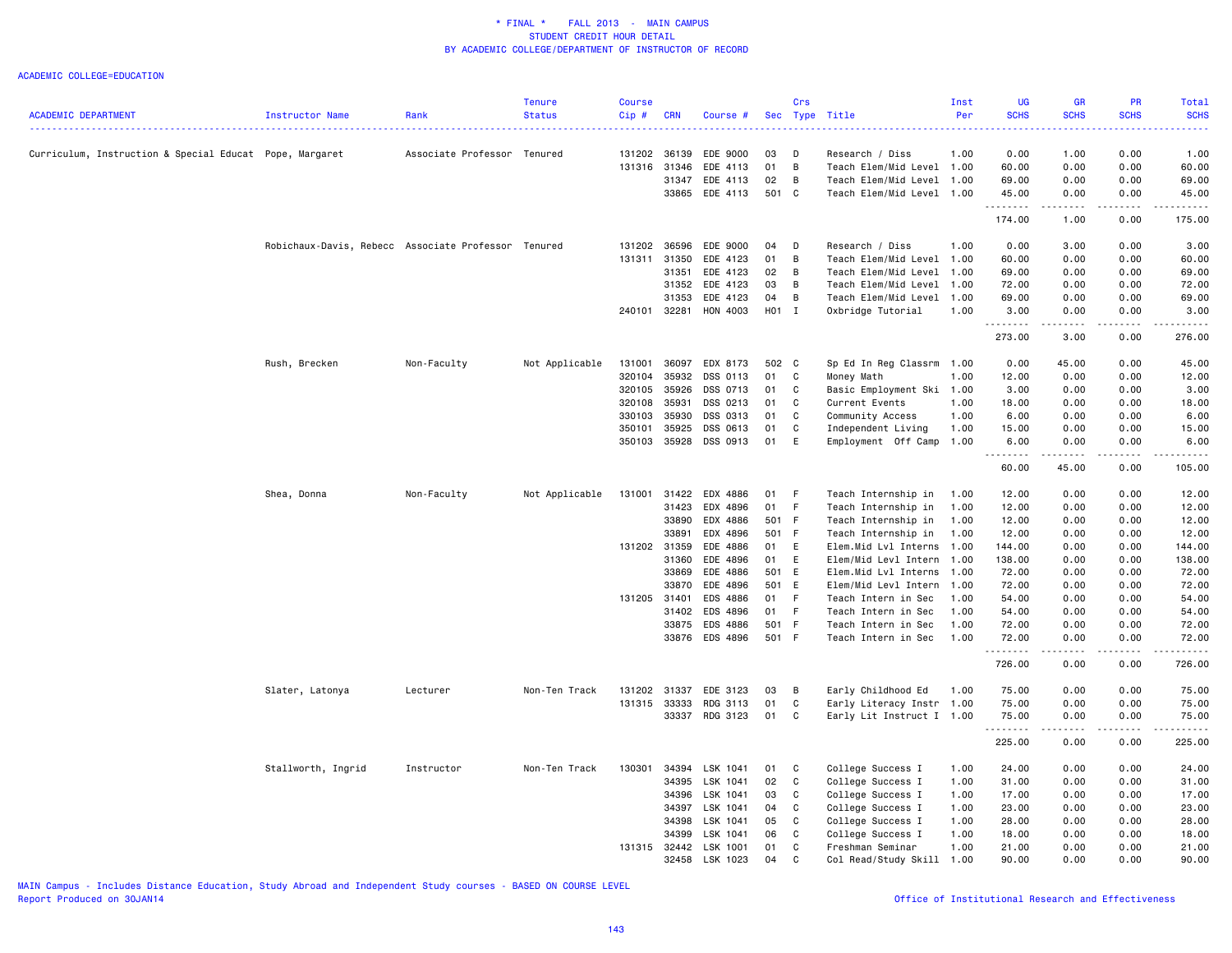|                                                        |                        |                               | Tenure         | <b>Course</b> |                |                       |                | Crs          |                                       | Inst         | <b>UG</b>      | <b>GR</b>                                                                                                                                            | <b>PR</b>                                                                                                                                                    | Total             |
|--------------------------------------------------------|------------------------|-------------------------------|----------------|---------------|----------------|-----------------------|----------------|--------------|---------------------------------------|--------------|----------------|------------------------------------------------------------------------------------------------------------------------------------------------------|--------------------------------------------------------------------------------------------------------------------------------------------------------------|-------------------|
| <b>ACADEMIC DEPARTMENT</b>                             | <b>Instructor Name</b> | Rank                          | <b>Status</b>  | Cip#          | <b>CRN</b>     | Course #              | <b>Sec</b>     |              | Type Title                            | Per          | <b>SCHS</b>    | <b>SCHS</b>                                                                                                                                          | <b>SCHS</b>                                                                                                                                                  | <b>SCHS</b>       |
|                                                        |                        |                               |                |               |                |                       |                |              |                                       |              |                |                                                                                                                                                      |                                                                                                                                                              | .                 |
|                                                        |                        |                               |                |               |                |                       |                |              |                                       |              | .              |                                                                                                                                                      |                                                                                                                                                              | . <b>.</b>        |
|                                                        |                        |                               |                |               |                |                       |                |              |                                       |              | 252.00         | 0.00                                                                                                                                                 | 0.00                                                                                                                                                         | 252.00            |
|                                                        |                        |                               |                |               |                |                       |                |              |                                       |              |                |                                                                                                                                                      |                                                                                                                                                              |                   |
| Curriculum, Instruction & Special Educat Suggs, Sophia |                        | Lecturer                      | Non-Ten Track  |               |                | 131205 31395 EDS 3411 | 01             | E            | Prac In Secondary Ed 1.00             |              | 19.00          | 0.00                                                                                                                                                 | 0.00                                                                                                                                                         | 19.00             |
|                                                        |                        |                               |                |               |                |                       |                |              |                                       |              | .              | د د د                                                                                                                                                |                                                                                                                                                              |                   |
|                                                        |                        |                               |                |               |                |                       |                |              |                                       |              | 19.00          | 0.00                                                                                                                                                 | 0.00                                                                                                                                                         | 19.00             |
|                                                        |                        |                               |                |               |                |                       |                |              |                                       |              |                |                                                                                                                                                      |                                                                                                                                                              |                   |
|                                                        | Sullivan, Sammy        | Lecturer                      | Non-Ten Track  |               |                | 131205 33874 EDS 4873 | 501 C          |              | Managing Secondary C 1.00             |              | 39.00          | 0.00                                                                                                                                                 | 0.00                                                                                                                                                         | 39.00             |
|                                                        |                        |                               |                |               |                |                       |                |              |                                       |              | .              | المتماما                                                                                                                                             | .                                                                                                                                                            | المالم المالية ال |
|                                                        |                        |                               |                |               |                |                       |                |              |                                       |              | 39.00          | 0.00                                                                                                                                                 | 0.00                                                                                                                                                         | 39.00             |
|                                                        | Trullinger, Lina       | Non-Faculty                   | Not Applicable | 131299        | 35749          | EDS 2990              | 01             | C            | Special Topic In EDS 1.00             |              | 19.00          | 0.00                                                                                                                                                 | 0.00                                                                                                                                                         | 19.00             |
|                                                        |                        |                               |                |               | 131318 31397   | EDS 4643              | 01             | C            | Method Teach Soc Stu                  | 1.00         | 51.00          | 0.00                                                                                                                                                 | 0.00                                                                                                                                                         | 51.00             |
|                                                        |                        |                               |                |               |                |                       |                |              |                                       |              | .              | .                                                                                                                                                    | .                                                                                                                                                            | .                 |
|                                                        |                        |                               |                |               |                |                       |                |              |                                       |              | 70.00          | 0.00                                                                                                                                                 | 0.00                                                                                                                                                         | 70.00             |
|                                                        |                        |                               |                |               |                |                       |                |              |                                       |              |                |                                                                                                                                                      |                                                                                                                                                              |                   |
|                                                        | Vines, Courtney        | Instructor                    | Non-Ten Track  |               | 131202 31336   | EDE 3123              | 02             | $\mathbf{C}$ | Early Childhood Ed                    | 1.00         | 69.00          | 0.00                                                                                                                                                 | 0.00                                                                                                                                                         | 69.00             |
|                                                        |                        |                               |                |               | 33861          | EDE 3123              | 501 C          |              | Early Childhood Ed                    | 1.00         | 36.00          | 0.00                                                                                                                                                 | 0.00                                                                                                                                                         | 36.00             |
|                                                        |                        |                               |                |               |                | 33862 EDE 3123        | 502 C          |              | Early Childhood Ed                    | 1.00         | 27.00          | 0.00                                                                                                                                                 | 0.00                                                                                                                                                         | 27.00             |
|                                                        |                        |                               |                |               |                |                       |                |              |                                       |              | .              | $- - - -$                                                                                                                                            |                                                                                                                                                              | .                 |
|                                                        |                        |                               |                |               |                |                       |                |              |                                       |              | 132.00         | 0.00                                                                                                                                                 | 0.00                                                                                                                                                         | 132.00            |
|                                                        |                        |                               |                |               |                |                       |                |              |                                       |              |                |                                                                                                                                                      |                                                                                                                                                              |                   |
|                                                        | Virden, Jennifer       | Lecturer                      | Non-Ten Track  | 131311        | 33864          | EDE 3523              | 501 C<br>501 C |              | Found EL/ML Math Edu 1.00             |              | 27.00          | 0.00                                                                                                                                                 | 0.00                                                                                                                                                         | 27.00             |
|                                                        |                        |                               |                |               | 33866          | EDE 4123              |                |              | Teach Elem/Mid Level 1.00             |              | 51.00<br>.     | 0.00<br>$\omega$ is $\omega$ in $\omega$                                                                                                             | 0.00<br>$\frac{1}{2} \left( \frac{1}{2} \right) \left( \frac{1}{2} \right) \left( \frac{1}{2} \right) \left( \frac{1}{2} \right) \left( \frac{1}{2} \right)$ | 51.00<br>.        |
|                                                        |                        |                               |                |               |                |                       |                |              |                                       |              | 78.00          | 0.00                                                                                                                                                 | 0.00                                                                                                                                                         | 78.00             |
|                                                        |                        |                               |                |               |                |                       |                |              |                                       |              |                |                                                                                                                                                      |                                                                                                                                                              |                   |
|                                                        | Walker, Ryan           | Assistant Professor Ten Track |                | 131205 31405  |                | EDS 8613              | 01             | C            | Mdle & Sec Sch Curr                   | 1.00         | 0.00           | 15.00                                                                                                                                                | 0.00                                                                                                                                                         | 15.00             |
|                                                        |                        |                               |                |               | 35971          | EDS 9000              | 03             | D            | Research / Diss                       | 1.00         | 0.00           | 8.00                                                                                                                                                 | 0.00                                                                                                                                                         | 8.00              |
|                                                        |                        |                               |                |               | 36188          | EDS 7000              | 06             | $\mathbf I$  | Directed Indiv Study 1.00             |              | 0.00           | 3.00                                                                                                                                                 | 0.00                                                                                                                                                         | 3.00              |
|                                                        |                        |                               |                |               | 36465          | EDS 8000              | 01             | D            | Research / Thesis                     | 1.00         | 0.00           | 2.00                                                                                                                                                 | 0.00                                                                                                                                                         | 2.00              |
|                                                        |                        |                               |                |               | 36627          | EDS 4000              | 01             | $\mathbf{I}$ | Directed Indiv Study 1.00             |              | 3.00           | 0.00                                                                                                                                                 | 0.00                                                                                                                                                         | 3.00              |
|                                                        |                        |                               |                | 131299        | 36105          | EDS 8990              | 01             | C            | Special Topic In EDS                  | 1.00         | 0.00           | 24.00                                                                                                                                                | 0.00                                                                                                                                                         | 24.00             |
|                                                        |                        |                               |                | 131316 31398  |                | EDS 4653              | 01             | C            | Method Teach Science                  | 1.00         | 18.00          | 0.00                                                                                                                                                 | 0.00                                                                                                                                                         | 18.00             |
|                                                        |                        |                               |                |               | 33879          | EDS 6653              | 501 C          |              | Method Teach Science 1.00             |              | 0.00           | 18.00                                                                                                                                                | 0.00                                                                                                                                                         | 18.00             |
|                                                        |                        |                               |                |               |                |                       |                |              |                                       |              | .              | .                                                                                                                                                    | .                                                                                                                                                            | .                 |
|                                                        |                        |                               |                |               |                |                       |                |              |                                       |              | 21.00          | 70.00                                                                                                                                                | 0.00                                                                                                                                                         | 91.00             |
|                                                        |                        |                               |                |               |                |                       |                |              |                                       |              |                |                                                                                                                                                      |                                                                                                                                                              |                   |
|                                                        | Weed, Candace          | Instructor                    | Non-Ten Track  | 130301        | 32464          | LSK 1041              | 07             | C            | College Success I                     | 1.00         | 23.00          | 0.00                                                                                                                                                 | 0.00                                                                                                                                                         | 23.00             |
|                                                        |                        |                               |                |               | 32465<br>32466 | LSK 1041<br>LSK 1041  | 08<br>09       | C<br>C       | College Success I                     | 1.00<br>1.00 | 17.00<br>15.00 | 0.00<br>0.00                                                                                                                                         | 0.00<br>0.00                                                                                                                                                 | 17.00<br>15.00    |
|                                                        |                        |                               |                | 131315 32443  |                | LSK 1001              | 02             | C            | College Success I<br>Freshman Seminar | 1.00         | 11.00          | 0.00                                                                                                                                                 | 0.00                                                                                                                                                         | 11.00             |
|                                                        |                        |                               |                |               |                | 32455 LSK 1023        | 01             | C            |                                       |              | 87.00          | 0.00                                                                                                                                                 | 0.00                                                                                                                                                         | 87.00             |
|                                                        |                        |                               |                |               |                |                       |                |              | Col Read/Study Skill 1.00             |              | .              | .                                                                                                                                                    | -----                                                                                                                                                        | .                 |
|                                                        |                        |                               |                |               |                |                       |                |              |                                       |              | 153.00         | 0.00                                                                                                                                                 | 0.00                                                                                                                                                         | 153.00            |
|                                                        |                        |                               |                |               |                |                       |                |              |                                       |              |                |                                                                                                                                                      |                                                                                                                                                              |                   |
|                                                        | Wiley, Holly           | Instructor                    | Non-Ten Track  | 310501        | 32928          | PE 3153               | 01             | C            | Methods of Elem PE                    | 1.00         | 75.00          | 0.00                                                                                                                                                 | 0.00                                                                                                                                                         | 75.00             |
|                                                        |                        |                               |                | 310505        | 32400          | KI 2023               | 02             | C            | Found of Health Educ                  | 1.00         | 102.00         | 0.00                                                                                                                                                 | 0.00                                                                                                                                                         | 102.00            |
|                                                        |                        |                               |                |               | 32406          | KI 2603               | 01             | C            | Medical Terminology                   | 1.00         | 702.00         | 0.00                                                                                                                                                 | 0.00                                                                                                                                                         | 702.00            |
|                                                        |                        |                               |                |               |                | 34262 KI 2603         | 02             | C            | Medical Terminology                   | 1.00         | 594.00         | 0.00                                                                                                                                                 | 0.00                                                                                                                                                         | 594.00            |
|                                                        |                        |                               |                |               |                |                       |                |              |                                       |              | .              | $\frac{1}{2} \left( \frac{1}{2} \right) \left( \frac{1}{2} \right) \left( \frac{1}{2} \right) \left( \frac{1}{2} \right) \left( \frac{1}{2} \right)$ | .                                                                                                                                                            | .                 |
|                                                        |                        |                               |                |               |                |                       |                |              |                                       |              | 1473.00        | 0.00                                                                                                                                                 | 0.00                                                                                                                                                         | 1473.00           |
|                                                        |                        |                               |                |               |                |                       |                |              |                                       |              |                |                                                                                                                                                      |                                                                                                                                                              |                   |
|                                                        | Wofford, Jennifer      | Instructor                    | Non-Ten Track  | 131305        | 33346          | RDG 4133              | 01             | C            | Integrat Lang Art In 1.00             |              | 60.00          | 0.00                                                                                                                                                 | 0.00                                                                                                                                                         | 60.00             |
|                                                        |                        |                               |                |               | 33347          | RDG 4133              | 02             | C            | Integrat Lang Art In 1.00             |              | 69.00          | 0.00                                                                                                                                                 | 0.00                                                                                                                                                         | 69.00             |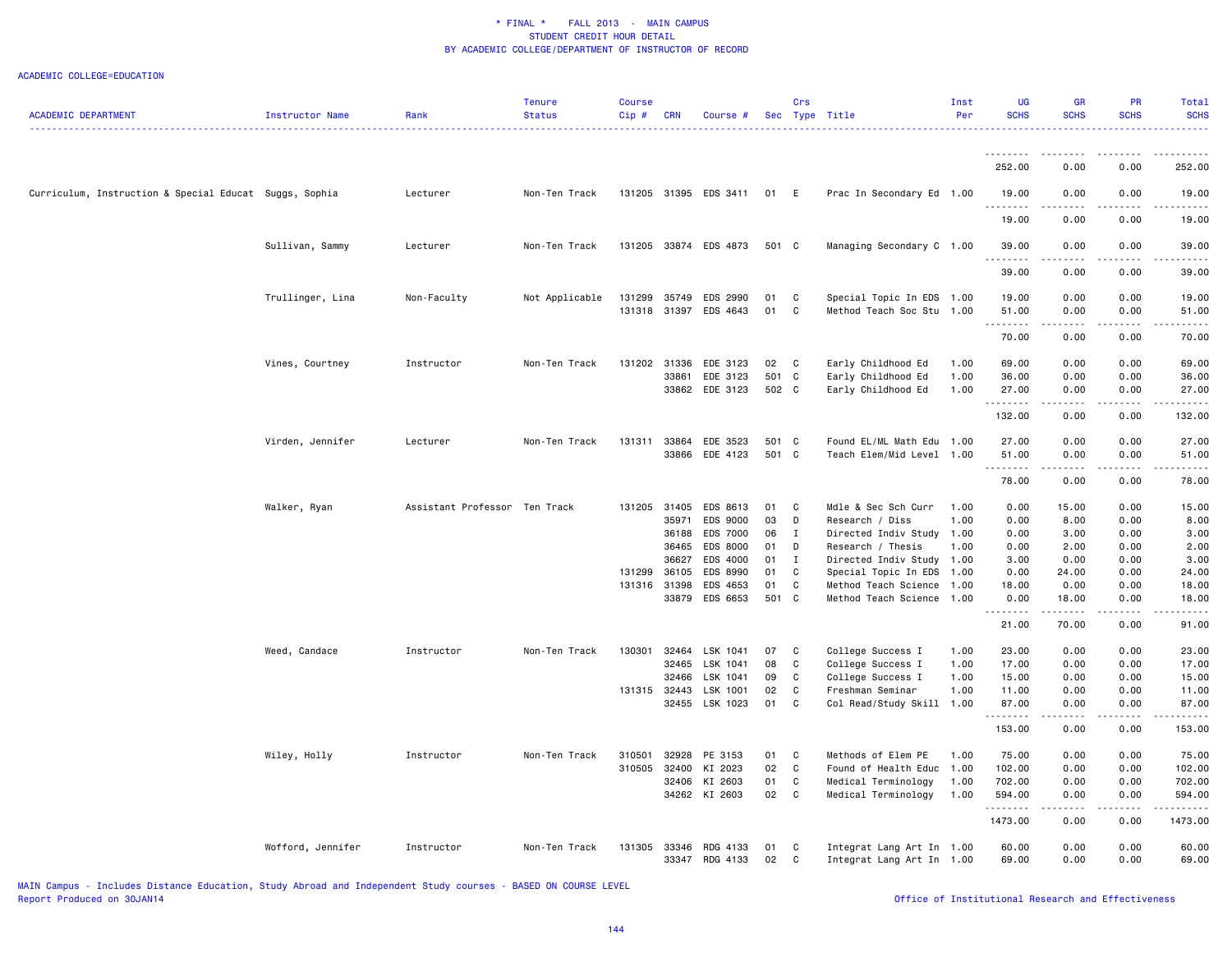| <b>ACADEMIC DEPARTMENT</b>                                 | <b>Instructor Name</b> | Rank       | Tenure<br>Status | Course<br>$Cip$ # | <b>CRN</b> | Course #       |       | Crs | Sec Type Title            | Inst<br>Per | UG.<br><b>SCHS</b> | <b>GR</b><br><b>SCHS</b> | <b>PR</b><br><b>SCHS</b> | Total<br><b>SCHS</b> |
|------------------------------------------------------------|------------------------|------------|------------------|-------------------|------------|----------------|-------|-----|---------------------------|-------------|--------------------|--------------------------|--------------------------|----------------------|
|                                                            |                        |            |                  |                   |            |                |       |     |                           |             |                    |                          |                          |                      |
| Curriculum, Instruction & Special Educat Wofford, Jennifer |                        | Instructor | Non-Ten Track    | 131305            |            | 33348 RDG 4133 | 03 C  |     | Integrat Lang Art In 1.00 |             | 72.00              | 0.00                     | 0.00                     | 72.00                |
|                                                            |                        |            |                  |                   | 34064      | RDG 4133       | 501 C |     | Integrat Lang Art In 1.00 |             | 48.00              | 0.00                     | 0.00                     | 48.00                |
|                                                            |                        |            |                  |                   |            |                |       |     |                           |             | --------<br>249.00 | 0.00                     | 0.00                     | .<br>249,00          |
|                                                            | Yuan, Ruiping          | Instructor | Non-Ten Track    | 131315            | 33335      | RDG 3113       | 03 C  |     | Early Literacy Instr 1.00 |             | 78.00              | 0.00                     | 0.00                     | 78.00                |
|                                                            |                        |            |                  |                   | 33336      | RDG 3113       | 04 C  |     | Early Literacy Instr 1.00 |             | 72.00              | 0.00                     | 0.00                     | 72.00                |
|                                                            |                        |            |                  |                   | 33339      | RDG 3123       | 03 C  |     | Early Lit Instruct I 1.00 |             | 78.00              | 0.00                     | 0.00                     | 78.00                |
|                                                            |                        |            |                  |                   |            | 33340 RDG 3123 | 04 C  |     | Early Lit Instruct I 1.00 |             | 72.00              | 0.00                     | 0.00                     | 72.00                |
|                                                            |                        |            |                  |                   |            |                |       |     |                           |             | 300.00             | 0.00                     | 0.00                     | 300.00               |
|                                                            |                        |            |                  |                   |            |                |       |     |                           |             |                    | ========                 | ========                 | ==========           |
| Curriculum, Instruction & Special Educat                   |                        |            |                  |                   |            |                |       |     |                           |             | 7872.50            | 1123.00                  | 0.00                     | 8995.50              |
|                                                            |                        |            |                  |                   |            |                |       |     |                           |             | ========           |                          |                          |                      |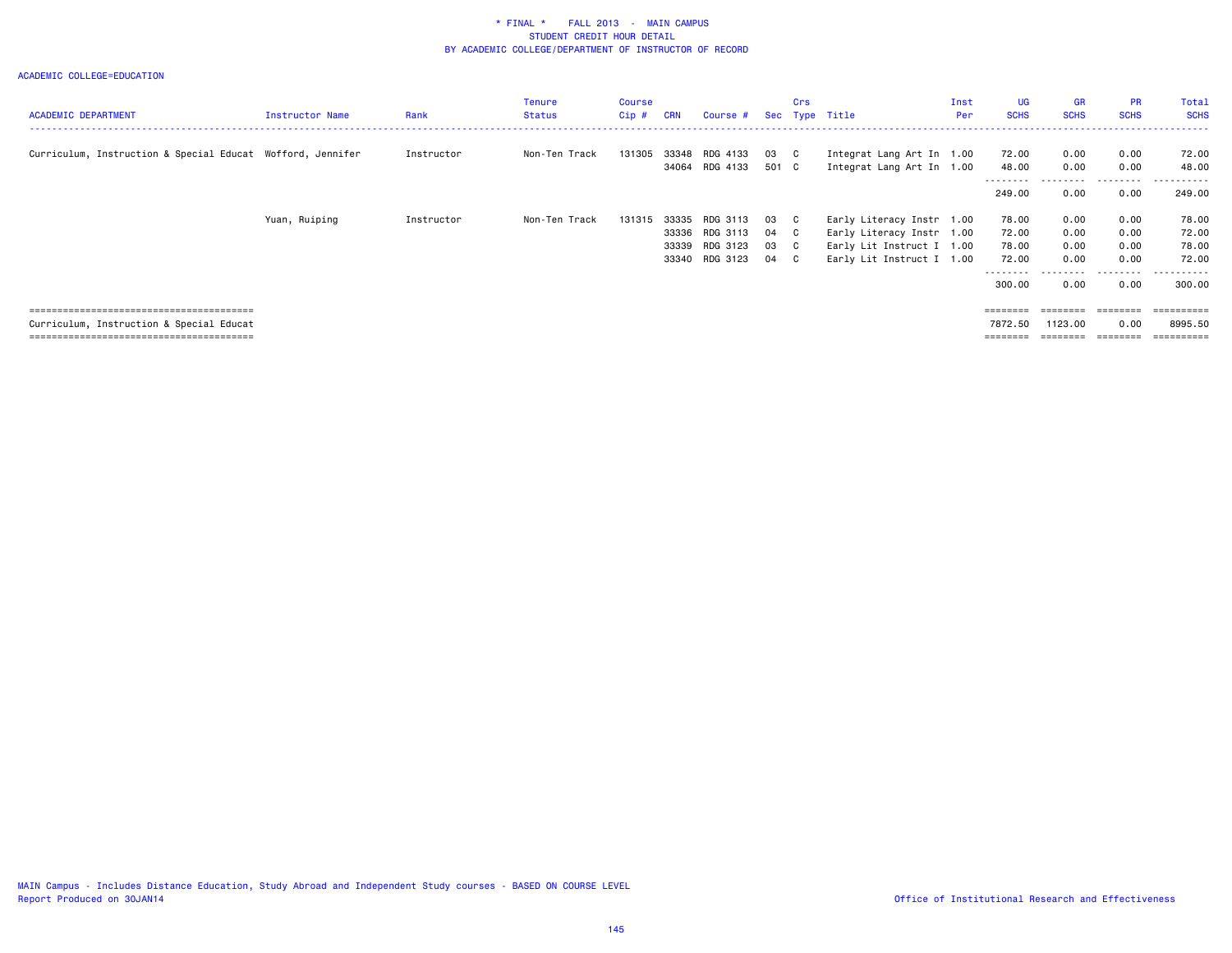| <b>ACADEMIC DEPARTMENT</b> | Instructor Name  | Rank                               | Tenure<br>Status | Course<br>Cip # | CRN | Course # Sec Type Title    | Crs |                           | Inst<br>Per | <b>UG</b><br><b>SCHS</b> | GR<br><b>SCHS</b> | <b>PR</b><br><b>SCHS</b> | Total<br><b>SCHS</b> |
|----------------------------|------------------|------------------------------------|------------------|-----------------|-----|----------------------------|-----|---------------------------|-------------|--------------------------|-------------------|--------------------------|----------------------|
|                            |                  |                                    |                  |                 |     |                            |     |                           |             |                          |                   |                          |                      |
| Dean of Education          | Domico, Adrianne | Grad Service Assist Not Applicable |                  |                 |     | 131315 32456 LSK 1023 02 C |     | Col Read/Study Skill 0.50 |             | 43.50                    | 0.00              | 0.00                     | 43.50                |
|                            |                  |                                    |                  |                 |     |                            |     |                           |             | 43.50                    | 0.00              | 0.00                     | 43.50                |
|                            |                  |                                    |                  |                 |     |                            |     |                           |             | ========                 |                   |                          | =========            |
| Dean of Education          |                  |                                    |                  |                 |     |                            |     |                           |             | 43.50                    | 0.00              | 0.00                     | 43.50                |
|                            |                  |                                    |                  |                 |     |                            |     |                           |             | ========                 |                   |                          | =========            |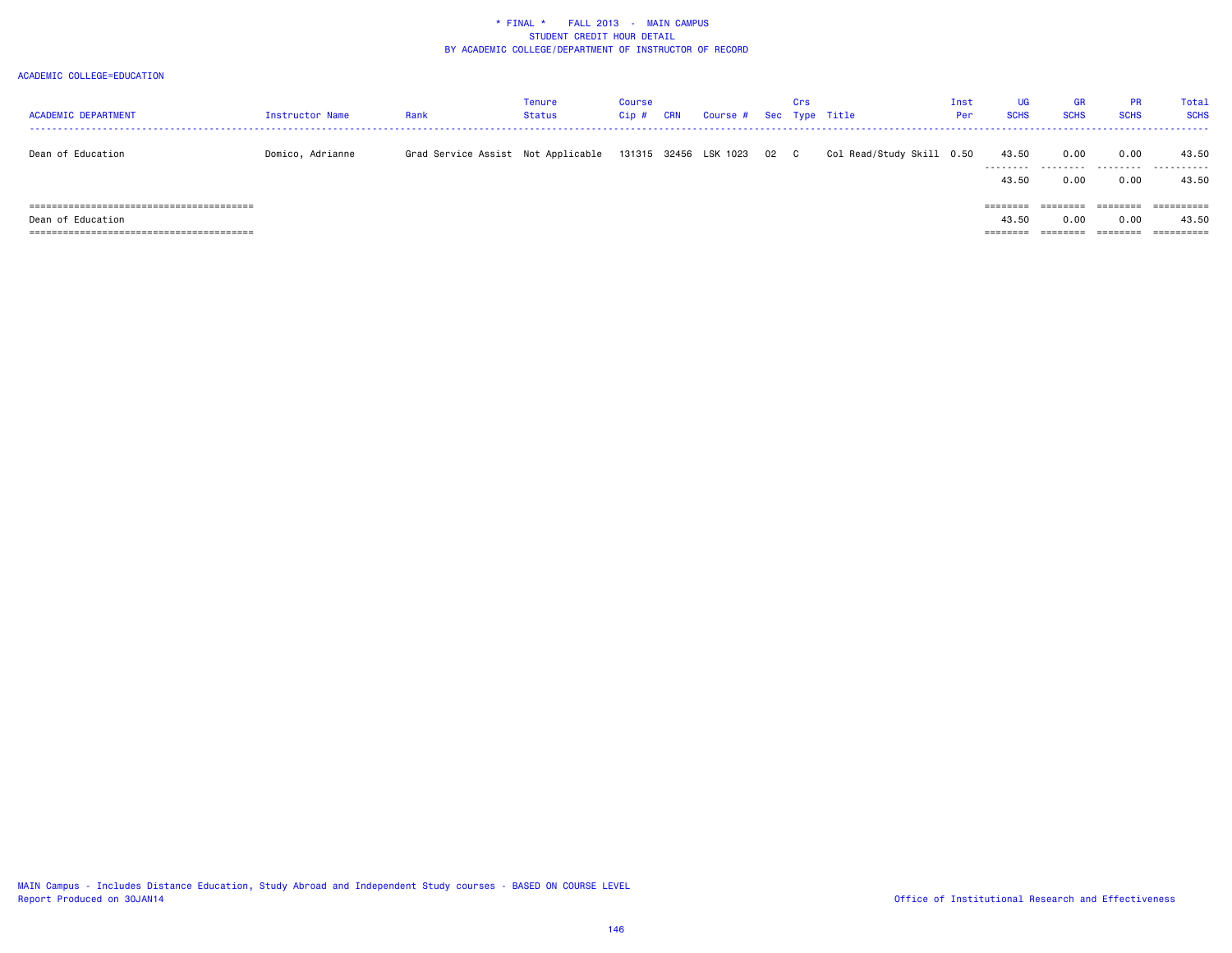|                                                       |                   |                               | <b>Tenure</b>  | <b>Course</b> |              |                 |       | Crs          |                           | Inst | <b>UG</b>         | <b>GR</b>     | <b>PR</b>     | Total                                                                                                                 |
|-------------------------------------------------------|-------------------|-------------------------------|----------------|---------------|--------------|-----------------|-------|--------------|---------------------------|------|-------------------|---------------|---------------|-----------------------------------------------------------------------------------------------------------------------|
| ACADEMIC DEPARTMENT                                   | Instructor Name   | Rank                          | <b>Status</b>  | $Cip \#$      | <b>CRN</b>   | Course #        |       |              | Sec Type Title            | Per  | <b>SCHS</b>       | <b>SCHS</b>   | <b>SCHS</b>   | <b>SCHS</b>                                                                                                           |
| Instructional Systems & Workforce Develo Adams, James |                   | Associate Professor Tenured   |                | 131310        | 34088        | TKT 4183        | 501 C |              | Meth Tchn Career Pat 1.00 |      | 6.00              | 0.00          | 0.00          | 6.00                                                                                                                  |
|                                                       |                   |                               |                |               | 34095        | TKT 6183        | 501 C |              | Meth Tchn Career Pat 1.00 |      | 0.00              | 39.00         | 0.00          | 39.00                                                                                                                 |
|                                                       |                   |                               |                |               | 36293        | TKT 4183        | 01    | C            | Meth Tchn Career Pat 1.00 |      | 9.00              | 0.00          | 0.00          | 9.00                                                                                                                  |
|                                                       |                   |                               |                | 131319        | 35074        | TKT 9000        | 01    | D            | Research / Diss           | 1.00 | 0.00              | 24.00         | 0.00          | 24.00                                                                                                                 |
|                                                       |                   |                               |                |               | 36240        | <b>TKT 7000</b> | 03    | $\mathbf I$  | Directed Indiv Study 1.00 |      | 0.00              | 3.00          | 0.00          | 3.00                                                                                                                  |
|                                                       |                   |                               |                | 131399 33521  |              | TKT 4263        | 01    | $\mathbf C$  | Diverse Wrk & Ed Env 1.00 |      | 18.00             | 0.00          | 0.00          | 18.00                                                                                                                 |
|                                                       |                   |                               |                |               | 33528        | TKT 6263        | 01    | C            | Diverse Wrk & Ed Env      | 1.00 | 0.00              | 39.00         | 0.00          | 39.00                                                                                                                 |
|                                                       |                   |                               |                |               | 150603 33504 | TKI 3063        | 01    | $\mathbf{C}$ | Ind Human Relations       | 1.00 | 141.00<br>.       | 0.00<br>.     | 0.00<br>.     | 141.00<br>$\begin{array}{cccccccccc} \bullet & \bullet & \bullet & \bullet & \bullet & \bullet & \bullet \end{array}$ |
|                                                       |                   |                               |                |               |              |                 |       |              |                           |      | 174.00            | 105.00        | 0.00          | 279.00                                                                                                                |
|                                                       | Allison, Justin   | Grad Teach Assist             | Not Applicable | 110301        | 33511        | TKT 1273        | 01    | C            | Computer Application 1.00 |      | 99.00             | 0.00          | 0.00          | 99.00                                                                                                                 |
|                                                       |                   |                               |                | 131303        | 33491        | TKB 2132        | 01    | B            | Intro Sprdsht Desgn       | 1.00 | 40.00<br>.        | 0.00<br>----- | 0.00<br>.     | 40.00<br>.                                                                                                            |
|                                                       |                   |                               |                |               |              |                 |       |              |                           |      | 139.00            | 0.00          | 0.00          | 139.00                                                                                                                |
|                                                       | Ballard, Iva      | Instructor                    | Non-Ten Track  | 130603        | 31769        | EPY 8214        | 01    | C            | Adv Ed & Psy Stat         | 1.00 | 0.00              | 28.00         | 0.00          | 28.00                                                                                                                 |
|                                                       |                   |                               |                | 521302 30576  |              | BQA 3123        | 01    | C            | Bus Stat Methods II       | 1.00 | 156.00            | 0.00          | 0.00          | 156.00                                                                                                                |
|                                                       |                   |                               |                |               | 30578        | BQA 3123        | 03    | C            | Bus Stat Methods II       | 1.00 | 177.00            | 0.00          | 0.00          | 177.00                                                                                                                |
|                                                       |                   |                               |                |               | 30579        | BQA 3123        | 04    | C            | Bus Stat Methods II       | 1.00 | 177.00            | 0.00          | 0.00          | 177.00                                                                                                                |
|                                                       |                   |                               |                |               | 30580        | BQA 3123        | 05    | C            | Bus Stat Methods II       | 1.00 | 87.00<br><u>.</u> | 0.00<br>.     | 0.00<br>.     | 87.00                                                                                                                 |
|                                                       |                   |                               |                |               |              |                 |       |              |                           |      | 597.00            | 28.00         | 0.00          | 625.00                                                                                                                |
|                                                       | Bass, Amy         | Lecturer                      | Non-Ten Track  | 130301        | 34009        | LSK 2010        | 501 C |              | Praxis: Acad Core En 1.00 |      | 31.00             | 0.00          | 0.00          | 31.00                                                                                                                 |
|                                                       |                   |                               |                | 131315        |              | 34008 LSK 1023  | 501 C |              | Col Read/Study Skill 1.00 |      | 102.00<br>.       | 0.00<br>.     | 0.00<br>.     | 102.00<br>.                                                                                                           |
|                                                       |                   |                               |                |               |              |                 |       |              |                           |      | 133.00            | 0.00          | 0.00          | 133.00                                                                                                                |
|                                                       | Beriswill, Joanne | Assistant Professor Ten Track |                | 110301        | 33513        | TKT 1273        | 03    | C            | Computer Application 1.00 |      | 96.00             | 0.00          | 0.00          | 96.00                                                                                                                 |
|                                                       |                   |                               |                | 131309        | 33520        | TKT 3623        | 01    | C            | Dsgn Technology Trai 1.00 |      | 36.00             | 0.00          | 0.00          | 36.00                                                                                                                 |
|                                                       |                   |                               |                |               | 33524        | TKT 4623        | 01    | C            | Del/Eval Tech Traini 1.00 |      | 18.00<br>.        | 0.00<br>.     | 0.00<br>.     | 18.00<br>.                                                                                                            |
|                                                       |                   |                               |                |               |              |                 |       |              |                           |      | 150.00            | 0.00          | 0.00          | 150.00                                                                                                                |
|                                                       | Berryhill, Amy    | Non-Faculty                   | Not Applicable | 110301        |              | 34086 TKT 1273  | 502 C |              | Computer Application 1.00 |      | 102.00<br>.       | 0.00          | 0.00<br>$  -$ | 102.00<br>$- - - - - - -$                                                                                             |
|                                                       |                   |                               |                |               |              |                 |       |              |                           |      | 102.00            | 0.00          | 0.00          | 102.00                                                                                                                |
|                                                       | Cornelious, Linda | Professor                     | Tenured        | 131309        | 34100        | TKT 8213        | 501 C |              | Cont/Meth Career & T 1.00 |      | 0.00              | 27.00         | 0.00          | 27.00                                                                                                                 |
|                                                       |                   |                               |                | 131319        | 35075        | <b>TKT 9000</b> | 02    | D            | Research / Diss           | 1.00 | 0.00              | 15.00         | 0.00          | 15.00                                                                                                                 |
|                                                       |                   |                               |                | 131321        | 34091        | TKT 4803        | 501 C |              | Integ Tech for Learn 1.00 |      | 27.00             | 0.00          | 0.00          | 27.00                                                                                                                 |
|                                                       |                   |                               |                |               | 34098        | TKT 6803        | 501 C |              | Integ Tech for Learn 1.00 |      | 0.00              | 27.00         | 0.00          | 27.00                                                                                                                 |
|                                                       |                   |                               |                |               |              |                 |       |              |                           |      | .<br>27.00        | .<br>69.00    | .<br>0.00     | .<br>96.00                                                                                                            |
|                                                       | Earle, Marie      | Assistant Professor Ten Track |                | 110301        | 34085        | TKT 1273        | 501   | $\mathbf{C}$ | Computer Application 1.00 |      | 90.00             | 0.00          | 0.00          | 90.00                                                                                                                 |
|                                                       |                   |                               |                | 150603        |              | 33508 TKI 4224  | 01    | C            | Quality Assurance         | 1.00 | 208.00<br>.       | 0.00<br>.     | 0.00<br>.     | 208.00<br>.                                                                                                           |
|                                                       |                   |                               |                |               |              |                 |       |              |                           |      | 298.00            | 0.00          | 0.00          | 298.00                                                                                                                |
|                                                       | Ewing, Carlos     | Grad Teach Assist             | Not Applicable | 110301        |              | 33514 TKT 1273  | 04    | C            | Computer Application 1.00 |      | 93.00             | 0.00          | 0.00          | 93.00                                                                                                                 |
|                                                       |                   |                               |                | 131303        | 33488        | TKB 1312        | 01    | C            | Info Resource Manage      | 1.00 | 44.00             | 0.00          | 0.00          | 44.00                                                                                                                 |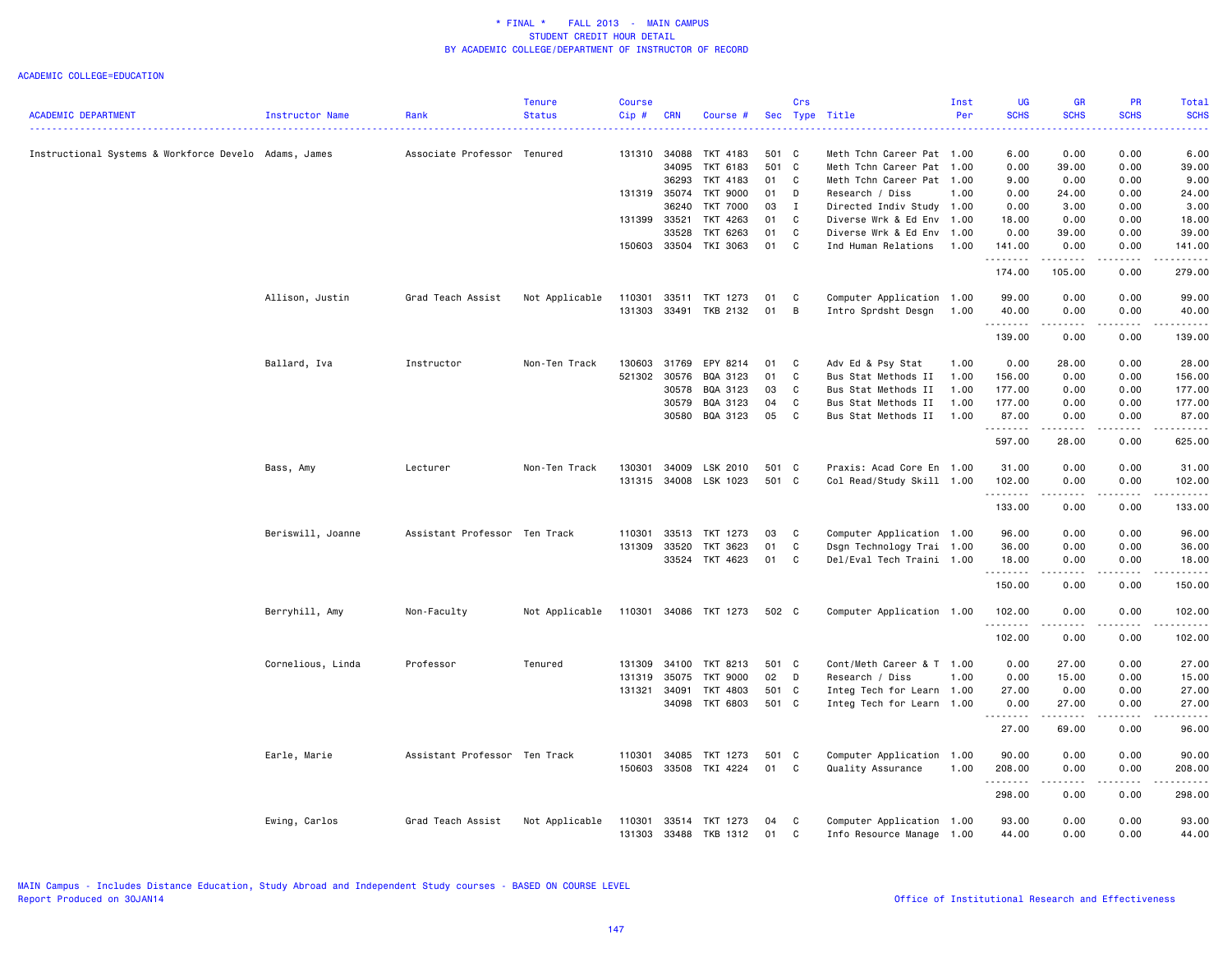#### ACADEMIC COLLEGE=EDUCATION

|                                                        |                  |                                   | <b>Tenure</b> | <b>Course</b> |              |                       |       | Crs          |                           | Inst | UG                | <b>GR</b>                                                                                                                                                    | <b>PR</b>        | Total                                                                                                                                                        |
|--------------------------------------------------------|------------------|-----------------------------------|---------------|---------------|--------------|-----------------------|-------|--------------|---------------------------|------|-------------------|--------------------------------------------------------------------------------------------------------------------------------------------------------------|------------------|--------------------------------------------------------------------------------------------------------------------------------------------------------------|
| <b>ACADEMIC DEPARTMENT</b>                             | Instructor Name  | Rank                              | <b>Status</b> | Cip#          | <b>CRN</b>   | Course #              |       |              | Sec Type Title            | Per  | <b>SCHS</b>       | <b>SCHS</b>                                                                                                                                                  | <b>SCHS</b>      | <b>SCHS</b>                                                                                                                                                  |
|                                                        |                  |                                   |               |               |              |                       |       |              |                           |      |                   |                                                                                                                                                              |                  |                                                                                                                                                              |
|                                                        |                  |                                   |               |               |              |                       |       |              |                           |      | 137.00            | 0.00                                                                                                                                                         | 0.00             | 137.00                                                                                                                                                       |
| Instructional Systems & Workforce Develo Forde, Connie |                  | Professor                         | Tenured       | 110301        | 34083        | TKB 6283              | 501 B |              | Advanced Office Syst 0.50 |      | 0.00              | 4.50                                                                                                                                                         | 0.00             | 4.50                                                                                                                                                         |
|                                                        |                  |                                   |               | 131319        | 35076        | TKT 9000              | 03    | D            | Research / Diss           | 1.00 | 0.00              | 32.00                                                                                                                                                        | 0.00             | 32.00                                                                                                                                                        |
|                                                        |                  |                                   |               |               |              | 36538 TKT 7000        | 05    | $\mathbf{I}$ | Directed Indiv Study      | 1.00 | 0.00<br><u>.</u>  | 2.00<br>$\frac{1}{2} \left( \frac{1}{2} \right) \left( \frac{1}{2} \right) \left( \frac{1}{2} \right) \left( \frac{1}{2} \right) \left( \frac{1}{2} \right)$ | 0.00             | 2.00                                                                                                                                                         |
|                                                        |                  |                                   |               |               |              |                       |       |              |                           |      | 0.00              | 38.50                                                                                                                                                        | 0.00             | 38.50                                                                                                                                                        |
|                                                        | Giordano, Mickey | Instructor                        | Non-Ten Track | 150603        | 33495        | TKI 1814              | 01    | B            | Basic Indust Elec &       | 1.00 | 140.00            | 0.00                                                                                                                                                         | 0.00             | 140.00                                                                                                                                                       |
|                                                        |                  |                                   |               |               | 33507        | TKI 4103              | 01    | B            | Industrial Cntrl Sys 1.00 |      | 54.00             | 0.00                                                                                                                                                         | 0.00             | 54.00                                                                                                                                                        |
|                                                        |                  |                                   |               |               | 33509        | TKI 4303              | 01    | B            | Industrial Robotics       | 1.00 | 99.00             | 0.00                                                                                                                                                         | 0.00             | 99.00                                                                                                                                                        |
|                                                        |                  |                                   |               |               |              | 35916 TKI 4103        | 02    | B            | Industrial Cntrl Sys 1.00 |      | 54.00<br>.        | 0.00<br>$\frac{1}{2}$                                                                                                                                        | 0.00<br>.        | 54.00                                                                                                                                                        |
|                                                        |                  |                                   |               |               |              |                       |       |              |                           |      | 347.00            | 0.00                                                                                                                                                         | 0.00             | 347.00                                                                                                                                                       |
|                                                        | Huang, Kun       | Assistant Professor Ten Track     |               | 110301        | 34089        | TKT 4713              | 501 C |              | Authoring for Instr 1.00  |      | 42.00             | 0.00                                                                                                                                                         | 0.00             | 42.00                                                                                                                                                        |
|                                                        |                  |                                   |               |               | 34096        | TKT 6713              | 501 C |              | Authoring for Instr       | 1.00 | 0.00              | 18.00                                                                                                                                                        | 0.00             | 18.00                                                                                                                                                        |
|                                                        |                  |                                   |               |               |              | 131303 33493 TKB 4563 | 01 C  |              | Intro to Data Networ 1.00 |      | 51.00             | 0.00                                                                                                                                                         | 0.00             | 51.00                                                                                                                                                        |
|                                                        |                  |                                   |               |               |              |                       |       |              |                           |      | .<br>93.00        | .<br>18.00                                                                                                                                                   | .<br>0.00        | .<br>111.00                                                                                                                                                  |
|                                                        | Irvin, Lemond    | Research Assist Pro Non-Ten Track |               |               |              | 090101 30849 CO 1013  | 27    | C            | Intro to Communicati 1.00 |      | 99.00<br><u>.</u> | 0.00<br>.                                                                                                                                                    | 0.00<br>.        | 99.00<br>. <b>.</b>                                                                                                                                          |
|                                                        |                  |                                   |               |               |              |                       |       |              |                           |      | 99.00             | 0.00                                                                                                                                                         | 0.00             | 99.00                                                                                                                                                        |
|                                                        | Keel, Vicki      | Instructor                        | Non-Ten Track | 110301        | 34081        | TKB 4283              | 501 B |              | Advanced Office Syst 1.00 |      | 84.00             | 0.00                                                                                                                                                         | 0.00             | 84.00                                                                                                                                                        |
|                                                        |                  |                                   |               |               | 34083        | TKB 6283              | 501 B |              | Advanced Office Syst 0.50 |      | 0.00              | 4.50                                                                                                                                                         | 0.00             | 4.50                                                                                                                                                         |
|                                                        |                  |                                   |               |               | 131303 33486 | TKB 1123              | 01    | B            | Document Form/Info P 1.00 |      | 63.00             | 0.00                                                                                                                                                         | 0.00             | 63.00                                                                                                                                                        |
|                                                        |                  |                                   |               |               | 33490        | TKB 2122              | 01    | B            | Intro Database Mgt        | 1.00 | 44.00             | 0.00                                                                                                                                                         | 0.00             | 44.00                                                                                                                                                        |
|                                                        |                  |                                   |               |               | 33492        | TKB 3133              | 01    | C            | Admin Management & P 1.00 |      | 72.00             | 0.00                                                                                                                                                         | 0.00             | 72.00                                                                                                                                                        |
|                                                        |                  |                                   |               |               | 36103        | TKB 1123              | 501 B |              | Document Form/Info P 1.00 |      | 3.00              | 0.00                                                                                                                                                         | 0.00             | 3.00                                                                                                                                                         |
|                                                        |                  |                                   |               | 131319        | 36321        | TKT 4000              | 01 I  |              | Directed Indiv Study 1.00 |      | 3.00              | 0.00                                                                                                                                                         | 0.00             | 3.00                                                                                                                                                         |
|                                                        |                  |                                   |               |               | 36322        | TKT 4000              | 02    | $\mathbf{I}$ | Directed Indiv Study 1.00 |      | 3.00              | 0.00                                                                                                                                                         | 0.00             | 3.00                                                                                                                                                         |
|                                                        |                  |                                   |               |               | 36623        | TKT 4000              | 04 I  |              | Directed Indiv Study 1.00 |      | 1.00<br>.         | 0.00<br>.                                                                                                                                                    | 0.00<br><u>.</u> | 1.00<br>$\frac{1}{2} \left( \frac{1}{2} \right) \left( \frac{1}{2} \right) \left( \frac{1}{2} \right) \left( \frac{1}{2} \right) \left( \frac{1}{2} \right)$ |
|                                                        |                  |                                   |               |               |              |                       |       |              |                           |      | 273.00            | 4.50                                                                                                                                                         | 0.00             | 277.50                                                                                                                                                       |
|                                                        | Latham, Angela   | Instructor                        | Non-Ten Track | 500799        | 33499        | TKI 2413              | 01    | C            | Hi & Appr Artcrafts       | 1.00 | 66.00             | 0.00                                                                                                                                                         | 0.00             | 66.00                                                                                                                                                        |
|                                                        |                  |                                   |               |               | 33500        | TKI 2413              | 02    | $\mathbf c$  | Hi & Appr Artcrafts       | 1.00 | 72.00             | 0.00                                                                                                                                                         | 0.00             | 72.00                                                                                                                                                        |
|                                                        |                  |                                   |               |               | 33501        | TKI 2413              | 03    | C            | Hi & Appr Artcrafts       | 1.00 | 72.00             | 0.00                                                                                                                                                         | 0.00             | 72.00                                                                                                                                                        |
|                                                        |                  |                                   |               |               |              | 33502 TKI 2413        | H04 C |              | Honors Hi & Appr Art 1.00 |      | 75.00<br>.        | 0.00<br>الأنابات                                                                                                                                             | 0.00<br>.        | 75.00<br>2.2.2.2.2                                                                                                                                           |
|                                                        |                  |                                   |               |               |              |                       |       |              |                           |      | 285.00            | 0.00                                                                                                                                                         | 0.00             | 285.00                                                                                                                                                       |
|                                                        | Lee, Sang Joon   | Assistant Professor Ten Track     |               | 110301        | 34090        | TKT 4753              | 501 C |              | Presenting with Medi 1.00 |      | 63.00             | 0.00                                                                                                                                                         | 0.00             | 63.00                                                                                                                                                        |
|                                                        |                  |                                   |               |               | 34097        | TKT 6753              | 501 C |              | Presenting with Medi 1.00 |      | 0.00              | 39.00                                                                                                                                                        | 0.00             | 39.00                                                                                                                                                        |
|                                                        |                  |                                   |               | 131309        |              | 33522 TKT 4343        | 01 C  |              | Info Tech Project Mg 1.00 |      | 63.00             | 0.00<br>.                                                                                                                                                    | 0.00<br>.        | 63.00<br>.                                                                                                                                                   |
|                                                        |                  |                                   |               |               |              |                       |       |              |                           |      | .<br>126.00       | 39.00                                                                                                                                                        | 0.00             | 165.00                                                                                                                                                       |
|                                                        | Mize, Mervin     | Instructor                        | Non-Ten Track | 131319        | 36330        | <b>TKT 4000</b>       | 03    | $\mathbf{I}$ | Directed Indiv Study 1.00 |      | 3.00              | 0.00                                                                                                                                                         | 0.00             | 3.00                                                                                                                                                         |
|                                                        |                  |                                   |               | 150603        | 33498        | TKI 2323              | 01    | $\mathsf{L}$ | Forg Weld & Found         | 1.00 | 75.00             | 0.00                                                                                                                                                         | 0.00             | 75.00                                                                                                                                                        |
|                                                        |                  |                                   |               |               | 33503        | TKI 3044              | 01    | C            | Industrial Safety         | 1.00 | 204.00            | 0.00                                                                                                                                                         | 0.00             | 204.00                                                                                                                                                       |
|                                                        |                  |                                   |               | 150612        | 33494        | TKI 1203              | 01    | B            | Industrial Communica 1.00 |      | 105.00            | 0.00                                                                                                                                                         | 0.00             | 105.00                                                                                                                                                       |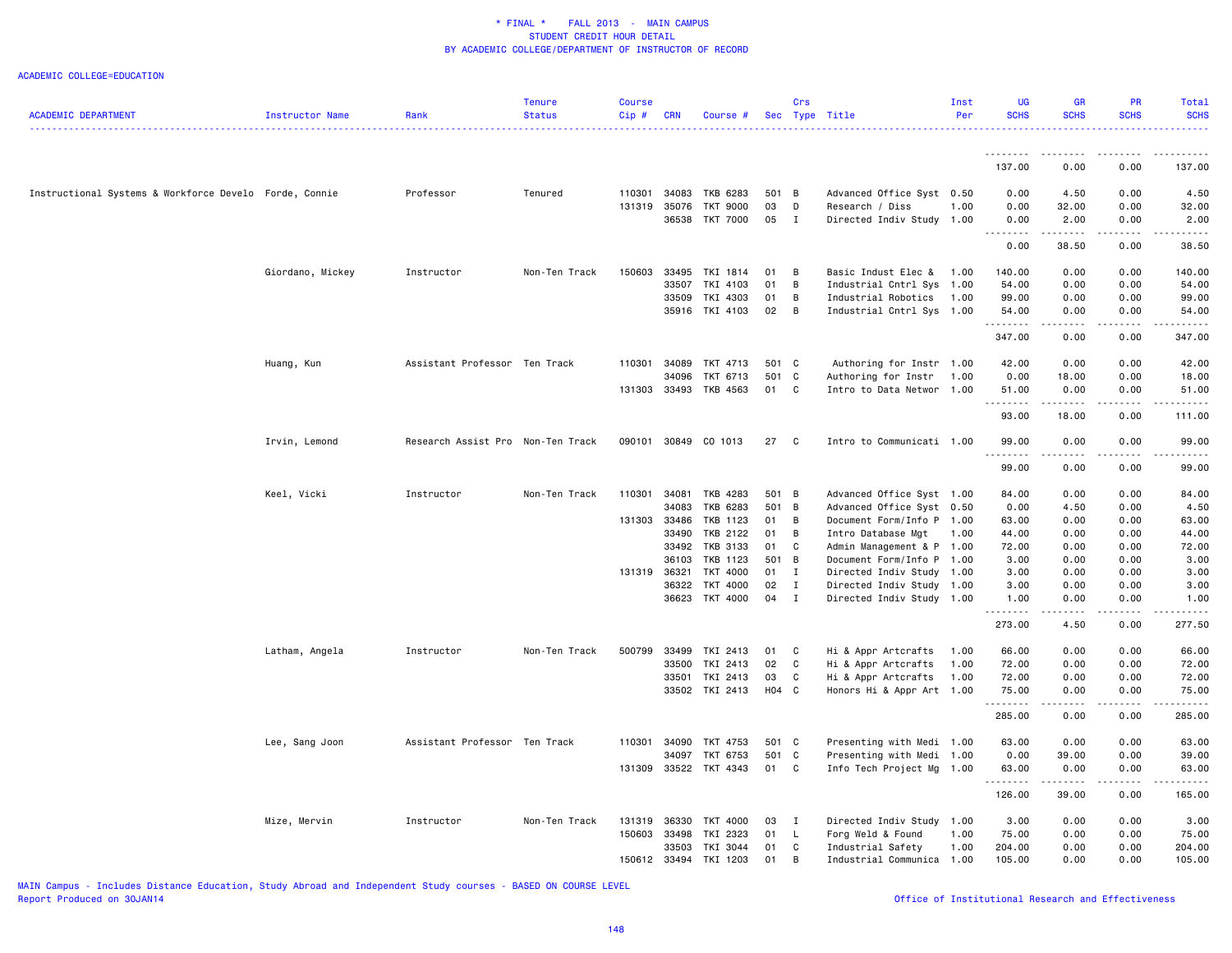| <b>ACADEMIC DEPARTMENT</b>                                                         | Instructor Name      | Rank                          | <b>Tenure</b><br><b>Status</b> | Course<br>$Cip$ # | <b>CRN</b>   | Course                |              | Crs                        | Sec Type Title            | Inst<br>Per | <b>UG</b><br><b>SCHS</b>                                                                                                           | <b>GR</b><br><b>SCHS</b>                                                                                                          | PR<br><b>SCHS</b>  | Total<br><b>SCHS</b>                  |
|------------------------------------------------------------------------------------|----------------------|-------------------------------|--------------------------------|-------------------|--------------|-----------------------|--------------|----------------------------|---------------------------|-------------|------------------------------------------------------------------------------------------------------------------------------------|-----------------------------------------------------------------------------------------------------------------------------------|--------------------|---------------------------------------|
|                                                                                    |                      |                               |                                |                   |              |                       |              |                            |                           |             |                                                                                                                                    |                                                                                                                                   |                    | المتمام المنا                         |
| Instructional Systems & Workforce Develo Mize, Mervin                              |                      | Instructor                    | Non-Ten Track                  |                   |              | 150612 33497 TKI 2123 | 01           | B                          | Intro to CNC Prog         | 1.00        | 69.00<br>$\frac{1}{2} \left( \frac{1}{2} \right) \left( \frac{1}{2} \right) \left( \frac{1}{2} \right) \left( \frac{1}{2} \right)$ | 0.00                                                                                                                              | 0.00               | 69.00                                 |
|                                                                                    |                      |                               |                                |                   |              |                       |              |                            |                           |             | 456.00                                                                                                                             | 0.00                                                                                                                              | 0.00               | 456.00                                |
|                                                                                    | Okojie, Mabel        | Associate Professor Tenured   |                                | 110301            | 34840        | TKT 8793              | 01           | E                          | Dir Proj Instr Tech       | 1.00        | 0.00                                                                                                                               | 15.00                                                                                                                             | 0.00               | 15.00                                 |
|                                                                                    |                      |                               |                                | 131309            | 34837        | TKT 8273              | 501 C        |                            | Con Iss Cur Pla ISWE      | 1.00        | 0.00                                                                                                                               | 15.00                                                                                                                             | 0.00               | 15.00                                 |
|                                                                                    |                      |                               |                                |                   | 131319 35078 | TKT 9000              | 05           | <b>D</b>                   | Research / Diss           | 1.00        | 0.00                                                                                                                               | 23.00                                                                                                                             | 0.00               | 23.00                                 |
|                                                                                    |                      |                               |                                |                   | 35922        | TKT 7000              | $01$ I       |                            | Directed Indiv Study 1.00 |             | 0.00                                                                                                                               | 3.00                                                                                                                              | 0.00               | 3.00                                  |
|                                                                                    |                      |                               |                                |                   |              | 35938 TKT 7000        | $02 \quad I$ |                            | Directed Indiv Study 1.00 |             | 0.00<br>.                                                                                                                          | 3.00<br>.                                                                                                                         | 0.00<br>.          | 3.00                                  |
|                                                                                    |                      |                               |                                |                   |              |                       |              |                            |                           |             | 0.00                                                                                                                               | 59.00                                                                                                                             | 0.00               | 59.00                                 |
|                                                                                    | Olinzock, Anthony    | Professor                     | Tenured                        |                   |              | 131319 35079 TKT 9000 | 06           | <b>D</b>                   | Research / Diss           | 1.00        | 0.00<br><u>.</u>                                                                                                                   | 38.00                                                                                                                             | 0.00               | 38.00                                 |
|                                                                                    |                      |                               |                                |                   |              |                       |              |                            |                           |             | 0.00                                                                                                                               | 38.00                                                                                                                             | 0.00               | 38.00                                 |
|                                                                                    | Roberts, Frank       | Non-Faculty                   | Not Applicable                 |                   |              | 131309 33518 TKT 3463 | 01 B         |                            | Computer Repair/Main 1.00 |             | 45.00                                                                                                                              | 0.00                                                                                                                              | 0.00               | 45.00                                 |
|                                                                                    |                      |                               |                                |                   |              |                       |              |                            |                           |             | .<br>45.00                                                                                                                         | $\frac{1}{2} \left( \frac{1}{2} \right) \left( \frac{1}{2} \right) \left( \frac{1}{2} \right) \left( \frac{1}{2} \right)$<br>0.00 | . <b>.</b><br>0.00 | .<br>45.00                            |
|                                                                                    | Scott-Bracey, Pamela | Assistant Professor Ten Track |                                | 131303            | 34445        | TKT 4153              | 01           | $\mathbf{C}$               | Meth Tchn Econ/Bus P      | 1.00        | 6.00                                                                                                                               | 0.00                                                                                                                              | 0.00               | 6.00                                  |
|                                                                                    |                      |                               |                                | 131309            | 33523        | TKT 4463              | 01 C         |                            | Meth Tchn Tech Mid S 1.00 |             | 6.00                                                                                                                               | 0.00                                                                                                                              | 0.00               | 6.00                                  |
|                                                                                    |                      |                               |                                |                   | 36144        | TKT 4463              | 501 C        |                            | Meth Tchn Tech Mid S 1.00 |             | 3.00                                                                                                                               | 0.00                                                                                                                              | 0.00               | 3.00                                  |
|                                                                                    |                      |                               |                                |                   |              | 36281 TKT 6463        | 501 C        |                            | Meth Tchn Tech Mid S 1.00 |             | 0.00                                                                                                                               | 3.00<br>.                                                                                                                         | 0.00<br>-----      | 3.00<br>.                             |
|                                                                                    |                      |                               |                                |                   |              |                       |              |                            |                           |             | 15.00                                                                                                                              | 3.00                                                                                                                              | 0.00               | 18.00                                 |
|                                                                                    | Wu, Jeng-Yang        | Grad Teach Assist             | Not Applicable                 | 110301            |              | 33512 TKT 1273        | 02           | C                          | Computer Application 1.00 |             | 93.00                                                                                                                              | 0.00                                                                                                                              | 0.00               | 93.00                                 |
|                                                                                    |                      |                               |                                |                   |              | 33515 TKT 1273        | 05           | $\overline{\phantom{a}}$ C | Computer Application 1.00 |             | 99.00                                                                                                                              | 0.00                                                                                                                              | 0.00               | 99.00                                 |
|                                                                                    |                      |                               |                                |                   |              |                       |              |                            |                           |             | .<br>192.00                                                                                                                        | -----<br>0.00                                                                                                                     | $\cdots$<br>0.00   | .<br>192.00                           |
|                                                                                    | Yu, Chien            | Associate Professor Tenured   |                                | 110301            | 33532        | TKT 8743              | 01           | $\blacksquare$             | Interactive Media         | 1.00        | 0.00                                                                                                                               | 57.00                                                                                                                             | 0.00               | 57.00                                 |
|                                                                                    |                      |                               |                                | 131319            | 35081        | TKT 9000              | 08           | <b>D</b>                   | Research / Diss           | 1.00        | 0.00                                                                                                                               | 28.00                                                                                                                             | 0.00               | 28.00                                 |
|                                                                                    |                      |                               |                                | 150603            | 35908        | TKT 8723              | 01           | $\mathbf{C}$               | Instr Design For Ind 1.00 |             | 0.00                                                                                                                               | 42.00                                                                                                                             | 0.00               | 42.00                                 |
|                                                                                    |                      |                               |                                |                   |              | 521204 33531 TKT 8703 | 01           | $\overline{\phantom{a}}$ C | Trnds & Iss in Inst       | 1.00        | 0.00                                                                                                                               | 33.00<br>$\cdots$                                                                                                                 | 0.00<br>.          | 33.00<br><u>.</u>                     |
|                                                                                    |                      |                               |                                |                   |              |                       |              |                            |                           |             | 0.00                                                                                                                               | 160.00                                                                                                                            | 0.00               | 160.00                                |
| --------------------------------------<br>Instructional Systems & Workforce Develo |                      |                               |                                |                   |              |                       |              |                            |                           |             | ========<br>3688.00                                                                                                                | ========<br>562.00                                                                                                                | ========<br>0.00   | 4250.00                               |
| --------------------------------------                                             |                      |                               |                                |                   |              |                       |              |                            |                           |             |                                                                                                                                    |                                                                                                                                   |                    | ======== ======== ======== ========== |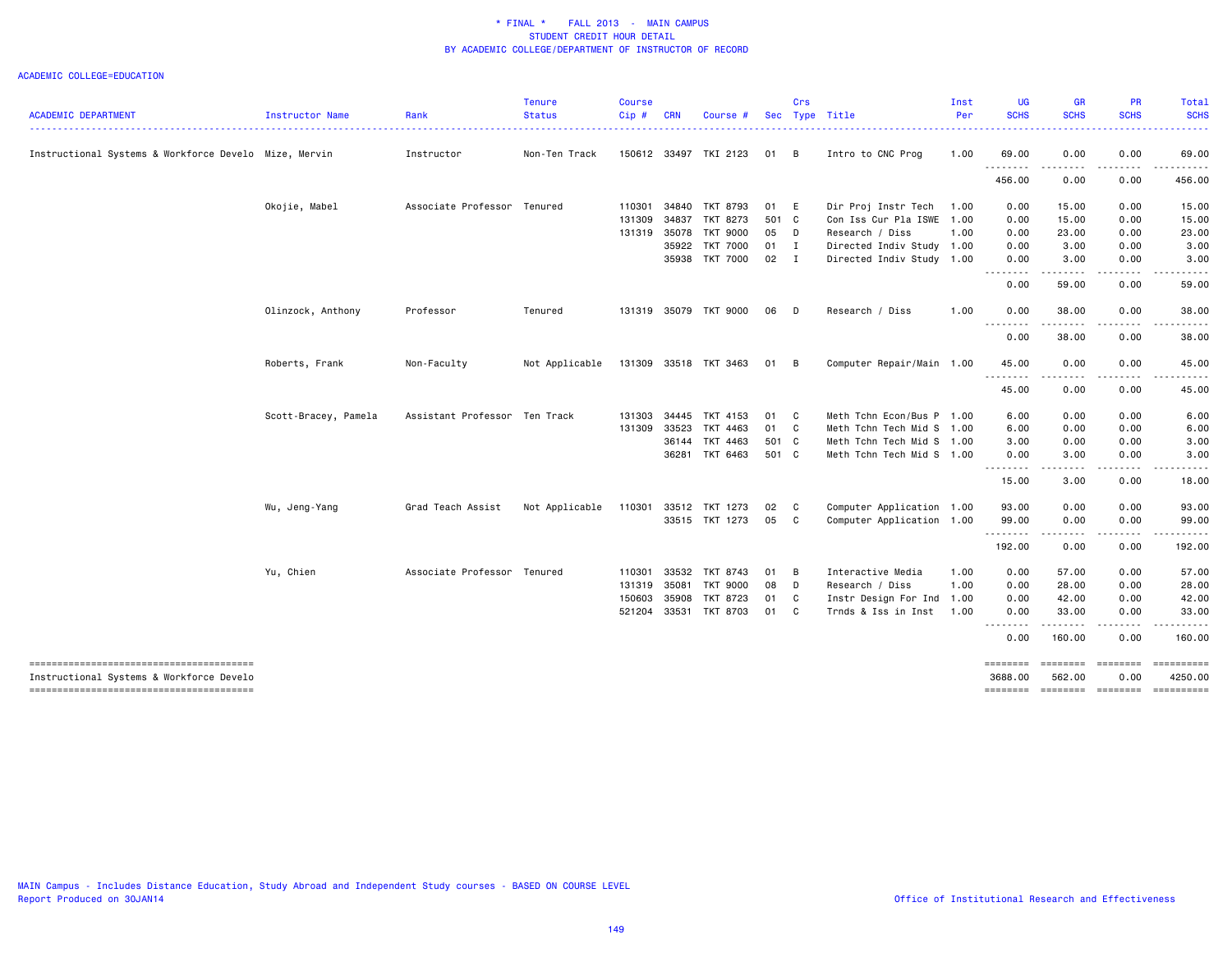|                            |                                                      |                               | <b>Tenure</b> | <b>Course</b> |              |                      |              | Crs          |                           | Inst | <b>UG</b>         | GR                                                                                                                                                            | PR                    | Total                    |
|----------------------------|------------------------------------------------------|-------------------------------|---------------|---------------|--------------|----------------------|--------------|--------------|---------------------------|------|-------------------|---------------------------------------------------------------------------------------------------------------------------------------------------------------|-----------------------|--------------------------|
| <b>ACADEMIC DEPARTMENT</b> | Instructor Name                                      | Rank                          | <b>Status</b> | Cip#          | <b>CRN</b>   | Course #             |              |              | Sec Type Title            | Per  | <b>SCHS</b>       | <b>SCHS</b>                                                                                                                                                   | <b>SCHS</b>           | <b>SCHS</b><br>والمراسات |
| Kinesiology                | Abadie, Ben                                          | Professor                     | Tenured       | 260908        | 31687        | EP 4113              | 01           | В            | Fitness Prog & Testi 1.00 |      | 90.00             | 0.00                                                                                                                                                          | 0.00                  | 90.00                    |
|                            |                                                      |                               |               |               | 31688        | EP 4113              | 02           | В            | Fitness Prog & Testi 1.00 |      | 96.00             | 0.00                                                                                                                                                          | 0.00                  | 96.00                    |
|                            |                                                      |                               |               | 310505 31684  |              | EP 3613              | 01           | C            | Exercise Electrocard 1.00 |      | 84.00             | 0.00                                                                                                                                                          | 0.00                  | 84.00                    |
|                            |                                                      |                               |               |               |              |                      |              |              |                           |      | .<br>270.00       | <u>.</u><br>0.00                                                                                                                                              | .<br>0.00             | .<br>270.00              |
|                            | Agiovlasitis, Stamatis Assistant Professor Ten Track |                               |               | 240101        | 36294        | HON 4003             | H02 I        |              | Oxbridge Tutorial         | 1.00 | 3.00              | 0.00                                                                                                                                                          | 0.00                  | 3.00                     |
|                            |                                                      |                               |               | 260908        | 31690        | EP 4133              | 02           | C            | Ex Prog Clinical Pop 1.00 |      | 282.00            | 0.00                                                                                                                                                          | 0.00                  | 282.00                   |
|                            |                                                      |                               |               |               | 34264        | EP 8243              | 01           | C            | Cardioresp Exer Phys 1.00 |      | 0.00              | 30.00                                                                                                                                                         | 0.00                  | 30.00                    |
|                            |                                                      |                               |               | 310504        | 34263        | EP 4143              | 01           | C            | Aging and Disability 1.00 |      | 96.00             | 0.00                                                                                                                                                          | 0.00                  | 96.00                    |
|                            |                                                      |                               |               | 310505        | 35811        | KI 4000              | 02           | $\mathbf{I}$ | Directed Indiv Study 1.00 |      | 3.00              | 0.00                                                                                                                                                          | 0.00                  | 3.00                     |
|                            |                                                      |                               |               |               | 35812        | KI 4000              | 03           | $\mathbf{I}$ | Directed Indiv Study 1.00 |      | 3.00              | 0.00                                                                                                                                                          | 0.00                  | 3.00                     |
|                            |                                                      |                               |               |               | 35954        | KI 7000              | 03           | $\mathbf{I}$ | Directed Indiv Study 1.00 |      | 0.00              | 3.00                                                                                                                                                          | 0.00                  | 3.00                     |
|                            |                                                      |                               |               |               |              | 36462 KI 4000        | $11 \quad I$ |              | Directed Indiv Study 1.00 |      | 3.00<br><u>.</u>  | 0.00                                                                                                                                                          | 0.00<br>$   -$        | 3.00<br>.                |
|                            |                                                      |                               |               |               |              |                      |              |              |                           |      | 390.00            | 33.00                                                                                                                                                         | 0.00                  | 423.00                   |
|                            | Brown, Stanley                                       | Professor                     | Tenured       |               | 131314 34047 | PE 4886              | 501 F        |              | Teach Intern in PE        | 1.00 | 36.00             | 0.00                                                                                                                                                          | 0.00                  | 36.00                    |
|                            |                                                      |                               |               |               | 34048        | PE 4896              | 501 F        |              | Teach Intern in PE        | 1.00 | 36.00             | 0.00                                                                                                                                                          | 0.00                  | 36.00                    |
|                            |                                                      |                               |               |               | 34804        | PE 1171              | 01           | L.           | Strength & Condition 1.00 |      | 19.00             | 0.00                                                                                                                                                          | 0.00                  | 19.00                    |
|                            |                                                      |                               |               |               | 34805        | PE 1171              | 02           | L            | Strength & Condition 0.60 |      | 15.60             | 0.00                                                                                                                                                          | 0.00                  | 15.60                    |
|                            |                                                      |                               |               |               | 310505 31666 | EP 2013              | 01           | C            | Intro to Exerc Scien 1.00 |      | 900.00            | 0.00                                                                                                                                                          | 0.00                  | 900.00                   |
|                            |                                                      |                               |               |               |              |                      |              |              |                           |      | .<br>1006.60      | .<br>0.00                                                                                                                                                     | .<br>0.00             | .<br>1006.60             |
|                            | Drye, Gregory                                        | Instructor                    | Non-Ten Track | 131314        | 32945        | PE 4886              | 02           | F            | Teach Intern in PE        | 1.00 | 36.00             | 0.00                                                                                                                                                          | 0.00                  | 36.00                    |
|                            |                                                      |                               |               |               | 32948        | PE 4896              | 02           | F            | Teach Intern in PE        | 1.00 | 36.00             | 0.00                                                                                                                                                          | 0.00                  | 36.00                    |
|                            |                                                      |                               |               | 310501        | 32914        | PE 1202              | 01           | В            | Teaching Team Sports 1.00 |      | 26.00             | 0.00                                                                                                                                                          | 0.00                  | 26.00                    |
|                            |                                                      |                               |               | 310504        | 32916        | PE 1212              | 01           | B            | Teaching Ind/Dual Sp 1.00 |      | 36.00             | 0.00                                                                                                                                                          | 0.00                  | 36.00                    |
|                            |                                                      |                               |               |               | 32917        | PE 1212              | 02           | B            | Teaching Ind/Dual Sp 1.00 |      | 40.00             | 0.00                                                                                                                                                          | 0.00                  | 40.00                    |
|                            |                                                      |                               |               |               |              | 310506 32940 PE 3452 | 01           | C            | Coach Soft/Baseball 1.00  |      | 116.00<br>.       | 0.00<br>$\frac{1}{2}$                                                                                                                                         | 0.00<br>$\frac{1}{2}$ | 116.00<br>.              |
|                            |                                                      |                               |               |               |              |                      |              |              |                           |      | 290.00            | 0.00                                                                                                                                                          | 0.00                  | 290.00                   |
|                            | Funderburk, Deborah                                  | Instructor                    | Non-Ten Track | 310501        | 32920        | PE 1232              | 01           | В            | Teaching Rhythms          | 1.00 | 42.00             | 0.00                                                                                                                                                          | 0.00                  | 42.00                    |
|                            |                                                      |                               |               |               | 32921        | PE 1232              | 02           | L.           | Teaching Rhythms          | 1.00 | 42.00             | 0.00                                                                                                                                                          | 0.00                  | 42.00                    |
|                            |                                                      |                               |               | 500301        | 32906        | PE 1091              | 01           | L            | Contemporary Dance        | 1.00 | 35.00             | 0.00                                                                                                                                                          | 0.00                  | 35.00                    |
|                            |                                                      |                               |               |               | 32922        | PE 1323              | 01           | В            | Hist & Apprec of Dan      | 1.00 | 141.00            | 0.00                                                                                                                                                          | 0.00                  | 141.00                   |
|                            |                                                      |                               |               |               | 32923        | PE 1323              | 02           | В            | Hist & Apprec of Dan 1.00 |      | 144.00<br>.       | 0.00                                                                                                                                                          | 0.00                  | 144.00<br>$\frac{1}{2}$  |
|                            |                                                      |                               |               |               |              |                      |              |              |                           |      | 404.00            | 0.00                                                                                                                                                          | 0.00                  | 404.00                   |
|                            | Gilliland, Katherine                                 | Associate Professor Ten Track |               | 310505        | 32942        | PE 4173              | 01           | C            | Test & Measure            | 1.00 | 93.00             | 0.00                                                                                                                                                          | 0.00                  | 93.00                    |
|                            |                                                      |                               |               |               | 32951        | PE 8163              | 01           | <b>S</b>     | Sem in Physical Educ 1.00 |      | 0.00              | 12.00                                                                                                                                                         | 0.00                  | 12.00                    |
|                            |                                                      |                               |               |               |              |                      |              |              |                           |      | <u>.</u><br>93.00 | $\frac{1}{2} \left( \frac{1}{2} \right) \left( \frac{1}{2} \right) \left( \frac{1}{2} \right) \left( \frac{1}{2} \right) \left( \frac{1}{2} \right)$<br>12.00 | .<br>0.00             | .<br>105.00              |
|                            | Grant, Erin                                          | Instructor                    | Non-Ten Track | 260908        | 31694        | EP 4603              | 01           | C            | Physical Activity Ep 1.00 |      | 180.00            | 0.00                                                                                                                                                          | 0.00                  | 180.00                   |
|                            |                                                      |                               |               | 310505        | 32396        | KI 1803              | 01           | C            | Health Trends & Topi 1.00 |      | 264.00            | 0.00                                                                                                                                                          | 0.00                  | 264.00                   |
|                            |                                                      |                               |               |               | 32399        | KI 2023              | 01           | C            | Found of Health Educ 1.00 |      | 147.00            | 0.00                                                                                                                                                          | 0.00                  | 147.00                   |
|                            |                                                      |                               |               |               | 32401        | KI 2213              | 01           | C            | Emergency Health Car 1.00 |      | 57.00             | 0.00                                                                                                                                                          | 0.00                  | 57.00                    |
|                            |                                                      |                               |               |               | 32402        | KI 2213              | 02           | C            | Emergency Health Car 0.60 |      | 41.40             | 0.00                                                                                                                                                          | 0.00                  | 41.40                    |
|                            |                                                      |                               |               |               | 32403        | KI 2213              | 03           | C            | Emergency Health Car 0.60 |      | 39.60             | 0.00                                                                                                                                                          | 0.00                  | 39.60                    |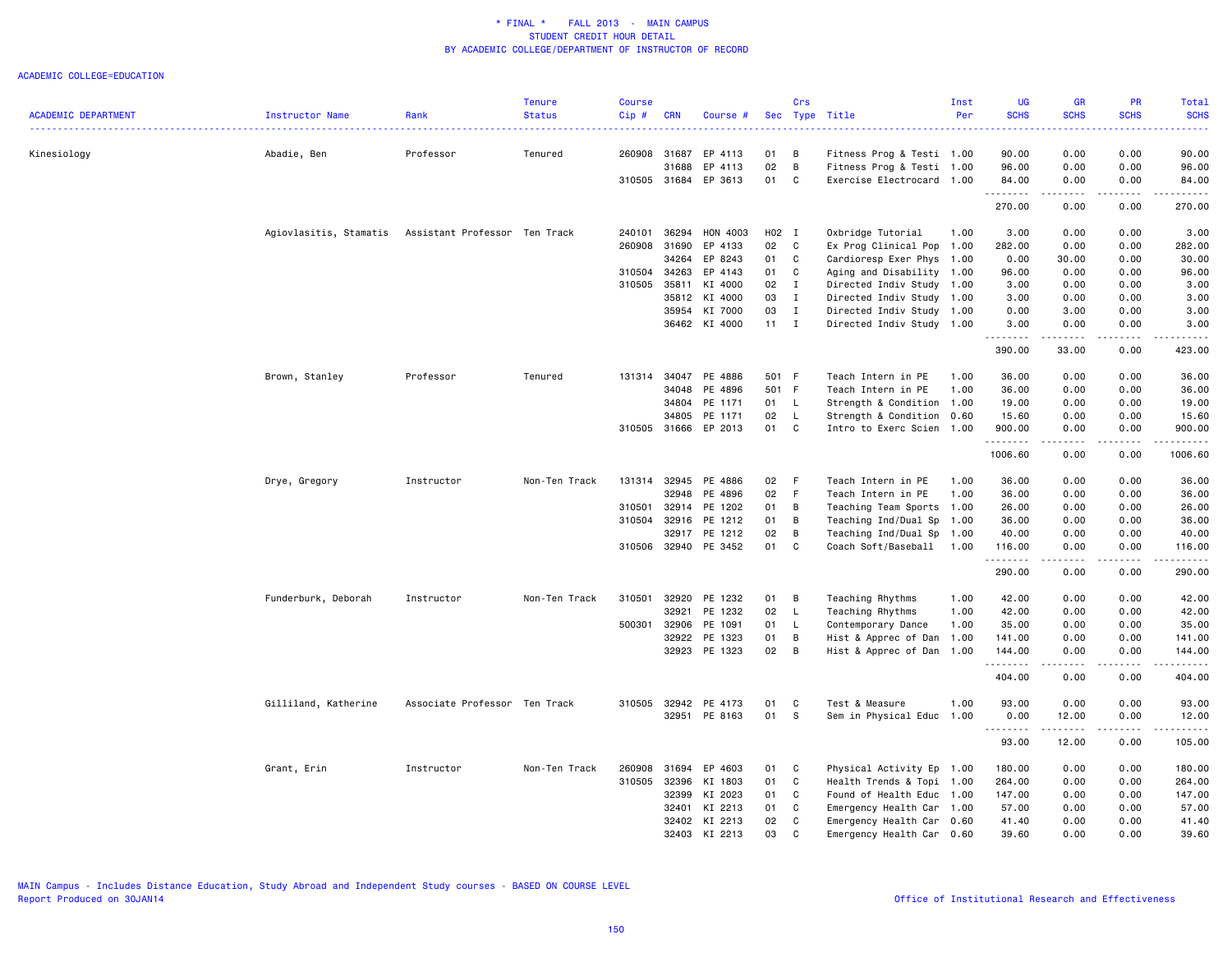#### ACADEMIC COLLEGE=EDUCATION

| ACADEMIC DEPARTMENT | Instructor Name      | Rank                          | <b>Tenure</b><br><b>Status</b> | Course<br>Cip# | <b>CRN</b>   | Course #             |       | Crs            | Sec Type Title            | Inst<br>Per | <b>UG</b><br><b>SCHS</b> | <b>GR</b><br><b>SCHS</b>                                                                                                          | PR<br><b>SCHS</b> | Total<br><b>SCHS</b>                                                                                                              |
|---------------------|----------------------|-------------------------------|--------------------------------|----------------|--------------|----------------------|-------|----------------|---------------------------|-------------|--------------------------|-----------------------------------------------------------------------------------------------------------------------------------|-------------------|-----------------------------------------------------------------------------------------------------------------------------------|
|                     |                      |                               |                                |                |              |                      |       |                |                           |             | .                        | .                                                                                                                                 | <u>.</u>          | $- - - - - -$                                                                                                                     |
|                     |                      |                               |                                |                |              |                      |       |                |                           |             | 729.00                   | 0.00                                                                                                                              | 0.00              | 729.00                                                                                                                            |
| Kinesiology         | Hall, Elizabeth      | Grad Teach Assist             | Not Applicable                 | 310501         |              | 32918 PE 1222        | 01    | B              | Teaching Lifetime Ac 0.40 |             | 16.80                    | 0.00                                                                                                                              | 0.00              | 16.80                                                                                                                             |
|                     |                      |                               |                                |                | 35524        | PE 1031              | 01    | L              | Tennis                    | 0.40        | 7.60                     | 0.00                                                                                                                              | 0.00              | 7.60                                                                                                                              |
|                     |                      |                               |                                |                |              | 35525 PE 1061        | 01    | L              | Fitness Walking/ Jog 0.40 |             | 7.60                     | 0.00                                                                                                                              | 0.00              | 7.60                                                                                                                              |
|                     |                      |                               |                                |                |              |                      |       |                |                           |             | 32.00                    | 0.00                                                                                                                              | 0.00              | 32.00                                                                                                                             |
|                     | Holmes, Megan        | Assistant Professor Ten Track |                                | 260908         | 31695        | EP 4603              | 02    | C              | Physical Activity Ep 1.00 |             | 138.00                   | 0.00                                                                                                                              | 0.00              | 138.00                                                                                                                            |
|                     |                      |                               |                                | 310505         | 32413        | KI 8303              | 01    | C              | Research in Kinesiol 1.00 |             | 0.00                     | 90.00                                                                                                                             | 0.00              | 90.00                                                                                                                             |
|                     |                      |                               |                                |                |              | 35766 KI 8000        | 04    | D              | Research/Thesis           | 1.00        | 0.00<br>.                | 3.00<br>المتمام المتعاد                                                                                                           | 0.00<br>.         | 3.00<br>$\frac{1}{2}$                                                                                                             |
|                     |                      |                               |                                |                |              |                      |       |                |                           |             | 138.00                   | 93.00                                                                                                                             | 0.00              | 231.00                                                                                                                            |
|                     | Joe, Lee             | Instructor                    | Non-Ten Track                  | 260908         | 31671        | EP 3304              | 01    | C              | Exercise Physiology       | 1.00        | 348.00                   | 0.00                                                                                                                              | 0.00              | 348.00                                                                                                                            |
|                     |                      |                               |                                |                | 31693        | EP 4210              | 01    | E              | Hlth Fitness Stdies       | 1.00        | 51.00                    | 0.00                                                                                                                              | 0.00              | 51.00                                                                                                                             |
|                     |                      |                               |                                |                | 31698        | EP 4810              | 01    | H              | Clin Exercise Phys I 1.00 |             | 102.00                   | 0.00                                                                                                                              | 0.00              | 102.00                                                                                                                            |
|                     |                      |                               |                                |                | 31699        | EP 4810              | 02    | H              | Clin Exercise Phys I 1.00 |             | 96.00                    | 0.00                                                                                                                              | 0.00              | 96.00                                                                                                                             |
|                     |                      |                               |                                |                | 34803        | EP 4803              | 01    | s              | Prof Seminar in Ex S      | 1.00        | 261.00                   | 0.00                                                                                                                              | 0.00              | 261.00                                                                                                                            |
|                     |                      |                               |                                | 310505 36599   |              | KI 4000              | 19    | $\mathbf{I}$   | Directed Indiv Study 1.00 |             | 3.00                     | 0.00                                                                                                                              | 0.00              | 3.00                                                                                                                              |
|                     |                      |                               |                                |                |              |                      |       |                |                           |             | 861.00                   | 0.00                                                                                                                              | 0.00              | 861.00                                                                                                                            |
|                     | Johnson, Christopher | Non-Faculty                   | Not Applicable                 | 310505         |              | 32408 KI 3273        | 01    | C              | Athletic Training         | 1.00        | 246.00                   | 0.00                                                                                                                              | 0.00              | 246.00                                                                                                                            |
|                     |                      |                               |                                |                |              | 32412 KI 3273        | 05    | K              | Athletic Training         | 1.00        | 0.00                     | 0.00                                                                                                                              | 0.00              | 0.00                                                                                                                              |
|                     |                      |                               |                                |                |              |                      |       |                |                           |             | .<br>246.00              | $\frac{1}{2} \left( \frac{1}{2} \right) \left( \frac{1}{2} \right) \left( \frac{1}{2} \right) \left( \frac{1}{2} \right)$<br>0.00 | .<br>0.00         | 246.00                                                                                                                            |
|                     | Kebach, Kari         | Non-Faculty                   | Not Applicable                 |                |              | 310505 32409 KI 3273 | 02 K  |                | Athletic Training         | 1.00        | 0.00                     | 0.00                                                                                                                              | 0.00              | 0.00                                                                                                                              |
|                     |                      |                               |                                |                |              |                      |       |                |                           |             | . <b>.</b><br>0.00       | .<br>0.00                                                                                                                         | .<br>0.00         | $\frac{1}{2} \left( \frac{1}{2} \right) \left( \frac{1}{2} \right) \left( \frac{1}{2} \right) \left( \frac{1}{2} \right)$<br>0.00 |
|                     | Knight, Adam         | Assistant Professor Ten Track |                                | 240101         | 36389        | HON 4000             | 01    | $\blacksquare$ | Directed Individual       | 1.00        | 3.00                     | 0.00                                                                                                                              | 0.00              | 3.00                                                                                                                              |
|                     |                      |                               |                                | 260908         | 31668        | EP 3233              | 01    | C              | Anatomical Kinesiolo      | 1.00        | 288.00                   | 0.00                                                                                                                              | 0.00              | 288.00                                                                                                                            |
|                     |                      |                               |                                |                | 31696        | EP 4703              | 01    | C              | Neural Contl Human M      | 1.00        | 480.00                   | 0.00                                                                                                                              | 0.00              | 480.00                                                                                                                            |
|                     |                      |                               |                                | 310505 32395   |              | KI 1001              | F01 C |                | First Year Seminar        | 1.00        | 25.00                    | 0.00                                                                                                                              | 0.00              | 25.00                                                                                                                             |
|                     |                      |                               |                                |                |              | 35416 KI 8000        | 02 D  |                | Research/Thesis           | 1.00        | 0.00<br>.                | 3.00                                                                                                                              | 0.00<br>-----     | 3.00<br><u>.</u>                                                                                                                  |
|                     |                      |                               |                                |                |              |                      |       |                |                           |             | 796.00                   | المتمالين<br>3.00                                                                                                                 | 0.00              | 799.00                                                                                                                            |
|                     | Kvasnicka, Mallory   | Grad Teach Assist             | Not Applicable                 | 131314 32933   |              | PE 3313              | 02    | K              | Sport Physiology          | 1.00        | 0.00                     | 0.00                                                                                                                              | 0.00              | 0.00                                                                                                                              |
|                     |                      |                               |                                |                | 32934        | PE 3313              | 03    | K              | Sport Physiology          | 1.00        | 0.00                     | 0.00                                                                                                                              | 0.00              | 0.00                                                                                                                              |
|                     |                      |                               |                                |                |              | 260908 31683 EP 3304 | 13    | K              | Exercise Physiology       | 1.00        | 0.00                     | 0.00                                                                                                                              | 0.00              | 0.00                                                                                                                              |
|                     |                      |                               |                                |                |              |                      |       |                |                           |             | .<br>0.00                | $\frac{1}{2} \left( \frac{1}{2} \right) \left( \frac{1}{2} \right) \left( \frac{1}{2} \right) \left( \frac{1}{2} \right)$<br>0.00 | 0.00              | -----<br>0.00                                                                                                                     |
|                     | Lamberth, John       | Associate Professor Tenured   |                                |                | 260908 31669 | EP 3233              | 02    | <b>C</b>       | Anatomical Kinesiolo 1.00 |             | 300.00                   | 0.00                                                                                                                              | 0.00              | 300.00                                                                                                                            |
|                     |                      |                               |                                |                | 31686        | EP 3643              | 01    | $\mathbf C$    | Applied Anat & Patho      | 1.00        | 312.00                   | 0.00                                                                                                                              | 0.00              | 312.00                                                                                                                            |
|                     |                      |                               |                                | 310505         | 35638        | KI 4000              | 01    | $\mathbf{I}$   | Directed Indiv Study      | 1.00        | 3.00                     | 0.00                                                                                                                              | 0.00              | 3.00                                                                                                                              |
|                     |                      |                               |                                |                | 36304        | KI 4000              | 06    | $\mathbf{I}$   | Directed Indiv Study 1.00 |             | 3.00                     | 0.00                                                                                                                              | 0.00              | 3.00                                                                                                                              |
|                     |                      |                               |                                |                | 36397        | KI 4000              | 07    | $\mathbf{I}$   | Directed Indiv Study 1.00 |             | 3.00                     | 0.00                                                                                                                              | 0.00              | 3.00                                                                                                                              |
|                     |                      |                               |                                |                | 36430        | KI 4000              | 08    | $\mathbf I$    | Directed Indiv Study 1.00 |             | 3.00                     | 0.00                                                                                                                              | 0.00              | 3.00                                                                                                                              |
|                     |                      |                               |                                |                | 36441        | KI 4000              | 09    | $\mathbf{I}$   | Directed Indiv Study 1.00 |             | 3.00                     | 0.00                                                                                                                              | 0.00              | 3.00                                                                                                                              |
|                     |                      |                               |                                |                | 36443        | KI 4000              | 10    | $\mathbf I$    | Directed Indiv Study 1.00 |             | 3.00                     | 0.00                                                                                                                              | 0.00              | 3.00                                                                                                                              |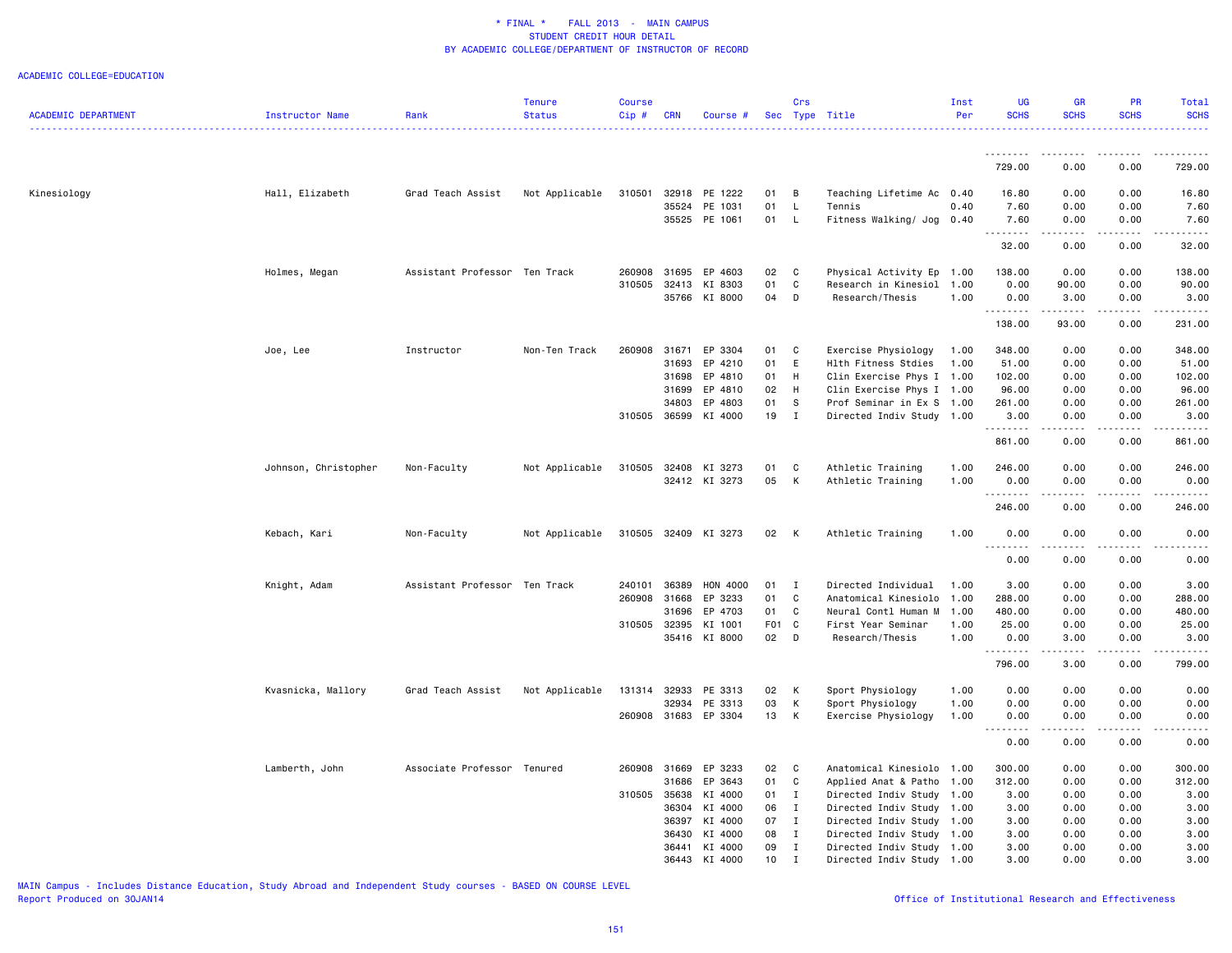|                            |                     |                               | <b>Tenure</b>  | Course       |              |                      |    | Crs          |                           | Inst | <b>UG</b><br><b>SCHS</b>     | GR<br><b>SCHS</b>                                                                                                                                             | PR<br><b>SCHS</b> | Total                                                                                                                                                                                     |
|----------------------------|---------------------|-------------------------------|----------------|--------------|--------------|----------------------|----|--------------|---------------------------|------|------------------------------|---------------------------------------------------------------------------------------------------------------------------------------------------------------|-------------------|-------------------------------------------------------------------------------------------------------------------------------------------------------------------------------------------|
| <b>ACADEMIC DEPARTMENT</b> | Instructor Name     | Rank                          | <b>Status</b>  | Cip #        | <b>CRN</b>   | Course #             |    |              | Sec Type Title            | Per  |                              |                                                                                                                                                               |                   | <b>SCHS</b>                                                                                                                                                                               |
| Kinesiology                | Lamberth, John      | Associate Professor Tenured   |                | 310505       | 36546        | KI 4000              | 14 | $\mathbf{I}$ | Directed Indiv Study 1.00 |      | 3.00                         | 0.00                                                                                                                                                          | 0.00              | 3.00                                                                                                                                                                                      |
|                            |                     |                               |                |              | 36564        | KI 4000              | 15 | $\mathbf{I}$ | Directed Indiv Study 1.00 |      | 3.00                         | 0.00                                                                                                                                                          | 0.00              | 3.00                                                                                                                                                                                      |
|                            |                     |                               |                |              | 36565        | KI 4000              | 16 | $\mathbf{I}$ | Directed Indiv Study 1.00 |      | 3.00                         | 0.00                                                                                                                                                          | 0.00              | 3.00                                                                                                                                                                                      |
|                            |                     |                               |                |              | 36566        | KI 4000              | 17 | $\mathbf{I}$ | Directed Indiv Study 1.00 |      | 3.00                         | 0.00                                                                                                                                                          | 0.00              | 3.00                                                                                                                                                                                      |
|                            |                     |                               |                |              | 36574        | KI 4000              | 18 | $\mathbf{I}$ | Directed Indiv Study 1.00 |      | 3.00                         | 0.00                                                                                                                                                          | 0.00              | 3.00                                                                                                                                                                                      |
|                            |                     |                               |                |              |              | 36644 KI 4000        | 20 | $\mathbf{I}$ | Directed Indiv Study 1.00 |      | 3.00<br>.                    | 0.00<br>.                                                                                                                                                     | 0.00<br>والمالات  | 3.00<br>.                                                                                                                                                                                 |
|                            |                     |                               |                |              |              |                      |    |              |                           |      | 648.00                       | 0.00                                                                                                                                                          | 0.00              | 648.00                                                                                                                                                                                    |
|                            | Lee, Tanner         | Grad Teach Assist             | Not Applicable | 260908       | 31674        | EP 3304              | 04 | К            | Exercise Physiology       | 0.40 | 0.00                         | 0.00                                                                                                                                                          | 0.00              | 0.00                                                                                                                                                                                      |
|                            |                     |                               |                |              | 31677        | EP 3304              | 07 | К            | Exercise Physiology       | 0.40 | 0.00                         | 0.00                                                                                                                                                          | 0.00              | 0.00                                                                                                                                                                                      |
|                            |                     |                               |                |              | 31678        | EP 3304              | 08 | К            | Exercise Physiology       | 0.40 | 0.00                         | 0.00                                                                                                                                                          | 0.00              | 0.00                                                                                                                                                                                      |
|                            |                     |                               |                |              | 31681        | EP 3304              | 11 | К            | Exercise Physiology       | 0.40 | 0.00<br>$\sim$ $\sim$ .<br>. | 0.00<br>.                                                                                                                                                     | 0.00<br>$   -$    | 0.00<br>-----                                                                                                                                                                             |
|                            |                     |                               |                |              |              |                      |    |              |                           |      | 0.00                         | 0.00                                                                                                                                                          | 0.00              | 0.00                                                                                                                                                                                      |
|                            | Love, Adam          | Assistant Professor Ten Track |                | 310504       | 33433        | SS 4396              | 01 | Ε            | Sports Studies Inter      | 1.00 | 54.00                        | 0.00                                                                                                                                                          | 0.00              | 54.00                                                                                                                                                                                     |
|                            |                     |                               |                |              | 33434        | SS 8123              | 01 | $\mathbb{C}$ | Sports Administratio      | 1.00 | 0.00                         | 60.00                                                                                                                                                         | 0.00              | 60.00                                                                                                                                                                                     |
|                            |                     |                               |                | 310505 32414 |              | KI 8710              | 01 | E            | Internship                | 1.00 | 0.00                         | 12.00                                                                                                                                                         | 0.00              | 12.00                                                                                                                                                                                     |
|                            |                     |                               |                |              | 35415        | KI 8000              | 01 | D            | Research/Thesis           | 1.00 | 0.00                         | 1.00                                                                                                                                                          | 0.00              | 1.00                                                                                                                                                                                      |
|                            |                     |                               |                |              |              | 35531 KI 7000        | 01 | $\mathbf{I}$ | Directed Indiv Study 1.00 |      | 0.00                         | 3.00                                                                                                                                                          | 0.00              | 3.00                                                                                                                                                                                      |
|                            |                     |                               |                |              |              |                      |    |              |                           |      | 54.00                        | $\frac{1}{2} \left( \frac{1}{2} \right) \left( \frac{1}{2} \right) \left( \frac{1}{2} \right) \left( \frac{1}{2} \right) \left( \frac{1}{2} \right)$<br>76.00 | .<br>0.00         | د د د د د<br>130.00                                                                                                                                                                       |
|                            | McAllister, Matthew | Grad Teach Assist             | Not Applicable | 131314       | 32935        | PE 3313              | 04 | К            | Sport Physiology          | 1.00 | 0.00                         | 0.00                                                                                                                                                          | 0.00              | 0.00                                                                                                                                                                                      |
|                            |                     |                               |                | 260908       | 31673        | EP 3304              | 03 | Κ            | Exercise Physiology       | 1.00 | 0.00                         | 0.00                                                                                                                                                          | 0.00              | 0.00                                                                                                                                                                                      |
|                            |                     |                               |                |              | 31679        | EP 3304              | 09 | κ            | Exercise Physiology       | 1.00 | 0.00                         | 0.00                                                                                                                                                          | 0.00              | 0.00                                                                                                                                                                                      |
|                            |                     |                               |                |              | 31682        | EP 3304              | 12 | К            | Exercise Physiology       | 1.00 | 0.00                         | 0.00                                                                                                                                                          | 0.00              | 0.00                                                                                                                                                                                      |
|                            |                     |                               |                |              |              |                      |    |              |                           |      | $\sim$ $\sim$ .<br>0.00      | 0.00                                                                                                                                                          | 0.00              | -----<br>0.00                                                                                                                                                                             |
|                            | Morse, Alan         | Assistant Professor Ten Track |                | 310504       | 33429        | SS 3103              | 01 | C            | Sport Sponsorship         | 1.00 | 168.00                       | 0.00                                                                                                                                                          | 0.00              | 168.00                                                                                                                                                                                    |
|                            |                     |                               |                | 310505       | 33435        | SS 8823              | 01 | C            | Sport Sponsorships        | 1.00 | 0.00                         | 60.00                                                                                                                                                         | 0.00              | 60.00                                                                                                                                                                                     |
|                            |                     |                               |                |              | 36396        | KI 8000              | 05 | D            | Research/Thesis           | 1.00 | 0.00                         | 7.00                                                                                                                                                          | 0.00              | 7.00                                                                                                                                                                                      |
|                            |                     |                               |                |              |              |                      |    |              |                           |      | .<br>168.00                  | .<br>67.00                                                                                                                                                    | .<br>0.00         | $\frac{1}{2} \left( \frac{1}{2} \right) \left( \frac{1}{2} \right) \left( \frac{1}{2} \right) \left( \frac{1}{2} \right) \left( \frac{1}{2} \right) \left( \frac{1}{2} \right)$<br>235.00 |
|                            | Pfleegor, Adam      | Assistant Professor Ten Track |                | 310504       | 34807        | SS 4803              | 01 | $\mathtt{C}$ | Seminar in Sports St 1.00 |      | 54.00                        | 0.00                                                                                                                                                          | 0.00              | 54.00                                                                                                                                                                                     |
|                            |                     |                               |                |              | 34808        | SS 8833              | 01 | C            | Event & Facility Mgm      | 1.00 | 0.00                         | 36.00                                                                                                                                                         | 0.00              | 36.00                                                                                                                                                                                     |
|                            |                     |                               |                |              |              |                      |    |              |                           |      | .<br>54.00                   | 36.00                                                                                                                                                         | 0.00              | .<br>90.00                                                                                                                                                                                |
|                            | Rastede, Ross       | Grad Teach Assist             | Not Applicable | 131314       | 34805        | PE 1171              | 02 | L            | Strength & Condition 0.40 |      | 10.40                        | 0.00                                                                                                                                                          | 0.00              | 10.40                                                                                                                                                                                     |
|                            |                     |                               |                | 310501       | 35523        | PE 1021              | 01 | L            | Volleyball                | 0.40 | 8.80                         | 0.00                                                                                                                                                          | 0.00              | 8.80                                                                                                                                                                                      |
|                            |                     |                               |                | 310505       | 32403        | KI 2213              | 03 | C            | Emergency Health Car 0.40 |      | 26.40                        | 0.00                                                                                                                                                          | 0.00              | 26.40                                                                                                                                                                                     |
|                            |                     |                               |                |              |              |                      |    |              |                           |      | . <b>.</b><br>45.60          | -----<br>0.00                                                                                                                                                 | .<br>0.00         | .<br>45.60                                                                                                                                                                                |
|                            | Rovtar, Katherine   | Non-Faculty                   | Not Applicable |              |              | 310505 32410 KI 3273 | 03 | К            | Athletic Training         | 1.00 | 0.00                         | 0.00                                                                                                                                                          | 0.00              | 0.00                                                                                                                                                                                      |
|                            |                     |                               |                |              |              |                      |    |              |                           |      | 0.00                         | 0.00                                                                                                                                                          | 0.00              | .<br>0.00                                                                                                                                                                                 |
|                            | Rye, David          | Instructor                    | Non-Ten Track  |              | 131314 32943 | PE 4873              | 01 | C            | Prof Sem In Physica       | 1.00 | 36.00                        | 0.00                                                                                                                                                          | 0.00              | 36.00                                                                                                                                                                                     |
|                            |                     |                               |                |              | 32944        | PE 4886              | 01 | F            | Teach Intern in PE        | 1.00 | 36.00                        | 0.00                                                                                                                                                          | 0.00              | 36.00                                                                                                                                                                                     |
|                            |                     |                               |                |              | 32947        | PE 4896              | 01 | E            | Teach Intern in PE        | 1.00 | 36.00                        | 0.00                                                                                                                                                          | 0.00              | 36.00                                                                                                                                                                                     |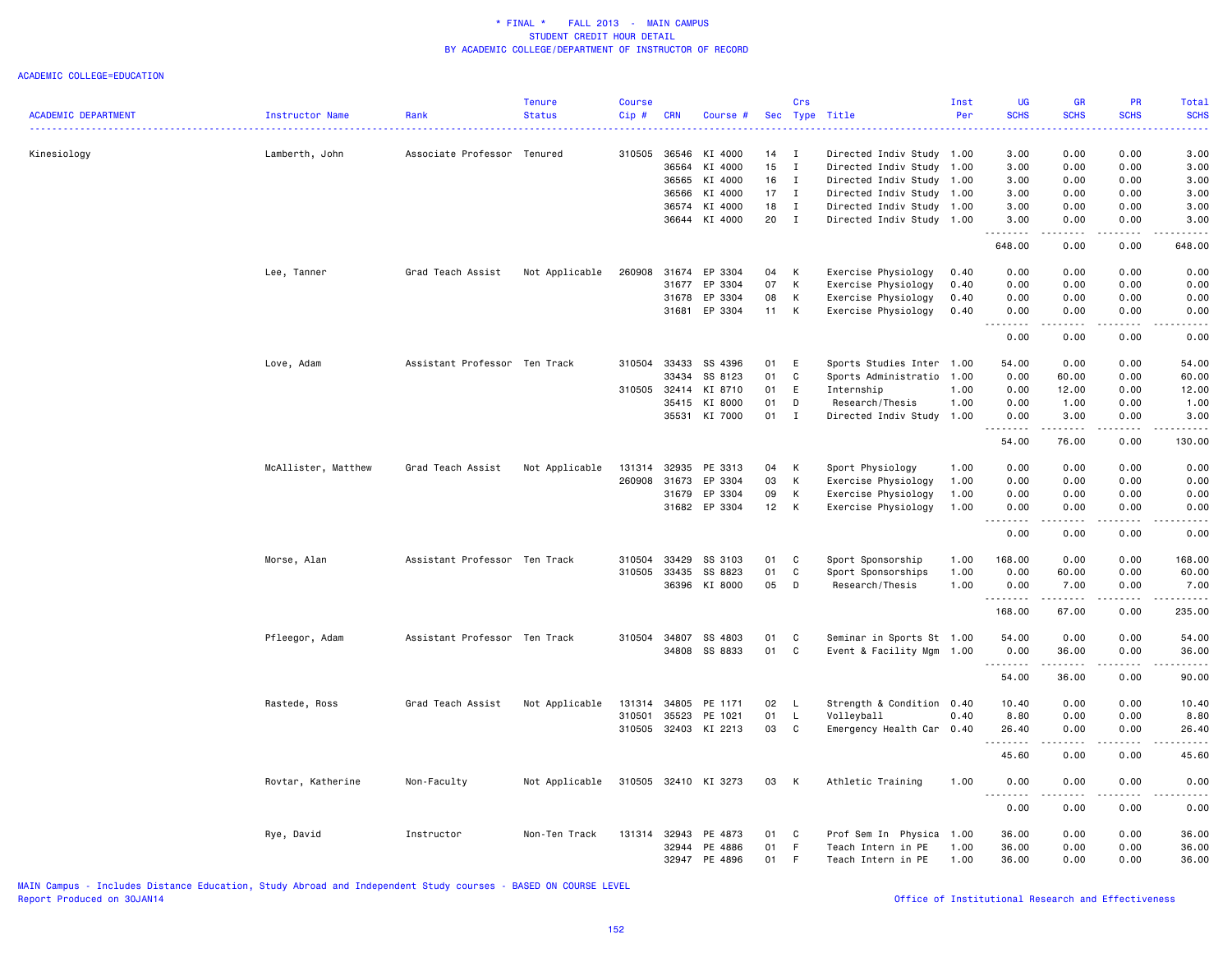|                            |                        |                               | <b>Tenure</b>  | <b>Course</b> |                |                    |          | Crs          |                                                   | Inst | <b>UG</b>        | <b>GR</b>                                                                                                 | <b>PR</b>    | <b>Total</b>                                                                                                                                                 |
|----------------------------|------------------------|-------------------------------|----------------|---------------|----------------|--------------------|----------|--------------|---------------------------------------------------|------|------------------|-----------------------------------------------------------------------------------------------------------|--------------|--------------------------------------------------------------------------------------------------------------------------------------------------------------|
| <b>ACADEMIC DEPARTMENT</b> | <b>Instructor Name</b> | Rank                          | <b>Status</b>  | $Cip$ #       | <b>CRN</b>     | Course #           | Sec      |              | Type Title                                        | Per  | <b>SCHS</b>      | <b>SCHS</b>                                                                                               | <b>SCHS</b>  | <b>SCHS</b>                                                                                                                                                  |
| Kinesiology                | Rye, David             | Instructor                    | Non-Ten Track  | 131314        | 34046          | PE 4873            | 501 C    |              | Prof Sem In Physica 1.00                          |      | 18.00            | 0.00                                                                                                      | 0.00         | 18.00                                                                                                                                                        |
|                            |                        |                               |                | 310504        | 33428          | SS 2003            | 01       | C            | Foundations Sport Mg                              | 1.00 | 210.00           | 0.00                                                                                                      | 0.00         | 210.00                                                                                                                                                       |
|                            |                        |                               |                |               | 33431          | SS 4103            | 01       | C            | Ethics in Sports Mgm                              | 1.00 | 144.00           | 0.00                                                                                                      | 0.00         | 144.00                                                                                                                                                       |
|                            |                        |                               |                | 310505        | 36025          | KI 4000            | 04       | $\mathbf{I}$ | Directed Indiv Study 1.00                         |      | 3.00<br>.        | 0.00                                                                                                      | 0.00         | 3.00<br>.                                                                                                                                                    |
|                            |                        |                               |                |               |                |                    |          |              |                                                   |      | 483.00           | 0.00                                                                                                      | 0.00         | 483.00                                                                                                                                                       |
|                            | Shahi, Ankit           | Grad Teach Assist             | Not Applicable |               | 131314 32937   | PE 3313            | 06       | К            | Sport Physiology                                  | 1.00 | 0.00             | 0.00                                                                                                      | 0.00         | 0.00                                                                                                                                                         |
|                            |                        |                               |                | 260908        | 31675          | EP 3304            | 05       | К            | Exercise Physiology                               | 1.00 | 0.00             | 0.00                                                                                                      | 0.00         | 0.00                                                                                                                                                         |
|                            |                        |                               |                |               | 31676          | EP 3304            | 06       | К            | Exercise Physiology                               | 1.00 | 0.00             | 0.00                                                                                                      | 0.00         | 0.00                                                                                                                                                         |
|                            |                        |                               |                |               |                | 31680 EP 3304      | 10       | К            | Exercise Physiology                               | 1.00 | 0.00             | 0.00<br>$\begin{array}{cccccccccc} \bullet & \bullet & \bullet & \bullet & \bullet & \bullet \end{array}$ | 0.00<br>.    | 0.00<br>$\frac{1}{2} \left( \frac{1}{2} \right) \left( \frac{1}{2} \right) \left( \frac{1}{2} \right) \left( \frac{1}{2} \right) \left( \frac{1}{2} \right)$ |
|                            |                        |                               |                |               |                |                    |          |              |                                                   |      | 0.00             | 0.00                                                                                                      | 0.00         | 0.00                                                                                                                                                         |
|                            | Smith, JohnEric        | Assistant Professor Ten Track |                | 260908        | 31672          | EP 3304            | 02       | C            | Exercise Physiology                               | 1.00 | 148.00           | 0.00                                                                                                      | 0.00         | 148.00                                                                                                                                                       |
|                            |                        |                               |                | 310505        |                | 35016 KI 8990      | 01       | C            | Special Topics In Ki                              | 1.00 | 0.00<br>.        | 45.00<br>.                                                                                                | 0.00<br>.    | 45.00<br>.                                                                                                                                                   |
|                            |                        |                               |                |               |                |                    |          |              |                                                   |      | 148.00           | 45.00                                                                                                     | 0.00         | 193.00                                                                                                                                                       |
|                            | Vickers, J.            | Associate Professor Tenured   |                | 131307        | 32941          | PE 4163            | 01       | C            | Prin Meth of Sec Hth                              | 1.00 | 54.00            | 0.00                                                                                                      | 0.00         | 54.00                                                                                                                                                        |
|                            |                        |                               |                | 310501        | 34806          | PE 1191            | F01      | C            | First Year Seminar                                | 1.00 | 23.00            | 0.00                                                                                                      | 0.00         | 23.00                                                                                                                                                        |
|                            |                        |                               |                | 310505        | 32931          | PE 3223            | 01       | B            | Motor Dev & Movement 1.00                         |      | 96.00            | 0.00                                                                                                      | 0.00         | 96.00                                                                                                                                                        |
|                            |                        |                               |                |               |                |                    |          |              |                                                   |      | .<br>173.00      | .<br>0.00                                                                                                 | .<br>0.00    | .<br>173.00                                                                                                                                                  |
|                            | Vivekanandan, Sivas    | Grad Teach Assist             | Not Applicable | 310501        | 35521          | PE 1151            | 01       | L            | Strength Training                                 | 0.40 | 7.20             | 0.00                                                                                                      | 0.00         | 7.20                                                                                                                                                         |
|                            |                        |                               |                |               | 35522          | PE 1151            | 02       | L            | Strength Training                                 | 0.40 | 8.00             | 0.00                                                                                                      | 0.00         | 8.00                                                                                                                                                         |
|                            |                        |                               |                | 310505        |                | 32402 KI 2213      | 02       | C            | Emergency Health Car 0.40                         |      | 27.60<br>.       | 0.00<br>-----                                                                                             | 0.00<br>.    | 27.60<br>.                                                                                                                                                   |
|                            |                        |                               |                |               |                |                    |          |              |                                                   |      | 42.80            | 0.00                                                                                                      | 0.00         | 42.80                                                                                                                                                        |
|                            | Wax, Benjamin          | Assistant Professor Ten Track |                | 131314        | 32932          | PE 3313            | 01       | C            | Sport Physiology                                  | 1.00 | 117.00           | 0.00                                                                                                      | 0.00         | 117.00                                                                                                                                                       |
|                            |                        |                               |                | 260908        | 31691          | EP 4183            | 01       | B            | Exercise & Weight Co                              | 1.00 | 252.00           | 0.00                                                                                                      | 0.00         | 252.00                                                                                                                                                       |
|                            |                        |                               |                | 310505 35488  |                | KI 8000            | 03       | D            | Research/Thesis                                   | 1.00 | 0.00             | 3.00                                                                                                      | 0.00         | 3.00                                                                                                                                                         |
|                            |                        |                               |                |               | 35871          | KI 7000            | 02       | $\mathbf{I}$ | Directed Indiv Study 1.00                         |      | 0.00             | 6.00                                                                                                      | 0.00         | 6.00                                                                                                                                                         |
|                            |                        |                               |                |               | 36268          | KI 4000            | 05       | $\mathbf{I}$ | Directed Indiv Study                              | 1.00 | 3.00             | 0.00                                                                                                      | 0.00         | 3.00                                                                                                                                                         |
|                            |                        |                               |                |               |                | 36499 KI 4000      | 12       | $\mathbf{I}$ | Directed Indiv Study 1.00                         |      | 3.00<br>-------- | 0.00<br>.                                                                                                 | 0.00<br>.    | 3.00<br>-----                                                                                                                                                |
|                            |                        |                               |                |               |                |                    |          |              |                                                   |      | 375.00           | 9.00                                                                                                      | 0.00         | 384.00                                                                                                                                                       |
|                            | Webb, Heather          | Assistant Professor Ten Track |                | 260908        | 31667          | EP 3183            | 01       | C            | Exercise Psychology                               | 1.00 | 426.00           | 0.00                                                                                                      | 0.00         | 426.00                                                                                                                                                       |
|                            |                        |                               |                |               | 31674          | EP 3304            | 04       | К            | Exercise Physiology                               | 0.60 | 0.00             | 0.00                                                                                                      | 0.00         | 0.00                                                                                                                                                         |
|                            |                        |                               |                |               | 31677          | EP 3304            | 07       | К            | Exercise Physiology                               | 0.60 | 0.00             | 0.00                                                                                                      | 0.00         | 0.00                                                                                                                                                         |
|                            |                        |                               |                |               | 31678          | EP 3304            | 08       | K            | Exercise Physiology                               | 0.60 | 0.00             | 0.00                                                                                                      | 0.00         | 0.00                                                                                                                                                         |
|                            |                        |                               |                |               | 31681          | EP 3304            | 11       | к            | Exercise Physiology                               | 0.60 | 0.00             | 0.00                                                                                                      | 0.00         | 0.00                                                                                                                                                         |
|                            |                        |                               |                | 310501 32918  |                | PE 1222            | 01       | B            | Teaching Lifetime Ac                              | 0.60 | 25.20            | 0.00                                                                                                      | 0.00         | 25.20                                                                                                                                                        |
|                            |                        |                               |                |               | 35521          | PE 1151            | 01       | L            | Strength Training                                 | 0.60 | 10.80            | 0.00                                                                                                      | 0.00         | 10.80                                                                                                                                                        |
|                            |                        |                               |                |               | 35522          | PE 1151            | 02       | L            | Strength Training                                 | 0.60 | 12.00            | 0.00                                                                                                      | 0.00         | 12.00                                                                                                                                                        |
|                            |                        |                               |                |               | 35523          | PE 1021            | 01       | L            | Volleyball                                        | 0.60 | 13.20            | 0.00                                                                                                      | 0.00         | 13.20                                                                                                                                                        |
|                            |                        |                               |                |               | 35524          | PE 1031            | 01       | - L          | Tennis                                            | 0.60 | 11.40            | 0.00                                                                                                      | 0.00         | 11.40                                                                                                                                                        |
|                            |                        |                               |                | 310505        | 35525<br>31685 | PE 1061<br>EP 3613 | 01<br>02 | L<br>C       | Fitness Walking/ Jog<br>Exercise Electrocard 1.00 | 0.60 | 11.40<br>135.00  | 0.00<br>0.00                                                                                              | 0.00<br>0.00 | 11.40<br>135.00                                                                                                                                              |
|                            |                        |                               |                |               | 36120          | KI 7000            | 04       | $\mathbf{r}$ | Directed Indiv Study                              | 1.00 | 0.00             | 6.00                                                                                                      | 0.00         | 6.00                                                                                                                                                         |
|                            |                        |                               |                |               |                |                    |          |              |                                                   |      |                  |                                                                                                           |              |                                                                                                                                                              |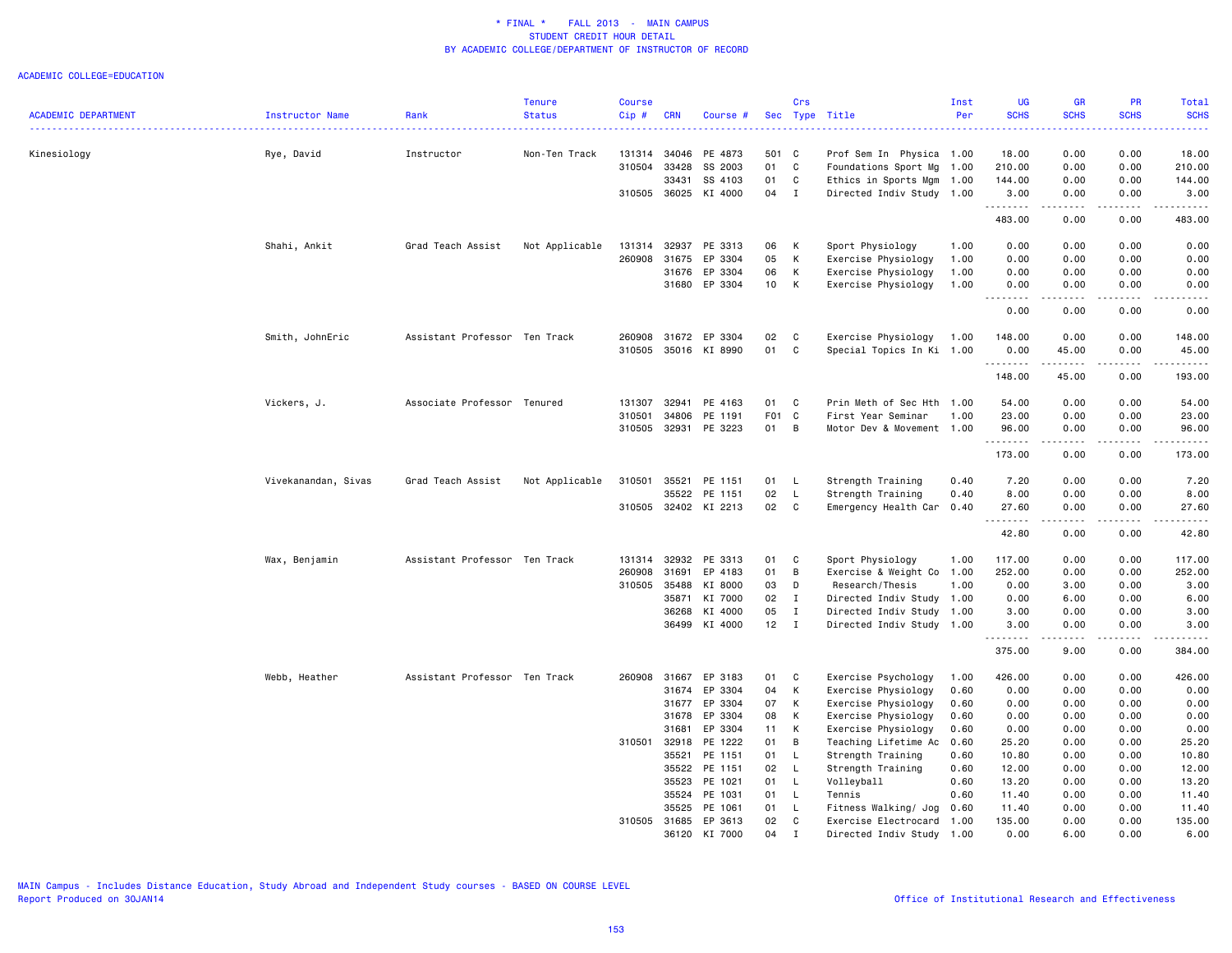| <b>ACADEMIC DEPARTMENT</b> | <b>Instructor Name</b> | Rank        | <b>Tenure</b><br><b>Status</b> | Course<br>Cip# | <b>CRN</b> | Course #             | Sec  | Crs | Type Title                | Inst<br>Per | UG<br><b>SCHS</b> | GR<br><b>SCHS</b> | <b>PR</b><br><b>SCHS</b> | Total<br><b>SCHS</b>  |
|----------------------------|------------------------|-------------|--------------------------------|----------------|------------|----------------------|------|-----|---------------------------|-------------|-------------------|-------------------|--------------------------|-----------------------|
|                            |                        |             |                                |                |            |                      |      |     |                           |             | --------          | .                 | .                        | .                     |
|                            |                        |             |                                |                |            |                      |      |     |                           |             | 645.00            | 6.00              | 0.00                     | 651.00                |
| Kinesiology                | Young, Glen            | Instructor  | Non-Ten Track                  | 310501         |            | 32915 PE 1202        | 02   | B   | Teaching Team Sports 1.00 |             | 24.00             | 0.00              | 0.00                     | 24.00                 |
|                            |                        |             |                                | 310504         |            | 32924 PE 2043        | 01 C |     | Intro to Sports Stud 1.00 |             | 180.00            | 0.00              | 0.00                     | 180.00                |
|                            |                        |             |                                | 310505         | 32397      | KI 1803              | 02 C |     | Health Trends & Topi 1.00 |             | 261.00            | 0.00              | 0.00                     | 261.00                |
|                            |                        |             |                                |                | 36541      | KI 4000              | 13 I |     | Directed Indiv Study 1.00 |             | 3.00              | 0.00              | 0.00                     | 3.00                  |
|                            |                        |             |                                | 310506         | 32938      | PE 3422              | 01 C |     | Coach Football            | 1.00        | 96.00             | 0.00              | 0.00                     | 96.00                 |
|                            |                        |             |                                |                |            | 32939 PE 3432        | 01 C |     | Coach Basketball          | 1.00        | 100.00            | 0.00              | 0.00                     | 100.00                |
|                            |                        |             |                                |                |            |                      |      |     |                           |             | --------          |                   | . <b>.</b> .             | -------               |
|                            |                        |             |                                |                |            |                      |      |     |                           |             | 664.00            | 0.00              | 0.00                     | 664.00                |
|                            | Zukin, Kathrine        | Non-Faculty | Not Applicable                 |                |            | 310505 32411 KI 3273 | 04 K |     | Athletic Training         | 1.00        | 0.00              | 0.00              | 0.00                     | 0.00                  |
|                            |                        |             |                                |                |            |                      |      |     |                           |             | --------          |                   | - - - - - - - - -        | .                     |
|                            |                        |             |                                |                |            |                      |      |     |                           |             | 0.00              | 0.00              | 0.00                     | 0.00                  |
|                            |                        |             |                                |                |            |                      |      |     |                           |             | ========          | ========          | ========                 | $=$ = = = = = = = = = |
| Kinesiology                |                        |             |                                |                |            |                      |      |     |                           |             | 8756.00           | 380.00            | 0.00                     | 9136.00               |
|                            |                        |             |                                |                |            |                      |      |     |                           |             | ========          | --------          | ========                 | $=$ = = = = = = = = : |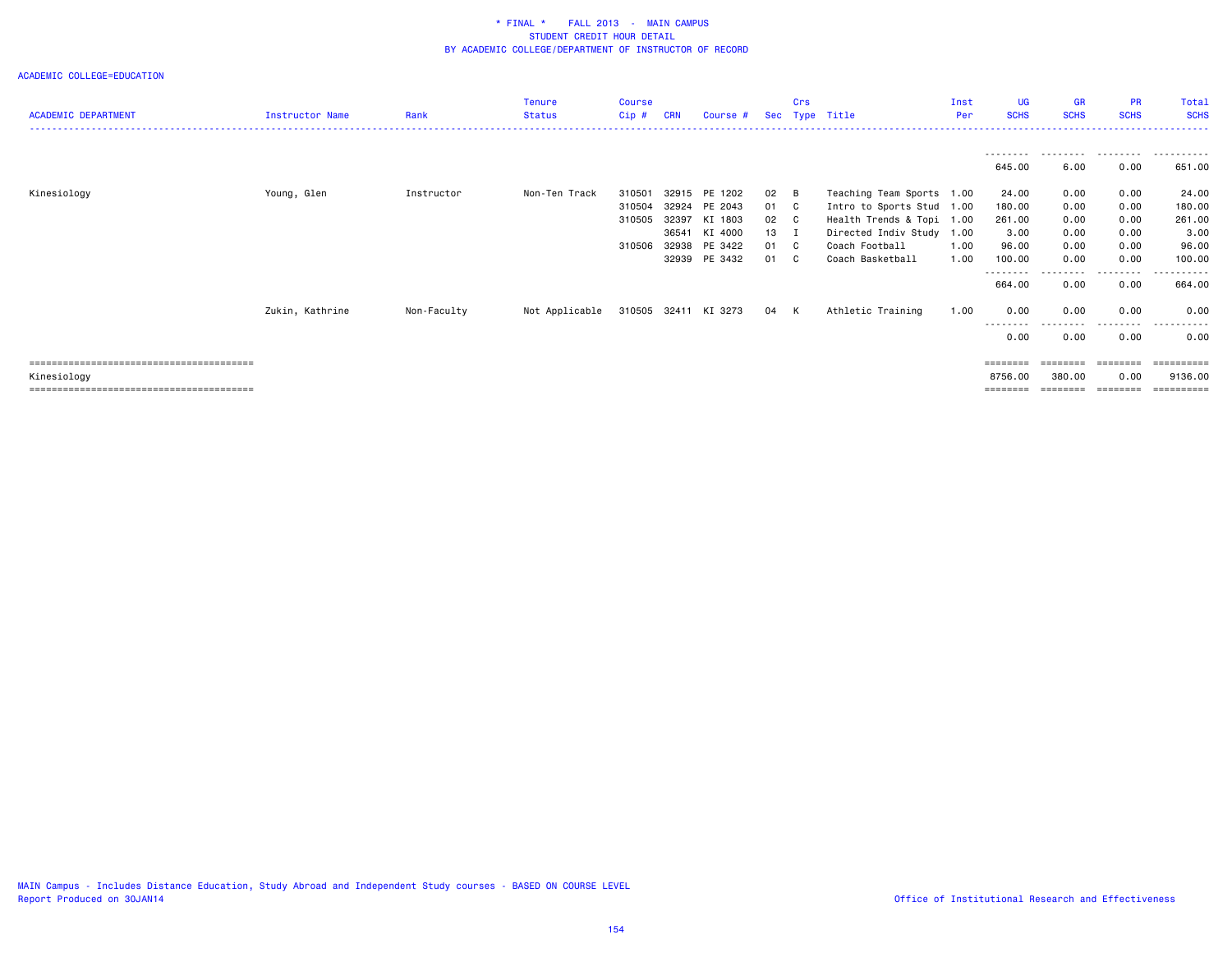#### ACADEMIC COLLEGE=EDUCATION

| <b>ACADEMIC DEPARTMENT</b> | Instructor Name  | Rank                              | <b>Tenure</b><br><b>Status</b> | <b>Course</b><br>Cip# | <b>CRN</b>   | Course #              | Sec   | Crs          | Type Title                | Inst<br>Per | UG<br><b>SCHS</b> | <b>GR</b><br><b>SCHS</b>                                                                                                                  | PR<br><b>SCHS</b> | Total<br><b>SCHS</b> |
|----------------------------|------------------|-----------------------------------|--------------------------------|-----------------------|--------------|-----------------------|-------|--------------|---------------------------|-------------|-------------------|-------------------------------------------------------------------------------------------------------------------------------------------|-------------------|----------------------|
| Leadership and Foundations | Blendinger, Jack | Professor                         | Tenured                        | 130401                | 35527        | EDA 8163              | 01    | C            | Pub Sch Finance           | 1.00        | 0.00              | 24.00                                                                                                                                     | 0.00              | .<br>24.00           |
|                            |                  |                                   |                                | 231101                | 31374        | EDF 3413              | 02    | $\mathbf c$  | Writing For Thinking 1.00 |             | 90.00             | 0.00                                                                                                                                      | 0.00              | 90.00                |
|                            |                  |                                   |                                |                       |              | 31375 EDF 3413        | 03    | <b>C</b>     | Writing For Thinking 1.00 |             | 90.00             | 0.00                                                                                                                                      | 0.00              | 90.00                |
|                            |                  |                                   |                                |                       |              |                       |       |              |                           |             | .                 | .                                                                                                                                         | .                 | <u>.</u>             |
|                            |                  |                                   |                                |                       |              |                       |       |              |                           |             | 180.00            | 24.00                                                                                                                                     | 0.00              | 204.00               |
|                            | Bowen, Marilyn   | Research Assoc Prof Non-Ten Track |                                | 450101 31371          |              | EDF 3333              | 08    | C            | Social Foundation Ed 1.00 |             | 54.00             | 0.00                                                                                                                                      | 0.00              | 54.00                |
|                            |                  |                                   |                                |                       |              | 33872 EDF 3333        | 501 C |              | Social Foundation Ed 1.00 |             | 75.00<br>.        | 0.00<br>----                                                                                                                              | 0.00              | 75.00                |
|                            |                  |                                   |                                |                       |              |                       |       |              |                           |             | 129.00            | 0.00                                                                                                                                      | 0.00              | 129.00               |
|                            | Brocato, Donna   | Associate Professor Tenured       |                                | 130101 31380          |              | EDF 4243              | 01    | C            | Plan for Diverse Lea 1.00 |             | 42.00             | 0.00                                                                                                                                      | 0.00              | 42.00                |
|                            |                  |                                   |                                |                       | 31381        | EDF 4243              | 02    | C            | Plan for Diverse Lea      | 1.00        | 57.00             | 0.00                                                                                                                                      | 0.00              | 57.00                |
|                            |                  |                                   |                                | 130401                | 35023        | EDA 9000              | 01    | D            | Research / Diss           | 1.00        | 0.00              | 8.00                                                                                                                                      | 0.00              | 8.00                 |
|                            |                  |                                   |                                | 130407                | 36060        | CCL 9000              | 507 D |              | Diss./Dissertation R 1.00 |             | 0.00              | 1.00<br>.                                                                                                                                 | 0.00              | 1.00<br>.            |
|                            |                  |                                   |                                |                       |              |                       |       |              |                           |             | 99.00             | 9.00                                                                                                                                      | 0.00              | 108.00               |
|                            | Coats, Linda     | Professor                         | Tenured                        | 130401                | 34730        | EDL 8513              | 01    | H            | Leadership Intern I       | 1.00        | 0.00              | 27.00                                                                                                                                     | 0.00              | 27.00                |
|                            |                  |                                   |                                |                       | 34731        | EDL 8523              | 01    | C            | Educ-Diverse Learner      | 1.00        | 0.00              | 30.00                                                                                                                                     | 0.00              | 30.00                |
|                            |                  |                                   |                                |                       | 35024        | EDA 9000              | 02    | D            | Research / Diss           | 1.00        | 0.00              | 28.00                                                                                                                                     | 0.00              | 28.00                |
|                            |                  |                                   |                                | 130407                | 35641        | CCL 9000              | 503 D |              | Diss./Dissertation R 1.00 |             | 0.00<br>.         | 22.00<br>$- - - - - - -$                                                                                                                  | 0.00<br>.         | 22.00<br>.           |
|                            |                  |                                   |                                |                       |              |                       |       |              |                           |             | 0.00              | 107.00                                                                                                                                    | 0.00              | 107.00               |
|                            | Davis, James     | Associate Professor Tenured       |                                | 130401                | 33860        | EDA 8190              | 501 S |              | Wkshp Ed Adm & Super 1.00 |             | 0.00              | 6.00                                                                                                                                      | 0.00              | 6.00                 |
|                            |                  |                                   |                                | 130407                | 33818        | CCL 8123              | 501 C |              | Comm Col Finance          | 1.00        | 0.00              | 42.00                                                                                                                                     | 0.00              | 42.00                |
|                            |                  |                                   |                                |                       | 33820        | CCL 8213              | 501 E |              | Intern In Comm Colle 1.00 |             | 0.00              | 6.00                                                                                                                                      | 0.00              | 6.00                 |
|                            |                  |                                   |                                |                       | 33821        | CCL 8223              | 501 E |              | Intern Work Ed Leade 1.00 |             | 0.00              | 18.00                                                                                                                                     | 0.00              | 18.00                |
|                            |                  |                                   |                                |                       | 35639        | CCL 9000              | 501 D |              | Diss./Dissertation R      | 1.00        | 0.00              | 66.00                                                                                                                                     | 0.00              | 66.00                |
|                            |                  |                                   |                                |                       | 36117        | CCL 7000              | 501 I |              | Directed Individual       | 1.00        | 0.00              | 3.00                                                                                                                                      | 0.00              | 3.00                 |
|                            |                  |                                   |                                |                       |              | 36118 CCL 7000        | 502 I |              | Directed Individual       | 1.00        | 0.00<br>.         | 3.00                                                                                                                                      | 0.00              | 3.00<br>.            |
|                            |                  |                                   |                                |                       |              |                       |       |              |                           |             | 0.00              | 144.00                                                                                                                                    | 0.00              | 144.00               |
|                            | Derby, Christy   | Lecturer                          | Non-Ten Track                  | 450101                | 31365        | EDF 3333              | 01    | C            | Social Foundation Ed 1.00 |             | 81.00             | 0.00                                                                                                                                      | 0.00              | 81.00                |
|                            |                  |                                   |                                |                       | 31366        | EDF 3333              | 02    | C            | Social Foundation Ed      | 1.00        | 84.00             | 0.00                                                                                                                                      | 0.00              | 84.00                |
|                            |                  |                                   |                                |                       | 31369        | EDF 3333              | 05    | C            | Social Foundation Ed      | 1.00        | 78.00             | 0.00                                                                                                                                      | 0.00              | 78.00                |
|                            |                  |                                   |                                |                       | 31370        | EDF 3333              | 07    | C            | Social Foundation Ed      | 1.00        | 90.00<br>.        | 0.00<br>.                                                                                                                                 | 0.00<br>.         | 90.00<br>.           |
|                            |                  |                                   |                                |                       |              |                       |       |              |                           |             | 333.00            | 0.00                                                                                                                                      | 0.00              | 333.00               |
|                            | Hare, Rufus      | Professor                         | Tenured                        | 131202                | 35083        | EDE 9000              | 01    | D            | Research / Diss           | 1.00        | 0.00              | 6.00                                                                                                                                      | 0.00              | 6.00                 |
|                            |                  |                                   |                                | 131205                | 35082        | EDS 9000              | 01    | D            | Research / Diss           | 1.00        | 0.00              | 10.00                                                                                                                                     | 0.00              | 10.00                |
|                            |                  |                                   |                                | 131319                |              | 35077 TKT 9000        | 04    | D            | Research / Diss           | 1.00        | 0.00              | 7.00                                                                                                                                      | 0.00              | 7.00                 |
|                            |                  |                                   |                                |                       |              |                       |       |              |                           |             | <u>.</u><br>0.00  | .<br>23.00                                                                                                                                | .<br>0.00         | . <b>.</b><br>23.00  |
|                            | King, Stephanie  | Assistant Professor Ten Track     |                                |                       | 130407 33819 | CCL 8173              | 501 C |              | Comm College Teachin 1.00 |             | 0.00              | 48.00                                                                                                                                     | 0.00              | 48.00                |
|                            |                  |                                   |                                |                       | 34684        | CCL 8313              | 501 C |              | Comm Coll Instrl Ass      | 1.00        | 0.00              | 45.00                                                                                                                                     | 0.00              | 45.00                |
|                            |                  |                                   |                                |                       | 35640        | CCL 9000              | 502 D |              | Diss./Dissertation R 1.00 |             | 0.00              | 47.00                                                                                                                                     | 0.00              | 47.00                |
|                            |                  |                                   |                                |                       |              |                       |       |              |                           |             | .<br>0.00         | $\begin{array}{cccccccccc} \bullet & \bullet & \bullet & \bullet & \bullet & \bullet & \bullet & \bullet & \bullet \end{array}$<br>140.00 | .<br>0.00         | .<br>140.00          |
|                            | Long, Cheryl     | Research Assist Pro Non-Ten Track |                                |                       |              | 131202 31379 EDF 3423 | 03    | $\mathbf{C}$ | Exploring Diversity       | 1.00        | 69.00             | 0.00                                                                                                                                      | 0.00              | 69.00                |
|                            |                  |                                   |                                |                       |              |                       |       |              |                           |             |                   |                                                                                                                                           |                   |                      |

MAIN Campus - Includes Distance Education, Study Abroad and Independent Study courses - BASED ON COURSE LEVEL Report Produced on 30JAN14 **Office of Institutional Research and Effectiveness Office** of Institutional Research and Effectiveness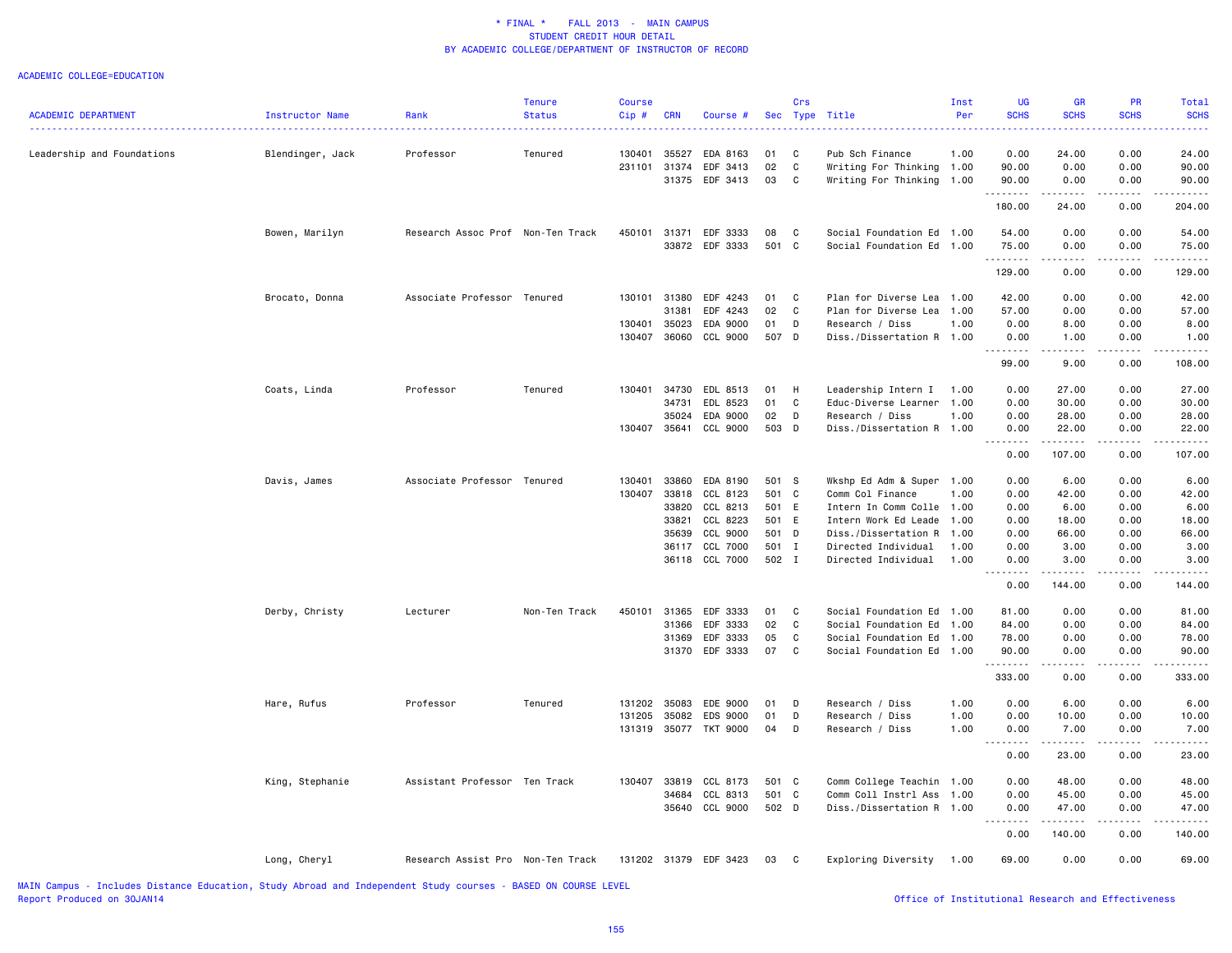| <b>ACADEMIC DEPARTMENT</b> | Instructor Name       | Rank                        | <b>Tenure</b><br><b>Status</b> | <b>Course</b><br>Cip# | <b>CRN</b> | Course #              |       | Crs          | Sec Type Title            | Inst<br>Per | <b>UG</b><br><b>SCHS</b>                                                                                                                                                | <b>GR</b><br><b>SCHS</b>                                                                                                                                     | <b>PR</b><br><b>SCHS</b> | Total<br><b>SCHS</b>                                                                                                              |
|----------------------------|-----------------------|-----------------------------|--------------------------------|-----------------------|------------|-----------------------|-------|--------------|---------------------------|-------------|-------------------------------------------------------------------------------------------------------------------------------------------------------------------------|--------------------------------------------------------------------------------------------------------------------------------------------------------------|--------------------------|-----------------------------------------------------------------------------------------------------------------------------------|
|                            |                       |                             |                                |                       |            |                       |       |              |                           |             | .                                                                                                                                                                       | $\frac{1}{2} \left( \frac{1}{2} \right) \left( \frac{1}{2} \right) \left( \frac{1}{2} \right) \left( \frac{1}{2} \right)$                                    | .                        | .                                                                                                                                 |
|                            |                       |                             |                                |                       |            |                       |       |              |                           |             | 69.00                                                                                                                                                                   | 0.00                                                                                                                                                         | 0.00                     | 69.00                                                                                                                             |
| Leadership and Foundations | McReynolds, Ritalaine | Instructor                  | Non-Ten Track                  | 131315                | 32457      | LSK 1023              | 03    | $\mathbf{C}$ | Col Read/Study Skill 1.00 |             | 81.00                                                                                                                                                                   | 0.00                                                                                                                                                         | 0.00                     | 81.00                                                                                                                             |
|                            |                       |                             |                                |                       | 32469      | LSK 2013              | 01    | C            | Speed Reading             | 1.00        | 66.00                                                                                                                                                                   | 0.00                                                                                                                                                         | 0.00                     | 66.00                                                                                                                             |
|                            |                       |                             |                                |                       |            | 32470 LSK 2013        | 02    | C            | Speed Reading             | 1.00        | 78.00<br>.                                                                                                                                                              | 0.00<br>.                                                                                                                                                    | 0.00<br>.                | 78,00<br>.                                                                                                                        |
|                            |                       |                             |                                |                       |            |                       |       |              |                           |             | 225.00                                                                                                                                                                  | 0.00                                                                                                                                                         | 0.00                     | 225.00                                                                                                                            |
|                            | Miller, Marylyn       | Lecturer                    | Non-Ten Track                  | 231101                | 31373      | EDF 3413              | 01    | C            | Writing For Thinking 1.00 |             | 87.00                                                                                                                                                                   | 0.00                                                                                                                                                         | 0.00                     | 87.00                                                                                                                             |
|                            |                       |                             |                                |                       | 31376      | EDF 3413              | 04    | C            | Writing For Thinking      | 1.00        | 96.00                                                                                                                                                                   | 0.00                                                                                                                                                         | 0.00                     | 96.00                                                                                                                             |
|                            |                       |                             |                                | 450101 31367          |            | EDF 3333              | 03    | C            | Social Foundation Ed 1.00 |             | 87.00                                                                                                                                                                   | 0.00                                                                                                                                                         | 0.00                     | 87.00                                                                                                                             |
|                            |                       |                             |                                |                       | 31368      | EDF 3333              | 04    | C            | Social Foundation Ed 1.00 |             | 72.00<br>.                                                                                                                                                              | 0.00<br>.                                                                                                                                                    | 0.00<br>.                | 72.00<br>.                                                                                                                        |
|                            |                       |                             |                                |                       |            |                       |       |              |                           |             | 342.00                                                                                                                                                                  | 0.00                                                                                                                                                         | 0.00                     | 342.00                                                                                                                            |
|                            | Miller, Robert        | Lecturer                    | Non-Ten Track                  | 130407                |            | 36400 CCL 8113        | 502 C |              | Comm Col Hist/Philos 1.00 |             | 0.00                                                                                                                                                                    | 57.00                                                                                                                                                        | 0.00                     | 57.00                                                                                                                             |
|                            |                       |                             |                                |                       |            |                       |       |              |                           |             | 0.00                                                                                                                                                                    | 57.00                                                                                                                                                        | 0.00                     | 57.00                                                                                                                             |
|                            | Musser, Madhurima     | Grad Teach Assist           | Not Applicable                 |                       |            | 131202 31377 EDF 3423 | 01    | C            | Exploring Diversity       | 1.00        | 78.00<br>.                                                                                                                                                              | 0.00<br>$\frac{1}{2}$                                                                                                                                        | 0.00                     | 78.00<br>.                                                                                                                        |
|                            |                       |                             |                                |                       |            |                       |       |              |                           |             | 78.00                                                                                                                                                                   | 0.00                                                                                                                                                         | 0.00                     | 78.00                                                                                                                             |
|                            | Prince, Debra         | Associate Professor Tenured |                                | 130401                | 35025      | EDA 9000              | 03    | D            | Research / Diss           | 1.00        | 0.00                                                                                                                                                                    | 6.00                                                                                                                                                         | 0.00                     | 6.00                                                                                                                              |
|                            |                       |                             |                                | 130601                | 31386      | EDF 8363              | 02    | C            | Func & Met Res In Ed      | 1.00        | 0.00                                                                                                                                                                    | 27.00                                                                                                                                                        | 0.00                     | 27.00                                                                                                                             |
|                            |                       |                             |                                |                       | 33873      | EDF 8363              | 501 C |              | Func & Met Res In Ed      | 1.00        | 0.00<br>.                                                                                                                                                               | 36.00<br>.                                                                                                                                                   | 0.00<br>الأعامات         | 36.00<br>والمناصبات                                                                                                               |
|                            |                       |                             |                                |                       |            |                       |       |              |                           |             | 0.00                                                                                                                                                                    | 69.00                                                                                                                                                        | 0.00                     | 69.00                                                                                                                             |
|                            | Stumpf, Arthur        | Associate Professor Tenured |                                | 130407                | 33823      | CCL 8283              | 501 C |              | Leadership Comm Coll 1.00 |             | 0.00                                                                                                                                                                    | 18.00                                                                                                                                                        | 0.00                     | 18.00                                                                                                                             |
|                            |                       |                             |                                |                       | 33824      | CCL 8333              | 501 C |              | Comm Col Admin            | 1.00        | 0.00                                                                                                                                                                    | 30.00                                                                                                                                                        | 0.00                     | 30.00                                                                                                                             |
|                            |                       |                             |                                |                       |            | 35642 CCL 9000        | 504 D |              | Diss./Dissertation R 1.00 |             | 0.00<br>.                                                                                                                                                               | 50.00<br>.                                                                                                                                                   | 0.00<br>.                | 50.00<br>$\sim$ $\sim$ $\sim$ $\sim$ $\sim$                                                                                       |
|                            |                       |                             |                                |                       |            |                       |       |              |                           |             | 0.00                                                                                                                                                                    | 98.00                                                                                                                                                        | 0.00                     | 98.00                                                                                                                             |
|                            | Williams, Frankie     | Professor                   | Tenured                        | 130401                | 31333      | EDA 8223              | 01    | $\mathbf{s}$ | Seminar In Adm            | 1.00        | 0.00                                                                                                                                                                    | 15.00                                                                                                                                                        | 0.00                     | 15.00                                                                                                                             |
|                            |                       |                             |                                |                       | 35026      | EDA 9000              | 04    | D            | Research / Diss           | 1.00        | 0.00                                                                                                                                                                    | 4.00                                                                                                                                                         | 0.00                     | 4.00                                                                                                                              |
|                            |                       |                             |                                | 130407                | 34683      | CCL 8113              | 501 C |              | Comm Col Hist/Philos      | 1.00        | 0.00                                                                                                                                                                    | 42.00                                                                                                                                                        | 0.00                     | 42.00                                                                                                                             |
|                            |                       |                             |                                |                       | 35643      | CCL 9000              | 505 D |              | Diss./Dissertation R 1.00 |             | 0.00<br>$\frac{1}{2} \left( \frac{1}{2} \right) \left( \frac{1}{2} \right) \left( \frac{1}{2} \right) \left( \frac{1}{2} \right) \left( \frac{1}{2} \right)$<br>$- - -$ | 2.00<br>.                                                                                                                                                    | 0.00<br>. <b>.</b>       | 2.00<br>.                                                                                                                         |
|                            |                       |                             |                                |                       |            |                       |       |              |                           |             | 0.00                                                                                                                                                                    | 63.00                                                                                                                                                        | 0.00                     | 63.00                                                                                                                             |
|                            | Xu, Jianzhong         | Professor                   | Tenured                        | 130401                | 35027      | EDA 9000              | 05    | D            | Research / Diss           | 1.00        | 0.00                                                                                                                                                                    | 22.00                                                                                                                                                        | 0.00                     | 22.00                                                                                                                             |
|                            |                       |                             |                                | 130603                | 31388      | EDF 9373              | 02    | C            | Ed Res Design             | 1.00        | 0.00                                                                                                                                                                    | 21.00                                                                                                                                                        | 0.00                     | 21.00                                                                                                                             |
|                            |                       |                             |                                | 130699                | 34313      | EDF 9453              | 01    | C            | Intro Qual Research       | 1.00        | 0.00                                                                                                                                                                    | 15.00                                                                                                                                                        | 0.00                     | 15.00                                                                                                                             |
|                            |                       |                             |                                | 131205                |            | 36274 EDS 9000        | 04    | D            | Research / Diss           | 1.00        | 0.00<br><u>.</u>                                                                                                                                                        | 6.00<br>$\frac{1}{2} \left( \frac{1}{2} \right) \left( \frac{1}{2} \right) \left( \frac{1}{2} \right) \left( \frac{1}{2} \right) \left( \frac{1}{2} \right)$ | 0.00<br>.                | 6.00<br>$\frac{1}{2} \left( \frac{1}{2} \right) \left( \frac{1}{2} \right) \left( \frac{1}{2} \right) \left( \frac{1}{2} \right)$ |
|                            |                       |                             |                                |                       |            |                       |       |              |                           |             | 0.00                                                                                                                                                                    | 64.00                                                                                                                                                        | 0.00                     | 64.00                                                                                                                             |
| Leadership and Foundations |                       |                             |                                |                       |            |                       |       |              |                           |             | ========<br>1455.00                                                                                                                                                     | ========<br>798.00                                                                                                                                           | ========<br>0.00         | ==========<br>2253.00                                                                                                             |
|                            |                       |                             |                                |                       |            |                       |       |              |                           |             | ========                                                                                                                                                                |                                                                                                                                                              | =================        | ==========                                                                                                                        |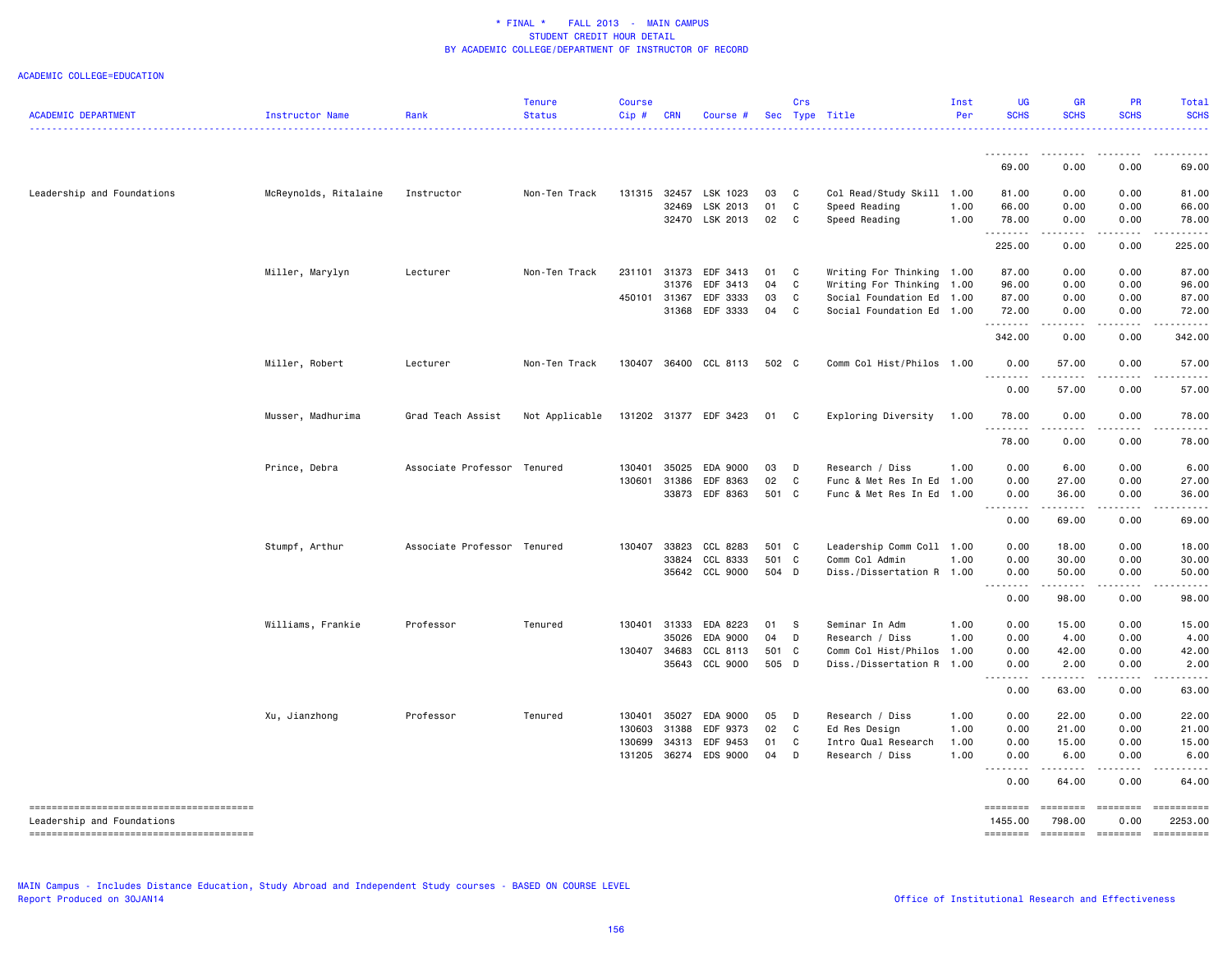#### ACADEMIC COLLEGE=EDUCATION

| Music<br>Aarhus, Craig<br>Assistant Professor Ten Track<br>500906<br>32788<br>MU 3412<br>C<br>Conducting<br>0.50<br>26.00<br>0.00<br>0.00<br>26.00<br>01<br>.<br>26.00<br>0.00<br>0.00<br>26.00<br>MU 2551<br>Percussion Ensemble<br>Baker, Jason<br>Associate Professor Tenured<br>131312<br>32771<br>01<br>E<br>1.00<br>15.00<br>0.00<br>0.00<br>15.00<br>500903<br>01<br>E<br>2.00<br>32826<br>MUA 1610<br>Percussion - Non Maj<br>1.00<br>2.00<br>0.00<br>0.00<br>32827<br>MUA 1610<br>02<br>E<br>0.00<br>0.00<br>7.00<br>Percussion- Majors<br>1.00<br>7.00<br>32861<br>MUA 2610<br>02<br>E<br>Percussion Majors<br>1.00<br>18.00<br>0.00<br>0.00<br>18.00<br>MUA 3610<br>E<br>32881<br>01<br>Percussion<br>1.00<br>4.00<br>0.00<br>0.00<br>4.00<br>.<br>. <u>.</u> .<br>46.00<br>0.00<br>0.00<br>46.00<br><b>MUE 3001</b><br>Non-Ten Track<br>131312<br>32884<br>01<br>E<br>Practicum Music Ed<br>15.00<br>0.00<br>0.00<br>15.00<br>Banks, Jessica<br>Lecturer<br>1.00<br>MUE 4886<br>01<br>F<br>32889<br>Stu Teach Music Ed<br>1.00<br>12.00<br>0.00<br>0.00<br>12.00<br>MUE 4896<br>F.<br>32890<br>01<br>Stu Teach Music Ed<br>1.00<br>12.00<br>0.00<br>0.00<br>12.00<br>36054<br>MUE 4886<br>501 F<br>0.00<br>6.00<br>Stu Teach Music Ed<br>1.00<br>6.00<br>0.00<br>MUE 4896<br>36055<br>501 F<br>6.00<br>6.00<br>Stu Teach Music Ed<br>1.00<br>0.00<br>0.00<br>500903<br>32761<br>MU 2011<br>01<br>E<br>Woodwind Ensembles<br>0.00<br>0.00<br>4.00<br>1.00<br>4.00<br>MU 2011<br>32763<br>03<br>E<br>Woodwind Ensembles<br>1.00<br>0.00<br>0.00<br>1.00<br>1.00<br>MUA 2110<br>32841<br>01<br>E<br>Flute Non Majors<br>1.00<br>2.00<br>0.00<br>0.00<br>2.00<br>32842<br>MUA 2110<br>02<br>E<br>Flute Majors<br>1.00<br>1.00<br>0.00<br>0.00<br>1.00<br>500904 32751<br>MU 1003<br>01<br>C<br>Fund of Music Theory<br>1.00<br>42.00<br>0.00<br>0.00<br>42.00<br>$\omega$ is a $\omega$<br>$\sim$ $\sim$ $\sim$ $\sim$<br>101.00<br>0.00<br>0.00<br>101.00<br>Brown, Michael<br>Professor<br>Tenured<br>500901<br>32755 MU 1113<br>05<br>$\mathbf{C}$<br>His & Apprec Of Musi 1.00<br>936.00<br>0.00<br>0.00<br>936.00<br>المتمام<br>936.00<br>0.00<br>0.00<br>936.00<br>Professor<br>500901<br>32753<br>MU 1103<br>01<br>C<br>African-Amer Music<br>1.00<br>78.00<br>0.00<br>0.00<br>78.00<br>Damm, Robert<br>Tenured<br>32888<br>MUE 3243<br>01<br>C<br>Plan/Magage Lrn Mus<br>1.00<br>30.00<br>0.00<br>0.00<br>30.00<br>34266 MU 1001<br>F01 C<br>First Year Seminar<br>1.00<br>21.00<br>0.00<br>0.00<br>21.00<br><u>.</u><br>.<br>.<br>$\frac{1}{2} \left( \frac{1}{2} \right) \left( \frac{1}{2} \right) \left( \frac{1}{2} \right) \left( \frac{1}{2} \right) \left( \frac{1}{2} \right)$<br>0.00<br>129.00<br>0.00<br>129.00<br>131312 34563<br>Edwards-Henry, Jacqueli Professor<br>MUE 3333<br>В<br>Intro Piano Peg<br>15.00<br>0.00<br>0.00<br>15.00<br>Tenured<br>01<br>1.00<br>01<br>Funct Skills Piano I 1.00<br>8.00<br>500901<br>32785<br>MU 3112<br>$\mathsf{L}$<br>8.00<br>0.00<br>0.00<br>E<br>500903<br>32791<br>MUA 1010<br>03<br>Piano - Majors<br>1.00<br>2.00<br>0.00<br>0.00<br>2.00<br>MUA 2010<br>03<br>32833<br>E<br>Piano Majors<br>1.00<br>6.00<br>0.00<br>0.00<br>6.00<br>MUA 3010<br>01<br>E<br>1.00<br>32865<br>Piano Majors<br>2.00<br>0.00<br>0.00<br>2.00<br>$\sim$ $\sim$ $\sim$<br>.<br>.<br>$   -$<br>.<br>0.00<br>33.00<br>0.00<br>33.00<br>His & Apprec Of Musi 1.00<br>Ensor, Carol<br>Lecturer<br>Non-Ten Track<br>500901<br>32754<br>MU 1113<br>01<br>C<br>198.00<br>0.00<br>0.00<br>198.00<br>34045<br>MU 1113<br>501<br>C.<br>His & Apprec Of Musi 1.00<br>57.00<br>0.00<br>0.00<br>57.00<br>500903 32789<br>MUA 1010<br>01<br>E<br>Piano - Non Majors<br>1.00<br>17.00<br>0.00<br>0.00<br>17.00<br>.<br>.<br>.<br>.<br>272.00<br>272.00<br>0.00<br>0.00<br>Falcone, Sheri<br>Instructor<br>Non-Ten Track<br>131312<br>32886<br>MUE 3222<br>01<br>C<br>Woodwind Techniques<br>1.00<br>22.00<br>0.00<br>0.00<br>22.00<br>02<br>500903<br>32762<br>MU 2011<br>E<br>Woodwind Ensembles<br>1.00<br>5.00<br>0.00<br>0.00<br>5.00<br>MU 2011<br>32764<br>04<br>E<br>Woodwind Ensembles<br>1.00<br>3.00<br>0.00<br>0.00<br>3.00<br>32805<br>MUA 1150<br>01<br>E<br>1.00<br>0.00<br>0.00<br>1.00<br>Clarinet Non Majors<br>1.00<br>32807<br>MUA 1210<br>01<br>E<br>1.00<br>1.00<br>0.00<br>0.00<br>1.00<br>Saxophone - Non Majo<br>32844<br>MUA 2150<br>02<br>E<br>Clarinet Majors<br>1.00<br>4.00<br>0.00<br>0.00<br>4.00 | <b>ACADEMIC DEPARTMENT</b> | Instructor Name | Rank | <b>Tenure</b><br><b>Status</b> | <b>Course</b><br>Cip# | <b>CRN</b> | Course # | Crs | Sec Type Title | Inst<br>Per | UG<br><b>SCHS</b> | GR<br><b>SCHS</b> | PR<br><b>SCHS</b> | Total<br><b>SCHS</b> |
|-------------------------------------------------------------------------------------------------------------------------------------------------------------------------------------------------------------------------------------------------------------------------------------------------------------------------------------------------------------------------------------------------------------------------------------------------------------------------------------------------------------------------------------------------------------------------------------------------------------------------------------------------------------------------------------------------------------------------------------------------------------------------------------------------------------------------------------------------------------------------------------------------------------------------------------------------------------------------------------------------------------------------------------------------------------------------------------------------------------------------------------------------------------------------------------------------------------------------------------------------------------------------------------------------------------------------------------------------------------------------------------------------------------------------------------------------------------------------------------------------------------------------------------------------------------------------------------------------------------------------------------------------------------------------------------------------------------------------------------------------------------------------------------------------------------------------------------------------------------------------------------------------------------------------------------------------------------------------------------------------------------------------------------------------------------------------------------------------------------------------------------------------------------------------------------------------------------------------------------------------------------------------------------------------------------------------------------------------------------------------------------------------------------------------------------------------------------------------------------------------------------------------------------------------------------------------------------------------------------------------------------------------------------------------------------------------------------------------------------------------------------------------------------------------------------------------------------------------------------------------------------------------------------------------------------------------------------------------------------------------------------------------------------------------------------------------------------------------------------------------------------------------------------------------------------------------------------------------------------------------------------------------------------------------------------------------------------------------------------------------------------------------------------------------------------------------------------------------------------------------------------------------------------------------------------------------------------------------------------------------------------------------------------------------------------------------------------------------------------------------------------------------------------------------------------------------------------------------------------------------------------------------------------------------------------------------------------------------------------------------------------------------------------------------------------------------------------------------------------------------------------------------------------------------------------------------------------------------------------------------------------------------------------------------------------------------------------------------------------------------------------------------------------------------------------------------------------------------|----------------------------|-----------------|------|--------------------------------|-----------------------|------------|----------|-----|----------------|-------------|-------------------|-------------------|-------------------|----------------------|
|                                                                                                                                                                                                                                                                                                                                                                                                                                                                                                                                                                                                                                                                                                                                                                                                                                                                                                                                                                                                                                                                                                                                                                                                                                                                                                                                                                                                                                                                                                                                                                                                                                                                                                                                                                                                                                                                                                                                                                                                                                                                                                                                                                                                                                                                                                                                                                                                                                                                                                                                                                                                                                                                                                                                                                                                                                                                                                                                                                                                                                                                                                                                                                                                                                                                                                                                                                                                                                                                                                                                                                                                                                                                                                                                                                                                                                                                                                                                                                                                                                                                                                                                                                                                                                                                                                                                                                                                                                                                         |                            |                 |      |                                |                       |            |          |     |                |             |                   |                   |                   |                      |
|                                                                                                                                                                                                                                                                                                                                                                                                                                                                                                                                                                                                                                                                                                                                                                                                                                                                                                                                                                                                                                                                                                                                                                                                                                                                                                                                                                                                                                                                                                                                                                                                                                                                                                                                                                                                                                                                                                                                                                                                                                                                                                                                                                                                                                                                                                                                                                                                                                                                                                                                                                                                                                                                                                                                                                                                                                                                                                                                                                                                                                                                                                                                                                                                                                                                                                                                                                                                                                                                                                                                                                                                                                                                                                                                                                                                                                                                                                                                                                                                                                                                                                                                                                                                                                                                                                                                                                                                                                                                         |                            |                 |      |                                |                       |            |          |     |                |             |                   |                   |                   |                      |
|                                                                                                                                                                                                                                                                                                                                                                                                                                                                                                                                                                                                                                                                                                                                                                                                                                                                                                                                                                                                                                                                                                                                                                                                                                                                                                                                                                                                                                                                                                                                                                                                                                                                                                                                                                                                                                                                                                                                                                                                                                                                                                                                                                                                                                                                                                                                                                                                                                                                                                                                                                                                                                                                                                                                                                                                                                                                                                                                                                                                                                                                                                                                                                                                                                                                                                                                                                                                                                                                                                                                                                                                                                                                                                                                                                                                                                                                                                                                                                                                                                                                                                                                                                                                                                                                                                                                                                                                                                                                         |                            |                 |      |                                |                       |            |          |     |                |             |                   |                   |                   |                      |
|                                                                                                                                                                                                                                                                                                                                                                                                                                                                                                                                                                                                                                                                                                                                                                                                                                                                                                                                                                                                                                                                                                                                                                                                                                                                                                                                                                                                                                                                                                                                                                                                                                                                                                                                                                                                                                                                                                                                                                                                                                                                                                                                                                                                                                                                                                                                                                                                                                                                                                                                                                                                                                                                                                                                                                                                                                                                                                                                                                                                                                                                                                                                                                                                                                                                                                                                                                                                                                                                                                                                                                                                                                                                                                                                                                                                                                                                                                                                                                                                                                                                                                                                                                                                                                                                                                                                                                                                                                                                         |                            |                 |      |                                |                       |            |          |     |                |             |                   |                   |                   |                      |
|                                                                                                                                                                                                                                                                                                                                                                                                                                                                                                                                                                                                                                                                                                                                                                                                                                                                                                                                                                                                                                                                                                                                                                                                                                                                                                                                                                                                                                                                                                                                                                                                                                                                                                                                                                                                                                                                                                                                                                                                                                                                                                                                                                                                                                                                                                                                                                                                                                                                                                                                                                                                                                                                                                                                                                                                                                                                                                                                                                                                                                                                                                                                                                                                                                                                                                                                                                                                                                                                                                                                                                                                                                                                                                                                                                                                                                                                                                                                                                                                                                                                                                                                                                                                                                                                                                                                                                                                                                                                         |                            |                 |      |                                |                       |            |          |     |                |             |                   |                   |                   |                      |
|                                                                                                                                                                                                                                                                                                                                                                                                                                                                                                                                                                                                                                                                                                                                                                                                                                                                                                                                                                                                                                                                                                                                                                                                                                                                                                                                                                                                                                                                                                                                                                                                                                                                                                                                                                                                                                                                                                                                                                                                                                                                                                                                                                                                                                                                                                                                                                                                                                                                                                                                                                                                                                                                                                                                                                                                                                                                                                                                                                                                                                                                                                                                                                                                                                                                                                                                                                                                                                                                                                                                                                                                                                                                                                                                                                                                                                                                                                                                                                                                                                                                                                                                                                                                                                                                                                                                                                                                                                                                         |                            |                 |      |                                |                       |            |          |     |                |             |                   |                   |                   |                      |
|                                                                                                                                                                                                                                                                                                                                                                                                                                                                                                                                                                                                                                                                                                                                                                                                                                                                                                                                                                                                                                                                                                                                                                                                                                                                                                                                                                                                                                                                                                                                                                                                                                                                                                                                                                                                                                                                                                                                                                                                                                                                                                                                                                                                                                                                                                                                                                                                                                                                                                                                                                                                                                                                                                                                                                                                                                                                                                                                                                                                                                                                                                                                                                                                                                                                                                                                                                                                                                                                                                                                                                                                                                                                                                                                                                                                                                                                                                                                                                                                                                                                                                                                                                                                                                                                                                                                                                                                                                                                         |                            |                 |      |                                |                       |            |          |     |                |             |                   |                   |                   |                      |
|                                                                                                                                                                                                                                                                                                                                                                                                                                                                                                                                                                                                                                                                                                                                                                                                                                                                                                                                                                                                                                                                                                                                                                                                                                                                                                                                                                                                                                                                                                                                                                                                                                                                                                                                                                                                                                                                                                                                                                                                                                                                                                                                                                                                                                                                                                                                                                                                                                                                                                                                                                                                                                                                                                                                                                                                                                                                                                                                                                                                                                                                                                                                                                                                                                                                                                                                                                                                                                                                                                                                                                                                                                                                                                                                                                                                                                                                                                                                                                                                                                                                                                                                                                                                                                                                                                                                                                                                                                                                         |                            |                 |      |                                |                       |            |          |     |                |             |                   |                   |                   |                      |
|                                                                                                                                                                                                                                                                                                                                                                                                                                                                                                                                                                                                                                                                                                                                                                                                                                                                                                                                                                                                                                                                                                                                                                                                                                                                                                                                                                                                                                                                                                                                                                                                                                                                                                                                                                                                                                                                                                                                                                                                                                                                                                                                                                                                                                                                                                                                                                                                                                                                                                                                                                                                                                                                                                                                                                                                                                                                                                                                                                                                                                                                                                                                                                                                                                                                                                                                                                                                                                                                                                                                                                                                                                                                                                                                                                                                                                                                                                                                                                                                                                                                                                                                                                                                                                                                                                                                                                                                                                                                         |                            |                 |      |                                |                       |            |          |     |                |             |                   |                   |                   |                      |
|                                                                                                                                                                                                                                                                                                                                                                                                                                                                                                                                                                                                                                                                                                                                                                                                                                                                                                                                                                                                                                                                                                                                                                                                                                                                                                                                                                                                                                                                                                                                                                                                                                                                                                                                                                                                                                                                                                                                                                                                                                                                                                                                                                                                                                                                                                                                                                                                                                                                                                                                                                                                                                                                                                                                                                                                                                                                                                                                                                                                                                                                                                                                                                                                                                                                                                                                                                                                                                                                                                                                                                                                                                                                                                                                                                                                                                                                                                                                                                                                                                                                                                                                                                                                                                                                                                                                                                                                                                                                         |                            |                 |      |                                |                       |            |          |     |                |             |                   |                   |                   |                      |
|                                                                                                                                                                                                                                                                                                                                                                                                                                                                                                                                                                                                                                                                                                                                                                                                                                                                                                                                                                                                                                                                                                                                                                                                                                                                                                                                                                                                                                                                                                                                                                                                                                                                                                                                                                                                                                                                                                                                                                                                                                                                                                                                                                                                                                                                                                                                                                                                                                                                                                                                                                                                                                                                                                                                                                                                                                                                                                                                                                                                                                                                                                                                                                                                                                                                                                                                                                                                                                                                                                                                                                                                                                                                                                                                                                                                                                                                                                                                                                                                                                                                                                                                                                                                                                                                                                                                                                                                                                                                         |                            |                 |      |                                |                       |            |          |     |                |             |                   |                   |                   |                      |
|                                                                                                                                                                                                                                                                                                                                                                                                                                                                                                                                                                                                                                                                                                                                                                                                                                                                                                                                                                                                                                                                                                                                                                                                                                                                                                                                                                                                                                                                                                                                                                                                                                                                                                                                                                                                                                                                                                                                                                                                                                                                                                                                                                                                                                                                                                                                                                                                                                                                                                                                                                                                                                                                                                                                                                                                                                                                                                                                                                                                                                                                                                                                                                                                                                                                                                                                                                                                                                                                                                                                                                                                                                                                                                                                                                                                                                                                                                                                                                                                                                                                                                                                                                                                                                                                                                                                                                                                                                                                         |                            |                 |      |                                |                       |            |          |     |                |             |                   |                   |                   |                      |
|                                                                                                                                                                                                                                                                                                                                                                                                                                                                                                                                                                                                                                                                                                                                                                                                                                                                                                                                                                                                                                                                                                                                                                                                                                                                                                                                                                                                                                                                                                                                                                                                                                                                                                                                                                                                                                                                                                                                                                                                                                                                                                                                                                                                                                                                                                                                                                                                                                                                                                                                                                                                                                                                                                                                                                                                                                                                                                                                                                                                                                                                                                                                                                                                                                                                                                                                                                                                                                                                                                                                                                                                                                                                                                                                                                                                                                                                                                                                                                                                                                                                                                                                                                                                                                                                                                                                                                                                                                                                         |                            |                 |      |                                |                       |            |          |     |                |             |                   |                   |                   |                      |
|                                                                                                                                                                                                                                                                                                                                                                                                                                                                                                                                                                                                                                                                                                                                                                                                                                                                                                                                                                                                                                                                                                                                                                                                                                                                                                                                                                                                                                                                                                                                                                                                                                                                                                                                                                                                                                                                                                                                                                                                                                                                                                                                                                                                                                                                                                                                                                                                                                                                                                                                                                                                                                                                                                                                                                                                                                                                                                                                                                                                                                                                                                                                                                                                                                                                                                                                                                                                                                                                                                                                                                                                                                                                                                                                                                                                                                                                                                                                                                                                                                                                                                                                                                                                                                                                                                                                                                                                                                                                         |                            |                 |      |                                |                       |            |          |     |                |             |                   |                   |                   |                      |
|                                                                                                                                                                                                                                                                                                                                                                                                                                                                                                                                                                                                                                                                                                                                                                                                                                                                                                                                                                                                                                                                                                                                                                                                                                                                                                                                                                                                                                                                                                                                                                                                                                                                                                                                                                                                                                                                                                                                                                                                                                                                                                                                                                                                                                                                                                                                                                                                                                                                                                                                                                                                                                                                                                                                                                                                                                                                                                                                                                                                                                                                                                                                                                                                                                                                                                                                                                                                                                                                                                                                                                                                                                                                                                                                                                                                                                                                                                                                                                                                                                                                                                                                                                                                                                                                                                                                                                                                                                                                         |                            |                 |      |                                |                       |            |          |     |                |             |                   |                   |                   |                      |
|                                                                                                                                                                                                                                                                                                                                                                                                                                                                                                                                                                                                                                                                                                                                                                                                                                                                                                                                                                                                                                                                                                                                                                                                                                                                                                                                                                                                                                                                                                                                                                                                                                                                                                                                                                                                                                                                                                                                                                                                                                                                                                                                                                                                                                                                                                                                                                                                                                                                                                                                                                                                                                                                                                                                                                                                                                                                                                                                                                                                                                                                                                                                                                                                                                                                                                                                                                                                                                                                                                                                                                                                                                                                                                                                                                                                                                                                                                                                                                                                                                                                                                                                                                                                                                                                                                                                                                                                                                                                         |                            |                 |      |                                |                       |            |          |     |                |             |                   |                   |                   |                      |
|                                                                                                                                                                                                                                                                                                                                                                                                                                                                                                                                                                                                                                                                                                                                                                                                                                                                                                                                                                                                                                                                                                                                                                                                                                                                                                                                                                                                                                                                                                                                                                                                                                                                                                                                                                                                                                                                                                                                                                                                                                                                                                                                                                                                                                                                                                                                                                                                                                                                                                                                                                                                                                                                                                                                                                                                                                                                                                                                                                                                                                                                                                                                                                                                                                                                                                                                                                                                                                                                                                                                                                                                                                                                                                                                                                                                                                                                                                                                                                                                                                                                                                                                                                                                                                                                                                                                                                                                                                                                         |                            |                 |      |                                |                       |            |          |     |                |             |                   |                   |                   |                      |
|                                                                                                                                                                                                                                                                                                                                                                                                                                                                                                                                                                                                                                                                                                                                                                                                                                                                                                                                                                                                                                                                                                                                                                                                                                                                                                                                                                                                                                                                                                                                                                                                                                                                                                                                                                                                                                                                                                                                                                                                                                                                                                                                                                                                                                                                                                                                                                                                                                                                                                                                                                                                                                                                                                                                                                                                                                                                                                                                                                                                                                                                                                                                                                                                                                                                                                                                                                                                                                                                                                                                                                                                                                                                                                                                                                                                                                                                                                                                                                                                                                                                                                                                                                                                                                                                                                                                                                                                                                                                         |                            |                 |      |                                |                       |            |          |     |                |             |                   |                   |                   |                      |
|                                                                                                                                                                                                                                                                                                                                                                                                                                                                                                                                                                                                                                                                                                                                                                                                                                                                                                                                                                                                                                                                                                                                                                                                                                                                                                                                                                                                                                                                                                                                                                                                                                                                                                                                                                                                                                                                                                                                                                                                                                                                                                                                                                                                                                                                                                                                                                                                                                                                                                                                                                                                                                                                                                                                                                                                                                                                                                                                                                                                                                                                                                                                                                                                                                                                                                                                                                                                                                                                                                                                                                                                                                                                                                                                                                                                                                                                                                                                                                                                                                                                                                                                                                                                                                                                                                                                                                                                                                                                         |                            |                 |      |                                |                       |            |          |     |                |             |                   |                   |                   |                      |
|                                                                                                                                                                                                                                                                                                                                                                                                                                                                                                                                                                                                                                                                                                                                                                                                                                                                                                                                                                                                                                                                                                                                                                                                                                                                                                                                                                                                                                                                                                                                                                                                                                                                                                                                                                                                                                                                                                                                                                                                                                                                                                                                                                                                                                                                                                                                                                                                                                                                                                                                                                                                                                                                                                                                                                                                                                                                                                                                                                                                                                                                                                                                                                                                                                                                                                                                                                                                                                                                                                                                                                                                                                                                                                                                                                                                                                                                                                                                                                                                                                                                                                                                                                                                                                                                                                                                                                                                                                                                         |                            |                 |      |                                |                       |            |          |     |                |             |                   |                   |                   |                      |
|                                                                                                                                                                                                                                                                                                                                                                                                                                                                                                                                                                                                                                                                                                                                                                                                                                                                                                                                                                                                                                                                                                                                                                                                                                                                                                                                                                                                                                                                                                                                                                                                                                                                                                                                                                                                                                                                                                                                                                                                                                                                                                                                                                                                                                                                                                                                                                                                                                                                                                                                                                                                                                                                                                                                                                                                                                                                                                                                                                                                                                                                                                                                                                                                                                                                                                                                                                                                                                                                                                                                                                                                                                                                                                                                                                                                                                                                                                                                                                                                                                                                                                                                                                                                                                                                                                                                                                                                                                                                         |                            |                 |      |                                |                       |            |          |     |                |             |                   |                   |                   |                      |
|                                                                                                                                                                                                                                                                                                                                                                                                                                                                                                                                                                                                                                                                                                                                                                                                                                                                                                                                                                                                                                                                                                                                                                                                                                                                                                                                                                                                                                                                                                                                                                                                                                                                                                                                                                                                                                                                                                                                                                                                                                                                                                                                                                                                                                                                                                                                                                                                                                                                                                                                                                                                                                                                                                                                                                                                                                                                                                                                                                                                                                                                                                                                                                                                                                                                                                                                                                                                                                                                                                                                                                                                                                                                                                                                                                                                                                                                                                                                                                                                                                                                                                                                                                                                                                                                                                                                                                                                                                                                         |                            |                 |      |                                |                       |            |          |     |                |             |                   |                   |                   |                      |
|                                                                                                                                                                                                                                                                                                                                                                                                                                                                                                                                                                                                                                                                                                                                                                                                                                                                                                                                                                                                                                                                                                                                                                                                                                                                                                                                                                                                                                                                                                                                                                                                                                                                                                                                                                                                                                                                                                                                                                                                                                                                                                                                                                                                                                                                                                                                                                                                                                                                                                                                                                                                                                                                                                                                                                                                                                                                                                                                                                                                                                                                                                                                                                                                                                                                                                                                                                                                                                                                                                                                                                                                                                                                                                                                                                                                                                                                                                                                                                                                                                                                                                                                                                                                                                                                                                                                                                                                                                                                         |                            |                 |      |                                |                       |            |          |     |                |             |                   |                   |                   |                      |
|                                                                                                                                                                                                                                                                                                                                                                                                                                                                                                                                                                                                                                                                                                                                                                                                                                                                                                                                                                                                                                                                                                                                                                                                                                                                                                                                                                                                                                                                                                                                                                                                                                                                                                                                                                                                                                                                                                                                                                                                                                                                                                                                                                                                                                                                                                                                                                                                                                                                                                                                                                                                                                                                                                                                                                                                                                                                                                                                                                                                                                                                                                                                                                                                                                                                                                                                                                                                                                                                                                                                                                                                                                                                                                                                                                                                                                                                                                                                                                                                                                                                                                                                                                                                                                                                                                                                                                                                                                                                         |                            |                 |      |                                |                       |            |          |     |                |             |                   |                   |                   |                      |
|                                                                                                                                                                                                                                                                                                                                                                                                                                                                                                                                                                                                                                                                                                                                                                                                                                                                                                                                                                                                                                                                                                                                                                                                                                                                                                                                                                                                                                                                                                                                                                                                                                                                                                                                                                                                                                                                                                                                                                                                                                                                                                                                                                                                                                                                                                                                                                                                                                                                                                                                                                                                                                                                                                                                                                                                                                                                                                                                                                                                                                                                                                                                                                                                                                                                                                                                                                                                                                                                                                                                                                                                                                                                                                                                                                                                                                                                                                                                                                                                                                                                                                                                                                                                                                                                                                                                                                                                                                                                         |                            |                 |      |                                |                       |            |          |     |                |             |                   |                   |                   |                      |
|                                                                                                                                                                                                                                                                                                                                                                                                                                                                                                                                                                                                                                                                                                                                                                                                                                                                                                                                                                                                                                                                                                                                                                                                                                                                                                                                                                                                                                                                                                                                                                                                                                                                                                                                                                                                                                                                                                                                                                                                                                                                                                                                                                                                                                                                                                                                                                                                                                                                                                                                                                                                                                                                                                                                                                                                                                                                                                                                                                                                                                                                                                                                                                                                                                                                                                                                                                                                                                                                                                                                                                                                                                                                                                                                                                                                                                                                                                                                                                                                                                                                                                                                                                                                                                                                                                                                                                                                                                                                         |                            |                 |      |                                |                       |            |          |     |                |             |                   |                   |                   |                      |
|                                                                                                                                                                                                                                                                                                                                                                                                                                                                                                                                                                                                                                                                                                                                                                                                                                                                                                                                                                                                                                                                                                                                                                                                                                                                                                                                                                                                                                                                                                                                                                                                                                                                                                                                                                                                                                                                                                                                                                                                                                                                                                                                                                                                                                                                                                                                                                                                                                                                                                                                                                                                                                                                                                                                                                                                                                                                                                                                                                                                                                                                                                                                                                                                                                                                                                                                                                                                                                                                                                                                                                                                                                                                                                                                                                                                                                                                                                                                                                                                                                                                                                                                                                                                                                                                                                                                                                                                                                                                         |                            |                 |      |                                |                       |            |          |     |                |             |                   |                   |                   |                      |
|                                                                                                                                                                                                                                                                                                                                                                                                                                                                                                                                                                                                                                                                                                                                                                                                                                                                                                                                                                                                                                                                                                                                                                                                                                                                                                                                                                                                                                                                                                                                                                                                                                                                                                                                                                                                                                                                                                                                                                                                                                                                                                                                                                                                                                                                                                                                                                                                                                                                                                                                                                                                                                                                                                                                                                                                                                                                                                                                                                                                                                                                                                                                                                                                                                                                                                                                                                                                                                                                                                                                                                                                                                                                                                                                                                                                                                                                                                                                                                                                                                                                                                                                                                                                                                                                                                                                                                                                                                                                         |                            |                 |      |                                |                       |            |          |     |                |             |                   |                   |                   |                      |
|                                                                                                                                                                                                                                                                                                                                                                                                                                                                                                                                                                                                                                                                                                                                                                                                                                                                                                                                                                                                                                                                                                                                                                                                                                                                                                                                                                                                                                                                                                                                                                                                                                                                                                                                                                                                                                                                                                                                                                                                                                                                                                                                                                                                                                                                                                                                                                                                                                                                                                                                                                                                                                                                                                                                                                                                                                                                                                                                                                                                                                                                                                                                                                                                                                                                                                                                                                                                                                                                                                                                                                                                                                                                                                                                                                                                                                                                                                                                                                                                                                                                                                                                                                                                                                                                                                                                                                                                                                                                         |                            |                 |      |                                |                       |            |          |     |                |             |                   |                   |                   |                      |
|                                                                                                                                                                                                                                                                                                                                                                                                                                                                                                                                                                                                                                                                                                                                                                                                                                                                                                                                                                                                                                                                                                                                                                                                                                                                                                                                                                                                                                                                                                                                                                                                                                                                                                                                                                                                                                                                                                                                                                                                                                                                                                                                                                                                                                                                                                                                                                                                                                                                                                                                                                                                                                                                                                                                                                                                                                                                                                                                                                                                                                                                                                                                                                                                                                                                                                                                                                                                                                                                                                                                                                                                                                                                                                                                                                                                                                                                                                                                                                                                                                                                                                                                                                                                                                                                                                                                                                                                                                                                         |                            |                 |      |                                |                       |            |          |     |                |             |                   |                   |                   |                      |
|                                                                                                                                                                                                                                                                                                                                                                                                                                                                                                                                                                                                                                                                                                                                                                                                                                                                                                                                                                                                                                                                                                                                                                                                                                                                                                                                                                                                                                                                                                                                                                                                                                                                                                                                                                                                                                                                                                                                                                                                                                                                                                                                                                                                                                                                                                                                                                                                                                                                                                                                                                                                                                                                                                                                                                                                                                                                                                                                                                                                                                                                                                                                                                                                                                                                                                                                                                                                                                                                                                                                                                                                                                                                                                                                                                                                                                                                                                                                                                                                                                                                                                                                                                                                                                                                                                                                                                                                                                                                         |                            |                 |      |                                |                       |            |          |     |                |             |                   |                   |                   |                      |
|                                                                                                                                                                                                                                                                                                                                                                                                                                                                                                                                                                                                                                                                                                                                                                                                                                                                                                                                                                                                                                                                                                                                                                                                                                                                                                                                                                                                                                                                                                                                                                                                                                                                                                                                                                                                                                                                                                                                                                                                                                                                                                                                                                                                                                                                                                                                                                                                                                                                                                                                                                                                                                                                                                                                                                                                                                                                                                                                                                                                                                                                                                                                                                                                                                                                                                                                                                                                                                                                                                                                                                                                                                                                                                                                                                                                                                                                                                                                                                                                                                                                                                                                                                                                                                                                                                                                                                                                                                                                         |                            |                 |      |                                |                       |            |          |     |                |             |                   |                   |                   |                      |
|                                                                                                                                                                                                                                                                                                                                                                                                                                                                                                                                                                                                                                                                                                                                                                                                                                                                                                                                                                                                                                                                                                                                                                                                                                                                                                                                                                                                                                                                                                                                                                                                                                                                                                                                                                                                                                                                                                                                                                                                                                                                                                                                                                                                                                                                                                                                                                                                                                                                                                                                                                                                                                                                                                                                                                                                                                                                                                                                                                                                                                                                                                                                                                                                                                                                                                                                                                                                                                                                                                                                                                                                                                                                                                                                                                                                                                                                                                                                                                                                                                                                                                                                                                                                                                                                                                                                                                                                                                                                         |                            |                 |      |                                |                       |            |          |     |                |             |                   |                   |                   |                      |
|                                                                                                                                                                                                                                                                                                                                                                                                                                                                                                                                                                                                                                                                                                                                                                                                                                                                                                                                                                                                                                                                                                                                                                                                                                                                                                                                                                                                                                                                                                                                                                                                                                                                                                                                                                                                                                                                                                                                                                                                                                                                                                                                                                                                                                                                                                                                                                                                                                                                                                                                                                                                                                                                                                                                                                                                                                                                                                                                                                                                                                                                                                                                                                                                                                                                                                                                                                                                                                                                                                                                                                                                                                                                                                                                                                                                                                                                                                                                                                                                                                                                                                                                                                                                                                                                                                                                                                                                                                                                         |                            |                 |      |                                |                       |            |          |     |                |             |                   |                   |                   |                      |
|                                                                                                                                                                                                                                                                                                                                                                                                                                                                                                                                                                                                                                                                                                                                                                                                                                                                                                                                                                                                                                                                                                                                                                                                                                                                                                                                                                                                                                                                                                                                                                                                                                                                                                                                                                                                                                                                                                                                                                                                                                                                                                                                                                                                                                                                                                                                                                                                                                                                                                                                                                                                                                                                                                                                                                                                                                                                                                                                                                                                                                                                                                                                                                                                                                                                                                                                                                                                                                                                                                                                                                                                                                                                                                                                                                                                                                                                                                                                                                                                                                                                                                                                                                                                                                                                                                                                                                                                                                                                         |                            |                 |      |                                |                       |            |          |     |                |             |                   |                   |                   |                      |
|                                                                                                                                                                                                                                                                                                                                                                                                                                                                                                                                                                                                                                                                                                                                                                                                                                                                                                                                                                                                                                                                                                                                                                                                                                                                                                                                                                                                                                                                                                                                                                                                                                                                                                                                                                                                                                                                                                                                                                                                                                                                                                                                                                                                                                                                                                                                                                                                                                                                                                                                                                                                                                                                                                                                                                                                                                                                                                                                                                                                                                                                                                                                                                                                                                                                                                                                                                                                                                                                                                                                                                                                                                                                                                                                                                                                                                                                                                                                                                                                                                                                                                                                                                                                                                                                                                                                                                                                                                                                         |                            |                 |      |                                |                       |            |          |     |                |             |                   |                   |                   |                      |
|                                                                                                                                                                                                                                                                                                                                                                                                                                                                                                                                                                                                                                                                                                                                                                                                                                                                                                                                                                                                                                                                                                                                                                                                                                                                                                                                                                                                                                                                                                                                                                                                                                                                                                                                                                                                                                                                                                                                                                                                                                                                                                                                                                                                                                                                                                                                                                                                                                                                                                                                                                                                                                                                                                                                                                                                                                                                                                                                                                                                                                                                                                                                                                                                                                                                                                                                                                                                                                                                                                                                                                                                                                                                                                                                                                                                                                                                                                                                                                                                                                                                                                                                                                                                                                                                                                                                                                                                                                                                         |                            |                 |      |                                |                       |            |          |     |                |             |                   |                   |                   |                      |
|                                                                                                                                                                                                                                                                                                                                                                                                                                                                                                                                                                                                                                                                                                                                                                                                                                                                                                                                                                                                                                                                                                                                                                                                                                                                                                                                                                                                                                                                                                                                                                                                                                                                                                                                                                                                                                                                                                                                                                                                                                                                                                                                                                                                                                                                                                                                                                                                                                                                                                                                                                                                                                                                                                                                                                                                                                                                                                                                                                                                                                                                                                                                                                                                                                                                                                                                                                                                                                                                                                                                                                                                                                                                                                                                                                                                                                                                                                                                                                                                                                                                                                                                                                                                                                                                                                                                                                                                                                                                         |                            |                 |      |                                |                       |            |          |     |                |             |                   |                   |                   |                      |
|                                                                                                                                                                                                                                                                                                                                                                                                                                                                                                                                                                                                                                                                                                                                                                                                                                                                                                                                                                                                                                                                                                                                                                                                                                                                                                                                                                                                                                                                                                                                                                                                                                                                                                                                                                                                                                                                                                                                                                                                                                                                                                                                                                                                                                                                                                                                                                                                                                                                                                                                                                                                                                                                                                                                                                                                                                                                                                                                                                                                                                                                                                                                                                                                                                                                                                                                                                                                                                                                                                                                                                                                                                                                                                                                                                                                                                                                                                                                                                                                                                                                                                                                                                                                                                                                                                                                                                                                                                                                         |                            |                 |      |                                |                       |            |          |     |                |             |                   |                   |                   |                      |
|                                                                                                                                                                                                                                                                                                                                                                                                                                                                                                                                                                                                                                                                                                                                                                                                                                                                                                                                                                                                                                                                                                                                                                                                                                                                                                                                                                                                                                                                                                                                                                                                                                                                                                                                                                                                                                                                                                                                                                                                                                                                                                                                                                                                                                                                                                                                                                                                                                                                                                                                                                                                                                                                                                                                                                                                                                                                                                                                                                                                                                                                                                                                                                                                                                                                                                                                                                                                                                                                                                                                                                                                                                                                                                                                                                                                                                                                                                                                                                                                                                                                                                                                                                                                                                                                                                                                                                                                                                                                         |                            |                 |      |                                |                       |            |          |     |                |             |                   |                   |                   |                      |
|                                                                                                                                                                                                                                                                                                                                                                                                                                                                                                                                                                                                                                                                                                                                                                                                                                                                                                                                                                                                                                                                                                                                                                                                                                                                                                                                                                                                                                                                                                                                                                                                                                                                                                                                                                                                                                                                                                                                                                                                                                                                                                                                                                                                                                                                                                                                                                                                                                                                                                                                                                                                                                                                                                                                                                                                                                                                                                                                                                                                                                                                                                                                                                                                                                                                                                                                                                                                                                                                                                                                                                                                                                                                                                                                                                                                                                                                                                                                                                                                                                                                                                                                                                                                                                                                                                                                                                                                                                                                         |                            |                 |      |                                |                       |            |          |     |                |             |                   |                   |                   |                      |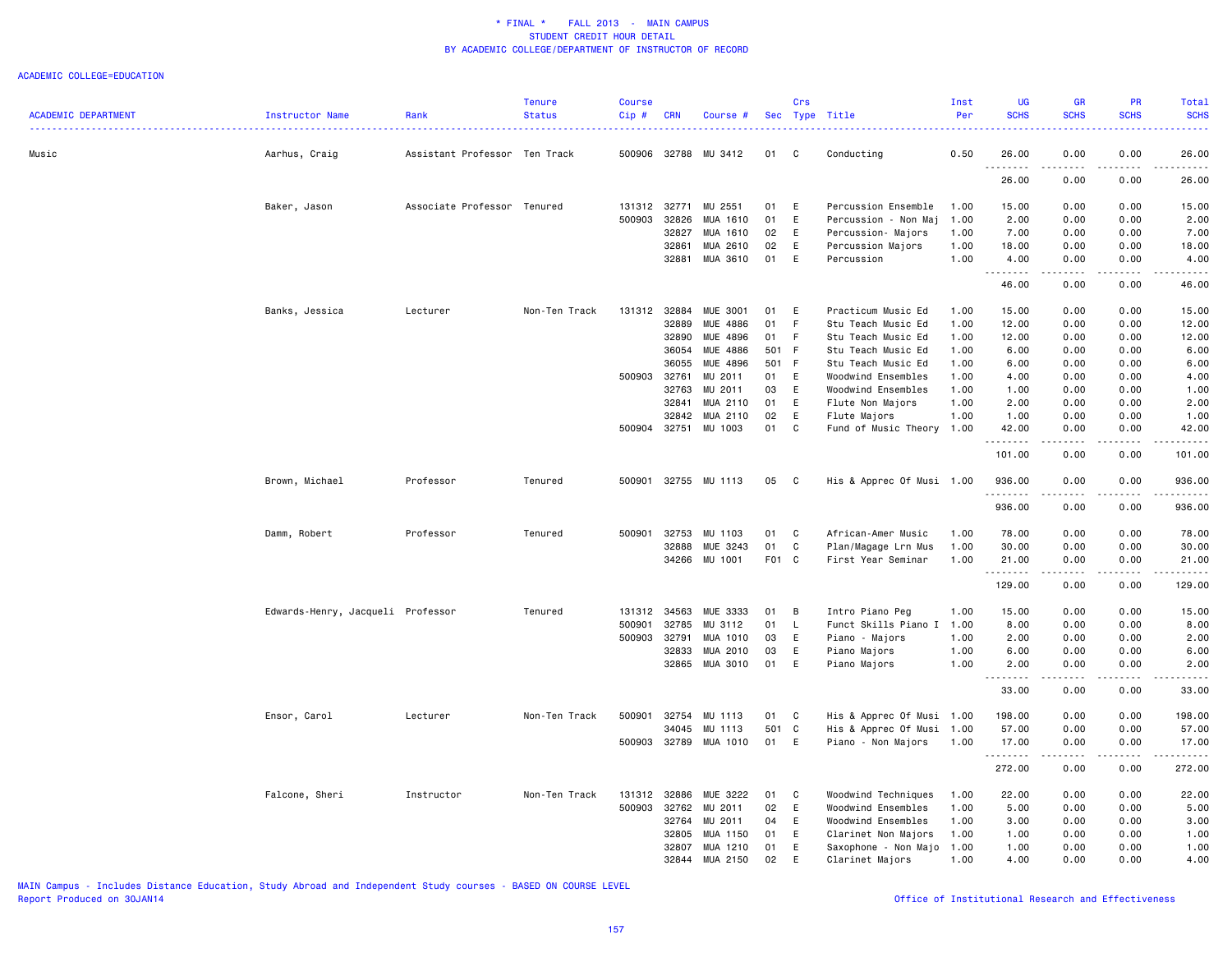| <b>ACADEMIC DEPARTMENT</b> | Instructor Name    | Rank                          | <b>Tenure</b><br><b>Status</b> | <b>Course</b><br>Cip# | <b>CRN</b>              | Course #                         |                | Crs          | Sec Type Title                                    | Inst<br>Per          | <b>UG</b><br><b>SCHS</b> | <b>GR</b><br><b>SCHS</b> | PR<br><b>SCHS</b>                   | Total<br><b>SCHS</b>                                                                                                                                         |
|----------------------------|--------------------|-------------------------------|--------------------------------|-----------------------|-------------------------|----------------------------------|----------------|--------------|---------------------------------------------------|----------------------|--------------------------|--------------------------|-------------------------------------|--------------------------------------------------------------------------------------------------------------------------------------------------------------|
| Music                      | Falcone, Sheri     | Instructor                    | Non-Ten Track                  | 500903                | 32846<br>32848<br>32872 | MUA 2210<br>MUA 2250<br>MUA 3150 | 02<br>02<br>01 | E<br>E<br>E  | Saxophone Majors<br>Oboe Majors<br>Clarinet Major | 1.00<br>1.00<br>1.00 | 6.00<br>2.00<br>6.00     | 0.00<br>0.00<br>0.00     | 0.00<br>0.00<br>0.00                | 6.00<br>2.00<br>6.00                                                                                                                                         |
|                            |                    |                               |                                |                       | 32873                   | MUA 3210<br>32875 MUA 3310       | 01<br>01       | E<br>E       | Saxophone<br>Bassoon                              | 1.00<br>1.00         | 2.00<br>2.00             | 0.00<br>0.00             | 0.00<br>0.00                        | 2.00<br>2.00                                                                                                                                                 |
|                            |                    |                               |                                |                       |                         |                                  |                |              |                                                   |                      | 54.00                    | 0.00                     | 0.00                                | 54.00                                                                                                                                                        |
|                            | Fontaine, Jeanette | Lecturer                      | Non-Ten Track                  | 500903                | 32757<br>32798          | MU 1131<br>MUA 1050              | 01<br>03       | L.<br>E      | Voice Class I<br>Voice - Non Majors               | 1.00<br>1.00         | 13.00<br>23.00           | 0.00<br>0.00             | 0.00<br>0.00                        | 13.00<br>23.00                                                                                                                                               |
|                            |                    |                               |                                |                       | 32801                   | MUA 1050                         | 06             | E            | Voice -Majors                                     | 1.00                 | 15.00                    | 0.00                     | 0.00                                | 15.00                                                                                                                                                        |
|                            |                    |                               |                                |                       | 32840                   | MUA 2050                         | 06             | E            | Voice                                             | 1.00                 | 6.00                     | 0.00                     | 0.00                                | 6.00<br>$\frac{1}{2}$                                                                                                                                        |
|                            |                    |                               |                                |                       |                         |                                  |                |              |                                                   |                      | 57.00                    | 0.00                     | 0.00                                | 57.00                                                                                                                                                        |
|                            | Glover, Linda      | Non-Faculty                   | Not Applicable                 | 131312 32778          |                         | MU 2851                          | 03             | E            | Brass Ensemble-Chamb                              | 1.00                 | 6.00                     | 0.00                     | 0.00                                | 6.00                                                                                                                                                         |
|                            |                    |                               |                                | 500903                | 32818                   | MUA 1410                         | 01             | E            | Horn - Non Majors                                 | 1.00                 | 8.00                     | 0.00                     | 0.00                                | 8.00                                                                                                                                                         |
|                            |                    |                               |                                |                       | 32819                   | MUA 1410                         | 02             | E            | Horn Majors                                       | 1.00                 | 2.00                     | 0.00                     | 0.00                                | 2.00                                                                                                                                                         |
|                            |                    |                               |                                |                       | 32854                   | MUA 2410                         | 02             | E            | Horn Majors                                       | 1.00                 | 2.00                     | 0.00                     | 0.00                                | 2.00                                                                                                                                                         |
|                            |                    |                               |                                |                       | 32877                   | MUA 3410                         | 01             | E            | Horn                                              | 1.00                 | 2.00<br>. <b>.</b>       | 0.00<br>.                | 0.00<br>$\sim$ $\sim$ $\sim$ $\sim$ | 2.00<br>$\frac{1}{2} \left( \frac{1}{2} \right) \left( \frac{1}{2} \right) \left( \frac{1}{2} \right) \left( \frac{1}{2} \right) \left( \frac{1}{2} \right)$ |
|                            |                    |                               |                                |                       |                         |                                  |                |              |                                                   |                      | 20.00                    | 0.00                     | 0.00                                | 20.00                                                                                                                                                        |
|                            | Human, Richard     | Associate Professor Tenured   |                                | 131312 32779          |                         | MU 2851                          | 04             | E            | Brass Ensemble - Trom                             | 1.00                 | 5.00                     | 0.00                     | 0.00                                | 5.00                                                                                                                                                         |
|                            |                    |                               |                                | 500901                | 36197                   | MU 2990                          | 02             | C            | Special Topic In MU                               | 0.50                 | 9.50                     | 0.00                     | 0.00                                | 9.50                                                                                                                                                         |
|                            |                    |                               |                                |                       | 36275                   | MU 2990                          | 03             | $\mathsf{L}$ | Special Topic In MU                               | 0.75                 | 1.50                     | 0.00                     | 0.00                                | 1.50                                                                                                                                                         |
|                            |                    |                               |                                | 500903 32821          |                         | MUA 1450                         | 02             | E            | Trombone - Non-Majors                             | 1.00                 | 1.00                     | 0.00                     | 0.00                                | 1.00                                                                                                                                                         |
|                            |                    |                               |                                |                       | 32825                   | MUA 1550                         | 02             | E            | Tuba -Majors                                      | 1.00                 | 2.00                     | 0.00                     | 0.00                                | 2.00                                                                                                                                                         |
|                            |                    |                               |                                |                       | 32856                   | MUA 2450                         | 02             | E            | Trombone Majors                                   | 1.00                 | 9.00                     | 0.00                     | 0.00                                | 9.00                                                                                                                                                         |
|                            |                    |                               |                                |                       | 32860                   | MUA 2550                         | 02             | E            | Tuba Majors                                       | 1.00                 | 2.00                     | 0.00                     | 0.00                                | 2.00                                                                                                                                                         |
|                            |                    |                               |                                |                       |                         | 32880 MUA 3550                   | 01             | E            | Tuba Majors                                       | 1.00                 | 6.00                     | 0.00                     | 0.00                                | 6.00                                                                                                                                                         |
|                            |                    |                               |                                |                       |                         |                                  |                |              |                                                   |                      | 36.00                    | 0.00                     | 0.00                                | 36.00                                                                                                                                                        |
|                            | Infanger, Peter    | Non-Faculty                   | Not Applicable                 |                       |                         | 500903 32802 MUA 1050            | 07             | - E          | Voice - Non Majors                                | 1.00                 | 8.00<br>----             | 0.00<br>$   -$           | 0.00<br>.                           | 8.00<br>----                                                                                                                                                 |
|                            |                    |                               |                                |                       |                         |                                  |                |              |                                                   |                      | 8.00                     | 0.00                     | 0.00                                | 8.00                                                                                                                                                         |
|                            | Jackson, Terrell   | Non-Faculty                   | Not Applicable                 |                       |                         | 500903 32790 MUA 1010            | 02             | E            | Piano - Non Major                                 | 1.00                 | 5.00<br>.                | 0.00<br>.                | 0.00<br>.                           | 5.00<br>.                                                                                                                                                    |
|                            |                    |                               |                                |                       |                         |                                  |                |              |                                                   |                      | 5.00                     | 0.00                     | 0.00                                | 5.00                                                                                                                                                         |
|                            | Jenkins, Thomas    | Non-Faculty                   | Not Applicable                 | 500903                | 32793                   | MUA 1010                         | 05             | E            | Piano - Majors                                    | 1.00                 | 5.00                     | 0.00                     | 0.00                                | 5.00                                                                                                                                                         |
|                            |                    |                               |                                |                       |                         | 32794 MUA 1010                   | 06             | E            | Applied Piano-Non Ma                              | 1.00                 | 5.00                     | 0.00                     | 0.00<br>$\sim$ $\sim$ $\sim$ $\sim$ | 5.00<br>$\frac{1}{2}$                                                                                                                                        |
|                            |                    |                               |                                |                       |                         |                                  |                |              |                                                   |                      | 10.00                    | 0.00                     | 0.00                                | 10.00                                                                                                                                                        |
|                            | Kirkland, Anthony  | Assistant Professor Ten Track |                                | 131312                | 32777                   | MU 2851                          | 01             | Ε            | Brass Ensemble-Trump                              | 1.00                 | 11.00                    | 0.00                     | 0.00                                | 11.00                                                                                                                                                        |
|                            |                    |                               |                                | 500903 32814          |                         | MUA 1350                         | 01             | E            | Trumpet - Non Majors 1.00                         |                      | 2.00                     | 0.00                     | 0.00                                | 2.00                                                                                                                                                         |
|                            |                    |                               |                                |                       | 32815                   | MUA 1350                         | 02             | E            | Trumpet - Majors                                  | 1.00                 | 4.00                     | 0.00                     | 0.00                                | 4.00                                                                                                                                                         |
|                            |                    |                               |                                |                       | 32816                   | MUA 1350                         | 03             | E            | Trumpet-Non Majors                                | 1.00                 | 1.00                     | 0.00                     | 0.00                                | 1.00                                                                                                                                                         |
|                            |                    |                               |                                |                       | 32817                   | MUA 1350                         | 04             | E            | Trumpet-Majors                                    | 1.00                 | 4.00                     | 0.00                     | 0.00                                | 4.00                                                                                                                                                         |
|                            |                    |                               |                                |                       | 32851                   | MUA 2350                         | 01             | E            | Trumpet Non Majors                                | 1.00                 | 1.00                     | 0.00                     | 0.00                                | 1.00                                                                                                                                                         |
|                            |                    |                               |                                |                       | 32852                   | MUA 2350                         | 02             | E            | Trumpet Majors                                    | 1.00                 | 14.00                    | 0.00                     | 0.00                                | 14.00                                                                                                                                                        |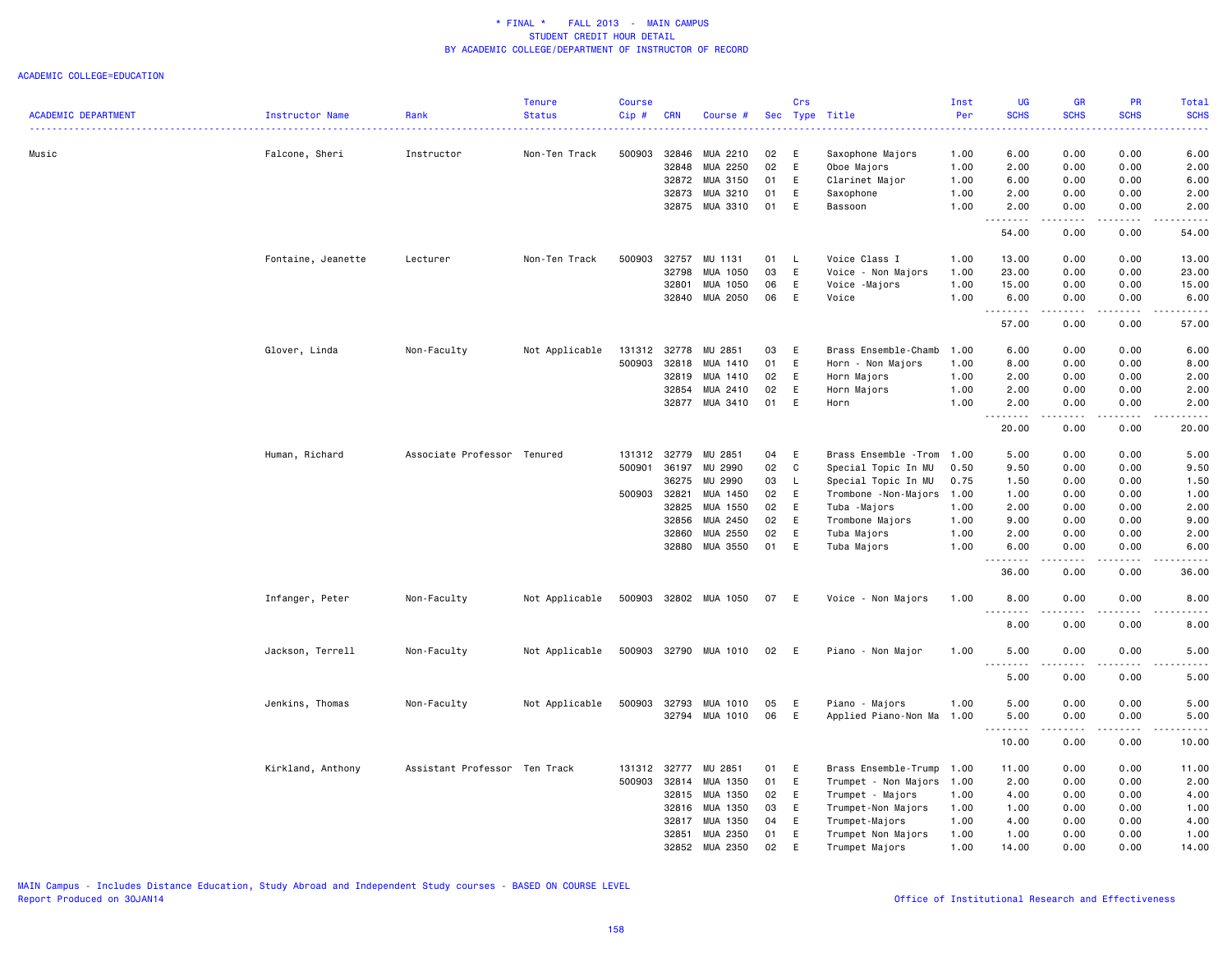#### ACADEMIC COLLEGE=EDUCATION

|                            |                  |                               | <b>Tenure</b> | <b>Course</b> |            |                      |                   | Crs          |                           | Inst | <b>UG</b>         | <b>GR</b>                                     | <b>PR</b>   | <b>Total</b>                                                                                                                                         |
|----------------------------|------------------|-------------------------------|---------------|---------------|------------|----------------------|-------------------|--------------|---------------------------|------|-------------------|-----------------------------------------------|-------------|------------------------------------------------------------------------------------------------------------------------------------------------------|
| <b>ACADEMIC DEPARTMENT</b> | Instructor Name  | Rank                          | <b>Status</b> | Cip#          | <b>CRN</b> | Course #             |                   |              | Sec Type Title            | Per  | <b>SCHS</b>       | <b>SCHS</b>                                   | <b>SCHS</b> | <b>SCHS</b>                                                                                                                                          |
|                            |                  |                               |               |               |            |                      |                   |              |                           |      | .                 | ----                                          |             |                                                                                                                                                      |
|                            |                  |                               |               |               |            |                      |                   |              |                           |      | 37.00             | 0.00                                          | 0.00        | 37.00                                                                                                                                                |
| Music                      | Lance, Elva      | Instructor                    | Non-Ten Track |               |            | 131312 32772 MU 2571 | 01                | E            | Wind Ensemble             | 1.00 | 71.00             | 0.00                                          | 0.00        | 71.00                                                                                                                                                |
|                            |                  |                               |               | 500901        | 32885      | MUE 3213             | 01                | $\mathtt{C}$ | Perf Assess in Music 0.50 |      | 15.00             | 0.00                                          | 0.00        | 15.00                                                                                                                                                |
|                            |                  |                               |               | 500903        | 32770      | MU 2511              | 01                | E            | Marching Band             | 1.00 | 333.00            | 0.00                                          | 0.00        | 333.00                                                                                                                                               |
|                            |                  |                               |               |               |            |                      |                   |              |                           |      | .                 | .                                             | .           | $\frac{1}{2} \left( \frac{1}{2} \right) \left( \frac{1}{2} \right) \left( \frac{1}{2} \right) \left( \frac{1}{2} \right) \left( \frac{1}{2} \right)$ |
|                            |                  |                               |               |               |            |                      |                   |              |                           |      | 419.00            | 0.00                                          | 0.00        | 419.00                                                                                                                                               |
|                            | Melby, Cynthia   | Lecturer                      | Non-Ten Track | 500901        | 32765      | MU 2111              | 01                | $\mathsf{L}$ | Music Majors Piano I 1.00 |      | 7.00              | 0.00                                          | 0.00        | 7.00                                                                                                                                                 |
|                            |                  |                               |               |               |            | 32766 MU 2111        | 02                | - L          | Music Majors Piano I 1.00 |      | 7.00              | 0.00                                          | 0.00        | 7.00                                                                                                                                                 |
|                            |                  |                               |               |               |            |                      |                   |              |                           |      | .<br>14.00        | $\omega_{\rm c}$ and $\omega_{\rm c}$<br>0.00 | .<br>0.00   | ----<br>14.00                                                                                                                                        |
|                            | Murphy, Karen    | Instructor                    | Non-Ten Track | 500907        | 32783      | MU 3111              | 01                | $\mathsf{L}$ | Piano Class               | 1.00 | 9.00              | 0.00                                          | 0.00        | 9.00                                                                                                                                                 |
|                            |                  |                               |               |               | 32784      | MU 3111              | 02                | L.           | Piano Class               | 1.00 | 4.00              | 0.00                                          | 0.00        | 4.00                                                                                                                                                 |
|                            |                  |                               |               |               | 32786      | MU 3201              | 01                | C            | Collabor Piano Ensem      | 1.00 | 1.00              | 0.00                                          | 0.00        | 1.00                                                                                                                                                 |
|                            |                  |                               |               |               |            |                      |                   |              |                           |      | .                 |                                               |             |                                                                                                                                                      |
|                            |                  |                               |               |               |            |                      |                   |              |                           |      | 14.00             | 0.00                                          | 0.00        | 14.00                                                                                                                                                |
|                            | Packwood, Gary   | Assistant Professor Ten Track |               | 131312 32773  |            | MU 2611              | 01                | E            | Concert Choir             | 1.00 | 127.00            | 0.00                                          | 0.00        | 127.00                                                                                                                                               |
|                            |                  |                               |               |               | 35157      | MU 2611              | 02                | E            | Concert Choir             | 1.00 | 28.00             | 0.00                                          | 0.00        | 28.00                                                                                                                                                |
|                            |                  |                               |               | 240101        | 36525      | HON 4000             | 03                | $\mathbf I$  | Directed Individual       | 1.00 | 3.00              | 0.00                                          | 0.00        | 3.00                                                                                                                                                 |
|                            |                  |                               |               | 500901        | 32885      | MUE 3213             | 01                | C            | Perf Assess in Music      | 0.50 | 15.00             | 0.00                                          | 0.00        | 15.00                                                                                                                                                |
|                            |                  |                               |               | 500903        | 32776      | MU 2731              | 01                | E            | Chambers Singers          | 1.00 | 60.00             | 0.00                                          | 0.00        | 60.00                                                                                                                                                |
|                            |                  |                               |               | 500906        | 32788      | MU 3412              | 01                | C            | Conducting                | 0.50 | 26.00             | 0.00                                          | 0.00        | 26.00                                                                                                                                                |
|                            |                  |                               |               |               |            |                      |                   |              |                           |      | .<br>259.00       | .<br>0.00                                     | .<br>0.00   | .<br>259.00                                                                                                                                          |
|                            | Patilla, Michael | Associate Professor Tenured   |               | 500903        | 32769      | MU 2411              | 01                | Q            | Guitar Ensemble           | 1.00 | 8.00              | 0.00                                          | 0.00        | 8.00                                                                                                                                                 |
|                            |                  |                               |               |               | 32830      | MUA 1710             | 01                | Q            | Guitar- Non Majors        | 0.50 | 6.00              | 0.00                                          | 0.00        | 6.00                                                                                                                                                 |
|                            |                  |                               |               |               | 32831      | MUA 1710             | 02                | Q            | Guitar Majors             | 1.00 | 8.00              | 0.00                                          | 0.00        | 8.00                                                                                                                                                 |
|                            |                  |                               |               |               | 32863      | MUA 2710             | 02                | Q            | Guitar Majors             | 1.00 | 6.00              | 0.00                                          | 0.00        | 6.00                                                                                                                                                 |
|                            |                  |                               |               |               |            | 32882 MUA 3710       | 01                | Q            | Guitar                    | 1.00 | 4.00              | 0.00                                          | 0.00        | 4.00                                                                                                                                                 |
|                            |                  |                               |               |               |            |                      |                   |              |                           |      | -----<br>32.00    | $\sim$ $\sim$ $\sim$ $\sim$<br>0.00           | .<br>0.00   | $\sim$ $\sim$ $\sim$ $\sim$<br>32.00                                                                                                                 |
|                            |                  |                               |               |               |            |                      |                   |              |                           |      |                   |                                               |             |                                                                                                                                                      |
|                            | Phillips, Shandy | Lecturer                      | Non-Ten Track | 131312 32887  |            | MUE 3231             | 01                | $\mathsf{L}$ | String Class              | 1.00 | 17.00             | 0.00                                          | 0.00        | 17.00                                                                                                                                                |
|                            |                  |                               |               | 500901        | 32760      | MU 1321              | 01                | $\mathsf{L}$ | Ear Training I            | 0.50 | 15.50             | 0.00                                          | 0.00        | 15.50                                                                                                                                                |
|                            |                  |                               |               |               | 36197      | MU 2990              | 02                | $\mathbf{C}$ | Special Topic In MU       | 0.50 | 9.50              | 0.00                                          | 0.00        | 9.50                                                                                                                                                 |
|                            |                  |                               |               |               | 36275      | MU 2990              | 03                | $\mathsf{L}$ | Special Topic In MU       | 0.25 | 0.50              | 0.00                                          | 0.00        | 0.50                                                                                                                                                 |
|                            |                  |                               |               | 500903 32828  |            | MUA 1650             | 01                | E            | Strings - Majors          | 1.00 | 4.00              | 0.00                                          | 0.00        | 4.00                                                                                                                                                 |
|                            |                  |                               |               |               | 32829      | MUA 1650             | 02                | E            | Strings- Non Majors       | 1.00 | 3.00<br>الداعات ب | 0.00<br>.                                     | 0.00<br>.   | 3.00<br>.                                                                                                                                            |
|                            |                  |                               |               |               |            |                      |                   |              |                           |      | 49.50             | 0.00                                          | 0.00        | 49.50                                                                                                                                                |
|                            | Ross, Ryan       | Assistant Professor Ten Track |               | 500901        | 32756      | MU 1113              | H <sub>01</sub> C |              | Honors His & Apprec       | 1.00 | 117.00            | 0.00                                          | 0.00        | 117.00                                                                                                                                               |
|                            |                  |                               |               |               | 32768      | MU 2322              | 01                | C            | Music History II          | 1.00 | 50.00             | 0.00                                          | 0.00        | 50.00                                                                                                                                                |
|                            |                  |                               |               |               |            | 500903 32752 MU 1010 | 01 E              |              | Recital Hour              | 1.00 | 0.00<br>.         | 0.00                                          | 0.00        | 0.00                                                                                                                                                 |
|                            |                  |                               |               |               |            |                      |                   |              |                           |      | 167.00            | 0.00                                          | 0.00        | 167.00                                                                                                                                               |
|                            | Sebba, Rosangela | Professor                     | Tenured       | 500901        | 32759      | MU 1213              | 01                | C            | Music Theory I            | 1.00 | 87.00             | 0.00                                          | 0.00        | 87.00                                                                                                                                                |
|                            |                  |                               |               |               | 32760      | MU 1321              | 01                | $\mathsf{L}$ | Ear Training I            | 0.50 | 15.50             | 0.00                                          | 0.00        | 15.50                                                                                                                                                |
|                            |                  |                               |               | 500903        | 32792      | MUA 1010             | 04                | E            | Piano - Majors            | 1.00 | 7.00              | 0.00                                          | 0.00        | 7.00                                                                                                                                                 |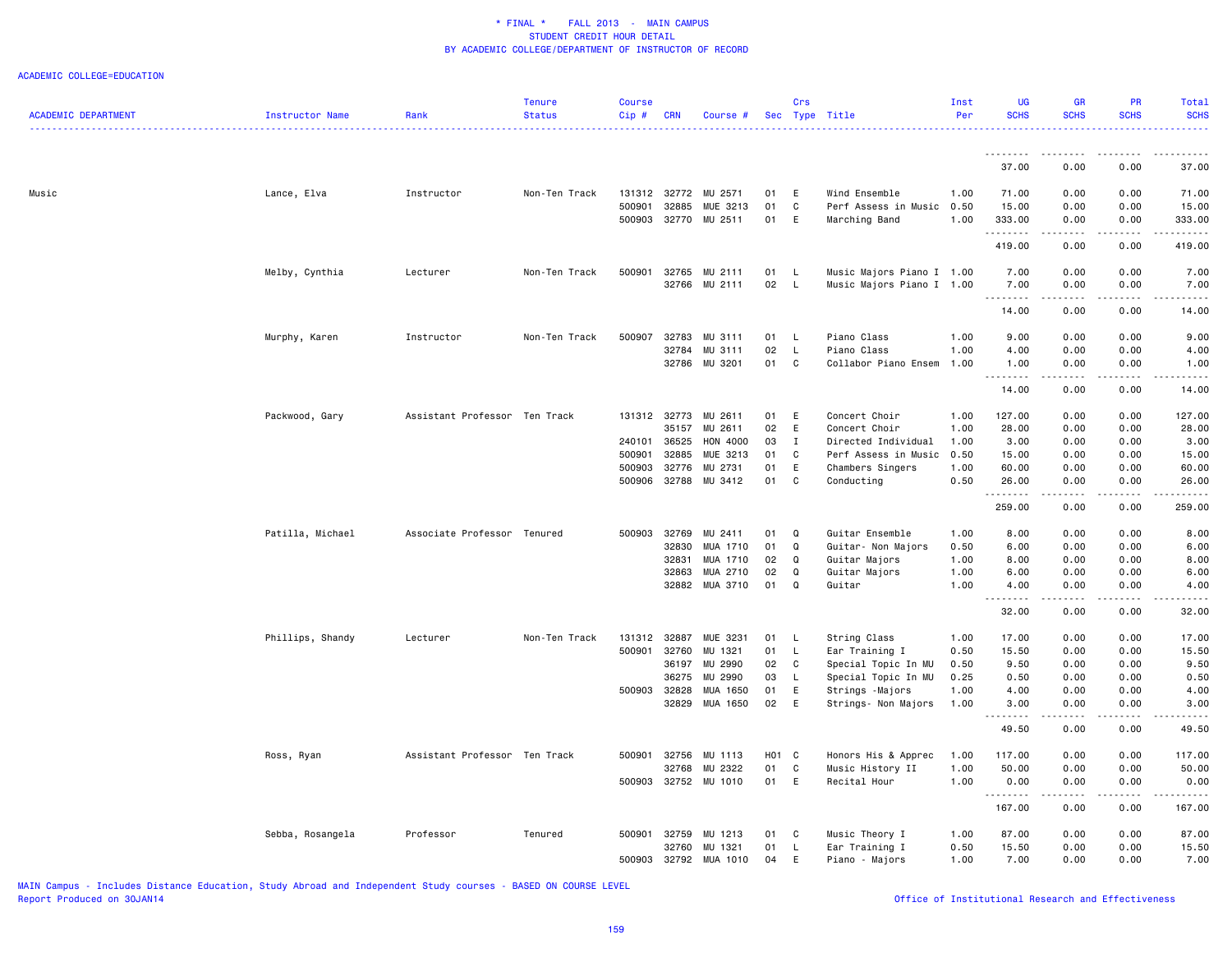#### ACADEMIC COLLEGE=EDUCATION

| <b>ACADEMIC DEPARTMENT</b> | Instructor Name    | Rank                          | <b>Tenure</b><br><b>Status</b> | <b>Course</b><br>Cip# | <b>CRN</b> | Course #             |      | Crs | Sec Type Title            | Inst<br>Per | <b>UG</b><br><b>SCHS</b> | <b>GR</b><br><b>SCHS</b>                                                                                                                                                                                                                                                                                                                                                                                                                                                                     | PR<br><b>SCHS</b>                                                                                                                                            | Total<br><b>SCHS</b>  |
|----------------------------|--------------------|-------------------------------|--------------------------------|-----------------------|------------|----------------------|------|-----|---------------------------|-------------|--------------------------|----------------------------------------------------------------------------------------------------------------------------------------------------------------------------------------------------------------------------------------------------------------------------------------------------------------------------------------------------------------------------------------------------------------------------------------------------------------------------------------------|--------------------------------------------------------------------------------------------------------------------------------------------------------------|-----------------------|
|                            |                    |                               |                                |                       |            |                      |      |     |                           |             |                          |                                                                                                                                                                                                                                                                                                                                                                                                                                                                                              |                                                                                                                                                              |                       |
| Music                      | Sebba, Rosangela   | Professor                     | Tenured                        | 500903                | 32834      | MUA 2010             | 04   | E   | Piano Majors              | 1.00        | 2.00<br>.                | 0.00<br>----                                                                                                                                                                                                                                                                                                                                                                                                                                                                                 | 0.00                                                                                                                                                         | 2.00                  |
|                            |                    |                               |                                |                       |            |                      |      |     |                           |             | 111.50                   | 0.00                                                                                                                                                                                                                                                                                                                                                                                                                                                                                         | 0.00                                                                                                                                                         | 111.50                |
|                            | Sobaskie, James    | Associate Professor Ten Track |                                | 500901                |            | 32774 MU 2613        | 01   | C   | Music Theory III          | 1.00        | 78.00                    | 0.00                                                                                                                                                                                                                                                                                                                                                                                                                                                                                         | 0.00                                                                                                                                                         | 78.00                 |
|                            |                    |                               |                                |                       | 32775      | MU 2721              | 01   | L   | Ear Training III          | 1.00        | 26.00                    | 0.00                                                                                                                                                                                                                                                                                                                                                                                                                                                                                         | 0.00                                                                                                                                                         | 26.00                 |
|                            |                    |                               |                                |                       | 36466      | MU 4000              | 01   | I   | Directed Indiv Study      | 1.00        | 1.00                     | 0.00                                                                                                                                                                                                                                                                                                                                                                                                                                                                                         | 0.00                                                                                                                                                         | 1.00                  |
|                            |                    |                               |                                | 500904                | 32787      | MU 3333              | 01   | C   | Orchestration             | 1.00        | 36.00                    | 0.00                                                                                                                                                                                                                                                                                                                                                                                                                                                                                         | 0.00                                                                                                                                                         | 36.00                 |
|                            |                    |                               |                                |                       | 32832      | MUA 1810             | 01   | Q   | Music Composition         | 1.00        | 1.00                     | 0.00                                                                                                                                                                                                                                                                                                                                                                                                                                                                                         | 0.00                                                                                                                                                         | 1.00                  |
|                            |                    |                               |                                |                       |            | 32864 MUA 2810       | 01   | Q   | Music Composition         | 1.00        | 1.00                     | 0.00                                                                                                                                                                                                                                                                                                                                                                                                                                                                                         | 0.00                                                                                                                                                         | 1.00                  |
|                            |                    |                               |                                |                       |            |                      |      |     |                           |             | .<br>143.00              | الأعامات<br>0.00                                                                                                                                                                                                                                                                                                                                                                                                                                                                             | .<br>0.00                                                                                                                                                    | .<br>143.00           |
|                            | Stevens, Justin    | Non-Faculty                   | Not Applicable                 | 500903                | 32830      | MUA 1710             | 01   | Q   | Guitar- Non Majors        | 0.50        | 6.00                     | 0.00                                                                                                                                                                                                                                                                                                                                                                                                                                                                                         | 0.00                                                                                                                                                         | 6.00                  |
|                            |                    |                               |                                |                       |            | 32862 MUA 2710       | 01 Q |     | Guitar Non Majors         | 1.00        | 1.00                     | 0.00                                                                                                                                                                                                                                                                                                                                                                                                                                                                                         | 0.00                                                                                                                                                         | 1.00                  |
|                            |                    |                               |                                |                       |            |                      |      |     |                           |             | .<br>7.00                | المتمالين<br>0.00                                                                                                                                                                                                                                                                                                                                                                                                                                                                            | $\frac{1}{2} \left( \frac{1}{2} \right) \left( \frac{1}{2} \right) \left( \frac{1}{2} \right) \left( \frac{1}{2} \right) \left( \frac{1}{2} \right)$<br>0.00 | .<br>7.00             |
|                            | Taylor, Clifton    | Associate Professor Tenured   |                                |                       |            | 131312 32781 MU 2911 | 01   | Ε   | Jazz Ensemble             | 1.00        | 16.00                    | 0.00                                                                                                                                                                                                                                                                                                                                                                                                                                                                                         | 0.00                                                                                                                                                         | 16.00                 |
|                            |                    |                               |                                |                       |            | 32782 MU 2911        | 02   | E   | Jazz Ensemble             | 1.00        | 18.00                    | 0.00                                                                                                                                                                                                                                                                                                                                                                                                                                                                                         | 0.00                                                                                                                                                         | 18.00                 |
|                            |                    |                               |                                |                       |            |                      |      |     |                           |             | .<br>34.00               | .<br>0.00                                                                                                                                                                                                                                                                                                                                                                                                                                                                                    | .<br>0.00                                                                                                                                                    | .<br>34.00            |
|                            | Wallace, Katherine | Non-Faculty                   | Not Applicable                 | 500903                |            | 32795 MUA 1010       | 07 E |     | Applied Piano-Non Ma 1.00 |             | 2.00                     | 0.00                                                                                                                                                                                                                                                                                                                                                                                                                                                                                         | 0.00                                                                                                                                                         | 2.00                  |
|                            |                    |                               |                                |                       |            |                      |      |     |                           |             | $- - -$<br>----<br>2.00  | ----<br>0.00                                                                                                                                                                                                                                                                                                                                                                                                                                                                                 | 0.00                                                                                                                                                         | 2.00                  |
|                            | Warfield, Tara     | Assistant Professor Ten Track |                                | 500901                | 34951      | MU 2990              | 01   | C   | Special Topic In MU       | 1.00        | 16.00                    | 0.00                                                                                                                                                                                                                                                                                                                                                                                                                                                                                         | 0.00                                                                                                                                                         | 16.00                 |
|                            |                    |                               |                                | 500903                | 32796      | MUA 1050             | 01   | Ε   | Voice - Non Majors        | 1.00        | 1.00                     | 0.00                                                                                                                                                                                                                                                                                                                                                                                                                                                                                         | 0.00                                                                                                                                                         | 1.00                  |
|                            |                    |                               |                                |                       | 32799      | MUA 1050             | 04   | E   | Voice Majors              | 1.00        | 10.00                    | 0.00                                                                                                                                                                                                                                                                                                                                                                                                                                                                                         | 0.00                                                                                                                                                         | 10.00                 |
|                            |                    |                               |                                |                       |            | 32837 MUA 2050       | 03   | E   | Voice Non Majors          | 1.00        | 1.00                     | 0.00                                                                                                                                                                                                                                                                                                                                                                                                                                                                                         | 0.00                                                                                                                                                         | 1.00                  |
|                            |                    |                               |                                |                       | 32838      | MUA 2050             | 04   | E   | Voice Majors              | 1.00        | 5.00                     | 0.00                                                                                                                                                                                                                                                                                                                                                                                                                                                                                         | 0.00                                                                                                                                                         | 5.00                  |
|                            |                    |                               |                                |                       | 32867      | MUA 3050             | 01   | E   | Voice Major               | 1.00        | 8.00                     | 0.00                                                                                                                                                                                                                                                                                                                                                                                                                                                                                         | 0.00                                                                                                                                                         | 8.00                  |
|                            |                    |                               |                                |                       | 32868      | MUA 3050             | 02   | E   | Voice - Major             | 1.00        | 2.00                     | 0.00                                                                                                                                                                                                                                                                                                                                                                                                                                                                                         | 0.00                                                                                                                                                         | 2.00                  |
|                            |                    |                               |                                |                       | 32870      | MUA 3050             | 04   | E   | Voice                     | 1.00        | 2.00                     | 0.00                                                                                                                                                                                                                                                                                                                                                                                                                                                                                         | 0.00                                                                                                                                                         | 2.00                  |
|                            |                    |                               |                                | 500908                |            | 32758 MU 1141        | 01   | -S  | Seminar for Voice Ma      | 1.00        | 22.00                    | 0.00                                                                                                                                                                                                                                                                                                                                                                                                                                                                                         | 0.00                                                                                                                                                         | 22.00                 |
|                            |                    |                               |                                |                       |            |                      |      |     |                           |             | .<br>67.00               | $\frac{1}{2} \frac{1}{2} \frac{1}{2} \frac{1}{2} \frac{1}{2} \frac{1}{2} \frac{1}{2} \frac{1}{2} \frac{1}{2} \frac{1}{2} \frac{1}{2} \frac{1}{2} \frac{1}{2} \frac{1}{2} \frac{1}{2} \frac{1}{2} \frac{1}{2} \frac{1}{2} \frac{1}{2} \frac{1}{2} \frac{1}{2} \frac{1}{2} \frac{1}{2} \frac{1}{2} \frac{1}{2} \frac{1}{2} \frac{1}{2} \frac{1}{2} \frac{1}{2} \frac{1}{2} \frac{1}{2} \frac{$<br>0.00                                                                                         | .<br>0.00                                                                                                                                                    | 67.00                 |
|                            | Webb, Adam         | Assistant Professor Ten Track |                                | 500903                | 32797      | MUA 1050             | 02   | E   | Voice - Non Major         | 1.00        | 6.00                     | 0.00                                                                                                                                                                                                                                                                                                                                                                                                                                                                                         | 0.00                                                                                                                                                         | 6.00                  |
|                            |                    |                               |                                |                       | 32800      | MUA 1050             | 05   | Ε   | Voice -Majors             | 1.00        | 4.00                     | 0.00                                                                                                                                                                                                                                                                                                                                                                                                                                                                                         | 0.00                                                                                                                                                         | 4.00                  |
|                            |                    |                               |                                |                       | 32839      | MUA 2050             | 05   | Ε   | Voice Majors              | 1.00        | 10.00                    | 0.00                                                                                                                                                                                                                                                                                                                                                                                                                                                                                         | 0.00                                                                                                                                                         | 10.00                 |
|                            |                    |                               |                                |                       | 32869      | MUA 3050             | 03   | E   | Voice Major               | 1.00        | 4.00                     | 0.00                                                                                                                                                                                                                                                                                                                                                                                                                                                                                         | 0.00                                                                                                                                                         | 4.00                  |
|                            |                    |                               |                                |                       |            |                      |      |     |                           |             | .<br>24.00               | $\sim$ $\sim$ $\sim$<br>0.00                                                                                                                                                                                                                                                                                                                                                                                                                                                                 | .<br>0.00                                                                                                                                                    | 24.00                 |
| Music                      |                    |                               |                                |                       |            |                      |      |     |                           |             | ========<br>3113.00      | $\begin{array}{c} \multicolumn{3}{c}{}\\ \multicolumn{3}{c}{}\\ \multicolumn{3}{c}{}\\ \multicolumn{3}{c}{}\\ \multicolumn{3}{c}{}\\ \multicolumn{3}{c}{}\\ \multicolumn{3}{c}{}\\ \multicolumn{3}{c}{}\\ \multicolumn{3}{c}{}\\ \multicolumn{3}{c}{}\\ \multicolumn{3}{c}{}\\ \multicolumn{3}{c}{}\\ \multicolumn{3}{c}{}\\ \multicolumn{3}{c}{}\\ \multicolumn{3}{c}{}\\ \multicolumn{3}{c}{}\\ \multicolumn{3}{c}{}\\ \multicolumn{3}{c}{}\\ \multicolumn{3}{c}{}\\ \multicolumn$<br>0.00 | ========<br>0.00                                                                                                                                             | ==========<br>3113.00 |
|                            |                    |                               |                                |                       |            |                      |      |     |                           |             | ========                 | $=$ ========                                                                                                                                                                                                                                                                                                                                                                                                                                                                                 |                                                                                                                                                              | ==========            |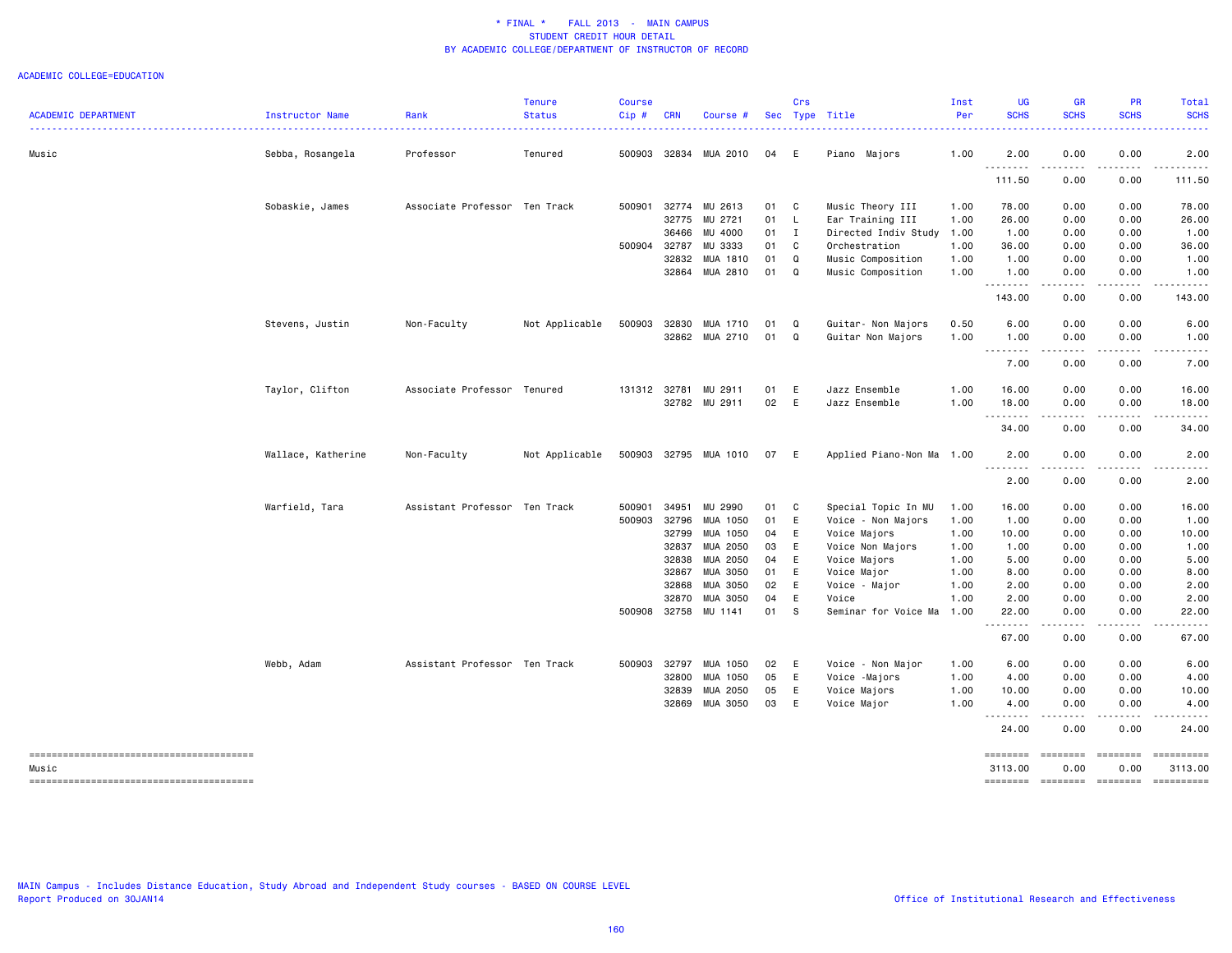#### ACADEMIC COLLEGE=ENGINEERING

|                            |                        |                               | <b>Tenure</b>  | <b>Course</b> |            |                |       | Crs          |                           | Inst | <b>UG</b>       | <b>GR</b>                                                                                                                                                     | <b>PR</b>     | <b>Total</b>     |
|----------------------------|------------------------|-------------------------------|----------------|---------------|------------|----------------|-------|--------------|---------------------------|------|-----------------|---------------------------------------------------------------------------------------------------------------------------------------------------------------|---------------|------------------|
| <b>ACADEMIC DEPARTMENT</b> | <b>Instructor Name</b> | Rank                          | <b>Status</b>  | Cip#          | <b>CRN</b> | Course #       |       |              | Sec Type Title            | Per  | <b>SCHS</b>     | <b>SCHS</b>                                                                                                                                                   | <b>SCHS</b>   | <b>SCHS</b><br>. |
| Aerospace Engineering      | Carroll, Joseph        | Grad Teach Assist             | Not Applicable | 141101        | 31435      | EM 2413        | 01    | C            | Engineering Mech I        | 0.99 | 118.80          | 0.00                                                                                                                                                          | 0.00          | 118.80           |
|                            |                        |                               |                |               | 31436      | EM 2413        | 02    | C            | Engineering Mech I        | 0.99 | 148.50<br>.     | 0.00<br>$\frac{1}{2} \left( \frac{1}{2} \right) \left( \frac{1}{2} \right) \left( \frac{1}{2} \right) \left( \frac{1}{2} \right) \left( \frac{1}{2} \right)$  | 0.00<br>.     | 148.50<br>.      |
|                            |                        |                               |                |               |            |                |       |              |                           |      | 267.30          | 0.00                                                                                                                                                          | 0.00          | 267.30           |
|                            | Cheng, Yang            | Assistant Professor Ten Track |                | 140201        | 30371      | ASE 4123       | 01    | C            | Aerospace Controls        | 1.00 | 90.00           | 0.00                                                                                                                                                          | 0.00          | 90.00            |
|                            |                        |                               |                |               | 35789      | ASE 9000       | 01    | D            | Research/Diss             | 1.00 | 0.00<br>.       | 13.00<br>.                                                                                                                                                    | 0.00<br>.     | 13.00<br>.       |
|                            |                        |                               |                |               |            |                |       |              |                           |      | 90.00           | 13.00                                                                                                                                                         | 0.00          | 103.00           |
|                            | Cinnella, Pasquale     | Professor                     | Tenured        | 140201        |            | 30365 ASE 3333 | 01 C  |              | Aerothermodynamics        | 1.00 | 99.00<br>.      | 0.00<br><u>.</u>                                                                                                                                              | 0.00<br>.     | 99.00<br>.       |
|                            |                        |                               |                |               |            |                |       |              |                           |      | 99.00           | 0.00                                                                                                                                                          | 0.00          | 99.00            |
|                            | Coley, Lorenzo         | Instructor                    | Non-Ten Track  | 140201        | 30367      | ASE 4113       | 01    | <b>L</b>     | Aerospace Eng Lab I       | 1.00 | 21.00           | 0.00                                                                                                                                                          | 0.00          | 21.00            |
|                            |                        |                               |                |               | 30368      | ASE 4113       | 02    | L.           | Aerospace Eng Lab I       | 1.00 | 21.00           | 0.00                                                                                                                                                          | 0.00          | 21.00            |
|                            |                        |                               |                |               | 30369      | ASE 4113       | 03    | L.           | Aerospace Eng Lab I       | 1.00 | 18.00           | 0.00                                                                                                                                                          | 0.00          | 18.00            |
|                            |                        |                               |                |               | 30370      | ASE 4113       | 04    | L.           | Aerospace Eng Lab I       | 1.00 | 24.00           | 0.00<br>المتمام المنا                                                                                                                                         | 0.00<br>.     | 24.00<br>.       |
|                            |                        |                               |                |               |            |                |       |              |                           |      | 84.00           | 0.00                                                                                                                                                          | 0.00          | 84.00            |
|                            | Hannigan, Thomas       | Instructor                    | Non-Ten Track  | 141101        | 31449      | EM 3313        | 01    | C            | Fluid Mechanics           | 1.00 | 147.00          | 0.00                                                                                                                                                          | 0.00          | 147.00           |
|                            |                        |                               |                |               | 31450      | EM 3313        | 02    | $\mathbf c$  | Fluid Mechanics           | 1.00 | 147.00          | 0.00                                                                                                                                                          | 0.00          | 147.00           |
|                            |                        |                               |                |               |            | 31451 EM 3313  | 03    | C            | Fluid Mechanics           | 1.00 | 147.00          | 0.00                                                                                                                                                          | 0.00          | 147.00           |
|                            |                        |                               |                |               |            |                |       |              |                           |      | .               | -----                                                                                                                                                         | .             | .                |
|                            |                        |                               |                |               |            |                |       |              |                           |      | 441.00          | 0.00                                                                                                                                                          | 0.00          | 441.00           |
|                            | Janus, Jonathan        | Associate Professor Tenured   |                | 140201        | 30380      | ASE 8413       | 01    | C            | Comput Fluid Dyn I        | 1.00 | 0.00            | 21.00                                                                                                                                                         | 0.00          | 21.00            |
|                            |                        |                               |                |               | 33788      | ASE 8413       | 501 C |              | Comput Fluid Dyn I        | 1.00 | 0.00            | 3.00                                                                                                                                                          | 0.00          | 3.00             |
|                            |                        |                               |                |               | 34287      | ASE 8363       | 01    | $\mathbf{C}$ | Comp Heat Transfer        | 1.00 | 0.00            | 30.00                                                                                                                                                         | 0.00          | 30.00            |
|                            |                        |                               |                |               | 34791      | ASE 8363       | 501 C |              | Comp Heat Transfer        | 1.00 | 0.00            | 3.00                                                                                                                                                          | 0.00          | 3.00             |
|                            |                        |                               |                |               | 35780      | ASE 8000       | 02    | D            | Research / Thesis         | 1.00 | 0.00            | 1.00                                                                                                                                                          | 0.00          | 1.00             |
|                            |                        |                               |                |               | 35790      | ASE 9000       | 02    | D            | Research/Diss             | 1.00 | 0.00            | 6.00                                                                                                                                                          | 0.00          | 6.00             |
|                            |                        |                               |                |               | 36567      | ASE 6013       | 01    | E            | Directed Project in       | 1.00 | 0.00<br>-----   | 3.00<br>.                                                                                                                                                     | 0.00<br>----- | 3.00<br>.        |
|                            |                        |                               |                |               |            |                |       |              |                           |      | 0.00            | 67.00                                                                                                                                                         | 0.00          | 67.00            |
|                            | Jha, Ratneshwar        | Associate Professor Tenured   |                | 140201        | 34864      | ASE 4990       | 01    | C            | Special Topic In ASE      | 1.00 | 36.00           | 0.00                                                                                                                                                          | 0.00          | 36.00            |
|                            |                        |                               |                |               | 34865      | ASE 6990       | 01    | C            | Special Topic In ASE      | 1.00 | 0.00            | 27.00                                                                                                                                                         | 0.00          | 27.00            |
|                            |                        |                               |                |               | 35781      | ASE 8000       | 03    | D            | Research / Thesis         | 1.00 | 0.00            | 4.00                                                                                                                                                          | 0.00          | 4.00             |
|                            |                        |                               |                |               | 35791      | ASE 9000       | 03    | D            | Research/Diss             | 1.00 | 0.00<br>$- - -$ | 13.00<br>$\frac{1}{2} \left( \frac{1}{2} \right) \left( \frac{1}{2} \right) \left( \frac{1}{2} \right) \left( \frac{1}{2} \right) \left( \frac{1}{2} \right)$ | 0.00          | 13.00            |
|                            |                        |                               |                |               |            |                |       |              |                           |      | 36.00           | 44.00                                                                                                                                                         | 0.00          | 80.00            |
|                            | Koenig, Keith          | Professor                     | Tenured        | 140201        | 30359      | ASE 1013       | 01    | B            | Intro to Aerospace E 1.00 |      | 222.00          | 0.00                                                                                                                                                          | 0.00          | 222.00           |
|                            |                        |                               |                |               | 30361      | ASE 1501       | 02    | E            | Design Competition        | 1.00 | 12.00           | 0.00                                                                                                                                                          | 0.00          | 12.00            |
|                            |                        |                               |                |               | 30375      | ASE 4533       | 01    | B            | Spacecraft Design I       | 1.00 | 39.00           | 0.00                                                                                                                                                          | 0.00          | 39.00            |
|                            |                        |                               |                |               |            | 35782 ASE 8000 | 04    | D            | Research / Thesis         | 1.00 | 0.00<br>.       | 29.00<br>.                                                                                                                                                    | 0.00<br>.     | 29.00            |
|                            |                        |                               |                |               |            |                |       |              |                           |      | 273.00          | 29.00                                                                                                                                                         | 0.00          | 302.00           |
|                            | Lacy, Thomas           | Professor                     | Tenured        | 140201        | 30364      | ASE 3213       | 01    | $\mathbf{C}$ | Mech of Deformable S      | 1.00 | 84.00           | 0.00                                                                                                                                                          | 0.00          | 84.00            |
|                            |                        |                               |                |               | 35217      | ASE 9000       | 504 D |              | Research/Diss             | 1.00 | 0.00            | 3.00                                                                                                                                                          | 0.00          | 3.00             |
|                            |                        |                               |                |               | 35783      | ASE 8000       | 05    | D            | Research / Thesis         | 1.00 | 0.00            | 14.00                                                                                                                                                         | 0.00          | 14.00            |
|                            |                        |                               |                |               | 35793      | ASE 9000       | 05    | D            | Research/Diss             | 1.00 | 0.00            | 14.00                                                                                                                                                         | 0.00          | 14.00            |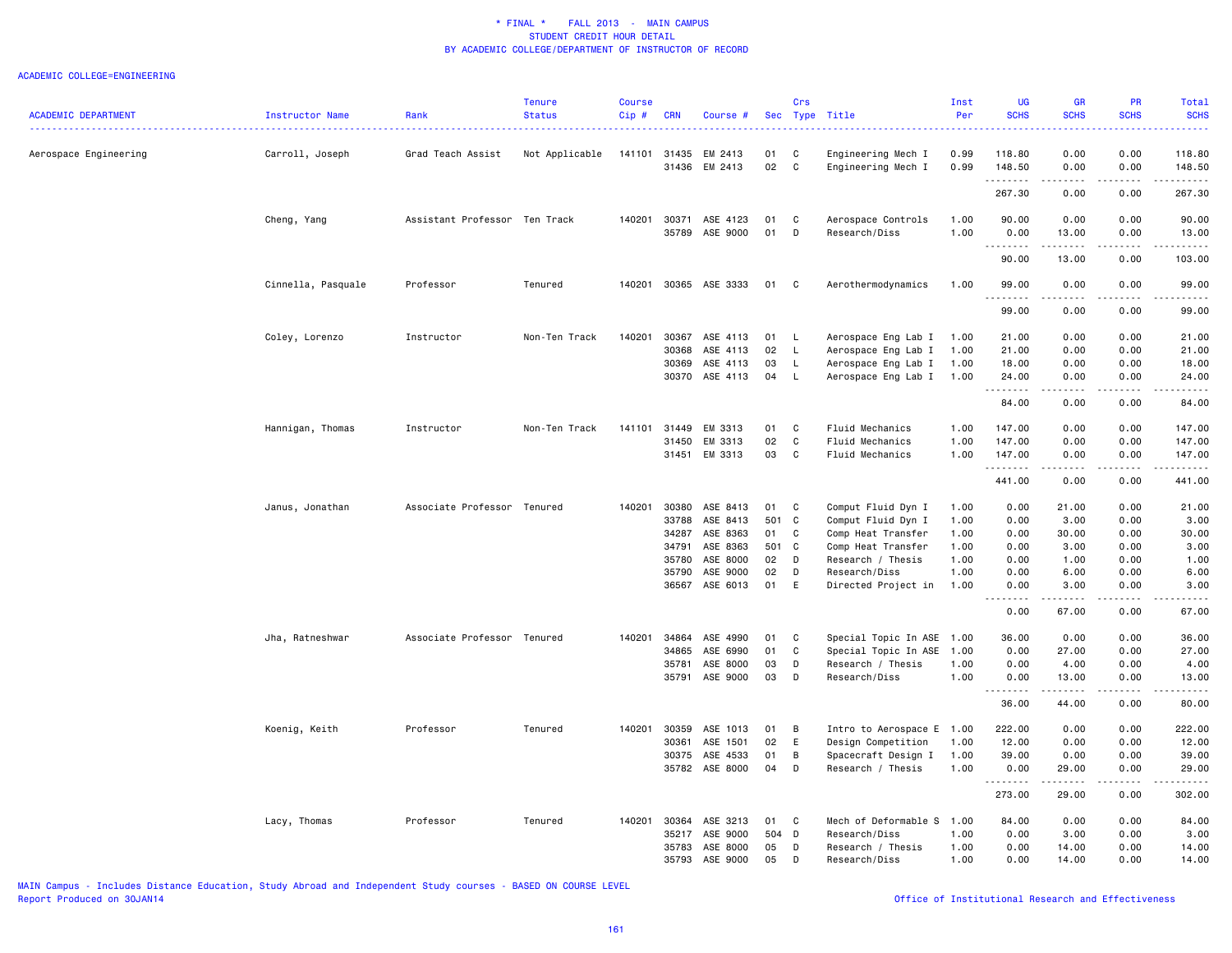|                            |                     |                               | <b>Tenure</b> | <b>Course</b> |                |                      |          | Crs          |                                      | Inst         | <b>UG</b>                        | <b>GR</b>                                                                                                                     | <b>PR</b>             | Total                                                                                                                                                                                    |
|----------------------------|---------------------|-------------------------------|---------------|---------------|----------------|----------------------|----------|--------------|--------------------------------------|--------------|----------------------------------|-------------------------------------------------------------------------------------------------------------------------------|-----------------------|------------------------------------------------------------------------------------------------------------------------------------------------------------------------------------------|
| <b>ACADEMIC DEPARTMENT</b> | Instructor Name     | Rank                          | <b>Status</b> | Cip#          | <b>CRN</b>     | Course #             |          |              | Sec Type Title                       | Per          | <b>SCHS</b>                      | <b>SCHS</b>                                                                                                                   | <b>SCHS</b>           | <b>SCHS</b>                                                                                                                                                                              |
| Aerospace Engineering      | Lacy, Thomas        | Professor                     | Tenured       | 140201        | 36189          | ASE 7000             | 01       | $\mathbf{I}$ | Directed Indiv Study 1.00            |              | 0.00                             | 3.00                                                                                                                          | 0.00                  | 3.00                                                                                                                                                                                     |
|                            |                     |                               |               |               | 36355          | ASE 7000             | 02       | $\mathbf{I}$ | Directed Indiv Study 1.00            |              | 0.00                             | 2.00                                                                                                                          | 0.00                  | 2.00                                                                                                                                                                                     |
|                            |                     |                               |               | 141101        | 36223          | EM 7000              | 02       | $\mathbf{I}$ | Directed Indiv Study 1.00            |              | 0.00                             | 3.00                                                                                                                          | 0.00                  | 3.00                                                                                                                                                                                     |
|                            |                     |                               |               |               |                |                      |          |              |                                      |              | .<br>84.00                       | $- - - - -$<br>39.00                                                                                                          | .<br>0.00             | .<br>123.00                                                                                                                                                                              |
|                            | Newman, James       | Professor                     | Tenured       | 141101        | 34292          | EM 8213              | 01       | C            | Fracture Mechanics                   | 1.00         | 0.00                             | 33.00                                                                                                                         | 0.00                  | 33.00                                                                                                                                                                                    |
|                            |                     |                               |               |               | 34793          | EM 8213              | 501 C    |              | Fracture Mechanics                   | 1.00         | 0.00<br><b></b>                  | 12.00<br>. <b>.</b>                                                                                                           | 0.00<br>.             | 12.00<br>.                                                                                                                                                                               |
|                            |                     |                               |               |               |                |                      |          |              |                                      |              | 0.00                             | 45.00                                                                                                                         | 0.00                  | 45.00                                                                                                                                                                                    |
|                            | Olsen, Gregory      | Instructor                    | Non-Ten Track | 140201        | 30376          | ASE 4623             | 01       | C            | Aerospace Structural                 | 1.00         | 102.00                           | 0.00                                                                                                                          | 0.00                  | 102.00                                                                                                                                                                                   |
|                            |                     |                               |               | 141101        | 31435          | EM 2413              | 01       | C            | Engineering Mech I                   | 0.01         | 1.20                             | 0.00                                                                                                                          | 0.00                  | 1.20                                                                                                                                                                                     |
|                            |                     |                               |               |               | 31436          | EM 2413              | 02       | $\mathbf c$  | Engineering Mech I                   | 0.01         | 1.50                             | 0.00                                                                                                                          | 0.00                  | 1.50                                                                                                                                                                                     |
|                            |                     |                               |               |               | 31443          | EM 2433              | 03       | $\mathtt{C}$ | Engineering Mech II                  | 1.00         | 144.00                           | 0.00                                                                                                                          | 0.00                  | 144.00                                                                                                                                                                                   |
|                            |                     |                               |               |               | 31444          | EM 2433              | 04       | C            | Engineering Mech II                  | 1.00         | 138.00<br>.                      | 0.00                                                                                                                          | 0.00                  | 138.00<br>$- - - - - - -$                                                                                                                                                                |
|                            |                     |                               |               |               |                |                      |          |              |                                      |              | 386.70                           | 0.00                                                                                                                          | 0.00                  | 386.70                                                                                                                                                                                   |
|                            | Rais-Rohani, Masoud | Non-Faculty                   | Tenured       | 140201        | 35785          | ASE 8000             | 07       | D            | Research / Thesis                    | 1.00         | 0.00                             | 6.00                                                                                                                          | 0.00                  | 6.00                                                                                                                                                                                     |
|                            |                     |                               |               | 309999        |                | 35513 CME 9000       | 05       | D            | Research/Dis                         | 1.00         | 0.00<br>-----<br>$\sim$ $\sim$ . | 10.00<br>.                                                                                                                    | 0.00<br>.             | 10.00<br>.                                                                                                                                                                               |
|                            |                     |                               |               |               |                |                      |          |              |                                      |              | 0.00                             | 16.00                                                                                                                         | 0.00                  | 16.00                                                                                                                                                                                    |
|                            | Rowells, Michelle   | Instructor                    | Non-Ten Track | 140201        | 30362          | ASE 2113             | 01       | C            | Intro Aircraft Space 1.00            |              | 72.00                            | 0.00                                                                                                                          | 0.00                  | 72.00                                                                                                                                                                                    |
|                            |                     |                               |               |               | 30363          | ASE 2113             | 02       | C            | Intro Aircraft Space                 | 1.00         | 51.00                            | 0.00                                                                                                                          | 0.00                  | 51.00                                                                                                                                                                                    |
|                            |                     |                               |               |               |                | 30366 ASE 3813       | 01       | C            | Intro Orbital Mechan 1.00            |              | 48.00<br>.                       | 0.00<br>-----                                                                                                                 | 0.00<br>.             | 48.00<br>$\frac{1}{2} \left( \frac{1}{2} \right) \left( \frac{1}{2} \right) \left( \frac{1}{2} \right) \left( \frac{1}{2} \right) \left( \frac{1}{2} \right) \left( \frac{1}{2} \right)$ |
|                            |                     |                               |               |               |                |                      |          |              |                                      |              | 171.00                           | 0.00                                                                                                                          | 0.00                  | 171.00                                                                                                                                                                                   |
|                            | Sescu, Adrian       | Assistant Professor Ten Track |               | 140201        | 34286          | ASE 8343             | 01       | C            | Incomp Vis Lam Flow                  | 1.00         | 0.00                             | 12.00                                                                                                                         | 0.00                  | 12.00                                                                                                                                                                                    |
|                            |                     |                               |               |               | 34790          | ASE 8343             | 501 C    |              | Incomp Vis Lam Flow                  | 1.00         | 0.00                             | 9.00                                                                                                                          | 0.00                  | 9.00                                                                                                                                                                                     |
|                            |                     |                               |               |               | 35788          | ASE 8000             | 10       | D            | Research / Thesis                    | 1.00         | 0.00                             | 1.00                                                                                                                          | 0.00                  | 1.00                                                                                                                                                                                     |
|                            |                     |                               |               |               | 35796          | ASE 9000             | 08       | D            | Research/Diss                        | 1.00         | 0.00<br>.                        | 7.00<br>$- - - - -$                                                                                                           | 0.00<br>$\frac{1}{2}$ | 7.00<br>.                                                                                                                                                                                |
|                            |                     |                               |               |               |                |                      |          |              |                                      |              | 0.00                             | 29.00                                                                                                                         | 0.00                  | 29.00                                                                                                                                                                                    |
|                            | Simsiriwong, Jutima | Lecturer                      | Non-Ten Track | 141101        | 31439          | EM 2413              | 05       | C            | Engineering Mech I                   | 1.00         | 141.00                           | 0.00                                                                                                                          | 0.00                  | 141.00                                                                                                                                                                                   |
|                            |                     |                               |               |               | 31440          | EM 2413              | 06       | C            | Engineering Mech I                   | 1.00         | 153.00                           | 0.00                                                                                                                          | 0.00                  | 153.00                                                                                                                                                                                   |
|                            |                     |                               |               |               | 31445          | EM 3213              | 01       | C            | Mech Of Materials                    | 1.00         | 129.00                           | 0.00                                                                                                                          | 0.00                  | 129.00                                                                                                                                                                                   |
|                            |                     |                               |               |               |                | 31446 EM 3213        | 02       | C            | Mech Of Materials                    | 1.00         | 132.00<br>.                      | 0.00<br>.                                                                                                                     | 0.00<br>.             | 132.00<br>.                                                                                                                                                                              |
|                            |                     |                               |               |               |                |                      |          |              |                                      |              | 555.00                           | 0.00                                                                                                                          | 0.00                  | 555.00                                                                                                                                                                                   |
|                            | Sullivan, Rani      | Associate Professor Tenured   |               | 140201        | 35797          | ASE 9000             | 09       | D            | Research/Diss                        | 1.00         | 0.00                             | 2.00                                                                                                                          | 0.00                  | 2.00                                                                                                                                                                                     |
|                            |                     |                               |               | 141101        | 31452          | EM 3413              | 01       | C            | Vibrations                           | 1.00         | 99.00                            | 0.00                                                                                                                          | 0.00                  | 99.00                                                                                                                                                                                    |
|                            |                     |                               |               |               | 34291          | EM 8203              | 01       | C            | Appl Elasticity                      | 1.00         | 0.00                             | 24.00                                                                                                                         | 0.00                  | 24.00                                                                                                                                                                                    |
|                            |                     |                               |               |               | 34792          | EM 8203              | 501      | $\mathbf{C}$ | Appl Elasticity                      | 1.00         | 0.00                             | 18.00                                                                                                                         | 0.00                  | 18.00                                                                                                                                                                                    |
|                            |                     |                               |               |               | 36140          | EM 7000              | 01       | $\mathbf I$  | Directed Indiv Study 1.00            |              | 0.00<br>.                        | 3.00<br>$\begin{array}{cccccccccc} \bullet & \bullet & \bullet & \bullet & \bullet & \bullet & \bullet & \bullet \end{array}$ | 0.00<br>-----         | 3.00<br>.                                                                                                                                                                                |
|                            |                     |                               |               |               |                |                      |          |              |                                      |              | 99.00                            | 47.00                                                                                                                         | 0.00                  | 146.00                                                                                                                                                                                   |
|                            | Thompson, David     | Associate Professor Tenured   |               | 140201        | 30372<br>35798 | ASE 4343<br>ASE 9000 | 01<br>10 | C<br>D       | Compressible Aerody<br>Research/Diss | 1.00<br>1.00 | 108.00<br>0.00                   | 0.00<br>33.00                                                                                                                 | 0.00<br>0.00          | 108.00<br>33.00                                                                                                                                                                          |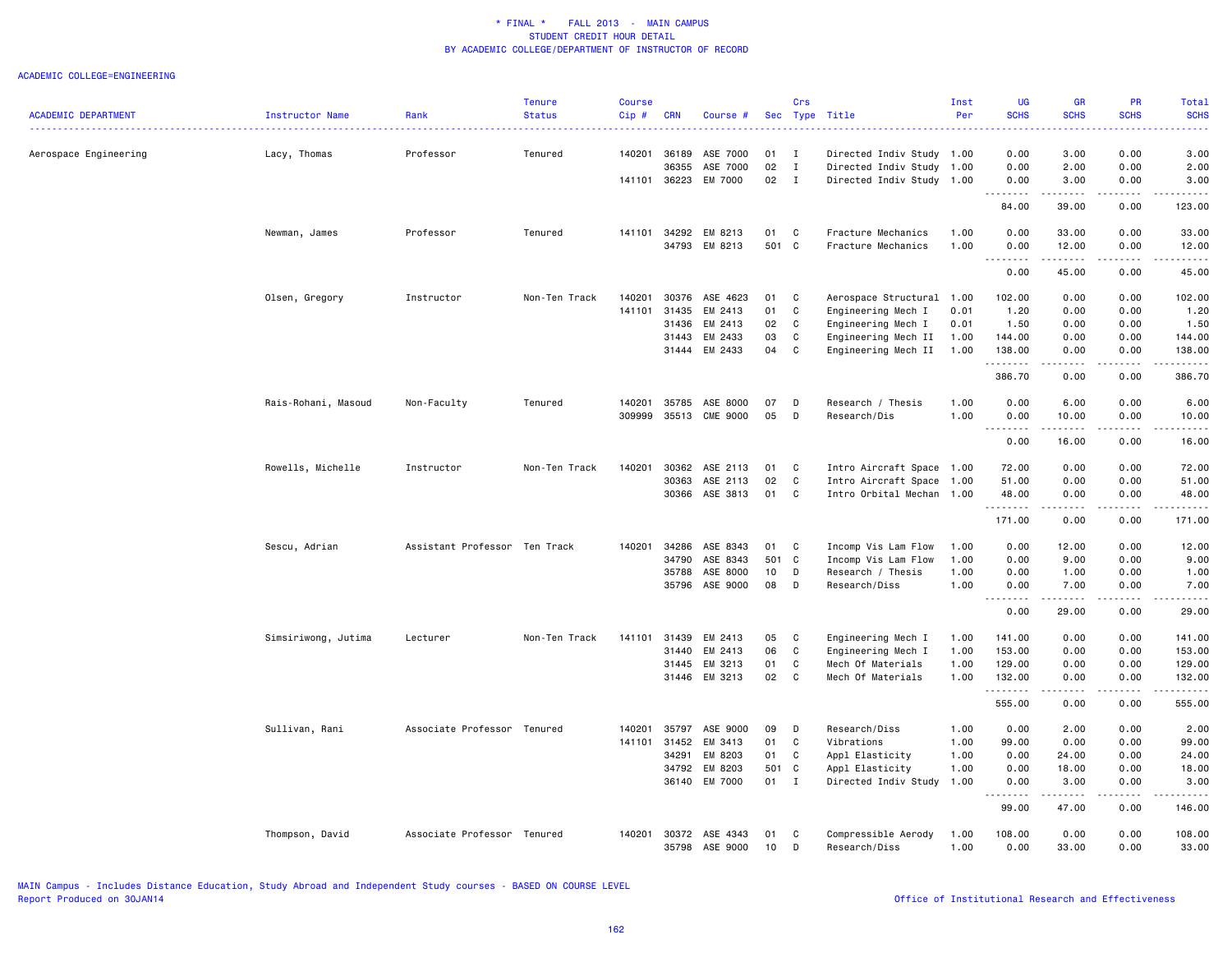|                            |                        |             | <b>Tenure</b>  | <b>Course</b> |            |          |       | Crs      |                      | Inst | <b>UG</b>           | <b>GR</b>   | <b>PR</b>   | Total       |
|----------------------------|------------------------|-------------|----------------|---------------|------------|----------|-------|----------|----------------------|------|---------------------|-------------|-------------|-------------|
| <b>ACADEMIC DEPARTMENT</b> | <b>Instructor Name</b> | Rank        | <b>Status</b>  | Cip#          | <b>CRN</b> | Course # |       |          | Sec Type Title       | Per  | <b>SCHS</b>         | <b>SCHS</b> | <b>SCHS</b> | <b>SCHS</b> |
|                            |                        |             |                |               |            |          |       |          |                      |      |                     |             |             |             |
|                            |                        |             |                |               |            |          |       |          |                      |      | ---------<br>108.00 | .<br>33.00  | .<br>0.00   | .<br>141.00 |
| Aerospace Engineering      | Walker, Calvin         | Non-Faculty | Not Applicable | 140201        | 30360      | ASE 1501 | 01    | - E      | Design Competition   | 0.50 | 5.50                | 0.00        | 0.00        | 5.50        |
|                            |                        |             |                |               | 30374      | ASE 4513 | 01    | - в      | Aircraft Design I    | 1.00 | 54.00               | 0.00        | 0.00        | 54.00       |
|                            |                        |             |                |               | 34284      | ASE 4153 | 01    | <b>C</b> | Advanced Performance | 1.00 | 15.00               | 0.00        | 0.00        | 15.00       |
|                            |                        |             |                |               | 34285      | ASE 6153 | 01    | C        | Advanced Performance | 1.00 | 0.00                | 9.00        | 0.00        | 9.00        |
|                            |                        |             |                |               | 34789      | ASE 6153 | 501 C |          | Advanced Performance | 1.00 | 0.00                | 6.00        | 0.00        | 6.00        |
|                            |                        |             |                |               |            |          |       |          |                      |      | --------<br>74.50   | 15.00       | .<br>0.00   | 89.50       |
|                            | Walters, Andrew        | Instructor  | Non-Ten Track  | 141101        | 31441      | EM 2433  | 01    | C.       | Engineering Mech II  | 1.00 | 123.00              | 0.00        | 0.00        | 123.00      |
|                            |                        |             |                |               | 31442      | EM 2433  | 02    | C.       | Engineering Mech II  | 1.00 | 108.00              | 0.00        | 0.00        | 108.00      |
|                            |                        |             |                |               | 31447      | EM 3213  | 03    | C        | Mech Of Materials    | 1.00 | 138.00              | 0.00        | 0.00        | 138.00      |
|                            |                        |             |                |               | 31448      | EM 3213  | 04    | C.       | Mech Of Materials    | 1.00 | 114.00              | 0.00        | 0.00        | 114.00      |
|                            |                        |             |                |               |            |          |       |          |                      |      | --------<br>483.00  | 0.00        | 0.00        | 483.00      |
|                            |                        |             |                |               |            |          |       |          |                      |      | ========            | ========    | ========    | ==========  |
| Aerospace Engineering      |                        |             |                |               |            |          |       |          |                      |      | 3251.50             | 377.00      | 0.00        | 3628.50     |
|                            |                        |             |                |               |            |          |       |          |                      |      | ========            | ========    | ========    | ==========  |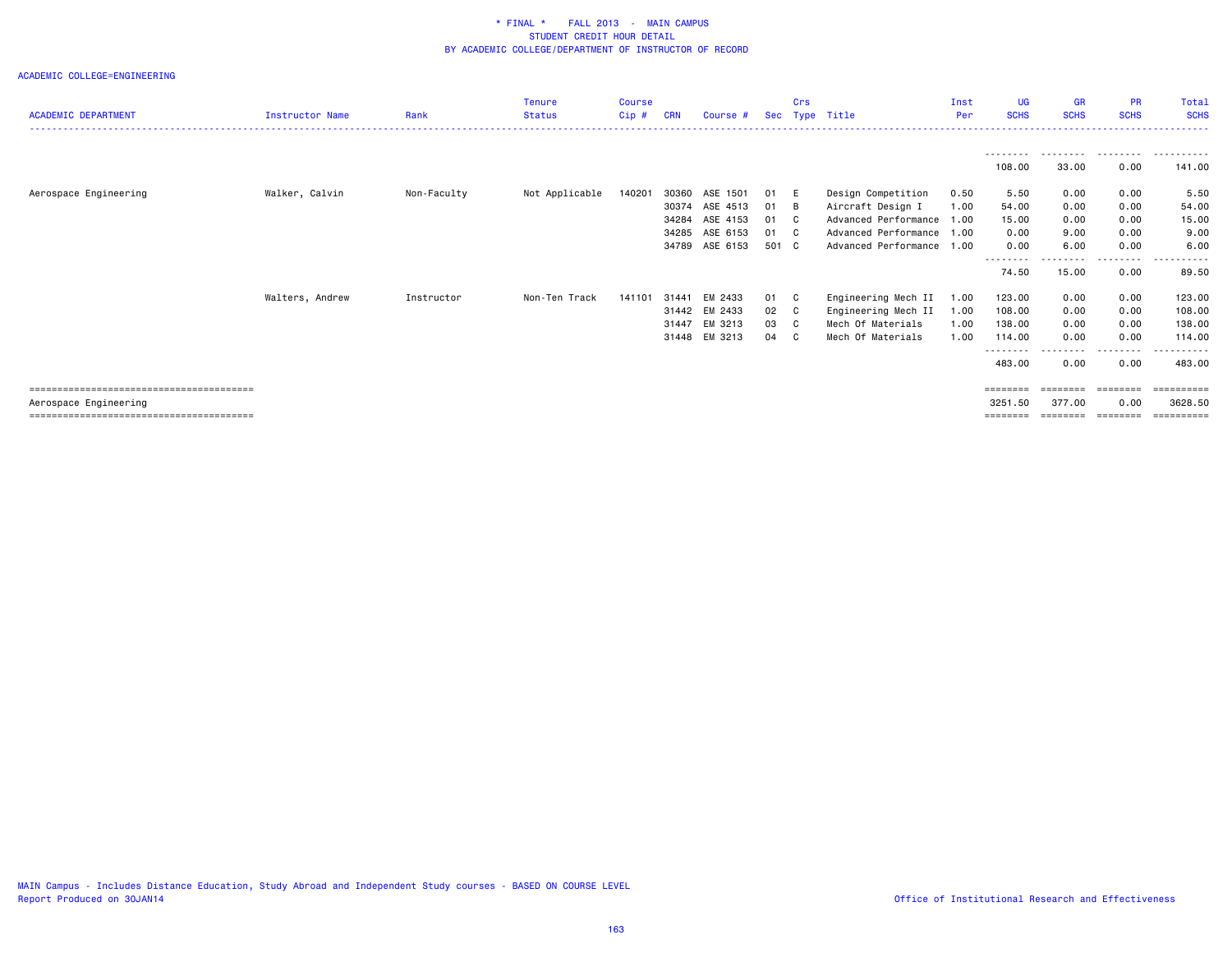#### ACADEMIC COLLEGE=ENGINEERING

|                            |                                                           |                                   | <b>Tenure</b> | <b>Course</b> |              |                            |          | Crs          |                                                   | Inst | <b>UG</b>                    | <b>GR</b>                                  | <b>PR</b>        | Total              |
|----------------------------|-----------------------------------------------------------|-----------------------------------|---------------|---------------|--------------|----------------------------|----------|--------------|---------------------------------------------------|------|------------------------------|--------------------------------------------|------------------|--------------------|
| <b>ACADEMIC DEPARTMENT</b> | <b>Instructor Name</b>                                    | Rank                              | <b>Status</b> | Cip#          | <b>CRN</b>   | Course #                   |          | Sec Type     | Title                                             | Per  | <b>SCHS</b>                  | <b>SCHS</b><br>$\sim$ $\sim$ $\sim$ $\sim$ | <b>SCHS</b><br>. | <b>SCHS</b><br>.   |
|                            |                                                           |                                   |               |               |              |                            |          |              |                                                   |      |                              |                                            |                  |                    |
| Ag & Bio Engineering       | Cathcart, Thomas                                          | Professor                         | Tenured       | 140501        | 30028        | ABE 4323                   | 01       | C            | Phys Sys Biomed Eng                               | 1.00 | 141.00                       | 0.00                                       | 0.00             | 141.00             |
|                            |                                                           |                                   |               |               | 34199        | ABE 4803                   | 01       | C            | Biosyst Simulation                                | 0.25 | 18.00                        | 0.00                                       | 0.00             | 18.00              |
|                            |                                                           |                                   |               |               | 34200        | ABE 3303                   | 01       | C            | Transport in Bio Eng                              | 0.60 | 30.60<br><u>.</u>            | 0.00                                       | 0.00             | 30.60              |
|                            |                                                           |                                   |               |               |              |                            |          |              |                                                   |      | 189.60                       | 0.00                                       | 0.00             | 189.60             |
|                            | Elder, Steven                                             | Professor                         | Tenured       | 140301        | 34954        | ABE 8000                   | 03       | D            | Research / Thesis                                 | 1.00 | 0.00                         | 1.00                                       | 0.00             | 1.00               |
|                            |                                                           |                                   |               |               | 34968        | ABE 9000                   | 05       | D            | Research / Diss                                   | 1.00 | 0.00                         | 17.00                                      | 0.00             | 17.00              |
|                            |                                                           |                                   |               |               | 35618        | ABE 4000                   | 01       | $\mathbf{I}$ | Directed Indiv Study 1.00                         |      | 2.00                         | 0.00                                       | 0.00             | 2.00               |
|                            |                                                           |                                   |               | 140501        | 30035        | ABE 4613                   | 01       | C            | Biomechanics                                      | 1.00 | 147.00                       | 0.00                                       | 0.00             | 147.00             |
|                            |                                                           |                                   |               |               | 30046        | ABE 8511                   | 01       | C            | Jrnl Rev Biomed Eng                               | 1.00 | 0.00                         | 4.00                                       | 0.00             | 4.00               |
|                            |                                                           |                                   |               |               |              |                            |          |              |                                                   |      | 149.00                       | 22.00                                      | 0.00             | 171.00             |
|                            | Gilbert, Jerome                                           | Non-Faculty                       | Tenured       | 309999        |              | 32891 NSE 4200             | 01       | A            | Natl Student Exchang 1.00                         |      | 24.00                        | 0.00                                       | 0.00             | 24.00              |
|                            |                                                           |                                   |               |               |              |                            |          |              |                                                   |      | .<br>24.00                   | $\omega$ is a set of<br>0.00               | 0.00             | 24.00              |
|                            |                                                           |                                   |               |               |              |                            |          |              |                                                   |      |                              |                                            |                  |                    |
|                            | Liao, Jun                                                 | Associate Professor               | Tenured       | 140301        | 34955        | ABE 8000                   | 04       | D            | Research / Thesis                                 | 1.00 | 0.00                         | 6.00                                       | 0.00             | 6.00               |
|                            |                                                           |                                   |               |               | 34966        | ABE 9000                   | 03       | D            | Research / Diss                                   | 1.00 | 0.00                         | 32.00                                      | 0.00             | 32.00              |
|                            |                                                           |                                   |               |               | 36208        | ABE 4000                   | 03       | $\mathbf{I}$ | Directed Indiv Study 1.00                         |      | 3.00                         | 0.00                                       | 0.00             | 3.00               |
|                            |                                                           |                                   |               |               | 36557        | ABE 7000                   | 01       | $\mathbf{I}$ | Directed Indiv Study                              | 1.00 | 0.00                         | 3.00                                       | 0.00             | 3.00               |
|                            |                                                           |                                   |               |               | 36592        | ABE 4000                   | 10       | $\mathbf{I}$ | Directed Indiv Study 1.00                         |      | 3.00                         | 0.00                                       | 0.00             | 3.00               |
|                            |                                                           |                                   |               |               | 140501 30036 | ABE 4723                   | 01       | C            | Tissue Engineering                                | 1.00 | 120.00                       | 0.00                                       | 0.00             | 120.00             |
|                            |                                                           |                                   |               |               |              |                            |          |              |                                                   |      | .<br>126.00                  | .<br>41.00                                 | -----<br>0.00    | <b>.</b><br>167.00 |
|                            | Parajuli, Prem                                            | Assistant Professor Ten Track     |               | 140301        | 34967        | ABE 9000                   | 04       | D            | Research / Diss                                   | 1.00 | 0.00                         | 2.00                                       | 0.00             | 2.00               |
|                            |                                                           |                                   |               | 150699        |              | 30017 ABE 1863             | 01       | C            | Eng Tech In Ag                                    | 1.00 | 105.00                       | 0.00                                       | 0.00             | 105.00             |
|                            |                                                           |                                   |               |               |              |                            |          |              |                                                   |      | .<br>105.00                  | <u>.</u><br>2.00                           | <b>.</b><br>0.00 | .<br>107.00        |
|                            |                                                           |                                   |               |               |              |                            |          |              |                                                   |      |                              |                                            |                  |                    |
|                            | Prabhu, Rajkumar                                          | Research Assist Pro Non-Ten Track |               | 140301        | 36423        | ABE 4000                   | 07       | $\mathbf{I}$ | Directed Indiv Study 1.00                         |      | 1.00                         | 0.00                                       | 0.00             | 1.00               |
|                            |                                                           |                                   |               |               | 36575        | ABE 4000                   | 09       | $\mathbf{I}$ | Directed Indiv Study 1.00                         |      | 3.00                         | 0.00                                       | 0.00             | 3.00               |
|                            |                                                           |                                   |               | 140501        | 30037        | ABE 4813                   | 01       | B            | Prin of Engr Design                               | 0.50 | 76.50                        | 0.00                                       | 0.00             | 76.50              |
|                            |                                                           |                                   |               |               | 34200        | ABE 3303                   | 01       | $\mathbf c$  | Transport in Bio Eng                              | 0.40 | 20.40<br>. <b>.</b>          | 0.00<br>.                                  | 0.00<br>.        | 20.40<br><u>.</u>  |
|                            |                                                           |                                   |               |               |              |                            |          |              |                                                   |      | 100.90                       | 0.00                                       | 0.00             | 100.90             |
|                            | Srinivasan, Radhakrishn Research Assist Pro Non-Ten Track |                                   |               | 150699        | 30030        | ABE 4473                   | 01       | C            | Electrical Applicati 1.00                         |      | 90.00                        | 0.00                                       | 0.00             | 90.00              |
|                            |                                                           |                                   |               |               | 30031        | ABE 4473                   | 02       | К            | Electrical Applicati 1.00                         |      | 0.00                         | 0.00                                       | 0.00             | 0.00               |
|                            |                                                           |                                   |               |               | 30041        | ABE 6473                   | 01       | $\mathbf c$  | Electrical Applicati 1.00                         |      | 0.00                         | 6.00                                       | 0.00             | 6.00               |
|                            |                                                           |                                   |               |               |              | 30042 ABE 6473             | 02       | K            | Electrical Applicati 1.00                         |      | 0.00<br>$\omega$ is a set of | 0.00<br>$\sim$ $\sim$ $\sim$               | 0.00<br>.        | 0.00               |
|                            |                                                           |                                   |               |               |              |                            |          |              |                                                   |      | 90.00                        | 6.00                                       | 0.00             | 96.00              |
|                            | To, Suminto                                               | Professor                         | Tenured       | 140301        | 34960        | ABE 8000                   | 09       | D            | Research / Thesis                                 | 1.00 | 0.00                         | 4.00                                       | 0.00             | 4.00               |
|                            |                                                           |                                   |               | 140501        | 30024        | ABE 3413                   | 01       | C            | Bioinstrumentation I 1.00                         |      | 168.00                       | 0.00                                       | 0.00             | 168.00             |
|                            |                                                           |                                   |               |               | 30025        | ABE 3413                   | 02       | K            | Bioinstrumentation I 1.00                         |      | 0.00                         | 0.00                                       | 0.00             | 0.00               |
|                            |                                                           |                                   |               |               | 30026        | ABE 3413                   | 03       | K            | Bioinstrumentation I 1.00                         |      | 0.00                         | 0.00                                       | 0.00             | 0.00               |
|                            |                                                           |                                   |               |               |              |                            |          |              |                                                   |      | .<br>168.00                  | $- - - - -$<br>4.00                        | .<br>0.00        | <u>.</u><br>172.00 |
|                            |                                                           |                                   |               |               |              |                            |          |              |                                                   |      |                              |                                            |                  |                    |
|                            | Warnock, James                                            | Associate Professor Tenured       |               | 140501        | 30032        | ABE 4523<br>30033 ABE 4523 | 01<br>02 | C<br>C       | Biomedical Materials<br>Biomedical Materials 1.00 | 0.50 | 30.00<br>57.00               | 0.00<br>0.00                               | 0.00<br>0.00     | 30.00<br>57.00     |
|                            |                                                           |                                   |               |               |              |                            |          |              |                                                   |      |                              |                                            |                  |                    |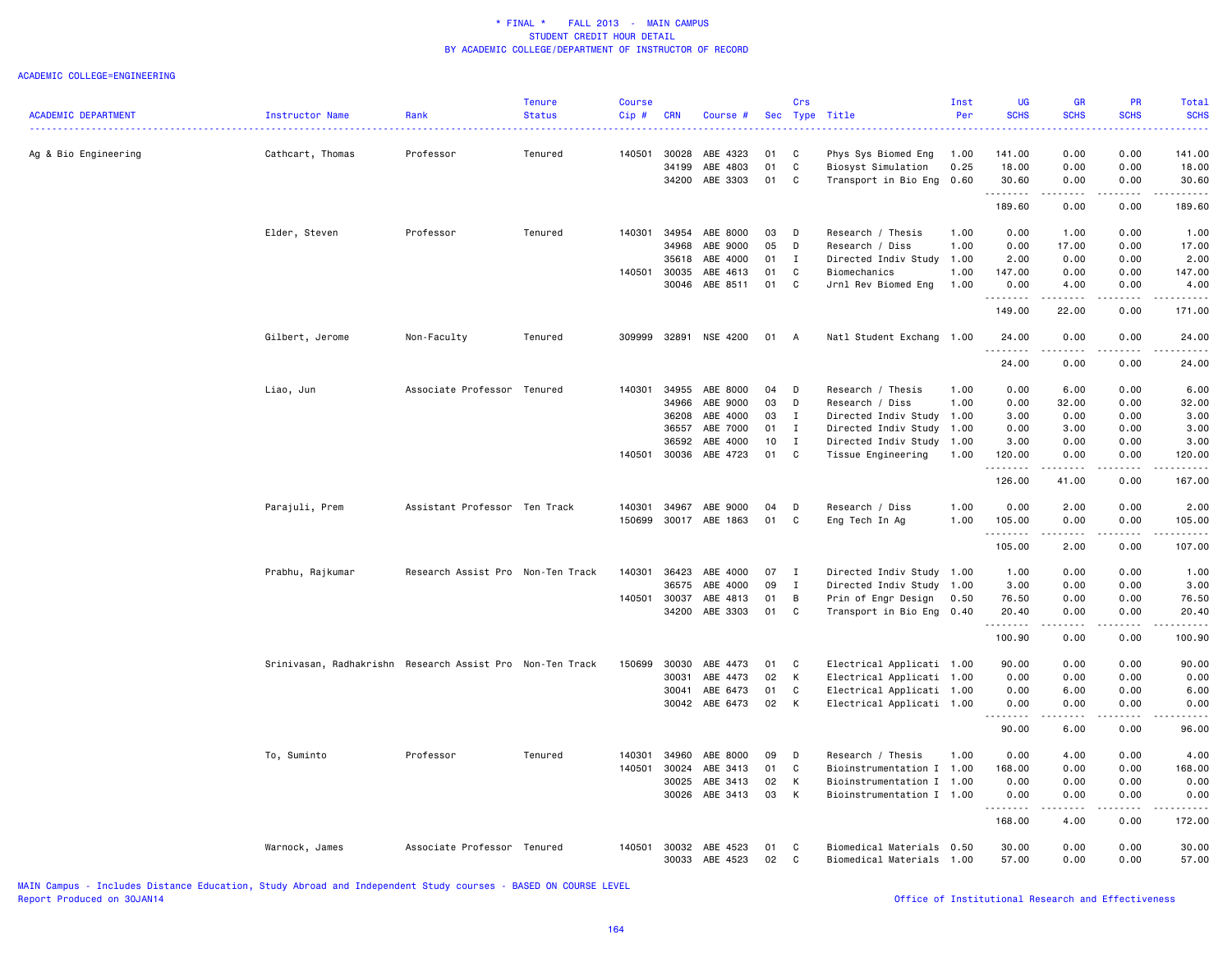| <b>ACADEMIC DEPARTMENT</b> | <b>Instructor Name</b> | Rank                          | Tenure<br><b>Status</b> | Course<br>Cip# | <b>CRN</b> | Course #       |                   | Crs | Sec Type Title            | Inst<br>Per | UG.<br><b>SCHS</b>  | <b>GR</b><br><b>SCHS</b> | <b>PR</b><br><b>SCHS</b> | Total<br><b>SCHS</b> |
|----------------------------|------------------------|-------------------------------|-------------------------|----------------|------------|----------------|-------------------|-----|---------------------------|-------------|---------------------|--------------------------|--------------------------|----------------------|
|                            |                        |                               |                         |                |            |                |                   |     |                           |             |                     |                          |                          |                      |
| Ag & Bio Engineering       | Warnock, James         | Associate Professor           | Tenured                 | 140501         | 30034      | ABE 4523       | H <sub>01</sub> C |     | Honors Biomedical Ma 1.00 |             | 18.00               | 0.00                     | 0.00                     | 18.00                |
|                            |                        |                               |                         |                | 30043      | ABE 6523       | 01 C              |     | BIomedical Materials 1.00 |             | 0.00                | 6.00                     | 0.00                     | 6.00                 |
|                            |                        |                               |                         |                |            |                |                   |     |                           |             | ---------<br>105.00 | 6.00                     | 0.00                     | 111.00               |
|                            | Williams, Lakiesha     | Assistant Professor Ten Track |                         | 140301         | 34962      | ABE 8000       | 11 D              |     | Research / Thesis         | 1.00        | 0.00                | 3.00                     | 0.00                     | 3.00                 |
|                            |                        |                               |                         |                | 34973      | ABE 9000       | 10 D              |     | Research / Diss           | 1.00        | 0.00                | 24.00                    | 0.00                     | 24.00                |
|                            |                        |                               |                         |                |            | 36332 ABE 4000 | 04 I              |     | Directed Indiv Study 1.00 |             | 3.00                | 0.00                     | 0.00                     | 3.00                 |
|                            |                        |                               |                         |                | 36359      | ABE 4000       | 05 I              |     | Directed Indiv Study 1.00 |             | 3.00                | 0.00                     | 0.00                     | 3.00                 |
|                            |                        |                               |                         | 140501         | 30018      | ABE 1911       | 01 C              |     | Eng In Life Sciences 1.00 |             | 156.00              | 0.00                     | 0.00                     | 156.00               |
|                            |                        |                               |                         |                | 30037      | ABE 4813       | 01 B              |     | Prin of Engr Design       | 0.50        | 76.50               | 0.00                     | 0.00                     | 76.50                |
|                            |                        |                               |                         |                |            |                |                   |     |                           |             | --------<br>238.50  | 27.00                    | 0.00                     | 265.50               |
|                            |                        |                               |                         |                |            |                |                   |     |                           |             | ========            | ========                 |                          |                      |
| Ag & Bio Engineering       |                        |                               |                         |                |            |                |                   |     |                           |             | 1296.00             | 108.00                   | 0.00                     | 1404.00              |
|                            |                        |                               |                         |                |            |                |                   |     |                           |             | ========            |                          |                          | ==========           |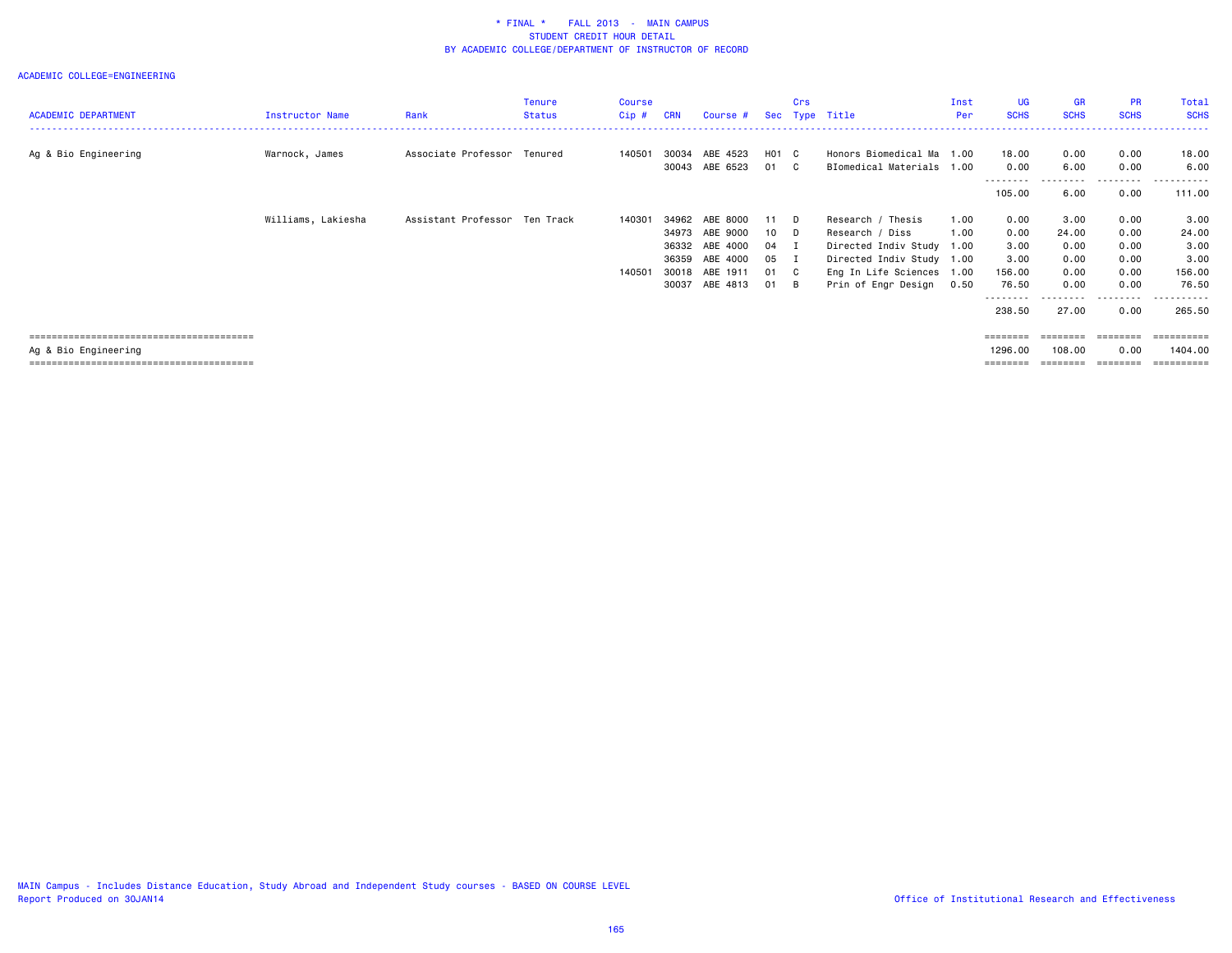#### ACADEMIC COLLEGE=ENGINEERING

|                                   |                   |                               | <b>Tenure</b> | <b>Course</b> |            |                      |        | Crs          |                           | Inst | <b>UG</b>        | <b>GR</b>                    | PR            | <b>Total</b>                                                                                                                                                 |
|-----------------------------------|-------------------|-------------------------------|---------------|---------------|------------|----------------------|--------|--------------|---------------------------|------|------------------|------------------------------|---------------|--------------------------------------------------------------------------------------------------------------------------------------------------------------|
| <b>ACADEMIC DEPARTMENT</b>        | Instructor Name   | Rank                          | <b>Status</b> | Cip#          | <b>CRN</b> | Course #             |        |              | Sec Type Title            | Per  | <b>SCHS</b>      | <b>SCHS</b>                  | <b>SCHS</b>   | <b>SCHS</b>                                                                                                                                                  |
| Civil & Environmental Engineering | Crane, Charles    | Lecturer                      | Non-Ten Track | 140801        |            | 34721 CE 8313        | 01     | C            | Concrete Materials        | 0.50 | 0.00             | 10.50                        | 0.00          | 10.50                                                                                                                                                        |
|                                   |                   |                               |               |               |            | 34728 CE 8313        | 501 C  |              | Concrete Materials        | 0.50 | 0.00<br>.        | 28.50<br>د د د د د           | 0.00<br>.     | 28.50                                                                                                                                                        |
|                                   |                   |                               |               |               |            |                      |        |              |                           |      | 0.00             | 39.00                        | 0.00          | 39.00                                                                                                                                                        |
|                                   | Farthing, Matthew | Lecturer                      | Non-Ten Track |               |            | 140801 34633 CE 8563 | 501 C  |              | Groundwater Res Eval 0.50 |      | 0.00             | 4.50                         | 0.00          | 4.50                                                                                                                                                         |
|                                   |                   |                               |               |               |            |                      |        |              |                           |      | 0.00             | 4.50                         | 0.00          | 4.50                                                                                                                                                         |
|                                   | Freyne, Seamus    | Assistant Professor Ten Track |               | 140801        |            | 34716 CE 4953        | 01     | $\mathbf{C}$ | Concrete and Steel S 1.00 |      | 126.00           | 0.00                         | 0.00          | 126.00                                                                                                                                                       |
|                                   |                   |                               |               |               |            | 34717 CE 4973        | 01     | C            | Concrete Structures       | 1.00 | 36.00            | 0.00                         | 0.00          | 36.00                                                                                                                                                        |
|                                   |                   |                               |               |               |            | 34726 CE 6973        | 501 C  |              | Concrete Structures       | 1.00 | 0.00             | 6.00                         | 0.00          | 6.00                                                                                                                                                         |
|                                   |                   |                               |               |               | 34925      | CE 8000              | 02     | D            | Research / Thesis         | 1.00 | 0.00             | 3.00                         | 0.00          | 3.00                                                                                                                                                         |
|                                   |                   |                               |               |               |            | 36583 CE 7000        | 502 I  |              | Directed Indiv Study 1.00 |      | 0.00<br>.        | 3.00<br>.                    | 0.00<br>.     | 3.00<br>.                                                                                                                                                    |
|                                   |                   |                               |               |               |            |                      |        |              |                           |      | 162.00           | 12.00                        | 0.00          | 174.00                                                                                                                                                       |
|                                   | Gude, Veera       | Assistant Professor Ten Track |               | 140801        |            | 34712 CE 4883        | 01     | C            | Engrd. Environmental 1.00 |      | 93.00            | 0.00                         | 0.00          | 93.00                                                                                                                                                        |
|                                   |                   |                               |               |               | 34713      | CE 6883              | 01     | C            | Engrd. Environmental 1.00 |      | 0.00             | 9.00                         | 0.00          | 9.00                                                                                                                                                         |
|                                   |                   |                               |               |               | 34725      | CE 6883              | 501 C  |              | Engrd. Environmental 1.00 |      | 0.00             | 21.00                        | 0.00          | 21.00                                                                                                                                                        |
|                                   |                   |                               |               |               | 34926      | CE 8000              | 03     | D            | Research / Thesis         | 1.00 | 0.00             | 3.00                         | 0.00          | 3.00                                                                                                                                                         |
|                                   |                   |                               |               |               |            | 34939 CE 9000        | 03     | D            | Research / Diss           | 1.00 | 0.00<br>.        | 4.00<br>د د د د د            | 0.00<br>.     | 4.00<br>$\frac{1}{2} \left( \frac{1}{2} \right) \left( \frac{1}{2} \right) \left( \frac{1}{2} \right) \left( \frac{1}{2} \right) \left( \frac{1}{2} \right)$ |
|                                   |                   |                               |               |               |            |                      |        |              |                           |      | 93.00            | 37.00                        | 0.00          | 130.00                                                                                                                                                       |
|                                   | Gullett, Philip   | Associate Professor Tenured   |               | 140801        | 30622      | CE 3603              | 01     | C            | Structural Mech           | 1.00 | 243.00           | 0.00                         | 0.00          | 243.00                                                                                                                                                       |
|                                   |                   |                               |               |               | 34714      | CE 4923              | 01     | C            | Structural Dynamics       | 1.00 | 6.00             | 0.00                         | 0.00          | 6.00                                                                                                                                                         |
|                                   |                   |                               |               |               | 34715      | CE 6923              | 01     | C            | Structural Dynamics       | 1.00 | 0.00             | 6.00                         | 0.00          | 6.00                                                                                                                                                         |
|                                   |                   |                               |               |               | 35041      | CE 8000              | 504 D  |              | Research / Thesis         | 1.00 | 0.00             | 7.00                         | 0.00          | 7.00                                                                                                                                                         |
|                                   |                   |                               |               |               | 35054      | CE 9000              | 504 D  |              | Research / Diss           | 1.00 | 0.00             | 6.00                         | 0.00          | 6.00                                                                                                                                                         |
|                                   |                   |                               |               |               | 35632      | CE 4000              | 01     | $\mathbf{I}$ | Directed Indiv Study 1.00 |      | 3.00             | 0.00                         | 0.00          | 3.00                                                                                                                                                         |
|                                   |                   |                               |               |               |            | 140803 30632 CE 4601 | 01     | L            | Fund of Struct Desig      | 1.00 | 15.00<br>.       | 0.00<br>$\omega$ is a set of | 0.00<br>.     | 15.00<br>.                                                                                                                                                   |
|                                   |                   |                               |               |               |            |                      |        |              |                           |      | 267.00           | 19.00                        | 0.00          | 286.00                                                                                                                                                       |
|                                   | Howard, Isaac     | Associate Professor Tenured   |               | 140801        |            | 30628 CE 4103        | 01     | <b>C</b>     | Pavement Mat & Des        | 1.00 | 135.00           | 0.00                         | 0.00          | 135.00                                                                                                                                                       |
|                                   |                   |                               |               |               | 30638      | CE 6103              | 01     | C            | Pavement Mat & Des        | 1.00 | 0.00             | 6.00                         | 0.00          | 6.00                                                                                                                                                         |
|                                   |                   |                               |               |               | 34928      | CE 8000              | 05     | D            | Research / Thesis         | 1.00 | 0.00             | 3.00                         | 0.00          | 3.00                                                                                                                                                         |
|                                   |                   |                               |               |               | 34941      | CE 9000              | 05     | D            | Research / Diss           | 1.00 | 0.00             | 15.00                        | 0.00          | 15.00                                                                                                                                                        |
|                                   |                   |                               |               |               |            | 35042 CE 8000        | 505 D  |              | Research / Thesis         | 1.00 | 0.00             | 1.00                         | 0.00          | 1.00                                                                                                                                                         |
|                                   |                   |                               |               |               |            | 35055 CE 9000        | 505 D  |              | Research / Diss           | 1.00 | 0.00             | 10.00                        | 0.00          | 10.00                                                                                                                                                        |
|                                   |                   |                               |               |               |            | 35158 CE 6103        | 501 C  |              | Pavement Mat & Des        | 1.00 | 0.00             | 6.00                         | 0.00          | 6.00                                                                                                                                                         |
|                                   |                   |                               |               |               |            | 35947 CE 7000        | $01$ I |              | Directed Indiv Study 1.00 |      | 0.00<br><u>.</u> | 3.00<br>.                    | 0.00<br>----- | 3.00<br>$\frac{1}{2}$                                                                                                                                        |
|                                   |                   |                               |               |               |            |                      |        |              |                           |      | 135.00           | 44.00                        | 0.00          | 179.00                                                                                                                                                       |
|                                   | Howington, Stacy  | Lecturer                      | Non-Ten Track |               |            | 140801 34633 CE 8563 | 501 C  |              | Groundwater Res Eval 0.50 |      | 0.00<br><u>.</u> | 4.50<br>.                    | 0.00<br>.     | 4.50                                                                                                                                                         |
|                                   |                   |                               |               |               |            |                      |        |              |                           |      | 0.00             | 4.50                         | 0.00          | 4.50                                                                                                                                                         |
|                                   | King, Herbert     | Instructor                    | Non-Ten Track | 140801        | 30609      | CE 2213              | 01     | C            | Surveying                 | 1.00 | 231.00           | 0.00                         | 0.00          | 231.00                                                                                                                                                       |
|                                   |                   |                               |               |               | 30610      | CE 2213              | 02     | K            | Surveying                 | 1.00 | 0.00             | 0.00                         | 0.00          | 0.00                                                                                                                                                         |
|                                   |                   |                               |               |               | 30611      | CE 2213              | 03     | K            | Surveying                 | 1.00 | 0.00             | 0.00                         | 0.00          | 0.00                                                                                                                                                         |
|                                   |                   |                               |               |               | 30612      | CE 2213              | 04     | K            | Surveying                 | 1.00 | 0.00             | 0.00                         | 0.00          | 0.00                                                                                                                                                         |
|                                   |                   |                               |               |               |            | 30630 CE 4233        | 01     | C            | Control Surveys           | 1.00 | 57.00            | 0.00                         | 0.00          | 57.00                                                                                                                                                        |

MAIN Campus - Includes Distance Education, Study Abroad and Independent Study courses - BASED ON COURSE LEVEL

Office of Institutional Research and Effectiveness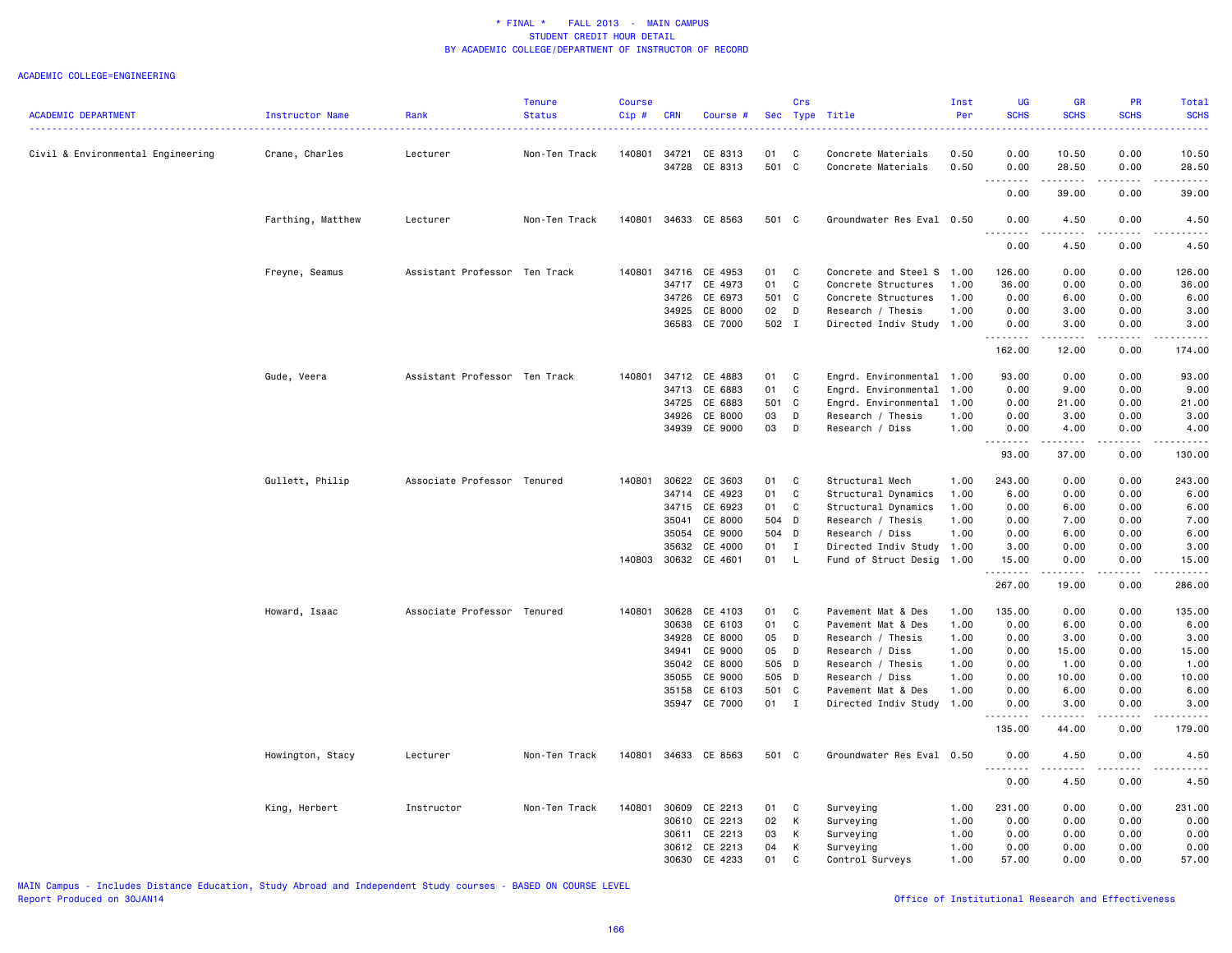|                                   |                     |                               | <b>Tenure</b>  | <b>Course</b> |            |                          |             | Crs          |                                         | Inst         | UG               | <b>GR</b>     | <b>PR</b>       | Total                  |
|-----------------------------------|---------------------|-------------------------------|----------------|---------------|------------|--------------------------|-------------|--------------|-----------------------------------------|--------------|------------------|---------------|-----------------|------------------------|
| <b>ACADEMIC DEPARTMENT</b>        | Instructor Name     | Rank                          | <b>Status</b>  | Cip#          | <b>CRN</b> | Course #                 |             |              | Sec Type Title                          | Per          | <b>SCHS</b>      | <b>SCHS</b>   | <b>SCHS</b>     | <b>SCHS</b><br>.       |
|                                   |                     |                               |                |               |            |                          |             |              |                                         |              |                  |               |                 |                        |
|                                   |                     |                               |                |               |            |                          |             |              |                                         |              | .<br>288.00      | .<br>0.00     | .<br>0.00       | .<br>288.00            |
| Civil & Environmental Engineering |                     | Assistant Professor Ten Track |                | 140801        |            | 34710 CE 4163            | 01          | $\mathbf{C}$ | Urban Tranp. Plannin 1.00               |              | 36.00            | 0.00          | 0.00            | 36.00                  |
|                                   | Li, Xiaopeng        |                               |                |               |            |                          | 01          | C            |                                         |              |                  |               |                 |                        |
|                                   |                     |                               |                |               | 34711      | CE 6163                  |             |              | Urban Tranp. Plannin                    | 1.00         | 0.00             | 12.00         | 0.00            | 12.00                  |
|                                   |                     |                               |                |               | 34724      | CE 6163<br>34942 CE 9000 | 501 C<br>06 | D            | Urban Tranp. Plannin<br>Research / Diss | 1.00<br>1.00 | 0.00<br>0.00     | 6.00<br>10.00 | 0.00<br>0.00    | 6.00<br>10.00          |
|                                   |                     |                               |                |               |            |                          |             |              |                                         |              | <b></b>          | . <b>.</b>    | .               | .                      |
|                                   |                     |                               |                |               |            |                          |             |              |                                         |              | 36.00            | 28.00         | 0.00            | 64.00                  |
|                                   | Magbanua, Benjamin  | Associate Professor Tenured   |                | 140801        | 30623      | CE 3801                  | 01          | L.           | Env./Wtr.Res.Engr.I                     | 1.00         | 20.00            | 0.00          | 0.00            | 20.00                  |
|                                   |                     |                               |                |               | 30624      | CE 3801                  | 02          | L.           | Env./Wtr.Res.Engr.I                     | 1.00         | 20.00            | 0.00          | 0.00            | 20.00                  |
|                                   |                     |                               |                |               | 30625      | CE 3801                  | 03          | $\mathsf{L}$ | Env./Wtr.Res.Engr.I                     | 1.00         | 21.00            | 0.00          | 0.00            | 21.00                  |
|                                   |                     |                               |                |               | 30626      | CE 3801                  | 04          | L.           | Env./Wtr.Res.Engr.I                     | 1.00         | 21.00            | 0.00          | 0.00            | 21.00                  |
|                                   |                     |                               |                |               | 34709      | CE 3823                  | 01          | C            | Environmental Engr                      | 1.00         | 264.00           | 0.00          | 0.00            | 264.00                 |
|                                   |                     |                               |                |               |            | 34930 CE 8000            | 07          | D            | Research / Thesis                       | 1.00         | 0.00<br><u>.</u> | 3.00<br>.     | 0.00<br>.       | 3.00<br>$- - - - - -$  |
|                                   |                     |                               |                |               |            |                          |             |              |                                         |              | 346.00           | 3.00          | 0.00            | 349.00                 |
|                                   | Martin, James       | Professor                     | Tenured        | 140801        | 30613      | CE 2803                  | 01          | $\mathbf{C}$ | Environ Engr Issues                     | 1.00         | 189.00           | 0.00          | 0.00            | 189.00                 |
|                                   |                     |                               |                |               | 34944      | CE 9000                  | 08          | D            | Research / Diss                         | 1.00         | 0.00             | 6.00          | 0.00            | 6.00                   |
|                                   |                     |                               |                |               | 35045      | CE 8000                  | 508 D       |              | Research / Thesis                       | 1.00         | 0.00             | 4.00          | 0.00            | 4.00                   |
|                                   |                     |                               |                |               | 35058      | CE 9000                  | 508 D       |              | Research / Diss                         | 1.00         | 0.00             | 3.00          | 0.00            | 3.00                   |
|                                   |                     |                               |                | 140805        | 34294      | CE 4533                  | 01          | $\mathbf{C}$ | Comp Water Res                          | 1.00         | 66.00            | 0.00          | 0.00            | 66.00                  |
|                                   |                     |                               |                |               | 34295      | CE 6533                  | 01          | $\mathbf c$  | Comp Water Res                          | 1.00         | 0.00             | 3.00          | 0.00            | 3.00                   |
|                                   |                     |                               |                |               | 34631      | CE 6533                  | 501 C       |              | Comp Water Res                          | 1.00         | 0.00             | 21.00         | 0.00            | 21.00                  |
|                                   |                     |                               |                |               |            |                          |             |              |                                         |              | .<br>255.00      | .<br>37.00    | .<br>0.00       | .<br>292.00            |
|                                   | McAnally, William   | Research Professor            | Non-Ten Track  | 140801        | 34932      | CE 8000                  | 09          | D            | Research / Thesis                       | 1.00         | 0.00             | 4.00          | 0.00            | 4.00                   |
|                                   |                     |                               |                |               | 34945      | CE 9000                  | 09          | D            | Research / Diss                         | 1.00         | 0.00             | 10.00         | 0.00            | 10.00                  |
|                                   |                     |                               |                |               | 35046      | CE 8000                  | 509 D       |              | Research / Thesis                       | 1.00         | 0.00             | 1.00          | 0.00            | 1.00                   |
|                                   |                     |                               |                |               | 35059      | CE 9000                  | 509 D       |              | Research / Diss                         | 1.00         | 0.00             | 1.00          | 0.00            | 1.00                   |
|                                   |                     |                               |                |               |            |                          |             |              |                                         |              | . <b>.</b>       | . <b>.</b>    | .               | .                      |
|                                   |                     |                               |                |               |            |                          |             |              |                                         |              | 0.00             | 16.00         | 0.00            | 16.00                  |
|                                   | Moser, Robert       | Lecturer                      | Non-Ten Track  | 140801        | 34721      | CE 8313                  | 01          | C            | Concrete Materials                      | 0.50         | 0.00             | 10.50         | 0.00            | 10.50                  |
|                                   |                     |                               |                |               |            | 34728 CE 8313            | 501 C       |              | Concrete Materials                      | 0.50         | 0.00<br>----     | 28.50<br>.    | 0.00            | 28.50<br>$\frac{1}{2}$ |
|                                   |                     |                               |                |               |            |                          |             |              |                                         |              | 0.00             | 39.00         | 0.00            | 39.00                  |
|                                   | Olsen, Richard      | Lecturer                      | Non-Ten Track  | 140801        |            | 34722 CE 8413            | 01          | $\mathbf{C}$ | Adv Geotech Site Cha 1.00               |              | 0.00             | 6.00          | 0.00            | 6.00                   |
|                                   |                     |                               |                |               |            | 34729 CE 8413            | 501 C       |              | Adv Geotech Site Cha                    | 1.00         | 0.00             | 18.00         | 0.00            | 18.00                  |
|                                   |                     |                               |                |               |            |                          |             |              |                                         |              | 0.00             | 24.00         | بالمحام<br>0.00 | ه د د د د<br>24.00     |
|                                   | Ramirez Avila, John | Non-Faculty                   | Not Applicable | 140801        | 30631      | CE 4523                  | 01          | $\mathbf{C}$ | Open Chan Hydraul                       | 1.00         | 102.00           | 0.00          | 0.00            | 102.00                 |
|                                   |                     |                               |                |               |            | 33825 CE 6523            | 501 C       |              | Open Chan Hydraul                       | 1.00         | 0.00             | 15.00         | 0.00            | 15.00                  |
|                                   |                     |                               |                |               |            |                          |             |              |                                         |              | .<br>102.00      | .<br>15.00    | .<br>0.00       | .<br>117.00            |
|                                   |                     |                               |                | 140805        | 34296      |                          | 01          |              |                                         |              |                  |               |                 |                        |
|                                   | Stockstill, Richard | Lecturer                      | Non-Ten Track  |               |            | CE 8533<br>34632 CE 8533 | 501 C       | C            | Hydromechanics<br>Hydromechanics        | 1.00<br>1.00 | 0.00<br>0.00     | 3.00<br>6.00  | 0.00<br>0.00    | 3.00<br>6.00           |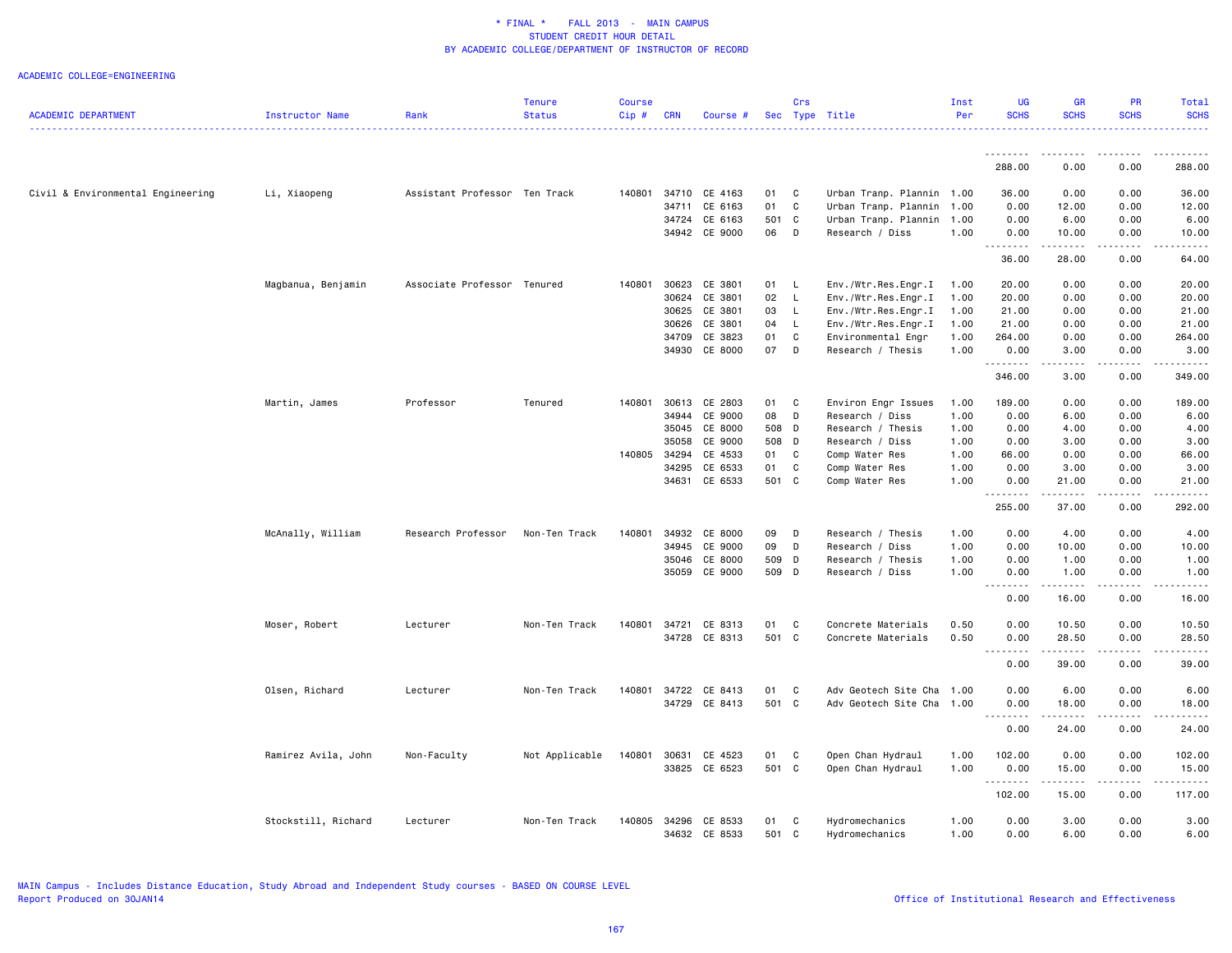|                                        |                     |                               | <b>Tenure</b> | <b>Course</b> |            |                      |        | Crs          |                    | Inst | <b>UG</b>                                                                                                                                                                                                                                                                                                                                                                                                         | <b>GR</b>                                                                                                                                                    | PR               | Total       |
|----------------------------------------|---------------------|-------------------------------|---------------|---------------|------------|----------------------|--------|--------------|--------------------|------|-------------------------------------------------------------------------------------------------------------------------------------------------------------------------------------------------------------------------------------------------------------------------------------------------------------------------------------------------------------------------------------------------------------------|--------------------------------------------------------------------------------------------------------------------------------------------------------------|------------------|-------------|
| <b>ACADEMIC DEPARTMENT</b>             | Instructor Name     | Rank                          | <b>Status</b> | $Cip$ #       | <b>CRN</b> | Course #             |        |              | Sec Type Title     | Per  | <b>SCHS</b>                                                                                                                                                                                                                                                                                                                                                                                                       | <b>SCHS</b>                                                                                                                                                  | <b>SCHS</b>      | <b>SCHS</b> |
|                                        |                     |                               |               |               |            |                      |        |              |                    |      | --------                                                                                                                                                                                                                                                                                                                                                                                                          |                                                                                                                                                              |                  |             |
|                                        |                     |                               |               |               |            |                      |        |              |                    |      | 0.00                                                                                                                                                                                                                                                                                                                                                                                                              | 9.00                                                                                                                                                         | 0.00             | 9.00        |
| Civil & Environmental Engineering      | Truax, Dennis       | Professor                     | Tenured       | 140801        |            | 30608 CE 1001        | 01 L   |              | Intro to Civil Eng | 1.00 | 109.00                                                                                                                                                                                                                                                                                                                                                                                                            | 0.00                                                                                                                                                         | 0.00             | 109.00      |
|                                        |                     |                               |               |               |            | 35060 CE 9000        | 510 D  |              | Research / Diss    | 1.00 | 0.00<br>.                                                                                                                                                                                                                                                                                                                                                                                                         | 7.00<br>- - - -                                                                                                                                              | 0.00<br>$\cdots$ | 7.00        |
|                                        |                     |                               |               |               |            |                      |        |              |                    |      | 109.00                                                                                                                                                                                                                                                                                                                                                                                                            | 7.00                                                                                                                                                         | 0.00             | 116.00      |
|                                        | Vahedifard, Farshid | Assistant Professor Ten Track |               | 140801        | 30614      | CE 3413              | 01 C   |              | Soil Mechanics     | 1.00 | 261.00                                                                                                                                                                                                                                                                                                                                                                                                            | 0.00                                                                                                                                                         | 0.00             | 261.00      |
|                                        |                     |                               |               |               |            | 34947 CE 9000        | $11$ D |              | Research / Diss    | 1.00 | 0.00                                                                                                                                                                                                                                                                                                                                                                                                              | 24.00                                                                                                                                                        | 0.00             | 24.00       |
|                                        |                     |                               |               |               | 35048      | CE 8000              | 511 D  |              | Research / Thesis  | 1.00 | 0.00                                                                                                                                                                                                                                                                                                                                                                                                              | 3.00                                                                                                                                                         | 0.00             | 3.00        |
|                                        |                     |                               |               |               |            | 140802 34705 CE 3411 | 01 L   |              | Soil Mechanics Lab | 1.00 | 16.00                                                                                                                                                                                                                                                                                                                                                                                                             | 0.00                                                                                                                                                         | 0.00             | 16.00       |
|                                        |                     |                               |               |               |            | 34706 CE 3411        | 02     | <b>L</b>     | Soil Mechanics Lab | 1.00 | 22.00                                                                                                                                                                                                                                                                                                                                                                                                             | 0.00                                                                                                                                                         | 0.00             | 22.00       |
|                                        |                     |                               |               |               | 34707      | CE 3411              | 03     | L.           | Soil Mechanics Lab | 1.00 | 22.00                                                                                                                                                                                                                                                                                                                                                                                                             | 0.00                                                                                                                                                         | 0.00             | 22.00       |
|                                        |                     |                               |               |               |            | 34708 CE 3411        | 04     | -L           | Soil Mechanics Lab | 1.00 | 23.00<br>.                                                                                                                                                                                                                                                                                                                                                                                                        | 0.00<br>والأساء                                                                                                                                              | 0.00             | 23.00       |
|                                        |                     |                               |               |               |            |                      |        |              |                    |      | 344.00                                                                                                                                                                                                                                                                                                                                                                                                            | 27.00                                                                                                                                                        | 0.00             | 371.00      |
|                                        | White, Thomas       | Professor                     | Tenured       | 140801        | 30637      | CE 4903              | 01 C   |              | Civil Engr Comp    | 1.00 | 126.00                                                                                                                                                                                                                                                                                                                                                                                                            | 0.00                                                                                                                                                         | 0.00             | 126.00      |
|                                        |                     |                               |               |               | 34948      | CE 9000              | $12$ D |              | Research / Diss    | 1.00 | 0.00                                                                                                                                                                                                                                                                                                                                                                                                              | 1.00                                                                                                                                                         | 0.00             | 1.00        |
|                                        |                     |                               |               |               |            | 35049 CE 8000        | 512 D  |              | Research / Thesis  | 1.00 | 0.00                                                                                                                                                                                                                                                                                                                                                                                                              | 6.00                                                                                                                                                         | 0.00             | 6.00        |
|                                        |                     |                               |               |               |            |                      |        |              |                    |      | .<br>126.00                                                                                                                                                                                                                                                                                                                                                                                                       | $\frac{1}{2} \frac{1}{2} \frac{1}{2} \frac{1}{2} \frac{1}{2} \frac{1}{2} \frac{1}{2} \frac{1}{2}$<br>7.00                                                    | .<br>0.00        | 133.00      |
|                                        | Zhang, Li           | Associate Professor Tenured   |               | 140801        | 30629      | CE 4133              | 01 C   |              | Geo Design Of Hwys | 1.00 | 33.00                                                                                                                                                                                                                                                                                                                                                                                                             | 0.00                                                                                                                                                         | 0.00             | 33.00       |
|                                        |                     |                               |               |               |            | 34719 CE 8143        | 01 C   |              | Traffic Sim. Mgmt. | 1.00 | 0.00                                                                                                                                                                                                                                                                                                                                                                                                              | 9.00                                                                                                                                                         | 0.00             | 9.00        |
|                                        |                     |                               |               |               | 34727      | CE 8143              | 501 C  |              | Traffic Sim. Mgmt. | 1.00 | 0.00                                                                                                                                                                                                                                                                                                                                                                                                              | 6.00                                                                                                                                                         | 0.00             | 6.00        |
|                                        |                     |                               |               |               | 34949      | CE 9000              | 13 D   |              | Research / Diss    | 1.00 | 0.00                                                                                                                                                                                                                                                                                                                                                                                                              | 13.00                                                                                                                                                        | 0.00             | 13.00       |
|                                        |                     |                               |               |               |            | 35063 CE 9000        | 513 D  |              | Research / Diss    | 1.00 | 0.00                                                                                                                                                                                                                                                                                                                                                                                                              | 3.00                                                                                                                                                         | 0.00             | 3.00        |
|                                        |                     |                               |               |               |            | 35159 CE 6133        | 01 C   |              | Geom. Design. Hwys | 1.00 | 0.00                                                                                                                                                                                                                                                                                                                                                                                                              | 3.00                                                                                                                                                         | 0.00             | 3.00        |
|                                        |                     |                               |               |               |            |                      |        |              |                    |      | $\cdots$<br>$\frac{1}{2} \frac{1}{2} \frac{1}{2} \frac{1}{2} \frac{1}{2} \frac{1}{2} \frac{1}{2} \frac{1}{2} \frac{1}{2} \frac{1}{2} \frac{1}{2} \frac{1}{2} \frac{1}{2} \frac{1}{2} \frac{1}{2} \frac{1}{2} \frac{1}{2} \frac{1}{2} \frac{1}{2} \frac{1}{2} \frac{1}{2} \frac{1}{2} \frac{1}{2} \frac{1}{2} \frac{1}{2} \frac{1}{2} \frac{1}{2} \frac{1}{2} \frac{1}{2} \frac{1}{2} \frac{1}{2} \frac{$<br>33.00 | 34.00                                                                                                                                                        | 0.00             | 67.00       |
|                                        | Ziegler, Jennifer   | Lecturer                      | Non-Ten Track | 141101        |            | 31437 EM 2413        | 03     | C            | Engineering Mech I | 1.00 | 153.00                                                                                                                                                                                                                                                                                                                                                                                                            | 0.00                                                                                                                                                         | 0.00             | 153.00      |
|                                        |                     |                               |               |               |            | 31438 EM 2413        | 04     | $\mathbf{C}$ | Engineering Mech I | 1.00 | 147.00                                                                                                                                                                                                                                                                                                                                                                                                            | 0.00                                                                                                                                                         | 0.00             | 147.00      |
|                                        |                     |                               |               |               |            |                      |        |              |                    |      | .<br>300.00                                                                                                                                                                                                                                                                                                                                                                                                       | $\frac{1}{2} \left( \frac{1}{2} \right) \left( \frac{1}{2} \right) \left( \frac{1}{2} \right) \left( \frac{1}{2} \right) \left( \frac{1}{2} \right)$<br>0.00 | ----<br>0.00     | 300.00      |
| -------------------------------------- |                     |                               |               |               |            |                      |        |              |                    |      | ========                                                                                                                                                                                                                                                                                                                                                                                                          | <b>ESSESSE</b>                                                                                                                                               | <b>ESSESSES</b>  | ==========  |
| Civil & Environmental Engineering      |                     |                               |               |               |            |                      |        |              |                    |      | 2596.00                                                                                                                                                                                                                                                                                                                                                                                                           | 406.00                                                                                                                                                       | 0.00             | 3002.00     |
|                                        |                     |                               |               |               |            |                      |        |              |                    |      | ========                                                                                                                                                                                                                                                                                                                                                                                                          | ======== ========                                                                                                                                            |                  | ==========  |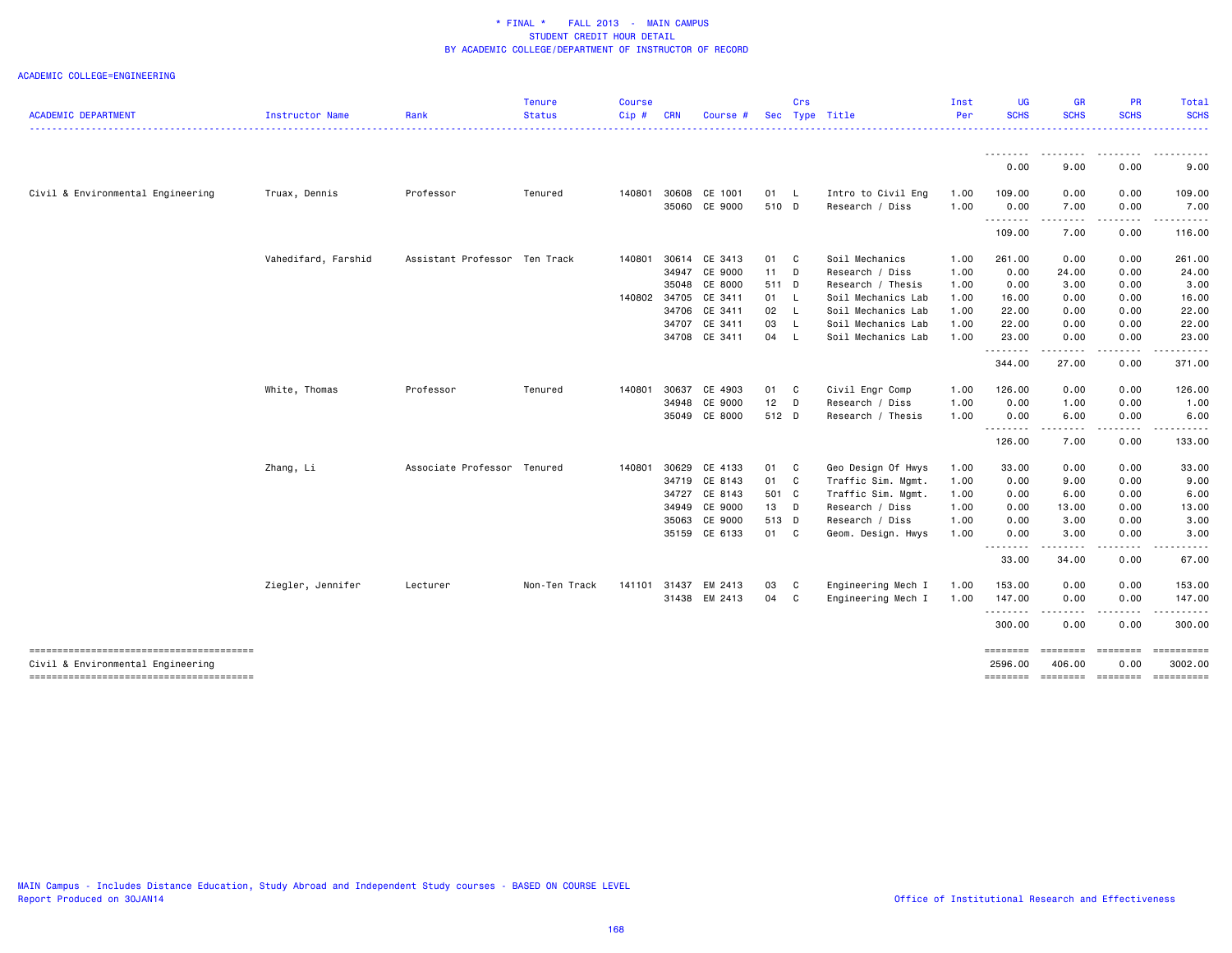|                                |                        |                                    | <b>Tenure</b> | Course |                |                      |          | Crs            |                                            | Inst         | <b>UG</b>     | <b>GR</b>           | PR                | Total               |
|--------------------------------|------------------------|------------------------------------|---------------|--------|----------------|----------------------|----------|----------------|--------------------------------------------|--------------|---------------|---------------------|-------------------|---------------------|
| <b>ACADEMIC DEPARTMENT</b>     | Instructor Name        | Rank                               | <b>Status</b> | Cip#   | <b>CRN</b>     | Course #             |          |                | Sec Type Title                             | Per          | <b>SCHS</b>   | <b>SCHS</b>         | <b>SCHS</b>       | <b>SCHS</b>         |
|                                |                        |                                    |               |        |                |                      |          |                |                                            |              |               |                     |                   |                     |
| Computer Science & Engineering | Allen, Edward          | Associate Professor Tenured        |               | 110101 | 31059<br>31075 | CSE 4503<br>CSE 6503 | 01<br>01 | C<br>C         | Database Management<br>Database Management | 1.00<br>1.00 | 72.00<br>0.00 | 0.00<br>6.00        | 0.00<br>0.00      | 72.00<br>6.00       |
|                                |                        |                                    |               |        | 34283          | CSE 8253             | 01       | C              | Software Design                            | 1.00         | 0.00          | 30.00               | 0.00              | 30.00               |
|                                |                        |                                    |               |        | 34417          | CSE 6503             | 501      | C              | Database Management                        | 1.00         | 0.00          | 12.00               | 0.00              | 12.00               |
|                                |                        |                                    |               |        | 34975          | CSE 9000             | 01       | D              | Research/Diss                              | 1.00         | 0.00          | 32.00               | 0.00              | 32.00               |
|                                |                        |                                    |               |        | 34991          | CSE 8000             | 01       | D              | Research / Thesis                          | 1.00         | 0.00          | 4.00                | 0.00              | 4.00                |
|                                |                        |                                    |               |        |                |                      |          |                |                                            |              | .<br>72.00    | -----<br>84.00      | .<br>0.00         | .<br>156.00         |
|                                | Anderson, Richard      | Instructor                         | Non-Ten Track | 110201 | 31016          | CSE 1284             | 03       | C              | Intro Comp Prog                            | 1.00         | 212.00        | 0.00                | 0.00              | 212.00              |
|                                |                        |                                    |               |        | 31018          | CSE 1284             | 05       | К              | Intro Comp Prog                            | 0.50         | 0.00          | 0.00                | 0.00              | 0.00                |
|                                |                        |                                    |               |        | 31019          | CSE 1284             | 06       | К              | Intro Comp Prog                            | 0.50         | 0.00          | 0.00                | 0.00              | 0.00                |
|                                |                        |                                    |               |        | 31020          | CSE 1284             | 07       | К              | Intro Comp Prog                            | 0.50         | 0.00          | 0.00                | 0.00              | 0.00                |
|                                |                        |                                    |               |        | 31021          | CSE 1284             | 08       | K              | Intro Comp Prog                            | 0.50         | 0.00          | 0.00                | 0.00              | 0.00                |
|                                |                        |                                    |               |        | 31022          | CSE 1284             | 09       | К              | Intro Comp Prog                            | 0.50         | 0.00          | 0.00                | 0.00              | 0.00                |
|                                |                        |                                    |               |        | 31023          | CSE 1284             | 10       | К              | Intro Comp Prog                            | 0.50         | 0.00          | 0.00                | 0.00              | 0.00                |
|                                |                        |                                    |               |        | 31024          | CSE 1284             | 11       | К              | Intro Comp Prog                            | 0.50         | 0.00          | 0.00                | 0.00              | 0.00                |
|                                |                        |                                    |               |        | 31025          | CSE 1284             | 12       | К              | Intro Comp Prog                            | 0.50         | 0.00          | 0.00                | 0.00              | 0.00                |
|                                |                        |                                    |               |        | 31026          | CSE 1284             | 13       | K              | Intro Comp Prog                            | 0.50         | 0.00          | 0.00                | 0.00              | 0.00                |
|                                |                        |                                    |               |        | 31033          | CSE 2383             | 01       | C              | Data Struc & Anal of 1.00                  |              | 90.00         | 0.00                | 0.00              | 90.00               |
|                                |                        |                                    |               |        | 31034          | CSE 2383             | 02       | C              | Data Struc & Anal of 1.00                  |              | 87.00         | 0.00                | 0.00              | 87.00               |
|                                |                        |                                    |               |        | 31035          | CSE 2383             | H01      | C              | HonorsData Struc & A 1.00                  |              | 12.00         | 0.00                | 0.00              | 12.00               |
|                                |                        |                                    |               |        | 31036          | CSE 2383             | H02 C    |                | HonorsData Struc & A 1.00                  |              | 15.00         | 0.00                | 0.00              | 15.00               |
|                                |                        |                                    |               |        | 110701 31042   | CSE 3324             | 01       | C              | Dist Client/Server P 1.00                  |              | 216.00        | 0.00                | 0.00              | 216.00              |
|                                |                        |                                    |               |        | 31043          | CSE 3324             | 02       | К              | Dist Client/Server P 1.00                  |              | 0.00          | 0.00                | 0.00              | 0.00                |
|                                |                        |                                    |               |        | 31044          | CSE 3324             | 03       | К              | Dist Client/Server P 1.00                  |              | 0.00          | 0.00                | 0.00              | 0.00                |
|                                |                        |                                    |               |        | 35626          | CSE 3324             | 04       | К              | Dist Client/Server P 1.00                  |              | 0.00<br>.     | 0.00<br>$- - - - -$ | 0.00<br>.         | 0.00<br>.           |
|                                |                        |                                    |               |        |                |                      |          |                |                                            |              | 632.00        | 0.00                | 0.00              | 632.00              |
|                                | Archibald, Christopher | Assistant Professor Ten Track      |               | 110101 | 31061          | CSE 4633             | 01       | C              | Artificial Intell                          | 1.00         | 42.00         | 0.00                | 0.00              | 42.00               |
|                                |                        |                                    |               |        | 31077          | CSE 6633             | 01       | C              | Artificial Intell                          | 1.00         | 0.00          | 36.00               | 0.00              | 36.00               |
|                                |                        |                                    |               |        |                |                      |          |                |                                            |              | .<br>42.00    | 36.00               | .<br>0.00         | .<br>78.00          |
|                                | Banicescu, Ioana       | Professor                          | Tenured       | 110101 | 31101          | CSE 8833             | 01       | C              | Algorithms                                 | 1.00         | 0.00          | 33.00               | 0.00              | 33.00               |
|                                |                        |                                    |               |        | 31102          | CSE 9133             | 01       | C              | Topics In Hpc                              | 1.00         | 0.00          | 18.00               | 0.00              | 18.00               |
|                                |                        |                                    |               |        | 34976          | CSE 9000             | 02       | D              | Research/Diss                              | 1.00         | 0.00          | 19.00               | 0.00              | 19.00               |
|                                |                        |                                    |               |        |                |                      |          |                |                                            |              | .             | .                   | .                 | .                   |
|                                |                        |                                    |               |        |                |                      |          |                |                                            |              | 0.00          | 70.00               | 0.00              | 70.00               |
|                                | Bethel, Cindy          | Assistant Professor Ten Track      |               | 110101 | 34977          | CSE 9000             | 03       | D              | Research/Diss                              | 1.00         | 0.00          | 13.00               | 0.00              | 13.00               |
|                                |                        |                                    |               |        | 34993          | CSE 8000             | 03       | D              | Research / Thesis                          | 1.00         | 0.00          | 1.00                | 0.00              | 1.00                |
|                                |                        |                                    |               |        | 110201 31027   | CSE 1284             | H01      | $\overline{B}$ | Honors Intro Comp Pr 1.00                  |              | 112.00<br>.   | 0.00<br>.           | 0.00<br>.         | 112.00<br>.         |
|                                |                        |                                    |               |        |                |                      |          |                |                                            |              | 112.00        | 14.00               | 0.00              | 126.00              |
|                                | Crumpton, Joseph       | Grad Research Assis Not Applicable |               | 110201 | 31017          | CSE 1284             | 04       | C              | Intro Comp Prog                            | 0.50         | 106.00        | 0.00                | 0.00              | 106.00              |
|                                |                        |                                    |               |        | 31028          | CSE 1384             | 01       | C              | Intermed Comp Prog                         | 0.50         | 78.00         | 0.00                | 0.00              | 78.00               |
|                                |                        |                                    |               |        | 31030          | CSE 1384             | 03       | К              | Intermed Comp Prog                         | 0.50         | 0.00          | 0.00                | 0.00              | 0.00                |
|                                |                        |                                    |               |        | 31031          | CSE 1384             | 04       | К              | Intermed Comp Prog                         | 0.50         | 0.00          | 0.00                | 0.00              | 0.00                |
|                                |                        |                                    |               |        | 31032          | CSE 1384             | H01      | C              | Honors Intermed Comp                       | 0.50         | 8.00          | 0.00                | 0.00              | 8.00                |
|                                |                        |                                    |               |        |                |                      |          |                |                                            |              | .<br>192.00   | .<br>0.00           | $- - - -$<br>0.00 | $- - - -$<br>192.00 |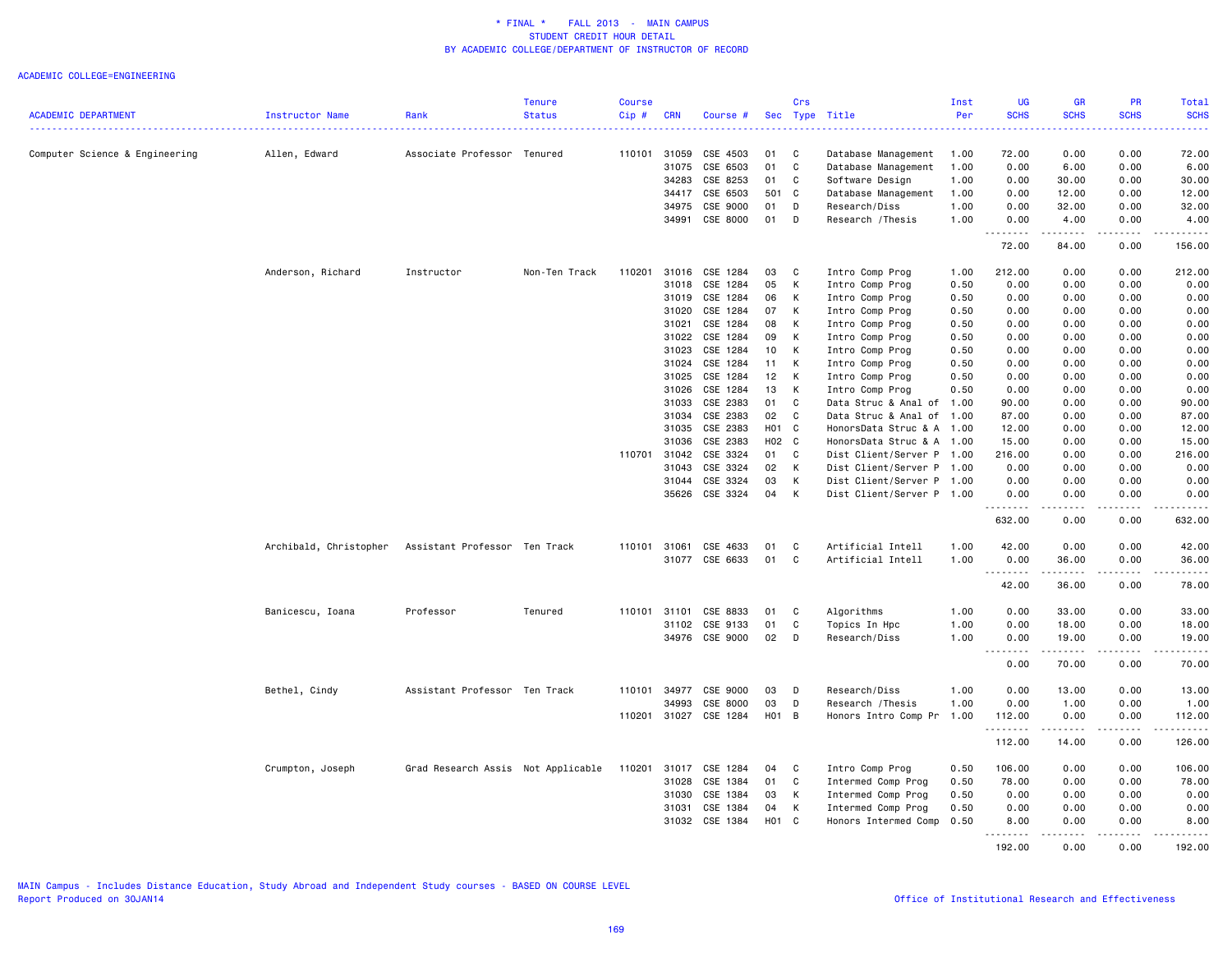#### ACADEMIC COLLEGE=ENGINEERING

| <b>ACADEMIC DEPARTMENT</b>     | <b>Instructor Name</b> | Rank                               | <b>Tenure</b><br><b>Status</b> | <b>Course</b><br>Cip# | <b>CRN</b>     | Course #              | Sec             | Crs          | Type Title                         | Inst<br>Per  | UG<br><b>SCHS</b> | <b>GR</b><br><b>SCHS</b> | PR<br><b>SCHS</b> | <b>Total</b><br><b>SCHS</b> |
|--------------------------------|------------------------|------------------------------------|--------------------------------|-----------------------|----------------|-----------------------|-----------------|--------------|------------------------------------|--------------|-------------------|--------------------------|-------------------|-----------------------------|
|                                |                        |                                    |                                |                       |                |                       |                 |              |                                    |              | .                 |                          |                   | المالم عامان                |
| Computer Science & Engineering | Dampier, David         | Professor                          | Tenured                        | 110101                | 34978          | CSE 9000              | 04              | D            | Research/Diss                      | 1.00         | 0.00              | 35.00                    | 0.00              | 35.00                       |
|                                |                        |                                    |                                |                       | 34994          | CSE 8000              | 04              | D            | Research / Thesis                  | 1.00         | 0.00              | 21.00                    | 0.00              | 21.00                       |
|                                |                        |                                    |                                |                       | 36078          | CSE 7000<br>CSE 8080  | 01              | Ι.           | Directed Indiv Study               | 1.00         | 0.00              | 6.00<br>3.00             | 0.00              | 6.00                        |
|                                |                        |                                    |                                |                       | 36165          |                       | 501 I           |              | Directed Project Cs                | 1.00         | 0.00              |                          | 0.00              | 3.00                        |
|                                |                        |                                    |                                |                       | 36508          | CSE 7000              | 06              | $\mathbf{I}$ | Directed Indiv Study               | 1.00         | 0.00<br>.         | 3.00                     | 0.00              | 3.00                        |
|                                |                        |                                    |                                |                       |                |                       |                 |              |                                    |              | 0.00              | 68.00                    | 0.00              | 68.00                       |
|                                | Glendowne, Dae         | Grad Research Assis Not Applicable |                                | 110201                | 31014          | CSE 1284              | 01              | C            | Intro Comp Prog                    | 0.50         | 72.00             | 0.00                     | 0.00              | 72.00                       |
|                                |                        |                                    |                                |                       |                | 31015 CSE 1284        | 02              | $\mathbf{C}$ | Intro Comp Prog                    | 0.50         | 106.00<br>.       | 0.00<br>.                | 0.00<br>.         | 106.00<br>.                 |
|                                |                        |                                    |                                |                       |                |                       |                 |              |                                    |              | 178.00            | 0.00                     | 0.00              | 178.00                      |
|                                | Griffin, Walter        | Non-Faculty                        | Not Applicable                 |                       |                | 110201 31011 CSE 1233 | 01              | C            | Cmptr Prog-C                       | 1.00         | 171.00<br>.       | 0.00<br>.                | 0.00<br>-----     | 171.00<br>.                 |
|                                |                        |                                    |                                |                       |                |                       |                 |              |                                    |              | 171.00            | 0.00                     | 0.00              | 171.00                      |
|                                | Hansen, Eric           | Associate Professor Tenured        |                                | 110101                | 31064          | CSE 4833              | 01              | C            | Intro to Algorithms                | 1.00         | 81.00             | 0.00                     | 0.00              | 81.00                       |
|                                |                        |                                    |                                |                       | 31081          | CSE 6833              | 01              | $\mathtt{C}$ | Intro to Algorithms                | 1.00         | 0.00              | 21.00                    | 0.00              | 21.00                       |
|                                |                        |                                    |                                |                       | 34980          | CSE 9000              | 06              | D            | Research/Diss                      | 1.00         | 0.00              | 33.00                    | 0.00              | 33.00                       |
|                                |                        |                                    |                                |                       | 34996          | CSE 8000              | 06              | D            | Research / Thesis                  | 1.00         | 0.00              | 10.00                    | 0.00              | 10.00                       |
|                                |                        |                                    |                                |                       |                |                       |                 |              |                                    |              | 81.00             | .<br>64.00               | .<br>0.00         | .<br>145.00                 |
|                                |                        |                                    |                                |                       |                |                       |                 |              |                                    |              |                   |                          |                   |                             |
|                                | Henderson, Lisa        | Instructor                         | Non-Ten Track                  | 110201                | 31014          | CSE 1284              | 01<br>02        | C<br>C       | Intro Comp Prog                    | 0.50         | 72.00             | 0.00                     | 0.00              | 72.00                       |
|                                |                        |                                    |                                |                       | 31015<br>31017 | CSE 1284              | 04              | C            | Intro Comp Prog                    | 0.50         | 106.00            | 0.00                     | 0.00              | 106.00                      |
|                                |                        |                                    |                                |                       |                | CSE 1284<br>CSE 1284  |                 |              | Intro Comp Prog                    | 0.50         | 106.00            | 0.00                     | 0.00              | 106.00                      |
|                                |                        |                                    |                                |                       | 31018<br>31019 | CSE 1284              | 05<br>06        | К<br>К       | Intro Comp Prog<br>Intro Comp Prog | 0.50<br>0.50 | 0.00<br>0.00      | 0.00<br>0.00             | 0.00<br>0.00      | 0.00<br>0.00                |
|                                |                        |                                    |                                |                       | 31020          | CSE 1284              | 07              | К            | Intro Comp Prog                    | 0.50         | 0.00              | 0.00                     | 0.00              | 0.00                        |
|                                |                        |                                    |                                |                       | 31021          | CSE 1284              | 08              | К            | Intro Comp Prog                    | 0.50         | 0.00              | 0.00                     | 0.00              | 0.00                        |
|                                |                        |                                    |                                |                       | 31022          | CSE 1284              | 09              | К            | Intro Comp Prog                    | 0.50         | 0.00              | 0.00                     | 0.00              | 0.00                        |
|                                |                        |                                    |                                |                       | 31023          | CSE 1284              | 10 <sub>1</sub> | К            | Intro Comp Prog                    | 0.50         | 0.00              | 0.00                     | 0.00              | 0.00                        |
|                                |                        |                                    |                                |                       | 31024          | CSE 1284              | 11              | К            | Intro Comp Prog                    | 0.50         | 0.00              | 0.00                     | 0.00              | 0.00                        |
|                                |                        |                                    |                                |                       | 31025          | CSE 1284              | 12              | K            | Intro Comp Prog                    | 0.50         | 0.00              | 0.00                     | 0.00              | 0.00                        |
|                                |                        |                                    |                                |                       | 31026          | CSE 1284              | 13              | К            | Intro Comp Prog                    | 0.50         | 0.00              | 0.00                     | 0.00              | 0.00                        |
|                                |                        |                                    |                                |                       | 31028          | CSE 1384              | 01              | C            | Intermed Comp Prog                 | 0.50         | 78.00             | 0.00                     | 0.00              | 78.00                       |
|                                |                        |                                    |                                |                       | 31029          | CSE 1384              | 02              | K            | Intermed Comp Prog                 | 1.00         | 0.00              | 0.00                     | 0.00              | 0.00                        |
|                                |                        |                                    |                                |                       | 31030          | CSE 1384              | 03              | К            | Intermed Comp Prog                 | 0.50         | 0.00              | 0.00                     | 0.00              | 0.00                        |
|                                |                        |                                    |                                |                       | 31031          | CSE 1384              | 04              | К            | Intermed Comp Prog                 | 0.50         | 0.00              | 0.00                     | 0.00              | 0.00                        |
|                                |                        |                                    |                                |                       |                | 31032 CSE 1384        | H01 C           |              | Honors Intermed Comp               | 0.50         | 8.00              | 0.00                     | 0.00              | 8.00                        |
|                                |                        |                                    |                                |                       |                |                       |                 |              |                                    |              | .<br>370.00       | .<br>0.00                | .<br>0.00         | .<br>370.00                 |
|                                | Jankun-Kelly, T.       | Associate Professor Tenured        |                                | 110101                | 31046          | CSE 3813              | 01              | C            | Intro to Formal Lang               | 1.00         | 99.00             | 0.00                     | 0.00              | 99.00                       |
|                                |                        |                                    |                                |                       | 31058          | CSE 4413              | 01              | C            | Computer Graphics                  | 1.00         | 60.00             | 0.00                     | 0.00              | 60.00                       |
|                                |                        |                                    |                                |                       | 31074          | CSE 6413              | 01              | C            | Computer Graphics                  | 1.00         | 0.00              | 12.00                    | 0.00              | 12.00                       |
|                                |                        |                                    |                                |                       | 34981          | CSE 9000              | 07              | D            | Research/Diss                      | 1.00         | 0.00              | 12.00                    | 0.00              | 12.00                       |
|                                |                        |                                    |                                |                       | 34997          | CSE 8000              | 07              | D            | Research / Thesis                  | 1.00         | 0.00              | 9.00                     | 0.00              | 9.00                        |
|                                |                        |                                    |                                |                       |                |                       |                 |              |                                    |              | .                 |                          | د د د د           |                             |
|                                |                        |                                    |                                |                       |                |                       |                 |              |                                    |              | 159.00            | 33.00                    | 0.00              | 192.00                      |
|                                | Lee, Sarah             | Instructor                         | Non-Ten Track                  | 110101                | 36380          | CSE 4000              | 04              | $\mathbf{I}$ | Directed Indiv Study               | 1.00         | 3.00              | 0.00                     | 0.00              | 3.00                        |
|                                |                        |                                    |                                |                       | 36447          | CSE 4000              | 05              | I            | Directed Indiv Study               | 1.00         | 3.00              | 0.00                     | 0.00              | 3.00                        |
|                                |                        |                                    |                                |                       | 36455          | CSE 4000              | 06              | $\mathbf I$  | Directed Indiv Study 1.00          |              | 3.00              | 0.00                     | 0.00              | 3.00                        |

MAIN Campus - Includes Distance Education, Study Abroad and Independent Study courses - BASED ON COURSE LEVEL

# Office of Institutional Research and Effectiveness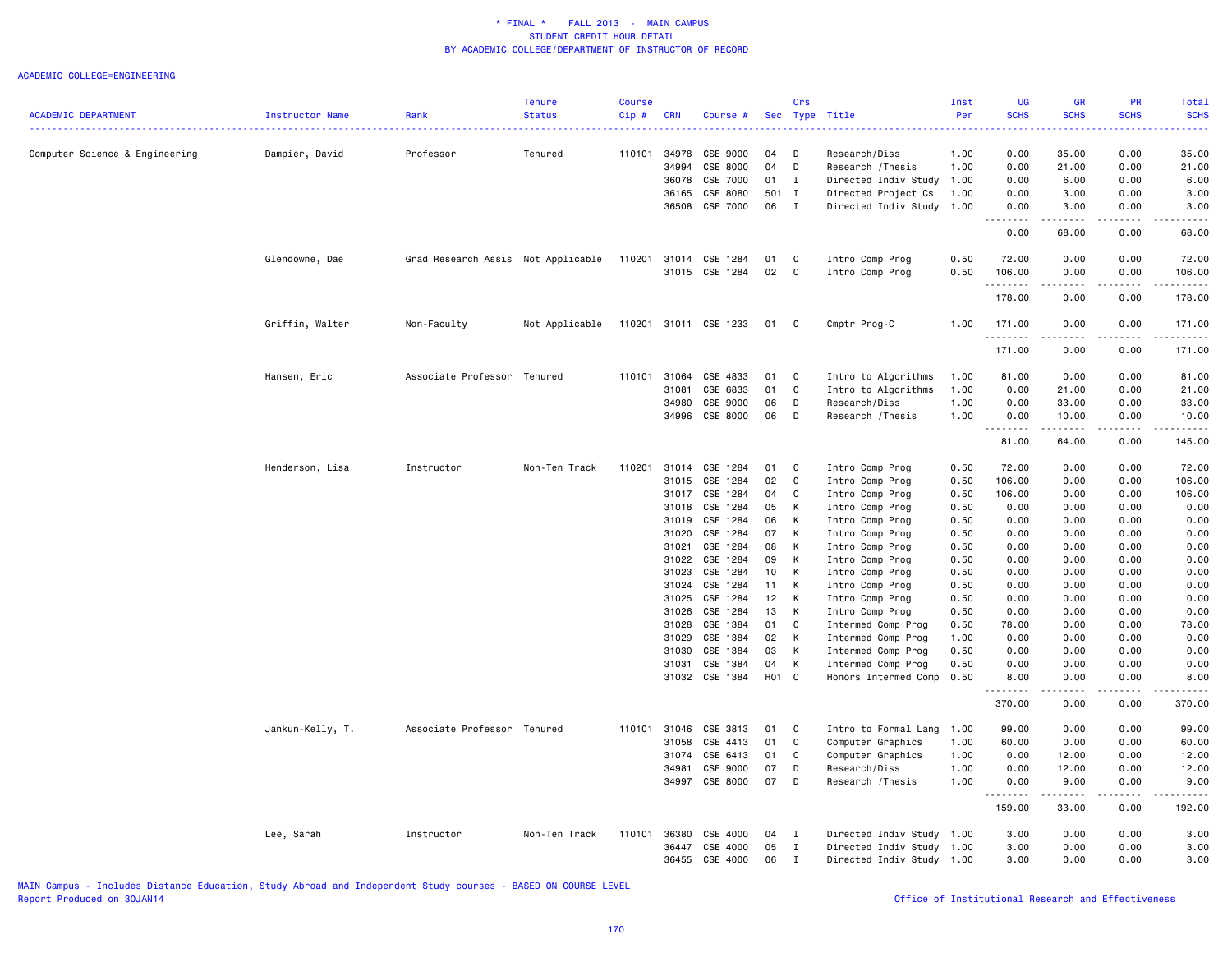|                                |                 |                                   | <b>Tenure</b>  | <b>Course</b> |                |                       |          | Crs            |                                              | Inst         | UG                     | GR                                                                                                                                                             | <b>PR</b>                                                                                                                                                    | Total             |
|--------------------------------|-----------------|-----------------------------------|----------------|---------------|----------------|-----------------------|----------|----------------|----------------------------------------------|--------------|------------------------|----------------------------------------------------------------------------------------------------------------------------------------------------------------|--------------------------------------------------------------------------------------------------------------------------------------------------------------|-------------------|
| <b>ACADEMIC DEPARTMENT</b>     | Instructor Name | Rank                              | <b>Status</b>  | Cip#          | <b>CRN</b>     | Course #              |          |                | Sec Type Title                               | Per          | <b>SCHS</b>            | <b>SCHS</b>                                                                                                                                                    | <b>SCHS</b>                                                                                                                                                  | <b>SCHS</b>       |
| Computer Science & Engineering | Lee, Sarah      | Instructor                        | Non-Ten Track  | 110701        | 31009          | CSE 1002              | 01       | C              | Intro CSE                                    | 1.00         | 64.00                  | 0.00                                                                                                                                                           | 0.00                                                                                                                                                         | 64.00             |
|                                |                 |                                   |                |               | 31010          | CSE 1002              | 02       | C              | Intro CSE                                    | 1.00         | 80.00                  | 0.00                                                                                                                                                           | 0.00                                                                                                                                                         | 80.00             |
|                                |                 |                                   |                |               | 31054          | CSE 4223              | 01       | C              | Manage Software Proj                         | 1.00         | 57.00                  | 0.00                                                                                                                                                           | 0.00                                                                                                                                                         | 57.00             |
|                                |                 |                                   |                |               | 31070          | CSE 6223              | 01       | C              | Manage Software Proj                         | 1.00         | 0.00                   | 6.00                                                                                                                                                           | 0.00                                                                                                                                                         | 6.00              |
|                                |                 |                                   |                |               |                |                       |          |                |                                              |              | .<br>210.00            | .<br>6.00                                                                                                                                                      | .<br>0.00                                                                                                                                                    | .<br>216.00       |
|                                | Luke, Edward    | Associate Professor Tenured       |                | 110101        | 31049          | CSE 4163              | 01       | C              | Des Parallel Alg                             | 1.00         | 9.00                   | 0.00                                                                                                                                                           | 0.00                                                                                                                                                         | 9.00              |
|                                |                 |                                   |                |               | 31066          | CSE 6163              | 01       | C              | Des Parallel Alg                             | 1.00         | 0.00                   | 21.00                                                                                                                                                          | 0.00                                                                                                                                                         | 21.00             |
|                                |                 |                                   |                | 309999 36328  |                | <b>CME 9000</b>       | 11       | D              | Research/Dis                                 | 1.00         | 0.00                   | 3.00                                                                                                                                                           | 0.00                                                                                                                                                         | 3.00              |
|                                |                 |                                   |                |               | 36615          | <b>CME 8000</b>       | 02       | D              | Research/Thesis                              | 1.00         | 0.00                   | 1.00                                                                                                                                                           | 0.00                                                                                                                                                         | 1.00              |
|                                |                 |                                   |                |               |                |                       |          |                |                                              |              | <u>.</u><br>9.00       | .<br>25.00                                                                                                                                                     | $\frac{1}{2} \left( \frac{1}{2} \right) \left( \frac{1}{2} \right) \left( \frac{1}{2} \right) \left( \frac{1}{2} \right) \left( \frac{1}{2} \right)$<br>0.00 | .<br>34.00        |
|                                | Mahmoud, Anas   | Grad Teach Assist                 | Not Applicable |               |                | 110201 31012 CSE 1233 | 02       | $\mathbf{C}$   | Cmptr Prog-C                                 | 1.00         | 204.00                 | 0.00                                                                                                                                                           | 0.00                                                                                                                                                         | 204.00            |
|                                |                 |                                   |                |               |                |                       |          |                |                                              |              | .<br>204.00            | 0.00                                                                                                                                                           | 0.00                                                                                                                                                         | 204.00            |
|                                | McGrew, Robert  | Research Assist Pro Non-Ten Track |                | 110101        | 31056          | CSE 4243              | 01       | C              | Info and Computer Se 1.00                    |              | 81.00                  | 0.00                                                                                                                                                           | 0.00                                                                                                                                                         | 81.00             |
|                                |                 |                                   |                |               | 31072          | CSE 6243              | 01       | C              | Info and Computer Se                         | 1.00         | 0.00                   | 24.00                                                                                                                                                          | 0.00                                                                                                                                                         | 24.00             |
|                                |                 |                                   |                | 141001        | 34847          | ECE 4763              | 01       | C              | Info and Computer Se                         | 1.00         | 9.00                   | 0.00                                                                                                                                                           | 0.00                                                                                                                                                         | 9.00              |
|                                |                 |                                   |                |               | 34850          | ECE 6763              | 01       | C              | Info and Computer Se 1.00                    |              | 0.00<br>--------       | 15.00<br>.                                                                                                                                                     | 0.00<br><u>.</u>                                                                                                                                             | 15.00<br><u>.</u> |
|                                |                 |                                   |                |               |                |                       |          |                |                                              |              | 90.00                  | 39.00                                                                                                                                                          | 0.00                                                                                                                                                         | 129.00            |
|                                | Moser, Kenneth  | Grad Teach Assist                 | Not Applicable | 119999        | 31038          | CSE 2813              | 02       | C              | Discrete Structures                          | 1.00         | 96.00                  | 0.00                                                                                                                                                           | 0.00                                                                                                                                                         | 96.00             |
|                                |                 |                                   |                |               |                | 31040 CSE 2813        | H02 C    |                | Discrete Structures                          | 1.00         | 3.00<br>.              | 0.00<br>.                                                                                                                                                      | 0.00<br>-----                                                                                                                                                | 3.00<br>.         |
|                                |                 |                                   |                |               |                |                       |          |                |                                              |              | 99.00                  | 0.00                                                                                                                                                           | 0.00                                                                                                                                                         | 99.00             |
|                                | Niu, Nan        | Assistant Professor Ten Track     |                | 110101        | 31098          | CSE 8080              | 22       | $\blacksquare$ | Directed Project Cs                          | 1.00         | 0.00                   | 3.00                                                                                                                                                           | 0.00                                                                                                                                                         | 3.00              |
|                                |                 |                                   |                |               | 34281          | CSE 8273              | 01       | C              | Software Reqts Eng                           | 1.00         | 0.00                   | 39.00                                                                                                                                                          | 0.00                                                                                                                                                         | 39.00             |
|                                |                 |                                   |                |               | 34983          | CSE 9000              | 09       | D              | Research/Diss                                | 1.00         | 0.00                   | 37.00                                                                                                                                                          | 0.00                                                                                                                                                         | 37.00             |
|                                |                 |                                   |                |               | 34999          | CSE 8000              | 09       | D              | Research / Thesis                            | 1.00         | 0.00                   | 3.00                                                                                                                                                           | 0.00                                                                                                                                                         | 3.00              |
|                                |                 |                                   |                |               | 35453          | CSE 8273              | 501 C    |                | Software Reqts Eng                           | 1.00         | 0.00                   | 18.00                                                                                                                                                          | 0.00                                                                                                                                                         | 18.00             |
|                                |                 |                                   |                |               | 36352          | CSE 4000              | 03       | I              | Directed Indiv Study 1.00                    |              | 3.00                   | 0.00                                                                                                                                                           | 0.00                                                                                                                                                         | 3.00              |
|                                |                 |                                   |                | 110701 31050  |                | CSE 4214              | 01       | C              | Intro to Software En                         | 1.00         | 76.00                  | 0.00                                                                                                                                                           | 0.00                                                                                                                                                         | 76.00             |
|                                |                 |                                   |                |               | 31051<br>31052 | CSE 4214<br>CSE 4214  | 02<br>03 | K<br>K         | Intro to Software En<br>Intro to Software En | 1.00<br>1.00 | 0.00<br>0.00           | 0.00<br>0.00                                                                                                                                                   | 0.00<br>0.00                                                                                                                                                 | 0.00<br>0.00      |
|                                |                 |                                   |                |               | 31053          | CSE 4214              | H01 C    |                | Hon Intro to Softwar                         | 1.00         | 8.00                   | 0.00                                                                                                                                                           | 0.00                                                                                                                                                         | 8.00              |
|                                |                 |                                   |                |               | 31067          | CSE 6214              | 01       | C              | Intro to Software E 1.00                     |              | 0.00                   | 16.00                                                                                                                                                          | 0.00                                                                                                                                                         | 16.00             |
|                                |                 |                                   |                |               | 31068          | CSE 6214              | 02       | K              | Intro to Software E 1.00                     |              | 0.00                   | 0.00                                                                                                                                                           | 0.00                                                                                                                                                         | 0.00              |
|                                |                 |                                   |                |               | 31069          | CSE 6214              | 03       | K              | Intro to Software E 1.00                     |              | 0.00                   | 0.00                                                                                                                                                           | 0.00                                                                                                                                                         | 0.00              |
|                                |                 |                                   |                |               |                |                       |          |                |                                              |              | $\frac{1}{2}$<br>87.00 | $\frac{1}{2} \left( \frac{1}{2} \right) \left( \frac{1}{2} \right) \left( \frac{1}{2} \right) \left( \frac{1}{2} \right) \left( \frac{1}{2} \right)$<br>116.00 | .<br>0.00                                                                                                                                                    | .<br>203.00       |
|                                | Perkins, Andy   | Assistant Professor Ten Track     |                |               | 110101 34984   | CSE 9000              | 10       | D              | Research/Diss                                | 1.00         | 0.00                   | 5.00                                                                                                                                                           | 0.00                                                                                                                                                         | 5.00              |
|                                |                 |                                   |                |               | 35000          | CSE 8000              | 10       | D              | Research / Thesis                            | 1.00         | 0.00                   | 5.00                                                                                                                                                           | 0.00                                                                                                                                                         | 5.00              |
|                                |                 |                                   |                |               | 36232          | CSE 7000              | 02       | $\mathbf{I}$   | Directed Indiv Study                         | 1.00         | 0.00                   | 3.00                                                                                                                                                           | 0.00                                                                                                                                                         | 3.00              |
|                                |                 |                                   |                | 110201        | 31060          | CSE 4613              | 01       | C              | Bio-computing                                | 1.00         | 6.00                   | 0.00                                                                                                                                                           | 0.00                                                                                                                                                         | 6.00              |
|                                |                 |                                   |                |               | 31076          | CSE 6613              | 01       | C              | Bio-computing                                | 1.00         | 0.00                   | 30.00                                                                                                                                                          | 0.00                                                                                                                                                         | 30.00             |
|                                |                 |                                   |                | 309999        | 36002          | <b>CME 9000</b>       | 10       | D              | Research/Dis                                 | 1.00         | 0.00<br>.              | 12.00<br>.                                                                                                                                                     | 0.00<br>.                                                                                                                                                    | 12.00<br>.        |
|                                |                 |                                   |                |               |                |                       |          |                |                                              |              | 6.00                   | 55.00                                                                                                                                                          | 0.00                                                                                                                                                         | 61.00             |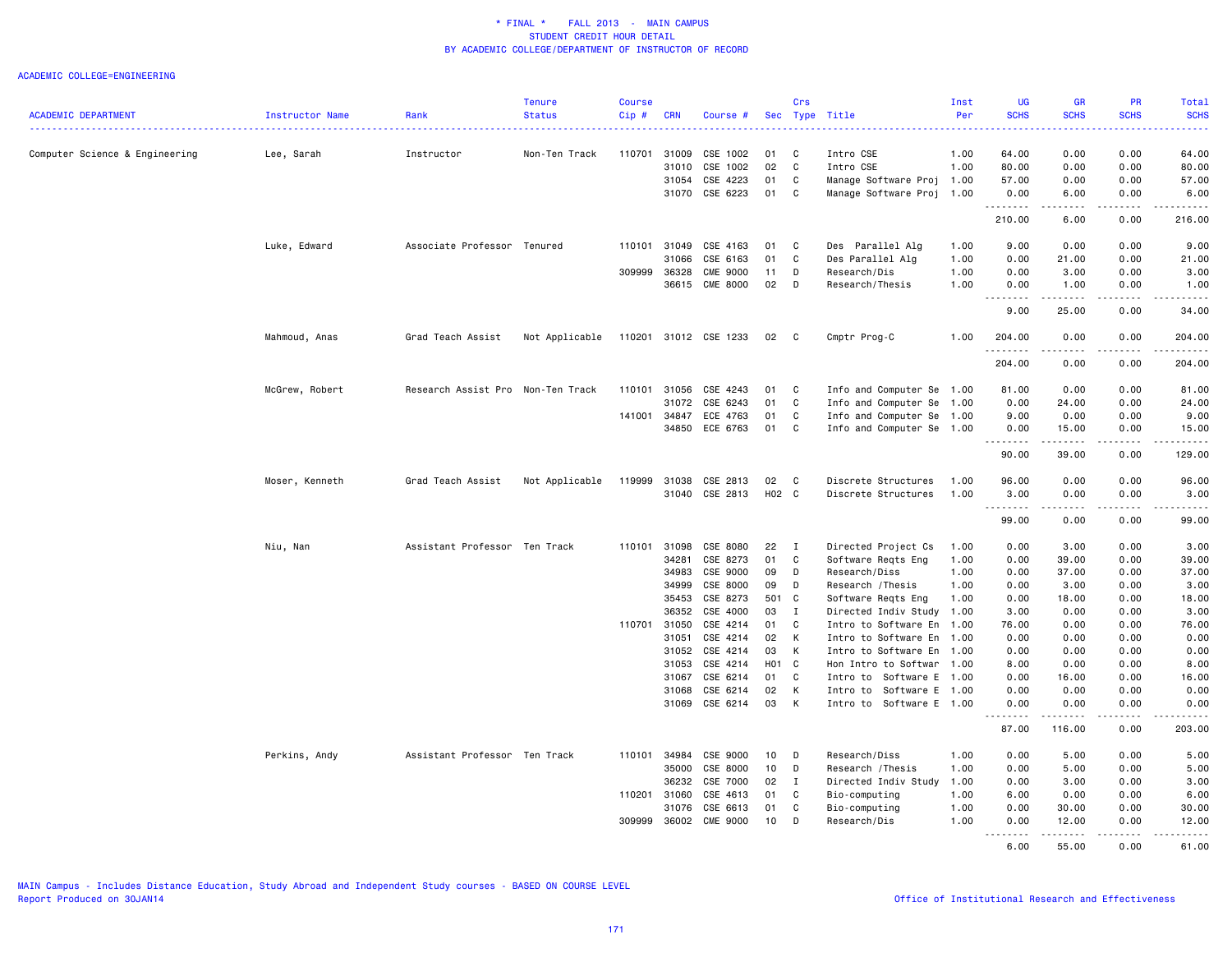|                                                                          |                      |                                   | <b>Tenure</b> | <b>Course</b> |            |                       |        | Crs            |                      | Inst                                                                                                                             | <b>UG</b>           | <b>GR</b>          | PR                                                                                                                                                           | Total                 |
|--------------------------------------------------------------------------|----------------------|-----------------------------------|---------------|---------------|------------|-----------------------|--------|----------------|----------------------|----------------------------------------------------------------------------------------------------------------------------------|---------------------|--------------------|--------------------------------------------------------------------------------------------------------------------------------------------------------------|-----------------------|
| <b>ACADEMIC DEPARTMENT</b>                                               | Instructor Name      | Rank                              | <b>Status</b> | Cip#          | <b>CRN</b> | Course #              | Sec    |                | Type Title           | Per<br>$\frac{1}{2} \left( \frac{1}{2} \right) \left( \frac{1}{2} \right) \left( \frac{1}{2} \right) \left( \frac{1}{2} \right)$ | <b>SCHS</b>         | <b>SCHS</b>        | <b>SCHS</b>                                                                                                                                                  | <b>SCHS</b>           |
| Computer Science & Engineering                                           | Ramkumar, Mahalingam | Associate Professor Tenured       |               | 110101        | 31048      | CSE 4153              | 01     | $\mathbf{C}$   | Data Comm Networks   | 1.00                                                                                                                             | 75.00               | 0.00               | 0.00                                                                                                                                                         | 75.00                 |
|                                                                          |                      |                                   |               |               | 31065      | CSE 6153              | 01 C   |                | Data Comm Networks   | 1.00                                                                                                                             | 0.00                | 6.00               | 0.00                                                                                                                                                         | 6.00                  |
|                                                                          |                      |                                   |               |               | 36075      | CSE 4000              | $01$ I |                | Directed Indiv Study | 1.00                                                                                                                             | 6.00                | 0.00               | 0.00                                                                                                                                                         | 6.00                  |
|                                                                          |                      |                                   |               |               |            | 141001 31312 ECE 4833 | 01 C   |                | Data Comm Networks   | 1.00                                                                                                                             | 21.00               | 0.00               | 0.00                                                                                                                                                         | 21.00                 |
|                                                                          |                      |                                   |               |               |            | 31328 ECE 6833        | 01 C   |                | Data Comm Networks   | 1.00                                                                                                                             | 0.00<br>.           | 3.00<br>.          | 0.00<br>$\frac{1}{2} \left( \frac{1}{2} \right) \left( \frac{1}{2} \right) \left( \frac{1}{2} \right) \left( \frac{1}{2} \right) \left( \frac{1}{2} \right)$ | 3.00<br>.             |
|                                                                          |                      |                                   |               |               |            |                       |        |                |                      |                                                                                                                                  | 102.00              | 9.00               | 0.00                                                                                                                                                         | 111.00                |
|                                                                          | Reese, Donna         | Professor                         | Tenured       | 110101        | 31047      | CSE 3981              | 01 C   |                | Computer Ethics      | 1.00                                                                                                                             | 13.00               | 0.00               | 0.00                                                                                                                                                         | 13.00                 |
|                                                                          |                      |                                   |               |               | 31082      | CSE 8011              | 01     | S              | Seminar              | 1.00                                                                                                                             | 0.00                | 16.00              | 0.00                                                                                                                                                         | 16.00                 |
|                                                                          |                      |                                   |               |               | 34278      | CSE 3981              | 02     | C              | Computer Ethics      | 1.00                                                                                                                             | 14.00               | 0.00               | 0.00                                                                                                                                                         | 14.00                 |
|                                                                          |                      |                                   |               |               | 34986      | CSE 9000              | 12     | D              | Research/Diss        | 1.00                                                                                                                             | 0.00                | 4.00               | 0.00                                                                                                                                                         | 4.00                  |
|                                                                          |                      |                                   |               |               |            | 35452 CSE 8011        | 501 S  |                | Seminar              | 1.00                                                                                                                             | 0.00<br>.           | 1.00<br>.          | 0.00<br>-----                                                                                                                                                | 1.00                  |
|                                                                          |                      |                                   |               |               |            |                       |        |                |                      |                                                                                                                                  | 27.00               | 21.00              | 0.00                                                                                                                                                         | 48.00                 |
|                                                                          | Swan, John           | Professor                         | Tenured       | 110101        | 34987      | CSE 9000              | 13     | <b>D</b>       | Research/Diss        | 1.00                                                                                                                             | 0.00                | 33.00              | 0.00                                                                                                                                                         | 33.00                 |
|                                                                          |                      |                                   |               |               |            | 35003 CSE 8000        | 13 D   |                | Research / Thesis    | 1.00                                                                                                                             | 0.00                | 3.00               | 0.00                                                                                                                                                         | 3.00                  |
|                                                                          |                      |                                   |               |               |            |                       |        |                |                      |                                                                                                                                  | .<br>0.00           | .<br>36.00         | -----<br>0.00                                                                                                                                                | .<br>36.00            |
|                                                                          | Williams, Byron      | Assistant Professor Ten Track     |               | 110101        | 31041      | CSE 3213              | 01     | - L            | Software Eng Sr Proj | 1.00                                                                                                                             | 60.00               | 0.00               | 0.00                                                                                                                                                         | 60.00                 |
|                                                                          |                      |                                   |               |               | 31055      | CSE 4233              | 01     | $\mathbf{C}$   | SW Arch & Design     | 1.00                                                                                                                             | 66.00               | 0.00               | 0.00                                                                                                                                                         | 66.00                 |
|                                                                          |                      |                                   |               |               | 31071      | CSE 6233              | 01     | C              | SW Arch & Design     | 1.00                                                                                                                             | 0.00                | 3.00               | 0.00                                                                                                                                                         | 3.00                  |
|                                                                          |                      |                                   |               |               | 34988      | CSE 9000              | 14     | D              | Research/Diss        | 1.00                                                                                                                             | 0.00                | 24.00              | 0.00                                                                                                                                                         | 24.00                 |
|                                                                          |                      |                                   |               |               | 35004      | CSE 8000              | 14     | D              | Research / Thesis    | 1.00                                                                                                                             | 0.00                | 6.00               | 0.00                                                                                                                                                         | 6.00                  |
|                                                                          |                      |                                   |               |               | 36502      | CSE 7000              | 03     | $\mathbf{I}$   | Directed Indiv Study | 1.00                                                                                                                             | 0.00                | 3.00               | 0.00                                                                                                                                                         | 3.00                  |
|                                                                          |                      |                                   |               |               | 36503      | CSE 7000              | 04     | Ι              | Directed Indiv Study | 1.00                                                                                                                             | 0.00                | 3.00               | 0.00                                                                                                                                                         | 3.00                  |
|                                                                          |                      |                                   |               |               |            | 36504 CSE 7000        | 05     | $\blacksquare$ | Directed Indiv Study | 1.00                                                                                                                             | 0.00                | 3.00               | 0.00<br>$\frac{1}{2} \left( \frac{1}{2} \right) \left( \frac{1}{2} \right) \left( \frac{1}{2} \right) \left( \frac{1}{2} \right) \left( \frac{1}{2} \right)$ | 3.00                  |
|                                                                          |                      |                                   |               |               |            |                       |        |                |                      |                                                                                                                                  | .<br>126.00         | -----<br>42.00     | 0.00                                                                                                                                                         | 168.00                |
|                                                                          | Zhang, Song          | Associate Professor Tenured       |               | 110101        | 34279      | CSE 8413              | 01     | $\mathbf{C}$   | Visualization        | 1.00                                                                                                                             | 0.00                | 27.00              | 0.00                                                                                                                                                         | 27.00                 |
|                                                                          |                      |                                   |               | 119999        | 31037      | CSE 2813              | 01     | C              | Discrete Structures  | 1.00                                                                                                                             | 90.00               | 0.00               | 0.00                                                                                                                                                         | 90.00                 |
|                                                                          |                      |                                   |               |               |            | 31039 CSE 2813        | H01 C  |                | Honors Discrete Stru | 1.00                                                                                                                             | 9.00<br>.           | 0.00               | 0.00                                                                                                                                                         | 9.00                  |
|                                                                          |                      |                                   |               |               |            |                       |        |                |                      |                                                                                                                                  | 99.00               | 27.00              | 0.00                                                                                                                                                         | 126.00                |
|                                                                          | Zhang, Yang          | Research Assist Pro Non-Ten Track |               | 110101        | 31063      | CSE 4733              | 01 C   |                | Operating Systems I  | 1.00                                                                                                                             | 111.00              | 0.00               | 0.00                                                                                                                                                         | 111.00                |
|                                                                          |                      |                                   |               |               |            | 31079 CSE 6733        | 01 C   |                | Operating Systems I  | 1.00                                                                                                                             | 0.00<br>.           | 12.00<br>.         | 0.00<br>.                                                                                                                                                    | 12.00                 |
|                                                                          |                      |                                   |               |               |            |                       |        |                |                      |                                                                                                                                  | 111.00              | 12.00              | 0.00                                                                                                                                                         | 123.00                |
| --------------------------------------<br>Computer Science & Engineering |                      |                                   |               |               |            |                       |        |                |                      |                                                                                                                                  | ========<br>3179.00 | ========<br>757.00 | <b>ESSESSE</b><br>0.00                                                                                                                                       | ==========<br>3936.00 |
| --------------------------------------                                   |                      |                                   |               |               |            |                       |        |                |                      |                                                                                                                                  | ========            | <b>ESSESSE</b>     | ========                                                                                                                                                     | ==========            |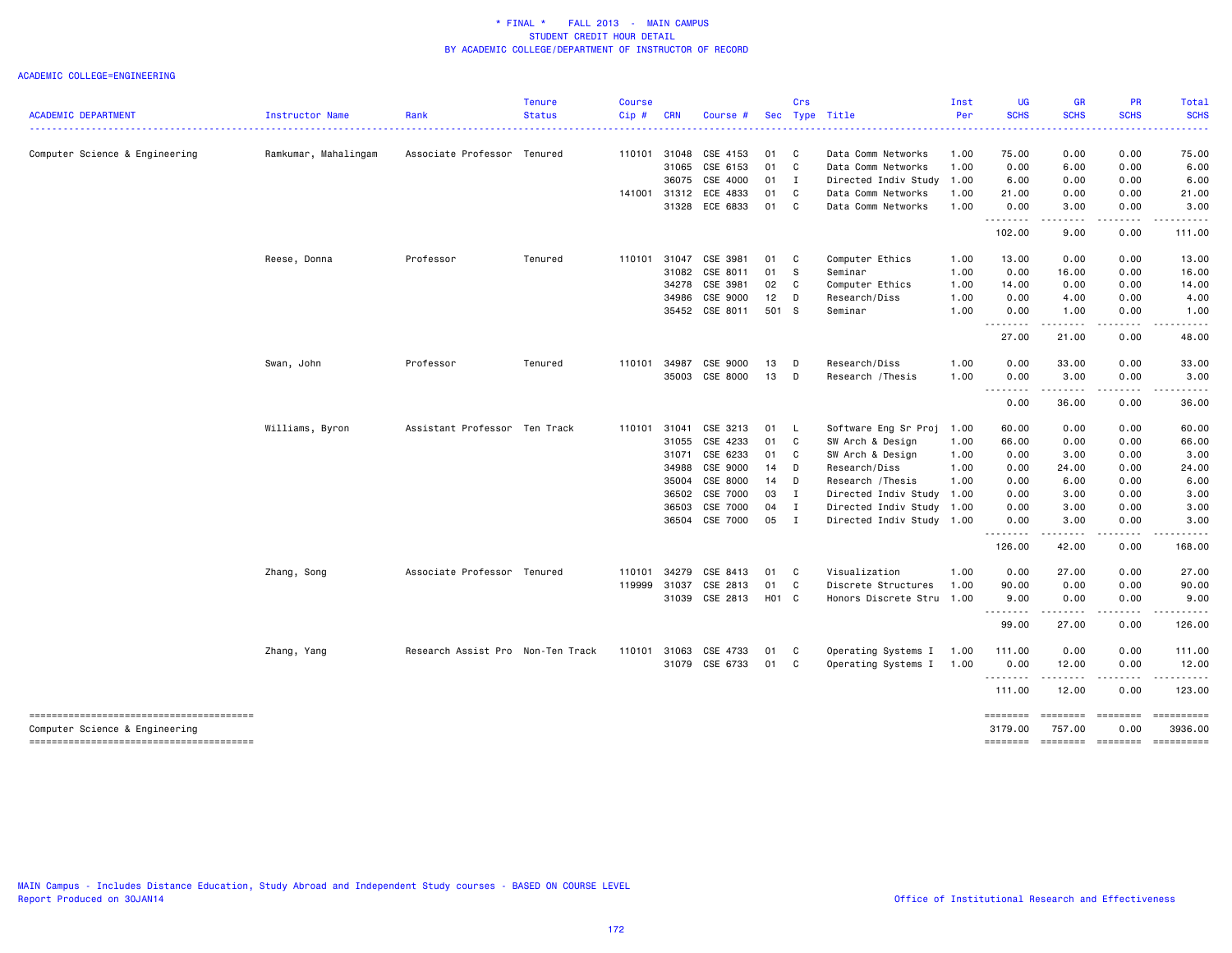#### ACADEMIC COLLEGE=ENGINEERING

| <b>ACADEMIC DEPARTMENT</b>        | Instructor Name    | Rank                              | <b>Tenure</b><br><b>Status</b> | <b>Course</b><br>Cip# | <b>CRN</b>   | Course #              |        | Crs          | Sec Type Title            | Inst<br>Per | UG<br><b>SCHS</b> | <b>GR</b><br><b>SCHS</b>                                                                                                                                                                | PR<br><b>SCHS</b>                                                                                                                                            | <b>Total</b><br><b>SCHS</b> |
|-----------------------------------|--------------------|-----------------------------------|--------------------------------|-----------------------|--------------|-----------------------|--------|--------------|---------------------------|-------------|-------------------|-----------------------------------------------------------------------------------------------------------------------------------------------------------------------------------------|--------------------------------------------------------------------------------------------------------------------------------------------------------------|-----------------------------|
| Electrical & Computer Engineering | Aanstoos, James    | Research Assoc Prof Non-Ten Track |                                | 141001                |              | 35556 ECE 9000        | 01     | D            | Research/Diss             | 1.00        | 0.00              | 3.00                                                                                                                                                                                    | 0.00                                                                                                                                                         | 3.00                        |
|                                   |                    |                                   |                                |                       |              |                       |        |              |                           |             | 0.00              | 3.00                                                                                                                                                                                    | 0.00                                                                                                                                                         | 3.00                        |
|                                   |                    |                                   |                                |                       |              |                       |        |              |                           |             |                   |                                                                                                                                                                                         |                                                                                                                                                              |                             |
|                                   | Abdelwahed, Sherif | Associate Professor Tenured       |                                | 141001                | 35533        | ECE 8000              | 02     | $\mathsf{D}$ | Research/Thesis           | 1.00        | 0.00              | 5.00                                                                                                                                                                                    | 0.00                                                                                                                                                         | 5.00                        |
|                                   |                    |                                   |                                |                       | 35557        | ECE 9000              | 02     | D            | Research/Diss             | 1.00        | 0.00              | 50.00                                                                                                                                                                                   | 0.00                                                                                                                                                         | 50.00                       |
|                                   |                    |                                   |                                |                       |              | 36038 ECE 7000        | $01$ I |              | Directed Indiv Study      | 1.00        | 0.00<br>-----     | 3.00<br>$\frac{1}{2} \left( \frac{1}{2} \right) \left( \frac{1}{2} \right) \left( \frac{1}{2} \right) \left( \frac{1}{2} \right) \left( \frac{1}{2} \right)$                            | 0.00<br>-----                                                                                                                                                | 3.00                        |
|                                   |                    |                                   |                                |                       |              |                       |        |              |                           |             | 0.00              | 58.00                                                                                                                                                                                   | 0.00                                                                                                                                                         | 58.00                       |
|                                   | Anderson, Derek    | Assistant Professor Ten Track     |                                | 141001                | 31295        | ECE 4413              | 01     | $\mathbf{C}$ | Digital Signal Proce 1.00 |             | 3.00              | 0.00                                                                                                                                                                                    | 0.00                                                                                                                                                         | 3.00                        |
|                                   |                    |                                   |                                |                       | 31315        | ECE 6413              | 01     | C            | Digital Signal Proce      | 1.00        | 0.00              | 9.00                                                                                                                                                                                    | 0.00                                                                                                                                                         | 9.00                        |
|                                   |                    |                                   |                                |                       | 33856        | ECE 6413              | 501 C  |              | Digital Signal Proce      | 1.00        | 0.00              | 18.00                                                                                                                                                                                   | 0.00                                                                                                                                                         | 18.00                       |
|                                   |                    |                                   |                                |                       |              | 35534 ECE 8000        | 03     | D            | Research/Thesis           | 1.00        | 0.00              | 14.00                                                                                                                                                                                   | 0.00                                                                                                                                                         | 14.00                       |
|                                   |                    |                                   |                                |                       |              | 35558 ECE 9000        | 03     | D            | Research/Diss             | 1.00        | 0.00<br>.         | 13.00<br>.                                                                                                                                                                              | 0.00<br>$- - - - -$                                                                                                                                          | 13.00<br>.                  |
|                                   |                    |                                   |                                |                       |              |                       |        |              |                           |             | 3.00              | 54.00                                                                                                                                                                                   | 0.00                                                                                                                                                         | 57.00                       |
|                                   | Ball, John         | Assistant Professor Ten Track     |                                | 141001                |              | 31273 ECE 3443        | 01     | $\mathbf{C}$ | Signals and Systems       | 1.00        | 81.00<br>.        | 0.00<br>.                                                                                                                                                                               | 0.00<br>$\frac{1}{2} \left( \frac{1}{2} \right) \left( \frac{1}{2} \right) \left( \frac{1}{2} \right) \left( \frac{1}{2} \right) \left( \frac{1}{2} \right)$ | 81.00<br>.                  |
|                                   |                    |                                   |                                |                       |              |                       |        |              |                           |             | 81.00             | 0.00                                                                                                                                                                                    | 0.00                                                                                                                                                         | 81.00                       |
|                                   | Bruce, Jerry       | Associate Professor Tenured       |                                | 140901                |              | 31304 ECE 4723        | 01     | B            | Embedded Systems          | 1.00        | 30.00             | 0.00                                                                                                                                                                                    | 0.00                                                                                                                                                         | 30.00                       |
|                                   |                    |                                   |                                |                       | 31305        | ECE 4723              | 02     | B            | Embedded Systems          | 1.00        | 15.00             | 0.00                                                                                                                                                                                    | 0.00                                                                                                                                                         | 15.00                       |
|                                   |                    |                                   |                                |                       | 31320        | ECE 6723              | 01     | B            | Embedded Systems          | 1.00        | 0.00              | 3.00                                                                                                                                                                                    | 0.00                                                                                                                                                         | 3.00                        |
|                                   |                    |                                   |                                |                       | 141001 31246 | ECE 1002              | 01     | B            | Intro to ECE              | 1.00        | 188.00            | 0.00                                                                                                                                                                                    | 0.00                                                                                                                                                         | 188.00                      |
|                                   |                    |                                   |                                |                       | 35535        | ECE 8000              | 04     | D            | Research/Thesis           | 1.00        | 0.00              | 6.00                                                                                                                                                                                    | 0.00                                                                                                                                                         | 6.00                        |
|                                   |                    |                                   |                                |                       |              | 35559 ECE 9000        | 04     | D            | Research/Diss             | 1.00        | 0.00<br><u>.</u>  | 1.00                                                                                                                                                                                    | 0.00                                                                                                                                                         | 1.00                        |
|                                   |                    |                                   |                                |                       |              |                       |        |              |                           |             | 233.00            | 10.00                                                                                                                                                                                   | 0.00                                                                                                                                                         | 243.00                      |
|                                   | Bruce, Lori        | Non-Faculty                       | Tenured                        |                       |              | 141001 35560 ECE 9000 | 05     | $\mathsf{D}$ | Research/Diss             | 1.00        | 0.00<br><u>.</u>  | 13.00<br>. <b>.</b>                                                                                                                                                                     | 0.00<br>$- - - -$                                                                                                                                            | 13.00                       |
|                                   |                    |                                   |                                |                       |              |                       |        |              |                           |             | 0.00              | 13.00                                                                                                                                                                                   | 0.00                                                                                                                                                         | 13.00                       |
|                                   | Donohoe, John      | Professor                         | Tenured                        | 141001                | 31255        | ECE 3323              | 01     | B            | Electromagnetics II       | 1.00        | 9.00              | 0.00                                                                                                                                                                                    | 0.00                                                                                                                                                         | 9.00                        |
|                                   |                    |                                   |                                |                       | 31257        | ECE 3323              | 03     | B            | Electromagnetics II       | 1.00        | 24.00             | 0.00                                                                                                                                                                                    | 0.00                                                                                                                                                         | 24.00                       |
|                                   |                    |                                   |                                |                       |              | 31274 ECE 3614        | 01     | B            | Fundamentals of Ener      | 1.00        | 20.00             | 0.00                                                                                                                                                                                    | 0.00                                                                                                                                                         | 20.00                       |
|                                   |                    |                                   |                                |                       | 31275        | ECE 3614              | 02     | B            | Fundamentals of Ener      | 1.00        | 16.00             | 0.00                                                                                                                                                                                    | 0.00                                                                                                                                                         | 16.00                       |
|                                   |                    |                                   |                                |                       | 31276        | ECE 3614              | 03     | B            | Fundamentals of Ener      | 1.00        | 16.00             | 0.00                                                                                                                                                                                    | 0.00                                                                                                                                                         | 16.00                       |
|                                   |                    |                                   |                                |                       | 31277        | ECE 3614              | 04     | B            | Fundamentals of Ener      | 1.00        | 16.00             | 0.00                                                                                                                                                                                    | 0.00                                                                                                                                                         | 16.00                       |
|                                   |                    |                                   |                                |                       | 31278        | ECE 3614              | 05     | B            | Fundamentals of Ener      | 1.00        | 16.00             | 0.00                                                                                                                                                                                    | 0.00                                                                                                                                                         | 16.00                       |
|                                   |                    |                                   |                                |                       | 31279        | ECE 3614              | 06     | B            | Fundamentals of Ener      | 1.00        | 12.00             | 0.00                                                                                                                                                                                    | 0.00                                                                                                                                                         | 12.00                       |
|                                   |                    |                                   |                                |                       | 35561        | ECE 9000              | 06     | D            | Research/Diss             | 1.00        | 0.00              | 19.00                                                                                                                                                                                   | 0.00                                                                                                                                                         | 19.00                       |
|                                   |                    |                                   |                                |                       |              | 36040 ECE 7000        | 03     | I            | Directed Indiv Study 1.00 |             | 0.00<br>.         | 3.00<br>$\frac{1}{2} \left( \frac{1}{2} \right) \left( \frac{1}{2} \right) \left( \frac{1}{2} \right) \left( \frac{1}{2} \right) \left( \frac{1}{2} \right) \left( \frac{1}{2} \right)$ | 0.00<br>.                                                                                                                                                    | 3.00                        |
|                                   |                    |                                   |                                |                       |              |                       |        |              |                           |             | 129.00            | 22.00                                                                                                                                                                                   | 0.00                                                                                                                                                         | 151.00                      |
|                                   | Du, Qian           | Professor                         | Tenured                        |                       |              | 141001 31296 ECE 4423 | 01     | $\mathbf{C}$ | Intro to Remote Sens      | 1.00        | 45.00             | 0.00                                                                                                                                                                                    | 0.00                                                                                                                                                         | 45.00                       |
|                                   |                    |                                   |                                |                       | 31316        | ECE 6423              | 01     | $\mathbf{C}$ | Intro to Remote Sens      | 1.00        | 0.00              | 9.00                                                                                                                                                                                    | 0.00                                                                                                                                                         | 9.00                        |
|                                   |                    |                                   |                                |                       | 33222        | PSS 4483              | 01     | $\mathbf{C}$ | Intro to Remote Sens      | 1.00        | 12.00             | 0.00                                                                                                                                                                                    | 0.00                                                                                                                                                         | 12.00                       |
|                                   |                    |                                   |                                |                       | 34427        | ECE 8803              | 01     | $\mathbf{C}$ | Random Signals & Sys      | 1.00        | 0.00              | 15.00                                                                                                                                                                                   | 0.00                                                                                                                                                         | 15.00                       |
|                                   |                    |                                   |                                |                       | 34836        | ECE 6423              | 501 C  |              | Intro to Remote Sens      | 1.00        | 0.00              | 9.00                                                                                                                                                                                    | 0.00                                                                                                                                                         | 9.00                        |
|                                   |                    |                                   |                                |                       | 35562        | ECE 9000              | 07     | D            | Research/Diss             | 1.00        | 0.00              | 10.00                                                                                                                                                                                   | 0.00                                                                                                                                                         | 10.00                       |
|                                   |                    |                                   |                                |                       |              | 35854 ECE 9000        | 507 D  |              | Research/Diss             | 1.00        | 0.00              | 1.00                                                                                                                                                                                    | 0.00                                                                                                                                                         | 1.00                        |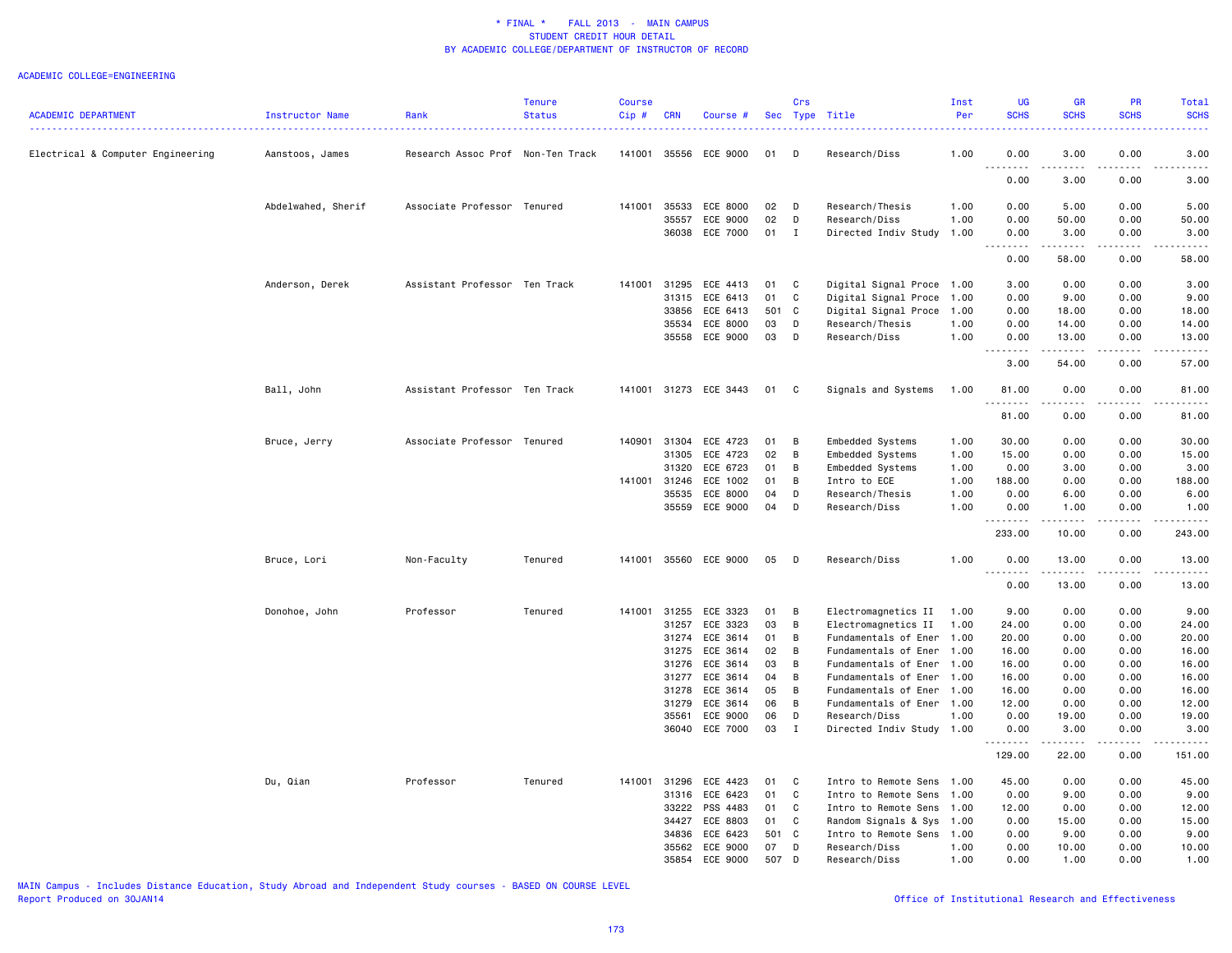#### ACADEMIC COLLEGE=ENGINEERING

| <b>ACADEMIC DEPARTMENT</b>        | <b>Instructor Name</b>                                | Rank                          | <b>Tenure</b><br><b>Status</b> | Course<br>Cip# | <b>CRN</b> | Course #                   |                       | Crs            | Sec Type Title                     | Inst<br>Per  | <b>UG</b><br><b>SCHS</b> | <b>GR</b><br><b>SCHS</b> | <b>PR</b><br><b>SCHS</b>                                                                                                                                     | Total<br><b>SCHS</b>                                                                                                                                                                      |
|-----------------------------------|-------------------------------------------------------|-------------------------------|--------------------------------|----------------|------------|----------------------------|-----------------------|----------------|------------------------------------|--------------|--------------------------|--------------------------|--------------------------------------------------------------------------------------------------------------------------------------------------------------|-------------------------------------------------------------------------------------------------------------------------------------------------------------------------------------------|
|                                   |                                                       |                               |                                |                |            |                            |                       |                |                                    |              |                          |                          |                                                                                                                                                              |                                                                                                                                                                                           |
|                                   |                                                       |                               |                                |                |            |                            |                       |                |                                    |              | 57.00                    | -----<br>44.00           | 0.00                                                                                                                                                         | 101.00                                                                                                                                                                                    |
|                                   |                                                       |                               |                                |                |            |                            |                       |                |                                    |              |                          |                          |                                                                                                                                                              |                                                                                                                                                                                           |
| Electrical & Computer Engineering | Follett, Randolph                                     | Assistant Professor Tenured   |                                | 140201         | 30360      | ASE 1501                   | 01                    | E              | Design Competition                 | 0.50         | 5.50                     | 0.00                     | 0.00                                                                                                                                                         | 5.50                                                                                                                                                                                      |
|                                   |                                                       |                               |                                | 141001         | 31297      | ECE 4512                   | 01                    | $\overline{B}$ | EE Design I                        | 1.00         | 64.00                    | 0.00                     | 0.00                                                                                                                                                         | 64.00                                                                                                                                                                                     |
|                                   |                                                       |                               |                                |                | 31298      | ECE 4522<br>31299 ECE 4532 | 01<br>01              | B<br>B         | EE Design II<br>CPE Design I       | 1.00<br>1.00 | 20.00<br>24.00           | 0.00<br>0.00             | 0.00<br>0.00                                                                                                                                                 | 20.00<br>24.00                                                                                                                                                                            |
|                                   |                                                       |                               |                                |                |            | 31300 ECE 4542             | 01                    | $\overline{B}$ | CPE Design II                      | 1.00         | 12.00                    | 0.00                     | 0.00                                                                                                                                                         | 12.00                                                                                                                                                                                     |
|                                   |                                                       |                               |                                |                |            |                            |                       |                |                                    |              | .<br>125.50              | .<br>0.00                | 0.00                                                                                                                                                         | 125.50                                                                                                                                                                                    |
|                                   |                                                       |                               |                                |                |            |                            |                       |                |                                    |              |                          |                          |                                                                                                                                                              |                                                                                                                                                                                           |
|                                   | Fowler, James                                         | Professor                     | Tenured                        | 141001         | 34426      | ECE 8453                   | 01                    | $\mathbf{C}$   | Introduction to Wave               | 1.00         | 0.00                     | 6.00                     | 0.00                                                                                                                                                         | 6.00                                                                                                                                                                                      |
|                                   |                                                       |                               |                                |                | 35540      | ECE 8000                   | 09                    | D              | Research/Thesis                    | 1.00         | 0.00                     | 15.00                    | 0.00                                                                                                                                                         | 15.00                                                                                                                                                                                     |
|                                   |                                                       |                               |                                |                | 35564      | ECE 9000                   | 09                    | D              | Research/Diss                      | 1.00         | 0.00                     | 16.00                    | 0.00                                                                                                                                                         | 16.00                                                                                                                                                                                     |
|                                   |                                                       |                               |                                |                |            | 35734 ECE 8453             | 501 C                 |                | Introduction to Wave 1.00          |              | 0.00<br>.                | 24.00<br>.               | 0.00<br>$\frac{1}{2} \left( \frac{1}{2} \right) \left( \frac{1}{2} \right) \left( \frac{1}{2} \right) \left( \frac{1}{2} \right) \left( \frac{1}{2} \right)$ | 24.00                                                                                                                                                                                     |
|                                   |                                                       |                               |                                |                |            |                            |                       |                |                                    |              | 0.00                     | 61.00                    | 0.00                                                                                                                                                         | 61.00                                                                                                                                                                                     |
|                                   | Fu, Yong                                              | Assistant Professor Ten Track |                                | 141001         | 31301      | ECE 4613                   | 01                    | C              | Pwr Transmission Sys 1.00          |              | 84.00                    | 0.00                     | 0.00                                                                                                                                                         | 84.00                                                                                                                                                                                     |
|                                   |                                                       |                               |                                |                | 31317      | ECE 6613                   | 01                    | $\mathbf c$    | Pwr Transmission Sys               | 1.00         | 0.00                     | 12.00                    | 0.00                                                                                                                                                         | 12.00                                                                                                                                                                                     |
|                                   |                                                       |                               |                                |                | 35541      | ECE 8000                   | 10 <sub>1</sub>       | D              | Research/Thesis                    | 1.00         | 0.00                     | 11.00                    | 0.00                                                                                                                                                         | 11.00                                                                                                                                                                                     |
|                                   |                                                       |                               |                                |                | 35565      | ECE 9000                   | 10 <sub>1</sub>       | D              | Research/Diss                      | 1.00         | 0.00                     | 59.00                    | 0.00                                                                                                                                                         | 59.00                                                                                                                                                                                     |
|                                   |                                                       |                               |                                |                | 35619      | ECE 8990                   | 501 C                 |                | Special Topic in ECE 1.00          |              | 0.00                     | 18.00                    | 0.00                                                                                                                                                         | 18.00                                                                                                                                                                                     |
|                                   |                                                       |                               |                                |                |            | 35620 ECE 8990             | 01 C                  |                | Special Topic in ECE 1.00          |              | 0.00                     | 39.00<br>.               | 0.00                                                                                                                                                         | 39.00                                                                                                                                                                                     |
|                                   |                                                       |                               |                                |                |            |                            |                       |                |                                    |              | 84.00                    | 139.00                   | 0.00                                                                                                                                                         | 223.00                                                                                                                                                                                    |
|                                   | Grzybowski, Stanislaw                                 | Professor                     | Tenured                        | 141001         | 31302      | ECE 4663                   | 01                    | $\mathbf{C}$   | Insul Coord Pow Sys                | 1.00         | 21.00                    | 0.00                     | 0.00                                                                                                                                                         | 21.00                                                                                                                                                                                     |
|                                   |                                                       |                               |                                |                |            | 31318 ECE 6663             | 01                    | $\mathbf{C}$   | Insul Coord Pow Sys                | 1.00         | 0.00                     | 6.00                     | 0.00                                                                                                                                                         | 6.00                                                                                                                                                                                      |
|                                   |                                                       |                               |                                |                | 35542      | ECE 8000                   | 11                    | D              | Research/Thesis                    | 1.00         | 0.00                     | 13.00                    | 0.00                                                                                                                                                         | 13.00                                                                                                                                                                                     |
|                                   |                                                       |                               |                                |                | 35566      | ECE 9000                   | 11                    | D              | Research/Diss                      | 1.00         | 0.00                     | 43.00                    | 0.00                                                                                                                                                         | 43.00                                                                                                                                                                                     |
|                                   |                                                       |                               |                                |                | 35853      | ECE 9000                   | 511 D<br>$02 \quad I$ |                | Research/Diss                      | 1.00         | 0.00                     | 6.00                     | 0.00                                                                                                                                                         | 6.00                                                                                                                                                                                      |
|                                   |                                                       |                               |                                |                |            | 36039 ECE 7000             |                       |                | Directed Indiv Study               | 1.00         | 0.00<br>.                | 3.00<br>$- - - - -$      | 0.00<br>$- - - - -$                                                                                                                                          | 3.00<br>.                                                                                                                                                                                 |
|                                   |                                                       |                               |                                |                |            |                            |                       |                |                                    |              | 21.00                    | 71.00                    | 0.00                                                                                                                                                         | 92.00                                                                                                                                                                                     |
|                                   | Jones, Bryan                                          | Associate Professor Tenured   |                                |                |            | 141001 31282 ECE 3714      | 01 C                  |                | Digital Devices                    | 0.50         | 148.00                   | 0.00                     | 0.00                                                                                                                                                         | 148.00                                                                                                                                                                                    |
|                                   |                                                       |                               |                                |                | 31283      | ECE 3714                   | 02                    | $\mathbf{C}$   | Digital Devices                    | 0.50         | 148.00                   | 0.00                     | 0.00                                                                                                                                                         | 148.00                                                                                                                                                                                    |
|                                   |                                                       |                               |                                |                | 31284      | ECE 3724                   | 01                    | C              | Microprocessors                    | 0.50         | 78.00                    | 0.00                     | 0.00                                                                                                                                                         | 78.00                                                                                                                                                                                     |
|                                   |                                                       |                               |                                |                | 31285      | ECE 3724                   | 02                    | C              | Microprocessors                    | 0.50         | 74.00                    | 0.00                     | 0.00                                                                                                                                                         | 74.00                                                                                                                                                                                     |
|                                   |                                                       |                               |                                |                | 34419      | 34418 ECE 3714<br>ECE 3714 | 03<br>04              | K<br>K         | Digital Devices<br>Digital Devices | 0.50<br>0.50 | 0.00<br>0.00             | 0.00<br>0.00             | 0.00<br>0.00                                                                                                                                                 | 0.00<br>0.00                                                                                                                                                                              |
|                                   |                                                       |                               |                                |                | 34420      | ECE 3714                   | 05                    | K              | Digital Devices                    | 0.50         | 0.00                     | 0.00                     | 0.00                                                                                                                                                         | 0.00                                                                                                                                                                                      |
|                                   |                                                       |                               |                                |                | 34421      | ECE 3714                   | 06                    | К              | Digital Devices                    | 0.50         | 0.00                     | 0.00                     | 0.00                                                                                                                                                         | 0.00                                                                                                                                                                                      |
|                                   |                                                       |                               |                                |                |            | 35567 ECE 9000             | $12$ D                |                | Research/Diss                      | 1.00         | 0.00                     | 8.00                     | 0.00                                                                                                                                                         | 8.00                                                                                                                                                                                      |
|                                   |                                                       |                               |                                |                |            |                            |                       |                |                                    |              | .<br>448.00              | .<br>8.00                | $- - - - -$<br>0.00                                                                                                                                          | $\frac{1}{2} \left( \frac{1}{2} \right) \left( \frac{1}{2} \right) \left( \frac{1}{2} \right) \left( \frac{1}{2} \right) \left( \frac{1}{2} \right) \left( \frac{1}{2} \right)$<br>456.00 |
|                                   | Karimi-Ghartemani, Maso Associate Professor Ten Track |                               |                                |                |            | 141001 31313 ECE 4913      | 01                    | $\mathbf{C}$   | Feedback Con Sys I                 | 1.00         | 12.00                    | 0.00                     | 0.00                                                                                                                                                         | 12.00                                                                                                                                                                                     |
|                                   |                                                       |                               |                                |                | 31329      | ECE 6913                   | 01                    | C              | Feedback Con Sys I                 | 1.00         | 0.00                     | 21.00                    | 0.00                                                                                                                                                         | 21.00                                                                                                                                                                                     |
|                                   |                                                       |                               |                                |                |            | 35568 ECE 9000             | 13                    | D              | Research/Diss                      | 1.00         | 0.00                     | 4.00                     | 0.00                                                                                                                                                         | 4.00                                                                                                                                                                                      |
|                                   |                                                       |                               |                                |                |            |                            |                       |                |                                    |              | .<br>12.00               | 25.00                    | 0.00                                                                                                                                                         | 37.00                                                                                                                                                                                     |
|                                   | King, Roger                                           | Non-Faculty                   | Tenured                        |                |            | 141001 35569 ECE 9000      | 14                    | $\Box$         | Research/Diss                      | 1.00         | 0.00                     | 12.00                    | 0.00                                                                                                                                                         | 12.00                                                                                                                                                                                     |
|                                   |                                                       |                               |                                |                |            |                            |                       |                |                                    |              |                          |                          |                                                                                                                                                              |                                                                                                                                                                                           |

MAIN Campus - Includes Distance Education, Study Abroad and Independent Study courses - BASED ON COURSE LEVEL

Office of Institutional Research and Effectiveness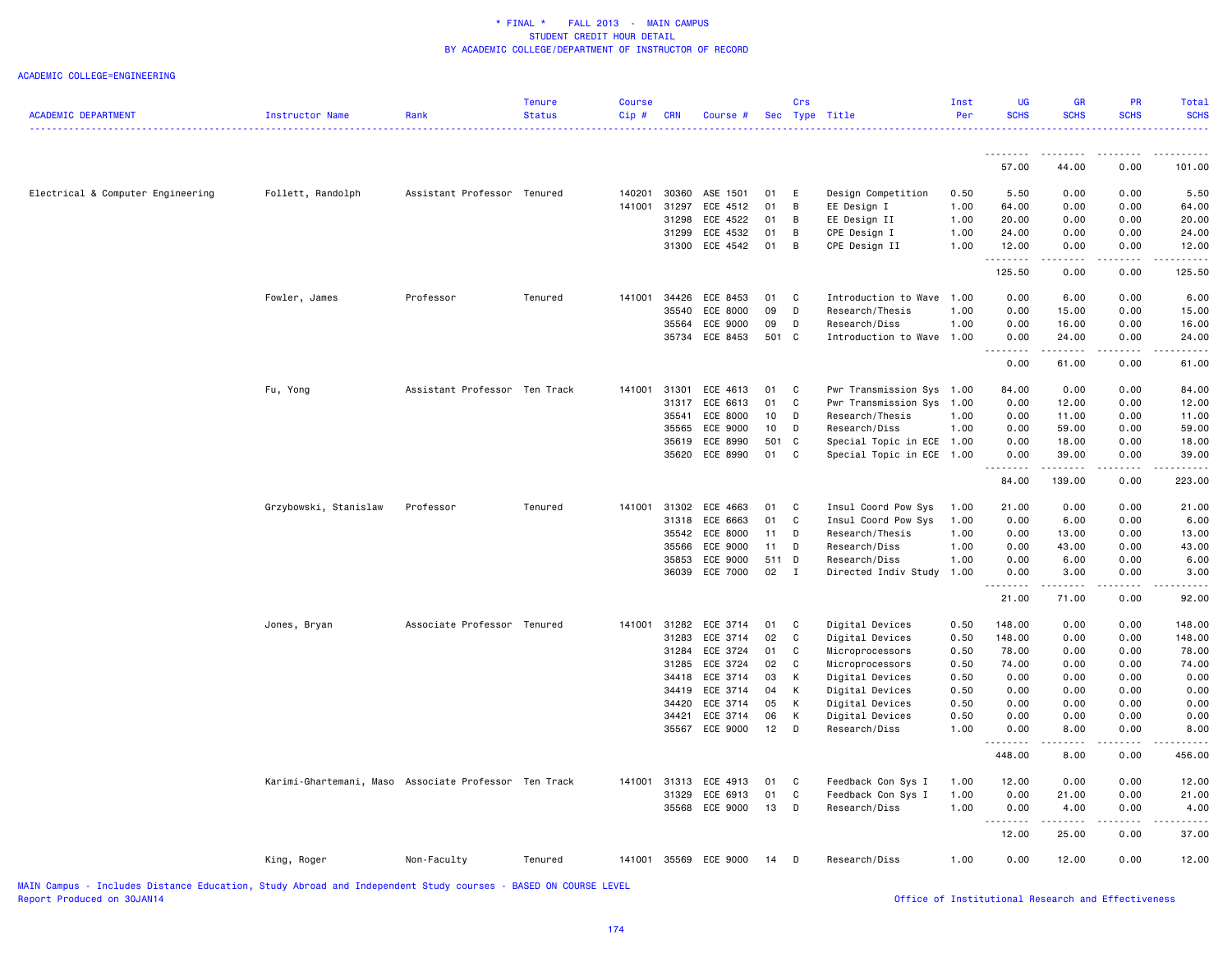#### ACADEMIC COLLEGE=ENGINEERING

| <b>ACADEMIC DEPARTMENT</b>        | Instructor Name                                           | Rank                          | <b>Tenure</b><br><b>Status</b> | <b>Course</b><br>Cip# | <b>CRN</b>     | Course #                          |          | Crs            | Sec Type Title                               | Inst<br>Per  | <b>UG</b><br><b>SCHS</b> | <b>GR</b><br><b>SCHS</b> | PR<br><b>SCHS</b> | Total<br><b>SCHS</b>                                                                                                                                           |
|-----------------------------------|-----------------------------------------------------------|-------------------------------|--------------------------------|-----------------------|----------------|-----------------------------------|----------|----------------|----------------------------------------------|--------------|--------------------------|--------------------------|-------------------|----------------------------------------------------------------------------------------------------------------------------------------------------------------|
| Electrical & Computer Engineering | King, Roger                                               | Non-Faculty                   | Tenured                        | 309999                | 35509          | 35013 CME 9000<br><b>CME 8000</b> | 01<br>01 | D<br>D         | Research/Dis<br>Research/Thesis              | 1.00<br>1.00 | 0.00<br>0.00             | 1.00<br>3.00             | 0.00<br>0.00      | 1.00<br>3.00                                                                                                                                                   |
|                                   |                                                           |                               |                                |                       |                |                                   |          |                |                                              |              | 0.00                     | 16.00                    | 0.00              | 16.00                                                                                                                                                          |
|                                   |                                                           |                               |                                |                       |                |                                   |          |                |                                              |              |                          |                          |                   |                                                                                                                                                                |
|                                   | Koshka, Yaroslav                                          | Professor                     | Tenured                        | 141001                | 31249          | ECE 3213                          | 01       | C              | Solid State Electron                         | 1.00         | 51.00                    | 0.00                     | 0.00              | 51.00                                                                                                                                                          |
|                                   |                                                           |                               |                                |                       | 31262          | ECE 3424                          | 02       | B              | Intm Electronic Circ 1.00                    |              | 28.00                    | 0.00                     | 0.00              | 28.00                                                                                                                                                          |
|                                   |                                                           |                               |                                |                       | 31263<br>31266 | ECE 3424<br>ECE 3424              | 03<br>06 | B<br>B         | Intm Electronic Circ                         | 1.00<br>1.00 | 36.00                    | 0.00<br>0.00             | 0.00<br>0.00      | 36.00<br>40.00                                                                                                                                                 |
|                                   |                                                           |                               |                                |                       | 31267          | ECE 3424                          | 07       | B              | Intm Electronic Circ<br>Intm Electronic Circ | 1.00         | 40.00<br>28.00           | 0.00                     | 0.00              | 28.00                                                                                                                                                          |
|                                   |                                                           |                               |                                |                       | 35546          | ECE 8000                          | 15       | D              | Research/Thesis                              | 1.00         | 0.00                     | 1.00                     | 0.00              | 1.00                                                                                                                                                           |
|                                   |                                                           |                               |                                |                       |                | 36198 ECE 4000                    | 01       | $\blacksquare$ | Directed Indiv Study 1.00                    |              | 3.00                     | 0.00                     | 0.00              | 3.00                                                                                                                                                           |
|                                   |                                                           |                               |                                |                       |                |                                   |          |                |                                              |              | .<br>186.00              | .<br>1.00                | .<br>0.00         | $\frac{1}{2} \left( \frac{1}{2} \right) \left( \frac{1}{2} \right) \left( \frac{1}{2} \right) \left( \frac{1}{2} \right) \left( \frac{1}{2} \right)$<br>187.00 |
|                                   | Li, Pan                                                   | Assistant Professor Ten Track |                                | 141001                | 34431          | ECE 6813                          | 01       | C              | Communications Theor 1.00                    |              | 0.00                     | 33.00                    | 0.00              | 33.00                                                                                                                                                          |
|                                   |                                                           |                               |                                |                       | 35571          | ECE 9000                          | 16       | D              | Research/Diss                                | 1.00         | 0.00                     | 50.00                    | 0.00              | 50.00                                                                                                                                                          |
|                                   |                                                           |                               |                                |                       | 35621          | ECE 8990                          | 502 C    |                | Special Topic in ECE                         | 1.00         | 0.00                     | 12.00                    | 0.00              | 12.00                                                                                                                                                          |
|                                   |                                                           |                               |                                |                       |                | 35622 ECE 8990                    | 02       | $\mathbf{C}$   | Special Topic in ECE 1.00                    |              | 0.00                     | 48.00                    | 0.00              | 48.00                                                                                                                                                          |
|                                   |                                                           |                               |                                |                       |                |                                   |          |                |                                              |              | .<br>0.00                | .<br>143.00              | .<br>0.00         | . <u>.</u> .<br>143.00                                                                                                                                         |
|                                   | Mazzola, Michael                                          | Professor                     | Tenured                        | 141001                | 31269          | ECE 3434                          | 01       | B              | Adv Electronic Circu                         | 1.00         | 36.00                    | 0.00                     | 0.00              | 36.00                                                                                                                                                          |
|                                   |                                                           |                               |                                |                       | 31271          | ECE 3434                          | 03       | B              | Adv Electronic Circu                         | 1.00         | 40.00                    | 0.00                     | 0.00              | 40.00                                                                                                                                                          |
|                                   |                                                           |                               |                                |                       |                | 31272 ECE 3434                    | 04       | B              | Adv Electronic Circu                         | 1.00         | 36.00                    | 0.00                     | 0.00              | 36.00                                                                                                                                                          |
|                                   |                                                           |                               |                                |                       |                | 35548 ECE 8000                    | 17       | D              | Research/Thesis                              | 1.00         | 0.00                     | 7.00                     | 0.00              | 7.00                                                                                                                                                           |
|                                   |                                                           |                               |                                |                       |                | 35572 ECE 9000                    | 17       | D              | Research/Diss                                | 1.00         | 0.00                     | 10.00                    | 0.00              | 10.00                                                                                                                                                          |
|                                   |                                                           |                               |                                |                       |                |                                   |          |                |                                              |              | .<br>112.00              | 17.00                    | 0.00              | 129.00                                                                                                                                                         |
|                                   | Mohammadi-Aragh, Mahnas Visiting Assist Pro Non-Ten Track |                               |                                | 110101                |                | 31062 CSE 4713                    | 01       | $\mathbf{C}$   | Prog Languages                               | 1.00         | 69.00                    | 0.00                     | 0.00              | 69.00                                                                                                                                                          |
|                                   |                                                           |                               |                                |                       | 31078          | CSE 6713                          | 01       | C              | Prog Languages                               | 1.00         | 0.00                     | 12.00                    | 0.00              | 12.00                                                                                                                                                          |
|                                   |                                                           |                               |                                |                       |                | 141001 31259 ECE 3413             | 01       | $\overline{c}$ | Intro to Electronic                          | 1.00         | 93.00                    | 0.00                     | 0.00              | 93.00                                                                                                                                                          |
|                                   |                                                           |                               |                                |                       |                |                                   |          |                |                                              |              | .<br>162.00              | .<br>12.00               | .<br>0.00         | .<br>174.00                                                                                                                                                    |
|                                   | Molen, G. Marshall                                        | Professor                     | Tenured                        | 141001                | 35549          | ECE 8000                          | 18       | D              | Research/Thesis                              | 1.00         | 0.00                     | 8.00                     | 0.00              | 8,00                                                                                                                                                           |
|                                   |                                                           |                               |                                |                       | 36280          | ECE 3183                          | 02       | $\mathbf C$    | Electric Eng Systems 1.00                    |              | 93.00                    | 0.00                     | 0.00              | 93.00                                                                                                                                                          |
|                                   |                                                           |                               |                                | 141901                | 36452          | ME 4000                           | 06       | I              | Directed Indiv Study 1.00                    |              | 3.00                     | 0.00                     | 0.00              | 3.00                                                                                                                                                           |
|                                   |                                                           |                               |                                |                       | 36454          | ME 4000                           | 07       | $\blacksquare$ | Directed Indiv Study 1.00                    |              | 3.00<br>.                | 0.00                     | 0.00              | 3.00                                                                                                                                                           |
|                                   |                                                           |                               |                                |                       |                |                                   |          |                |                                              |              | 99.00                    | 8.00                     | 0.00              | 107.00                                                                                                                                                         |
|                                   | Moorhead, Jane                                            | Instructor                    | Non-Ten Track                  | 141001                | 31247          | ECE 3183                          | 01       | C              | Electric Eng Systems 1.00                    |              | 240.00                   | 0.00                     | 0.00              | 240.00                                                                                                                                                         |
|                                   |                                                           |                               |                                |                       | 31260          | ECE 3413                          | 02       | C              | Intro to Electronic                          | 1.00         | 90.00                    | 0.00                     | 0.00              | 90.00                                                                                                                                                          |
|                                   |                                                           |                               |                                |                       | 31282          | ECE 3714                          | 01       | C              | Digital Devices                              | 0.50         | 148.00                   | 0.00                     | 0.00              | 148.00                                                                                                                                                         |
|                                   |                                                           |                               |                                |                       | 31283          | ECE 3714                          | 02       | C              | Digital Devices                              | 0.50         | 148.00                   | 0.00                     | 0.00              | 148.00                                                                                                                                                         |
|                                   |                                                           |                               |                                |                       | 34418          | ECE 3714                          | 03       | K              | Digital Devices                              | 0.50         | 0.00                     | 0.00                     | 0.00              | 0.00                                                                                                                                                           |
|                                   |                                                           |                               |                                |                       | 34419          | ECE 3714                          | 04       | K              | Digital Devices                              | 0.50         | 0.00                     | 0.00                     | 0.00              | 0.00                                                                                                                                                           |
|                                   |                                                           |                               |                                |                       | 34420<br>34421 | ECE 3714<br>ECE 3714              | 05<br>06 | K<br>K         | Digital Devices<br>Digital Devices           | 0.50<br>0.50 | 0.00<br>0.00             | 0.00<br>0.00             | 0.00<br>0.00      | 0.00<br>0.00                                                                                                                                                   |
|                                   |                                                           |                               |                                |                       |                |                                   |          |                |                                              |              | 626.00                   | 0.00                     | 0.00              | 626.00                                                                                                                                                         |
|                                   |                                                           |                               |                                |                       |                |                                   |          |                |                                              |              |                          |                          |                   |                                                                                                                                                                |
|                                   | Morris, Thomas                                            | Assistant Professor Ten Track |                                |                       |                | 140901 31307 ECE 4743             | 01       | $\overline{B}$ | Digital Sys Design                           | 1.00         | 33.00                    | 0.00                     | 0.00              | 33.00                                                                                                                                                          |

MAIN Campus - Includes Distance Education, Study Abroad and Independent Study courses - BASED ON COURSE LEVEL

# Office of Institutional Research and Effectiveness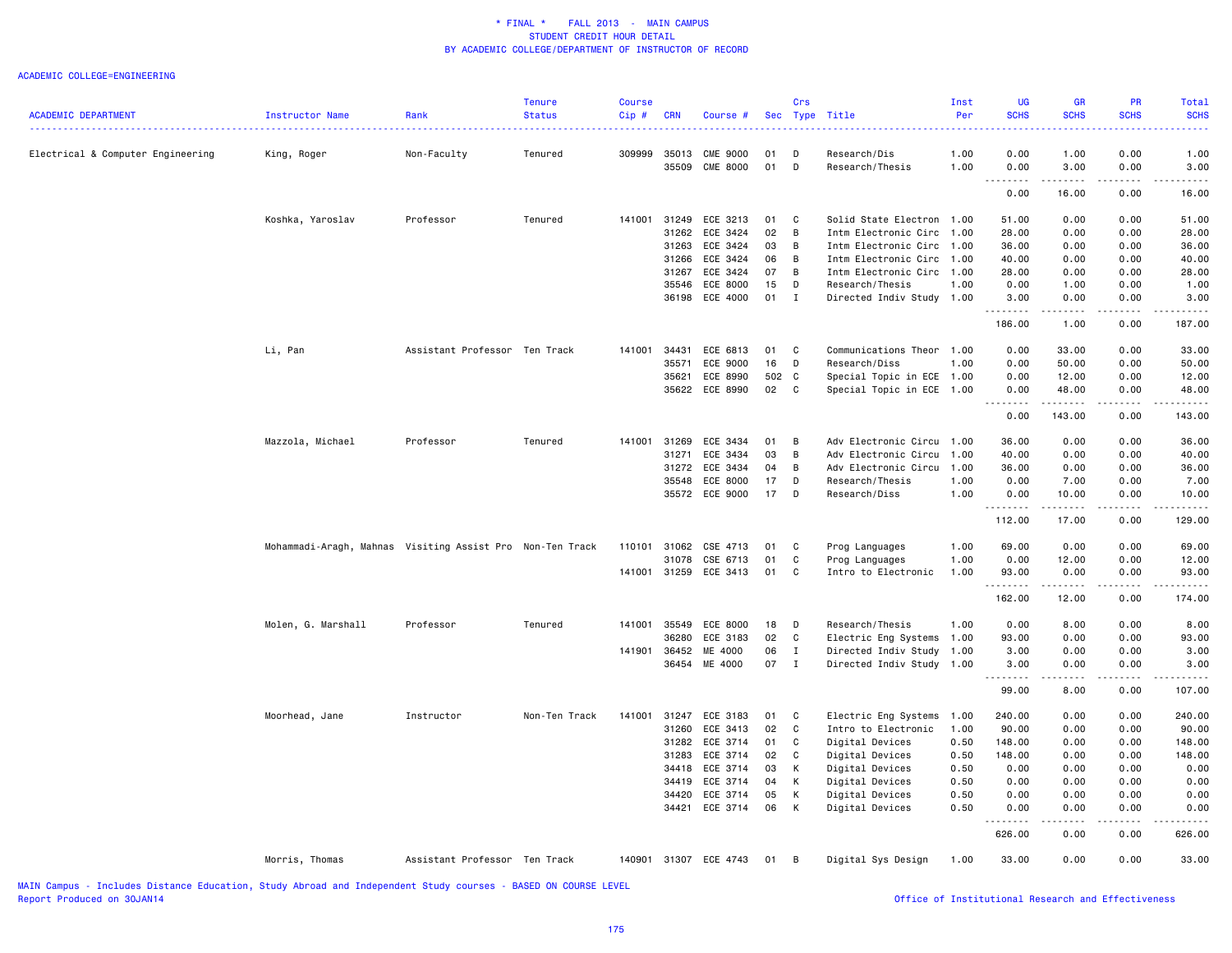| <b>ACADEMIC DEPARTMENT</b>                                                  | Instructor Name        | Rank                          | <b>Tenure</b><br><b>Status</b> | <b>Course</b><br>Cip# | <b>CRN</b> | Course #       |       | Crs | Sec Type Title            | Inst<br>Per | <b>UG</b><br><b>SCHS</b> | <b>GR</b><br><b>SCHS</b> | <b>PR</b><br><b>SCHS</b> | Total<br><b>SCHS</b> |
|-----------------------------------------------------------------------------|------------------------|-------------------------------|--------------------------------|-----------------------|------------|----------------|-------|-----|---------------------------|-------------|--------------------------|--------------------------|--------------------------|----------------------|
|                                                                             |                        |                               |                                |                       |            |                |       |     |                           |             | <u> - - - - - - - -</u>  | .                        | .                        | .                    |
| Electrical & Computer Engineering                                           | Morris, Thomas         | Assistant Professor Ten Track |                                | 141001                | 35551      | ECE 8000       | 20    | D   | Research/Thesis           | 1.00        | 0.00                     | 22.00                    | 0.00                     | 22.00                |
|                                                                             |                        |                               |                                |                       | 35575      | ECE 9000       | 20    | D   | Research/Diss             | 1.00        | 0.00                     | 27.00                    | 0.00                     | 27.00                |
|                                                                             |                        |                               |                                |                       |            |                |       |     |                           |             | .<br>33.00               | .<br>49.00               | .<br>0.00                | 82.00                |
|                                                                             | Reese, Robert          | Associate Professor Tenured   |                                | 140901                | 31303      | ECE 4713       | 01    | C   | Computer Architectur      | 1.00        | 75.00                    | 0.00                     | 0.00                     | 75.00                |
|                                                                             |                        |                               |                                |                       | 31319      | ECE 6713       | 01    | C   | Computer Architectur      | 1.00        | 0.00                     | 6.00                     | 0.00                     | 6.00                 |
|                                                                             |                        |                               |                                | 141001                | 31284      | ECE 3724       | 01    | C   | Microprocessors           | 0.50        | 78.00                    | 0.00                     | 0.00                     | 78.00                |
|                                                                             |                        |                               |                                |                       | 31285      | ECE 3724       | 02    | C   | Microprocessors           | 0.50        | 74.00                    | 0.00                     | 0.00                     | 74.00                |
|                                                                             |                        |                               |                                |                       | 31286      | ECE 3724       | 03    | К   | Microprocessors           | 1.00        | 0.00                     | 0.00                     | 0.00                     | 0.00                 |
|                                                                             |                        |                               |                                |                       | 31287      | ECE 3724       | 04    | К   | Microprocessors           | 1.00        | 0.00                     | 0.00                     | 0.00                     | 0.00                 |
|                                                                             |                        |                               |                                |                       | 31288      | ECE 3724       | 05    | К   | Microprocessors           | 1.00        | 0.00                     | 0.00                     | 0.00                     | 0.00                 |
|                                                                             |                        |                               |                                |                       | 31289      | ECE 3724       | 06    | К   | Microprocessors           | 1.00        | 0.00                     | 0.00                     | 0.00                     | 0.00                 |
|                                                                             |                        |                               |                                |                       | 31290      | ECE 3724       | 07    | К   | Microprocessors           | 1.00        | 0.00                     | 0.00                     | 0.00                     | 0.00                 |
|                                                                             |                        |                               |                                |                       | 31291      | ECE 3724       | 08    | К   | Microprocessors           | 1.00        | 0.00                     | 0.00                     | 0.00                     | 0.00                 |
|                                                                             |                        |                               |                                |                       | 31292      | ECE 3724       | 09    | К   | Microprocessors           | 1.00        | 0.00                     | 0.00                     | 0.00                     | 0.00                 |
|                                                                             |                        |                               |                                |                       | 31293      | ECE 3724       | 10    | К   | Microprocessors           | 1.00        | 0.00                     | 0.00                     | 0.00                     | 0.00                 |
|                                                                             |                        |                               |                                |                       | 35576      | ECE 9000       | 21    | D   | Research/Diss             | 1.00        | 0.00                     | 7.00                     | 0.00                     | 7.00                 |
|                                                                             |                        |                               |                                |                       |            | 36292 ECE 3724 | 11    | К   | Microprocessors           | 1.00        | 0.00<br>.                | 0.00<br>-----            | 0.00<br>. <b>.</b>       | 0.00<br>. <b>.</b> . |
|                                                                             |                        |                               |                                |                       |            |                |       |     |                           |             | 227.00                   | 13.00                    | 0.00                     | 240.00               |
|                                                                             | Shivakumaraiah, Lokesh | Non-Faculty                   | Not Applicable                 | 309999                |            | 32394 ISE 1103 | 01    | C   | Intro to Global Stud 0.50 |             | 21.00<br>--------        | 0.00                     | 0.00                     | 21.00                |
|                                                                             |                        |                               |                                |                       |            |                |       |     |                           |             | 21.00                    | 0.00                     | 0.00                     | 21.00                |
|                                                                             | Topsakal, Erdem        | Associate Professor Tenured   |                                | 141001                | 31250      | ECE 3313       | 01    | B   | Electromagnetics I        | 1.00        | 27.00                    | 0.00                     | 0.00                     | 27.00                |
|                                                                             |                        |                               |                                |                       | 31251      | ECE 3313       | 02    | B   | Electromagnetics I        | 1.00        | 27.00                    | 0.00                     | 0.00                     | 27.00                |
|                                                                             |                        |                               |                                |                       | 31253      | ECE 3313       | 04    | B   | Electromagnetics I        | 1.00        | 24.00                    | 0.00                     | 0.00                     | 24.00                |
|                                                                             |                        |                               |                                |                       | 34422      | ECE 4313       | 01    | C   | Antennas                  | 1.00        | 48.00                    | 0.00                     | 0.00                     | 48.00                |
|                                                                             |                        |                               |                                |                       | 34423      | ECE 6313       | 01    | C   | Antennas                  | 1.00        | 0.00                     | 18.00                    | 0.00                     | 18.00                |
|                                                                             |                        |                               |                                |                       | 35553      | ECE 8000       | 22    | D   | Research/Thesis           | 1.00        | 0.00                     | 10.00                    | 0.00                     | 10.00                |
|                                                                             |                        |                               |                                |                       | 35577      | ECE 9000       | 22    | D   | Research/Diss             | 1.00        | 0.00                     | 5.00<br>.                | 0.00<br>.                | 5.00<br>.            |
|                                                                             |                        |                               |                                |                       |            |                |       |     |                           |             | 126.00                   | 33.00                    | 0.00                     | 159.00               |
|                                                                             | Younan, Nicolas        | Professor                     | Tenured                        | 141001                | 35579      | ECE 9000       | 24    | D   | Research/Diss             | 1.00        | 0.00                     | 10.00                    | 0.00                     | 10.00                |
|                                                                             |                        |                               |                                |                       | 35848      | ECE 9000       | 524 D |     | Research/Diss             | 1.00        | 0.00                     | 7.00                     | 0.00                     | 7.00                 |
|                                                                             |                        |                               |                                |                       | 35851      | ECE 8000       | 524 D |     | Research/Thesis           | 1.00        | 0.00                     | 1.00                     | 0.00                     | 1.00                 |
|                                                                             |                        |                               |                                |                       |            |                |       |     |                           |             | --------<br>0.00         | .<br>18.00               | .<br>0.00                | .<br>18.00           |
|                                                                             |                        |                               |                                |                       |            |                |       |     |                           |             | ========                 |                          | ======== =======         | ==========           |
| Electrical & Computer Engineering<br>-------------------------------------- |                        |                               |                                |                       |            |                |       |     |                           |             | 2785.50<br>========      | 818.00<br>========       | 0.00<br><b>ESSESSES</b>  | 3603.50              |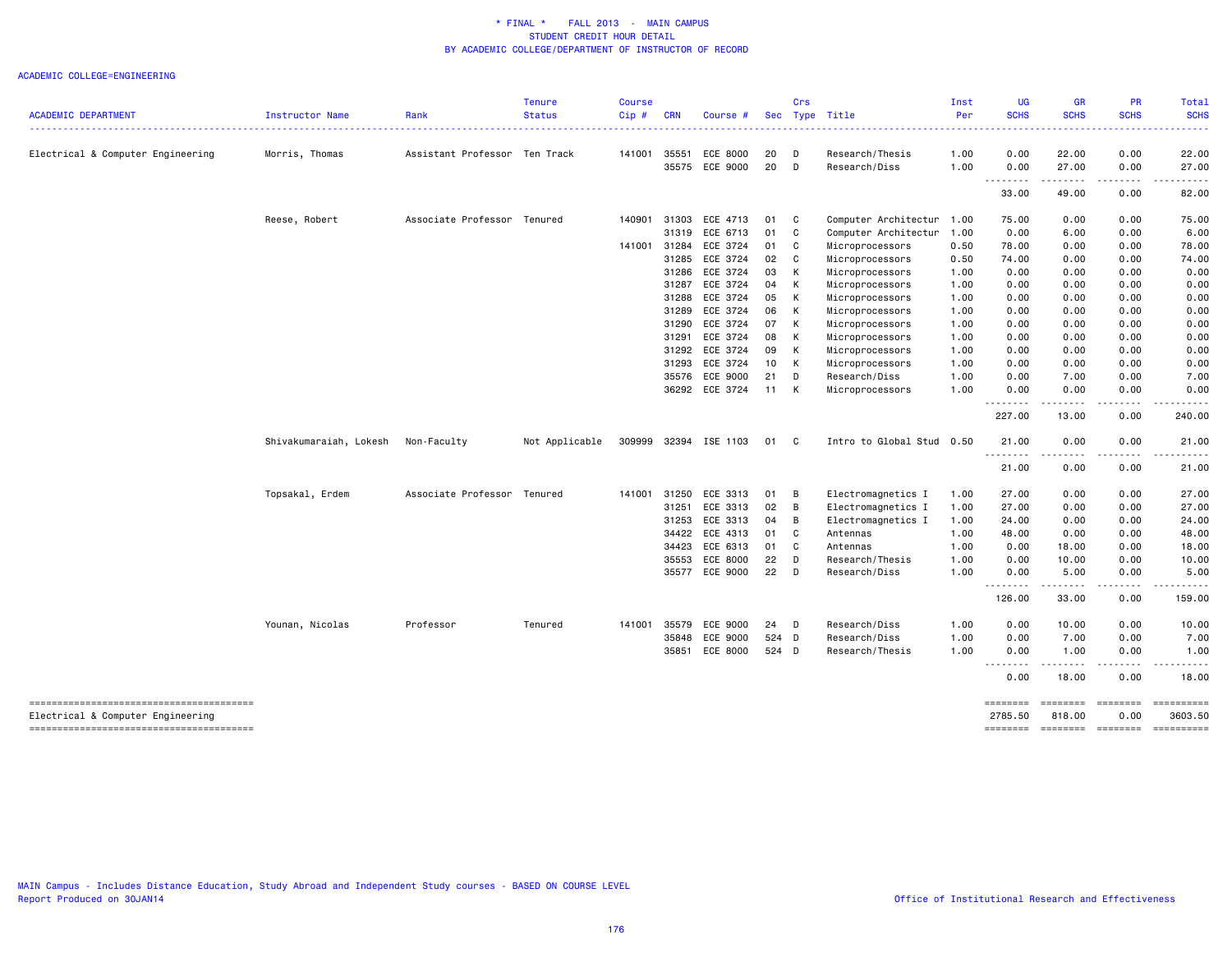| <b>ACADEMIC DEPARTMENT</b> | Instructor Name | Rank        | Tenure<br><b>Status</b> | <b>Course</b><br>$Cip$ # | CRN | Course # Sec Type Title |      | Crs |                           | Inst<br><b>Per</b> | UG<br><b>SCHS</b> | <b>GR</b><br><b>SCHS</b> | <b>PR</b><br><b>SCHS</b> | Tota:<br><b>SCHS</b> |
|----------------------------|-----------------|-------------|-------------------------|--------------------------|-----|-------------------------|------|-----|---------------------------|--------------------|-------------------|--------------------------|--------------------------|----------------------|
| General Engineering        | Thompson, Abby  | Non-Faculty | Not Applicable          | 140101                   |     | 32035 GE 3011           | 01 S |     | Engr Entrepreneur Se 0.20 |                    | 25.00<br>.        | 0.00<br>.                | 0.00<br>.                | 25.00<br>.           |
|                            |                 |             |                         |                          |     |                         |      |     |                           |                    | 25.00             | 0.00                     | 0.00                     | 25.00                |
|                            |                 |             |                         |                          |     |                         |      |     |                           |                    | ========          | ========                 | ========                 | ==========           |
| General Engineering        |                 |             |                         |                          |     |                         |      |     |                           |                    | 25.00             | 0.00                     | 0.00                     | 25.00                |
|                            |                 |             |                         |                          |     |                         |      |     |                           |                    | ========          | ========                 | ========                 |                      |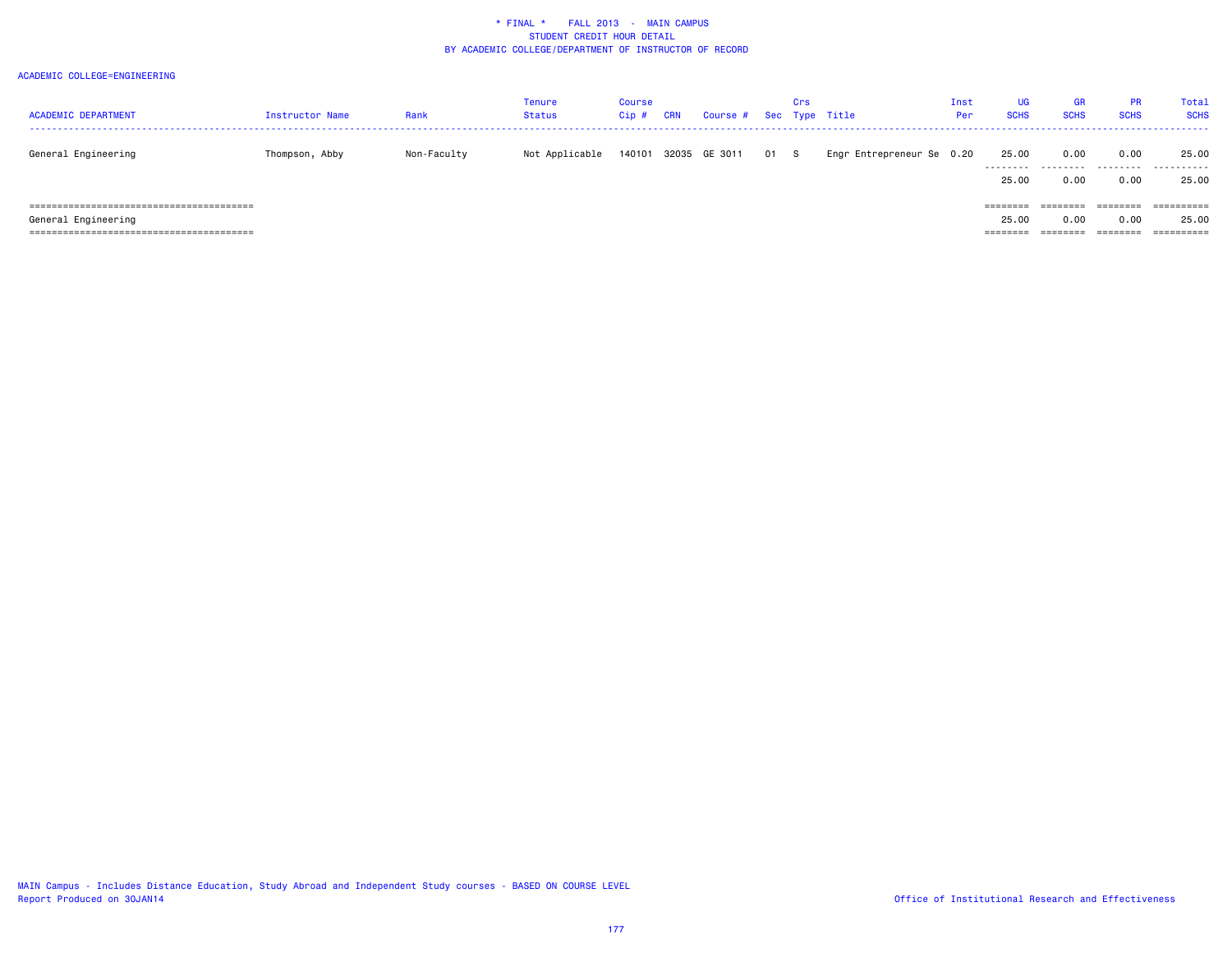#### ACADEMIC COLLEGE=ENGINEERING

| <b>ACADEMIC DEPARTMENT</b>                                                                                                                                                                                                    | Instructor Name     | Rank                                           | <b>Tenure</b><br><b>Status</b> | Course<br>Cip# | <b>CRN</b> | Course #                 | Sec      | Crs          | Type Title                             | Inst<br>Per  | UG<br><b>SCHS</b> | GR<br><b>SCHS</b>               | PR<br><b>SCHS</b>                                                                                                                       | <b>Total</b><br><b>SCHS</b> |
|-------------------------------------------------------------------------------------------------------------------------------------------------------------------------------------------------------------------------------|---------------------|------------------------------------------------|--------------------------------|----------------|------------|--------------------------|----------|--------------|----------------------------------------|--------------|-------------------|---------------------------------|-----------------------------------------------------------------------------------------------------------------------------------------|-----------------------------|
| Industrial & Systems Engineering                                                                                                                                                                                              | Bostick, Lisa       | Lecturer                                       | Non-Ten Track                  | 489999         | 31431      | EG 1143<br>31432 EG 1143 | 01<br>02 | B<br>B       | Graphic Com<br>Graphic Com             | 1.00<br>1.00 | 102.00<br>99.00   | 0.00<br>0.00                    | 0.00<br>0.00                                                                                                                            | 102.00<br>99.00             |
|                                                                                                                                                                                                                               |                     |                                                |                                |                |            |                          |          |              |                                        |              | 201.00            | 0.00                            | 0.00                                                                                                                                    | 201.00                      |
|                                                                                                                                                                                                                               | Brown, Larry        | Lecturer                                       | Non-Ten Track                  | 141701         | 32380      | IE 6613                  | 01       | C            | Eng Statistics I                       | 1.00         | 0.00              | 15.00                           | 0.00                                                                                                                                    | 15.00                       |
|                                                                                                                                                                                                                               |                     |                                                |                                | 149999         |            | 32368 IE 4613            | 01       | $\mathtt{C}$ | Eng Statistics I                       | 1.00         | 222.00<br>.       | 0.00<br>.                       | 0.00<br>.                                                                                                                               | 222.00                      |
|                                                                                                                                                                                                                               |                     |                                                |                                |                |            |                          |          |              |                                        |              | 222.00            | 15.00                           | 0.00                                                                                                                                    | 237.00                      |
|                                                                                                                                                                                                                               | Bullington, Stanley | Professor                                      | Tenured                        | 141701         | 32373      | 32372 IE 4915<br>IE 4915 | 01<br>02 | C<br>К       | Design Of Ind Sys<br>Design Of Ind Sys | 1.00<br>1.00 | 80.00<br>0.00     | 0.00<br>0.00                    | 0.00<br>0.00                                                                                                                            | 80.00<br>0.00               |
|                                                                                                                                                                                                                               |                     |                                                |                                |                |            | 32378 IE 6513            | 01       | $\mathtt{C}$ | Engineering Admin                      | 1.00         | 0.00              | 9.00                            | 0.00                                                                                                                                    | 9.00                        |
|                                                                                                                                                                                                                               |                     |                                                |                                |                |            | 34412 IE 6513            | 501 C    |              | Engineering Admin                      | 1.00         | 0.00              | 45.00                           | 0.00                                                                                                                                    | 45.00                       |
|                                                                                                                                                                                                                               |                     |                                                |                                |                | 35501      | IE 9000                  | 04       | D            | Research/DIss                          | 1.00         | 0.00              | 1.00                            | 0.00                                                                                                                                    | 1.00                        |
|                                                                                                                                                                                                                               |                     |                                                |                                |                |            | 35607 IE 9000            | 506 D    |              | Research/DIss                          | 1.00         | 0.00              | 1.00                            | 0.00                                                                                                                                    | 1.00                        |
|                                                                                                                                                                                                                               |                     |                                                |                                |                |            | 36142 IE 7000            | 01       | Ι.           | Directed Indiv Study                   | 1.00         | 0.00              | 3.00                            | 0.00                                                                                                                                    | 3.00                        |
|                                                                                                                                                                                                                               |                     |                                                |                                |                | 36195      | IE 8000                  | 07       | D            | Research / Thesis                      | 1.00         | 0.00              | 1.00                            | 0.00                                                                                                                                    | 1.00                        |
|                                                                                                                                                                                                                               |                     |                                                |                                | 149999         | 32358      | IE 3323                  | 01       | C            | Mfg Processes                          | 1.00         | 51.00             | 0.00                            | 0.00                                                                                                                                    | 51.00                       |
|                                                                                                                                                                                                                               |                     |                                                |                                |                | 32359      | IE 3323                  | 02       | К            | Mfg Processes                          | 1.00         | 0.00              | 0.00                            | 0.00                                                                                                                                    | 0.00                        |
|                                                                                                                                                                                                                               |                     |                                                |                                |                |            | 32366 IE 4513            | 01       | C            | Engineering Admin                      | 1.00         | 87.00             | 0.00                            | 0.00                                                                                                                                    | 87.00                       |
|                                                                                                                                                                                                                               |                     |                                                |                                |                | 35209      | IE 4000                  | 02       | Ι.           | Directed Indiv Study                   | 1.00         | 3.00              | 0.00                            | 0.00                                                                                                                                    | 3.00                        |
|                                                                                                                                                                                                                               |                     |                                                |                                |                |            | 35911 IE 4000            | 501 I    |              | Directed Indiv Study                   | 1.00         | 3.00<br>-----     | 0.00<br>.                       | 0.00<br>.                                                                                                                               | 3.00                        |
|                                                                                                                                                                                                                               |                     |                                                |                                |                |            |                          |          |              |                                        |              | 224.00            | 60.00                           | 0.00                                                                                                                                    | 284.00                      |
|                                                                                                                                                                                                                               | Dalton, Larry       | Lecturer                                       | Non-Ten Track                  | 141701         | 32381      | IE 6653                  | 01       | C            | Ind Qual Control I                     | 1.00         | 0.00              | 3.00                            | 0.00                                                                                                                                    | 3.00                        |
|                                                                                                                                                                                                                               |                     |                                                |                                |                | 33999      | IE 6653                  | 501 C    |              | Ind Qual Control I                     | 1.00         | 0.00              | 12.00                           | 0.00                                                                                                                                    | 12.00                       |
|                                                                                                                                                                                                                               |                     |                                                |                                | 149999         | 32369      | IE 4653                  | 01       | C            | Ind Qual Control I                     | 1.00         | 102.00            | 0.00                            | 0.00                                                                                                                                    | 102.00                      |
|                                                                                                                                                                                                                               |                     |                                                |                                |                |            | 35910 IE 4653            | 501 C    |              | Ind Qual Control I                     | 1.00         | 3.00<br>.         | 0.00<br>.                       | 0.00<br>$\mathcal{L}^{\mathcal{A}}\mathcal{L}^{\mathcal{A}}\mathcal{L}^{\mathcal{A}}\mathcal{L}^{\mathcal{A}}\mathcal{L}^{\mathcal{A}}$ | 3.00<br>$- - - - - - -$     |
|                                                                                                                                                                                                                               |                     |                                                |                                |                |            |                          |          |              |                                        |              | 105.00            | 15.00                           | 0.00                                                                                                                                    | 120.00                      |
|                                                                                                                                                                                                                               | Dendy, Robert       | Lecturer                                       | Non-Ten Track                  | 489999         | 31433      | EG 1143                  | 03       | B            | Graphic Com                            | 1.00         | 39.00             | 0.00                            | 0.00                                                                                                                                    | 39.00                       |
|                                                                                                                                                                                                                               |                     |                                                |                                |                | 31434      | EG 1143                  | 04       | B            | Graphic Com                            | 1.00         | 105.00<br>.       | 0.00<br>$\omega$ is $\omega$ in | 0.00<br>.                                                                                                                               | 105.00<br><u>.</u>          |
|                                                                                                                                                                                                                               |                     |                                                |                                |                |            |                          |          |              |                                        |              | 144.00            | 0.00                            | 0.00                                                                                                                                    | 144.00                      |
|                                                                                                                                                                                                                               | Eksioglu, Burak     | Associate Professor Tenured                    |                                | 141701         | 32377      | IE 6333                  | 01       | $\mathbf{C}$ | Prod Control Sys I                     | 1.00         | 0.00              | 3.00                            | 0.00                                                                                                                                    | 3.00                        |
|                                                                                                                                                                                                                               |                     |                                                |                                |                | 33997      | IE 6333                  | 501 C    |              | Prod Control Sys I                     | 1.00         | 0.00              | 39.00                           | 0.00                                                                                                                                    | 39.00                       |
|                                                                                                                                                                                                                               |                     |                                                |                                |                | 35502      | IE 9000                  | 05       | D            | Research/DIss                          | 1.00         | 0.00              | 7.00                            | 0.00                                                                                                                                    | 7.00                        |
|                                                                                                                                                                                                                               |                     |                                                |                                |                | 35608      | IE 9000                  | 507      | D            | Research/DIss                          | 1.00         | 0.00              | 5.00                            | 0.00                                                                                                                                    | 5.00                        |
|                                                                                                                                                                                                                               |                     |                                                |                                | 149999         |            | 32365 IE 4333            | 01       | C            | Prod Control Sys I                     | 1.00         | 81.00<br>.        | 0.00<br>.                       | 0.00<br>$\omega$ is a set of                                                                                                            | 81.00<br>.                  |
|                                                                                                                                                                                                                               |                     |                                                |                                |                |            |                          |          |              |                                        |              | 81.00             | 54.00                           | 0.00                                                                                                                                    | 135.00                      |
|                                                                                                                                                                                                                               | Eksioglu, Sandra    | Associate Professor Tenured                    |                                | 141701         |            | 32374 IE 4934            | 01       | В            | Info Systems for IE                    | 1.00         | 72.00             | 0.00                            | 0.00                                                                                                                                    | 72.00                       |
|                                                                                                                                                                                                                               |                     |                                                |                                |                | 32384      | IE 6934                  | 01       | B            | Info Systems for IE                    | 1.00         | 0.00              | 4.00                            | 0.00                                                                                                                                    | 4.00                        |
|                                                                                                                                                                                                                               |                     |                                                |                                |                | 35503      | IE 9000                  | 06       | D            | Research/DIss                          | 1.00         | 0.00              | 32.00                           | 0.00                                                                                                                                    | 32.00                       |
|                                                                                                                                                                                                                               |                     |                                                |                                | 270101         | 34272      | IE 8743                  | 01       | C            | Nonlinear Prog I                       | 1.00         | 0.00              | 24.00                           | 0.00                                                                                                                                    | 24.00                       |
|                                                                                                                                                                                                                               |                     |                                                |                                |                |            | 34416 IE 8743            | 501 C    |              | Nonlinear Prog I                       | 1.00         | 0.00<br>.         | 15.00<br>.                      | 0.00<br>.                                                                                                                               | 15.00<br>.                  |
|                                                                                                                                                                                                                               |                     |                                                |                                |                |            |                          |          |              |                                        |              | 72.00             | 75.00                           | 0.00                                                                                                                                    | 147.00                      |
|                                                                                                                                                                                                                               | Green, Robert       | Non-Faculty                                    | Not Applicable                 |                |            | 141701 32379 IE 6553     | 01 C     |              | Eng Law & Ethics                       | 0.90         | 0.00              | 8.10                            | 0.00                                                                                                                                    | 8.10                        |
| . Which is a local complete that the contract of the contract of the contract of the contract of the contract of the contract of the contract of the contract of the contract of the contract of the contract of the contract |                     | المتواصل والمتحدث والمتحافظ المتعاطف والمتحاول | <b>BASED ON COURSE LEVEL</b>   |                |            |                          |          |              |                                        |              |                   |                                 |                                                                                                                                         |                             |

Office of Institutional Research and Effectiveness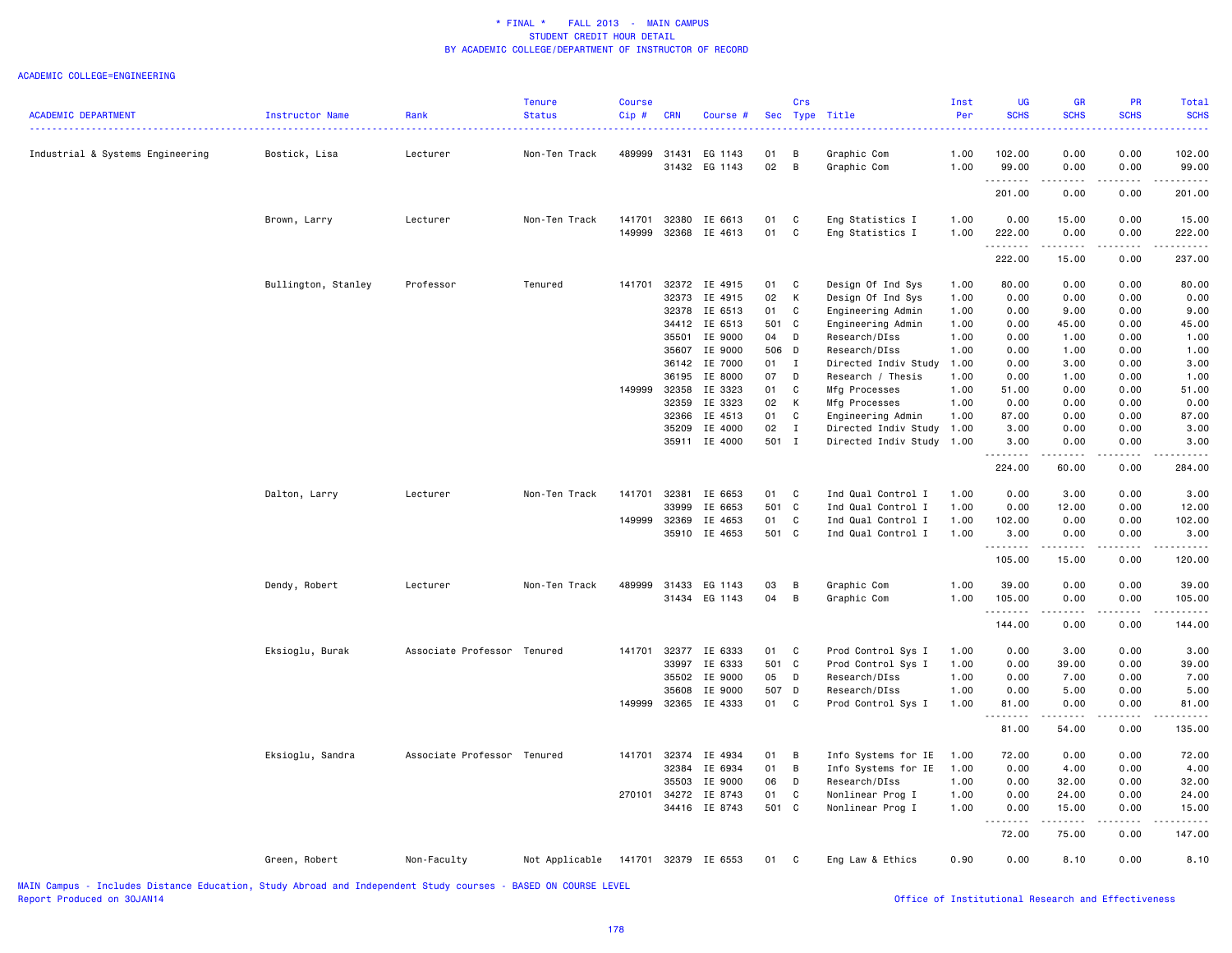|                                  |                     |                               | <b>Tenure</b>  | <b>Course</b> |              |                |       | Crs          |                           | Inst | <b>UG</b>        | <b>GR</b>     | PR                                  | Total                                                                                                                 |
|----------------------------------|---------------------|-------------------------------|----------------|---------------|--------------|----------------|-------|--------------|---------------------------|------|------------------|---------------|-------------------------------------|-----------------------------------------------------------------------------------------------------------------------|
| <b>ACADEMIC DEPARTMENT</b>       | Instructor Name     | Rank                          | <b>Status</b>  | $Cip$ #       | <b>CRN</b>   | Course #       | Sec   | Type         | Title                     | Per  | <b>SCHS</b><br>. | <b>SCHS</b>   | <b>SCHS</b>                         | <b>SCHS</b><br>.                                                                                                      |
| Industrial & Systems Engineering | Green, Robert       | Non-Faculty                   | Not Applicable | 141701        | 33998        | IE 6553        | 501   | C            | Eng Law & Ethics          | 0.90 | 0.00             | 37.80         | 0.00                                | 37.80                                                                                                                 |
|                                  |                     |                               |                | 149999        | 32367        | IE 4553        | 01    | C            | Eng Law & Ethics          | 1.00 | 36.00            | 0.00          | 0.00                                | 36.00                                                                                                                 |
|                                  |                     |                               |                | 301501        | 34274        | GE 2713        | 01    | C            | Intro Engineer Pub P 0.50 |      | 7.50             | 0.00          | 0.00                                | 7.50                                                                                                                  |
|                                  |                     |                               |                |               | 34276        | GE 2713        | H01 C |              | Intro Engineer Pub P      | 0.50 | 4.50             | 0.00          | 0.00                                | 4.50                                                                                                                  |
|                                  |                     |                               |                | 451001        | 34275        | PS 2713        | 01    | C            | Intro Engineer Pub P 0.50 |      | 10.50            | 0.00          | 0.00                                | 10.50                                                                                                                 |
|                                  |                     |                               |                | 521003        |              | 31807 EXL 1191 | 01    | E            | Leadership Internshi 1.00 |      | 5.00             | 0.00          | 0.00                                | 5.00                                                                                                                  |
|                                  |                     |                               |                |               |              |                |       |              |                           |      | 63.50            | 45.90         | 0.00                                | 109.40                                                                                                                |
|                                  | Greenwood, Allen    | Professor                     | Tenured        | 141701        | 32371        | IE 4773        | 01    | C            | Sys Simulation I          | 1.00 | 60.00            | 0.00          | 0.00                                | 60.00                                                                                                                 |
|                                  |                     |                               |                |               | 32383        | IE 6773        | 01    | C            | Sys Simulation I          | 1.00 | 0.00             | 3.00          | 0.00                                | 3.00                                                                                                                  |
|                                  |                     |                               |                |               | 32386        | IE 8583        | 01    | C            | Enterprise Systems E      | 1.00 | 0.00             | 6.00          | 0.00                                | 6.00                                                                                                                  |
|                                  |                     |                               |                |               | 34000        | IE 6773        | 501 C |              | Sys Simulation I          | 1.00 | 0.00             | 24.00         | 0.00                                | 24.00                                                                                                                 |
|                                  |                     |                               |                |               | 34002        | IE 8583        | 501 C |              | Enterprise Systems<br>E   | 1.00 | 0.00             | 48.00         | 0.00                                | 48.00                                                                                                                 |
|                                  |                     |                               |                |               | 35248        | IE 8000        | 01    | D            | Research / Thesis         | 1.00 | 0.00             | 6.00          | 0.00                                | 6.00                                                                                                                  |
|                                  |                     |                               |                |               | 35251        | IE 9000        | 01    | D            | Research/DIss             | 1.00 | 0.00             | 1.00          | 0.00                                | 1.00                                                                                                                  |
|                                  |                     |                               |                |               | 35673        | IE 8000        | 502 D |              | Research / Thesis         | 1.00 | 0.00             | 2.00          | 0.00                                | 2.00                                                                                                                  |
|                                  |                     |                               |                |               | 35767        | IE 9000        | 505 D |              | Research/DIss             | 1.00 | 0.00             | 10.00         | 0.00                                | 10.00                                                                                                                 |
|                                  |                     |                               |                |               |              | 36074 IE 4773  | 501 C |              | Sys Simulation I          | 1.00 | 3.00<br>.        | 0.00<br>.     | 0.00<br>.                           | 3.00<br><b>.</b>                                                                                                      |
|                                  |                     |                               |                |               |              |                |       |              |                           |      | 63.00            | 100.00        | 0.00                                | 163.00                                                                                                                |
|                                  | Hu, Mengqi          | Assistant Professor Ten Track |                | 141701        | 32370        | IE 4753        | 01    | C            | Systems Engr & Analy      | 1.00 | 72.00            | 0.00          | 0.00                                | 72.00                                                                                                                 |
|                                  |                     |                               |                |               | 36547        | IE 9000        | 08    | D            | Research/DIss             | 1.00 | 0.00             | 4.00          | 0.00                                | 4.00                                                                                                                  |
|                                  |                     |                               |                |               |              |                |       |              |                           |      | .<br>72.00       | .<br>4.00     | $\sim$ $\sim$ $\sim$<br>0.00        | $    -$<br>76.00                                                                                                      |
|                                  | Medal, Hugh         | Assistant Professor Ten Track |                | 141701        | 35504        | IE 9000        | 07    | D            | Research/DIss             | 1.00 | 0.00             | 19.00         | 0.00                                | 19.00                                                                                                                 |
|                                  |                     |                               |                | 149999        | 32360        | IE 3913        | 01    | C            | Engr Economy I            | 1.00 | 336.00           | 0.00          | 0.00                                | 336.00                                                                                                                |
|                                  |                     |                               |                |               |              |                |       |              |                           |      | .<br>336.00      | .<br>19.00    | $\sim$ $\sim$ $\sim$<br>0.00        | $\begin{array}{cccccccccc} \bullet & \bullet & \bullet & \bullet & \bullet & \bullet & \bullet \end{array}$<br>355.00 |
|                                  | Nelson, Gerald      | Non-Faculty                   | Not Applicable | 140101        | 32035        | GE 3011        | 01    | - S          | Engr Entrepreneur Se 0.60 |      | 75.00            | 0.00          | 0.00                                | 75.00                                                                                                                 |
|                                  |                     |                               |                |               |              |                |       |              |                           |      | 75.00            | -----<br>0.00 | $- - - -$<br>0.00                   | .<br>75.00                                                                                                            |
|                                  | Reeves, Kari        | Associate Professor Tenured   |                | 141701        | 35249        | IE 8000        | 02    | D            | Research / Thesis         | 1.00 | 0.00             | 10.00         | 0.00                                | 10.00                                                                                                                 |
|                                  |                     |                               |                |               | 35252        | IE 9000        | 02    | D            | Research/DIss             | 1.00 | 0.00             | 14.00         | 0.00                                | 14.00                                                                                                                 |
|                                  |                     |                               |                |               | 35670        | IE 9000        | 503 D |              | Research/DIss             | 1.00 | 0.00             | 18.00         | 0.00                                | 18.00                                                                                                                 |
|                                  |                     |                               |                |               | 35672        | IE 8000        | 501 D |              | Research / Thesis         | 1.00 | 0.00             | 1.00          | 0.00                                | 1.00                                                                                                                  |
|                                  |                     |                               |                |               | 143501 34270 | IE 8143        | 01    | C            | Applied Ergo Methods      | 1.00 | 0.00             | 15.00         | 0.00                                | 15.00                                                                                                                 |
|                                  |                     |                               |                |               | 34414        | IE 8143        | 501   | $\mathbf{C}$ | Applied Ergo Methods      | 1.00 | 0.00             | 27.00         | 0.00                                | 27.00                                                                                                                 |
|                                  |                     |                               |                | 149999        | 32361        | IE 3913        | 02    | C            | Engr Economy I            | 1.00 | 321.00           | 0.00          | 0.00                                | 321.00                                                                                                                |
|                                  |                     |                               |                |               | 35020        | IE 4000        | 01    | $\mathbf{I}$ | Directed Indiv Study 1.00 |      | 3.00             | 0.00          | 0.00                                | 3.00                                                                                                                  |
|                                  |                     |                               |                |               |              |                |       |              |                           |      | .<br>324.00      | .<br>85.00    | .<br>0.00                           | <u>.</u><br>409.00                                                                                                    |
|                                  | Strawderman, Lesley | Associate Professor Tenured   |                | 141701        | 32356        | IE 3121        | 01 L  |              | Industrial Ergo Labo 1.00 |      | 42.00            | 0.00          | 0.00                                | 42.00                                                                                                                 |
|                                  |                     |                               |                |               | 35250        | IE 8000        | 03    | D            | Research / Thesis         | 1.00 | 0.00             | 9.00          | 0.00                                | 9.00                                                                                                                  |
|                                  |                     |                               |                |               | 35669        | IE 9000        | 502 D |              | Research/DIss             | 1.00 | 0.00             | 5.00          | 0.00                                | 5.00                                                                                                                  |
|                                  |                     |                               |                | 149999 32357  |              | IE 3123        | S01 C |              | Industrial Ergonomic 1.00 |      | 153.00           | 0.00          | 0.00                                | 153.00                                                                                                                |
|                                  |                     |                               |                |               | 34411        | IE 3123        | 501 C |              | Industrial Ergonomic      | 1.00 | 15.00            | 0.00          | 0.00                                | 15.00                                                                                                                 |
|                                  |                     |                               |                |               |              |                |       |              |                           |      | .<br>210.00      | 14.00         | $\sim$ $\sim$ $\sim$ $\sim$<br>0.00 | .<br>224.00                                                                                                           |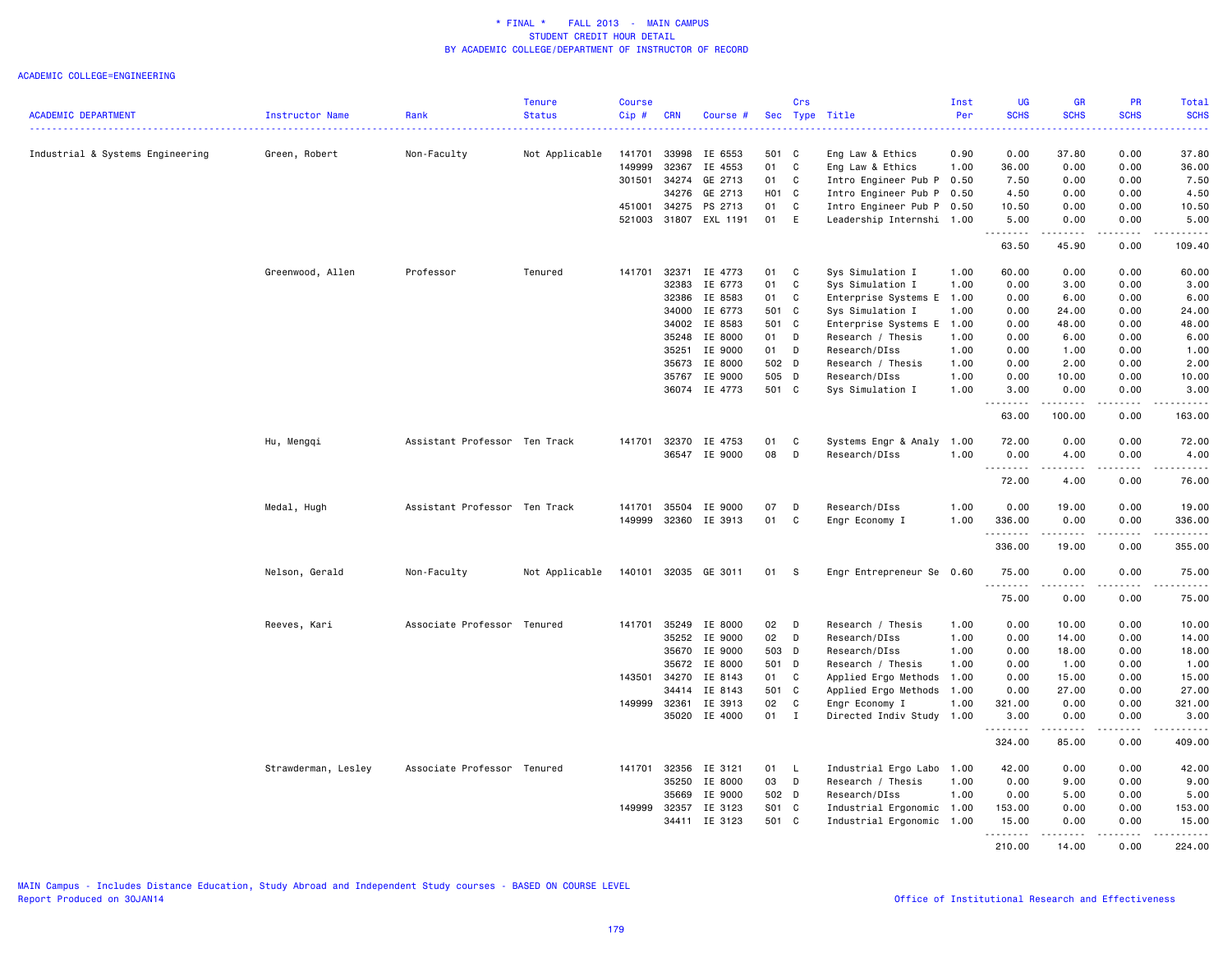| <b>ACADEMIC DEPARTMENT</b>       | <b>Instructor Name</b> | Rank        | <b>Tenure</b><br><b>Status</b> | <b>Course</b><br>$Cip$ # | <b>CRN</b>                                | Course #                                                             |                                                        | Crs | Sec Type Title                                                                                              | Inst<br>Per                                  | <b>UG</b><br><b>SCHS</b>                       | <b>GR</b><br><b>SCHS</b>                     | PR<br><b>SCHS</b>                            | Total<br><b>SCHS</b>                           |
|----------------------------------|------------------------|-------------|--------------------------------|--------------------------|-------------------------------------------|----------------------------------------------------------------------|--------------------------------------------------------|-----|-------------------------------------------------------------------------------------------------------------|----------------------------------------------|------------------------------------------------|----------------------------------------------|----------------------------------------------|------------------------------------------------|
| Industrial & Systems Engineering | Usher, John            | Professor   | Tenured                        | 141701<br>149999         | 32379<br>33998<br>35671<br>32355<br>34267 | IE 6553<br>IE 6553<br>IE 9000<br>IE 1911<br>IE 1911<br>36042 IE 4000 | 01 C<br>501 C<br>504 D<br>$01 \quad L$<br>02 L<br>04 I |     | Eng Law & Ethics<br>Eng Law & Ethics<br>Research/DIss<br>Intro To IE<br>Intro To IE<br>Directed Indiv Study | 0.10<br>0.10<br>1.00<br>1.00<br>1.00<br>1.00 | 0.00<br>0.00<br>0.00<br>39.00<br>36.00<br>1.00 | 0.90<br>4.20<br>9.00<br>0.00<br>0.00<br>0.00 | 0.00<br>0.00<br>0.00<br>0.00<br>0.00<br>0.00 | 0.90<br>4.20<br>9.00<br>39.00<br>36.00<br>1.00 |
|                                  | Walden, Clayton        | Non-Faculty | Non-Ten Track                  | 149999                   |                                           | 35865 IE 4000                                                        | 03 I                                                   |     | Directed Indiv Study 1.00                                                                                   |                                              | --------<br>76.00<br>3.00<br>.<br>3.00         | 14.10<br>0.00<br>.<br>0.00                   | ---------<br>0.00<br>0.00<br>.<br>0.00       | ----------<br>90.10<br>3.00<br>.<br>3.00       |
| Industrial & Systems Engineering |                        |             |                                |                          |                                           |                                                                      |                                                        |     |                                                                                                             |                                              | 2271.50<br>========                            | 501.00<br>--------                           | 0.00<br>========                             | =========<br>2772.50<br>==========             |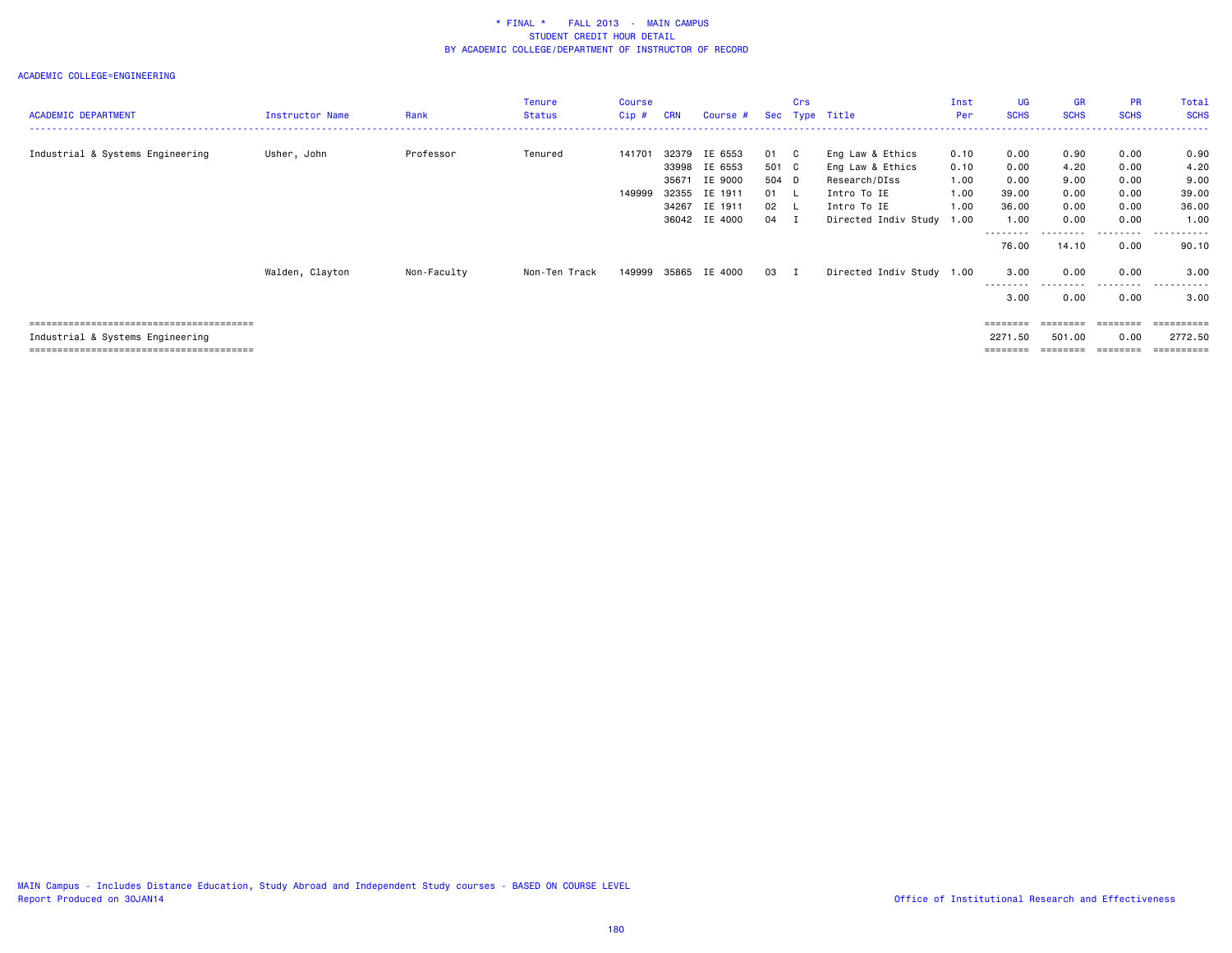|                                                                                     |                    |                                    | <b>Tenure</b>                | <b>Course</b> |            |                      |       | Crs          |                           | Inst | <b>UG</b>                           | <b>GR</b>                                                                                                                                                      | PR                                                                                                                                                           | Total                                                                                                                              |
|-------------------------------------------------------------------------------------|--------------------|------------------------------------|------------------------------|---------------|------------|----------------------|-------|--------------|---------------------------|------|-------------------------------------|----------------------------------------------------------------------------------------------------------------------------------------------------------------|--------------------------------------------------------------------------------------------------------------------------------------------------------------|------------------------------------------------------------------------------------------------------------------------------------|
| <b>ACADEMIC DEPARTMENT</b>                                                          | Instructor Name    | Rank                               | <b>Status</b>                | Cip#          | <b>CRN</b> | Course #             |       |              | Sec Type Title            | Per  | <b>SCHS</b>                         | <b>SCHS</b>                                                                                                                                                    | <b>SCHS</b>                                                                                                                                                  | <b>SCHS</b>                                                                                                                        |
| Mechanical Engineering                                                              | Bammann, Douglas   | Professor                          | Tenured                      | 141901        | 35471      | ME 9000              | 01    | D            | Research / Diss           | 1.00 | 0.00                                | 38.00                                                                                                                                                          | 0.00                                                                                                                                                         | 38.00                                                                                                                              |
|                                                                                     |                    |                                    |                              | 309999        | 35510      | CME 9000             | 02    | D            | Research/Dis              | 1.00 | 0.00<br>$\sim$ $\sim$ $\sim$ $\sim$ | 12.00                                                                                                                                                          | 0.00                                                                                                                                                         | 12.00                                                                                                                              |
|                                                                                     |                    |                                    |                              |               |            |                      |       |              |                           |      | 0.00                                | 50.00                                                                                                                                                          | 0.00                                                                                                                                                         | 50.00                                                                                                                              |
|                                                                                     | Cho, HeeJin        | Assistant Professor Ten Track      |                              | 141901        | 32660      | ME 3613              | 01    | C            | System Dynamics           | 1.00 | 162.00                              | 0.00                                                                                                                                                           | 0.00                                                                                                                                                         | 162.00                                                                                                                             |
|                                                                                     |                    |                                    |                              |               | 35455      | ME 8000              | 02    | D            | Research / Thesis         | 1.00 | 0.00                                | 6.00                                                                                                                                                           | 0.00                                                                                                                                                         | 6.00                                                                                                                               |
|                                                                                     |                    |                                    |                              |               |            | 35472 ME 9000        | 02    | D            | Research / Diss           | 1.00 | 0.00                                | 4.00                                                                                                                                                           | 0.00                                                                                                                                                         | 4.00                                                                                                                               |
|                                                                                     |                    |                                    |                              |               |            | 35875 ME 4000        | 02    | Ι.           | Directed Indiv Study      | 1.00 | 3.00                                | 0.00                                                                                                                                                           | 0.00                                                                                                                                                         | 3.00                                                                                                                               |
|                                                                                     |                    |                                    |                              |               | 36070      | ME 4000              | 03    | I            | Directed Indiv Study      | 1.00 | 3.00<br>.                           | 0.00<br>.                                                                                                                                                      | 0.00<br>-----                                                                                                                                                | 3.00<br>.                                                                                                                          |
|                                                                                     |                    |                                    |                              |               |            |                      |       |              |                           |      | 168.00                              | 10.00                                                                                                                                                          | 0.00                                                                                                                                                         | 178.00                                                                                                                             |
|                                                                                     | Daniewicz, Steven  | Professor                          | Tenured                      | 141901        | 32661      | ME 4111              | 01 C  |              | Professional Develop      | 0.60 | 31.80                               | 0.00                                                                                                                                                           | 0.00                                                                                                                                                         | 31.80                                                                                                                              |
|                                                                                     |                    |                                    |                              |               | 34376      | ME 4413              | 01    | C            | Casting and Joining       | 1.00 | 63.00                               | 0.00                                                                                                                                                           | 0.00                                                                                                                                                         | 63.00                                                                                                                              |
|                                                                                     |                    |                                    |                              |               | 34377      | ME 6413              | 01    | C            | Casting and Joining       | 1.00 | 0.00                                | 15.00                                                                                                                                                          | 0.00                                                                                                                                                         | 15.00                                                                                                                              |
|                                                                                     |                    |                                    |                              |               |            | 35456 ME 8000        | 03    | D            | Research / Thesis         | 1.00 | 0.00                                | 5.00                                                                                                                                                           | 0.00                                                                                                                                                         | 5.00                                                                                                                               |
|                                                                                     |                    |                                    |                              |               |            | 35473 ME 9000        | 03    | D            | Research / Diss           | 1.00 | 0.00<br>.                           | 7.00<br>.                                                                                                                                                      | 0.00<br>-----                                                                                                                                                | 7.00<br>.                                                                                                                          |
|                                                                                     |                    |                                    |                              |               |            |                      |       |              |                           |      | 94.80                               | 27.00                                                                                                                                                          | 0.00                                                                                                                                                         | 121.80                                                                                                                             |
|                                                                                     | Doude, Haley       | Grad Research Assis Not Applicable |                              |               |            | 141901 32647 ME 1111 | 02 C  |              | Introduction To ME        | 1.00 | 70.00<br>.                          | 0.00                                                                                                                                                           | 0.00<br>$\frac{1}{2} \left( \frac{1}{2} \right) \left( \frac{1}{2} \right) \left( \frac{1}{2} \right) \left( \frac{1}{2} \right) \left( \frac{1}{2} \right)$ | 70.00<br>$\begin{array}{cccccccccccccc} \bullet & \bullet & \bullet & \bullet & \bullet & \bullet & \bullet & \bullet \end{array}$ |
|                                                                                     |                    |                                    |                              |               |            |                      |       |              |                           |      | 70.00                               | .<br>0.00                                                                                                                                                      | 0.00                                                                                                                                                         | 70.00                                                                                                                              |
|                                                                                     | El Kadiri, Haitham | Assistant Professor Ten Track      |                              | 141901        | 32654      | ME 3403              | 01    | C            | Materials for ME Des      | 1.00 | 225.00                              | 0.00                                                                                                                                                           | 0.00                                                                                                                                                         | 225.00                                                                                                                             |
|                                                                                     |                    |                                    |                              |               | 35457      | ME 8000              | 04    | D            | Research / Thesis         | 1.00 | 0.00                                | 10.00                                                                                                                                                          | 0.00                                                                                                                                                         | 10.00                                                                                                                              |
|                                                                                     |                    |                                    |                              |               | 35474      | ME 9000              | 04    | D            | Research / Diss           | 1.00 | 0.00                                | 14.00                                                                                                                                                          | 0.00                                                                                                                                                         | 14.00                                                                                                                              |
|                                                                                     |                    |                                    |                              | 309999        | 35903      | <b>CME 9000</b>      | 08    | D            | Research/Dis              | 1.00 | 0.00<br>.                           | 10.00<br>.                                                                                                                                                     | 0.00<br>.                                                                                                                                                    | 10.00                                                                                                                              |
|                                                                                     |                    |                                    |                              |               |            |                      |       |              |                           |      | 225.00                              | 34.00                                                                                                                                                          | 0.00                                                                                                                                                         | 259.00                                                                                                                             |
|                                                                                     | Forbes, Richard    | Research Professor                 | Not Applicable               |               |            | 141901 32664 ME 4301 | 01 L  |              | Thermo-Fluids Labora 1.00 |      | 49.00                               | 0.00                                                                                                                                                           | 0.00                                                                                                                                                         | 49.00                                                                                                                              |
|                                                                                     |                    |                                    |                              |               |            |                      |       |              |                           |      | .<br>49.00                          | $\sim$ $\sim$ $\sim$ $\sim$<br>0.00                                                                                                                            | 0.00                                                                                                                                                         | 49.00                                                                                                                              |
|                                                                                     | Hammi, Youssef     | Research Assist Pro Non-Ten Track  |                              |               |            | 141901 36364 ME 9000 | 20    | <b>D</b>     | Research / Diss           | 1.00 | 0.00                                | 1.00                                                                                                                                                           | 0.00                                                                                                                                                         | 1.00                                                                                                                               |
|                                                                                     |                    |                                    |                              |               |            |                      |       |              |                           |      | . <b>.</b><br>0.00                  | 1.00                                                                                                                                                           | 0.00                                                                                                                                                         | 1.00                                                                                                                               |
|                                                                                     | Hodge, B. Keith    | Lecturer                           | Non-Ten Track                | 140701        | 34299      | CHE 3213             | 01    | C            | Heat Transfer Op          | 1.00 | 72.00                               | 0.00                                                                                                                                                           | 0.00                                                                                                                                                         | 72.00                                                                                                                              |
|                                                                                     |                    |                                    |                              | 141901        | 32665      | ME 4333              | 01    | C            | Energy Sys Design         | 1.00 | 168.00                              | 0.00                                                                                                                                                           | 0.00                                                                                                                                                         | 168.00                                                                                                                             |
|                                                                                     |                    |                                    |                              |               |            | 32674 ME 6333        | 01    | C            | Energy Sys Design         | 1.00 | 0.00                                | 9.00                                                                                                                                                           | 0.00                                                                                                                                                         | 9.00                                                                                                                               |
|                                                                                     |                    |                                    |                              |               |            |                      |       |              |                           |      | .<br>240.00                         | .<br>9.00                                                                                                                                                      | $\frac{1}{2} \left( \frac{1}{2} \right) \left( \frac{1}{2} \right) \left( \frac{1}{2} \right) \left( \frac{1}{2} \right) \left( \frac{1}{2} \right)$<br>0.00 | $\frac{1}{2}$<br>249.00                                                                                                            |
|                                                                                     | Horstemeyer, Mark  | Professor                          | Tenured                      | 141901        |            | 35459 ME 8000        | 06    | D            | Research / Thesis         | 1.00 | 0.00                                | 5.00                                                                                                                                                           | 0.00                                                                                                                                                         | 5.00                                                                                                                               |
|                                                                                     |                    |                                    |                              |               | 35476      | ME 9000              | 06    | D            | Research / Diss           | 1.00 | 0.00                                | 67.00                                                                                                                                                          | 0.00                                                                                                                                                         | 67.00                                                                                                                              |
|                                                                                     |                    |                                    |                              |               | 35966      | ME 8990              | 01    | C            | Special Topic In ME       | 1.00 | 0.00                                | 30.00                                                                                                                                                          | 0.00                                                                                                                                                         | 30.00                                                                                                                              |
|                                                                                     |                    |                                    |                              |               | 35967      | ME 8990              | 501 C |              | Special Topic In ME       | 1.00 | 0.00                                | 6.00                                                                                                                                                           | 0.00                                                                                                                                                         | 6.00                                                                                                                               |
|                                                                                     |                    |                                    |                              | 309999        |            | 35511 CME 9000       | 03    | $\mathsf{D}$ | Research/Dis              | 1.00 | 0.00                                | 17.00                                                                                                                                                          | 0.00                                                                                                                                                         | 17.00                                                                                                                              |
|                                                                                     |                    |                                    |                              |               |            |                      |       |              |                           |      | .<br>0.00                           | $\frac{1}{2} \left( \frac{1}{2} \right) \left( \frac{1}{2} \right) \left( \frac{1}{2} \right) \left( \frac{1}{2} \right) \left( \frac{1}{2} \right)$<br>125.00 | .<br>0.00                                                                                                                                                    | 125.00                                                                                                                             |
|                                                                                     | Knizley, Alta      | Instructor                         | Non-Ten Track                |               |            | 141901 32646 ME 1111 | 01 C  |              | Introduction To ME        | 1.00 | 76.00                               | 0.00                                                                                                                                                           | 0.00                                                                                                                                                         | 76.00                                                                                                                              |
| MAIN Compus Traludes Distance Education, Study Abnoad and Indonesdant Study coupoes |                    |                                    | <b>DACED ON COUDER LEVEL</b> |               |            |                      |       |              |                           |      |                                     |                                                                                                                                                                |                                                                                                                                                              |                                                                                                                                    |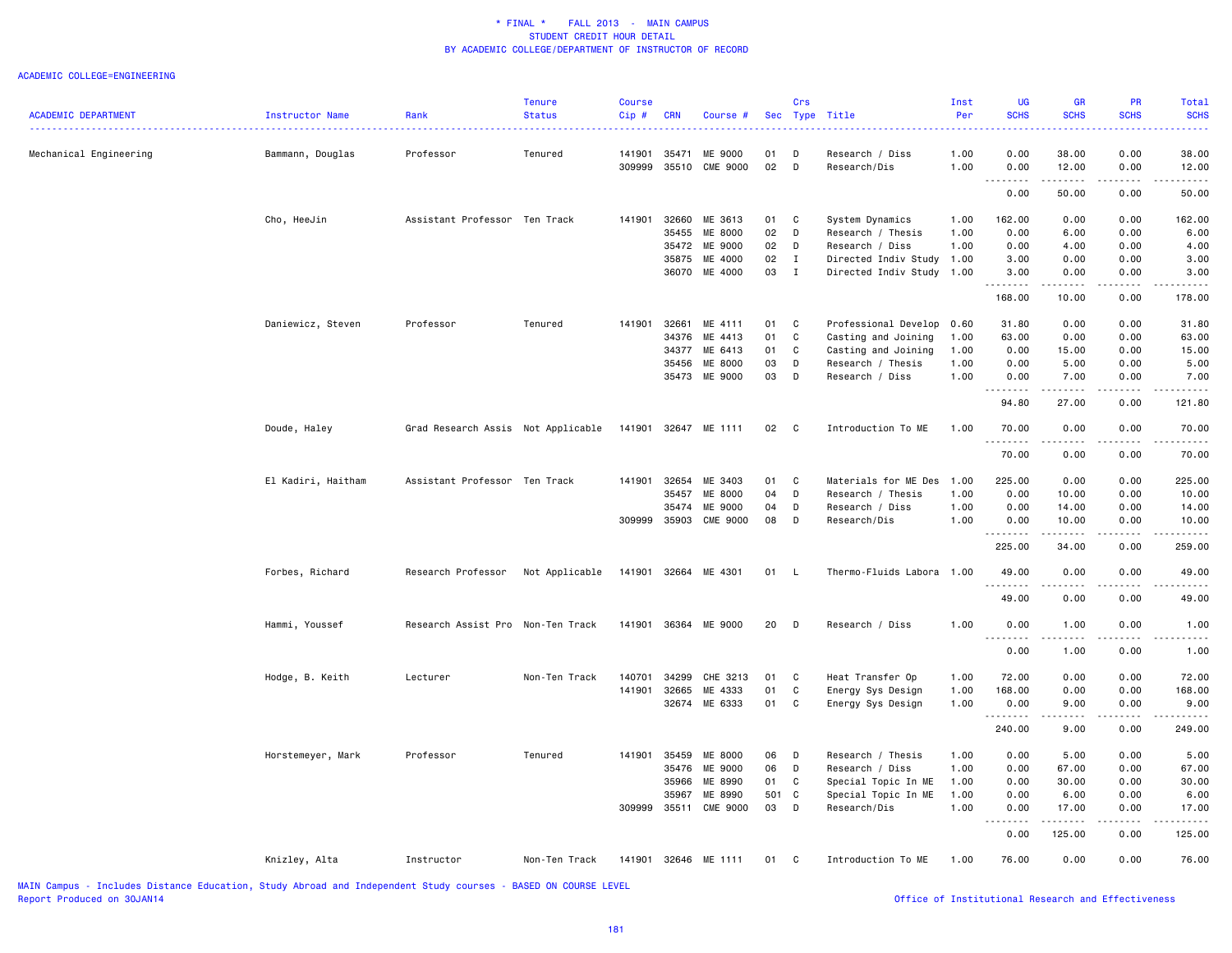|                            |                  |                                   | <b>Tenure</b>  | <b>Course</b> |              |                      |    | Crs          |                           | Inst | <b>UG</b>                    | <b>GR</b>           | PR                    | Total                               |
|----------------------------|------------------|-----------------------------------|----------------|---------------|--------------|----------------------|----|--------------|---------------------------|------|------------------------------|---------------------|-----------------------|-------------------------------------|
| <b>ACADEMIC DEPARTMENT</b> | Instructor Name  | Rank                              | <b>Status</b>  | Cip#          | <b>CRN</b>   | Course #             |    |              | Sec Type Title            | Per  | <b>SCHS</b>                  | <b>SCHS</b>         | <b>SCHS</b>           | <b>SCHS</b><br>.                    |
| Mechanical Engineering     | Knizley, Alta    | Instructor                        | Non-Ten Track  | 141901        | 32650        | ME 3103              | 01 | C            | Exp Meas and Techniq      | 1.00 | 162.00                       | 0.00                | 0.00                  | 162.00                              |
|                            |                  |                                   |                |               | 32658        | ME 3513              | 03 | C            | Thermodynamics I          | 1.00 | 168.00<br>.                  | 0.00<br>.           | 0.00<br>.             | 168.00                              |
|                            |                  |                                   |                |               |              |                      |    |              |                           |      | 406.00                       | 0.00                | 0.00                  | 406.00                              |
|                            | Krishnan, Sundar | Assistant Professor Ten Track     |                | 141901        | 35460        | ME 8000              | 07 | D            | Research / Thesis         | 1.00 | 0.00                         | 13.00               | 0.00                  | 13.00                               |
|                            |                  |                                   |                |               | 35913        | ME 3523              | 02 | C            | Thermodynamics II         | 1.00 | 78.00                        | 0.00                | 0.00                  | 78.00                               |
|                            |                  |                                   |                |               | 36511        | ME 7000              | 06 | $\mathbf{I}$ | Directed Indiv Study      | 1.00 | 0.00                         | 1.00                | 0.00                  | 1.00                                |
|                            |                  |                                   |                |               | 36512        | ME 7000              | 07 | $\mathbf{I}$ | Directed Indiv Study 1.00 |      | 0.00                         | 1.00                | 0.00                  | 1.00                                |
|                            |                  |                                   |                |               | 36513        | ME 7000              | 08 | $\mathbf{I}$ | Directed Indiv Study 1.00 |      | 0.00                         | 1.00                | 0.00                  | 1.00                                |
|                            |                  |                                   |                |               | 36593        | ME 7000              | 10 | $\mathbf{I}$ | Directed Indiv Study 1.00 |      | 0.00                         | 1.00                | 0.00                  | 1.00                                |
|                            |                  |                                   |                |               | 36614        | ME 7000              | 11 | $\mathbf{I}$ | Directed Indiv Study 1.00 |      | 0.00<br><u>.</u>             | 1.00                | 0.00                  | 1.00<br>$\sim$ $\sim$ $\sim$ $\sim$ |
|                            |                  |                                   |                |               |              |                      |    |              |                           |      | 78.00                        | 18.00               | 0.00                  | 96.00                               |
|                            | Ledbury, Emily   | Grad Teach Assist                 | Not Applicable |               |              | 141901 32656 ME 3513 | 01 | C            | Thermodynamics I          | 1.00 | 138.00<br>.                  | 0.00<br>$- - - - -$ | 0.00<br>$\frac{1}{2}$ | 138.00<br><u>.</u>                  |
|                            |                  |                                   |                |               |              |                      |    |              |                           |      | 138.00                       | 0.00                | 0.00                  | 138.00                              |
|                            | Li, Bin          | Research Assist Pro Non-Ten Track |                | 141901        | 35654        | ME 8000              | 18 | D            | Research / Thesis         | 1.00 | 0.00                         | 6.00                | 0.00                  | 6.00                                |
|                            |                  |                                   |                |               | 35655        | ME 9000              | 18 | D            | Research / Diss           | 1.00 | 0.00                         | 6.00<br>.           | 0.00<br>.             | 6.00                                |
|                            |                  |                                   |                |               |              |                      |    |              |                           |      | .<br>0.00                    | 12.00               | 0.00                  | .<br>12.00                          |
|                            | Luck, Rogelio    | Professor                         | Tenured        | 141901        | 32661        | ME 4111              | 01 | C            | Professional Develop      | 0.40 | 21.20                        | 0.00                | 0.00                  | 21.20                               |
|                            |                  |                                   |                |               | 35478        | <b>ME 9000</b>       | 08 | D            | Research / Diss           | 1.00 | 0.00                         | 6.00                | 0.00                  | 6.00                                |
|                            |                  |                                   |                |               | 36013        | ME 8213              | 01 | C            | Engineering Anal I        | 1.00 | 0.00                         | 72.00               | 0.00                  | 72.00                               |
|                            |                  |                                   |                |               |              |                      |    |              |                           |      | .<br>21.20                   | <u>.</u><br>78.00   | .<br>0.00             | .<br>99.20                          |
|                            | Mago, Pedro      | Professor                         | Tenured        | 141901        | 32666        | ME 4373              | 01 | C            | Air Conditioning          | 1.00 | 78.00                        | 0.00                | 0.00                  | 78.00                               |
|                            |                  |                                   |                |               | 32675        | ME 6373              | 01 | C            | Air Conditioning          | 1.00 | 0.00                         | 18.00               | 0.00                  | 18.00                               |
|                            |                  |                                   |                |               | 35479        | ME 9000              | 09 | D            | Research / Diss           | 1.00 | 0.00                         | 18.00               | 0.00                  | 18.00                               |
|                            |                  |                                   |                |               |              |                      |    |              |                           |      | .<br>78.00                   | .<br>36.00          | .<br>0.00             | <u>.</u><br>114.00                  |
|                            | Marcum, David    | Professor                         | Tenured        | 141901        | 32651        | ME 3113              | 01 | C            | Engineering Analysis 1.00 |      | 201.00                       | 0.00                | 0.00                  | 201.00                              |
|                            |                  |                                   |                |               | 35480        | ME 9000              | 10 | D            | Research / Diss           | 1.00 | 0.00<br>.                    | 12.00<br>.          | 0.00<br>.             | 12.00<br>.                          |
|                            |                  |                                   |                |               |              |                      |    |              |                           |      | 201.00                       | 12.00               | 0.00                  | 213.00                              |
|                            | Myers, Oliver    | Assistant Professor Ten Track     |                | 141901        | 32669        | ME 4443              | 01 | C            | Mech Systems Design       | 1.00 | 72.00                        | 0.00                | 0.00                  | 72.00                               |
|                            |                  |                                   |                |               | 32676        | ME 6443              | 01 | C            | Mech Systems Design       | 1.00 | 0.00                         | 3.00                | 0.00                  | 3.00                                |
|                            |                  |                                   |                |               | 35464        | ME 8000              | 11 | D            | Research / Thesis         | 1.00 | 0.00                         | 1.00                | 0.00                  | 1.00                                |
|                            |                  |                                   |                |               | 35481        | ME 9000              | 11 | D            | Research / Diss           | 1.00 | 0.00                         | 29.00               | 0.00                  | 29.00                               |
|                            |                  |                                   |                |               | 36422        | ME 7000              | 04 | $\bf{I}$     | Directed Indiv Study 1.00 |      | 0.00<br>$\sim$ $\sim$ $\sim$ | 3.00                | 0.00                  | 3.00<br>.                           |
|                            |                  |                                   |                |               |              |                      |    |              |                           |      | 72.00                        | 36.00               | 0.00                  | 108.00                              |
|                            | Patton, Richard  | Assistant Professor Tenured       |                |               | 141901 32648 | ME 2133              | 01 | B            | Modeling and Manuf        | 1.00 | 132.00                       | 0.00                | 0.00                  | 132.00                              |
|                            |                  |                                   |                |               | 32649        | ME 2133              | 02 | B            | Modeling and Manuf        | 1.00 | 141.00                       | 0.00                | 0.00                  | 141.00                              |
|                            |                  |                                   |                |               | 32670        | ME 4643              | 01 | C            | Intro Vibration/Cont 1.00 |      | 87.00                        | 0.00                | 0.00                  | 87.00                               |
|                            |                  |                                   |                |               |              |                      |    |              |                           |      | <u>.</u><br>360,00           | -----<br>0.00       | .<br>0.00             | $- - - - - - -$<br>360,00           |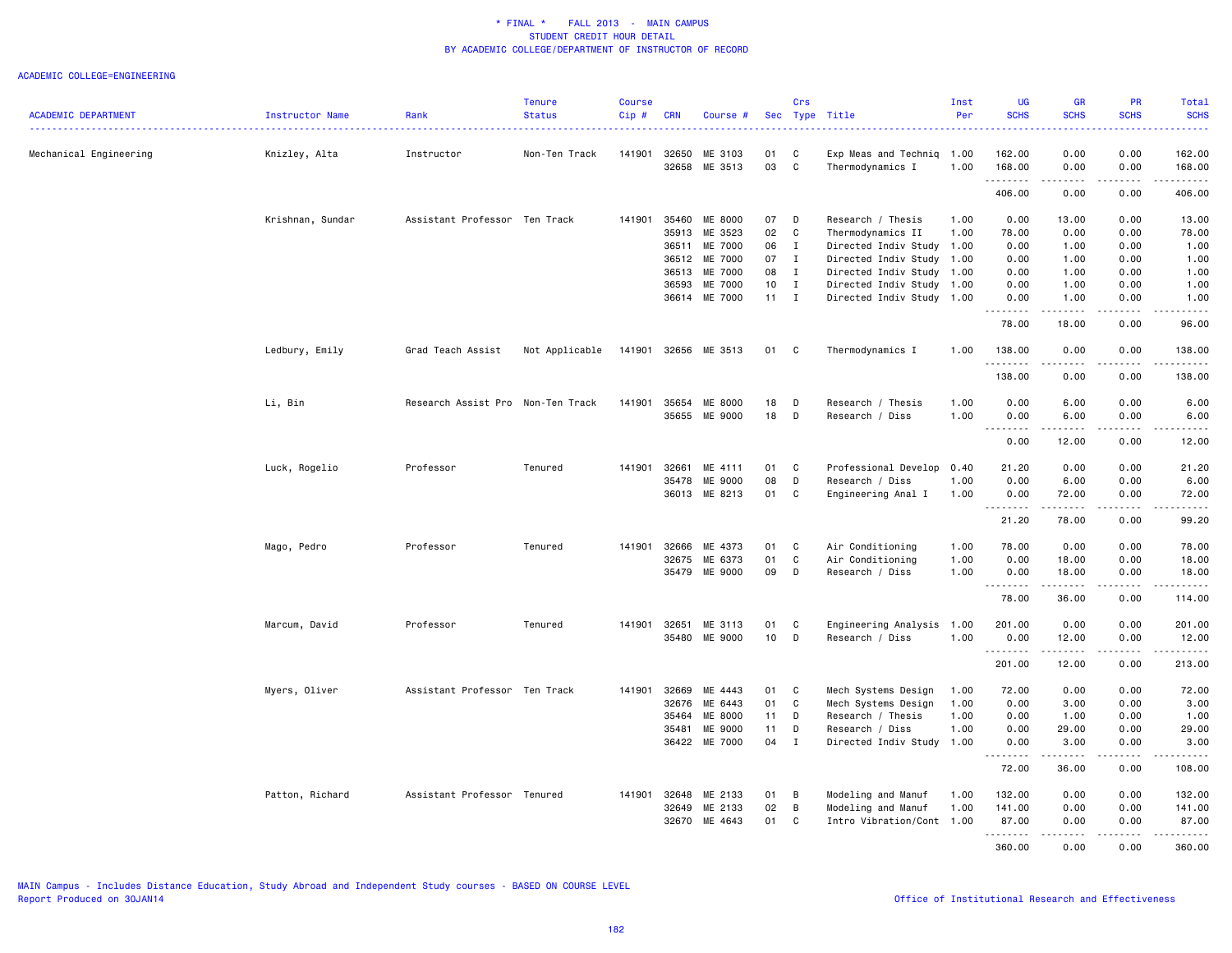#### ACADEMIC COLLEGE=ENGINEERING

|                            |                                                     |                                   | <b>Tenure</b> | <b>Course</b> |              |                          |                 | <b>Crs</b>        |                                                | Inst | <b>UG</b>        | <b>GR</b>          | PR            | Total                                                                                                               |
|----------------------------|-----------------------------------------------------|-----------------------------------|---------------|---------------|--------------|--------------------------|-----------------|-------------------|------------------------------------------------|------|------------------|--------------------|---------------|---------------------------------------------------------------------------------------------------------------------|
| <b>ACADEMIC DEPARTMENT</b> | <b>Instructor Name</b>                              | Rank                              | <b>Status</b> | Cip#          | <b>CRN</b>   | Course #                 |                 |                   | Sec Type Title                                 | Per  | <b>SCHS</b>      | <b>SCHS</b>        | <b>SCHS</b>   | <b>SCHS</b>                                                                                                         |
|                            |                                                     |                                   |               |               |              |                          |                 |                   |                                                |      |                  |                    |               |                                                                                                                     |
| Mechanical Engineering     | Rhee, Hongjoo                                       | Research Assist Pro Non-Ten Track |               | 141901        | 36264        | 36262 ME 7000<br>ME 8000 | 02<br>20        | $\mathbf{I}$<br>D | Directed Indiv Study 1.00<br>Research / Thesis | 1.00 | 0.00<br>0.00     | 3.00<br>6.00       | 0.00<br>0.00  | 3.00<br>6.00                                                                                                        |
|                            |                                                     |                                   |               |               |              |                          |                 |                   |                                                |      | .                | .                  |               |                                                                                                                     |
|                            |                                                     |                                   |               |               |              |                          |                 |                   |                                                |      | 0.00             | 9.00               | 0.00          | 9.00                                                                                                                |
|                            | Schneider, Judith                                   | Professor                         | Tenured       | 140501        | 34370        | ME 4624                  | 01              | B                 | Exp Met Mat Res                                | 1.00 | 4.00             | 0.00               | 0.00          | 4.00                                                                                                                |
|                            |                                                     |                                   |               |               | 34371        | ME 6624                  | 01              | B                 | Exp Met Mat Res                                | 1.00 | 0.00             | 40.00              | 0.00          | 40.00                                                                                                               |
|                            |                                                     |                                   |               |               | 34373        | ABE 6624                 | 01              | B                 | Exp Met Mat Res                                | 1.00 | 0.00             | 20.00              | 0.00          | 20.00                                                                                                               |
|                            |                                                     |                                   |               |               | 34374        | CHE 4624                 | 01              | B                 | Exp Met Mat Res                                | 1.00 | 4.00             | 0.00               | 0.00          | 4.00                                                                                                                |
|                            |                                                     |                                   |               |               | 34375        | CHE 6624                 | 01              | B                 | Exp Met Mat Res                                | 1.00 | 0.00             | 12.00              | 0.00          | 12.00                                                                                                               |
|                            |                                                     |                                   |               | 141901        | 32667        | ME 4401                  | 01              | -L                | Solid Mechanics Lab                            | 1.00 | 44.00            | 0.00               | 0.00          | 44.00                                                                                                               |
|                            |                                                     |                                   |               |               | 35466        | ME 8000                  | 13              | D                 | Research / Thesis                              | 1.00 | 0.00             | 11.00              | 0.00          | 11.00                                                                                                               |
|                            |                                                     |                                   |               |               | 35483        | ME 9000                  | 13              | D                 | Research / Diss                                | 1.00 | 0.00             | 19.00              | 0.00          | 19.00                                                                                                               |
|                            |                                                     |                                   |               |               | 35800        | ME 4000                  | 01              | I                 | Directed Indiv Study 1.00                      |      | 3.00             | 0.00               | 0.00          | 3.00                                                                                                                |
|                            |                                                     |                                   |               |               |              | 36307 ME 4000            | 05              | $\blacksquare$    | Directed Indiv Study 1.00                      |      | 3.00<br>.        | 0.00<br>.          | 0.00<br>.     | 3.00                                                                                                                |
|                            |                                                     |                                   |               |               |              |                          |                 |                   |                                                |      | 58.00            | 102.00             | 0.00          | 160.00                                                                                                              |
|                            | Shamsaei, Nima                                      | Assistant Professor Ten Track     |               |               |              | 141901 32668 ME 4403     | 01 C            |                   | Machine Design                                 | 1.00 | 186.00<br>.      | 0.00<br>.          | 0.00<br>----- | 186.00<br>.                                                                                                         |
|                            |                                                     |                                   |               |               |              |                          |                 |                   |                                                |      | 186.00           | 0.00               | 0.00          | 186.00                                                                                                              |
|                            | Srinivasan, Kalyan Kuma Associate Professor Tenured |                                   |               |               | 141901 32659 | ME 3523                  | 01              | <b>C</b>          | Thermodynamics II                              | 1.00 | 141.00           | 0.00               | 0.00          | 141.00                                                                                                              |
|                            |                                                     |                                   |               |               | 35467        | ME 8000                  | 14              | D                 | Research / Thesis                              | 1.00 | 0.00             | 13.00              | 0.00          | 13.00                                                                                                               |
|                            |                                                     |                                   |               |               | 35484        | ME 9000                  | 14              | D                 | Research / Diss                                | 1.00 | 0.00             | 8.00               | 0.00          | 8.00                                                                                                                |
|                            |                                                     |                                   |               |               |              | 36368 ME 7000            | 03              | $\mathbf I$       | Directed Indiv Study 1.00                      |      | 0.00<br><u>.</u> | 3.00<br>. <u>.</u> | 0.00<br>.     | 3.00                                                                                                                |
|                            |                                                     |                                   |               |               |              |                          |                 |                   |                                                |      | 141.00           | 24.00              | 0.00          | 165.00                                                                                                              |
|                            | Stone, Tonya                                        | Assistant Professor Ten Track     |               | 141901        | 32655        | ME 3423                  | 01              | C <sub>c</sub>    | Mech Of Machinery                              | 1.00 | 168.00           | 0.00               | 0.00          | 168.00                                                                                                              |
|                            |                                                     |                                   |               |               |              | 32662 ME 4123            | 01              | C                 | Failure of Eng. Mat'                           | 1.00 | 69.00            | 0.00               | 0.00          | 69.00                                                                                                               |
|                            |                                                     |                                   |               |               | 32672        | ME 6123                  | 01              | C                 | Failure of Eng. Mat'                           | 1.00 | 0.00             | 6.00               | 0.00          | 6.00                                                                                                                |
|                            |                                                     |                                   |               |               | 34020        | ME 6123                  | 501 C           |                   | Failure of Eng. Mat'                           | 1.00 | 0.00             | 12.00              | 0.00          | 12.00                                                                                                               |
|                            |                                                     |                                   |               |               | 35468        | ME 8000                  | 15              | D                 | Research / Thesis                              | 1.00 | 0.00             | 6.00               | 0.00          | 6.00                                                                                                                |
|                            |                                                     |                                   |               |               | 35485        | ME 9000                  | 15              | D                 | Research / Diss                                | 1.00 | 0.00             | 6.00               | 0.00          | 6.00                                                                                                                |
|                            |                                                     |                                   |               | 309999        | 35514        | <b>CME 9000</b>          | 06              | D                 | Research/Dis                                   | 1.00 | 0.00             | 4.00               | 0.00          | 4.00                                                                                                                |
|                            |                                                     |                                   |               |               |              |                          |                 |                   |                                                |      | 237.00           | 34.00              | 0.00          | 271.00                                                                                                              |
|                            | Thompson, Scott                                     | Assistant Professor Ten Track     |               | 141901        | 32653        | ME 3313                  | 01              | $\mathbf{C}$      | Heat Transfer                                  | 1.00 | 174.00           | 0.00               | 0.00          | 174.00                                                                                                              |
|                            |                                                     |                                   |               |               | 35469        | ME 8000                  | 16              | D                 | Research / Thesis                              | 1.00 | 0.00             | 6.00               | 0.00          | 6.00                                                                                                                |
|                            |                                                     |                                   |               |               |              | 35486 ME 9000            | 16              | D                 | Research / Diss                                | 1.00 | 0.00             | 11.00              | 0.00          | 11.00                                                                                                               |
|                            |                                                     |                                   |               |               |              | 36509 ME 4000            | 09              | $\mathbf{I}$      | Directed Indiv Study                           | 1.00 | 3.00<br>.        | 0.00<br>.          | 0.00<br>----- | 3.00<br>$\begin{array}{cccccccccc} \bullet & \bullet & \bullet & \bullet & \bullet & \bullet & \bullet \end{array}$ |
|                            |                                                     |                                   |               |               |              |                          |                 |                   |                                                |      | 177.00           | 17.00              | 0.00          | 194.00                                                                                                              |
|                            | Waggoner, Charles                                   | Research Professor                | Non-Ten Track | 141901        |              | 35872 ME 8000            | 19              | D                 | Research / Thesis                              | 1.00 | 0.00             | 13.00<br>.         | 0.00          | 13.00                                                                                                               |
|                            |                                                     |                                   |               |               |              |                          |                 |                   |                                                |      | 0.00             | 13.00              | 0.00          | 13.00                                                                                                               |
|                            | Walters, Dibbon                                     | Associate Professor Tenured       |               | 141901        | 34379        | ME 8823                  | 01              | C                 | Viscous Flow II                                | 1.00 | 0.00             | 30.00              | 0.00          | 30.00                                                                                                               |
|                            |                                                     |                                   |               |               | 35470        | ME 8000                  | 17              | D                 | Research / Thesis                              | 1.00 | 0.00             | 3.00               | 0.00          | 3.00                                                                                                                |
|                            |                                                     |                                   |               |               | 35487        | ME 9000                  | 17 <sub>1</sub> | D                 | Research / Diss                                | 1.00 | 0.00             | 7.00               | 0.00          | 7.00                                                                                                                |
|                            |                                                     |                                   |               |               |              | 35862 ME 8823            | 501 C           |                   | Viscous Flow II                                | 1.00 | 0.00             | 3.00               | 0.00          | 3.00                                                                                                                |
|                            |                                                     |                                   |               |               |              | 36306 ME 4000            | 04              | $\mathbf I$       | Directed Indiv Study                           | 1.00 | 3.00             | 0.00               | 0.00          | 3.00                                                                                                                |

MAIN Campus - Includes Distance Education, Study Abroad and Independent Study courses - BASED ON COURSE LEVEL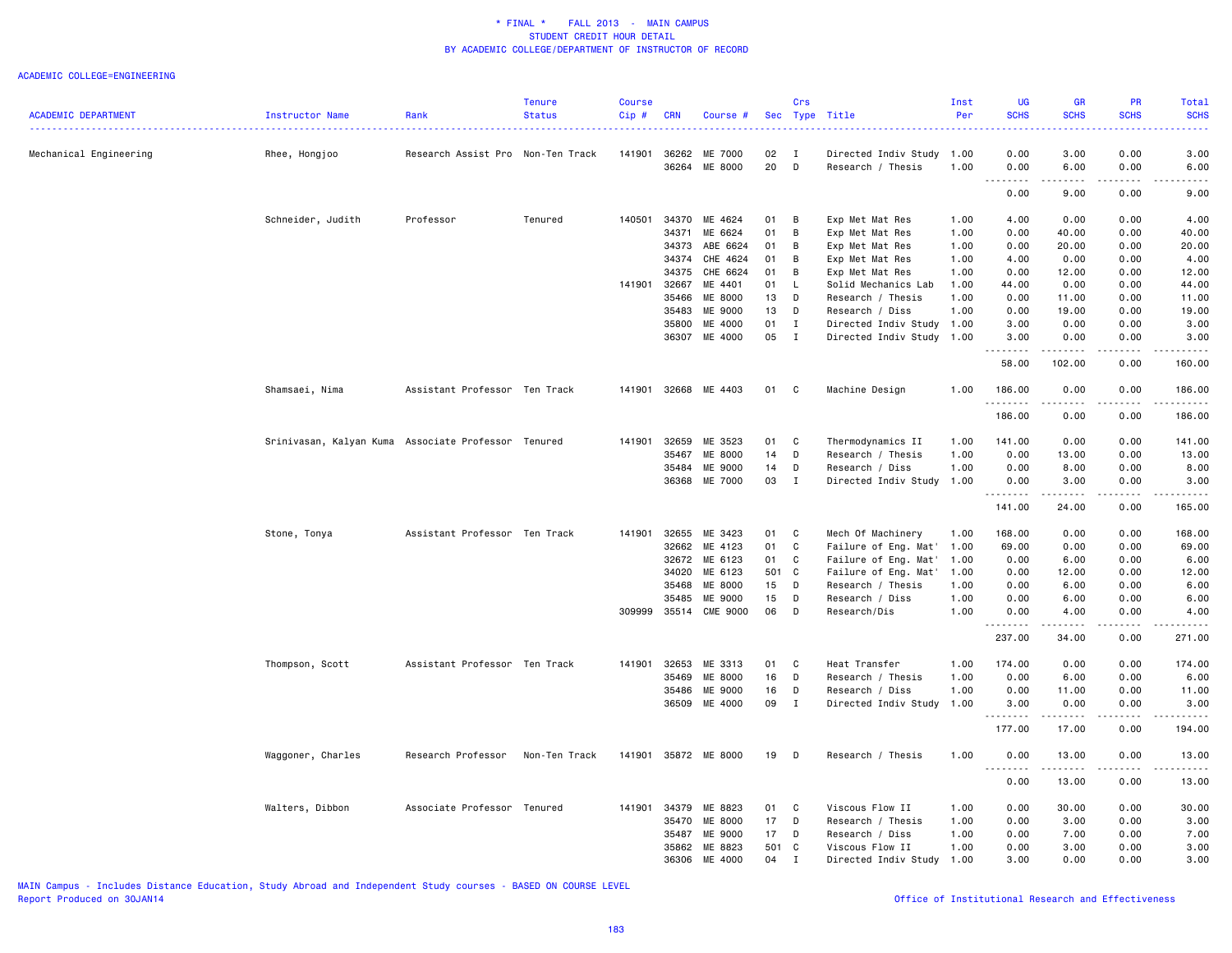| <b>ACADEMIC DEPARTMENT</b> | Instructor Name | Rank                        | Tenure<br>Status | Course<br>Cip # | CRN | Course # Sec Type Title |    | Crs |              | Inst<br>Per | UG<br><b>SCHS</b>   | <b>GR</b><br><b>SCHS</b> | <b>PR</b><br><b>SCHS</b> | Total<br><b>SCHS</b>                |
|----------------------------|-----------------|-----------------------------|------------------|-----------------|-----|-------------------------|----|-----|--------------|-------------|---------------------|--------------------------|--------------------------|-------------------------------------|
| Mechanical Engineering     | Walters, Dibbon | Associate Professor Tenured |                  | 309999          |     | 35515 CME 9000          | 07 | D.  | Research/Dis | 1.00        | 0.00<br>3.00        | 9.00<br><br>52.00        | 0.00<br>0.00             | 9.00<br>.<br>55.00                  |
| Mechanical Engineering     |                 |                             |                  |                 |     |                         |    |     |              |             | 3003.00<br>======== | ========<br>699.00       | ========<br>0.00         | ==========<br>3702.00<br>========== |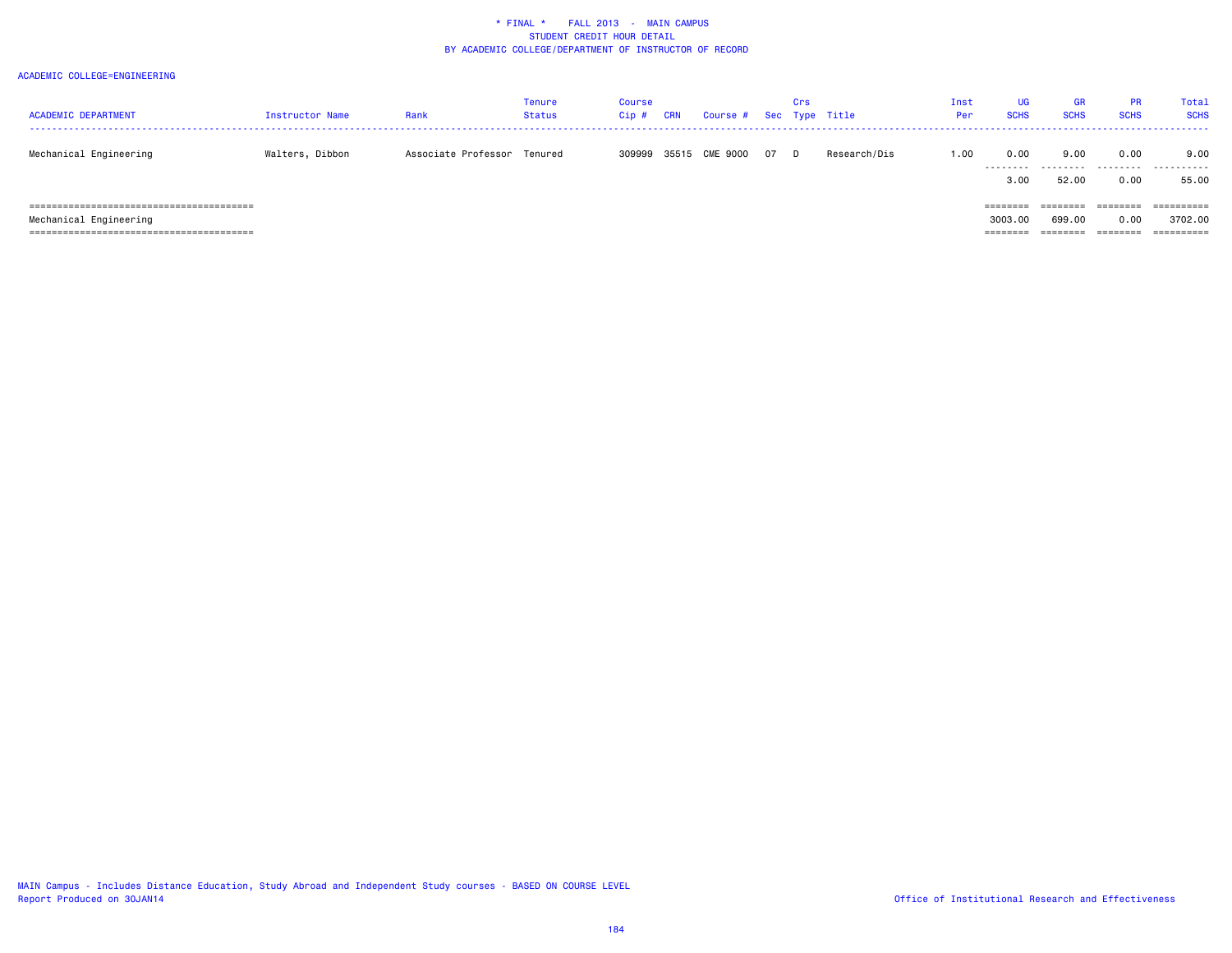|                                |                  |                               | <b>Tenure</b>  | <b>Course</b> |                |                      |          | Crs          |                                    | Inst         | <b>UG</b>                                                                                                                         | <b>GR</b>                                                                                                                                                    | <b>PR</b>    | Total         |
|--------------------------------|------------------|-------------------------------|----------------|---------------|----------------|----------------------|----------|--------------|------------------------------------|--------------|-----------------------------------------------------------------------------------------------------------------------------------|--------------------------------------------------------------------------------------------------------------------------------------------------------------|--------------|---------------|
| <b>ACADEMIC DEPARTMENT</b>     | Instructor Name  | Rank                          | <b>Status</b>  | Cip#          | <b>CRN</b>     | Course #             |          |              | Sec Type Title                     | Per          | <b>SCHS</b>                                                                                                                       | <b>SCHS</b>                                                                                                                                                  | <b>SCHS</b>  | <b>SCHS</b>   |
| School of Chemical Engineering | Bricka, Ray      | Associate Professor Tenured   |                | 140701        | 30799          | CHE 4134             | 01       | C            | Process Design                     | 1.00         | 148.00                                                                                                                            | 0.00                                                                                                                                                         | 0.00         | 148.00        |
|                                |                  |                               |                |               | 30800          | CHE 4134             | 02       | К            | Process Design                     | 1.00         | 0.00                                                                                                                              | 0.00                                                                                                                                                         | 0.00         | 0.00          |
|                                |                  |                               |                |               | 34302          | CHE 4134             | 03       | К            | Process Design                     | 1.00         | 0.00                                                                                                                              | 0.00                                                                                                                                                         | 0.00         | 0.00          |
|                                |                  |                               |                |               | 35231          | CHE 9000             | 01       | D            | Research/Diss                      | 1.00         | 0.00                                                                                                                              | 15.00                                                                                                                                                        | 0.00         | 15.00         |
|                                |                  |                               |                |               | 35239          | CHE 8000             | 01       | D            | Research / Thesis                  | 1.00         | 0.00<br><u>.</u>                                                                                                                  | 3.00<br>. <b>.</b>                                                                                                                                           | 0.00<br>.    | 3.00<br>.     |
|                                |                  |                               |                |               |                |                      |          |              |                                    |              | 148.00                                                                                                                            | 18.00                                                                                                                                                        | 0.00         | 166.00        |
|                                | Elmore, Billy    | Associate Professor Tenured   |                | 140701        | 30791          | CHE 1101             | 01       | C            | CHE Fresh Seminar                  | 1.00         | 101.00                                                                                                                            | 0.00                                                                                                                                                         | 0.00         | 101.00        |
|                                |                  |                               |                |               | 30795          | CHE 3203             | 01       | C            | Fluid Flow Op                      | 1.00         | 294.00                                                                                                                            | 0.00                                                                                                                                                         | 0.00         | 294.00        |
|                                |                  |                               |                |               | 34300          | CHE 3232             | 01       | L.           | Chem Eng Lab II                    | 1.00         | 74.00                                                                                                                             | 0.00                                                                                                                                                         | 0.00         | 74.00         |
|                                |                  |                               |                |               | 35066          | CHE 4000             | 01       | $\mathbf I$  | Directed Indiv Study 1.00          |              | 2.00                                                                                                                              | 0.00                                                                                                                                                         | 0.00         | 2.00          |
|                                |                  |                               |                |               | 35952          | CHE 4990             | 01       | C            | Special Topic in CHE 1.00          |              | 32.00                                                                                                                             | 0.00                                                                                                                                                         | 0.00         | 32.00         |
|                                |                  |                               |                |               |                | 36196 CHE 4000       | 03       | $\mathbf{I}$ | Directed Indiv Study 1.00          |              | 3.00<br>.                                                                                                                         | 0.00<br>.                                                                                                                                                    | 0.00<br>.    | 3.00<br>.     |
|                                |                  |                               |                |               |                |                      |          |              |                                    |              | 506.00                                                                                                                            | 0.00                                                                                                                                                         | 0.00         | 506.00        |
|                                | French, William  | Associate Professor Tenured   |                | 140701        | 34809          | CHE 4683             | 01       | C            | Fund of Biofuels Pro               | 1.00         | 78.00                                                                                                                             | 0.00                                                                                                                                                         | 0.00         | 78.00         |
|                                |                  |                               |                |               | 34810          | CHE 6683             | 01       | C            | Fund of Biofuels Pro               | 1.00         | 0.00                                                                                                                              | 6.00                                                                                                                                                         | 0.00         | 6.00          |
|                                |                  |                               |                |               |                | 35232 CHE 9000       | 02       | D            | Research/Diss                      | 1.00         | 0.00<br>$\frac{1}{2} \left( \frac{1}{2} \right) \left( \frac{1}{2} \right) \left( \frac{1}{2} \right) \left( \frac{1}{2} \right)$ | 16.00                                                                                                                                                        | 0.00         | 16.00         |
|                                |                  |                               |                |               |                |                      |          |              |                                    |              | 78.00                                                                                                                             | 22.00                                                                                                                                                        | 0.00         | 100.00        |
|                                | Hill, Priscilla  | Associate Professor Tenured   |                | 140701        | 30790          | CHE 1001             | F01 C    |              | First Year Seminar                 | 1.00         | 33.00                                                                                                                             | 0.00                                                                                                                                                         | 0.00         | 33.00         |
|                                |                  |                               |                |               | 34301          | CHE 3223             | 01       | C            | Separation Processes               | 1.00         | 60.00                                                                                                                             | 0.00                                                                                                                                                         | 0.00         | 60.00         |
|                                |                  |                               |                |               | 35923          | CHE 4000             | 02       | $\mathbf{I}$ | Directed Indiv Study 1.00          |              | 1.00<br>.                                                                                                                         | 0.00<br>$\frac{1}{2} \left( \frac{1}{2} \right) \left( \frac{1}{2} \right) \left( \frac{1}{2} \right) \left( \frac{1}{2} \right) \left( \frac{1}{2} \right)$ | 0.00<br>.    | 1.00<br>.     |
|                                |                  |                               |                |               |                |                      |          |              |                                    |              | 94.00                                                                                                                             | 0.00                                                                                                                                                         | 0.00         | 94.00         |
|                                | Keith, Jason     | Professor                     | Tenured        | 140701        | 30806          | CHE 8011             | 01       | -S           | Chem En Seminar                    | 1.00         | 0.00                                                                                                                              | 13.00                                                                                                                                                        | 0.00         | 13.00         |
|                                |                  |                               |                |               | 30808          | CHE 8223             | 01       | C            | Adv Process Comp                   | 1.00         | 0.00                                                                                                                              | 36.00                                                                                                                                                        | 0.00         | 36.00         |
|                                |                  |                               |                |               | 35234          | CHE 9000             | 04       | D            | Research/Diss                      | 1.00         | 0.00                                                                                                                              | 9.00                                                                                                                                                         | 0.00         | 9.00          |
|                                |                  |                               |                |               | 35242          | CHE 8000             | 04       | D            | Research / Thesis                  | 1.00         | 0.00                                                                                                                              | 3.00                                                                                                                                                         | 0.00         | 3.00          |
|                                |                  |                               |                |               |                |                      |          |              |                                    |              | 0.00                                                                                                                              | 61.00                                                                                                                                                        | 0.00         | 61.00         |
|                                | Kundu, Santanu   | Assistant Professor Ten Track |                | 140701        | 30797          | CHE 3413             | 01       | C            | Eng Materials                      | 1.00         | 264.00                                                                                                                            | 0.00                                                                                                                                                         | 0.00         | 264.00        |
|                                |                  |                               |                |               |                | 35235 CHE 9000       | 05       | D            | Research/Diss                      | 1.00         | 0.00<br>.                                                                                                                         | 2.00                                                                                                                                                         | 0.00         | 2.00<br>.     |
|                                |                  |                               |                |               |                |                      |          |              |                                    |              | 264.00                                                                                                                            | .<br>2.00                                                                                                                                                    | .<br>0.00    | 266.00        |
|                                | Nouranian, Sasan | Non-Faculty                   | Not Applicable | 140701        |                | 34298 CHE 3113       | 01       | C            | Chem En Thermo I                   | 1.00         | 120.00<br>.                                                                                                                       | 0.00<br>د د د د                                                                                                                                              | 0.00<br>.    | 120.00<br>.   |
|                                |                  |                               |                |               |                |                      |          |              |                                    |              | 120.00                                                                                                                            | 0.00                                                                                                                                                         | 0.00         | 120.00        |
|                                | Pearson, Larry   | Non-Faculty                   | Not Applicable | 140701        | 30792          | CHE 2114             | 01       | C            | Mass & Energy Bal                  | 1.00         | 400.00                                                                                                                            | 0.00                                                                                                                                                         | 0.00         | 400.00        |
|                                |                  |                               |                |               | 30793          | CHE 2114             | 02       | К            | Mass & Energy Bal                  | 1.00         | 0.00                                                                                                                              | 0.00                                                                                                                                                         | 0.00         | 0.00          |
|                                |                  |                               |                |               |                | 30794 CHE 3123       | 01       | C            | Chem En Thermo II                  | 1.00         | 111.00<br>.                                                                                                                       | 0.00<br>$\frac{1}{2} \left( \frac{1}{2} \right) \left( \frac{1}{2} \right) \left( \frac{1}{2} \right) \left( \frac{1}{2} \right) \left( \frac{1}{2} \right)$ | 0.00<br>.    | 111.00<br>.   |
|                                |                  |                               |                |               |                |                      |          |              |                                    |              | 511.00                                                                                                                            | 0.00                                                                                                                                                         | 0.00         | 511.00        |
|                                | Rai, Neeraj      | Assistant Professor Ten Track |                | 140701        | 30807<br>36287 | CHE 8113<br>CHE 9000 | 01<br>09 | C<br>D       | Adv Che En Thermo<br>Research/Diss | 1.00<br>1.00 | 0.00<br>0.00                                                                                                                      | 30.00<br>6.00                                                                                                                                                | 0.00<br>0.00 | 30.00<br>6.00 |
|                                |                  |                               |                |               |                |                      |          |              |                                    |              |                                                                                                                                   |                                                                                                                                                              |              |               |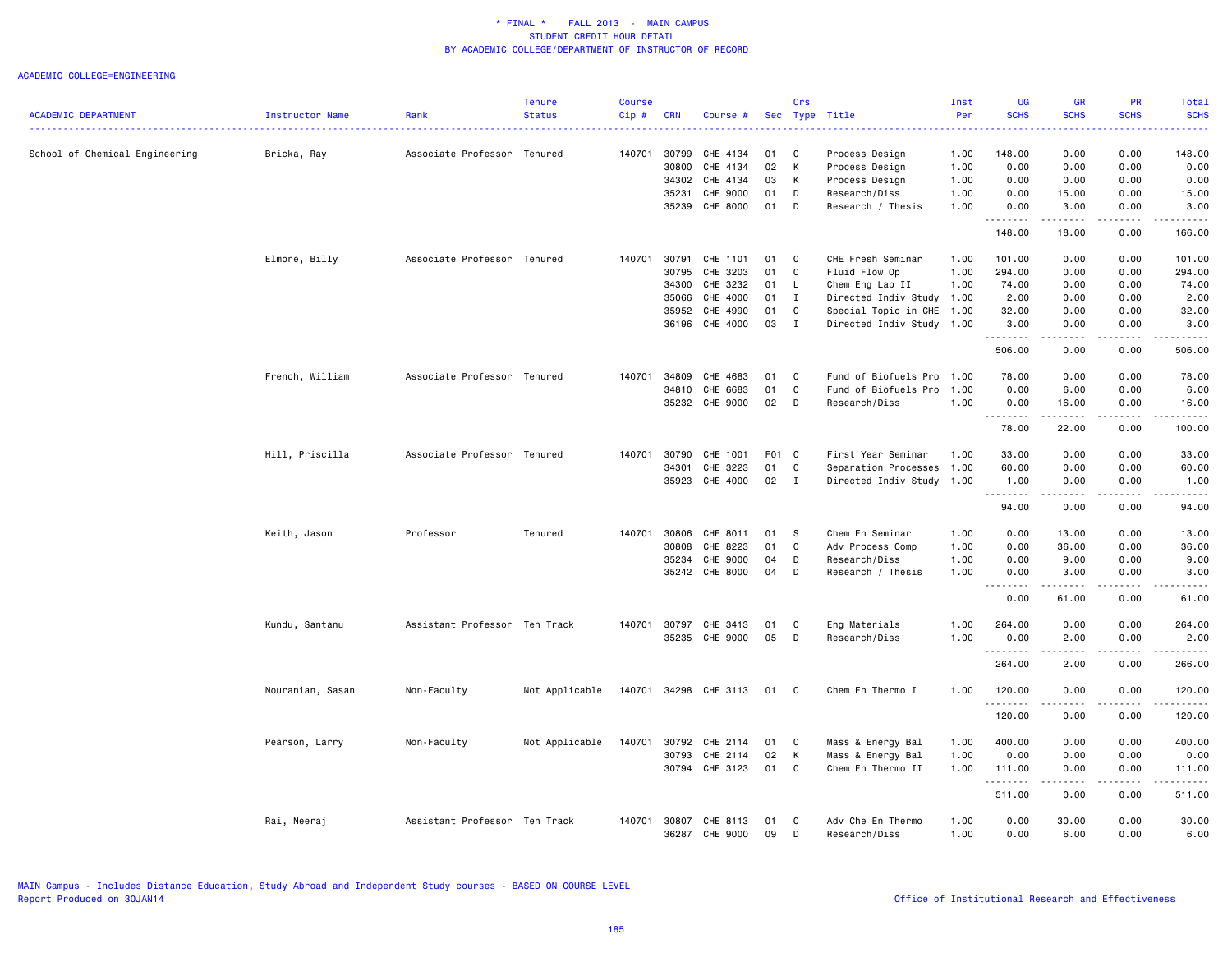| <b>ACADEMIC DEPARTMENT</b>     | <b>Instructor Name</b> | Rank        | Tenure<br><b>Status</b> | Course<br>$Cip$ # | <b>CRN</b>     | Course #             |          | Crs       | Sec Type Title                       | Inst<br>Per  | UG<br><b>SCHS</b>             | <b>GR</b><br><b>SCHS</b>      | <b>PR</b><br><b>SCHS</b>      | Total<br><b>SCHS</b>   |
|--------------------------------|------------------------|-------------|-------------------------|-------------------|----------------|----------------------|----------|-----------|--------------------------------------|--------------|-------------------------------|-------------------------------|-------------------------------|------------------------|
|                                |                        |             |                         |                   |                |                      |          |           |                                      |              | ---------<br>0.00             | 36.00                         | .<br>0.00                     | .<br>36.00             |
| School of Chemical Engineering | Toghiani, Hossein      | Professor   | Tenured                 | 140701            | 30798<br>35236 | CHE 4113<br>CHE 9000 | 01<br>06 | - C<br>D. | Chem Reactor Design<br>Research/Diss | 1.00<br>1.00 | 126.00<br>0.00<br>.           | 0.00<br>6.00<br>.             | 0.00<br>0.00<br>.             | 126.00<br>6.00<br>.    |
|                                | Walters, Keisha        | Non-Faculty | Tenured                 | 140701            | 35238<br>35246 | CHE 9000<br>CHE 8000 | 08<br>08 | D<br>D    | Research/Diss<br>Research / Thesis   | 1.00<br>1.00 | 126.00<br>0.00<br>0.00        | 6.00<br>2.00<br>6.00          | 0.00<br>0.00<br>0.00          | 132.00<br>2.00<br>6.00 |
|                                |                        |             |                         |                   |                |                      |          |           |                                      |              | ---------<br>0.00<br>======== | ---------<br>8.00<br>======== | ---------<br>0.00<br>======== | .<br>8.00<br>========= |
| School of Chemical Engineering |                        |             |                         |                   |                |                      |          |           |                                      |              | 1847,00                       | 153.00                        | 0.00                          | 2000.00                |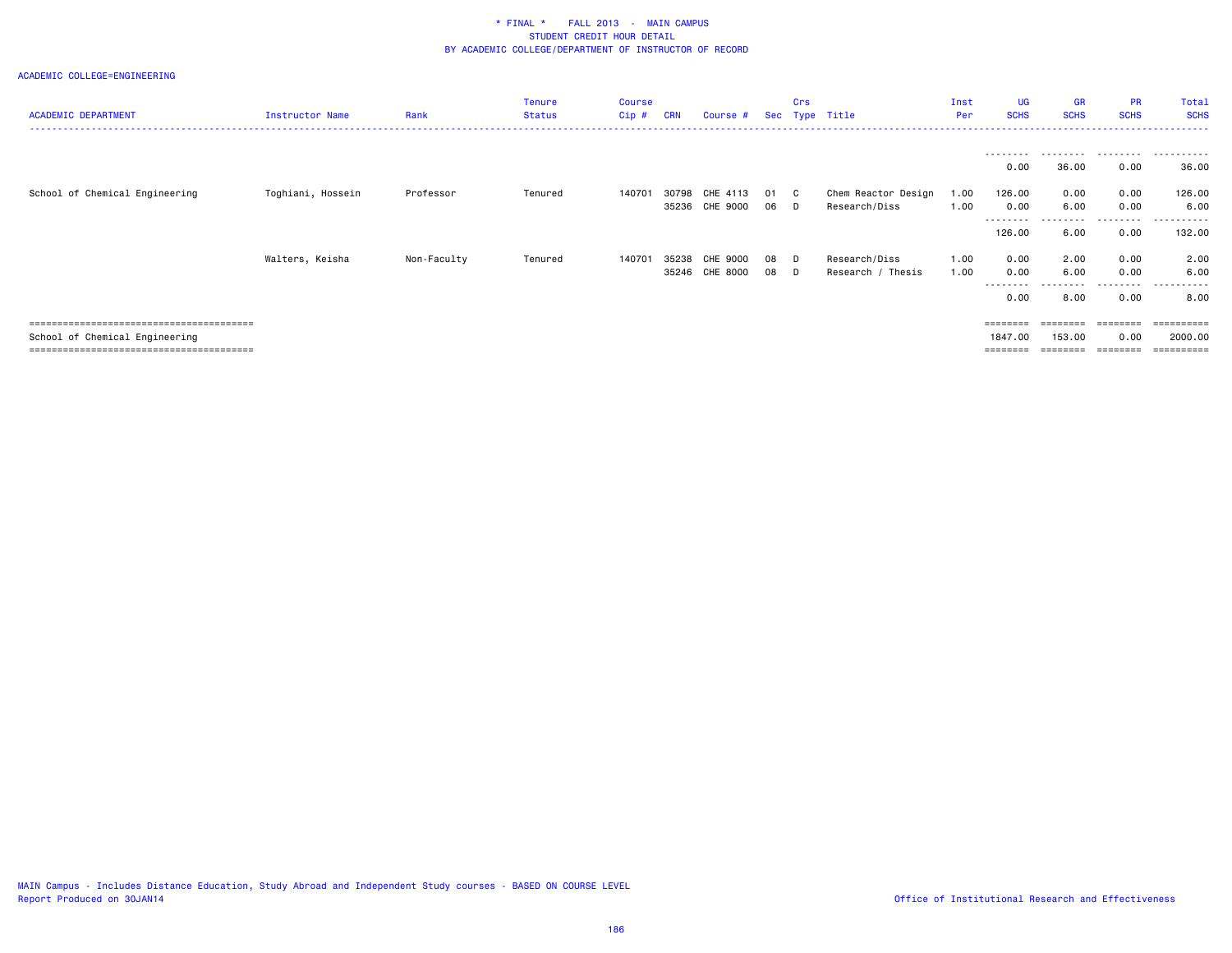#### ACADEMIC COLLEGE=FOREST RESOURCES

|                            |                 |                               | <b>Tenure</b> | <b>Course</b> |              |                      |       | Crs          |                           | Inst | <b>UG</b>                           | <b>GR</b>                                                                                                                                                    | PR          | Total                                      |
|----------------------------|-----------------|-------------------------------|---------------|---------------|--------------|----------------------|-------|--------------|---------------------------|------|-------------------------------------|--------------------------------------------------------------------------------------------------------------------------------------------------------------|-------------|--------------------------------------------|
| <b>ACADEMIC DEPARTMENT</b> | Instructor Name | Rank                          | <b>Status</b> | Cip#          | <b>CRN</b>   | Course #             | Sec   |              | Type Title                | Per  | <b>SCHS</b>                         | <b>SCHS</b>                                                                                                                                                  | <b>SCHS</b> | <b>SCHS</b><br>$\sim$ $\sim$ $\sim$ $\sim$ |
| Forestry                   | Evans, David    | Professor                     | Tenured       |               | 030501 31990 | F0 2113              | 03    | B            | Dendrology                | 1.00 | 54.00                               | 0.00                                                                                                                                                         | 0.00        | 54.00                                      |
|                            |                 |                               |               |               | 31991        | F0 2113              | 04    | В            | Dendrology                | 1.00 | 57.00                               | 0.00                                                                                                                                                         | 0.00        | 57.00                                      |
|                            |                 |                               |               |               | 31999        | F0 4313              | 01    | C            | Spatial Tech Nat Res 1.00 |      | 114.00                              | 0.00                                                                                                                                                         | 0.00        | 114.00                                     |
|                            |                 |                               |               |               |              | 32002 F0 4313        | 03    | К            | Spatial Tech Nat Res      | 1.00 | 0.00                                | 0.00                                                                                                                                                         | 0.00        | 0.00                                       |
|                            |                 |                               |               |               |              | 32014 FO 6313        | 01    | $\mathbf C$  | Spatial Tech Nat Res      | 1.00 | 0.00                                | 6.00                                                                                                                                                         | 0.00        | 6.00                                       |
|                            |                 |                               |               |               |              | 32017 FO 6313        | 03    | К            | Spatial Tech Nat Res      | 1.00 | 0.00                                | 0.00                                                                                                                                                         | 0.00        | 0.00                                       |
|                            |                 |                               |               |               | 34203        | F0 4313              | 04    | К            | Spatial Tech Nat Res      | 1.00 | 0.00                                | 0.00                                                                                                                                                         | 0.00        | 0.00                                       |
|                            |                 |                               |               |               | 34204        | F0 6313              | 04    | К            | Spatial Tech Nat Res      | 1.00 | 0.00                                | 0.00                                                                                                                                                         | 0.00        | 0.00                                       |
|                            |                 |                               |               |               | 35127        | F0 8000              | 01    | D            | Research / Thesis         | 1.00 | 0.00                                | 5.00                                                                                                                                                         | 0.00        | 5.00                                       |
|                            |                 |                               |               |               |              | 35145 FO 9000        | 01    | D            | Research / Diss           | 1.00 | 0.00                                | 1.00                                                                                                                                                         | 0.00        | 1.00                                       |
|                            |                 |                               |               |               |              |                      |       |              |                           |      | <u>.</u><br>225.00                  | .<br>12.00                                                                                                                                                   | .<br>0.00   | $- - - - - -$<br>237.00                    |
|                            |                 |                               |               |               |              |                      |       |              |                           |      |                                     |                                                                                                                                                              |             |                                            |
|                            | Ezell, Andrew   | Professor                     | Tenured       | 030501        |              | 35128 F0 8000        | 02    | D            | Research / Thesis         | 1.00 | 0.00                                | 19.00                                                                                                                                                        | 0.00        | 19.00                                      |
|                            |                 |                               |               |               |              | 35137 FO 8000        | 11    | D            | Research / Thesis         | 1.00 | 0.00<br>$\sim$ $\sim$ $\sim$ $\sim$ | 1.00<br>$\frac{1}{2} \left( \frac{1}{2} \right) \left( \frac{1}{2} \right) \left( \frac{1}{2} \right) \left( \frac{1}{2} \right) \left( \frac{1}{2} \right)$ | 0.00<br>.   | 1.00                                       |
|                            |                 |                               |               |               |              |                      |       |              |                           |      | 0.00                                | 20.00                                                                                                                                                        | 0.00        | 20.00                                      |
|                            | Fan, Zhaofei    | Associate Professor Tenured   |               | 030501        | 35129        | F0 8000              | 03    | D            | Research / Thesis         | 1.00 | 0.00                                | 16.00                                                                                                                                                        | 0.00        | 16.00                                      |
|                            |                 |                               |               |               | 35147        | F0 9000              | 03    | D            | Research / Diss           | 1.00 | 0.00                                | 9.00                                                                                                                                                         | 0.00        | 9.00                                       |
|                            |                 |                               |               |               |              | 030506 34207 F0 8313 | 01    | C            | Spatial Stat Nat Res      | 1.00 | 0.00                                | 33.00                                                                                                                                                        | 0.00        | 33.00                                      |
|                            |                 |                               |               |               |              |                      |       |              |                           |      | .<br>$\sim$ $\sim$ $\sim$<br>0.00   | .<br>58.00                                                                                                                                                   | .<br>0.00   | .<br>58.00                                 |
|                            | Frey, Brent     | Assistant Professor Ten Track |               |               |              | 030501 35130 F0 8000 | 04    | D            | Research / Thesis         | 1.00 | 0.00                                | 9.00                                                                                                                                                         | 0.00        | 9.00                                       |
|                            |                 |                               |               |               |              |                      |       |              |                           |      | 0.00                                | 9.00                                                                                                                                                         | 0.00        | 9.00                                       |
|                            | Grace, Laura    | Professor                     | Tenured       | 030501        | 31997        | F0 4233              | 01    | C            | Forest Op & Harvest       | 1.00 | 90.00                               | 0.00                                                                                                                                                         | 0.00        | 90.00                                      |
|                            |                 |                               |               |               |              | 36633 F0 4000        | 01    | $\mathbf{I}$ | Directed Indiv Study      | 1.00 | 2.00                                | 0.00                                                                                                                                                         | 0.00        | 2.00                                       |
|                            |                 |                               |               |               |              |                      |       |              |                           |      | .                                   | $\frac{1}{2} \left( \frac{1}{2} \right) \left( \frac{1}{2} \right) \left( \frac{1}{2} \right) \left( \frac{1}{2} \right)$                                    | .           | $- - - -$                                  |
|                            |                 |                               |               |               |              |                      |       |              |                           |      | 92.00                               | 0.00                                                                                                                                                         | 0.00        | 92.00                                      |
|                            | Grado, Stephen  | Professor                     | Tenured       | 030501        | 31987        | F0 1101              | 01    | C            | Forest Res Survey         | 1.00 | 63.00                               | 0.00                                                                                                                                                         | 0.00        | 63.00                                      |
|                            |                 |                               |               |               | 31993        | F0 3113              | 01    | C            | For Recreation Mgt        | 1.00 | 93.00                               | 0.00                                                                                                                                                         | 0.00        | 93.00                                      |
|                            |                 |                               |               |               | 33928        | F0 8293              | 501 D |              | Professional Paper        | 1.00 | 0.00                                | 3.00                                                                                                                                                         | 0.00        | 3.00                                       |
|                            |                 |                               |               |               | 35132        | F0 8000              | 06    | D            | Research / Thesis         | 1.00 | 0.00                                | 12.00                                                                                                                                                        | 0.00        | 12.00                                      |
|                            |                 |                               |               |               | 36027        | F0 7000              | 501 I |              | Directed Indiv Study      | 1.00 | 0.00                                | 3.00                                                                                                                                                         | 0.00        | 3.00                                       |
|                            |                 |                               |               |               | 36167        | F0 8000              | 503 D |              | Research / Thesis         | 1.00 | 0.00                                | 3.00                                                                                                                                                         | 0.00        | 3.00                                       |
|                            |                 |                               |               |               |              | 36226 F0 9000        | 13 D  |              | Research / Diss           | 1.00 | 0.00                                | 1.00                                                                                                                                                         | 0.00        | 1.00                                       |
|                            |                 |                               |               |               |              |                      |       |              |                           |      | <u>.</u><br>156.00                  | $- - - - -$<br>22.00                                                                                                                                         | .<br>0.00   | . <b>.</b><br>178.00                       |
|                            | Grala, Robert   | Associate Professor Tenured   |               | 030501        |              | 35149 FO 9000        | 05    | D            | Research / Diss           | 1.00 | 0.00                                | 7.00                                                                                                                                                         | 0.00        | 7.00                                       |
|                            |                 |                               |               |               |              |                      |       |              |                           |      | .<br>0.00                           | 7.00                                                                                                                                                         | 0.00        | .<br>7.00                                  |
|                            | Grebner, Donald | Professor                     | Tenured       | 030401        | 32008        | F0 4443              | 01    | C            | Int`L For Res & Trad      | 1.00 | 3.00                                | 0.00                                                                                                                                                         | 0.00        | 3.00                                       |
|                            |                 |                               |               |               | 32023        | F0 6443              | 01    | C            | Int`L For Res & Trad      | 1.00 | 0.00                                | 6.00                                                                                                                                                         | 0.00        | 6.00                                       |
|                            |                 |                               |               |               | 33925        | F0 6443              | 501 C |              | Int`L For Res & Trad      | 1.00 | 0.00                                | 24.00                                                                                                                                                        | 0.00        | 24.00                                      |
|                            |                 |                               |               | 030501        | 32004        | F0 4323              | 01    | C            | Forest Resource Mgt       | 1.00 | 102.00                              | 0.00                                                                                                                                                         | 0.00        | 102.00                                     |
|                            |                 |                               |               |               | 32005        | F0 4323              | 02    | К            | Forest Resource Mgt       | 1.00 | 0.00                                | 0.00                                                                                                                                                         | 0.00        | 0.00                                       |
|                            |                 |                               |               |               | 32006        | F0 4323              | 03    | К            | Forest Resource Mgt       | 1.00 | 0.00                                | 0.00                                                                                                                                                         | 0.00        | 0.00                                       |
|                            |                 |                               |               |               | 35150        | F0 9000              | 06    | D            | Research / Diss           | 1.00 | 0.00                                | 7.00                                                                                                                                                         | 0.00        | 7.00                                       |
|                            |                 |                               |               |               |              | 35614 FO 8243        | 501 C |              | Adv Fo Res Mgt & Pln      | 0.40 | 0.00                                | 6.00                                                                                                                                                         | 0.00        | 6.00                                       |
|                            |                 |                               |               |               |              |                      |       |              |                           |      |                                     |                                                                                                                                                              |             |                                            |

MAIN Campus - Includes Distance Education, Study Abroad and Independent Study courses - BASED ON COURSE LEVEL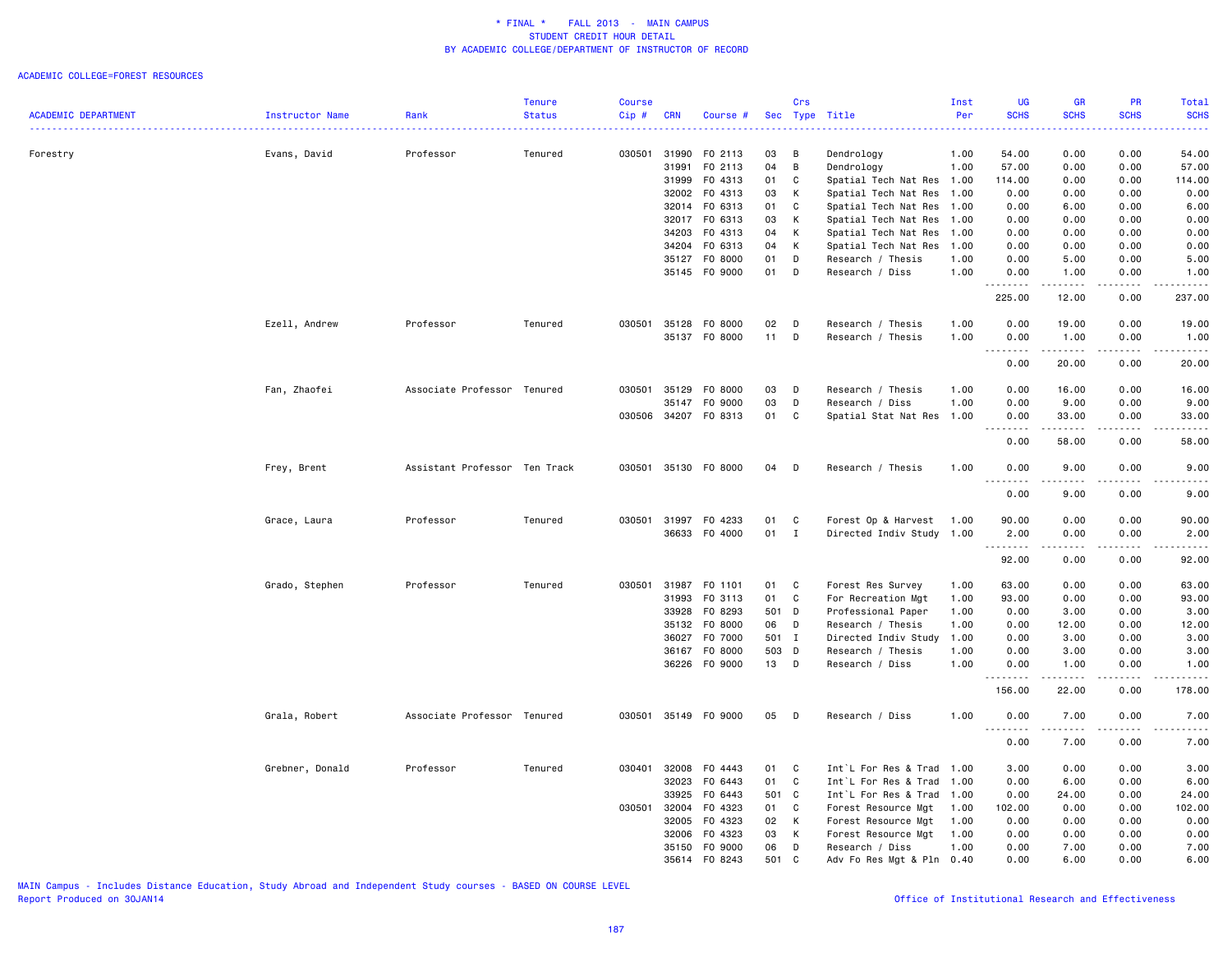#### ACADEMIC COLLEGE=FOREST RESOURCES

|                            |                   |                                   | <b>Tenure</b> | <b>Course</b> |                                                                                                 |                                                                                                                       |                                                                      | Crs                                              |                                                                                                                                                                                                               | Inst                                                                                 | <b>UG</b>                                                                              | <b>GR</b>                                                                               | <b>PR</b>                                                                                                                         | Total                                                                                                                                                        |
|----------------------------|-------------------|-----------------------------------|---------------|---------------|-------------------------------------------------------------------------------------------------|-----------------------------------------------------------------------------------------------------------------------|----------------------------------------------------------------------|--------------------------------------------------|---------------------------------------------------------------------------------------------------------------------------------------------------------------------------------------------------------------|--------------------------------------------------------------------------------------|----------------------------------------------------------------------------------------|-----------------------------------------------------------------------------------------|-----------------------------------------------------------------------------------------------------------------------------------|--------------------------------------------------------------------------------------------------------------------------------------------------------------|
| <b>ACADEMIC DEPARTMENT</b> | Instructor Name   | Rank                              | <b>Status</b> | $Cip$ #       | <b>CRN</b>                                                                                      | Course #                                                                                                              |                                                                      |                                                  | Sec Type Title                                                                                                                                                                                                | Per                                                                                  | <b>SCHS</b>                                                                            | <b>SCHS</b>                                                                             | <b>SCHS</b>                                                                                                                       | <b>SCHS</b><br>$\frac{1}{2} \left( \frac{1}{2} \right) \left( \frac{1}{2} \right) \left( \frac{1}{2} \right) \left( \frac{1}{2} \right)$                     |
| Forestry                   | Grebner, Donald   | Professor                         | Tenured       | 030501        | 35968                                                                                           | F0 8000                                                                                                               | 501 D                                                                |                                                  | Research / Thesis                                                                                                                                                                                             | 1.00                                                                                 | 0.00                                                                                   | 6.00                                                                                    | 0.00                                                                                                                              | 6.00                                                                                                                                                         |
|                            |                   |                                   |               |               |                                                                                                 |                                                                                                                       |                                                                      |                                                  |                                                                                                                                                                                                               |                                                                                      | <u>.</u><br>105.00                                                                     | .<br>49.00                                                                              | .<br>0.00                                                                                                                         | .<br>154.00                                                                                                                                                  |
|                            | Henderson, James  | Extension Assoc Pro Non-Ten Track |               |               |                                                                                                 | 030501 35135 F0 8000                                                                                                  | 09                                                                   | D                                                | Research / Thesis                                                                                                                                                                                             | 1.00                                                                                 | 0.00                                                                                   | 3.00                                                                                    | 0.00                                                                                                                              | 3.00                                                                                                                                                         |
|                            |                   |                                   |               |               |                                                                                                 |                                                                                                                       |                                                                      |                                                  |                                                                                                                                                                                                               |                                                                                      | .<br>0.00                                                                              | .<br>3.00                                                                               | $\frac{1}{2}$<br>0.00                                                                                                             | .<br>3.00                                                                                                                                                    |
|                            | Kushla, John      | Extension Assoc Pro Non-Ten Track |               | 030501        |                                                                                                 | 35136 FO 8000                                                                                                         | 10 <sub>1</sub>                                                      | D                                                | Research / Thesis                                                                                                                                                                                             | 1.00                                                                                 | 0.00<br>$\sim$ $\sim$ $\sim$<br>د د د د                                                | 1.00<br>.                                                                               | 0.00<br>$\frac{1}{2} \left( \frac{1}{2} \right) \left( \frac{1}{2} \right) \left( \frac{1}{2} \right) \left( \frac{1}{2} \right)$ | 1.00<br>$\frac{1}{2} \left( \frac{1}{2} \right) \left( \frac{1}{2} \right) \left( \frac{1}{2} \right) \left( \frac{1}{2} \right) \left( \frac{1}{2} \right)$ |
|                            |                   |                                   |               |               |                                                                                                 |                                                                                                                       |                                                                      |                                                  |                                                                                                                                                                                                               |                                                                                      | 0.00                                                                                   | 1.00                                                                                    | 0.00                                                                                                                              | 1.00                                                                                                                                                         |
|                            | Matney, Thomas    | Professor                         | Tenured       | 030501 35261  |                                                                                                 | F0 9000                                                                                                               | 12                                                                   | D                                                | Research / Diss                                                                                                                                                                                               | 1.00                                                                                 | 0.00<br>.                                                                              | 20.00<br>.                                                                              | 0.00<br>.                                                                                                                         | 20.00<br>.                                                                                                                                                   |
|                            |                   |                                   |               |               |                                                                                                 |                                                                                                                       |                                                                      |                                                  |                                                                                                                                                                                                               |                                                                                      | 0.00                                                                                   | 20.00                                                                                   | 0.00                                                                                                                              | 20.00                                                                                                                                                        |
|                            | Munn, Ian         | Non-Faculty                       | Tenured       | 030501 35139  | 35151<br>35614<br>35845                                                                         | F0 8000<br>F0 9000<br>F0 8243<br>F0 8293<br>030506 31992 F0 3003                                                      | 13<br>07<br>501 C<br>502 D<br>01 F                                   | $\mathsf D$<br>D                                 | Research / Thesis<br>Research / Diss<br>Adv Fo Res Mgt & Pln 0.60<br>Professional Paper<br>Intership in Forestr 1.00                                                                                          | 1.00<br>1.00<br>1.00                                                                 | 0.00<br>0.00<br>0.00<br>0.00<br>18.00                                                  | 32.00<br>1.00<br>9.00<br>3.00<br>0.00                                                   | 0.00<br>0.00<br>0.00<br>0.00<br>0.00                                                                                              | 32.00<br>1.00<br>9.00<br>3.00<br>18.00                                                                                                                       |
|                            |                   |                                   |               |               |                                                                                                 |                                                                                                                       |                                                                      |                                                  |                                                                                                                                                                                                               |                                                                                      | .<br>18.00                                                                             | 45.00                                                                                   | 0.00                                                                                                                              | $- - - - -$<br>63.00                                                                                                                                         |
|                            | Roberts, Scott    | Professor                         | Tenured       | 030501        | 31994<br>31995<br>31996<br>32009<br>32010<br>32011<br>32024<br>33926<br>35140<br>35152<br>36141 | F0 4123<br>F0 4123<br>F0 4123<br>F0 6123<br>F0 6123<br>F0 6123<br>FO 8111<br>FO 8111<br>F0 8000<br>F0 9000<br>F0 8000 | 01<br>02<br>03<br>01<br>02<br>03<br>01<br>501 S<br>14<br>08<br>502 D | C<br>K<br>К<br>C<br>K<br>К<br><b>S</b><br>D<br>D | Forest Ecology<br>Forest Ecology<br>Forest Ecology<br>Forest Ecology<br>Forest Ecology<br>Forest Ecology<br>Graduate Seminar<br>Graduate Seminar<br>Research / Thesis<br>Research / Diss<br>Research / Thesis | 1.00<br>1.00<br>1.00<br>1.00<br>1.00<br>1.00<br>1.00<br>1.00<br>1.00<br>1.00<br>1.00 | 108.00<br>0.00<br>0.00<br>0.00<br>0.00<br>0.00<br>0.00<br>0.00<br>0.00<br>0.00<br>0.00 | 0.00<br>0.00<br>0.00<br>15.00<br>0.00<br>0.00<br>13.00<br>5.00<br>6.00<br>13.00<br>1.00 | 0.00<br>0.00<br>0.00<br>0.00<br>0.00<br>0.00<br>0.00<br>0.00<br>0.00<br>0.00<br>0.00                                              | 108.00<br>0.00<br>0.00<br>15.00<br>0.00<br>0.00<br>13.00<br>5.00<br>6.00<br>13.00<br>1.00                                                                    |
|                            |                   |                                   |               |               |                                                                                                 |                                                                                                                       |                                                                      |                                                  |                                                                                                                                                                                                               |                                                                                      | .<br>108.00                                                                            | .<br>53.00                                                                              | .<br>0.00                                                                                                                         | .<br>161.00                                                                                                                                                  |
|                            | Rousseau, Randall | Extension Professor Non-Ten Track |               | 030501        |                                                                                                 | 35141 FO 8000                                                                                                         | 15                                                                   | D                                                | Research / Thesis                                                                                                                                                                                             | 1.00                                                                                 | 0.00<br>.<br>0.00                                                                      | 16.00<br>.<br>16.00                                                                     | 0.00<br>$\sim$ $\sim$ $\sim$ $\sim$<br>0.00                                                                                       | 16.00<br>.<br>16.00                                                                                                                                          |
|                            | Sun, Changyou     | Associate Professor Tenured       |               | 030501        | 35143                                                                                           | F0 8000                                                                                                               | 17                                                                   | D                                                | Research / Thesis                                                                                                                                                                                             | 1.00                                                                                 | 0.00                                                                                   | 10.00                                                                                   | 0.00                                                                                                                              | 10.00                                                                                                                                                        |
|                            |                   |                                   |               |               | 35154                                                                                           | F0 9000                                                                                                               | 10                                                                   | D                                                | Research / Diss                                                                                                                                                                                               | 1.00                                                                                 | 0.00<br>$\sim$ $\sim$ $\sim$<br>.<br>0.00                                              | 13.00<br>.<br>23.00                                                                     | 0.00<br>$\sim$ $\sim$ $\sim$ $\sim$<br>0.00                                                                                       | 13.00<br>$\sim$ $\sim$ $\sim$ $\sim$ $\sim$<br>23.00                                                                                                         |
|                            | Varner, Julian    | Assistant Professor Ten Track     |               | 030501 31988  | 31989<br>35144                                                                                  | F0 2113<br>F0 2113<br>F0 8000                                                                                         | 01<br>02<br>18                                                       | В<br>В<br>D                                      | Dendrology<br>Dendrology<br>Research / Thesis                                                                                                                                                                 | 1.00<br>1.00<br>1.00                                                                 | 75.00<br>66.00<br>0.00<br>.<br>141.00                                                  | 0.00<br>0.00<br>28.00<br>28,00                                                          | 0.00<br>0.00<br>0.00<br>0.00                                                                                                      | 75.00<br>66.00<br>28.00<br>169.00                                                                                                                            |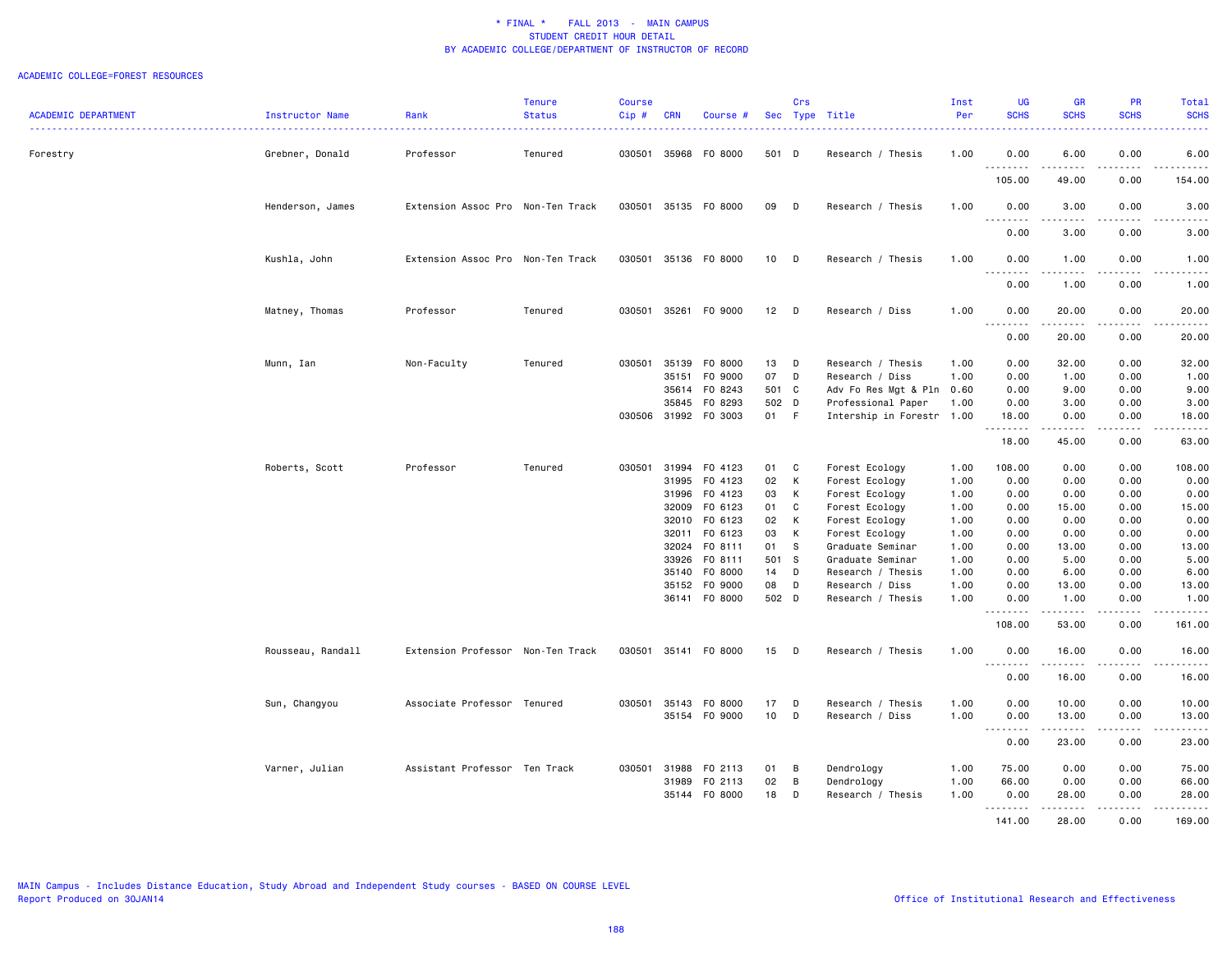### ACADEMIC COLLEGE=FOREST RESOURCES

|                     |                 |      | Tenure |  |                                   |  | Tnet.                | <b>UG</b> | <b>GR</b> |           | Total |
|---------------------|-----------------|------|--------|--|-----------------------------------|--|----------------------|-----------|-----------|-----------|-------|
| ACADEMIC DEPARTMENT | Instructor Name | Rank | Status |  | Cip # CRN Course # Sec Type Title |  | <b>Per SCHS SCHS</b> |           |           | SCHS SCHS |       |
|                     |                 |      |        |  |                                   |  |                      |           |           |           |       |

======================================== ======== ======== ======== ==========

Forestry 845.00 366.00 0.00 1211.00

======================================== ======== ======== ======== ==========

MAIN Campus - Includes Distance Education, Study Abroad and Independent Study courses - BASED ON COURSE LEVEL Report Produced on 30JAN14 **Contract and Effectiveness** of Institutional Research and Effectiveness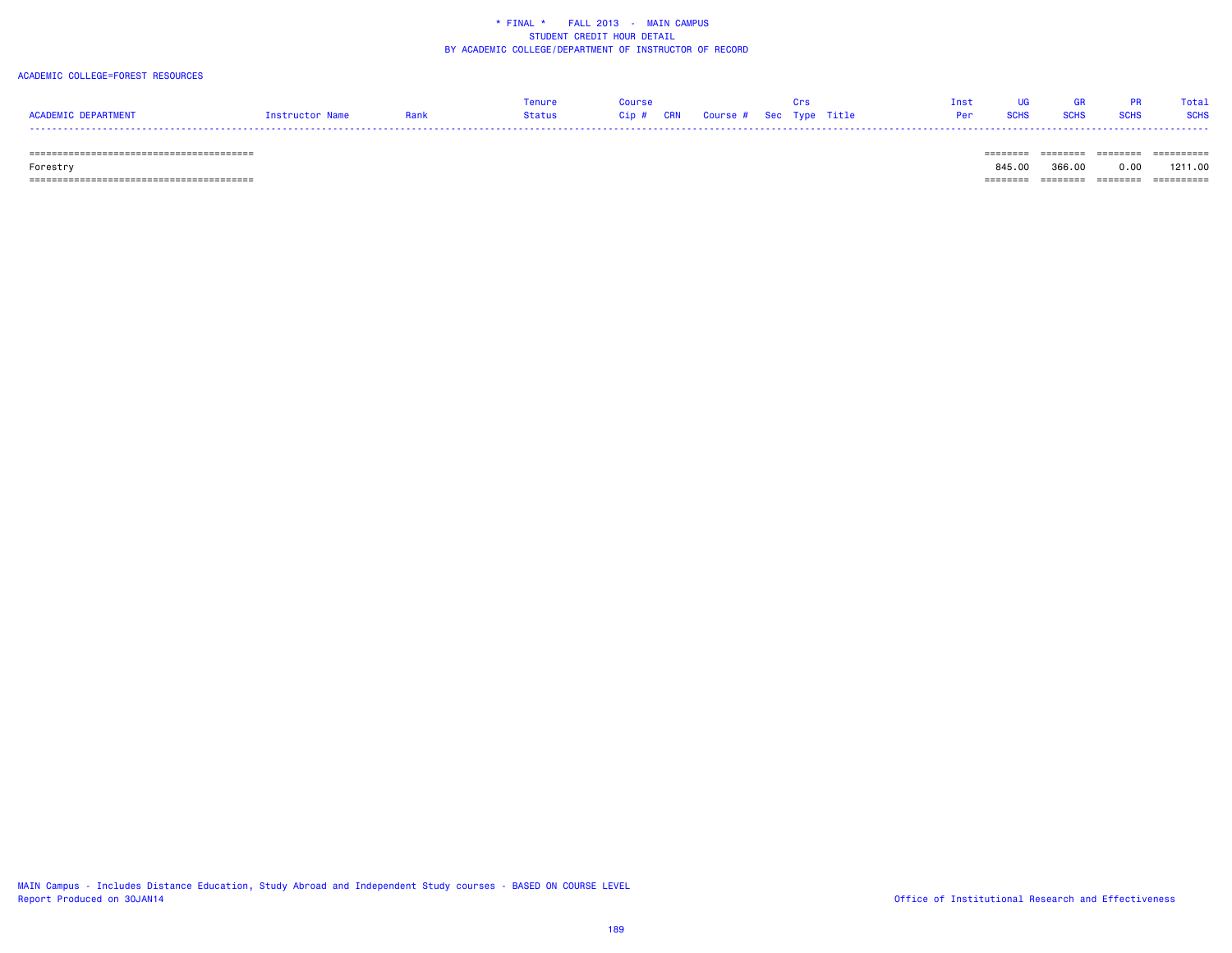# **ACADEMIC COLLEGE=Forest Resources**

| <b>ACADEMIC DEPARTMENT</b> | <b>Instructor Name</b> | Rank                              | <b>Tenure</b><br><b>Status</b> | <b>Course</b><br>$Cip$ # | <b>CRN</b>              | Course #                                              | <b>Sec</b>           | Crs                        | Type Title                                                                                                  | Inst<br>Per          | UG<br><b>SCHS</b>            | GR<br><b>SCHS</b>            | PR<br><b>SCHS</b>            | <b>Total</b><br><b>SCHS</b>  |
|----------------------------|------------------------|-----------------------------------|--------------------------------|--------------------------|-------------------------|-------------------------------------------------------|----------------------|----------------------------|-------------------------------------------------------------------------------------------------------------|----------------------|------------------------------|------------------------------|------------------------------|------------------------------|
| Sustainable Bioproducts    | Barnes, H. Michael     | Professor                         | Tenured                        | 030501                   | 35302                   | FP 9000                                               | 02                   | D                          | Research/Dissertatio 1.00                                                                                   |                      | 0.00<br>. .                  | 4.00                         | 0.00                         | 4.00                         |
|                            |                        |                                   |                                |                          |                         |                                                       |                      |                            |                                                                                                             |                      | 0.00                         | 4.00                         | 0.00                         | 4.00                         |
|                            | Borazjani, Abdolhamid  | Professor                         | Tenured                        |                          |                         | 030501 35963 FP 8000                                  | 02                   | $\blacksquare$             | Research/Thesis                                                                                             | 1.00                 | 0.00<br>٠.                   | 3.00                         | 0.00                         | 3.00                         |
|                            |                        |                                   |                                |                          |                         |                                                       |                      |                            |                                                                                                             |                      | 0.00                         | 3.00                         | 0.00                         | 3.00                         |
|                            | Diehl, Susan           | Professor                         | Tenured                        |                          | 030501 35303            | FP 9000<br>36253 FP 7000                              | 03<br>02             | D<br>$\mathbf{I}$          | Research/Dissertatio 1.00<br>Directed Individual                                                            | 1.00                 | 0.00<br>0.00                 | 25.00<br>3.00                | 0.00<br>0.00                 | 25.00<br>3.00                |
|                            |                        |                                   |                                |                          |                         |                                                       |                      |                            |                                                                                                             |                      | .<br>0.00                    | .<br>28.00                   | .<br>0.00                    | .<br>28.00                   |
|                            | Hassan, El Barbary     | Assistant Professor Ten Track     |                                |                          |                         | 030509 34219 FP 8123                                  | 01                   | C                          | Adv Lignocell Biomas 1.00                                                                                   |                      | 0.00<br>.                    | 12.00<br>.                   | 0.00<br>----                 | 12.00<br>.                   |
|                            |                        |                                   |                                |                          |                         |                                                       |                      |                            |                                                                                                             |                      | 0.00                         | 12.00                        | 0.00                         | 12.00                        |
|                            | Jones, Paul            | Extension Assoc Pro Non-Ten Track |                                | 030501                   | 35305<br>35957<br>35964 | FP 9000<br>FP 7000<br>FP 8000<br>030509 32028 FP 1103 | 05<br>01<br>03<br>01 | D<br>$\mathbf I$<br>D<br>C | Research/Dissertatio 1.00<br>Directed Individual<br>Research/Thesis<br><b>Wood Tech &amp; Products 0.10</b> | 1.00<br>1.00         | 0.00<br>0.00<br>0.00<br>4.80 | 6.00<br>3.00<br>3.00<br>0.00 | 0.00<br>0.00<br>0.00<br>0.00 | 6.00<br>3.00<br>3.00<br>4.80 |
|                            |                        |                                   |                                |                          |                         |                                                       |                      |                            |                                                                                                             |                      |                              |                              |                              | .                            |
|                            |                        |                                   |                                |                          |                         |                                                       |                      |                            |                                                                                                             |                      | 4.80                         | 12.00                        | 0.00                         | 16.80                        |
|                            | Kim, Moon              | Professor                         | Tenured                        | 030509 34217             |                         | FP 4113<br>34218 FP 6113                              | 01<br>01             | В<br>В                     | Adhesives & Finishes 1.00<br>Adhesives & Finishes 1.00                                                      |                      | 6.00<br>0.00                 | 0.00<br>12.00                | 0.00<br>0.00                 | 6.00<br>12.00                |
|                            |                        |                                   |                                |                          |                         |                                                       |                      |                            |                                                                                                             |                      | . .<br>----<br>6.00          | 12.00                        | $- - -$<br>0.00              | $\cdots$<br>18.00            |
|                            | Kitchens, Shane        | Assistant Professor Ten Track     |                                | 030501<br>030509         | 35306<br>32028          | FP 9000<br>FP 1103                                    | 06<br>01             | D<br>C                     | Research/Dissertatio 1.00<br><b>Wood Tech &amp; Products 0.90</b>                                           |                      | 0.00<br>43.20                | 9.00<br>0.00                 | 0.00<br>0.00                 | 9.00<br>43.20                |
|                            |                        |                                   |                                |                          |                         |                                                       |                      |                            |                                                                                                             |                      | .<br>43.20                   | .<br>9.00                    | .<br>0.00                    | .<br>52.20                   |
|                            | Nicholas, Darrel       | Professor                         | Tenured                        |                          |                         | 030509 32031 FP 8111                                  | 01                   | <b>S</b>                   | <b>Research Seminar</b>                                                                                     | 1.00                 | 0.00<br>.<br>$- - -$         | 6.00<br>----                 | 0.00<br>$- - - -$            | 6.00<br>.                    |
|                            |                        |                                   |                                |                          |                         |                                                       |                      |                            |                                                                                                             |                      | 0.00                         | 6.00                         | 0.00                         | 6.00                         |
|                            | Seale, Roy             | Professor                         | Tenured                        | 030501                   | 35307                   | FP 9000                                               | 07                   | D                          | Research/Dissertatio 1.00                                                                                   |                      | 0.00<br>$- - - -$<br>.       | 3.00                         | 0.00                         | 3.00<br>- - - - -            |
|                            |                        |                                   |                                |                          |                         |                                                       |                      |                            |                                                                                                             |                      | 0.00                         | 3.00                         | 0.00                         | 3.00                         |
|                            | Steele, Philip         | Professor                         | Tenured                        | 030501                   |                         | 35308 FP 9000                                         | 08                   | D                          | Research/Dissertatio 1.00                                                                                   |                      | 0.00                         | 29.00                        | 0.00                         | 29.00                        |
|                            |                        |                                   |                                |                          |                         |                                                       |                      |                            |                                                                                                             |                      | 0.00                         | 29.00                        | 0.00                         | 29.00                        |
|                            | Wan, Hui               | Associate Professor Ten Track     |                                | 030501 35965             |                         | FP 9000                                               | 10                   | D                          | Research/Dissertatio 1.00                                                                                   |                      | 0.00<br>                     | 8.00                         | 0.00                         | 8.00                         |
|                            |                        |                                   |                                |                          |                         |                                                       |                      |                            |                                                                                                             |                      | 0.00                         | 8.00                         | 0.00                         | 8.00                         |
|                            | Zhang, Jilei           | Professor                         | Tenured                        | 030501                   | 35300<br>35309<br>36425 | FP 8000<br>FP 9000<br>FP 7000                         | 01<br>09<br>03       | D<br>D<br>л.               | Research/Thesis<br>Research/Dissertatio<br>Directed Individual                                              | 1.00<br>1.00<br>1.00 | 0.00<br>0.00<br>0.00         | 8.00<br>9.00<br>3.00         | 0.00<br>0.00<br>0.00         | 8.00<br>9.00<br>3.00         |
|                            |                        |                                   |                                |                          | 36428<br>030509 34862   | FP 7000<br>FP 4223                                    | 04<br>01             | $\mathbf{I}$<br>В          | Directed Individual<br>Furniture Prod I                                                                     | 1.00<br>1.00         | 0.00<br>12.00                | 3.00<br>0.00                 | 0.00<br>0.00                 | 3.00<br>12.00                |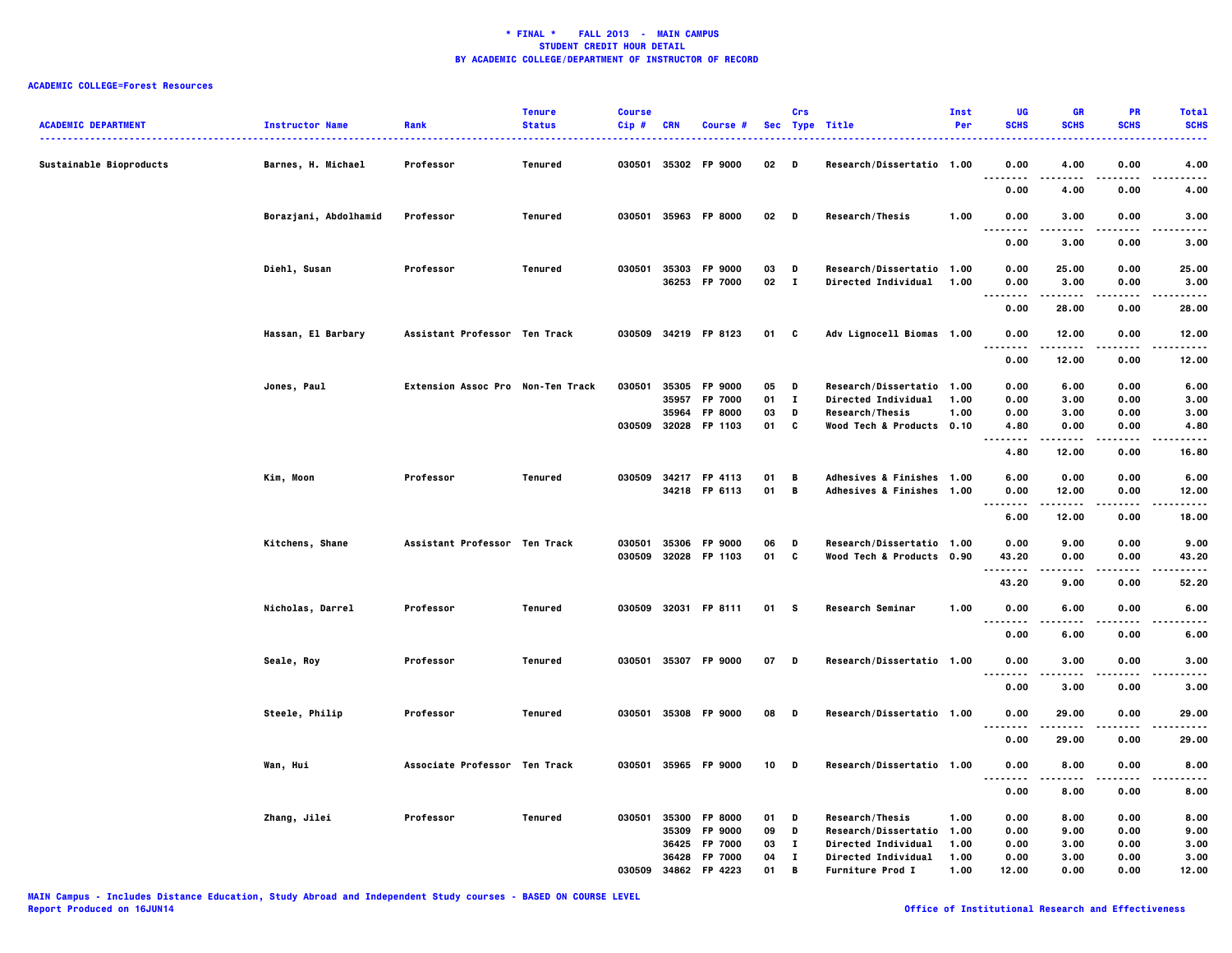# **ACADEMIC COLLEGE=Forest Resources**

| <b>ACADEMIC DEPARTMENT</b> | <b>Instructor Name</b> | Rank      | <b>Tenure</b><br><b>Status</b> | <b>Course</b><br>$Cip$ # | CRN            | Course # Sec Type Title             |                | Crs              |                                                                                 | Inst<br>Per          | UG<br><b>SCHS</b>                          | <b>GR</b><br><b>SCHS</b>                    | <b>PR</b><br><b>SCHS</b>          | <b>Total</b><br><b>SCHS</b>         |
|----------------------------|------------------------|-----------|--------------------------------|--------------------------|----------------|-------------------------------------|----------------|------------------|---------------------------------------------------------------------------------|----------------------|--------------------------------------------|---------------------------------------------|-----------------------------------|-------------------------------------|
| Sustainable Bioproducts    | Zhang, Jilei           | Professor | Tenured                        | 030509                   | 34863<br>34917 | FP 6223<br>FP 4233<br>34918 FP 6233 | 01<br>01<br>01 | в.<br>- в<br>— в | <b>Furniture Prod I</b><br><b>Furniture Prod II</b><br><b>Furniture Prod II</b> | 1.00<br>1.00<br>1.00 | 0.00<br>6.00<br>0.00<br>---------<br>18.00 | 12.00<br>0.00<br>6.00<br>---------<br>41.00 | 0.00<br>0.00<br>0.00<br>.<br>0.00 | 12.00<br>6.00<br>6.00<br>.<br>59.00 |
|                            |                        |           |                                |                          |                |                                     |                |                  |                                                                                 |                      | ========                                   | ========                                    | ========                          | -==========                         |
| Sustainable Bioproducts    |                        |           |                                |                          |                |                                     |                |                  |                                                                                 |                      | 72.00                                      | 167.00                                      | 0.00                              | 239.00                              |
|                            |                        |           |                                |                          |                |                                     |                |                  |                                                                                 |                      | --------                                   | ========                                    | ---------                         | ==========                          |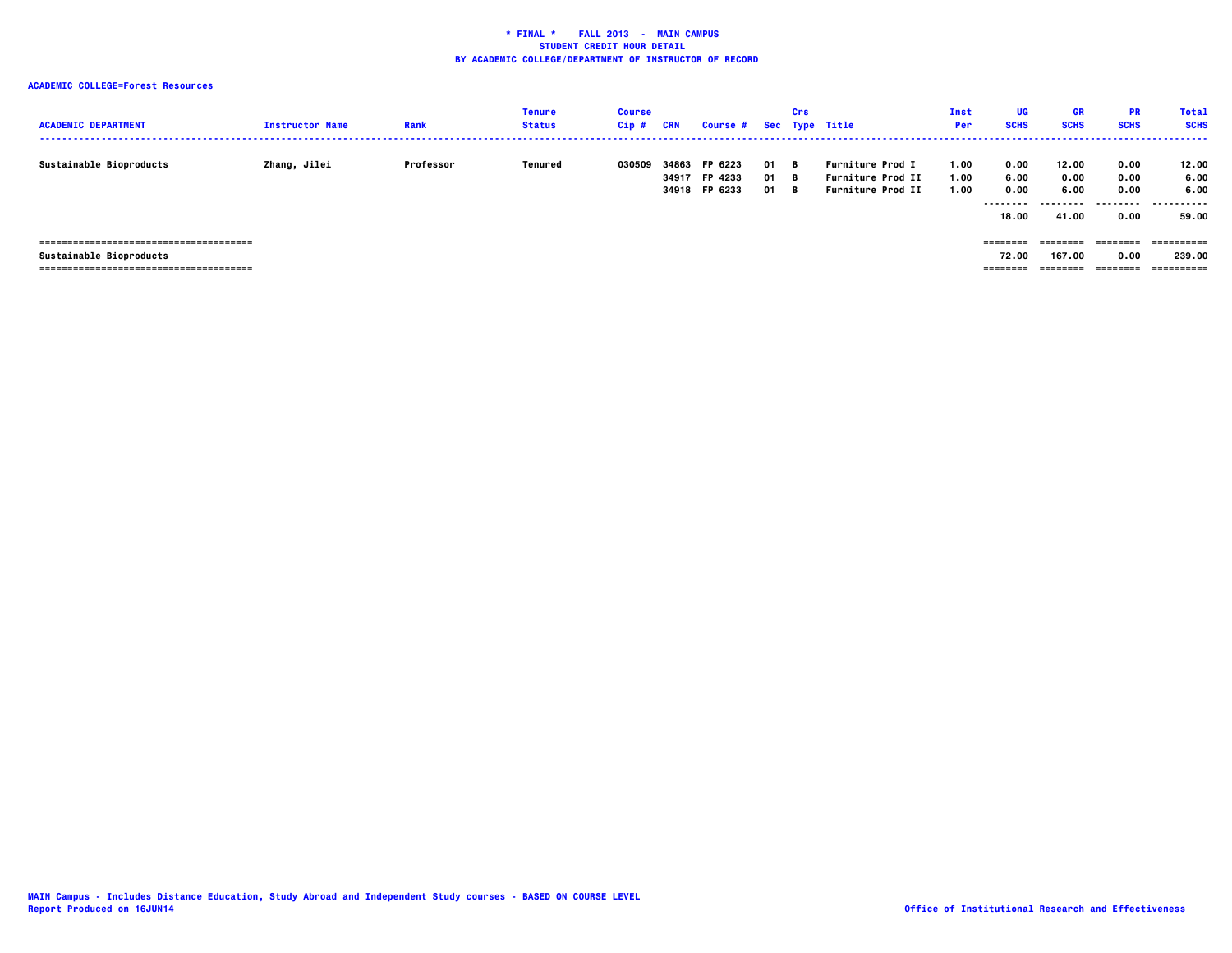#### ACADEMIC COLLEGE=FOREST RESOURCES

|                                   |                   |                                   | <b>Tenure</b>  | <b>Course</b> |                |                             |          | Crs               |                                        | Inst         | <b>UG</b>                                                                                                                         | <b>GR</b>                    | PR                                  | Total                                                                                                                                    |
|-----------------------------------|-------------------|-----------------------------------|----------------|---------------|----------------|-----------------------------|----------|-------------------|----------------------------------------|--------------|-----------------------------------------------------------------------------------------------------------------------------------|------------------------------|-------------------------------------|------------------------------------------------------------------------------------------------------------------------------------------|
| <b>ACADEMIC DEPARTMENT</b>        | Instructor Name   | Rank                              | <b>Status</b>  | Cip#          | <b>CRN</b>     | Course #                    |          | Sec Type          | Title                                  | Per          | <b>SCHS</b><br>المتمام المنا                                                                                                      | <b>SCHS</b><br>$- - - -$     | <b>SCHS</b>                         | <b>SCHS</b><br>$\frac{1}{2} \left( \frac{1}{2} \right) \left( \frac{1}{2} \right) \left( \frac{1}{2} \right) \left( \frac{1}{2} \right)$ |
|                                   |                   |                                   |                |               |                |                             |          |                   |                                        |              |                                                                                                                                   |                              |                                     |                                                                                                                                          |
| Wildlife, Fisheries & Aquaculture | Allen, Peter      | Assistant Professor Ten Track     |                | 030601 35165  | 35186          | WFA 8000<br>WFA 9000        | 01<br>01 | D<br>D            | Research / Thesis<br>Research / Diss   | 1.00<br>1.00 | 0.00<br>0.00                                                                                                                      | 7.00<br>21.00                | 0.00<br>0.00                        | 7.00<br>21.00                                                                                                                            |
|                                   |                   |                                   |                |               |                |                             |          |                   |                                        |              | .<br>0.00                                                                                                                         | .<br>28.00                   | .<br>0.00                           | .<br>28.00                                                                                                                               |
|                                   |                   |                                   |                |               |                |                             |          |                   |                                        |              |                                                                                                                                   |                              |                                     |                                                                                                                                          |
|                                   | Belant, Jerrold   | Associate Professor Ten Track     |                | 030601        | 35166          | <b>WFA 8000</b>             | 02       | D                 | Research / Thesis                      | 1.00         | 0.00                                                                                                                              | 17.00                        | 0.00                                | 17.00                                                                                                                                    |
|                                   |                   |                                   |                |               | 35187<br>36136 | <b>WFA 9000</b>             | 02<br>02 | D<br>$\mathbf{I}$ | Research / Diss                        | 1.00         | 0.00                                                                                                                              | 38.00                        | 0.00<br>0.00                        | 38.00                                                                                                                                    |
|                                   |                   |                                   |                | 261301 33567  |                | <b>WFA 7000</b><br>WFA 4512 | 01       | C                 | Directed Indiv Study<br>Advanced HWC I | 1.00<br>1.00 | 0.00<br>4.00                                                                                                                      | 1.00<br>0.00                 | 0.00                                | 1.00<br>4.00                                                                                                                             |
|                                   |                   |                                   |                |               | 33577          | WFA 6512                    | 01       | C                 | Adv Topics in HWC I                    | 1.00         | 0.00                                                                                                                              | 4.00                         | 0.00                                | 4.00                                                                                                                                     |
|                                   |                   |                                   |                |               | 34208          | WFA 4273                    | 01       | C                 | Ecology & Manage HWC                   | 0.25         | 19.50                                                                                                                             | 0.00                         | 0.00                                | 19.50                                                                                                                                    |
|                                   |                   |                                   |                |               | 34209          | WFA 6273                    | 01 C     |                   | Ecology & Manage HWC 0.25              |              | 0.00                                                                                                                              | 1.50                         | 0.00                                | 1.50                                                                                                                                     |
|                                   |                   |                                   |                |               |                |                             |          |                   |                                        |              | .<br>23.50                                                                                                                        | .<br>61.50                   | -----<br>0.00                       | .<br>85.00                                                                                                                               |
|                                   | Boyd, Christopher | Extension Assoc Pro Non-Ten Track |                |               |                | 030601 35188 WFA 9000       | 03       | $\Box$            | Research / Diss                        | 1.00         | 0.00                                                                                                                              | 13.00                        | 0.00                                | 13.00                                                                                                                                    |
|                                   |                   |                                   |                |               |                |                             |          |                   |                                        |              | <u>.</u><br>0.00                                                                                                                  | .<br>13.00                   | -----<br>0.00                       | .<br>13.00                                                                                                                               |
|                                   | Davis, John       | Assistant Professor Ten Track     |                | 030601        |                | 34212 WFA 4394              | 01       | B                 | Waterfowl Ecol & Mgt 1.00              |              | 80.00                                                                                                                             | 0.00                         | 0.00                                | 80.00                                                                                                                                    |
|                                   |                   |                                   |                |               | 34213          | WFA 6394                    | 01       | B                 | Waterfowl Ecol & Mgt                   | 1.00         | 0.00                                                                                                                              | 20.00                        | 0.00                                | 20.00                                                                                                                                    |
|                                   |                   |                                   |                |               | 35167          | WFA 8000                    | 03       | D                 | Research / Thesis                      | 1.00         | 0.00                                                                                                                              | 50.00                        | 0.00                                | 50.00                                                                                                                                    |
|                                   |                   |                                   |                |               |                |                             |          |                   |                                        |              | 80.00                                                                                                                             | 70.00                        | 0.00                                | 150.00                                                                                                                                   |
|                                   | Demarais, Stephen | Professor                         | Tenured        | 030601        | 35168          | <b>WFA 8000</b>             | 04       | D                 | Research / Thesis                      | 1.00         | 0.00                                                                                                                              | 12.00                        | 0.00                                | 12.00                                                                                                                                    |
|                                   |                   |                                   |                |               |                | 35191 WFA 9000              | 06       | D                 | Research / Diss                        | 1.00         | 0.00                                                                                                                              | 10.00<br>.                   | 0.00                                | 10.00                                                                                                                                    |
|                                   |                   |                                   |                |               |                |                             |          |                   |                                        |              | $\sim$ $\sim$ $\sim$<br>0.00                                                                                                      | 22.00                        | .<br>0.00                           | د د د د<br>22.00                                                                                                                         |
|                                   | Dibble, Eric      | Professor                         | Tenured        | 030601        |                | 35169 WFA 8000              | 05       | $\Box$            | Research / Thesis                      | 1.00         | 0.00                                                                                                                              | 2.00                         | 0.00                                | 2.00                                                                                                                                     |
|                                   |                   |                                   |                |               |                |                             |          |                   |                                        |              | $\frac{1}{2} \left( \frac{1}{2} \right) \left( \frac{1}{2} \right) \left( \frac{1}{2} \right) \left( \frac{1}{2} \right)$<br>0.00 | $\sim$ $\sim$ $\sim$<br>2.00 | $\sim$ $\sim$ $\sim$ $\sim$<br>0.00 | 2.00                                                                                                                                     |
|                                   |                   |                                   |                |               |                |                             |          |                   |                                        |              |                                                                                                                                   |                              |                                     |                                                                                                                                          |
|                                   | Godwin, Kris      | Non-Employee                      | Not Applicable | 261301        | 34210<br>34211 | WFA 4283<br>WFA 6283        | 01<br>01 | C<br>C            | HWC Techniques<br>HWC Techniques       | 1.00<br>1.00 | 57.00<br>0.00                                                                                                                     | 0.00<br>3.00                 | 0.00<br>0.00                        | 57.00<br>3.00                                                                                                                            |
|                                   |                   |                                   |                |               |                |                             |          |                   |                                        |              | .                                                                                                                                 | 2.2.2.2.2                    | .                                   | المتمام                                                                                                                                  |
|                                   |                   |                                   |                |               |                |                             |          |                   |                                        |              | 57.00                                                                                                                             | 3.00                         | 0.00                                | 60.00                                                                                                                                    |
|                                   | Hunt, Kevin       | Professor                         | Tenured        | 030201        | 33536          | WFA 1102                    | 01       | C                 | Wildl & Fish Profess                   | 0.50         | 88.00                                                                                                                             | 0.00                         | 0.00                                | 88.00                                                                                                                                    |
|                                   |                   |                                   |                | 030601        | 35170          | <b>WFA 8000</b>             | 06       | D                 | Research / Thesis                      | 1.00         | 0.00                                                                                                                              | 1.00                         | 0.00                                | 1.00                                                                                                                                     |
|                                   |                   |                                   |                |               |                | 35744 WFA 4000              | 01       | $\mathbf{I}$      | Directed Indiv Study 1.00              |              | 3.00<br>.                                                                                                                         | 0.00<br>.                    | 0.00<br>.                           | 3.00<br>.                                                                                                                                |
|                                   |                   |                                   |                |               |                |                             |          |                   |                                        |              | 91.00                                                                                                                             | 1.00                         | 0.00                                | 92.00                                                                                                                                    |
|                                   | Jackson, Donald   | Professor                         | Tenured        | 030301        | 33559          | WFA 4313                    | 01       | C                 | Fisheries Manage                       | 1.00         | 81.00                                                                                                                             | 0.00                         | 0.00                                | 81.00                                                                                                                                    |
|                                   |                   |                                   |                |               | 33573          | WFA 6313                    | 01       | C                 | Fisheries Manage                       | 1.00         | 0.00                                                                                                                              | 9.00                         | 0.00                                | 9.00                                                                                                                                     |
|                                   |                   |                                   |                | 030601        | 35194          | <b>WFA 9000</b>             | 09       | D                 | Research / Diss                        | 1.00         | 0.00                                                                                                                              | 5.00                         | 0.00                                | 5.00                                                                                                                                     |
|                                   |                   |                                   |                | 260709        | 34821          | WFA 4233                    | 01       | В                 | Limnology                              | 1.00         | 42.00                                                                                                                             | 0.00                         | 0.00                                | 42.00                                                                                                                                    |
|                                   |                   |                                   |                |               |                | 34822 WFA 6233              | 01       | B                 | Limnology                              | 1.00         | 0.00<br>.                                                                                                                         | 6.00<br>.                    | 0.00<br>.                           | 6.00<br>-----                                                                                                                            |
|                                   |                   |                                   |                |               |                |                             |          |                   |                                        |              | 123.00                                                                                                                            | 20.00                        | 0.00                                | 143.00                                                                                                                                   |
|                                   | Jones, Jeanne     | Professor                         | Tenured        | 030201        | 33536          | WFA 1102                    | 01       | C                 | Wildl & Fish Profess                   | 0.50         | 88.00                                                                                                                             | 0.00                         | 0.00                                | 88.00                                                                                                                                    |
|                                   |                   |                                   |                | 030601        | 34823          | WFA 4223                    | 01       | В                 | Wildife Plant ID                       | 1.00         | 93.00                                                                                                                             | 0.00                         | 0.00                                | 93.00                                                                                                                                    |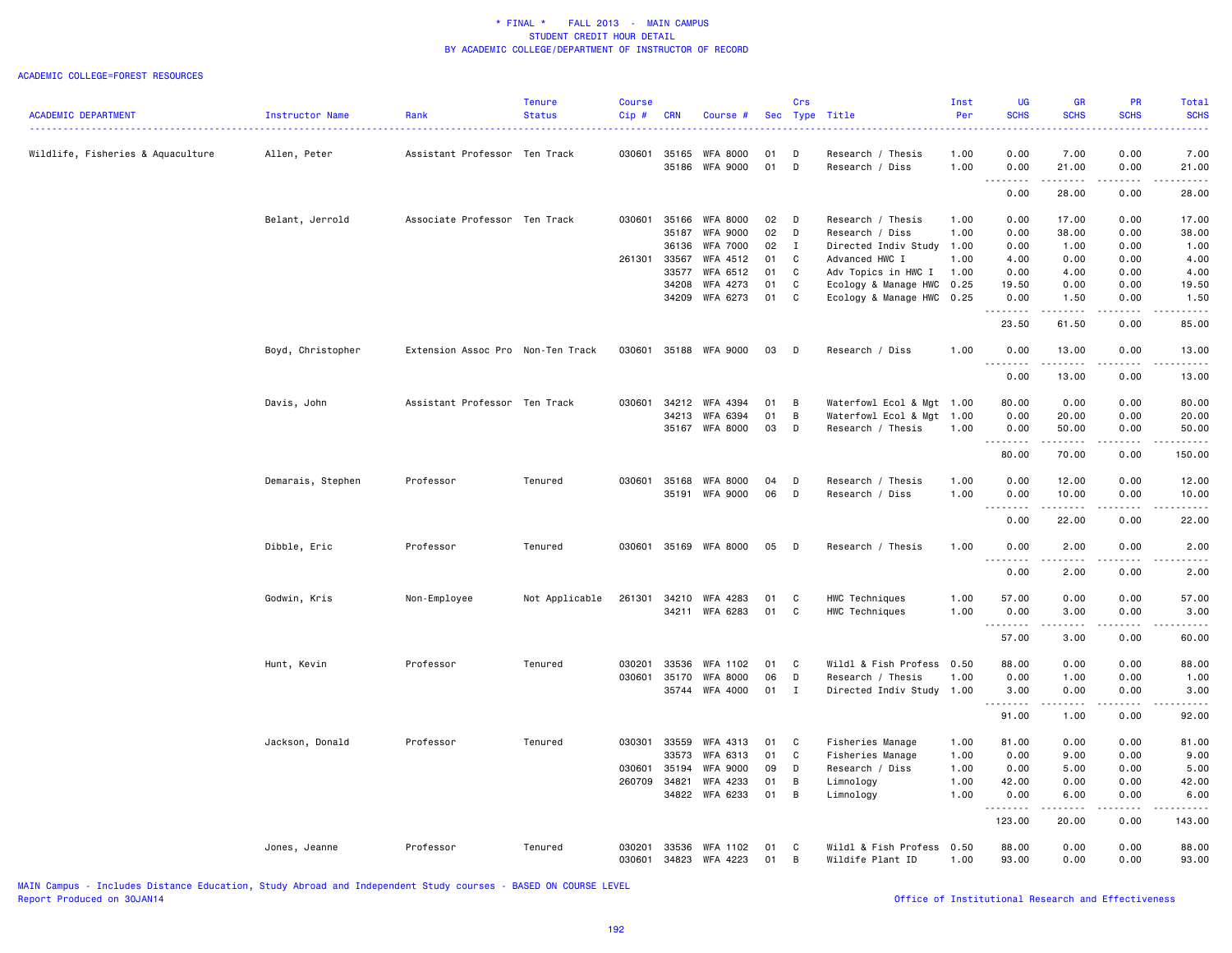#### ACADEMIC COLLEGE=FOREST RESOURCES

|                                   |                   |                                    | Tenure         | Course  |            |                 |       | Crs          |                           | Inst | UG                    | <b>GR</b>                           | <b>PR</b>                    | Total                   |
|-----------------------------------|-------------------|------------------------------------|----------------|---------|------------|-----------------|-------|--------------|---------------------------|------|-----------------------|-------------------------------------|------------------------------|-------------------------|
| <b>ACADEMIC DEPARTMENT</b>        | Instructor Name   | Rank                               | <b>Status</b>  | $Cip$ # | <b>CRN</b> | Course #        |       |              | Sec Type Title            | Per  | <b>SCHS</b>           | <b>SCHS</b>                         | <b>SCHS</b>                  | <b>SCHS</b>             |
| Wildlife, Fisheries & Aquaculture | Jones, Jeanne     | Professor                          | Tenured        | 030601  | 35172      | <b>WFA 8000</b> | 08    | D            | Research / Thesis         | 1.00 | 0.00                  | 2.00                                | 0.00                         | 2.00                    |
|                                   |                   |                                    |                |         | 35195      | WFA 9000        | 10    | D            | Research / Diss           | 1.00 | 0.00                  | 6.00                                | 0.00                         | 6.00                    |
|                                   |                   |                                    |                |         |            | 35518 WFA 4223  | 02    | B            | Wildife Plant ID          | 1.00 | 63.00                 | 0.00                                | 0.00                         | 63.00                   |
|                                   |                   |                                    |                |         |            |                 |       |              |                           |      | 244.00                | $\sim$ $\sim$ $\sim$ $\sim$<br>8.00 | $\sim$ $\sim$ $\sim$<br>0.00 | .<br>252.00             |
|                                   | Jones, Walter     | Extension Assoc Pro Non-Ten Track  |                | 030201  | 33560      | WFA 4353        | 01    | C            | FW Policy & Law Enf       | 1.00 | 114.00                | 0.00                                | 0.00                         | 114.00                  |
|                                   |                   |                                    |                | 030601  | 35173      | WFA 8000        | 09    | D            | Research / Thesis         | 1.00 | 0.00                  | 1.00                                | 0.00                         | 1.00                    |
|                                   |                   |                                    |                |         |            | 35196 WFA 9000  | 11    | D            | Research / Diss           | 1.00 | 0.00                  | 1.00<br><b>.</b>                    | 0.00<br>$\frac{1}{2}$        | 1.00<br>$- - - - - - -$ |
|                                   |                   |                                    |                |         |            |                 |       |              |                           |      | 114.00                | 2.00                                | 0.00                         | 116.00                  |
|                                   | Kaminski, Richard | Professor                          | Tenured        | 030601  | 35174      | <b>WFA 8000</b> | 10    | D            | Research / Thesis         | 1.00 | 0.00                  | 1.00                                | 0.00                         | 1.00                    |
|                                   |                   |                                    |                |         | 35197      | <b>WFA 9000</b> | 12    | D            | Research / Diss           | 1.00 | 0.00<br>.             | 1.00<br>$- - - -$                   | 0.00<br>$- - - -$            | 1.00<br>.               |
|                                   |                   |                                    |                |         |            |                 |       |              |                           |      | 0.00                  | 2.00                                | 0.00                         | 2.00                    |
|                                   | Kroger, Robert    | Assistant Professor Ten Track      |                | 030201  | 33540      | WFA 3133        | 01    | C            | Ap Aq Ter Ecol            | 1.00 | 252.00                | 0.00                                | 0.00                         | 252.00                  |
|                                   |                   |                                    |                |         | 33541      | WFA 3133        | 02    | Κ            | Ap Aq Ter Ecol            | 1.00 | 0.00                  | 0.00                                | 0.00                         | 0.00                    |
|                                   |                   |                                    |                |         | 33543      | <b>WFA 3133</b> | 03    | K            | Ap Aq Ter Ecol            | 1.00 | 0.00                  | 0.00                                | 0.00                         | 0.00                    |
|                                   |                   |                                    |                |         | 33544      | WFA 3133        | 04    | K            | Ap Aq Ter Ecol            | 1.00 | 0.00                  | 0.00                                | 0.00                         | 0.00                    |
|                                   |                   |                                    |                | 030601  |            | 35198 WFA 9000  | 13    | D            | Research / Diss           | 1.00 | 0.00<br>.             | 31.00<br>.                          | 0.00<br>$- - - -$            | 31.00<br>.              |
|                                   |                   |                                    |                |         |            |                 |       |              |                           |      | 252.00                | 31.00                               | 0.00                         | 283.00                  |
|                                   | Leopold, Bruce    | Professor                          | Tenured        | 030201  | 34819      | WFA 4123        | 01    | B            | Wildl & Fish Biometr 1.00 |      | 108.00                | 0.00                                | 0.00                         | 108.00                  |
|                                   |                   |                                    |                | 030601  | 35199      | <b>WFA 9000</b> | 14    | D            | Research / Diss           | 1.00 | 0.00                  | 13.00                               | 0.00                         | 13.00                   |
|                                   |                   |                                    |                |         | 35761      | WFA 7000        | 01    | I            | Directed Indiv Study 1.00 |      | 0.00<br>.             | 3.00<br>.                           | 0.00                         | 3,00<br>.               |
|                                   |                   |                                    |                |         |            |                 |       |              |                           |      | 108.00                | 16.00                               | 0.00                         | 124.00                  |
|                                   | Martin, James     | Assistant Professor Ten Track      |                | 030201  | 33535      | WFA 1001        | F01 C |              | First Year Seminar        | 0.50 | 18.50                 | 0.00                                | 0.00                         | 18.50                   |
|                                   |                   |                                    |                |         | 33550      | WFA 4153        | 01    | C            | Prin Wild Con & Man       | 1.00 | 177.00                | 0.00                                | 0.00                         | 177.00                  |
|                                   |                   |                                    |                |         | 33551      | WFA 4153        | 02    | K            | Prin Wild Con & Man       | 1.00 | 0.00                  | 0.00                                | 0.00                         | 0.00                    |
|                                   |                   |                                    |                |         | 33552      | WFA 4153        | 03    | К            | Prin Wild Con & Man       | 1.00 | 0.00                  | 0.00                                | 0.00                         | 0.00                    |
|                                   |                   |                                    |                | 030601  | 34214      | WFA 8134        | 01    | B            | Res Meth Wild & Fish 1.00 |      | 0.00                  | 60.00                               | 0.00                         | 60.00                   |
|                                   |                   |                                    |                |         | 35177      | WFA 8000        | 13    | D            | Research / Thesis         | 1.00 | 0.00                  | 23.00                               | 0.00                         | 23.00                   |
|                                   |                   |                                    |                |         | 35200      | <b>WFA 9000</b> | 15    | D            | Research / Diss           | 1.00 | 0.00                  | 19.00                               | 0.00                         | 19.00                   |
|                                   |                   |                                    |                |         |            | 36174 WFA 7000  | 03    | $\mathbf{I}$ | Directed Indiv Study 1.00 |      | 0.00                  | 2.00<br>.                           | 0.00<br>.                    | 2.00<br>.               |
|                                   |                   |                                    |                |         |            |                 |       |              |                           |      | 195.50                | 104.00                              | 0.00                         | 299.50                  |
|                                   | McConnell, Mark   | Grad Research Assis Not Applicable |                | 030201  |            | 33535 WFA 1001  | F01 C |              | First Year Seminar        | 0.50 | 18.50                 | 0.00                                | 0.00                         | 18.50<br>والمستحدث      |
|                                   |                   |                                    |                |         |            |                 |       |              |                           |      | 18.50                 | 0.00                                | 0.00                         | 18.50                   |
|                                   | Miranda, Leandro  | Non-Employee                       | Not Applicable | 030601  |            | 35178 WFA 8000  | 14    | D            | Research / Thesis         | 1.00 | 0.00<br>$\sim$ $\sim$ | 9.00                                | 0.00                         | 9.00                    |
|                                   |                   |                                    |                |         |            |                 |       |              |                           |      | 0.00                  | 9.00                                | 0.00                         | 9.00                    |
|                                   | Neal, Jason       | Extension Assoc Pro Non-Ten Track  |                | 030601  | 35179      | <b>WFA 8000</b> | 15    | D            | Research / Thesis         | 1.00 | 0.00                  | 16.00                               | 0.00                         | 16.00                   |
|                                   |                   |                                    |                |         | 35202      | <b>WFA 9000</b> | 17    | D            | Research / Diss           | 1.00 | 0.00                  | 10.00                               | 0.00                         | 10.00                   |
|                                   |                   |                                    |                |         |            | 35842 WFA 4000  | 02    | $\mathbf{I}$ | Directed Indiv Study 1.00 |      | 3.00                  | 0.00                                | 0.00                         | 3.00                    |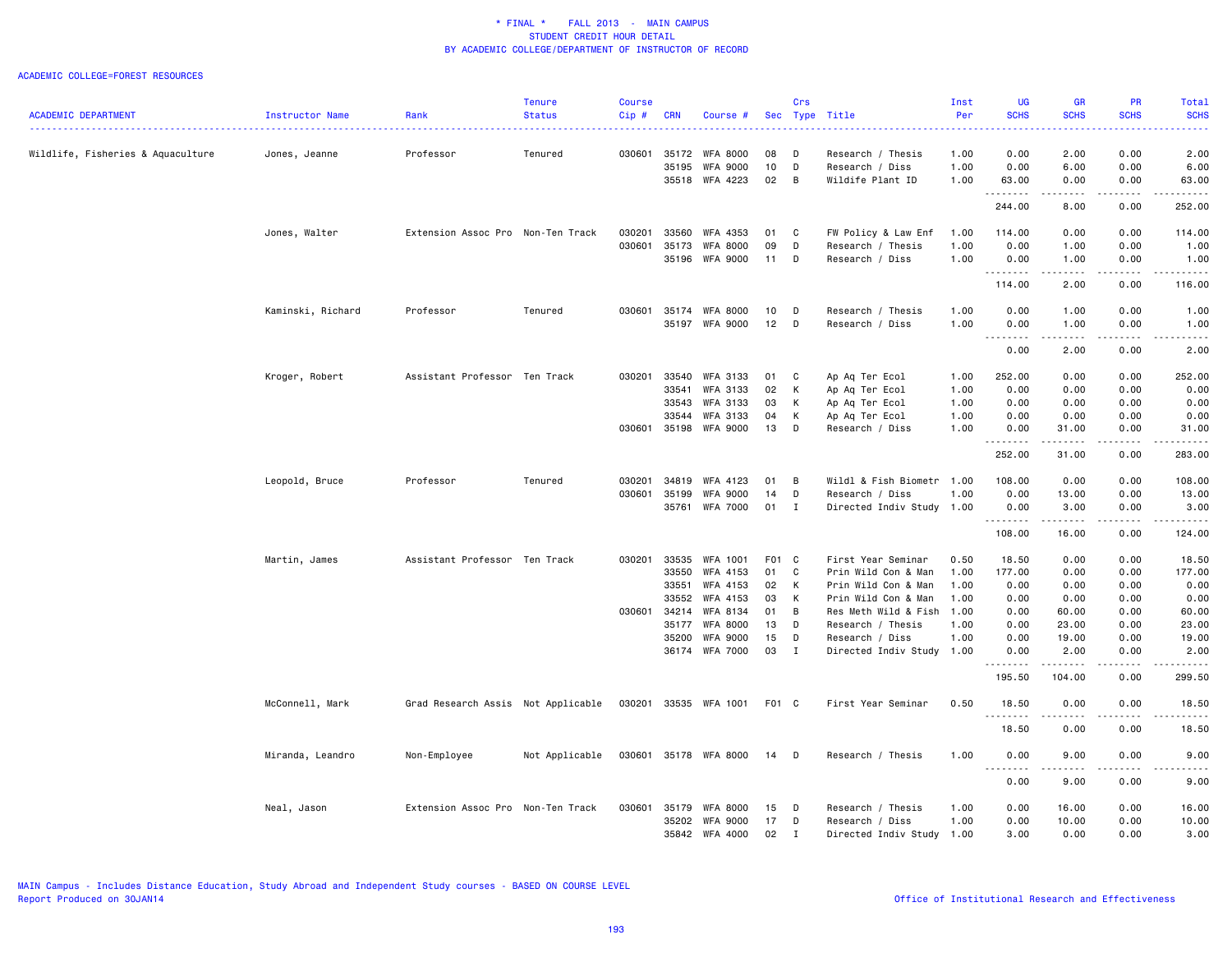#### ACADEMIC COLLEGE=FOREST RESOURCES

|                                   |                     |                                   | <b>Tenure</b>  | <b>Course</b> |            |                                   |            | Crs          |                                      | Inst         | UG                  | GR                 | PR                | <b>Total</b>          |
|-----------------------------------|---------------------|-----------------------------------|----------------|---------------|------------|-----------------------------------|------------|--------------|--------------------------------------|--------------|---------------------|--------------------|-------------------|-----------------------|
| <b>ACADEMIC DEPARTMENT</b>        | Instructor Name     | Rank                              | <b>Status</b>  | Cip#          | <b>CRN</b> | Course #                          | <b>Sec</b> |              | Type Title                           | Per          | <b>SCHS</b>         | <b>SCHS</b>        | <b>SCHS</b>       | <b>SCHS</b>           |
|                                   |                     |                                   |                |               |            |                                   |            |              |                                      |              | <u>.</u><br>3.00    | .<br>26.00         | -----<br>0.00     | .<br>29.00            |
|                                   |                     |                                   |                |               |            |                                   |            |              |                                      |              |                     |                    |                   |                       |
| Wildlife, Fisheries & Aquaculture | Riffell, Samuel     | Associate Professor Tenured       |                | 030201        | 33538      | <b>WFA 3000</b>                   | 01         | E            | Internship                           | 1.00         | 9.00                | 0.00               | 0.00              | 9.00                  |
|                                   |                     |                                   |                | 030601        | 35180      | <b>WFA 8000</b><br>35203 WFA 9000 | 16<br>18 D | D            | Research / Thesis<br>Research / Diss | 1.00<br>1.00 | 0.00<br>0.00        | 9.00<br>34.00      | 0.00<br>0.00      | 9.00<br>34.00         |
|                                   |                     |                                   |                |               |            |                                   |            |              |                                      |              | .                   |                    |                   |                       |
|                                   |                     |                                   |                |               |            |                                   |            |              |                                      |              | 9.00                | 43.00              | 0.00              | 52.00                 |
|                                   | Rush, Scott         | Assistant Professor Ten Track     |                | 030201        | 33562      | WFA 4433                          | 01         | $\mathbf{C}$ | Mammalogy                            | 1.00         | 135.00              | 0.00               | 0.00              | 135.00                |
|                                   |                     |                                   |                |               | 33563      | WFA 4433                          | 02         | $\mathsf{K}$ | Mammalogy                            | 1.00         | 0.00                | 0.00               | 0.00              | 0.00                  |
|                                   |                     |                                   |                |               | 33564      | WFA 4433                          | 03         | $\mathsf{K}$ | Mammalogy                            | 1.00         | 0.00                | 0.00               | 0.00              | 0.00                  |
|                                   |                     |                                   |                |               | 33565      | WFA 4433                          | 04 K       |              | Mammalogy                            | 1.00         | 0.00                | 0.00               | 0.00              | 0.00                  |
|                                   |                     |                                   |                | 030601        | 35181      | <b>WFA 8000</b>                   | $17$ D     |              | Research / Thesis                    | 1.00         | 0.00                | 1.00               | 0.00              | 1.00                  |
|                                   |                     |                                   |                |               |            | 35204 WFA 9000                    | 19 D       |              | Research / Diss                      | 1.00         | 0.00<br>.           | 1.00<br>.          | 0.00<br>بالمستعاد | 1.00                  |
|                                   |                     |                                   |                |               |            |                                   |            |              |                                      |              | 135.00              | 2.00               | 0.00              | 137.00                |
|                                   | Schramm, Harold     | Non-Employee                      | Not Applicable | 030601        | 35182      | <b>WFA 8000</b>                   | 18         | $\Box$       | Research / Thesis                    | 1.00         | 0.00                | 41.00              | 0.00              | 41.00                 |
|                                   |                     |                                   |                |               |            | 35205 WFA 9000                    | 20 D       |              | Research / Diss                      | 1.00         | 0.00                | 13.00              | 0.00              | 13.00                 |
|                                   |                     |                                   |                |               |            |                                   |            |              |                                      |              | .<br>0.00           | .<br>54.00         | $\cdots$<br>0.00  | 54.00                 |
|                                   | Strickland, Bronson | Extension Assoc Pro Non-Ten Track |                | 030601        |            | 35183 WFA 8000                    | 19 D       |              | Research / Thesis                    | 1.00         | 0.00                | 3.00               | 0.00              | 3.00                  |
|                                   |                     |                                   |                |               |            |                                   |            |              |                                      |              | .                   | - - - -            | .                 |                       |
|                                   |                     |                                   |                |               |            |                                   |            |              |                                      |              | 0.00                | 3.00               | 0.00              | 3.00                  |
|                                   | Tegt, Jessica       | Extension Assist Pr Non-Ten Track |                | 261301        | 34208      | WFA 4273                          | 01         | C            | Ecology & Manage HWC 0.75            |              | 58.50               | 0.00               | 0.00              | 58.50                 |
|                                   |                     |                                   |                |               |            | 34209 WFA 6273                    | 01         | $\mathbf{C}$ | Ecology & Manage HWC 0.75            |              | 0.00                | 4.50               | 0.00              | 4.50                  |
|                                   |                     |                                   |                |               |            |                                   |            |              |                                      |              | .<br>58.50          | والمرامين<br>4.50  | 0.00              | 63.00                 |
|                                   |                     |                                   |                |               |            |                                   |            |              |                                      |              |                     |                    |                   |                       |
|                                   | Vilella, Francisco  | Non-Employee                      | Not Applicable | 030601        | 35184      | <b>WFA 8000</b>                   | 20         | D            | Research / Thesis                    | 1.00         | 0.00                | 23.00              | 0.00              | 23.00                 |
|                                   |                     |                                   |                |               |            | 35207 WFA 9000                    | 22 D       |              | Research / Diss                      | 1.00         | 0.00<br>--------    | 19.00              | 0.00              | 19.00                 |
|                                   |                     |                                   |                |               |            |                                   |            |              |                                      |              | 0.00                | 42.00              | 0.00              | 42.00                 |
|                                   | Wang, Guiming       | Associate Professor Tenured       |                | 030201        | 34215      | WFA 8423                          | 01         | B            | Apld Bayesian Stats                  | 1.00         | 0.00                | 12.00              | 0.00              | 12.00                 |
|                                   |                     |                                   |                | 030601        |            | 35208 WFA 9000                    | 23         | D            | Research / Diss                      | 1.00         | 0.00                | 7.00               | 0.00              | 7.00                  |
|                                   |                     |                                   |                |               |            |                                   |            |              |                                      |              | . <b>.</b><br>0.00  | -----<br>19.00     | $   -$<br>0.00    | 19.00                 |
|                                   |                     |                                   |                |               |            |                                   |            |              |                                      |              | ========<br>1512.00 | ========<br>586.00 | ========<br>0.00  | ==========<br>2098.00 |
| Wildlife, Fisheries & Aquaculture |                     |                                   |                |               |            |                                   |            |              |                                      |              | ========            | $=$ ========       | $=$ ========      |                       |

MAIN Campus - Includes Distance Education, Study Abroad and Independent Study courses - BASED ON COURSE LEVEL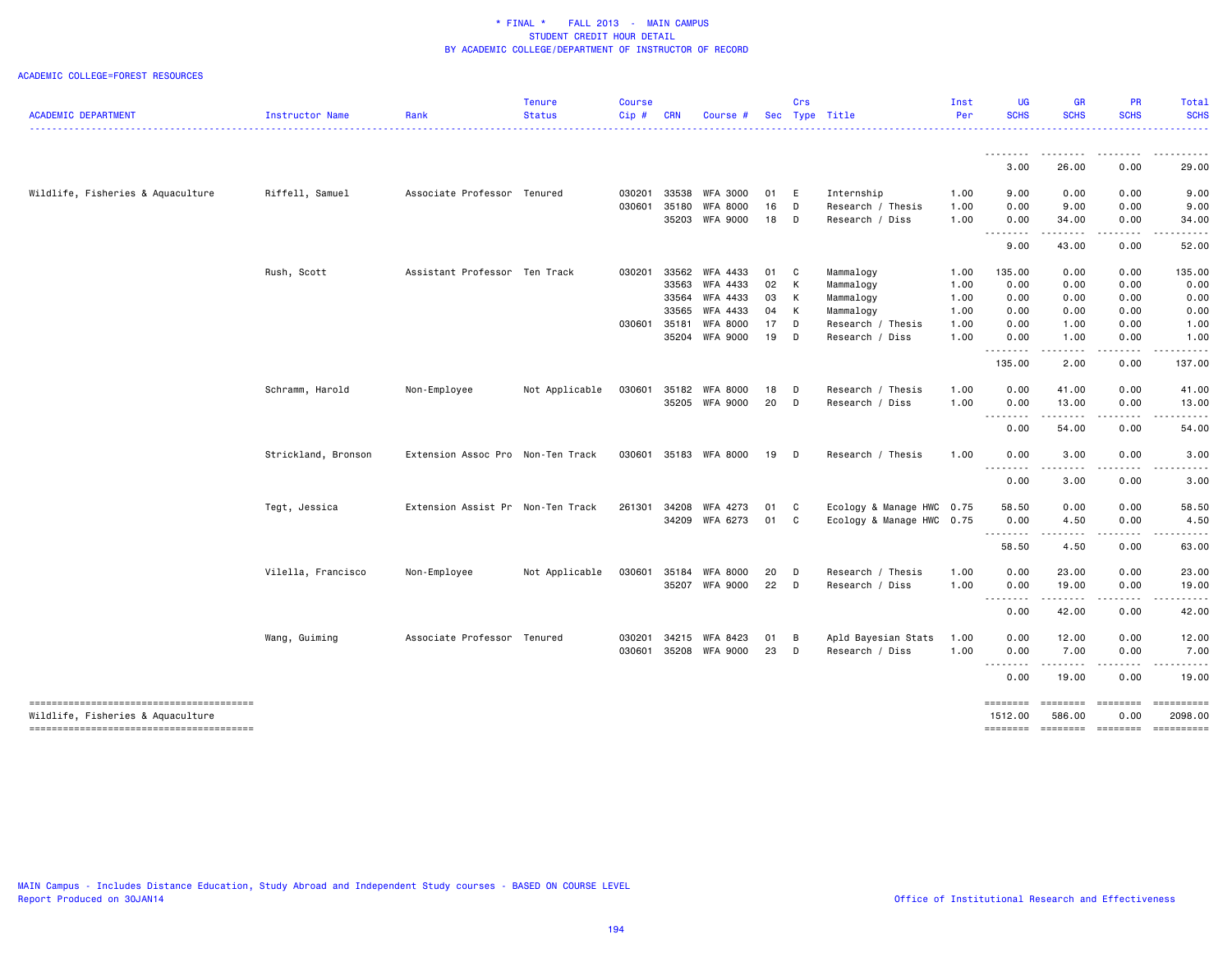| <b>ACADEMIC DEPARTMENT</b>    | Instructor Name | Rank        | Tenure<br><b>Status</b> | <b>Course</b><br>Cip# | <b>CRN</b> | Course # Sec Type Title |      | Crs |                                                                                                                                  | Inst<br>Per | <b>UG</b><br><b>SCHS</b> | <b>GR</b><br><b>SCHS</b> | <b>PR</b><br><b>SCHS</b> | Total<br><b>SCHS</b> |
|-------------------------------|-----------------|-------------|-------------------------|-----------------------|------------|-------------------------|------|-----|----------------------------------------------------------------------------------------------------------------------------------|-------------|--------------------------|--------------------------|--------------------------|----------------------|
| Veterinary Medical Technology | Robbins, Megan  | Non-Faculty | Not Applicable          |                       |            | 510808 31109 CVM 3243   | 01 C |     | Basis Pac Proc & <gt 0.50<="" td=""><td></td><td>18.00<br/>.</td><td>0.00<br/>.</td><td>0.00<br/>.</td><td>18.00<br/>.</td></gt> |             | 18.00<br>.               | 0.00<br>.                | 0.00<br>.                | 18.00<br>.           |
|                               |                 |             |                         |                       |            |                         |      |     |                                                                                                                                  |             | 18,00                    | 0.00                     | 0.00                     | 18.00                |
|                               |                 |             |                         |                       |            |                         |      |     |                                                                                                                                  |             | ========                 | ========                 | ========                 |                      |
| Veterinary Medical Technology |                 |             |                         |                       |            |                         |      |     |                                                                                                                                  |             | 18,00                    | 0.00                     | 0.00                     | 18.00                |
|                               |                 |             |                         |                       |            |                         |      |     |                                                                                                                                  |             | ========                 | ========                 | ========                 | ==========           |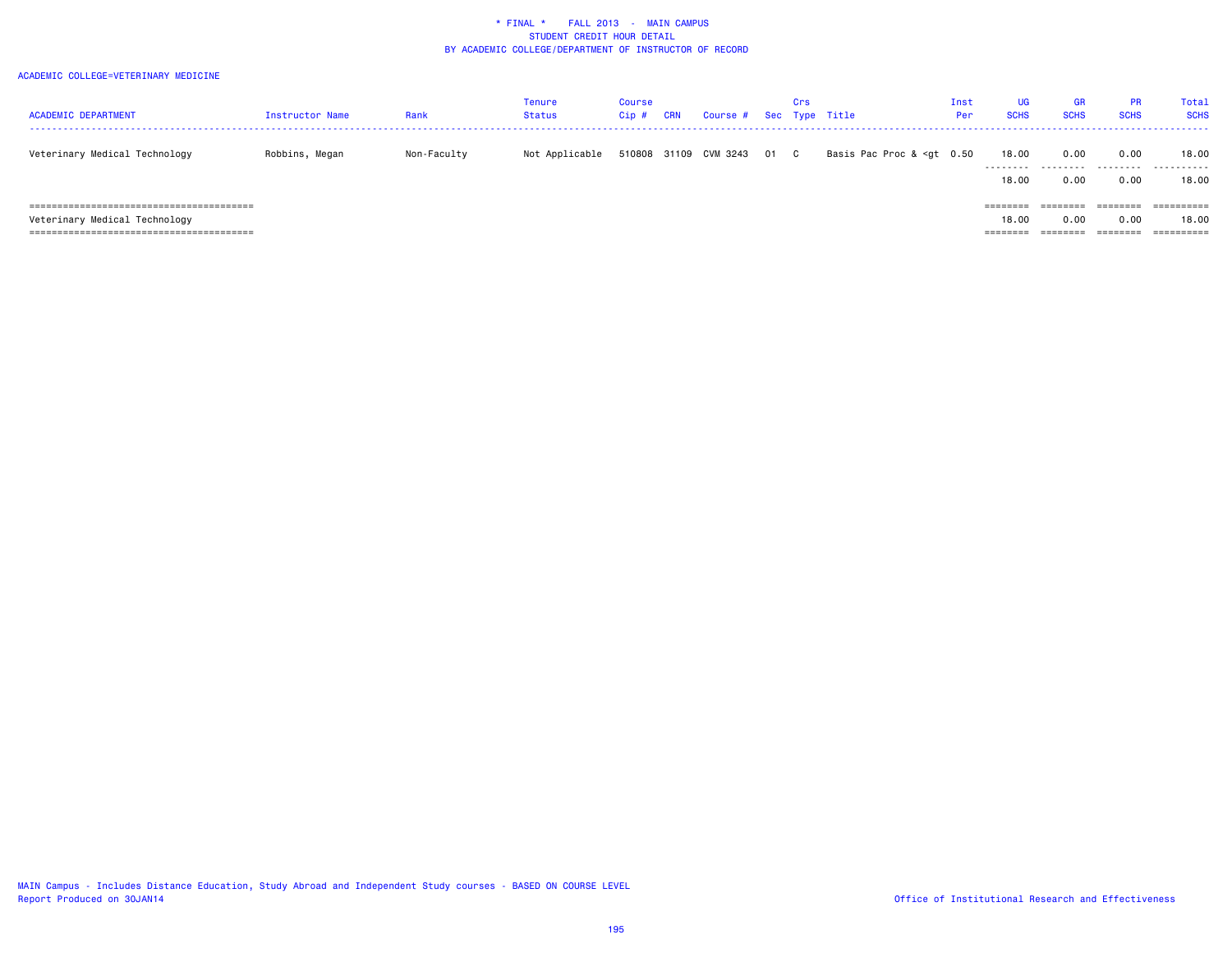|                            |                     |                                   | <b>Tenure</b> | <b>Course</b> |              |                            |          | Crs          |                                    | Inst         | UG                                       | <b>GR</b>       | <b>PR</b>                    | Total               |
|----------------------------|---------------------|-----------------------------------|---------------|---------------|--------------|----------------------------|----------|--------------|------------------------------------|--------------|------------------------------------------|-----------------|------------------------------|---------------------|
| <b>ACADEMIC DEPARTMENT</b> | Instructor Name     | Rank                              | <b>Status</b> | Cip#          | <b>CRN</b>   | Course #                   |          |              | Sec Type Title                     | Per          | <b>SCHS</b>                              | <b>SCHS</b>     | <b>SCHS</b>                  | <b>SCHS</b>         |
| Veterinary Medicine        | Archer, Todd        | Assistant Professor Ten Track     |               | 512401        | 34381        | CVM 5702                   | 01       | E            | Clin Hematology & Im               | 1.00         | 0.00                                     | 0.00            | 60.00                        | 60.00               |
|                            |                     |                                   |               | 512501        | 36128        | <b>CVM 8000</b>            | 08       | D            | Research / Thesis                  | 1.00         | 0.00<br>-----                            | 3.00<br>.       | 0.00<br>.                    | 3.00<br>.           |
|                            |                     |                                   |               |               |              |                            |          |              |                                    |              | 0.00                                     | 3.00            | 60.00                        | 63.00               |
|                            | Bailey, R. Hart     | Professor                         | Tenured       | 512501        | 31207        | CVM 8091                   | 01       | - S          | Top Prod Animal Med                | 1.00         | 0.00                                     | 1.00            | 0.00                         | 1.00                |
|                            |                     |                                   |               |               | 35706        | <b>CVM 9000</b>            | 10       | D            | Research / Diss                    | 1.00         | 0.00                                     | 7.00            | 0.00                         | 7.00                |
|                            |                     |                                   |               |               | 36427        | <b>CVM 7000</b>            | 07       | $\mathbf{I}$ | Directed Indiv Study 1.00          |              | 0.00                                     | 3.00            | 0.00                         | 3.00                |
|                            |                     |                                   |               |               | 36484        | <b>CVM 7000</b>            | 10       | $\mathbf{I}$ | Directed Indiv Study 1.00          |              | 0.00<br>.                                | 3.00<br>.       | 0.00<br>$\sim$ $\sim$ $\sim$ | 3.00                |
|                            |                     |                                   |               |               |              |                            |          |              |                                    |              | 0.00                                     | 14.00           | 0.00                         | 14.00               |
|                            | Betbeze, Caroline   | Clinical Assist Pro Non-Ten Track |               | 512401        | 34380        | CVM 5682                   | 01       | C            | Veterninary Ophthalm 1.00          |              | 0.00                                     | 0.00            | 52.00                        | 52.00               |
|                            |                     |                                   |               |               | 36138        | CVM 5210                   | 01       | H            | ACR Vet Ophthalmolog               | 1.00         | 0.00<br>$\sim$ $\sim$ $\sim$             | 0.00            | 2.00<br>.                    | 2.00<br>.           |
|                            |                     |                                   |               |               |              |                            |          |              |                                    |              | 0.00                                     | 0.00            | 54.00                        | 54.00               |
|                            | Brashier, Michael   | Associate Professor Tenured       |               | 512401        | 31131        | CVM 5036                   | 01       | C            | Veterinary Physiolog               | 0.20         | 0.00                                     | 0.00            | 99.60                        | 99.60               |
|                            |                     |                                   |               |               |              | 31148 CVM 5266             | 01       | C            | Equine Med & Surg                  | 1.00         | 0.00<br>-----<br>$\sim$ $\sim$ .         | 0.00<br>.       | 120.00<br>.                  | 120.00<br>.         |
|                            |                     |                                   |               |               |              |                            |          |              |                                    |              | 0.00                                     | 0.00            | 219.60                       | 219.60              |
|                            | Brinkman, Erin      | Clinical Assist Pro Non-Ten Track |               | 512401        | 31142        | CVM 5224                   | 01       | E            | Radiology                          | 1.00         | 0.00                                     | 0.00            | 168.00                       | 168.00              |
|                            |                     |                                   |               |               | 31160        | CVM 5420                   | 01       | E            | Adv Rot in Radiology               | 1.00         | 0.00                                     | 0.00            | 2.00                         | 2.00                |
|                            |                     |                                   |               |               | 512501 35680 | <b>CVM 8000</b>            | 04       | D            | Research / Thesis                  | 1.00         | 0.00                                     | 6.00            | 0.00                         | 6.00                |
|                            |                     |                                   |               |               |              | 36213 CVM 7000             | 04       | $\mathbf I$  | Directed Indiv Study 1.00          |              | 0.00<br>.                                | 2.00<br>.       | 0.00<br>.                    | 2.00<br>.           |
|                            |                     |                                   |               |               |              |                            |          |              |                                    |              | 0.00                                     | 8.00            | 170.00                       | 178.00              |
|                            | Bushby, Philip      | Professor                         | Tenured       | 512401        |              | 31190 CVM 5640             | 01       | - H          | Shelter Medicine                   | 1.00         | 0.00<br>.<br>$  -$                       | 0.00            | 46.00<br>-----               | 46.00<br>.          |
|                            |                     |                                   |               |               |              |                            |          |              |                                    |              | 0.00                                     | 0.00            | 46.00                        | 46.00               |
|                            | Butler, James       | Assistant Professor Ten Track     |               | 512501        |              | 36534 CVM 8000             | 11 D     |              | Research / Thesis                  | 1.00         | 0.00                                     | 3.00            | 0.00                         | 3.00                |
|                            |                     |                                   |               |               |              |                            |          |              |                                    |              | 0.00                                     | 3.00            | 0.00                         | 3.00                |
|                            | Carr, Russell       | Associate Professor Tenured       |               | 512501        |              | 35683 CVM 9000             | 01       | D            | Research / Diss                    | 1.00         | 0.00                                     | 1.00            | 0.00                         | 1.00                |
|                            |                     |                                   |               |               |              |                            |          |              |                                    |              | $\sim$ $\sim$ $\sim$<br><u>.</u><br>0.00 | <b></b><br>1.00 | .<br>0.00                    | $- - - - -$<br>1.00 |
|                            | Chambers, Janice    | Professor                         | Tenured       | 512401        | 36449        | CVM 4000                   | 01       | $\mathbf{I}$ | Directed Indiv Study               | 1.00         | 2.00                                     | 0.00            | 0.00                         | 2.00                |
|                            |                     |                                   |               | 512501        |              | 35764 CVM 9000             | 12       | D            | Research / Diss                    | 1.00         | 0.00                                     | 20.00           | 0.00                         | 20.00               |
|                            |                     |                                   |               |               |              |                            |          |              |                                    |              | د د د د<br>2.00                          | .<br>20.00      | .<br>0.00                    | .<br>22.00          |
|                            | Christiansen, David | Clinical Assist Pro Non-Ten Track |               | 512401        | 31188        | CVM 5580                   | 06       | E            | Adv Clin Rot 3                     | 1.00         | 0.00                                     | 0.00            | 8.00                         | 8.00                |
|                            |                     |                                   |               | 512501        |              | 31152 CVM 5282             | 01       | E            | Lg Animal/Ambulatory               | 1.00         | 0.00                                     | 0.00            | 52.00                        | 52.00               |
|                            |                     |                                   |               |               |              |                            |          |              |                                    |              | 0.00                                     | 0.00            | .<br>60.00                   | 60.00               |
|                            |                     |                                   |               |               |              |                            |          |              |                                    |              |                                          |                 |                              |                     |
|                            | Claude, Andrew      | Assistant Professor Ten Track     |               | 512401        | 31143        | CVM 5234<br>31161 CVM 5430 | 01<br>01 | E<br>E       | Anesthesiolgy<br>Adv Rot in Anesth | 1.00<br>1.00 | 0.00<br>0.00                             | 0.00<br>0.00    | 168.00<br>4.00               | 168.00<br>4.00      |
|                            |                     |                                   |               |               |              |                            |          |              |                                    |              |                                          |                 |                              |                     |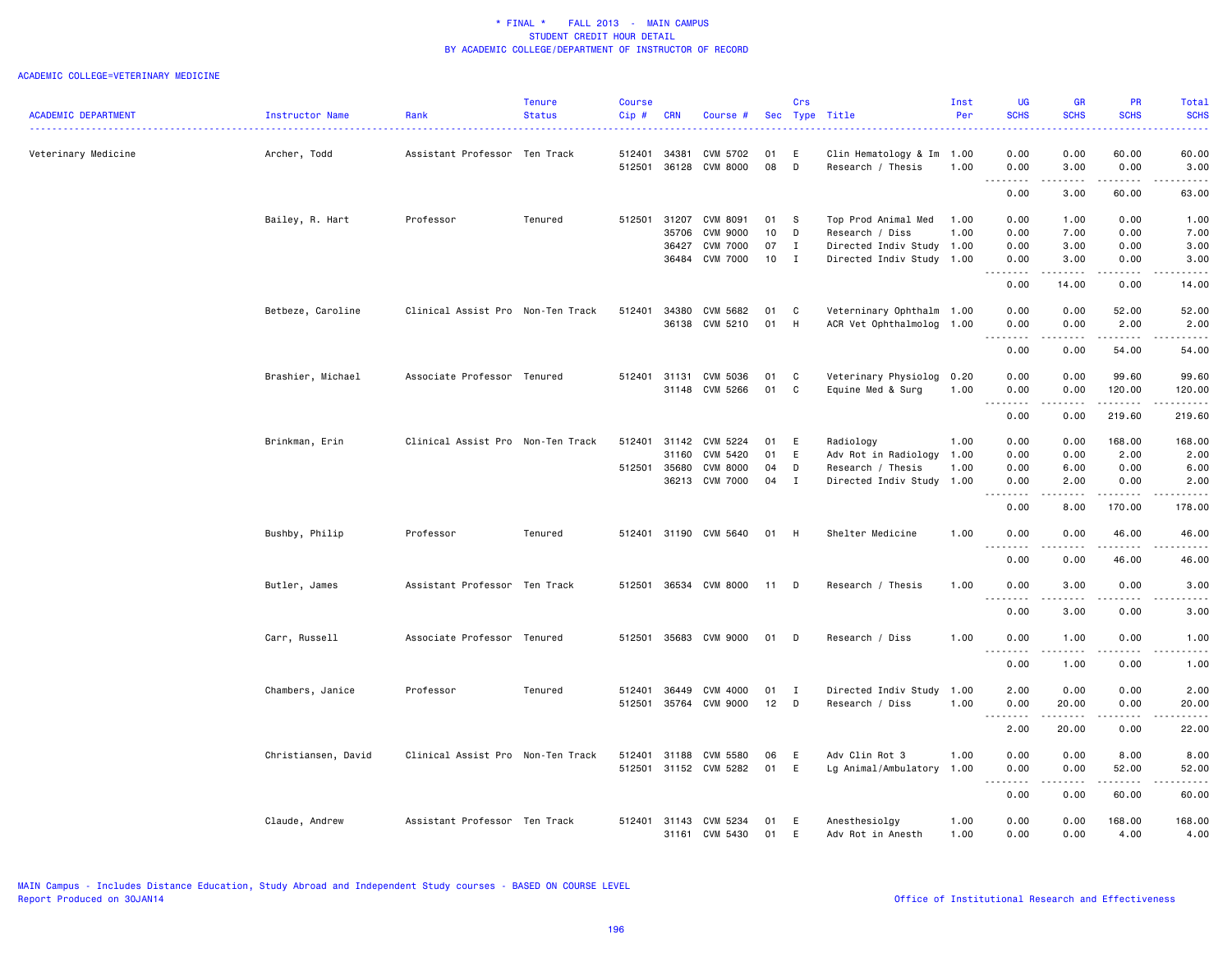#### ACADEMIC COLLEGE=VETERINARY MEDICINE

| <b>ACADEMIC DEPARTMENT</b> | Instructor Name   | Rank                              | Tenure<br><b>Status</b> | Course<br>$Cip$ # | <b>CRN</b>     | Course #                          |          | Crs                 | Sec Type Title                                         | Inst<br>Per | UG<br><b>SCHS</b>              | <b>GR</b><br><b>SCHS</b>            | <b>PR</b><br><b>SCHS</b> | Total<br><b>SCHS</b> |
|----------------------------|-------------------|-----------------------------------|-------------------------|-------------------|----------------|-----------------------------------|----------|---------------------|--------------------------------------------------------|-------------|--------------------------------|-------------------------------------|--------------------------|----------------------|
|                            |                   |                                   |                         |                   |                |                                   |          |                     |                                                        |             |                                |                                     |                          | <u>.</u>             |
|                            |                   |                                   |                         |                   |                |                                   |          |                     |                                                        |             | <u>.</u><br>0.00               | <u>--------</u><br>0.00             | .<br>172.00              | .<br>172.00          |
|                            |                   |                                   |                         |                   |                |                                   |          |                     |                                                        |             |                                |                                     |                          |                      |
| Veterinary Medicine        | Coyne, Cody       | Professor                         | Tenured                 |                   |                | 512501 36690 CVM 8000             | 15 D     |                     | Research / Thesis                                      | 1.00        | 0.00<br>- - -                  | 3.00<br>.                           | 0.00                     | 3.00                 |
|                            |                   |                                   |                         |                   |                |                                   |          |                     |                                                        |             | 0.00                           | 3.00                                | 0.00                     | 3.00                 |
|                            | Eddy, Alison      | Clinical Assoc Prof Non-Ten Track |                         |                   |                | 512401 31195 CVM 5862             | 01 E     |                     | Equine Lameness                                        | 1.00        | 0.00<br>.                      | 0.00<br>$\sim$ $\sim$ $\sim$ $\sim$ | 16.00<br>.               | 16.00<br>.           |
|                            |                   |                                   |                         |                   |                |                                   |          |                     |                                                        |             | 0.00                           | 0.00                                | 16.00                    | 16.00                |
|                            | Eells, Jeffrey    | Associate Professor Tenured       |                         |                   | 512401 31128   | CVM 5013                          | 01       | B                   | Veterinary Neuroscie 1.00                              |             | 0.00                           | 0.00                                | 255.00                   | 255.00               |
|                            |                   |                                   |                         |                   |                | 512501 36129 CVM 9000             | 15       | D                   | Research / Diss                                        | 1.00        | 0.00<br>$- - - - -$            | 5.00<br>$\frac{1}{2}$               | 0.00<br><u>.</u>         | 5.00<br>.            |
|                            |                   |                                   |                         |                   |                |                                   |          |                     |                                                        |             | 0.00                           | 5.00                                | 255.00                   | 260.00               |
|                            | Epperson, William | Professor                         | Tenured                 |                   |                | 512401 31134 CVM 5111             | 01 C     |                     | Prof Develop III                                       | 1.00        | 0.00<br>.                      | 0.00<br>$\sim$ $\sim$ $\sim$ $\sim$ | 84.00<br>.               | 84.00                |
|                            |                   |                                   |                         |                   |                |                                   |          |                     |                                                        |             | 0.00                           | 0.00                                | 84.00                    | 84.00                |
|                            | Eubanks, Diana    | Clinical Assoc Prof Non-Ten Track |                         | 512401            | 31131          | CVM 5036                          | 01 C     |                     | Veterinary Physiolog                                   | 0.20        | 0.00                           | 0.00                                | 99.60                    | 99.60                |
|                            |                   |                                   |                         |                   | 31144          | CVM 5246<br>512501 36019 CVM 6036 | 01<br>01 | E<br>$\mathbf{C}$   | Community Veterinary<br>Veterinary Physiolog 1.00      | 1.00        | 0.00<br>0.00                   | 0.00<br>12.00                       | 186.00<br>0.00           | 186.00<br>12.00      |
|                            |                   |                                   |                         |                   |                |                                   |          |                     |                                                        |             | .<br>0.00                      | .<br>12.00                          | .<br>285.60              | .<br>297.60          |
|                            |                   |                                   |                         |                   |                |                                   |          |                     |                                                        |             |                                |                                     |                          |                      |
|                            | Fleming, Sherrill | Associate Professor Tenured       |                         | 512401            | 31131          | CVM 5036                          | 01       | $\mathbf{C}$        | Veterinary Physiolog 0.20                              |             | 0.00                           | 0.00                                | 99.60                    | 99.60                |
|                            |                   |                                   |                         |                   | 31150          | CVM 5276<br>31151 CVM 5276        | 01<br>02 | C<br>E              | Food Animal Practice<br>Food Animal Practice 0.50      | 0.50        | 0.00<br>0.00                   | 0.00<br>0.00                        | 60.00<br>60.00           | 60.00<br>60.00       |
|                            |                   |                                   |                         |                   |                |                                   |          |                     |                                                        |             | 22222<br>0.00                  | د د د د<br>0.00                     | .<br>219.60              | .<br>219.60          |
|                            |                   |                                   |                         |                   |                |                                   |          |                     |                                                        |             |                                |                                     |                          |                      |
|                            | Gardner, Allison  | Clinical Assist Pro Non-Ten Track |                         | 510808            | 31108<br>31110 | CVM 3202<br>CVM 4003              | 01<br>01 | $\overline{B}$<br>E | Diagnostic Imaging f 1.00<br>Internship Experienc 1.00 |             | 24.00<br>21.00                 | 0.00<br>0.00                        | 0.00<br>0.00             | 24.00<br>21.00       |
|                            |                   |                                   |                         |                   | 31112          | CVM 4103                          | 01       | H                   | Large Animal Exp I                                     | 1.00        | 36.00                          | 0.00                                | 0.00                     | 36.00                |
|                            |                   |                                   |                         |                   | 31117          | CVM 4206                          | 01       | H                   | Small Animal Clinica 1.00                              |             | 72.00                          | 0.00                                | 0.00                     | 72.00                |
|                            |                   |                                   |                         |                   | 31120          | CVM 4333                          | 01 H     |                     | Emergency/ICU Clinic 1.00                              |             | 27.00                          | 0.00                                | 0.00                     | 27.00                |
|                            |                   |                                   |                         |                   | 31121          | CVM 4501                          | 01       | <b>H</b>            | Diagnostic Lab Exp                                     | 1.00        | 3.00                           | 0.00                                | 0.00                     | 3.00                 |
|                            |                   |                                   |                         |                   |                | 31122 CVM 4511                    | 01       | H                   | Biomed Research Exp                                    | 1.00        | 10.00                          | 0.00                                | 0.00                     | 10.00                |
|                            |                   |                                   |                         |                   |                | 31126 CVM 4701                    | 01       | C                   | App & Process for VT 1.00                              |             | 20.00                          | 0.00                                | 0.00                     | 20.00                |
|                            |                   |                                   |                         |                   | 34801          | CVM 3112                          | 01       | $\overline{B}$      | An Hand, Husb, Nutri 1.00                              |             | 24.00<br><b><i><u></u></i></b> | 0.00<br>.                           | 0.00<br>$- - - - -$      | 24.00<br>.           |
|                            |                   |                                   |                         |                   |                |                                   |          |                     |                                                        |             | 237.00                         | 0.00                                | 0.00                     | 237.00               |
|                            | Gaunt, Patricia   | Professor                         | Tenured                 |                   |                | 512401 31137 CVM 5152             | 01 C     |                     | Veterinary Toxicolog 1.00                              |             | 0.00<br>.                      | 0.00<br>.                           | 168.00<br>.              | 168.00               |
|                            |                   |                                   |                         |                   |                |                                   |          |                     |                                                        |             | 0.00                           | 0.00                                | 168.00                   | 168.00               |
|                            | Grace, Sharon     | Clinical Professor                | Non-Ten Track           | 512401            | 31127          | CVM 5011                          | 01 S     |                     | Professional Develop                                   | 1.00        | 0.00                           | 0.00                                | 85.00                    | 85.00                |
|                            |                   |                                   |                         |                   | 31139          | CVM 5186                          | 01       | $\overline{B}$      | Small Anim Med & Sur                                   | 1.00        | 0.00                           | 0.00                                | 504.00                   | 504.00               |
|                            |                   |                                   |                         |                   | 31194          | CVM 5814                          | 01       | C                   | The Feline Patient                                     | 1.00        | 0.00                           | 0.00                                | 220.00                   | 220.00               |
|                            |                   |                                   |                         |                   |                | 35489 CVM 5000                    | 01 I     |                     | Directed Indiv Study 1.00                              |             | 0.00                           | 0.00                                | 4.00                     | 4.00                 |
|                            |                   |                                   |                         |                   | 35491          | CVM 5000                          | 02       | $\mathbf{I}$        | Directed Indiv Study                                   | 1.00        | 0.00                           | 0.00                                | 4.00                     | 4.00                 |
|                            |                   |                                   |                         |                   | 35628          | CVM 5000                          | 03       | $\mathbf{I}$        | Directed Indiv Study                                   | 1.00        | 0.00                           | 0.00                                | 4.00                     | 4.00                 |
|                            |                   |                                   |                         |                   |                | 35633 CVM 5000                    | 04 I     |                     | Directed Indiv Study 1.00                              |             | 0.00                           | 0.00                                | 4.00                     | 4.00                 |

MAIN Campus - Includes Distance Education, Study Abroad and Independent Study courses - BASED ON COURSE LEVEL

Office of Institutional Research and Effectiveness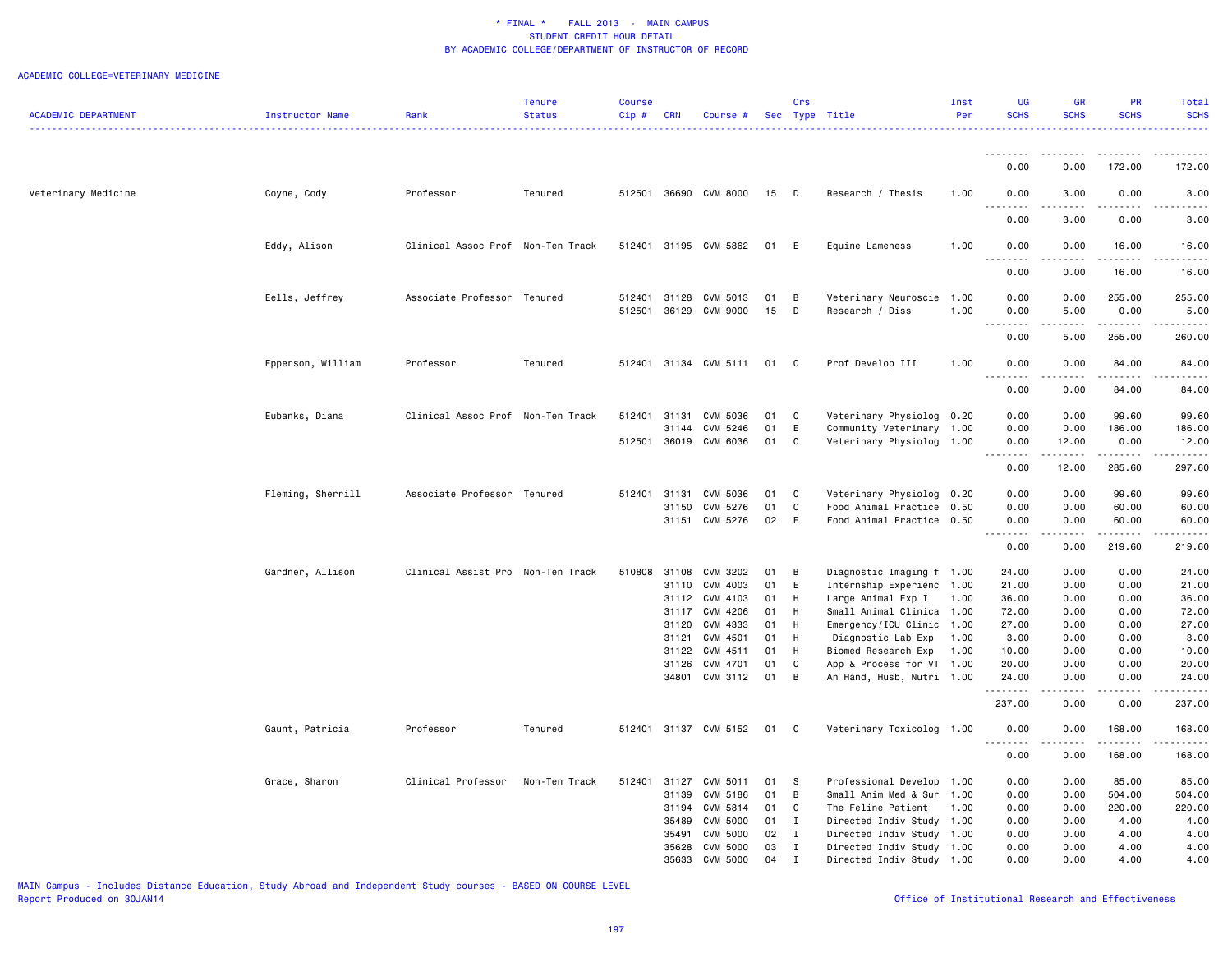|                            |                 |                    | <b>Tenure</b> | <b>Course</b> |                |                                    |            | Crs            |                                                   | Inst         | UG           | <b>GR</b>    | <b>PR</b>    | Total        |
|----------------------------|-----------------|--------------------|---------------|---------------|----------------|------------------------------------|------------|----------------|---------------------------------------------------|--------------|--------------|--------------|--------------|--------------|
| <b>ACADEMIC DEPARTMENT</b> | Instructor Name | Rank               | <b>Status</b> | Cip #         | <b>CRN</b>     | Course #                           |            |                | Sec Type Title                                    | Per          | <b>SCHS</b>  | <b>SCHS</b>  | <b>SCHS</b>  | <b>SCHS</b>  |
|                            |                 |                    |               |               |                |                                    |            |                |                                                   |              | .            |              |              |              |
|                            |                 |                    |               |               |                |                                    |            |                |                                                   |              |              |              |              |              |
| Veterinary Medicine        | Grace, Sharon   | Clinical Professor | Non-Ten Track | 512401        | 35653          | CVM 5000                           | 05         | $\blacksquare$ | Directed Indiv Study 1.00                         |              | 0.00         | 0.00         | 4.00         | 4.00         |
|                            |                 |                    |               |               | 35659          | CVM 5000                           | 06         | $\mathbf{I}$   | Directed Indiv Study                              | 1.00         | 0.00         | 0.00         | 4.00         | 4.00         |
|                            |                 |                    |               |               | 35677          | CVM 5000                           | 08         | $\blacksquare$ | Directed Indiv Study 1.00                         |              | 0.00         | 0.00         | 4.00         | 4.00         |
|                            |                 |                    |               |               | 35701          | CVM 5000                           | 09         | $\mathbf{I}$   | Directed Indiv Study 1.00                         |              | 0.00         | 0.00         | 4.00         | 4.00         |
|                            |                 |                    |               |               | 35705<br>35748 | CVM 5000<br>CVM 5000               | 10<br>14 I | $\mathbf{I}$   | Directed Indiv Study                              | 1.00<br>1.00 | 0.00<br>0.00 | 0.00<br>0.00 | 4.00<br>2.00 | 4.00         |
|                            |                 |                    |               |               | 35856          | CVM 5000                           | 15         | $\blacksquare$ | Directed Indiv Study<br>Directed Indiv Study 1.00 |              | 0.00         | 0.00         | 3.00         | 2.00<br>3.00 |
|                            |                 |                    |               |               | 35874          | CVM 5000                           | 16         | $\blacksquare$ | Directed Indiv Study                              | 1.00         | 0.00         | 0.00         | 4.00         | 4.00         |
|                            |                 |                    |               |               | 35941          | CVM 5000                           | 17         | $\blacksquare$ | Directed Indiv Study                              | 1.00         | 0.00         | 0.00         | 4.00         | 4.00         |
|                            |                 |                    |               |               | 35955          | CVM 5000                           | 18         | $\blacksquare$ | Directed Indiv Study                              | 1.00         | 0.00         | 0.00         | 2.00         | 2.00         |
|                            |                 |                    |               |               | 35956          | CVM 5000                           | 19         | $\blacksquare$ | Directed Indiv Study 1.00                         |              | 0.00         | 0.00         | 3.00         | 3.00         |
|                            |                 |                    |               |               | 35972          | CVM 5000                           | 20         | $\blacksquare$ | Directed Indiv Study 1.00                         |              | 0.00         | 0.00         | 3.00         | 3.00         |
|                            |                 |                    |               |               | 35973          | CVM 5000                           | 21         | $\blacksquare$ | Directed Indiv Study                              | 1.00         | 0.00         | 0.00         | 4.00         | 4.00         |
|                            |                 |                    |               |               | 35974          | CVM 5000                           | 22         | $\mathbf{I}$   | Directed Indiv Study 1.00                         |              | 0.00         | 0.00         | 4.00         | 4.00         |
|                            |                 |                    |               |               | 35975          | CVM 5000                           | 23         | $\blacksquare$ | Directed Indiv Study 1.00                         |              | 0.00         | 0.00         | 4.00         | 4.00         |
|                            |                 |                    |               |               | 35976          | CVM 5000                           | 24 I       |                | Directed Indiv Study                              | 1.00         | 0.00         | 0.00         | 4.00         | 4.00         |
|                            |                 |                    |               |               | 35977          | CVM 5000                           | 25         | $\blacksquare$ | Directed Indiv Study                              | 1.00         | 0.00         | 0.00         | 4.00         | 4.00         |
|                            |                 |                    |               |               | 35978          | CVM 5000                           | 26         | I              | Directed Indiv Study 1.00                         |              | 0.00         | 0.00         | 4.00         | 4.00         |
|                            |                 |                    |               |               | 35979          | CVM 5000                           | 27         | $\blacksquare$ | Directed Indiv Study                              | 1.00         | 0.00         | 0.00         | 4.00         | 4.00         |
|                            |                 |                    |               |               | 35980          | CVM 5000                           | 28         | $\mathbf{I}$   | Directed Indiv Study                              | 1.00         | 0.00         | 0.00         | 4.00         | 4.00         |
|                            |                 |                    |               |               | 35981          | CVM 5000                           | 29         | $\mathbf{I}$   | Directed Indiv Study                              | 1.00         | 0.00         | 0.00         | 4.00         | 4.00         |
|                            |                 |                    |               |               | 35982          | CVM 5000                           | 30         | $\mathbf{I}$   | Directed Indiv Study 1.00                         |              | 0.00         | 0.00         | 4.00         | 4.00         |
|                            |                 |                    |               |               | 35983          | CVM 5000                           | $31$ I     |                | Directed Indiv Study                              | 1.00         | 0.00         | 0.00         | 4.00         | 4.00         |
|                            |                 |                    |               |               | 35984          | CVM 5000                           | 32         | $\mathbf{I}$   | Directed Indiv Study                              | 1.00         | 0.00         | 0.00         | 4.00         | 4.00         |
|                            |                 |                    |               |               | 35985          | CVM 5000                           | 33         | $\mathbf{I}$   | Directed Indiv Study 1.00                         |              | 0.00         | 0.00         | 4.00         | 4.00         |
|                            |                 |                    |               |               | 35986          | <b>CVM 5000</b>                    | 34         | $\mathbf{I}$   | Directed Indiv Study                              | 1.00         | 0.00         | 0.00         | 4.00         | 4.00         |
|                            |                 |                    |               |               | 35987          | <b>CVM 5000</b>                    | 35         | $\mathbf{I}$   | Directed Indiv Study                              | 1.00         | 0.00         | 0.00         | 4.00         | 4.00         |
|                            |                 |                    |               |               | 35988          | CVM 5000                           | 36         | $\mathbf{I}$   | Directed Indiv Study                              | 1.00         | 0.00         | 0.00         | 4.00         | 4.00         |
|                            |                 |                    |               |               | 35989          | CVM 5000                           | 37         | $\mathbf{I}$   | Directed Indiv Study 1.00                         |              | 0.00         | 0.00         | 4.00         | 4.00         |
|                            |                 |                    |               |               | 35990          | CVM 5000                           | 38         | $\mathbf{I}$   | Directed Indiv Study                              | 1.00         | 0.00         | 0.00         | 4.00         | 4.00         |
|                            |                 |                    |               |               | 35991<br>35992 | CVM 5000                           | 39<br>40 I | $\mathbf{I}$   | Directed Indiv Study                              | 1.00         | 0.00         | 0.00<br>0.00 | 4.00<br>4.00 | 4.00<br>4.00 |
|                            |                 |                    |               |               | 35993          | <b>CVM 5000</b><br><b>CVM 5000</b> | 41 I       |                | Directed Indiv Study<br>Directed Indiv Study 1.00 | 1.00         | 0.00<br>0.00 | 0.00         | 4.00         | 4.00         |
|                            |                 |                    |               |               | 35994          | CVM 5000                           | 42         | $\mathbf{I}$   | Directed Indiv Study                              | 1.00         | 0.00         | 0.00         | 4.00         | 4.00         |
|                            |                 |                    |               |               | 35995          | CVM 5000                           | 43         | $\mathbf{I}$   | Directed Indiv Study                              | 1.00         | 0.00         | 0.00         | 4.00         | 4.00         |
|                            |                 |                    |               |               | 35996          | CVM 5000                           | 44 I       |                | Directed Indiv Study 1.00                         |              | 0.00         | 0.00         | 4.00         | 4.00         |
|                            |                 |                    |               |               | 35997          | <b>CVM 5000</b>                    | 45         | $\mathbf{I}$   | Directed Indiv Study                              | 1.00         | 0.00         | 0.00         | 4.00         | 4.00         |
|                            |                 |                    |               |               | 35998          | CVM 5000                           | 46         | $\mathbf{I}$   | Directed Indiv Study                              | 1.00         | 0.00         | 0.00         | 4.00         | 4.00         |
|                            |                 |                    |               |               | 35999          | CVM 5000                           | 47         | $\mathbf{I}$   | Directed Indiv Study                              | 1.00         | 0.00         | 0.00         | 4.00         | 4.00         |
|                            |                 |                    |               |               | 36000          | CVM 5000                           | 48         | $\mathbf{I}$   | Directed Indiv Study 1.00                         |              | 0.00         | 0.00         | 4.00         | 4.00         |
|                            |                 |                    |               |               | 36001          | CVM 5000                           | 49         | $\blacksquare$ | Directed Indiv Study                              | 1.00         | 0.00         | 0.00         | 4.00         | 4.00         |
|                            |                 |                    |               |               | 36003          | CVM 5000                           | 50         | $\blacksquare$ | Directed Indiv Study                              | 1.00         | 0.00         | 0.00         | 4.00         | 4.00         |
|                            |                 |                    |               |               | 36015          | CVM 5000                           | 51 I       |                | Directed Indiv Study                              | 1.00         | 0.00         | 0.00         | 2.00         | 2.00         |
|                            |                 |                    |               |               | 36017          | CVM 5000                           | 52         | $\mathbf{I}$   | Directed Indiv Study 1.00                         |              | 0.00         | 0.00         | 4.00         | 4.00         |
|                            |                 |                    |               |               | 36021          | CVM 5000                           | 54 I       |                | Directed Indiv Study                              | 1.00         | 0.00         | 0.00         | 4.00         | 4.00         |
|                            |                 |                    |               |               | 36043          | CVM 5000                           | 55         | $\mathbf{I}$   | Directed Indiv Study                              | 1.00         | 0.00         | 0.00         | 3.00         | 3.00         |
|                            |                 |                    |               |               | 36056          | CVM 5000                           | 56         | $\blacksquare$ | Directed Indiv Study 1.00                         |              | 0.00         | 0.00         | 4.00         | 4.00         |
|                            |                 |                    |               |               | 36216          | CVM 5000                           | 57         | $\blacksquare$ | Directed Indiv Study                              | 1.00         | 0.00         | 0.00         | 3.00         | 3.00         |
|                            |                 |                    |               |               | 36450          | CVM 5000                           | 58         | $\blacksquare$ | Directed Indiv Study                              | 1.00         | 0.00         | 0.00         | 4.00         | 4.00         |
|                            |                 |                    |               |               | 36617          | CVM 5000                           | 60         | $\blacksquare$ | Directed Indiv Study                              | 1.00         | 0.00         | 0.00         | 2.00         | 2.00         |
|                            |                 |                    |               |               | 36621          | CVM 5000                           | 61 I       |                | Directed Indiv Study 1.00                         |              | 0.00         | 0.00         | 4.00         | 4.00         |
|                            |                 |                    |               |               | 36624          | CVM 5000                           | 62         | $\blacksquare$ | Directed Indiv Study                              | 1.00         | 0.00         | 0.00         | 2.00         | 2.00         |
|                            |                 |                    |               |               | 36626          | CVM 5000                           | 63         | $\mathbf{I}$   | Directed Indiv Study                              | 1.00         | 0.00         | 0.00         | 4.00         | 4.00         |
|                            |                 |                    |               |               | 36635          | CVM 5000                           | 64 I       |                | Directed Indiv Study 1.00                         |              | 0.00         | 0.00         | 2.00         | 2.00         |
|                            |                 |                    |               |               | 36637          | CVM 5000                           | 66         | $\mathbf I$    | Directed Indiv Study 1.00                         |              | 0.00         | 0.00         | 3.00         | 3.00         |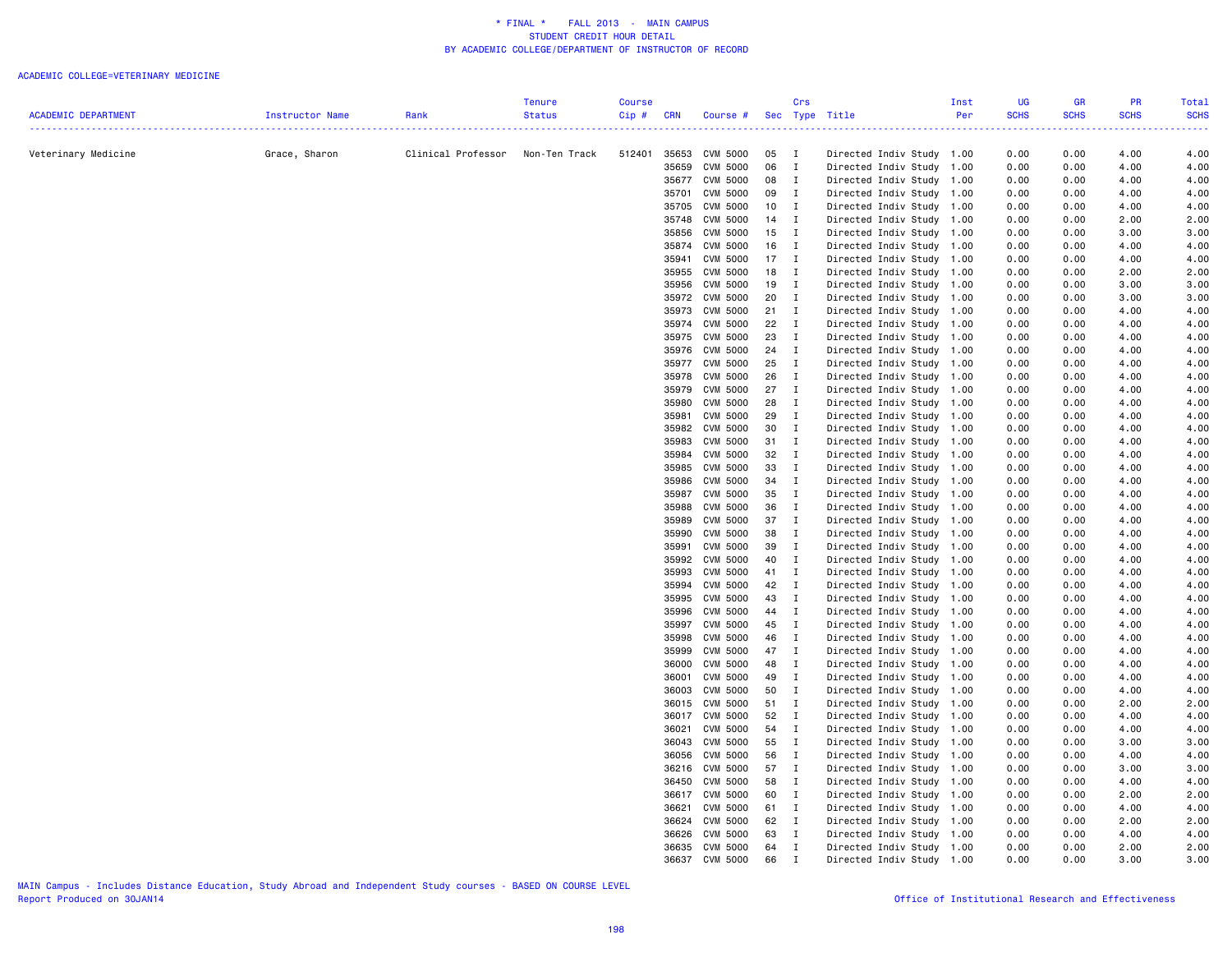|                            |                    |                                   | Tenure        | <b>Course</b> |            |                       |     | Crs          |                                                                                                          | Inst | <b>UG</b>                                                                                                     | GR                     | PR                                                                                                                                                           | Total                                |
|----------------------------|--------------------|-----------------------------------|---------------|---------------|------------|-----------------------|-----|--------------|----------------------------------------------------------------------------------------------------------|------|---------------------------------------------------------------------------------------------------------------|------------------------|--------------------------------------------------------------------------------------------------------------------------------------------------------------|--------------------------------------|
| <b>ACADEMIC DEPARTMENT</b> | Instructor Name    | Rank                              | <b>Status</b> | Cip#          | <b>CRN</b> | Course #              | Sec |              | Type Title                                                                                               | Per  | <b>SCHS</b><br>$\frac{1}{2} \left( \frac{1}{2} \right) \left( \frac{1}{2} \right) \left( \frac{1}{2} \right)$ | <b>SCHS</b>            | <b>SCHS</b>                                                                                                                                                  | <b>SCHS</b><br>.                     |
| Veterinary Medicine        | Grace, Sharon      | Clinical Professor                | Non-Ten Track | 512401        | 36638      | <b>CVM 5000</b>       | 67  | $\mathbf{I}$ | Directed Indiv Study 1.00                                                                                |      | 0.00                                                                                                          | 0.00                   | 4.00                                                                                                                                                         | 4.00                                 |
|                            |                    |                                   |               |               | 36641      | <b>CVM 5000</b>       | 68  | $\mathbf{I}$ | Directed Indiv Study 1.00                                                                                |      | 0.00                                                                                                          | 0.00                   | 4.00                                                                                                                                                         | 4.00                                 |
|                            |                    |                                   |               |               | 36643      | CVM 5000              | 69  | $\mathbf{I}$ | Directed Indiv Study 1.00                                                                                |      | 0.00                                                                                                          | 0.00                   | 4.00                                                                                                                                                         | 4.00                                 |
|                            |                    |                                   |               |               | 36647      | <b>CVM 5000</b>       | 70  | $\mathbf{I}$ | Directed Indiv Study 1.00                                                                                |      | 0.00                                                                                                          | 0.00                   | 2.00                                                                                                                                                         | 2.00                                 |
|                            |                    |                                   |               |               | 36651      | CVM 5000              | 71  | $\mathbf{I}$ | Directed Indiv Study                                                                                     | 1.00 | 0.00                                                                                                          | 0.00                   | 4.00                                                                                                                                                         | 4.00                                 |
|                            |                    |                                   |               |               | 36675      | <b>CVM 5000</b>       | 73  | $\mathbf{I}$ | Directed Indiv Study 1.00                                                                                |      | 0.00                                                                                                          | 0.00                   | 3.00                                                                                                                                                         | 3.00                                 |
|                            |                    |                                   |               |               | 36679      | CVM 5000              | 74  | $\mathbf{I}$ | Directed Indiv Study 1.00                                                                                |      | 0.00                                                                                                          | 0.00                   | 4.00                                                                                                                                                         | 4.00                                 |
|                            |                    |                                   |               |               | 36682      | CVM 5000              | 75  | $\mathbf{I}$ | Directed Indiv Study 1.00                                                                                |      | 0.00<br><u>.</u> .                                                                                            | 0.00<br>.              | 2.00<br>$\frac{1}{2} \left( \frac{1}{2} \right) \left( \frac{1}{2} \right) \left( \frac{1}{2} \right) \left( \frac{1}{2} \right) \left( \frac{1}{2} \right)$ | 2.00<br>. <u>.</u>                   |
|                            |                    |                                   |               |               |            |                       |     |              |                                                                                                          |      | 0.00                                                                                                          | 0.00                   | 1054.00                                                                                                                                                      | 1054.00                              |
|                            | Gunter, Miriam     | Clinical Assist Pro Non-Ten Track |               |               |            | 512401 31175 CVM 5560 | 03  | E            | Adv Clin Rot 1                                                                                           | 1.00 | 0.00                                                                                                          | 0.00                   | 4.00                                                                                                                                                         | 4.00                                 |
|                            |                    |                                   |               |               |            |                       |     |              |                                                                                                          |      | $\frac{1}{2}$<br>0.00                                                                                         | 0.00                   | 4.00                                                                                                                                                         | 4.00                                 |
|                            | Hanson, Larry      | Professor                         | Tenured       | 512501        | 31205      | CVM 8031              | 01  | C            | Curntop Mol Mech Dz                                                                                      | 1.00 | 0.00                                                                                                          | 10.00                  | 0.00                                                                                                                                                         | 10.00                                |
|                            |                    |                                   |               |               |            | 36168 CVM 9000        | 17  | D            | Research / Diss                                                                                          | 1.00 | 0.00                                                                                                          | 18.00                  | 0.00                                                                                                                                                         | 18.00                                |
|                            |                    |                                   |               |               |            |                       |     |              |                                                                                                          |      | .<br>0.00                                                                                                     | -----<br>28.00         | .<br>0.00                                                                                                                                                    | $\sim$ $\sim$ $\sim$ $\sim$<br>28.00 |
|                            | Hopper, Richard    | Professor                         | Tenured       | 512401 31219  |            | <b>CVM 8890</b>       | 01  | C            | EC & Preformance Med                                                                                     | 1.00 | 0.00                                                                                                          | 6.00                   | 0.00                                                                                                                                                         | 6.00                                 |
|                            |                    |                                   |               |               | 36451      | <b>CVM 5000</b>       | 59  | $\mathbf{I}$ | Directed Indiv Study                                                                                     | 1.00 | 0.00                                                                                                          | 0.00                   | 2.00                                                                                                                                                         | 2.00                                 |
|                            |                    |                                   |               | 512501        | 35684      | CVM 9000              | 02  | D            | Research / Diss                                                                                          | 1.00 | 0.00                                                                                                          | 5.00                   | 0.00                                                                                                                                                         | 5.00                                 |
|                            |                    |                                   |               |               |            |                       |     |              |                                                                                                          |      | $\sim$ $\sim$ $\sim$                                                                                          |                        |                                                                                                                                                              | وعاعات                               |
|                            |                    |                                   |               |               |            |                       |     |              |                                                                                                          |      | 0.00                                                                                                          | 11.00                  | 2.00                                                                                                                                                         | 13.00                                |
|                            | Huston, Carla      | Associate Professor Tenured       |               |               |            | 512501 34389 CVM 8513 | 01  | C            | Appl Vet Epidemiolog 1.00                                                                                |      | 0.00                                                                                                          | 21.00<br>$\frac{1}{2}$ | 0.00                                                                                                                                                         | 21.00                                |
|                            |                    |                                   |               |               |            |                       |     |              |                                                                                                          |      | 0.00                                                                                                          | 21.00                  | 0.00                                                                                                                                                         | 21.00                                |
|                            | Jack, Sherman      | Professor                         | Tenured       | 512401        | 31133      | CVM 5073              | 01  | B            | Veterinary Histology                                                                                     | 1.00 | 0.00                                                                                                          | 0.00                   | 255.00                                                                                                                                                       | 255.00                               |
|                            |                    |                                   |               | 512501        |            | 36625 CVM 9000        | 24  | D            | Research / Diss                                                                                          | 1.00 | 0.00                                                                                                          | 1.00                   | 0.00<br>.                                                                                                                                                    | 1.00<br>$- - - - - -$                |
|                            |                    |                                   |               |               |            |                       |     |              |                                                                                                          |      | $\sim$ $\sim$ $\sim$<br>.<br>0.00                                                                             | .<br>1.00              | 255.00                                                                                                                                                       | 256.00                               |
|                            | Jackson, Elizabeth | Clinical Instructor Non-Ten Track |               | 510808        | 31105      | CVM 3022              | 01  | B            | Sm Anim Tech Skls &                                                                                      | 1.00 | 24.00                                                                                                         | 0.00                   | 0.00                                                                                                                                                         | 24.00                                |
|                            |                    |                                   |               |               | 31109      | CVM 3243              | 01  | C            | Basis Pac Proc & <gt 0.50<="" td=""><td></td><td>18.00</td><td>0.00</td><td>0.00</td><td>18.00</td></gt> |      | 18.00                                                                                                         | 0.00                   | 0.00                                                                                                                                                         | 18.00                                |
|                            |                    |                                   |               |               | 31111      | CVM 4101              | 01  | H            | Vet Tech Academic Ex 1.00                                                                                |      | 2.00                                                                                                          | 0.00                   | 0.00                                                                                                                                                         | 2.00                                 |
|                            |                    |                                   |               |               | 31116      | CVM 4201              | 01  | H            | Clinical Experience                                                                                      | 1.00 | 11.00                                                                                                         | 0.00                   | 0.00                                                                                                                                                         | 11.00                                |
|                            |                    |                                   |               |               | 31118      | CVM 4213              | 01  | H            | Sm Anim Surg & Anes                                                                                      | 1.00 | 33.00                                                                                                         | 0.00                   | 0.00                                                                                                                                                         | 33.00                                |
|                            |                    |                                   |               |               | 31125      | CVM 4601              | 01  | H            | Anl Emerg & Refer Ct 1.00                                                                                |      | 17.00                                                                                                         | 0.00                   | 0.00                                                                                                                                                         | 17.00                                |
|                            |                    |                                   |               |               | 34188      | CVM 3111              | 01  | B            | Parasitology: Vet Tec 1.00                                                                               |      | 12.00                                                                                                         | 0.00                   | 0.00                                                                                                                                                         | 12.00                                |
|                            |                    |                                   |               | 512501 31104  |            | CVM 3014              | 01  | B            | App Anat & Phys Vet                                                                                      | 0.50 | 24.00<br><u>.</u>                                                                                             | 0.00                   | 0.00                                                                                                                                                         | 24.00                                |
|                            |                    |                                   |               |               |            |                       |     |              |                                                                                                          |      | 141.00                                                                                                        | 0.00                   | 0.00                                                                                                                                                         | 141.00                               |
|                            | Johnson, Melanie   | Clinical Assist Pro Non-Ten Track |               | 512401        | 31135      | CVM 5123              | 01  | C            | Veterinary Clinical                                                                                      | 1.00 | 0.00                                                                                                          | 0.00                   | 252.00                                                                                                                                                       | 252.00                               |
|                            |                    |                                   |               |               | 31141      | CVM 5214              | 01  | E            | Lab Services                                                                                             | 1.00 | 0.00                                                                                                          | 0.00                   | 168.00                                                                                                                                                       | 168.00                               |
|                            |                    |                                   |               |               | 31174      | CVM 5560              | 02  | E            | Adv Clin Rot 1                                                                                           | 1.00 | 0.00                                                                                                          | 0.00                   | 24.00                                                                                                                                                        | 24.00                                |
|                            |                    |                                   |               | 512501 36161  |            | <b>CVM 7000</b>       | 02  | $\mathbf{I}$ | Directed Indiv Study 1.00                                                                                |      | 0.00                                                                                                          | 1.00                   | 0.00                                                                                                                                                         | 1.00                                 |
|                            |                    |                                   |               |               | 36367      | <b>CVM 7000</b>       | 06  | $\mathbf{I}$ | Directed Indiv Study                                                                                     | 1.00 | 0.00                                                                                                          | 1.00                   | 0.00                                                                                                                                                         | 1.00                                 |
|                            |                    |                                   |               |               | 36457      | <b>CVM 7000</b>       | 08  | $\mathbf{I}$ | Directed Indiv Study 1.00                                                                                |      | 0.00                                                                                                          | 1.00                   | 0.00                                                                                                                                                         | 1.00                                 |
|                            |                    |                                   |               |               | 36458      | <b>CVM 7000</b>       | 09  | $\mathbf{I}$ | Directed Indiv Study                                                                                     | 1.00 | 0.00                                                                                                          | 1.00                   | 0.00                                                                                                                                                         | 1.00                                 |
|                            |                    |                                   |               |               | 36598      | <b>CVM 7000</b>       | 13  | $\mathbf I$  | Directed Indiv Study 1.00                                                                                |      | 0.00                                                                                                          | 1.00                   | 0.00                                                                                                                                                         | 1.00                                 |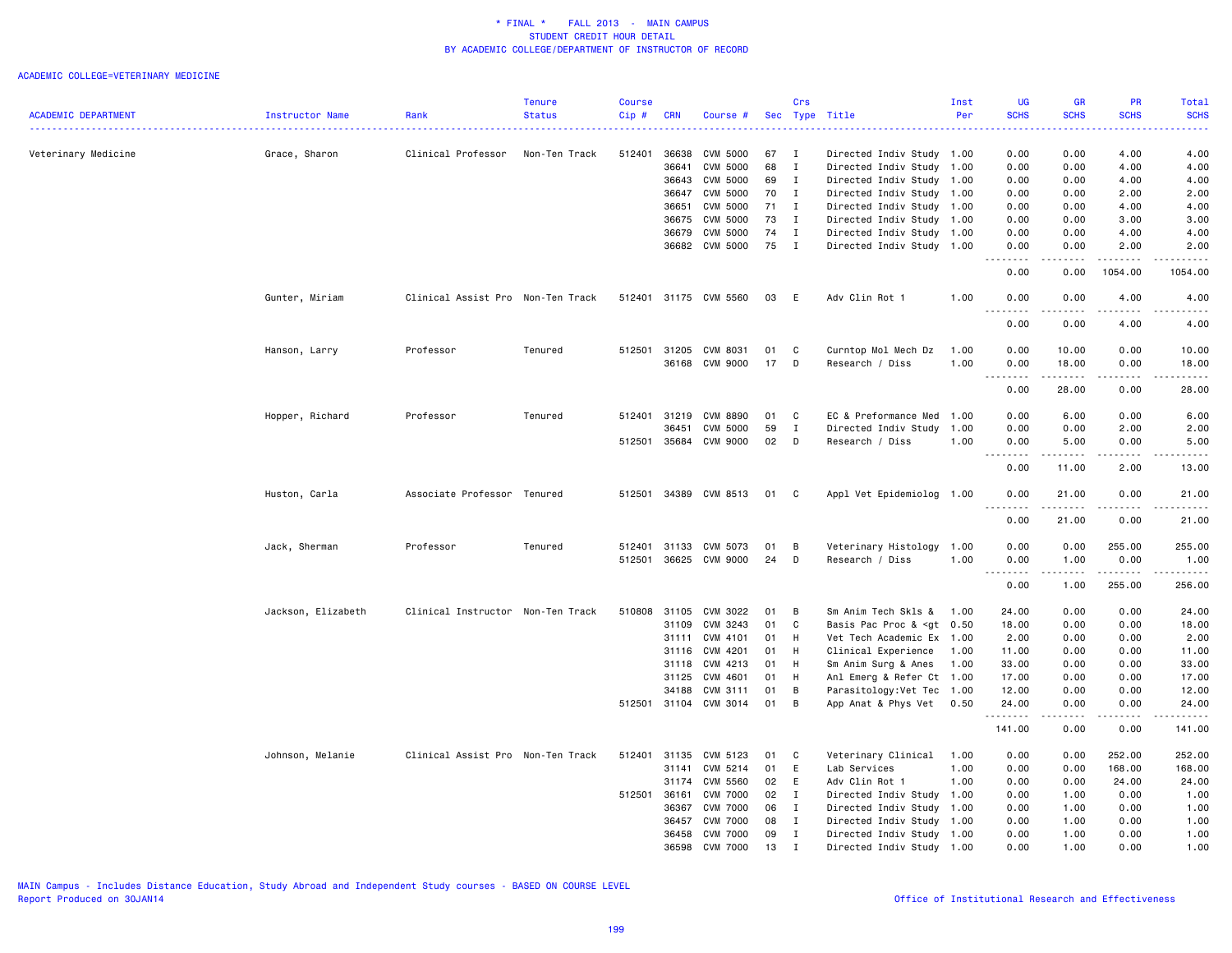| <b>ACADEMIC DEPARTMENT</b> | <b>Instructor Name</b> | Rank                              | Tenure<br><b>Status</b> | Course<br>$Cip$ # | <b>CRN</b>     | Course #                          |              | Crs<br>Sec Type Title           | _______________________________                | Inst<br>Per  | <b>UG</b><br><b>SCHS</b>                                                                                                          | <b>GR</b><br><b>SCHS</b>            | <b>PR</b><br><b>SCHS</b> | Total<br><b>SCHS</b><br><u>.</u>                                                                                                                               |
|----------------------------|------------------------|-----------------------------------|-------------------------|-------------------|----------------|-----------------------------------|--------------|---------------------------------|------------------------------------------------|--------------|-----------------------------------------------------------------------------------------------------------------------------------|-------------------------------------|--------------------------|----------------------------------------------------------------------------------------------------------------------------------------------------------------|
|                            |                        |                                   |                         |                   |                |                                   |              |                                 |                                                |              | .                                                                                                                                 | $\sim$ $\sim$ $\sim$ $\sim$         | .                        |                                                                                                                                                                |
|                            |                        |                                   |                         |                   |                |                                   |              |                                 |                                                |              | 0.00                                                                                                                              | 5.00                                | 444.00                   | 449.00                                                                                                                                                         |
| Veterinary Medicine        | Jones, Kelli           | Clinical Assist Pro Non-Ten Track |                         |                   |                | 512501 36267 CVM 7000             | 05           | $\blacksquare$                  | Directed Indiv Study 1.00                      |              | 0.00<br>$\frac{1}{2} \left( \frac{1}{2} \right) \left( \frac{1}{2} \right) \left( \frac{1}{2} \right) \left( \frac{1}{2} \right)$ | 6.00<br>$- - - -$                   | 0.00<br>.                | 6.00                                                                                                                                                           |
|                            |                        |                                   |                         |                   |                |                                   |              |                                 |                                                |              | 0.00                                                                                                                              | 6.00                                | 0.00                     | 6.00                                                                                                                                                           |
|                            | Karsi, Attila          | Research Assoc Prof Non-Ten Track |                         | 512501            | 35528<br>36245 | <b>CVM 8000</b><br>CVM 9000       | 01<br>18     | D<br>D                          | Research / Thesis<br>Research / Diss           | 1.00<br>1.00 | 0.00<br>0.00                                                                                                                      | 4.00<br>9.00                        | 0.00<br>0.00             | 4.00<br>9.00                                                                                                                                                   |
|                            |                        |                                   |                         |                   |                |                                   |              |                                 |                                                |              | .<br>0.00                                                                                                                         | 13.00                               | 0.00                     | 13.00                                                                                                                                                          |
|                            | Kohler, Amanda         | Clinical Instructor Non-Ten Track |                         | 510808            |                | 34186 CVM 3132                    | 01           | $\overline{B}$                  | Clinical Path Lab Te 1.00                      |              | 14.00                                                                                                                             | 0.00                                | 0.00                     | 14.00                                                                                                                                                          |
|                            |                        |                                   |                         |                   |                | 34187 CVM 3132                    | 02           | $\overline{B}$                  | Clinical Path Lab Te 1.00                      |              | 10.00<br>.                                                                                                                        | 0.00<br>$\sim$ $\sim$ $\sim$ $\sim$ | 0.00<br>.                | 10.00                                                                                                                                                          |
|                            |                        |                                   |                         |                   |                |                                   |              |                                 |                                                |              | 24.00                                                                                                                             | 0.00                                | 0.00                     | 24.00                                                                                                                                                          |
|                            | Langston, Vernon       | Professor                         | Tenured                 |                   | 31156          | 512401 31131 CVM 5036<br>CVM 5310 | 01<br>99     | $\overline{\phantom{a}}$ C<br>E | Veterinary Physiolog<br>SM Critical Care Med   | 0.20<br>1.00 | 0.00<br>0.00                                                                                                                      | 0.00<br>0.00                        | 99.60<br>132.00          | 99.60<br>132.00                                                                                                                                                |
|                            |                        |                                   |                         |                   |                | 31172 CVM 5553                    | 01           | C                               | Pharmacology II                                | 1.00         | 0.00                                                                                                                              | 0.00                                | 252.00                   | 252.00                                                                                                                                                         |
|                            |                        |                                   |                         |                   |                | 36047 CVM 5310                    | 01           | E                               | SM Critical Care Med 1.00                      |              | 0.00<br>.                                                                                                                         | 0.00<br>.                           | 76.00<br>.               | 76.00<br>$\frac{1}{2} \left( \frac{1}{2} \right) \left( \frac{1}{2} \right) \left( \frac{1}{2} \right) \left( \frac{1}{2} \right) \left( \frac{1}{2} \right)$  |
|                            |                        |                                   |                         |                   |                |                                   |              |                                 |                                                |              | 0.00                                                                                                                              | 0.00                                | 559.60                   | 559.60                                                                                                                                                         |
|                            | Lathan, Patricia       | Assistant Professor Ten Track     |                         | 512401 31103      |                | CVM 1001                          | F01 C        |                                 | First Year Seminar                             | 1.00         | 23.00                                                                                                                             | 0.00                                | 0.00                     | 23.00                                                                                                                                                          |
|                            |                        |                                   |                         |                   | 31189          | CVM 5602<br>512501 36539 CVM 8000 | 01<br>$12$ D | ${\bf C}$                       | Comp Endocrinology I 1.00<br>Research / Thesis | 1.00         | 0.00<br>0.00                                                                                                                      | 0.00<br>1.00                        | 26.00<br>0.00            | 26.00<br>1.00                                                                                                                                                  |
|                            |                        |                                   |                         |                   |                |                                   |              |                                 |                                                |              | .                                                                                                                                 | .                                   | $- - - - -$              | <u>.</u>                                                                                                                                                       |
|                            |                        |                                   |                         |                   |                |                                   |              |                                 |                                                |              | 23.00                                                                                                                             | 1.00                                | 26.00                    | 50.00                                                                                                                                                          |
|                            | Lawrence, Mark         | Non-Faculty                       | Tenured                 | 512401<br>512501  | 31129          | CVM 5023<br>35685 CVM 9000        | 01<br>03     | C<br>$\Box$                     | Infectious Agents I<br>Research / Diss         | 1.00<br>1.00 | 0.00<br>0.00                                                                                                                      | 0.00<br>15.00                       | 255.00<br>0.00           | 255.00<br>15.00                                                                                                                                                |
|                            |                        |                                   |                         |                   |                |                                   |              |                                 |                                                |              | $\begin{array}{cccccccccccccc} \bullet & \bullet & \bullet & \bullet & \bullet & \bullet & \bullet \end{array}$                   | -----                               | <u>.</u>                 | $- - - - -$                                                                                                                                                    |
|                            |                        |                                   |                         |                   |                |                                   |              |                                 |                                                |              | 0.00                                                                                                                              | 15.00                               | 255.00                   | 270.00                                                                                                                                                         |
|                            | Linford, Robert        | Professor                         | Tenured                 | 512401 31131      |                | CVM 5036                          | 01           | <b>C</b>                        | Veterinary Physiolog                           | 0.20         | 0.00                                                                                                                              | 0.00                                | 99.60                    | 99.60                                                                                                                                                          |
|                            |                        |                                   |                         |                   | 31132          | CVM 5046                          | 01           | B                               | Veterinary Anatomy I                           | 1.00         | 0.00                                                                                                                              | 0.00                                | 510.00                   | 510.00                                                                                                                                                         |
|                            |                        |                                   |                         |                   | 31138          | CVM 5153<br>512501 36315 CVM 9000 | 01<br>20     | B<br>$\Box$                     | Equine Med & Surgery<br>Research / Diss        | 1.00<br>1.00 | 0.00<br>0.00                                                                                                                      | 0.00<br>6.00                        | 252.00<br>0.00           | 252.00<br>6.00                                                                                                                                                 |
|                            |                        |                                   |                         |                   |                |                                   |              |                                 |                                                |              | .<br>0.00                                                                                                                         | $\sim$ $\sim$ $\sim$ $\sim$<br>6.00 | .<br>861.60              | $\frac{1}{2} \left( \frac{1}{2} \right) \left( \frac{1}{2} \right) \left( \frac{1}{2} \right) \left( \frac{1}{2} \right) \left( \frac{1}{2} \right)$<br>867.60 |
|                            | Mackin, Andrew         | Professor                         | Tenured                 | 512401 31157      |                | CVM 5380                          | 01           | - E                             | Small Anim Int Med                             | 1.00         | 0.00                                                                                                                              | 0.00                                | 126.00                   | 126.00                                                                                                                                                         |
|                            |                        |                                   |                         |                   | 31158          | CVM 5380                          | 02           | E                               | Small Anim Int Med                             | 1.00         | 0.00                                                                                                                              | 0.00                                | 152.00                   | 152.00                                                                                                                                                         |
|                            |                        |                                   |                         | 512501 35704      |                | <b>CVM 8000</b>                   | 07           | D                               | Research / Thesis                              | 1.00         | 0.00                                                                                                                              | 6.00                                | 0.00                     | 6.00                                                                                                                                                           |
|                            |                        |                                   |                         |                   | 36500          | CVM 9000                          | 22           | $\Box$                          | Research / Diss                                | 1.00         | 0.00<br>.                                                                                                                         | 4.00<br>.                           | 0.00<br>.                | 4.00                                                                                                                                                           |
|                            |                        |                                   |                         |                   |                |                                   |              |                                 |                                                |              | 0.00                                                                                                                              | 10.00                               | 278.00                   | 288.00                                                                                                                                                         |
|                            | Mauel, Michael         | Associate Professor Tenured       |                         | 512501            |                | 35702 CVM 9000                    | 08           | $\Box$                          | Research / Diss                                | 1.00         | 0.00<br>.                                                                                                                         | 9.00<br>.                           | 0.00<br>-----            | 9.00<br>.                                                                                                                                                      |
|                            |                        |                                   |                         |                   |                |                                   |              |                                 |                                                |              | 0.00                                                                                                                              | 9.00                                | 0.00                     | 9.00                                                                                                                                                           |
|                            | Meyer, Robert          | Professor                         | Tenured                 |                   |                | 512401 31140 CVM 5213             | 01           | B                               | Intro Vet Anesthesio                           | 1.00         | 0.00                                                                                                                              | 0.00                                | 252.00                   | 252.00                                                                                                                                                         |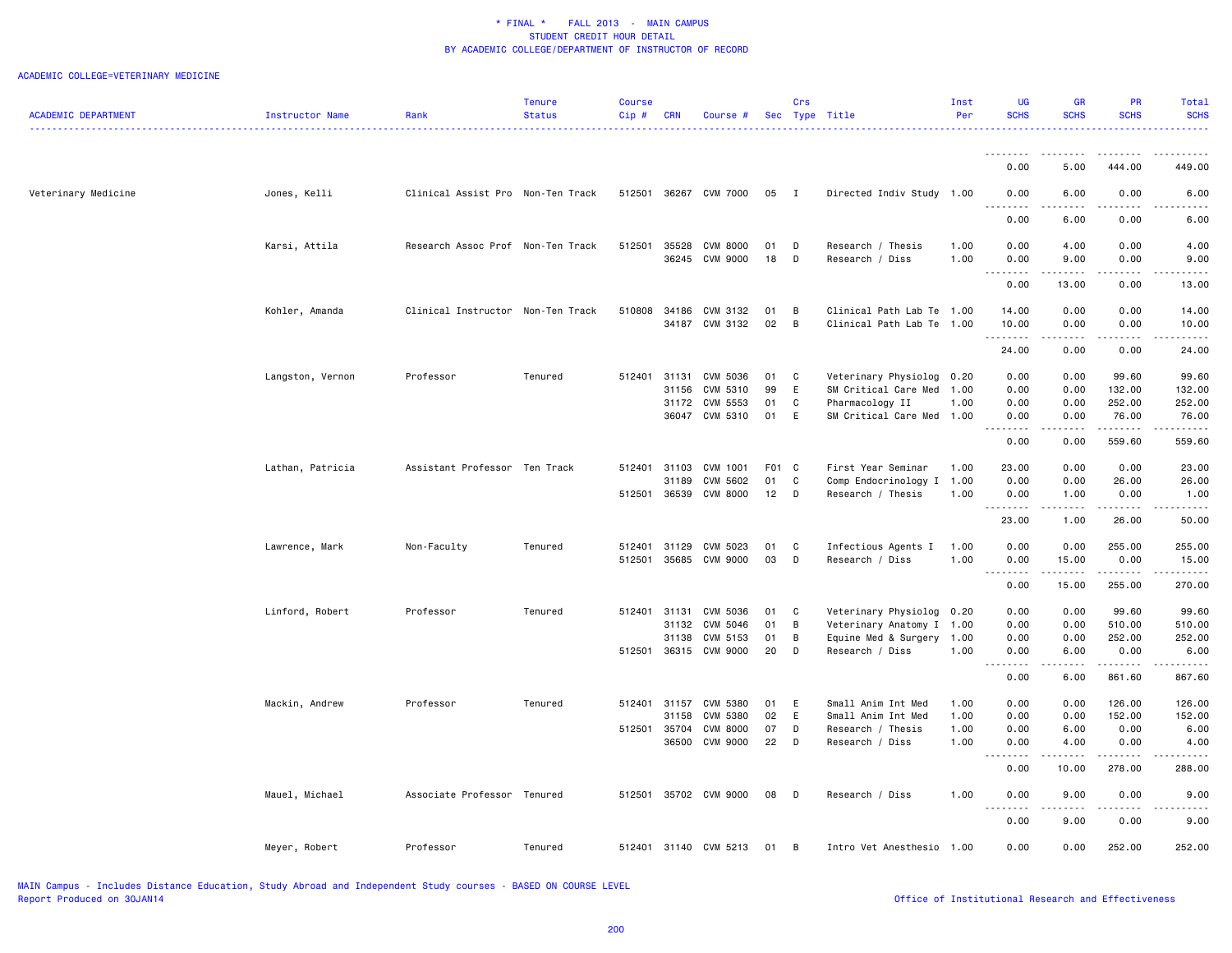#### ACADEMIC COLLEGE=VETERINARY MEDICINE

|                                                                                                               |                       |                                   | Tenure        | <b>Course</b> |            |                       |        | Crs            |                           | Inst | UG                   | GR                                   | <b>PR</b>   | Total       |
|---------------------------------------------------------------------------------------------------------------|-----------------------|-----------------------------------|---------------|---------------|------------|-----------------------|--------|----------------|---------------------------|------|----------------------|--------------------------------------|-------------|-------------|
| <b>ACADEMIC DEPARTMENT</b>                                                                                    | Instructor Name       | Rank                              | <b>Status</b> | $Cip$ #       | <b>CRN</b> | Course #              |        |                | Sec Type Title            | Per  | <b>SCHS</b>          | <b>SCHS</b>                          | <b>SCHS</b> | <b>SCHS</b> |
|                                                                                                               |                       |                                   |               |               |            |                       |        |                |                           |      |                      |                                      |             |             |
|                                                                                                               |                       |                                   |               |               |            |                       |        |                |                           |      | 0.00                 | 0.00                                 | 252.00      | 252.00      |
| Veterinary Medicine                                                                                           | Mochal, Cathleen      | Clinical Assist Pro Non-Ten Track |               | 512401        |            | 35962 CVM 8990        | 01     | $\mathbf{C}$   | Special Topic In CVM      | 1.00 | 0.00                 | 1.00                                 | 0.00        | 1.00        |
|                                                                                                               |                       |                                   |               | 512501        |            | 36618 CVM 8000        | $14$ D |                | Research / Thesis         | 1.00 | 0.00<br><u>.</u>     | 3.00<br>$- - - -$                    | 0.00        | 3.00        |
|                                                                                                               |                       |                                   |               |               |            |                       |        |                |                           |      | 0.00                 | 4.00                                 | 0.00        | 4.00        |
|                                                                                                               | Nabors, Ben           | Clinical Instructor Non-Ten Track |               |               |            | 512501 31104 CVM 3014 | 01 B   |                | App Anat & Phys Vet       | 0.50 | 24.00<br>$- - - - -$ | 0.00<br>.                            | 0.00        | 24.00       |
|                                                                                                               |                       |                                   |               |               |            |                       |        |                |                           |      | 24.00                | 0.00                                 | 0.00        | 24.00       |
|                                                                                                               | Nanduri, Bindumadhavi | Assistant Professor Ten Track     |               |               |            | 512501 35686 CVM 9000 | 04 D   |                | Research / Diss           | 1.00 | 0.00<br>.            | 22.00                                | 0.00        | 22.00       |
|                                                                                                               |                       |                                   |               |               |            |                       |        |                |                           |      | 0.00                 | 22.00                                | 0.00        | 22.00       |
|                                                                                                               | Petrie-Hanson, Lora   | Associate Professor Tenured       |               | 512401        |            | 35747 CVM 5000        | 13     | $\blacksquare$ | Directed Indiv Study      | 1.00 | 0.00                 | 0.00                                 | 4.00        | 4.00        |
|                                                                                                               |                       |                                   |               | 512501        |            | 36160 CVM 9000        | 16 D   |                | Research / Diss           | 1.00 | 0.00                 | 9.00                                 | 0.00        | 9.00        |
|                                                                                                               |                       |                                   |               |               |            |                       |        |                |                           |      | 0.00                 | 9.00                                 | 4.00        | 13.00       |
|                                                                                                               | Pharr, Gregory        | Associate Professor Tenured       |               | 512501        |            | 31204 CVM 8011        | 01     | <b>S</b>       | Seminar                   | 1.00 | 0.00                 | 7.00                                 | 0.00        | 7.00        |
|                                                                                                               |                       |                                   |               |               | 31211      | CVM 8301              | 01     | $\mathtt{C}$   | Adv. Top Comp Immuno      | 1.00 | 0.00                 | 10.00                                | 0.00        | 10.00       |
|                                                                                                               |                       |                                   |               |               | 35815      | CVM 9000              | 13     | D              | Research / Diss           | 1.00 | 0.00                 | 3.00                                 | 0.00        | 3.00        |
|                                                                                                               |                       |                                   |               |               |            |                       |        |                |                           |      | .<br>0.00            | -----<br>20.00                       | .<br>0.00   | 20.00       |
|                                                                                                               | Pinchuk, Lesya        | Associate Professor Tenured       |               | 512401        |            | 31130 CVM 5033        | 01     | C              | Immunology                | 1.00 | 0.00                 | 0.00                                 | 246.00      | 246.00      |
|                                                                                                               |                       |                                   |               | 512501        |            | 31198 CVM 6033        | 01     | C              | Immunology                | 1.00 | 0.00                 | 3.00                                 | 0.00        | 3.00        |
|                                                                                                               |                       |                                   |               |               |            |                       |        |                |                           |      | .<br>0.00            | 3.00                                 | 246.00      | 249.00      |
|                                                                                                               | Pote, Linda           | Professor                         | Tenured       | 512501        |            | 36320 CVM 9000        | 21     | $\mathsf{D}$   | Research / Diss           | 1.00 | 0.00                 | 3.00                                 | 0.00        | 3.00        |
|                                                                                                               |                       |                                   |               |               |            |                       |        |                |                           |      | .<br>0.00            | 3.00                                 | 0.00        | 3.00        |
|                                                                                                               | Pruett, Stephen       | Professor                         | Tenured       | 512401        | 31197      | CVM 6021              | 01     | C              | Essent Res Prac & Pr      | 1.00 | 0.00                 | 18.00                                | 0.00        | 18.00       |
|                                                                                                               |                       |                                   |               | 512501        | 35687      | CVM 9000              | 05     | D              | Research / Diss           | 1.00 | 0.00                 | 1.00                                 | 0.00        | 1.00        |
|                                                                                                               |                       |                                   |               |               |            | 36545 CVM 8000        | 13     | $\Box$         | Research / Thesis         | 1.00 | 0.00                 | 3.00                                 | 0.00        | 3.00        |
|                                                                                                               |                       |                                   |               |               |            |                       |        |                |                           |      | <u>.</u><br>0.00     | $\sim$ $\sim$ $\sim$ $\sim$<br>22.00 | 0.00        | 22.00       |
|                                                                                                               | Ross, Matthew         | Associate Professor Tenured       |               | 512501        |            | 35688 CVM 9000        | 06 D   |                | Research / Diss           | 1.00 | 0.00                 | 18.00                                | 0.00        | 18.00       |
|                                                                                                               |                       |                                   |               |               |            |                       |        |                |                           |      | <u>.</u><br>0.00     | .<br>18.00                           | .<br>0.00   | 18.00       |
|                                                                                                               | Seo, Keun Seok        | Assistant Professor Ten Track     |               |               |            | 512501 36533 CVM 9000 | 23     | $\mathsf{D}$   | Research / Diss           | 1.00 | 0.00                 | 6.00                                 | 0.00        | 6.00        |
|                                                                                                               |                       |                                   |               |               |            |                       |        |                |                           |      | .<br>0.00            | .<br>6.00                            | 0.00        | 6.00        |
|                                                                                                               | Shores, James         | Clinical Professor                | Non-Ten Track |               |            | 512501 36577 CVM 7000 | $12$ I |                | Directed Indiv Study 1.00 |      | 0.00                 | 5.00                                 | 0.00        | 5.00        |
|                                                                                                               |                       |                                   |               |               |            |                       |        |                |                           |      | 0.00                 | 5.00                                 | 0.00        | 5.00        |
|                                                                                                               | Smith, Jack           | Associate Professor Tenured       |               |               |            | 512401 31136 CVM 5143 | 01 C   |                | Theriogenology            | 1.00 | 0.00                 | 0.00                                 | 252.00      | 252.00      |
|                                                                                                               |                       |                                   |               |               |            |                       |        |                |                           |      |                      |                                      |             |             |
| MAIN Campus - Includes Distance Education, Study Abroad and Independent Study courses - BASED ON COURSE LEVEL |                       |                                   |               |               |            |                       |        |                |                           |      |                      |                                      |             |             |

MAIN Campus - Includes Distance Education, Study Abroad and Independent Study Report Produced on 30JAN14

Office of Institutional Research and Effectiveness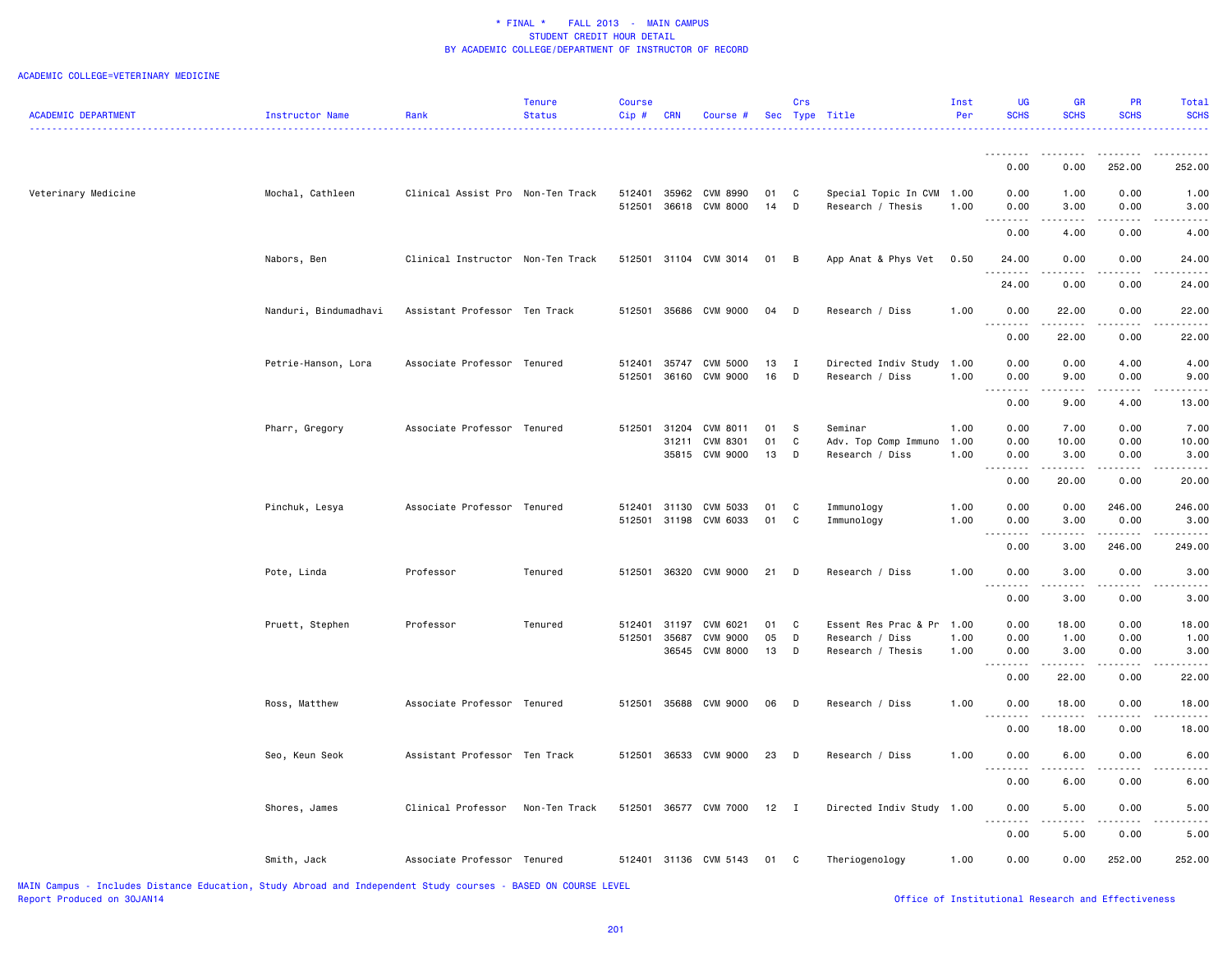#### ACADEMIC COLLEGE=VETERINARY MEDICINE

|                            |                        |                                   | <b>Tenure</b>  | <b>Course</b> |            |                       |    | Crs          |                           | Inst | <b>UG</b>                                           | GR                                                                                                                                | <b>PR</b>   | Total            |
|----------------------------|------------------------|-----------------------------------|----------------|---------------|------------|-----------------------|----|--------------|---------------------------|------|-----------------------------------------------------|-----------------------------------------------------------------------------------------------------------------------------------|-------------|------------------|
| <b>ACADEMIC DEPARTMENT</b> | <b>Instructor Name</b> | Rank                              | <b>Status</b>  | Cip#          | <b>CRN</b> | Course #              |    |              | Sec Type Title            | Per  | <b>SCHS</b><br>.                                    | <b>SCHS</b>                                                                                                                       | <b>SCHS</b> | <b>SCHS</b><br>. |
| Veterinary Medicine        | Smith, Jack            | Associate Professor Tenured       |                | 512401        | 31153      | CVM 5292              | 01 | E            | Flowood/MVRDL Extern      | 1.00 | 0.00                                                | 0.00                                                                                                                              | 56.00       | 56.00            |
|                            |                        |                                   |                |               | 31165      | CVM 5510              | 01 | E            | Vm An Externship 1        | 1.00 | 0.00                                                | 0.00                                                                                                                              | 102.00      | 102.00           |
|                            |                        |                                   |                |               | 31168      | CVM 5520              | 01 | E            | Vm An Externship 2        | 1.00 | 0.00                                                | 0.00                                                                                                                              | 27.00       | 27.00            |
|                            |                        |                                   |                |               | 31169      | CVM 5530              | 01 | E            | Vm An Externship 3        | 1.00 | 0.00                                                | 0.00                                                                                                                              | 7.00        | 7.00             |
|                            |                        |                                   |                |               | 31173      | <b>CVM 5560</b>       | 01 | E            | Adv Clin Rot 1            | 1.00 | 0.00                                                | 0.00                                                                                                                              | 28.00       | 28.00            |
|                            |                        |                                   |                |               | 31178      | CVM 5570              | 01 | E            | Adv Clin Rot 2            | 1.00 | 0.00                                                | 0.00                                                                                                                              | 8.00        | 8.00             |
|                            |                        |                                   |                |               | 31183      | CVM 5580              | 01 | E            | Adv Clin Rot 3            | 1.00 | 0.00                                                | 0.00                                                                                                                              | 2.00        | 2.00             |
|                            |                        |                                   |                |               | 31192      | CVM 5772              | 01 | C            | Canine Theriogenolog      | 1.00 | 0.00                                                | 0.00                                                                                                                              | 6.00        | 6.00             |
|                            |                        |                                   |                |               | 35086      | CVM 5990              | 01 | C            | Special Topics in CV      | 1.00 | 0.00                                                | 0.00                                                                                                                              | 62.00       | 62.00            |
|                            |                        |                                   |                |               | 36659      | <b>CVM 5000</b>       | 72 | I            | Directed Indiv Study      | 1.00 | 0.00                                                | 0.00                                                                                                                              | 2.00        | 2.00             |
|                            |                        |                                   |                | 512501        | 35681      | CVM 8000              | 05 | D            | Research / Thesis         | 1.00 | 0.00                                                | 6.00                                                                                                                              | 0.00        | 6.00             |
|                            |                        |                                   |                |               |            |                       |    |              |                           |      | .<br>0.00                                           | .<br>6.00                                                                                                                         | .<br>552.00 | .<br>558.00      |
|                            | Stockler, Ricardo      | Clinical Assist Pro Non-Ten Track |                | 512401        | 31150      | CVM 5276              | 01 | C            | Food Animal Practice 0.50 |      | 0.00                                                | 0.00                                                                                                                              | 60.00       | 60.00            |
|                            |                        |                                   |                |               | 31151      | CVM 5276              | 02 | E            | Food Animal Practice      | 0.50 | 0.00<br>$\omega$ is $\omega$ in $\omega$ .<br>$  -$ | 0.00<br>$\frac{1}{2} \left( \frac{1}{2} \right) \left( \frac{1}{2} \right) \left( \frac{1}{2} \right) \left( \frac{1}{2} \right)$ | 60.00<br>.  | 60.00            |
|                            |                        |                                   |                |               |            |                       |    |              |                           |      | 0.00                                                | 0.00                                                                                                                              | 120.00      | 120.00           |
|                            | Stokes, John           | Non-Faculty                       | Not Applicable | 512501        |            | 36046 CVM 7000        | 01 | <b>I</b>     | Directed Indiv Study 1.00 |      | 0.00                                                | 2.00                                                                                                                              | 0.00        | 2.00             |
|                            |                        |                                   |                |               |            | 36192 CVM 7000        | 03 | $\mathbf I$  | Directed Indiv Study 1.00 |      | 0.00                                                | 2.00                                                                                                                              | 0.00        | 2.00             |
|                            |                        |                                   |                |               |            |                       |    |              |                           |      | .<br>0.00                                           | $- - - -$<br>4.00                                                                                                                 | .<br>0.00   | ----<br>4.00     |
|                            | Swiderski, Cyprianna   | Associate Professor Tenured       |                | 512501        | 36091      | CVM 9000              | 14 | D            | Research / Diss           | 1.00 | 0.00                                                | 4.00                                                                                                                              | 0.00        | 4.00             |
|                            |                        |                                   |                |               |            |                       |    |              |                           |      | .                                                   |                                                                                                                                   |             |                  |
|                            |                        |                                   |                |               |            |                       |    |              |                           |      | 0.00                                                | 4.00                                                                                                                              | 0.00        | 4.00             |
|                            | Syrcle, Jason          | Clinical Assist Pro Non-Ten Track |                | 512401        | 31181      | CVM 5570              | 04 | E            | Adv Clin Rot 2            | 1.00 | 0.00                                                | 0.00                                                                                                                              | 8.00        | 8.00             |
|                            |                        |                                   |                |               | 31206      | CVM 8061              | 01 | S            | Small Anim Surg Lit       | 1.00 | 0.00                                                | 3.00                                                                                                                              | 0.00        | 3.00             |
|                            |                        |                                   |                | 512501        | 31146      | CVM 5256              | 01 | E            | Small Animal Surgery      | 1.00 | 0.00                                                | 0.00                                                                                                                              | 168.00      | 168.00           |
|                            |                        |                                   |                |               | 36658      | CVM 7000              | 14 | $\mathbf{I}$ | Directed Indiv Study 1.00 |      | 0.00<br><u>.</u>                                    | 2.00<br>.                                                                                                                         | 0.00<br>.   | 2.00<br>.        |
|                            |                        |                                   |                |               |            |                       |    |              |                           |      | 0.00                                                | 5.00                                                                                                                              | 176.00      | 181.00           |
|                            | Thomason, John         | Assistant Professor Ten Track     |                | 512501        |            | 35700 CVM 8000        | 06 | $\mathsf{D}$ | Research / Thesis         | 1.00 | 0.00<br>.                                           | 3.00<br>.                                                                                                                         | 0.00<br>.   | 3.00<br>.        |
|                            |                        |                                   |                |               |            |                       |    |              |                           |      | 0.00                                                | 3.00                                                                                                                              | 0.00        | 3.00             |
|                            | Varela-Stokes, Andrea  | Assistant Professor Ten Track     |                | 512501        | 31214      | CVM 8614              | 01 | B            | Helminthology             | 1.00 | 0.00                                                | 8.00                                                                                                                              | 0.00        | 8.00             |
|                            |                        |                                   |                |               | 35689      | CVM 9000              | 07 | D            | Research / Diss           | 1.00 | 0.00                                                | 3.00                                                                                                                              | 0.00        | 3.00             |
|                            |                        |                                   |                |               |            |                       |    |              |                           |      | .                                                   |                                                                                                                                   | .           | .                |
|                            |                        |                                   |                |               |            |                       |    |              |                           |      | 0.00                                                | 11.00                                                                                                                             | 0.00        | 11.00            |
|                            | Wan, Xiufeng           | Associate Professor Ten Track     |                | 512401        | 31222      | CVM 8993              | 01 | C            | Functional Genomics       | 1.00 | 0.00                                                | 9.00                                                                                                                              | 0.00        | 9.00             |
|                            |                        |                                   |                | 512501        | 36314      | CVM 9000              | 19 | D            | Research / Diss           | 1.00 | 0.00                                                | 20.00                                                                                                                             | 0.00        | 20.00            |
|                            |                        |                                   |                |               |            |                       |    |              |                           |      |                                                     |                                                                                                                                   |             |                  |
|                            |                        |                                   |                |               |            |                       |    |              |                           |      | 0.00                                                | 29.00                                                                                                                             | 0.00        | 29.00            |
|                            |                        |                                   |                |               |            |                       |    |              |                           |      |                                                     |                                                                                                                                   |             |                  |
|                            | Wills, Robert          | Professor                         | Tenured        |               |            | 512501 35707 CVM 9000 | 11 | D            | Research / Diss           | 1.00 | 0.00<br>.                                           | 2.00<br>.                                                                                                                         | 0.00<br>.   | 2.00<br>.        |
|                            |                        |                                   |                |               |            |                       |    |              |                           |      | 0.00                                                | 2.00                                                                                                                              | 0.00        | 2.00             |

MAIN Campus - Includes Distance Education, Study Abroad and Independent Study courses - BASED ON COURSE LEVEL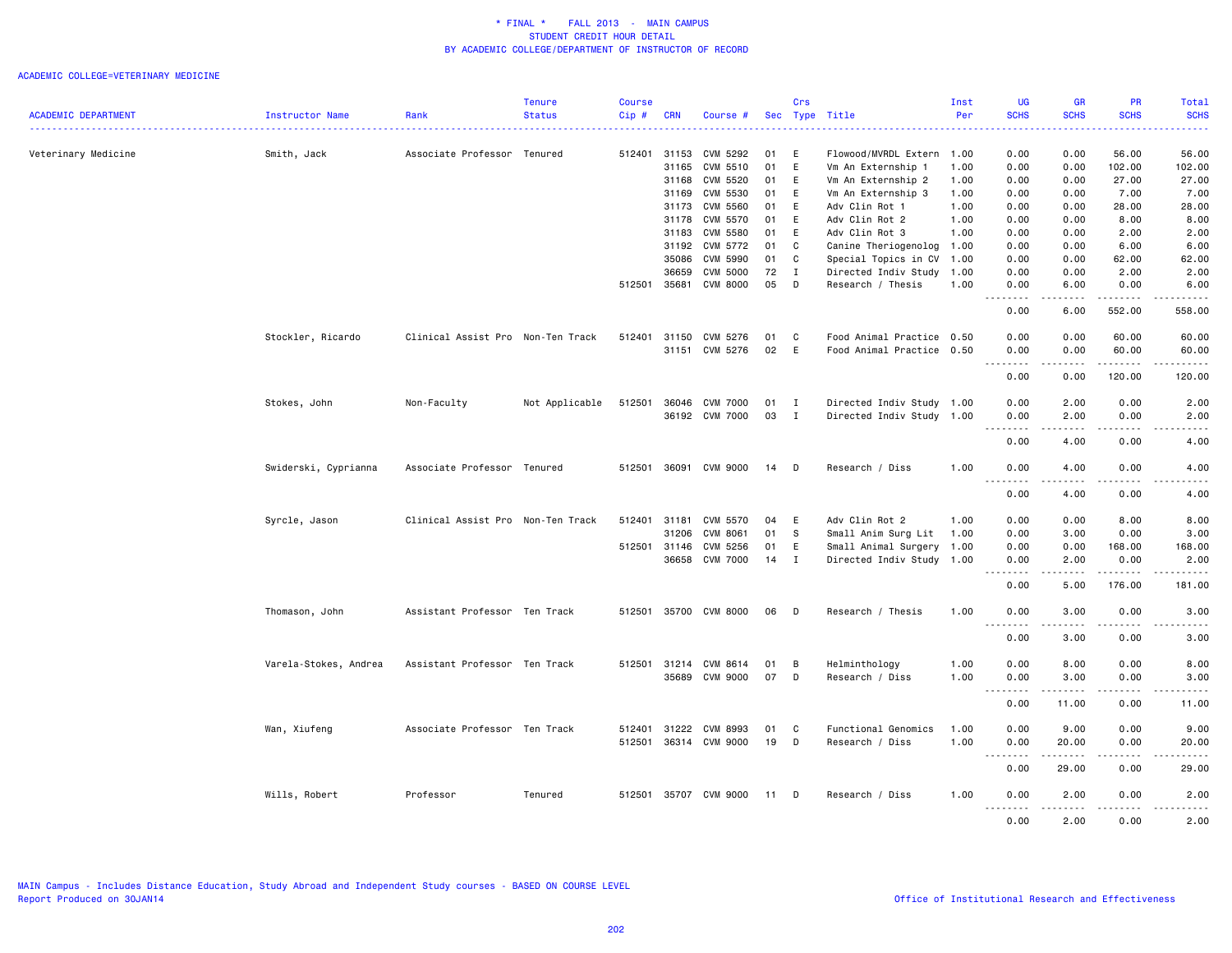#### ACADEMIC COLLEGE=VETERINARY MEDICINE

|                     |            |        |      |            |                             |  |  |  | Total.      |
|---------------------|------------|--------|------|------------|-----------------------------|--|--|--|-------------|
| ACADEMIC DEPARTMENT | $+$ ructor | Status | Cip# | <b>CRN</b> | Course #   Sec  Type  Title |  |  |  | <b>SCHS</b> |
| ----                |            |        |      |            |                             |  |  |  |             |

======================================== ======== ======== ======== ==========

 Veterinary Medicine 451.00 371.00 6899.00 7721.00 ======================================== ======== ======== ======== ==========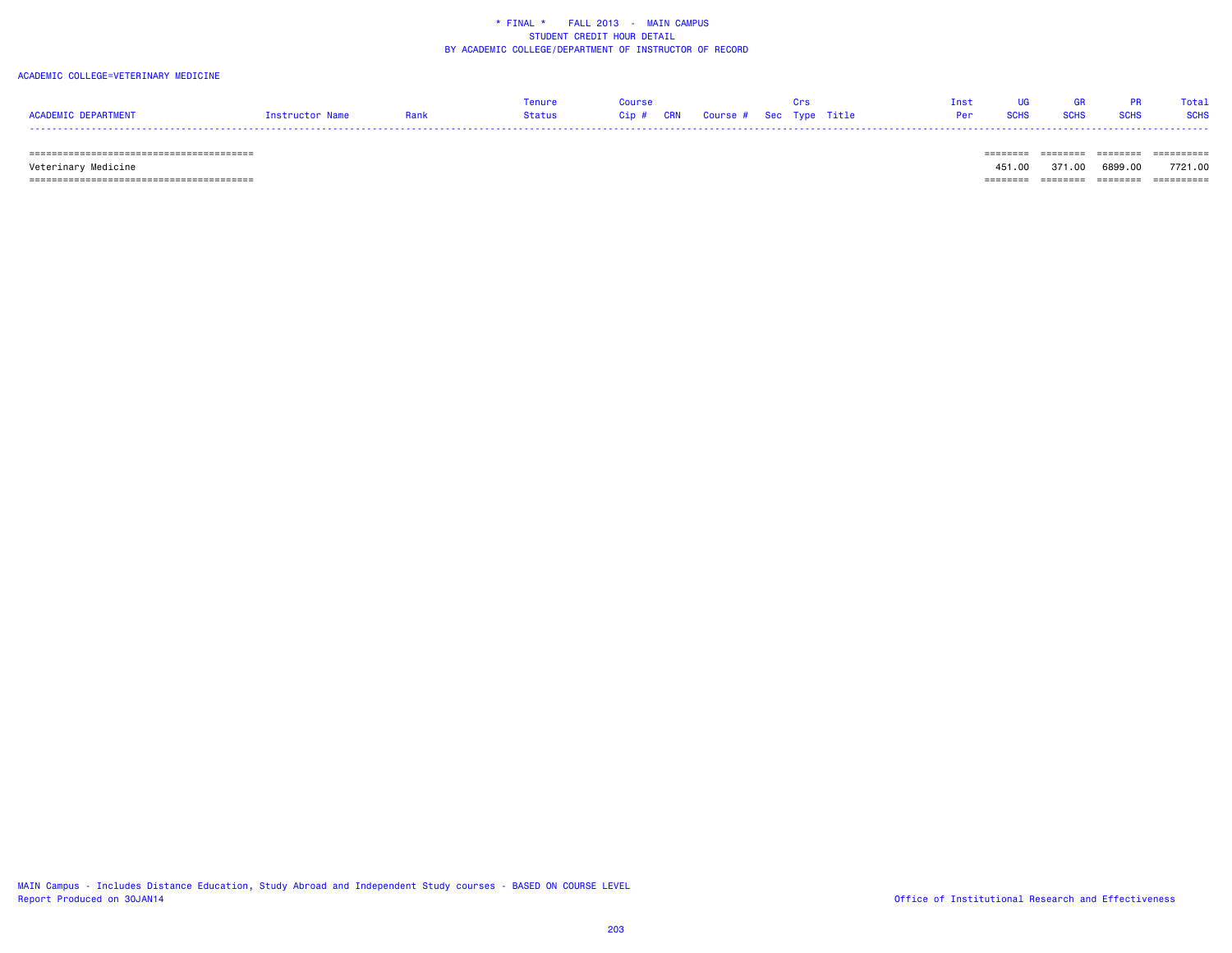#### ACADEMIC COLLEGE=ACADEMIC AFFAIRS

| <b>ACADEMIC DEPARTMENT</b> | Instructor Name  | Rank              | Tenure<br><b>Status</b> | Course<br>$Cip$ # | CRN | Course # Sec Type Title |      | Crs |                           | Inst<br>Per | UG<br><b>SCHS</b>              | <b>GR</b><br><b>SCHS</b>  | <b>PR</b><br><b>SCHS</b>     | Total<br><b>SCHS</b>               |
|----------------------------|------------------|-------------------|-------------------------|-------------------|-----|-------------------------|------|-----|---------------------------|-------------|--------------------------------|---------------------------|------------------------------|------------------------------------|
| African American Studies   | Louine, Jeannice | Grad Teach Assist | Not Applicable          | 050201            |     | 30002 AAS 1063          | 01 C |     | Intro to African Ame 1.00 |             | 129.00<br>.<br>129.00          | 0.00<br>---------<br>0.00 | 0.00<br>.<br>0.00            | 129.00<br>.<br>129.00              |
| African American Studies   |                  |                   |                         |                   |     |                         |      |     |                           |             | ========<br>129.00<br>======== | ========<br>0.00          | ========<br>0.00<br>======== | ==========<br>129,00<br>========== |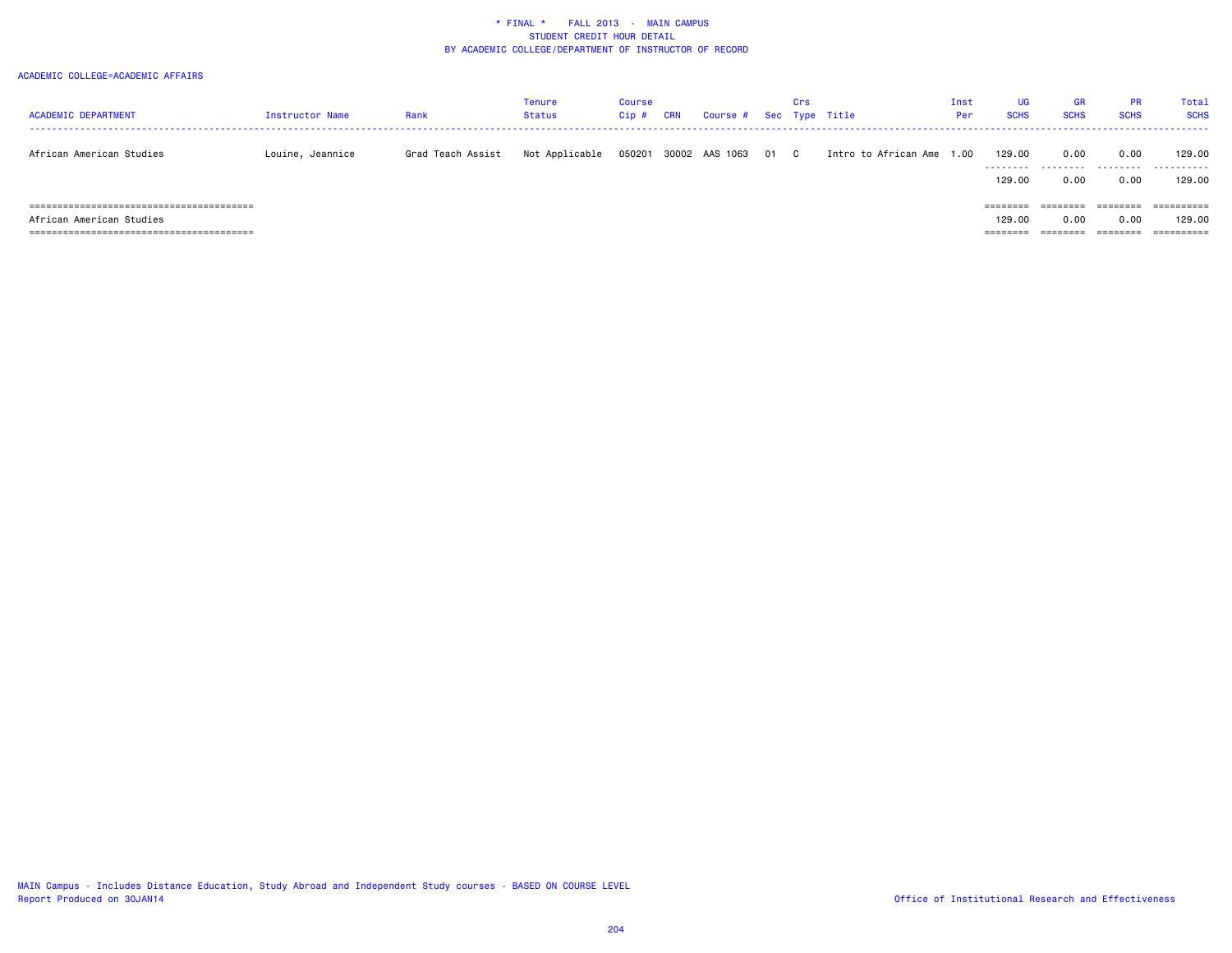#### ACADEMIC COLLEGE=ACADEMIC AFFAIRS

| <b>ACADEMIC DEPARTMENT</b> | Instructor Name    | Rank        | Tenure<br>Status | Course<br>Cip # | CRN   | Course # Sec Type Title    |                | Crs |                                                        | Inst<br>Per | UG<br><b>SCHS</b>            | <b>GR</b><br><b>SCHS</b> | <b>PR</b><br><b>SCHS</b>  | Total<br><b>SCHS</b>         |
|----------------------------|--------------------|-------------|------------------|-----------------|-------|----------------------------|----------------|-----|--------------------------------------------------------|-------------|------------------------------|--------------------------|---------------------------|------------------------------|
| Provost Office             | Frantes, Katharine | Non-Faculty | Not Applicable   | 309999          | 34105 | ISE 4200<br>34106 ISE 4200 | 802 A<br>808 A |     | Intl Student Exchang 1.00<br>Intl Student Exchang 1.00 |             | 36.00<br>51.00<br>.<br>87.00 | 0.00<br>0.00<br>0.00     | 0.00<br>0.00<br>.<br>0.00 | 36.00<br>51.00<br>.<br>87.00 |
|                            |                    |             |                  |                 |       |                            |                |     |                                                        |             | $=$ = = = = = = =            | ========                 | ========                  | $=$ = = = = = = = = =        |
| Provost Office             |                    |             |                  |                 |       |                            |                |     |                                                        |             | 87.00                        | 0.00                     | 0.00                      | 87.00                        |
|                            |                    |             |                  |                 |       |                            |                |     |                                                        |             | ========                     | ========                 | ========                  | $=$ = = = = = = = = =        |